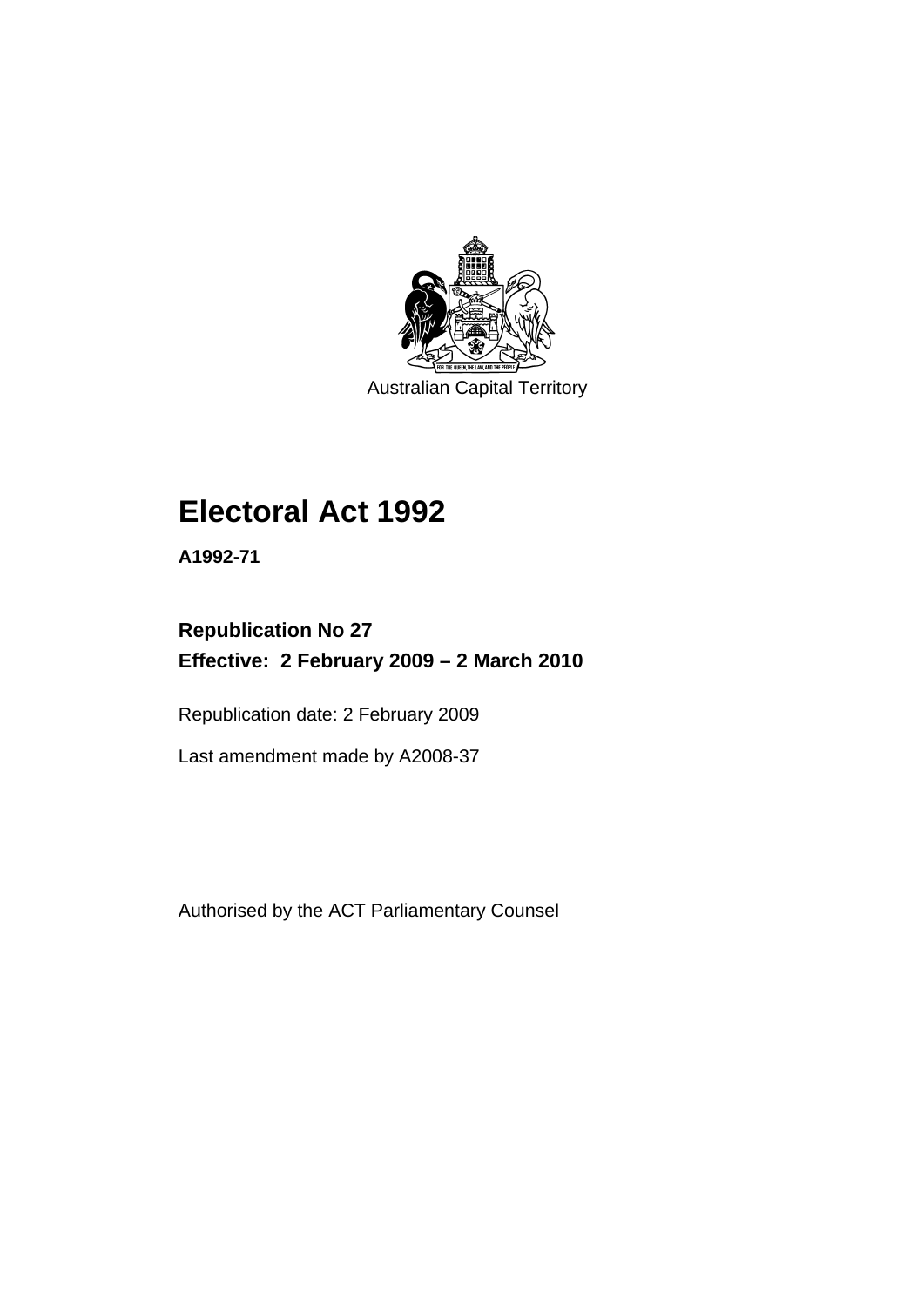#### **About this republication**

#### **The republished law**

This is a republication of the *Electoral Act 1992* (including any amendment made under the *Legislation Act 2001*, part 11.3 (Editorial changes)) as in force on 2 February 2009*.* It also includes any amendment, repeal or expiry affecting the republished law to 2 February 2009.

The legislation history and amendment history of the republished law are set out in endnotes 3 and 4.

#### **Kinds of republications**

The Parliamentary Counsel's Office prepares 2 kinds of republications of ACT laws (see the ACT legislation register at www.legislation.act.gov.au):

- authorised republications to which the *Legislation Act 2001* applies
- unauthorised republications.

The status of this republication appears on the bottom of each page.

#### **Editorial changes**

The *Legislation Act 2001*, part 11.3 authorises the Parliamentary Counsel to make editorial amendments and other changes of a formal nature when preparing a law for republication. Editorial changes do not change the effect of the law, but have effect as if they had been made by an Act commencing on the republication date (see *Legislation Act 2001*, s 115 and s 117). The changes are made if the Parliamentary Counsel considers they are desirable to bring the law into line, or more closely into line, with current legislative drafting practice.

This republication does not include amendments made under part 11.3 (see endnote 1).

#### **Uncommenced provisions and amendments**

If a provision of the republished law has not commenced or is affected by an uncommenced amendment, the symbol  $\mathbf{U}$  appears immediately before the provision heading. The text of the uncommenced provision or amendment appears only in the last endnote.

#### **Modifications**

If a provision of the republished law is affected by a current modification, the symbol  $\mathbf{M}$ appears immediately before the provision heading. The text of the modifying provision appears in the endnotes. For the legal status of modifications, see *Legislation Act 2001*, section 95.

#### **Penalties**

The value of a penalty unit for an offence against this republished law at the republication date is—

- (a) if the person charged is an individual—\$100; or
- (b) if the person charged is a corporation—\$500.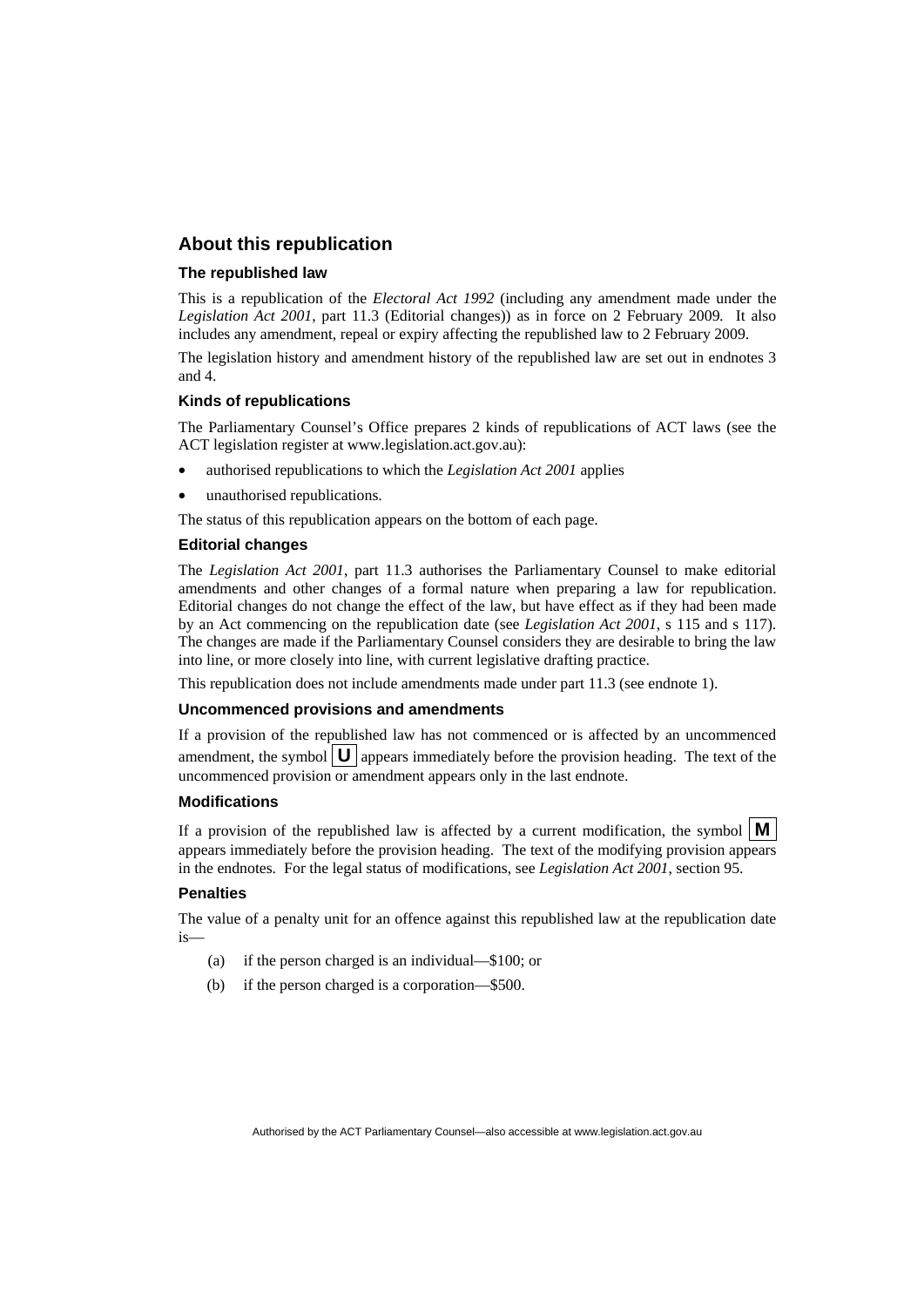

# **[Electoral Act 1992](#page-18-0)**

# **Contents**

| Preamble                    |                                                                    | Page<br>2  |
|-----------------------------|--------------------------------------------------------------------|------------|
| Part 1                      | <b>Preliminary</b>                                                 |            |
| 1                           | Name of Act                                                        | 3          |
| 3                           | Dictionary                                                         | 3          |
| 3A                          | Offences against Act—application of Criminal Code etc              | 4          |
| 4                           | Meaning of electoral matter                                        | 4          |
| 4A                          | Meaning of available for public inspection                         | 5          |
| Part 2                      | <b>Australian Capital Territory Electoral</b><br><b>Commission</b> |            |
| <b>Division 2.1</b>         | Establishment, functions and powers of electoral<br>commission     |            |
| 5                           | Establishment                                                      | 6          |
| 6                           | Constitution of commission                                         | 6          |
| R <sub>27</sub><br>02/02/09 | Electoral Act 1992                                                 | contents 1 |
|                             | Effective: 02/02/09-02/03/10                                       |            |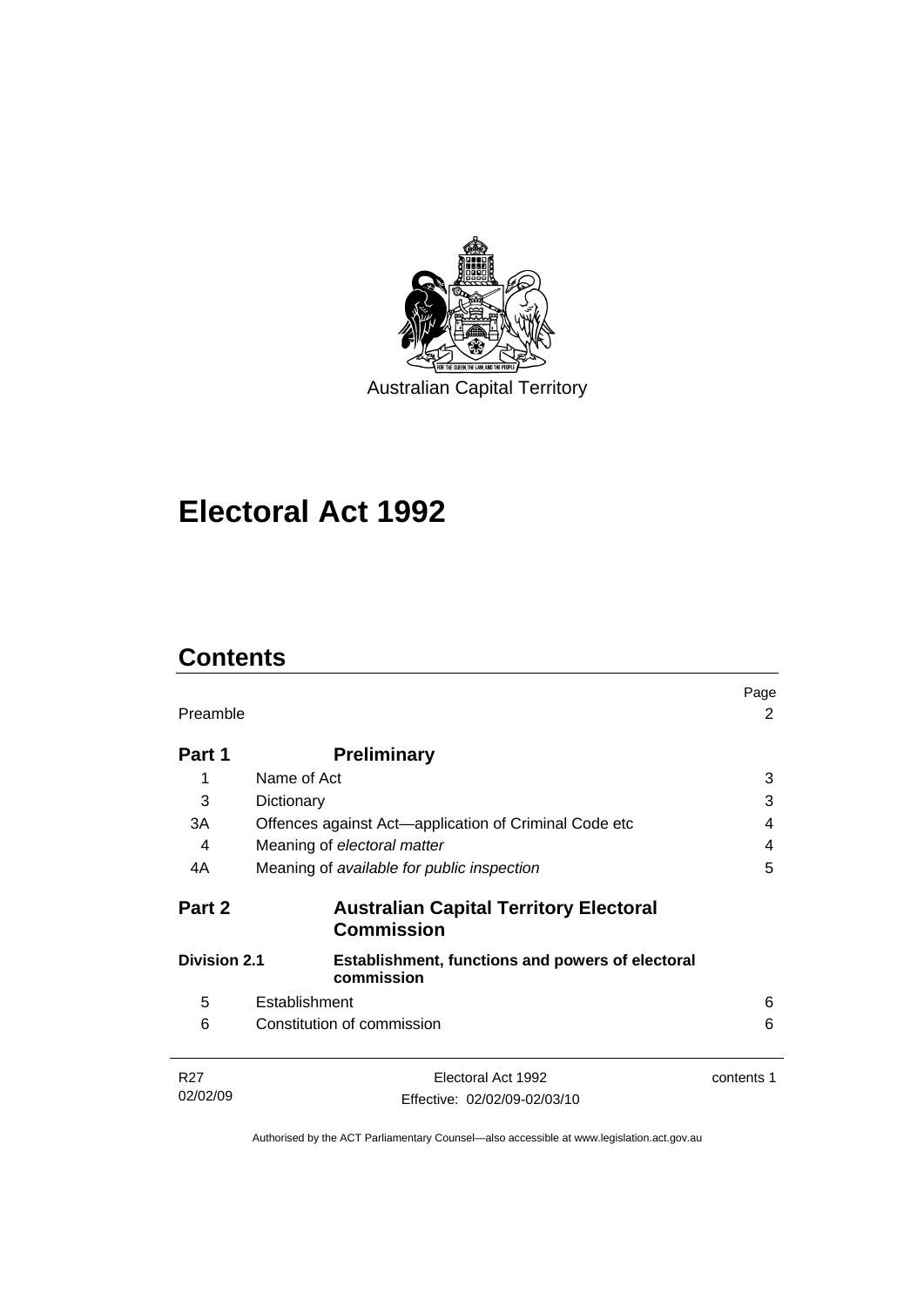| Contents |
|----------|
|          |

|                     |                                                     | Page           |
|---------------------|-----------------------------------------------------|----------------|
| $\overline{7}$      | Functions of electoral commission                   | 6              |
| 8                   | Determination of fees                               | $\overline{7}$ |
| 10                  | Electoral commission's annual report                | 8              |
| 10A                 | Special reports by electoral commission             | 8              |
| <b>Division 2.2</b> | <b>Members of electoral commission</b>              |                |
| 11                  | Meaning of member for div 2.2                       | 8              |
| 12                  | Appointment of members                              | 8              |
| 12A                 | Eligibility for appointment as member               |                |
| 12B                 | Eligibility for appointment as chairperson          | 9              |
| 13                  | Term of appointment of members                      | 11             |
| 14                  | Conditions of appointment of members generally      | 11             |
| 15                  | Leave of absence                                    | 11             |
| 17                  | Suspension or ending of appointment of members      | 11             |
| <b>Division 2.3</b> | <b>Meetings</b>                                     |                |
| 19                  | Procedure                                           | 12             |
| 20                  | Delegation by electoral commission                  | 13             |
| 21                  | Disclosure of interests                             | 13             |
| Part 3              | Electoral commissioner and staff of electoral       |                |
|                     | commission                                          |                |
| <b>Division 3.1</b> | <b>Electoral commissioner</b>                       |                |
| 22                  | Appointment                                         | 15             |
| 23                  | Functions of commissioner etc                       | 15             |
| 24                  | Delegation by commissioner                          | 16             |
| 25                  | Term of appointment of commissioner                 | 16             |
| 26                  | Conditions of appointment of commissioner generally | 16             |
| 27                  | Leave of absence                                    |                |
| 29                  | Suspension or ending of appointment of commissioner | 17             |
| <b>Division 3.2</b> | Staff of electoral commission                       |                |
| 31                  | Staff                                               | 18             |
| 32                  | Temporary staff and consultants                     | 18             |
| 33                  | <b>Officers</b>                                     | 19             |

| contents 2 |  |
|------------|--|
|------------|--|

Electoral Act 1992 Effective: 02/02/09-02/03/10

R27 02/02/09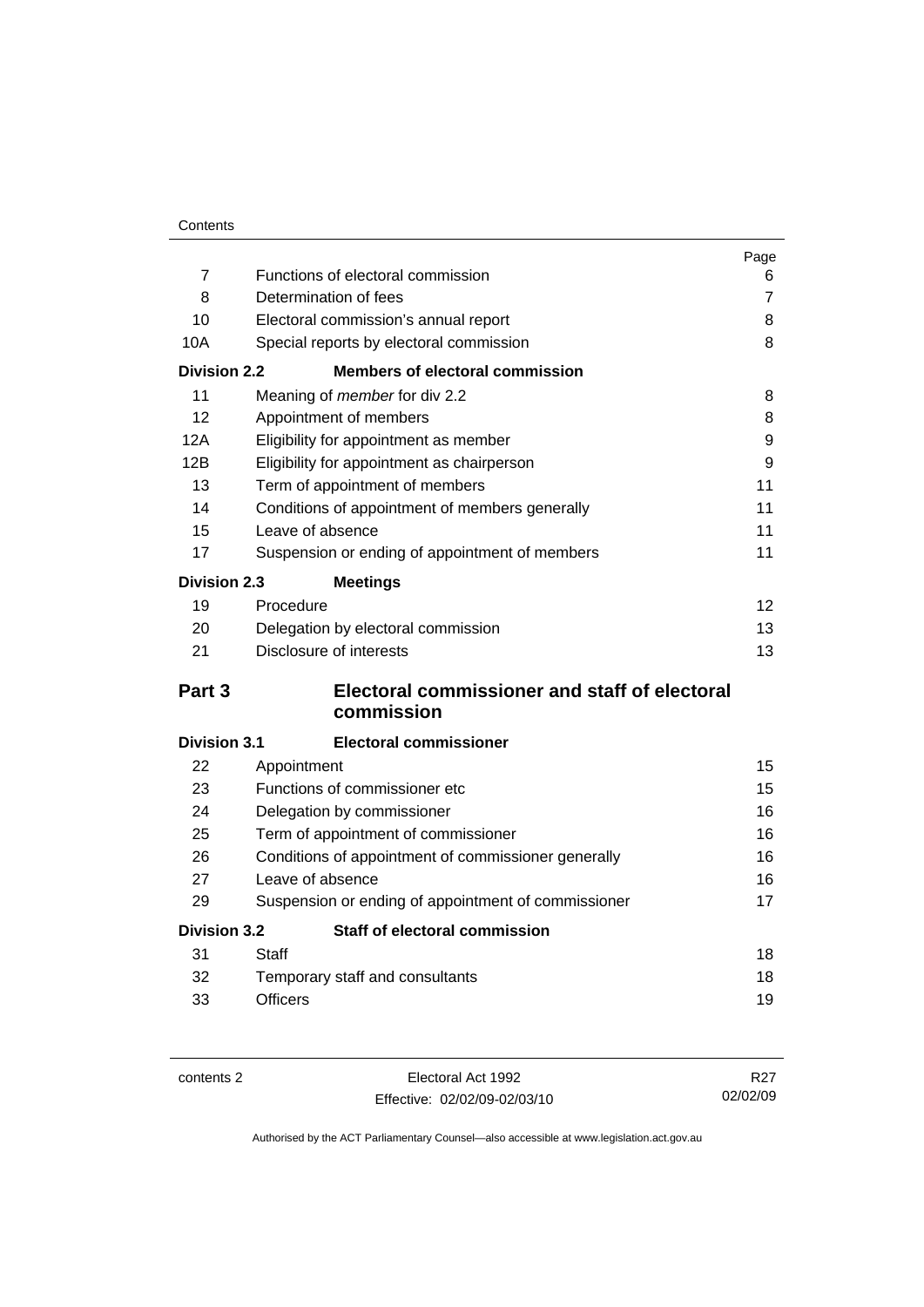| Contents |
|----------|
|----------|

|        |                                                                  | Page |
|--------|------------------------------------------------------------------|------|
| Part 4 | <b>Electorates</b>                                               |      |
| 34     | Multimember electorates                                          | 20   |
| 35     | <b>Redistribution of electorates</b>                             | 20   |
| 36     | Factors relevant to redistribution                               | 20   |
| 37     | Timing of redistributions                                        | 21   |
| 38     | Suspension of redistribution process-extraordinary elections     | 22   |
| 39     | <b>Redistribution committees</b>                                 | 22   |
| 40     | Meetings of redistribution committee                             | 23   |
| 41     | Suggestions and comments about redistribution                    | 24   |
| 42     | Outline of proposal                                              | 25   |
| 43     | Proposed redistribution                                          | 25   |
| 44     | Notification and publication of proposal                         | 25   |
| 45     | Dissolution of redistribution committee                          | 26   |
| 46     | Objections                                                       | 26   |
| 47     | Augmented electoral commission                                   | 27   |
| 48     | Meetings of augmented electoral commission                       | 27   |
| 49     | Investigation of objections                                      | 28   |
| 50     | Redistribution-proposal by augmented electoral commission        | 30   |
| 51     | Publication of augmented electoral commission's proposal         | 30   |
| 52     | Objections to augmented electoral commission's proposal          | 31   |
| 53     | Report by augmented electoral commission and public announcement | 31   |
| 54     | Report to Legislative Assembly                                   | 33   |
| 55     | Decisions are final                                              | 33   |
| 56     | Validity not affected                                            | 33   |
| Part 5 | <b>Electoral rolls</b>                                           |      |
| 57     | <b>Electorate and Territory rolls</b>                            | 34   |
| 58     | Contents of roll                                                 | 34   |
| 59     | Meaning of extract from roll                                     | 35   |
| 60     | Inspection of printed roll extracts                              | 35   |
| 61     | Supply of printed roll extracts to MLAs etc                      | 36   |
| 62     | Supply of roll extracts in electronic form to MLAs etc           | 36   |
| 63     | Use of roll extracts                                             | 36   |
| 65     | Provision of roll information to prescribed authorities          | 37   |
|        |                                                                  |      |

| R27      | Electoral Act 1992           | contents 3 |
|----------|------------------------------|------------|
| 02/02/09 | Effective: 02/02/09-02/03/10 |            |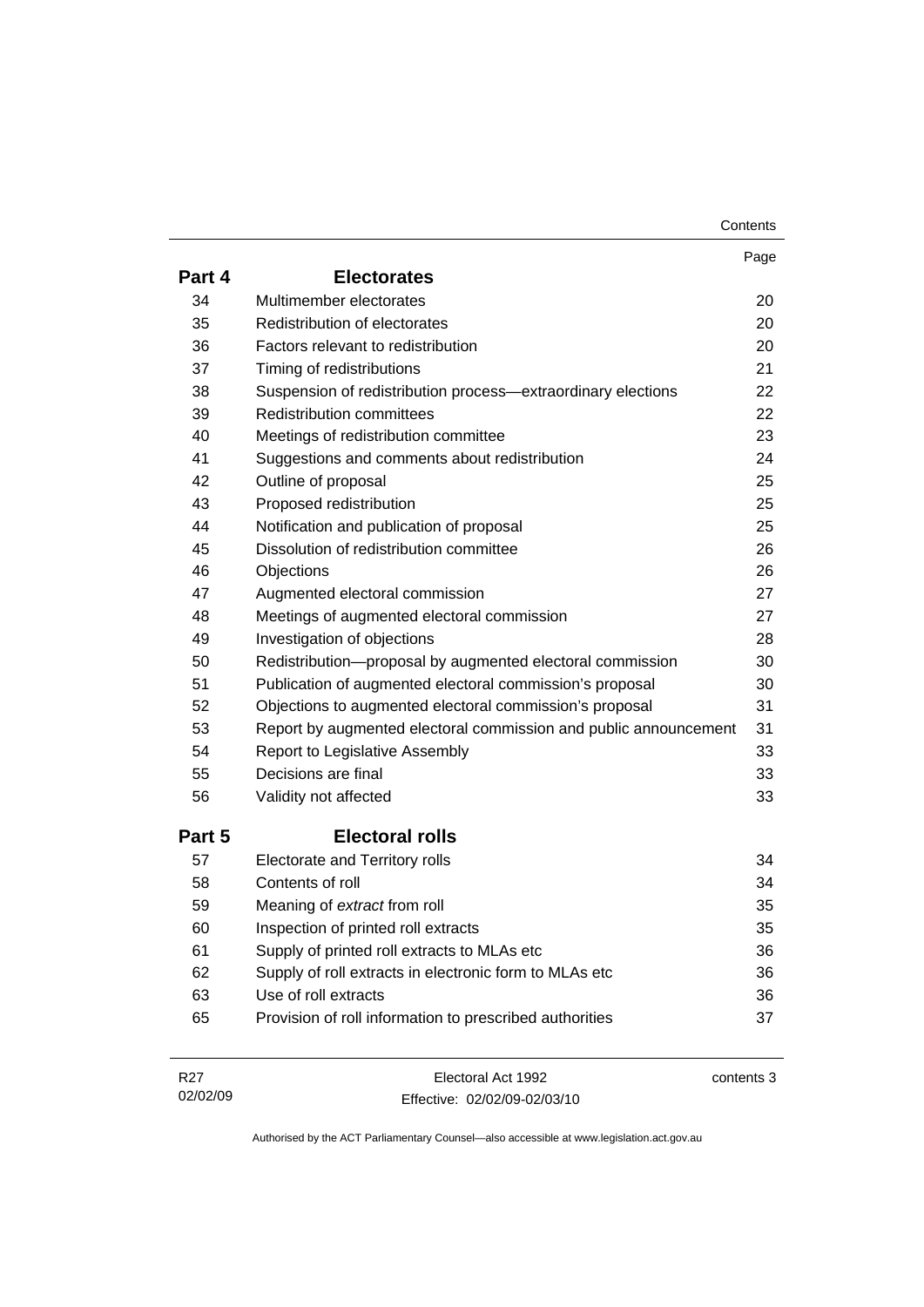|            |                                                                        | Page            |
|------------|------------------------------------------------------------------------|-----------------|
| 66         | Maintenance of rolls                                                   | 38              |
| 67         | Power to require information                                           | 39              |
| 68         | Notice of registered deaths                                            | 39              |
| 69         | Disclosure of roll information                                         | 40              |
| 70         | Joint roll arrangements with Commonwealth                              | 40              |
| Part 6     | <b>Enrolment</b>                                                       |                 |
| 71         | Persons taken not to be enrolled on Commonwealth roll                  | 42              |
| 71A        | Address of person serving sentence of imprisonment                     | 42              |
| 72         | Entitlement                                                            | 43              |
| 73         | Compulsory enrolment etc-residents                                     | 43              |
| 74         | Eligible overseas electors                                             | 44              |
| 75         | Age 17 enrolment                                                       | 45              |
| 76         | Enrolment etc                                                          | 46              |
| 77         | Suppression of elector's address                                       | 47              |
| 78         | Inclusion of particulars on roll following suppression                 | 48              |
| 79         | Suppression of elector's address pending review                        | 48              |
| 80         | Closed rolls                                                           | 49              |
| 81         | Objections to enrolment                                                | 51              |
| 82         | Record of claims for enrolment                                         | 53              |
| 83         | Processing enrolment claims                                            | 53              |
| 84         | Transmission of enrolment claims                                       | 54              |
| 85         | Production of claims for enrolment before a court                      | 54              |
| 86         | Claims for enrolment not subject to warrants                           | 54              |
| Part 7     | <b>Registration of political parties</b>                               |                 |
| 87         | Definitions-pt 7                                                       | 55              |
| 88         | Register of political parties                                          | 55              |
| 89         | Application for registration of political party                        | 56              |
| 90         | Further information about application for political party registration | 57              |
| 91         | Notification and publication of applications                           | 57              |
| 91A        | Objections to applications and responses                               | 59              |
| 92         | Registration of political parties                                      | 60              |
| 93         | Refusal of applications for registration                               | 60              |
| 94         | Amendment of applications for registration                             | 62              |
| contents 4 | Electoral Act 1992                                                     | R <sub>27</sub> |
|            | Effective: 02/02/09-02/03/10                                           | 02/02/09        |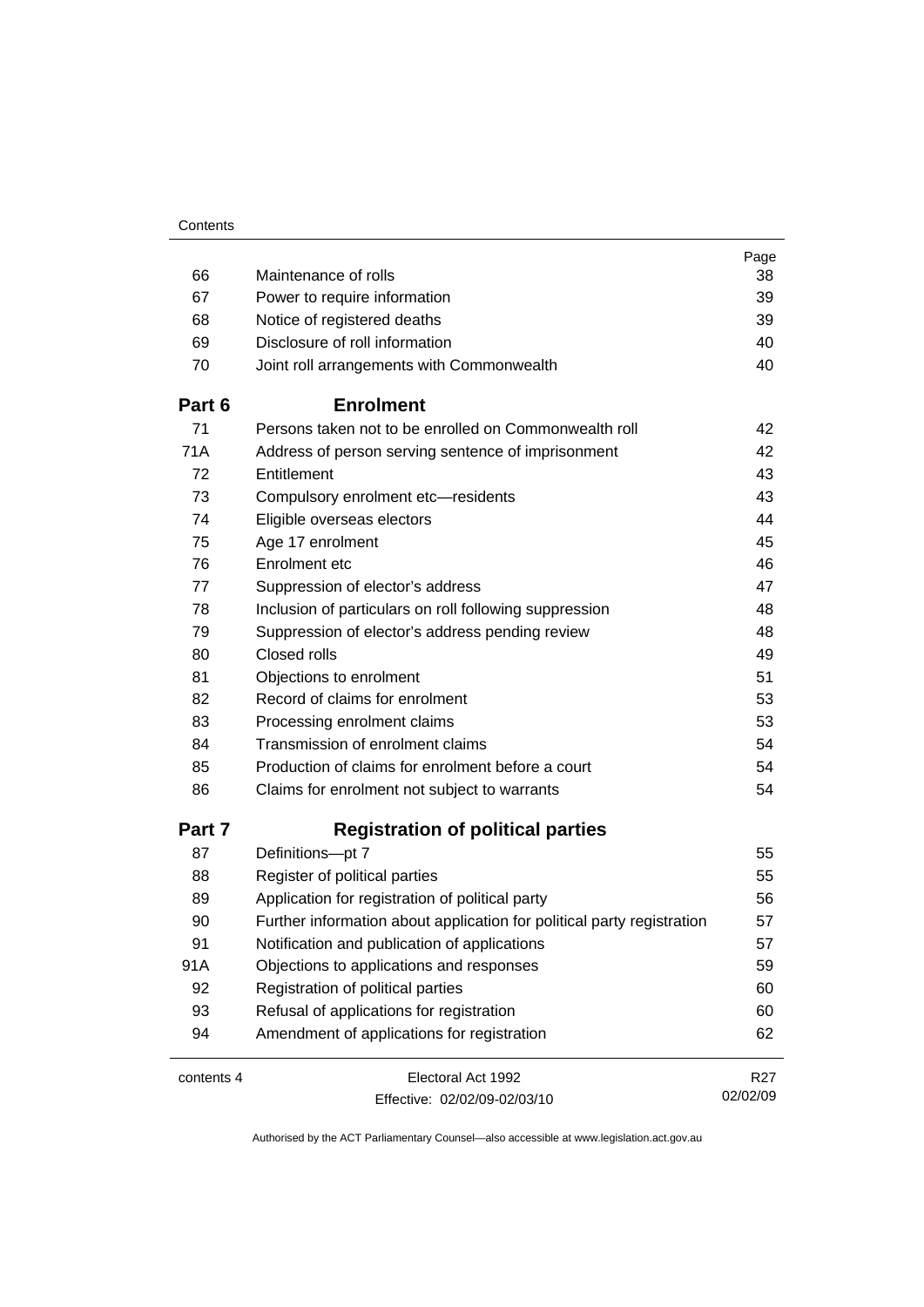| 95                  | Changes to particulars in register                             | Page<br>63 |
|---------------------|----------------------------------------------------------------|------------|
| 95A                 | Objection to continued use of name                             | 64         |
| 95B                 | When certain action cannot be taken                            | 65         |
| 96                  | No action under pt 7 during pre-election period                | 65         |
| 96A                 | Who can be a registered officer                                | 65         |
| 97                  | Deputy registered officer                                      | 65         |
| 97A                 | Information about political parties                            | 66         |
| 98                  | Cancellation of registration of political parties              | 67         |
| 99                  | Use of party name after cancellation                           | 69         |
| 99A                 | General requirements about constitutions of registered parties | 69         |
| Part 8              | <b>Timing of elections</b>                                     |            |
| 100                 | Ordinary elections                                             | 70         |
| 101                 | <b>Extraordinary elections</b>                                 | 70         |
| 102                 | Polling day                                                    | 71         |
| Part 9              | <b>Arrangements for elections</b>                              |            |
| <b>Division 9.1</b> | <b>Nominations</b>                                             |            |
| 103                 | Eligibility-MLAs                                               | 72         |
| 104                 | Qualifications for nomination                                  | 73         |
| 105                 | Candidates to be nominated                                     | 74         |
| 106                 | Multiple nominations invalid                                   | 76         |
| 107                 | Withdrawal etc of consent to nomination                        | 76         |
| 108                 | Place and hour of nomination                                   | 76         |
| 109                 | Declaration of candidates                                      | 77         |
| 110                 | Rejection of nominations                                       | 78         |
| 111                 | Need for a poll                                                | 78         |
| 112                 | Death of candidate before polling day                          | 79         |
| 113                 | Deposit-return or forfeiture                                   | 79         |
| <b>Division 9.2</b> | <b>Ballot papers</b>                                           |            |
| 114                 | <b>Ballot papers</b>                                           | 80         |
| 115                 | Grouping of candidates' names                                  | 81         |
| 116                 | Printing of ballot papers                                      | 81         |
| 117                 | Names on ballot papers                                         | 83         |
| R <sub>27</sub>     | Electoral Act 1992                                             | contents 5 |

Effective: 02/02/09-02/03/10

02/02/09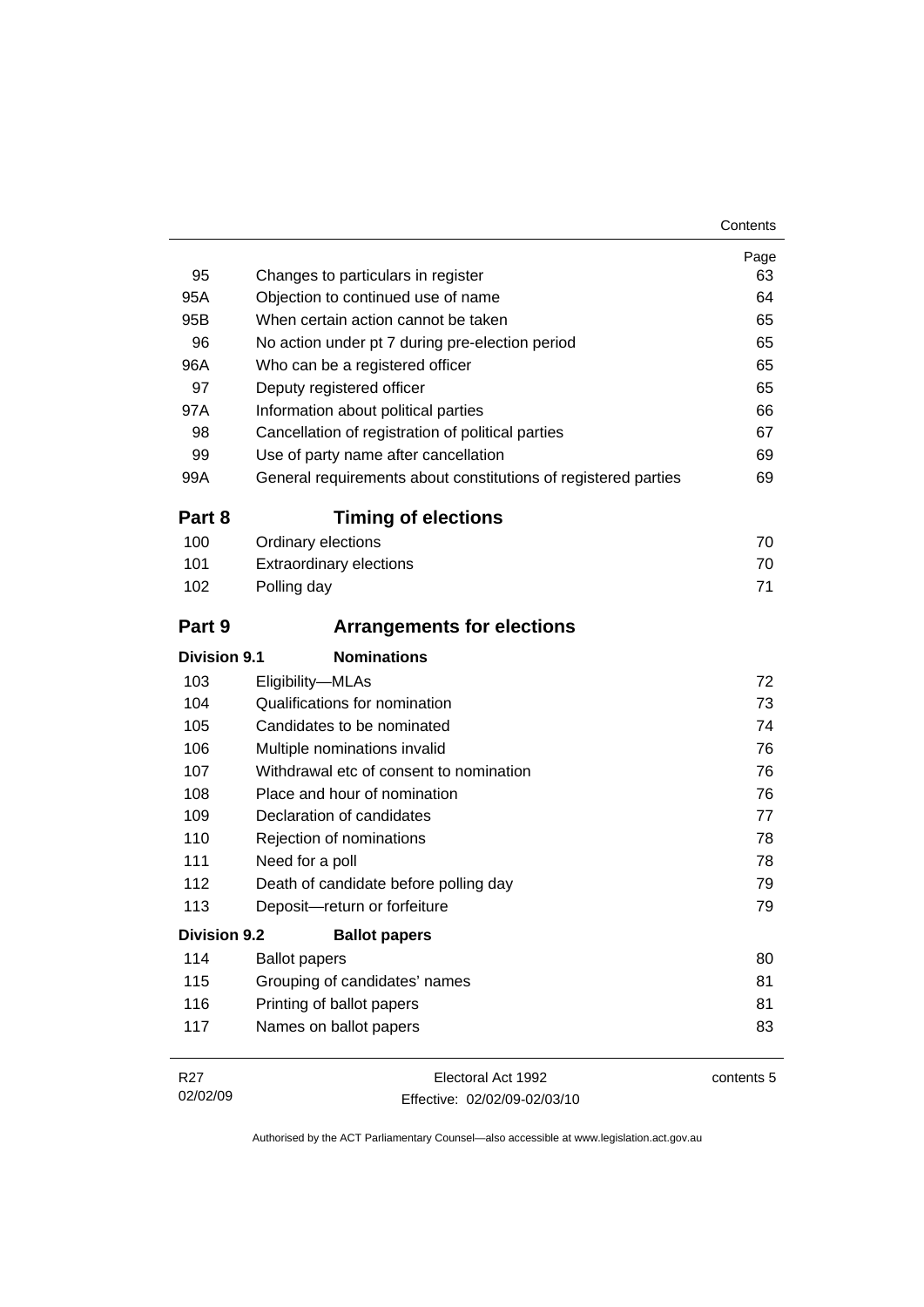| 118                  | Draw for positions on ballot papers                                  | Page<br>84      |
|----------------------|----------------------------------------------------------------------|-----------------|
| <b>Division 9.3</b>  | Electronic voting devices and vote counting programs                 |                 |
| 118A                 | Approval of computer program for electronic voting and vote counting | 84              |
| 118B                 | Security of electronic voting devices and related material           | 85              |
| <b>Division 9.4</b>  | <b>Miscellaneous</b>                                                 |                 |
| 119                  | Polling places and scrutiny centres                                  | 86              |
| 120                  | Administrative arrangements                                          | 86              |
| 121                  | Certified lists of electors                                          | 87              |
| 121A                 | Use of information from certified lists                              | 87              |
| 122                  | Scrutineers-appointment                                              | 88              |
| 123                  | Scrutineers-conduct                                                  | 89              |
| 124                  | Participation by candidates in conduct of election                   | 90              |
| 125                  | Determining matters by lot                                           | 90              |
| 126                  | Supplementary elections                                              | 90              |
| Part 10              | Voting                                                               |                 |
| <b>Division 10.1</b> | General                                                              |                 |
| 127                  | Meaning of authorised witness                                        | 91              |
| 128                  | Entitlement to vote                                                  | 91              |
| 129                  | Compulsory voting                                                    | 92              |
| 130                  | Multiple votes prohibited                                            | 92              |
| 131                  | Procedures for voting                                                | 93              |
| 132                  | Manner of recording vote                                             | 93              |
| <b>Division 10.2</b> | Ordinary voting at a polling place                                   |                 |
| 133                  | Claims to vote                                                       | 94              |
| 134                  | Voting in private                                                    | 94              |
| Division 10.3        | Declaration voting at a polling place                                |                 |
| 135                  | Declaration voting at polling places                                 | 95              |
| <b>Division 10.4</b> | Voting otherwise than at a polling place                             |                 |
| 136                  | Definitions for div 10.4                                             | 96              |
| 136A                 | Applications for postal voting papers                                | 97              |
| 136B                 | Ordinary or declaration voting in ACT before polling day             | 99              |
| contents 6           | Electoral Act 1992                                                   | R <sub>27</sub> |
|                      | Effective: 02/02/09-02/03/10                                         | 02/02/09        |

Effective: 02/02/09-02/03/10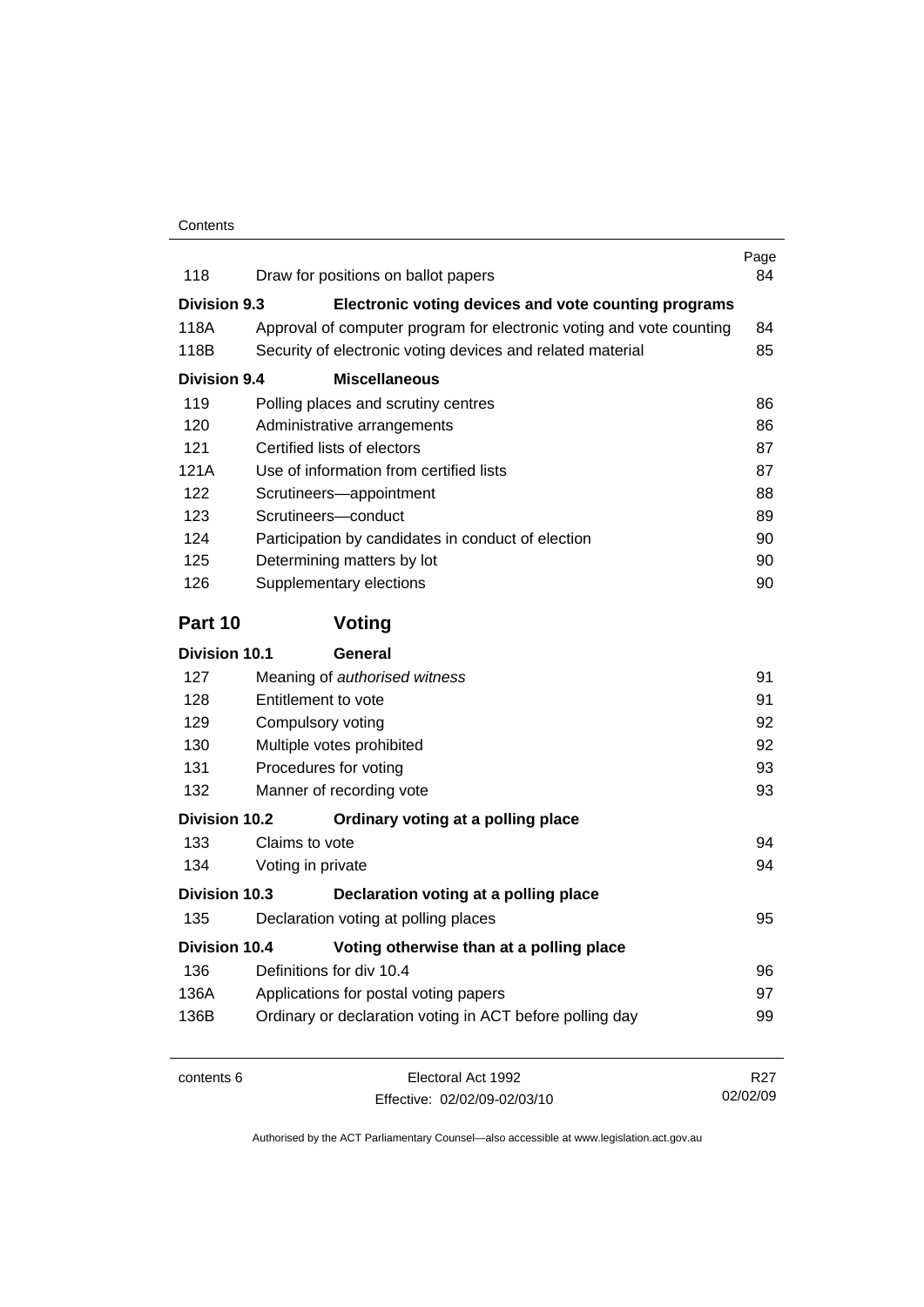|                      |                                                           | Contents   |
|----------------------|-----------------------------------------------------------|------------|
|                      |                                                           | Page       |
| 136C                 | Declaration voting outside ACT on or before polling day   | 102        |
| 137                  | Record of issue of declaration voting papers              | 103        |
| 138                  | Inspection of records                                     | 103        |
| 139                  | Receipt of declaration voting papers                      | 104        |
| 140                  | Registered declaration voters                             | 104        |
| 141                  | Issue of voting papers to registered declaration voters   | 105        |
| 142                  | Correcting formal errors                                  | 105        |
| 143                  | Soliciting applications for postal declaration votes      | 105        |
| 144                  | Transmission of applications for postal declaration votes | 106        |
| 144A                 | Requirements for casting postal votes                     | 106        |
| 145                  | Interference with declaration voting                      | 107        |
| 146                  | Soliciting completed declaration votes                    | 108        |
| 147                  | Transmission of completed declaration votes               | 108        |
| 148                  | Opening envelopes containing declaration votes            | 108        |
| <b>Division 10.5</b> | <b>Mobile polling</b>                                     |            |
| 149                  | Definitions for div 10.5                                  | 108        |
| 149A                 | Declaration of special hospitals                          | 109        |
| 150                  | Mobile polling-institutions                               | 109        |
| 151                  | Functions of visiting officers                            | 109        |
| 152                  | Failure to visit institution                              | 110        |
| 153                  | Custody of ballot boxes and electoral papers              | 110        |
| <b>Division 10.6</b> | <b>Miscellaneous</b>                                      |            |
| 154                  | Arrangements at polling places                            | 111        |
| 155                  | Particulars on ballot papers before issue                 | 111        |
| 156                  | Assistance to voters                                      | 111        |
| 156A                 | Assistance to voters unable to enter polling place        | 112        |
| 157                  | Spoilt ballot papers                                      | 113        |
| 158                  | Custody of ballot boxes and electoral papers              | 114        |
| 159                  | Extension of time for conducting elections                | 115        |
| 160                  | Suspension and adjournment of polling                     | 115        |
| <b>Division 10.7</b> | <b>Failure to vote</b>                                    |            |
| 161                  | Default notice                                            | 116        |
| 162                  | First notice                                              | 116        |
| R <sub>27</sub>      | Electoral Act 1992                                        | contents 7 |

Effective: 02/02/09-02/03/10

02/02/09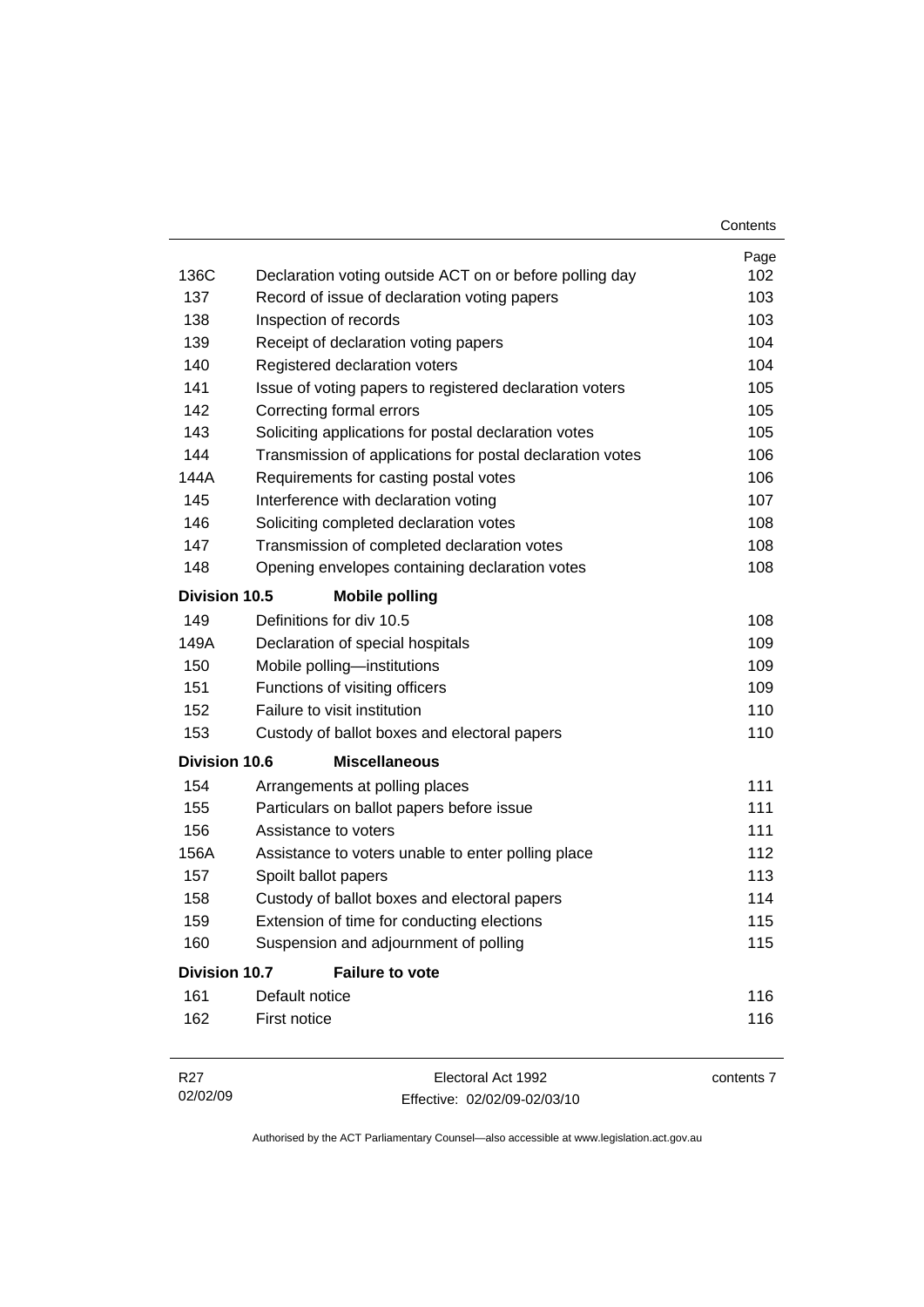|            |                                                                     | Page                        |
|------------|---------------------------------------------------------------------|-----------------------------|
| 163        | Second notice                                                       | 117                         |
| 164        | Final notice                                                        | 117                         |
| 165        | Discharge of liability                                              | 118                         |
| 166        | Response on behalf of elector                                       | 118                         |
| Part 11    | <b>Polling in Antarctica</b>                                        |                             |
| 167        | Definitions for pt 11                                               | 119                         |
| 167A       | Declaration of ship as a station                                    | 120                         |
| 167B       | Approval of ways of transmission                                    | 120                         |
| 168        | Returning officers and assistants for Antarctic stations            | 120                         |
| 170        | Application of Act to polling in Antarctica                         | 120                         |
| 171        | Antarctic electors                                                  | 121                         |
| 172        | Arrangements for the polling in Antarctica                          | 121                         |
| 173        | Conduct of the polling                                              | 122                         |
| 174        | Claims to vote                                                      | 122                         |
| 175        | Proceedings at close of poll                                        | 123                         |
| 176        | Result of polling in Antarctica                                     | 123                         |
| 177        | Preservation of documents                                           | 124                         |
| Part 12    | The scrutiny                                                        |                             |
| 178        | Scrutiny                                                            | 125                         |
| 179        | Preliminary scrutiny of declaration voting papers etc               | 126                         |
| 180        | Formality of ballot papers                                          | 127                         |
|            |                                                                     |                             |
| 181        | Death of candidate                                                  | 128                         |
| 182        | First count-ordinary ballot papers                                  | 128                         |
| 183        | First count-declaration ballot papers                               | 130                         |
| 183A       | First count-electronic ballot papers                                | 130                         |
| 184        | Second count-first preferences                                      | 130                         |
| 185        | Ascertaining result of poll                                         | 131                         |
| 186        | Objections by scrutineers                                           | 132                         |
| 187        | Recount of ballot papers                                            | 132                         |
| 187A       | Application for recount of ballot papers etc                        | 132                         |
| 187B       | Review of decision of commissioner to refuse to arrange for recount | 133                         |
| 187C       | Recount of electronic scrutiny of ballot papers                     | 134                         |
| 188        | Reservation of disputed ballot papers                               | 135                         |
| contents 8 | Electoral Act 1992                                                  | R <sub>27</sub><br>02/02/09 |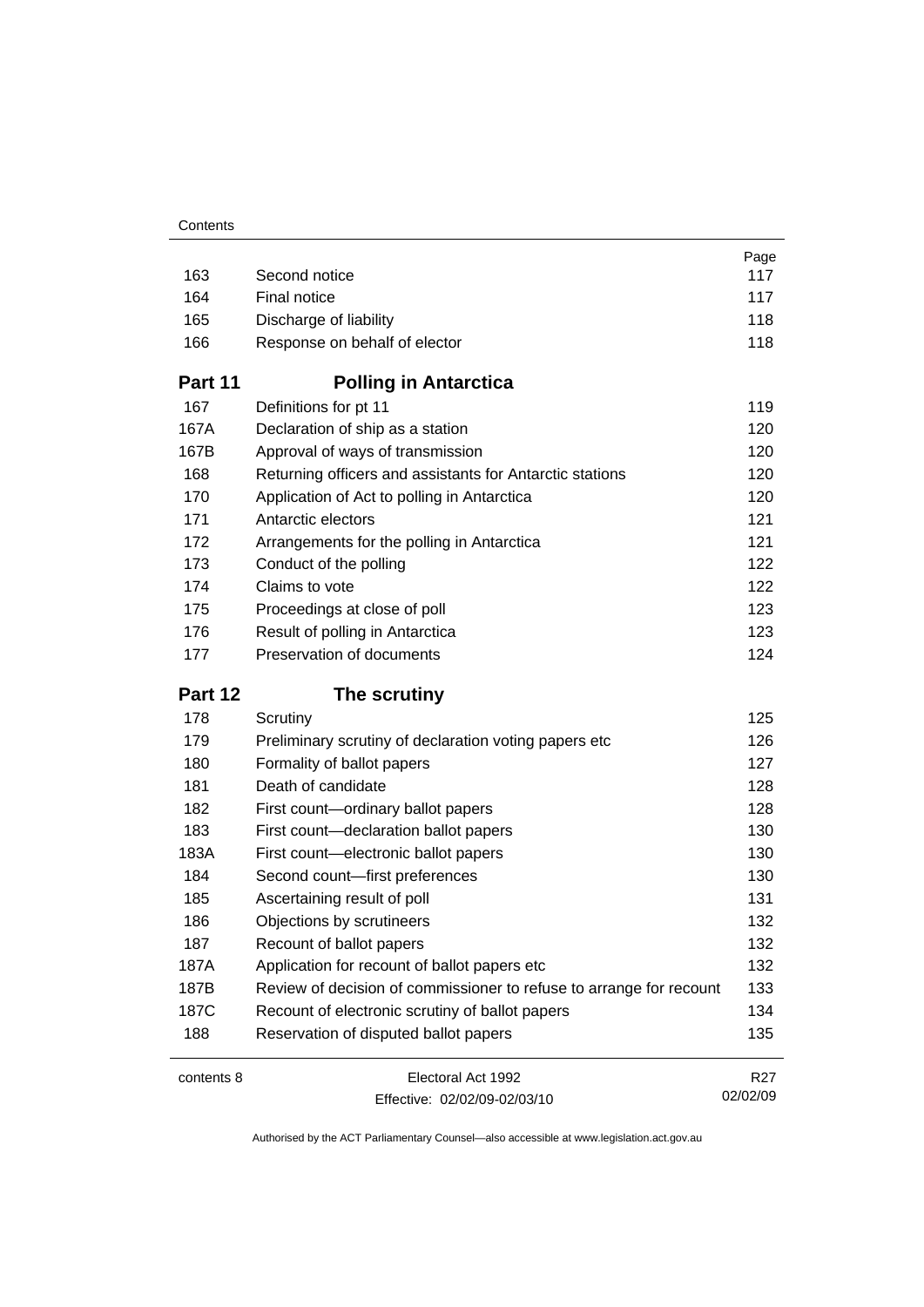|                      |                                                    | Contents    |
|----------------------|----------------------------------------------------|-------------|
| 189                  | Declaration of result of election                  | Page<br>135 |
| Part 13              | <b>Casual vacancies</b>                            |             |
| 190                  | Definitions for pt 13                              | 136         |
| 191                  | Notice of casual vacancy                           | 136         |
| 192                  | Candidates for casual vacancy                      | 137         |
| 193                  | Publication of candidates' details                 | 138         |
| 194                  | Determination of candidate to fill vacancy         | 139         |
| 195                  | Assembly nominees                                  | 139         |
| 196                  | Term of office of MLA declared elected under pt 13 | 140         |
| 197                  | Dissolution or pre-election period                 | 141         |
| Part 14              | <b>Election funding and financial disclosure</b>   |             |
| <b>Division 14.1</b> | Preliminary                                        |             |
| 198                  | Definitions for pt 14                              | 142         |
| 198A                 | Reference to things done by party etc              | 144         |
| 198B                 | Candidate remains candidate after election         | 144         |
| 199                  | Related bodies corporate                           | 145         |
| 200                  | Activities of campaign committees                  | 145         |
| 201                  | Disclosure periods                                 | 145         |
| 202                  | Gifts-determination of amounts                     | 146         |
| <b>Division 14.2</b> | <b>Reporting agents</b>                            |             |
| 203                  | Appointed agents                                   | 146         |
| 204                  | Non-appointed agents                               | 147         |
| 205                  | Registers of reporting agents                      | 148         |
| <b>Division 14.3</b> | <b>Election funding</b>                            |             |
| 206                  | Who eligible votes are cast for                    | 149         |
| 207                  | <b>Entitlement to funds</b>                        | 149         |
| 208                  | Threshold                                          | 151         |
| 212                  | Making of payments                                 | 151         |
| 214                  | Death of candidate                                 | 151         |
| 215                  | Application voluntary                              | 152         |

Electoral Act 1992 Effective: 02/02/09-02/03/10 contents 9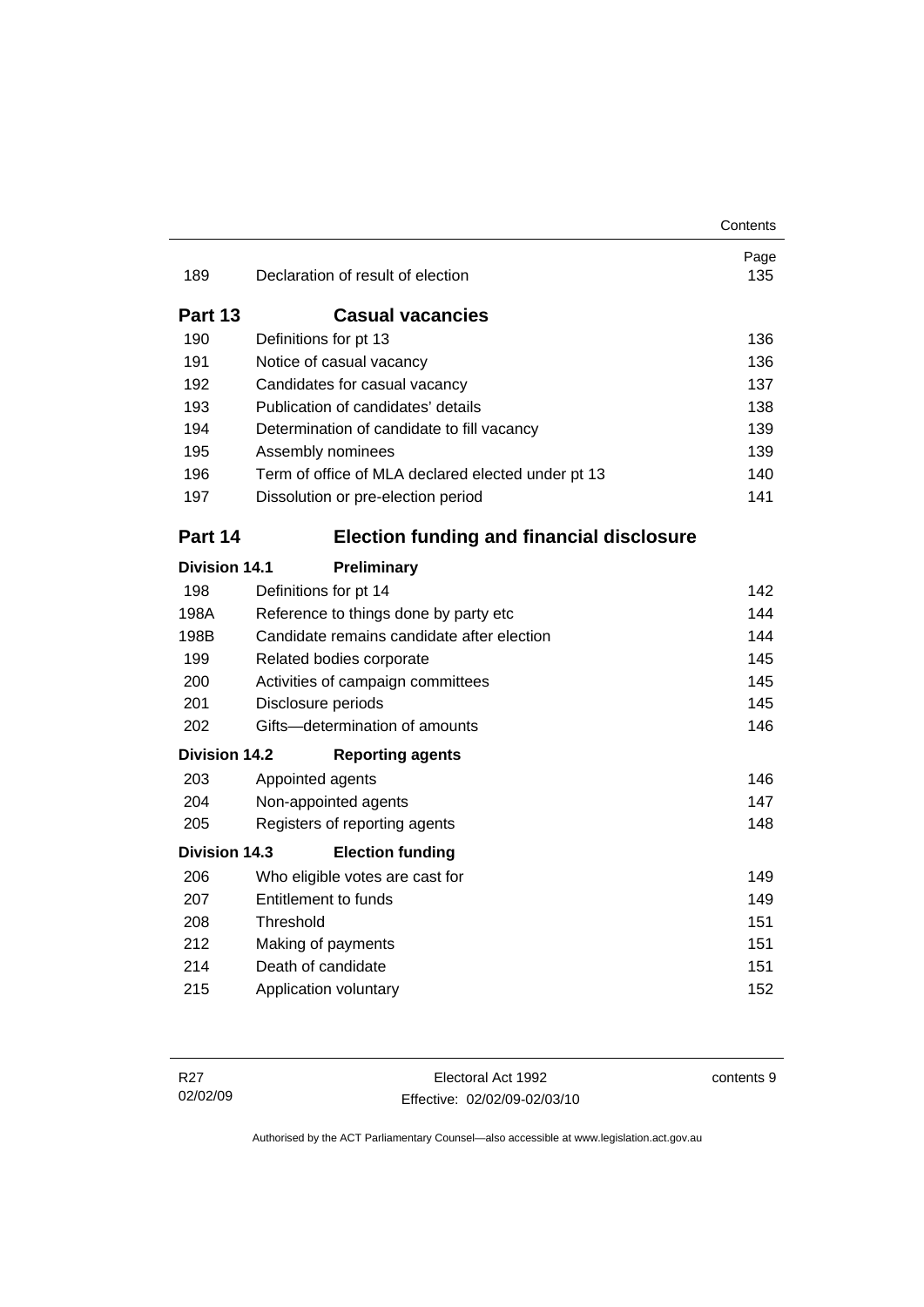#### **Contents**

|                      |                                                                | Page |
|----------------------|----------------------------------------------------------------|------|
| Division 14.4        | <b>Disclosure of donations</b>                                 |      |
| 216                  | Meaning of defined details for div 14.4                        | 152  |
| 217                  | Disclosure of gifts                                            | 152  |
| 218A                 | Certain loans not to be received                               | 153  |
| 219                  | Nil returns                                                    | 155  |
| 220                  | Disclosure of gifts by persons incurring political expenditure | 156  |
| 221                  | Disclosure of gifts made to candidates                         | 157  |
| 221A                 | Annual returns of donations                                    | 158  |
| 221B                 | Advice about obligations to make returns                       | 160  |
| 222                  | Anonymous gifts                                                | 160  |
| Division 14.5        | Disclosure of electoral expenditure                            |      |
| 223                  | Definitions for div 14.5                                       | 162  |
| 224                  | Returns of electoral expenditure                               | 164  |
| 225                  | Nil returns                                                    | 164  |
| 226                  | Returns by broadcasters and publishers                         | 165  |
| 227                  | Multiple elections on same day                                 | 167  |
| Division 14.6        | <b>Annual returns</b>                                          |      |
| 228                  | Meaning of defined particulars for div 14.6                    | 167  |
| 230                  | Annual returns by parties and MLAs                             | 168  |
| 231                  | Periods of less than financial year                            | 170  |
| 231B                 | Annual returns by associated entities                          | 170  |
| 232                  | Amounts received                                               | 171  |
| 234                  | Outstanding amounts                                            | 173  |
| 234A                 | Regulations                                                    | 173  |
| <b>Division 14.7</b> | <b>Compliance</b>                                              |      |
| 235                  | Definitions for div 14.7                                       | 173  |
| 236                  | Offences                                                       | 174  |
| 237                  | Investigation notices generally                                | 175  |
| 237A                 | Investigation notices about associated entities                | 177  |
| 237B                 | Investigation notice offences                                  | 178  |
| 238                  | Investigation-search warrants                                  | 179  |
| 239                  | Records                                                        | 181  |
|                      |                                                                |      |

contents 10 Electoral Act 1992 Effective: 02/02/09-02/03/10

R27 02/02/09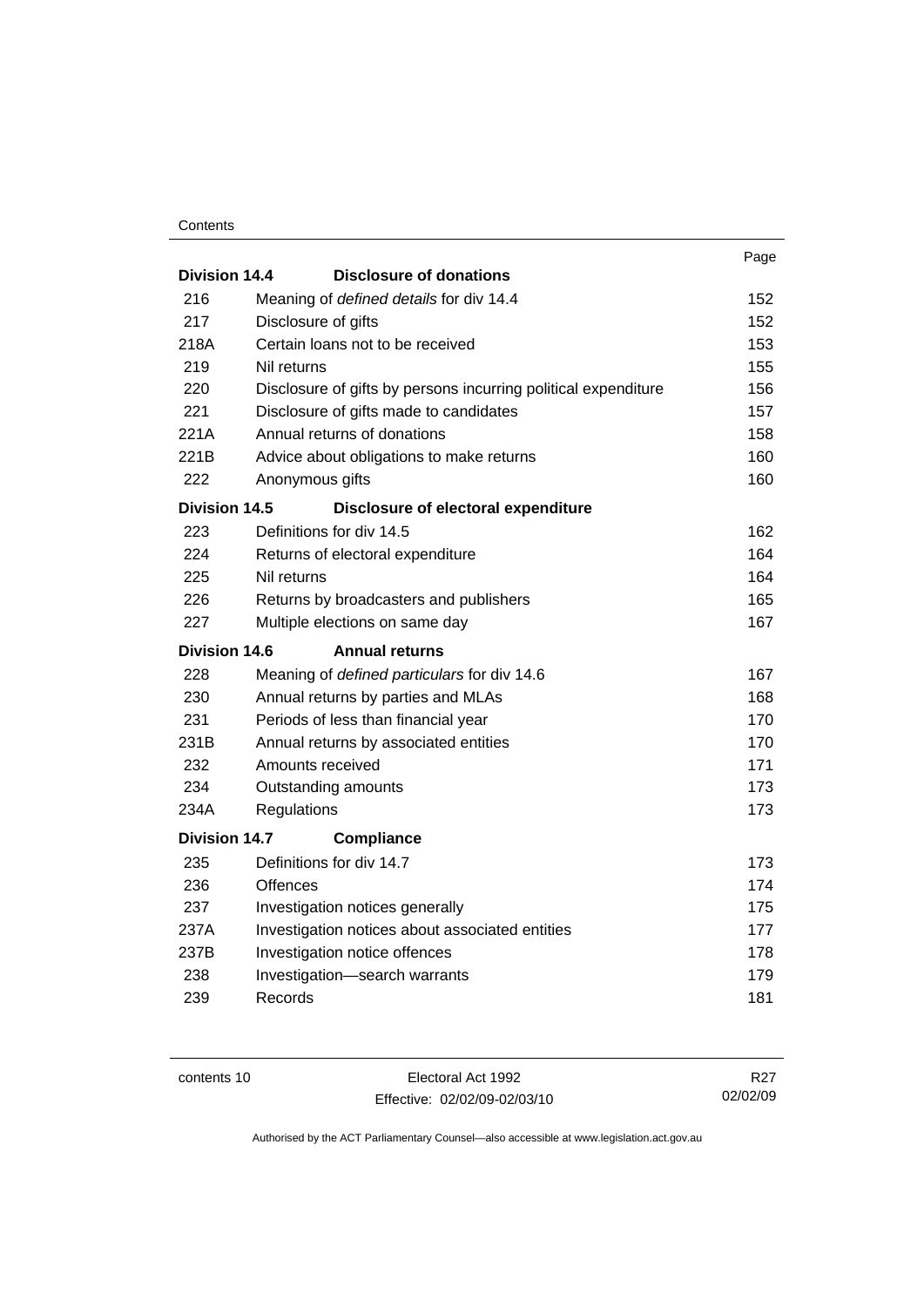|                      |                                                             | Contents    |
|----------------------|-------------------------------------------------------------|-------------|
|                      |                                                             | Page        |
| <b>Division 14.8</b> | <b>Miscellaneous</b>                                        |             |
| 240                  | Inability to complete returns                               | 181         |
| 241                  | Noncompliance with pt 14                                    | 183         |
| 242                  | Amendment of returns                                        | 184         |
| 243                  | Copies of returns to be available for public inspection     | 185         |
| Part 15              | Notification and review of decisions                        |             |
| 244                  | Definition for Act-pt 15                                    | 186         |
| 245                  | Definitions-pt 15                                           | 186         |
| 246                  | Internal review notices                                     | 186         |
| 247                  | Applications for internal review                            | 187         |
| 248                  | Stay of reviewable decisions                                | 188         |
| 249                  | Review by electoral commission                              | 188         |
| 249A                 | Reviewable decision notices                                 | 189         |
| 249B                 | Applications for review                                     | 189         |
| Part 16              | Disputed elections, eligibility and vacancies               |             |
| <b>Division 16.1</b> | <b>Preliminary</b>                                          |             |
| 250                  | Definitions for pt 16                                       | 190         |
| 251                  | Meaning of Speaker for pt 16                                | 191         |
| <b>Division 16.2</b> | <b>Jurisdiction and powers of Supreme Court</b>             |             |
| 252                  | <b>Court of Disputed Elections</b>                          | 191         |
| 253                  | Powers of the court                                         | 192         |
| 255                  | Decisions are final                                         | 192         |
| <b>Division 16.3</b> | <b>Disputed elections</b>                                   |             |
| 256                  | Validity may be disputed after election                     | 192         |
| 257                  | Persons entitled to dispute elections                       | 193         |
| 258                  | Form of application                                         | 193         |
| 259                  | Time for filing application                                 | 194         |
| 260                  | Deposit as security for costs                               | 194         |
| 261                  | Registrar to serve copies of application on certain persons | 194         |
| 262                  | Parties to application under div 16.3                       | 194         |
| 263                  | Withdrawal and abatement of application                     | 195         |
|                      |                                                             |             |
| R <sub>27</sub>      | Electoral Act 1992                                          | contents 11 |

| R27      | Electoral Act 1992           | contents 11 |
|----------|------------------------------|-------------|
| 02/02/09 | Effective: 02/02/09-02/03/10 |             |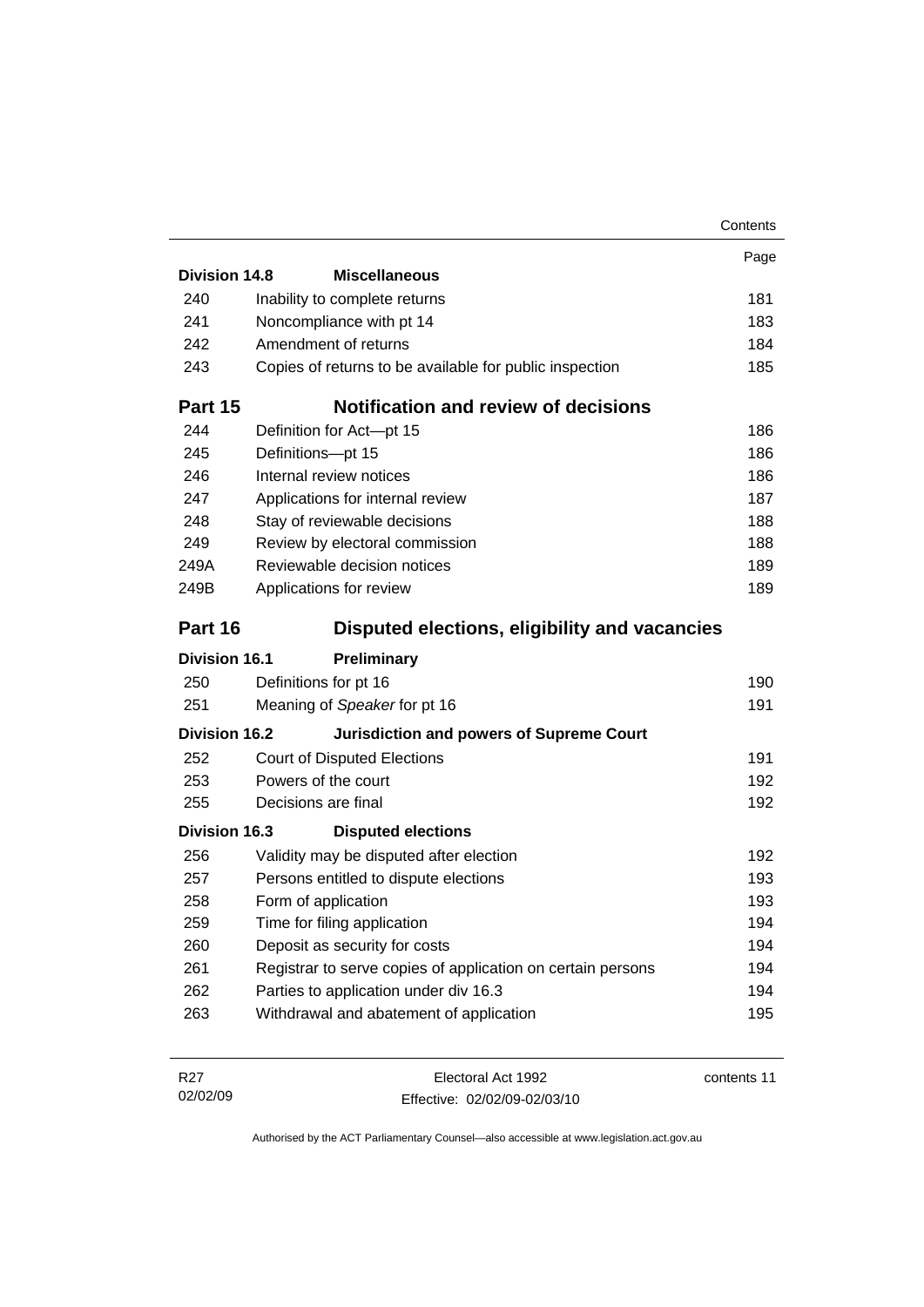#### **Contents**

|                                                     |                                                                                                            | Page<br>197     |  |  |
|-----------------------------------------------------|------------------------------------------------------------------------------------------------------------|-----------------|--|--|
| 264                                                 | Hearing of applications                                                                                    |                 |  |  |
| 265                                                 | Declarations and orders                                                                                    | 197             |  |  |
| 266                                                 | Illegal practices                                                                                          | 198             |  |  |
| 267<br>Bribery or undue influence by person elected |                                                                                                            |                 |  |  |
| 268                                                 | Immaterial delays and errors                                                                               | 199             |  |  |
| 269                                                 | Inquiries by court                                                                                         | 200             |  |  |
| 270                                                 | Rejected ballot papers                                                                                     | 200             |  |  |
| 271                                                 | Evidence that persons were not permitted to vote                                                           | 200             |  |  |
| 272                                                 | Inspection of electoral papers                                                                             | 201             |  |  |
| 273                                                 | Commissioner not prevented from accessing documents                                                        | 201             |  |  |
| 274                                                 | Registrar to serve copies of declarations on certain persons                                               | 201             |  |  |
| 275                                                 | <b>Effect of declarations</b>                                                                              | 202             |  |  |
| <b>Division 16.4</b>                                | <b>Eligibility and vacancies</b>                                                                           |                 |  |  |
| 276                                                 | Speaker to state case                                                                                      | 202             |  |  |
| 277                                                 | Parties to a referral                                                                                      | 203             |  |  |
| 278                                                 | Declarations and orders                                                                                    | 203             |  |  |
| 279                                                 | Registrar to serve copy of declarations on Speaker                                                         | 203             |  |  |
| 280                                                 | Effect of declarations                                                                                     | 203             |  |  |
| <b>Division 16.5</b>                                | <b>Proceedings</b>                                                                                         |                 |  |  |
| 281                                                 | Procedure                                                                                                  | 204             |  |  |
| 282                                                 | Legal representation limited                                                                               | 204             |  |  |
| 283                                                 | Admissibility of evidence                                                                                  | 204             |  |  |
| 284                                                 | Costs may be ordered against Territory                                                                     | 205             |  |  |
| Part 17                                             | <b>Electoral offences</b>                                                                                  |                 |  |  |
| <b>Division 17.1</b>                                | <b>Bribery and improper influence</b>                                                                      |                 |  |  |
| 285                                                 | <b>Bribery</b>                                                                                             | 206             |  |  |
| 286                                                 | Influencing of votes by officers                                                                           | 207             |  |  |
| 287                                                 | Influencing votes of hospital and nursing home patients                                                    | 207             |  |  |
| <b>Division 17.2</b>                                | <b>Protection of rights</b>                                                                                |                 |  |  |
| 288                                                 | Violence and intimidation                                                                                  | 207             |  |  |
| 289                                                 | Discrimination on grounds of political donations<br>290<br>Employees' right to leave of absence for voting |                 |  |  |
|                                                     |                                                                                                            |                 |  |  |
| contents 12                                         | Electoral Act 1992                                                                                         | R <sub>27</sub> |  |  |
|                                                     | Effective: 02/02/09-02/03/10                                                                               | 02/02/09        |  |  |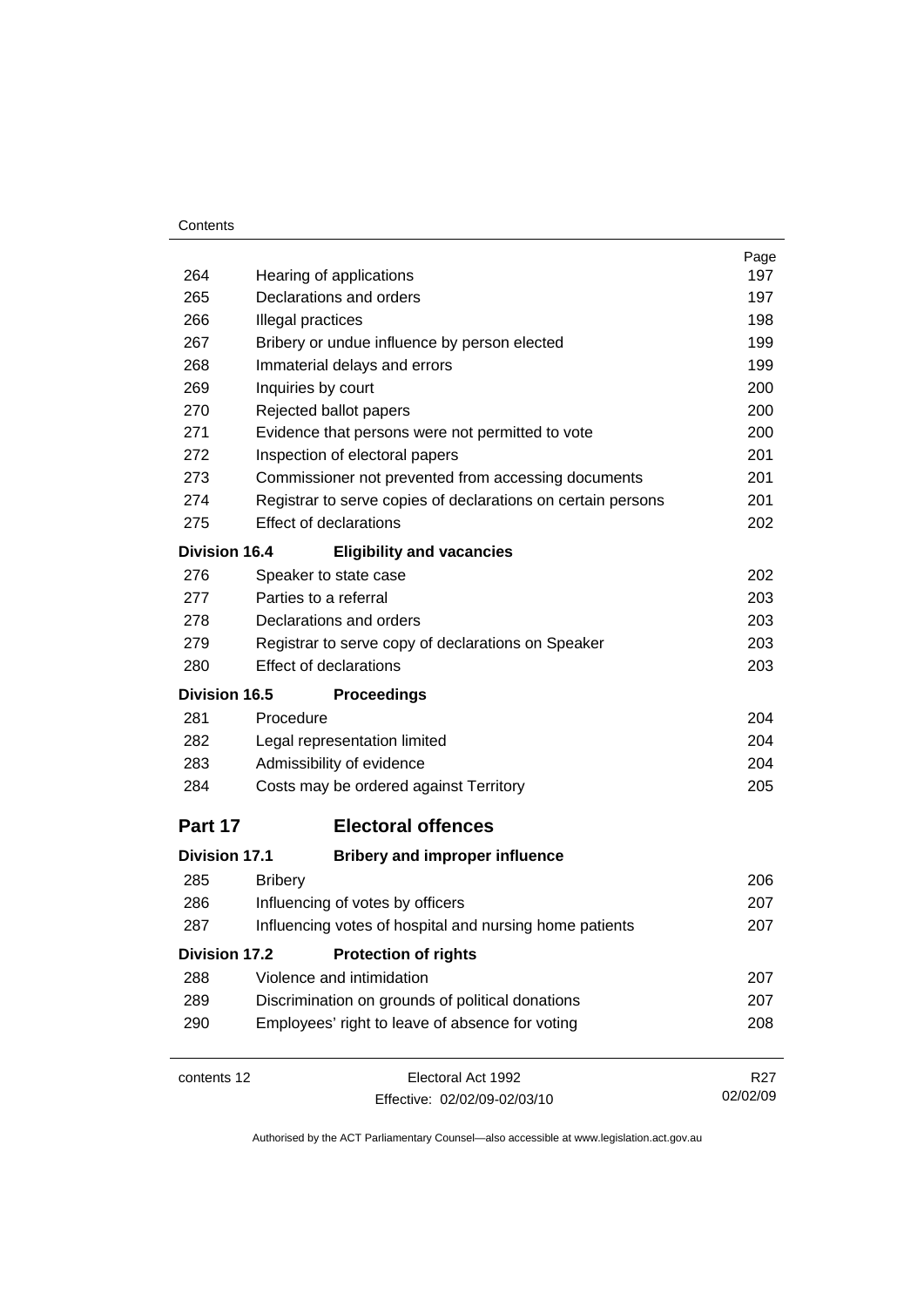|                      |                                                                   | Contents    |
|----------------------|-------------------------------------------------------------------|-------------|
|                      |                                                                   | Page        |
| <b>Division 17.3</b> | <b>Campaigning offences</b>                                       |             |
| 291                  | Definitions for div 17.3                                          | 209         |
| 292                  | Dissemination of unauthorised electoral matter                    | 209         |
| 293                  | Exceptions for news publications                                  | 210         |
| 294                  | Exceptions for dissemination of electoral matter on certain items | 211         |
| 295                  | Exception for certain Commonwealth licence holders                | 212         |
| 296                  | Advertorials                                                      | 212         |
| 297                  | Misleading or deceptive electoral matter                          | 213         |
| 298                  | Inducement to illegal voting-representations of ballot papers     | 213         |
| 299                  | Graffiti                                                          | 213         |
| 300                  | Defamation of candidates                                          | 214         |
| 301                  | Publication of statements about candidates                        | 214         |
| 302                  | Disruption of election meetings                                   | 215         |
| 303                  | Canvassing within 100m of polling places                          | 216         |
| 304                  | Badges and emblems in polling places                              | 218         |
| 305                  | How-to-vote material in polling places                            | 218         |
| 306                  | Evidence of authorisation of electoral matter                     | 218         |
| <b>Division 17.4</b> | <b>Electronic voting offences</b>                                 |             |
| 306A                 | Interfering with electronic voting devices etc                    | 219         |
| 306B                 | Interfering with electronic counting devices etc                  | 219         |
| <b>Division 17.5</b> | <b>Voting fraud</b>                                               |             |
| 307                  | Voting fraud                                                      | 219         |
| <b>Division 17.6</b> | <b>Electoral papers</b>                                           |             |
| 310                  | Electoral papers-forfeiture                                       | 220         |
| 311                  | Electoral papers-unauthorised possession                          | 220         |
| 313                  | Electoral papers-defacement etc                                   | 221         |
| 314                  | Electoral papers-signatures                                       | 221         |
| 315                  | Electoral papers—witnesses                                        | 221         |
| 315A                 | Ballot papers-photographs                                         | 222         |
| Division 17.7        | <b>Official functions</b>                                         |             |
| 316                  | Improper influence—members of electoral commission etc            | 223         |
| 317                  | Unauthorised actions by officers                                  | 223         |
| 318                  | Identification of voters and votes                                | 224         |
| R <sub>27</sub>      | Electoral Act 1992                                                | contents 13 |

Effective: 02/02/09-02/03/10

02/02/09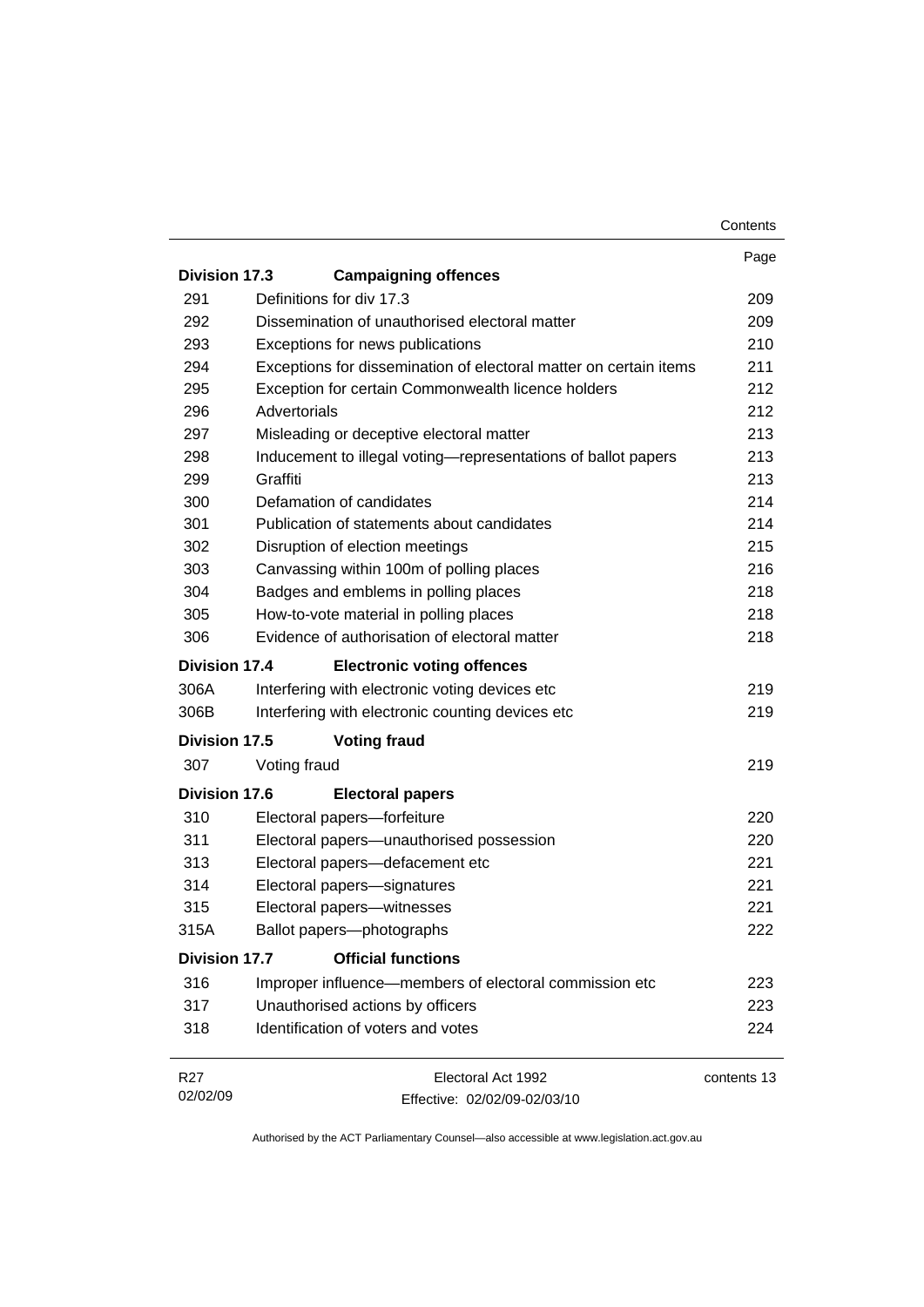#### **Contents**

| 319                  | Responses to official questions                                   | Page<br>224 |
|----------------------|-------------------------------------------------------------------|-------------|
| 320                  | Control of behaviour at voting centres                            | 225         |
| Part 18              | <b>Enforcement proceedings</b>                                    |             |
| <b>Division 18.1</b> | <b>Injunctions</b>                                                |             |
| 321                  | Restraining conduct                                               | 227         |
| 322                  | Requiring things to be done                                       | 228         |
| 323                  | Commissioner not required to give undertakings as to damages      | 228         |
| 324                  | Powers of the court                                               | 228         |
| <b>Division 18.2</b> | <b>Prosecutions</b>                                               |             |
| 325                  | Investigation of complaints                                       | 229         |
| 326                  | Commissioner may prosecute enrolment and voting offences          | 229         |
| 327                  | Service of certain process by mail                                | 229         |
| Part 19              | <b>Miscellaneous</b>                                              |             |
| 328                  | Extension of time for acts by officers                            | 230         |
| 329                  | Restrictions on sending completed ballot and voting papers by fax | 230         |
| 330                  | Forms-provision and assistance                                    | 230         |
| 332                  | Correcting delays, errors and omissions                           | 231         |
| 333                  | Voting statistics to be published                                 | 231         |
| 334                  | Collecting further statistical information                        | 231         |
| 335                  | Storage and destruction of electoral papers                       | 232         |
| 336                  | Administrative arrangements with Commonwealth and States          | 232         |
| 337                  | Evidentiary certificates                                          | 233         |
| 338                  | Acts and omissions of representatives                             | 234         |
| 340                  | Chief executive to provide assistance etc                         | 235         |
| 340A                 | Approved forms                                                    | 235         |
| 341                  | Regulation-making power                                           | 235         |
| Part 30              | <b>Transitional-Electoral Legislation</b>                         |             |
|                      | <b>Amendment Act 2008</b>                                         |             |
| 500                  | Transitional-disclosure by candidates                             | 236         |
| 500A                 | Transitional-disclosure by donors                                 | 236         |
| 500B                 | Transitional-certain other disclosure thresholds                  | 237         |
| contents 14          | Electoral Act 1992                                                | R27         |
|                      | Effective: 02/02/09-02/03/10                                      | 02/02/09    |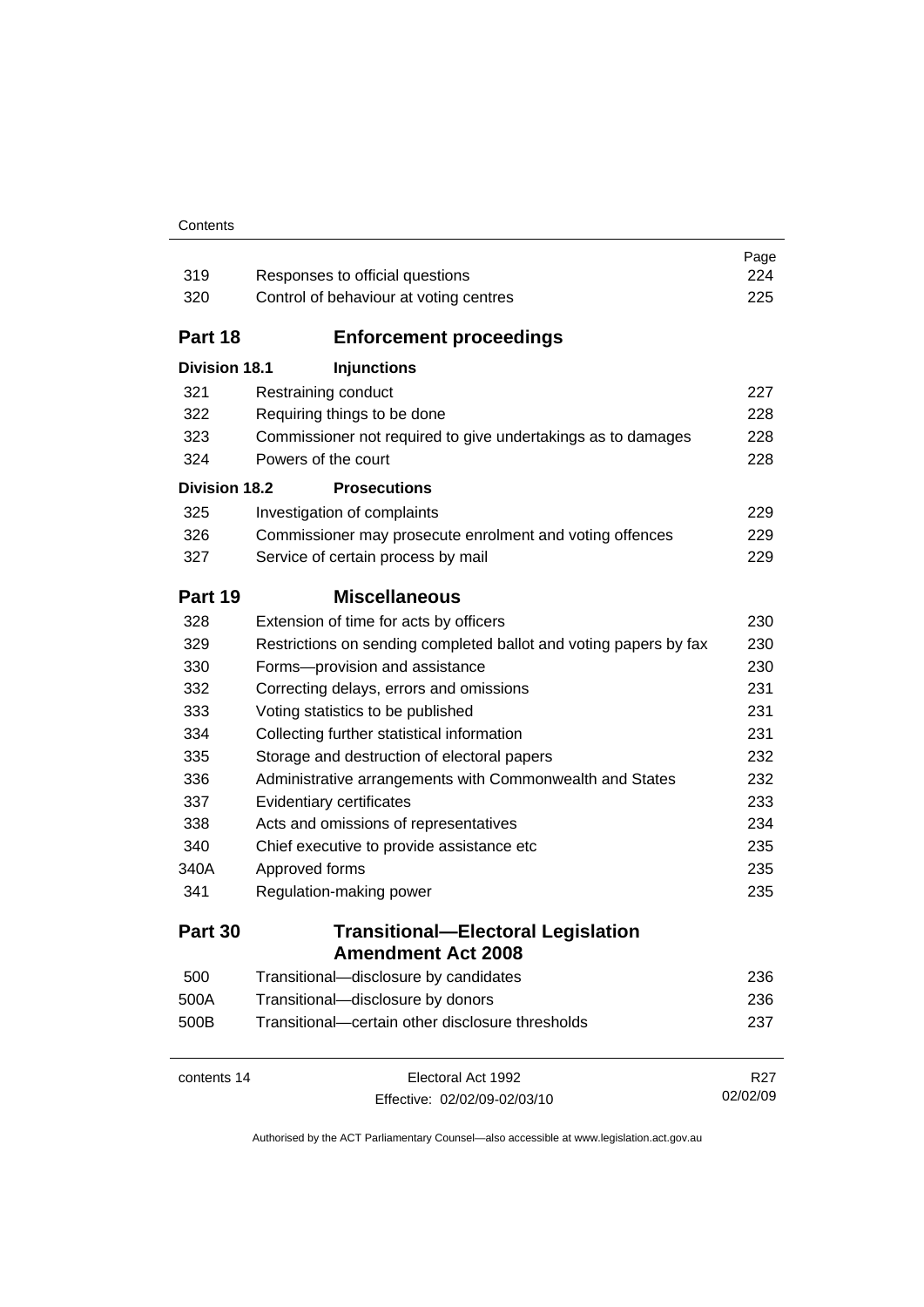|                    |                   |                                                                                                         | Contents                  |
|--------------------|-------------------|---------------------------------------------------------------------------------------------------------|---------------------------|
| 500C<br>501<br>502 | Expiry-pt 30      | Transitional—annual returns by parties, MLAs and associated entities<br><b>Transitional regulations</b> | Page<br>237<br>237<br>238 |
| <b>Schedule 1</b>  |                   | Form of ballot paper                                                                                    | 239                       |
| <b>Schedule 2</b>  |                   | <b>Ballot papers-printing of names and</b><br>collation                                                 | 240                       |
| <b>Schedule 3</b>  |                   | <b>Preliminary scrutiny of declaration voting</b><br>papers                                             | 254                       |
| <b>Schedule 4</b>  |                   | Ascertaining result of poll                                                                             | 257                       |
| <b>Part 4.1</b>    |                   | Preliminary                                                                                             | 257                       |
| 1                  |                   | Interpretation for sch 4                                                                                | 257                       |
| 1A                 |                   | Meaning of count votes-sch 4                                                                            | 258                       |
| 1B                 |                   | Meaning of quota-sch 4                                                                                  | 258                       |
| 1 <sup>C</sup>     |                   | Meaning of transfer value-sch 4                                                                         | 259                       |
| $\overline{2}$     |                   | Disregarding preferences                                                                                | 260                       |
| <b>Part 4.2</b>    |                   | General                                                                                                 | 261                       |
| 3                  | First preferences |                                                                                                         | 261                       |
| 4                  | Scrutiny to cease |                                                                                                         | 261                       |
| 5                  |                   | Scrutiny to continue                                                                                    | 262                       |
| 6                  | Surplus votes     |                                                                                                         | 262                       |
| 7                  |                   | More than 1 surplus                                                                                     | 263                       |
| 8                  |                   | <b>Exclusion of candidates</b>                                                                          | 264                       |
| 9                  |                   | Votes of excluded candidates                                                                            | 265                       |
| 10                 |                   | Setting aside ballot papers                                                                             | 265                       |
| <b>Part 4.3</b>    |                   | <b>Casual vacancies</b>                                                                                 | 266                       |
| 11                 | Application       |                                                                                                         | 266                       |
| 12                 | Quota             |                                                                                                         | 266                       |
| R <sub>27</sub>    |                   | Electoral Act 1992                                                                                      | contents 15               |

Effective: 02/02/09-02/03/10

02/02/09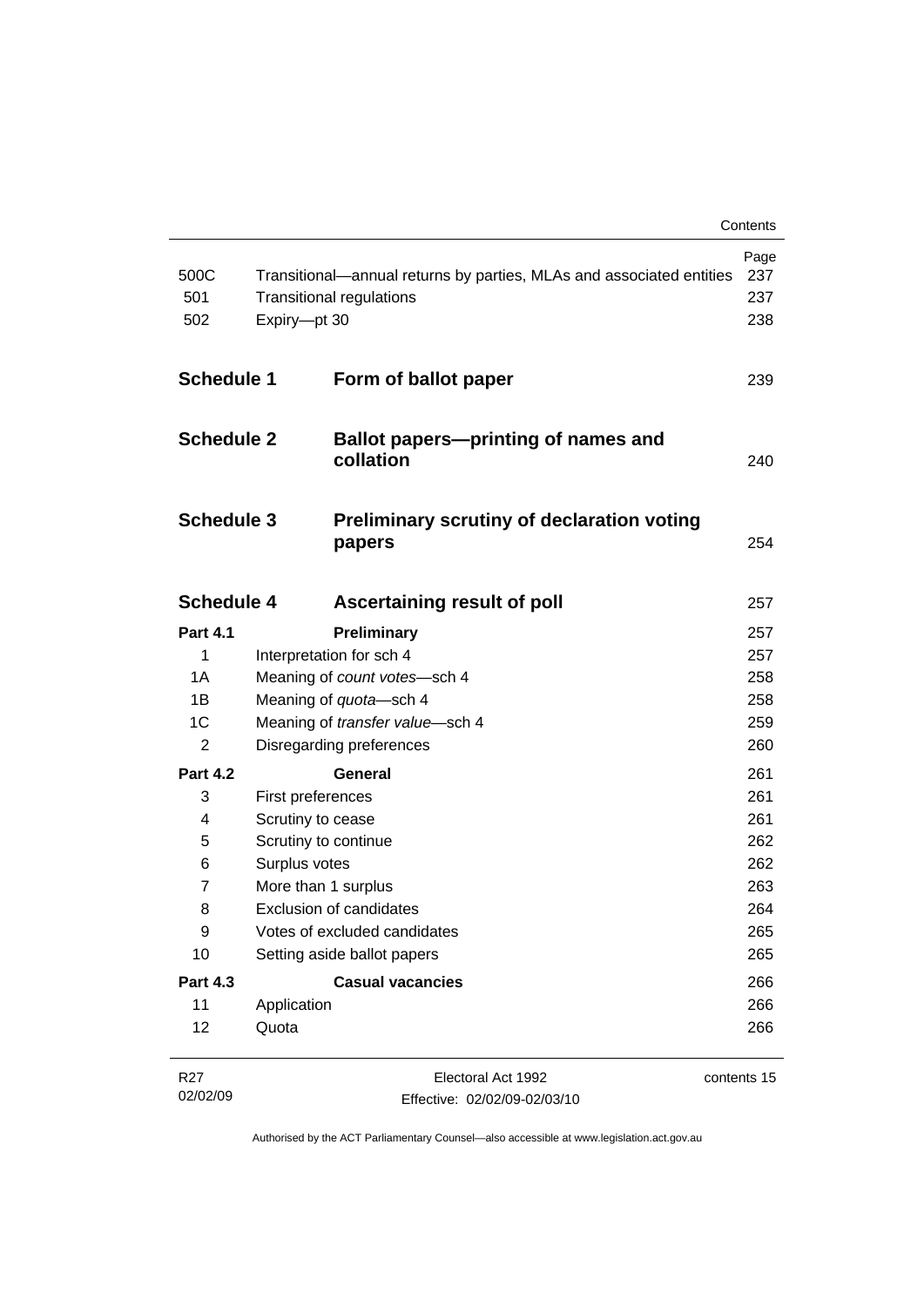#### **Contents**

|                   |                                                 | Page |
|-------------------|-------------------------------------------------|------|
| 13                | Transfer value                                  | 266  |
| 14                | Recount-first count                             | 268  |
| 15                | Recount-continuation                            | 268  |
| 16                | Successful candidate is dead                    | 269  |
| 17                | Multiple vacancies                              | 269  |
| <b>Part 4.4</b>   | Deceased successful candidates                  | 270  |
| 18                | Application-pt 4.4                              | 270  |
| 19                | Ballot papers for deceased successful candidate | 270  |
| <b>Schedule 5</b> | Internally reviewable decisions                 | 271  |
| <b>Dictionary</b> |                                                 | 273  |
| <b>Endnotes</b>   |                                                 |      |
| 1                 | About the endnotes                              | 286  |
| 2                 | Abbreviation key                                | 286  |
| 3                 | Legislation history                             | 287  |
| 4                 | Amendment history                               | 293  |
| 5                 | Earlier republications                          | 344  |
| 6                 | Renumbered provisions                           | 345  |

contents 16 Electoral Act 1992 Effective: 02/02/09-02/03/10

R27 02/02/09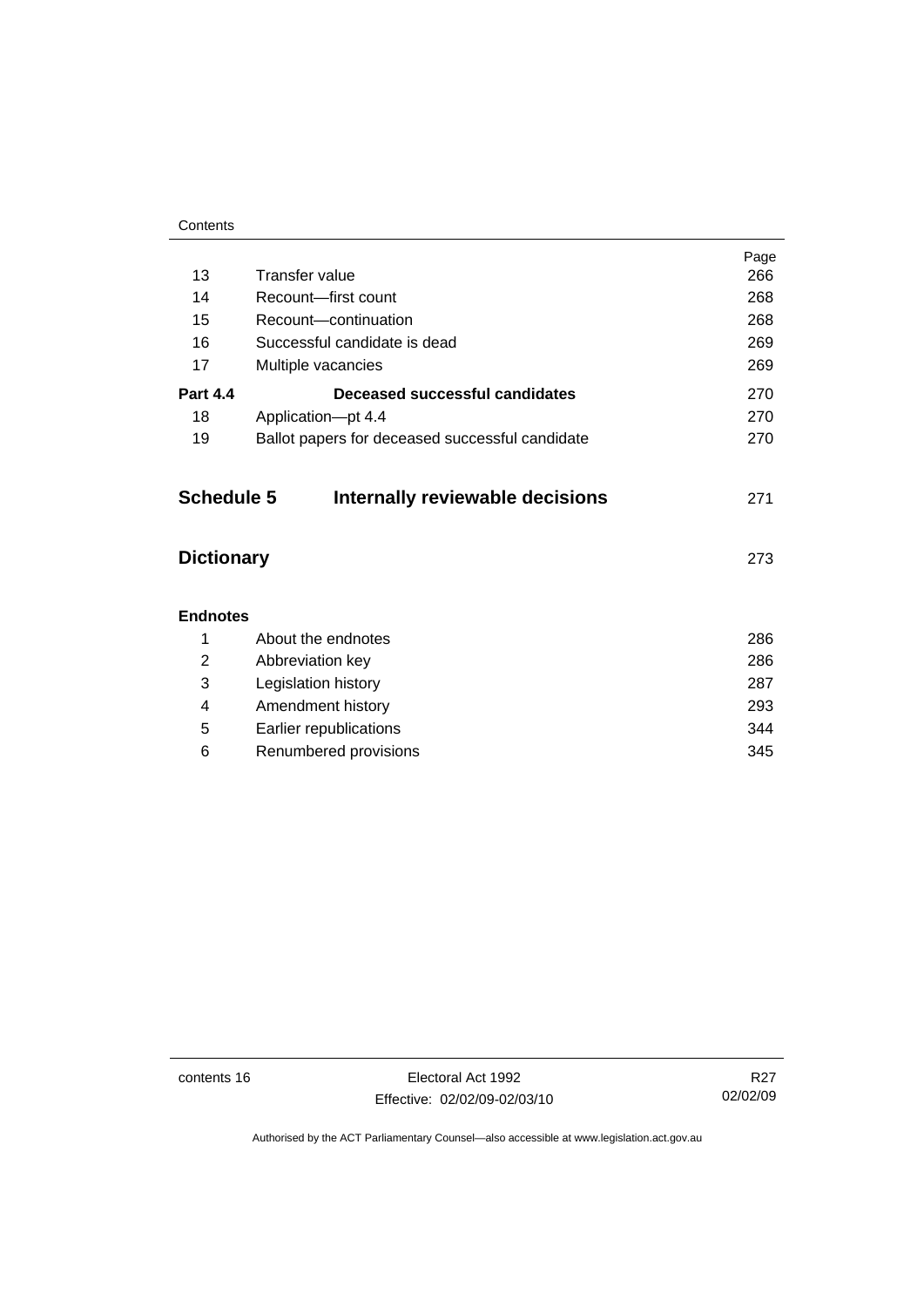<span id="page-18-0"></span>

# **Electoral Act 1992**

An Act to provide for elections of members of the Legislative Assembly and related matters

R27 02/02/09

Ī

Electoral Act 1992 Effective: 02/02/09-02/03/10 page 1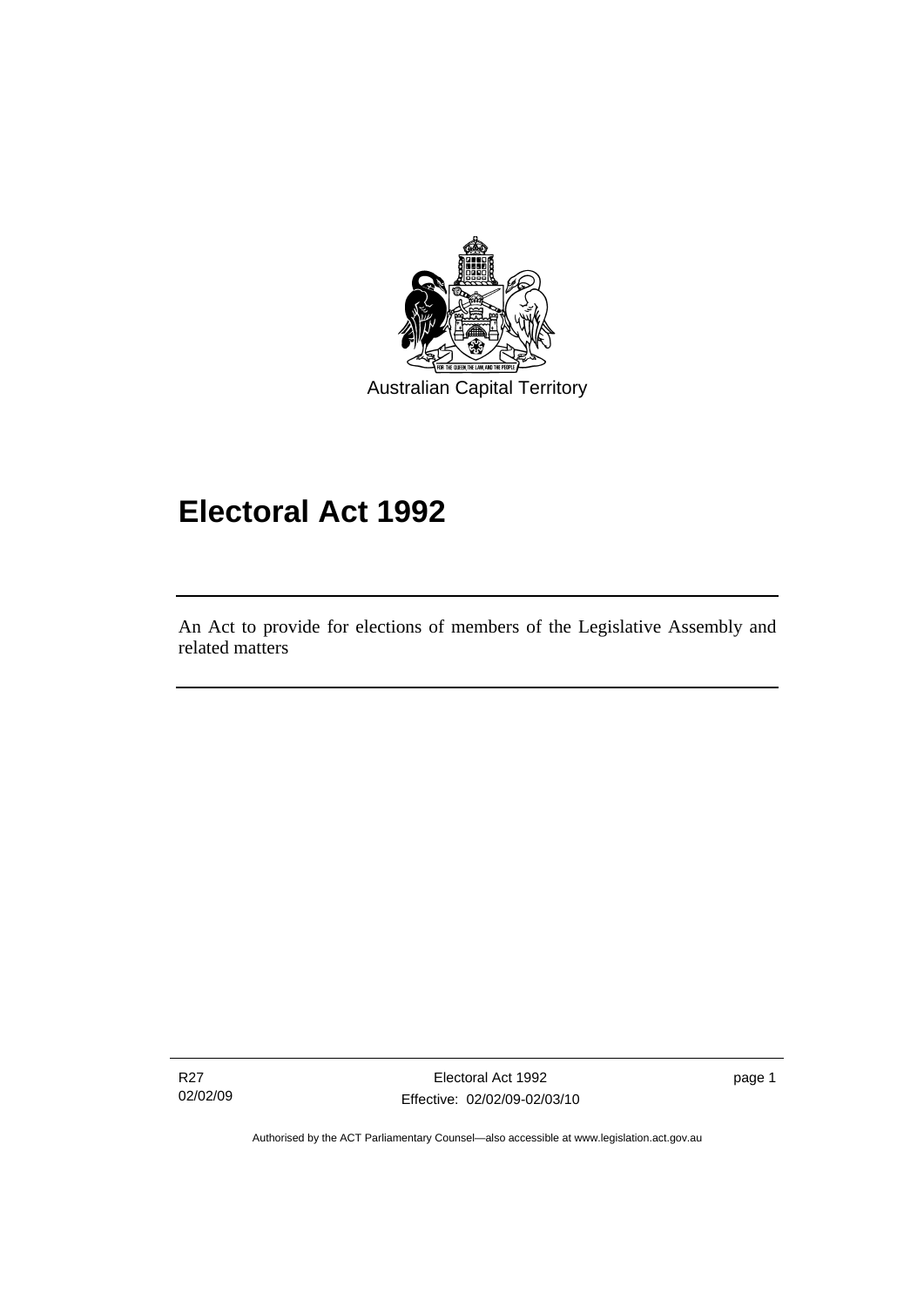#### <span id="page-19-0"></span>**Preamble**

- 1 On 15 February 1992 a referendum was held to enable the electors of the Territory to choose which of 2 voting systems is to be used at future elections for the Legislative Assembly.
- 2 The electors chose the proportional representation (Hare-Clark) system as outlined in the Referendum Options Description Sheet set out in the *Australian Capital Territory (Electoral) Act 1988* (Cwlth), schedule 3.
- 3 The electoral system chosen by the electors includes the system of rotation of the positions of candidates' names on ballot papers known as the Robson Rotation.
- 4 The Legislative Assembly wishes to enact legislation to implement the electoral system chosen by the electors as soon as it is convenient to do so.

The Legislative Assembly for the Australian Capital Territory therefore enacts as follows:

R27 02/02/09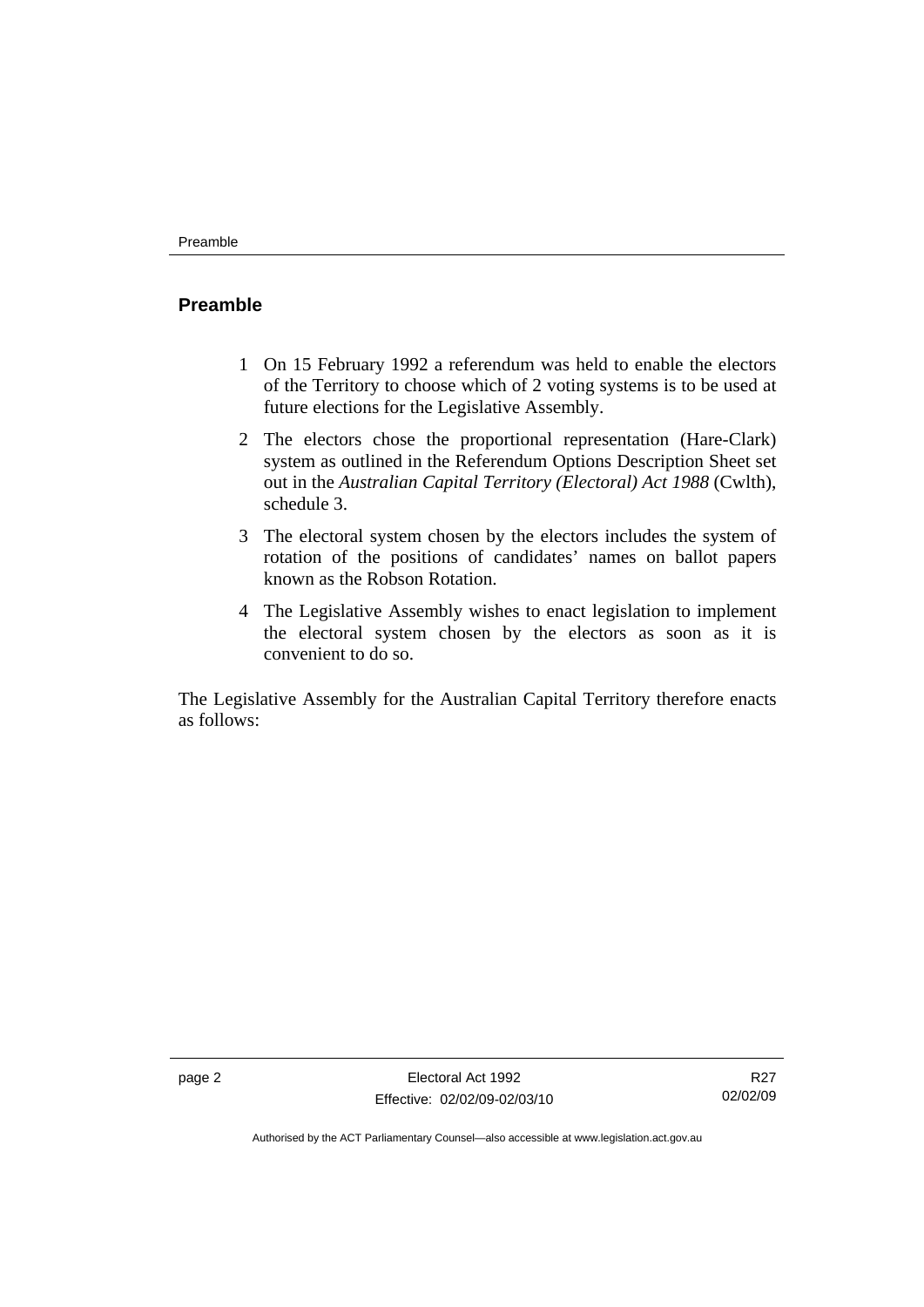# <span id="page-20-0"></span>**Part 1** Preliminary

### **1 Name of Act**

This Act is the *Electoral Act 1992*.

### **3 Dictionary**

The dictionary at the end of this Act is part of this Act.

*Note 1* The dictionary at the end of this Act defines certain words and expressions used in this Act, and includes references (*signpost definitions*) to other words and expressions defined elsewhere in this Act or in other legislation.

> For example, the signpost definition '*electoral matter*—see section 4 (Meaning of *electoral matter*).' means that the expression 'electoral matter' is defined in that section and the definition applies to the entire Act.

*Note 2* A definition in the dictionary (including a signpost definition) applies to the entire Act unless the definition, or another provision of the Act, provides otherwise or the contrary intention otherwise appears (see *Legislation Act 2001*, s 155 and s 156 (1)).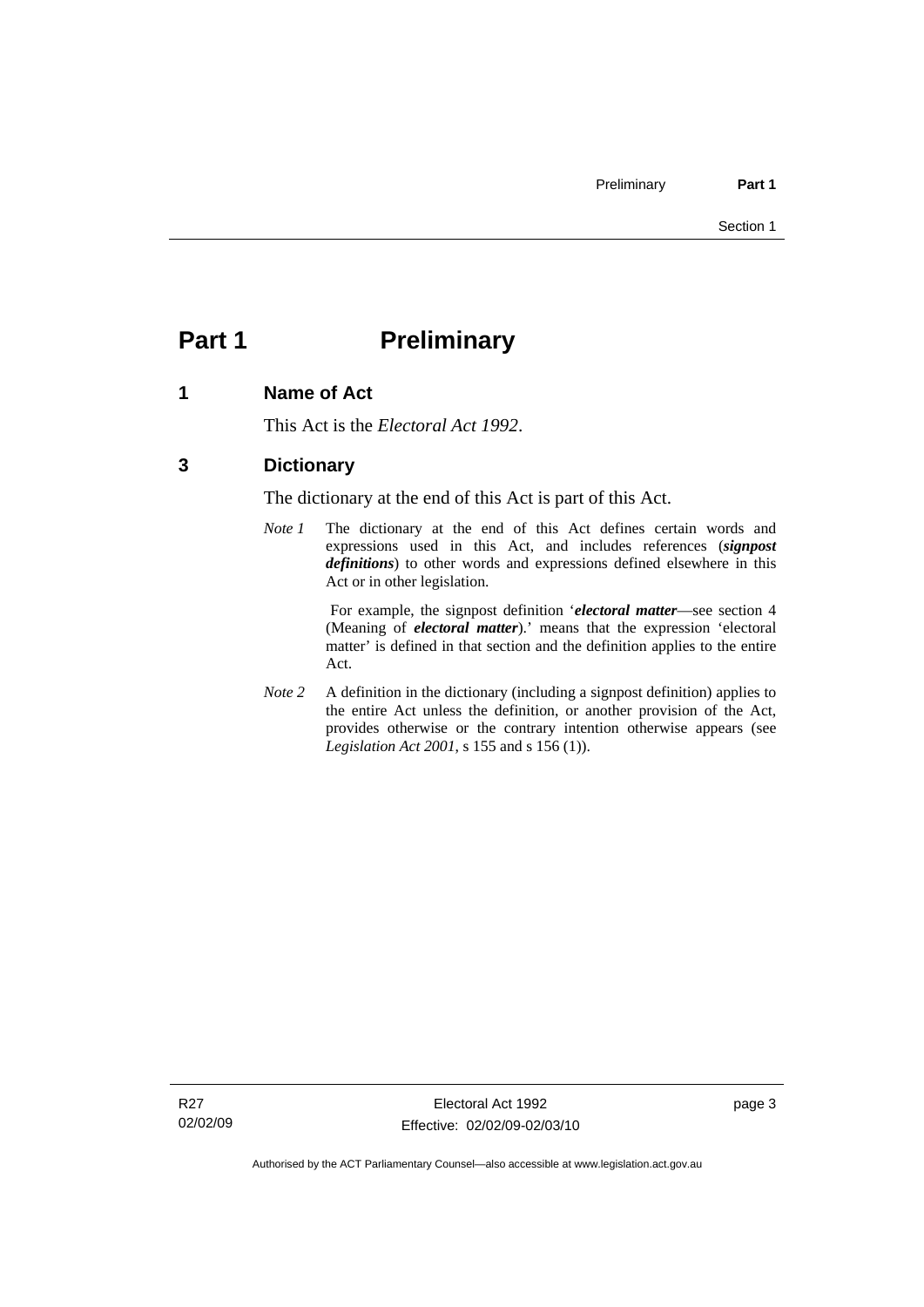#### <span id="page-21-0"></span>Part 1 **Preliminary**

Section 3A

#### **3A Offences against Act—application of Criminal Code etc**

Other legislation applies in relation to offences against this Act.

*Note 1 Criminal Code*

The Criminal Code, ch 2 applies to the following offences against this Act (see Code, pt 2.1):

- section 143
- s 292 (Dissemination of unauthorised electoral matter)
- s 296 (Advertorials)
- s 315A (Ballot papers—photographs)

The chapter sets out the general principles of criminal responsibility (including burdens of proof and general defences), and defines terms used for offences to which the Code applies (eg *conduct*, *intention*, *recklessness* and *strict liability*).

*Note 2 Penalty units* 

The Legislation Act, s 133 deals with the meaning of offence penalties that are expressed in penalty units.

#### **4 Meaning of** *electoral matter*

- (1) In this Act, *electoral matter* is matter, in printed or electronic form, that is intended or likely to affect voting at an election.
- (2) Without limiting subsection (1), matter is taken to be intended or likely to affect voting at an election if it contains an express or implicit reference to, or comment on—
	- (a) the election; or
	- (b) the performance of the Government or Opposition, or a previous Government or Opposition; or
	- (c) the performance of an MLA or former MLA; or
	- (d) the performance of a political party, candidate or group of candidates in the election; or

Authorised by the ACT Parliamentary Counsel—also accessible at www.legislation.act.gov.au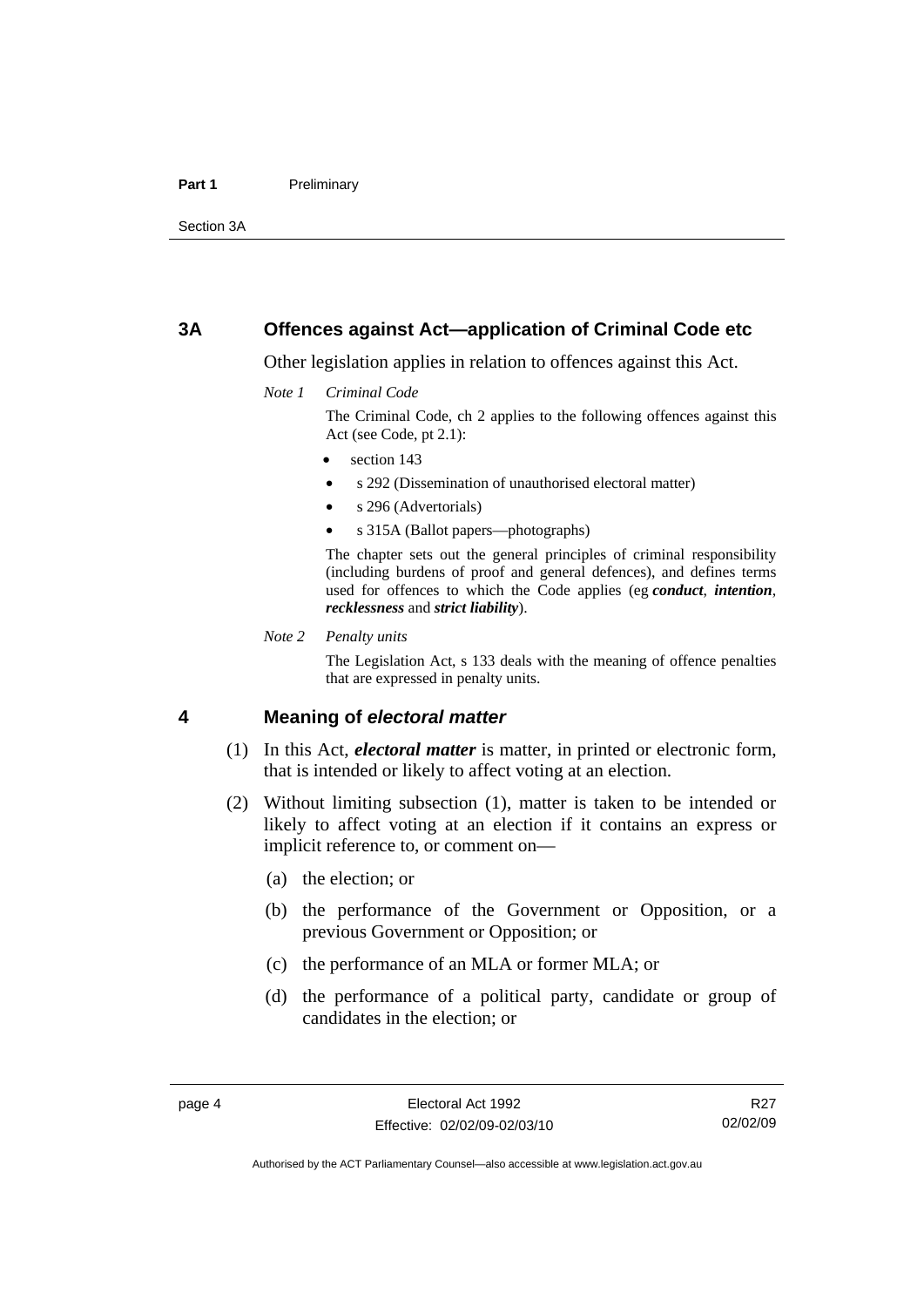- <span id="page-22-0"></span> (e) an issue submitted to, or otherwise before, the electors in relation to the election.
- (3) However, a publication of the Assembly (including a committee of the Assembly) is not *electoral matter*.

#### **4A Meaning of** *available for public inspection*

If a provision of this Act requires the commissioner to make a document, a copy of a document or a register available for public inspection, the commissioner must make the document, a copy or register available for inspection by members of the public at the commissioner's office during ordinary business hours.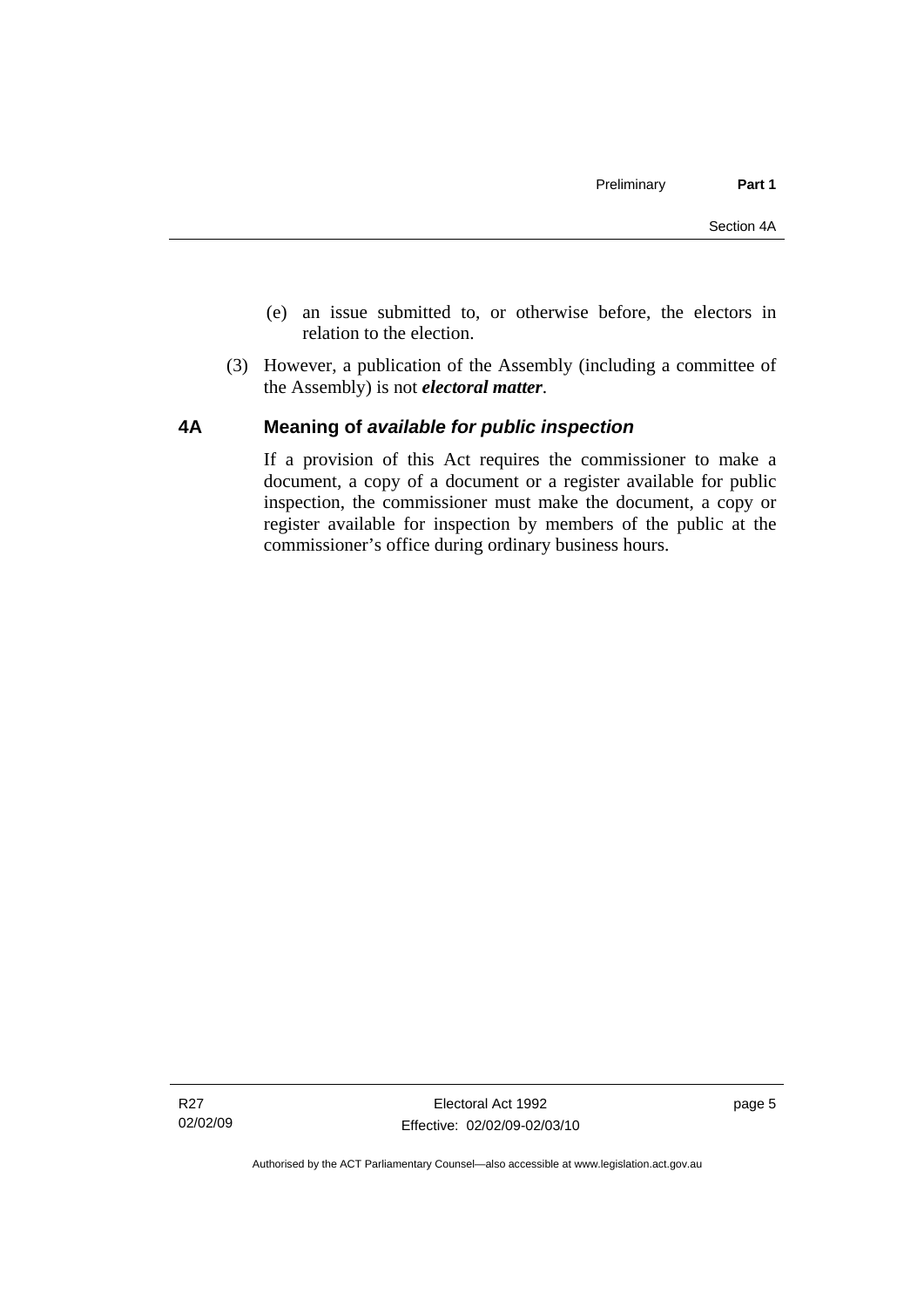# <span id="page-23-0"></span>**Part 2 Australian Capital Territory Electoral Commission**

# **Division 2.1 Establishment, functions and powers of electoral commission**

### **5 Establishment**

The Australian Capital Territory Electoral Commission is established.

### **6 Constitution of commission**

The electoral commission consists of—

- (a) the chairperson; and
- (b) the commissioner; and
- (c) 1 other member.

## **7 Functions of electoral commission**

- (1) The electoral commission has the following functions:
	- (a) to advise the Minister on matters relating to elections;
	- (b) to consider, and report to the Minister on, matters relating to elections referred to it by the Minister;
	- (c) to promote public awareness of matters relating to elections and the Assembly by conducting education and information programs and by any other means it chooses;
	- (d) to provide information and advice on matters relating to elections to the Assembly, the Executive, the head of any administrative unit of the public service, Territory authorities, political parties, MLAs and candidates at elections;

R27 02/02/09

Authorised by the ACT Parliamentary Counsel—also accessible at www.legislation.act.gov.au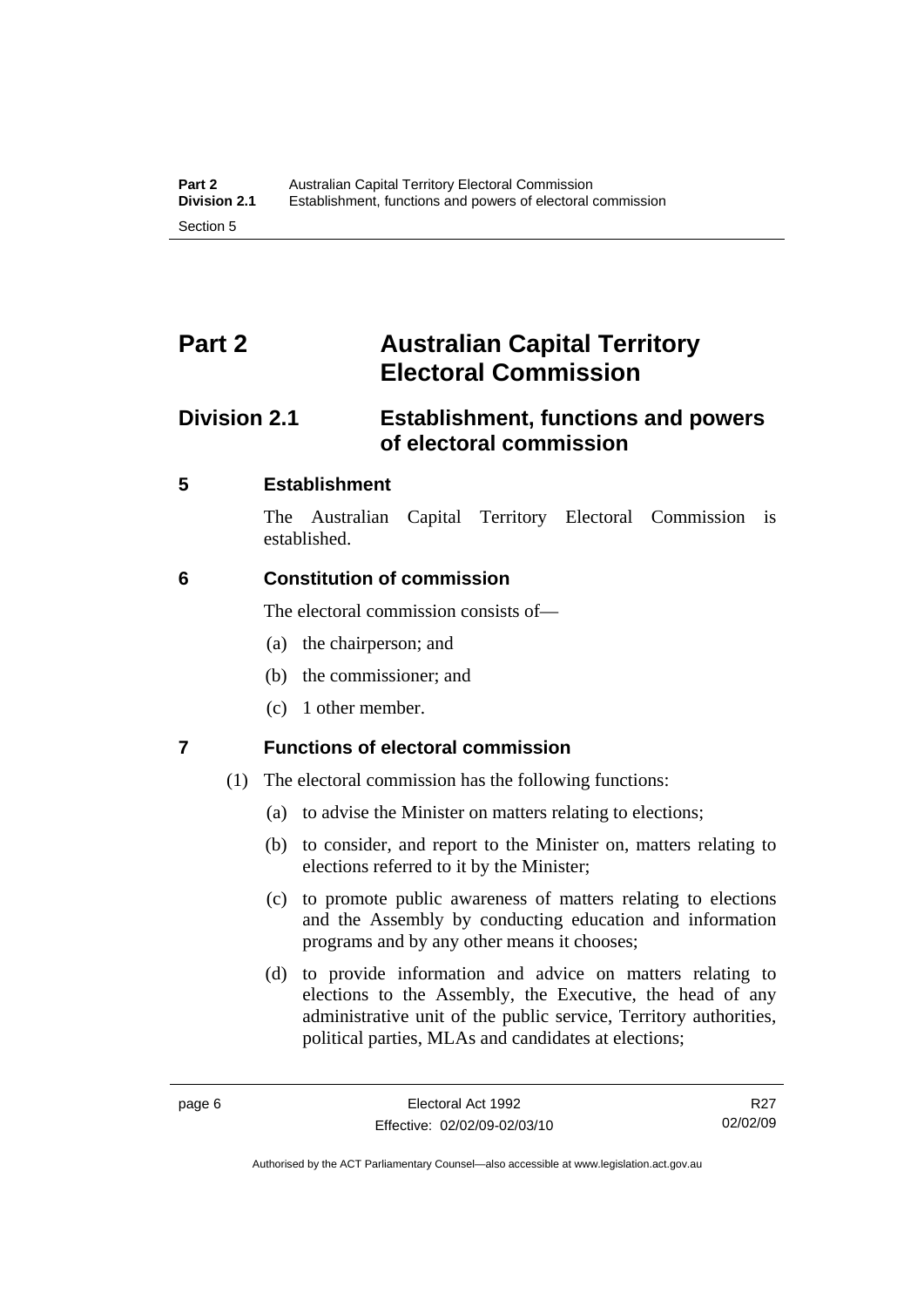- <span id="page-24-0"></span> (e) to conduct and promote research into matters relating to elections or other matters relating to its functions;
- (f) to publish material on matters relating to its functions;
- (g) to provide, on payment of the determined fee (if any), goods and services to persons or organisations, to the extent that it is able to do so by using information or material in its possession or expertise acquired in the exercise of its functions;
- (h) to conduct ballots for prescribed persons and organisations;
- (i) to exercise any other function given to it under this Act or another Territory law.
- *Note* A provision of a law that gives an entity (including a person) a function also gives the entity powers necessary and convenient to exercise the function (see *Legislation Act 2001*, s 196 and dict, pt 1, def of *entity*).
- (2) The commission may exercise any of its functions under subsection (1) (a) to (f) in conjunction with the Australian Electoral Commission.
- (3) In this section:

*election* includes a referendum and any other ballot.

#### **8 Determination of fees**

- (1) The electoral commission may, in writing, determine fees for this Act.
	- *Note* The *Legislation Act 2001* contains provisions about the making of determinations and regulations relating to fees (see pt 6.3).
- (2) A determination is a disallowable instrument.
	- *Note* A disallowable instrument must be notified, and presented to the Legislative Assembly, under the *Legislation Act 2001*.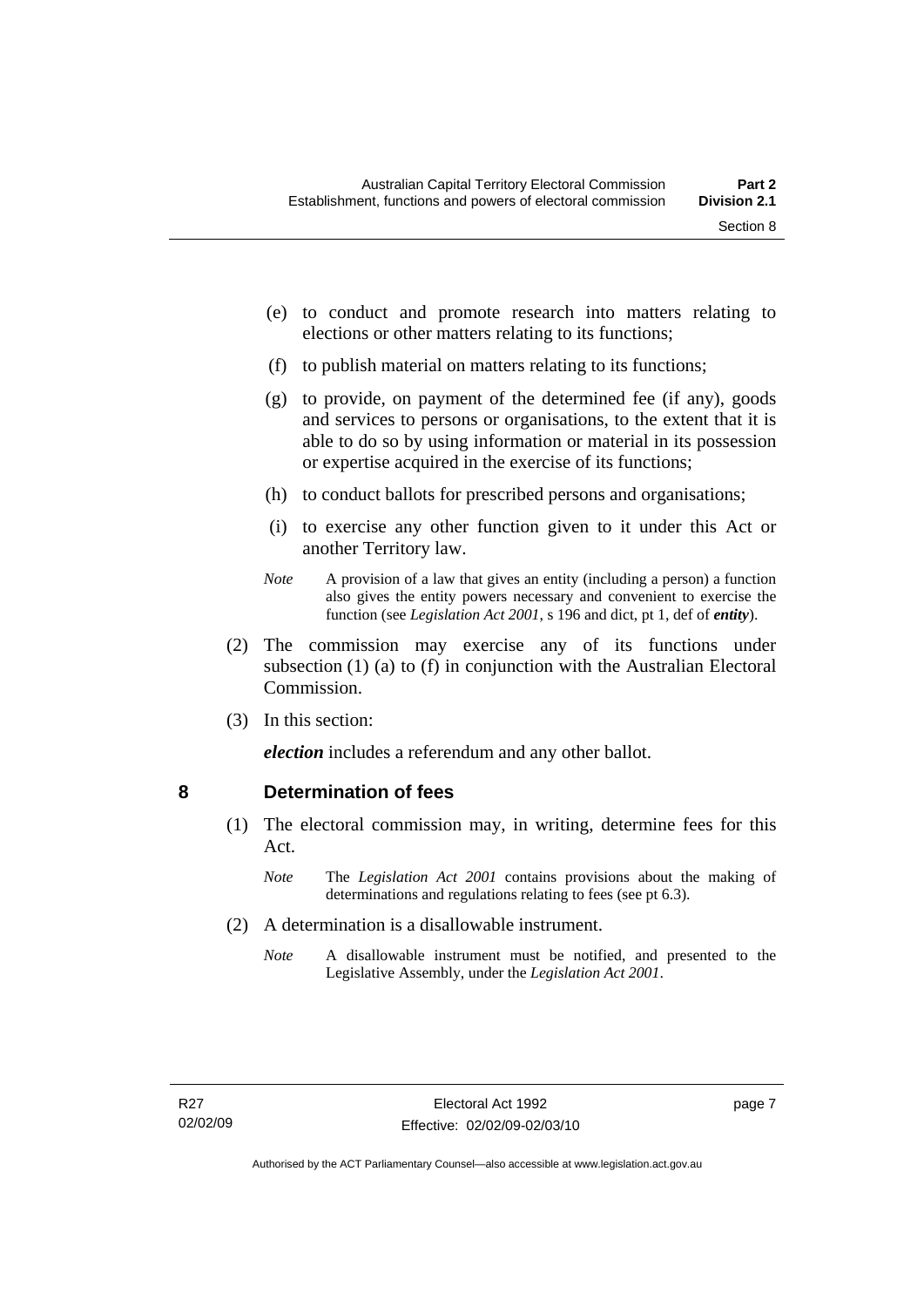#### <span id="page-25-0"></span>**10 Electoral commission's annual report**

The electoral commission is a public authority for the *Annual Reports (Government Agencies) Act 2004*.

#### **10A Special reports by electoral commission**

- (1) The electoral commission may give to the Minister a report on anything relating to elections, referendums or other ballots.
- (2) If the Minister receives a report that is expressed to be given to the Minister under subsection (1), the Minister must present a copy of the report to the Legislative Assembly within 6 sitting days after the day the Minister receives it.

# **Division 2.2 Members of electoral commission**

#### **11 Meaning of** *member* **for div 2.2**

In this division:

*member* means a member of the electoral commission, other than the commissioner.

#### **12 Appointment of members**

- (1) The Executive may appoint the members.
	- *Note* For the making of appointments (including acting appointments), see the Legislation Act, pt 19.3.
- (2) An appointment is a disallowable instrument.
	- *Note* A disallowable instrument must be notified, and presented to the Legislative Assembly, under the Legislation Act.
- (3) Before a person is appointed as a member, the Minister must consult the following people about the proposed appointment:
	- (a) the leader of each political party represented in the Legislative Assembly;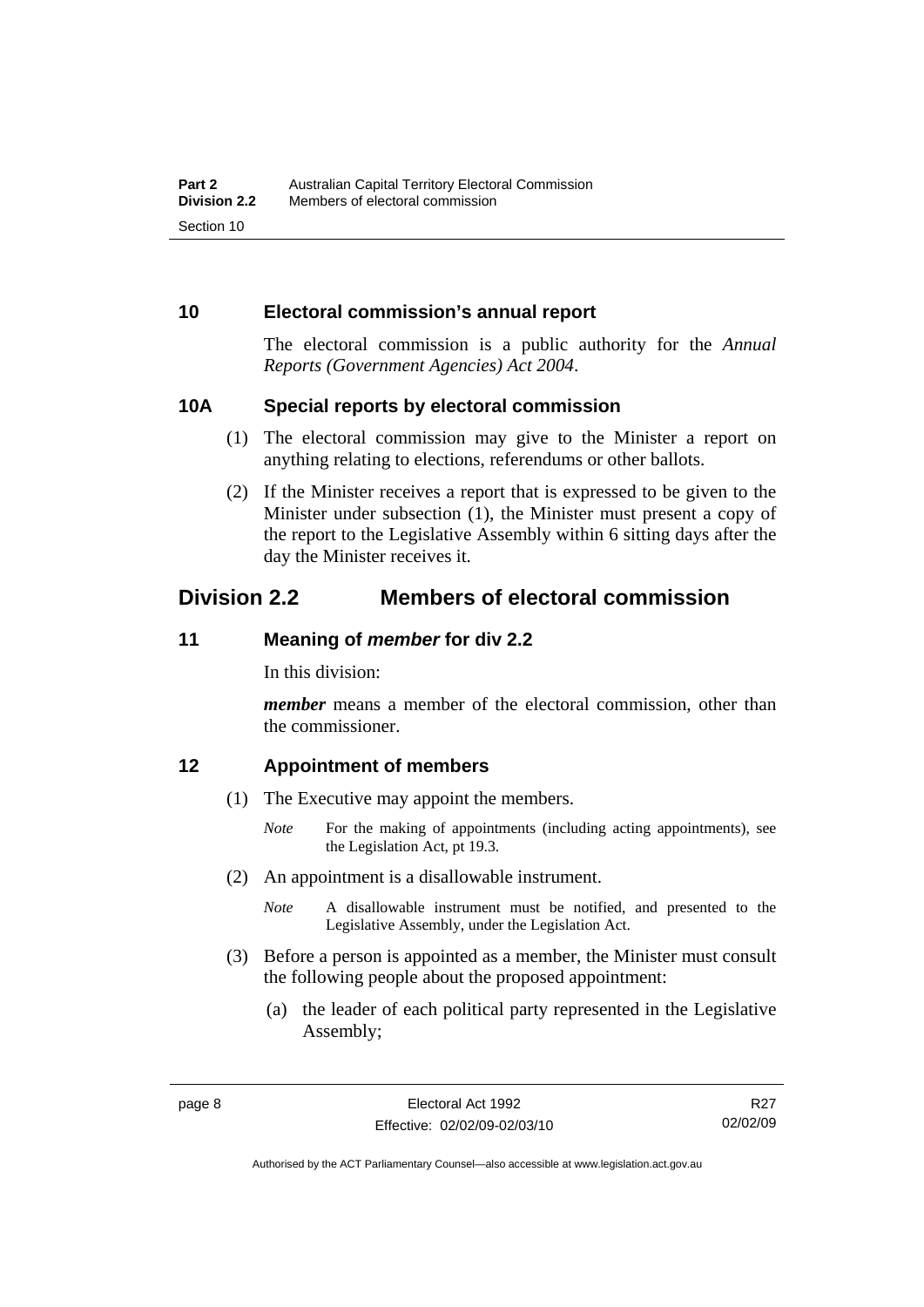- 
- <span id="page-26-0"></span> (b) each member of the Legislative Assembly who is not a member of a political party represented in the Legislative Assembly.

#### **12A Eligibility for appointment as member**

The Executive must not appoint a person as a member if the person—

- (a) is or has, in the 10 years immediately before the day of the proposed appointment, been a member of—
	- (i) the Legislative Assembly; or
	- (ii) the Parliament of the Commonwealth; or
	- (iii) the legislature of a State or another Territory; or
- (b) is or has, in the 5 years immediately before the day of the proposed appointment, been a member of—
	- (i) a registered party; or
	- (ii) a political party registered under a law of the Commonwealth, a State or another Territory; or
	- (iii) a political party.

### **12B Eligibility for appointment as chairperson**

- (1) The Executive may appoint a person as the chairperson of the electoral commission only if the person—
	- (a) is or has been a judge; or
	- (b) has been a justice of the High Court; or
	- (c) has been a chief executive of an administrative unit; or
	- (d) has been a chief executive officer (however described) of a territory instrumentality; or
	- (e) has been a statutory office-holder; or

page 9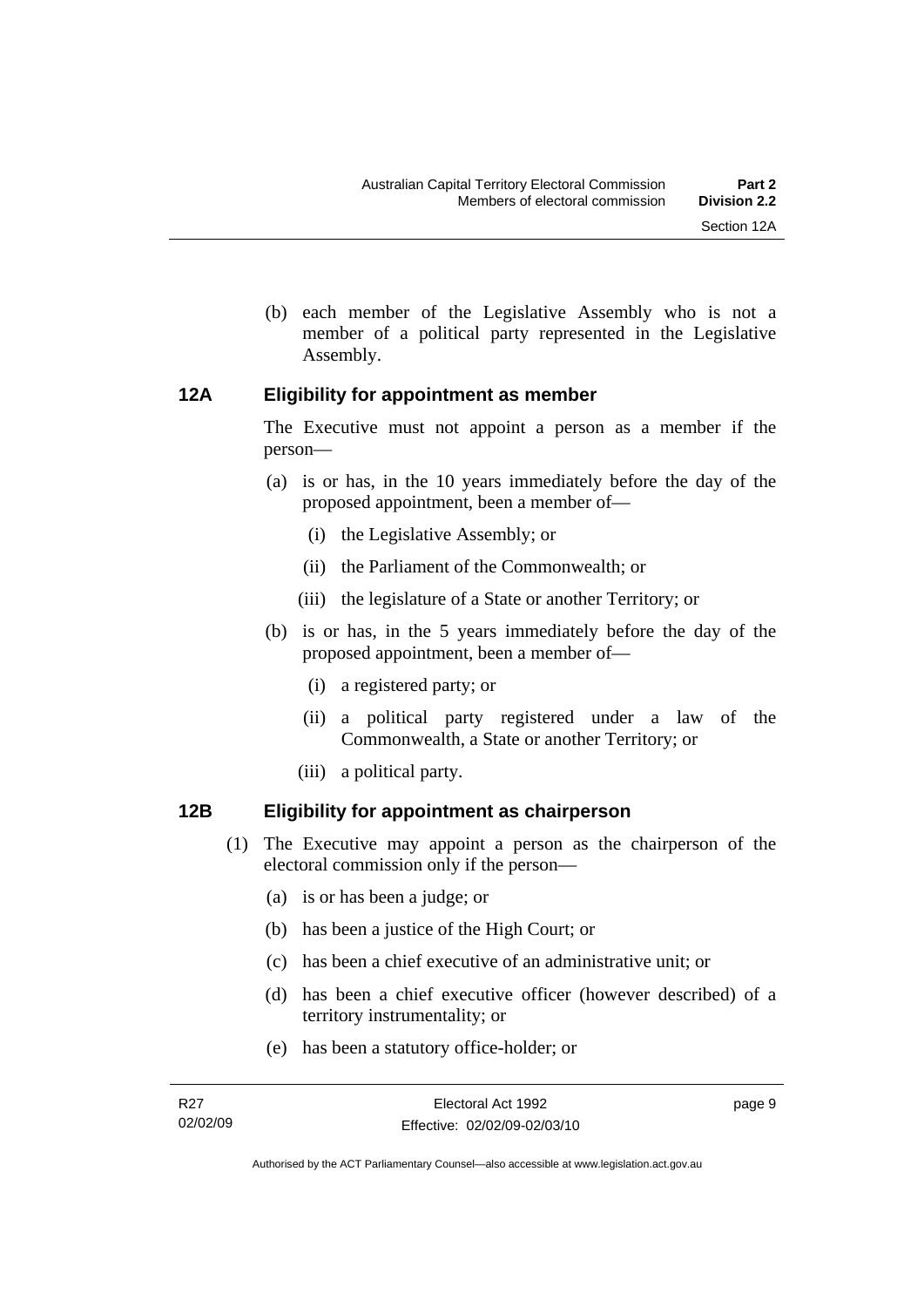- (f) has been a Commonwealth agency head; or
- (g) has been a member of—
	- (i) the electoral commission; or
	- (ii) an authority of the Commonwealth, a State or another Territory that the Executive is satisfied corresponds to the electoral commission; or
- (h) is a person who—
	- (i) is a lawyer; and
	- (ii) has been a lawyer for at least 5 years; and
	- (iii) the Executive is satisfied has held a senior position in the legal profession; or
- (i) is a person who the Executive is satisfied—
	- (i) has held, for at least 5 years, a senior position—
		- (A) as an academic; or
		- (B) in business; or
		- (C) in a profession; and
	- (ii) has the knowledge and experience to exercise the functions of chairperson.
- (2) In this section:

*Commonwealth agency head* means an agency head under the *Public Service Act 1999* (Cwlth), section 7 (Interpretation).

*Note* The *Public Service Act 1999* (Cwlth), s 7, defines *agency head* as—

- (a) the secretary of a department; or
- (b) the head of an executive agency; or
- (c) the head of a statutory agency.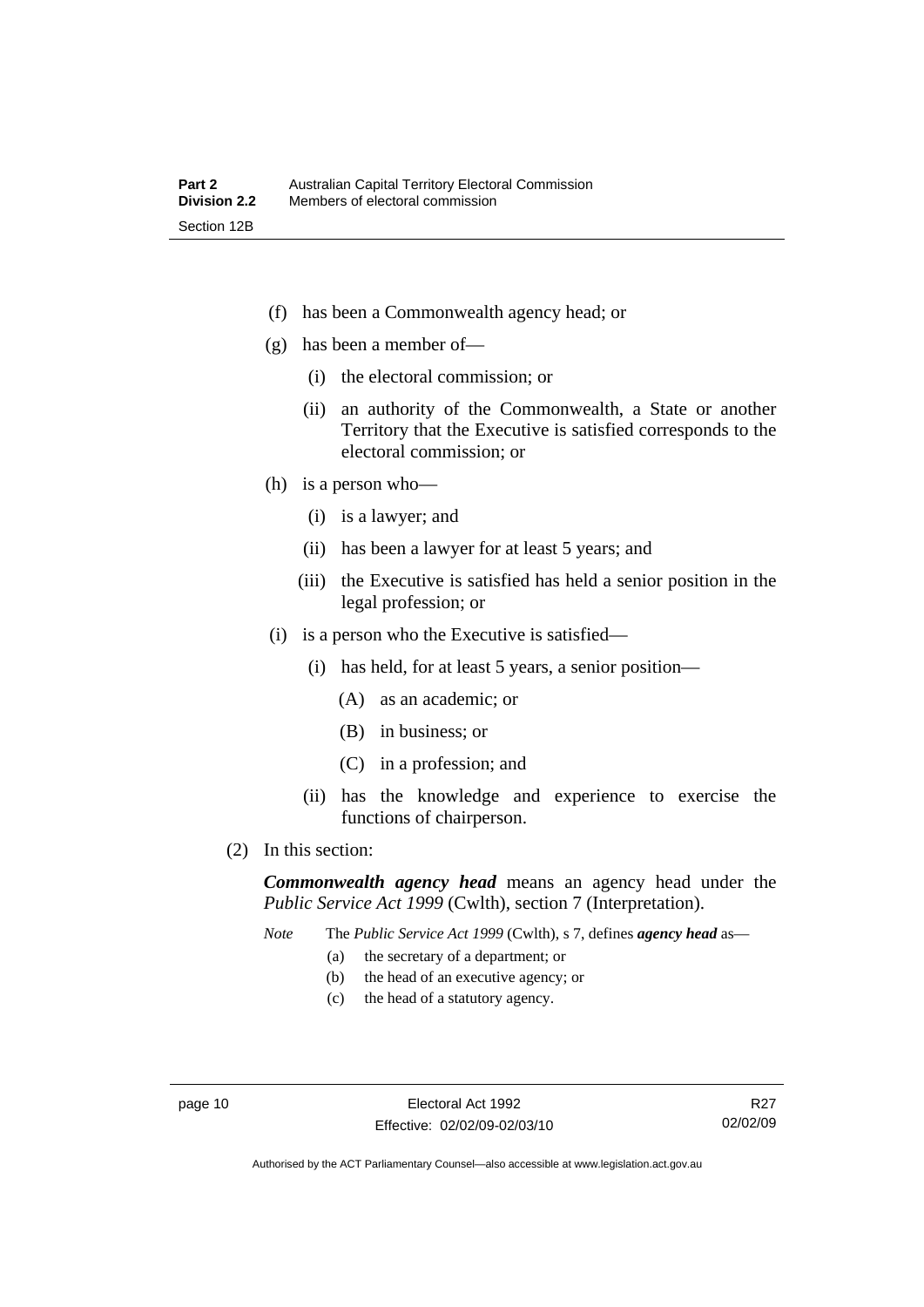### <span id="page-28-0"></span>**13 Term of appointment of members**

A member must be appointed for a term of not longer than 5 years.

*Note* A person may be reappointed to a position if the person is eligible to be appointed to the position (see *Legislation Act 2001*, s 208 and dict, pt 1, def of *appoint*).

### **14 Conditions of appointment of members generally**

A member holds the position on the conditions not provided by this Act or another Territory law that are decided by the Minister.

### **15 Leave of absence**

The Minister may grant a member leave of absence on the terms and conditions about remuneration and otherwise that the Minister determines.

### **17 Suspension or ending of appointment of members**

- (1) The Executive may suspend a member from duty for misbehaviour or physical or mental incapacity.
- (2) On the first sitting day after the day when a member is suspended, the Minister shall present a statement of the reasons for the suspension to the Legislative Assembly.
- (3) If, within 7 sitting days after a statement is presented in accordance with subsection (2), the Legislative Assembly passes a resolution requiring the Executive to end the appointment of the member to whom the statement relates, the Executive shall end the appointment of that member.
- $(4)$  If—
	- (a) the Minister does not present a statement in accordance with subsection (2); or

page 11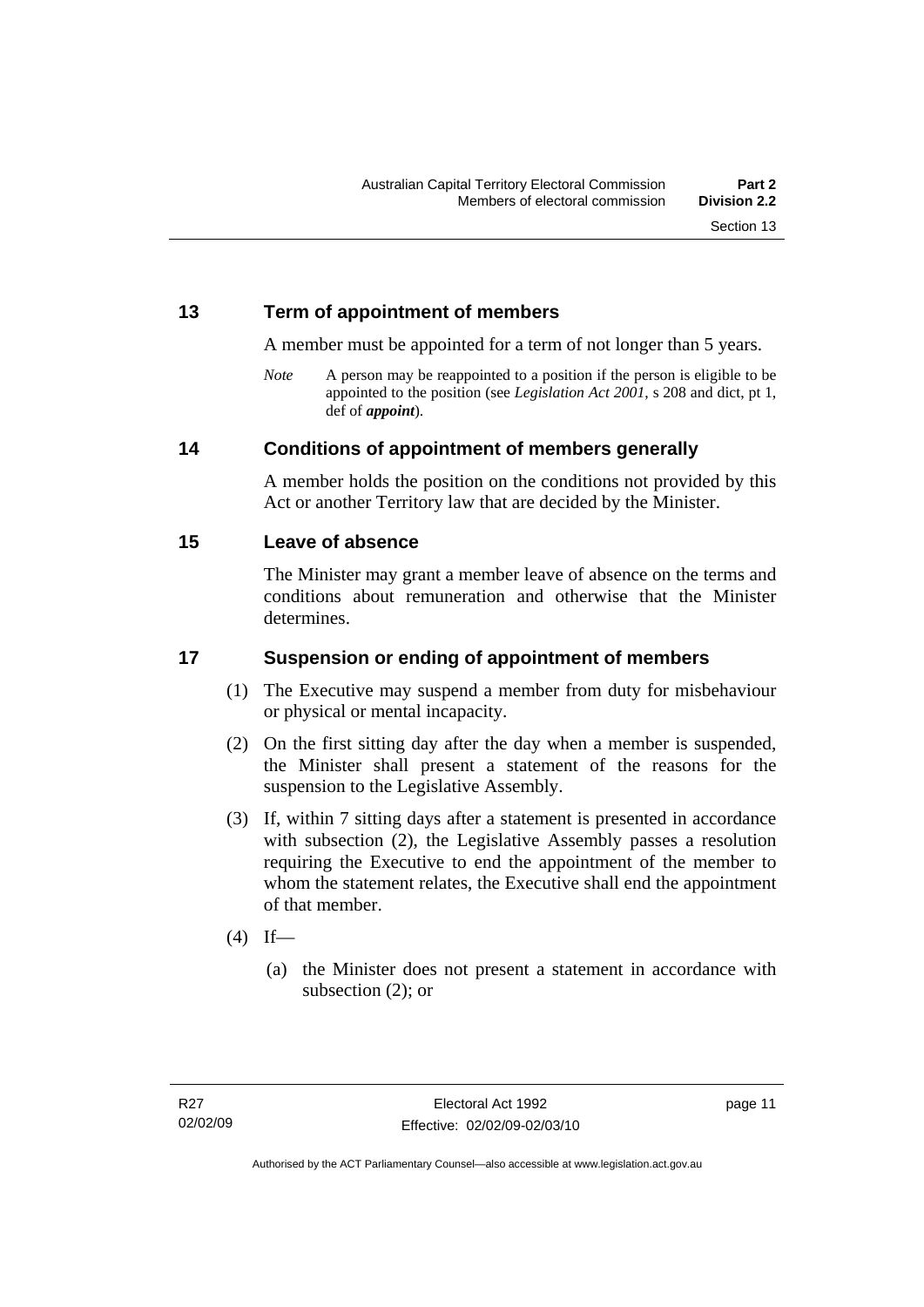<span id="page-29-0"></span> (b) the Legislative Assembly does not pass a resolution in accordance with subsection (3);

the member who is suspended shall resume his or her duties.

- (5) A member who is suspended from duty is entitled to be paid remuneration and allowances as a member during the suspension.
- (6) The Executive shall end the appointment of a member if the member—
	- (a) is absent without leave granted under section 15 from 3 consecutive meetings of the electoral commission; or
	- (b) contravenes section 21 without reasonable excuse; or
	- (c) is convicted of an offence in Australia or elsewhere punishable by imprisonment for 12 months or longer.
	- *Note* A member's appointment also ends if the member resigns (see *Legislation Act 2001*, s 210).

## **Division 2.3 Meetings**

#### **19 Procedure**

- (1) The chairperson may call a meeting of the electoral commission.
- (2) The chairperson shall call the meetings of the electoral commission necessary for the efficient conduct of its functions.
- (3) At a meeting, 2 members constitute a quorum.
- (4) The chairperson shall preside at all meetings at which he or she is present.
- (5) If the chairperson is not present at a meeting, the commissioner shall preside.
- (6) Questions arising at a meeting shall be determined by a majority of the votes of the members present and voting.

Authorised by the ACT Parliamentary Counsel—also accessible at www.legislation.act.gov.au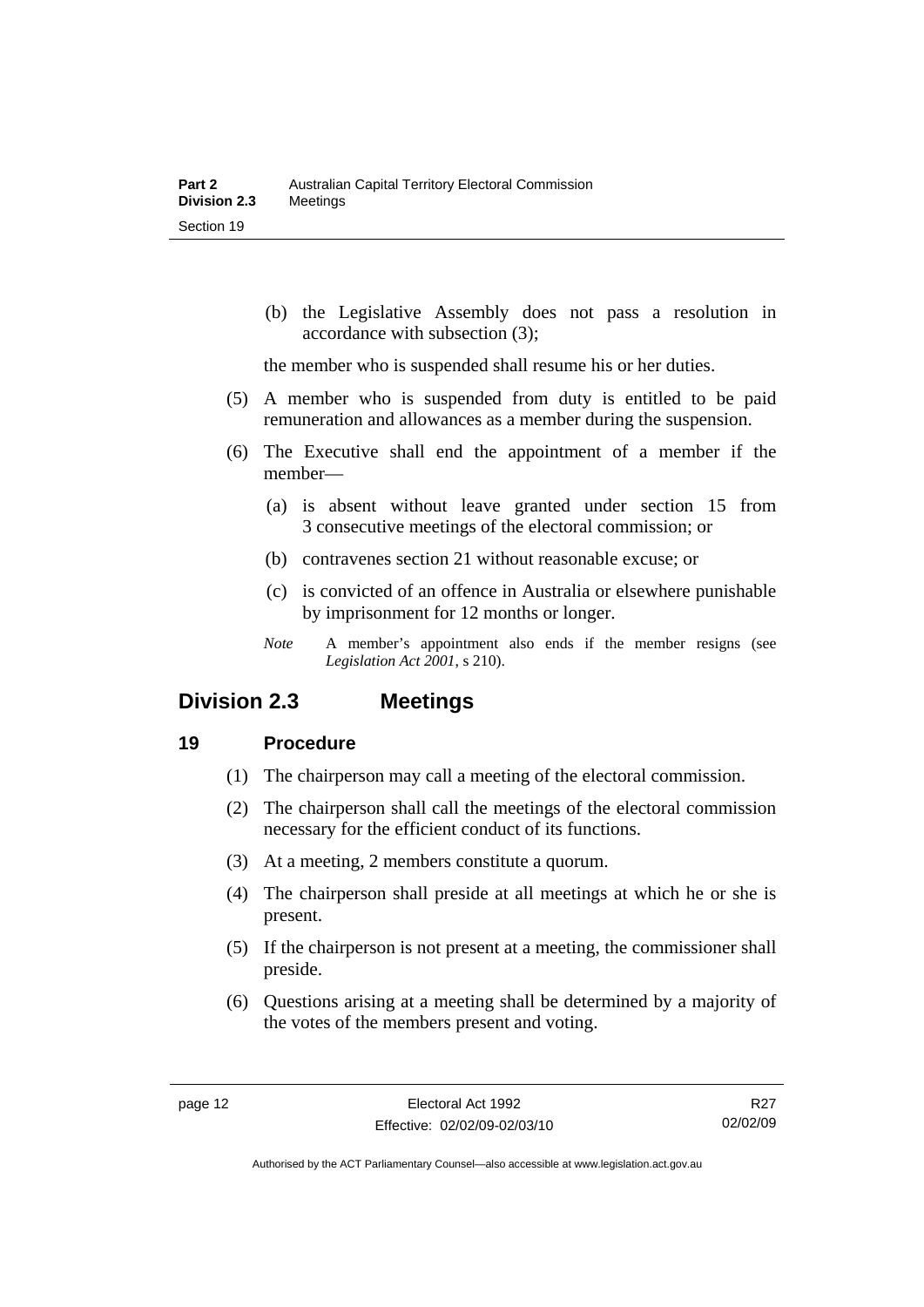- <span id="page-30-0"></span> (7) The member presiding at a meeting has a deliberative vote, and in the event of an equality of votes, has a casting vote.
- $(8)$  If—
	- (a) only 2 members are present at a meeting; and
	- (b) those members differ in opinion on a matter, other than a matter because of which the third member is absent because of section 21;

the determination of the matter shall be postponed until the next meeting.

- (9) The electoral commission may regulate the conduct of proceedings at its meetings as it considers appropriate.
- (10) The electoral commission may inform itself on any matter in the way it considers appropriate.

### **20 Delegation by electoral commission**

- (1) The electoral commission may delegate the commission's functions under this Act or another Territory law to—
	- (a) the commissioner; or
	- (b) an officer or a member of the commission's staff.
- (2) However, the electoral commission must not delegate its functions under part 4 (Electorates) or part 15 (Review of decisions).
	- *Note* For the making of delegations and the exercise of delegated functions, see *Legislation Act 2001*, pt 19.4.

## **21 Disclosure of interests**

 (1) A member who has a direct or indirect pecuniary interest in a matter being considered or about to be considered by the electoral commission shall, as soon as possible after the relevant facts have come to the member's knowledge, disclose the nature of the interest at a meeting of the electoral commission.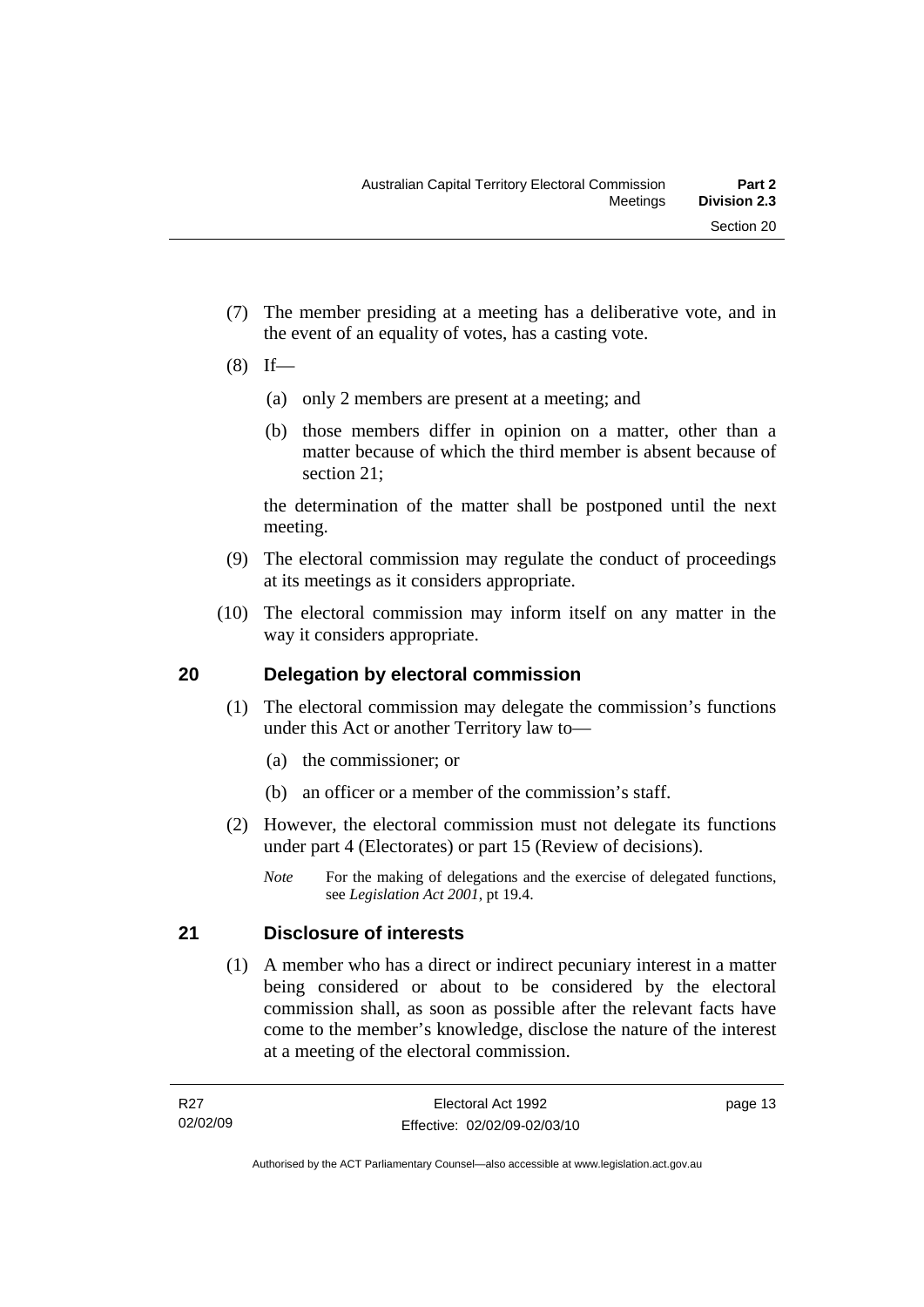- (2) The disclosure shall be recorded in the minutes of the meeting and, unless the electoral commission determines otherwise, the member shall not—
	- (a) be present during any deliberation of the electoral commission in relation to the matter; or
	- (b) take part in any decision of the electoral commission in relation to the matter.
- (3) The member shall not—
	- (a) be present during any deliberation of the electoral commission for the purpose of considering whether to make a determination under subsection (2) in relation to that member; or
	- (b) take part in the making by the electoral commission of such a determination.
- (4) A member is not to be taken to have an interest in a matter only because the member is entitled to vote in a general election of members of the Legislative Assembly.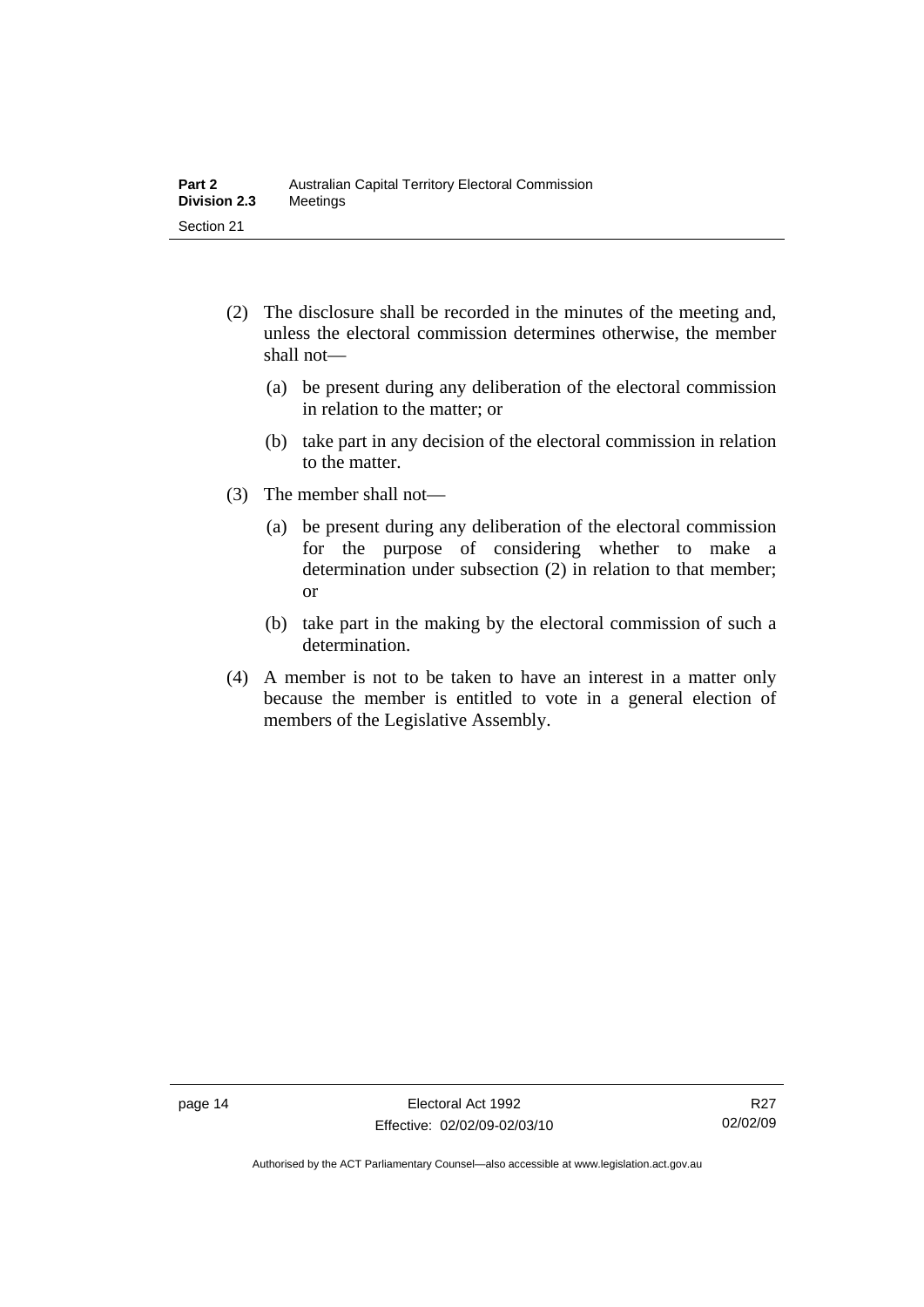# <span id="page-32-0"></span>**Part 3 Electoral commissioner and staff of electoral commission**

# **Division 3.1 Electoral commissioner**

### **22 Appointment**

- (1) The Executive may appoint a person to be the Electoral Commissioner.
	- *Note* For the making of appointments (including acting appointments), see *Legislation Act 2001*, pt 19.3.
- (2) Before a person is appointed as the commissioner, the Minister shall consult—
	- (a) the leader of each political party represented in the Legislative Assembly; and
	- (b) all members of the Legislative Assembly who are not also members of such a party;

about the proposed appointment.

- (3) An appointment under subsection (1) is a disallowable instrument.
	- *Note* A disallowable instrument must be notified, and presented to the Legislative Assembly, under the *Legislation Act 2001*.

### **23 Functions of commissioner etc**

- (1) The commissioner is the chief executive officer of the electoral commission.
- (2) The commissioner has the functions given to the commissioner under this Act or another Territory law.
	- *Note* A provision of a law that gives an entity (including a person) a function also gives the entity powers necessary and convenient to exercise the function (see *Legislation Act 2001*, s 196 and dict, pt 1, def of *entity*).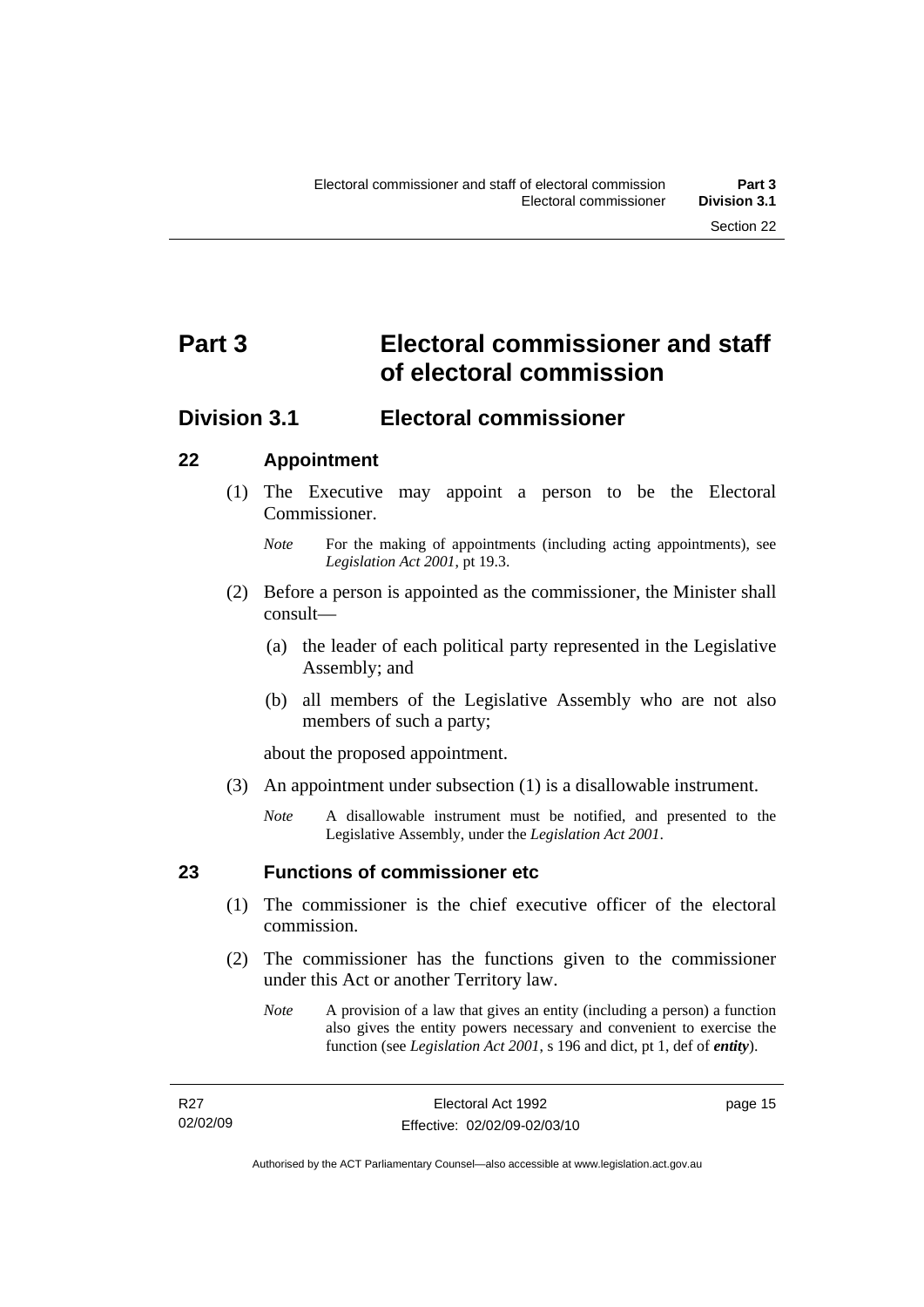<span id="page-33-0"></span> (3) The commissioner may give written directions to officers and members of the staff of the electoral commission in relation to the exercise of their functions under this Act or another Territory law.

#### **24 Delegation by commissioner**

- (1) The commissioner may delegate the commissioner's functions under this Act or another Territory law to an officer or a member of the staff of the electoral commission.
	- *Note* For the making of delegations and the exercise of delegated functions, see *Legislation Act 2001*, pt 19.4.
- (2) However, the commissioner must not delegate the commissioner's functions under part 4 (Electorates).

#### **25 Term of appointment of commissioner**

The commissioner must be appointed for a term of not longer than 5 years.

*Note* A person may be reappointed to a position if the person is eligible to be appointed to the position (see *Legislation Act 2001*, s 208 and dict, pt 1, def of *appoint*).

#### **26 Conditions of appointment of commissioner generally**

- (1) The commissioner holds the position on the conditions not provided by this Act or another Territory law that are decided by the Minister.
- (2) The commissioner may hold any other position that is compatible with the exercise of his or her functions as commissioner.

#### **27 Leave of absence**

The Minister may grant the commissioner leave of absence on the terms and conditions about remuneration and otherwise that the Minister determines.

R27 02/02/09

Authorised by the ACT Parliamentary Counsel—also accessible at www.legislation.act.gov.au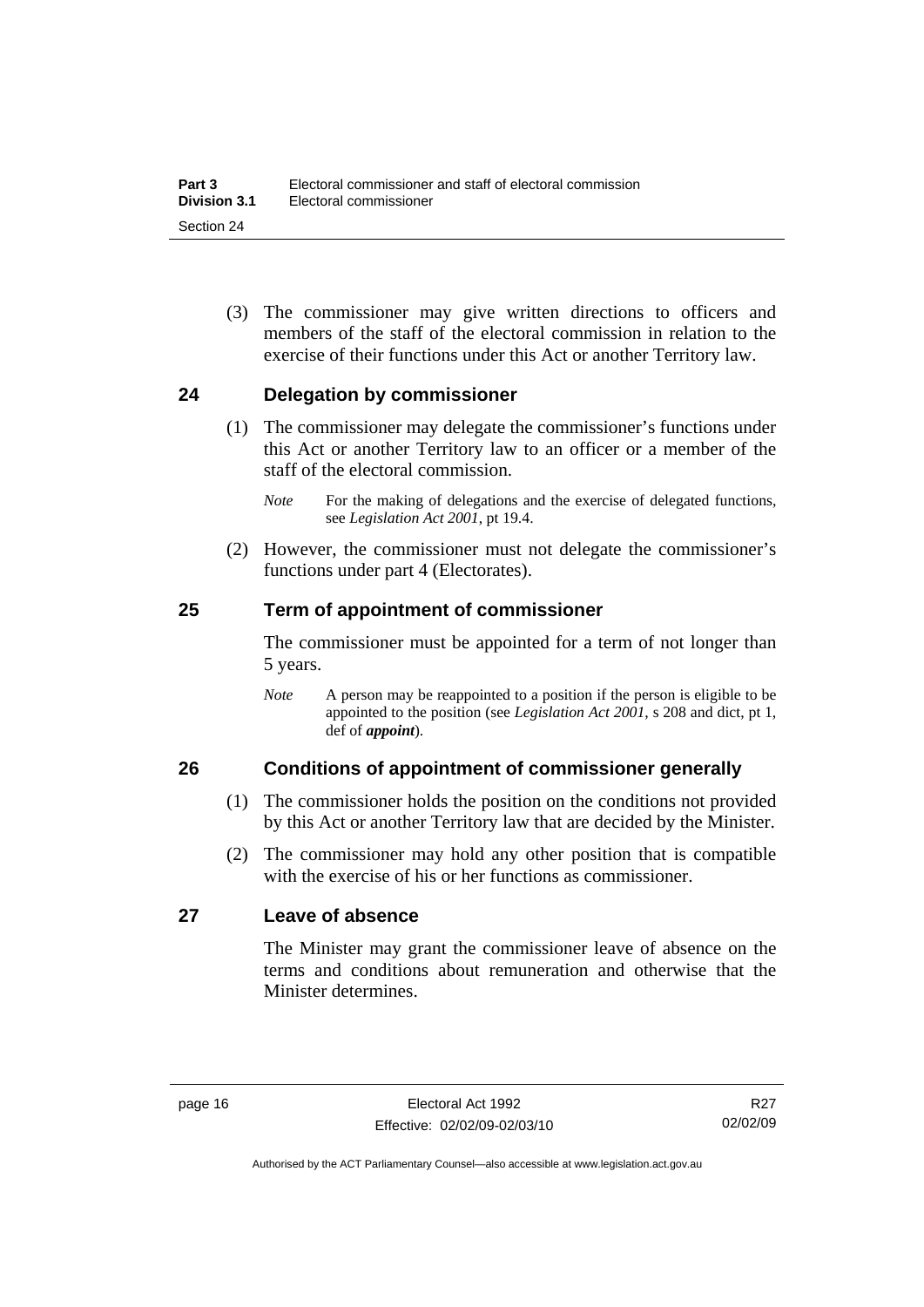#### <span id="page-34-0"></span>**29 Suspension or ending of appointment of commissioner**

- (1) The Executive may suspend the commissioner from duty for misbehaviour or physical or mental incapacity.
- (2) On the first sitting day after the day when the commissioner is suspended, the Minister shall present a statement of the reasons for the suspension to the Legislative Assembly.
- (3) If, within 7 sitting days after a statement is presented in accordance with subsection (2), the Legislative Assembly passes a resolution requiring the Executive to end the appointment of the commissioner, the Executive shall end the appointment of the commissioner.
- $(4)$  If—
	- (a) the Minister does not present a statement in accordance with subsection (2); or
	- (b) the Legislative Assembly does not pass a resolution in accordance with subsection (3);

the commissioner shall resume his or her duties.

- (5) The commissioner is entitled to be paid remuneration and allowances during any suspension.
- (6) The Executive shall end the appointment of the commissioner if he or she—
	- (a) is absent without leave granted under section 27 from 3 consecutive meetings of the commission; or
	- (b) contravenes section 21 without reasonable excuse; or
	- (c) is convicted of an offence in Australia or elsewhere punishable by imprisonment for 12 months or longer.
	- *Note* A person's appointment also ends if the person resigns (see *Legislation Act 2001*, s 210).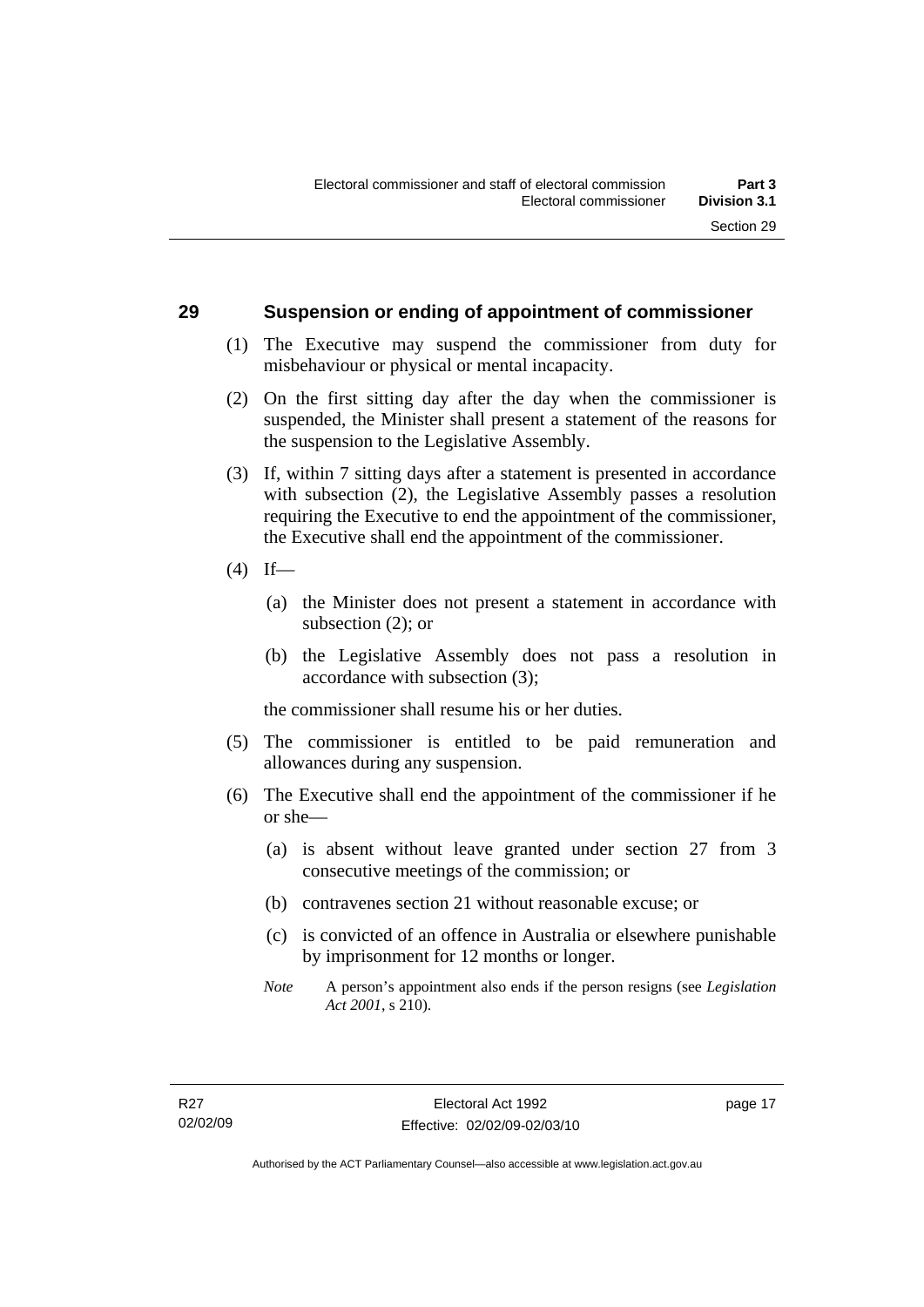# <span id="page-35-0"></span>**Division 3.2 Staff of electoral commission**

#### **31 Staff**

- (1) The staff assisting the commissioner shall be employed under the *Public Sector Management Act 1994*.
- (2) The *Public Sector Management Act 1994* applies in relation to the management of the staff assisting the commissioner.

#### **32 Temporary staff and consultants**

- (1) The commissioner may, on behalf of the Territory—
	- (a) employ temporary staff; or
	- (b) engage consultants;

for this Act.

- (2) Temporary staff shall be employed on terms and conditions determined from time to time by the electoral commission after consultation with the Executive.
- (3) Consultants shall be engaged on terms and conditions determined from time to time by the electoral commission.
- (4) Nothing in this section in relation to the engagement of consultants is to be taken to give the commissioner or the commission a power to enter into a contract of employment.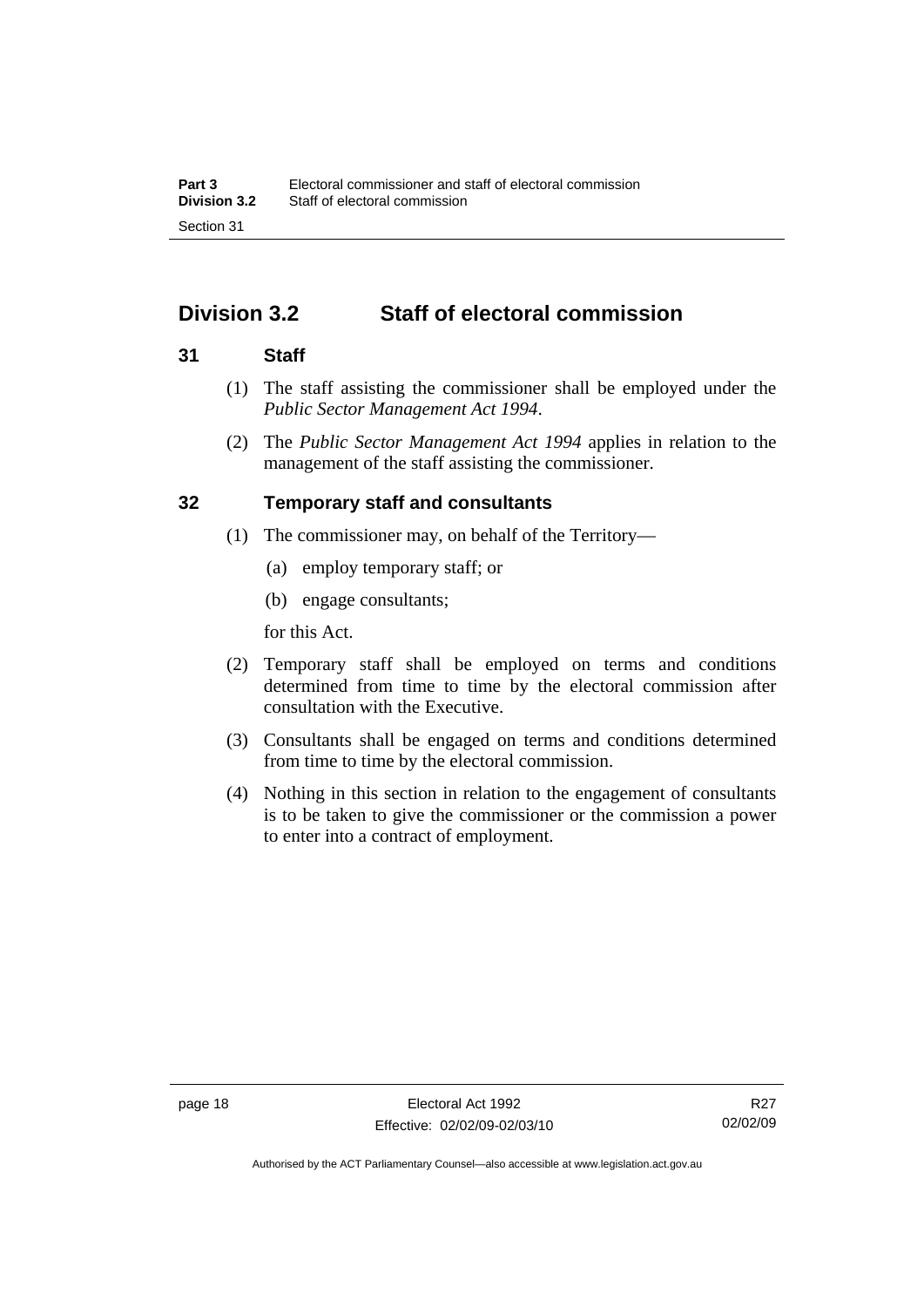#### **33 Officers**

- (1) The commissioner may appoint an adult to be an officer for this Act, or any other Act under which the commissioner exercises a function.
	- *Note 1* For the making of appointments (including acting appointments), see *Legislation Act 2001*, pt 19.3.
	- *Note 2* In particular, a person may be appointed for a particular provision of a law (see *Legislation Act* 2001, s 7 (3)) and an appointment may be made by naming a person or nominating the occupant of a position (see s 207).
- (2) The officers so appointed include, but are not limited to, the following officers:
	- (a) the officer in charge of a polling place;
	- (b) the officer in charge of a scrutiny centre;
	- (c) an officer for the purposes of a poll or the scrutiny at an election.
- (3) A candidate is not entitled to be appointed as an officer, and an officer vacates office if he or she becomes a candidate.
- (4) The commissioner has all the powers of an officer and, in the exercise of such a power, is subject to the same obligations as an officer and, for this Act, shall be taken to be an officer.
- (5) Subject to the directions of the OIC, an officer at a polling place or scrutiny centre may exercise any of the powers of the OIC and in so doing shall, for this Act, be taken to be the OIC.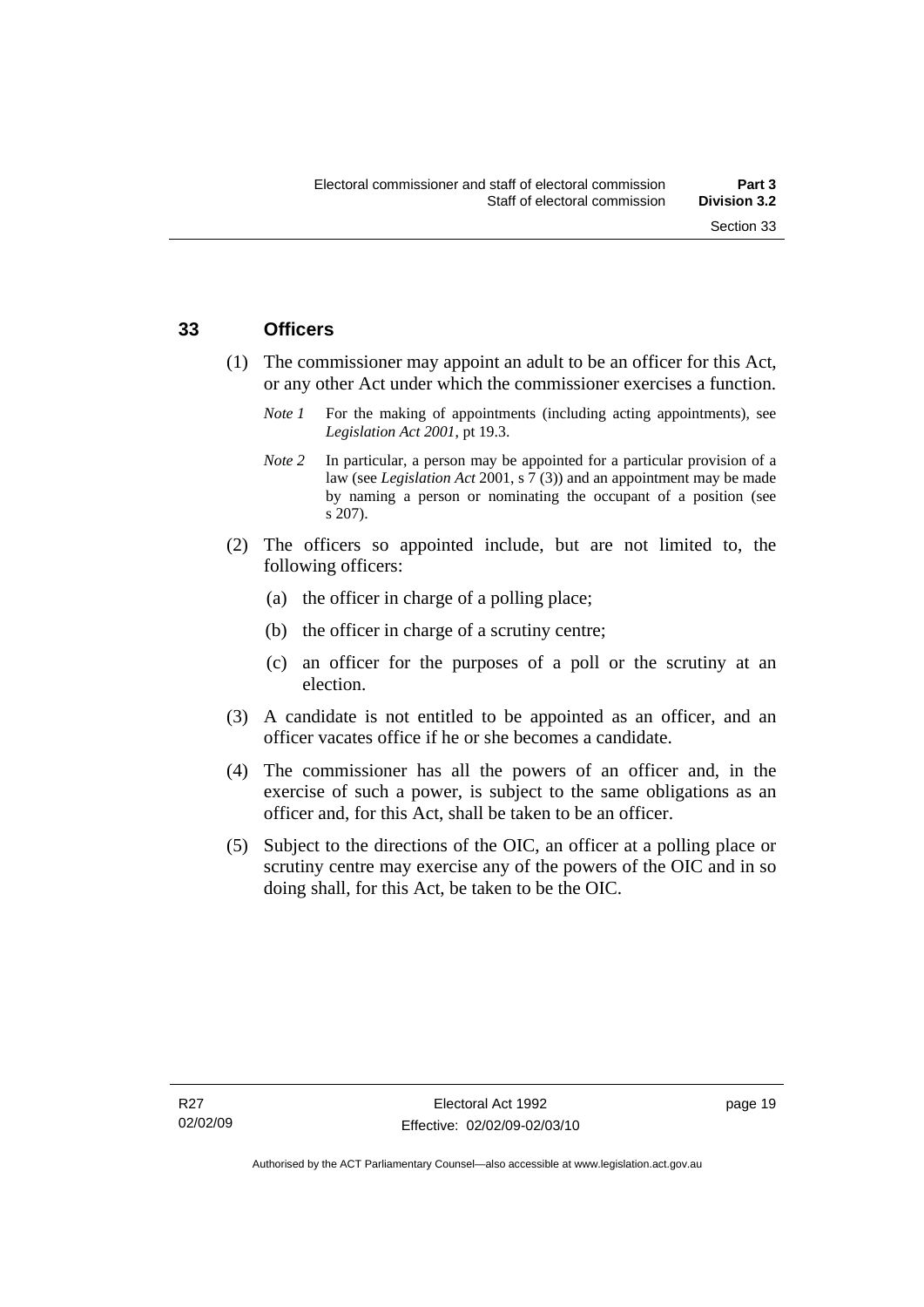#### **Part 4** Electorates

Section 34

# **Part 4 Electorates**

**34 Multimember electorates** 

- (1) The ACT shall be divided into 3 separate electorates.
- (2) Seven members of the Legislative Assembly shall be elected from 1 electorate.
- (3) Five members of the Legislative Assembly shall be elected from each of the other 2 electorates.

#### **35 Redistribution of electorates**

- (1) Subject to this part, the augmented commission shall redistribute electorates by determining—
	- (a) the name and boundaries of each electorate; and
	- (b) the number of members of the Legislative Assembly to be elected from each electorate.
- (2) A determination—
	- (a) must be in writing; and
	- (b) may be made only after any investigation under section 52 (Objections to augmented electoral commission's proposal) is finished.
- (3) A determination is a notifiable instrument.

*Note* A notifiable instrument must be notified under the *Legislation Act 2001*.

#### **36 Factors relevant to redistribution**

In making a redistribution of electorates, the augmented commission shall—

R27 02/02/09

Authorised by the ACT Parliamentary Counsel—also accessible at www.legislation.act.gov.au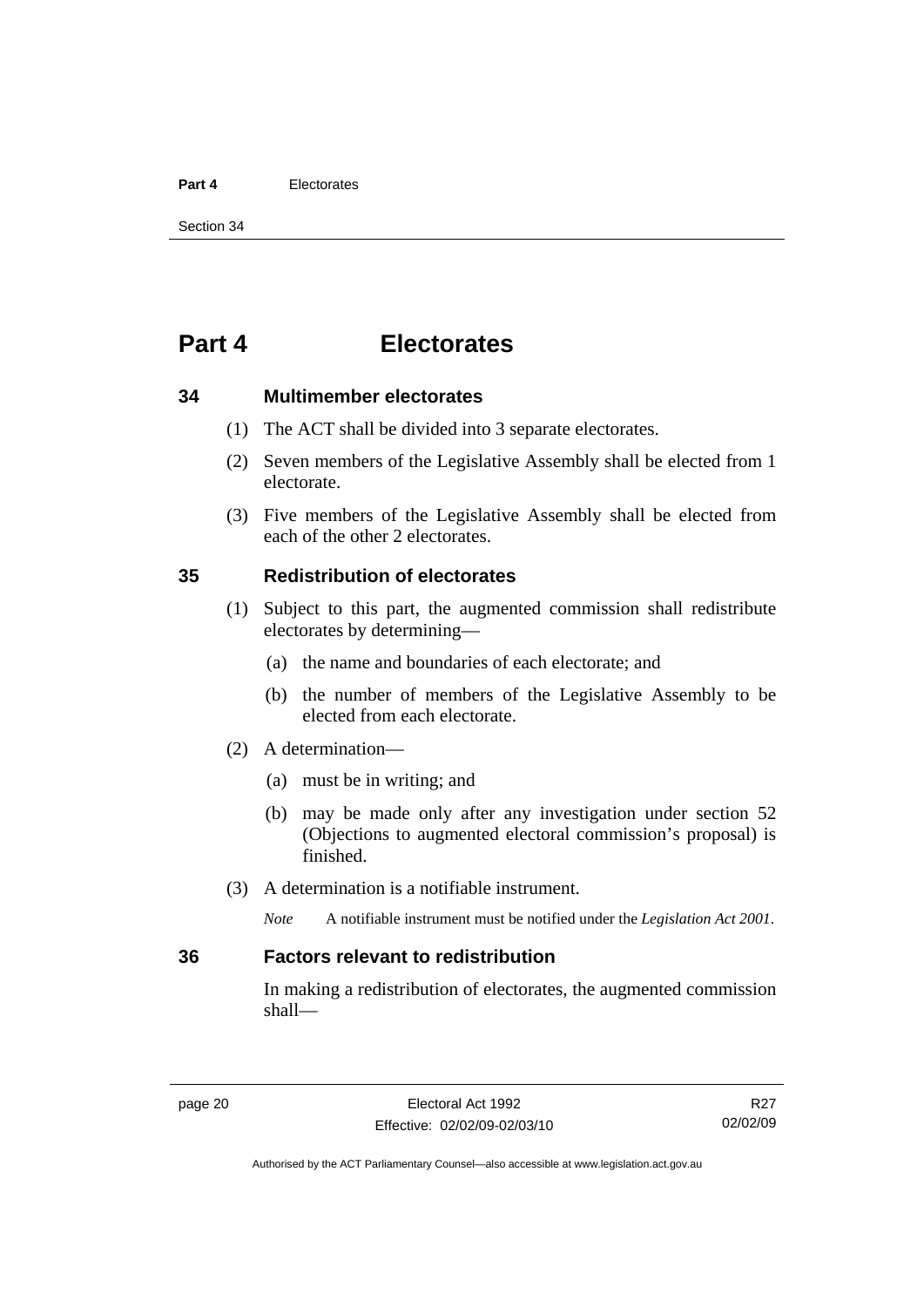- (a) ensure that the number of electors in an electorate immediately after the redistribution is within the range permitted by the *Australian Capital Territory (Self-Government) Act 1988*  (Cwlth), section 67D (2); and
- (b) endeavour to ensure, as far as practicable, that the number of electors in an electorate at the time of the next general election of members of the Legislative Assembly will not be greater than 105%, or less than 95%, of the expected quota for the electorate at that time ascertained in accordance with the formula set out in the *Australian Capital Territory (Self-Government) Act 1988* (Cwlth), section 67D (1); and
- (c) duly consider—
	- (i) the community of interests within each proposed electorate, including economic, social and regional interests; and
	- (ii) the means of communication and travel within each proposed electorate; and
	- (iii) the physical features and area of each proposed electorate; and
	- (iv) the boundaries of existing electorates; and
	- (v) the boundaries of divisions and sections fixed under the *Districts Act 2002*.

## **37 Timing of redistributions**

- (1) After each ordinary election, a redistribution process shall, subject to section 38—
	- (a) begin as soon as practicable after the beginning of the period of 2 years ending on the end of the 3rd Saturday in October in the year when the next ordinary election is due to be held; and
	- (b) be completed as soon as practicable.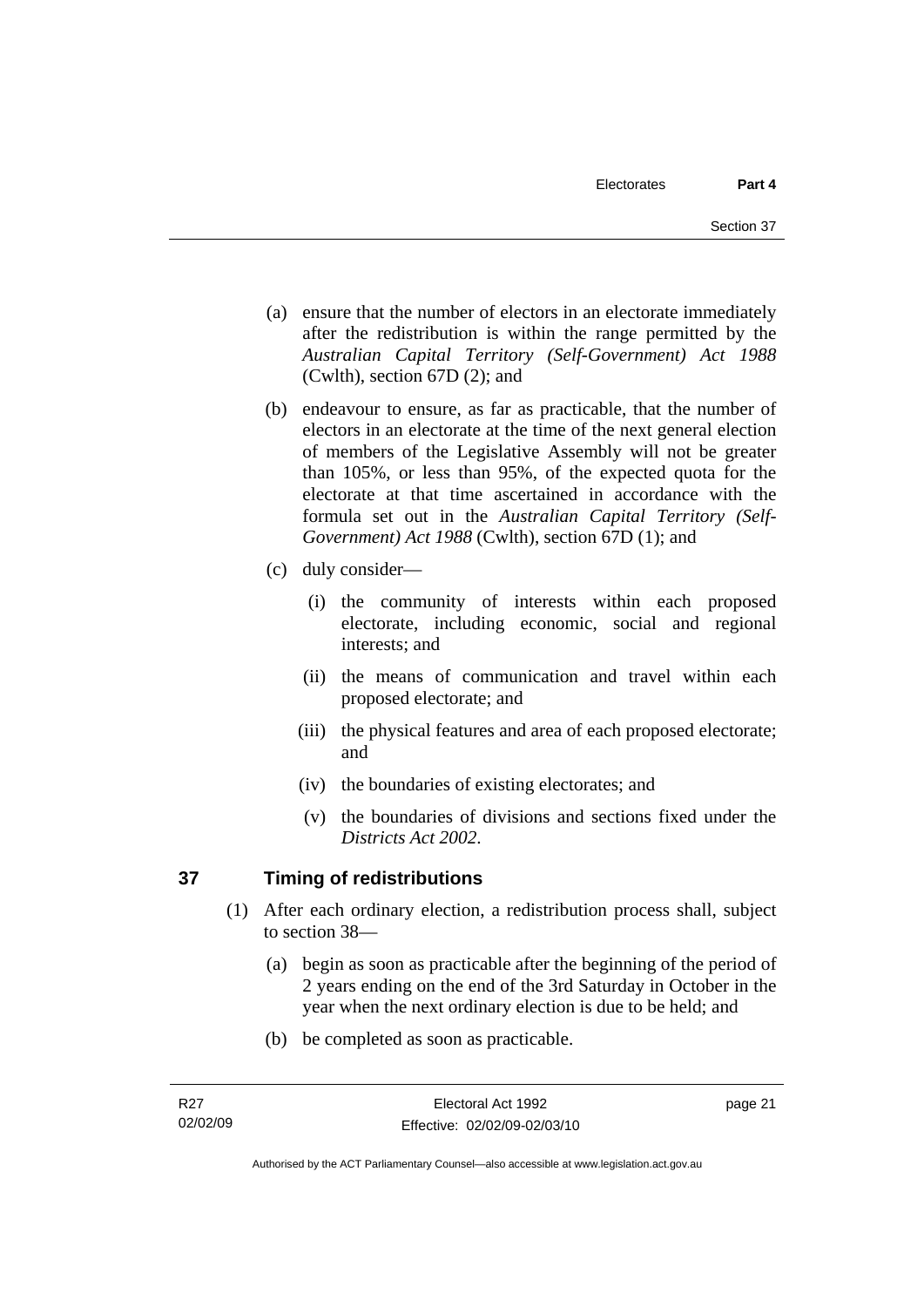- (2) For subsection (1), a redistribution process—
	- (a) begins when a redistribution committee is formed for the purposes of a redistribution; and
	- (b) ends when the redistribution of electorates is determined under section 35.

#### **38 Suspension of redistribution process—extraordinary elections**

(1) In this section:

#### *redistribution process*—see section 37.

- (2) If the election period for an extraordinary election begins during a redistribution process, no further action shall be taken under this Act in relation to the redistribution until after the election period.
- (3) If, in relation to a proposed redistribution, a notice under this part invited a response (however described) to be made within a particular period and that period had not ended when the election period for an extraordinary election begins—
	- (a) a further such notice shall be given as soon as practicable after the election period; and
	- (b) this Act applies in relation to any response made in accordance with the firstmentioned notice as if it had been made in accordance with the further notice.

#### **39 Redistribution committees**

- (1) The electoral commission must, in writing, establish redistribution committees for this part.
- (2) The establishment of a redistribution committee is a notifiable instrument.

*Note* A notifiable instrument must be notified under the *Legislation Act 2001*.

(3) A redistribution committee shall consist of—

Authorised by the ACT Parliamentary Counsel—also accessible at www.legislation.act.gov.au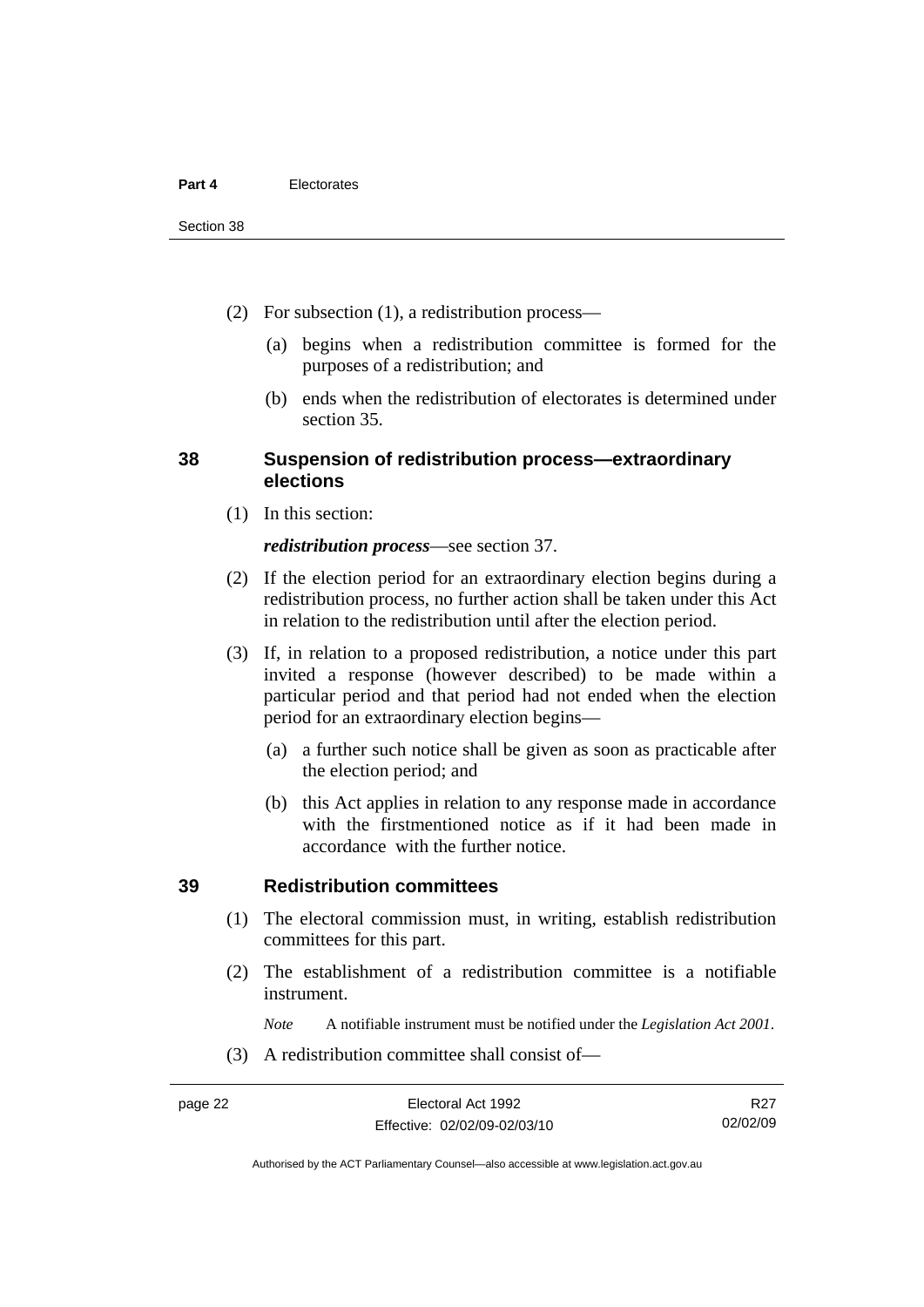- (a) the commissioner; and
- (b) the planning and land authority; and
- (c) the chief surveyor; and
- (d) a person appointed by the electoral commission whose qualifications or experience would, in the opinion of the electoral commission, enable the person to assist the committee, particularly in relation to the factors set out in section 36.

*Note* For the making of appointments, see *Legislation Act 2001, pt 19.3.* 

- (4) The member mentioned in subsection (3) (d) holds the position on the conditions that are decided by the electoral commission in consultation with the Minister and stated in the member's appointment.
- (5) The chief surveyor is not subject to direction from anyone (other than the electoral commissioner, for the efficient functioning of the redistribution committee) in the exercise of the chief surveyor's functions as a member of the committee.

#### **40 Meetings of redistribution committee**

- (1) The commissioner may call a meeting of a redistribution committee.
- (2) The commissioner shall preside at all meetings at which he or she is present.
- (3) If the commissioner is absent from a meeting, the members present shall elect 1 of their number to preside.
- (4) At a meeting, 3 members constitute a quorum.
- (5) Questions shall be determined by a majority of the votes of the members present and voting.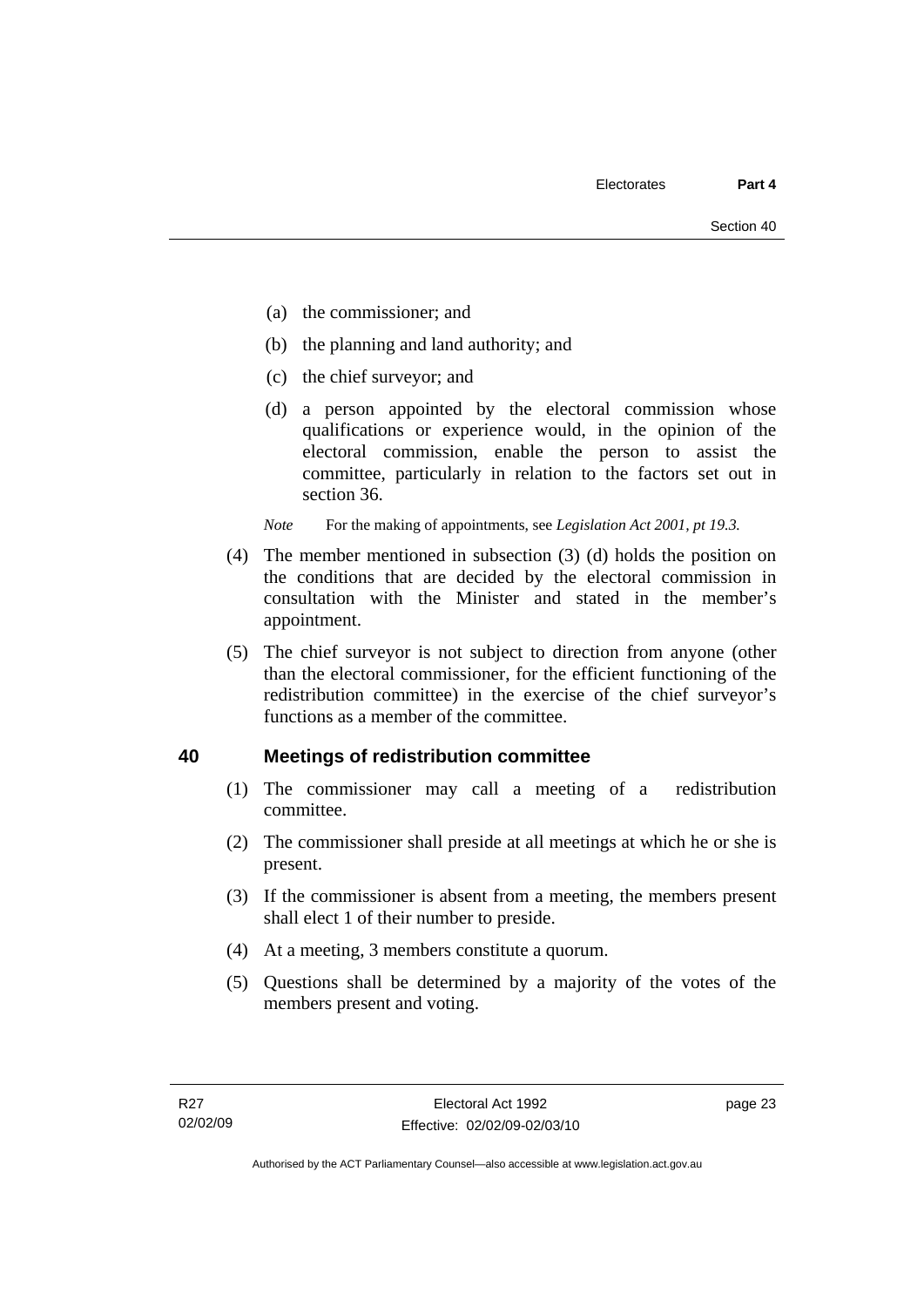Section 41

- (6) The member presiding at a meeting has a deliberative vote and, in the event of an equality of votes, has a casting vote.
- (7) A redistribution committee may regulate the conduct of proceedings at its meetings as it considers appropriate.
- (8) A redistribution committee may inform itself in the way it considers appropriate, including the opening of its meetings to members of the public.
- (9) The electoral commission shall, on request by a redistribution committee, give the committee the information and assistance it requires for this part.

#### **41 Suggestions and comments about redistribution**

- (1) A redistribution committee must prepare a written notice stating—
	- (a) that written suggestions about the redistribution of electorates may be given to it within 28 days after the day the notice is notified under the *Legislation Act 2001*; and
	- (b) that written comments about the suggestions may be given to it within 14 days after the last day suggestions may be given to it; and
	- (c) each place where suggestions may be inspected by members of the public.
- (2) The notice is a notifiable instrument.

*Note* A notifiable instrument must be notified under the *Legislation Act 2001*.

- (3) The redistribution committee must also publish the notice in a newspaper.
- (4) The redistribution committee must ensure that copies of any suggestions given to it in accordance with the notice are available for inspection by members of the public in accordance with the notice.

Authorised by the ACT Parliamentary Counsel—also accessible at www.legislation.act.gov.au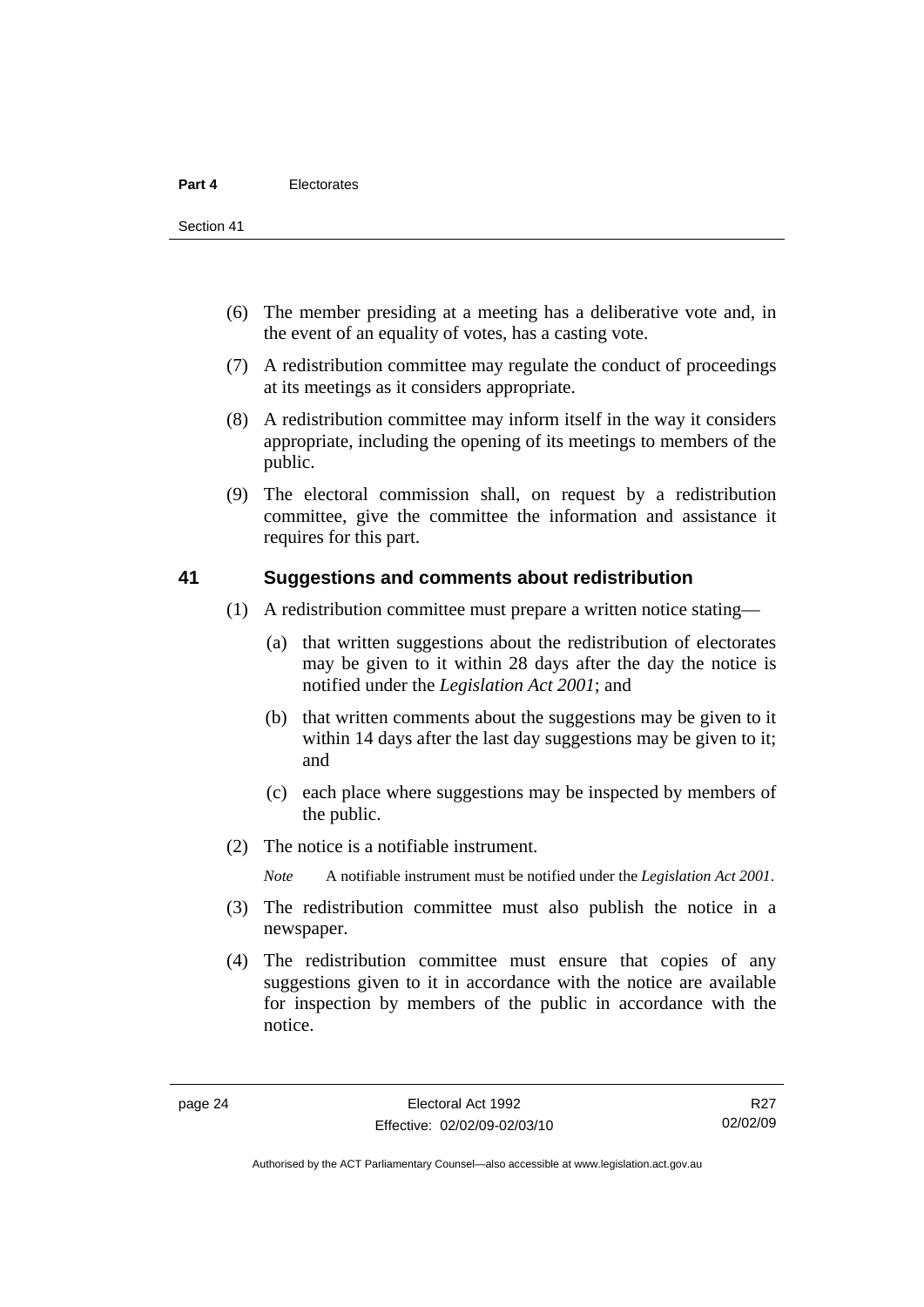## **42 Outline of proposal**

Before making a proposed redistribution of electorates, a redistribution committee may cause an outline of its proposal to be made available to members of the public.

## **43 Proposed redistribution**

- (1) A redistribution committee must make a proposed redistribution of electorates after considering the suggestions and comments (if any) given to it in accordance with the notice under section 41 (Suggestions and comments about redistribution).
- (2) Section 36 applies in relation to the making of the proposed redistribution as if it were a redistribution by the augmented commission.
- (3) The committee shall state the reasons for its proposal in writing.
- (4) A member of the committee who disagrees with its proposal may state the reasons for the disagreement in writing.

## **44 Notification and publication of proposal**

- (1) A redistribution committee must—
	- (a) exhibit a map or maps showing the name and boundaries of each proposed electorate at the electoral commission's office; and
	- (b) make a copy of the following available for public inspection:
		- (i) the suggestions and comments given to the committee in accordance with the notice under section 41 (Suggestions and comments about redistribution); and
		- (ii) a description (whether by reference to a map or plan or otherwise) of the boundaries of each proposed electorate; and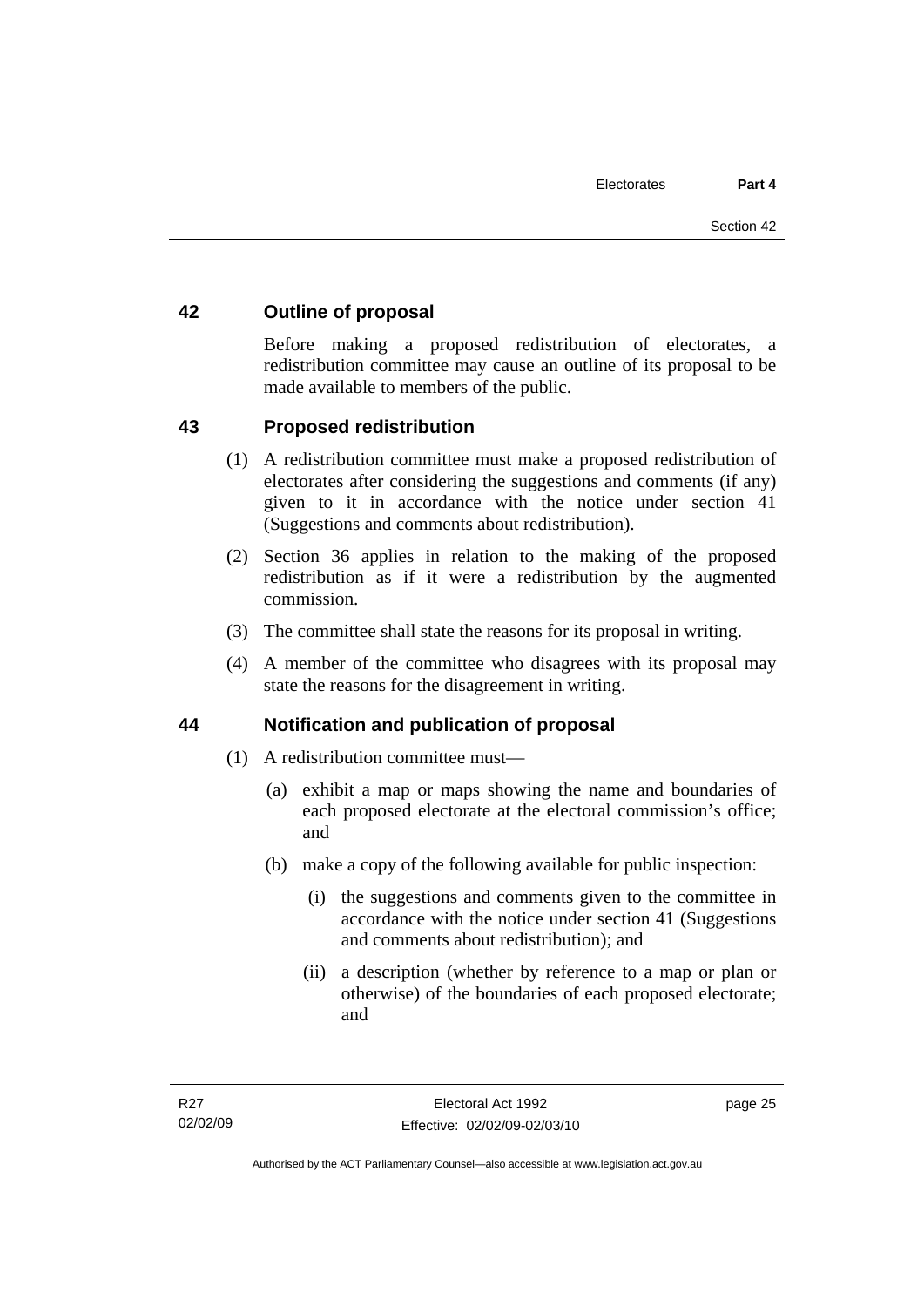- (iii) a statement of the number of members of the Legislative Assembly that it proposes should be elected from each proposed electorate; and
- (iv) its statement of reasons for the proposed redistribution; and
- (v) if a member of the committee has provided a written statement or reasons for any disagreement with the proposal—that statement; and
- (c) prepare a written notice—
	- (i) telling the public about the exhibition mentioned in paragraph (a) and the availability for public inspection at the electoral commission's office of the copies of the documents mentioned in paragraph (b); and
	- (ii) stating that written objections against the proposal may be given to the electoral commission within 28 days after the day the notice is notified under the *Legislation Act 2001*.
- (2) The notice is a notifiable instrument.

*Note* A notifiable instrument must be notified under the *Legislation Act 2001*.

 (3) The redistribution committee must also publish the notice, and the map or maps of each proposed electorate, in a newspaper.

#### **45 Dissolution of redistribution committee**

A redistribution committee is dissolved immediately after the notice and maps mentioned in section 44 (1) (Notification and publication of proposal) have been notified and published under section 44 in relation to the committee's proposal.

#### **46 Objections**

 (1) An objection against a proposal by a redistribution committee must be—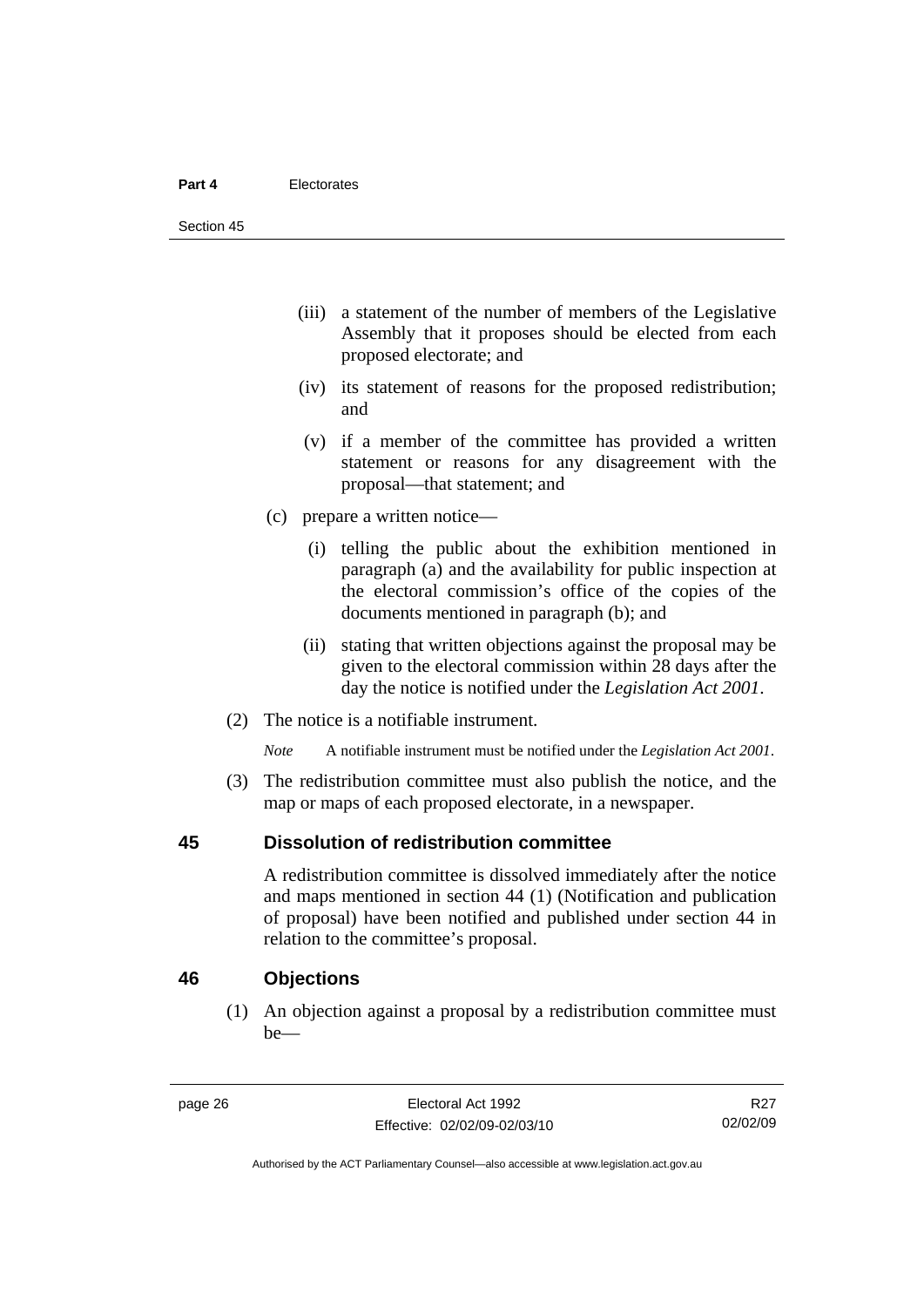- (a) in writing; and
- (b) given to the electoral commission within 28 days after the day the notice mentioned in section 44 (1) (Notification and publication of proposal) is notified under the *Legislation Act 2001* in relation to the committee's proposal.
- (2) The commissioner must make a copy of each objection made under this section available for public inspection.

## **47 Augmented electoral commission**

- (1) For the purposes of each redistribution, an augmented electoral commission is established.
- (2) An augmented commission shall consist of—
	- (a) the members of the electoral commission; and
	- (b) the members (other than the commissioner) of the redistribution committee formed for the purposes of the redistribution.
- (3) The chief surveyor is not subject to direction from anyone (other than the electoral commissioner, for the efficient functioning of the augmented commission) in the exercise of the chief surveyor's functions as a member of the augmented commission.

#### **48 Meetings of augmented electoral commission**

- (1) The chairperson of the electoral commission may call a meeting of an augmented commission.
- (2) The chairperson of the electoral commission shall preside at all meetings of an augmented commission at which he or she is present.
- (3) If the chairperson of the electoral commission is absent from a meeting of an augmented commission—
	- (a) the commissioner shall preside; or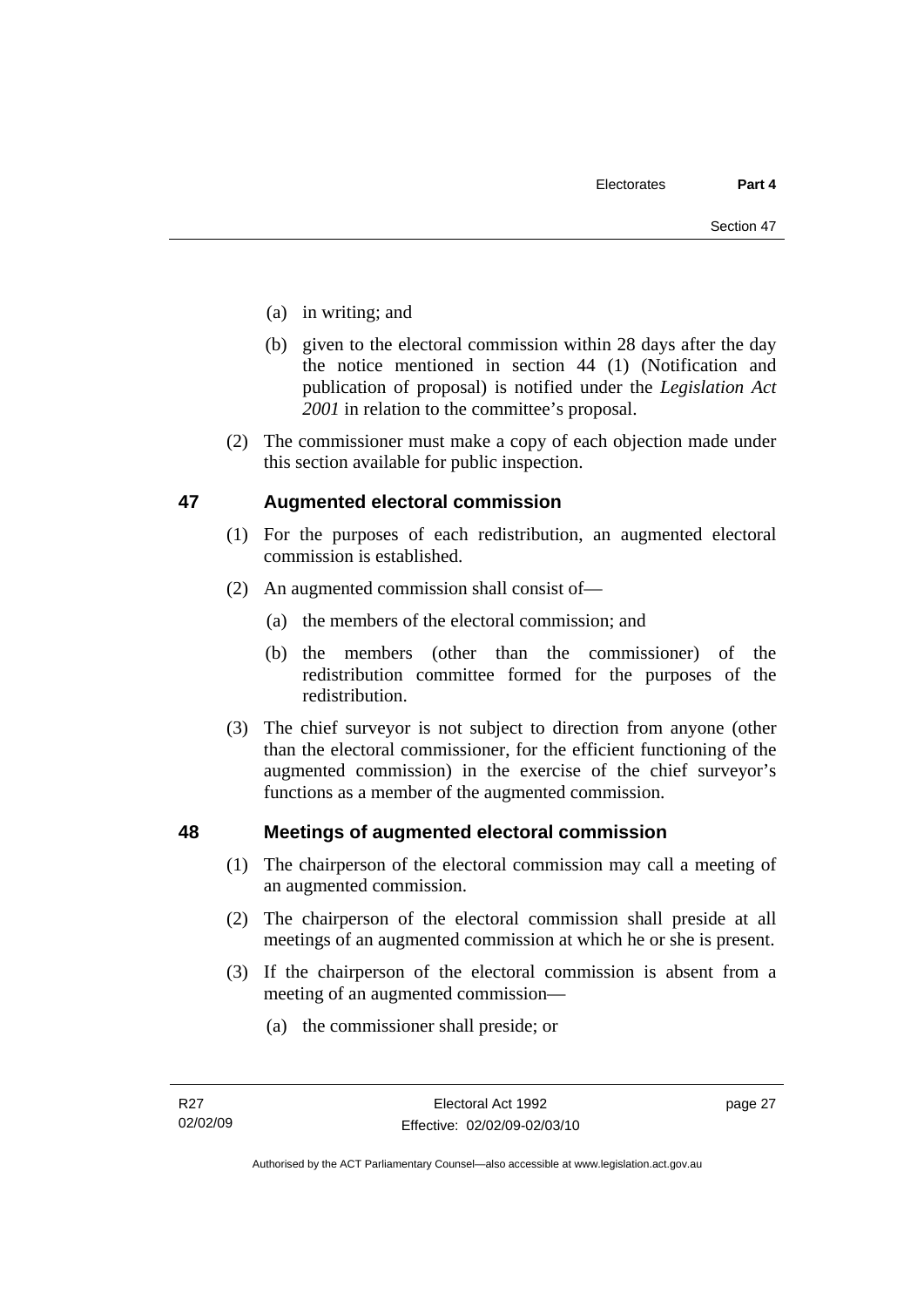- (b) if the commissioner is absent from the meeting—the members present shall appoint 1 of their number to preside.
- (4) At a meeting, 4 members constitute a quorum.
- (5) Subject to subsection (6), questions shall be determined by a majority of the votes of the members present and voting.
- (6) An augmented commission shall not redistribute electorates under section 35 unless not less than 4 members of the augmented commission, of whom not less than 2 are members of the electoral commission, vote in favour of the redistribution.
- (7) Subject to subsection (8), the member presiding at a meeting has a deliberative vote and, in the event of an equality of votes, has a casting vote.
- (8) The casting vote of the member presiding at a meeting shall not be used to vote in favour of the making of a redistribution under section 35.
- (9) An augmented commission may regulate the conduct of proceedings at its meetings as it considers appropriate.
- (10) Subject to section 49, an augmented commission may inform itself in any way it considers appropriate.
- (11) The electoral commission shall, on request by an augmented commission, give the augmented commission the information and assistance it requires for this part.

#### **49 Investigation of objections**

- (1) The augmented commission shall investigate each objection made in accordance with section 46.
- (2) For the purpose of investigating an objection, the augmented commission shall hold a public hearing, unless it is of the opinion that—

R27 02/02/09

Authorised by the ACT Parliamentary Counsel—also accessible at www.legislation.act.gov.au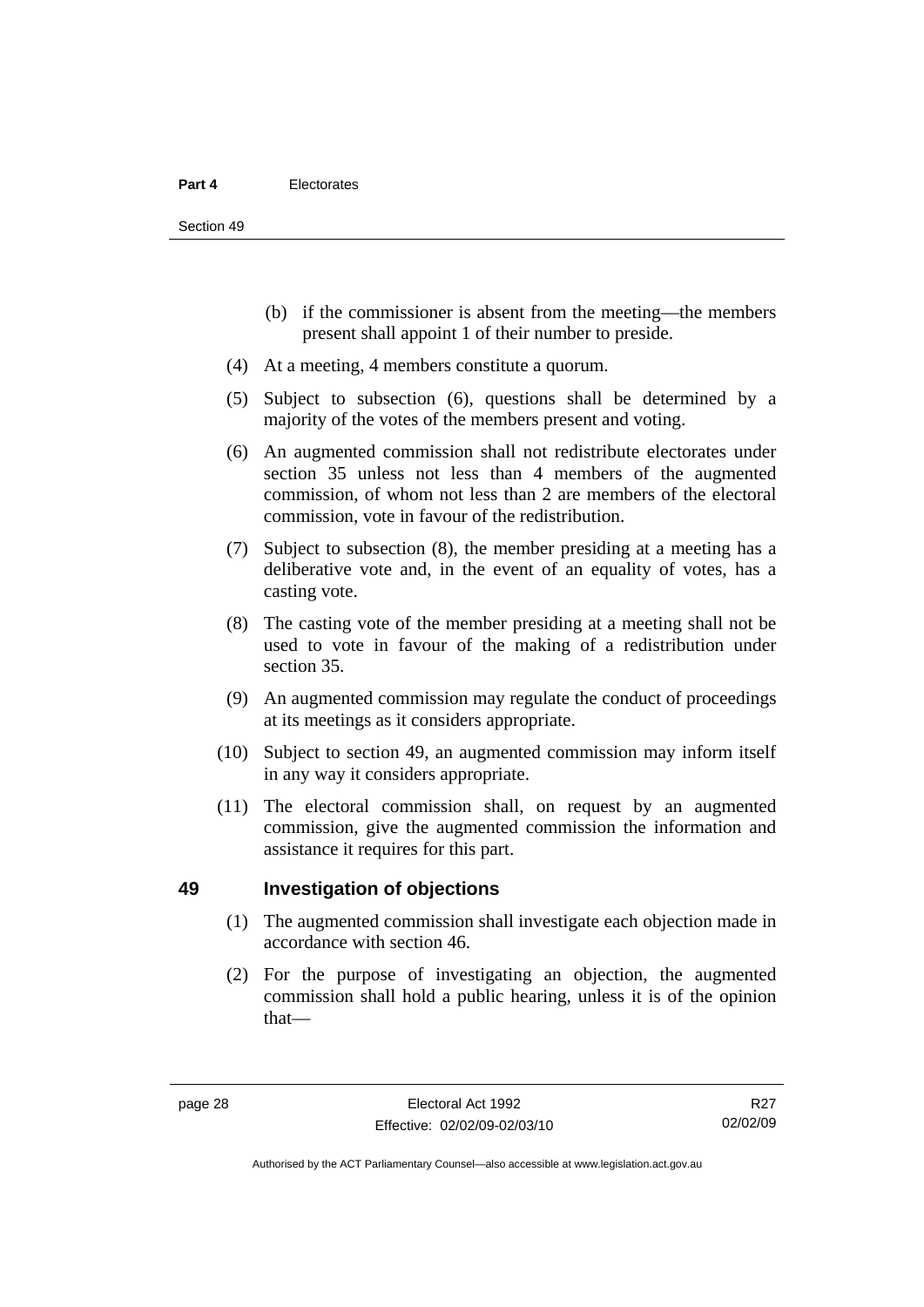- (a) the matters raised in the objection (or substantially the same matters) were raised in suggestions or comments given to the redistribution committee in accordance with the notice under section 41 (1) (Suggestions and comments about redistribution); or
- (b) the objection is frivolous or vexatious.
- (3) The augmented commission may hold 1 public hearing in relation to several objections.
- (4) At a public hearing, submissions to the augmented commission may only be made—
	- (a) by or on behalf of a person who made—
		- (i) an objection in accordance with section 46; or
		- (ii) a suggestion or comment about the proposed redistribution given to the redistribution committee in accordance with the notice under section 41 (1); or
	- (b) by a person making a submission in relation to an objection.
- (5) The augmented commission shall consider all such submissions.
- (6) At a public hearing, the augmented commission is not bound by the rules of evidence and, subject to this section, may regulate the conduct of proceedings as it considers appropriate.
- (7) Without limiting subsection (6), the following matters are within the discretion of the augmented commission:
	- (a) the manner in which, and the time within which, submissions may be made;
	- (b) the extent to which the augmented commission may be addressed, and the persons by whom it may be addressed.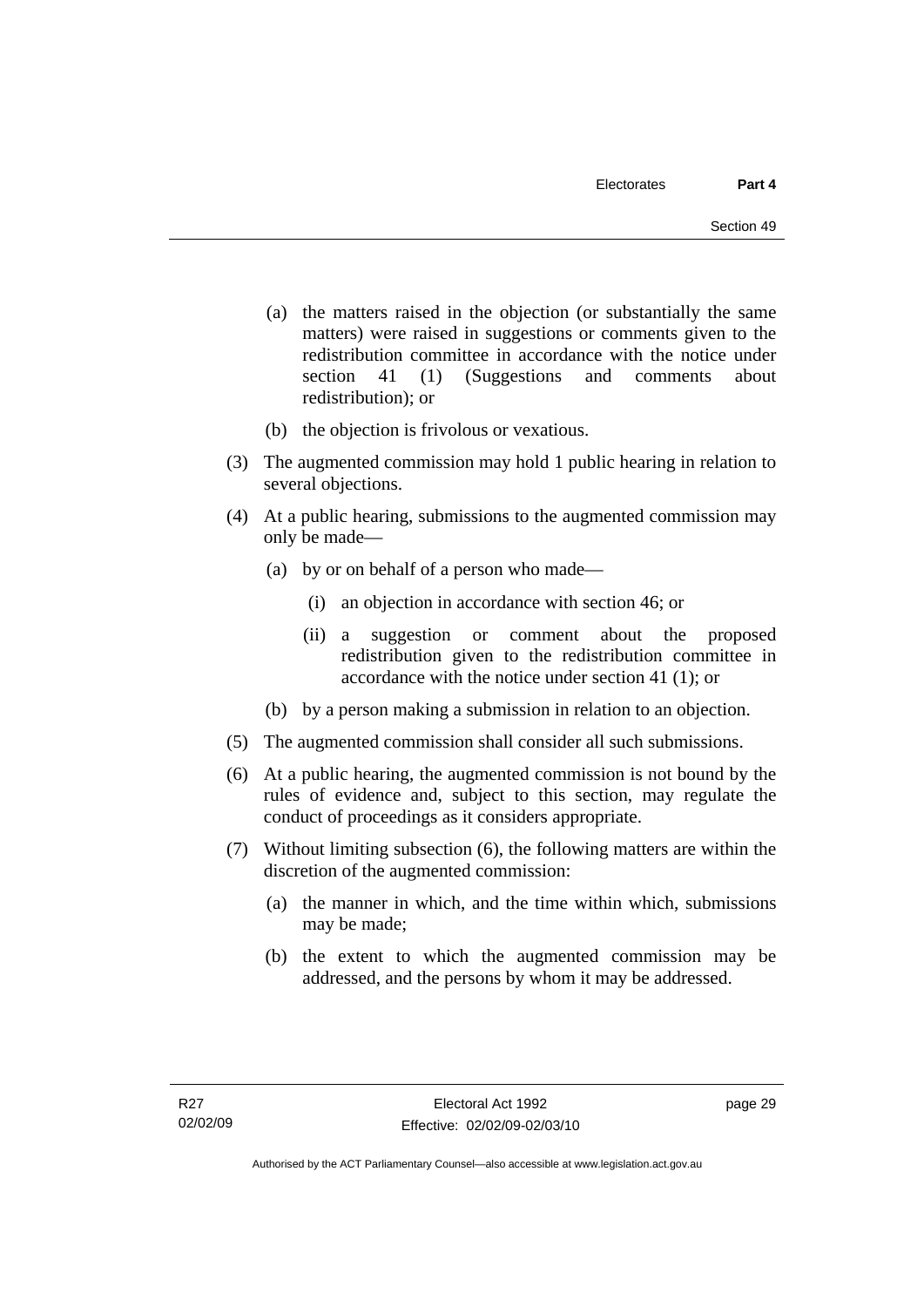#### **Part 4** Electorates

Section 50

#### **50 Redistribution—proposal by augmented electoral commission**

The augmented commission shall make a proposed redistribution of electorates after completing any investigation required by section 49.

#### **51 Publication of augmented electoral commission's proposal**

- (1) After making a proposed redistribution of electorates, the augmented commission shall cause a public announcement to be made concerning the proposal.
- (2) The public announcement shall include a statement—
	- (a) setting out the substance of the augmented commission's findings or conclusions about the redistribution committee's proposal and any objection to it; and
	- (b) setting out particulars of the augmented commission's proposal; and
	- (c) whether, in the augmented commission's opinion, its proposal is significantly different from the redistribution committee's proposal and, if so, a further statement to the effect that written objections against the proposal may be given to the electoral commission in accordance with the notice prepared under subsection  $(3)$ .
- (3) If the augmented commission is of the opinion that its proposal is significantly different from the redistribution committee's proposal, the augmented commission must prepare a written notice stating that written objections against the proposal may be given to the electoral commission within 28 days after the day the notice is notified under the *Legislation Act 2001*.
- (4) The notice is a notifiable instrument.

*Note* A notifiable instrument must be notified under the *Legislation Act 2001*.

Authorised by the ACT Parliamentary Counsel—also accessible at www.legislation.act.gov.au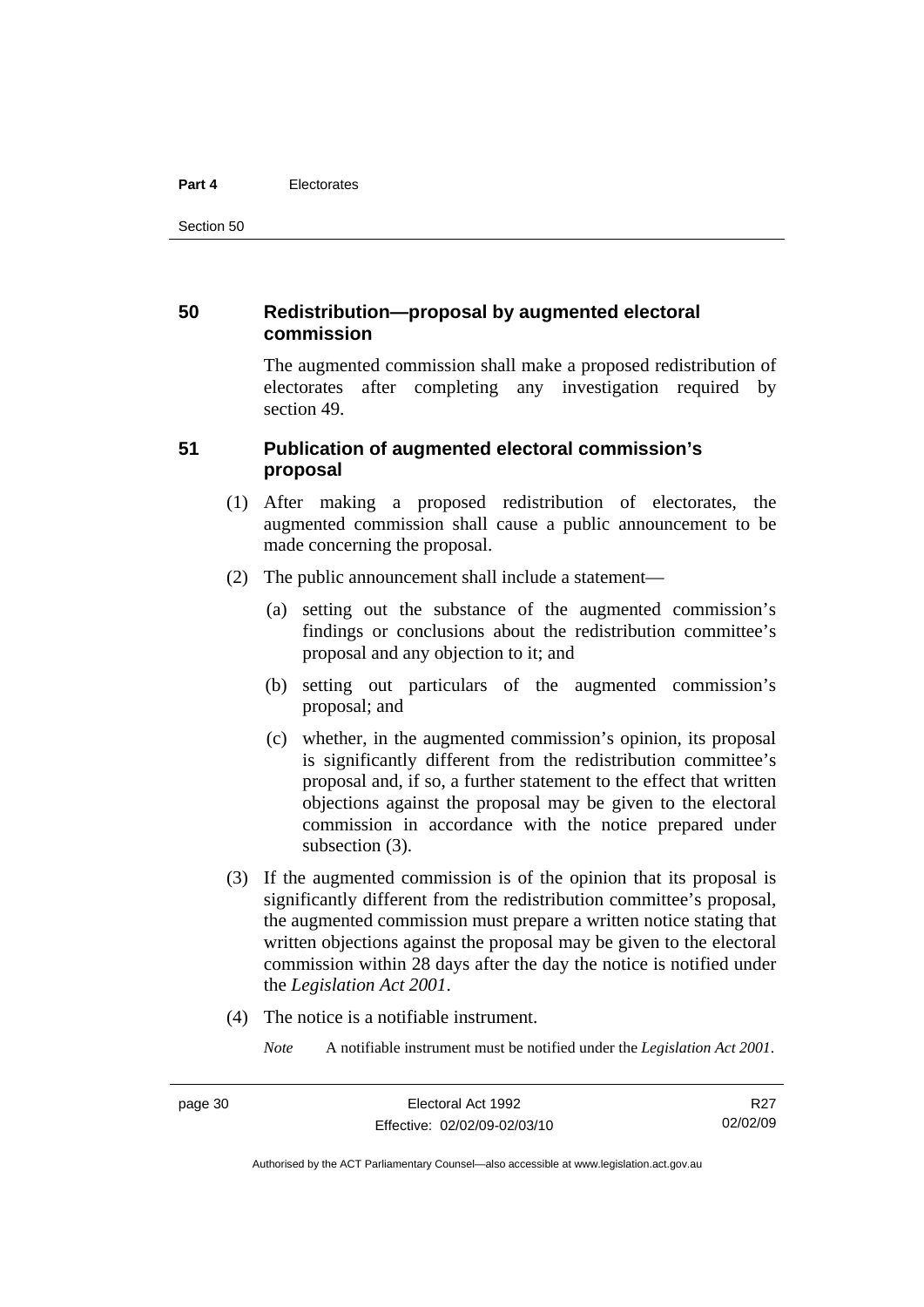## **52 Objections to augmented electoral commission's proposal**

- (1) An objection against a redistribution proposed by the augmented commission must be—
	- (a) in writing; and
	- (b) given to the electoral commission within 28 days after the day the notice under section 51 (3) (Publication of augmented electoral commission's proposal) is notified under the *Legislation Act 2001*.
	- *Note* For how documents may be given, see *Legislation Act 2001*, pt 19.5.
- (2) If an objection is given to the electoral commission in accordance with subsection (1)—
	- (a) the augmented commission must investigate the objection; and
	- (b) section 49 (Investigation of objections) applies as if the investigation were an objection under that section.
- (3) The commissioner must make a copy of each objection made under this section available for public inspection.

## **53 Report by augmented electoral commission and public announcement**

- (1) After redistributing electorates under section 35, the augmented commission shall cause—
	- (a) a report about the redistribution to be submitted to the Minister; and
	- (b) copies of the report to be made available for perusal by members of the public at the office of the electoral commission; and
	- (c) a public announcement to be made to the effect that the redistribution has been made and that copies of the report are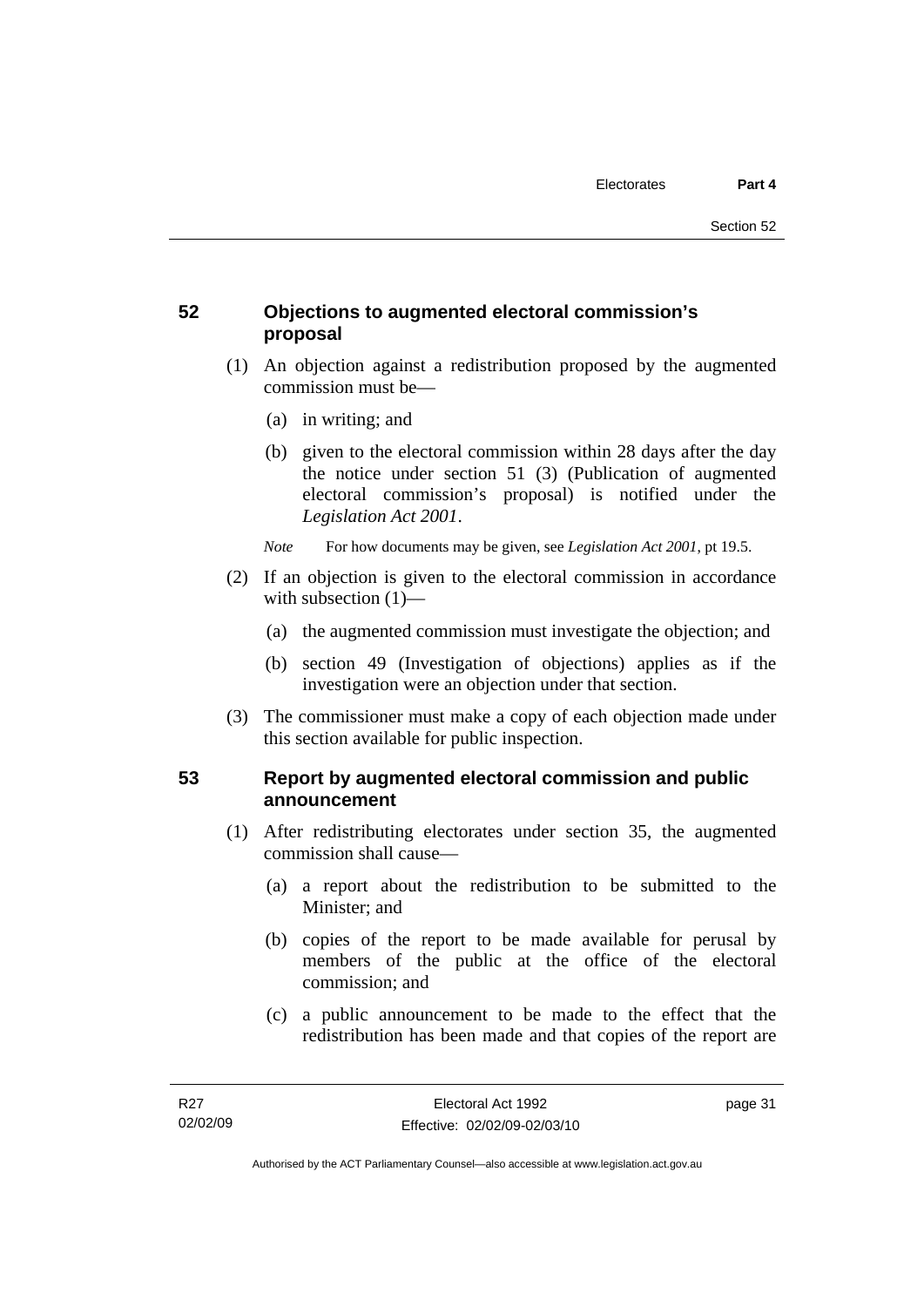available for perusal by members of the public at the office of the electoral commission.

- (2) The report shall contain particulars of—
	- (a) any suggestions or comments lodged with the redistribution committee; and
	- (b) the redistribution proposed by the redistribution committee and its reasons for the proposal; and
	- (c) if a member of the redistribution committee has provided a written statement of reasons for any disagreement with the committee's proposal—that statement; and
	- (d) any objections lodged with the electoral commission against the redistribution committee's proposal; and
	- (e) the result of the investigation of any objections against the redistribution committee's proposal (including particulars of the proceedings at any public hearings in the course of an investigation); and
	- (f) the redistribution proposed by the augmented commission and its reasons for the proposal; and
	- (g) any objections lodged with the electoral commission against the augmented commission's proposal; and
	- (h) the result of the investigation of any objections against the augmented commission's proposal (including particulars of the proceedings at any public hearings in the course of an investigation); and
	- (i) the redistribution made by the augmented commission and its reasons for the redistribution; and
	- (j) if a member of the augmented commission has provided a written statement of reasons for any disagreement with the augmented commission's proposal—that statement.

R<sub>27</sub> 02/02/09

Authorised by the ACT Parliamentary Counsel—also accessible at www.legislation.act.gov.au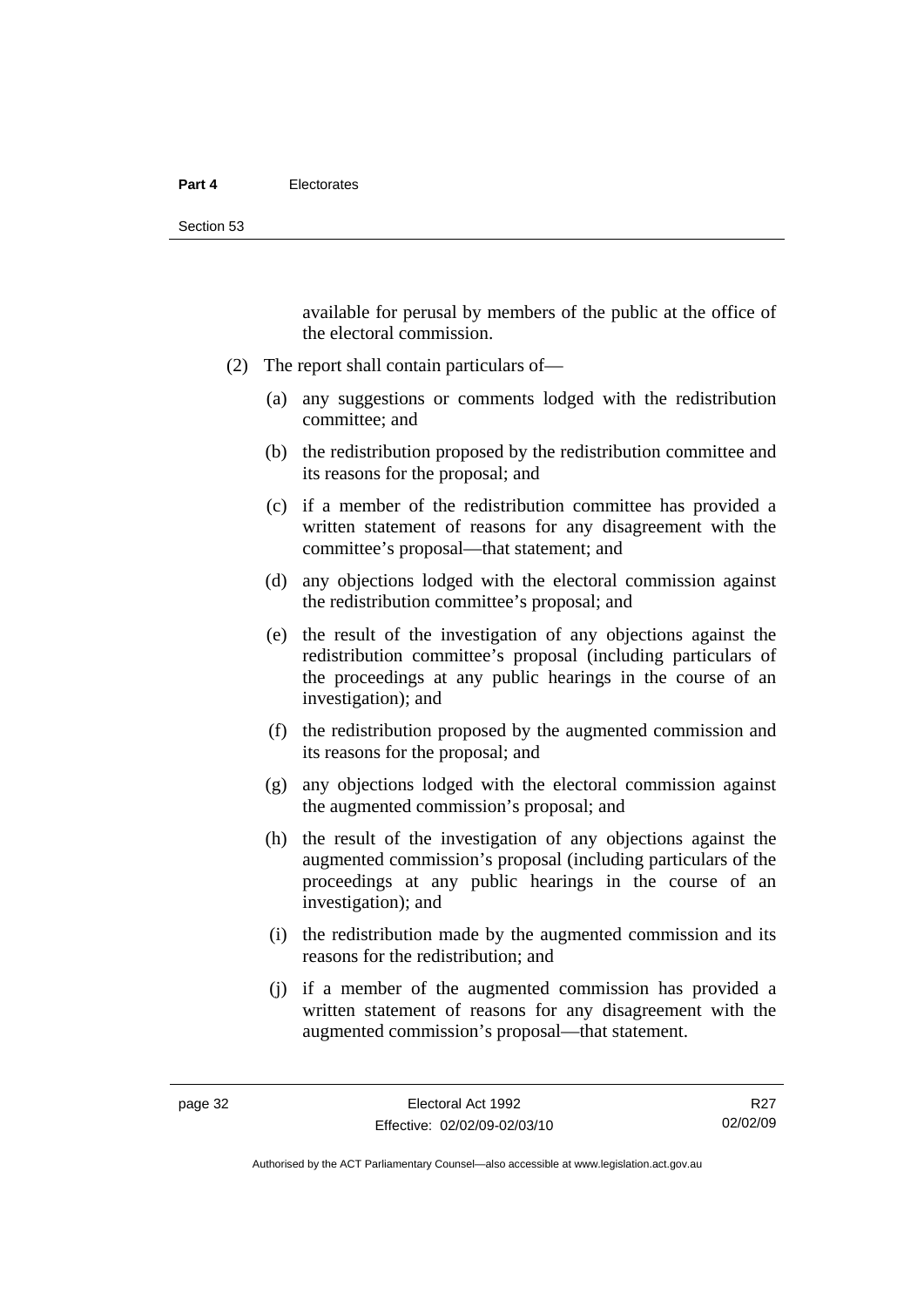## **54 Report to Legislative Assembly**

The Minister shall present a copy of the augmented commission's report to the Legislative Assembly on the first sitting day after the day when the Minister receives the report from the augmented commission.

## **55 Decisions are final**

- (1) A decision of an augmented commission or a redistribution committee made, or purporting to be made, under this part—
	- (a) is final and conclusive; and
	- (b) shall not be challenged, appealed against, reviewed, quashed, set aside or called into question in any court or tribunal on any ground; and
	- (c) is not subject to any proceeding for a prerogative order, injunction, declaration or other order in any court on any ground.
- (2) In this section:

*decision* includes a failure to make a decision.

## **56 Validity not affected**

A failure to comply with the provisions of this part (except section 34, 35 or 36) is not to be taken to affect the validity of a decision of an augmented commission or a redistribution committee.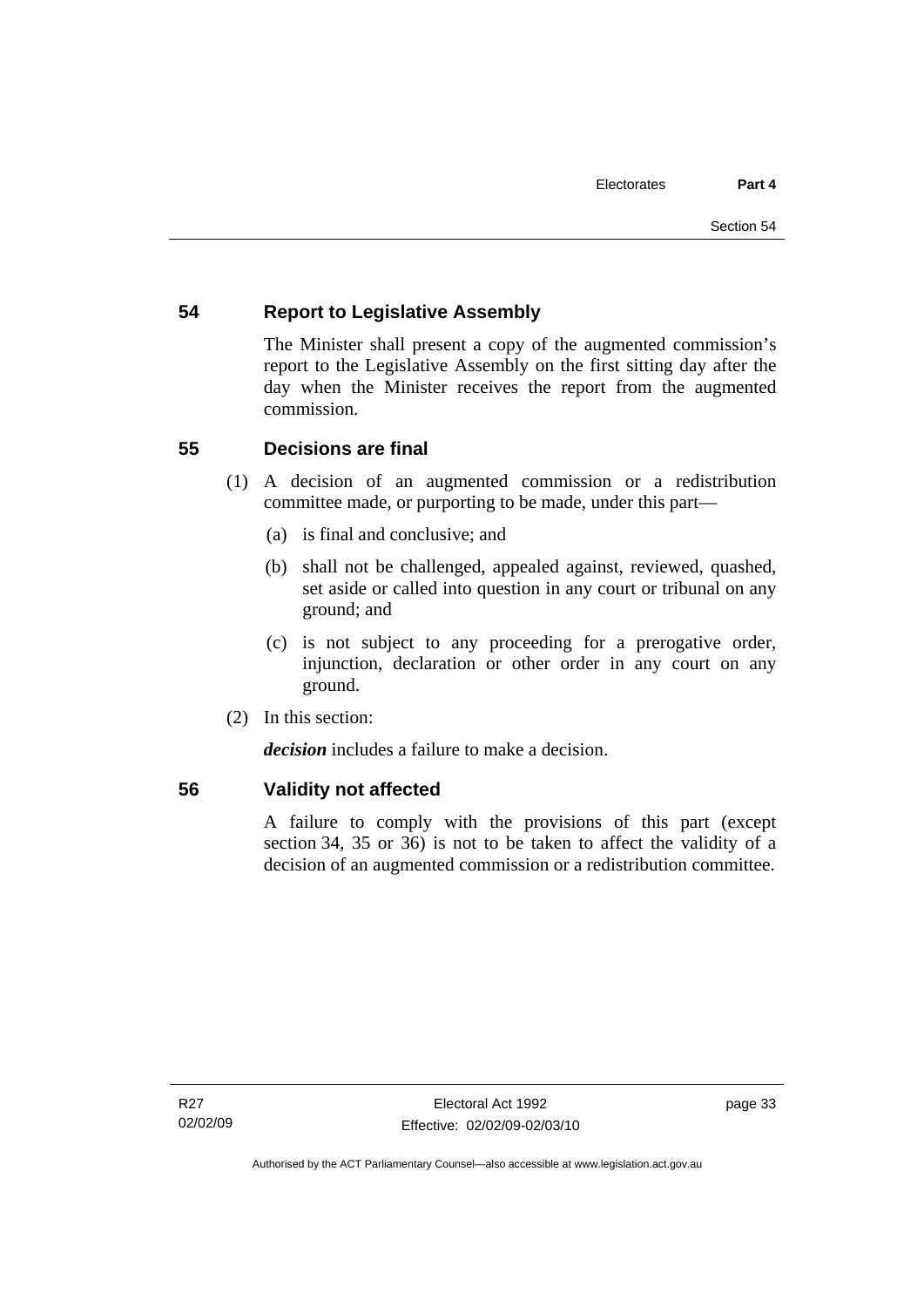#### **Part 5** Electoral rolls

Section 57

# **Part 5 Electoral rolls**

**57 Electorate and Territory rolls** 

- (1) The commissioner shall keep a roll of the electors of the ACT consisting of separate rolls of the electors of each electorate.
- (2) A roll may be kept electronically.

#### **58 Contents of roll**

- (1) A roll shall contain the following particulars in relation to each elector:
	- (a) surname or family name;
	- (b) each given name;
	- (c) address;
	- (d) sex;
	- (e) date of birth.
- (2) A roll may contain the following particulars in relation to each elector:
	- (a) occupation;
	- (b) any former surname;
	- (c) any previous address;
	- (d) postal address, if not the same as the address of the principal place of residence;
	- (e) the further particulars (if any) prescribed under the regulations.

R<sub>27</sub> 02/02/09

Authorised by the ACT Parliamentary Counsel—also accessible at www.legislation.act.gov.au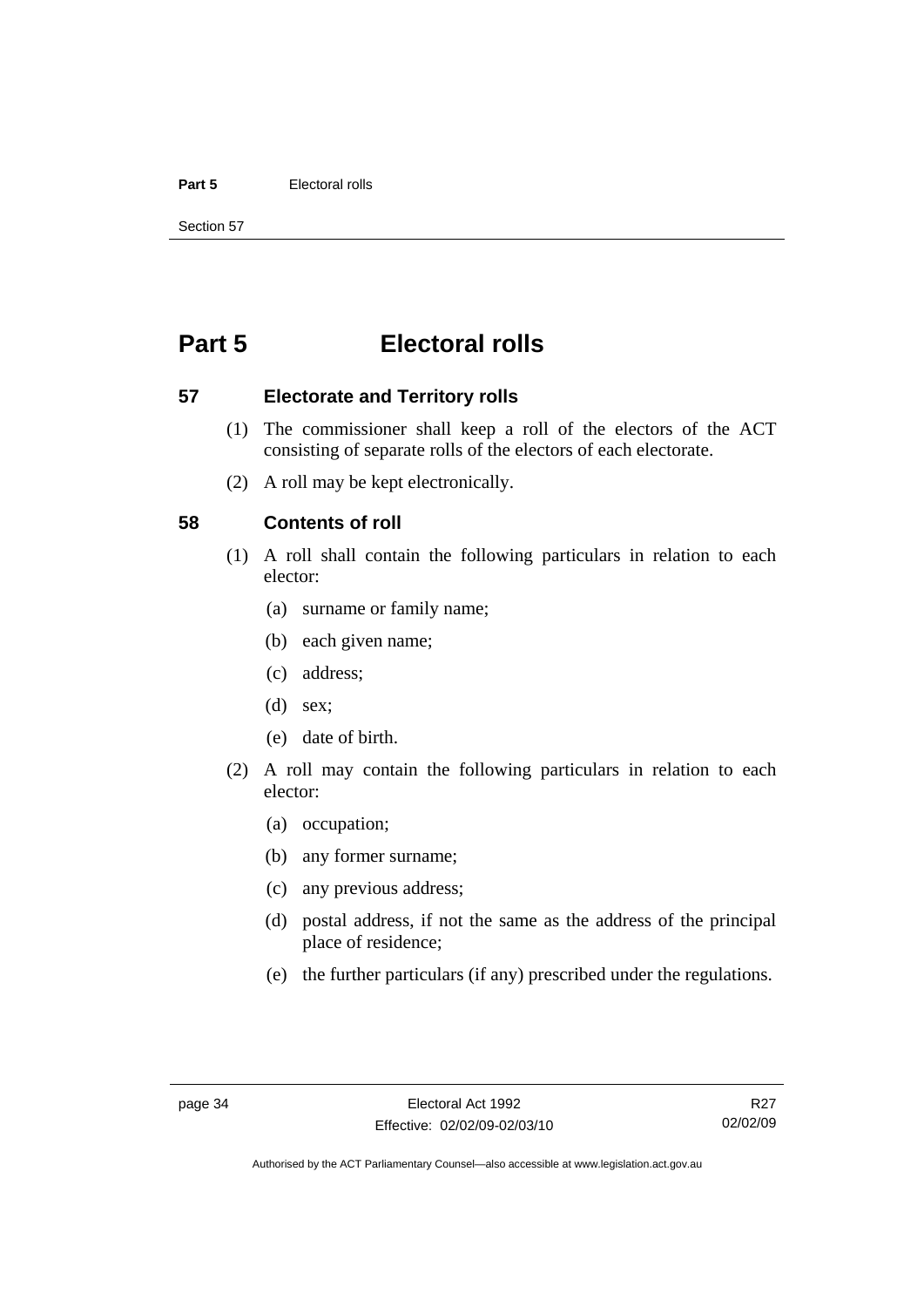#### **59 Meaning of** *extract* **from roll**

In this Act:

*extract* from a roll means the part of the roll that contains, for each elector enrolled at the time the extract is prepared—

- (a) the elector's surname or family name; and
- (b) each given name of the elector; and
- (c) the elector's address, unless the elector is—
	- (i) an elector whose address is suppressed; or
	- (ii) an eligible overseas elector; or
	- (iii) an Antarctic elector; or
	- (iv) an elector who is enrolled because of the elector's enrolment on the Commonwealth roll as an itinerant elector.
- *Note* A roll extract in electronic form is a disk, tape or other device from which the information in the extract may be reproduced by mechanical, electronic or other means (see dict, def of *electronic form*).

#### **60 Inspection of printed roll extracts**

- (1) The commissioner—
	- (a) shall, at the office of the commissioner; and
	- (b) may, at any other places the commissioner determines;

make a printed extract from each roll available for public inspection during ordinary office hours.

- (2) A right of inspection under subsection (1) shall not be taken to give any right to copy, take an extract from, or scan electronically, an extract from a roll.
- (3) For subsection (1), the commissioner shall prepare an extract of each roll at least once each calendar year.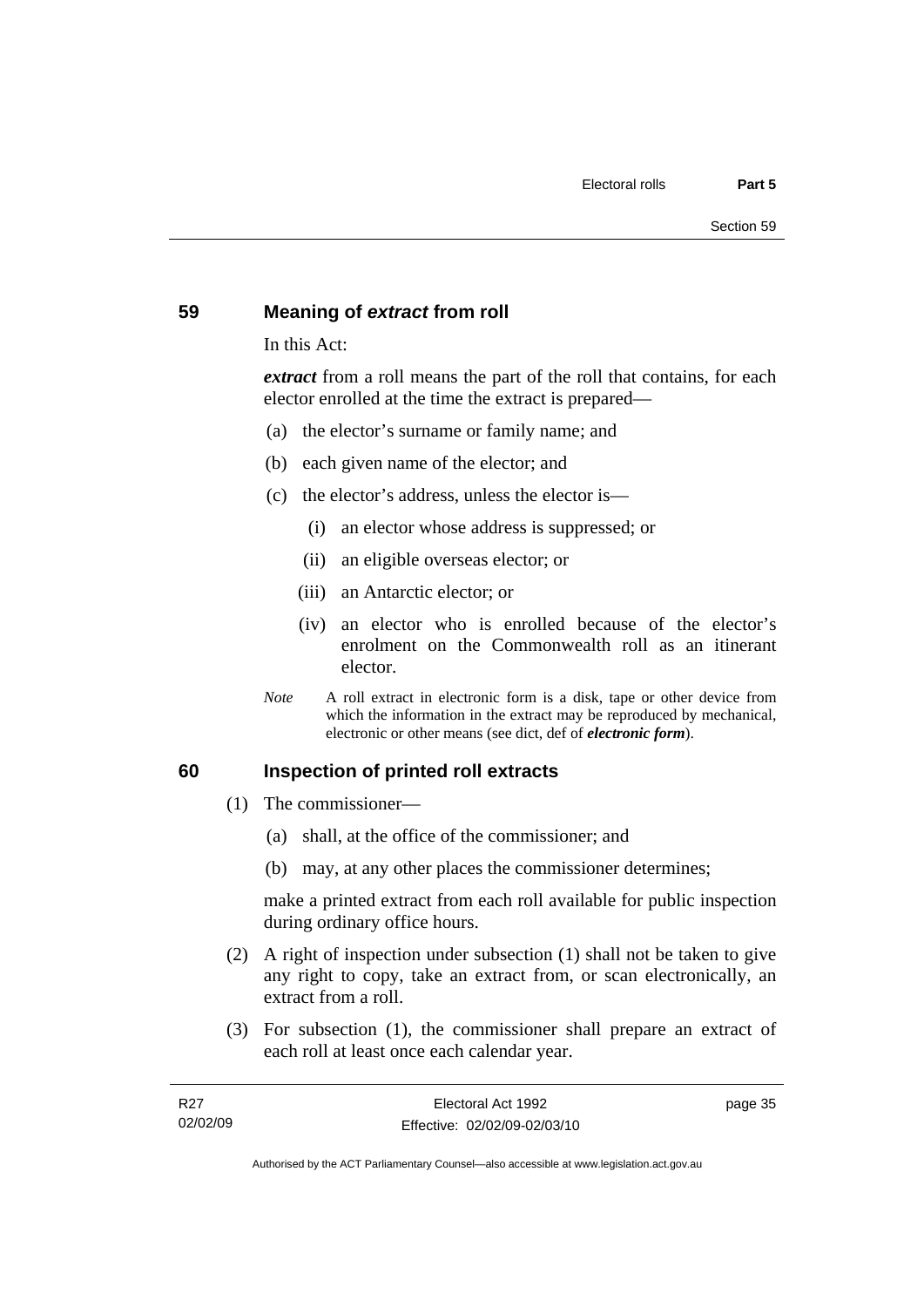#### **61 Supply of printed roll extracts to MLAs etc**

- (1) At least once each calendar year, the commissioner shall, on request—
	- (a) give 2 printed extracts from the roll for an electorate to each MLA for the electorate; and
	- (b) give 2 printed extracts from the roll for each electorate to the registered officer of each registered party.
- (2) The commissioner shall, on request, supply a printed extract from a roll to a person who the commissioner is satisfied requires the extract for an approved purpose within the meaning of section 63.
	- *Note* A fee may determined under s 8 (Determination of fees) for a request under subsection (2).

#### **62 Supply of roll extracts in electronic form to MLAs etc**

- (1) The commissioner shall, on request, so far as practicable, give a roll extract in electronic form to—
	- (a) an MLA; or
	- (b) the registered officer of a registered party.
- (2) The commissioner shall, on request, supply a roll extract in electronic form, or on microfiche, to a person who the commissioner is satisfied requires the extract for an approved purpose within the meaning of section 63.
	- *Note* A fee may determined under s 8 (Determination of fees) for a request under subsection (2).

#### **63 Use of roll extracts**

(1) In this section:

*approved purpose* means any of the following:

(a) for an MLA—the exercise of his or her functions;

R<sub>27</sub> 02/02/09

Authorised by the ACT Parliamentary Counsel—also accessible at www.legislation.act.gov.au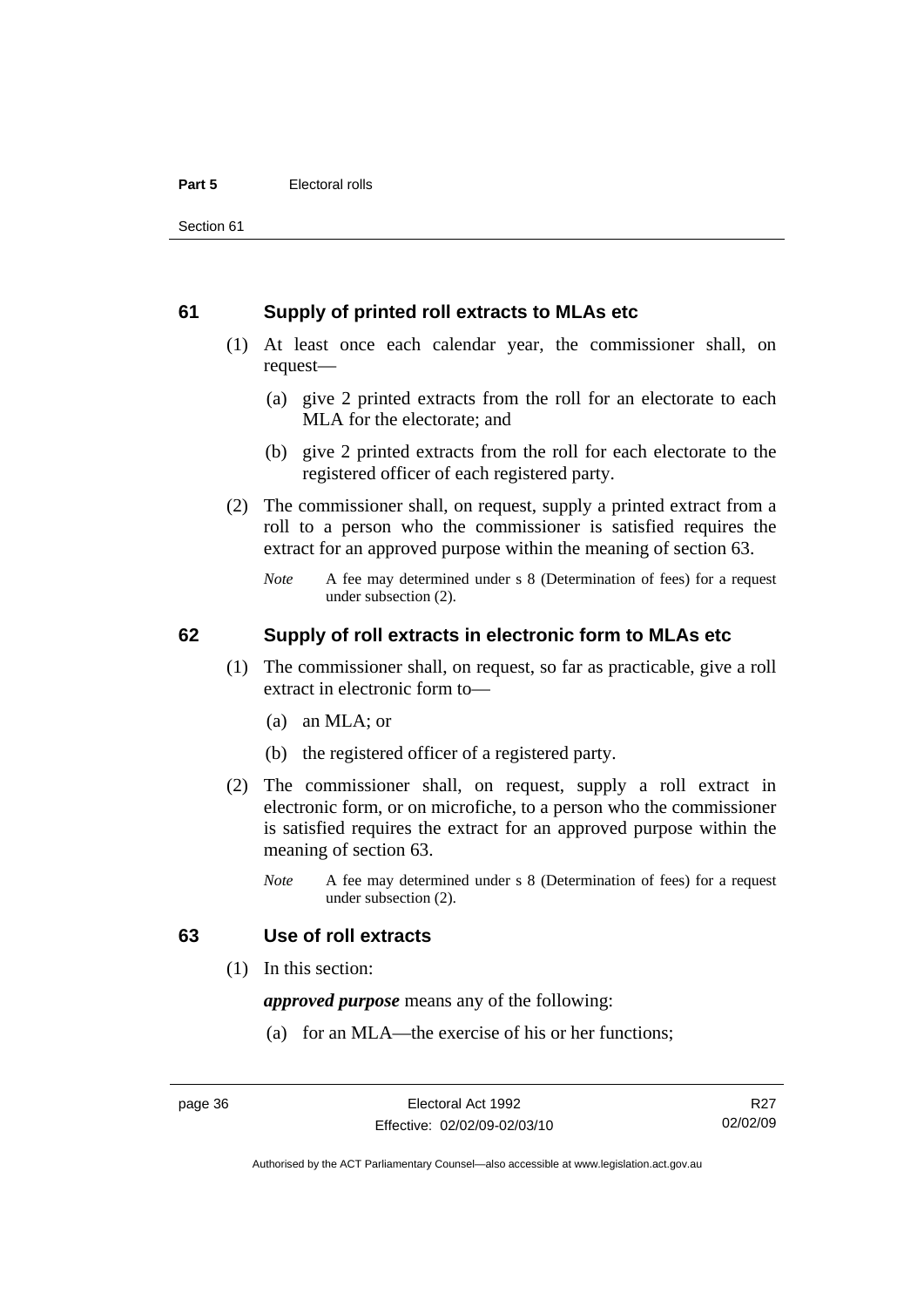- (b) for the registered officer of a registered party—the exercise by an MLA who is a member of the party of his or her functions;
- (c) for an MLA or the registered officer of a registered party—
	- (i) a purpose connected with an election; or
	- (ii) monitoring the accuracy of information in the roll;
- (d) for anyone—a purpose prescribed under the regulations.

*protected information*, in relation to a person, means information that the person knows, or has reasonable grounds for believing, was obtained from a roll extract given to the person or someone else under section 61 (Supply of printed roll extracts to MLAs etc) or section 62 (Supply of roll extracts in electronic form to MLAs etc).

- (2) A person must not, without reasonable excuse, use protected information for—
	- (a) a commercial purpose; or
	- (b) any other purpose, other than an approved purpose.

Maximum penalty: 50 penalty units, imprisonment for 6 months or both.

 (3) A person must not, without reasonable excuse, directly or indirectly divulge or communicate protected information to someone else for a purpose other than an approved purpose.

Maximum penalty: 50 penalty units, imprisonment for 6 months or both.

## **65 Provision of roll information to prescribed authorities**

 (1) The commissioner may give a copy of a roll or information contained on a roll to a prescribed authority if the commissioner is satisfied that the authority requires the copy or information for a prescribed purpose.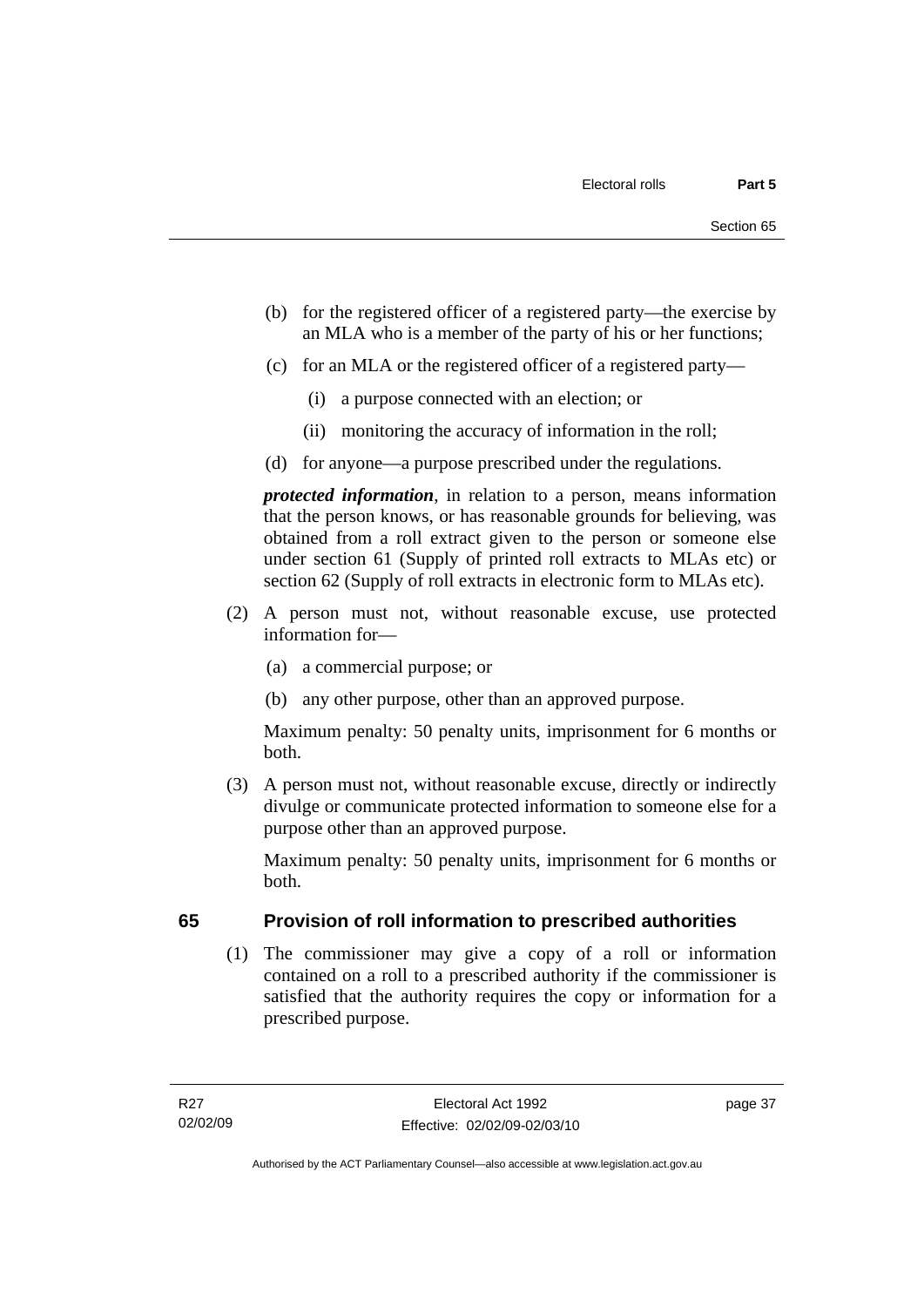Section 66

 (2) A person shall not use information obtained under subsection (1) except in accordance with the regulations.

Maximum penalty: 50 penalty units, imprisonment for 6 months or both.

- (3) For the *Juries Act 1967*, the commissioner shall, on request by the sheriff, give the sheriff a copy of the roll of electors of the ACT.
- (4) A copy of a roll, or information, may be given to a person under subsection (1) or (3) in printed or electronic form or on microfiche.
- (5) A copy of a roll, or information, provided under subsection (1) or (3) shall not include—
	- (a) in relation to a person whose address is a suppressed address any particulars other than the name of the person; or
	- (b) the address of an eligible overseas elector; or
	- (c) the address of an Antarctic elector.
- (6) The regulations may provide for how a prescribed authority may deal with information, or information obtained from a copy of a roll, provided under subsection (1).

#### **66 Maintenance of rolls**

- (1) The commissioner shall, so far as practicable, keep the rolls up to date.
- (2) The commissioner may alter a roll at any time as follows:
	- (a) to register any change of name;
	- (b) to bring up to date any particulars appearing on the roll;
	- (c) to correct any mistake or omission;
	- (d) to remove the name of a deceased elector;

R<sub>27</sub> 02/02/09

Authorised by the ACT Parliamentary Counsel—also accessible at www.legislation.act.gov.au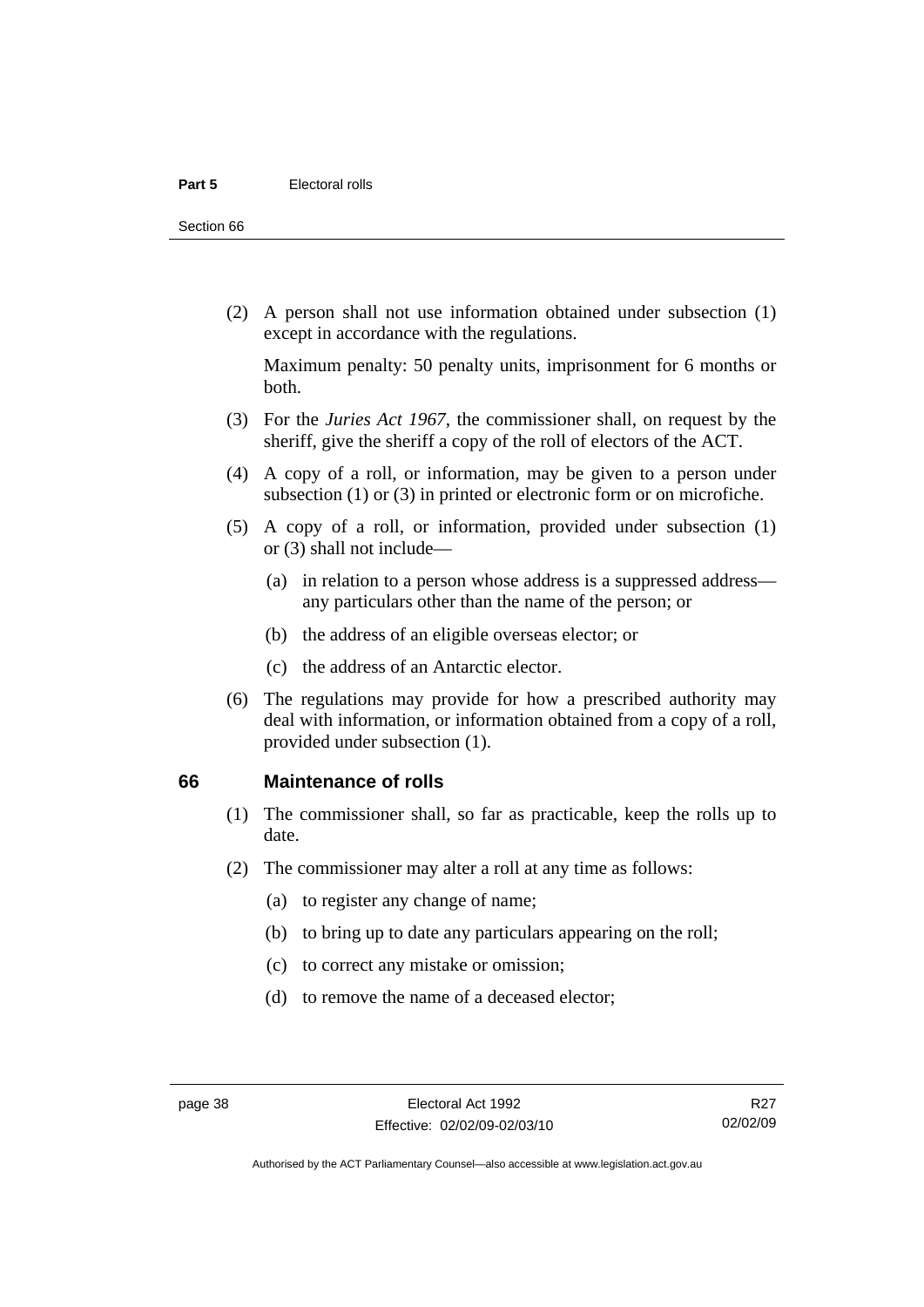(e) in relation to a person who is enrolled on the Commonwealth roll—to reflect any alteration under the Commonwealth Electoral Act, section 105 in relation to that enrolment.

#### **67 Power to require information**

- (1) The commissioner may, by written notice, require—
	- (a) the administrative head of a unit of the public service; or
	- (b) the chief executive officer (however described) of a Territory authority or of an entity prescribed under the regulations; or
	- (c) the occupier of any residence;

to give to the commissioner or a specified officer specified information required in connection with the preparation, maintenance or revision of a roll.

*Note* For how documents may be given, see *Legislation Act 2001*, pt 19.5.

- (2) A notice shall specify the time within which the information is to be so given.
- (3) A person who, without reasonable excuse, contravenes such a requirement commits an offence.

Maximum penalty: 5 penalty units.

 (4) Subsection (3) does not apply if compliance with the requirement would involve the disclosure of information in contravention of any other law.

## **68 Notice of registered deaths**

The registrar-general shall give to the commissioner, on request, particulars entered in the register of deaths during the period to which the request relates in relation to the death of each person aged 17 years or older.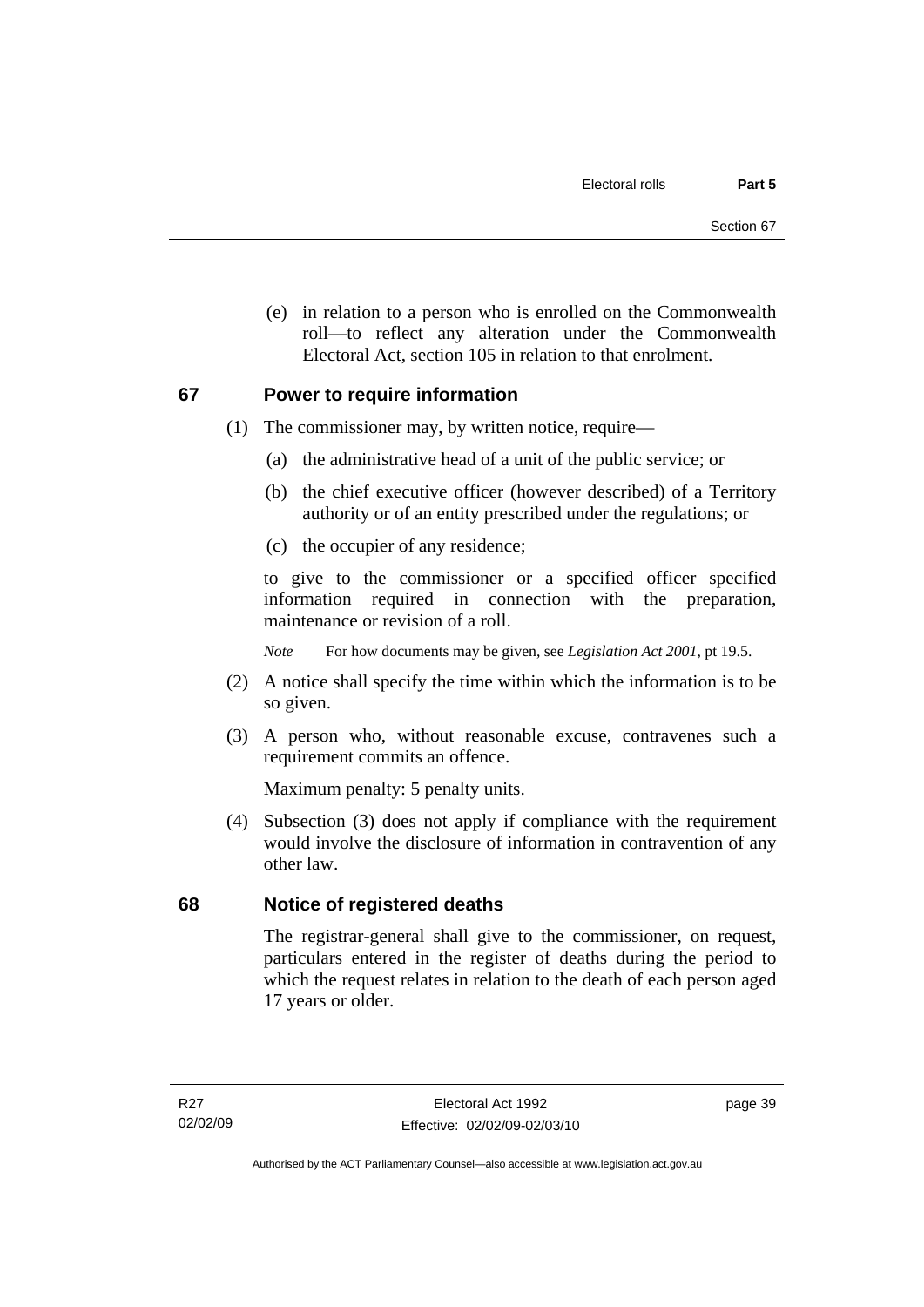#### **Part 5** Electoral rolls

Section 69

#### **69 Disclosure of roll information**

 (1) A person to whom this section applies shall not, without reasonable excuse, give a copy of a roll, an extract from a roll, or information contained on a roll, to another person except for this Act.

Maximum penalty: 50 penalty units, imprisonment for 6 months or both.

- (2) This section applies to a person who is, or has been—
	- (a) the commissioner; or
	- (b) an officer; or
	- (c) a member of the staff of the electoral commission.

#### **70 Joint roll arrangements with Commonwealth**

- (1) The Chief Minister may arrange with the Governor-General for—
	- (a) the preparation, alteration or revision of the rolls; or
	- (b) the carrying out of any procedure relating to the preparation, alteration or revision of the rolls;

jointly by the Commonwealth and the Territory.

- (2) If such an arrangement is in force, a roll may contain—
	- (a) the names and particulars of persons who are enrolled as electors of the Commonwealth but not as electors of the ACT, provided that it is clearly indicated that they are not enrolled as electors of the ACT; and
	- (b) distinguishing marks against the names of persons enrolled as electors of the ACT but not as electors of the Commonwealth, to show that they are not electors of the Commonwealth; and
	- (c) other particulars in addition to those required by or under this Act to be included in the roll;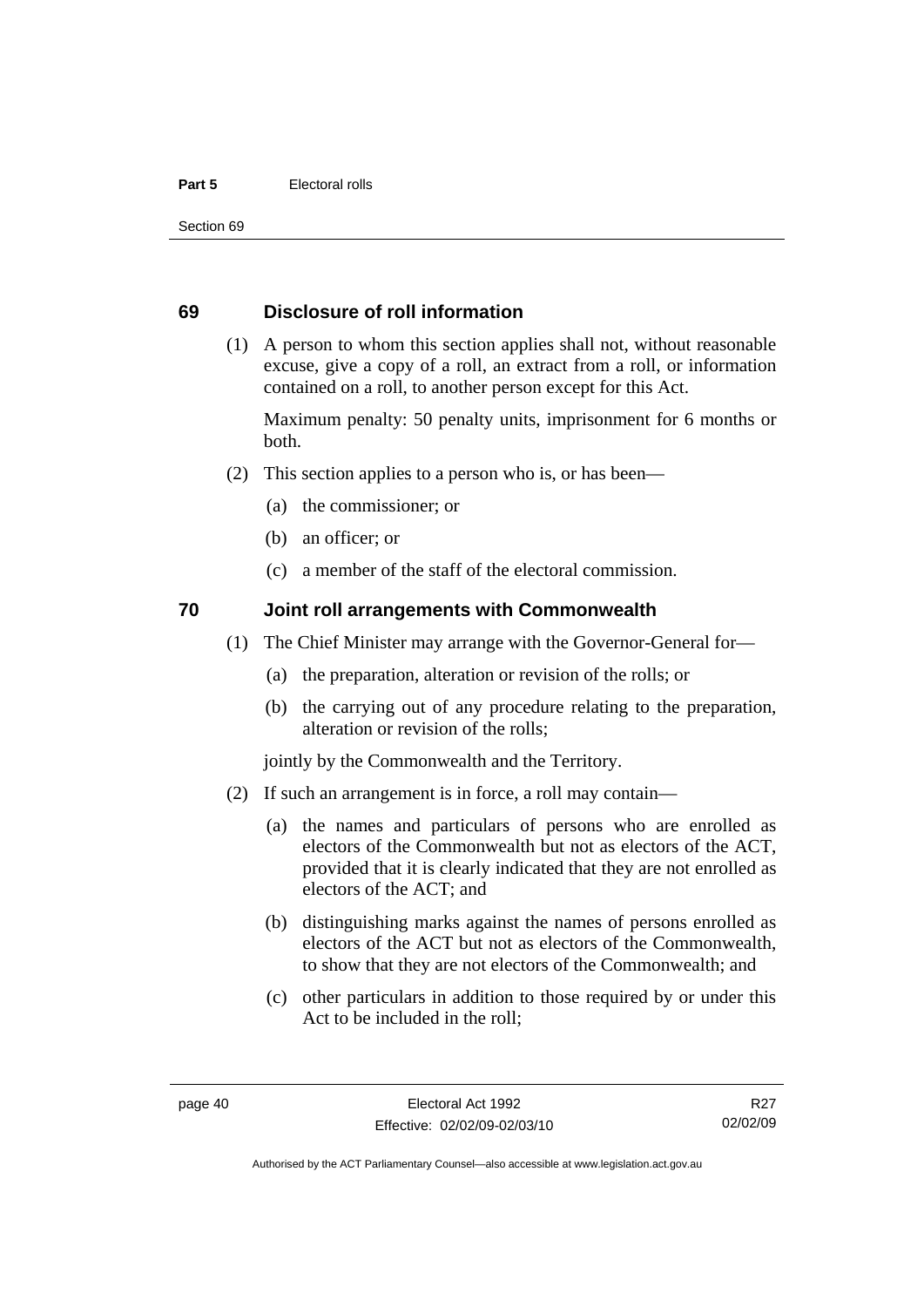and, for this Act, the names of electors of the Commonwealth who are not enrolled as electors of the ACT and those marks and particulars shall not be taken to be part of the roll.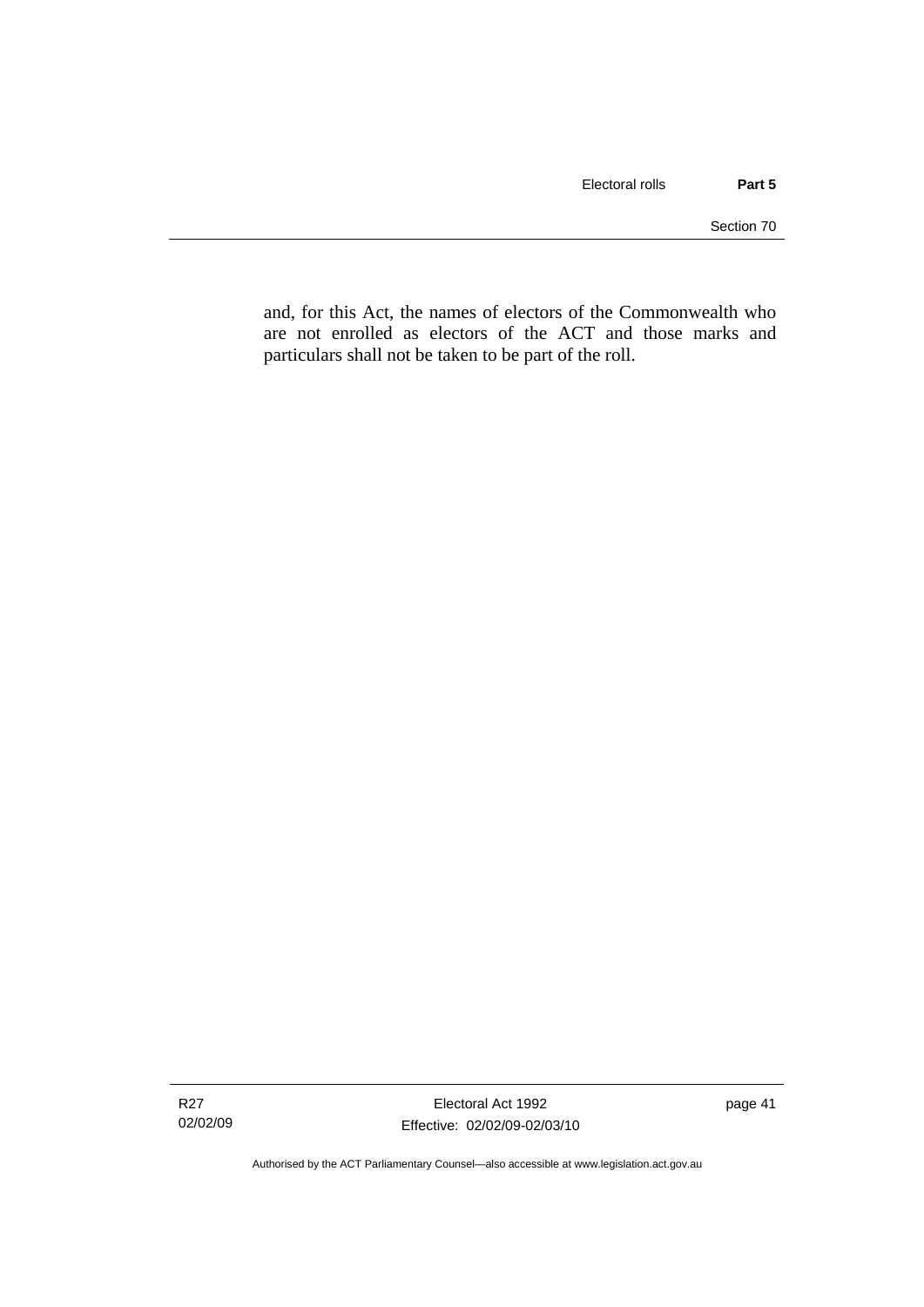#### **Part 6** Enrolment

Section 71

# **Part 6 Enrolment**

#### **71 Persons taken not to be enrolled on Commonwealth roll**

For this part, the following persons enrolled on the Commonwealth roll shall be taken not to be so enrolled:

- (a) a person whose address recorded on that roll is not in the ACT;
- (b) a person who is an eligible overseas elector for the Commonwealth Electoral Act but not an eligible overseas elector for this Act.

#### **71A Address of person serving sentence of imprisonment**

- (1) For this part, the address of a person who is serving a sentence of imprisonment is—
	- (a) if the person is enrolled on the Commonwealth roll—the address recorded on that roll in relation to the person; or
	- (b) if paragraph (a) does not apply—
		- (i) the person's address immediately before the person began serving the sentence; or
		- (ii) if the person did not have an address immediately before beginning to serve the sentence—the address of the place where the person is serving the sentence.
- (2) In this section:

*sentence of imprisonment* does not include a periodic detention period of the sentence set by a court under the *Crimes (Sentencing) Act 2005*, section 11 (Periodic detention).

Authorised by the ACT Parliamentary Counsel—also accessible at www.legislation.act.gov.au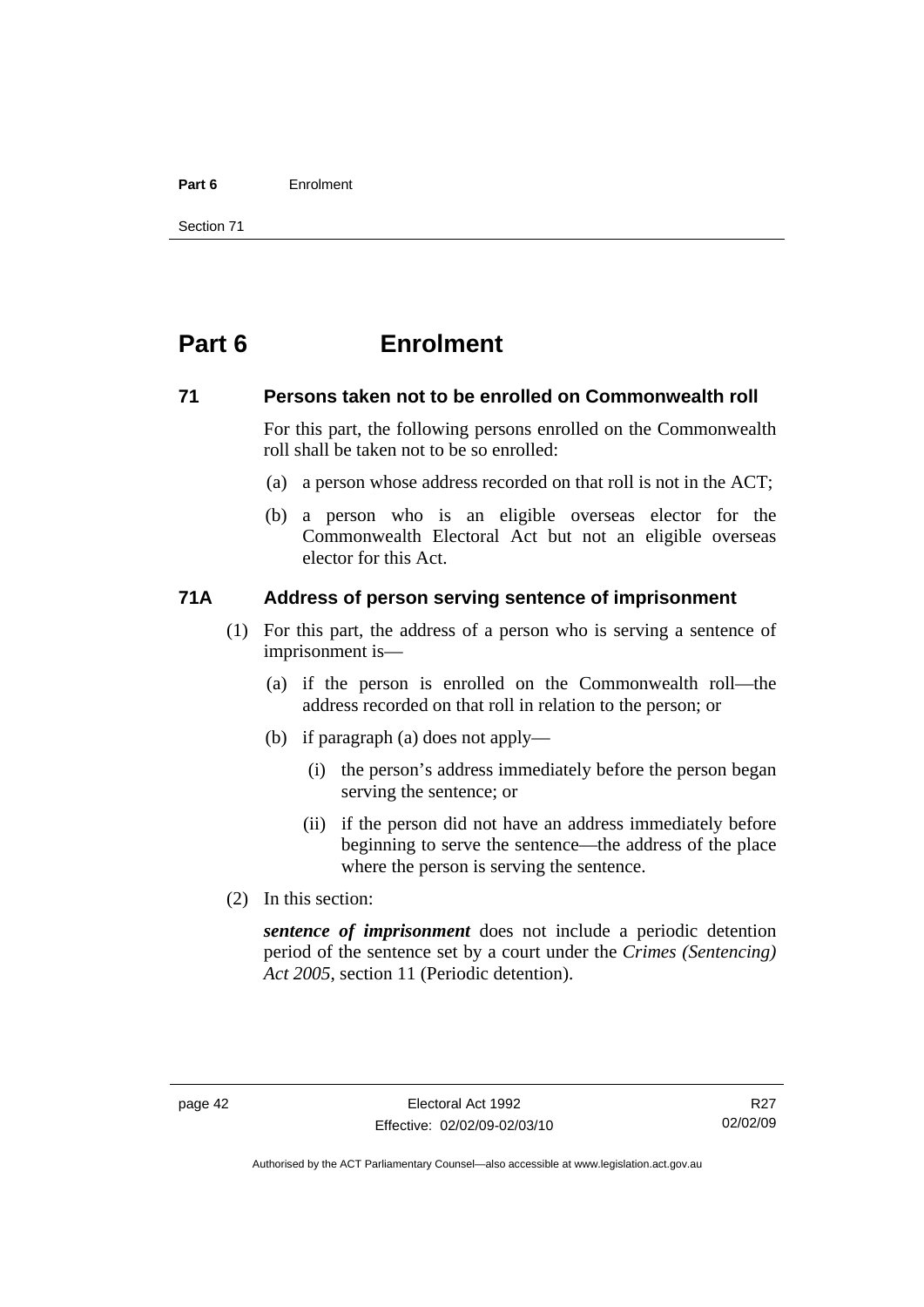## **72 Entitlement**

- (1) A person is entitled to be enrolled for an electorate if—
	- (a) the person is entitled to be enrolled on the Commonwealth roll otherwise than under the Commonwealth Electoral Act, section 100; and
	- (b) the person's address is in the electorate.
- (2) A person is also entitled to be enrolled for an electorate if—
	- (a) the person is not entitled to be enrolled on the Commonwealth roll only because the person is serving a sentence of imprisonment; and
	- (b) the person's address is in the electorate.
- (3) A person is not entitled to be enrolled for more than 1 electorate.

## **73 Compulsory enrolment etc—residents**

- (1) A person who—
	- (a) is entitled to be enrolled for an electorate; and
	- (b) is not enrolled on any roll;

shall, subject to subsection (5), make a claim for enrolment within 21 days after the day the person became so entitled.

- (2) An elector who—
	- (a) is enrolled for an electorate; and
	- (b) is entitled, following a change of address, to be enrolled for another electorate;

shall, subject to subsections (4) and (5), make a claim for a transfer of enrolment within 52 days after the date of the change of address.

 (3) An elector who changes address within an electorate shall, subject to subsections (4) and (5), give the commissioner written notice setting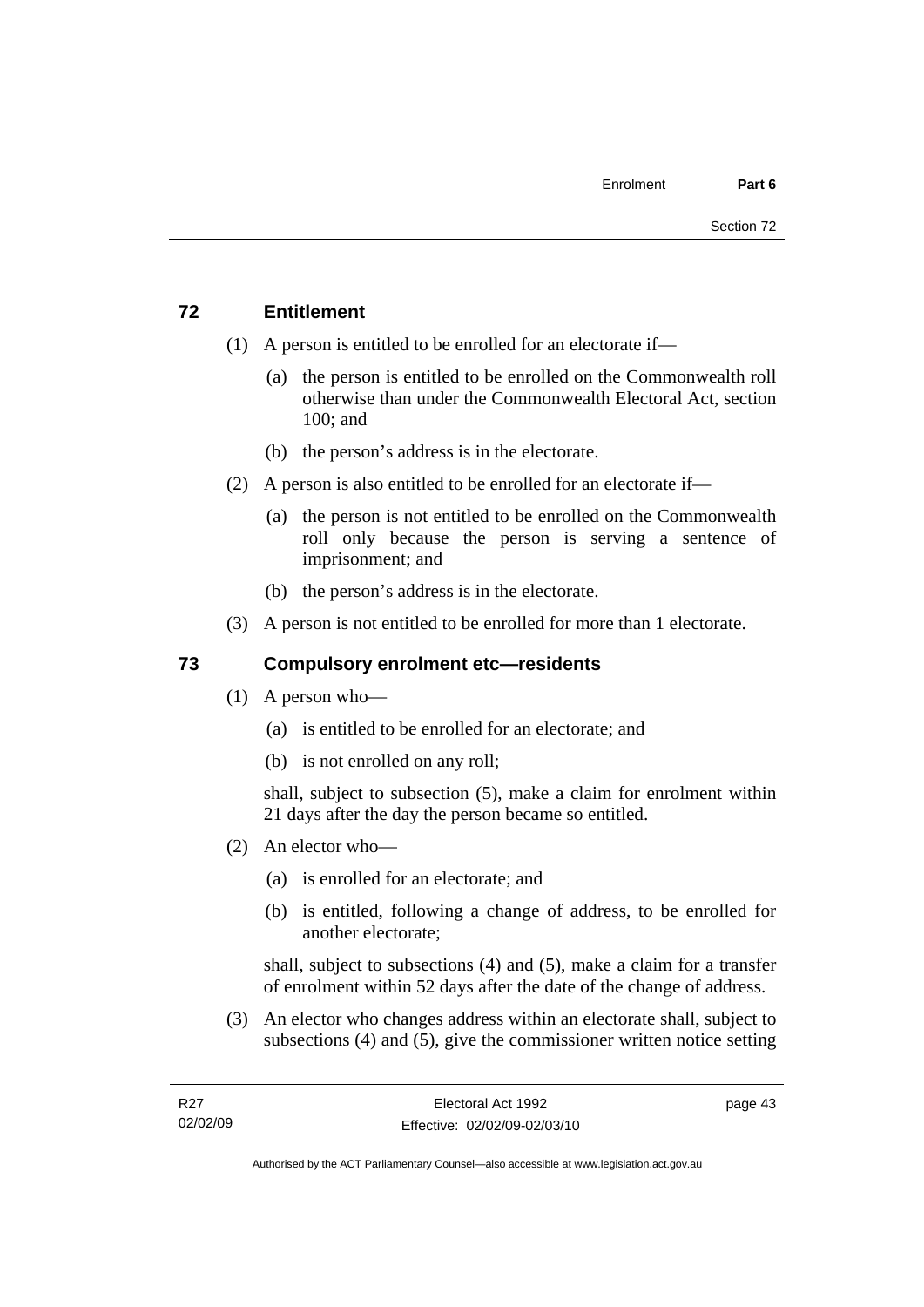out the particulars of the new address within 52 days after the date of the change of address.

*Note* For how documents may be given, see *Legislation Act 2001*, pt 19.5.

- (4) Subsections (2) and (3) do not apply to an eligible overseas elector, an Antarctic elector or a person who is not at least 18 years old.
- (5) If a person is enrolled on the Commonwealth roll otherwise than under the Commonwealth Electoral Act, section 100 and the address recorded on that roll in relation to the person is an address in an electorate—
	- (a) the person shall be taken—
		- (i) to have made a claim under subsection  $(1)$  or  $(2)$ , or given notice under subsection (3), whichever is appropriate; and
		- (ii) to be enrolled for the electorate; and
	- (b) the particulars recorded on the Commonwealth roll in relation to the person shall, so far as practicable, be taken to be the particulars recorded on the roll for the electorate.
- (6) A person who, without reasonable excuse, contravenes subsection  $(1)$ ,  $(2)$  or  $(3)$  commits an offence.

Maximum penalty: 0.5 penalty units.

#### **74 Eligible overseas electors**

- (1) An elector—
	- (a) who is, for the Commonwealth Electoral Act, an eligible overseas elector; and
	- (b) whose address, recorded on the Commonwealth roll when the elector became a person referred to in paragraph (a), was an address in an electorate; and

R<sub>27</sub> 02/02/09

Authorised by the ACT Parliamentary Counsel—also accessible at www.legislation.act.gov.au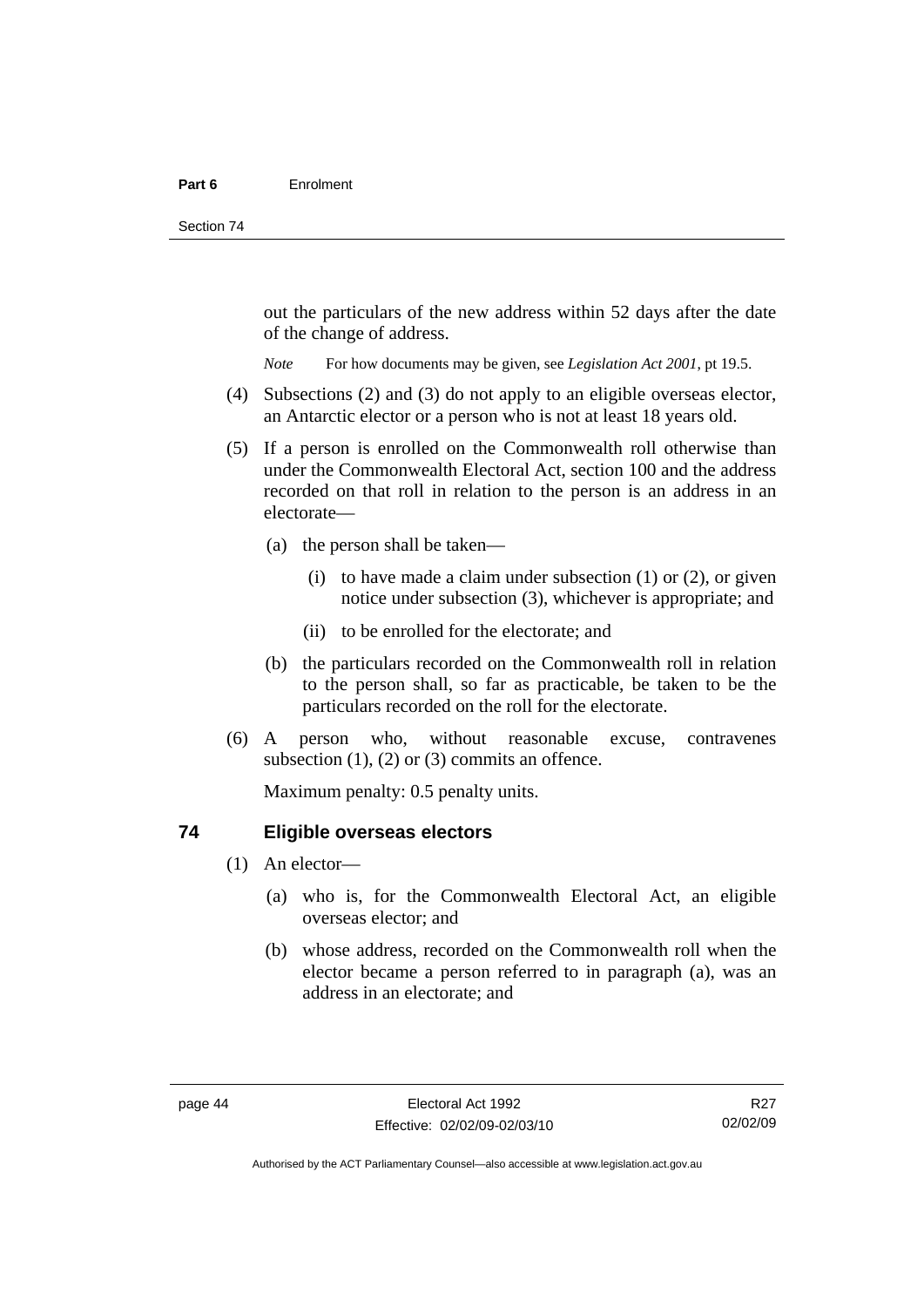(c) who has, for this Act, indicated an intention to reside, or resume residing, in the ACT after ceasing to be a person referred to in paragraph (a);

is, subject to subsection (4), an eligible overseas elector for this Act in relation to the electorate in which that address is located.

- (2) The commissioner shall annotate the roll for an electorate so as to indicate the name of each person who is an eligible overseas elector in relation to the electorate.
- (3) The commissioner shall cancel an annotation in relation to a person if—
	- (a) the person ceases to be an eligible overseas elector for the Commonwealth Electoral Act; or
	- (b) the person notifies the commissioner that he or she does not intend to reside, or to resume residing, in the ACT after ceasing to be an eligible overseas elector for the Commonwealth Electoral Act.
- (4) A person ceases to be an eligible overseas elector for this Act on the day the annotation in relation to the person is cancelled.

## **75 Age 17 enrolment**

- (1) The commissioner shall enrol a person on the roll for an electorate if the person—
	- (a) is at least 17 years old; and
	- (b) would, had the person attained the age of 18 years, be entitled to be enrolled for the electorate; and
	- (c) makes a claim for enrolment.
- (2) If a person is enrolled on the Commonwealth roll under the Commonwealth Electoral Act, section 100 and the address recorded on that roll is an address in an electorate—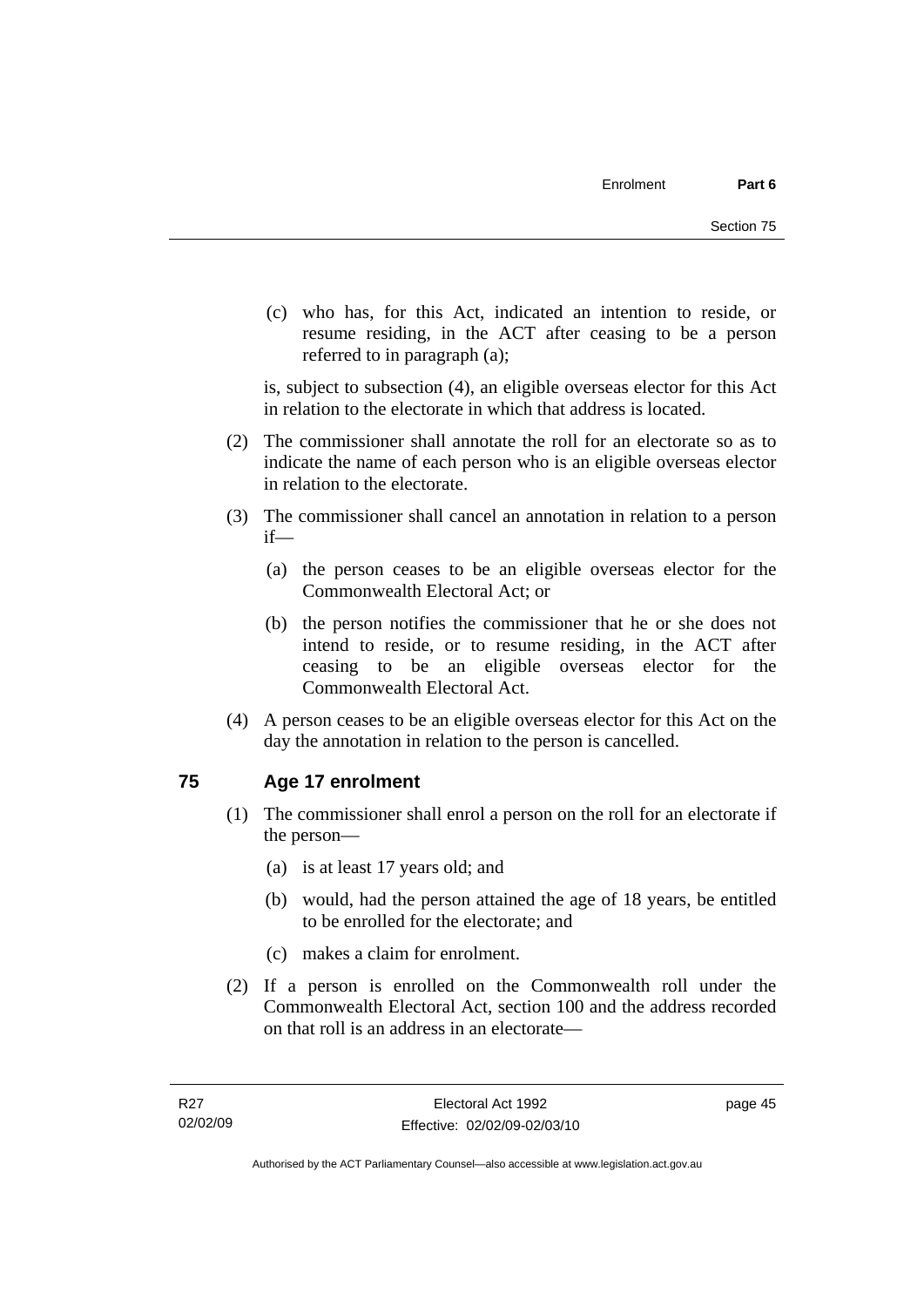- (a) the person shall be taken—
	- (i) to have made a claim for enrolment under this section; and
	- (ii) to be enrolled under this section on the roll for the electorate; and
- (b) the particulars recorded on the Commonwealth roll in relation to the person shall, so far as practicable, be taken to be the particulars recorded on the roll for the electorate.

#### **76 Enrolment etc**

(1) In this section:

*claim* means a claim for enrolment or transfer of enrolment.

- (2) Except as otherwise provided by this Act, the name of a person shall not be added to a roll except under a claim.
- (3) A claim must be—
	- (a) signed as required for an enrolment claim under the Commonwealth Electoral Act; and
	- (b) given to the commissioner.

*Note 1* If a form is approved under s 340A for a claim, the form must be used.

- *Note* 2 For how documents may be given, see the Legislation Act, pt 19.5.
- (4) The identity of the claimant must be verified in the same way as the identity of a claimant for an enrolment under the Commonwealth Electoral Act must be verified.
- (5) On a claim under subsection (2), the commissioner shall, subject to section 80—
	- (a) enrol the claimant, if satisfied that he or she is entitled to be enrolled under the claim; or
	- (b) reject the claim.

Authorised by the ACT Parliamentary Counsel—also accessible at www.legislation.act.gov.au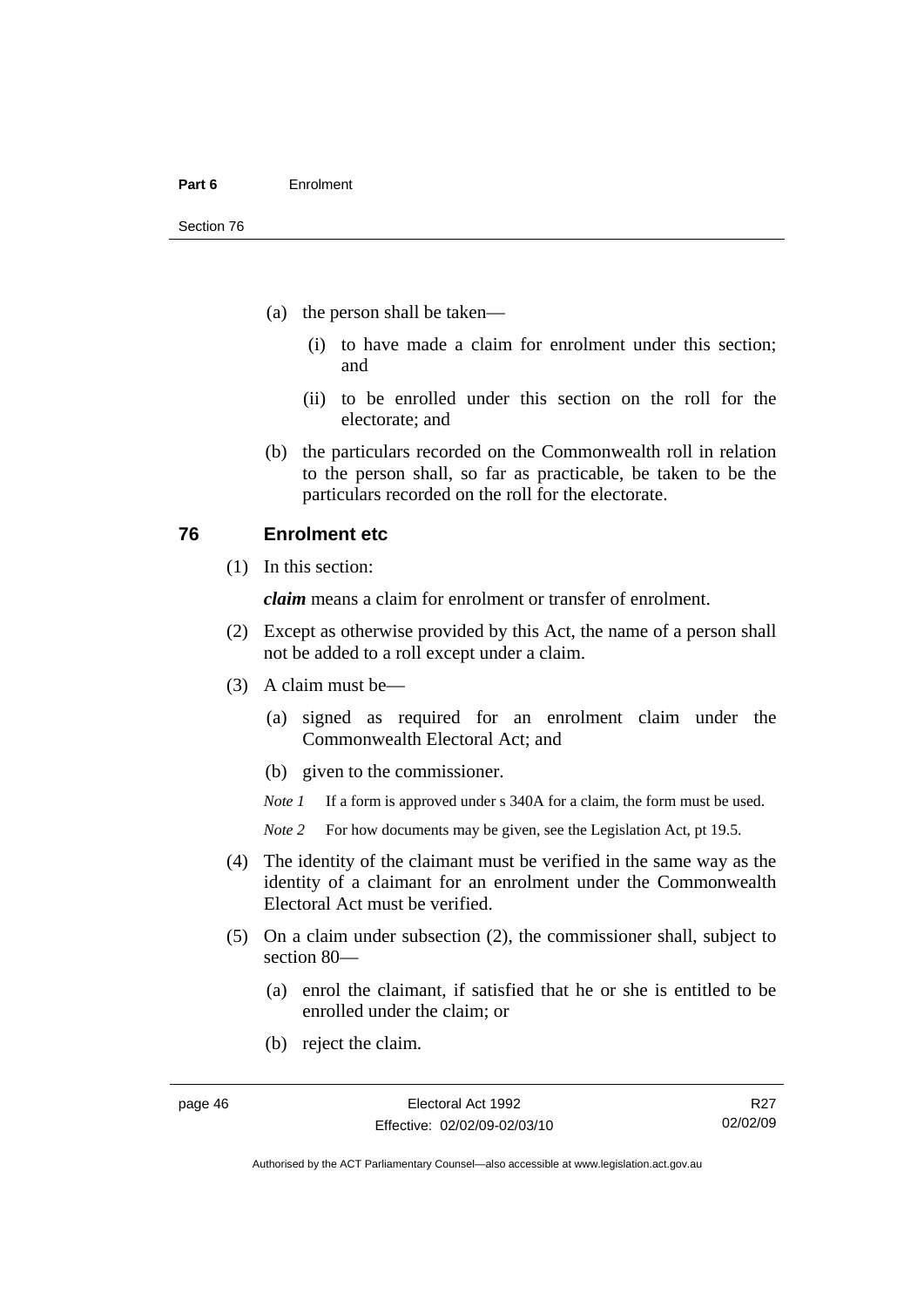- (6) After making a decision about a claim under subsection (2), the commissioner shall give the claimant—
	- (a) if the claim is accepted—written notice of the decision specifying the electorate in which the claimant is enrolled; or
	- (b) if the claim is rejected—a internal review notice about the decision.

#### **77 Suppression of elector's address**

- $(1)$  If—
	- (a) an elector is enrolled on the Commonwealth roll; and
	- (b) under the Commonwealth Electoral Act, section 104 the particulars of the elector's address have not been included on, or have been deleted from, the Commonwealth roll;

the commissioner shall suppress the particulars of the elector's address from any extract from the roll on which the elector is enrolled under this Act.

- (2) If an elector is not enrolled on the Commonwealth roll, on the elector's request for the suppression of particulars of his or her address from an extract from any roll, the commissioner shall—
	- (a) grant the request; or
	- (b) refuse the request.
- (3) A request shall—
	- (a) set out the reasons for the request; and
	- (b) be verified by statutory declaration.
	- *Note* If a form is approved under s 340A (Approved forms) for a request, the form must be used.
- (4) The commissioner shall grant a request under subsection (2) if he or she is satisfied on reasonable grounds that the inclusion of the particulars of the elector's address on an extract from the roll would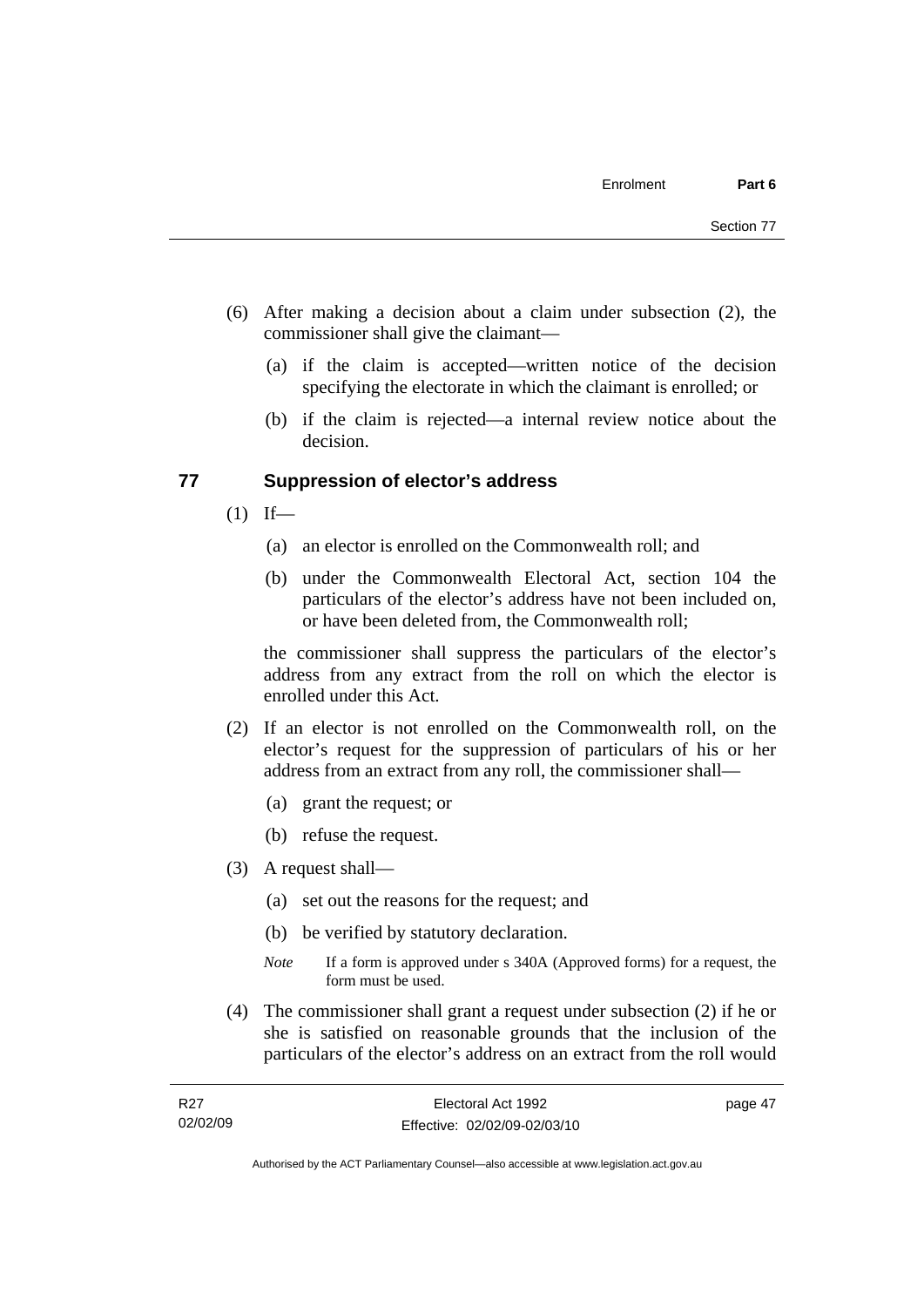#### **Part 6** Enrolment

place at risk the personal safety of the elector or any member of the elector's family.

- (5) After making a decision about a request under subsection (2), the commissioner shall give the person who made the request—
	- (a) if the request is granted—written notice of the decision; or
	- (b) if the request is refused—a internal review notice about the decision.

#### **78 Inclusion of particulars on roll following suppression**

- (1) This section applies if the address of an elector has been suppressed under section 77 (2).
- (2) The commissioner shall include the particulars of the elector's address on an extract from the roll if the commissioner is satisfied on reasonable grounds that the inclusion of the particulars would not place at risk the personal safety of the elector or any member of the elector's family.
- (3) After making a decision under subsection (2), the commissioner shall give the elector a internal review notice about the decision.

#### **79 Suppression of elector's address pending review**

- (1) This section applies if the commissioner makes either of the following decisions:
	- (a) a decision under section 77 (2) (b) to refuse to suppress an elector's address from an extract from a roll;
	- (b) a decision under section 78 (2) to include particulars of an elector's address on an extract from a roll.
- (2) The commissioner must suppress the particulars of the elector's address from an extract from a roll from the defined date until—
	- (a) if no application for review of the decision is made to the electoral commission within 28 days after the day the elector is

R27 02/02/09

Authorised by the ACT Parliamentary Counsel—also accessible at www.legislation.act.gov.au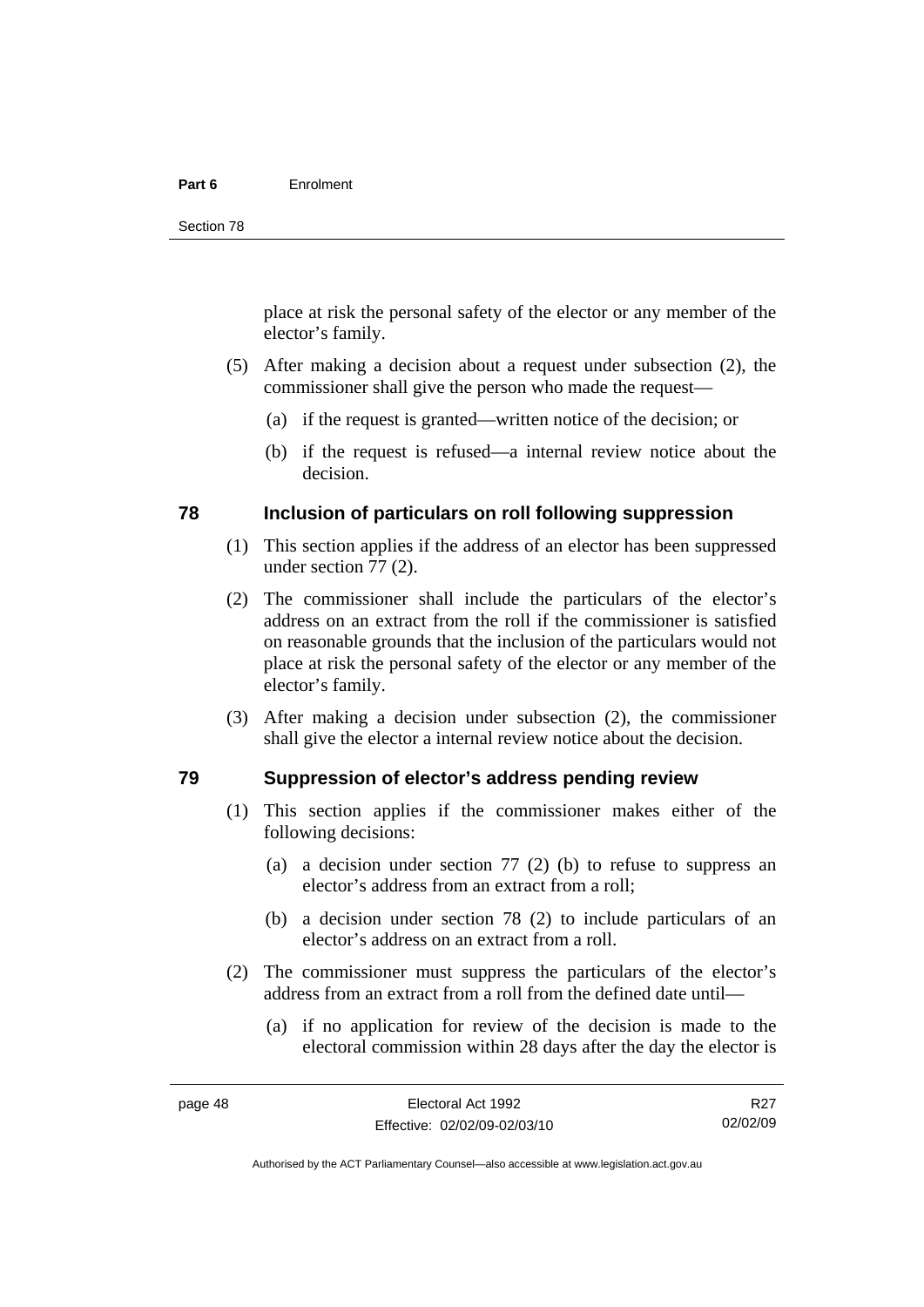given an internal review notice in relation to the decision—the end of the 28-day period; or

- (b) if on review the electoral commission affirms the decision, and no application for review of the commission's decision is made to the ACAT—the end of 28 days after the day the elector is given an internal review notice; or
- (c) if on review the ACAT affirms the decision of the electoral commission, and no appeal from the ACAT's decision is made to the Supreme Court is made—the end of 28 days after the day the elector is given notice of the ACAT's decision; or
- (d) if an appeal from the ACAT's decision is made to the Supreme Court—a proceeding on the appeal is completed.
- (3) Subsection (2) has effect subject to—
	- (a) an order of the electoral commission under section 248 (Stay of reviewable decision); and
	- (b) an order of the ACAT; and
	- (c) an order of the Supreme Court.
- (4) In this section:

*defined date* means—

- (a) in relation to a decision under section 77 (2) (b) to refuse to suppress an elector's address from an extract from a roll—the date of the request for suppression; or
- (b) in relation to a decision under section 78 (2) to include particulars of an elector's address on an extract from a roll the date of the decision.

#### **80 Closed rolls**

 (1) For this Act, the roll for an electorate shall be taken to be closed during the period—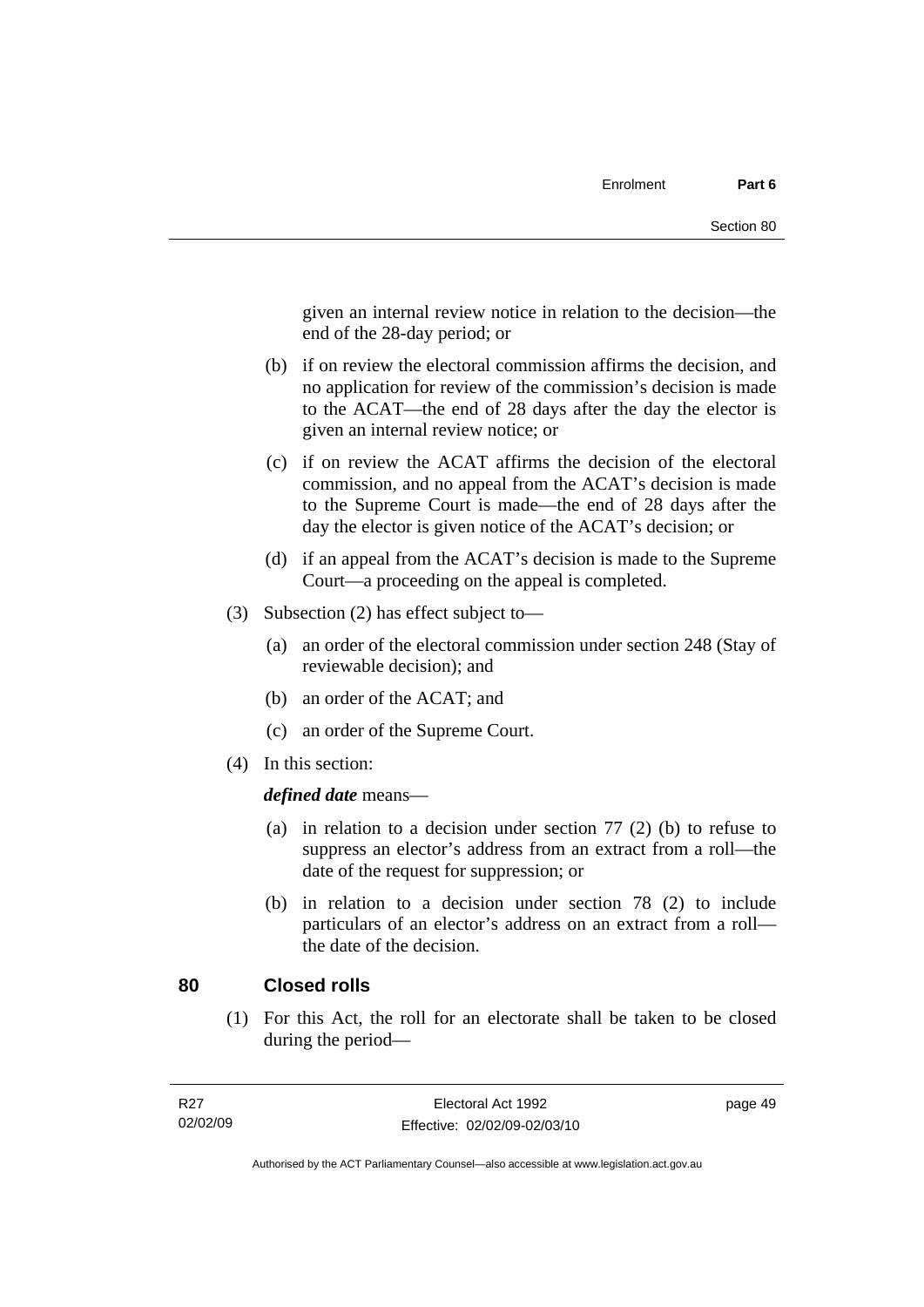- (a) beginning at 8 pm on the 29th day before polling day for an election in the electorate; and
- (b) ending at the close of polling at the election.
- (2) While a roll is closed, subject to subsections (3), (4) and (5) and section 66—
	- (a) a person shall not be enrolled; and
	- (b) a person shall not be taken to be enrolled under section 73 (5) or 75 (2) if the person's enrolment on the Commonwealth roll is effected during the closure; and
	- (c) a name shall not be removed; and
	- (d) an annotation in relation to the roll shall not be made or cancelled under section 74; and
	- (e) a change of address shall not be recorded.
- (3) Subsection (2) (c) shall not be taken to prevent the removal, while a roll is closed, of the name of a person who the commissioner believes on reasonable grounds made a statement in a claim for enrolment or transfer of enrolment that was false or misleading in a material particular.
- (4) If the Australian Postal Corporation notifies the commissioner in writing that the delivery of a posted claim for enrolment or transfer of enrolment has been delayed by an industrial dispute and, apart from the dispute, would have been delivered to the commissioner before the close of the roll for an election—
	- (a) subsection (2) (a) and (c) shall not be taken to prevent the enrolment of an elector or the removal of an elector's name from another roll as a consequence of such an enrolment; and
	- (b) if the claimant is enrolled in accordance with the claim—the enrolment shall be taken, in relation to any vote cast by the claimant in the election, to have been effected before the roll closed.

R<sub>27</sub> 02/02/09

Authorised by the ACT Parliamentary Counsel—also accessible at www.legislation.act.gov.au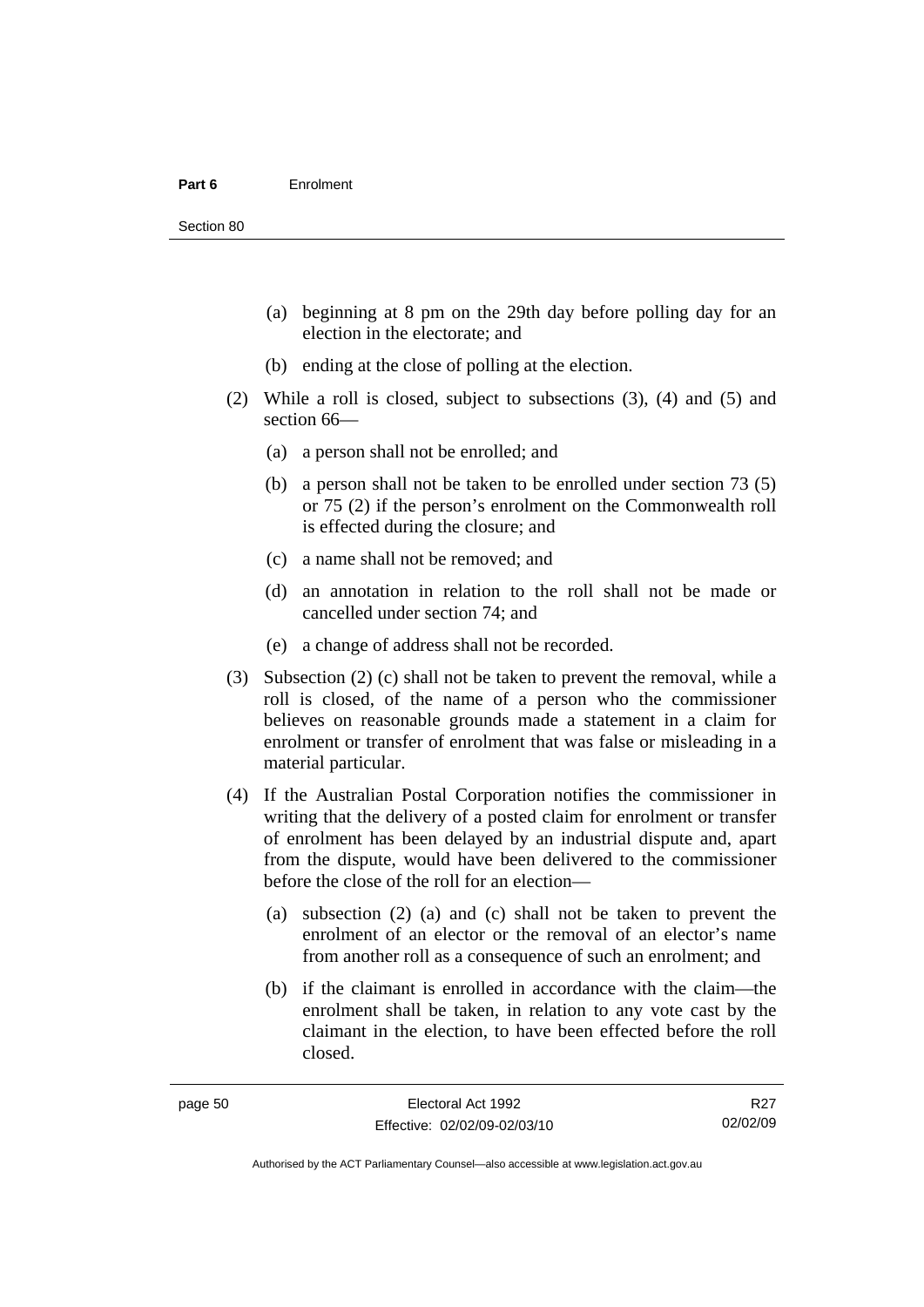- (5) This section does not prevent the enrolment of an elector, during a period when a roll is closed, if the elector's claim for enrolment or transfer of enrolment was received before the beginning of that period by—
	- (a) an officer appointed under section 33 (Officers); or
	- (b) a member of the commission's staff; or
	- (c) a person authorised by the commissioner for this section; or
	- (d) an employee of the Australian Electoral Commission.
- (6) In this section:

*enrolment* includes the enrolment of a person who is taken to have been enrolled under this part.

*particulars*—a reference (express or implied) to *particulars* relating to a person includes a reference to particulars taken to be recorded on the roll under this part.

#### **81 Objections to enrolment**

- (1) This section applies in relation to the enrolment of a person who is enrolled under this Act but is not enrolled under the Commonwealth Act.
- (2) An elector may object to the enrolment of a person on the ground that the person is not entitled to enrolment under section 72.
- (3) An objection shall—
	- (a) set out the grounds on which it is made; and
	- (b) subject to subsection (4), be accompanied by a deposit of \$2 or any higher amount prescribed by the regulations.
	- *Note* If a form is approved under s 340A (Approved forms) for an objection, the form must be used.
- (4) The deposit is not payable by an elector who objects to the enrolment of a person with a mental disability.

| R27      | Electoral Act 1992           | page 51 |
|----------|------------------------------|---------|
| 02/02/09 | Effective: 02/02/09-02/03/10 |         |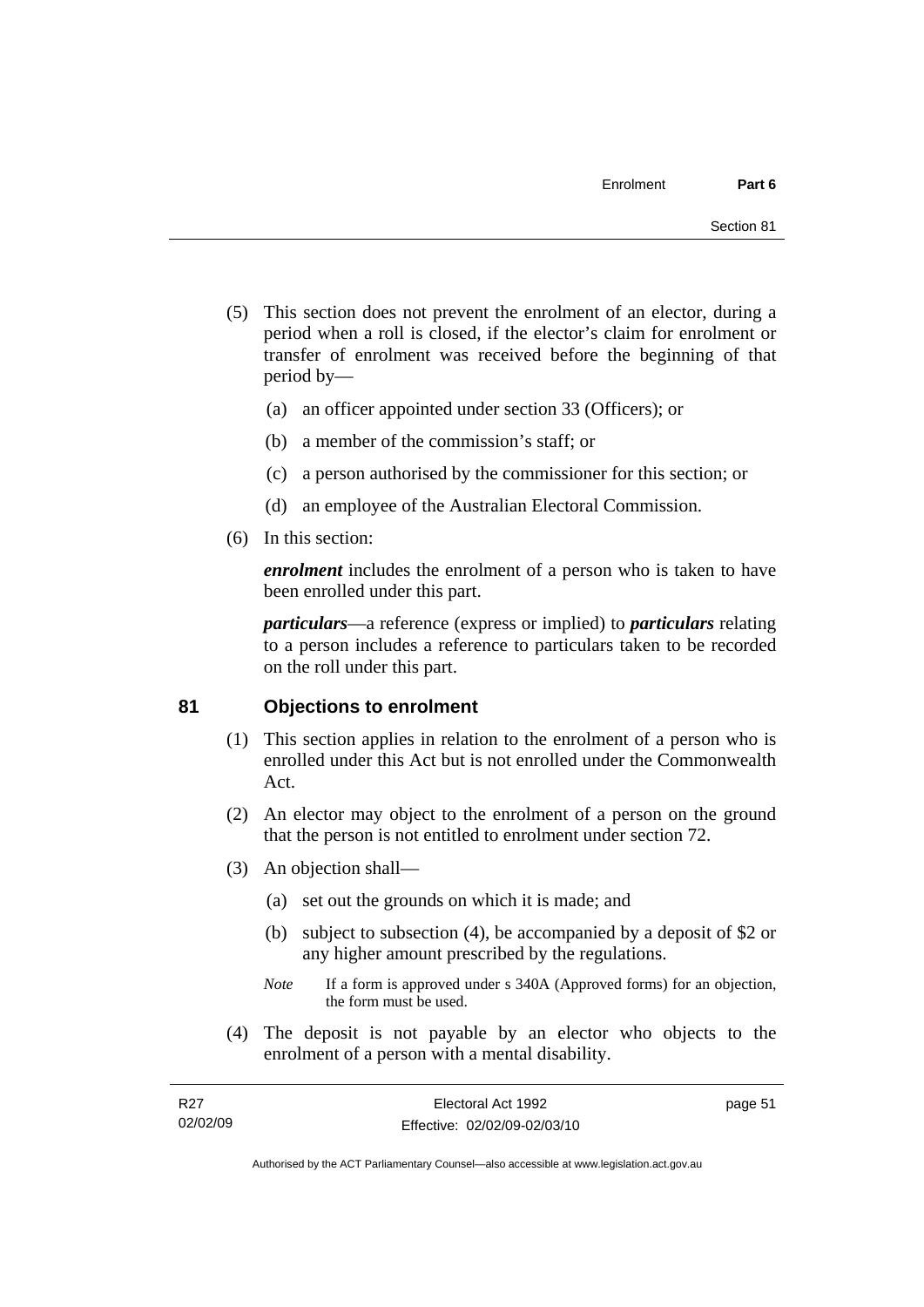Section 81

- (5) The commissioner shall reject an objection without notifying the person whose enrolment it concerns if—
	- (a) the objection is made because the enrolled person is a person with a mental disability and is not accompanied by a supporting medical certificate; or
	- (b) the commissioner believes on reasonable grounds that the objection is frivolous or vexatious.
- (6) After the commissioner rejects an objection under subsection (4), he or she shall—
	- (a) if subsection (5) (a) applies—give the objector written notice of the rejection; and
	- (b) if subsection (5) (b) applies—give the objector a internal review notice about the decision to reject the objection.
	- *Note* For how documents may be given, see *Legislation Act 2001*, pt 19.5.
- $(7)$  If—
	- (a) an objection is made to the enrolment of a person; or
	- (b) the commissioner believes on reasonable grounds that an enrolled person is not entitled to be enrolled (other than the ground that the person is a person with a mental disability);

the commissioner shall, subject to subsection (5), give the person written notice of the objection or belief inviting the person to respond within 21 days after the date of the notice.

- (8) After considering any such response, the commissioner shall determine the person's entitlement to enrolment and—
	- (a) confirm the enrolment; or
	- (b) remove the person's name from the roll.
- (9) After making a decision under subsection (8) about the enrolment of a person, the commissioner shall—

R<sub>27</sub> 02/02/09

Authorised by the ACT Parliamentary Counsel—also accessible at www.legislation.act.gov.au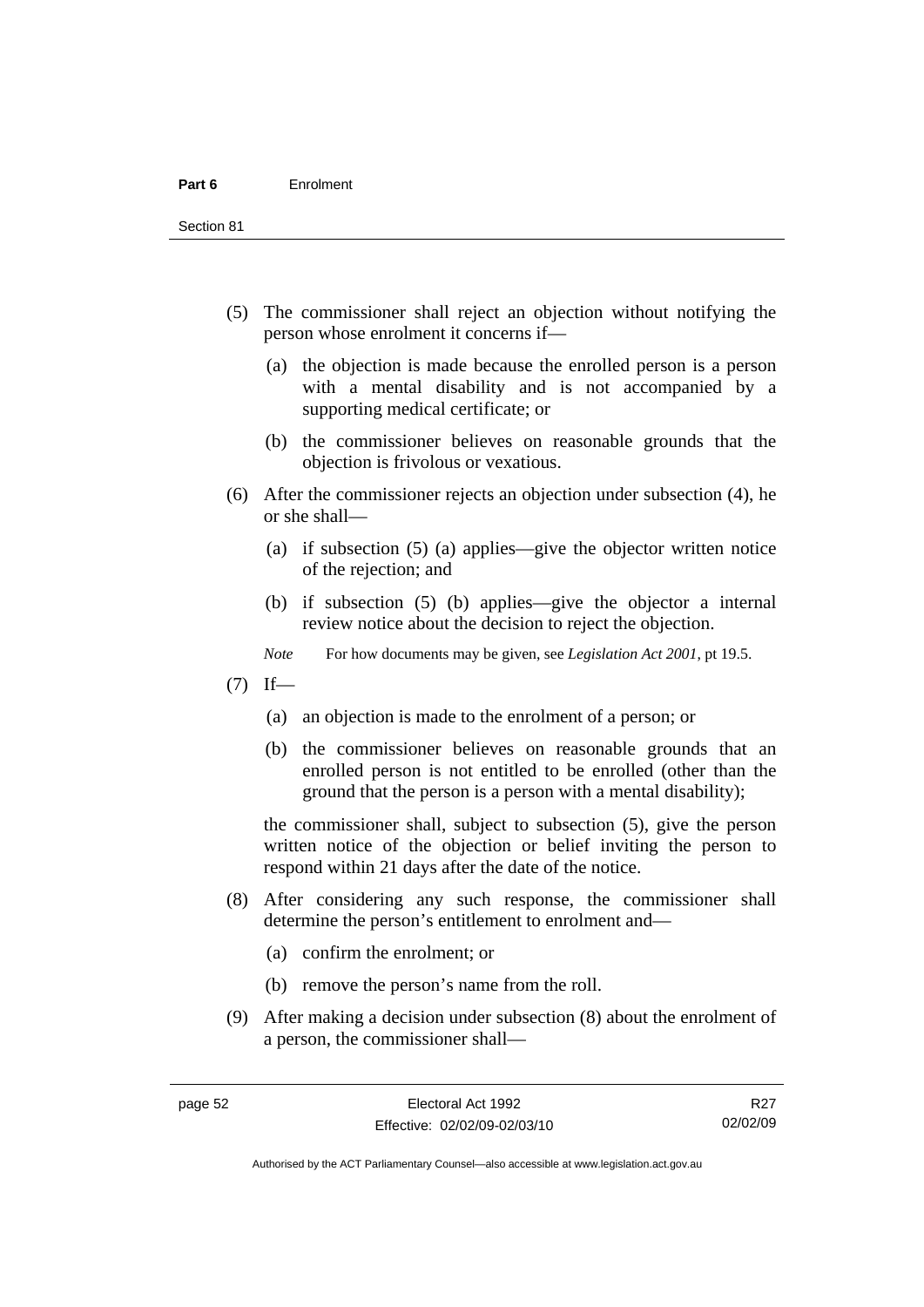- (a) for a decision to confirm the enrolment—give the person, and any objector, written notice of the decision; or
- (b) for a decision to remove the person's name from the roll—
	- (i) give the person a internal review notice about the decision; and
	- (ii) if an objection has been duly made to the enrolment give the objector written notice of the decision.
- (10) If a person's name is removed from a roll as a result of an objection, the commissioner shall return the deposit lodged with the objection to the objector.
- (11) In this section:

*person with a mental disability* means a person who is incapable of understanding the nature and significance of enrolment and voting, and includes such a person even if a guardian or manager has not been appointed for the person under the *Guardianship and Management of Property Act 1991*.

#### **82 Record of claims for enrolment**

- (1) If the commissioner is satisfied that a record of the particulars of a claim for enrolment or transfer of enrolment is kept on microfiche, microfilm or in any other appropriate permanent form, the claim may be destroyed.
- (2) A record of particulars of a claim that is kept in accordance with subsection (1) is evidence of the particulars of that claim.

#### **83 Processing enrolment claims**

An officer who receives a claim for enrolment or transfer of enrolment shall do everything practicable to process the claim.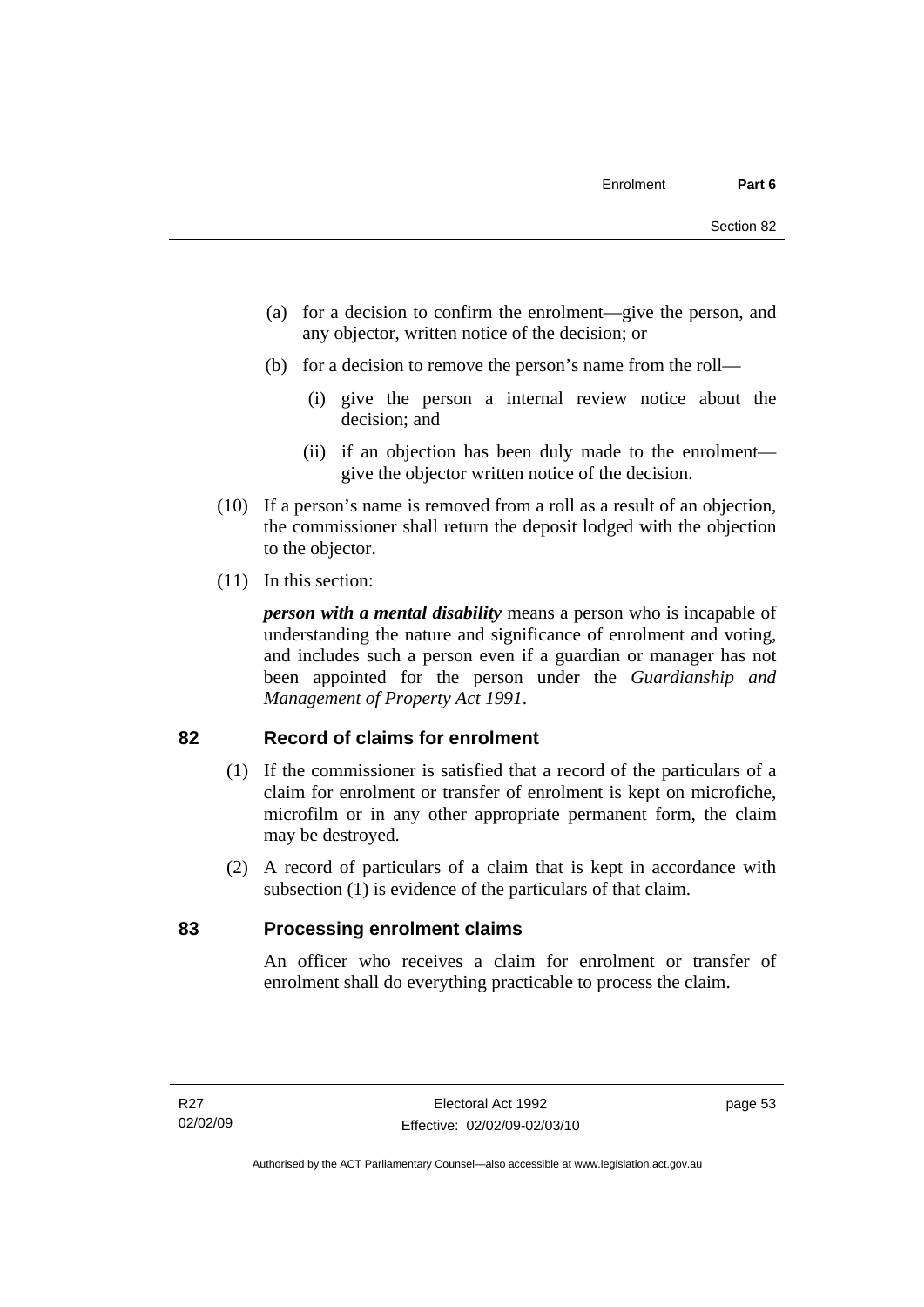#### **Part 6** Enrolment

#### **84 Transmission of enrolment claims**

A person who accepts for transmission to the commissioner a claim for enrolment or transfer of enrolment shall transmit the claim to the commissioner as soon as is practicable.

Maximum penalty: 10 penalty units.

#### **85 Production of claims for enrolment before a court**

- (1) This section applies to a person who is, or has been—
	- (a) a member of the electoral commission; or
	- (b) the commissioner; or
	- (c) an officer; or
	- (d) a member of the staff of the electoral commission.
- (2) A person to whom this section applies shall not, except for this Act, be required-
	- (a) to produce in a court a claim for enrolment; or
	- (b) to divulge or communicate to a court any matter or thing in relation to a claim for enrolment that has come to the person's notice in the exercise of functions under this Act.
- (3) In this section:

*court* includes any tribunal, authority or person having power to require the production of documents or the answering of questions.

#### **86 Claims for enrolment not subject to warrants**

A warrant issued under a Territory law authorising the seizure of a document related to an offence does not authorise the seizure of a claim for enrolment or transfer of enrolment.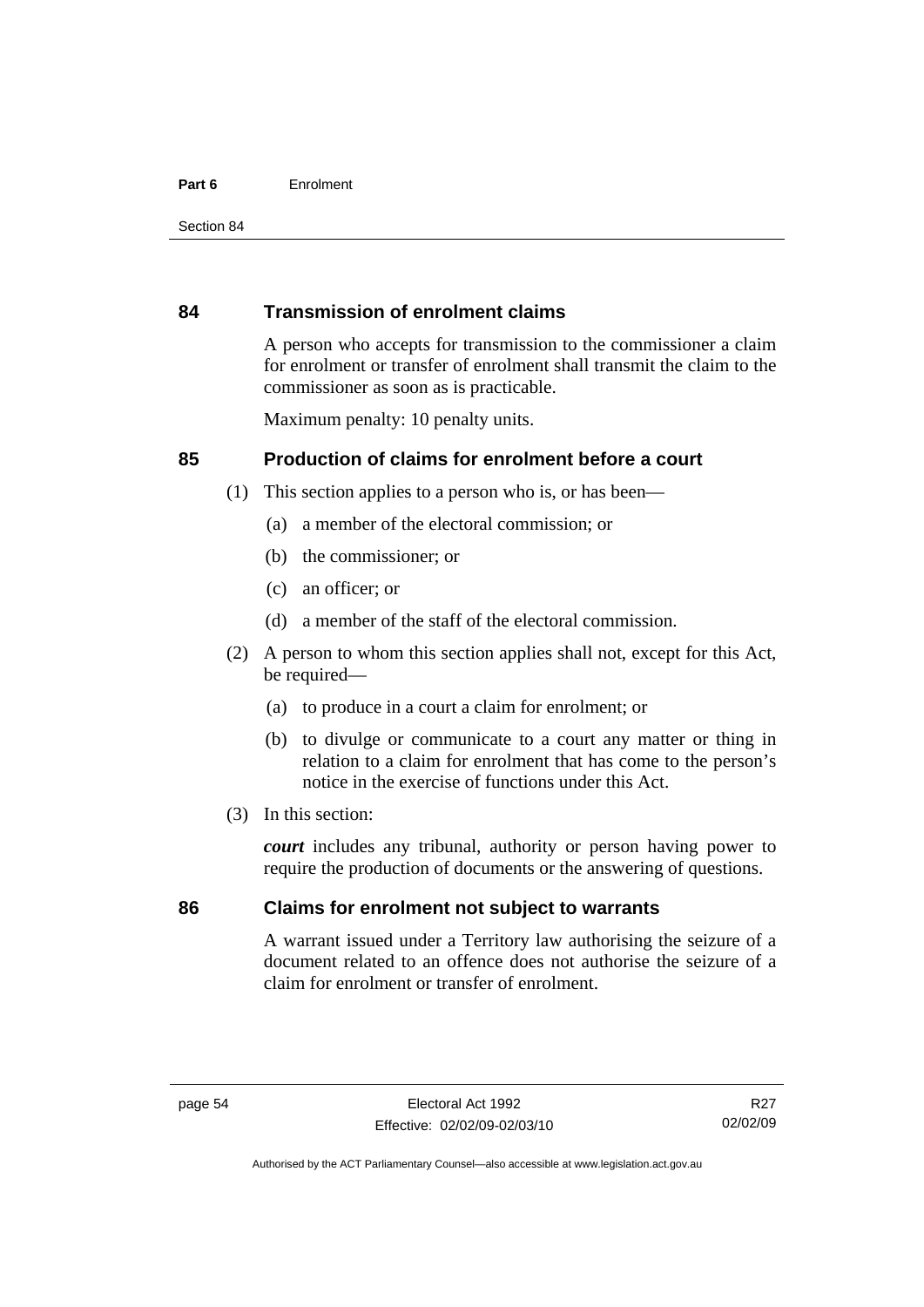# **Part 7 Registration of political parties**

### **87 Definitions—pt 7**

In this part:

*address* of a person who is, or is nominated to be, the registered officer of a political party means—

- (a) the person's home address; or
- (b) the person's business address (other than a post office box); or
- (c) an address of the party (other than a post office box).

*related*—2 political parties are taken to be *related* if—

- (a) one is a part of the other; or
- (b) both are parts of the same political party.

#### **88 Register of political parties**

- (1) The commissioner must keep a register of political parties.
- (2) The register must contain the following particulars for each registered party:
	- (a) the name of the party;
	- (b) any abbreviation of the name of the party;
	- (c) the name and address of the registered officer of the party.
- (3) The commissioner must make the register available for public inspection.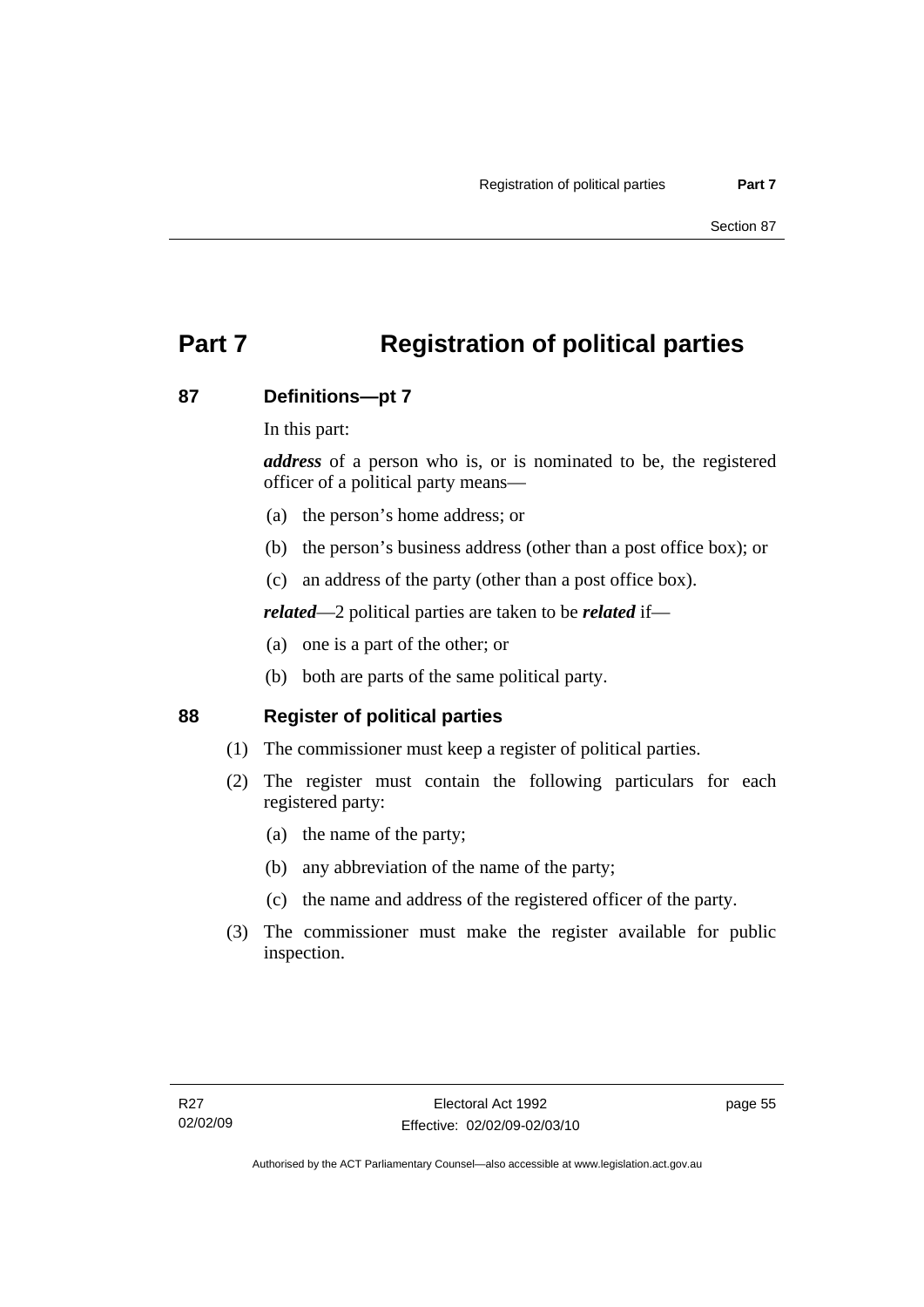Section 89

#### **89 Application for registration of political party**

- (1) An application for registration of a political party must—
	- (a) be signed by the secretary of the party; and
	- (b) state the party's name; and
	- (c) state any abbreviation of the party's name that the party intends to use for this Act; and
	- (d) state the name and address, and contain a specimen signature, of the person nominated to be the registered officer of the party; and
	- (e) be accompanied by a copy of the party's constitution; and
	- (f) be accompanied by a list of the names and addresses of at least 100 members of the party who are electors; and
	- (g) if the party's name, or any abbreviation of the party's name that the party intends to use for this Act, includes the name of a particular living person—be accompanied by a written notice, signed by the person, that—
		- (i) states an address for the person or indicates that the person's address is suppressed; and
		- (ii) states that the person consents to the use of the person's name in the party's name or abbreviation.
	- *Note* If a form is approved under s 340A (Approved forms) for an application, the form must be used.

Authorised by the ACT Parliamentary Counsel—also accessible at www.legislation.act.gov.au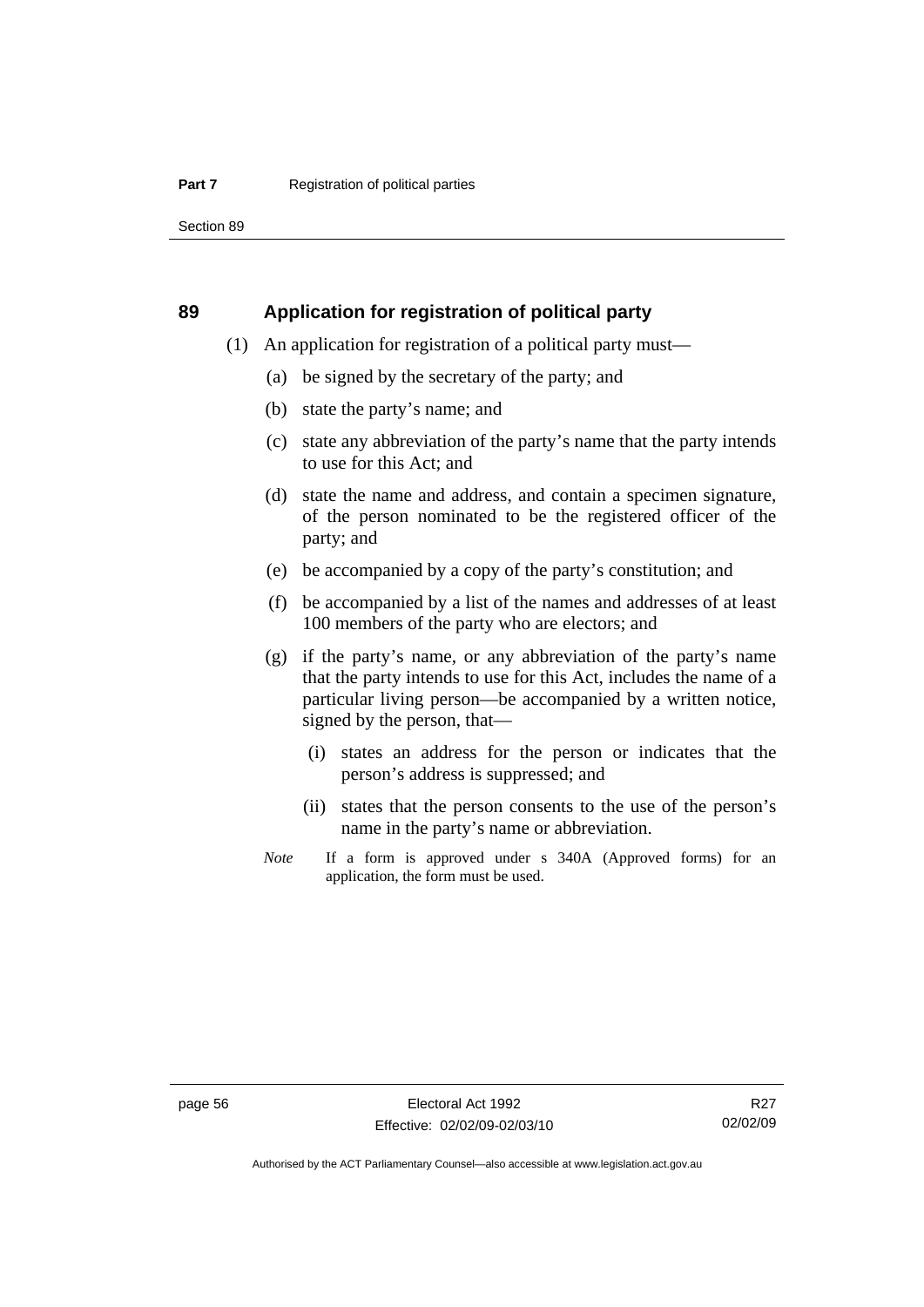(2) However, a notice is not required under subsection  $(1)$   $(g)$  if the use of the person's name in the party's name or abbreviation does not suggest that there is a connection between the party and the person.

#### **Example**

a name that suggests the party is opposed to the named person

- *Note* An example is part of the Act, is not exhaustive and may extend, but does not limit, the meaning of the provision in which it appears (see Legislation Act, s 126 and s 132).
- (3) The commissioner may use information obtained under subsection (1) (f) only to find out whether the party has at least 100 members who are electors.

# **90 Further information about application for political party registration**

 (1) For this part, the commissioner may, by written notice given to an applicant for registration of a political party, require the applicant to give to the commissioner within a stated period stated information, or a stated document, relating to the application.

*Note* For how documents may be given, see *Legislation Act 2001*, pt 19.5.

- (2) If the applicant fails to comply with a notice under subsection (1), the commissioner may refuse the application.
- (3) If the commissioner refuses the application under subsection (2), the commissioner must give the applicant a internal review notice about the commissioner's decision.

#### **91 Notification and publication of applications**

 (1) If the commissioner receives an application for the registration of a political party, the commissioner must prepare written notice of the application.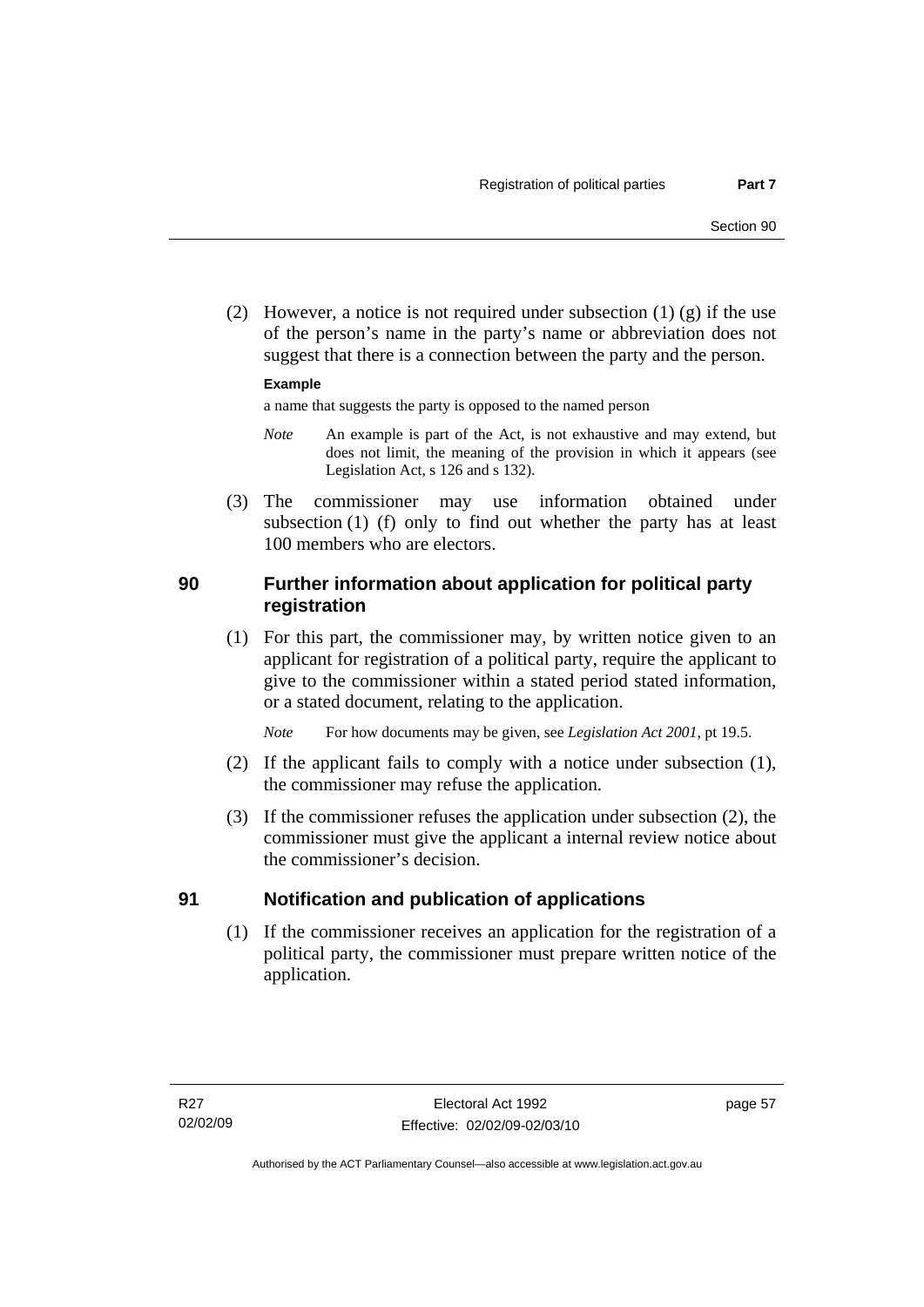- (2) The notice must—
	- (a) state the following particulars:
		- (i) the name of the political party; and
		- (ii) any abbreviation of the name of the party that the party intends to use for this Act; and
		- (iii) the name and address of the person nominated to be the registered officer of the party; and
	- (b) state that a copy of each of the following is available for public inspection at the commissioner's office:
		- (i) the application;
		- (ii) the party's constitution;
		- (iii) if the application was accompanied by a notice under section 89 (1) (g)—the notice; and
	- (c) state that written objections to the application may be given to the commissioner within 14 days after the day the notice is notified under the *Legislation Act 2001*.
- (3) The notice is a notifiable instrument.

*Note* A notifiable instrument must be notified under the *Legislation Act 2001*.

- (4) The commissioner must also publish the notice in a newspaper.
- (5) The commissioner must make a copy of each of the following available for public inspection at the commissioner's office:
	- (a) the application;
	- (b) the party's constitution;
	- (c) if the application was accompanied by a notice under section 89 $(1)$  $(g)$ —the notice.

Authorised by the ACT Parliamentary Counsel—also accessible at www.legislation.act.gov.au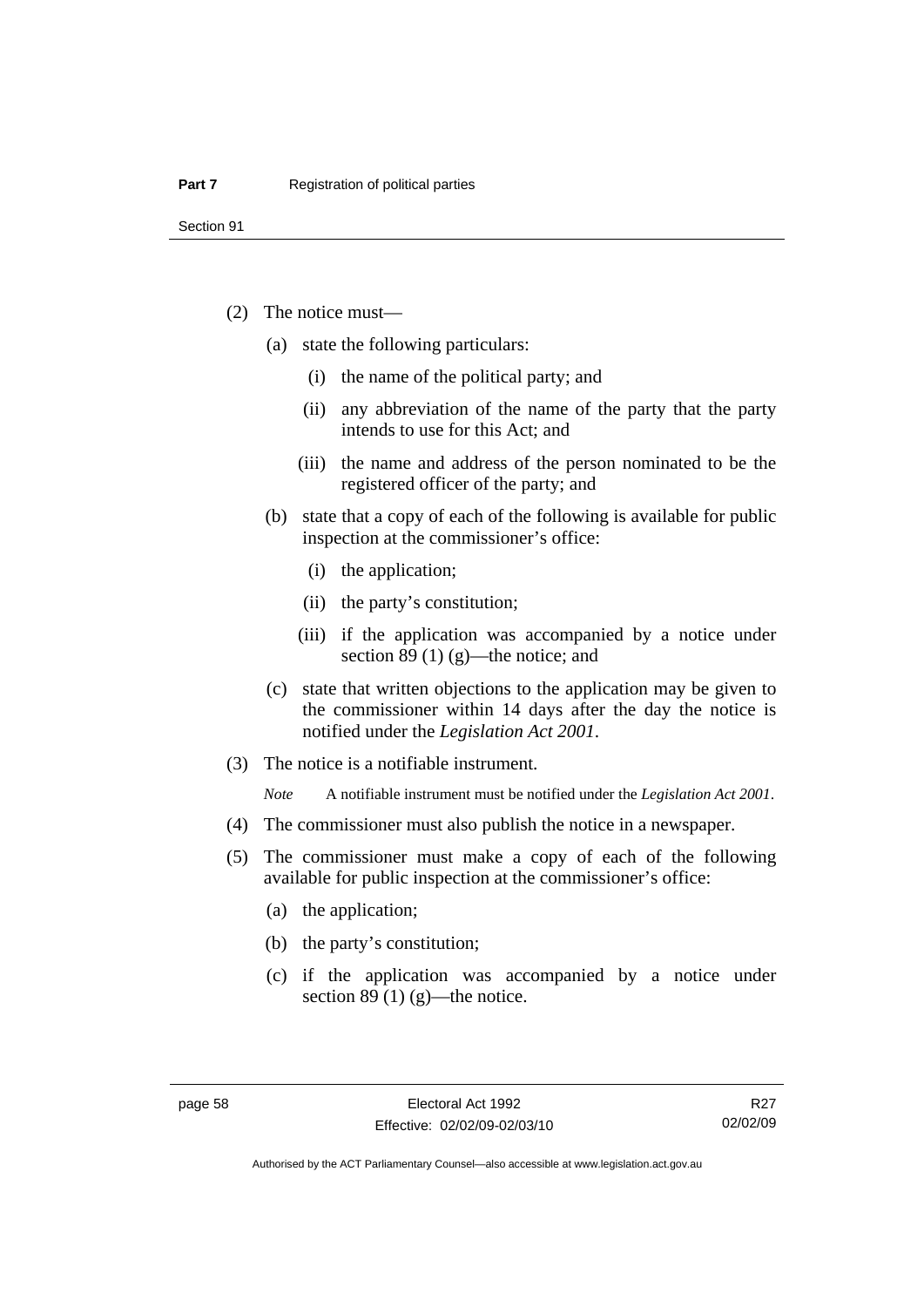# **91A Objections to applications and responses**

- (1) An objection to an application for registration of a political party must—
	- (a) be in writing; and
	- (b) set out the grounds of the objection; and
	- (c) state the objector's name and address; and
	- (d) be signed by the objector; and
	- (e) be given to the commissioner in accordance with the notice under section 91 (Notification and publication of applications) for the application.
- (2) The commissioner must give to the person nominated to be the registered officer of the political party—
	- (a) a copy of each objection given to the commissioner in accordance with subsection (1); and
	- (b) a written notice inviting the person to give any response to the objection to the commissioner, in writing, within 14 days after the day the notice is given to the person.
- (3) The commissioner must make a copy of the following available for public inspection:
	- (a) each objection given to the commissioner in accordance with subsection (1);
	- (b) each response given to the commissioner in accordance with the notice under subsection (2).
- (4) In deciding whether to register the political party, the commissioner must consider each objection and response given to the commissioner in accordance with this section.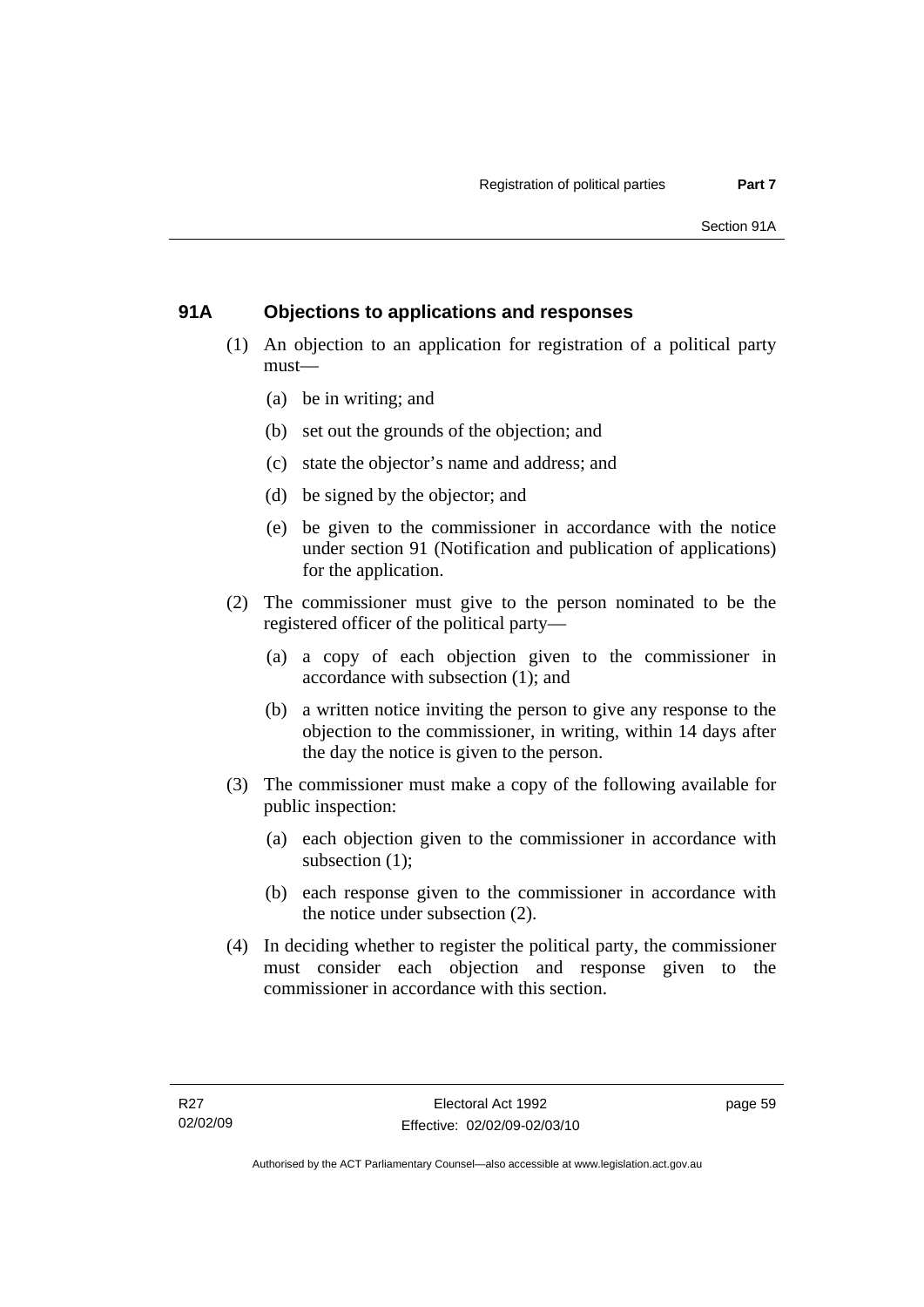Section 92

#### **92 Registration of political parties**

- (1) If an application for registration of a political party is made under this part, the commissioner must register the party unless the commissioner refuses the application under section 90 (2) (Further information about application for political party registration) or section 93 (Refusal of applications for registration).
- (2) If the commissioner registers a political party, the commissioner must prepare written notice of the registration.
- (3) The notice is a notifiable instrument.

*Note* A notifiable instrument must be notified under the *Legislation Act 2001*.

- (4) The commissioner must also give notice of the registration to the secretary of the political party.
- (5) In addition, if an objection was made under section 91A (Objections to applications and responses) to the application, the commissioner must give the objector a internal review notice about the decision to register the political party.

#### **93 Refusal of applications for registration**

- (1) The commissioner must refuse an application for the registration of a political party if—
	- (a) for an application for registration of a political party—the commissioner believes on reasonable grounds that, when it made the application, the party did not have at least 100 members who were electors; or
	- (b) the person nominated in the application to be the registered officer of the party is not qualified to be an elector or is the registered officer of a registered party; or
	- (c) the party is ineligible for registration because of section 99 (Use of party name after cancellation); or

Authorised by the ACT Parliamentary Counsel—also accessible at www.legislation.act.gov.au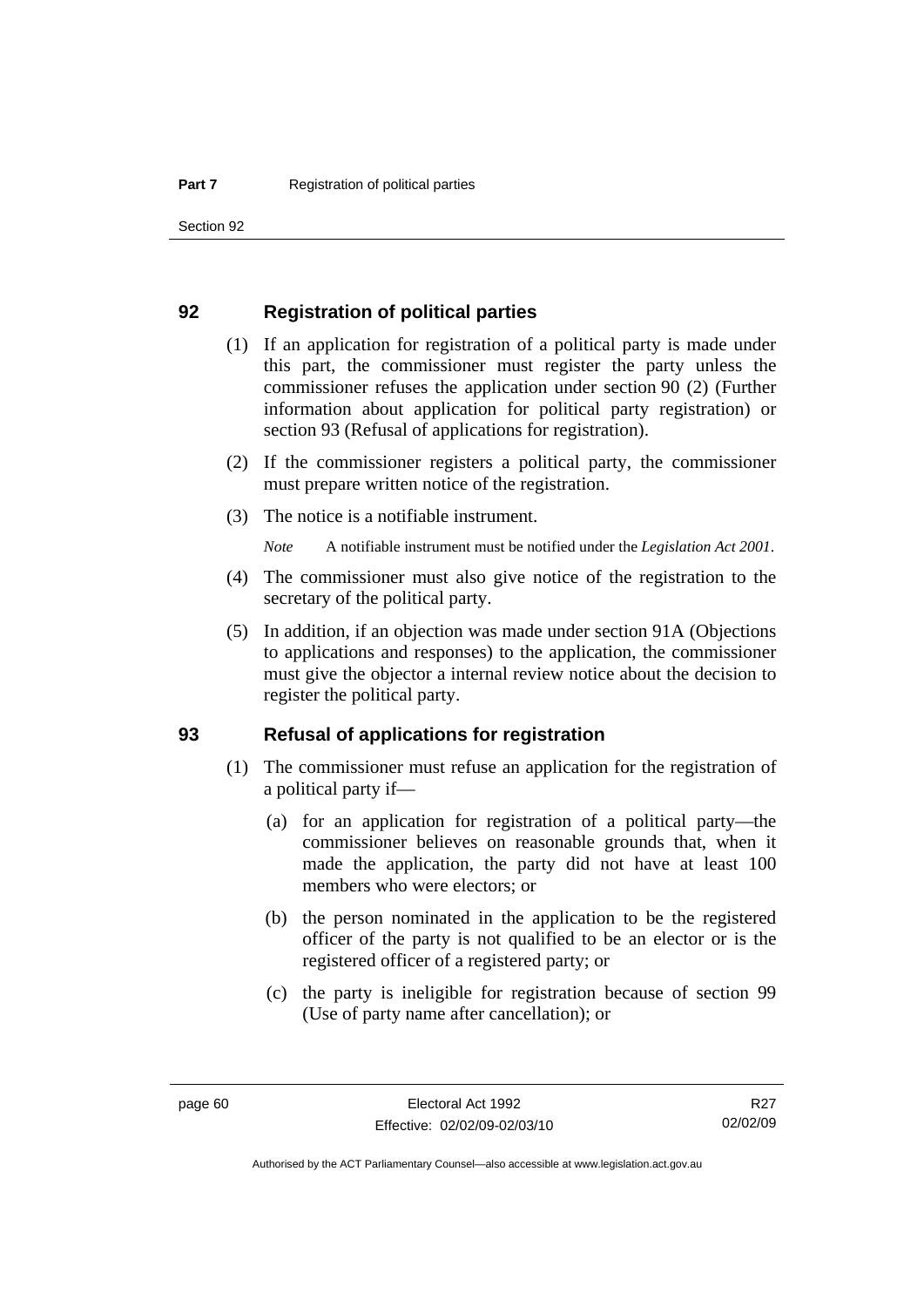- (d) the party's name, or any abbreviation of the party's name that the party intends to use for this Act, includes the name of a particular living person and the application is not accompanied by the notice (if required) under section 89 (1) (g).
- (2) The commissioner must also refuse an application if the commissioner believes on reasonable grounds that the name of the political party, or any abbreviation of that name that the application states that the party intends to use for this Act—
	- (a) consists of more than 6 words; or
	- (b) is obscene; or
	- (c) is the name, or an acronym of the name, of another political party; or
	- (d) so nearly resembles the name, or an acronym of the name, of another political party that it is likely to be confused with or mistaken for that name or acronym; or
	- (e) consists of the word 'independent'; or
	- (f) consists of the words 'independent party'; or
	- (g) consists of or includes the word 'independent' and—
		- (i) the name, or an acronym of the name, of another political party; or
		- (ii) matter that so nearly resembles the name, or an acronym of the name, of another political party that the matter is likely to be confused with or mistaken for that name or acronym.
- (3) If the commissioner refuses an application for the registration of a political party, the commissioner must—
	- (a) give the secretary of the party a internal review notice about the decision to refuse the application; and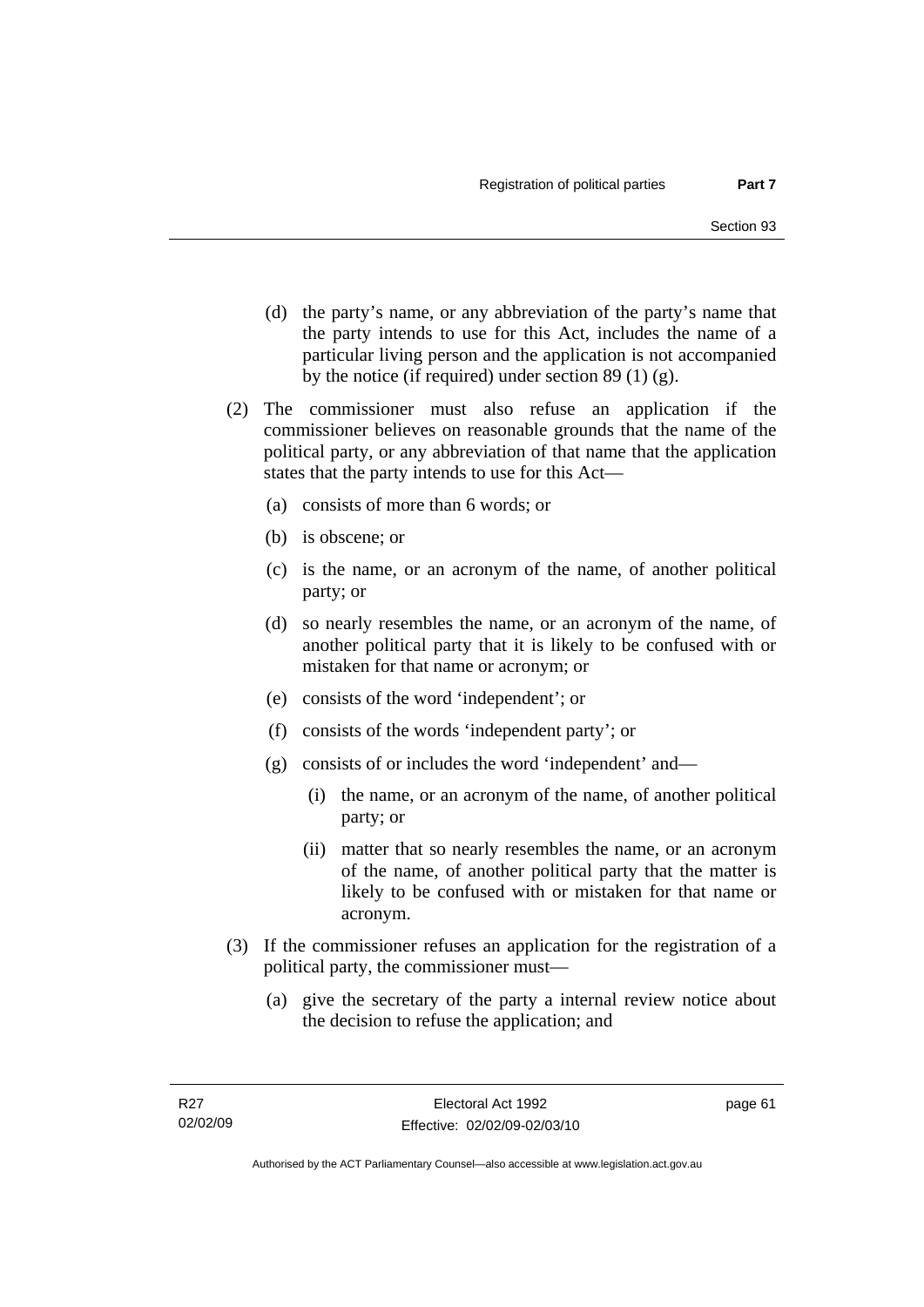Section 94

- (b) if an objection was made under section 91A (Objections to applications and responses) to the application—give the objector written notice of the refusal.
- (4) In this section, *another political party*, in relation to a political party, is—
	- (a) a registered party; or
	- (b) a political party at least 1 member of which is a member of—
		- (i) the Legislative Assembly; or
		- (ii) the Commonwealth Parliament; or
		- (iii) a State legislature; or
	- (c) a political party registered or recognised for the law of the Commonwealth or a State that relates to the election of members of the Commonwealth Parliament or the State legislature.
- (5) However, *another political party*, in relation to a political party, does not include a political party that is related to it.
- (6) In this section:

*name* includes an abbreviation of the name.

#### **94 Amendment of applications for registration**

- (1) If the commissioner is of the opinion that an application for the registration of a political party must be refused under section 93 (Refusal of applications for registration), but that the application might be amended to prevent the refusal, the commissioner must give the applicant written notice to that effect.
- (2) The notice must—
	- (a) set out the reasons for the commissioner's opinion; and
	- (b) describe the effect of subsections (3) to (5).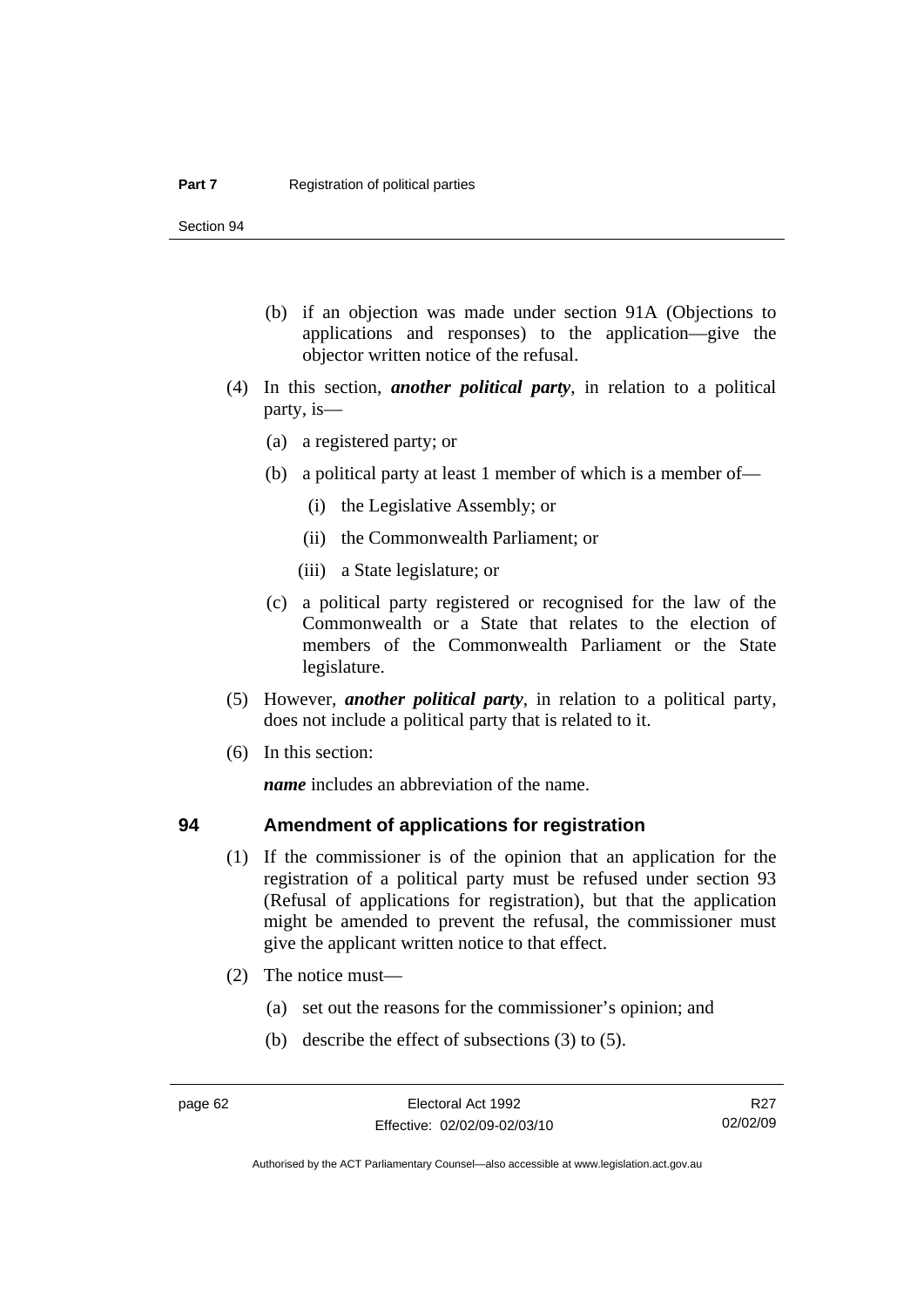- (3) If the commissioner gives the notice to the applicant, the commissioner is not required to further consider the application unless a request is made under subsection (4).
- (4) Within 28 days after receiving the notice, the applicant may give the commissioner a written request, signed by the applicant, for the commissioner—
	- (a) to amend the application in a stated way; or
	- (b) to consider the application in the form in which it was made.
- (5) The commissioner must comply with the request.
- (6) If the applicant requests the commissioner to amend the application in a stated way, the application as amended in accordance with the request is taken to be a new application for the registration of a political party.

# **95 Changes to particulars in register**

- (1) The secretary of a registered party may apply to the commissioner to change particulars included in the register of political parties in relation to the party.
- (2) This part (other than section 94 and this section) applies, with all necessary changes, to an application under subsection (1), as if it were an application for registration of the political party and any objection to the application were an objection to the registration.
- (3) Section 91 (Notification and publication of applications) and section 91A (Objections to applications and responses) do not apply to an application to change the address of the registered officer of a registered party.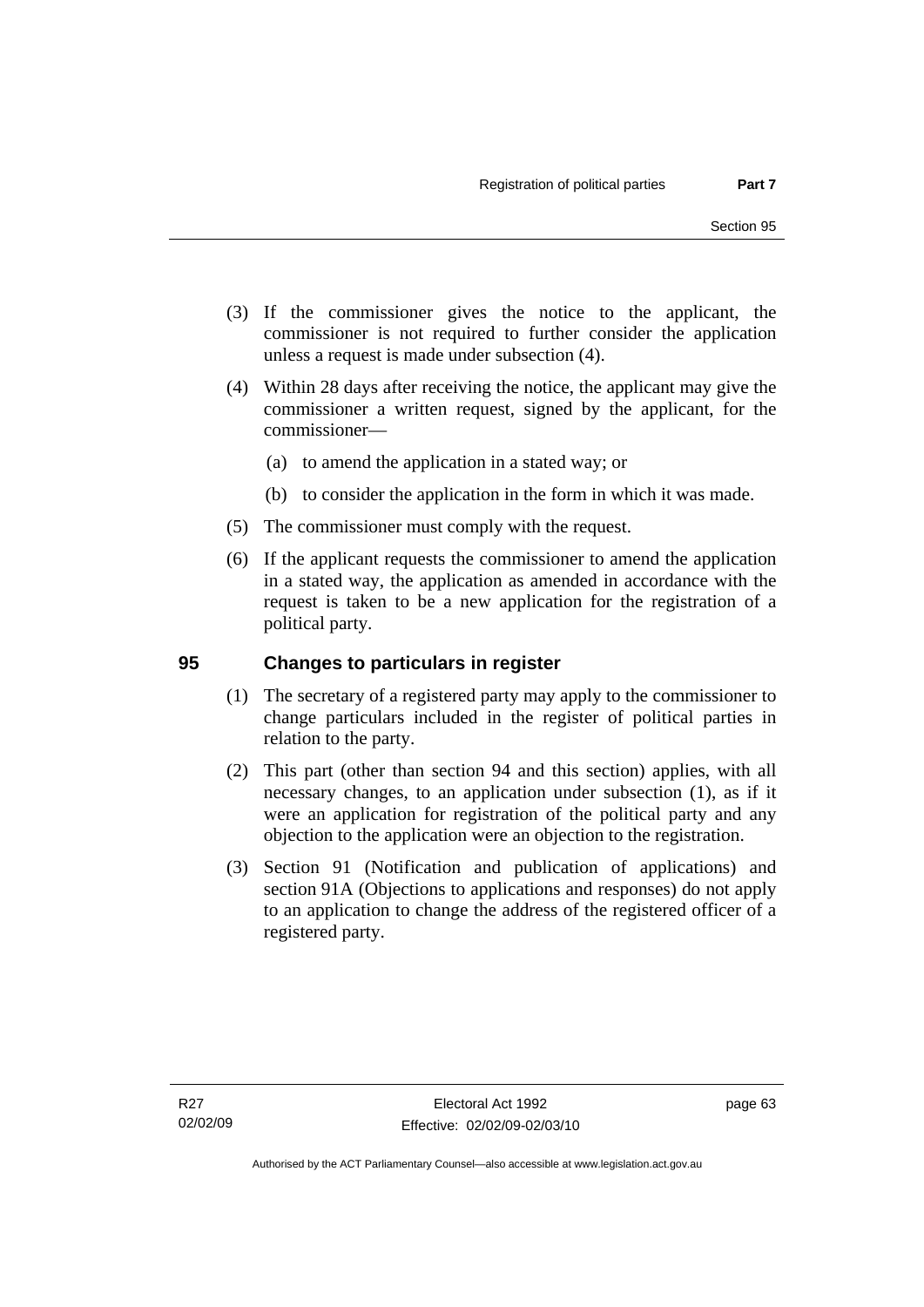#### **95A Objection to continued use of name**

- (1) This section applies if—
	- (a) the commissioner is satisfied that the name of a registered party (the *first party*) is relevantly similar to the name of another registered party (the *second party*) that was registered under this part later than the first party; and
	- (b) when it was registered the second party was related to the first party; and
	- (c) the registered officer of the first party objects in writing to the continued use of the name by the second party; and
	- (d) the commissioner is satisfied that the parties are not related at the time of the objection.
- (2) The commissioner must—
	- (a) uphold the objection; and
	- (b) by written notice, tell the registered officer of the second party that the second party will be deregistered under section 98 (Cancellation of registration of political parties) if—
		- (i) it does not make an application under section 95 (Changes to particulars in register) for a change of name within 28 days after the registered officer receives the notice; or
		- (ii) it makes the application, but the application is refused.
- (3) The name of a registered party is *relevantly similar* to the name of another registered party if the commissioner is satisfied on reasonable grounds that the name so nearly resembles the name of the other party that it is likely to be confused with or mistaken for that name.

Authorised by the ACT Parliamentary Counsel—also accessible at www.legislation.act.gov.au

R<sub>27</sub> 02/02/09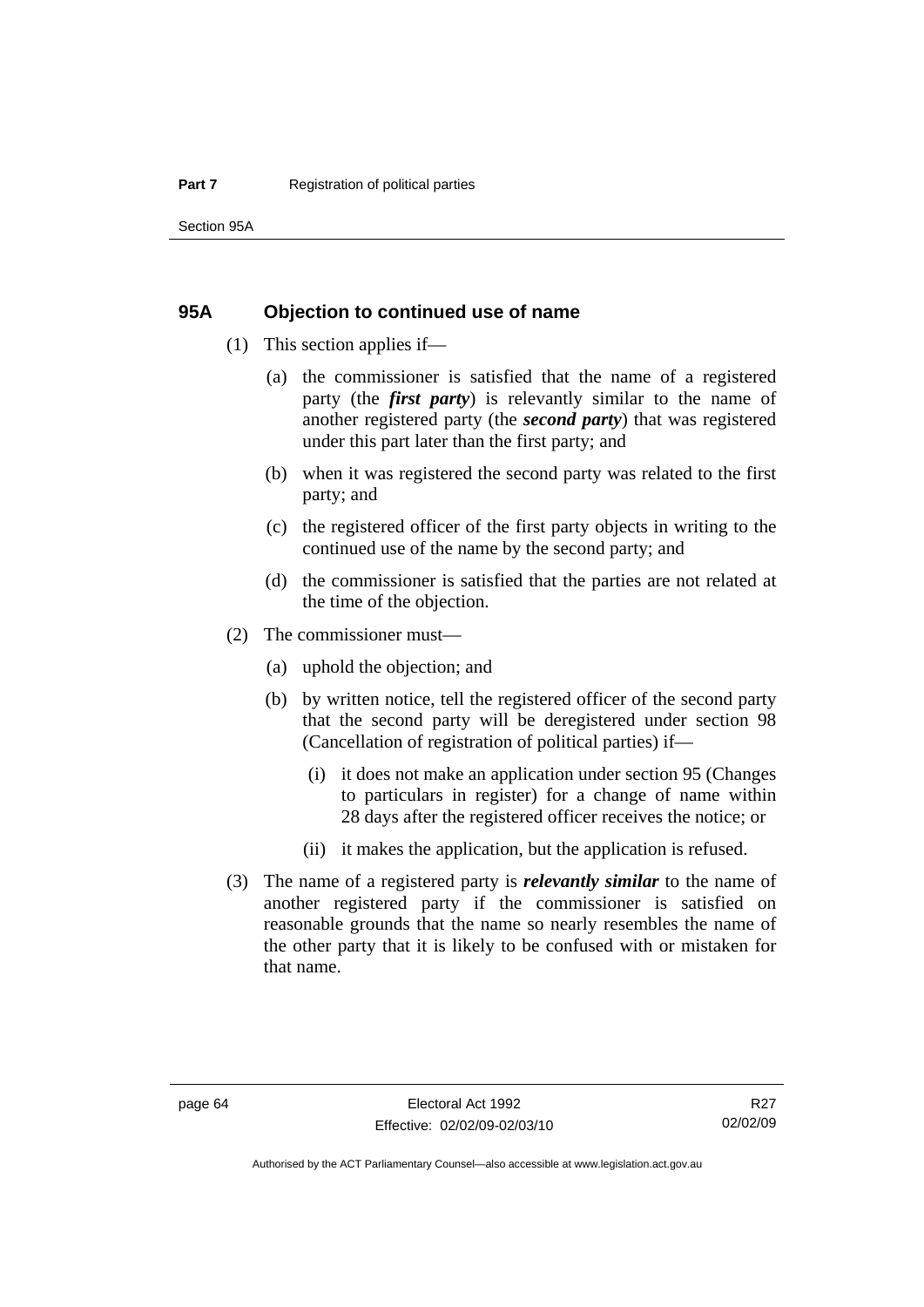(4) In this section:

*name*, for a registered party, means—

- (a) the name of the party entered in the register of political parties; or
- (b) a registered abbreviation of the name of the party.

# **95B When certain action cannot be taken**

- (1) This section applies if, in the period beginning 1 July in a year when an ordinary election must be held and ending when the pre-election period for the election begins, the commissioner receives an application—
	- (a) to register a political party; or
	- (b) to change the name or abbreviation of a political party.
- (2) The commissioner must not take any action under this part in that period in relation to the application.

# **96 No action under pt 7 during pre-election period**

During a pre-election period, no action may be taken under this part in relation to the registration of a political party.

# **96A Who can be a registered officer**

A person is entitled to be the registered officer of a registered party only if the person is qualified to be an elector.

**97 Deputy registered officer** 

- (1) For part 9 (Arrangements for elections) and part 10 (Voting), a deputy registered officer of a registered party may be appointed—
	- (a) by the registered officer of the party; or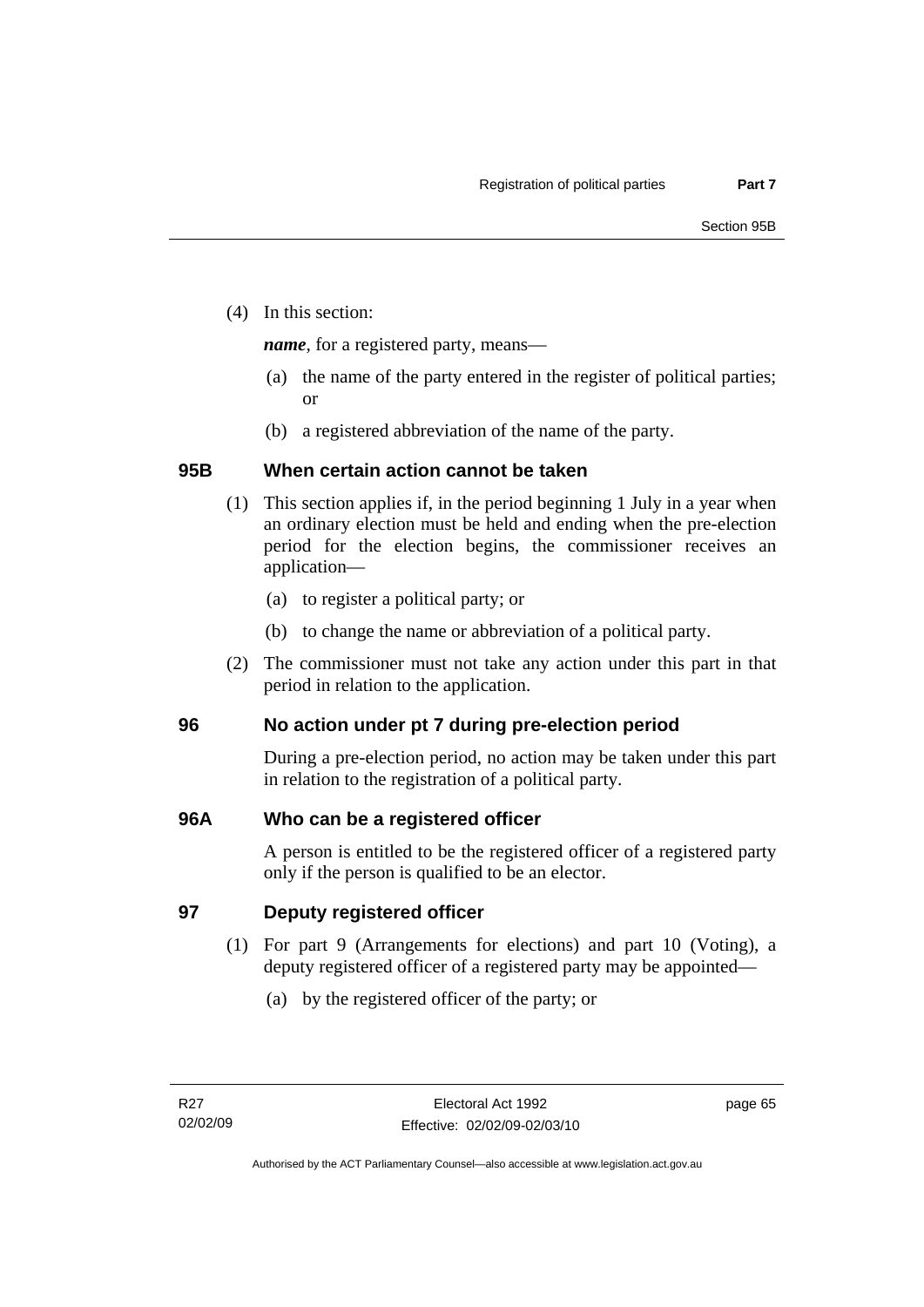Section 97A

- (b) if the office of registered officer of the party is vacant, or the registered officer cannot for any reason exercise the officer's functions—by the secretary of the party.
- (2) The appointment does not have effect until the commissioner is given written notice of the appointment.
- (3) The notice must—
	- (a) be signed by the person making the appointment and the person appointed deputy registered officer; and
	- (b) state the name and address of the deputy registered officer.
- (4) A person is entitled to be a deputy registered officer of a registered party only if the person is qualified to be an elector.
- (5) A reference in part 9 or 10 to the registered officer of a registered party includes a reference to a deputy registered officer of the party.

#### **97A Information about political parties**

- (1) The commissioner may, by written notice given to the registered officer of a registered party, require the officer to give the commissioner information stated in the notice that is reasonably necessary for the commissioner to find out whether the party is entitled to be registered.
- (2) Without limiting subsection (1), the commissioner may, under that subsection, require the registered officer to give the commissioner a list, as at a stated date, of the names and addresses of at least 100 members of the party who are electors.
- (3) The commissioner may use the information obtained under subsection (2) only to find out whether the party is entitled to be registered.

R<sub>27</sub> 02/02/09

Authorised by the ACT Parliamentary Counsel—also accessible at www.legislation.act.gov.au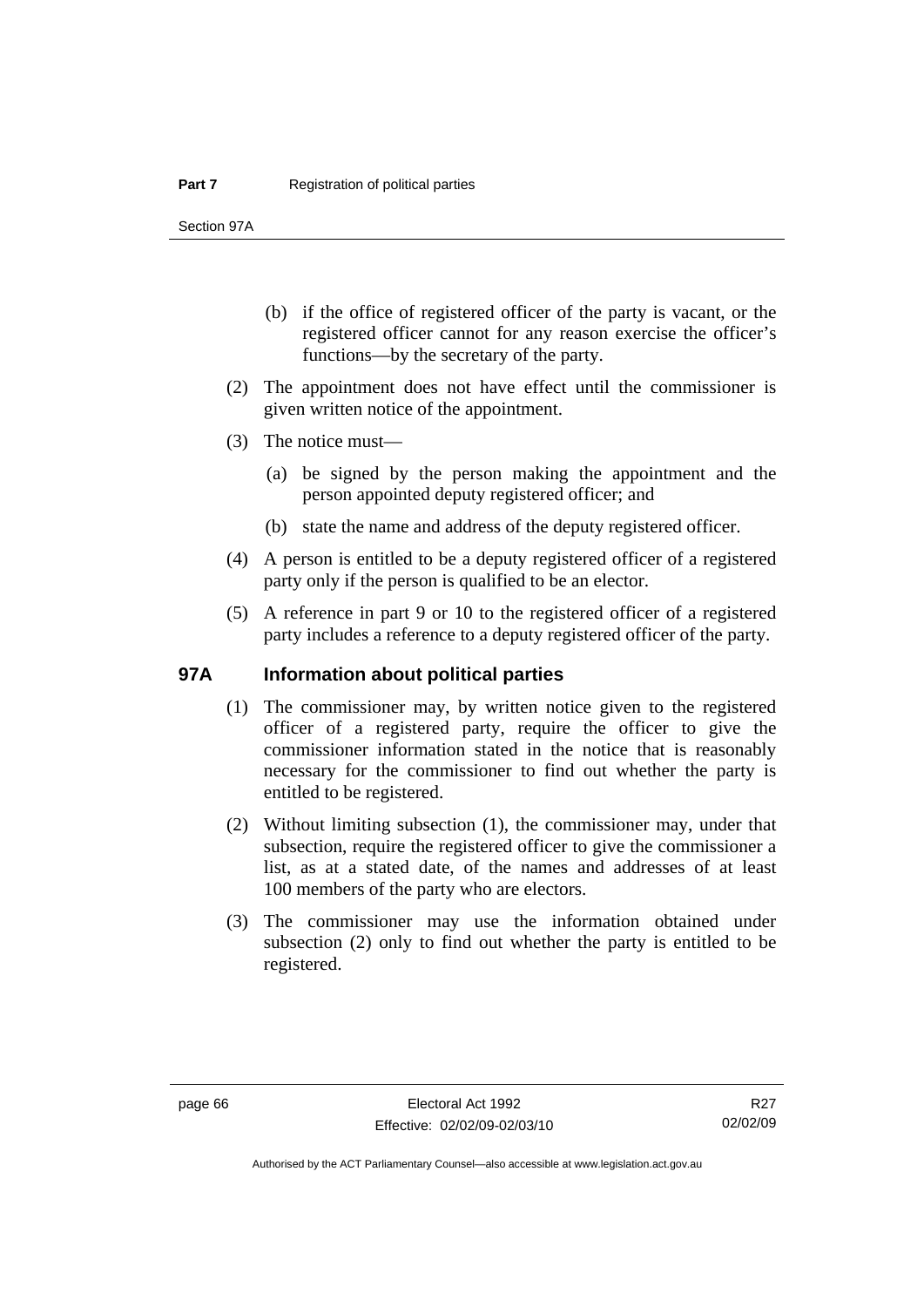# **98 Cancellation of registration of political parties**

- (1) The commissioner must cancel the registration of a registered party if the secretary of the party asks the commissioner to cancel the registration.
- (2) A request under subsection (1) must—
	- (a) be in writing; and
	- (b) be signed by the applicant; and
	- (c) state the applicant's name and address.
- (3) The commissioner must cancel the registration of a registered party if it has not endorsed a candidate at the last 2 general elections.
- (4) However, subsection (3) applies to a registered party only if it was a registered party at the time of each of the general elections.
- (5) The commissioner must cancel the registration of a registered party if the commissioner believes on reasonable grounds that—
	- (a) for a registered party—
		- (i) the party has ceased to exist (whether by amalgamation with another political party or otherwise); or
		- (ii) the party does not have at least 100 members who are electors; or
		- (iii) the party does not have a constitution; or
	- (b) the registration of the party was obtained by fraud or misrepresentation.
- (6) The commissioner may cancel the registration of a registered party under subsection (5) only if the commissioner has—
	- (a) given the relevant person a written notice—
		- (i) stating that the commissioner proposes to cancel the registration of the party; and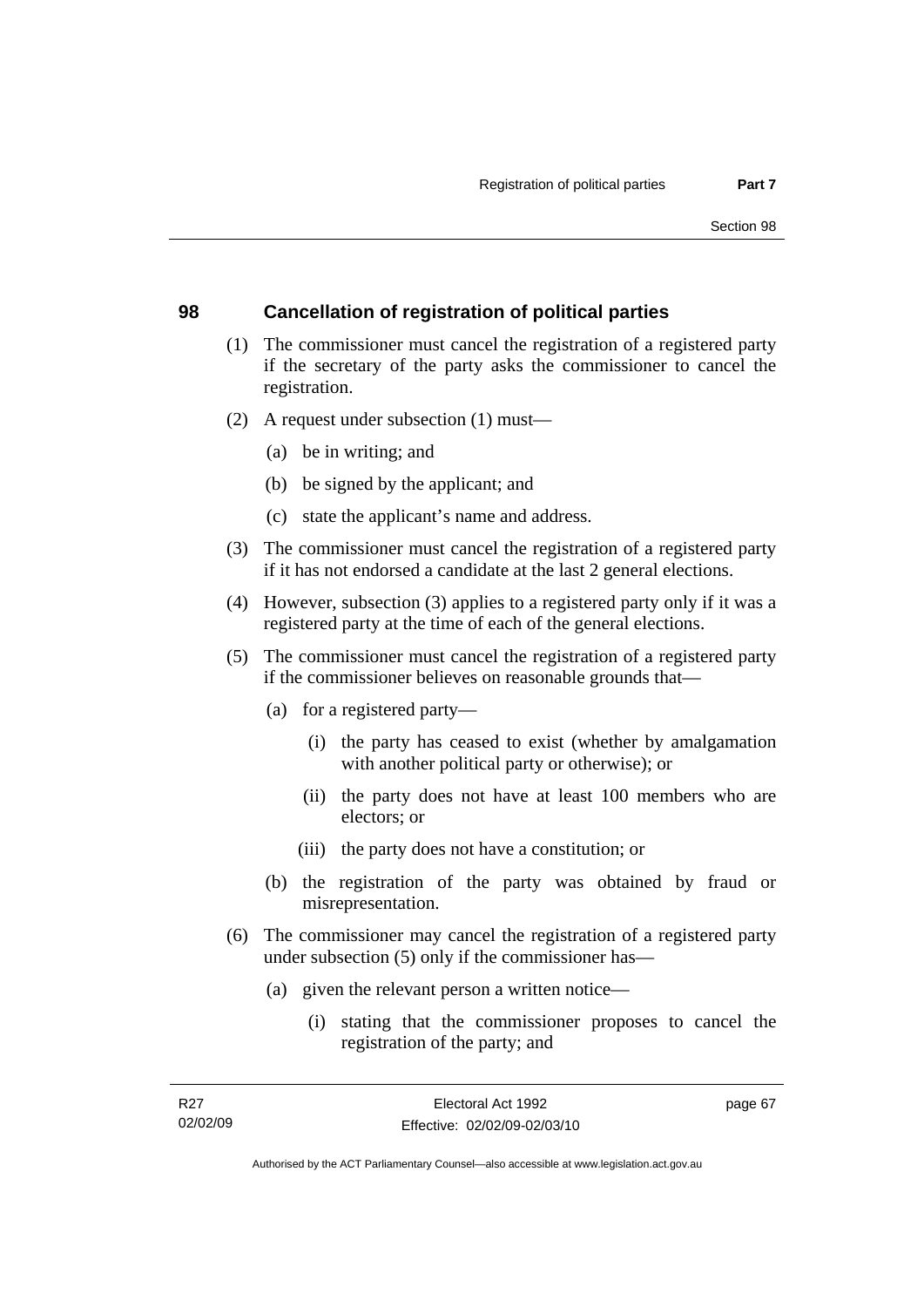- (ii) setting out the reasons for the proposed cancellation; and
- (iii) stating that written objections to the proposed cancellation may be given to the commissioner within the 14 days mentioned in paragraph (b); and
- (b) prepared, and notified under the *Legislation Act 2001*, a written notice stating—
	- (i) that the commissioner proposes to cancel the registration of the party; and
	- (ii) that written objections to the proposed cancellation may be given to the commissioner within 14 days after the day the notice is notified under the *Legislation Act 2001*; and
- (c) considered each objection given to the commissioner in accordance with the notice under paragraph (a) or (b).
- (7) For subsection (6) (a), the *relevant person* is the secretary, or last secretary, of the registered party.
- (8) The notice under subsection (6) (b) is a notifiable instrument.

*Note* A notifiable instrument must be notified under the *Legislation Act 2001*.

- (9) If the commissioner cancels the registration of a registered party under this section, the commissioner must prepare written notice of the cancellation.
- (10) The notice under subsection (9) is a notifiable instrument.

*Note* A notifiable instrument must be notified under the *Legislation Act 2001*.

- (11) If the commissioner cancels the registration of a registered party under subsection (3), the commissioner must also give written notice of the cancellation to the registered officer of the party.
- (12) If the commissioner cancels the registration of a registered party under subsection (5), the commissioner must give a internal review notice about the decision to cancel the registration to the registered officer, or last registered officer, of the party.

R<sub>27</sub> 02/02/09

Authorised by the ACT Parliamentary Counsel—also accessible at www.legislation.act.gov.au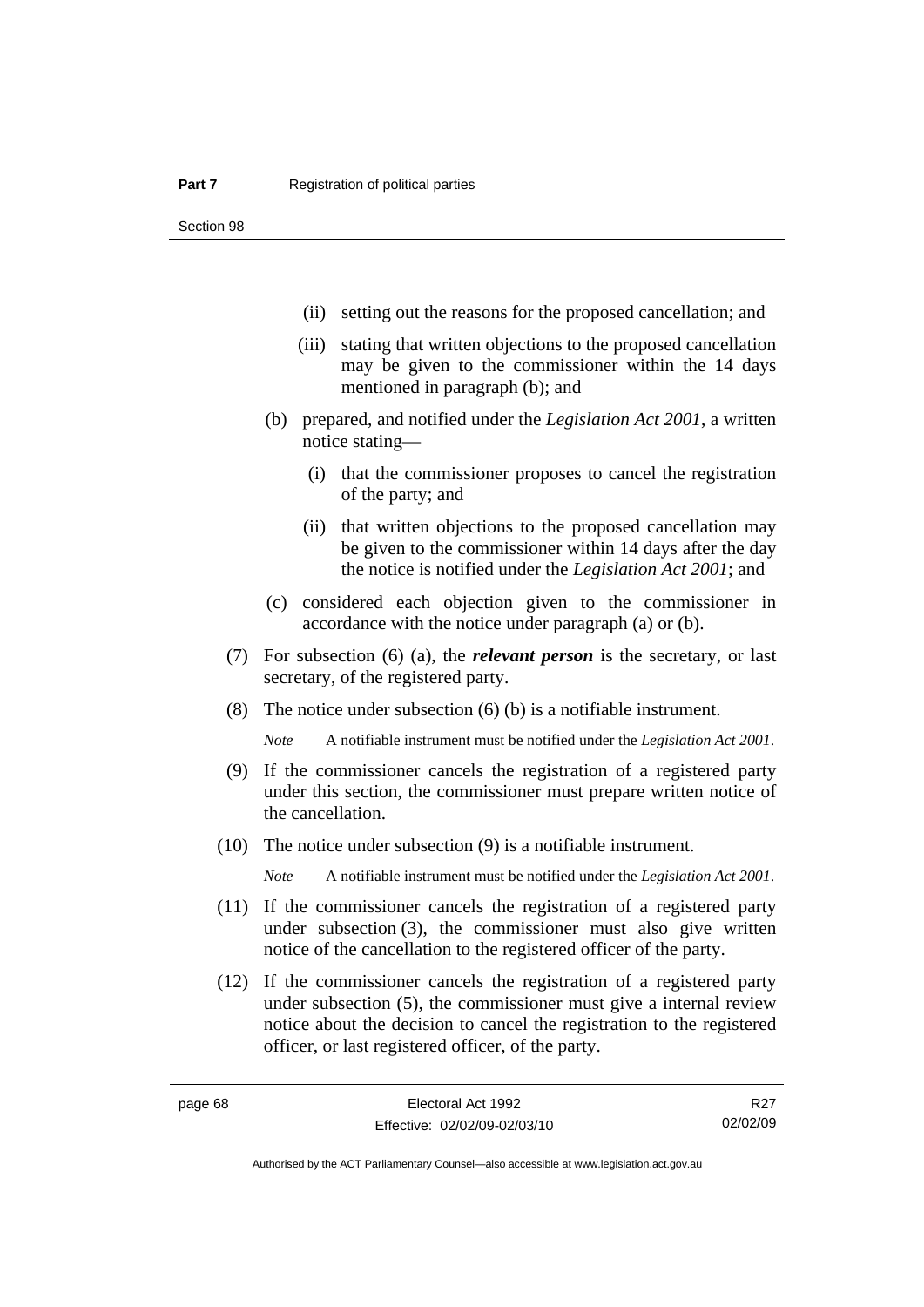- (13) If, after an objection has been made under this section to the proposed cancellation of the registration of a registered party, the commissioner decides not to cancel the registration, the commissioner must give written notice of the decision to—
	- (a) the registered officer of the party; and
	- (b) if the objection was not made by or on behalf of the party or sponsoring MLA—the objector.

# **99 Use of party name after cancellation**

- (1) If the registration of a registered party (the *cancelled party*) is cancelled—
	- (a) the cancelled party; or
	- (b) another political party that has a name that so nearly resembles the name of the cancelled party that it is likely to be confused with or mistaken for the cancelled party;

is ineligible for registration until after the next general election after the cancellation.

(2) In this section:

*name* includes an abbreviation of the name.

### **99A General requirements about constitutions of registered parties**

 (1) If a registered party changes its constitution, the registered officer of the party must give the commissioner a copy of the changed constitution within 30 days after the change.

Maximum penalty: 10 penalty units

 (2) The commissioner must make a copy of the constitution available for public inspection.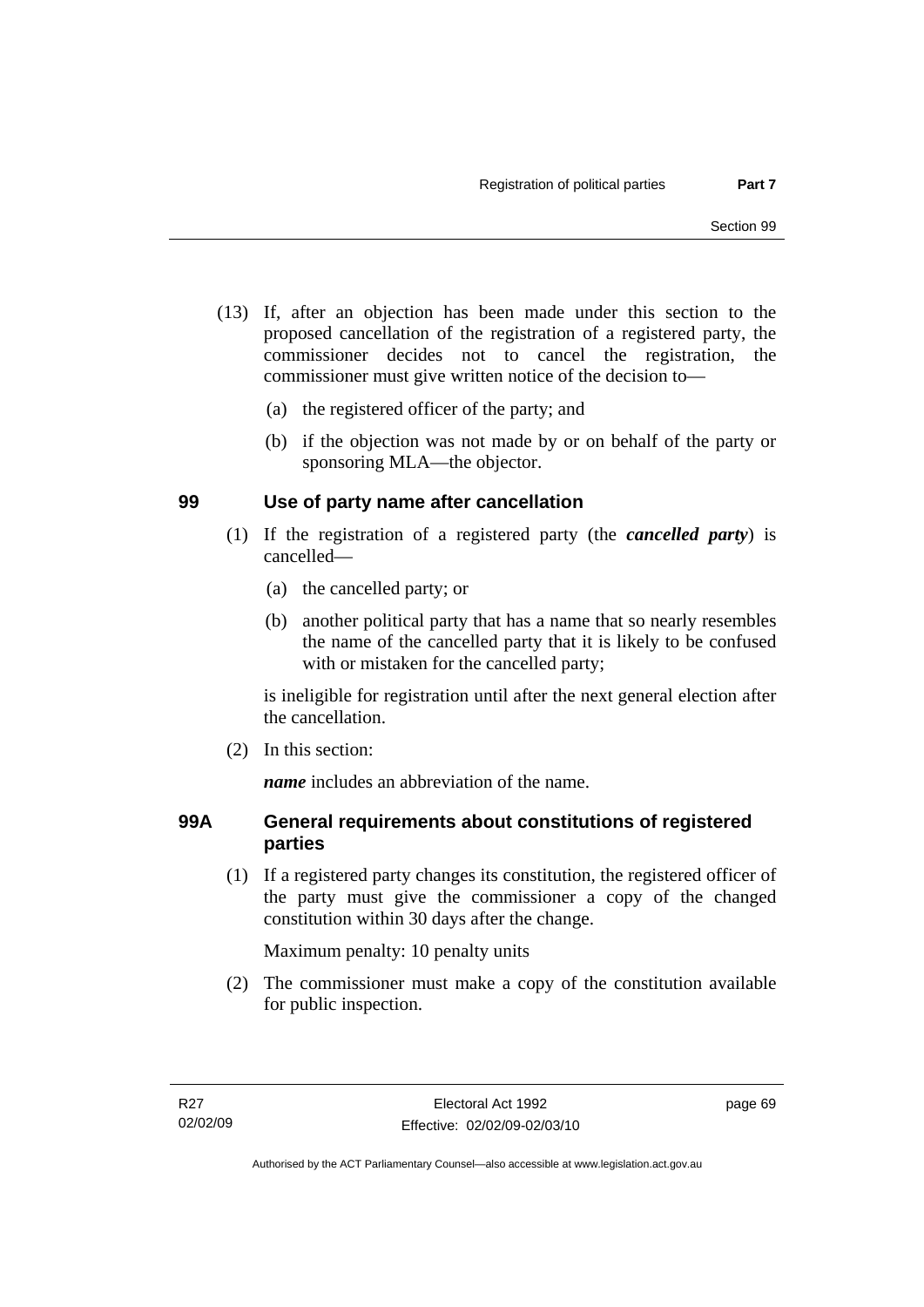#### **Part 8 Timing of elections**

Section 100

# **Part 8 Timing of elections**

#### **100 Ordinary elections**

- (1) A general election under this Act must be held on the 3rd Saturday in October in the 4th year after the year when the last ordinary election was held.
- (2) If, apart from this subsection, an election in accordance with subsection (1) would be held on the day an election of Senators, or a general election of members of the House of Representatives, would be held, the election shall be held on the 1st Saturday in December in the year when it would, apart from this subsection, be held.
- (3) If an extraordinary general election has been held in the 6 months before the day when an election in accordance with subsection (1) or (2) would, apart from this subsection, have been held—
	- (a) the election shall not be held; and
	- (b) this section applies in relation to subsequent ordinary elections as if the election had been held.

#### **101 Extraordinary elections**

- (1) For this Act, an *extraordinary election* is—
	- (a) a general election required by the Self-Government Act, section 16; or
	- (b) a general election required by the Self-Government Act, section 48; or
	- (c) an election of an MLA or MLAs required by section 126; or
	- (d) an election of an MLA or MLAs required by section 275.
- (2) If an extraordinary election under section 126 (Supplementary elections) is required, the Executive must, in writing, determine a

R<sub>27</sub> 02/02/09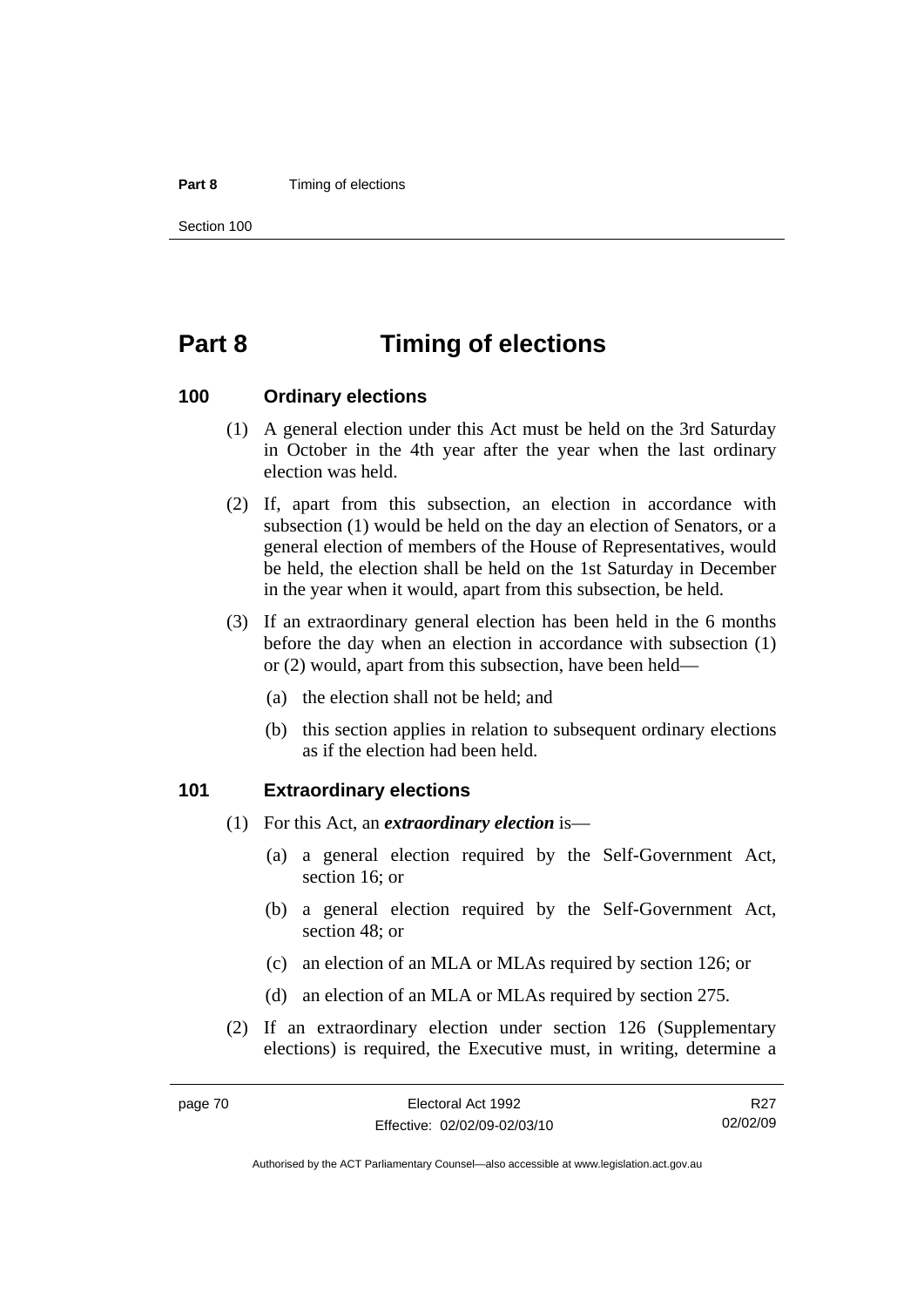Saturday for holding the election that is not earlier than 36 days, or later than 90 days, after the day when the election failed.

- (3) If the Court of Disputed Returns declares an election void, the Executive must, in writing, determine a Saturday for holding the extraordinary election required under section 275 (Effect of declarations) that is not earlier than 36 days, or later than 90 days, after the day when the declaration is made.
- (4) The Executive must not determine under this section a day that is the polling day for an election of senators or a general election of the House of Representatives.
- (5) A determination under this section is a notifiable instrument.

*Note* A notifiable instrument must be notified under the *Legislation Act 2001*.

### **102 Polling day**

- (1) A poll must be held for an election on the day when the election is required to be held under this part.
- (2) This section is subject to section 111 (Need for a poll).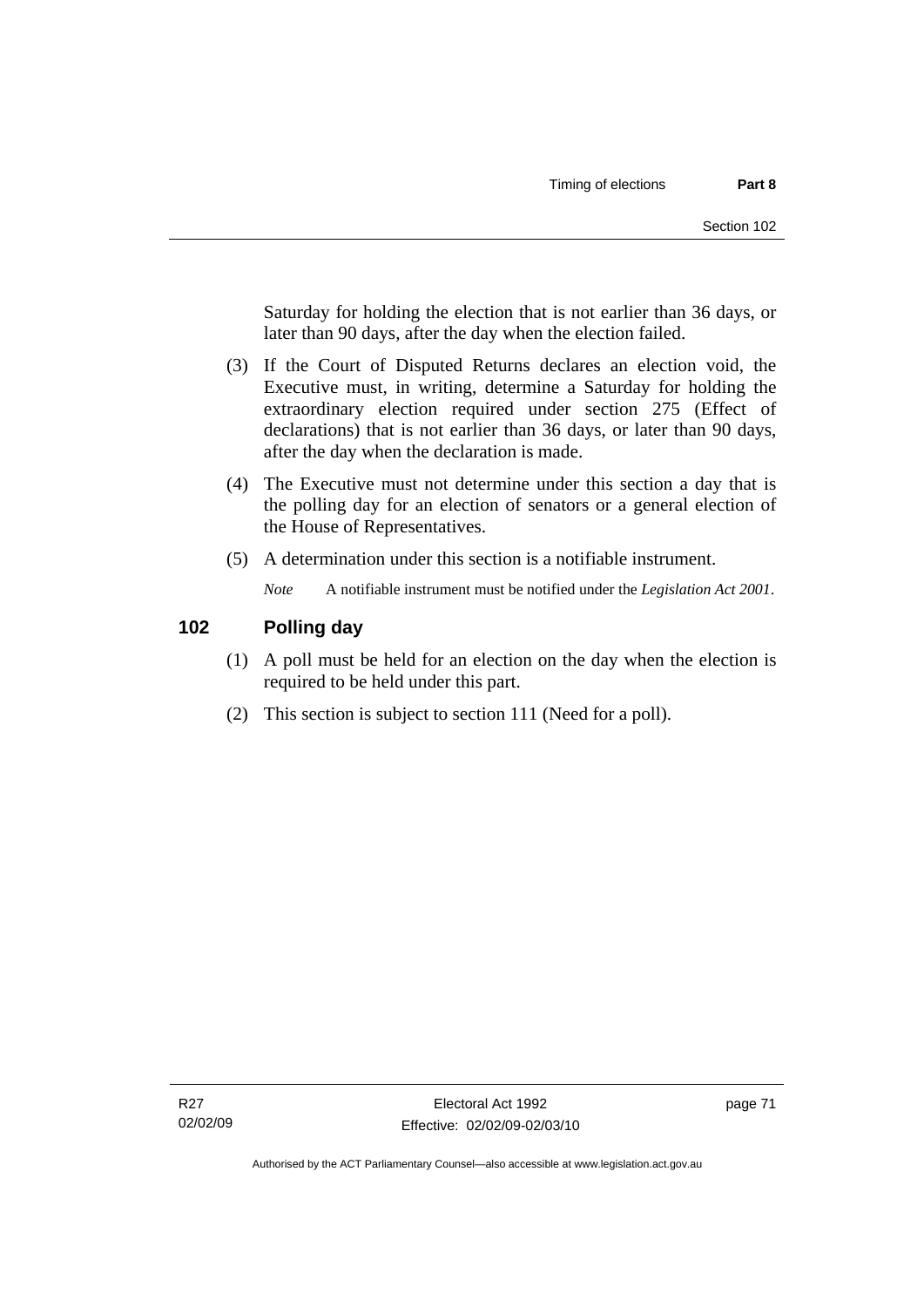**Part 9 Arrangements for elections**<br>**Division 9.1 Nominations Division 9.1** Nominations Section 103

# **Part 9 Arrangements for elections**

# **Division 9.1 Nominations**

### **103 Eligibility—MLAs**

- (1) Subject to this section, a person who is—
	- (a) an Australian citizen; and
	- (b) at least 18 years old; and
	- (c) an elector or entitled to be an elector;

is eligible to be an MLA.

- (2) A person is not eligible to be an MLA if—
	- (a) the person is a member of—
		- (i) the Parliament of the Commonwealth; or
		- (ii) the legislature of a State or another Territory; or
	- (b) the person—
		- (i) holds an office or appointment (other than a prescribed office) under a law of the Territory, the Commonwealth, a State or another Territory; or
		- (ii) is employed by the Territory, the Commonwealth, a State or another Territory, or by a Territory authority or a body (whether corporate or not) established by a law of the Commonwealth, a State or another Territory;

and is entitled to any remuneration or allowance (other than reimbursement of expenses reasonably incurred) in relation to the office, appointment or employment.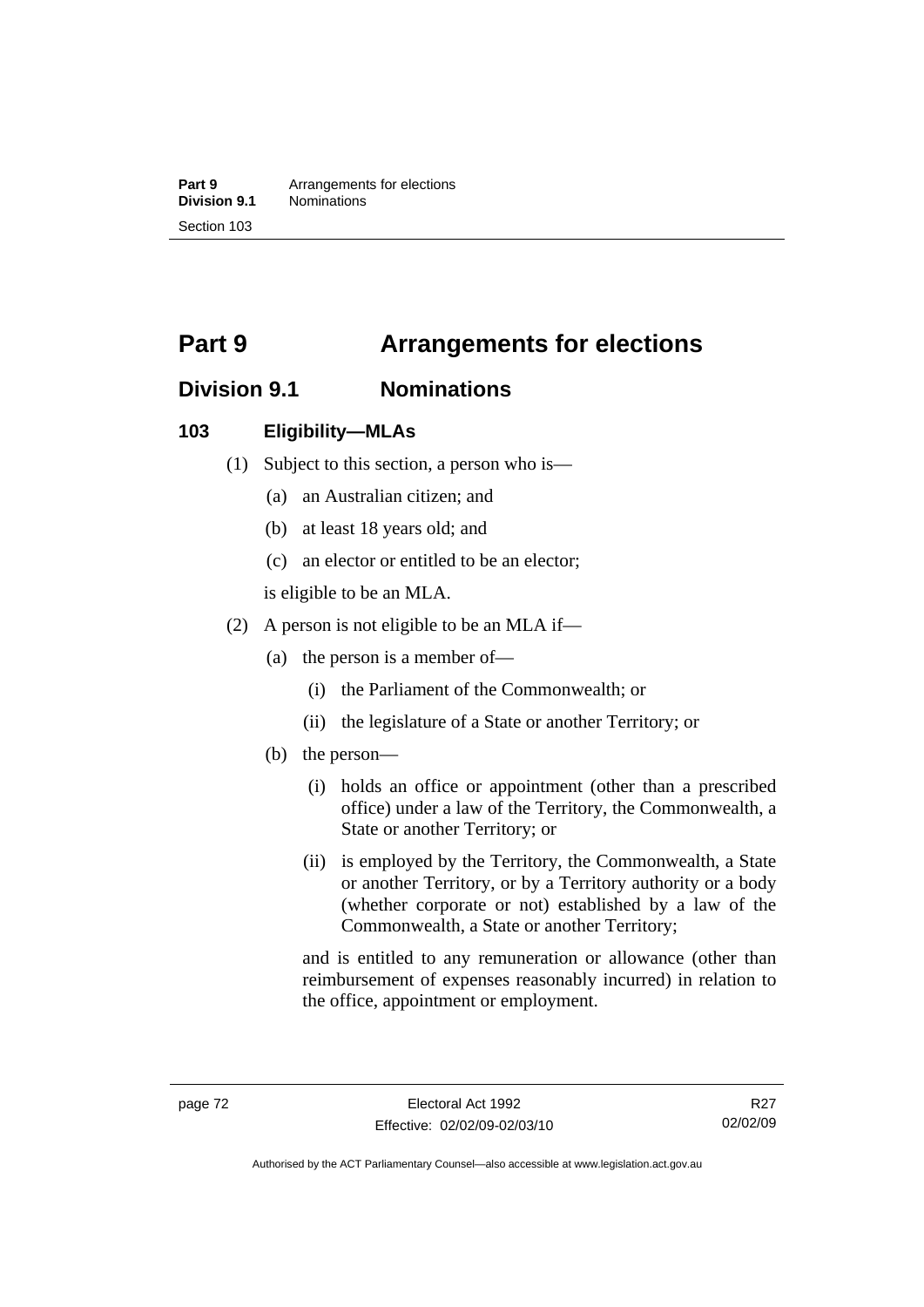(3) In subsection  $(2)$  (b) (i):

*prescribed office* means an office of Speaker, Deputy Speaker, Chief Minister, Deputy Chief Minister, Minister or MLA.

 (4) A person is not eligible to be an MLA if the person is under a sentence of imprisonment for 1 year or longer for a conviction of an indictable offence.

- (5) A person is not eligible to be an MLA for the disqualification period if—
	- (a) the person is convicted of an offence against—
		- (i) section 285 (Bribery) or section 288 (Violence and intimidation); or
		- (ii) the *Crimes Act 1914* (Cwlth), section 28 (Interfering with political liberty); or
		- (iii) the *Criminal Code* (Cwlth), part 2.4 relating to an offence mentioned in subparagraph (ii); or
	- (b) the person is found by the Court of Disputed Elections to have contravened (within the meaning of part 16) a section mentioned in paragraph (a) (i).
	- *Note Contravention* is defined for pt 16 (Disputed elections, eligibility and vacancies) in s 250.
- (6) For subsection (5), the *disqualification period* is 2 years after the conviction or finding.

# **104 Qualifications for nomination**

A person is not eligible to be nominated for election as an MLA unless, at the hour of nomination—

(a) the person is eligible to be an MLA; or

*Note* For the meaning of *indictable offence*, see the Legislation Act, s 190 (Indictable and summary offences).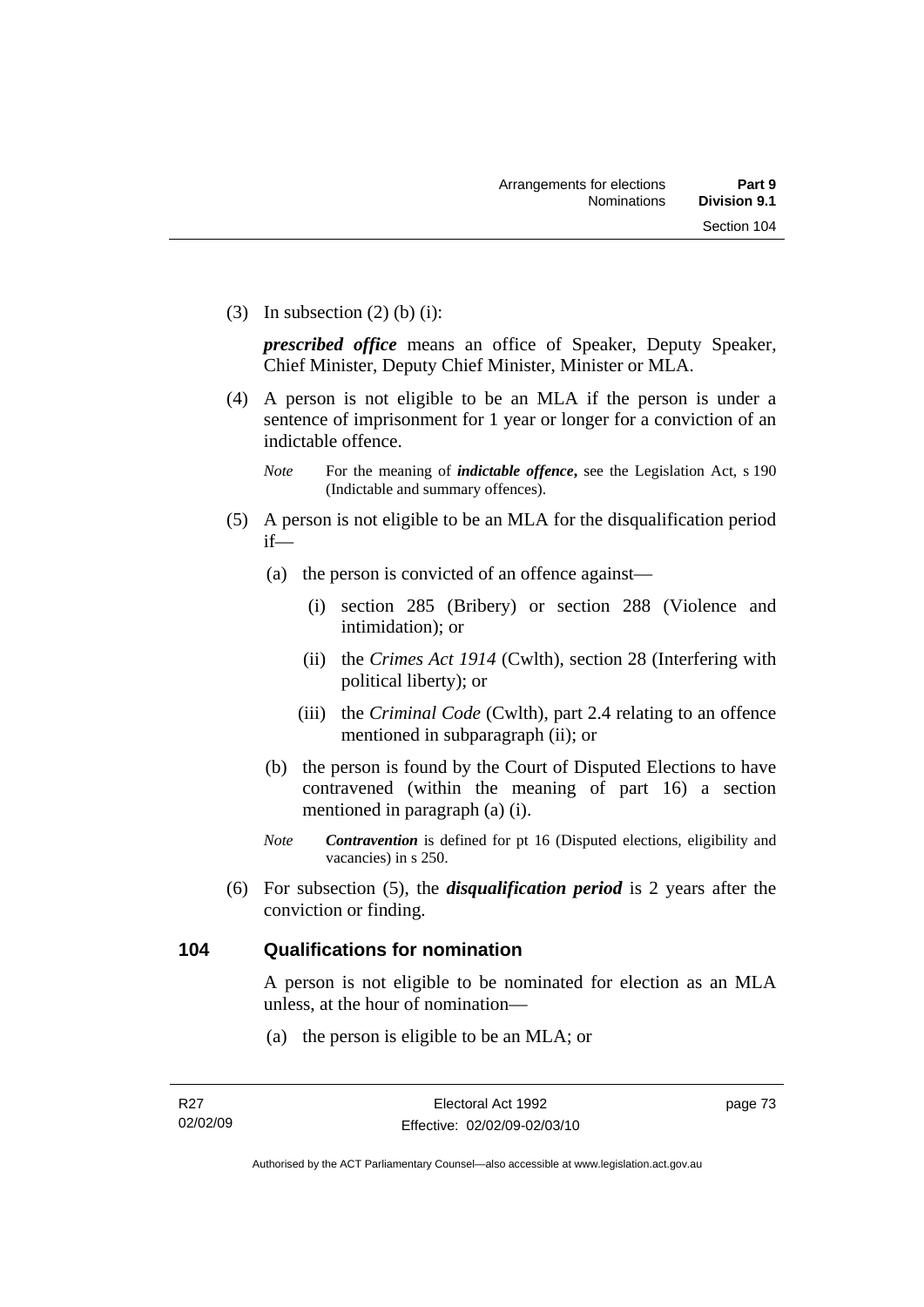(b) for a person referred to in section 103 (2) (b)—the person would, apart from that paragraph, be eligible to be an MLA.

#### **105 Candidates to be nominated**

- (1) A person is not eligible for election as an MLA unless the person is nominated in accordance with this section.
- (2) A person may be nominated to be a candidate for election only by—
	- (a) the registered officer of a registered party that endorses the person as a party candidate in the election for the electorate for which the candidate is being nominated; or
	- (b) 20 electors entitled to vote at the election.
- (3) A nomination shall be made by giving to the commissioner, during the pre-election period but not later than 24 hours before the hour of nomination—
	- (a) a duly completed nomination form; and
	- (b) a deposit of the prescribed amount in legal tender or a banker's cheque.
- (4) A nomination form shall—
	- (a) be in the form approved under section 340A (Approved forms); and
	- (b) subject to subsection (7), set out the particulars of the name, address and occupation of the nominee; and
	- (c) contain a statement, signed by the nominee, to the effect that he or she consents to the nomination, and to be an MLA if elected; and
	- (d) contain a declaration, signed by the nominee, to the effect that he or she is eligible to be nominated; and
	- (e) specify the form in which the nominee's name is to be printed on the ballot papers for the election; and

R<sub>27</sub> 02/02/09

Authorised by the ACT Parliamentary Counsel—also accessible at www.legislation.act.gov.au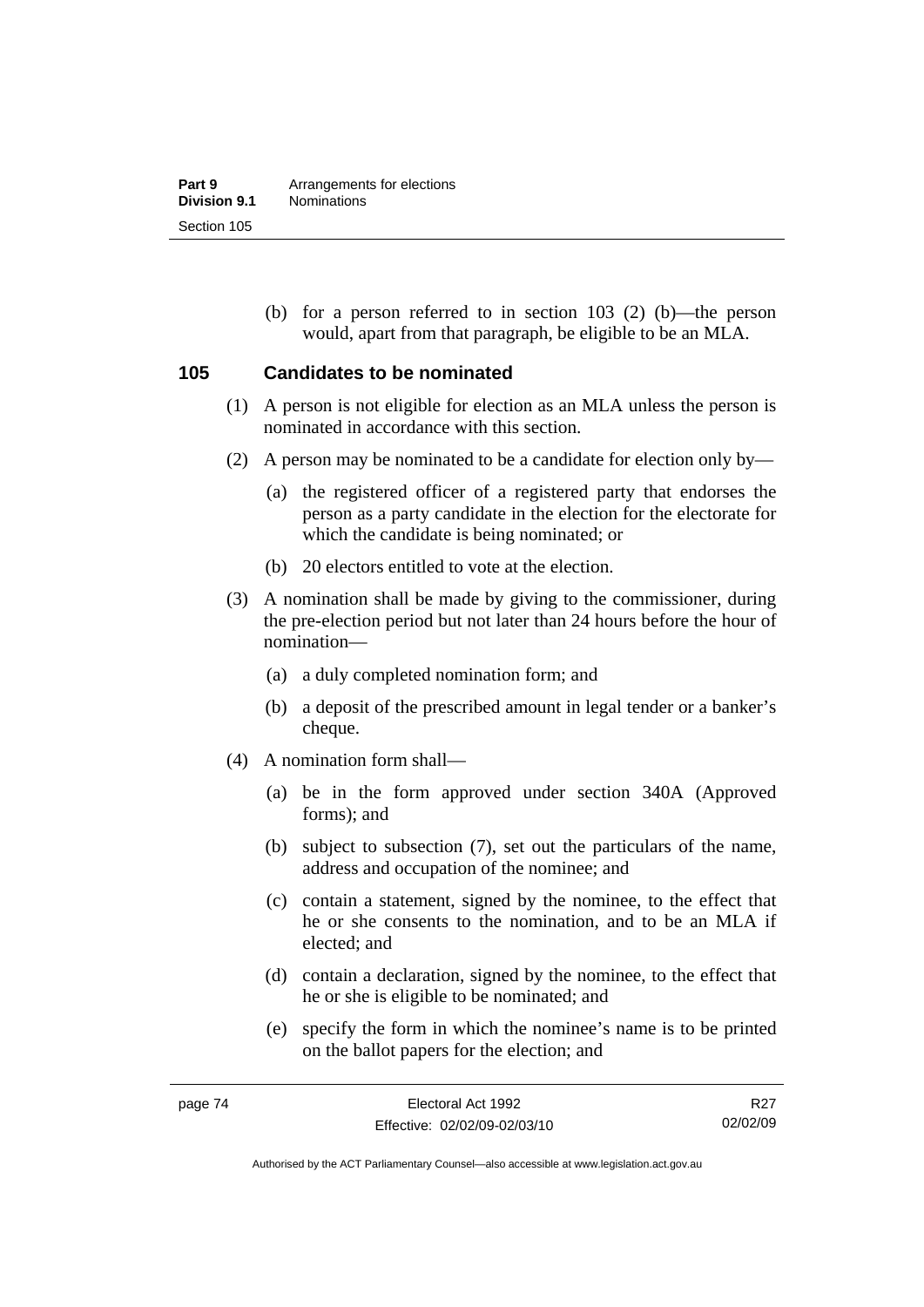- (f) if the nomination is made by the registered officer of a registered party—state any registered abbreviation of the name of the party that is to be printed on the ballot paper for the election; and
- (g) if the nomination is made by 20 electors entitled to vote at the election—specify whether the word 'Independent' is to be printed on the ballot paper adjacent to the candidate square for the nominee; and
- (h) be signed by the nominator or each nominator.
- (5) A nomination form shall name a nominee only by specifying—
	- (a) the surname or family name, and the given name under which the nominee is enrolled; or
	- (b) if the nominee is not an elector—the surname or family name, and the given name under which the nominee is entitled to be enrolled.
- (6) A given name shall be taken to be specified for subsection (5), if the nomination form specifies—
	- (a) a commonly accepted variation of that name (including an abbreviation or truncation of that name or an alternative form of that name); or
	- (b) an initial standing for that name.
- (7) If the address of a nominee is a suppressed address, the nomination form need not specify the address but, in that case, the nominee shall notify the commissioner in writing of his or her address for correspondence.
- (8) A nomination is not invalid only because of a formal defect or error if this section has been substantially complied with.
- (9) If the time by which a nomination under subsection (3) is to be made falls on a public holiday, the nomination must be made no later than that time on the public holiday.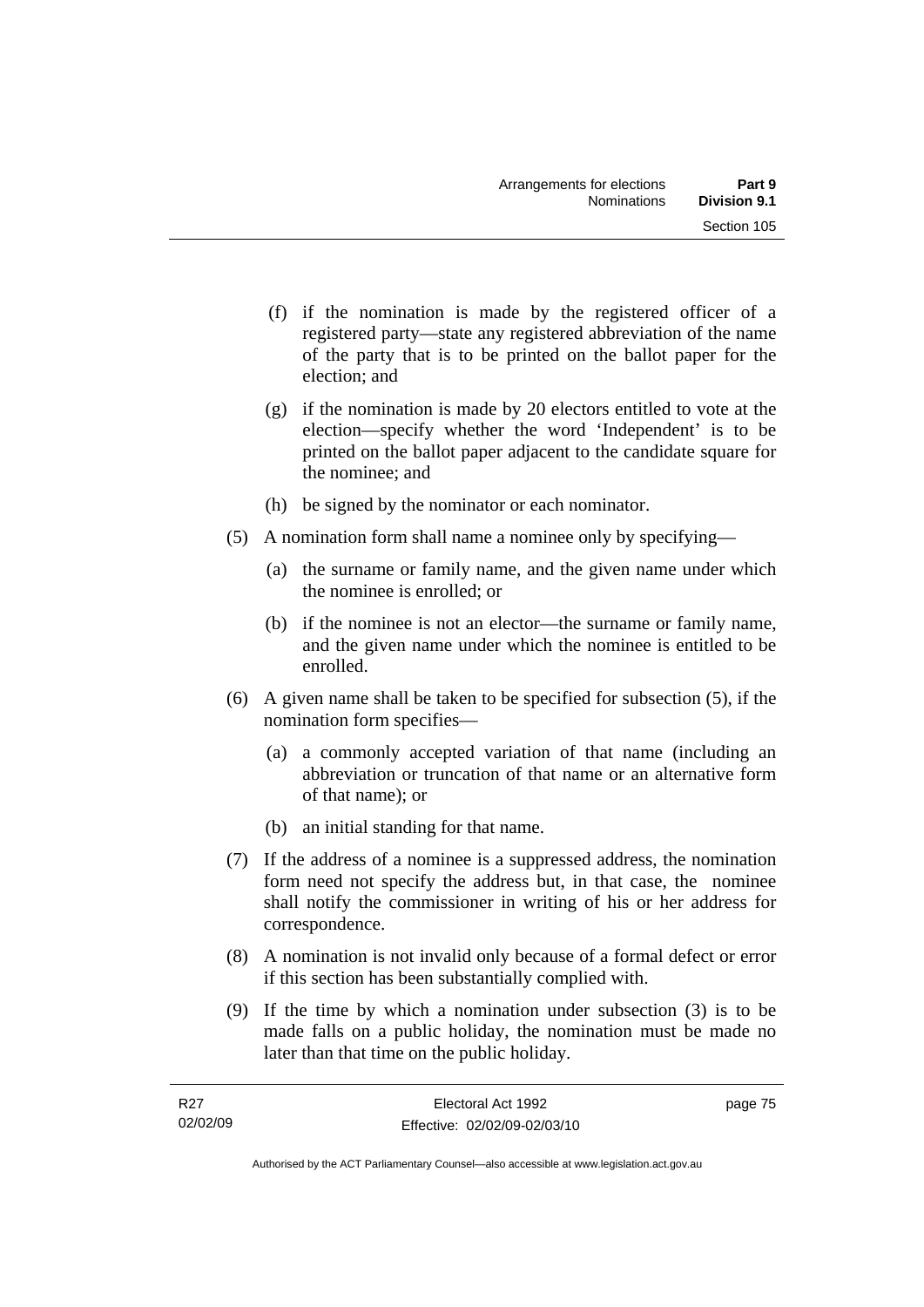- (10) Subsection (9) has effect despite the *Legislation Act 2001*, section 151 (4) (Reckoning of time).
- $(11)$  In subsection  $(3)$  (b):

*prescribed amount* means \$250 or any other amount prescribed by the regulations.

#### **106 Multiple nominations invalid**

If, at the hour of nomination in relation to an election—

- (a) a person is nominated more than once to be a candidate for election in a particular electorate; or
- (b) a person is nominated to be a candidate for election in more than 1 electorate;

each such nomination is invalid.

### **107 Withdrawal etc of consent to nomination**

- (1) A person nominated to be a candidate may withdraw his or her consent to the nomination by giving the commissioner a written notice of withdrawal not later than 24 hours before the hour of nomination.
- (2) The registered officer may cancel a nomination made by the officer by giving the commissioner a written notice of cancellation not later than 24 hours before the hour of nomination.
- (3) On receipt of a notice referred to in subsection (1) or (2), the commissioner shall cancel the nomination and pay the amount of the deposit lodged to the nominee.

#### **108 Place and hour of nomination**

- (1) The *place of nomination* in relation to an election is—
	- (a) the office of the commissioner; or

Authorised by the ACT Parliamentary Counsel—also accessible at www.legislation.act.gov.au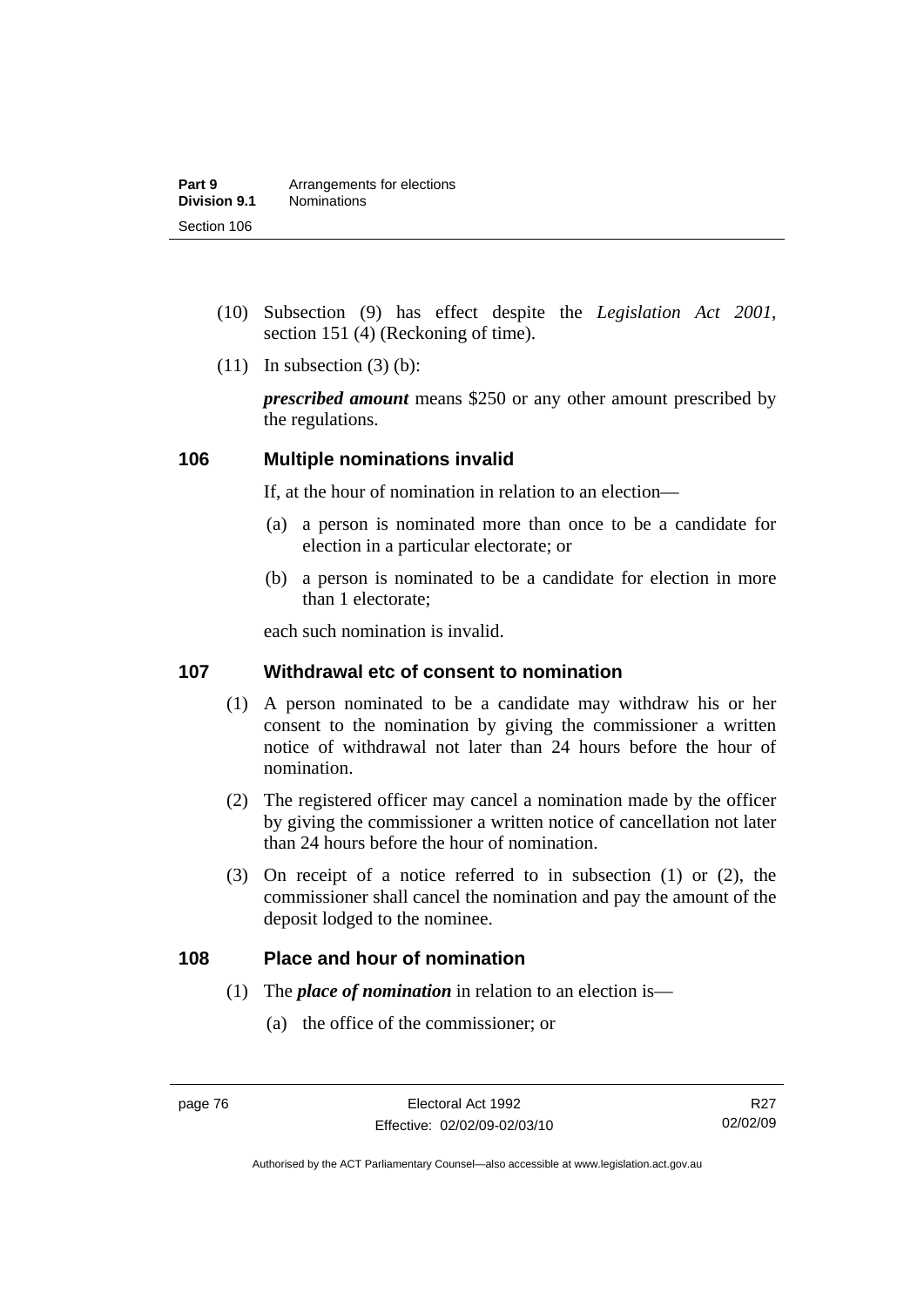- (b) any other place approved, in writing, by the commissioner as a place of nomination.
- (2) An approval is a notifiable instrument.

*Note* A notifiable instrument must be notified under the *Legislation Act 2001*.

- (3) The *hour of nomination* in relation to an election is 12 o'clock noon on the 23rd day before polling day for the election.
- (4) If the hour mentioned in subsection (3) falls on a public holiday, anything that under this Act is to be done by the hour of nomination must be done by that time on the public holiday.
- (5) Subsection (4) has effect despite the *Legislation Act 2001*, section 151 (4) (Reckoning of time).

# **109 Declaration of candidates**

- (1) As soon as practicable after the hour of nomination, the commissioner shall, at the place of nomination, publicly produce all nomination forms and declare each person duly nominated to be a candidate.
- (2) A declaration in relation to a candidate shall specify—
	- (a) the name of the candidate; and
	- (b) the name of any registered party by which the candidate is endorsed.
- (3) As soon as practicable after the declaration, the commissioner—
	- (a) shall, at the office of the commissioner; and
	- (b) may, at any other places the commissioner determines;

arrange for a notice containing particulars relating to each candidate to be displayed.

 (4) A notice shall not specify the address of a candidate if it is a suppressed address.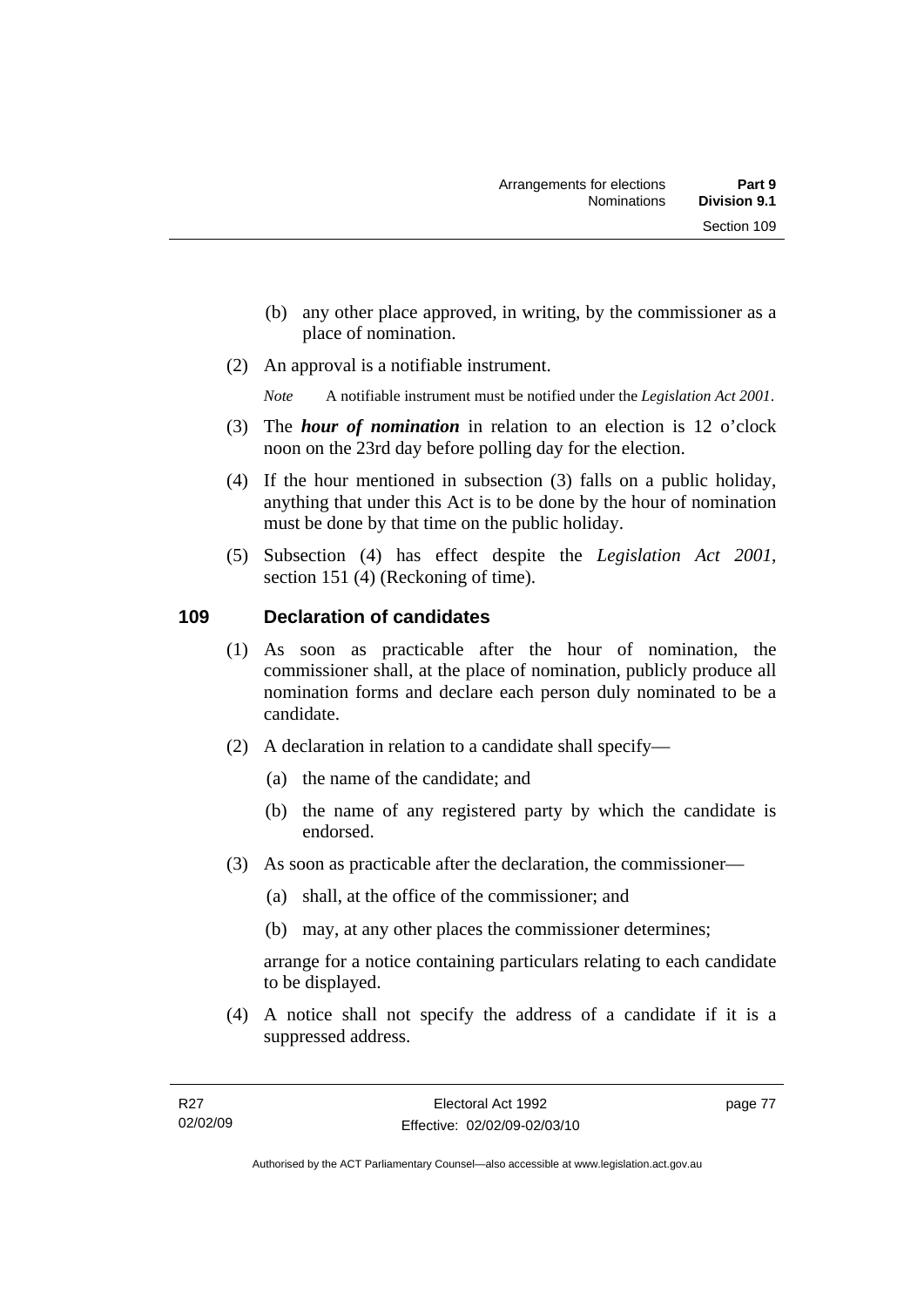## **110 Rejection of nominations**

- (1) The commissioner must reject the nomination of a person if the nomination form for the person is not substantially in accordance with section 105 (Candidates to be nominated).
- (2) The commissioner must also reject the nomination of a person if satisfied on reasonable grounds that the name under which the person is nominated—
	- (a) is obscene; or
	- (b) is frivolous; or
	- (c) has been assumed for a political purpose.

#### **Examples for par (c)**

- 1 A name that includes, completely or partly, the name, or an abbreviation of the name, of a political party.
- 2 A name that includes a political message.
- *Note* An example is part of the Act, is not exhaustive and may extend, but does not limit, the meaning of the provision in which it appears (see *Legislation Act 2001*, s 126 and s 132).
- (3) The commissioner must give a person whose nomination is rejected under subsection (1) or (2) written notice of the rejection.

*Note* For how documents may be given, see *Legislation Act 2001*, pt 19.5.

- (4) The notice must set out the reasons for the rejection.
- (5) The commissioner may reject the nomination of a person only under subsection  $(1)$  or  $(2)$ .

#### **111 Need for a poll**

 (1) If the number of candidates for an election is not greater than the number required to be elected, the commissioner shall, in accordance with section 189, declare the candidate or candidates elected.

R<sub>27</sub> 02/02/09

Authorised by the ACT Parliamentary Counsel—also accessible at www.legislation.act.gov.au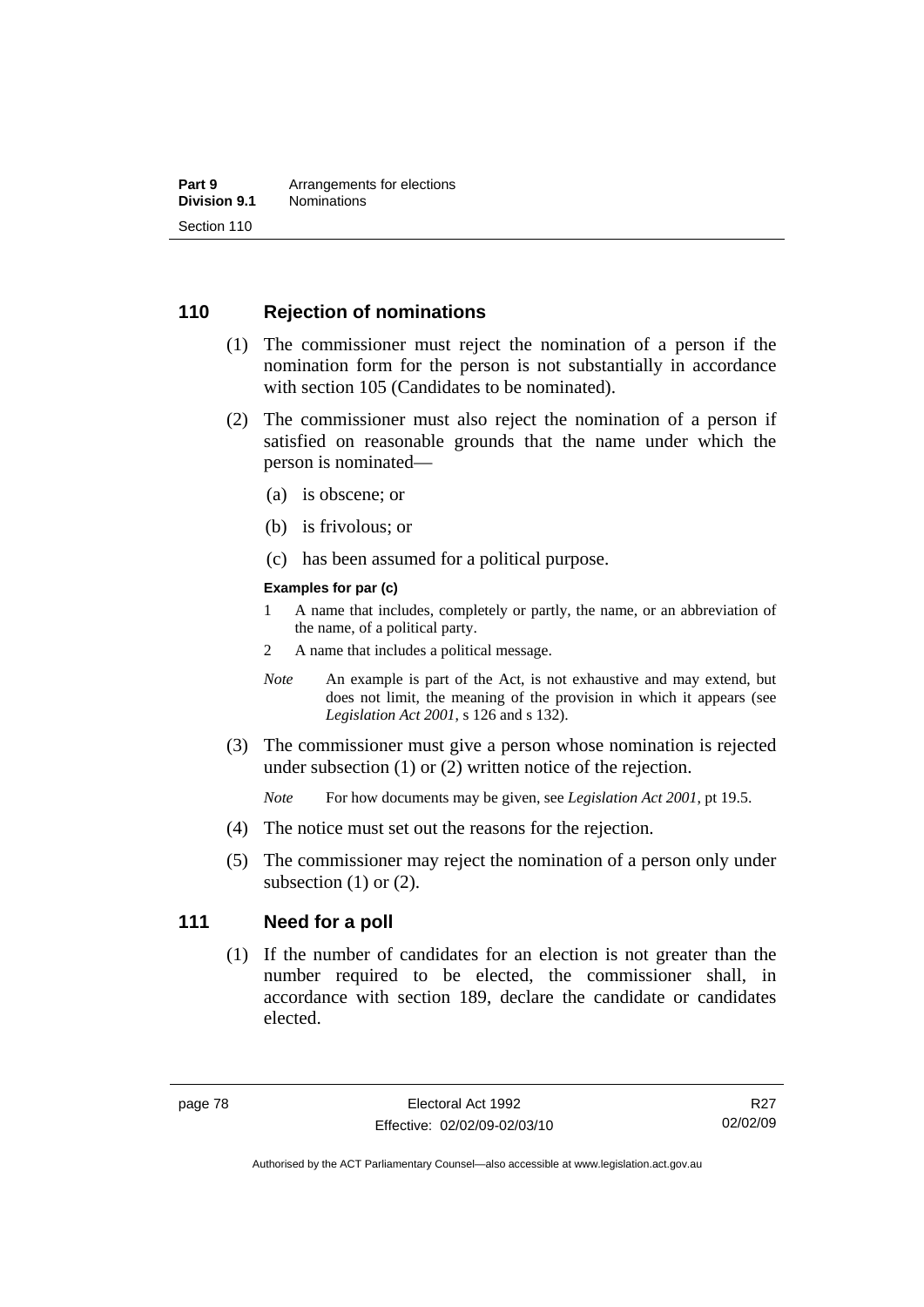(2) If the number of candidates for election is greater than the number required to be elected, a poll shall be held in accordance with this Act.

# **112 Death of candidate before polling day**

If a candidate dies before polling day and the number of candidates remaining is not greater than the number required to be elected, the commissioner shall, in accordance with section 189, declare the remaining candidates elected.

# **113 Deposit—return or forfeiture**

- (1) A deposit paid in relation to the nomination of a candidate shall be returned to the candidate, after the result of an election is declared, if—
	- (a) the candidate is elected; or
	- (b) at the time when the candidate is excluded from a poll under a scrutiny in accordance with schedule 4, his or her total votes equal or exceed 20% of the quota for the election; or
	- (c) the candidate is neither elected nor excluded and his or her total votes, at any stage of the counting, equal or exceed 20% of the quota for the election.
- $(2)$  If—
	- (a) a nominee dies before the candidates are declared for an election; or
	- (b) a candidate dies before polling day;

the commissioner shall pay the amount of the deposit lodged to the deceased's personal representative.

 (3) Subject to subsections (1) and (2), a deposit made in relation to the nomination of a candidate shall be forfeited to the Territory when the result of an election is declared.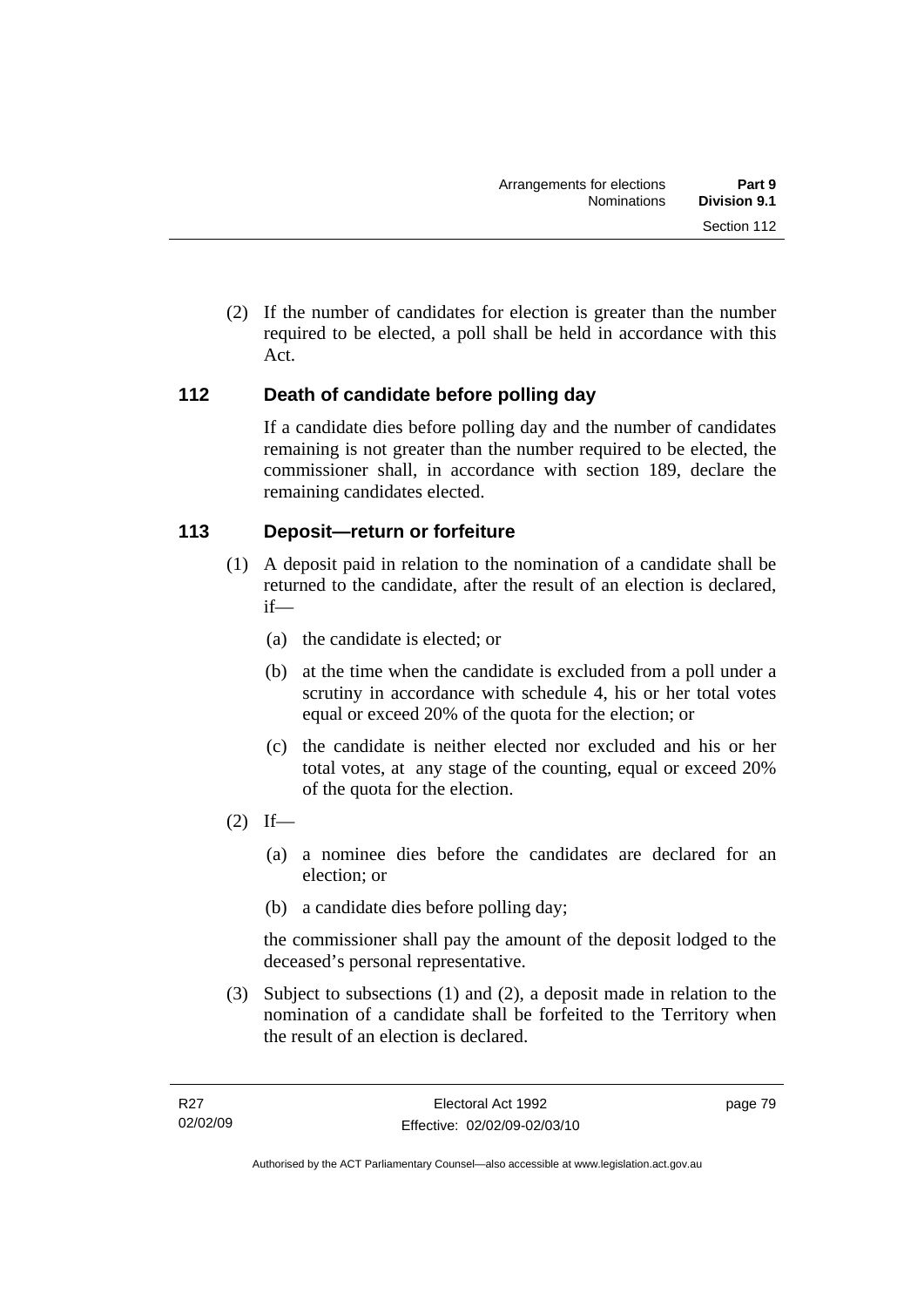**Part 9 Arrangements for elections**<br>**Division 9.2 Ballot papers Ballot papers** Section 114

# **Division 9.2 Ballot papers**

#### **114 Ballot papers**

- (1) Subject to this division, the ballot papers to be used in an election shall be in accordance with the form in schedule 1.
- (2) The commissioner may determine the colour of the paper on which ballot papers for each electorate are to be printed.
- (3) A ballot paper must bear an official mark in the form approved under section 340A (Approved forms).
- (4) The ballot paper may be in electronic form.
- (5) The commissioner may approve changes to the electronic form of the ballot paper that are necessary to facilitate the display of the electronic form.

#### **Example**

The electronic form of a ballot paper may display columns of candidates using 2 rows.

- *Note* An example is part of the Act, is not exhaustive and may extend, but does not limit, the meaning of the provision in which it appears (see *Legislation Act 2001*, s 126 and s 132).
- (6) An approval under subsection (3) is a notifiable instrument.

*Note* A notifiable instrument must be notified under the *Legislation Act 2001*.

- (7) The regulations may—
	- (a) specify the headings or directions to be contained on ballot papers to be used for declaration voting; and
	- (b) provide for—
		- (i) the form of a ballot paper to be altered as specified in the regulations; or
		- (ii) a form set out in the regulations to be used in place of the form of a ballot paper.

Authorised by the ACT Parliamentary Counsel—also accessible at www.legislation.act.gov.au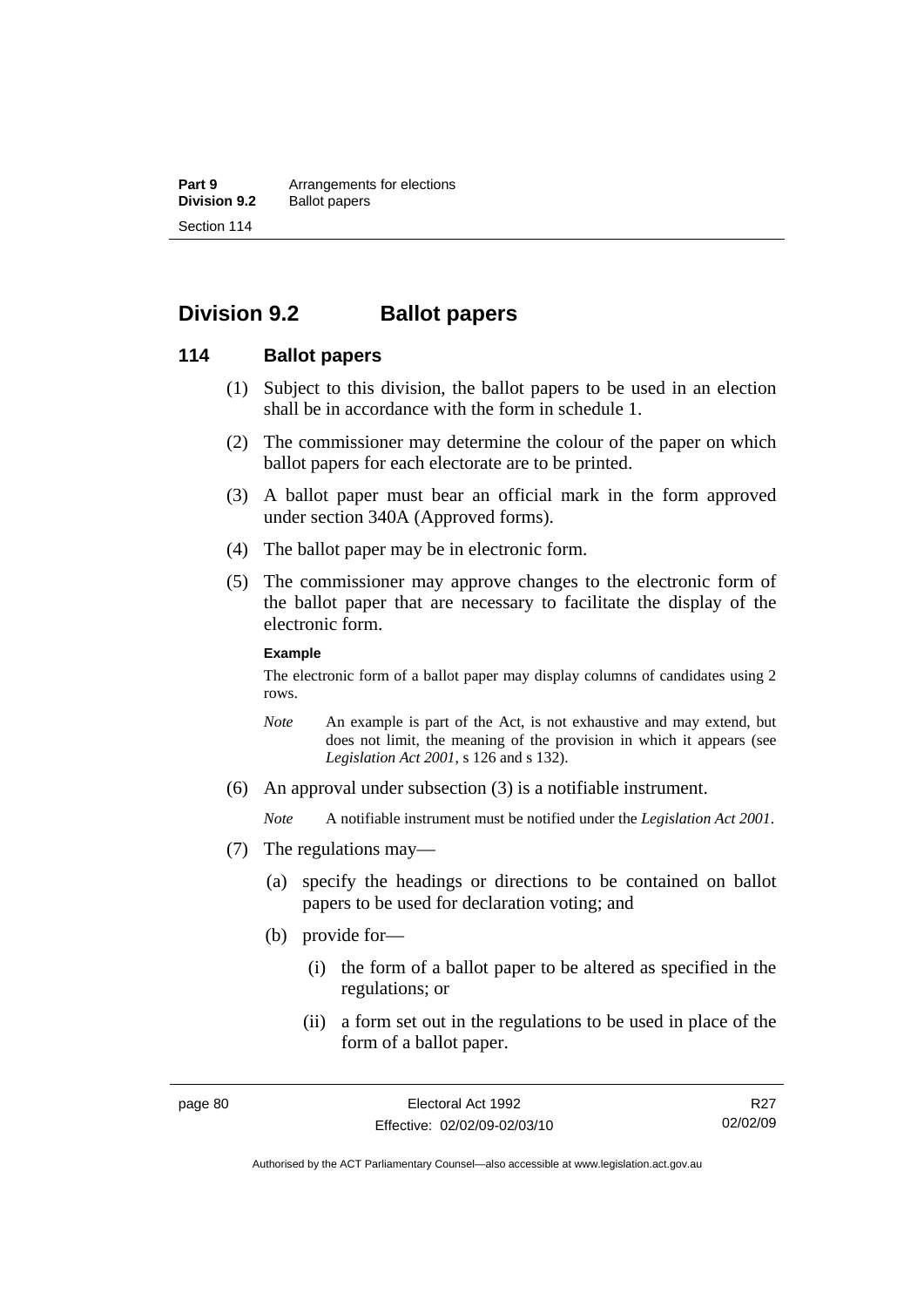# **115 Grouping of candidates' names**

If the registered officer of a registered party nominates 2 or more candidates for an election, their names shall be grouped in a separate column on the ballot papers for the relevant electorate.

# **116 Printing of ballot papers**

- (1) Subject to subsections (2) to (7), on each ballot paper for an election—
	- (a) the names of the candidates in a group of candidates shall be printed in a single column; and
	- (b) if there are 2 or more groups of candidates—separate columns of the names of the candidates in each group shall be printed from left to right in an order determined by the commissioner by lot; and
	- (c) a distinguishing letter shall be printed above the column of names of the candidates in a particular group, the letter being—
		- (i) if there is only 1 group— 'A'; or
		- (ii) if there are 2 or more groups—the appropriate letter in a consecutive, alphabetical order beginning with 'A' corresponding to the order in which the columns of names in each group are printed from left to right on the ballot paper; and
	- (d) if there are grouped and ungrouped candidates—the names of all ungrouped candidates shall, subject to subsection (6), be printed in a single column to the right of the last column of names of grouped candidates; and
	- (e) if there are no groups of candidates—the names of all candidates shall be printed in a single column; and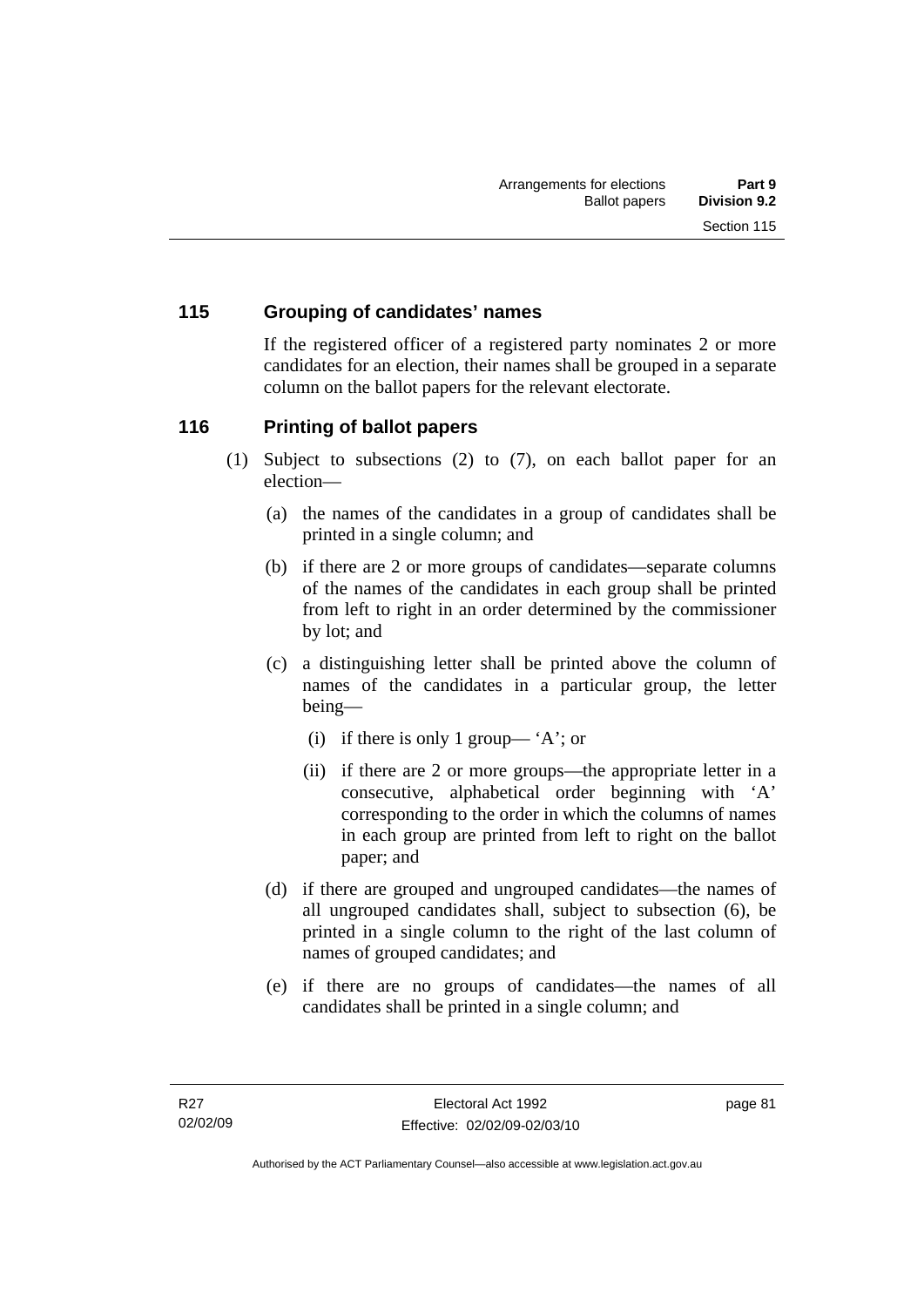- (f) the names of candidates in the columns shall be printed in an order determined in accordance with schedule 2; and
- (g) the name of each candidate shall be printed once only; and
- (h) a square (a *candidate square*) shall be printed adjacent to the name of each candidate.
- *Note Group*, in relation to candidates in an election, is defined in the dictionary.
- (2) A ballot paper must not contain more than the relevant number of candidate's names in a column.
- (3) If there are more than the relevant number of candidates in a group—
	- (a) their names shall, so far as practicable, be printed in 2 or more adjacent columns of equal length; and
	- (b) the names to be printed in each column shall be determined by the commissioner by lot.
- (4) If the names of the candidates in a particular group are printed in 2 or more adjacent columns, the distinguishing letter referred to in subsection (1) (c) shall be printed once only above those columns.
- (5) If there are no grouped candidates and there are more than the relevant number of ungrouped candidates—
	- (a) their names shall, so far as practicable, be printed in 2 or more adjacent columns of equal length; and
	- (b) the names to be printed in each column shall be determined by the commissioner by lot.
- (6) If a single column of the names of ungrouped candidates would be longer than the longest column of names of grouped candidates—
	- (a) the names of the ungrouped candidates shall be printed in 2 or more columns none of which is longer than the longest column of names of grouped candidates; and

R<sub>27</sub> 02/02/09

Authorised by the ACT Parliamentary Counsel—also accessible at www.legislation.act.gov.au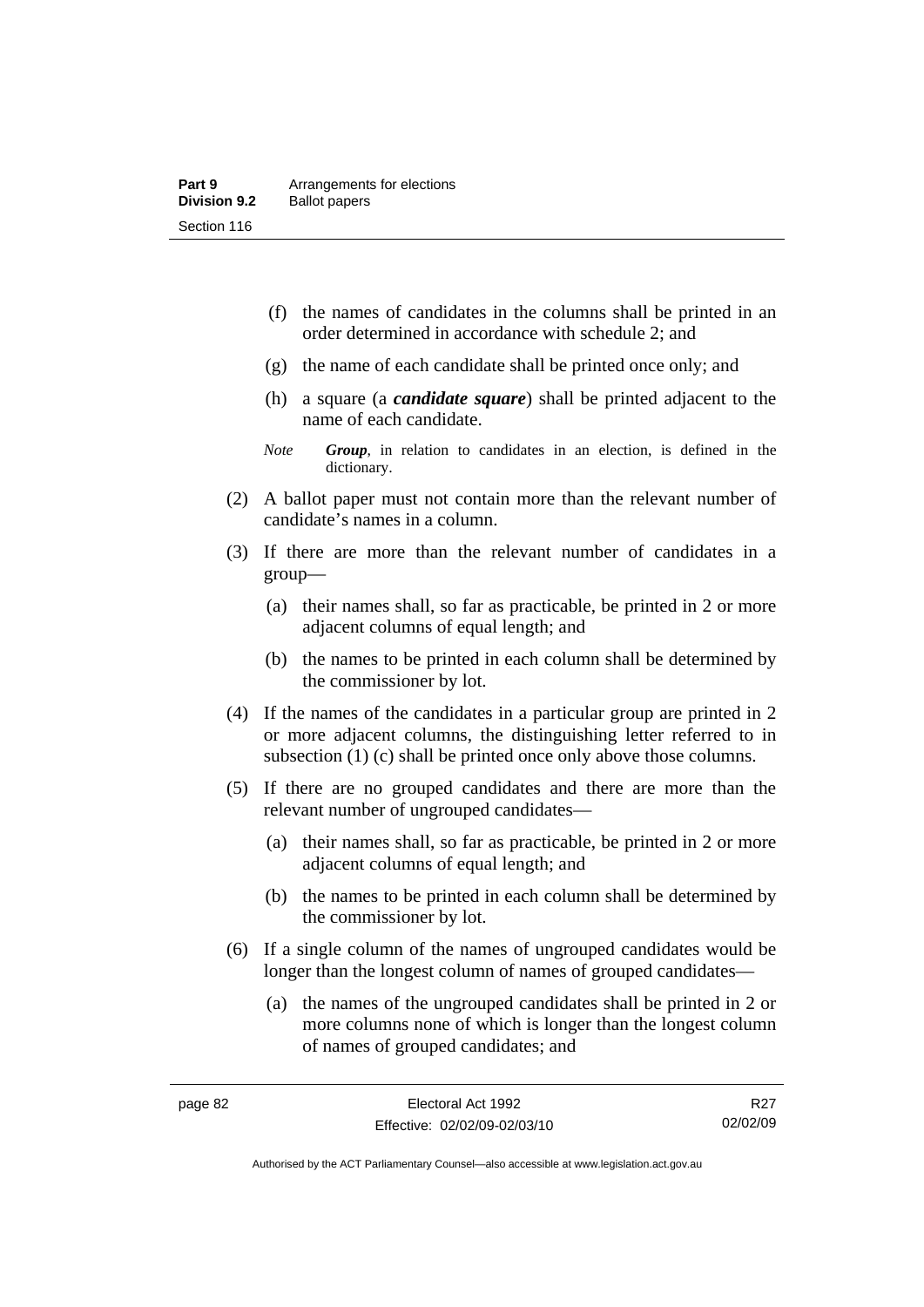- (b) the names of the ungrouped candidates to be included in each column shall be determined by the commissioner by lot.
- (7) If similarity in the names of 2 or more candidates is likely to cause confusion, their names may be arranged on the ballot papers with such description or addition as will distinguish each from the other.
- (8) In this section:

### *relevant number* means—

- (a) for a 5 member electorate—5; or
- (b) for a 7 member electorate—7.

# **117 Names on ballot papers**

(1) In this section:

*party name*, for a registered party, means—

- (a) the name under which the party is registered; or
- (b) if a registered abbreviation of the name of the party is stated in the nomination form of each party candidate—that abbreviation.
- (2) On the ballot papers for an election—
	- (a) the party name of the registered party by which a group of party candidates is endorsed must be printed at the top of the column of their names; and
	- (b) the party name of the registered party by which an ungrouped party candidate is endorsed must be printed next to the candidate square for the candidate; and
	- (c) the word 'independent' must be printed next to the candidate square for a candidate (other than a party candidate) if the nomination form so specified.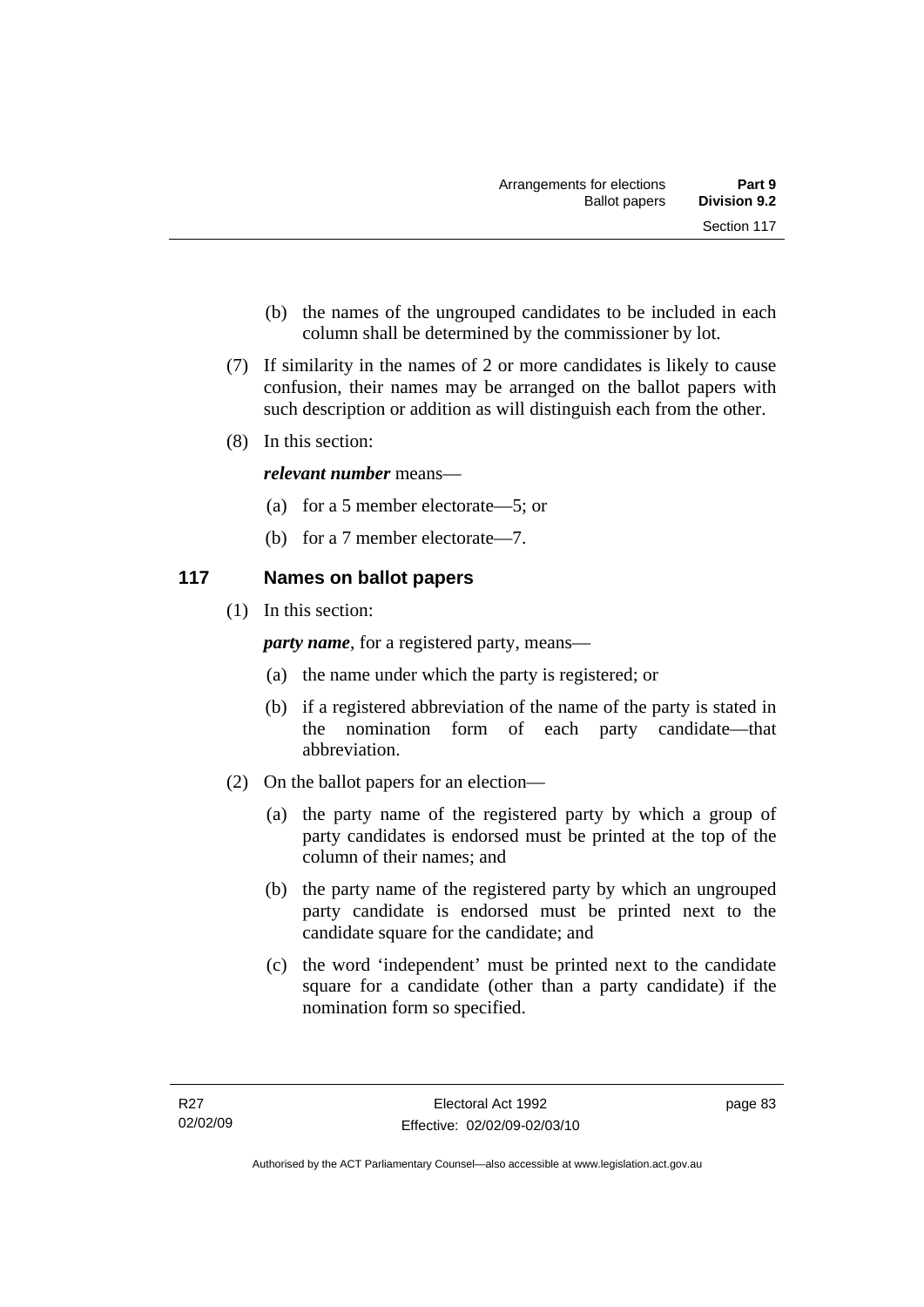# **118 Draw for positions on ballot papers**

The commissioner shall make the determinations required by section 116 in public at the place of nomination, as soon as practicable after the candidates have been declared.

# **Division 9.3 Electronic voting devices and vote counting programs**

### **118A Approval of computer program for electronic voting and vote counting**

- (1) The commissioner may approve 1 or more computer programs for any of the following:
	- (a) to allow electronic voting in an election;
	- (b) to perform steps in the scrutiny of votes in an election.
- (2) The commissioner may approve a program under subsection (1) (a) only if the program will—
	- (a) allow an elector to show consecutive preferences starting at '1'; and
	- (b) give an elector an opportunity to correct any mistakes before processing the elector's vote; and
	- (c) allow an elector to make an informal vote showing no preference for any candidate; and
	- (d) not allow a person to find out how a particular elector cast his or her vote.
- (3) The commissioner may approve a program under subsection (1) (b) only if—
	- (a) the proper use of the program would give the same result in the scrutiny of votes in an election as would be obtained if the scrutiny were conducted without using the program; and

R<sub>27</sub> 02/02/09

Authorised by the ACT Parliamentary Counsel—also accessible at www.legislation.act.gov.au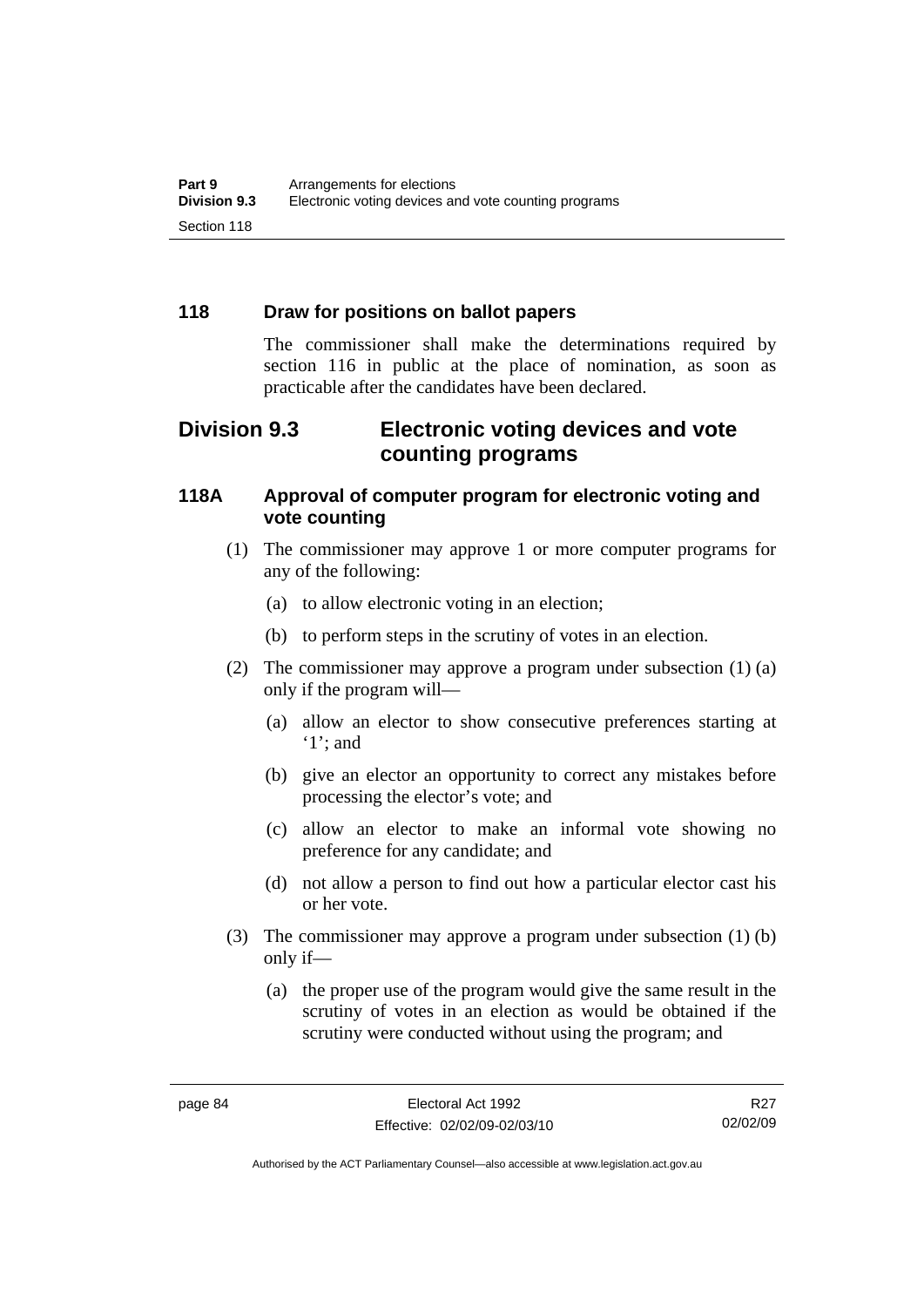- (b) the program—
	- (i) will not allow a person to find out how a particular elector cast his or her vote; and
	- (ii) is designed to pause while the commissioner makes a determination by lot required by schedule 4; and
	- (iii) can produce indicative distributions of preferences at any time after the close of the poll and before the declaration of the poll.
- (4) An approval under subsection (1) is a notifiable instrument.

*Note* A notifiable instrument must be notified under the *Legislation Act 2001*.

- (5) The commissioner must determine processes that must be followed in relation to the use of an approved computer program in the scrutiny of votes in an election.
- (6) Without limiting subsection (5), the commissioner may approve a process—
	- (a) for entering preferences shown on paper ballots into the approved computer program; and
	- (b) for counting preferences using the program to work out—
		- (i) the number of unrejected ballot papers on which a first preference is recorded for each candidate; and
		- (ii) the number of informal ballot papers for each electorate.

# **118B Security of electronic voting devices and related material**

 (1) The commissioner must take steps to ensure that electronic devices and computer programs used or intended to be used for or in connection with electronic voting are kept secure from interference at all times.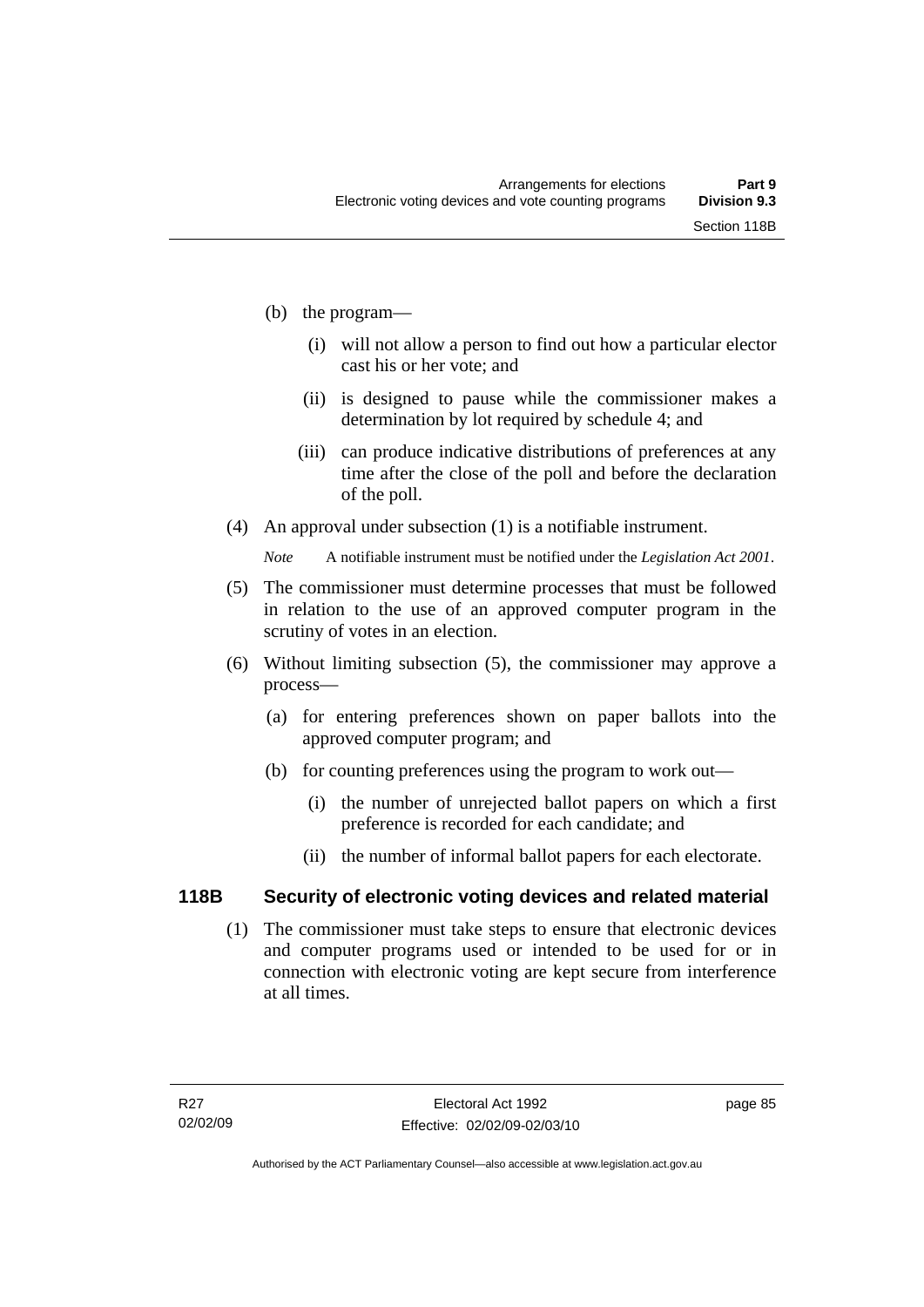- (2) The commissioner must keep backup copies of electronic data produced at a polling place or scrutiny centre until whichever of the following happens last:
	- (a) the beginning of the pre-election period for the next election;
	- (b) the documents are no longer required by the commissioner, another member of the electoral commission or a member of the staff of the commission for exercising a function under this Act.

# **Division 9.4 Miscellaneous**

# **119 Polling places and scrutiny centres**

- (1) The commissioner may, in writing—
	- (a) appoint a specified place to be a polling place on polling day for an election; and
	- (b) appoint a specified place to be a scrutiny centre during the election period for the purpose of the scrutiny at an election.
- (2) An appointment is a notifiable instrument.

*Note* A notifiable instrument must be notified under the *Legislation Act 2001*.

- (3) During a pre-election period, the commissioner—
	- (a) must publish in a newspaper; and
	- (b) may publish by any other means the commissioner determines;

a notice setting out particulars of each polling place for the election.

# **120 Administrative arrangements**

 (1) The commissioner shall make appropriate administrative arrangements for the conduct of each election and, in particular, shall ensure that each polling place is properly equipped with—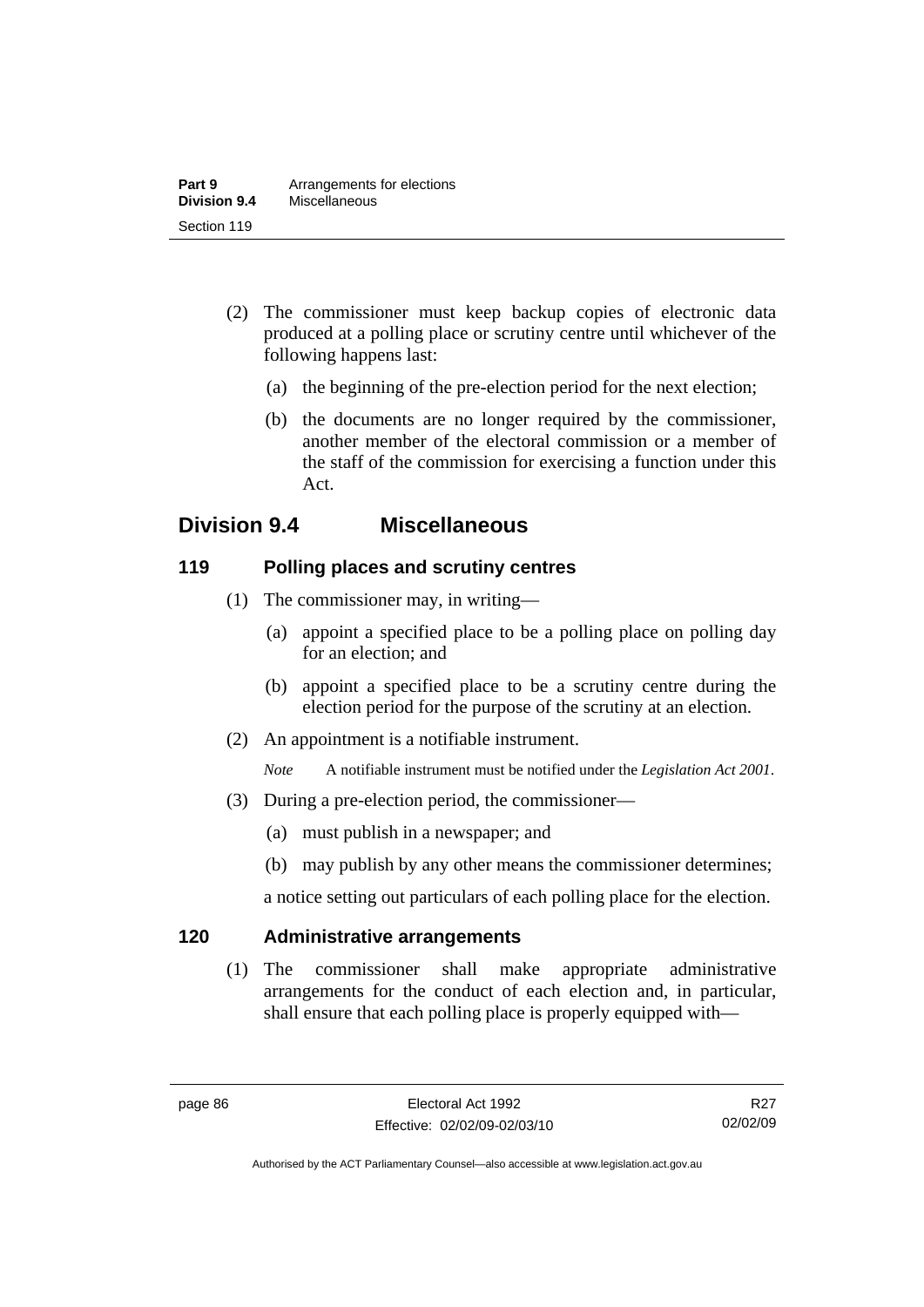- (a) separate voting compartments constructed so as to screen voters from observation while marking ballot papers; and
- (b) ballot boxes capable of being securely fastened; and
- (c) ballot papers and other documents and stationery.
- (2) The commissioner may make arrangements at a polling place for electors to vote using an electronic ballot paper (*electronic voting*).
- (3) For subsection (2), the commissioner may approve electronic devices for use by electors for electronic voting at a polling place.
- (4) An approval under subsection (3) is a notifiable instrument.

*Note* A notifiable instrument must be notified under the *Legislation Act 2001*.

# **121 Certified lists of electors**

- (1) As soon as practicable after the roll for an electorate closes, the commissioner shall—
	- (a) prepare a certified list of the electors; and
	- (b) give a copy to the OIC for each polling place; and
	- (c) on request by a candidate for the electorate—give a copy to the candidate.
- (2) For this Act, the certified list of electors, in relation to an election in an electorate, is an extract from the roll for the electorate, certified by the commissioner, in relation to each person enrolled who will be at least 18 years of age on polling day.

# **121A Use of information from certified lists**

(1) In this section:

#### *approved purpose* means—

- (a) a purpose connected with an election; or
- (b) monitoring the accuracy of information on the roll.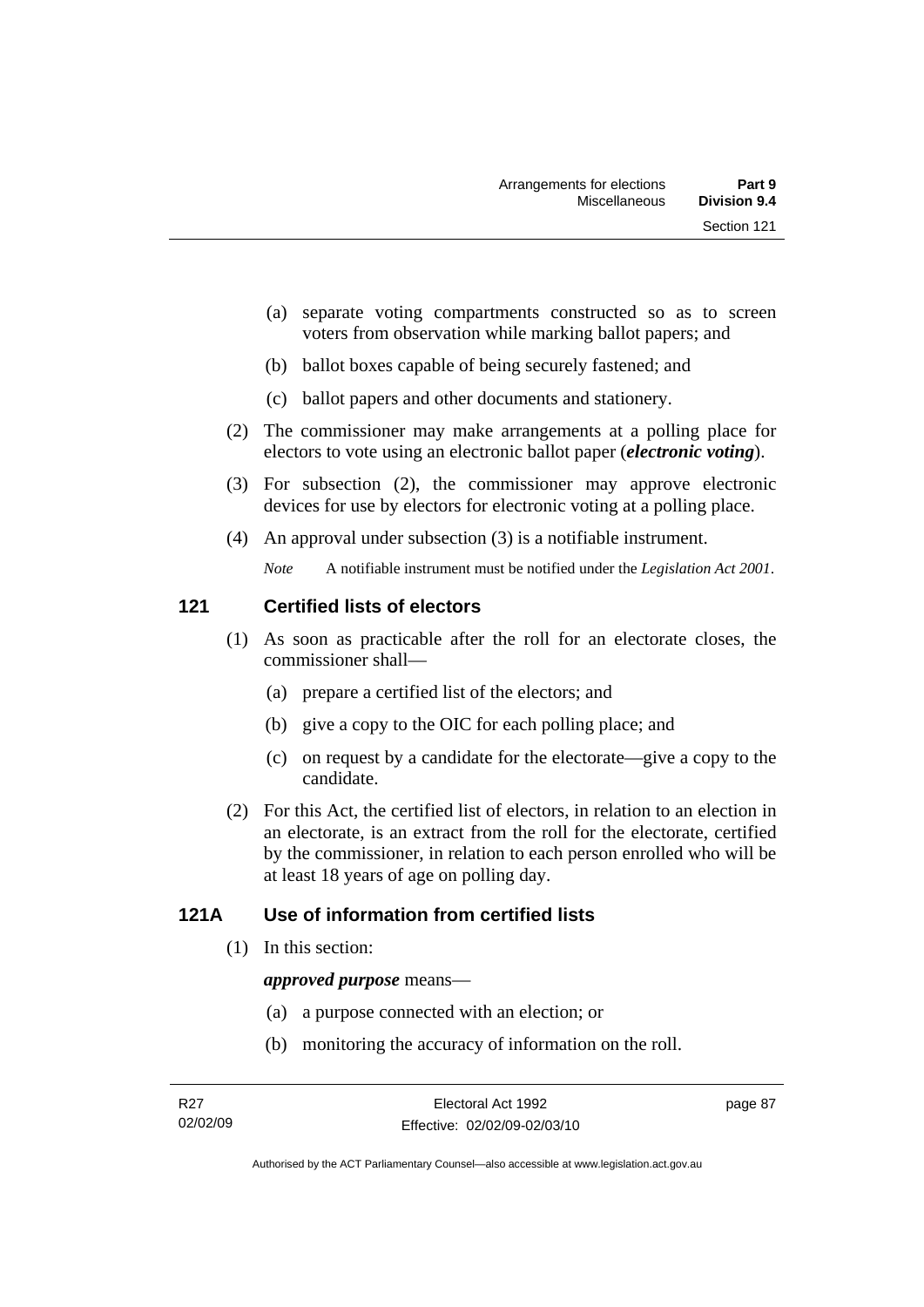| Part 9       | Arrangements for elections |
|--------------|----------------------------|
| Division 9.4 | Miscellaneous              |
| Section 122  |                            |

*protected information*, in relation to a person, means information that the person knows, or has reasonable grounds for believing, was obtained from a copy of a certified list of electors given to the person or someone else under section 121 (1) (Certified list of electors).

- (2) A person must not, without reasonable excuse, use protected information for—
	- (a) a commercial purpose; or
	- (b) any other purpose, other than an approved purpose.

Maximum penalty: 50 penalty units, imprisonment for 6 months or both.

 (3) A person must not, without reasonable excuse, directly or indirectly divulge or communicate protected information to someone else for a purpose other than an approved purpose.

Maximum penalty: 50 penalty units, imprisonment for 6 months or both.

#### **122 Scrutineers—appointment**

- (1) A candidate for election may appoint a scrutineer to represent the candidate during the polling for the election, or during the scrutiny for an election, or both.
- (2) An appointment shall be made by giving to the commissioner—
	- (a) written notice, signed by the candidate, specifying the name and address of the scrutineer; and
	- (b) an undertaking signed by the scrutineer.
	- *Note* If a form is approved under s 340A (Approved forms) for an undertaking, the form must be used.

Authorised by the ACT Parliamentary Counsel—also accessible at www.legislation.act.gov.au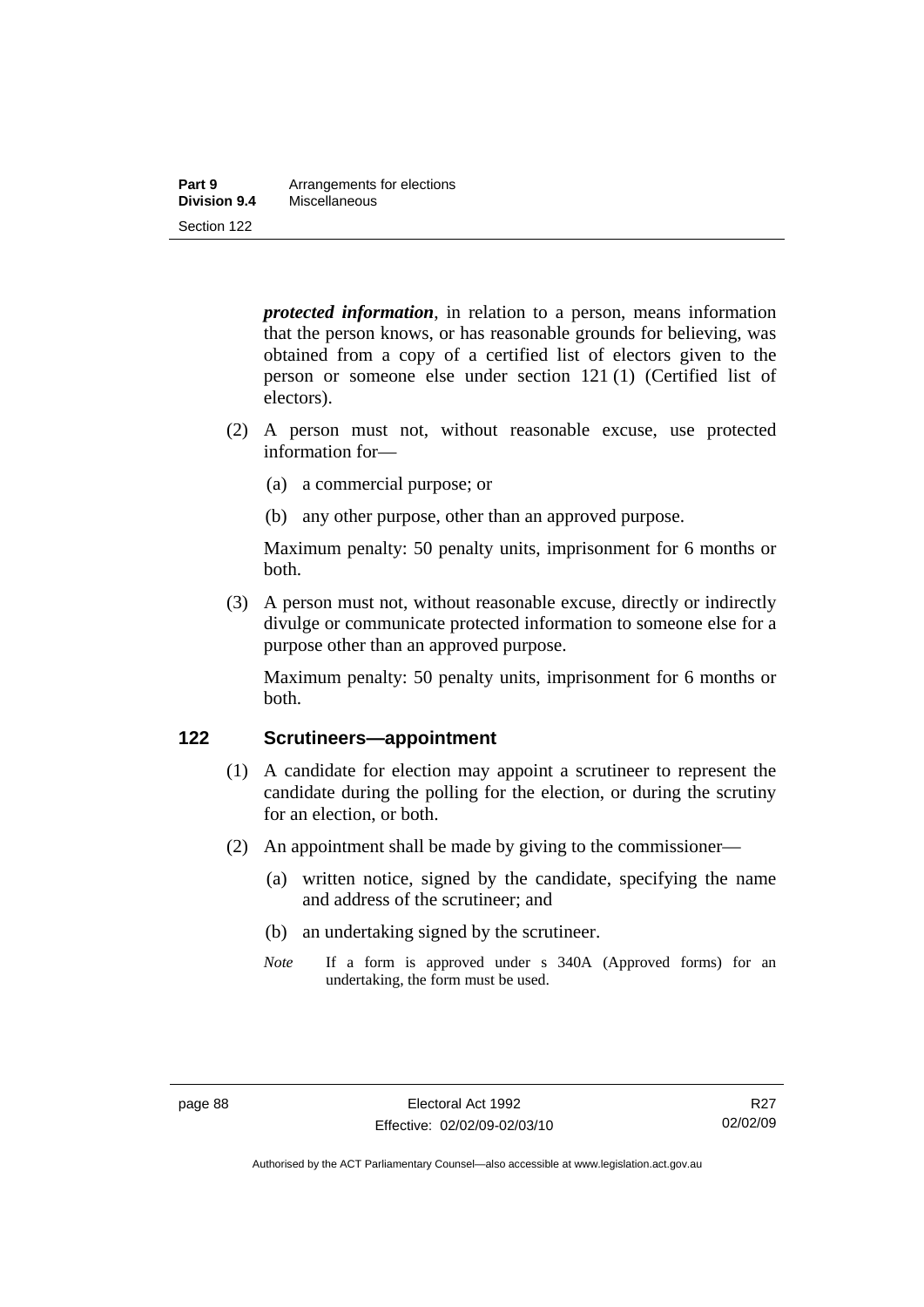## **123 Scrutineers—conduct**

- (1) Subject to subsection (2), a scrutineer representing a candidate during the polling for an election is entitled to be present in a polling place, and to enter or leave a polling place, when voters are allowed to vote at that place.
- (2) At any time while voters are allowed to vote at a particular polling place, the number of scrutineers representing a particular candidate who are present at that place shall not exceed the number of officers responsible for issuing ballot papers at that place.
- (3) Subject to subsection (4), a scrutineer representing a candidate during the scrutiny for an election is entitled to be present in a scrutiny centre, and to enter or leave a scrutiny centre, during the conduct of the scrutiny at the centre.
- (4) At any time during the conduct of the scrutiny at a particular scrutiny centre, the number of scrutineers representing a particular candidate who are present at the centre shall not exceed the number of officers at the centre.
- (5) A scrutineer at a polling place or scrutiny centre shall wear a badge, supplied by the commissioner, that identifies the person as a scrutineer.
- (6) A scrutineer shall not, without reasonable excuse, communicate with any person in a polling place except so far as is necessary in the exercise of the scrutineer's functions.

Maximum penalty: 10 penalty units.

 (7) A scrutineer shall not, without reasonable excuse, interfere with or attempt to influence an elector at a polling place.

Maximum penalty: 50 penalty units.

 (8) For section 320 (4) (b), a scrutineer who contravenes this section is no longer entitled to be on the premises.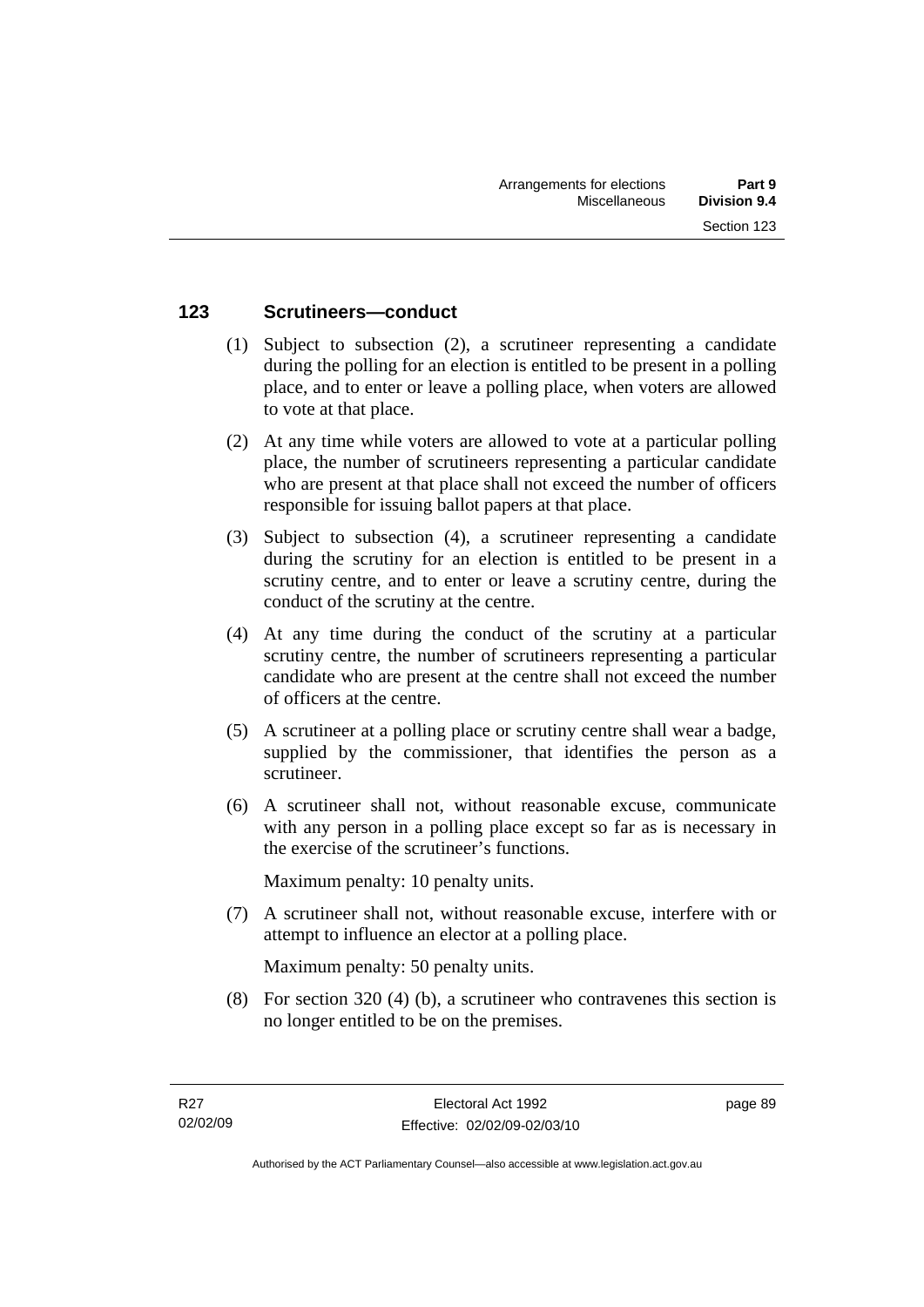# **124 Participation by candidates in conduct of election**

A candidate shall not take any part in the conduct of an election.

#### **125 Determining matters by lot**

- (1) If the commissioner is required by this Act to determine a matter by lot, the matter shall be so determined in a way approved by the electoral commission in writing.
- (2) An approval is a disallowable instrument.
	- *Note* A disallowable instrument must be notified, and presented to the Legislative Assembly, under the *Legislation Act 2001*.

#### **126 Supplementary elections**

If, in relation to an election—

- (a) there are no candidates; or
- (b) the number of candidates declared elected under section 111 or 112 is less than the number of vacancies;

a supplementary election shall be held, as necessary, in accordance with section 101.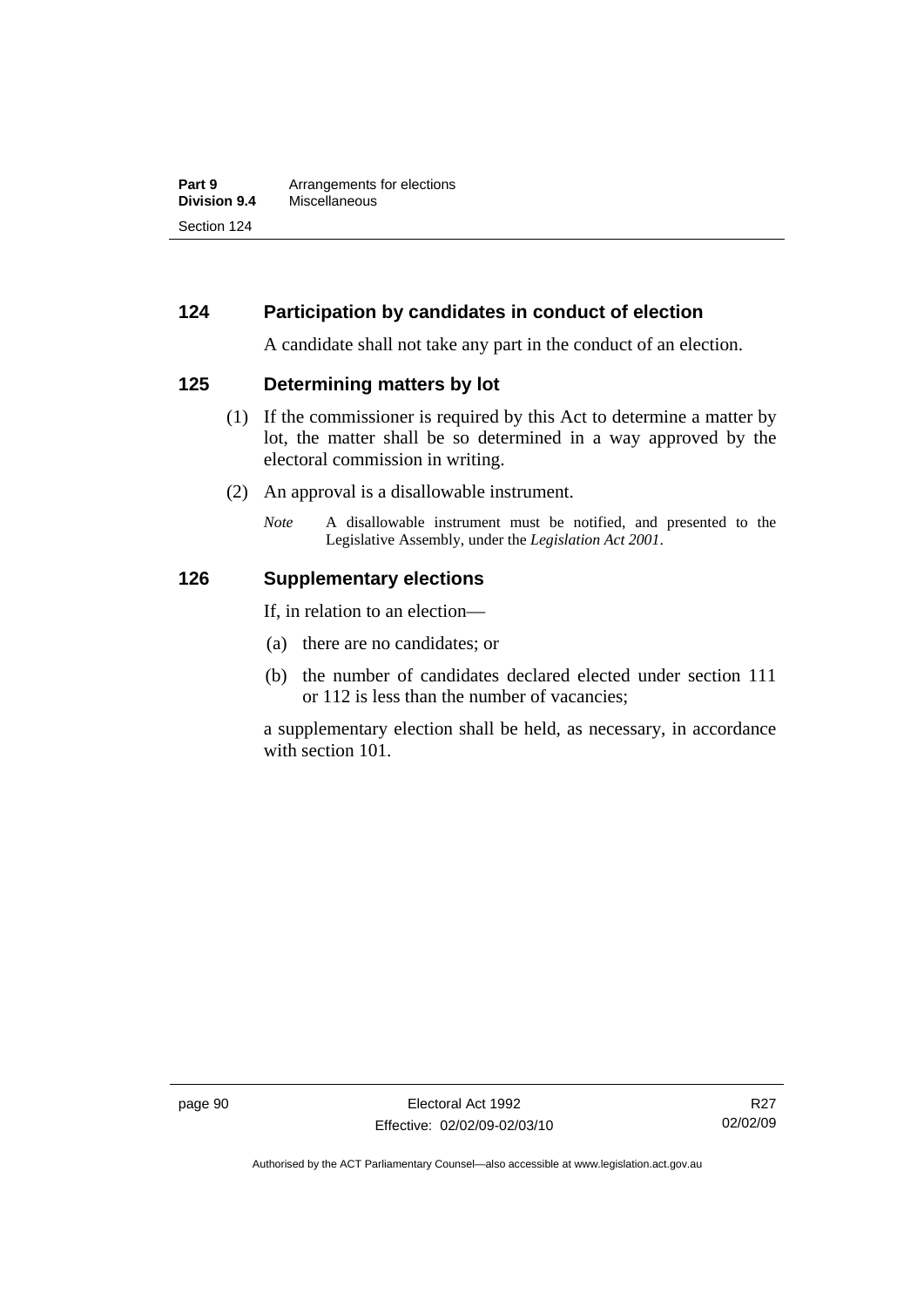| <b>Division 10.1</b> |
|----------------------|
|                      |

# **Part 10 Voting**

# **Division 10.1 General**

### **127 Meaning of** *authorised witness*

In this part:

*authorised witness* means—

- (a) in Australia or an external Territory—an officer, an elector or a person who is enrolled on any roll kept under the Commonwealth Electoral Act; or
- (b) in any other place—a person who is at least 18 years old;

but does not include a candidate at an election.

### **128 Entitlement to vote**

- (1) Subject to subsection (2), an elector enrolled for an electorate is entitled to vote at an election for the electorate.
- (2) A person who is enrolled is not entitled to vote at an election unless he or she will be at least 18 years old on the day the poll for the election is required to be held.
- (3) The inclusion of the name of a person on a certified list of electors for an election is conclusive evidence of the person's right to vote at the election.
- (4) The omission of the name of a person from a roll because of official error does not disqualify the person from voting.
- (5) In a roll or a certified list of electors, an omission of a given name, or an error in a name, does not disqualify an elector from voting.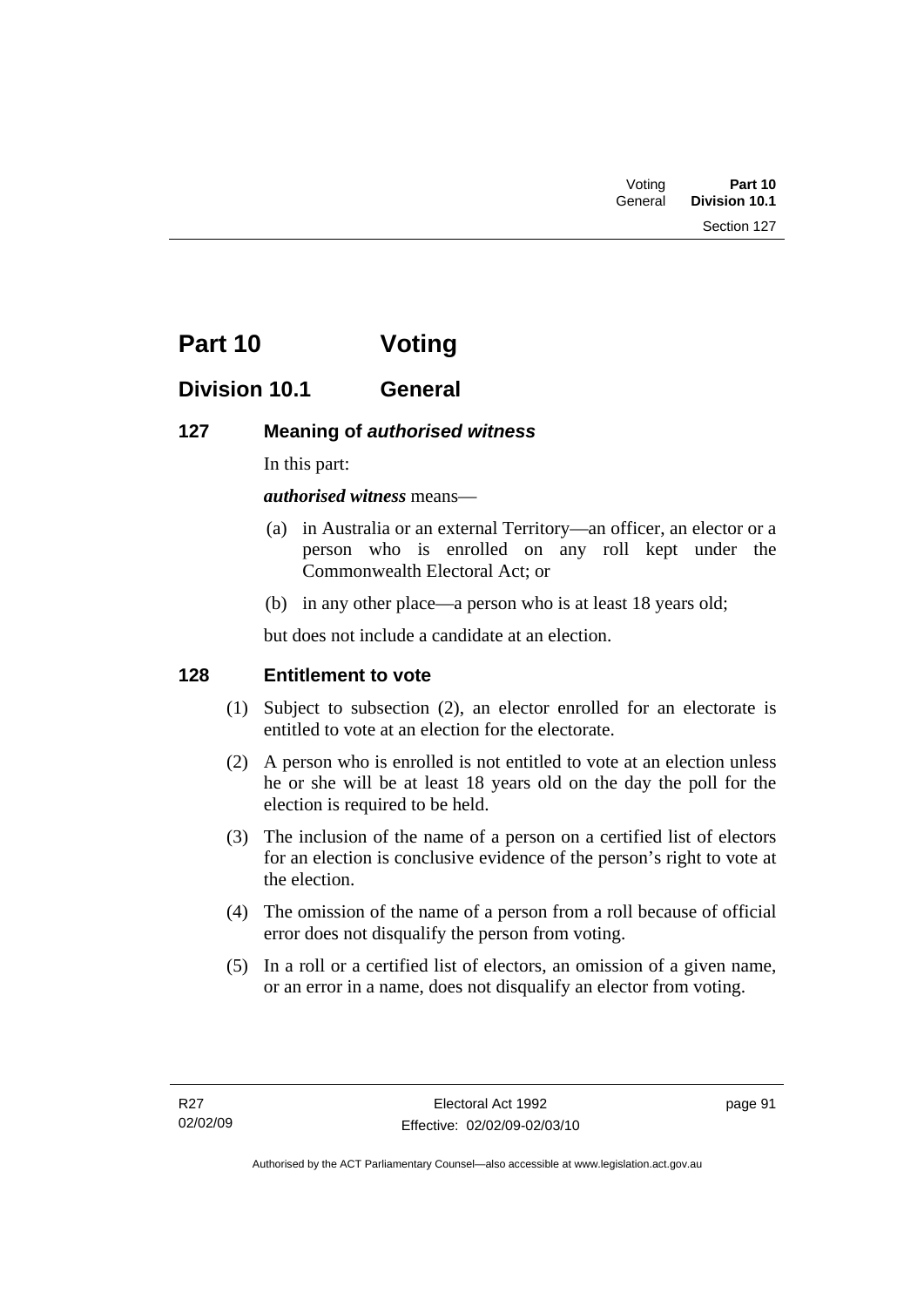(6) An elector whose surname has changed is not disqualified from voting under a former name entered for the person on a roll or certified list of electors.

#### **129 Compulsory voting**

 (1) An elector who is entitled to vote at an election shall not, without a valid and sufficient reason, fail to vote at the election.

Maximum penalty: 0.5 penalty units.

- (2) Subsection (1) does not apply to—
	- (a) an eligible overseas elector; or
	- (b) an Antarctic elector; or
	- (c) an elector who is serving a sentence of imprisonment outside the ACT; or
	- (d) an elector who is enrolled because of his or her enrolment on the Commonwealth roll as an itinerant elector.
- (3) Without limiting subsection (1), an elector shall be taken to have a valid and sufficient reason for failing to vote at an election if the elector believes it to be part of his or her religious duty to abstain from voting.

#### **130 Multiple votes prohibited**

An elector shall not vote—

(a) more than once at the same election for an electorate; or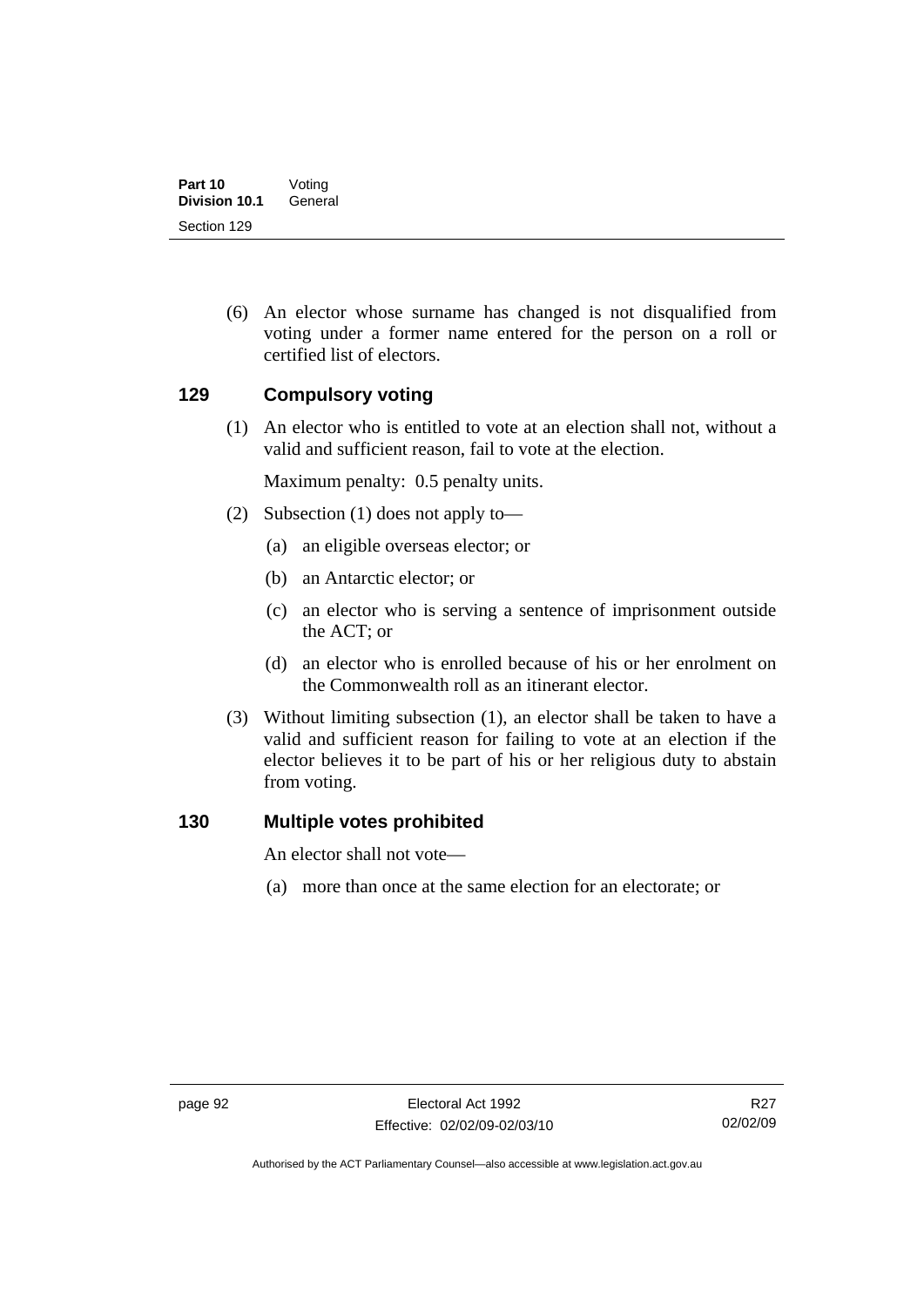| Voting  | Part 10       |
|---------|---------------|
| General | Division 10.1 |
|         | Section 131   |

 (b) at 2 or more elections for electorates the polls for which are required to be held on the same day.

Maximum penalty: 50 penalty units, imprisonment for 6 months or both.

### **131 Procedures for voting**

- (1) At an election, an elector may—
	- (a) cast a vote in accordance with division 10.2, 10.3 or 10.4; or
	- (b) if the elector is a patient in a hospital or special hospital, or detained at a correctional centre—cast an ordinary vote or a declaration vote in accordance with division 10.5.
- (2) An elector who is entitled to vote at an election may cast a vote on polling day at any polling place in the ACT, whether or not the polling place is in the electorate for which the elector is enrolled.
- (3) If there is electronic voting at a polling place, an elector may vote using a paper ballot paper or electronic voting.
- (4) To remove any doubt, subsection (2) does not give an elector detained in lawful custody any right to leave, or be released from, the place of custody to cast a vote.

### **132 Manner of recording vote**

- (1) An elector shall record his or her vote on a ballot paper by marking the ballot paper in accordance with subsection (2).
- (2) The elector—
	- (a) shall place consecutive whole numbers starting at '1' in the number of candidate squares equal to the number of candidates to be elected so as to indicate preferences; and
	- (b) may place further consecutive whole numbers in additional candidate squares so as to indicate additional preferences.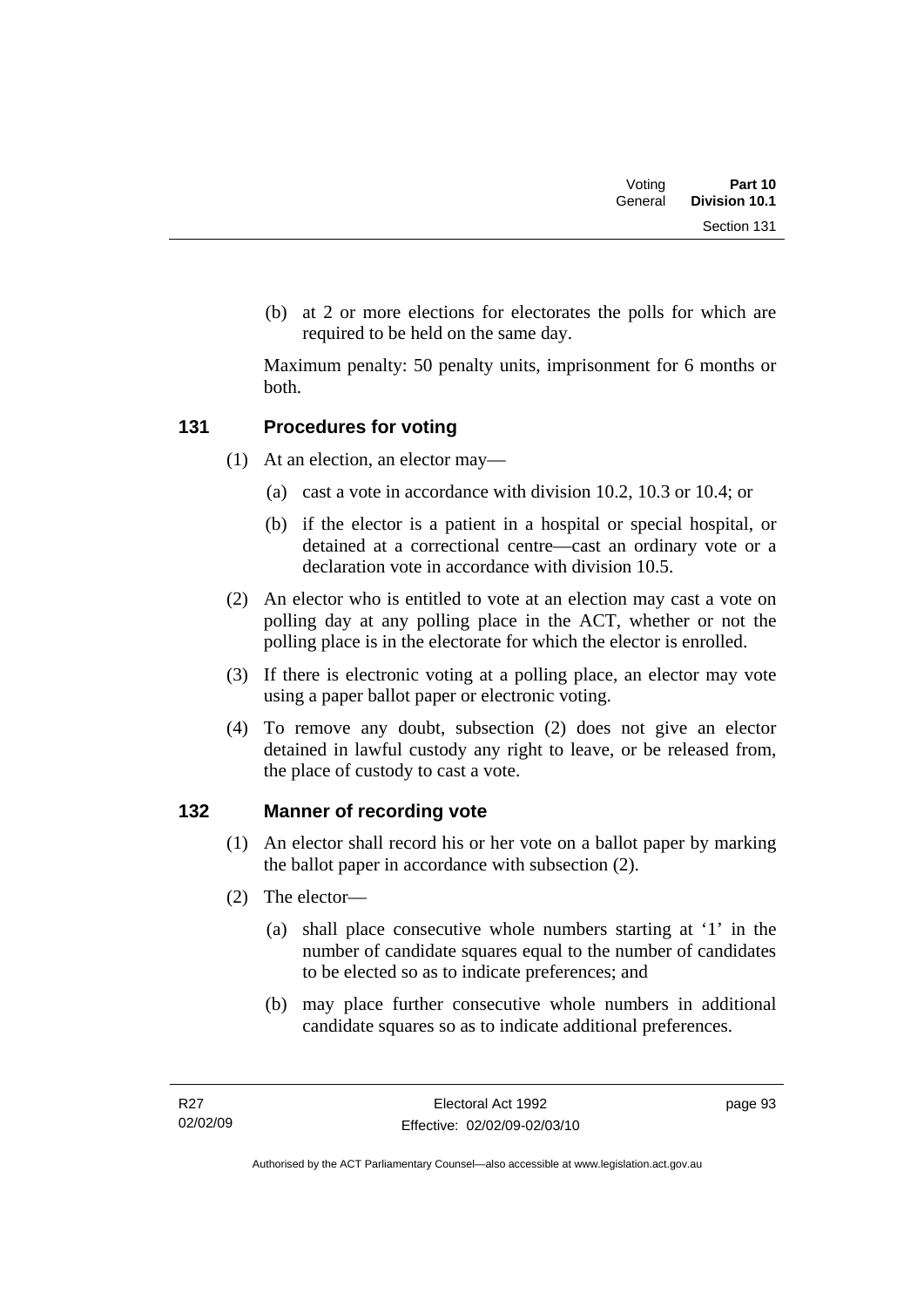# **Division 10.2 Ordinary voting at a polling place**

#### **133 Claims to vote**

- (1) If a person attends before an officer at a polling place on polling day and claims to vote at an election, the officer shall issue a ballot paper to the claimant for the relevant electorate if satisfied that the certified list of electors for the electorate—
	- (a) specifies the claimant's name; and
	- (b) specifies an address for the claimant or indicates that the claimant's address is suppressed; and
	- (c) has not been marked so as to indicate that a ballot paper has already been issued to the claimant.
- (2) Despite subsection (1), an officer shall not issue a ballot paper to a person who indicates that he or she has already voted at the election.
- (3) Immediately after issuing a ballot paper to a claimant, the officer shall record the issue on the certified list of electors.

### **134 Voting in private**

Subject to section 156, a person shall, on receipt of a ballot paper under section 133, without delay—

- (a) go to an unoccupied voting compartment at the polling place; and
- (b) there, in private, mark his or her vote on the ballot paper in accordance with section 132; and
- (c) if the person has voted using a paper ballot paper—fold the ballot paper so as to conceal the vote and put it in a ballot box at the polling place; and
- (d) leave the polling place.

Authorised by the ACT Parliamentary Counsel—also accessible at www.legislation.act.gov.au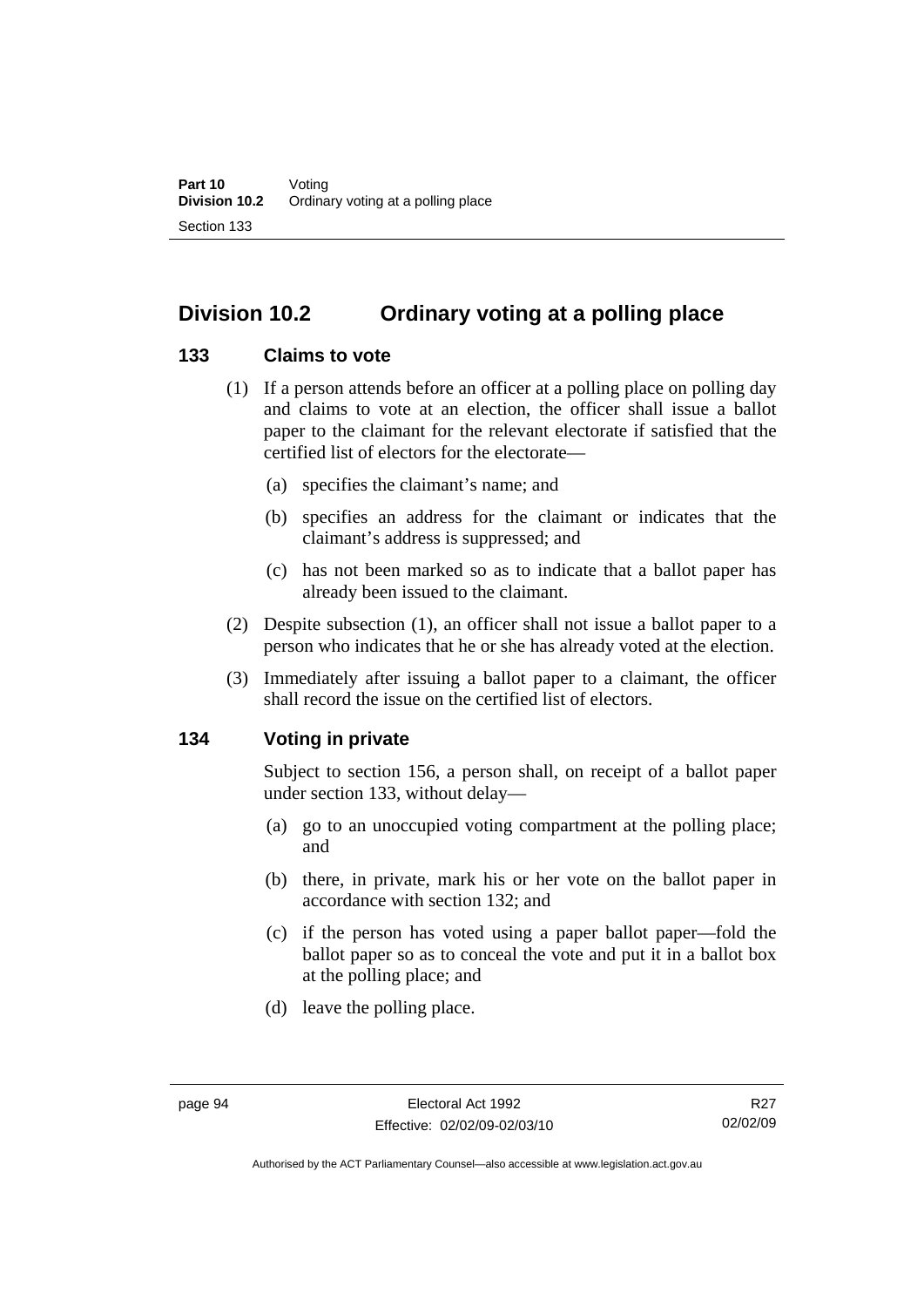### **Division 10.3 Declaration voting at a polling place**

#### **135 Declaration voting at polling places**

- (1) If a person attends before an officer at a polling place on polling day and claims to vote at an election, the officer shall issue declaration voting papers to the person for the relevant electorate if satisfied that—
	- (a) the certified list of electors for the electorate does not specify the person's name; or
	- (b) the certified list of electors for the electorate has been marked so as to indicate that a ballot paper has already been issued to the person but the person claims not to have voted already at the election.
- (2) Despite subsection (1), an officer shall not issue declaration voting papers to a person who indicates that he or she has already voted at the election.
- (3) The officer shall—
	- (a) give the claimant a written statement indicating the consequences of casting a declaration vote under this section; and
	- (b) record the name of the claimant.
	- *Note* If a form is approved under s 340A (Approved forms) for a statement, the form must be used.
- (4) Subject to section 156, the following requirements apply to the casting of a declaration vote under this section:
	- (a) the person shall complete and sign the declaration in the presence of the officer;
	- (b) the officer shall complete and sign the certificate as witness;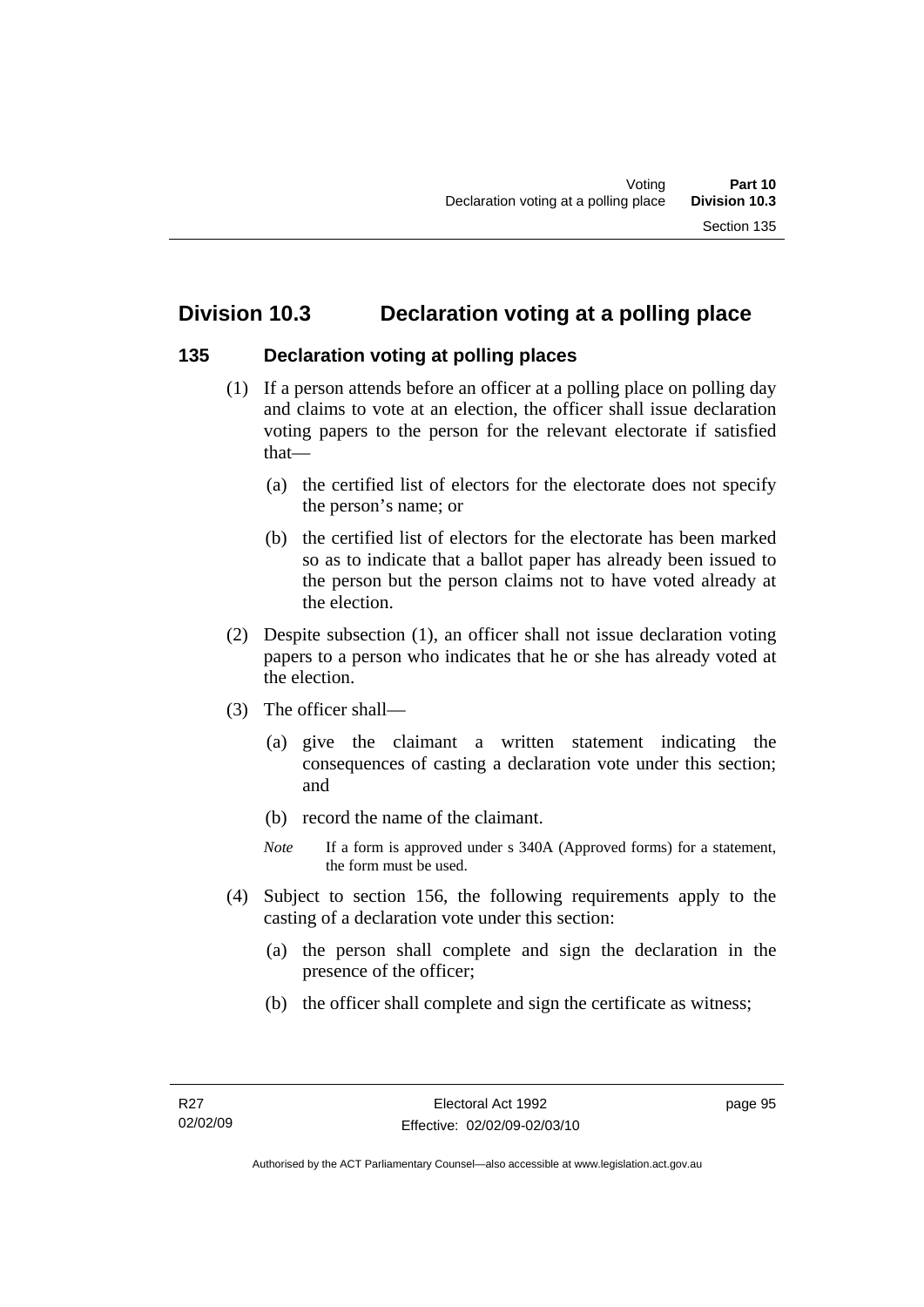- (c) the person shall go to an unoccupied voting compartment at the polling place and there, in private—
	- (i) mark his or her vote on the ballot paper in accordance with section 132; and
	- (ii) fold the ballot paper so as to conceal the vote;
- (d) the person shall return the folded ballot paper to the officer;
- (e) the officer shall, in the presence of the person, without unfolding the ballot paper, place it in the envelope on which the declaration referred to in paragraph (a) appears, fasten the envelope and place it in a ballot box at the polling place;
- (f) the person shall then leave the polling place.

## **Division 10.4 Voting otherwise than at a polling place**

#### **136 Definitions for div 10.4**

(1) In this division:

#### *authorised delivery service* means—

- (a) Australia Post; or
- (b) if, under subsection (2), the commissioner decides that a delivery service be used instead of Australia Post—that delivery service; or
- (c) if, under subsection (2), the commissioner decides that a delivery service be used in addition to Australia Post— Australia Post or that delivery service.

*post* means send using an authorised delivery service.

 (2) For subsection (1), definition of *post*, the commissioner may, in writing, decide that a delivery service be used instead of or in addition to Australia Post.

R<sub>27</sub> 02/02/09

Authorised by the ACT Parliamentary Counsel—also accessible at www.legislation.act.gov.au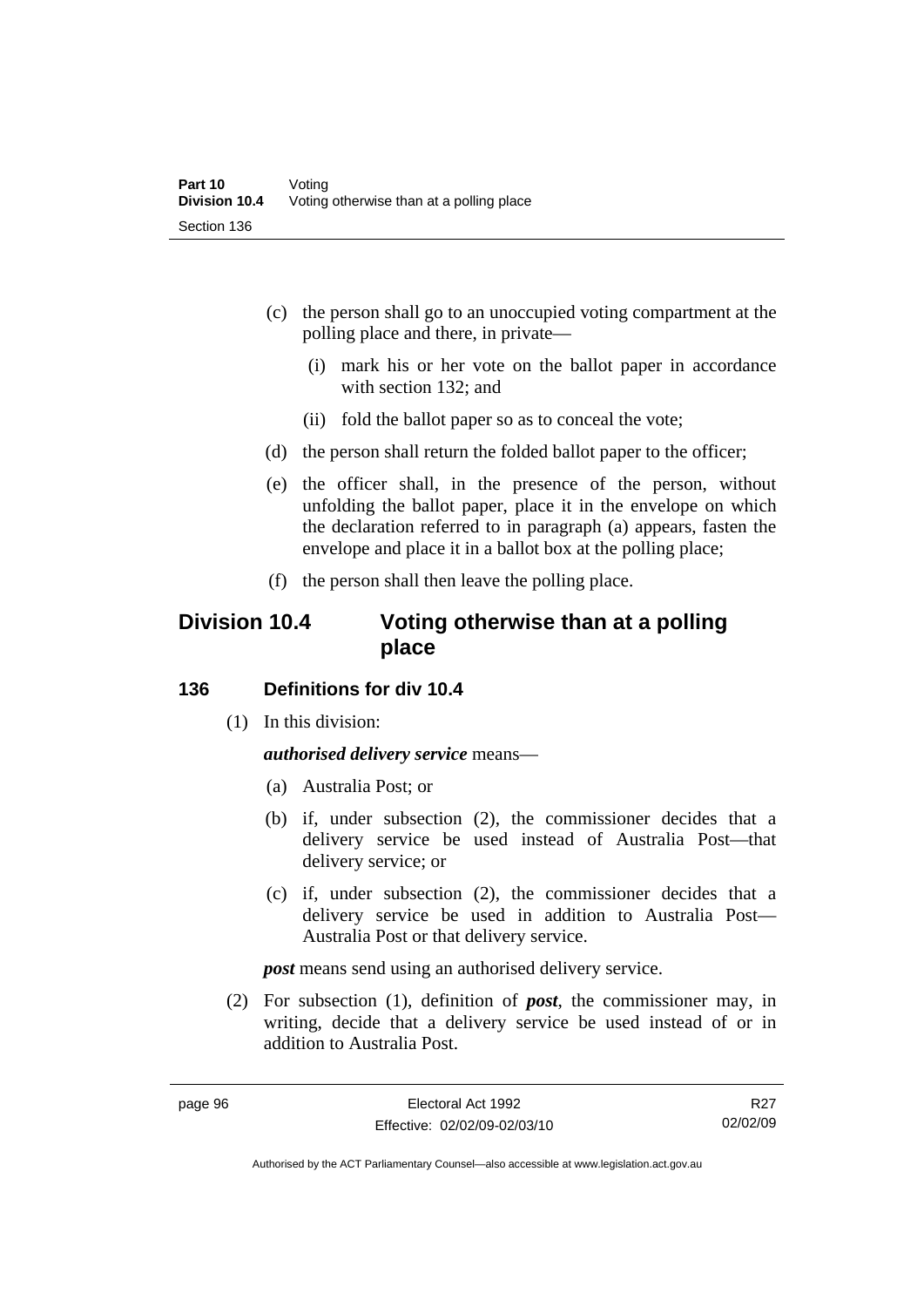#### **136A Applications for postal voting papers**

(1) In this section:

*eligible elector*, for an election, means an elector who is entitled to vote at the election and—

- (a) who expects to be unable to attend—
	- (i) at a polling place on polling day; or
	- (ii) at a place where a vote may be made before an officer under section 136B before polling day; or
- (b) whose address is a suppressed address.
- (2) An eligible elector for an election (or a person authorised by the eligible elector) may apply to an authorised officer for declaration voting papers for postal voting (*postal voting papers*) for the election.
- (3) The application may be made orally or in writing.
- (4) The application must include a declaration that the applicant is an eligible elector for the election.
- (5) The application must be received by an authorised officer before 8 pm on the day before polling day.
	- *Note* If a form is approved under s 340A (Approved forms) for an application, the form must be used.
- (6) If an authorised officer receives an application under this section from, or on behalf of, a person claiming to be an eligible elector for an election (the *applicant*), the officer must—
	- (a) if satisfied that the applicant's name is on the certified list of electors for an electorate—post postal voting papers for the electorate to the applicant; or
	- (b) if not so satisfied—post postal voting papers for the electorate in which in the applicant claims to be enrolled to the applicant.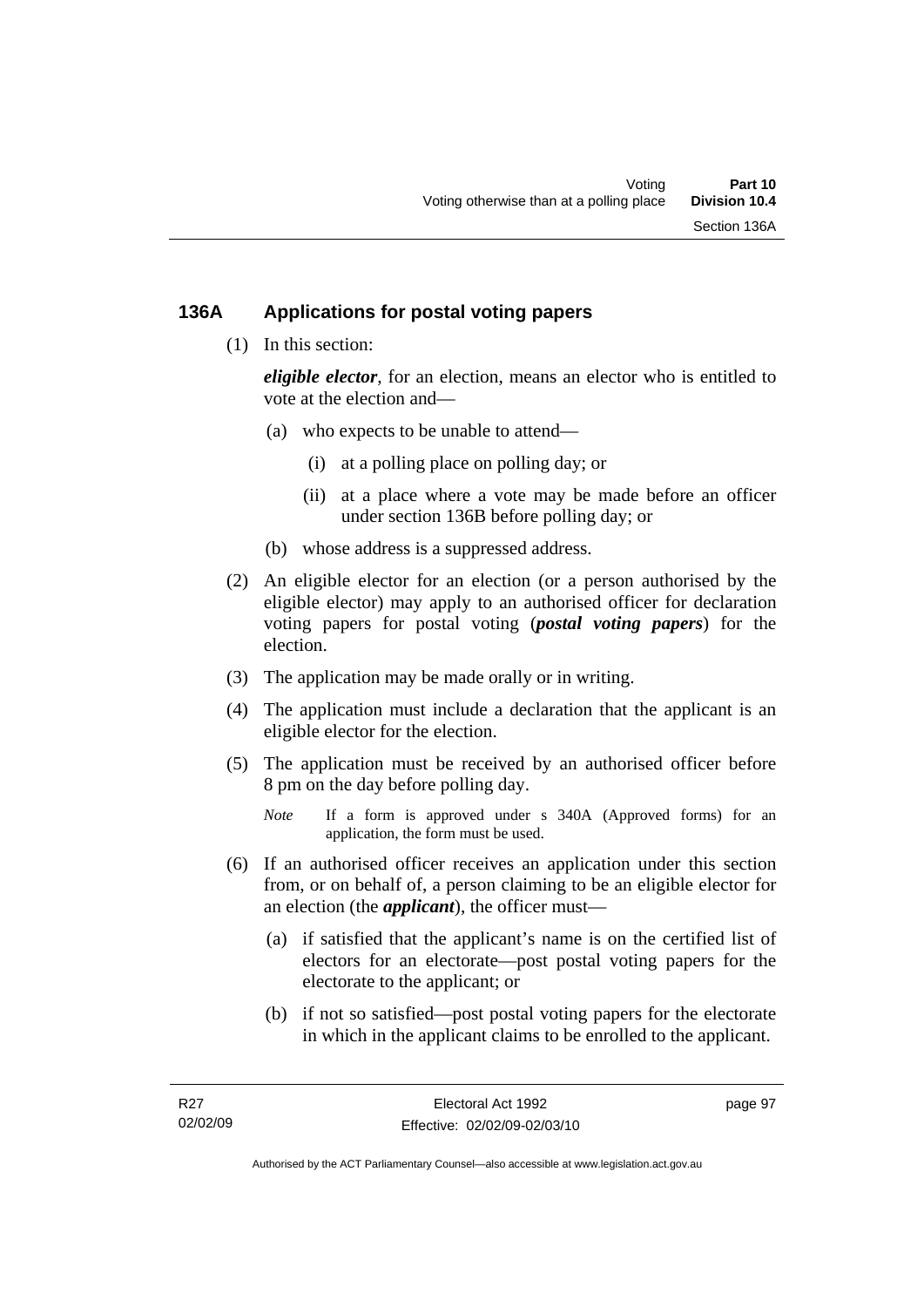- (7) However, the authorised officer must not post postal voting papers to the applicant—
	- (a) if the applicant has nominated a postal address outside Australia—if the application is received by the officer after 5 pm on the Friday 8 days before polling day; or
	- (b) in any other case—if the application is received by the officer after the last mail clearance, at the post office nominated by the commissioner in the postal voting papers, on the last Thursday before polling day; or
	- (c) in any case—if the officer has reason to believe that the applicant is at a place where the normal transmission of mail has been significantly disrupted or curtailed or is otherwise unreliable.
- (8) Despite subsections (6) and (7), the authorised officer may give the postal voting papers to the applicant using a courier or other agent (other than an authorised delivery service), if the officer believes on reasonable grounds that—
	- (a) the applicant is a person to whom subsection (7) applies; and
	- (b) the papers are likely to reach the applicant in sufficient time for the applicant's ballot paper to be completed and posted or given in accordance with section 144A (Requirements for casting postal votes) if the papers are sent to the applicant using the agent.
- (9) Despite subsections (6) and (8), the authorised officer must not post or give postal voting papers to the applicant earlier than the  $19<sup>th</sup>$  day before polling day.
- (10) If postal voting papers are sent or given to the applicant in accordance with this section, neither the authorised officer nor the commissioner is responsible for ensuring that the papers reach the applicant.

*Note* Section 144A deals with how to cast a postal vote.

Authorised by the ACT Parliamentary Counsel—also accessible at www.legislation.act.gov.au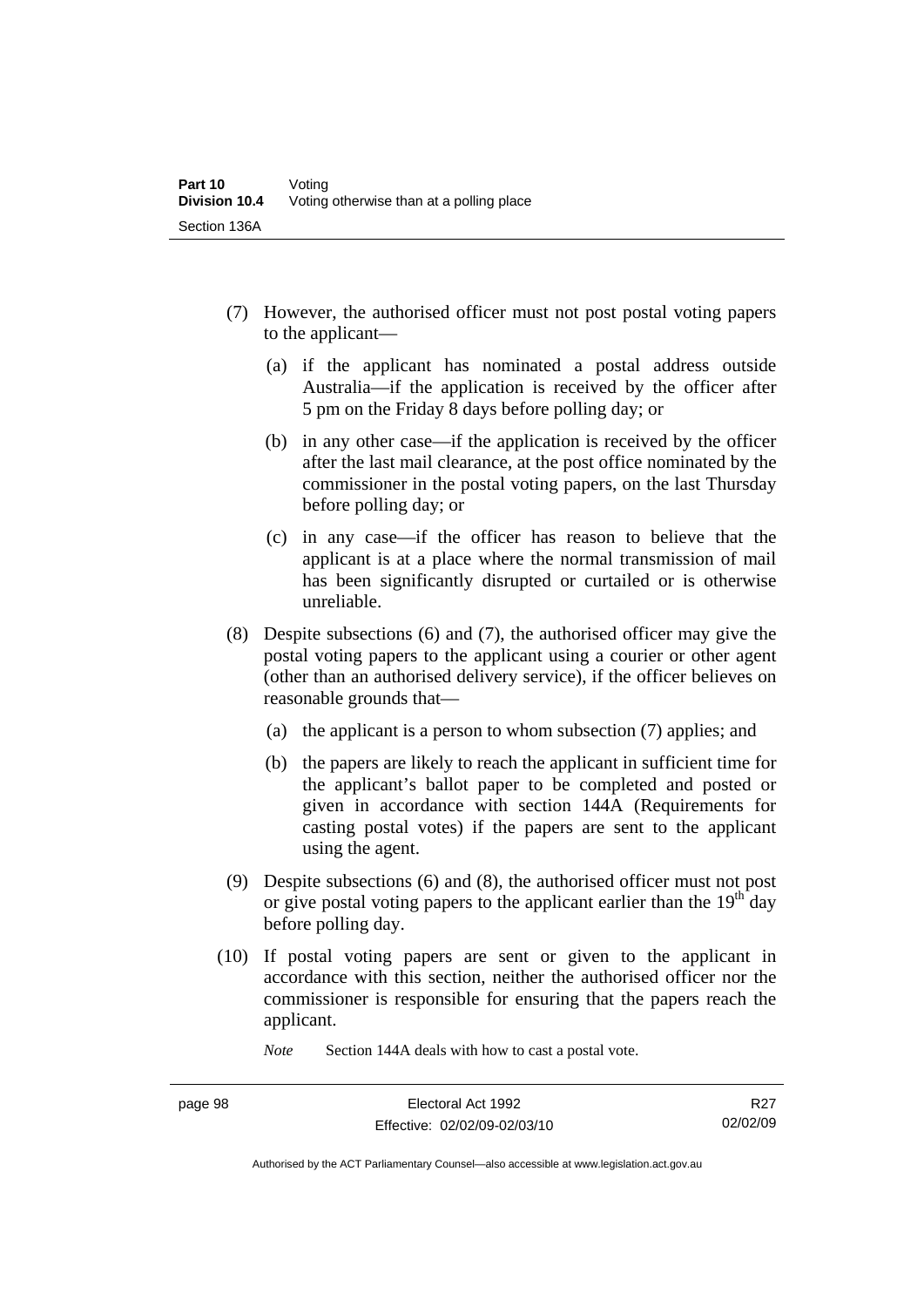### **136B Ordinary or declaration voting in ACT before polling day**

(1) In this section:

*eligible elector*, for an election, means an elector who is entitled to vote at the election and—

- (a) who expects to be unable to attend at a polling place on polling day; or
- (b) whose address is a suppressed address.

*relevant period* means the period—

- (a) beginning on the 3rd Monday before polling day or, if that Monday is a public holiday in the ACT, the next business day; and
- (b) ending at 8 pm on the day before polling day.
- (2) The commissioner may, in writing, determine the days and times during the relevant period for voting under this section.
- (3) This section applies if a person attends before an authorised officer, on a day and at a time determined under subsection (2), and makes a declaration to the effect that the person is an eligible elector.
- (4) A determination under subsection (2) is a notifiable instrument.

*Note* A notifiable instrument must be notified under the *Legislation Act 2001*.

- (5) If this section applies, the officer must issue a ballot paper for the relevant electorate to the person if satisfied that the certified list of electors for the electorate—
	- (a) states the person's name; and
	- (b) states an address for the person or indicates that the person's address is suppressed; and
	- (c) has not been marked so as to indicate that a ballot paper has already been issued to the person.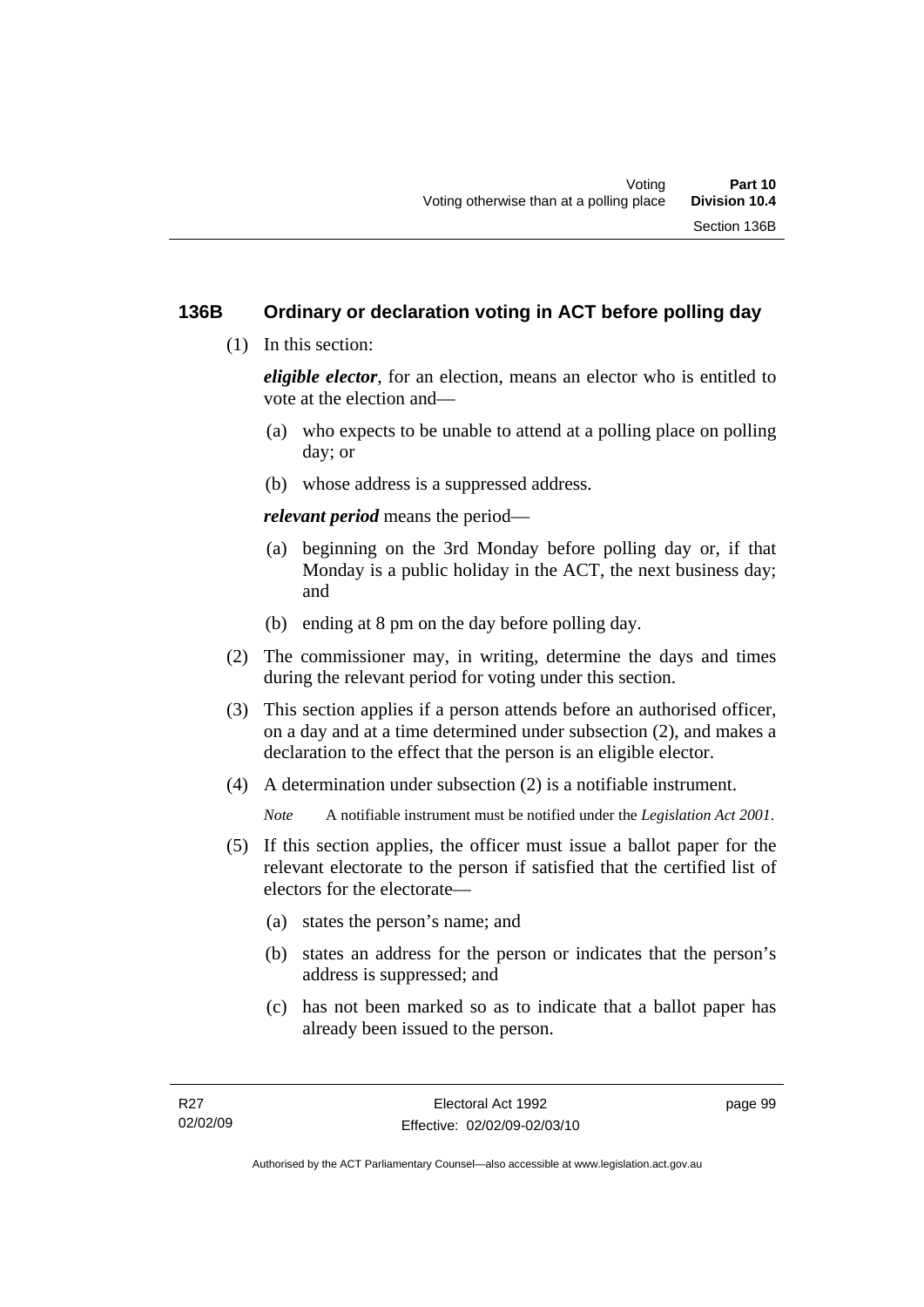- (6) Despite subsection (5), an officer shall not issue a ballot paper to a person who indicates that he or she has already voted at the election.
- (7) Immediately after issuing a ballot paper to the person, the officer shall record the issue on the certified list of electors.
- (8) Section 134 applies to the casting of an ordinary vote under this section as if—
	- (a) it were a vote under section 133; and
	- (b) the reference in section 134 to an *unoccupied voting compartment* were a reference to an unoccupied part of the place where the person attends before the officer concerned.
- (9) Sections 120 to 123 apply in relation to polling under this section as if the place where that polling is conducted were a polling place.
- (10) Before any vote is taken under this section the OIC shall exhibit each ballot box empty and shall then securely fasten its cover.
- (11) At the conclusion of each day's polling under this section and in the presence of any scrutineers the ballot boxes shall be closed and sealed.
- (12) At the beginning of the second and each subsequent day's polling under this section and in the presence of any scrutineers the seals on the ballot boxes shall be examined and opened.
- (13) At the close of polling under this section, the OIC shall, in the presence of any scrutineers—
	- (a) close and seal the ballot boxes containing ballot papers for ordinary voting or declaration voting; and
	- (b) parcel and enclose in sealed wrapping all unused ballot papers; and
	- (c) parcel and enclose in sealed wrapping all other electoral papers used at the polling place.

R<sub>27</sub> 02/02/09

Authorised by the ACT Parliamentary Counsel—also accessible at www.legislation.act.gov.au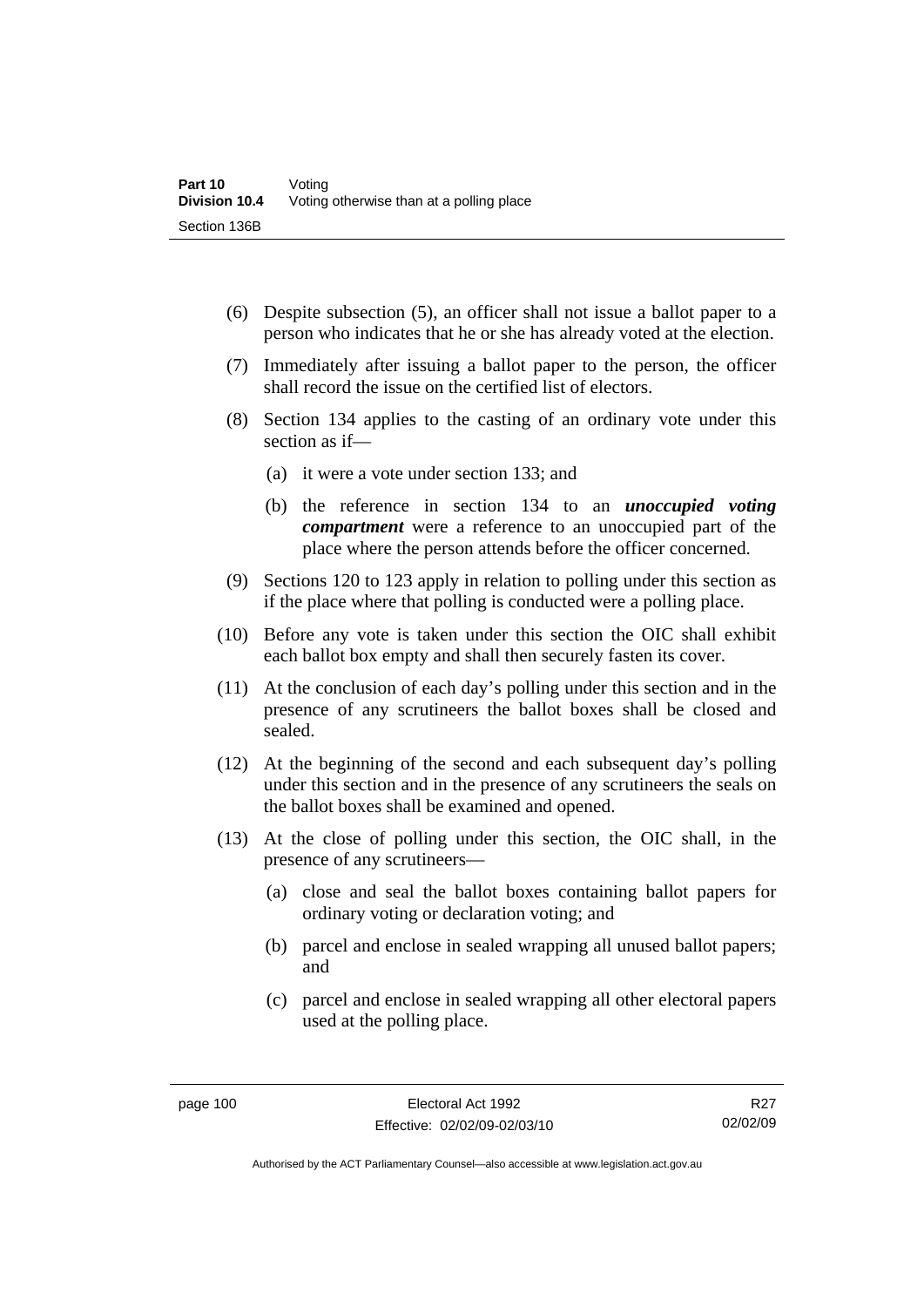- (14) The OIC shall give the articles referred to in subsection (13) to the commissioner.
- (15) The commissioner shall keep the articles referred to in subsection (13) in safe custody for the purposes of scrutiny under part 12.
- (16) Ballot papers cast as ordinary votes under this section may only be removed from ballot boxes and counted after the close of polling on polling day.
- (17) If this section applies and the authorised officer is satisfied that—
	- (a) the certified list of electors for the electorate does not specify the person's name; or
	- (b) the certified list of electors for the electorate has been marked so as to indicate that a ballot paper has already been issued to the person but the person claims not to have voted already at the election;

the authorised officer shall issue declaration voting papers to the person.

- (18) Despite subsection (17), an officer shall not issue declaration voting papers to a person who indicates that he or she has already voted at the election.
- (19) If an authorised officer issues declaration voting papers to the person, the officer must—
	- (a) give the person a written statement indicating the consequences of casting a declaration vote under this section; and
	- (b) record the person's name.
	- *Note* If a form is approved under s 340A for a statement, the form must be used.
- (20) Section 135 (4) applies to the casting of a declaration vote under this section as if—
	- (a) it were a declaration vote under section 135; and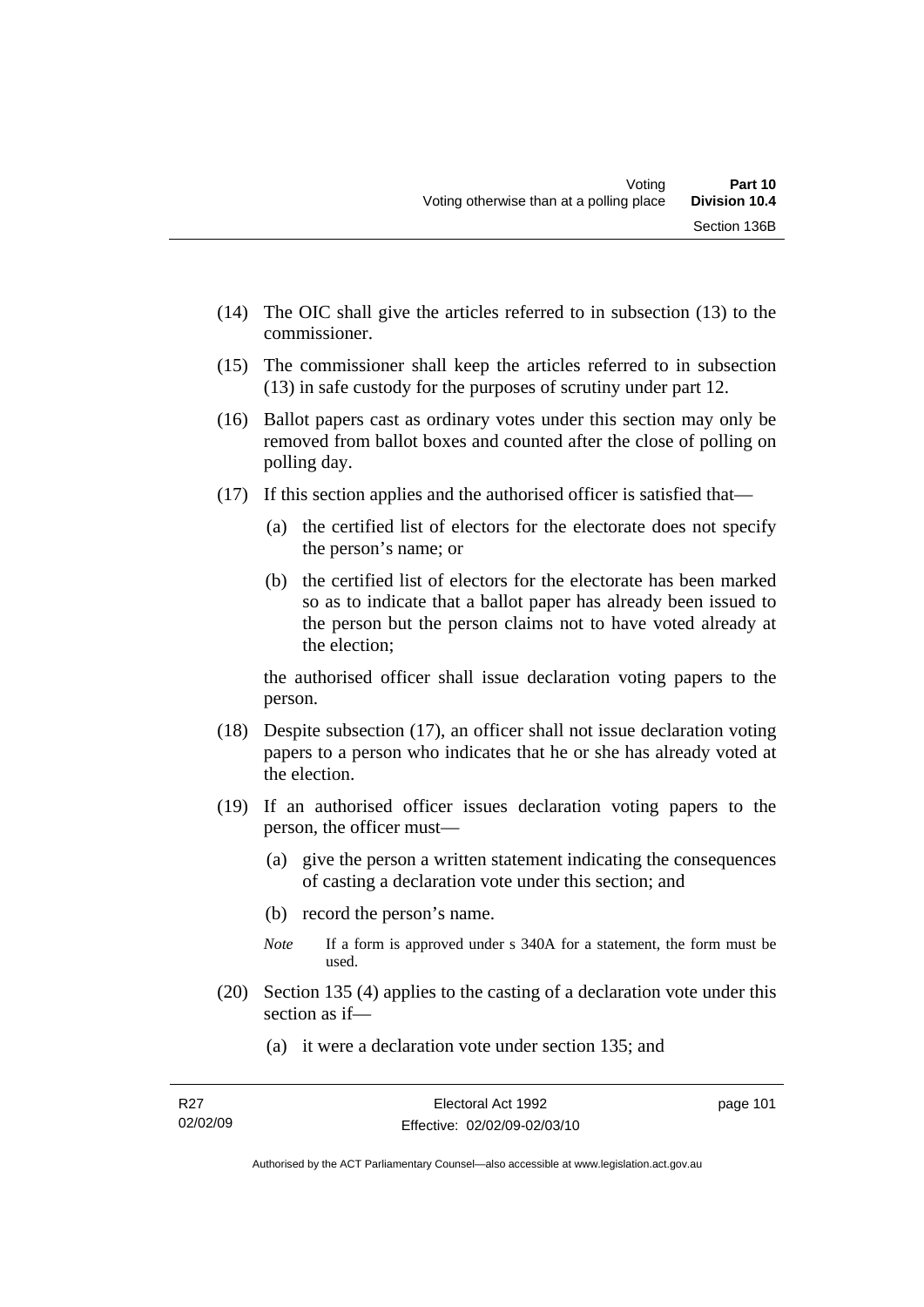(b) the reference in section 135 (4) to an *unoccupied voting compartment* were a reference to an unoccupied part of the place where the person attends before the officer concerned.

#### **136C Declaration voting outside ACT on or before polling day**

(1) In this section:

*eligible elector*, for an election, means an elector who is entitled to vote at the election and—

- (a) who expects to be unable to attend at a polling place on polling day; or
- (b) whose address is a suppressed address.

*relevant period* means the period—

- (a) beginning on the 3rd Monday before polling day or, if that Monday is a public holiday in the ACT, the next business day; and
- (b) ending at 6 pm in the ACT on polling day.
- (2) The commissioner may, in writing, determine the days and times during the relevant period for voting under this section.
- (3) This section applies if a person attends before an authorised officer outside the ACT, on a day and at a time determined under subsection (2), and makes a declaration to the effect that the person is an eligible elector.
- (4) A determination under subsection (2) is a notifiable instrument.

*Note* A notifiable instrument must be notified under the *Legislation Act 2001*.

- (5) If this section applies, the authorised officer shall issue declaration voting papers to the person.
- (6) Despite subsection (5), an officer shall not issue declaration voting papers to a person who indicates that he or she has already voted at the election.

R<sub>27</sub> 02/02/09

Authorised by the ACT Parliamentary Counsel—also accessible at www.legislation.act.gov.au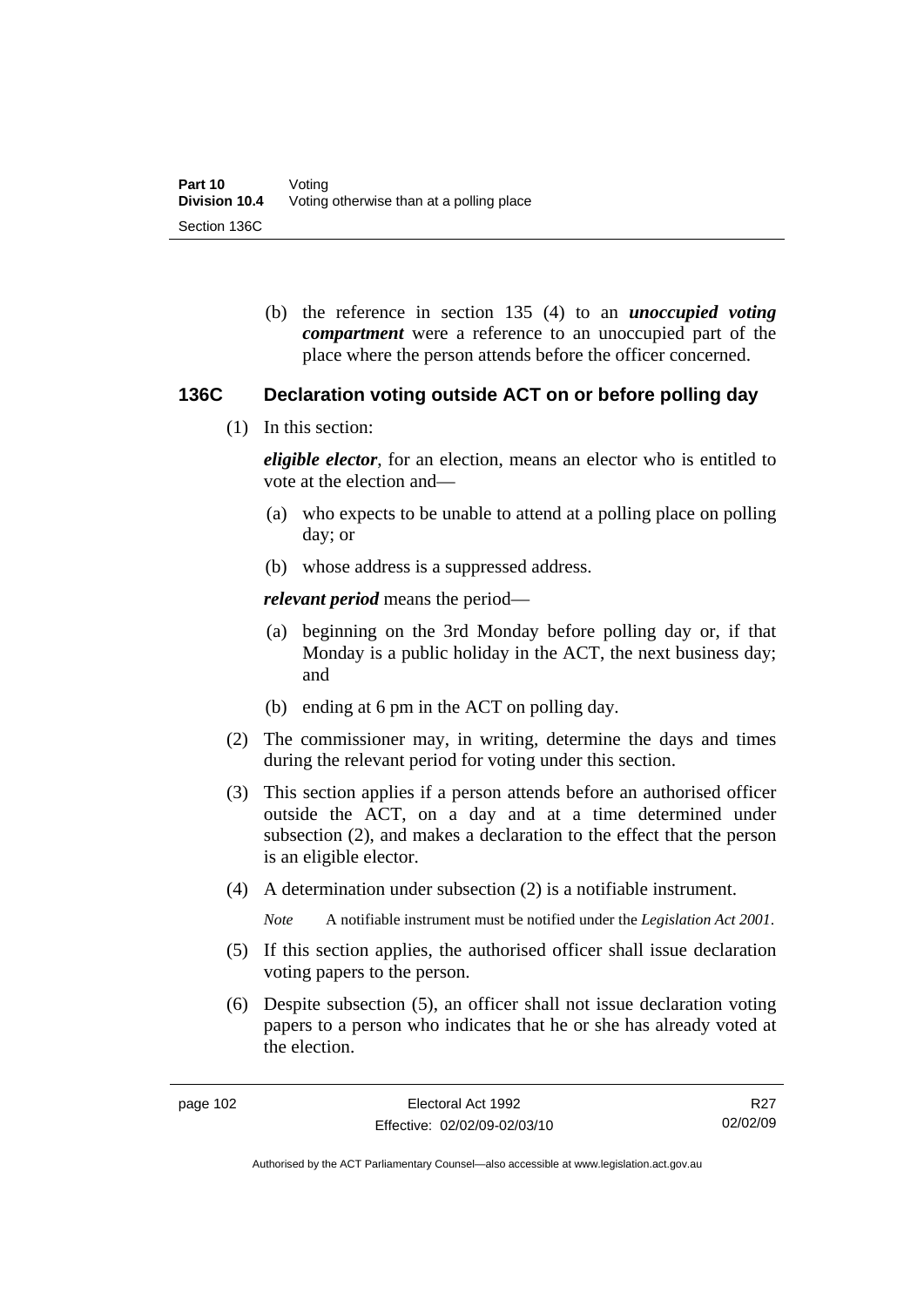- (7) If an authorised officer issues declaration voting papers to the person the officer shall—
	- (a) give the person a written statement indicating the consequences of casting a declaration vote under this section; and
	- (b) record the name of the person.
	- *Note* If a form is approved under s 340A (Approved forms) for a statement, the form must be used.
- (8) Section 135 (4) applies to the casting of a declaration vote under this section as if—
	- (a) it were a declaration vote under section 135; and
	- (b) the reference in section 135 (4) to an *unoccupied voting compartment* were a reference to an unoccupied part of the place where the person attends before the officer concerned.

### **137 Record of issue of declaration voting papers**

- (1) An officer who issues voting papers under section 136A, 136B (17) or 136C shall—
	- (a) make a record of the time and date of issue; and
	- (b) if the officer is not the commissioner—give the record to the commissioner.
- (2) If an application is made for a postal vote, the record shall be endorsed on the application.

### **138 Inspection of records**

 (1) Subject to subsection (2), the commissioner shall make each record referred to in section 137, or a copy, available for public inspection at the office of the commissioner within ordinary office hours during the period of 40 days beginning on the 3rd day after polling day.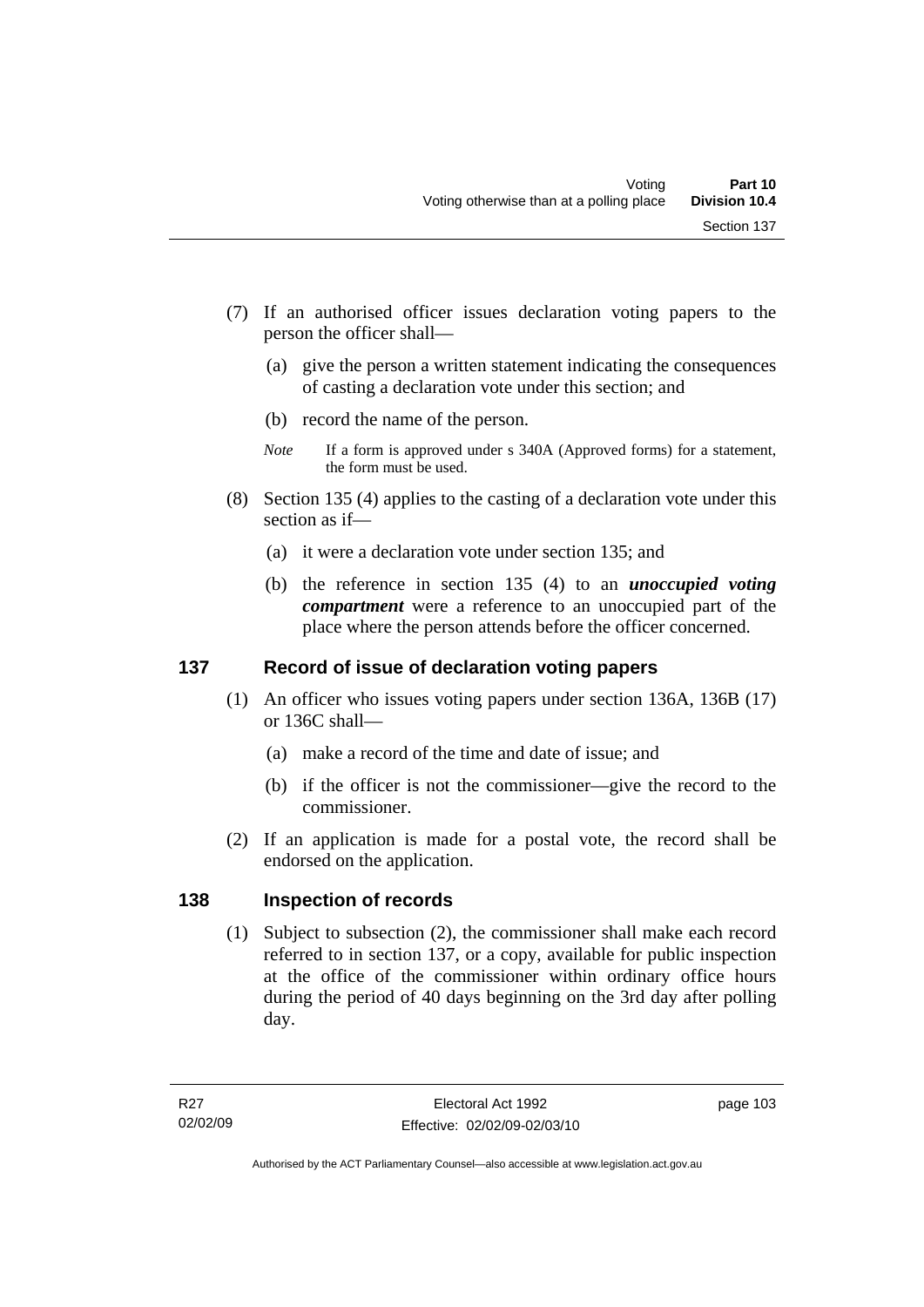(2) A document referred to in subsection (1) that is made available for public inspection shall not specify a suppressed address.

#### **139 Receipt of declaration voting papers**

- (1) An officer who receives completed voting papers in relation to a vote cast under section 136A shall—
	- (a) endorse the time and date of receipt on the envelope; and
	- (b) if the officer is not the commissioner—give the papers to the commissioner or an authorised officer.
	- *Note* For restrictions on sending completed ballot and voting papers by fax, see s 329.
- (2) The commissioner shall keep the papers in safe custody for the purposes of scrutiny under part 12.

#### **140 Registered declaration voters**

- (1) The commissioner shall keep a register, called the register of declaration voters.
- (2) The register may be kept electronically.
- (3) If an elector is registered as a general postal voter under the Commonwealth Electoral Act—
	- (a) the elector shall be taken to be a registered declaration voter for this Act; and
	- (b) the particulars so registered under the Commonwealth Electoral Act in relation to the elector shall, so far as practicable, be taken to be entered on the register kept under this Act.
- (4) The register shall contain the following particulars in relation to each elector to whom subsection (3) applies:
	- (a) surname or family name;

Authorised by the ACT Parliamentary Counsel—also accessible at www.legislation.act.gov.au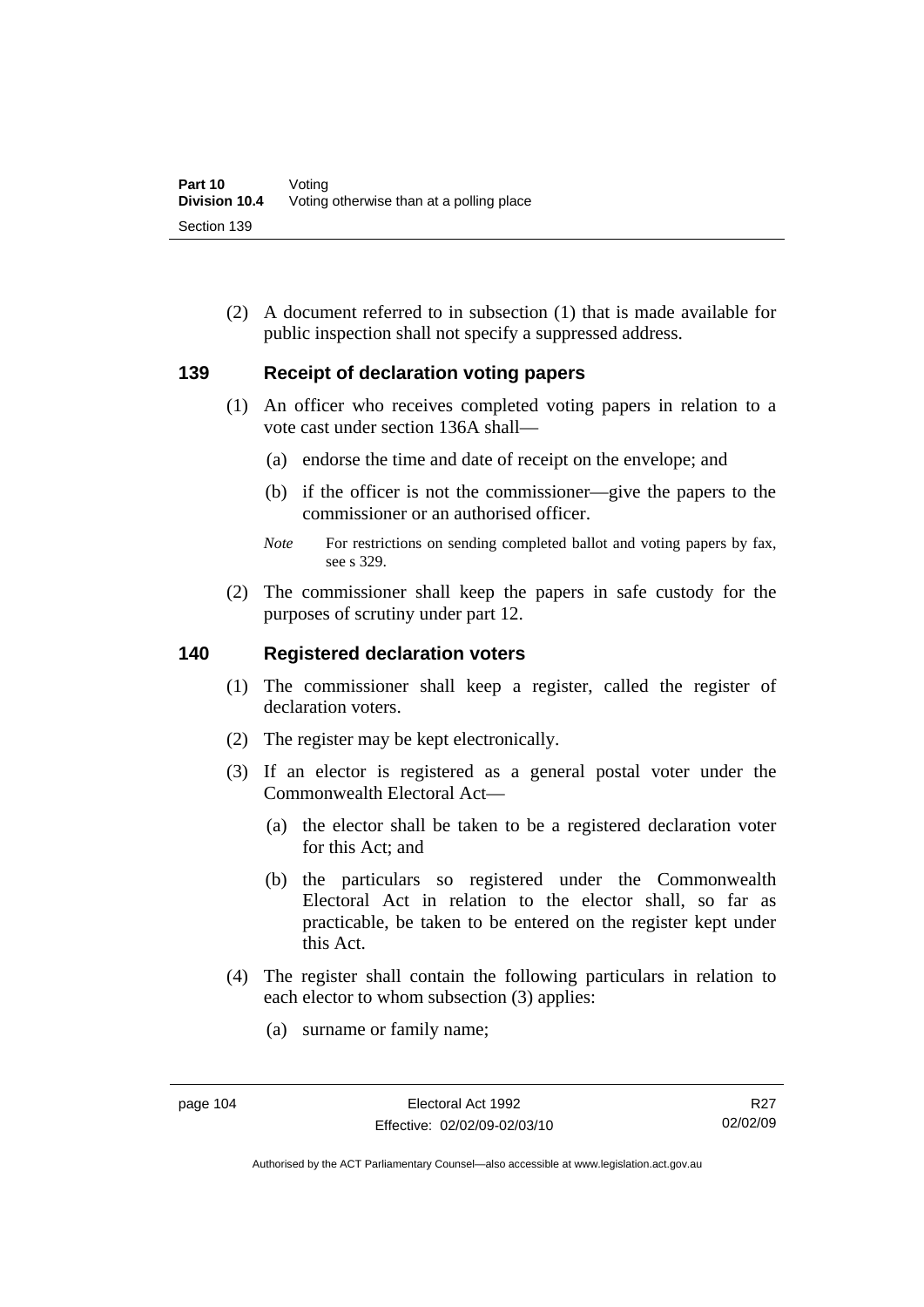- (b) each given name;
- (c) address, other than—
	- (i) that of an eligible overseas elector; or
	- (ii) a suppressed address.

#### **141 Issue of voting papers to registered declaration voters**

As soon as practicable after the beginning of the pre-election period for an election, the commissioner shall post to each elector enrolled for the electorate in which the election is to be held who is a registered declaration voter declaration voting papers for the election.

*Note* Section 144A deals with how to cast a postal vote.

#### **142 Correcting formal errors**

If an officer is satisfied that—

- (a) an application for declaration voting papers for postal voting; or
- (b) the declaration or certificate in completed declaration voting papers;

contains a formal error, the officer may amend the application, declaration or certificate to correct the error.

### **143 Soliciting applications for postal declaration votes**

- (1) A person commits an offence if the person—
	- (a) applies for declaration voting papers for postal voting for an election for someone else; and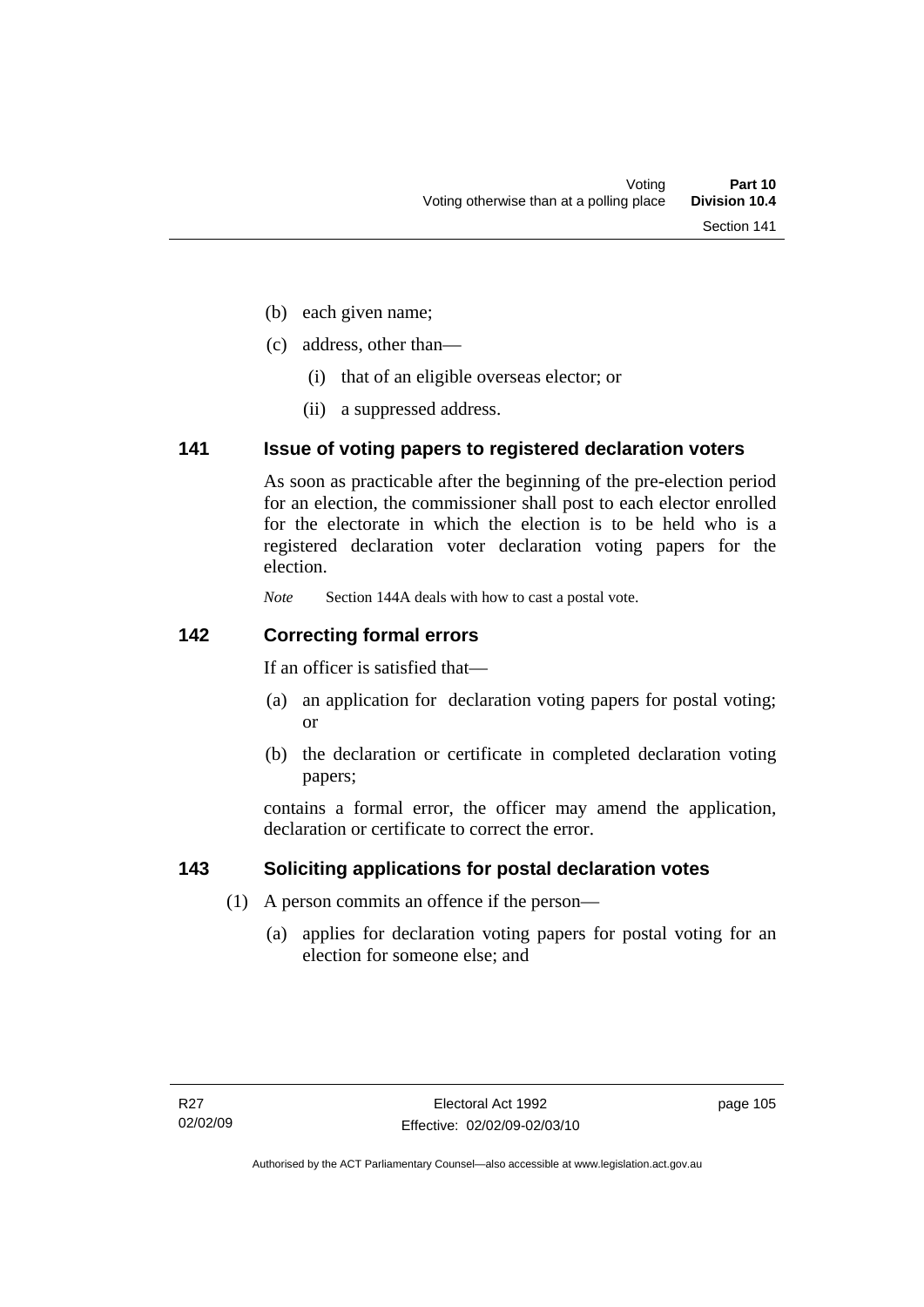(b) does not have the other person's consent to make the application.

Maximum penalty: 30 penalty units.

- (2) A person commits an offence if the person does anything to induce someone else—
	- (a) to complete an application form for declaration voting papers for postal voting; and
	- (b) to return the completed form to an address that is not an address authorised by the commissioner.

Maximum penalty: 30 penalty units.

 (3) A person commits an offence if the person does anything to induce someone else to complete an application form for declaration voting papers for postal voting that is not the form approved under section 340A for the application form.

Maximum penalty: 30 penalty units.

#### **144 Transmission of applications for postal declaration votes**

A person who accepts for transmission to the commissioner a completed application for declaration voting papers for postal voting shall transmit the application to the commissioner as soon as practicable.

Maximum penalty: 10 penalty units.

#### **144A Requirements for casting postal votes**

 (1) This section applies to a person if the person has received declaration voting papers for an election under section 136A (Applications for postal voting papers) or section 141 (Issue of voting papers to registered declaration voters).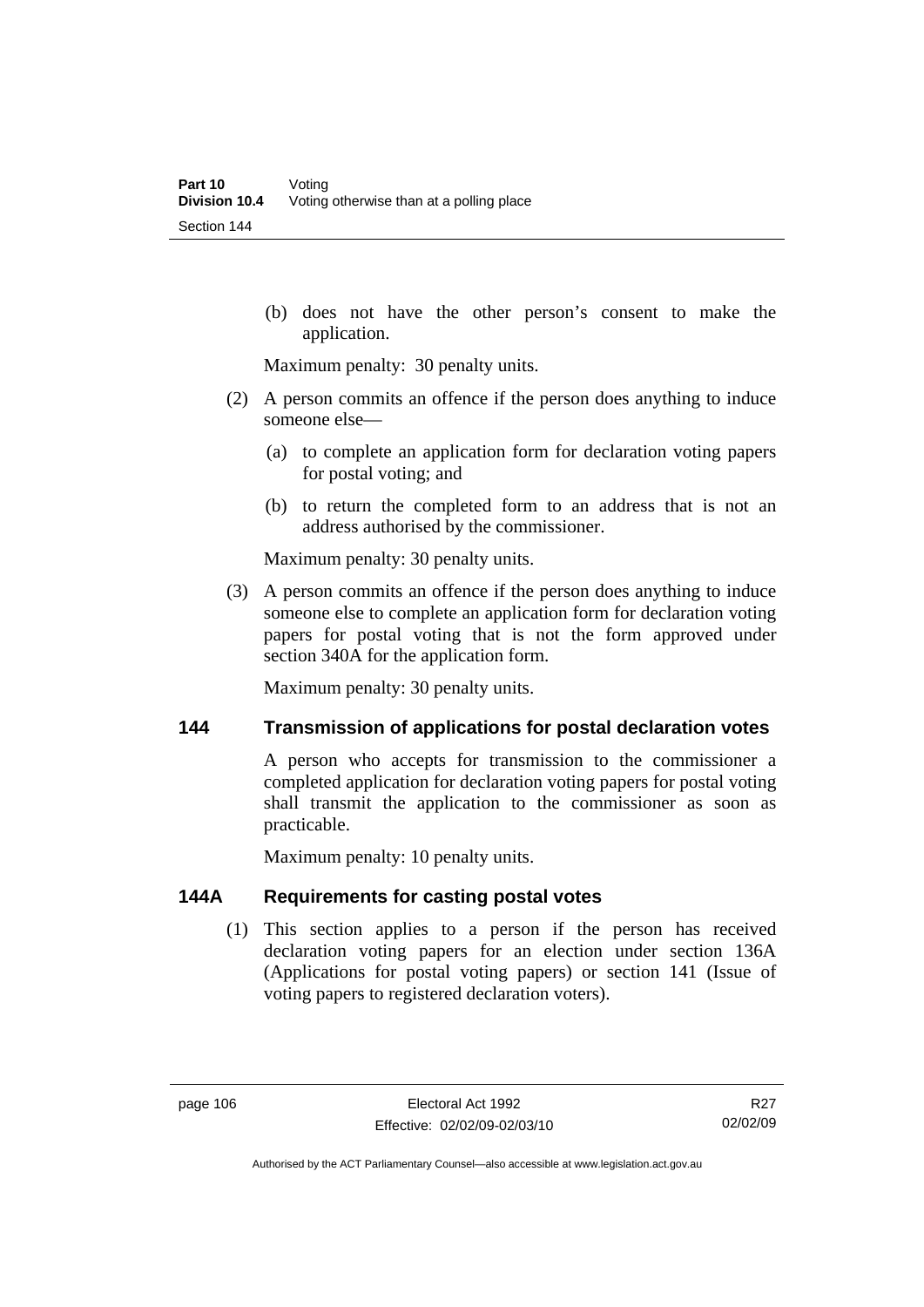- (2) To cast a postal vote—
	- (a) the person must show the unsigned declaration and certificate, and the unmarked ballot paper to an authorised witness; and
	- (b) the person must complete and sign the declaration in the presence of the witness; and
	- (c) the witness must complete and sign the certificate as witness; and
	- (d) the person must, in the presence of the witness but so that the witness cannot see the vote, mark his or her vote on the ballot paper, fold the ballot paper, place it in the envelope addressed to the commissioner and fasten the envelope; and
	- (e) the person must—
		- (i) post the envelope and contents to the commissioner before polling day; or
		- (ii) give the envelope and contents to the commissioner or another officer on or before polling day.
	- *Note* For restrictions on sending completed ballot and voting papers by fax, see s 329.
- (3) This section is subject to section 156 (Assistance to voters).

### **145 Interference with declaration voting**

Except for section 156, or at the request of the elector, a person shall not, without reasonable excuse—

- (a) communicate with an elector while he or she is casting a declaration vote; or
- (b) interfere with an elector's casting of a declaration vote; or
- (c) do anything to find out how an elector voted by declaration vote; or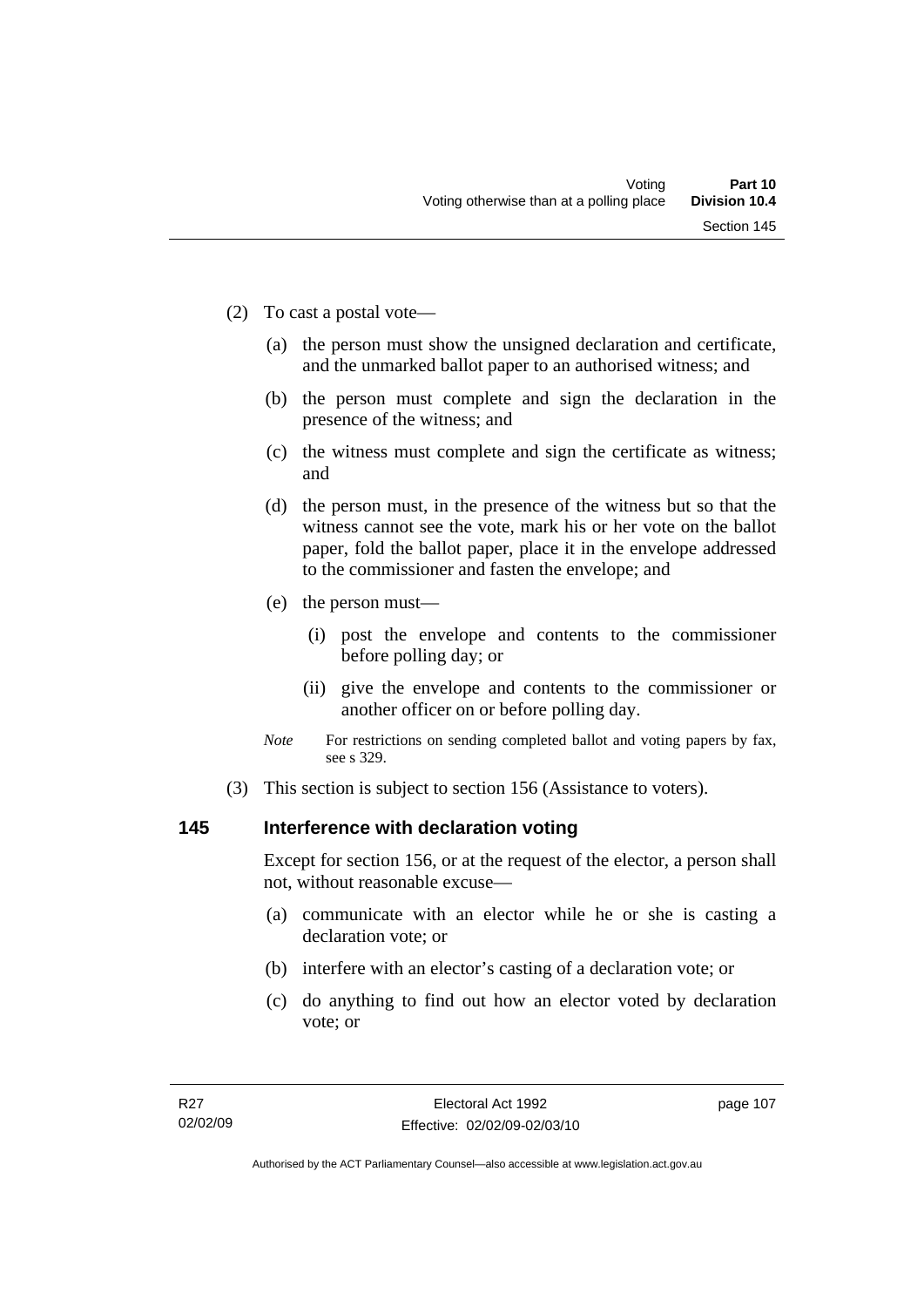(d) enable any other person to find out how an elector voted by declaration vote.

Maximum penalty: 30 penalty units.

#### **146 Soliciting completed declaration votes**

A person shall not, without reasonable excuse, do anything for the purpose of inducing an elector to give to the person completed declaration voting papers.

Maximum penalty: 30 penalty units.

#### **147 Transmission of completed declaration votes**

A person who accepts for transmission to the commissioner completed declaration voting papers shall transmit them to the commissioner as soon as practicable.

Maximum penalty: 10 penalty units.

#### **148 Opening envelopes containing declaration votes**

Unless authorised by or under this Act, a person shall not, without reasonable excuse, open an envelope that appears to contain a completed declaration vote.

Maximum penalty: 5 penalty units.

# **Division 10.5 Mobile polling**

### **149 Definitions for div 10.5**

In this division:

*special hospital* means a hospital declared under section 149A.

*visiting officer* means an officer who makes a visit referred to in section 150 (1), (2) or (3).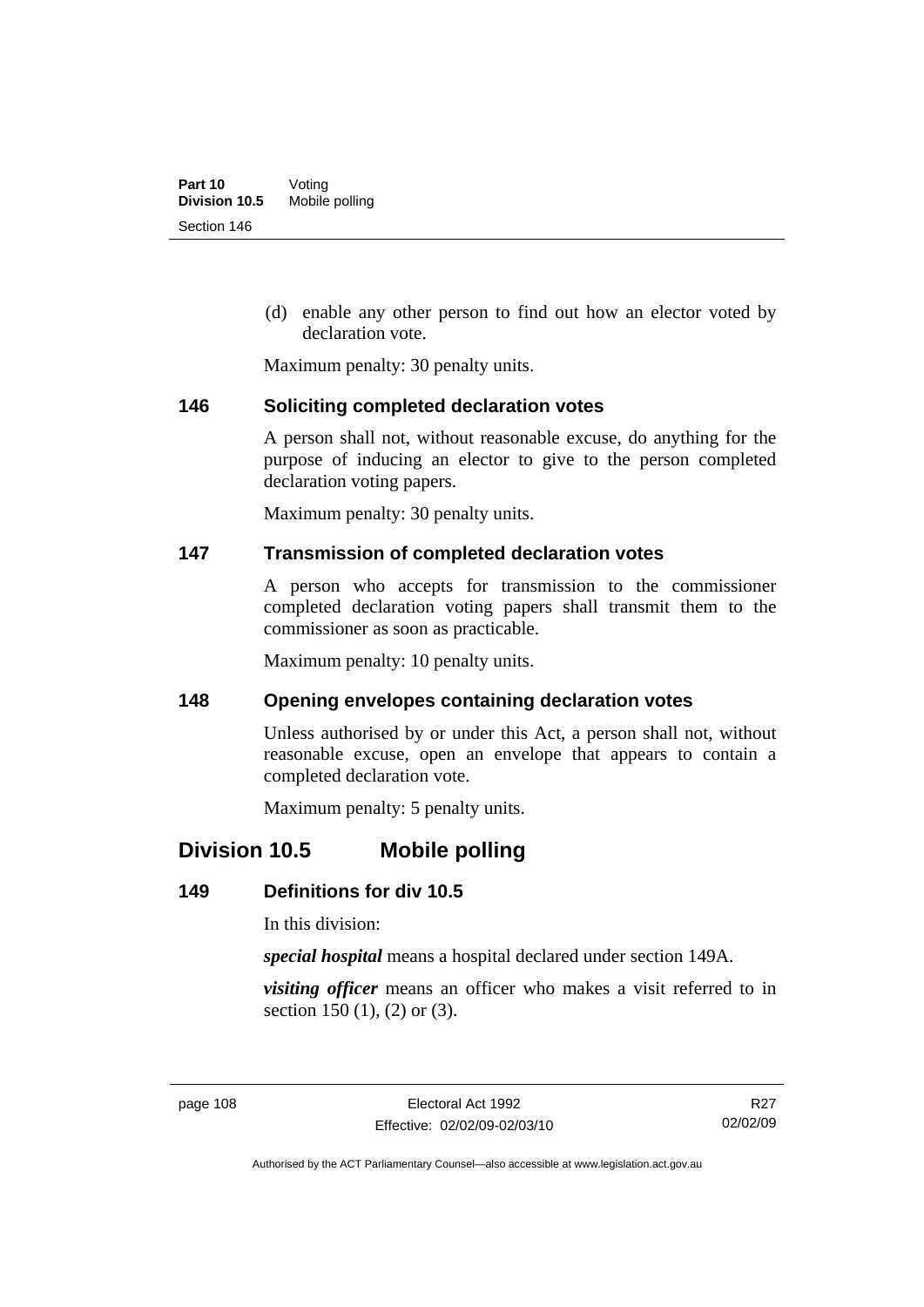### **149A Declaration of special hospitals**

- (1) The commissioner may, in writing, declare a hospital that is not a polling place to be a special hospital for this division.
- (2) A declaration is a notifiable instrument.

*Note* A notifiable instrument must be notified under the *Legislation Act 2001*.

### **150 Mobile polling—institutions**

- (1) The OIC of a polling place that is a hospital shall arrange for an officer to visit patients at the hospital (other than outpatients) between 8 am and 6 pm on polling day for the purpose of taking their votes.
- (2) The commissioner shall arrange for an officer to visit patients at a special hospital (other than outpatients) between 8 am and 6 pm—
	- (a) on a day that is not more than 5 days before polling day; or
	- (b) on polling day;

for the purpose of taking their votes.

- (3) The commissioner may arrange for an officer to visit electors detained at a correctional centre to take their votes.
- (4) A visit mentioned in subsection (3) must be made at a time, and in accordance with any conditions, arranged between the commissioner and the person in charge of the correctional centre.

### **151 Functions of visiting officers**

- (1) When visiting under section 150, the visiting officer—
	- (a) shall take a ballot box, ballot papers, the certified list of electors and anything else necessary to enable a person to vote; and
	- (b) shall be accompanied by at least 1 other officer and any scrutineer who wishes to attend.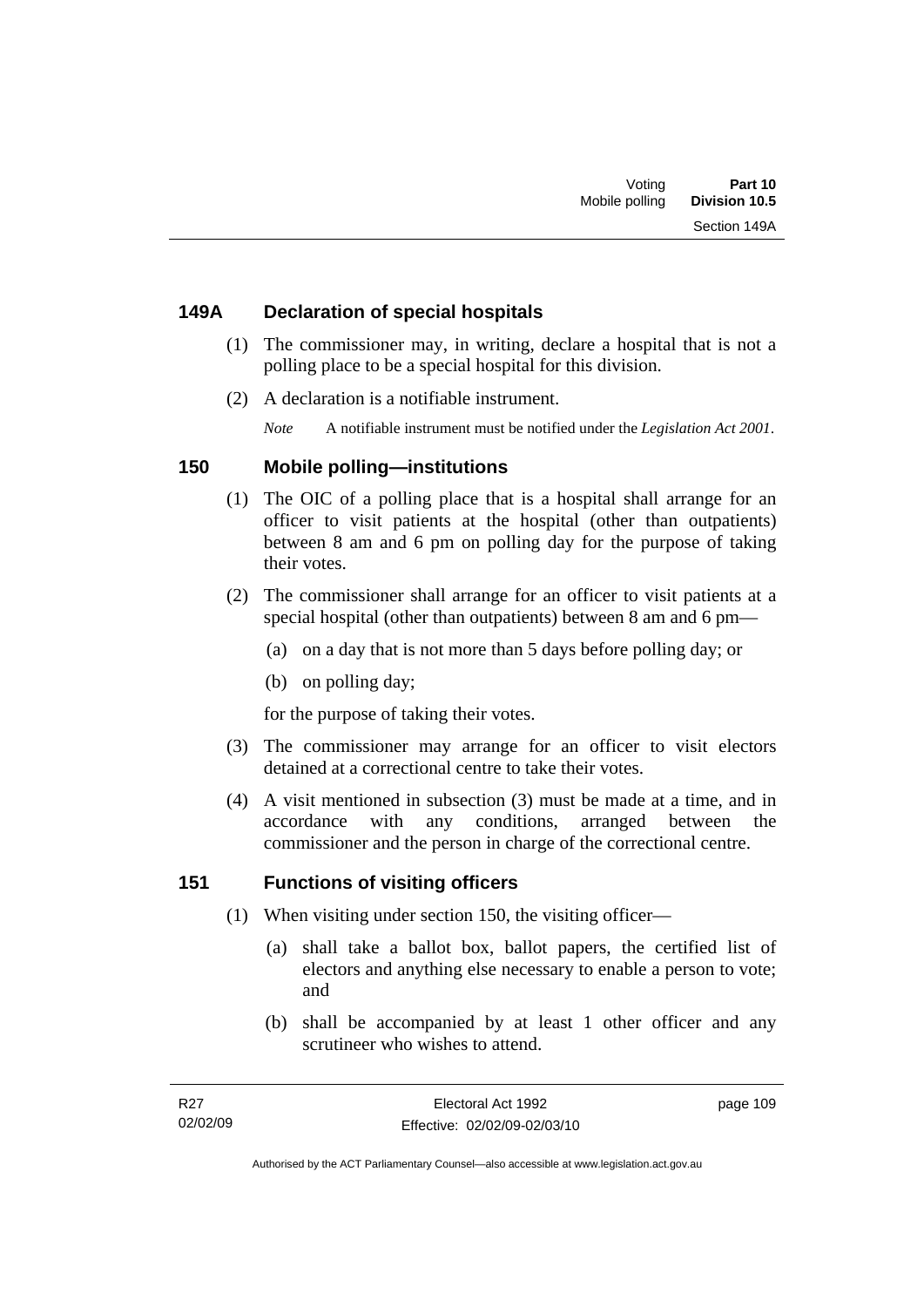- (2) The number of scrutineers for a particular candidate who are present at a hospital, special hospital or correctional centre with the visiting officer must not be more than the number of officers at the hospital, special hospital or correctional centre.
- (3) While a visiting officer is with a person in a room or other place for the purpose of taking the person's vote, this Act has effect, so far as practicable, as if—
	- (a) the room or place were a polling place; and
	- (b) the visiting officer were the OIC of the polling place.
- (4) A visit under section 150 to a patient in a hospital or special hospital shall not be made if the visiting officer is informed by a doctor, or a member of the staff at the hospital, that the visit is forbidden on medical grounds.
- (5) A visit under section 150 to a person detained at a correctional centre must not be made if the person in charge of the centre tells the visiting officer that the visit is prohibited on security grounds.

### **152 Failure to visit institution**

A failure to make a visit under section 150 or to take votes in accordance with section 151, does not invalidate the result of an election.

### **153 Custody of ballot boxes and electoral papers**

- (1) After a visiting officer has completed all his or her visits under section 150, the officer shall, in the presence of any scrutineers—
	- (a) close and seal the ballot boxes containing ballot papers for ordinary voting or declaration voting; and
	- (b) parcel and enclose in sealed wrapping all unused ballot papers; and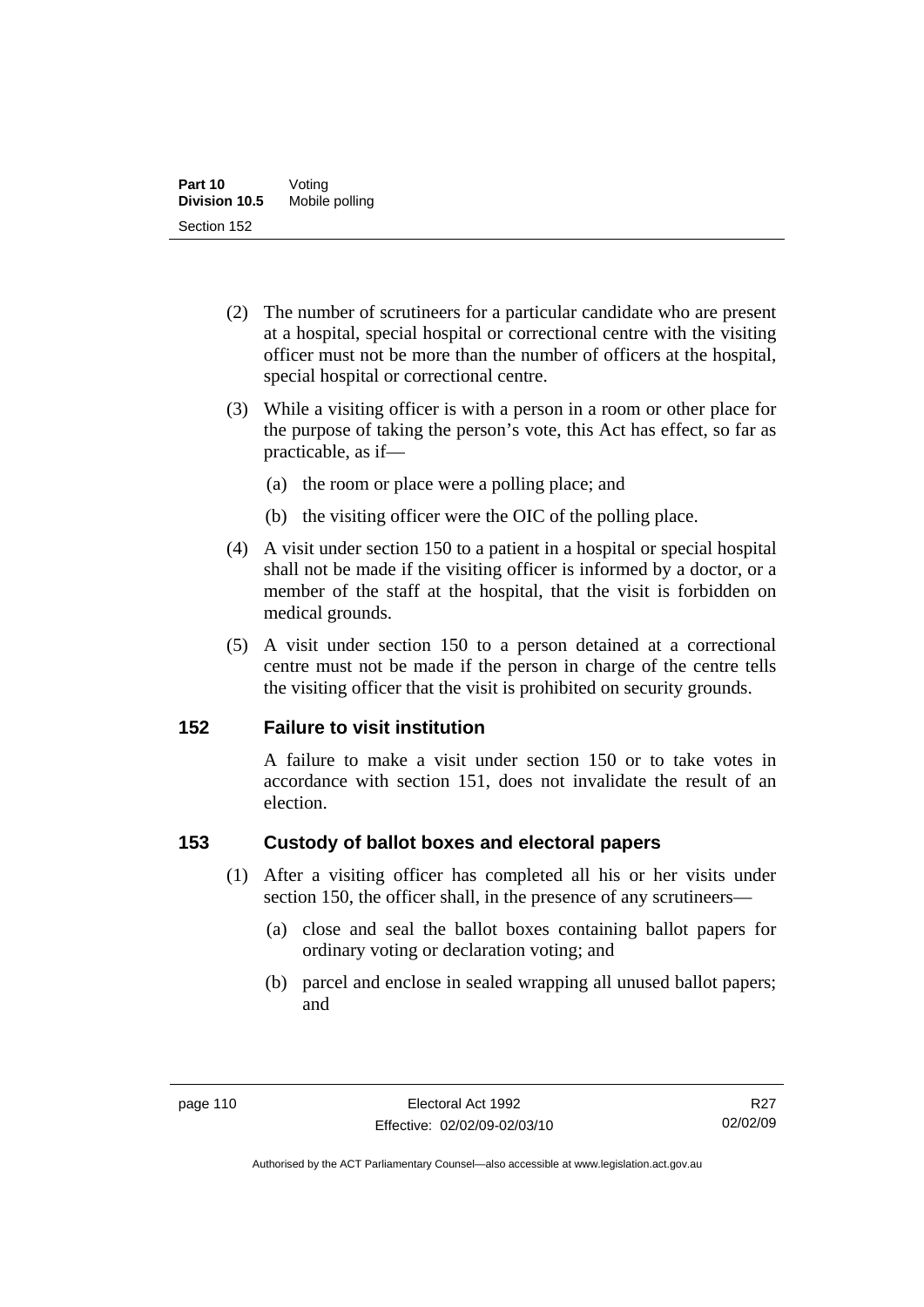- (c) parcel and enclose in sealed wrapping all other electoral papers used for the purposes of the visits.
- (2) The visiting officer shall give the articles referred to in subsection (1) to the commissioner.
- (3) The commissioner shall keep the articles referred to in subsection (1) in safe custody for the purposes of scrutiny under part 12.

# **Division 10.6 Miscellaneous**

### **154 Arrangements at polling places**

At each polling place the polling shall be conducted as follows:

- (a) before any vote is taken the OIC shall exhibit each ballot box empty, and shall then securely fasten its cover;
- (b) the poll shall open at 8 am and shall not close until all electors present in the polling place at 6 pm and desiring to vote, have voted;
- (c) the polling place shall be closed at 6 pm and no person shall be admitted after that hour for the purpose of voting.

### **155 Particulars on ballot papers before issue**

An officer shall not issue a ballot paper for the purposes of an election unless the particulars required by division 9.2 are printed or endorsed on the ballot paper.

### **156 Assistance to voters**

- (1) An elector who is unable to vote may be assisted in voting if the elector would otherwise be unable to vote.
- (2) An assistant shall be—
	- (a) if the elector is a postal voter—a nominee of the elector or, if there is no such nominee, an authorised witness; or

| R27      | Electoral Act 1992           | page 111 |
|----------|------------------------------|----------|
| 02/02/09 | Effective: 02/02/09-02/03/10 |          |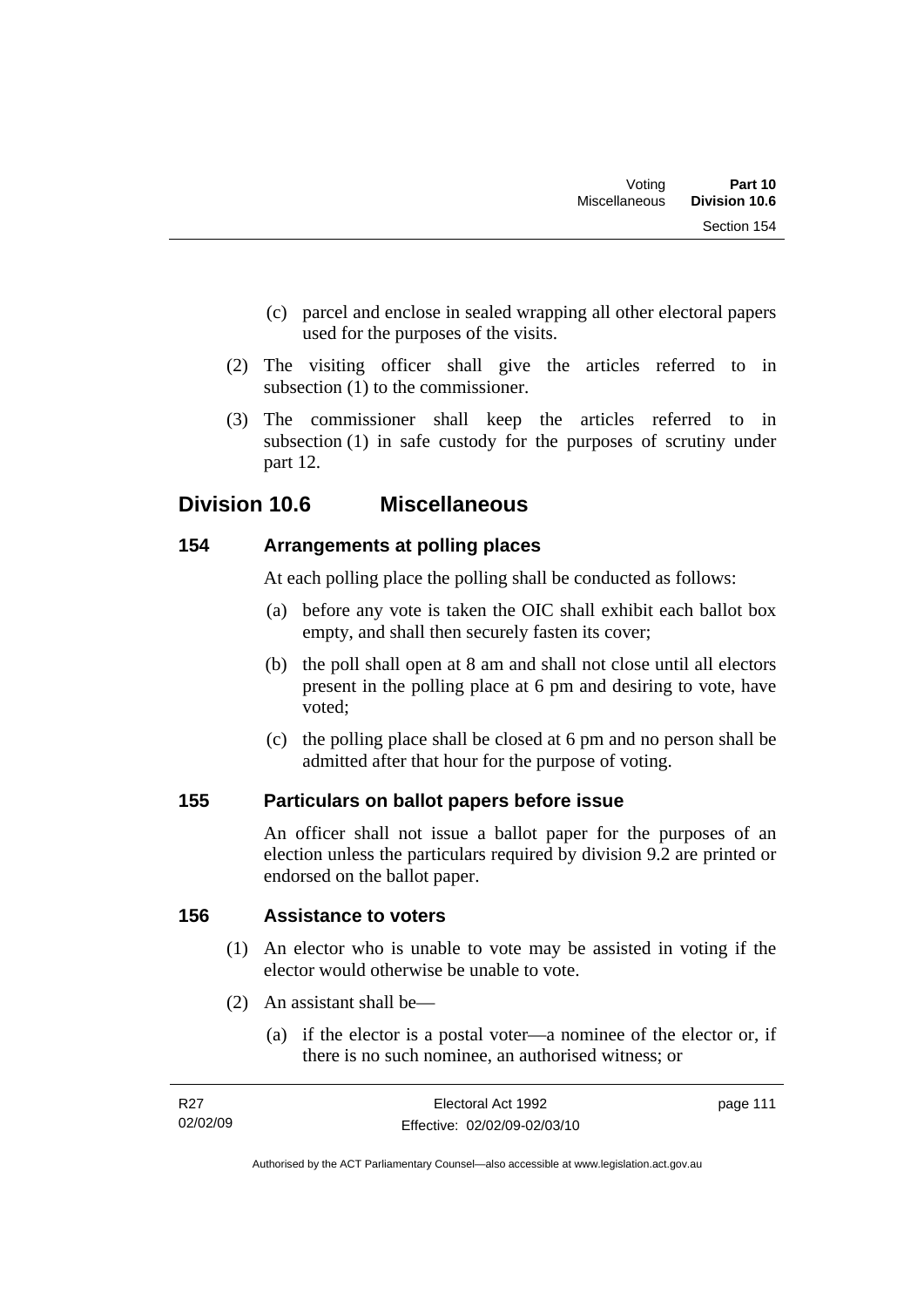- (b) in any other case—a nominee of the elector or, if there is no such nominee, an officer.
- (3) An assistant may enter a voting compartment for the purpose of assisting an elector to vote, but an officer shall not do so except in the presence of—
	- (a) a scrutineer; or
	- (b) if no scrutineer is present—another officer.
- (4) Subject to subsection (3), an assistant may assist an elector in any of the following ways:
	- (a) by acting as an interpreter;
	- (b) for a declaration vote—by completing, or assisting the elector to complete, the declaration;
	- (c) by explaining the ballot paper and the requirements of this Act relating to its marking;
	- (d) by marking, or assisting the elector to mark, the ballot paper at the elector's direction;
	- (e) by folding the ballot paper and depositing it in a ballot box or declaration envelope, or with an officer, as required by this Act.

#### **156A Assistance to voters unable to enter polling place**

- (1) This section applies if the OIC of a polling place is satisfied that a voter cannot enter the polling place because of a physical disability, illness, advanced pregnancy or another condition.
- (2) The voter may vote outside the polling place, but close to the polling place, and may be assisted in voting.
- (3) Before allowing the voter to vote outside the polling place, the OIC must—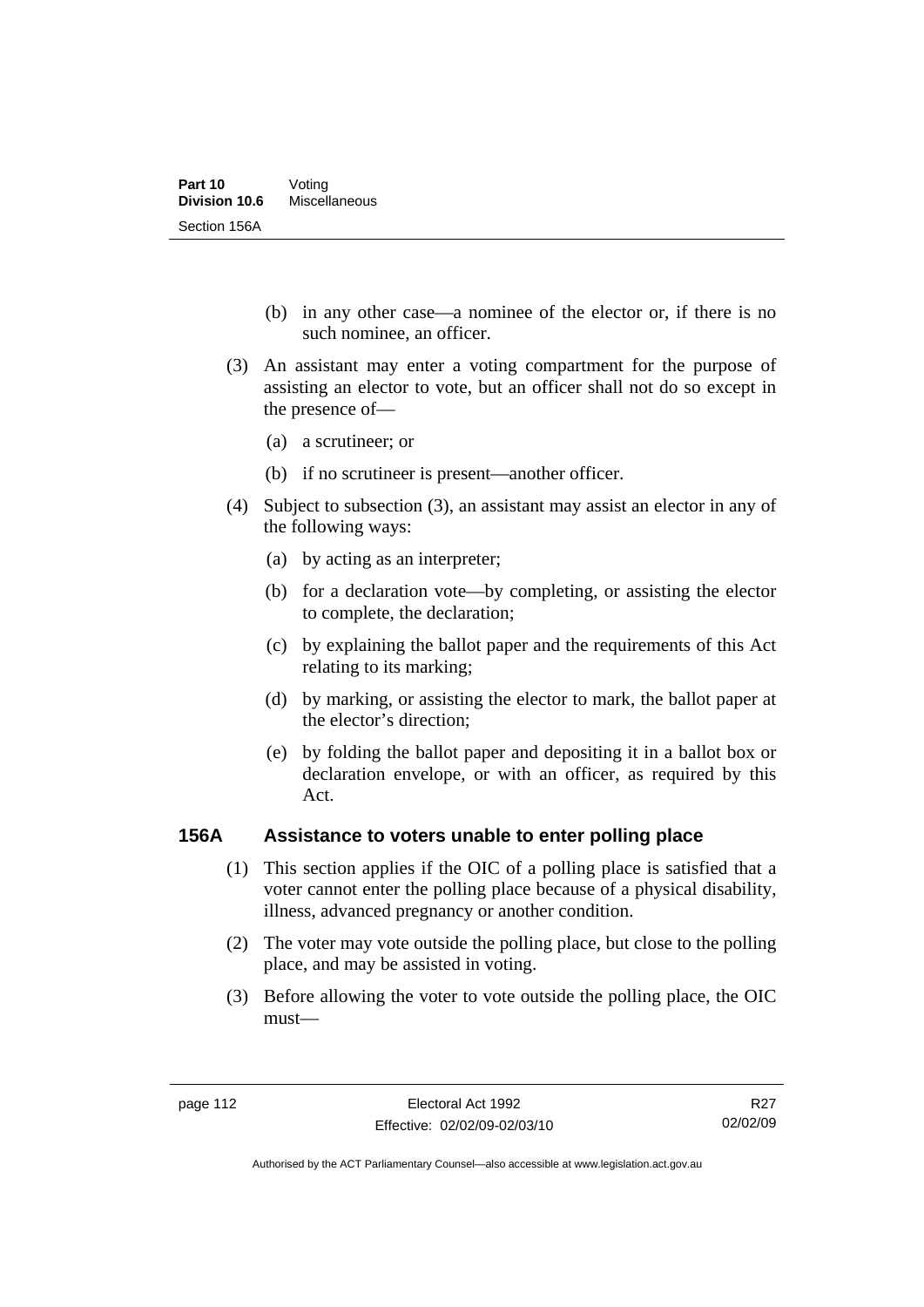- (a) tell any scrutineers at the polling place that the voter is to vote outside the polling place; and
- (b) allow, from the scrutineers present, 1 scrutineer for each candidate to be present when the voter votes.
- (4) The voter must—
	- (a) mark the voter's vote on the ballot paper in the OIC's presence; and
	- (b) fold the ballot paper to conceal the names of the candidates; and
	- (c) give the ballot paper to the OIC.
- (5) If the voter is casting an ordinary vote, the OIC must ensure that the folded ballot paper is immediately returned to the polling place and put in the ballot box in the presence of the scrutineers (if any) who were present when the voter voted.
- (6) If the voter is casting a declaration vote, the OIC must—
	- (a) in the presence of the voter, without unfolding the ballot paper, place the ballot paper in the envelope on which the voter has completed and signed the declaration and seal the envelope; and
	- (b) place the envelope in a ballot box at the polling place.
- (7) This section is subject to section 156 (Assistance to voters).

### **157 Spoilt ballot papers**

- (1) An officer shall issue another unused ballot paper to an elector who—
	- (a) satisfies the officer that a ballot paper previously issued to the elector has been inadvertently spoiled; and
	- (b) gives the spoilt ballot paper to the officer.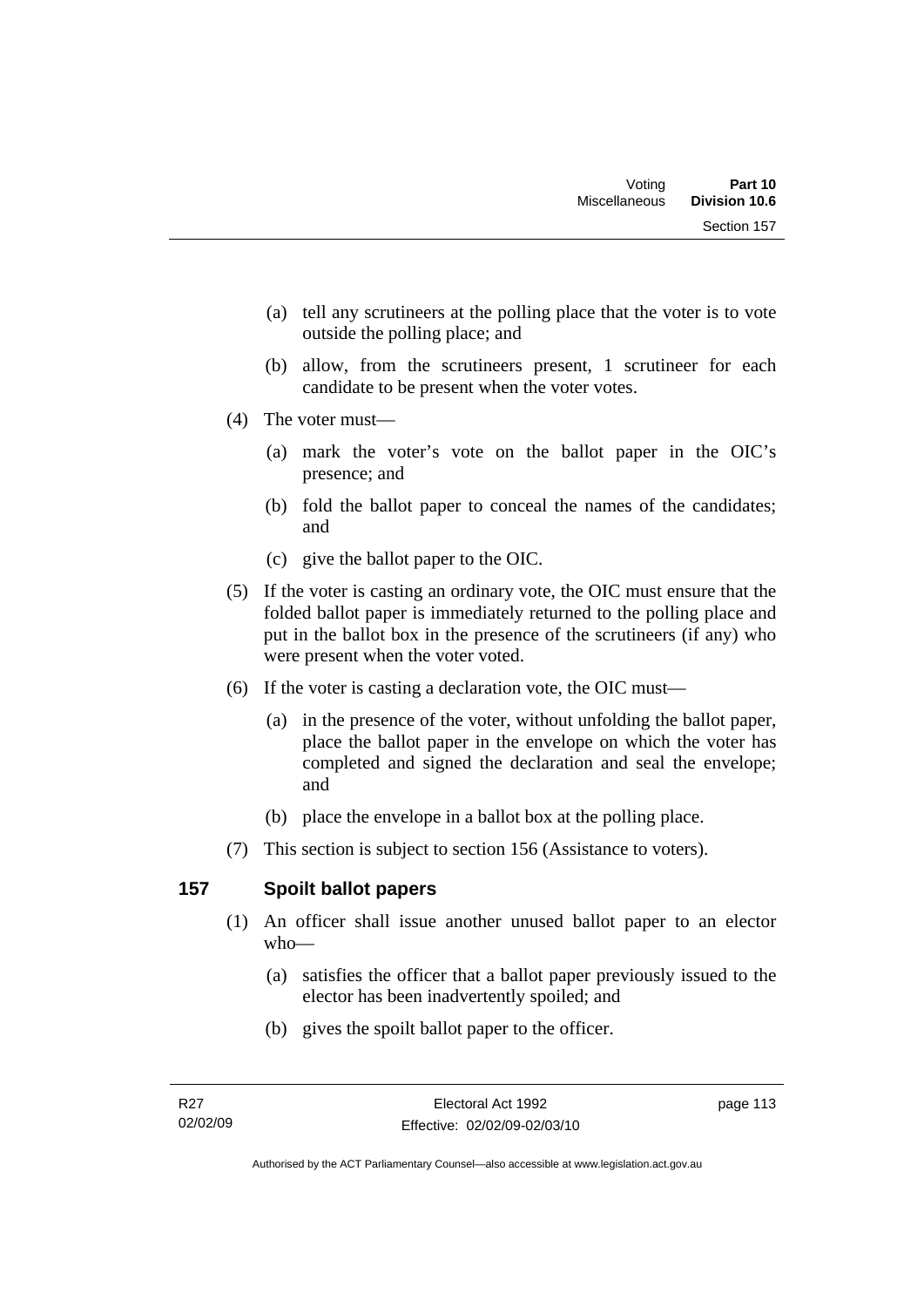- (2) An officer who receives a spoilt ballot paper shall—
	- (a) write 'spoilt' on the back of it; and
	- (b) place it in an envelope, seal the envelope and endorse it so as to indicate the type of spoilt ballot paper enclosed; and
	- (c) sign the endorsement.
- (3) At the close of polling, the OIC shall enclose the envelope in a sealed parcel and give it to the commissioner.
- (4) This section does not apply in relation to an elector who votes electronically.

#### **158 Custody of ballot boxes and electoral papers**

- (1) At the close of polling, the OIC of a polling place shall, in the presence of any scrutineers—
	- (a) close and seal the ballot boxes containing ballot papers for ordinary voting or declaration voting; and
	- (b) parcel and enclose in sealed wrapping all unused ballot papers; and
	- (c) parcel and enclose in sealed wrapping all other electoral papers used at the polling place.
- (2) The commissioner shall keep the articles referred to in subsection (1) in safe custody for the purposes of scrutiny under part 12.
- (3) Subsection (1) (a) does not apply to ballot boxes containing ballot papers for ordinary voting if the polling place is also a scrutiny centre and the procedures set out in section 182 are to be carried out in relation to those ballot boxes and ballot papers at that centre.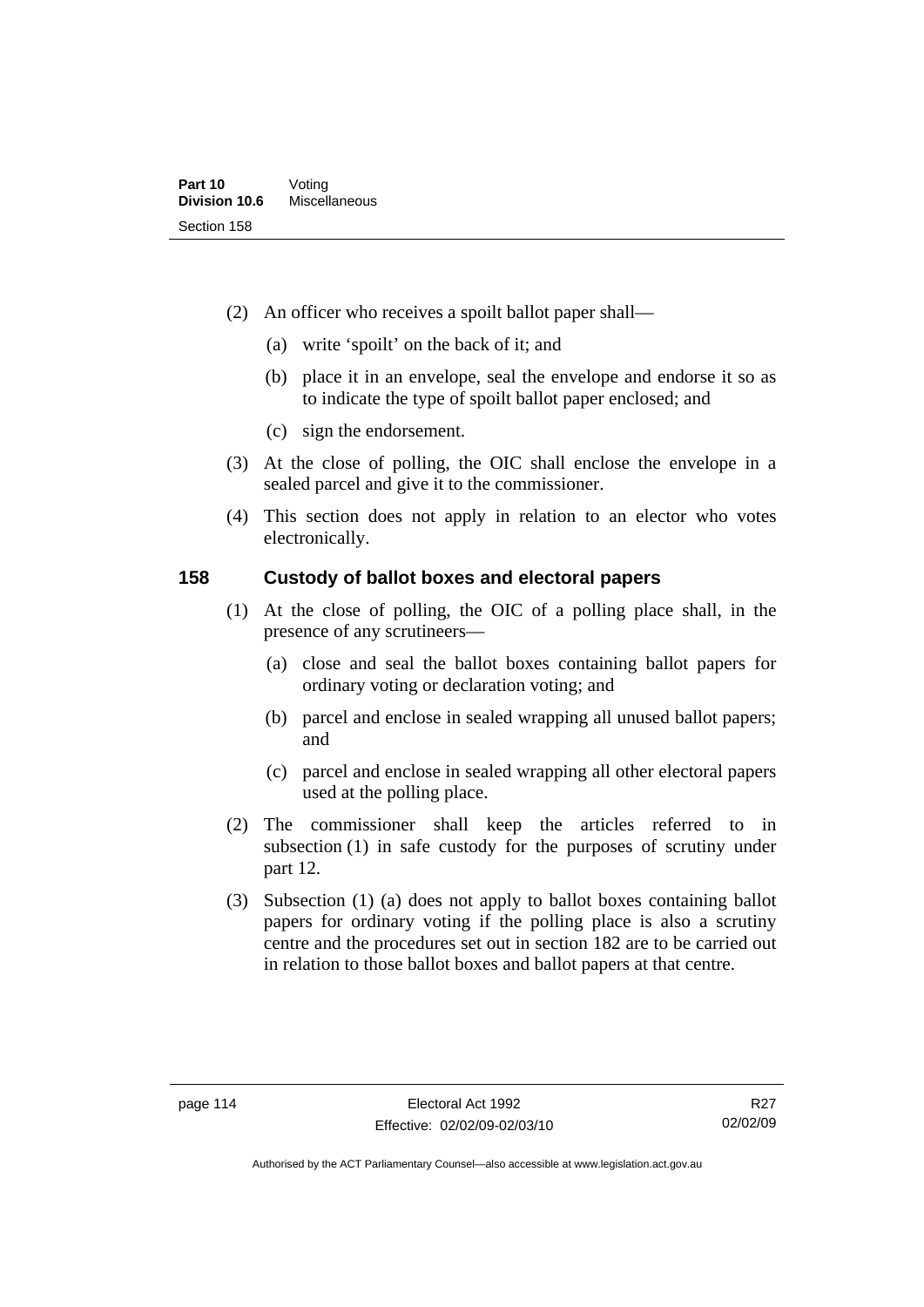### **159 Extension of time for conducting elections**

- (1) Despite any other provision of this Act, before or after the day when an election is required to be held, the Executive may, by written notice, make provision for—
	- (a) extending the time for holding the election; or
	- (b) meeting any difficulty that might otherwise interfere with the due conduct of the election; or

and any provision so made shall be valid and sufficient for that purpose.

(2) A notice under subsection (1) is a notifiable instrument.

*Note* A notifiable instrument must be notified under the *Legislation Act 2001*.

 (3) On notification under the *Legislation Act 2001* of a notice under subsection (1), the commissioner must publish a copy of the notice in a newspaper.

#### **160 Suspension and adjournment of polling**

- (1) The commissioner may suspend the polling at a polling place on polling day if for any reason it is not practicable to proceed with it.
- $(2)$  If—
	- (a) the polling is suspended; and
	- (b) the commissioner believes on reasonable grounds that it is not reasonably practicable for an elector affected by the suspension to cast a vote at another polling place;

the commissioner must, in writing, determine a day (that is as soon as practicable, but no later than 21 days, after the suspension) as the day when polling is to resume.

 (3) If it is impracticable to resume the polling at the same polling place, the determination must state the polling place where polling may be resumed.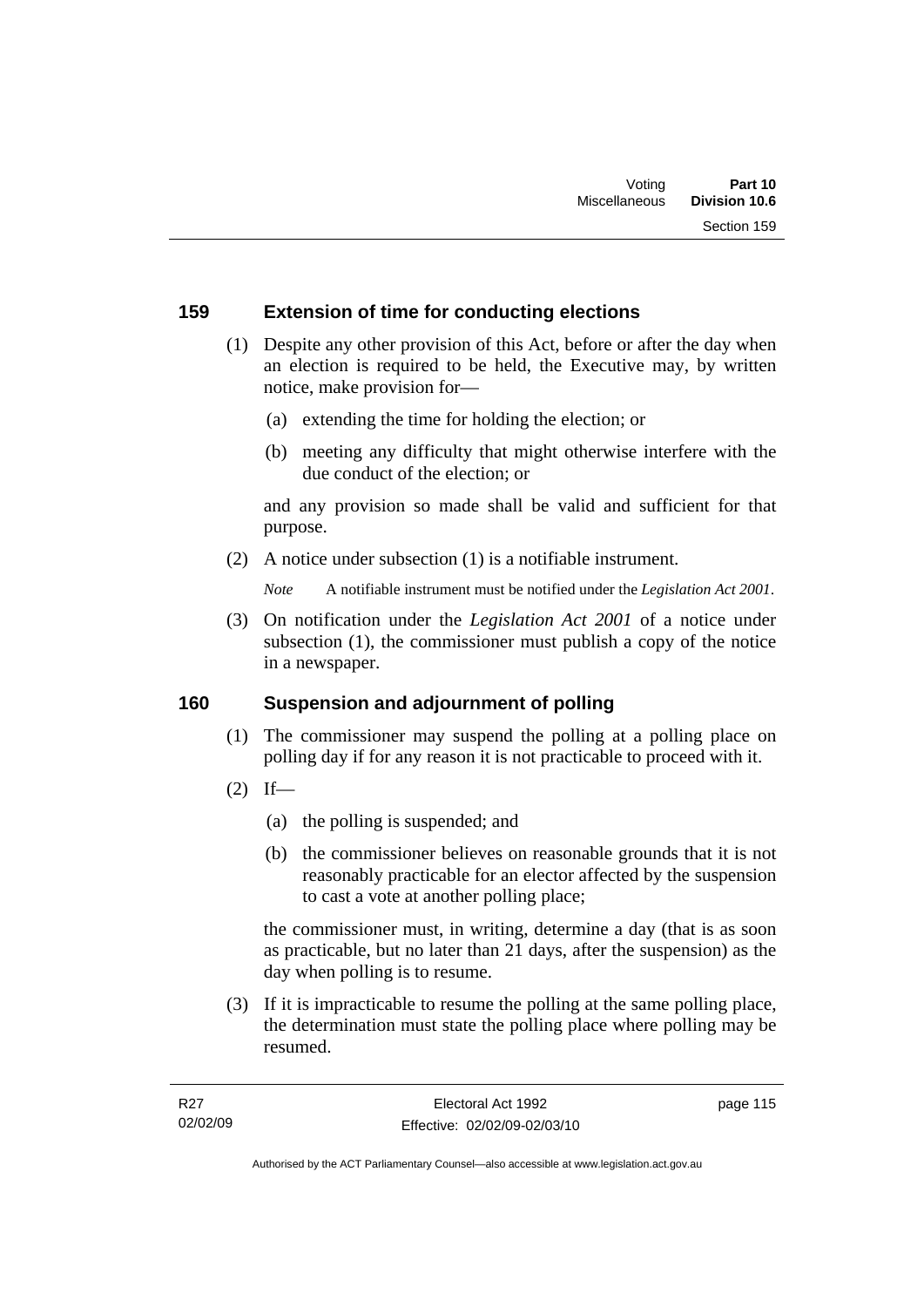(4) A determination under subsection (2) is a notifiable instrument.

*Note* A notifiable instrument must be notified under the *Legislation Act 2001*.

 (5) On the resumption of polling, only an elector who was entitled to vote on the day when the poll for the election was required to be held and who has not already voted is entitled to vote.

## **Division 10.7 Failure to vote**

#### **161 Default notice**

- (1) For this division, a default notice, in relation to an elector, is a notice containing a statement to the effect that—
	- (a) it is an offence to fail to vote at an election without a valid and sufficient reason; and
	- (b) the elector appears to have failed to vote at an election; and
	- (c) if the elector does not wish to have the matter dealt with by a court, the elector may, within the time specified in the notice—
		- (i) if the elector voted at the election—give the commissioner particulars in writing of the voting; or
		- (ii) if the elector failed to vote at the election—give the commissioner particulars in writing of any valid and sufficient reason for the failure, or pay the amount of the prescribed penalty.
	- *Note* If a form is approved under s 340A (Approved forms) for a default notice, the form must be used.
- (2) For subsection (1) (c) (ii), the prescribed penalty is \$20 or any higher penalty prescribed by the regulations.

#### **162 First notice**

 (1) As soon as practicable after polling day for an election, the commissioner shall send a default notice to each elector who was

R<sub>27</sub> 02/02/09

Authorised by the ACT Parliamentary Counsel—also accessible at www.legislation.act.gov.au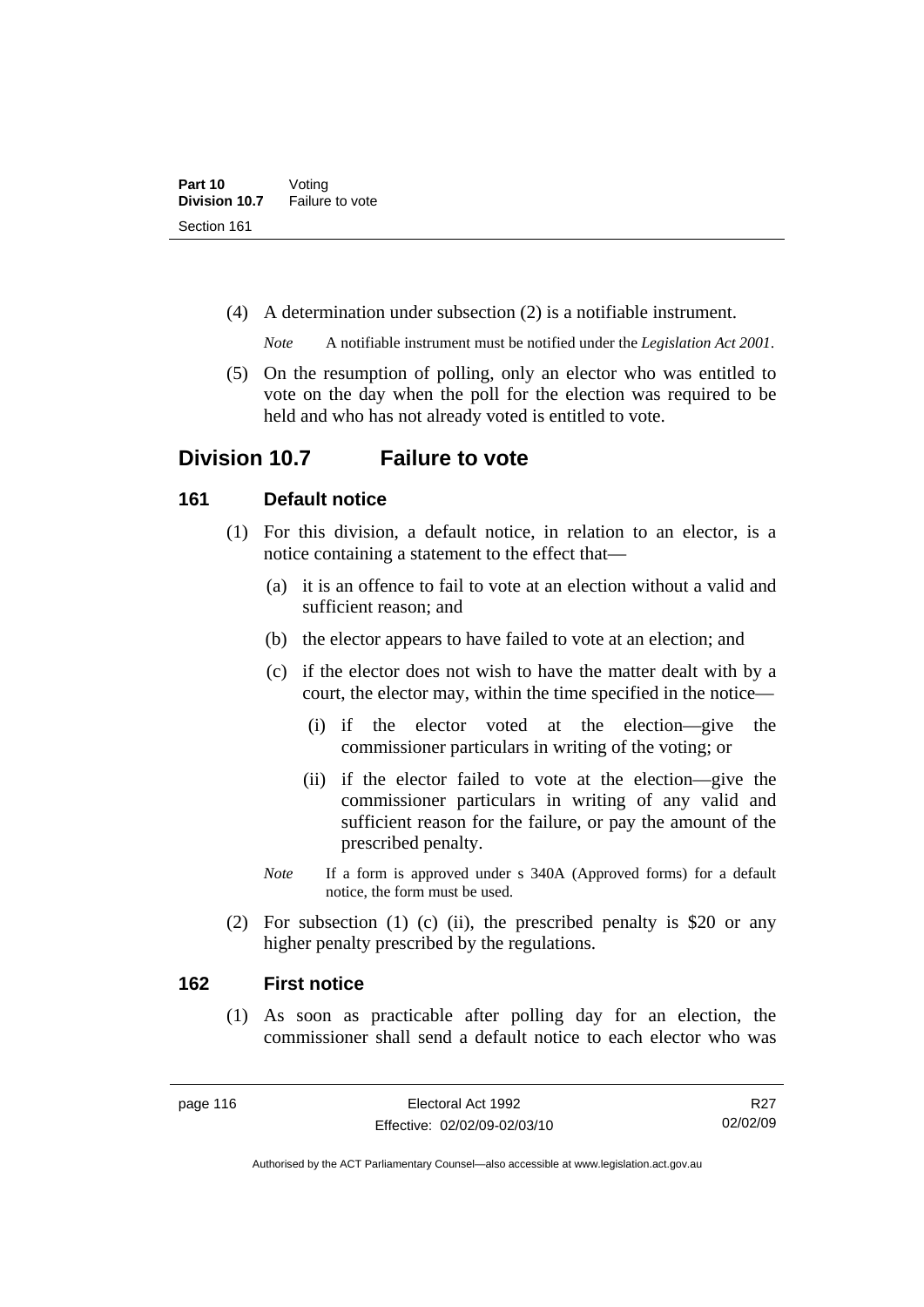required to vote at the election and appears to the commissioner to have failed to do so.

- (2) Subsection (1) does not apply to an elector who the commissioner is satisfied—
	- (a) is dead; or
	- (b) had a valid and sufficient reason for failing to vote at the election.

### **163 Second notice**

If an elector to whom a default notice has been sent under section 162 fails to respond to the notice within the time specified, the commissioner shall send a second default notice to the elector, endorsed to the effect that the elector has failed to respond to the first notice.

### **164 Final notice**

- (1) The commissioner shall send a final default notice to an elector if—
	- (a) a default notice under section 162 or 163 has been sent to the elector; and
	- (b) the time for responding to the notice has ended; and
	- (c) the elector has not paid the prescribed penalty; and
	- (d) the commissioner is not satisfied that the elector—
		- (i) voted at the election; or
		- (ii) had a valid and sufficient reason for failing to vote at the election.
- (2) A final default notice shall contain a statement to the effect that—
	- (a) the commissioner is not so satisfied; and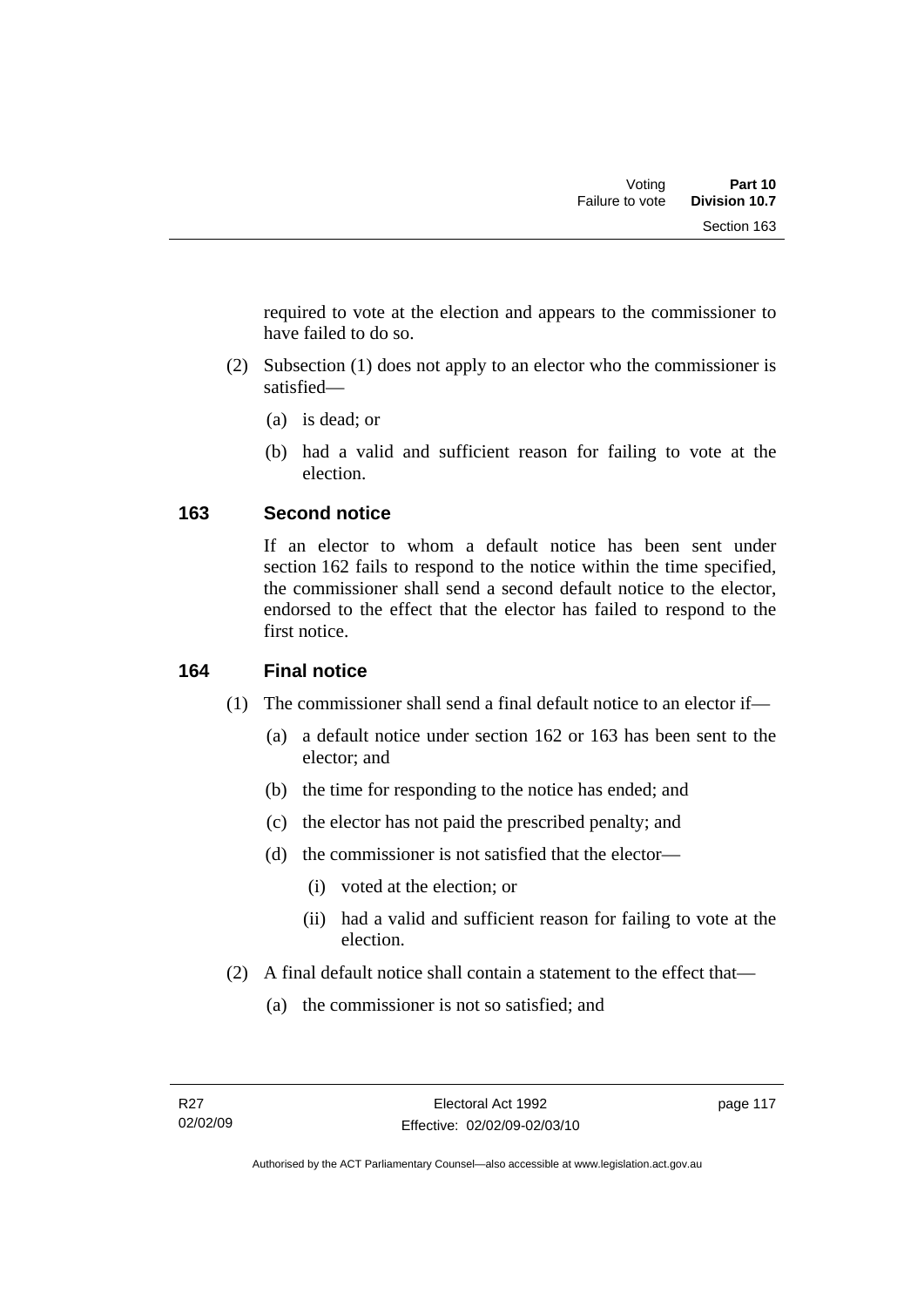(b) if the elector does not wish to have the matter dealt with by a court—the elector may, within the time specified in the notice, pay the amount of the prescribed penalty.

#### **165 Discharge of liability**

If an elector who failed to vote at an election pays the amount of the prescribed penalty in accordance with a default notice—

- (a) any liability of the elector under section 129 in relation to the failure is discharged; and
- (b) proceedings for an offence against that section shall not be instituted against the elector in relation to the failure.

#### **166 Response on behalf of elector**

If a person responds to a default notice on behalf of an elector who is unable to do so, the response shall be taken to be that of the elector.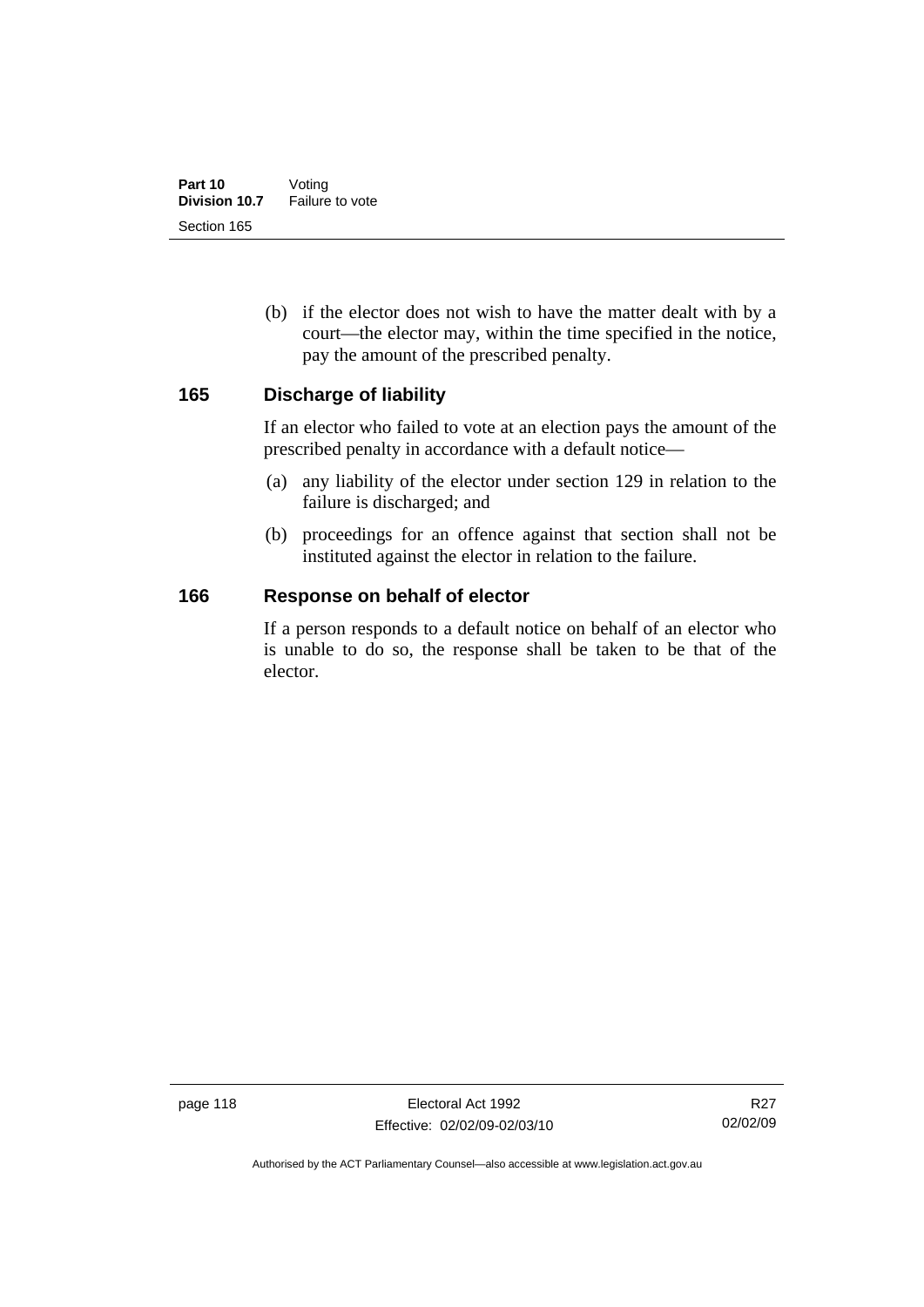# **Part 11 Polling in Antarctica**

#### **167 Definitions for pt 11**

In this part:

*Antarctica* means—

- (a) the Australian Antarctic Territory; or
- (b) the Territory of Heard Island and McDonald Islands; or
- (c) Macquarie Island.

*assistant returning officer*, in relation to a station, means the assistant returning officer appointed under section 168 in relation to the station.

*research personnel* means personnel who are to be, or have been, engaged in work at a station.

*returning officer*, in relation to a station, means the returning officer appointed under section 168 in relation to the station.

*station* means—

- (a) a research station in Antarctica that is operated by the Commonwealth and is declared by the commissioner, in writing, to be a permanent research station; or
- (b) in relation to a particular election, a ship that is declared by the commissioner, in writing, to be a station for this part in relation to the election.

*transmit* means transmit by fax, telex or in another way approved under section 167B.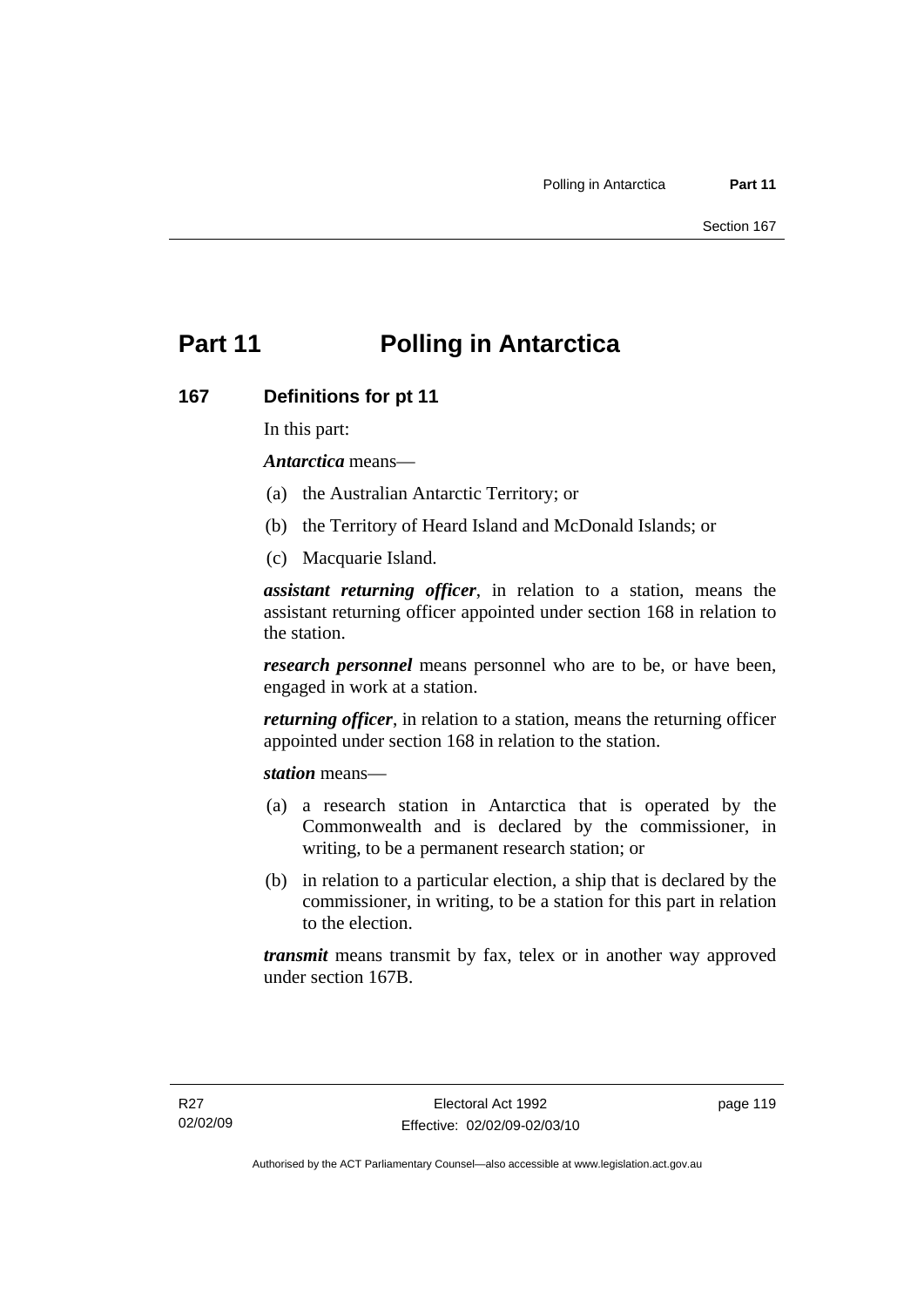#### **Part 11** Polling in Antarctica

Section 167A

#### **167A Declaration of ship as a station**

The commissioner may declare a ship as a station only if the commissioner is satisfied that, on polling day for an election, the ship is likely to be at sea transporting research personnel to or from Antarctica.

#### **167B Approval of ways of transmission**

- (1) The commissioner may, in writing, approve a way of transmission for this part.
- (2) The approval is a notifiable instrument.

*Note* A notifiable instrument must be notified under the *Legislation Act 2001*.

#### **168 Returning officers and assistants for Antarctic stations**

- (1) The commissioner must appoint a returning officer, and an assistant returning officer, for each station.
	- *Note 1* For the making of appointments (including acting appointments), see *Legislation Act 2001*, pt 19.3.
	- *Note 2* In particular, a person may be appointed for a particular provision of a law (see *Legislation Act* 2001, s 7 (3)) and an appointment may be made by naming a person or nominating the occupant of a position (see s 207).
- (2) The commissioner or the person in charge of a station may appoint an acting returning officer, or acting assistant returning officer, for a station.
- (3) However, the person in charge of a station must not be appointed to be the returning officer, or assistant returning officer, for the station.

#### **170 Application of Act to polling in Antarctica**

Subject to this part, this Act applies, so far as practicable, to the taking of a poll in Antarctica as if—

Authorised by the ACT Parliamentary Counsel—also accessible at www.legislation.act.gov.au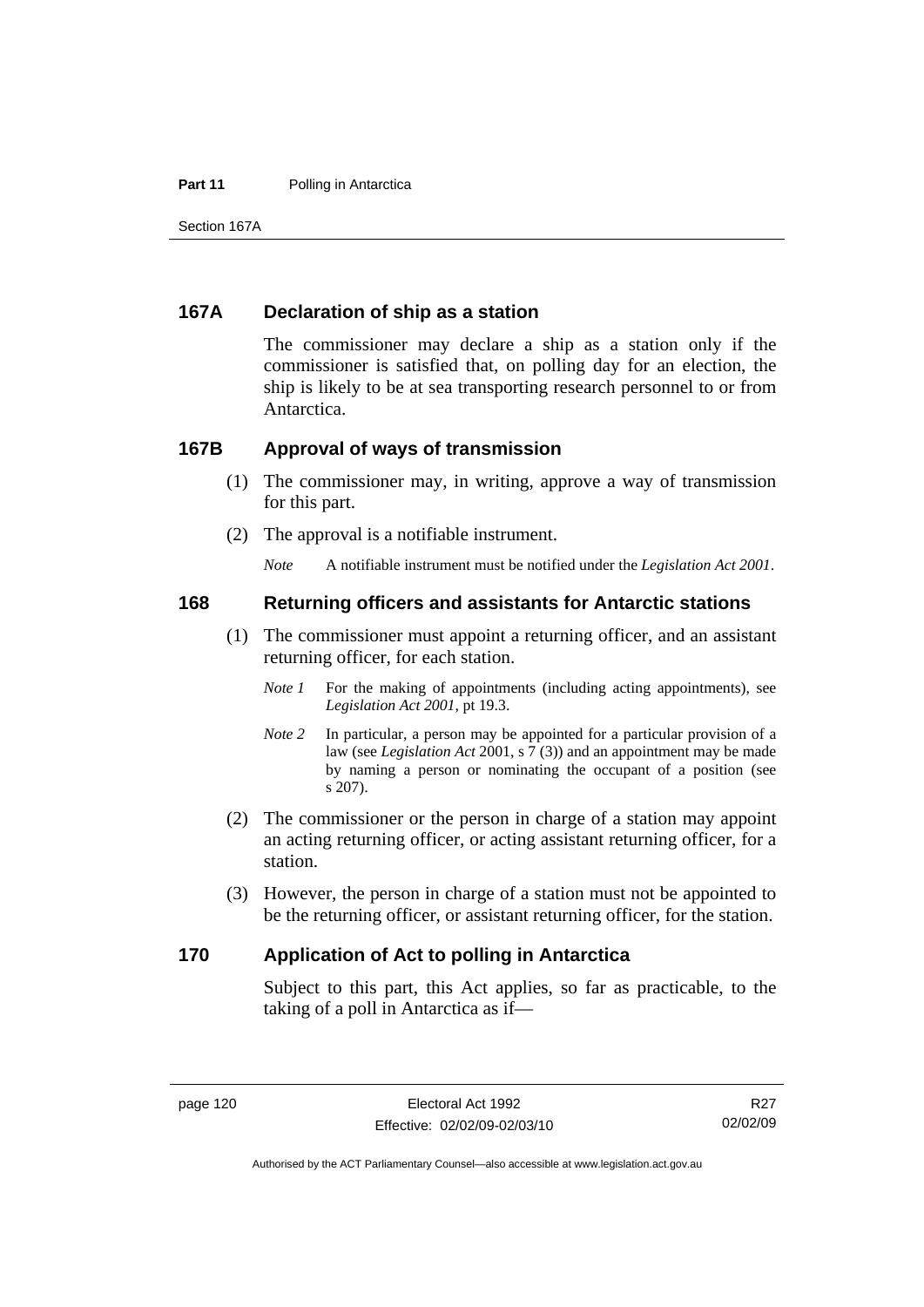- (a) a reference in the Act to a polling place were a reference to the relevant station; and
- (b) a reference in the Act to the OIC of a polling place were a reference to the returning officer; and
- (c) a reference in the Act to an officer were a reference to the assistant returning officer.

### **171 Antarctic electors**

- (1) Subject to subsection (2), an elector—
	- (a) who is, for the Commonwealth Electoral Act, an Antarctic elector; and
	- (b) whose address, recorded on the Commonwealth roll when the elector became a person referred to in paragraph (a), was an address in an electorate;

is an Antarctic elector for this Act in relation to the electorate where that address is located.

 (2) A person does not become an Antarctic elector for the purposes of an election under this Act if the person became an Antarctic elector for the Commonwealth Electoral Act after the hour of nomination for the election.

### **172 Arrangements for the polling in Antarctica**

- (1) As soon as practicable after the close of nominations for an election in relation to an electorate for which an Antarctic elector is enrolled—
	- (a) the commissioner shall transmit to the returning officer at whose station the elector is based—
		- (i) an extract from the certified list of electors for the electorate containing the particulars relating to the elector; and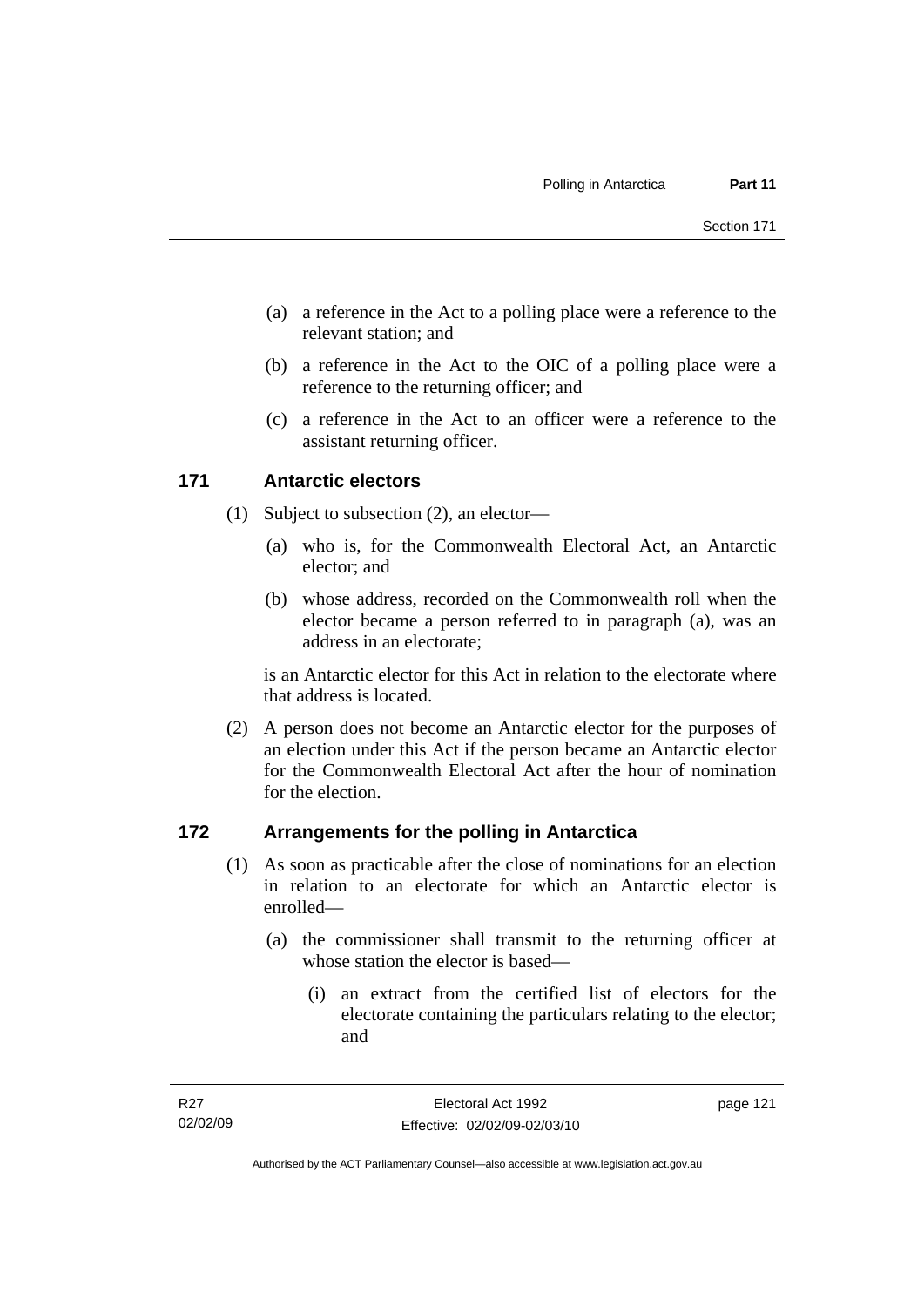Section 173

- (ii) directions for the preparation by the officer of ballot papers for the election; and
- (b) the returning officer shall prepare ballot papers in accordance with the directions.
- (2) The directions shall ensure, so far as practicable, that the ballot papers are the same as ballot papers prepared under division 9.2 for the election.

#### **173 Conduct of the polling**

- (1) The polling at a station shall be conducted as follows:
	- (a) before any vote is taken, the returning officer shall exhibit a ballot box empty, and shall then securely fasten its cover;
	- (b) subject to subsection (2), the poll shall be conducted during the hours on the days the returning officer directs;
	- (c) the returning officer or the assistant returning officer shall, at all times when the poll is open, be present in that part of the station where the polling is taking place.
- (2) The polling at a station shall not continue beyond the time that is 6 pm in the ACT on polling day for the election.

#### **174 Claims to vote**

The returning officer or assistant returning officer for a station shall—

- (a) hand a ballot paper to each Antarctic elector who attends before the officer during the hours of polling and claims to vote at the election; and
- (b) record the issue of the ballot paper to the elector.

Authorised by the ACT Parliamentary Counsel—also accessible at www.legislation.act.gov.au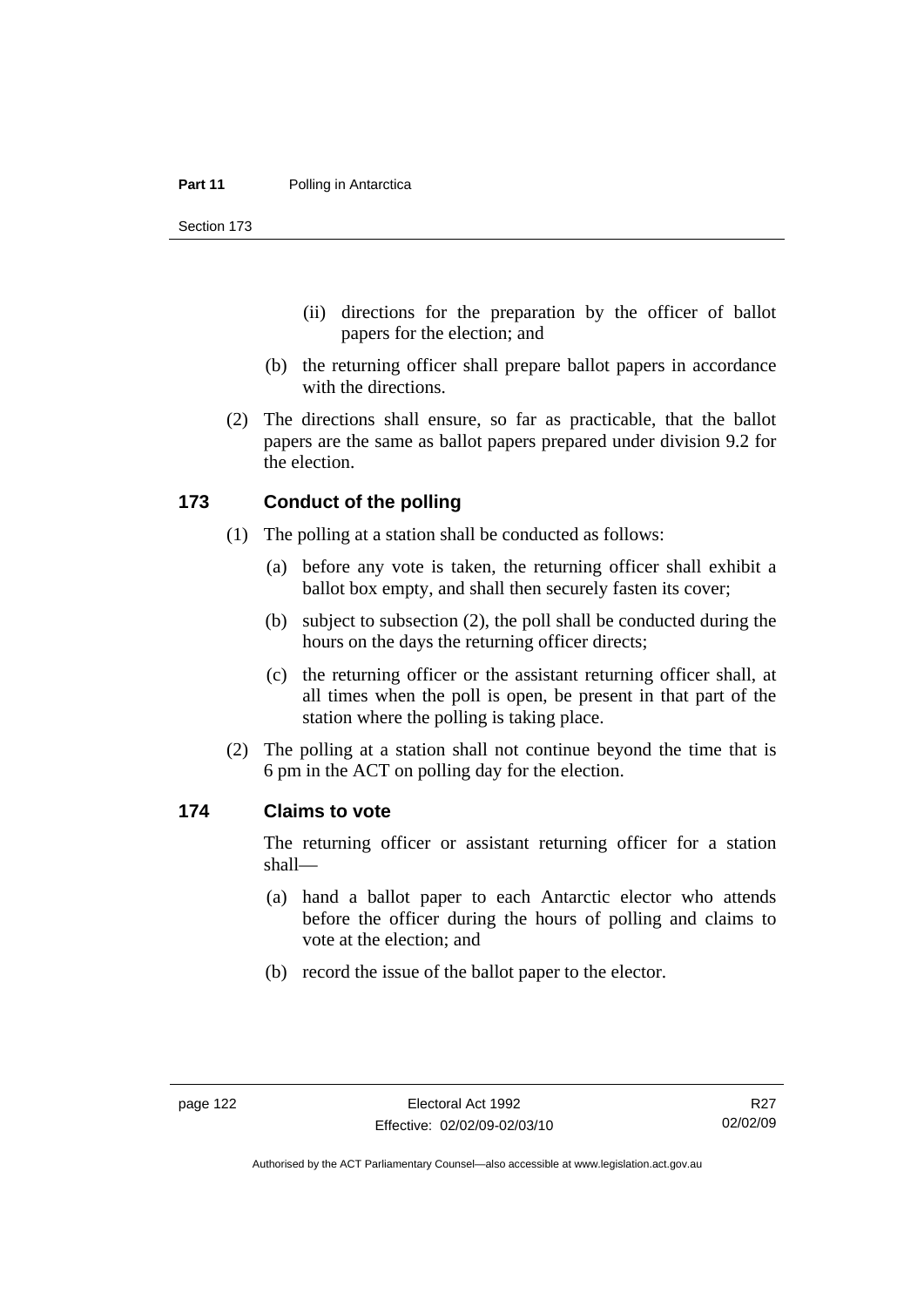### **175 Proceedings at close of poll**

At the close of the poll, the returning officer shall, in the presence of the assistant returning officer—

- (a) open the ballot box; and
- (b) transmit to the authorised officer—
	- (i) particulars of each elector who has voted at the station in the election; and
	- (ii) unless subparagraph (iii) applies, particulars of the marking of each ballot paper; and
	- (iii) if the returning officer is unable to read or understand clearly the particulars referred to in subparagraph (ii)—a statement to explain that inability; and
- (c) prepare a written statement of the information transmitted.
- *Note* A ballot paper completed by an Antarctic elector may be faxed to the commissioner, see s 329.

### **176 Result of polling in Antarctica**

- (1) On receipt of the transmission under section 175, the authorised officer shall—
	- (a) in relation to each ballot paper marked by an Antarctic elector—transcribe the particulars of the elector's marks onto a ballot paper for the relevant electorate; and
	- (b) seal in an envelope the ballot paper onto which the particulars are transcribed; and
	- (c) sign the envelope and endorse it to the effect that it contains a ballot paper recording a vote by an Antarctic elector that is to be admitted to the scrutiny for the election; and
	- (d) send the envelope to the commissioner.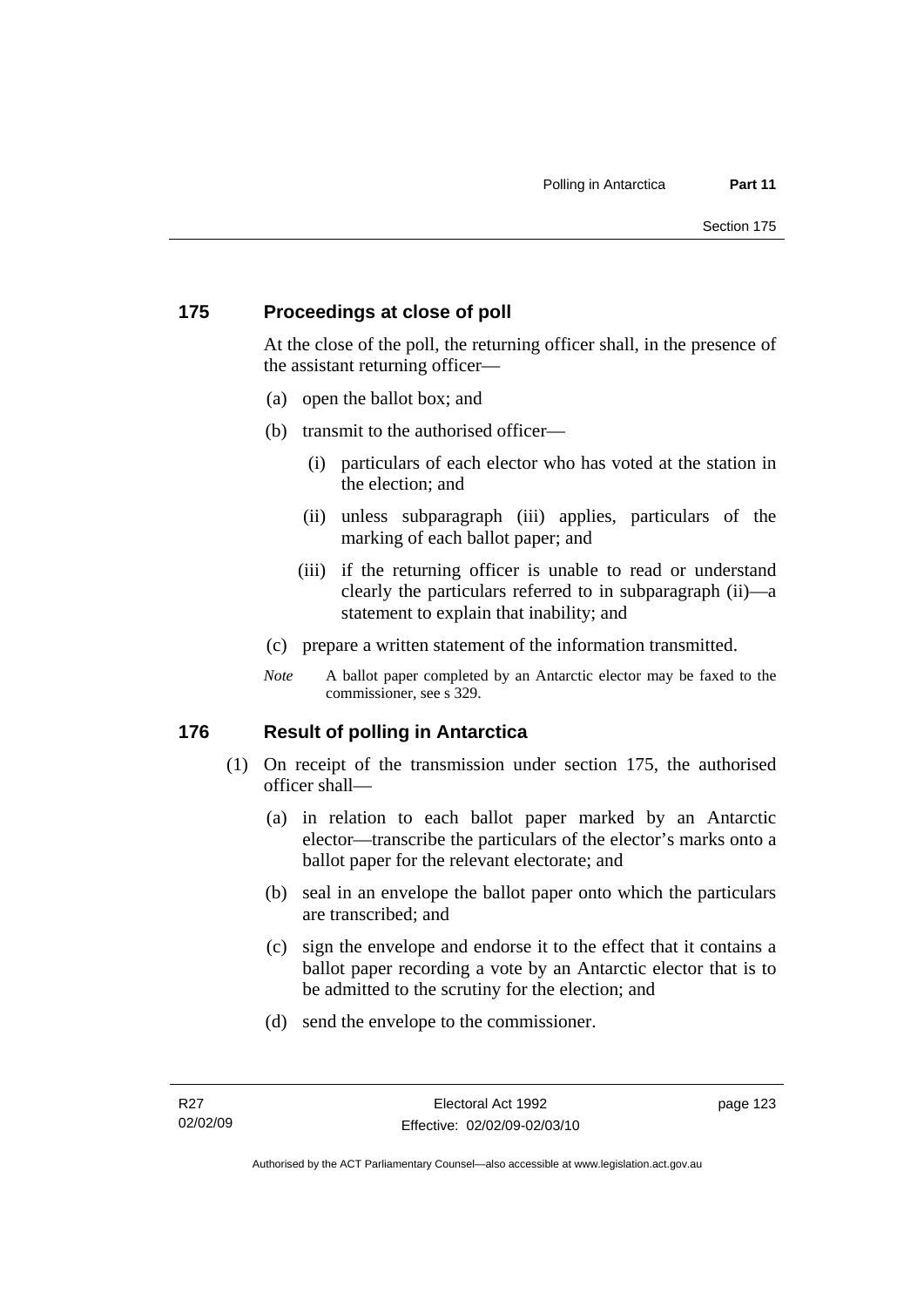#### **Part 11** Polling in Antarctica

Section 177

 (2) An authorised officer shall not mark a ballot paper under this section in a way that is likely to enable it to be identified as representing the vote of an Antarctic elector.

#### **177 Preservation of documents**

- (1) As soon as practicable after the close of the poll for an election, the returning officer for each station shall forward to the commissioner—
	- (a) a copy of the record of the issue of each ballot paper; and
	- (b) a copy of the statement referred to in section 175 (c); and
	- (c) the ballot papers used for voting at the station.
- (2) The commissioner shall keep the documents referred to in subsection (1) in safe custody for the purposes of scrutiny under part 12.

page 124 Electoral Act 1992 Effective: 02/02/09-02/03/10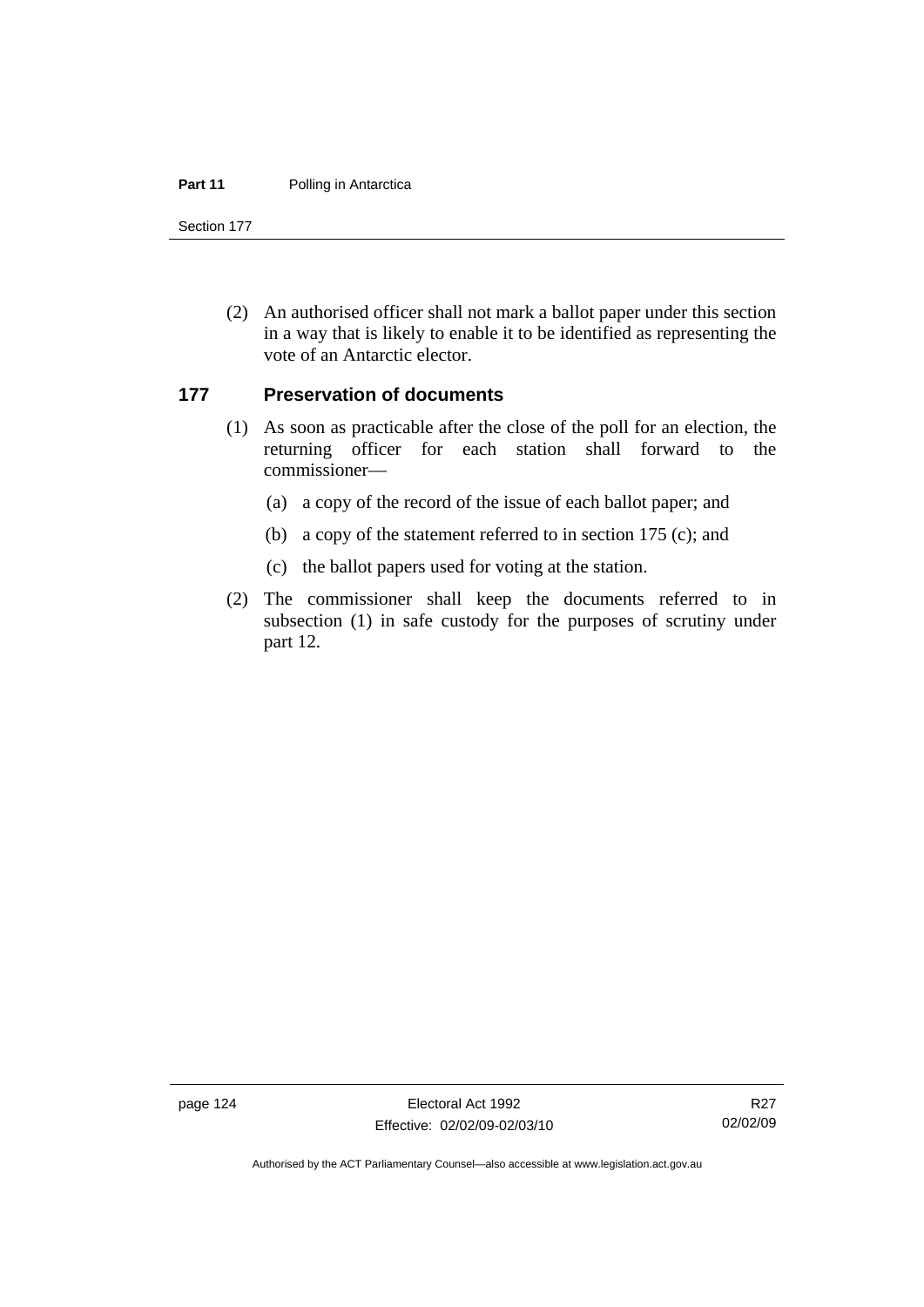# **Part 12 The scrutiny**

#### **178 Scrutiny**

- (1) The result of the polling at an election shall be ascertained by scrutiny in accordance with this part.
- (2) All the proceedings at the scrutiny shall be open to the inspection of the scrutineers.
- (3) The commissioner shall arrange for the following articles, documents and data to be dealt with at scrutiny centres for this part:
	- (a) applications for postal votes in the election;
	- (b) records of issued declaration voting papers;
	- (c) completed declaration voting papers received by the commissioner, the OIC of a polling place or another officer;
	- (d) ballot boxes containing ballot papers for ordinary voting or declaration voting;
	- (e) electronic ballot papers;
	- (f) envelopes containing ballot papers recording votes by Antarctic electors.
- (4) The OIC for a scrutiny centre may adjourn the scrutiny at the centre from time to time.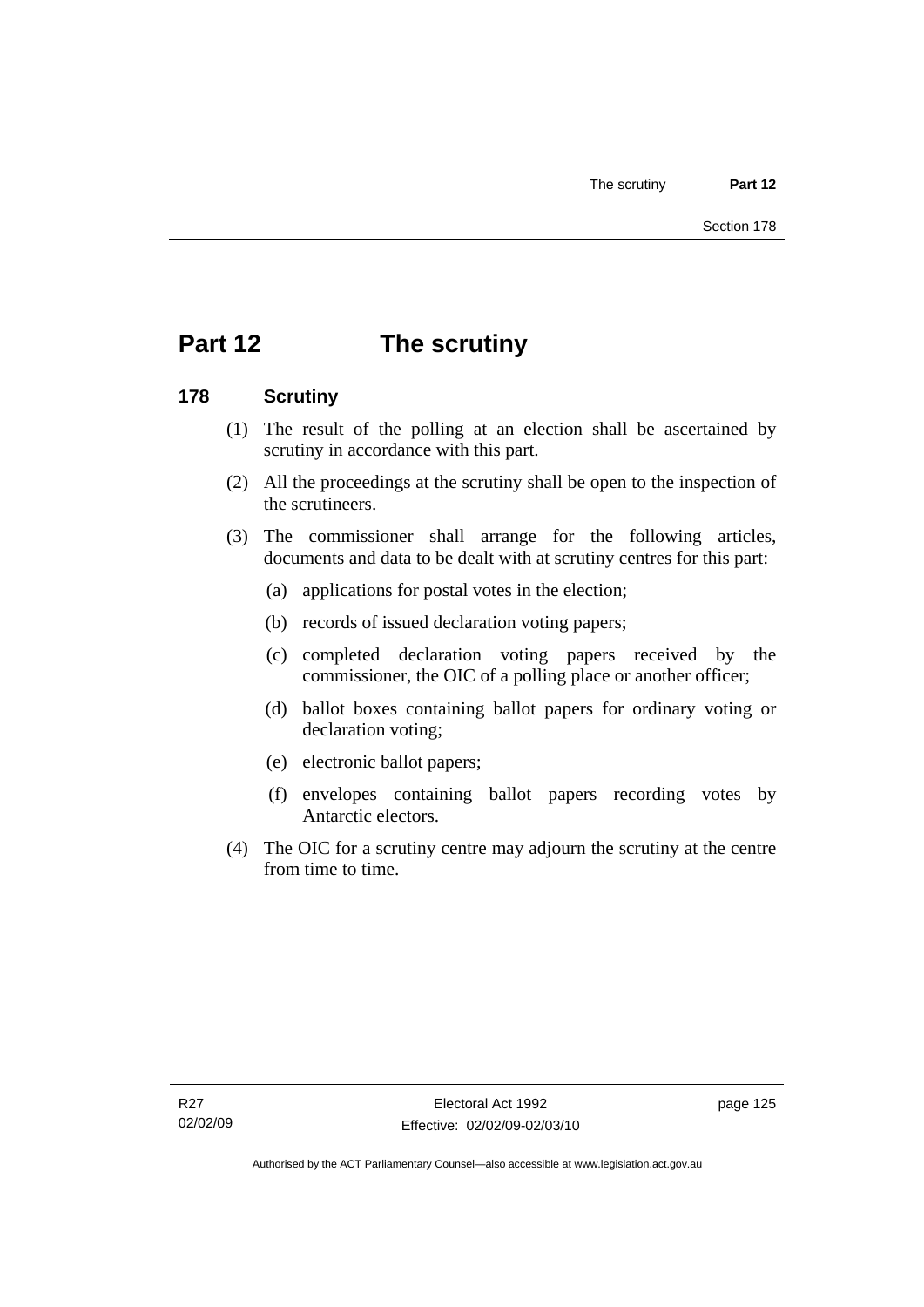#### **Part 12** The scrutiny

Section 179

#### **179 Preliminary scrutiny of declaration voting papers etc**

- (1) The commissioner shall arrange for the conduct of the preliminary scrutinies necessary in relation to a poll until the following documents have been dealt with in accordance with this section:
	- (a) all completed declaration voting papers (including those used for postal voting) received by the commissioner or another officer on or before polling day;
	- (b) all completed declaration voting papers used for postal voting received by the commissioner before the end of the 6th day after the close of the poll;
	- (c) any envelope referred to in section 176 (1) (d) containing a ballot paper recording the vote of an Antarctic elector.
- (2) A preliminary scrutiny shall not be conducted earlier than the 5th day before polling day.
- (3) The commissioner shall display a notice in a prominent place at the office of the commissioner specifying the date and time when, and the place where, a preliminary scrutiny is to begin.
- (4) The notice shall be so displayed no later than 4 pm on the day before the beginning of the preliminary scrutiny.
- (5) A preliminary scrutiny shall be conducted in accordance with schedule 3.
- (6) Schedule 3 applies, so far as practicable, in relation to a vote cast by an Antarctic elector as if—
	- (a) the vote were a declaration vote other than a postal vote; and
	- (b) a declaration signed by the elector specifying the electorate in relation to which the elector is an Antarctic elector appeared on the envelope referred to in section 176 (1) (d); and
	- (c) a reference in that schedule to a set of declaration voting papers were a reference to that envelope.

R<sub>27</sub> 02/02/09

Authorised by the ACT Parliamentary Counsel—also accessible at www.legislation.act.gov.au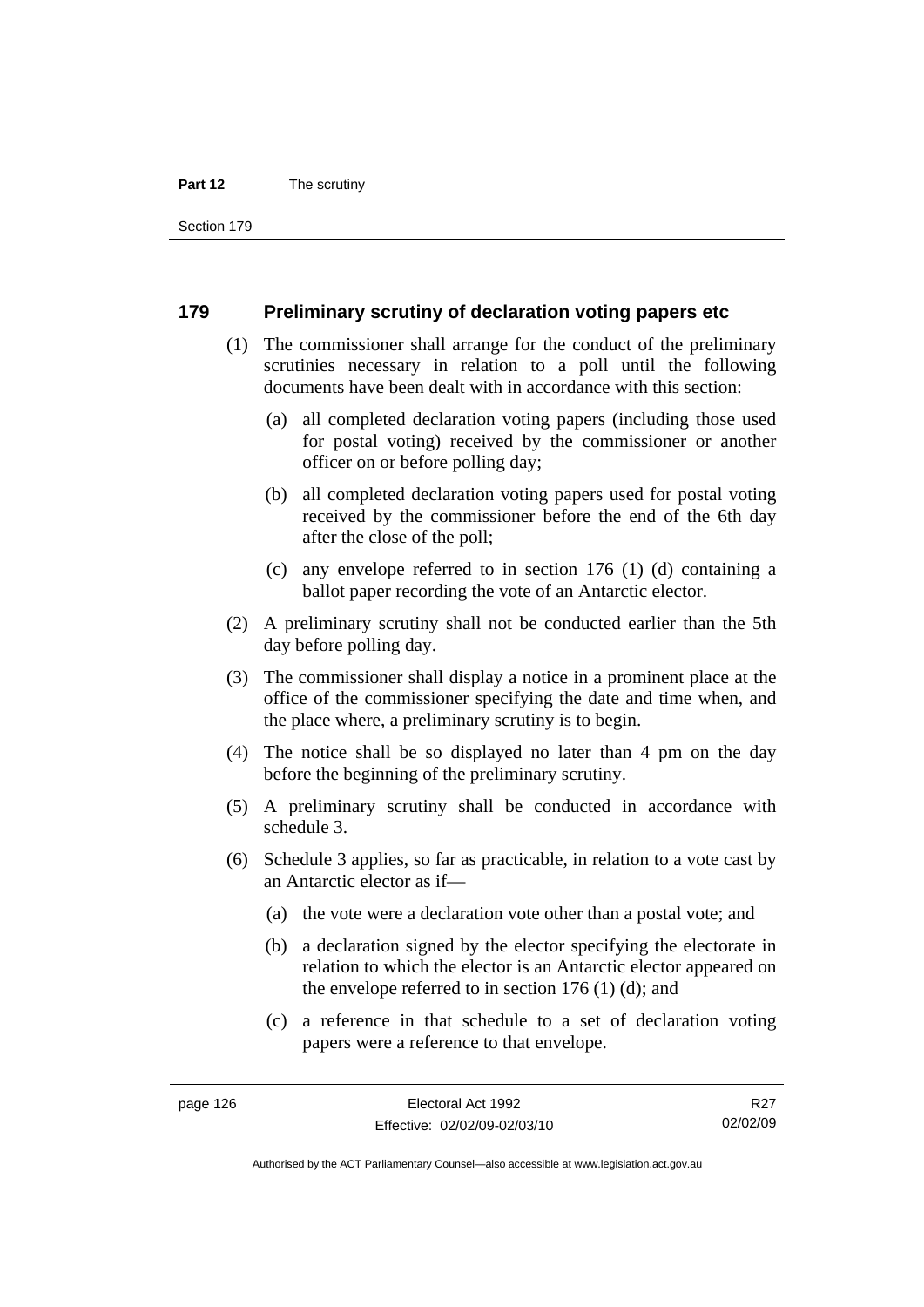- (7) At a preliminary scrutiny, declaration voting papers shall not be rejected for further scrutiny because of a formal error.
- (8) A preliminary scrutiny shall be taken to be part of the scrutiny in relation to an election.

## **180 Formality of ballot papers**

- (1) Except as provided by this section, a ballot paper is formal and effect shall be given to the elector's intention as far as that intention is clear.
- (2) A ballot paper is informal if—
	- (a) in the opinion of the OIC of a scrutiny centre—
		- (i) it is not authentic; or
		- (ii) it has writing on it by which the elector can be identified; or
	- (b) no first preference is marked in a candidate square; or
	- (c) a first preference is marked in 2 or more candidate squares; or
	- (d) for a completed declaration vote ballot paper that has not been dealt with at a preliminary scrutiny under section 179—it is not enclosed in the appropriate envelope on which appears a declaration made by an elector.
- (3) In determining whether a ballot paper is formal—
	- (a) a preference marked outside a candidate square shall be taken to be marked in the square if the voter's intention to indicate that preference for that candidate is clear; and
	- (b) subject to subsection (2) (a), any other writing outside a candidate square shall be disregarded.
- (4) A ballot paper on which the particulars are endorsed by an officer under section 155 is not informal—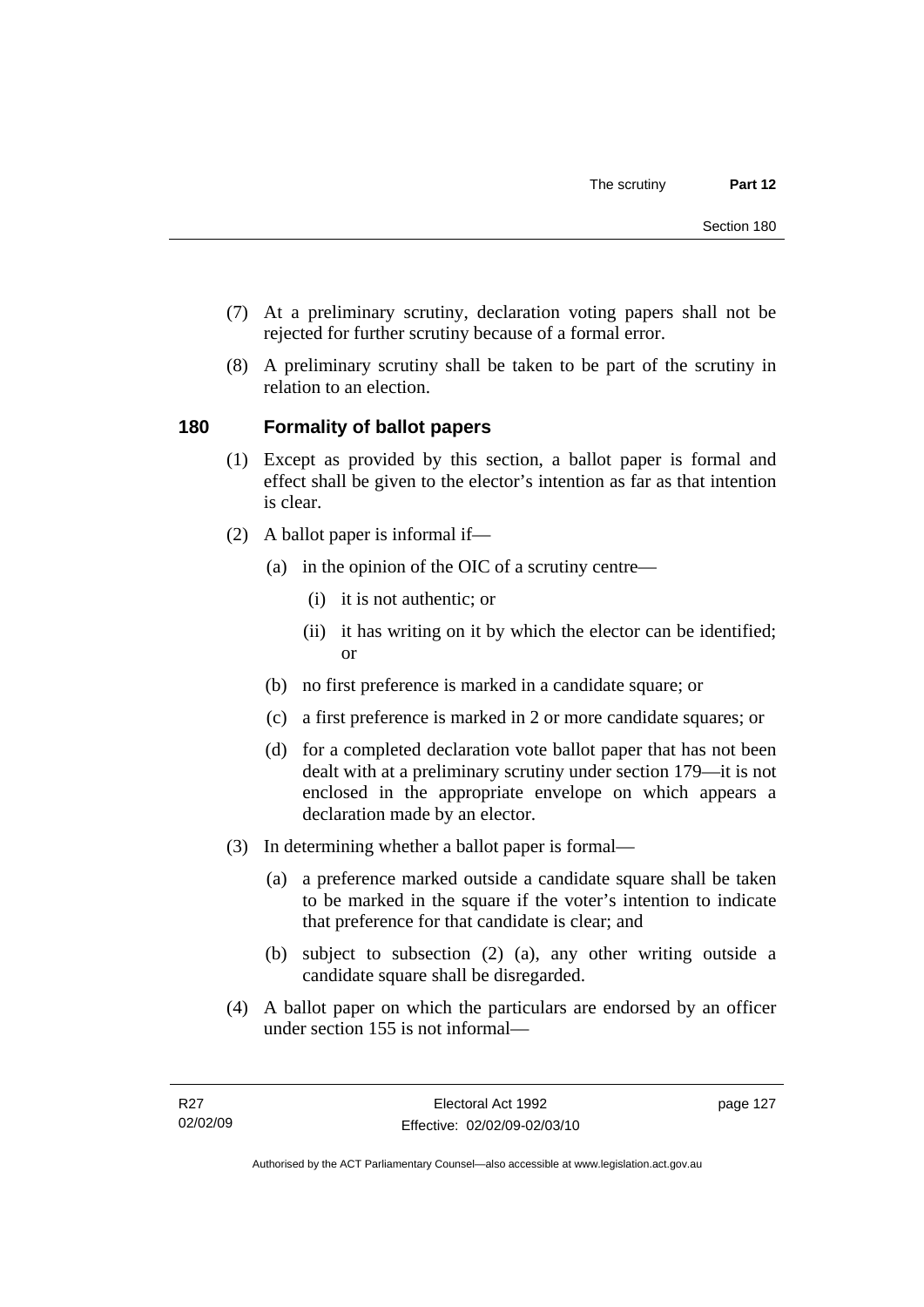- (a) if no other candidate has the same surname—only because the surname of a candidate has been written on the ballot paper; or
- (b) only because of a spelling mistake in the particulars endorsed on the ballot paper.
- (5) If it is necessary for this part, the commissioner may determine the formality of a ballot paper and, for that purpose, may reverse any decision made by another officer.

### **181 Death of candidate**

If a candidate dies before the end of polling day, and the number of candidates remaining is greater than the number of candidates to be elected, a ballot paper is not informal only because of—

- (a) the inclusion on the ballot paper of the name of the deceased candidate; or
- (b) the marking of any consecutive number in a candidate square adjacent to that name; or
- (c) the omission to place any number in a candidate square adjacent to that name, or any resultant failure to indicate in consecutive order the elector's preferences.

## **182 First count—ordinary ballot papers**

- (1) This section applies only to paper ballot papers.
- (2) As soon as practicable after the close of the poll for an election, the OIC for a scrutiny centre shall arrange for the procedures set out in this section to be carried out.
- (3) First, the OIC shall—
	- (a) exhibit for inspection by any scrutineer each ballot box containing ballot papers recording ordinary votes; and
	- (b) record the condition of the ballot box before opening it.

R<sub>27</sub> 02/02/09

Authorised by the ACT Parliamentary Counsel—also accessible at www.legislation.act.gov.au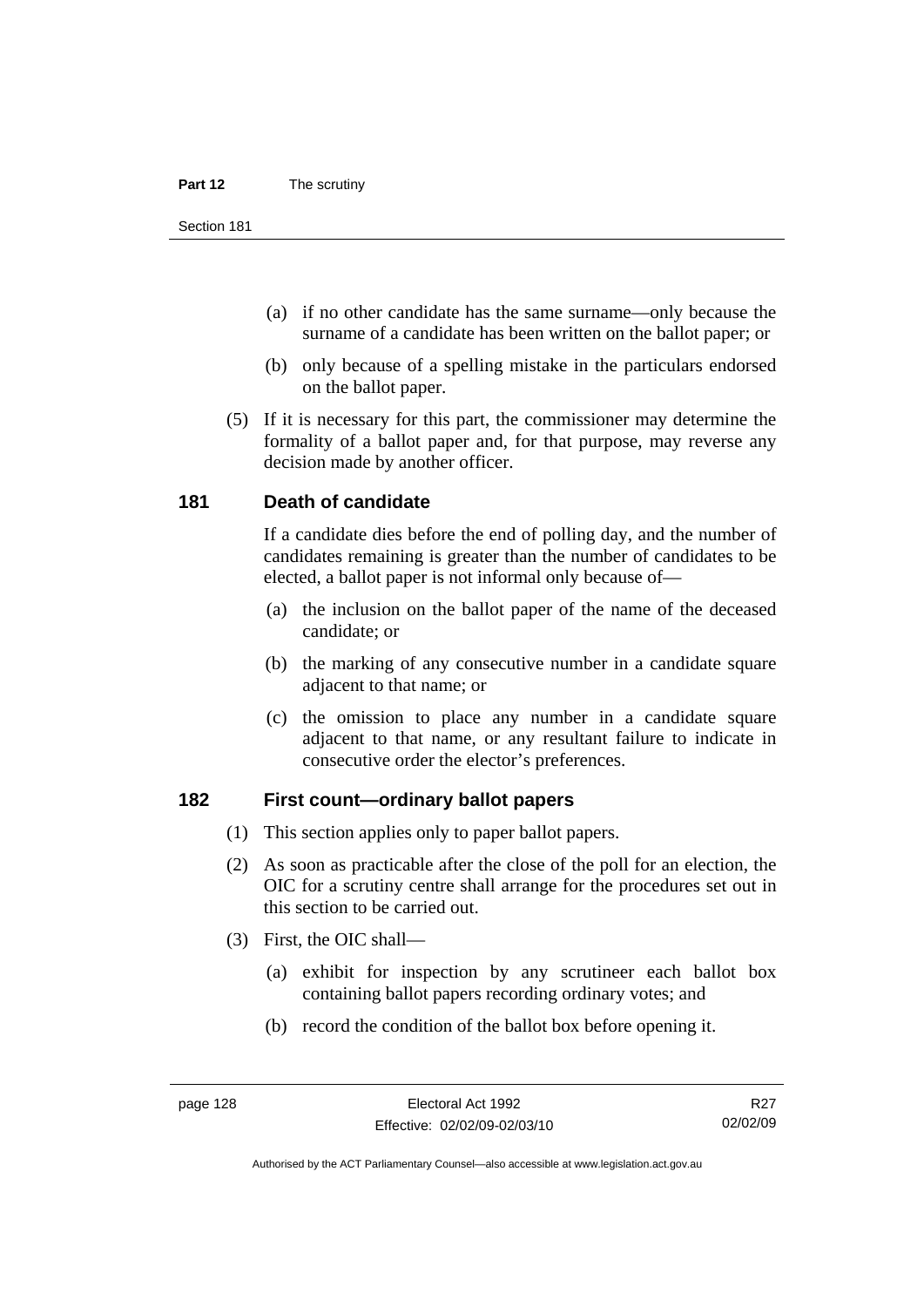- (4) Second, the OIC shall arrange for an officer to—
	- (a) open each ballot box; and
	- (b) sort the ballot papers from each ballot box into separate parcels for each electorate; and
	- (c) in relation to the ballot papers for each electorate—
		- (i) count all informal ballot papers, reject them from further scrutiny under this section, and place them in a separate parcel; and
		- (ii) sort the unrejected ballot papers into separate parcels according to the first preferences marked on them and count the ballot papers in each parcel.
- (5) Third, the OIC shall, in relation to the ballot papers for each electorate—
	- (a) make out and sign a statement (countersigned by an officer and each scrutineer who wishes to do so) setting out—
		- (i) the number of unrejected ballot papers on which a first preference is recorded for each candidate; and
		- (ii) the number of informal ballot papers; and
	- (b) transmit particulars of the numbers so recorded to the commissioner, by telephone or other expeditious way; and
	- (c) seal up the parcels, endorse on each a description of the contents and permit each scrutineer who wishes to do so to countersign the endorsement; and
	- (d) send the parcels to the commissioner without delay, together with the statement referred to in paragraph (a).
- (6) Despite subsection (4) (b), the total number of ballot papers for a particular electorate that are to be dealt with at a particular scrutiny under this section shall not be fewer than 20.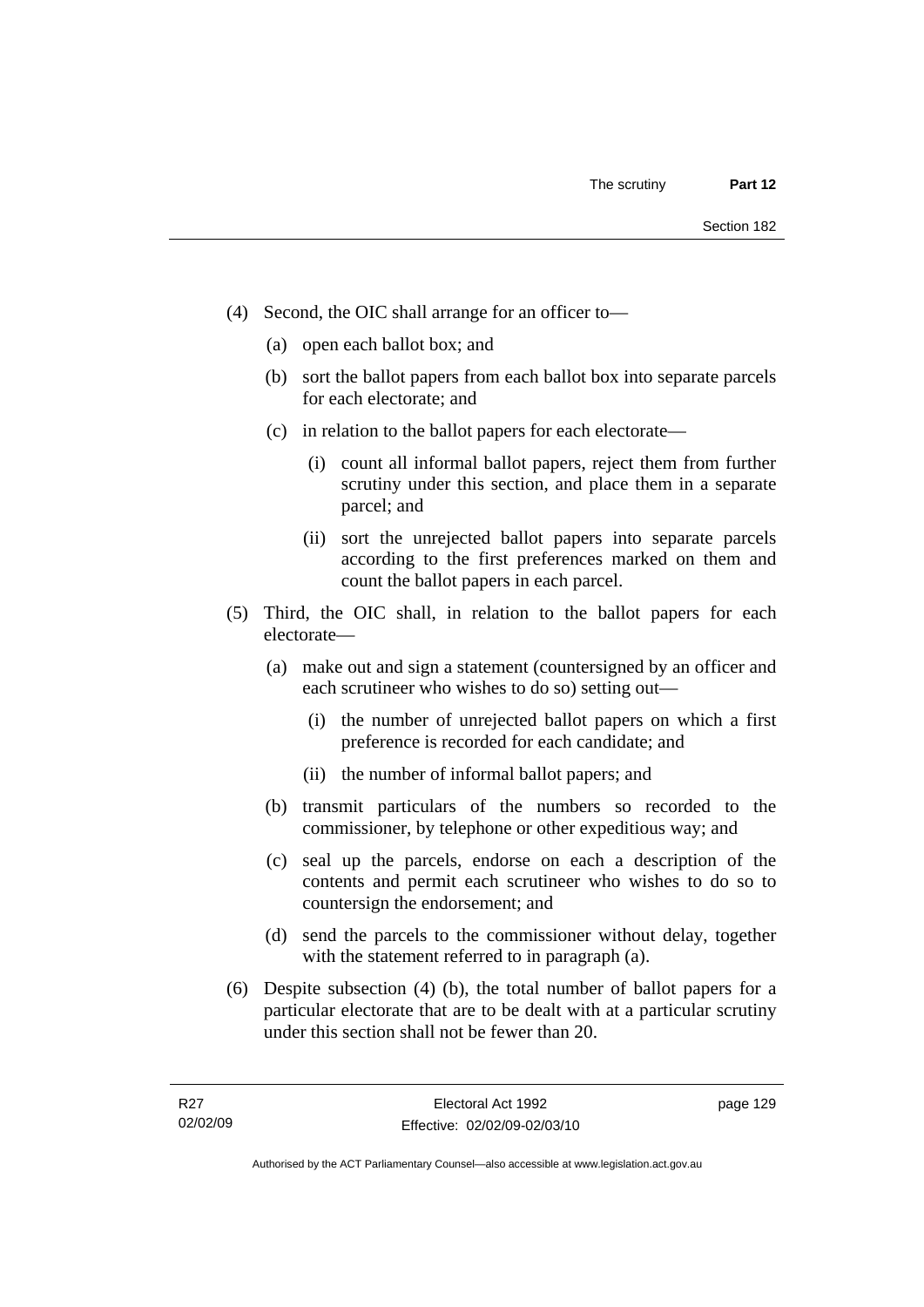- (7) If subsection (6) applies, the OIC shall—
	- (a) count the number of those ballot papers; and
	- (b) seal them in a separate parcel; and
	- (c) endorse the parcel with a description of the contents (including the number of ballot papers); and
	- (d) send the parcel to another scrutiny centre, as directed by the commissioner, for this part.
- (8) The OIC may arrange for preferences marked on paper ballot papers to be entered into the approved computer program.

### **183 First count—declaration ballot papers**

As soon as practicable after declaration vote ballot papers have been admitted to a scrutiny under this section because of schedule 3 but not before the close of the poll for the election, the OIC for the relevant scrutiny centre shall arrange for the ballot papers to be dealt with in accordance with section 182 as if they were ordinary vote ballot papers.

## **183A First count—electronic ballot papers**

As soon as practicable after the close of the poll for an election, the OIC for a scrutiny centre must arrange for preferences from electronic voting to be entered into the approved computer program and for the electronic counting of the votes using the program.

#### **184 Second count—first preferences**

- (1) If preferences marked on paper ballot papers have not been entered on the approved computer program under section 182 (8), the commissioner shall—
	- (a) arrange for an officer at a scrutiny centre to open the parcels referred to in section 182 (5) (d) (including those to which that paragraph applies under section 183) and, so far as practicable,

Authorised by the ACT Parliamentary Counsel—also accessible at www.legislation.act.gov.au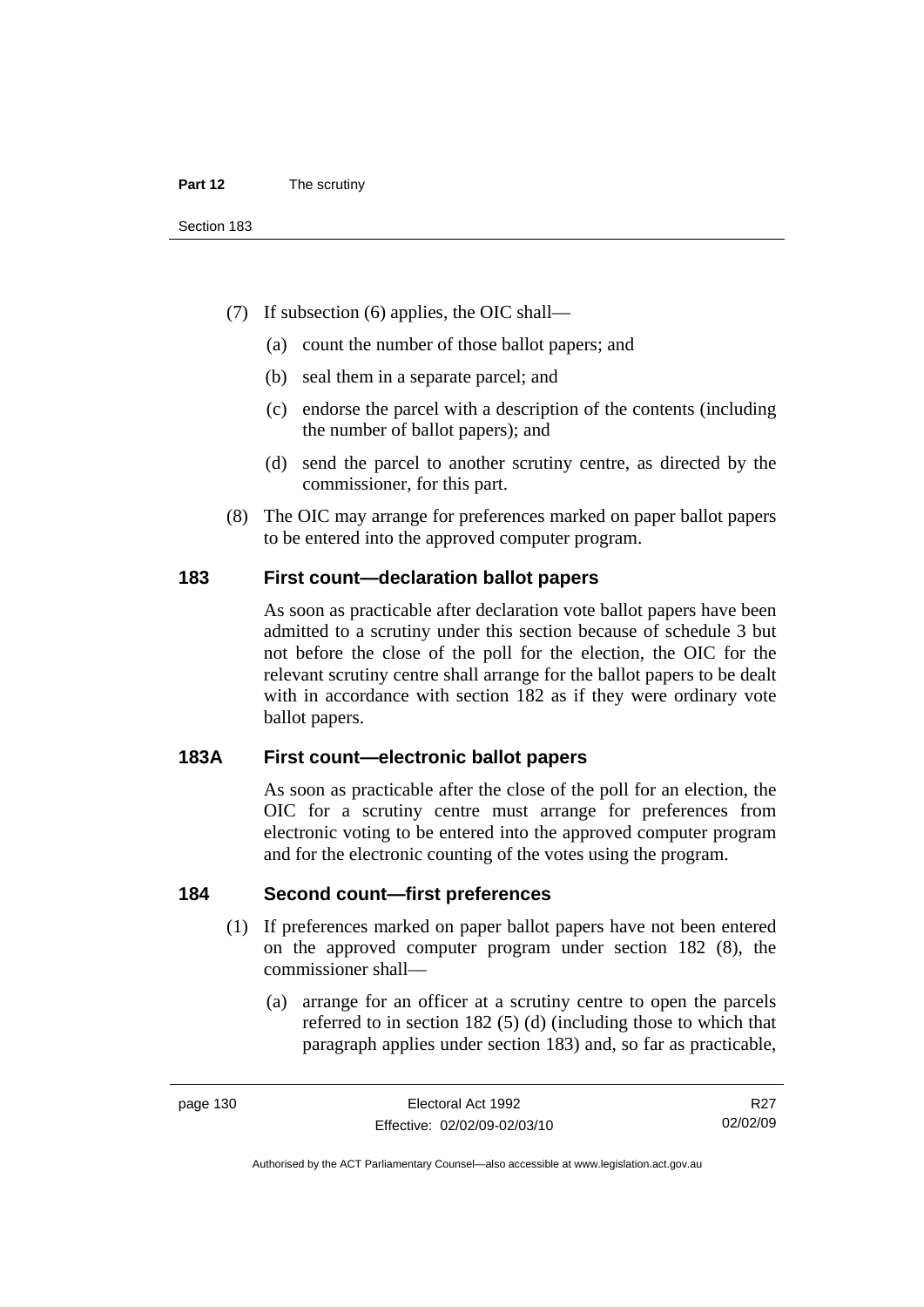conduct a second scrutiny of the ballot papers in accordance with section  $182(4)$  and  $(5)$ ; and

- (b) from the result of the second scrutiny, ascertain—
	- (i) the number of unrejected ballot papers on which a first preference is recorded for each candidate; and
	- (ii) the number of informal ballot papers for each electorate.
- (2) The commissioner must, using the approved computer program, ascertain from the result of the first scrutiny of electronic ballot papers and any paper ballot papers from which preferences have been entered on the computer program under section 182 (8)—
	- (a) the number of unrejected ballot papers on which a first preference is recorded for each candidate; and
	- (b) the number of informal ballot papers for each electorate.
- (3) For subsection (1), the officer conducting the second scrutiny may reverse a decision made at the scrutiny under section 182.

## **185 Ascertaining result of poll**

- (1) The commissioner shall arrange for—
	- (a) the further scrutiny of the ballot papers referred to in section 184 (1) (b) (i) and (2) (a); and
	- (b) the ascertainment of the successful candidates;

in accordance with schedule 4.

- (2) If it is necessary to do so for schedule 4, the commissioner shall—
	- (a) determine the numbers of ballot papers or votes; or
	- (b) calculate a quota or transfer value; or
	- (c) identify a candidate.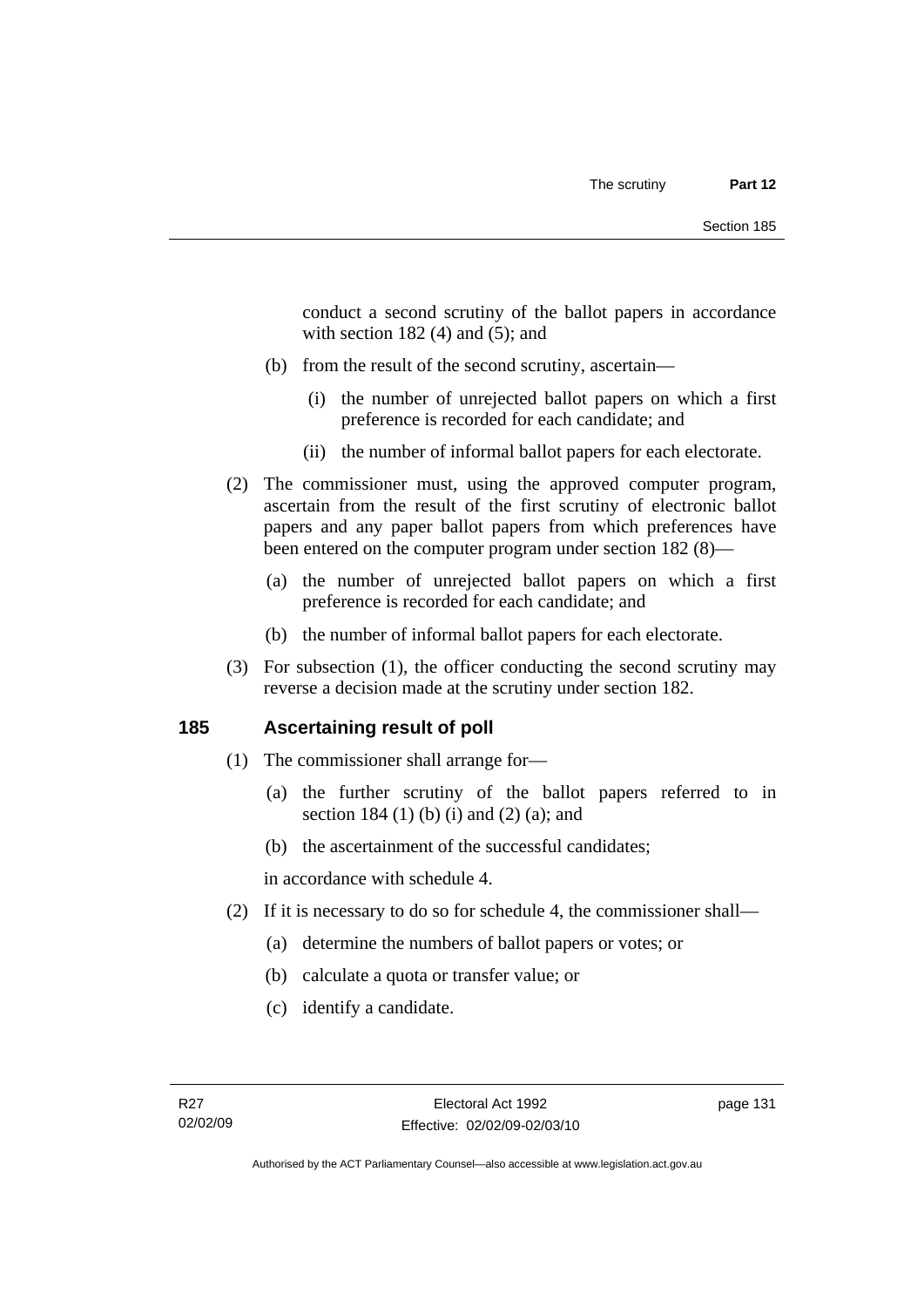#### **Part 12** The scrutiny

Section 186

### **186 Objections by scrutineers**

- (1) If a scrutineer objects to a ballot paper as being informal, the officer conducting the scrutiny shall mark the ballot paper 'admitted' or 'rejected' according to the officer's decision to admit or reject the ballot paper.
- (2) Subsection (1) shall not be taken to prevent the officer from rejecting a ballot paper as being informal if there is no objection by a scrutineer.

## **187 Recount of ballot papers**

- (1) The commissioner may, at any time before the declaration of the result of an election, arrange for a recount of some or all of the ballot papers for the election—
	- (a) on the commissioner's own initiative; or
	- (b) on application under section 187A by a candidate for the election.
- (2) The commissioner must, if directed by the electoral commission under section 187B (Review of decision of commissioner to refuse to arrange for recount), arrange for a recount of some or all of the ballot papers for the election.
- (3) In recounting ballot papers, the commissioner—
	- (a) may reverse a decision made earlier in the scrutiny; but
	- (b) must deal with the ballot papers in a way that is consistent with this part.
- (4) Before a recount is conducted, the commissioner must tell each candidate, in writing, the date, time and place fixed for the recount.

## **187A Application for recount of ballot papers etc**

 (1) A candidate for an election may apply to the commissioner for a recount of some or all of the ballot papers for the election.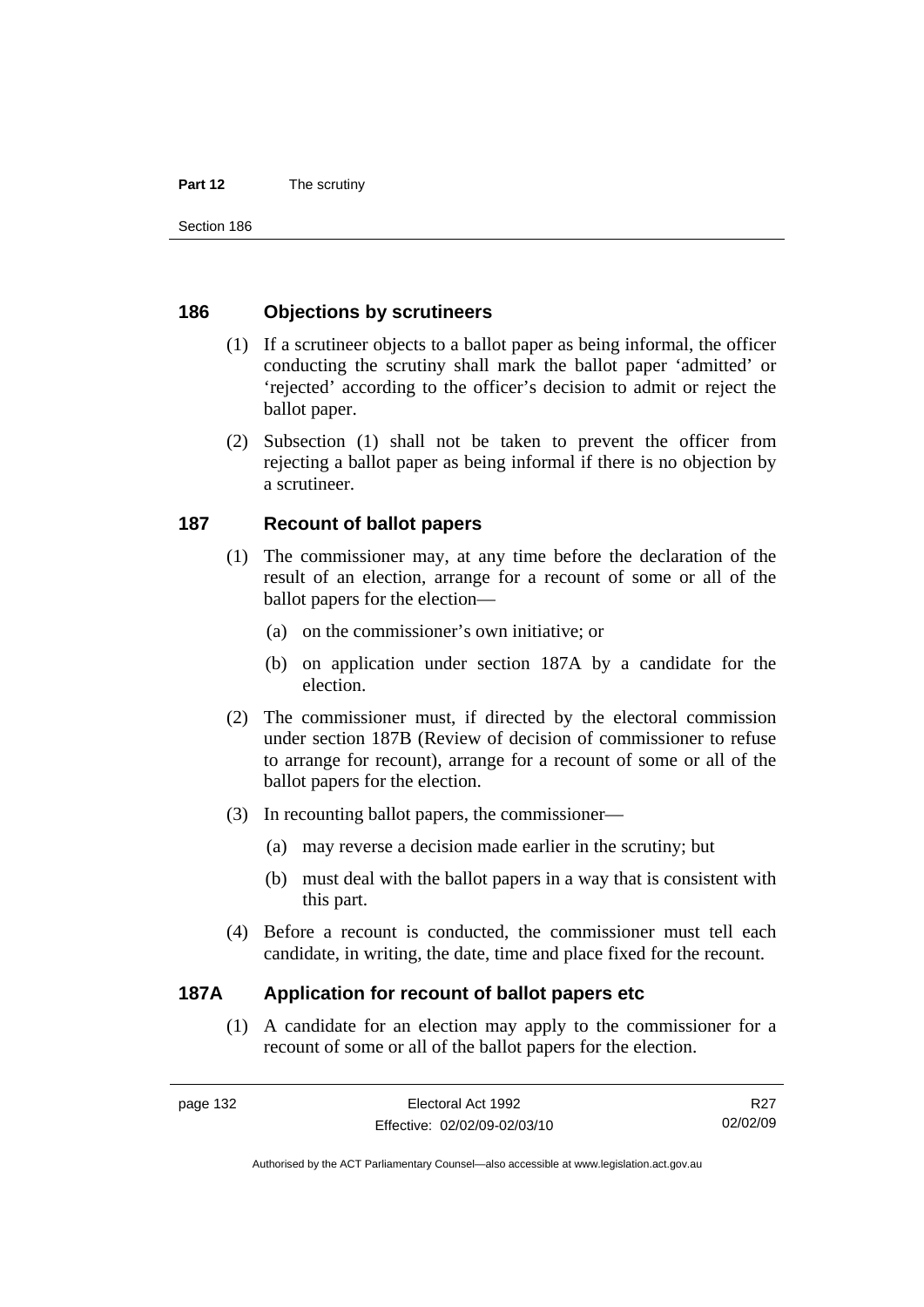- (2) The application must—
	- (a) be in writing; and
	- (b) set out the reasons for the requested recount.
- (3) The commissioner must—
	- (a) arrange for the requested recount; or
	- (b) refuse to arrange for the requested recount.

## **187B Review of decision of commissioner to refuse to arrange for recount**

- (1) This section applies if—
	- (a) a candidate for an election applies to the commissioner under section 187A for a recount of some or all of the ballot papers for an election (the *requested recount*); and
	- (b) the commissioner refuses to arrange for the requested recount.
- (2) The candidate may apply to the electoral commission for review of the commissioner's decision.
- (3) The application to the electoral commission must—
	- (a) be in writing; and
	- (b) set out the applicant's reasons for making the application.
- (4) On review of the decision, the electoral commission may—
	- (a) confirm the commissioner's decision; or
	- (b) set the decision aside and direct the commissioner to arrange for—
		- (i) the requested recount; or
		- (ii) another recount of some or all of the ballot papers.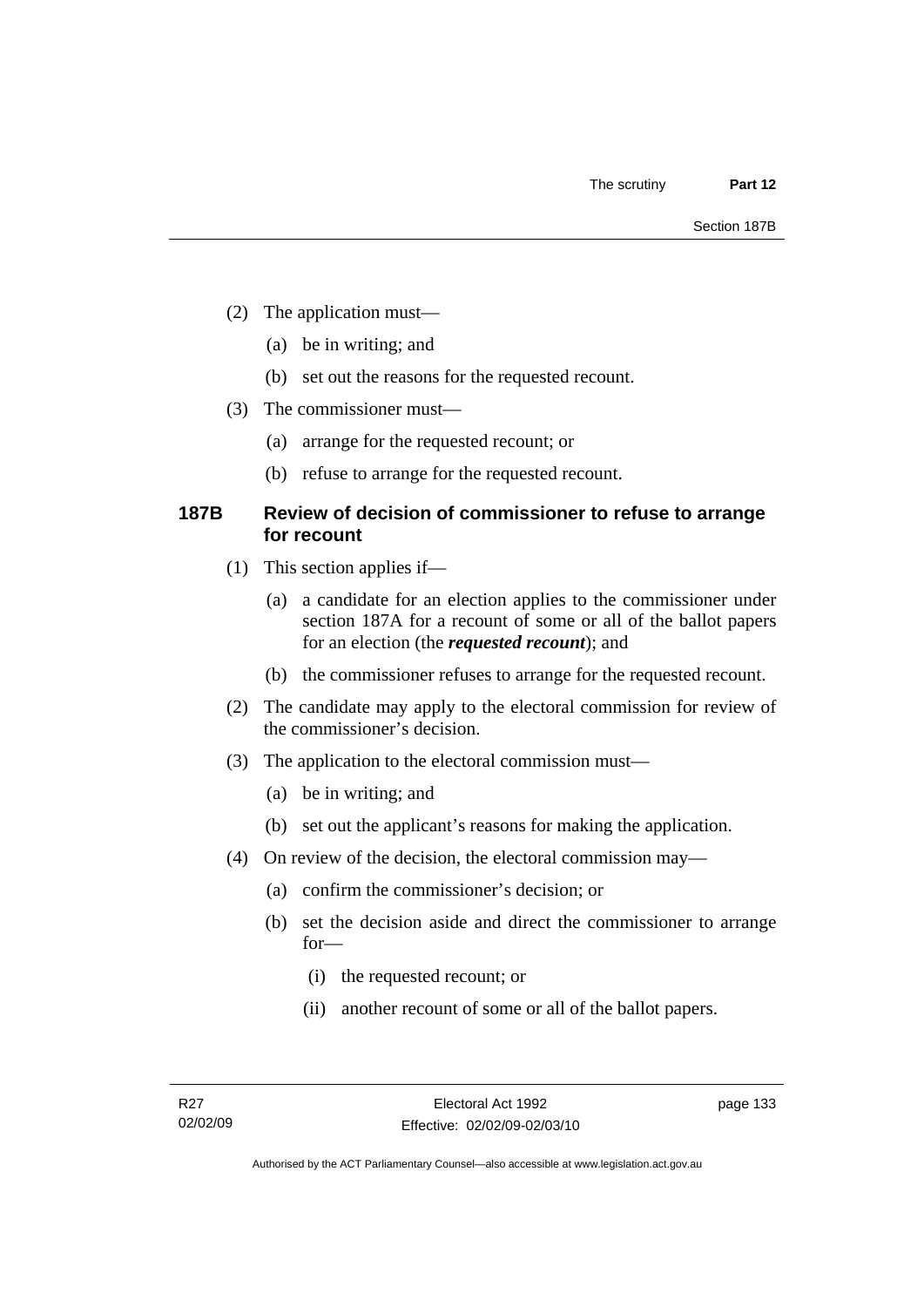#### **Part 12** The scrutiny

Section 187C

- (5) In considering the application, the electoral commission may have regard to the commissioner's reasons for refusing to arrange for the requested recount.
- (6) Unless the decision to refuse to arrange for the requested recount was made by a delegate of the commissioner, the commissioner must not—
	- (a) be present during any deliberation of the electoral commission in relation to the application; or
	- (b) take part in any decision of the electoral commission in relation to the application.

#### **187C Recount of electronic scrutiny of ballot papers**

- (1) This section sets out the alternative ways in which a recount of the electronic scrutiny of ballot papers may be conducted.
- (2) The recount may be conducted by recounting data from electronic ballot papers kept on a backup copy of electronic data produced at a polling place or scrutiny centre.
- (3) If an approved computer program is used to find out the result of a scrutiny, the recount may be conducted—
	- (a) by rerunning the program; or
	- (b) by reloading the data into a different copy of the program and running the program.
- (4) If practicable, the recount may be conducted—
	- (a) by re-examining the accuracy of any preference data entered into the computer program from paper ballot papers; or
	- (b) by conducting—
		- (i) a partial or full manual scrutiny of paper ballot papers from which preference data has been entered into the computer program; or

R<sub>27</sub> 02/02/09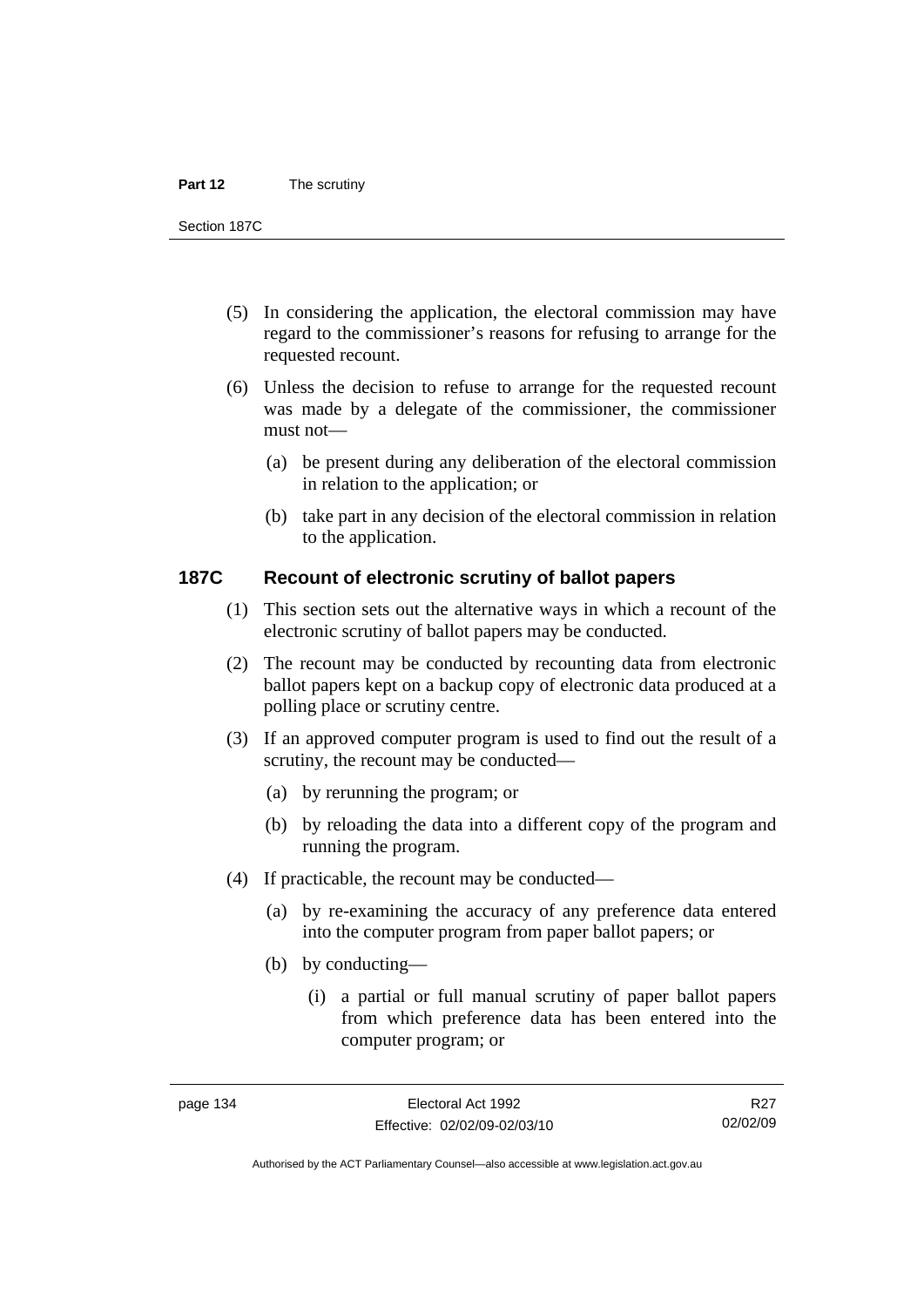(ii) a combination of manual scrutiny of those paper ballot papers and a computerised scrutiny of electronic ballot papers.

## **188 Reservation of disputed ballot papers**

- (1) The officer conducting a recount—
	- (a) may, if the officer considers appropriate; and
	- (b) shall, at the request of any scrutineer;

reserve any ballot paper for the decision of the commissioner.

 (2) The commissioner shall decide whether any ballot paper so reserved is to be admitted or rejected.

## **189 Declaration of result of election**

- (1) As soon as practicable after the result of the poll in an election has been ascertained, the commissioner shall—
	- (a) declare elected each successful candidate ascertained in accordance with schedule 4;
	- (b) declare the result of the election; and
	- (c) notify the clerk of the Assembly of the names of the candidates elected.
- (2) The declaration shall be made in public at the place of nomination during ordinary office hours.
- (3) If a day is polling day for 2 or more elections, the results of all the elections shall be declared, so far as practicable, on the same day.
- (4) If a poll is not required for an election, a declaration under section 111 (1) or 112 shall not be made before the day that would have been polling day for the election.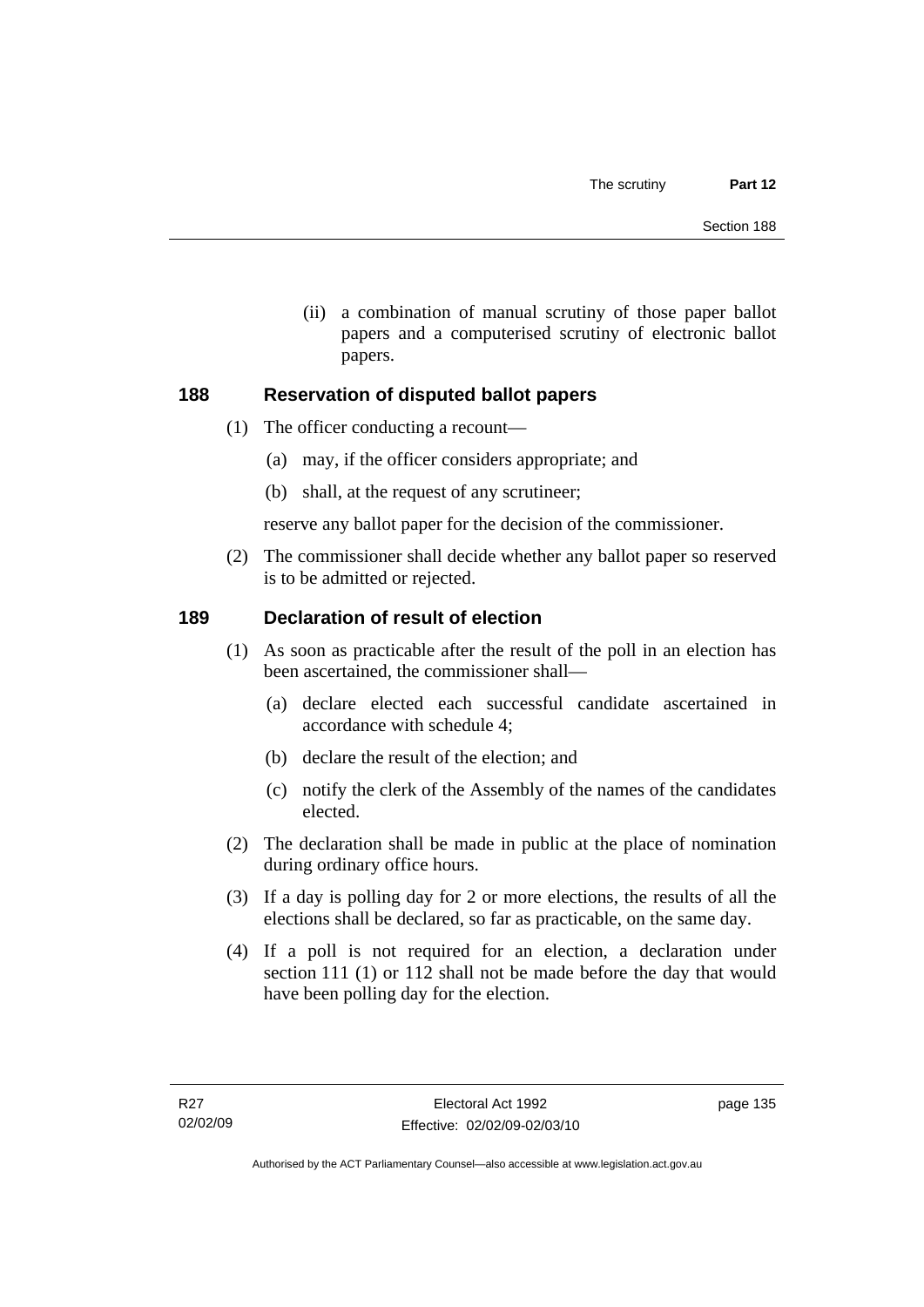#### **Part 13** Casual vacancies

Section 190

## **Part 13 Casual vacancies**

#### **190 Definitions for pt 13**

In this part:

*former MLA*, in relation to a casual vacancy, means the person who was elected to the seat in which the vacancy has occurred at the last election before the vacancy occurred.

*Speaker* includes—

- (a) if there is a vacancy in the office of Speaker—the Deputy Speaker; and
- (b) if there is a vacancy in the offices of Speaker and Deputy Speaker—the clerk of the Legislative Assembly.

#### **191 Notice of casual vacancy**

- $(1)$  If—
	- (a) the Speaker notifies the commissioner in writing that the seat of an MLA has become vacant otherwise than because of—
		- (i) the dissolution of the Assembly; or
		- (ii) the expiry of the term for which MLAs were elected at an election; or
		- (iii) the failure or partial failure of an election; and
	- (b) the commissioner is satisfied that it is practicable to fill the vacancy in accordance with section 194;

the commissioner shall publish a notice in a newspaper.

 (2) A notice published by the commissioner under subsection (1) shall—

R<sub>27</sub> 02/02/09

Authorised by the ACT Parliamentary Counsel—also accessible at www.legislation.act.gov.au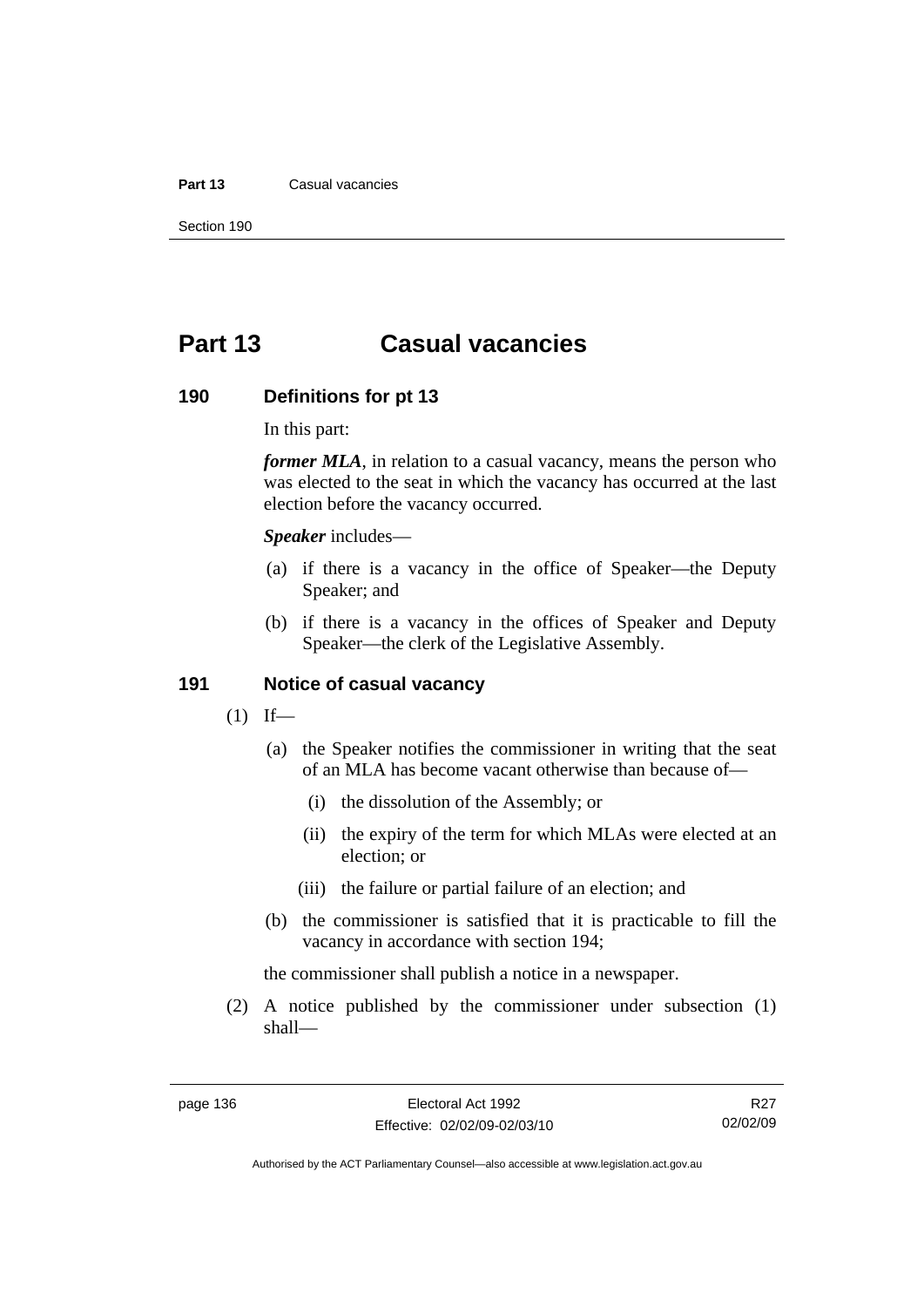- (a) contain a statement to the effect that—
	- (i) there is a casual vacancy in the Assembly; and
	- (ii) a person may apply to be a candidate in accordance with section 192; and
- (b) specify when, in accordance with section 192, applications close; and
- (c) state the time and place for a recount, if required under section 194, of the ballot papers counted for the former MLA at the last election at which he or she was elected.
- (3) The commissioner shall, so far as practicable, give a copy of the notice to any person who, in the opinion of the commissioner, may be entitled to make an application under section 192 in relation to the vacancy.
- (4) If the commissioner is not satisfied that it is practicable to fill the vacancy in accordance with section 194, he or she shall inform the Speaker accordingly.

### **192 Candidates for casual vacancy**

- (1) A person may apply to be a candidate for a seat in relation to which a casual vacancy has occurred if—
	- (a) the person was a candidate in the last election for the electorate in which the vacancy has occurred; and
	- (b) the person was not elected; and
	- (c) he or she is an eligible person.
- (2) An application under subsection (1) shall—
	- (a) contain—
		- (i) a statement by the applicant that he or she consents to be an MLA if elected; and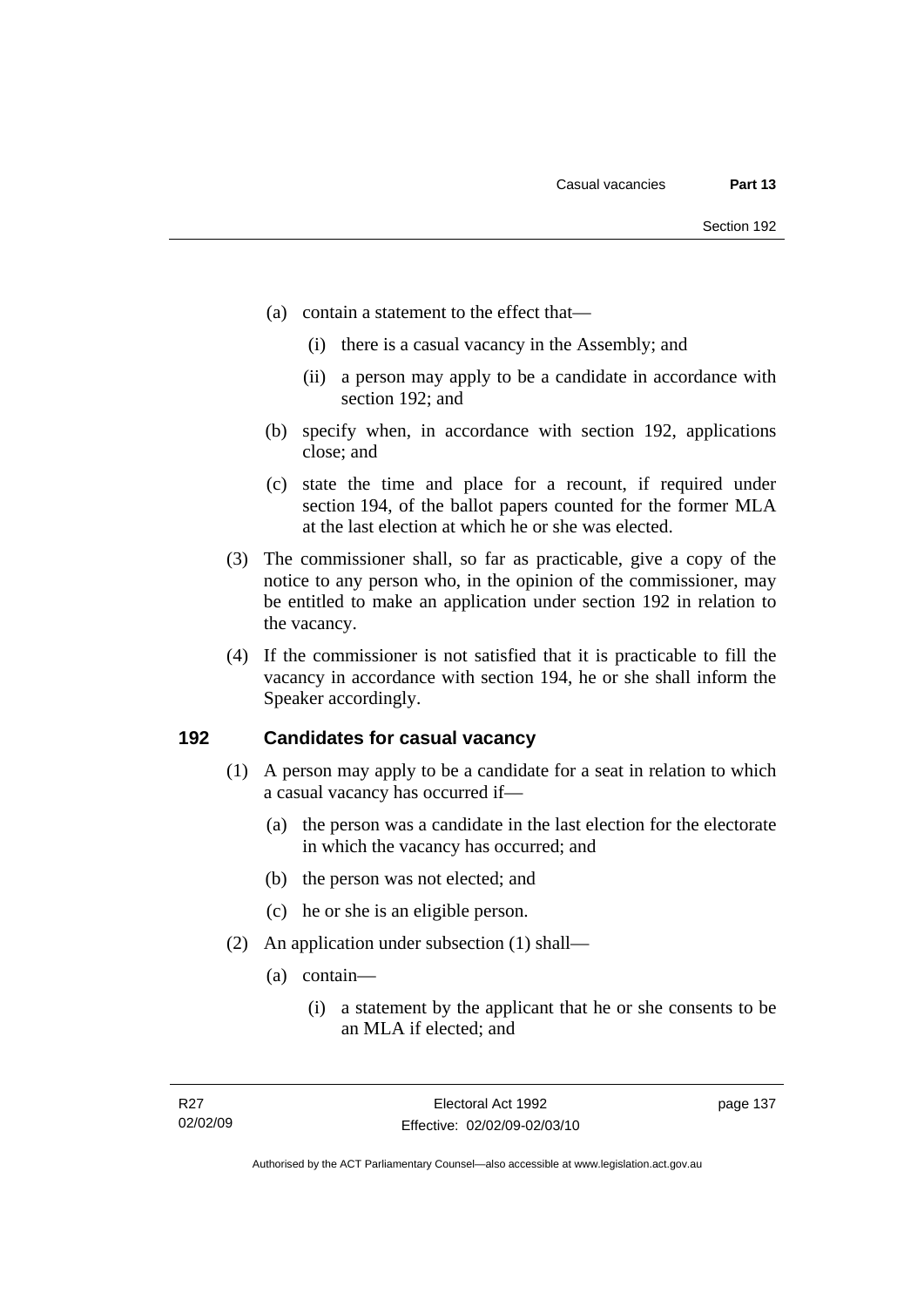Section 193

- (ii) a declaration by the applicant, made in the presence of an elector, that he or she is an eligible person; and
- (iii) the signature of the applicant and of the elector who witnessed the applicant's declaration; and
- (b) reach the commissioner before noon on the 10th day after the day on which notice of the vacancy was published in a newspaper in accordance with section 191 (1).
- *Note* If a form is approved under s 340A (Approved forms) for an application, the form must be used.
- (3) An applicant may withdraw his or her application by giving the commissioner written notice of withdrawal before applications close.
- (4) The commissioner shall reject a purported application that is not substantially in accordance with subsection (2) and give the person in relation to whom it was made written notice setting out the reasons for the rejection.
- (5) In this section:

*eligible person* means a person who—

- (a) is eligible to be an MLA; or
- (b) would, apart from section 103 (2) (b), be eligible to be an MLA.

#### **193 Publication of candidates' details**

- (1) If 1 or more persons have applied to be a candidate in accordance with section 192, the commissioner shall, as soon as practicable after the close of applications—
	- (a) publicly produce all the applications and declare each person who has duly applied to be a candidate; and

Authorised by the ACT Parliamentary Counsel—also accessible at www.legislation.act.gov.au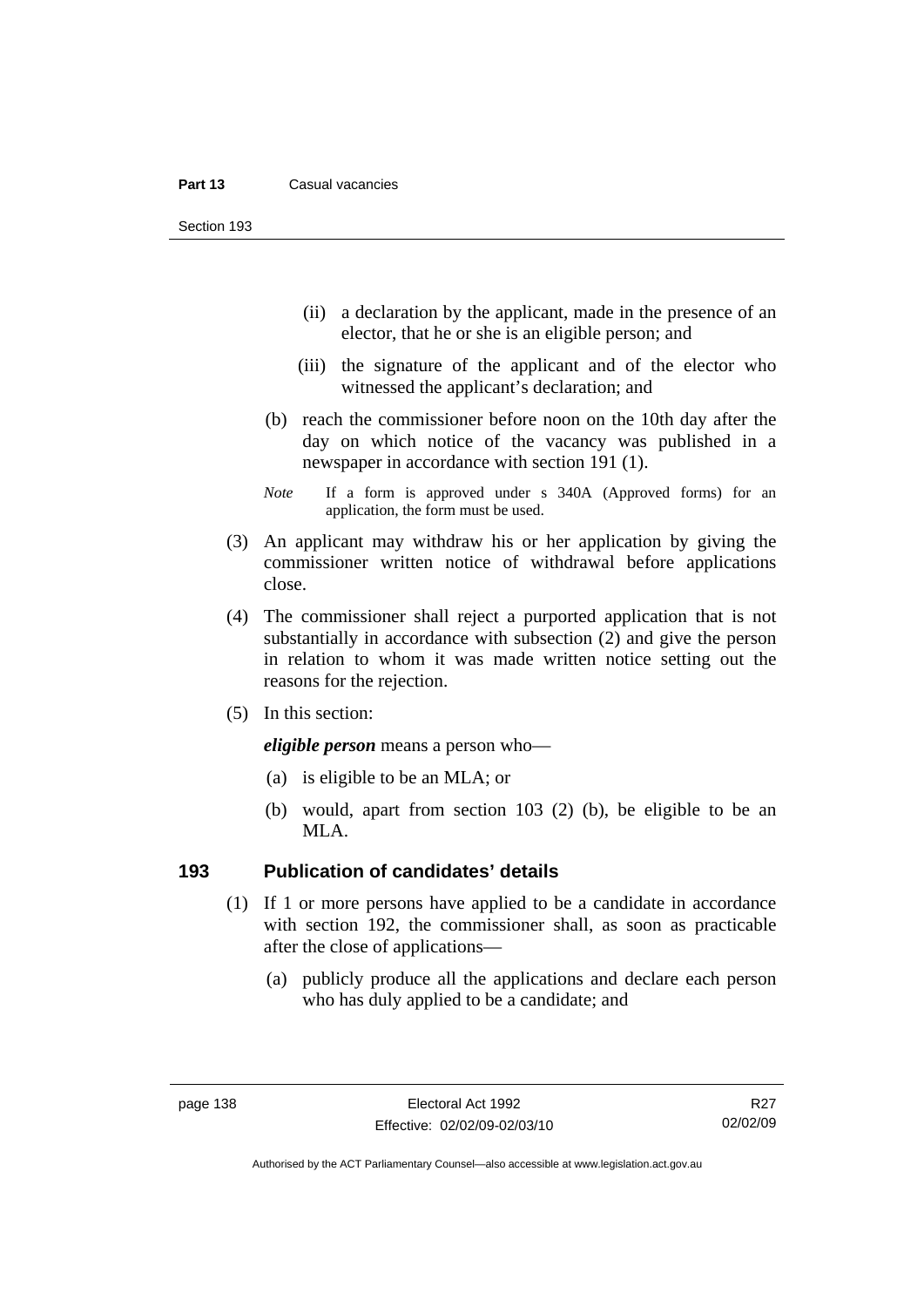- (b) arrange for a notice containing particulars relating to each candidate (other than any suppressed address) to be displayed at the office of the commissioner.
- (2) If there are no candidates in relation to a casual vacancy, the commissioner shall declare that there are no candidates and inform the Speaker accordingly.

## **194 Determination of candidate to fill vacancy**

- (1) If there is only 1 candidate in relation to a casual vacancy, the commissioner shall declare the candidate elected.
- (2) If there is more than 1 candidate in relation to a casual vacancy, the commissioner must, after making a declaration under section 193 (1) (a), conduct the recount in accordance with schedule 4, part 4.3.
- (3) The recount must be conducted, as far as practicable, at the time and place stated for the recount in the notice under section 191 (2).
- (4) The commissioner shall declare elected the successful candidate ascertained in accordance with schedule 4, part 4.3.
- (5) This Act applies, so far as practicable, to a recount under subsection (2) as if it were a scrutiny under part 12.

## **195 Assembly nominees**

- $(1)$  If—
	- (a) the commissioner informs the Speaker that a casual vacancy has not been filled for a reason specified in section 191 (4) or 193 (2); and
	- (b) the Speaker notifies the commissioner that the Assembly has chosen a person to hold the vacant office as an MLA for the rest of the term of the former MLA;

the commissioner shall declare elected the person chosen.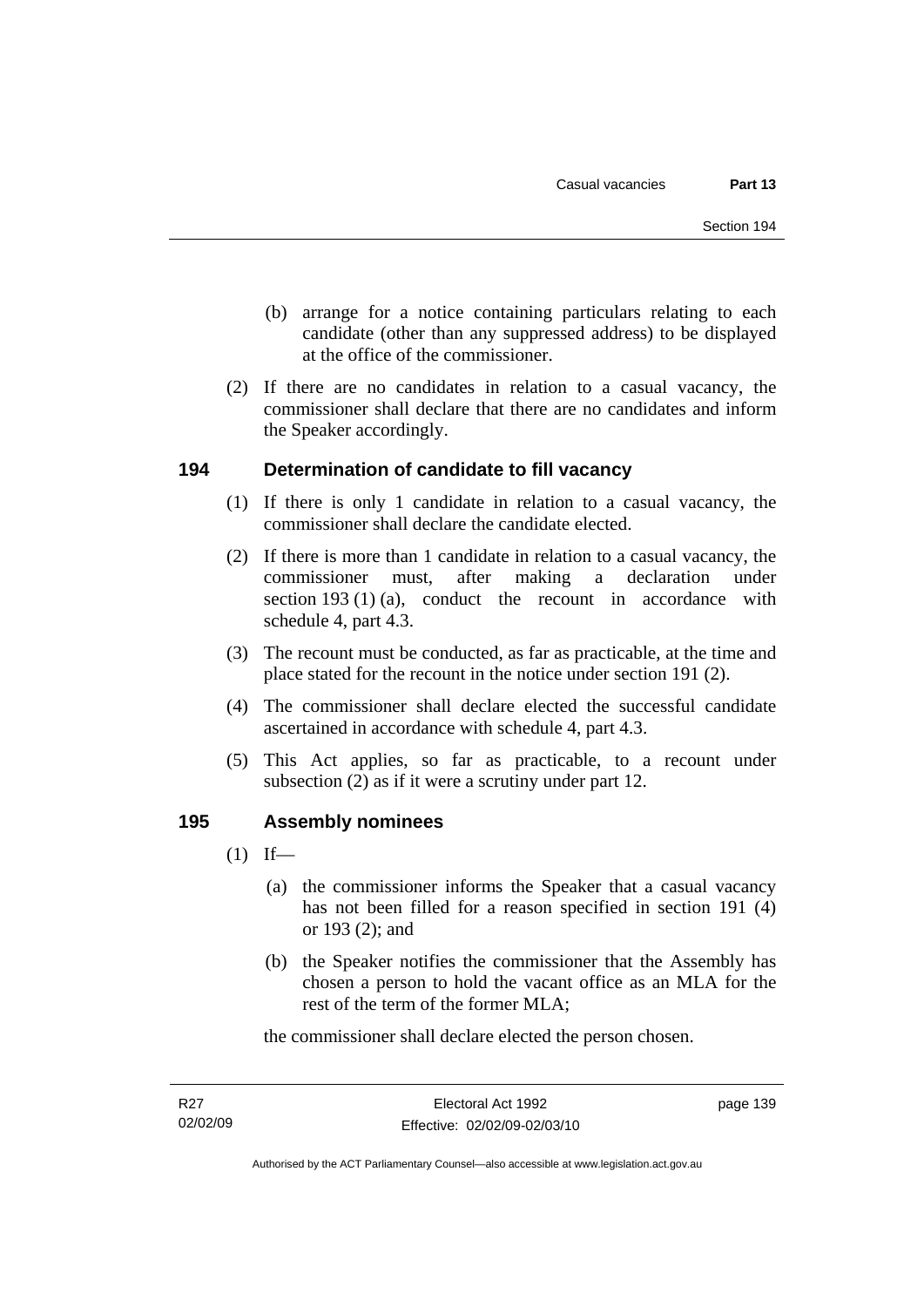#### **Part 13** Casual vacancies

Section 196

- (2) If the name of the former MLA appeared on the ballot paper for the last election as a party candidate, the person chosen to hold the vacant office shall be a member of the party who is nominated by the party.
- (3) If a person chosen in accordance with subsection (2) ceases to be a member of the party before the Assembly next meets after the declaration under subsection (1), the person shall be taken not to have been chosen.
- $(4)$  If—
	- (a) the name of the former MLA appeared on the ballot paper for the last election as a candidate other than a party candidate; or
	- (b) if subsection (2) would otherwise apply—there is no member of the relevant party available to be chosen;

the person chosen shall be a person who has not been a member of a registered party at any time during 12 months immediately before the time when the choice is made.

- (5) If a person chosen in accordance with subsection (4) becomes a member of a registered party before the Assembly next meets after the declaration under subsection (1), the person shall be taken not to have been chosen.
- (6) For subsection (3), a person shall not be taken to have ceased to be a member of a registered party merely because the party has ceased to exist or has been removed from the register of political parties.

## **196 Term of office of MLA declared elected under pt 13**

The term of office of an MLA declared elected under—

- (a) section 194 (1) or (4); or
- (b) section 195 (1);

begins at the end of the day when the election of the MLA is declared and, unless sooner ended by resignation or disqualification,

R<sub>27</sub> 02/02/09

Authorised by the ACT Parliamentary Counsel—also accessible at www.legislation.act.gov.au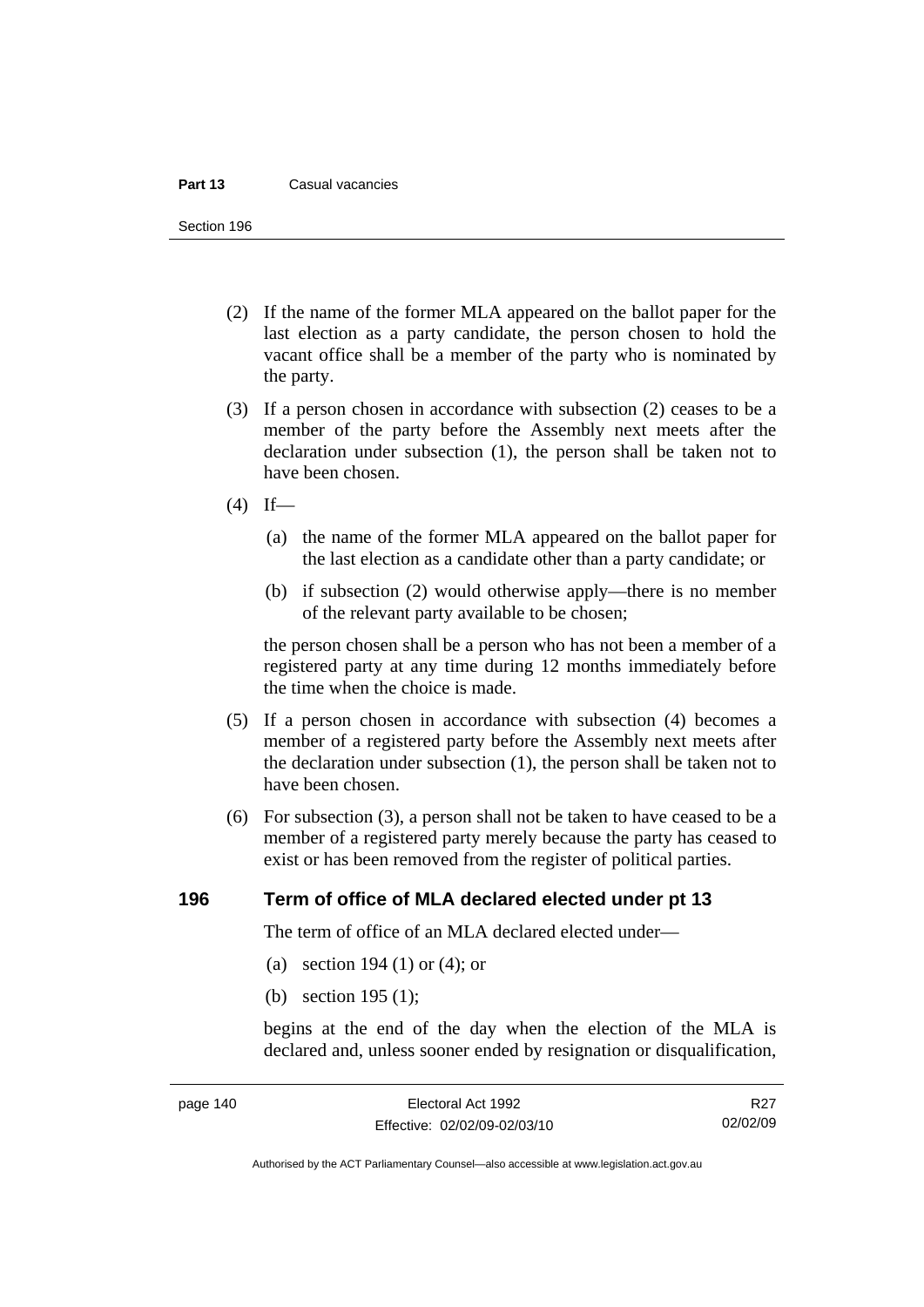or by dissolution of the Assembly, ends on the polling day for the next election.

## **197 Dissolution or pre-election period**

The commissioner shall not take any action, or any further action, under this part in relation to a casual vacancy after the Assembly is dissolved or a pre-election period begins in relation to the electorate in which the casual vacancy has occurred.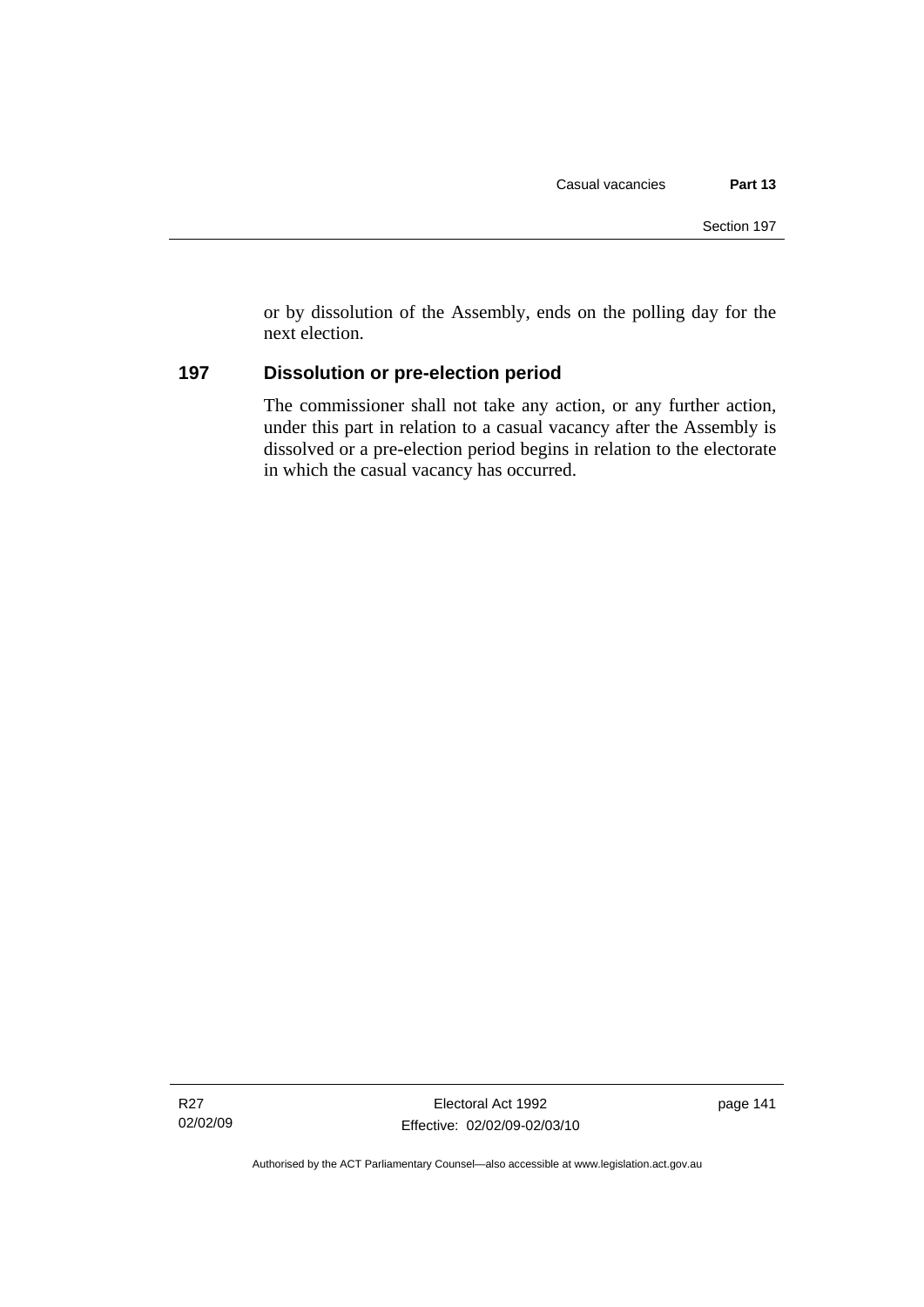# **Part 14 Election funding and financial disclosure**

## **Division 14.1 Preliminary**

## **198 Definitions for pt 14**

In this part:

*amount* includes value.

*associated entity* means an entity that—

- (a) is controlled by 1 or more parties or MLAs; or
- (b) operates, completely or to a significant extent, for the benefit of 1 or more registered parties or MLAs.

*disclosure period*—see section 201.

*disposition of property* means any conveyance, transfer, assignment, settlement, delivery, payment or other alienation of property, and includes—

- (a) the allotment of shares in a company; and
- (b) the creation of a trust in property; and
- (c) the grant or creation of any lease, mortgage, charge, servitude, licence, power, partnership or interest in property; and
- (d) the release, discharge, surrender, forfeiture or abandonment (at law or in equity) of any debt, contract or thing in action or of any interest in property; and
- (e) the exercise by a person of a general power of appointment of property in favour of any other person; and

R<sub>27</sub> 02/02/09

Authorised by the ACT Parliamentary Counsel—also accessible at www.legislation.act.gov.au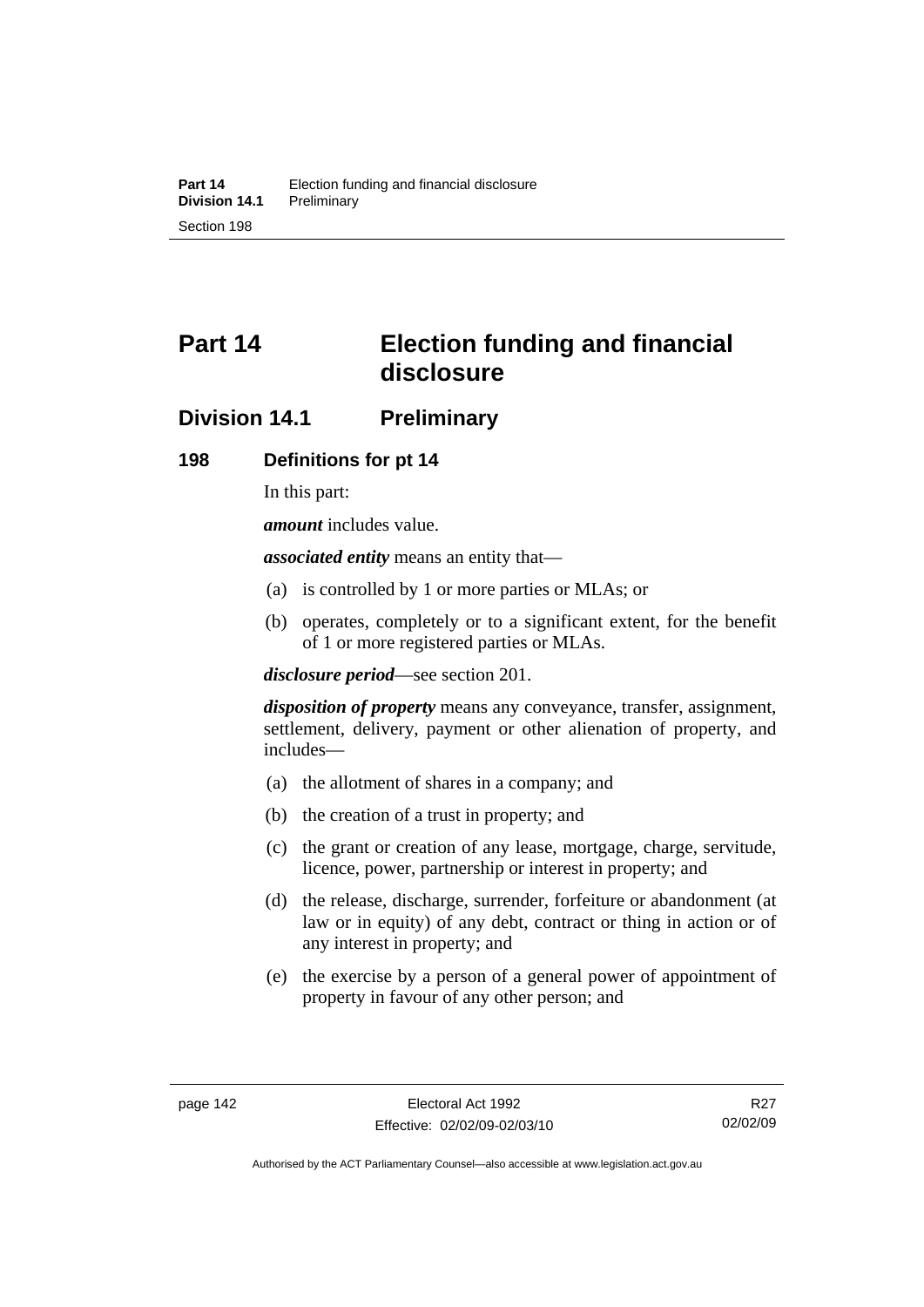(f) a transaction entered into by a person with intent to diminish (directly or indirectly) the value of the person's own property and to increase the value of the property of any other person.

*eligible vote*, in relation to an election, means a first preference recorded on a formal ballot paper in the election.

*entity* means—

- (a) an incorporated or unincorporated body; or
- (b) a trustee of a trust.

*financial controller*, in relation to an associated entity, means—

- (a) if the entity is a company—the secretary of the company; or
- (b) if the entity is the trustee of a trust—the trustee; or
- (c) in any other case—the person responsible for maintaining the financial records of the entity.

*gift* means a disposition of property made by a person to another person, being a disposition made without consideration in money or money's worth or with inadequate consideration, and includes the provision of a service (other than volunteer labour) for no consideration or for inadequate consideration, but does not include—

- (a) a disposition of property under a will; or
- (b) a payment under division 14.3; or
- (c) an annual subscription paid to a party by a person in relation to the person's membership of the party; or
- (d) for division 14.4 (Disclosure of donations) and in relation to a candidate—a gift made to or received by the candidate for the benefit of a party of which the candidate is a member.

*party* means a registered party.

*property* includes money.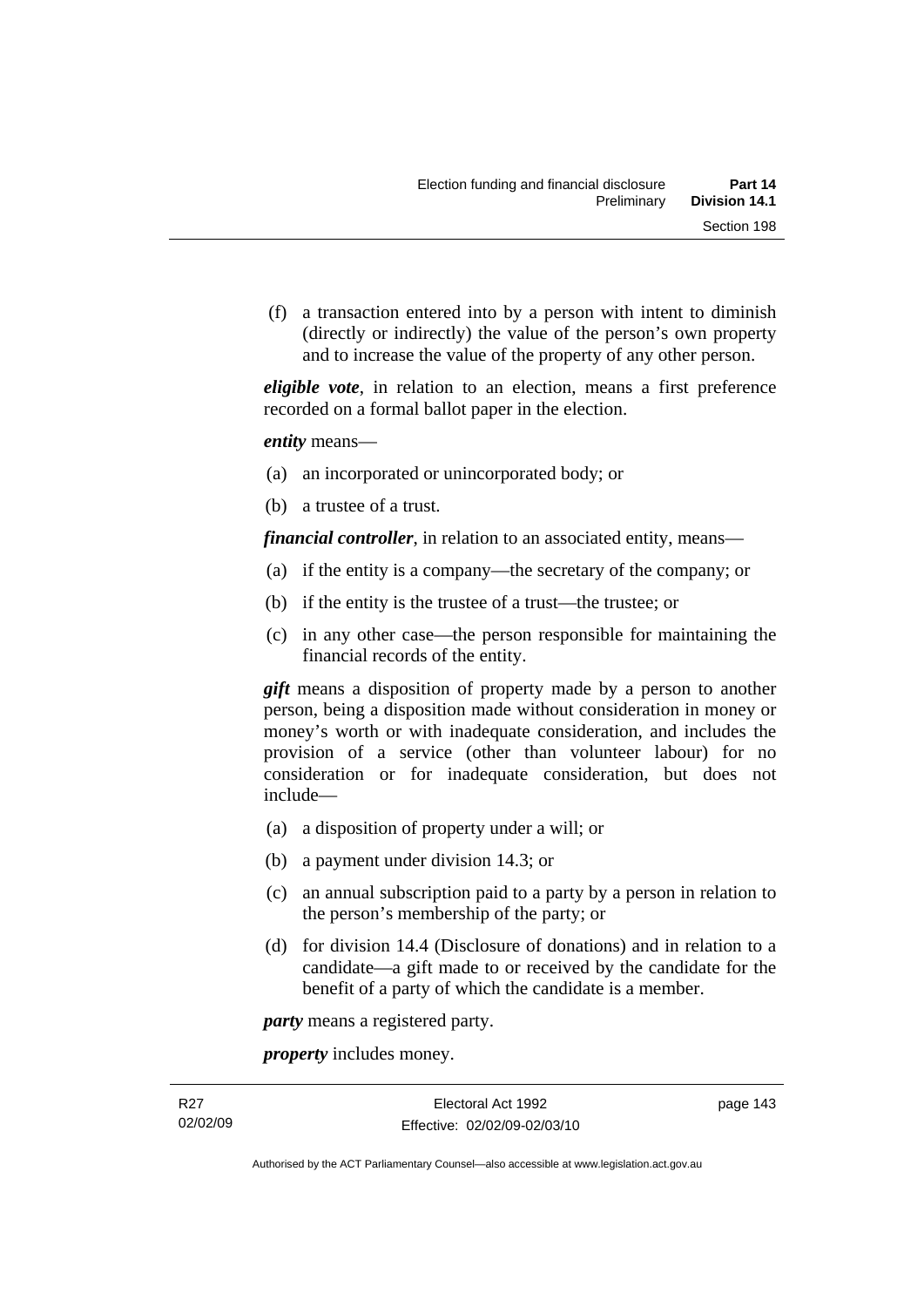*register* means—

- (a) in relation to a reporting agent appointed by a party or MLA the register of party and MLA reporting agents kept under section 205 (1); or
- (b) in relation to a reporting agent appointed by a candidate—the register of candidate reporting agents kept under section 205 (2).

*registered industrial organisation* means an organisation registered under the *Workplace Relations Act 1996* (Cwlth) or under a law of a State or another Territory providing for the registration of industrial organisations.

*reporting agent*, for a party, MLA or candidate, means—

- (a) a person appointed by the party, MLA or candidate under section 203 (Appointed agents) and whose registration under section 205 (Registers of reporting agents) has not been cancelled; or
- (b) the person taken to be the reporting agent for the party, MLA or candidate under section 204 (Non-appointed agents).

#### **198A Reference to things done by party etc**

In this part, a reference to something done by or with the authority of a party is, if the party is not a corporation, a reference to things being done by or with the authority of members of the party on behalf of the party.

### **198B Candidate remains candidate after election**

For this part, a candidate is taken to remain a candidate for 30 days after the election in which the person was a candidate.

R27 02/02/09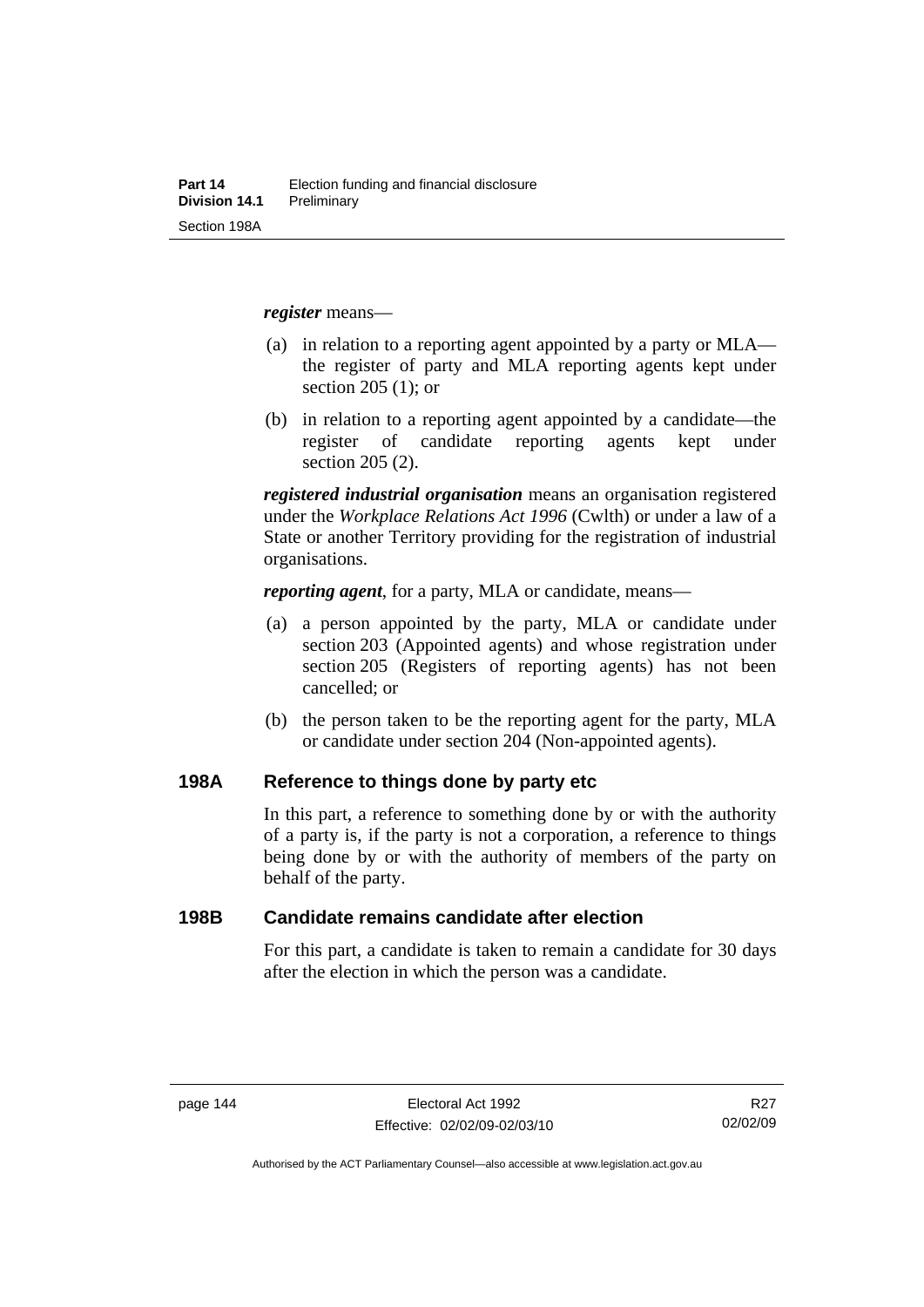## **199 Related bodies corporate**

- (1) For this part, bodies corporate that are related shall be taken to be the same person.
- (2) In subsection (1):

*related*, in relation to 2 bodies corporate, means that one body corporate is—

- (a) a holding company; or
- (b) a subsidiary; or
- (c) a subsidiary of a holding company;

of the other body corporate.

## **200 Activities of campaign committees**

- (1) For division 14.4 (Disclosure of donations), division 14.5 (Disclosure of electoral expenditure) and division 14.6 (Annual returns), gifts received, expenditure incurred, and amounts received, paid or owed, by or on behalf of the campaign committee of a party candidate are taken to be incurred, paid or owed by the party.
- (2) In subsection (1):

*campaign committee* means a body of persons appointed, or engaged, to form a committee to assist the campaign of a candidate.

## **201 Disclosure periods**

 (1) For this part, the *disclosure period* in relation to an election is the period beginning on the disclosure day and ending at the end of the 30th day after polling day.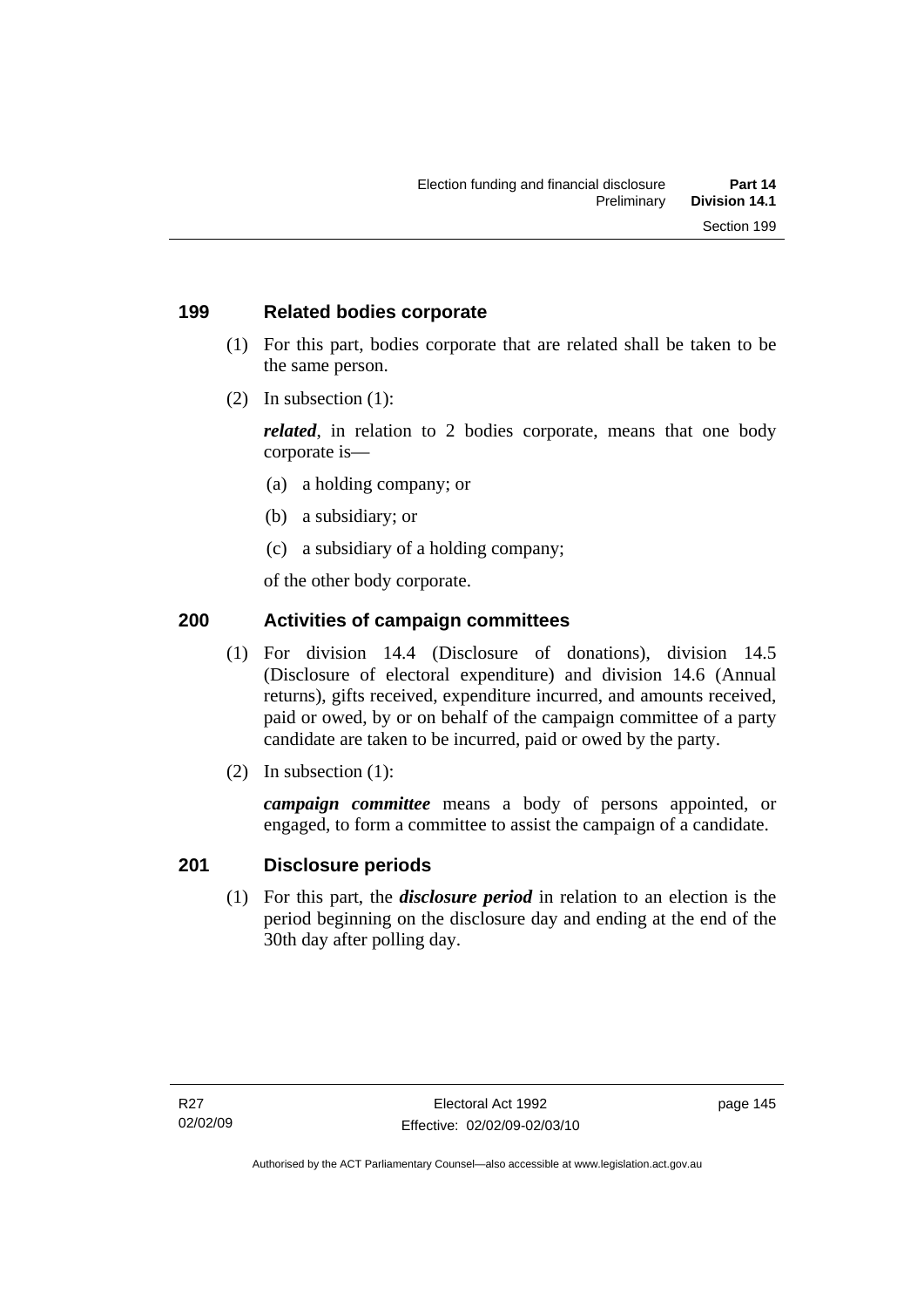(2) In subsection (1):

*disclosure day*, in relation to an election, means—

- (a) for a candidate who was a candidate in an election the polling day for which was within 5 years before polling day for the firstmentioned election—the 31st day after polling day for the last election before the firstmentioned election; or
- (b) for a candidate to whom paragraph (a) does not apply—
	- (i) if the candidate won party preselection, or endorsement, for the election—the day when preselection, or endorsement, was won; or
	- (ii) in any other case—the earlier of the following days:
		- (A) the day when the person publicly announced that he or she would be a candidate in the election; or
		- (B) the day when the person was nominated in accordance with section 105; or
- (c) for a person to whom, or body to which, section 220 or 221 applies—the 31st day after polling day for the last previous election.

## **202 Gifts—determination of amounts**

For this part, the regulations may prescribe principles for determining the amount of a gift that consists of, or includes, a disposition of property other than money.

## **Division 14.2 Reporting agents**

## **203 Appointed agents**

(1) A party, MLA or candidate may appoint a reporting agent.

Authorised by the ACT Parliamentary Counsel—also accessible at www.legislation.act.gov.au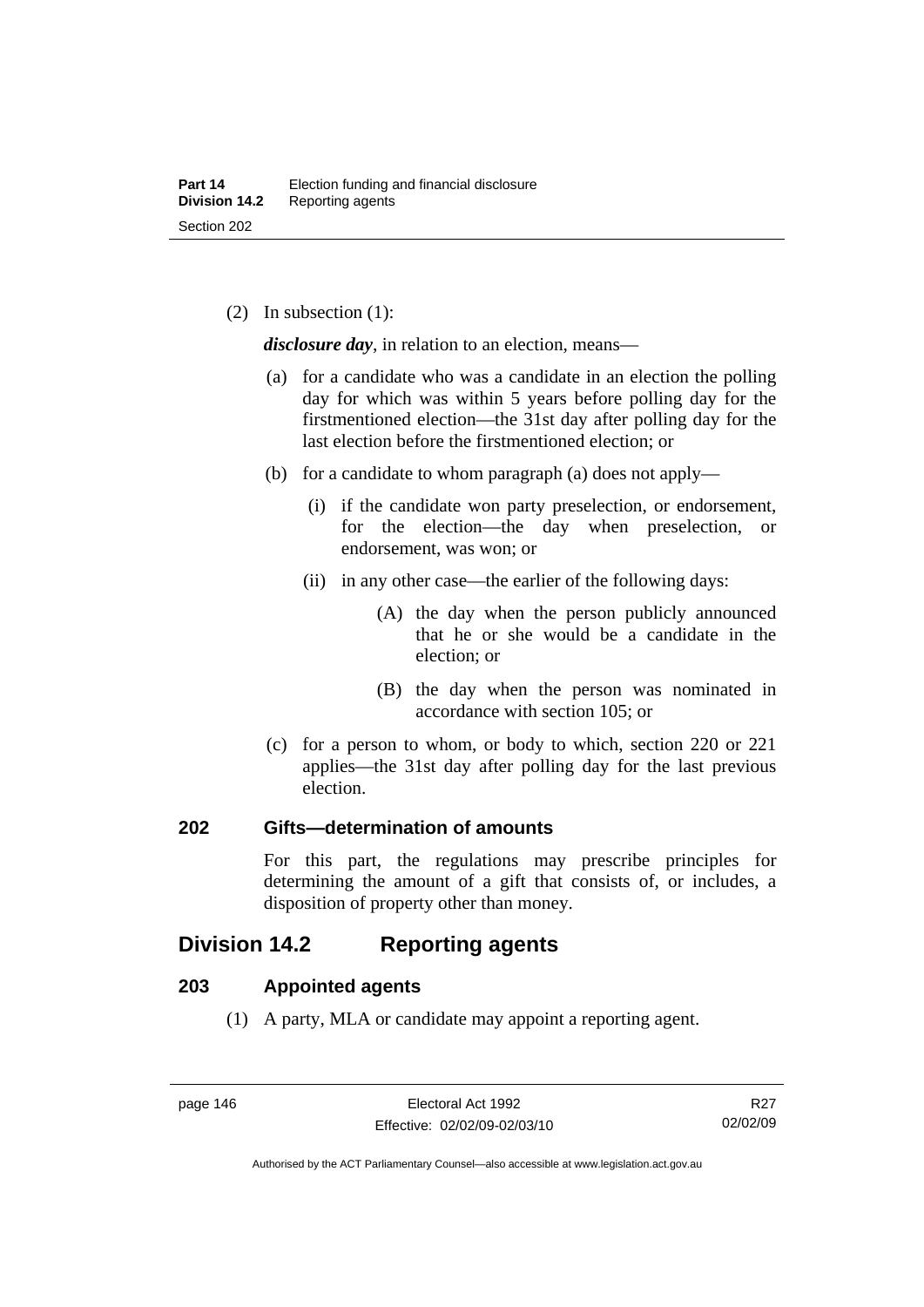- (2) The appointment of a reporting agent under subsection (1) has no effect unless—
	- (a) the person appointed is an adult; and
	- (b) written notice of the appointment is given to the commissioner—
		- (i) if the appointment is made by a party—by the secretary of the party; or
		- (ii) in any other case—by the MLA or candidate making the appointment; and
	- (c) the name, address and date of birth of the person appointed are set out in the notice; and
	- (d) the person appointed has consented in writing to the appointment.
	- *Note* For how documents may be given, see *Legislation Act 2001*, pt 19.5.
- (3) If a party ceases to be registered under part 7 (Registration of political parties) and, immediately before it ceased to be registered, a person was its reporting agent under subsection (1), the person is taken to continue to be its reporting agent as if it had continued to be registered.
- (4) A person taken to be a reporting agent in accordance with subsection (3) or section 204 (2) is taken to continue in the position until the person resigns from the position with the commissioner's consent.

## **204 Non-appointed agents**

- (1) If there is no appointment in force under section 203 (Appointed agents) in relation to a party, the registered officer of the party is taken to be its reporting agent.
- (2) If a party ceases to be registered under part 7 (Registration of political parties) and no-one is taken under section 203 (3) to be its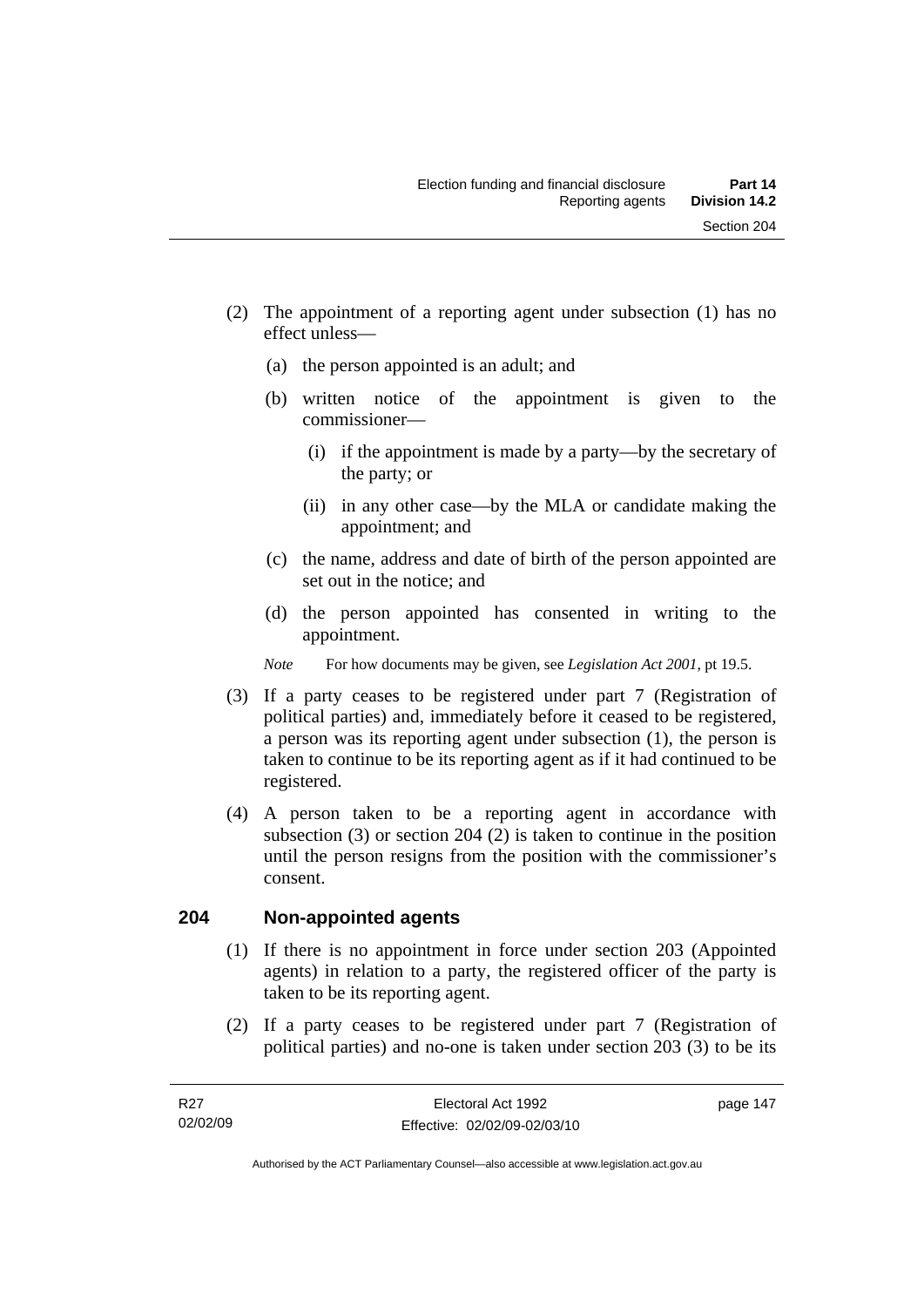reporting agent, the person who was its registered officer immediately before it ceased to be registered is taken to be its reporting agent as if it had continued to be registered.

- (3) If there is no appointment under section 203 in force in relation to an MLA, the MLA shall be taken to be his or her own reporting agent.
- (4) If there is no appointment under section 203 in force in relation to a candidate, the candidate shall be taken to be his or her own reporting agent.

## **205 Registers of reporting agents**

- (1) The commissioner must keep a register called the register of party and MLA reporting agents.
- (2) The commissioner shall keep a register called the register of candidate reporting agents.
- (3) The commissioner shall register the name and address of each reporting agent appointed in accordance with section 203 in the appropriate register.
- (4) The commissioner shall cancel the registration of a reporting agent if—
	- (a) the person gives the commissioner written notice that he or she has resigned the appointment; or
	- (b) the MLA, candidate or secretary of the party that appointed the person gives the commissioner written notice that the person has ceased to be the reporting agent; or
	- (c) it comes to the commissioner's notice that the person can no longer exercise the functions of a reporting agent.
- (5) If a registered reporting agent dies, the MLA, candidate or secretary of the party, that appointed the agent must give the commissioner written notice within 28 days after the day of the death.

R<sub>27</sub> 02/02/09

Authorised by the ACT Parliamentary Counsel—also accessible at www.legislation.act.gov.au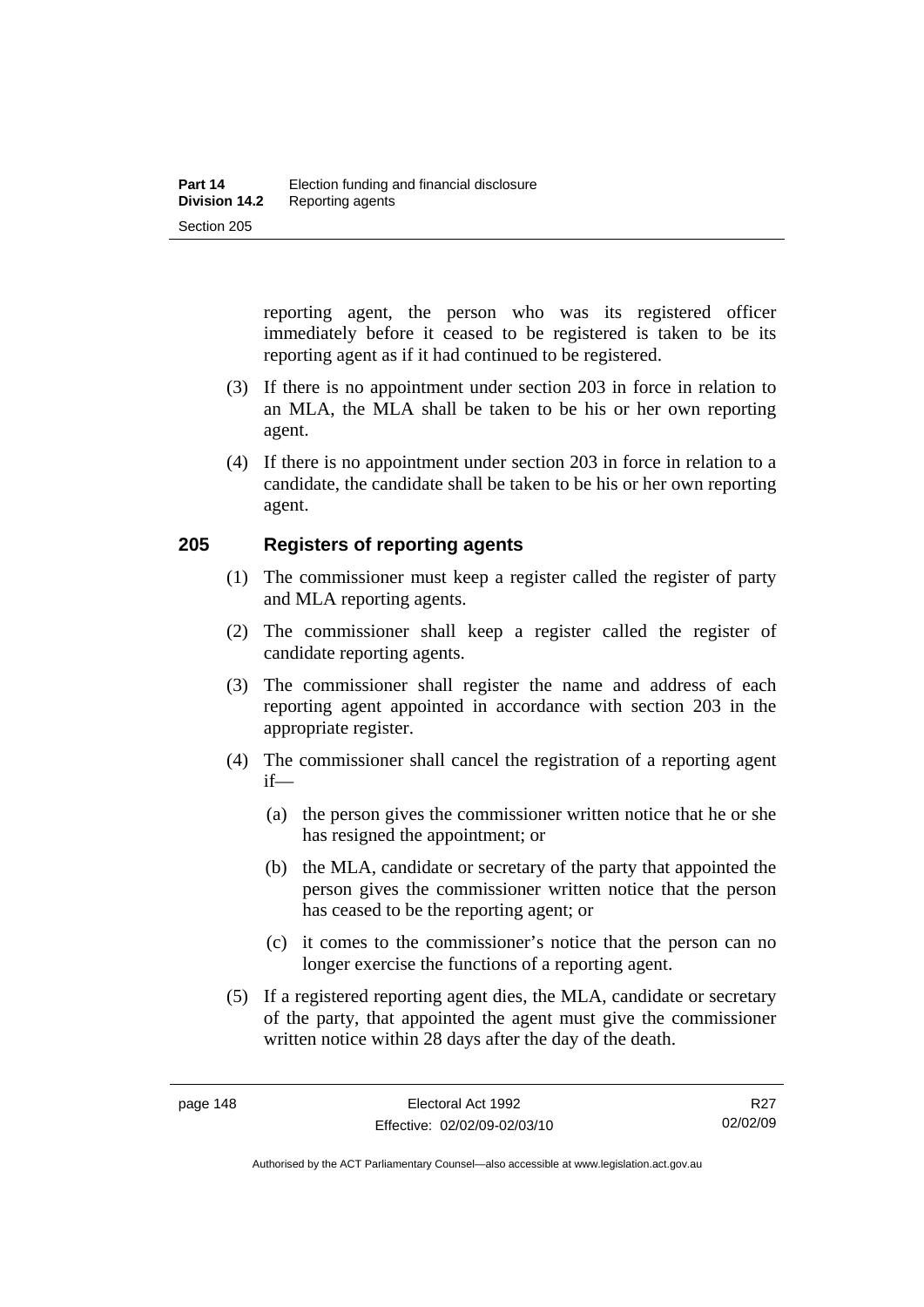## **Division 14.3 Election funding**

## **206 Who eligible votes are cast for**

For this division, an eligible vote cast for a party candidate is taken to be cast for the party and not for the candidate.

## **207 Entitlement to funds**

(1) In this section:

*index number*, in relation to a quarter, means the all groups consumer price index number, being the weighted average of the 8 capital cities, published by the Australian statistician in relation to that quarter.

*relevant period* means the period of 6 months beginning on 1 January 1994 and each subsequent period of 6 months.

- (2) The prescribed amount is payable for each eligible vote cast for a party or candidate in an election.
- (3) The prescribed amount is—
	- (a) if polling day occurred during the relevant period beginning 1 January 1994—100 cents;
	- (b) if polling day occurred during a subsequent relevant period beginning on 1 January—an amount calculated as follows:

$$
\frac{INS}{INM} \times P
$$

where:

*INS* means the index number for the last previous September quarter.

*INM* means the index number for the last previous March quarter.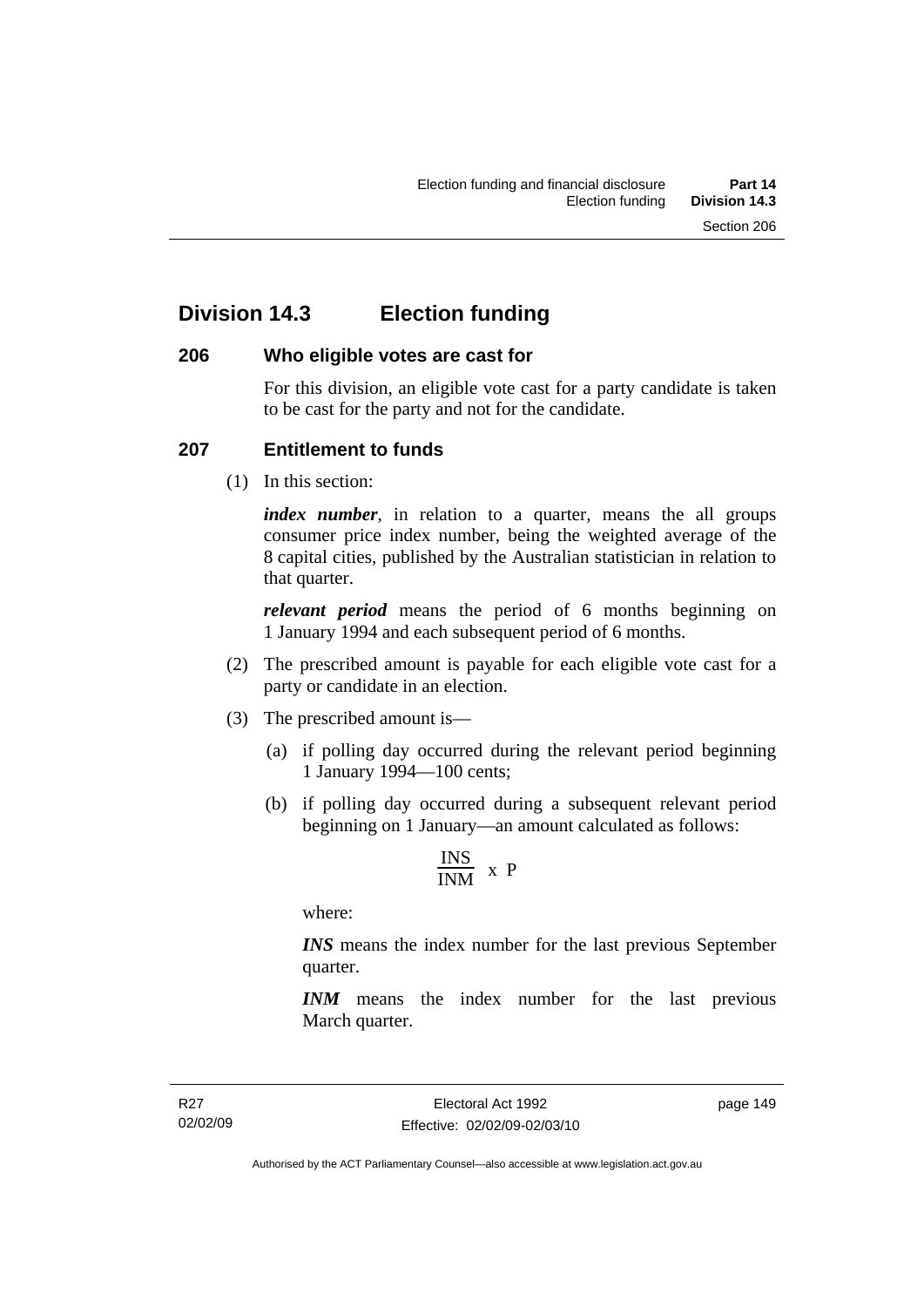*P* means the prescribed amount in relation to the last previous relevant period; or

 (c) in relation to a subsequent relevant period beginning on 1 July—an amount calculated as follows:

$$
\frac{INM}{INS} \times P
$$

where:

*INM* means the index number for the last previous March quarter.

*INS* means the index number for the last previous September quarter.

*P* means the prescribed amount in relation to the last previous relevant period.

- (4) An amount prescribed, or fraction used to calculate the amount, under subsection  $(3)$  (b) or  $(c)$ —
	- (a) if the amount or fraction, if calculated to 4 decimal points, would end with a number greater than 4—shall be calculated to 3 decimal places and increased by 0.001; or
	- (b) in any other case—shall be calculated to 3 decimal places.
- (5) Subject to subsection (6), if the Australian statistician publishes an index number in relation to a quarter in substitution for an index number previously published in relation to that quarter, the publication of the later index number shall be disregarded for this section.
- (6) If the Australian statistician changes the reference base for the consumer price index, then, in applying this section after the change, regard shall be had only to index numbers published in terms of the new reference base.

R<sub>27</sub> 02/02/09

Authorised by the ACT Parliamentary Counsel—also accessible at www.legislation.act.gov.au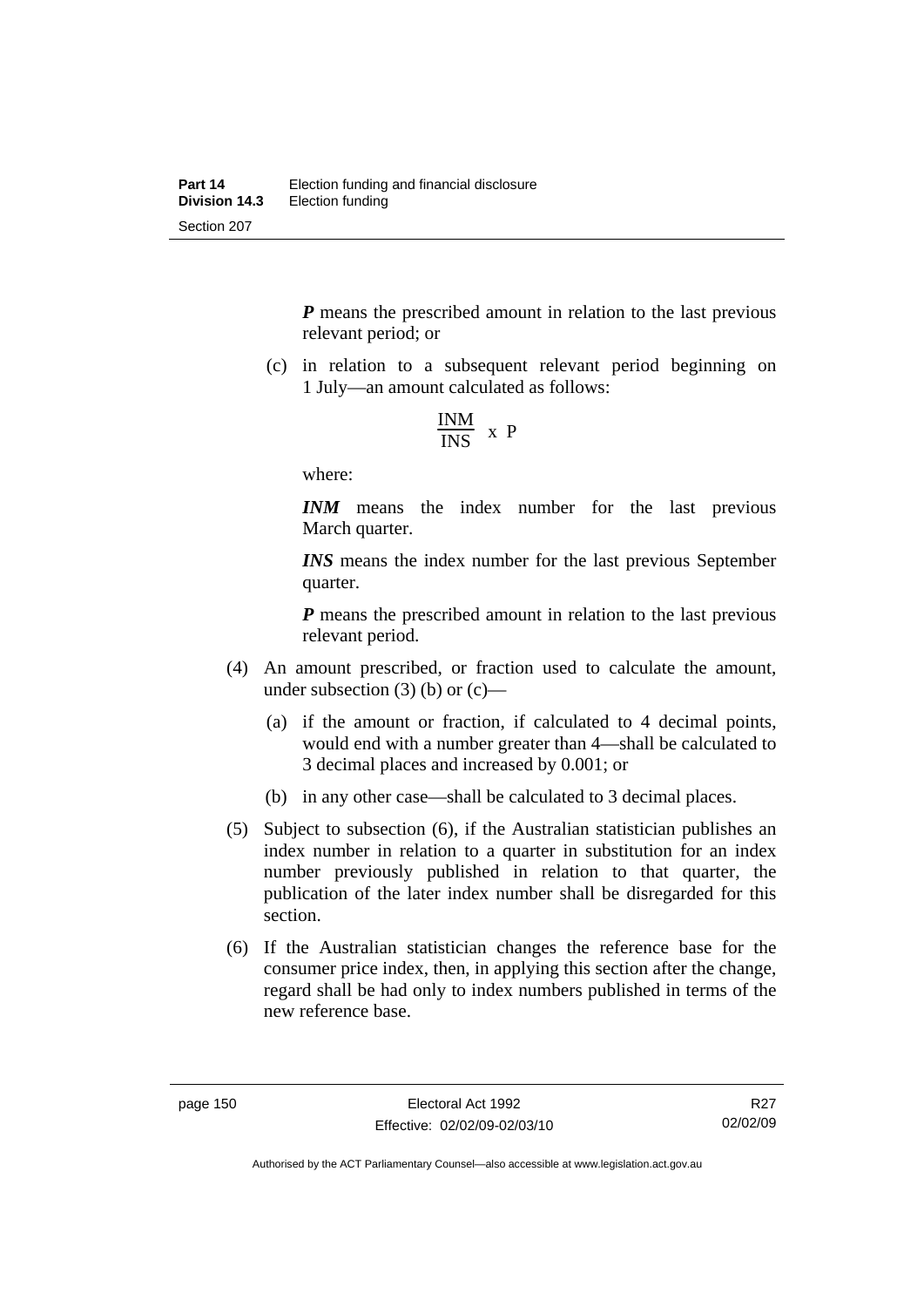## **208 Threshold**

- (1) A payment under this division may only be made for the votes cast for a candidate in an election if the number of eligible votes cast in the candidate's favour is at least 4% of the number of eligible votes cast in the election by the electors of the electorate for which the candidate was nominated.
- (2) A payment under this division may only be made for the votes cast for a party in an election by the electors of an electorate if the number of eligible votes cast in the party's favour is at least 4% of the number of eligible votes cast by those electors in that election.

## **212 Making of payments**

- (1) If an amount is payable under this division for votes cast in an election for 1 or more candidates endorsed by a party, the commissioner must make the payment to the registered officer of the party.
- (2) If an amount is payable under this division for votes cast in an election for a candidate who was not endorsed by a party for the election, the commissioner must make the payment to the candidate.
- (3) If a payment is made under this section and the recipient is not entitled to receive the whole or a part of the amount paid, the amount or the part of the amount may be recovered by the Territory as a debt due.

## **214 Death of candidate**

- (1) If a candidate for whom eligible votes were cast in an election dies, a payment under this division in relation to the eligible votes cast for the candidate may be made despite the death of the candidate.
- (2) If a candidate mentioned in subsection (1) was not endorsed by a party for the election, the payment may be made to the legal personal representative of the candidate.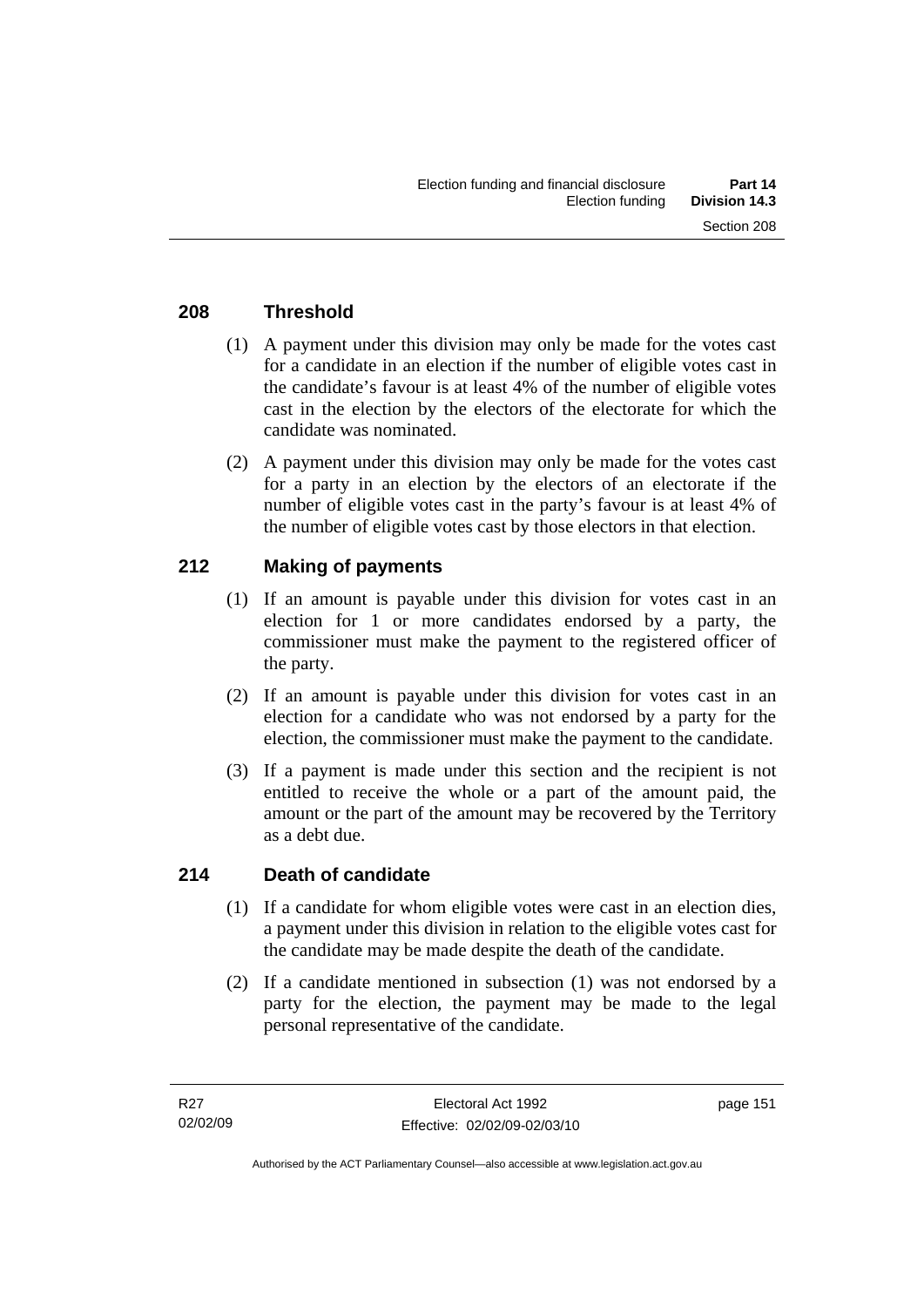## **215 Application voluntary**

Nothing in this division shall be taken to require a person to accept payment of an amount payable under section 207.

## **Division 14.4 Disclosure of donations**

#### **216 Meaning of** *defined details* **for div 14.4**

In this division:

*defined details*, in relation to a gift, means—

- (a) for a gift made on behalf of the members of an unincorporated association, other than a registered industrial organisation—
	- (i) the name of the association; and
	- (ii) the names and addresses of the members of the executive committee (however described) of the association;
- (b) for a gift from a trust fund or the funds of a foundation—
	- (i) the names and addresses of the trustees of the fund or foundation; and
	- (ii) the name, title or description of the trust fund or foundation; or
- (c) in any other case—the name and address of the person or organisation that made the gift.

## **217 Disclosure of gifts**

- (1) The reporting agent of a candidate shall, within 15 weeks after the polling day in the election, give the commissioner a return.
	- *Note 1* If a form is approved under s 340A (Approved forms) for a return, the form must be used.
	- *Note 2* For how a return may be given, see *Legislation Act 2001*, pt 19.5.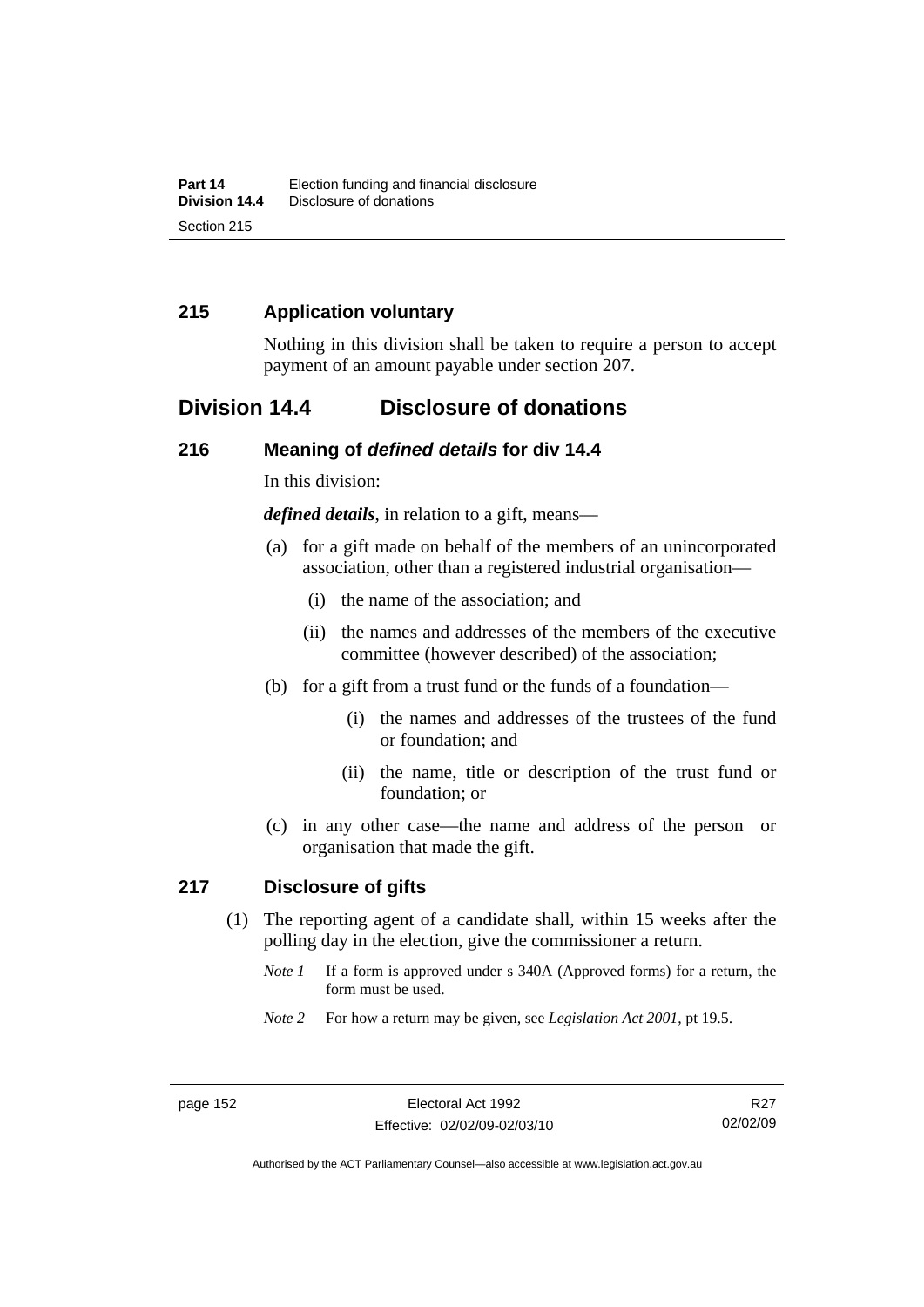- (2) A return shall specify the following matters in relation to the disclosure period for the election:
	- (a) the total amount of any gifts received by the candidate;
	- (b) the number of persons who made gifts to the candidate;
	- (c) the date each gift was received;
	- (d) the amount of each gift received;
	- (e) the defined details of each gift received.
- (3) However, the reporting agent is not required to state the matters mentioned in subsection (2) (c) to (e) for a gift by a person if the amount of the gift and the total of all other gifts made to the candidate by the person is less than \$1 000.
- (4) A reference in this section to a gift is a reference to a gift other than a gift made in a private capacity to a candidate for his or her personal use that the candidate has not used, and will not use, solely or substantially for a purpose related to an election.

## **218A Certain loans not to be received**

- (1) A party, MLA, candidate or associated entity (the *receiver*) must not receive a loan of \$1 000 or more from a person or entity (the *giver*) that is not a financial institution, unless the receiver complies with this section.
- (2) The receiver of the loan must immediately make a record of the following:
	- (a) the terms of the loan;
	- (b) if the giver is a registered industrial organisation—
		- (i) the name of the organisation; and
		- (ii) the names and addresses of the members of the executive committee (however described) of the organisation;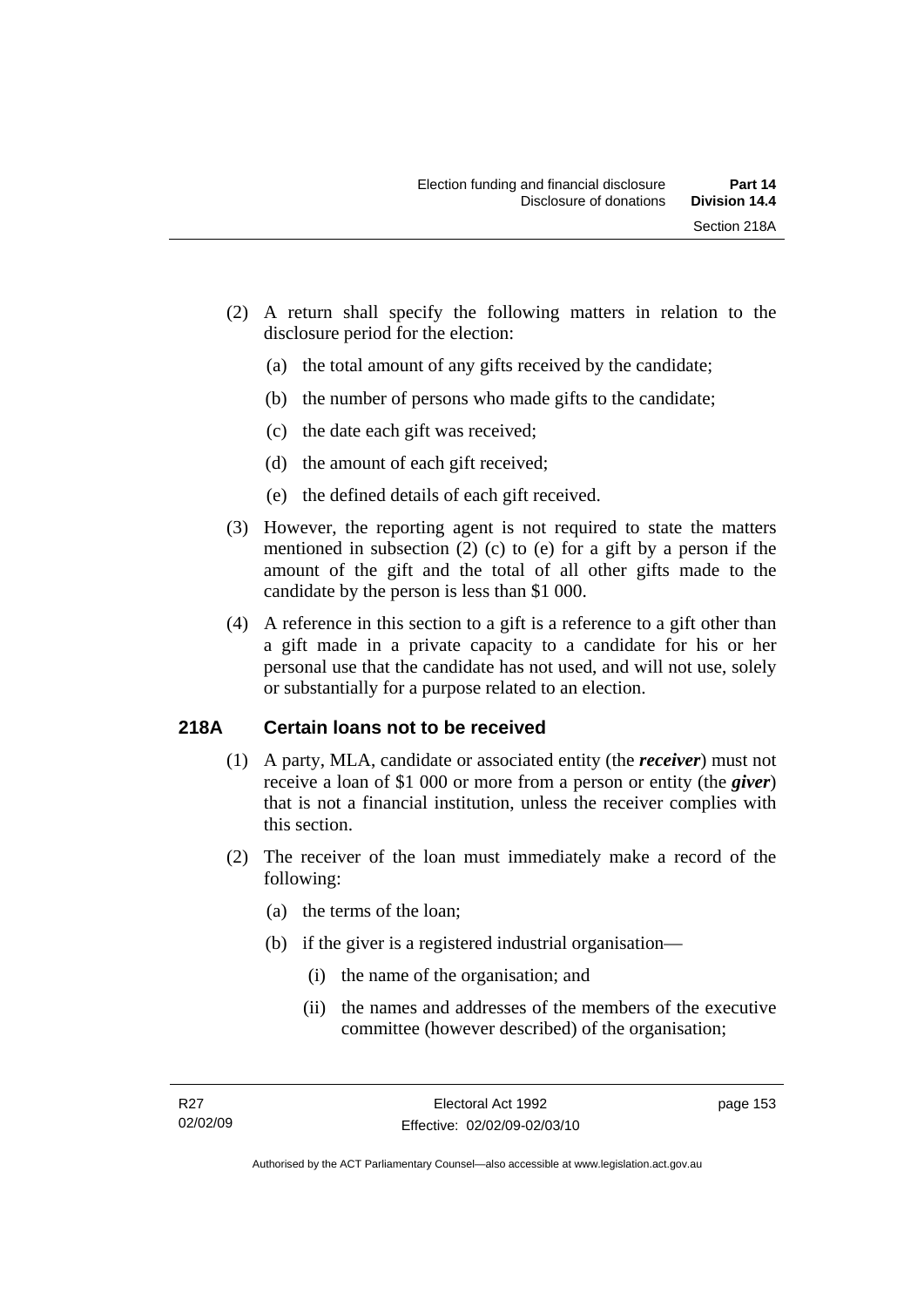- (c) if the giver is an unincorporated body—
	- (i) the name of the body; and
	- (ii) the names and addresses of the members of the executive committee (however described) of the body;
- (d) if the loan was paid out of a trust fund or the funds of a foundation—
	- (i) the names and addresses of the trustees of the fund or foundation; and
	- (ii) the title or other description of the trust fund, or the name of the foundation;
- (e) in any other case—the name and address of the giver.
- (3) If the receiver receives a loan to which subsection (1) applies but does not comply with subsection (2), the relevant person must pay to the Territory an amount equal to the amount of the loan.
- (4) The amount payable under subsection (3) is a debt payable to the Territory by the relevant person and may be recovered by proceedings in a court of competent jurisdiction.
- (5) For this section, if credit is given on a credit card for card transactions, each transaction is taken to be a separate loan.
- (6) In this section:

*credit card* includes a debit card.

#### *financial institution* means—

- (a) a bank; or
- (b) a credit union; or
- (c) a building society; or
- (d) an entity prescribed under the regulations.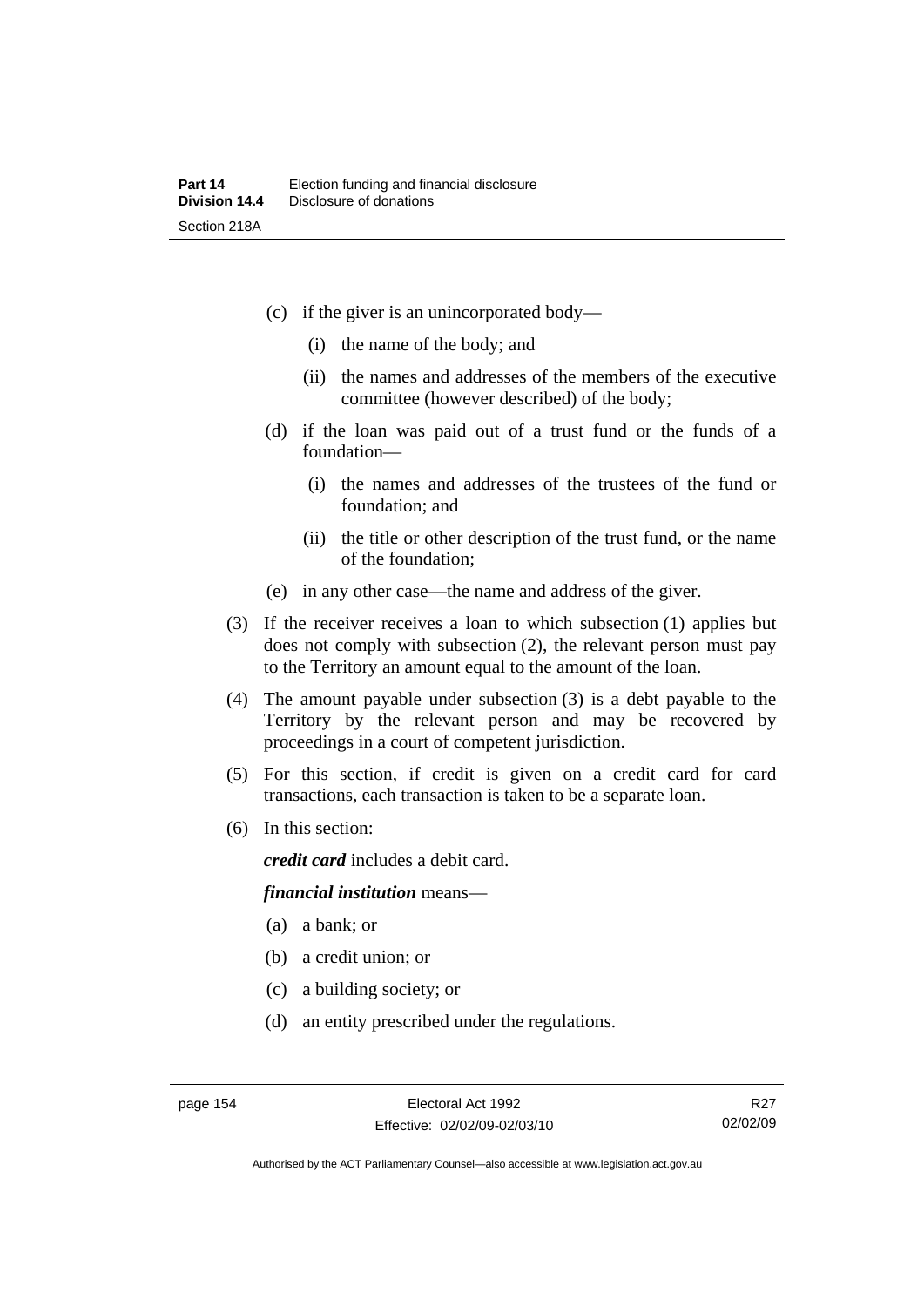*loan* means any of the following:

- (a) an advance of money;
- (b) a provision of credit or any other form of financial accommodation;
- (c) a payment of an amount for, on account of, on behalf of or at the request of the receiver, if there is an express or implied obligation to repay the amount;
- (d) a transaction (whatever its terms or form) that is, in substance, a loan of money.

## *relevant person* means—

- (a) for a loan for the benefit of a party—
	- (i) if the party is a corporation—the party; or
	- (ii) in any other case—the reporting agent of the party; or
- (b) for a loan to or for the benefit of an MLA—the MLA; or
- (c) for a loan to or for the benefit of a candidate—the candidate; or
- (d) for a loan to or for the benefit of an associated entity—
	- (i) if the entity is a corporation—the entity; or
	- (ii) in any other case—the financial controller of the entity.

## **219 Nil returns**

If no details are required to be included in a return under section 217, the return shall be given to the commissioner and shall include a statement to the effect that no gifts of a kind required to be disclosed were received.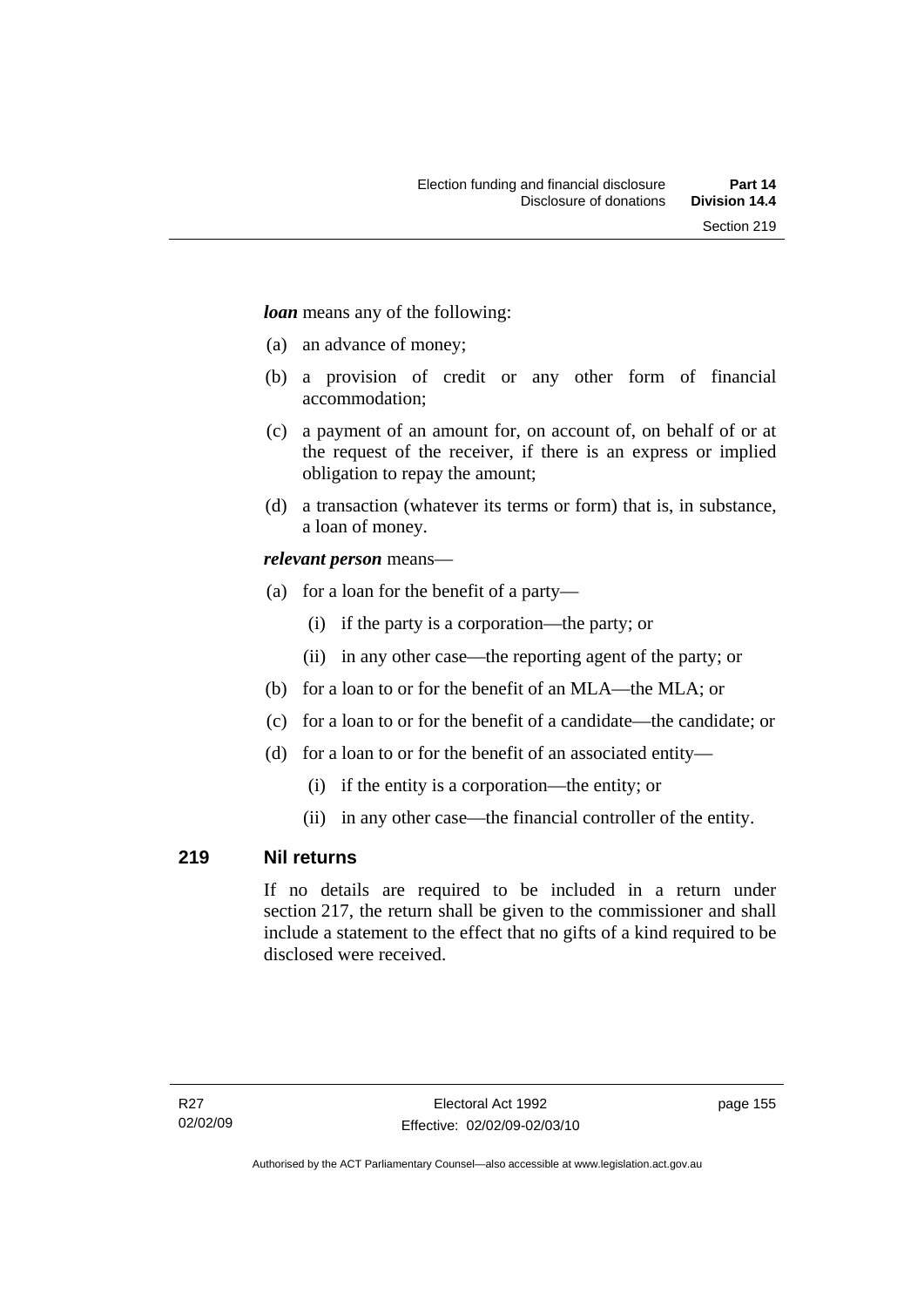## **220 Disclosure of gifts by persons incurring political expenditure**

- (1) This section applies if a person (other than a party, candidate or associated entity) (the *first person*)—
	- (a) incurs expenditure for a political purpose during the disclosure period for an election; and
	- (b) receives from someone else 1 or more gifts—
		- (i) all or a part of each of which was used by the first person to enable the person to incur expenditure during the disclosure period for a political purpose or to reimburse the person for incurring expenditure during the disclosure period for a political purpose; and
		- (ii) the total amount of which is \$1 000 or more.
- (2) Within 15 weeks after polling day in the election, the first person must give the commissioner a return for the gift or gifts.
	- *Note 1* If a form is approved under s 340A (Approved forms) for a return, the form must be used.
	- *Note 2* For how a return may be given, see *Legislation Act 2001*, pt 19.5.
- (3) A return shall, in relation to each gift referred to in subsection (1), specify—
	- (a) the amount of the gift; and
	- (b) the date it was received; and
	- (c) the defined details.
- (4) Subsection (1) does not apply to a person if the amount of expenditure incurred by the person for political purposes during the disclosure period is less than \$1 000.
- (5) For this section, a person shall be taken to have incurred expenditure for a political purpose if, during the disclosure period in relation to

R<sub>27</sub> 02/02/09

Authorised by the ACT Parliamentary Counsel—also accessible at www.legislation.act.gov.au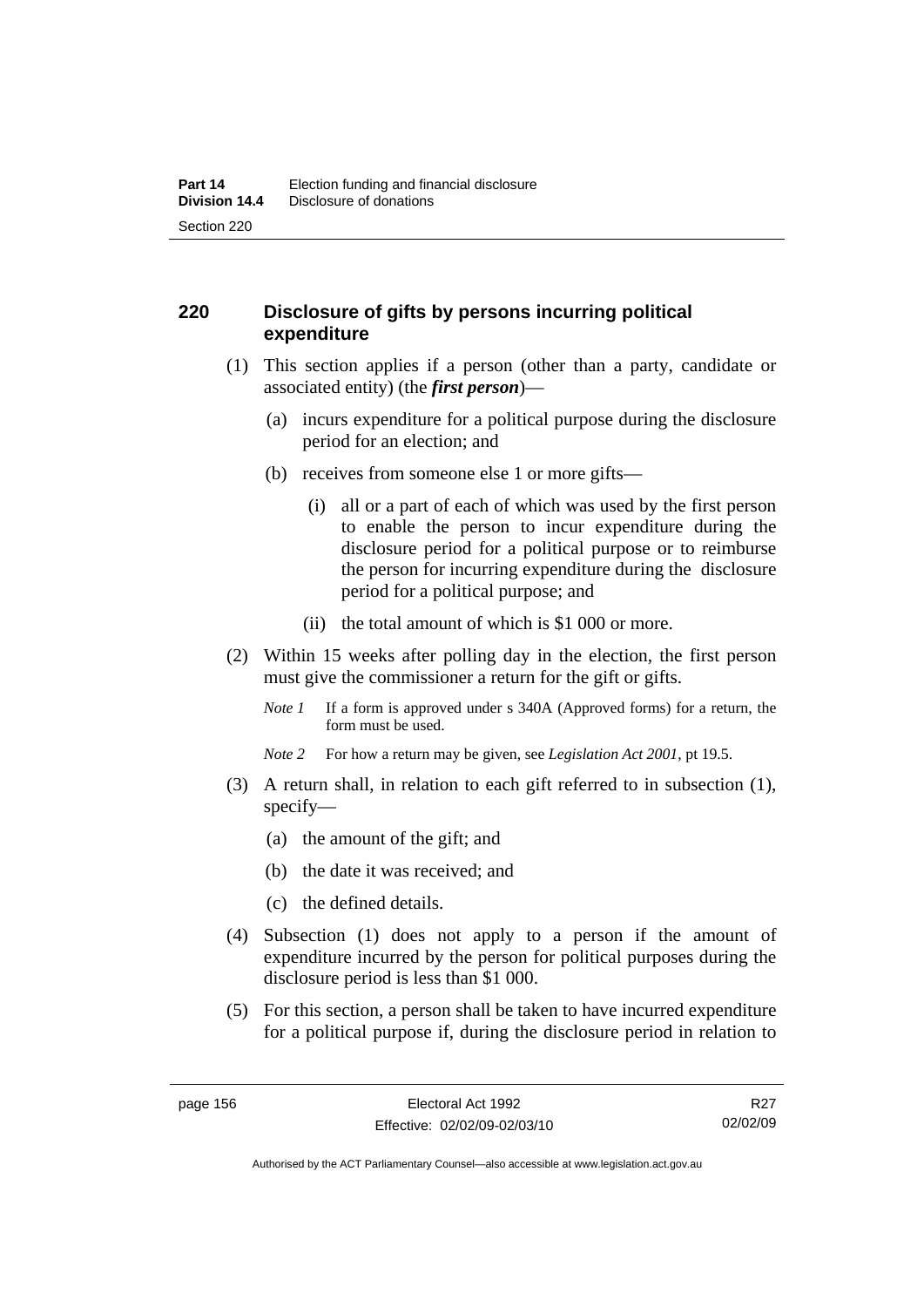an election, the person incurs expenditure in relation to that or any other election.

- (6) In this section, a reference to incurring of expenditure for a political purpose is a reference to incurring of expenditure in relation to—
	- (a) publishing electoral matter (including publishing by radio or television); or
	- (b) otherwise publishing a view on an issue in an election; or
	- (c) making a gift to a party; or
	- (d) making a gift to a candidate; or
	- (e) making a gift to a person on the understanding that the person or another person will apply, either directly or indirectly, the whole or a part of the gift in a way referred to in paragraph  $(a)$ ,  $(b)$ ,  $(c)$  or  $(d)$ .
- (7) For subsection (3), 2 or more gifts made by the same person to or for the benefit of a person to whom subsection (1) applies shall be taken to be a single gift.

## **221 Disclosure of gifts made to candidates**

- (1) If, during the disclosure period for an election, a person (other than a party, a candidate or an associated entity) makes gifts totalling \$1 000 or more to the same candidate in the election or the same specified body, the person must give the commissioner a return within 15 weeks after the polling day for the election.
	- *Note 1* If a form is approved under s 340A (Approved forms) for a return, the form must be used.
	- *Note* 2 For how a return may be given, see Legislation Act, pt 19.5.
- (2) A return shall specify in relation to each gift referred to in subsection (1) made by the person during the disclosure period—
	- (a) the amount of the gift; and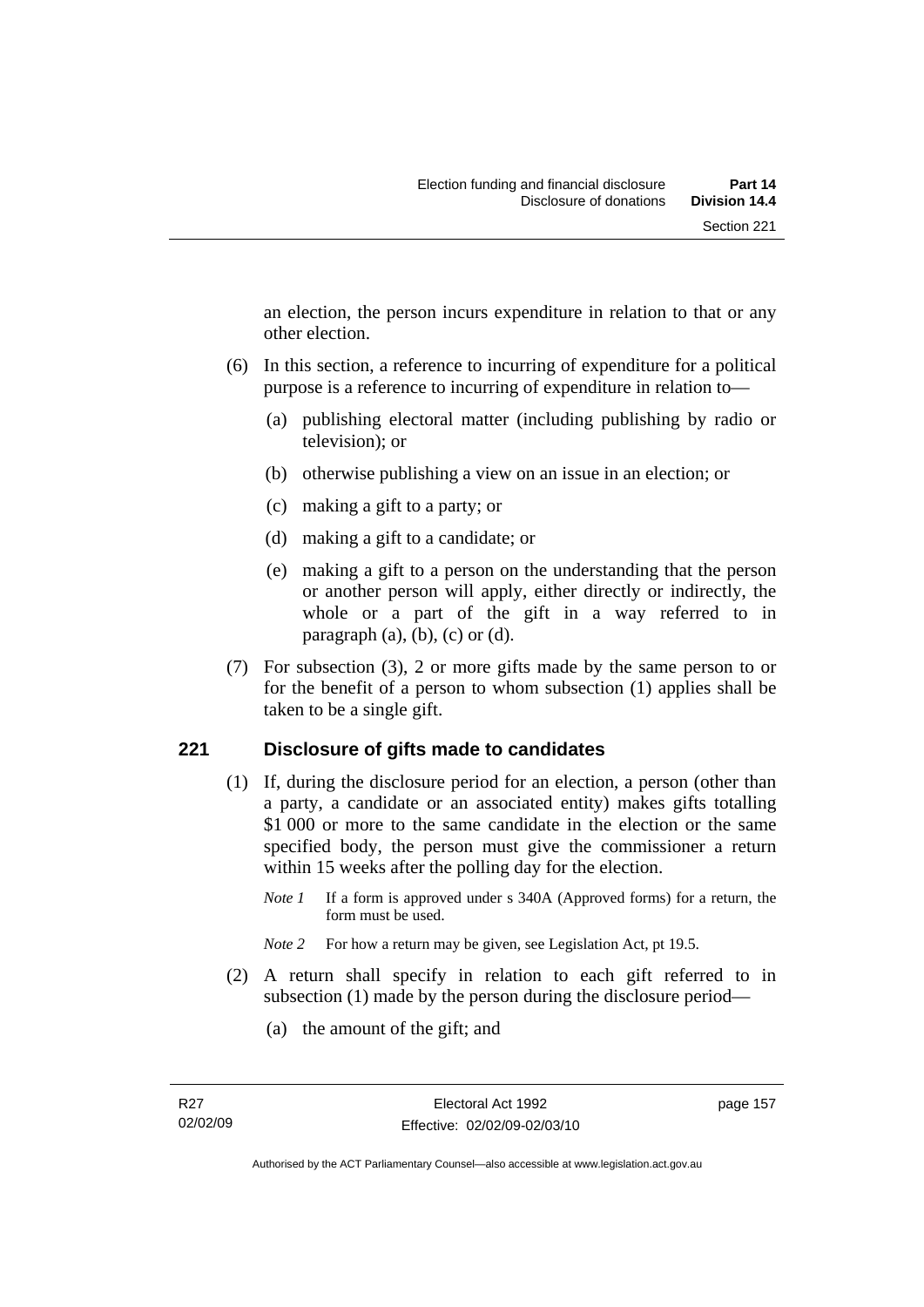- (b) the date it was made; and
- (c) the defined details.
- (3) A reference in this section to a *gift* is a reference to a gift other than a gift made in a private capacity to a candidate or a specified body that is an individual, for his or her personal use, being a gift that the receiver has not used, and will not use, solely or substantially for a purpose related to an election.
- (4) The commissioner may, in writing, specify a person or body (whether incorporated or not) for this section if the commissioner believes on reasonable grounds, that it is a function of the person or body to incur electoral expenditure or to give gifts (directly or indirectly) to candidates.
- (5) The specification of a person or body is a notifiable instrument.

*Note* A notifiable instrument must be notified under the *Legislation Act 2001*.

(6) In this section:

*specified body* means a person or body specified in accordance with subsection (4).

#### **221A Annual returns of donations**

- (1) If, in a financial year, a person makes a gift of \$1 000 or more, or gifts totalling \$1 000 or more, to the same party, MLA or associated entity, the person must, within the relevant period after the end of the financial year, give the commissioner a return covering all the gifts that the person made to the party, MLA or associated entity during the financial year.
	- *Note 1* If a form is approved under s 340A (Approved forms) for a return, the form must be used.
	- *Note 2* For how a return may be given, see *Legislation Act 2001*, pt 19.5.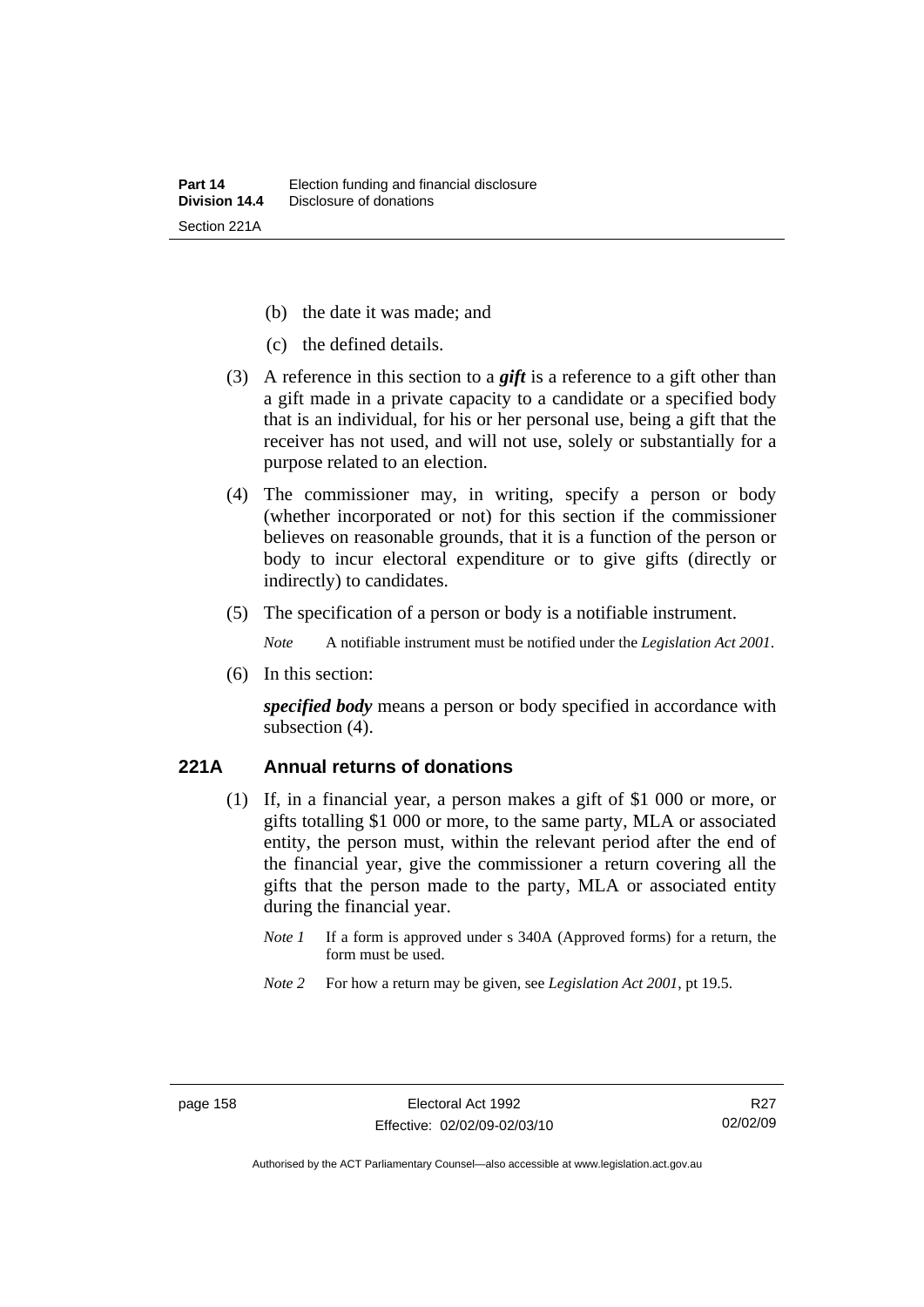- (2) If, in a financial year—
	- (a) a person receives a gift of \$1 000 or more, or gifts totalling \$1 000 or more; and
	- (b) the person uses all or part of the gift or gifts to make a gift of \$1 000 or more, or gifts totalling \$1 000 or more, to a party, MLA or associated entity;

the person must, within the relevant period after the end of the financial year, give the commissioner a return covering all the gifts mentioned in paragraph (a).

- (3) For each gift mentioned in subsection (1) or (2) (a), the return must state—
	- (a) the amount of the gift; and
	- (b) the date when it was made; and
	- (c) for a gift mentioned in subsection (1)—the name of the party, MLA or associated entity to which the gift was made; and
	- (d) for a gift mentioned in subsection (2) (a)—the defined details.
- (4) Subsection (2) does not apply to a gift mentioned in subsection (2) (a) that has been included in a previous return under this section.
- (5) If a person makes a gift to any person or body with the intention of benefiting a party, MLA or associated entity, the person is taken, for this section, to have made the gift to the party, MLA or associated entity.
- (6) In this section:

*gift* does not include—

 (a) a gift made to an MLA in a private capacity for the MLA's personal use if the MLA does not use the gift solely or substantially for a purpose related to an election; or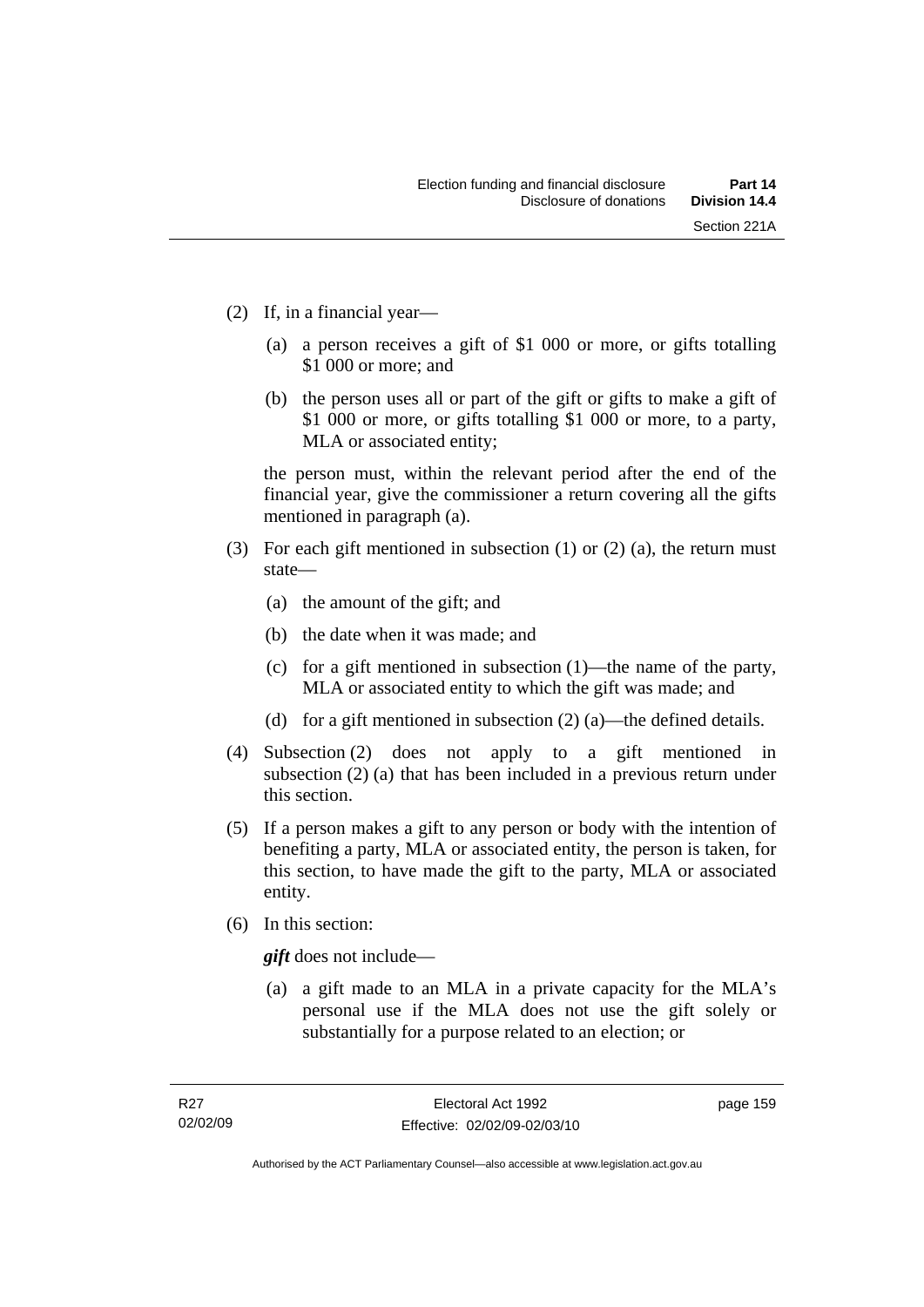(b) a gift made by a party, MLA, candidate or associated entity.

#### *relevant period* means—

- (a) for a financial year ending in a year when a general election is held—24 weeks; and
- (b) in any other case—20 weeks.

#### **221B Advice about obligations to make returns**

 (1) If, in a financial year, a party, MLA or associated entity (the *receiver*) receives a gift of \$1 000 or more, or gifts totalling \$1 000 or more, from the same person (the *giver*), the receiver must, before 1 August after the end of the financial year, by written notice to the giver, tell the giver about the requirements of section 221A (Annual returns of donations).

Maximum penalty: 50 penalty units.

(2) In this section:

*gift*—see section 221A (6).

## **222 Anonymous gifts**

- (1) A party, MLA, candidate or associated entity (the *receiver*) must not accept a gift of the prescribed amount or more made by someone else (the *giver*) to or for the benefit of the receiver unless—
	- (a) the receiver knows the defined details of the gift; or
	- (b) both the following subparagraphs apply:
		- (i) the giver tells the receiver the defined details of the gift before the gift is made;
		- (ii) when the gift is made, the receiver has no grounds for believing that the defined details given by the giver are not true.

Authorised by the ACT Parliamentary Counsel—also accessible at www.legislation.act.gov.au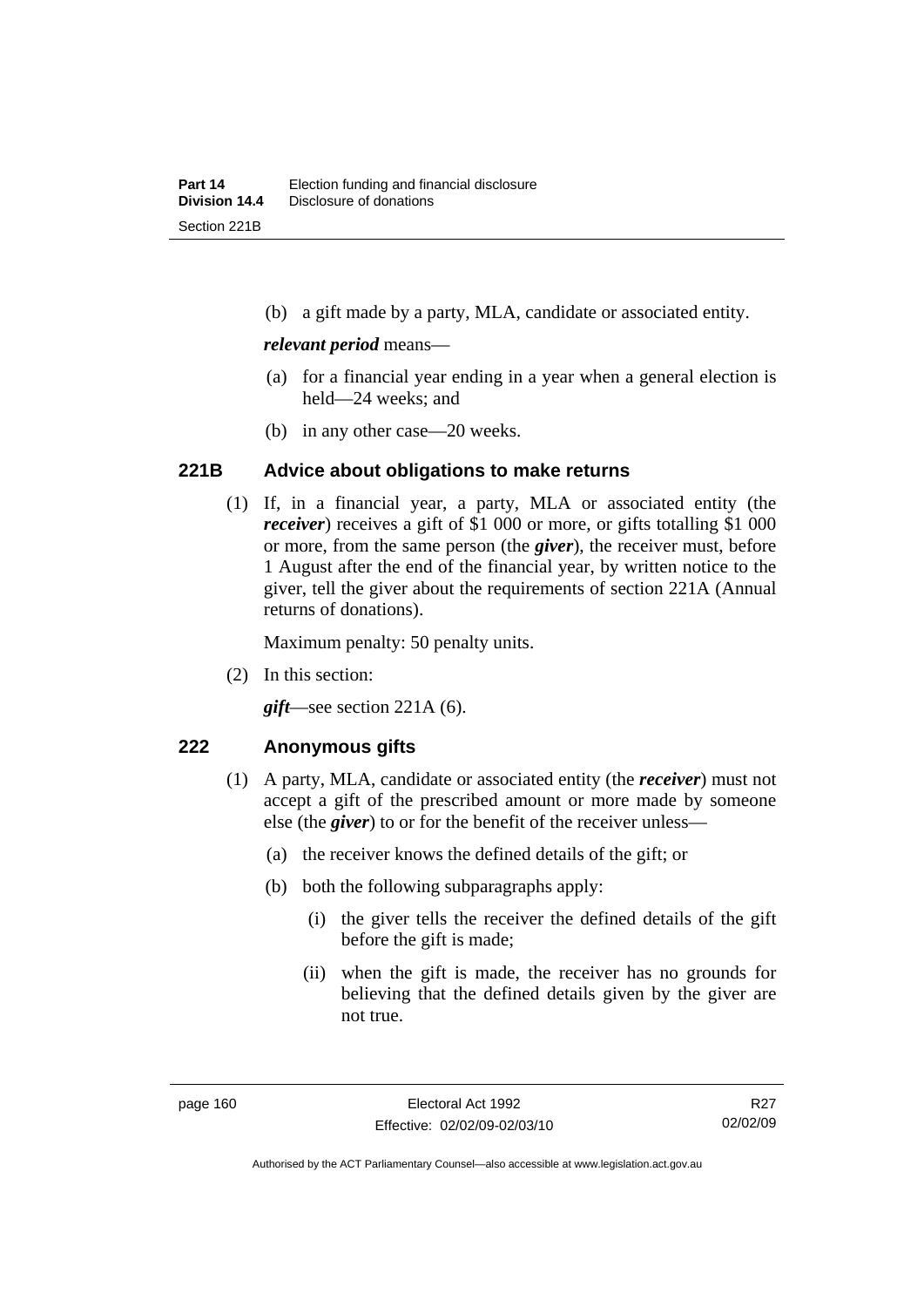- (2) Subsection (1) applies—
	- (a) for a party, MLA or associated entity—to gifts received at any time; or
	- (b) for a candidate—to gifts received during the disclosure period.
- (3) For this section, 2 or more gifts made by the same person to or for the benefit of a party, MLA, candidate or associated entity are taken to be a single gift.
- (4) If the receiver contravenes subsection (1), the relevant person must pay to the Territory an amount equal to the amount of the gift.
- (5) The amount payable under subsection (4) is a debt payable to the Territory by the relevant person and may be recovered by proceedings in a court of competent jurisdiction.
- (6) In this section:

*gift* includes a gift made on behalf of the members of an unincorporated association.

*prescribed amount*, for a gift made to or for the benefit of a party, MLA, associated entity or candidate, means \$1 000.

#### *relevant person* means

- (a) for a gift to or for the benefit of a party—
	- (i) if the party is a corporation—the party; or
	- (ii) in any other case—the reporting agent of the party; or
- (b) for a gift to or for the benefit of an MLA—the MLA; or
- (c) for a gift to or for the benefit of a candidate—the candidate; or
- (d) for a gift to or for the benefit of an associated entity—
	- (i) if the entity is a corporation—the entity; or
	- (ii) in any other case—the financial controller of the entity.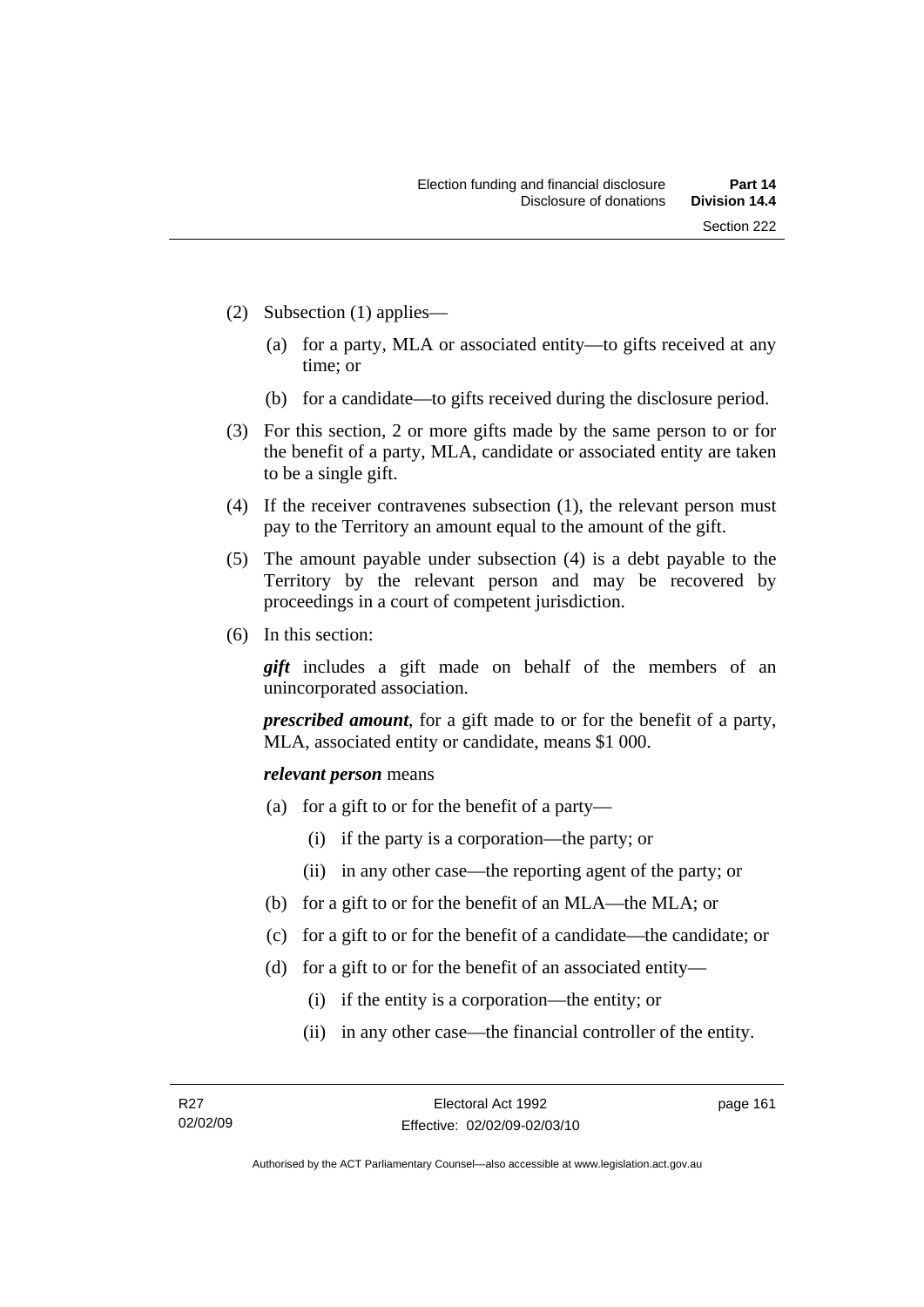## **Division 14.5 Disclosure of electoral expenditure**

#### **223 Definitions for div 14.5**

In this division:

*broadcaster* means—

- (a) the Australian Broadcasting Corporation continued in existence under the *Australian Broadcasting Corporation Act 1983* (Cwlth), section 5; or
- (b) the Special Broadcasting Service Corporation continued in existence under the *Special Broadcasting Service Act 1991*  (Cwlth), section 5; or
- (c) the holder of a licence under the *Broadcasting Services Act 1992* (Cwlth); or
- (d) the provider of a broadcasting service under a class licence under that Act.

*electoral advertisement* means an advertisement containing electoral matter, whether or not consideration was given for its publication or broadcast.

*electoral expenditure*, in relation to an election, means expenditure incurred (whether or not incurred during the pre-election period)  $on$ —

- (a) broadcasting an electoral advertisement during the pre-election period; or
- (b) publishing an electoral advertisement in a news publication during the pre-election period; or
- (c) displaying an electoral advertisement at a theatre or other place of entertainment during the pre-election period; or
- (d) producing an electoral advertisement referred to in paragraph  $(a)$ ,  $(b)$  or  $(c)$ ; or

R27 02/02/09

Authorised by the ACT Parliamentary Counsel—also accessible at www.legislation.act.gov.au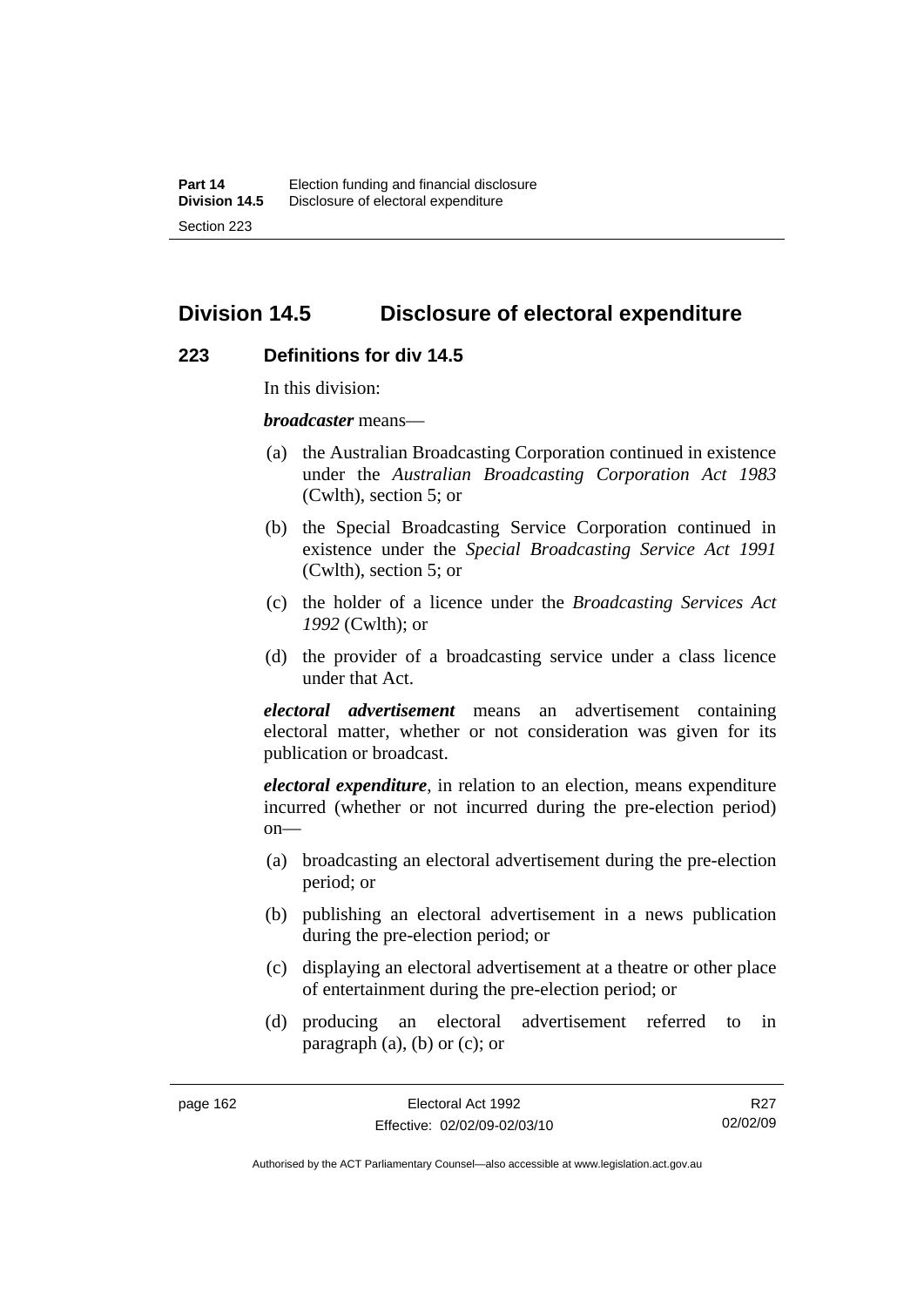- (e) producing any electoral matter to which section 292 applies (other than material referred to in paragraph (a), (b) or (c)) that is published during the pre-election period; or
- (f) producing and distributing electoral matter that is addressed to particular persons or organisations and is distributed during the pre-election period; or
- (g) consultant's or advertising agent's fees in respect of—
	- (i) services provided during the pre-election period, being services relating to the election; or
	- (ii) material relating to the election that is used during the pre-election period; or
- (h) carrying out an opinion poll or other research about the election during the pre-election period.

*participant* in an election means—

- (a) a party or candidate; or
- (b) a person (other than a party or candidate) by whom, or with the authority of whom, electoral expenditure in relation to an election is incurred.

*relates*—an advertisement *relates* to an election if it contains electoral matter, whether or not consideration is given for publication or broadcasting of the advertisement.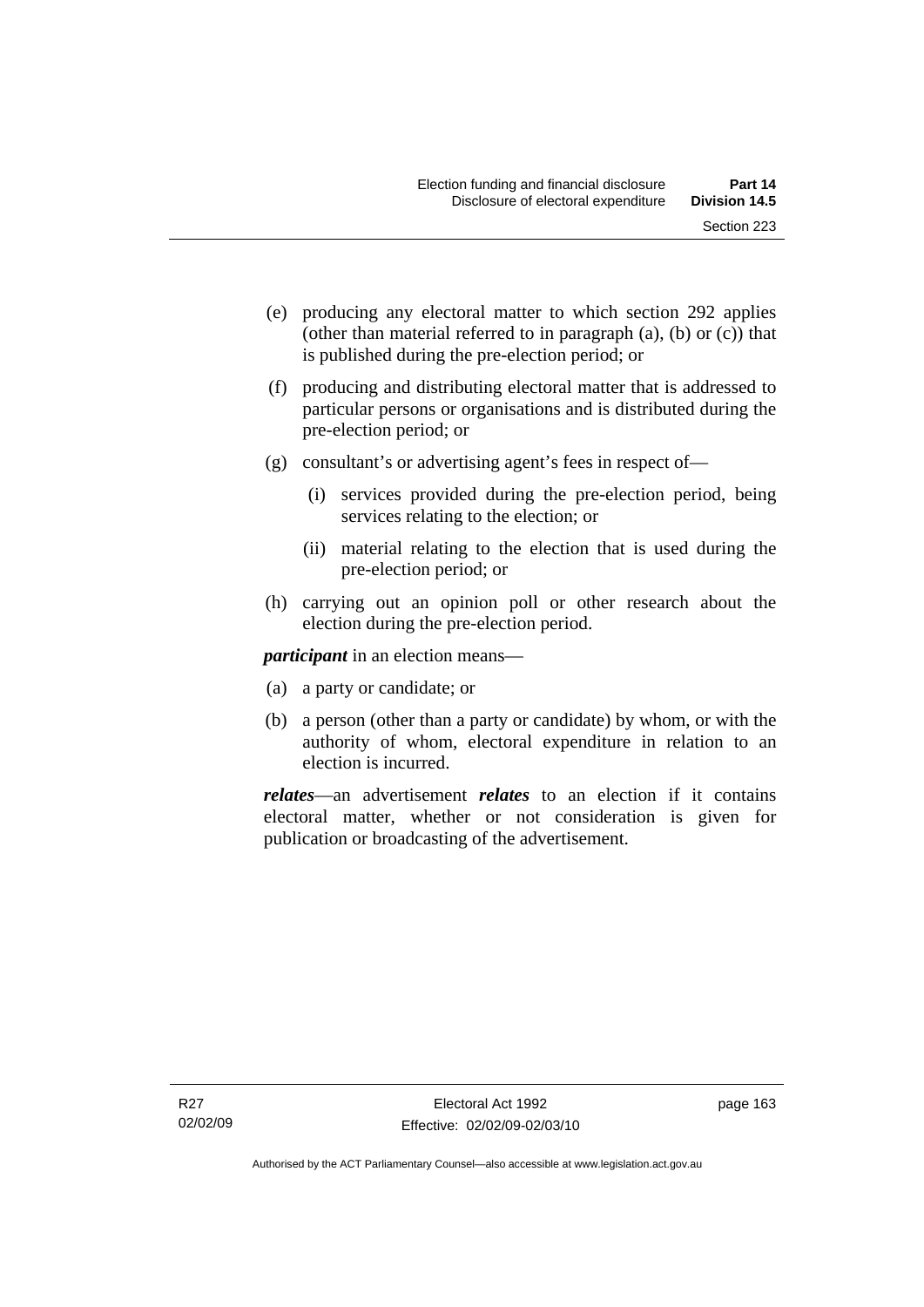#### **224 Returns of electoral expenditure**

 (1) The reporting agent of each person who was a candidate in an election shall, before the end of 15 weeks after polling day for the election, give the commissioner a return specifying details of the electoral expenditure in relation to the election incurred by or with the authority of the candidate.

- *Note 2* For how a return may be given, see *Legislation Act 2001*, pt 19.5.
- (2) If electoral expenditure in relation to an election is incurred by or with the authority of a party, the reporting agent of the party shall, before the end of 15 weeks after polling day for the election, give the commissioner a return setting out details of the expenditure.
- (3) If electoral expenditure in relation to an election was incurred by or with the authority of a person and the expenditure was not incurred with the written authority of a party, candidate or associated entity in the election the person shall, before the end of 15 weeks after polling day for the election, give the commissioner a return specifying details of the electoral expenditure.
- (4) A person is not required to give the commissioner a return under subsection (3) in relation to an election if the amount of the electoral expenditure incurred in relation to the election by or with the person's authority is less than \$1 000.

#### **225 Nil returns**

 (1) If no electoral expenditure in relation to an election is incurred by or with the authority of a candidate in the election, a return under section 224 in relation to the candidate shall be given to the commissioner and shall include a statement to the effect that no expenditure of a kind required to be disclosed has been incurred by or with the authority of the candidate.

*Note 1* If a form is approved under s 340A (Approved forms) for a return, the form must be used.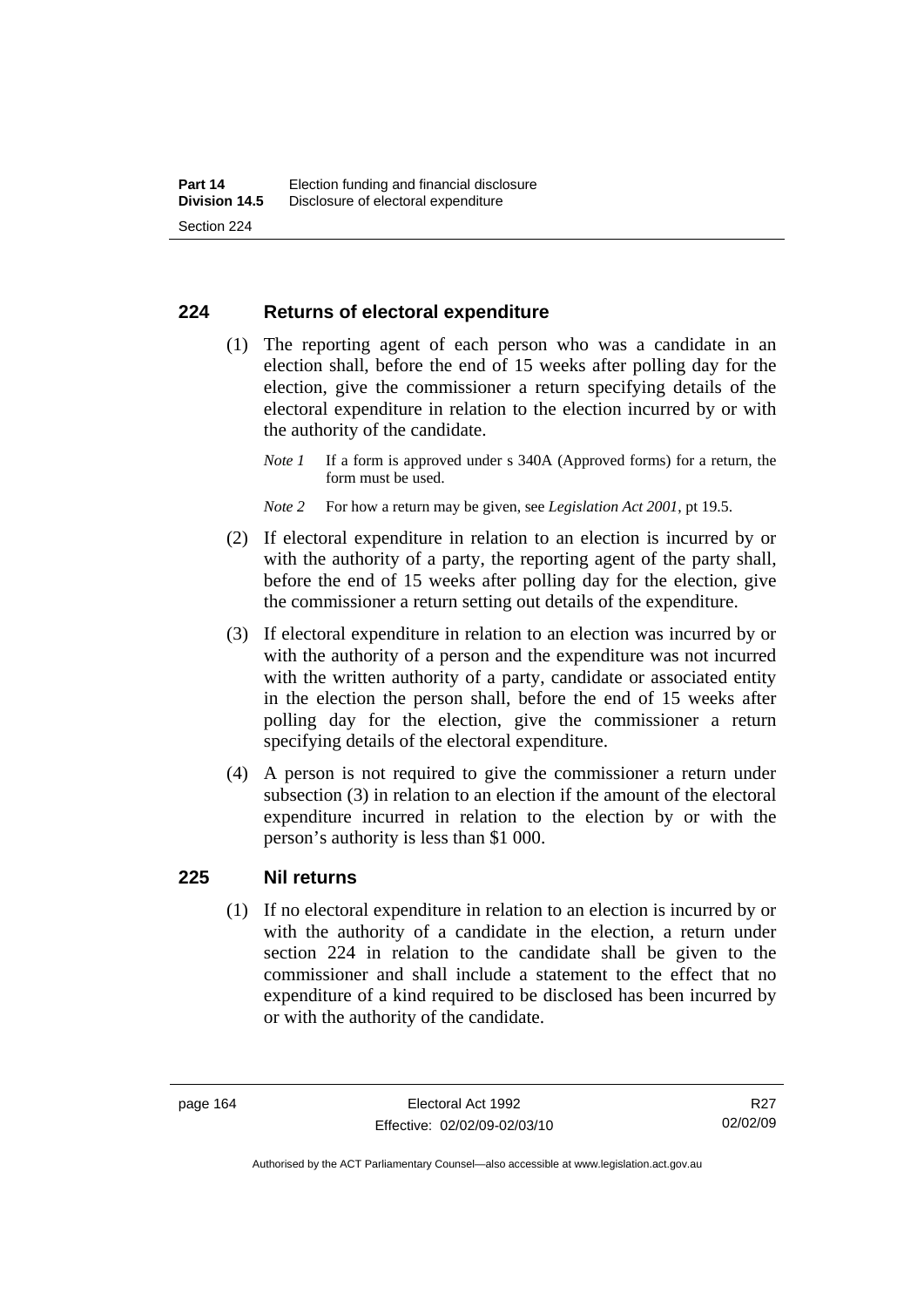(2) If no electoral expenditure in relation to an election is incurred by or with the authority of a party that endorsed a candidate in the election, a return under section 224 in relation to the party shall be given to the commissioner and shall include a statement to the effect that no expenditure of a kind required to be disclosed has been incurred by or with the authority of the party.

#### **226 Returns by broadcasters and publishers**

- (1) If an election has taken place—
	- (a) each broadcaster who broadcast an electoral advertisement during the pre-election period with the authority of a participant in the election; and
	- (b) each publisher who published an electoral advertisement in a news publication during the pre-election period with the authority of a participant in the election;

shall give the commissioner a return before the end of 8 weeks after polling day in the election.

*Note 1* If a form is approved under s 340A (Approved forms) for a return, the form must be used.

*Note 2* For how a return may be given, see *Legislation Act 2001*, pt 19.5.

- (2) A return shall specify the following particulars in relation to the advertisement:
	- (a) the broadcasting service as part of which the advertisement was broadcast or the news publication in which the advertisement was published;
	- (b) the name and address of the person at whose request the advertisement was broadcast or published;
	- (c) the name and address of the participant in the election with whose authority the advertisement was broadcast or published;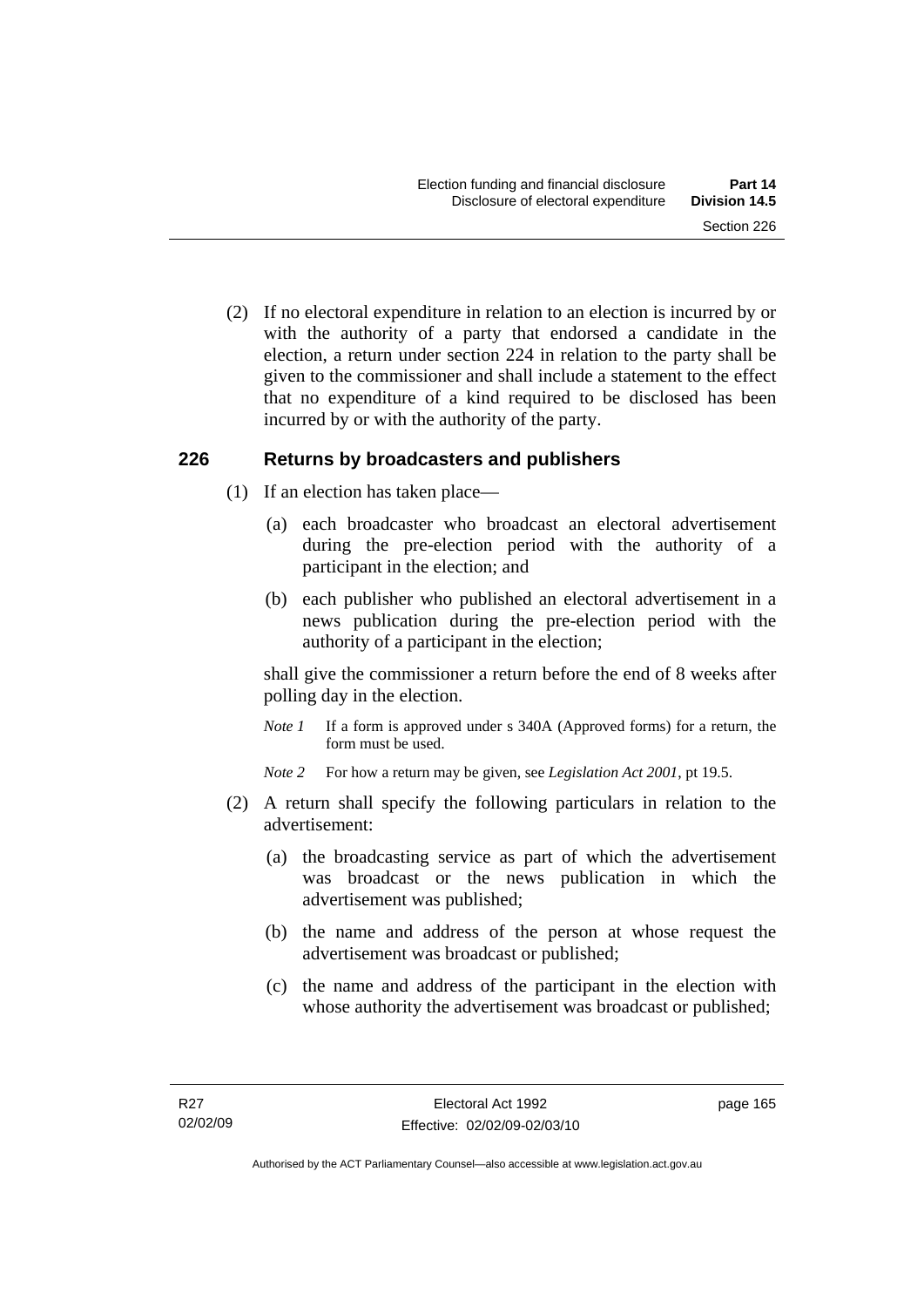- (d) the date or dates when, and, for an advertisement that was broadcast, the times between which, the advertisement was broadcast or published;
- (e) for a published advertisement—the page on which the advertisement was published and the space occupied by it;
- (f) whether or not, on each occasion when the advertisement was broadcast or published, a charge was made by the broadcaster or publisher for the broadcasting or publication of the advertisement;
- (g) if a charge referred to in paragraph (f) was made—the amount of the charge.
- (3) If a broadcaster or publisher specifies in a return the amount of a charge in accordance with subsection (2) (g), the broadcaster or publisher shall state in the return whether or not the charge is at less than normal commercial rates having regard to—
	- (a) for a broadcast advertisement—the length of the advertisement and the day or days when, and the times between which, it was broadcast; or
	- (b) for a published advertisement—the space occupied by the advertisement and the nature of the news publication.
- (4) A publisher is not required to give the commissioner a return under subsection (1) in relation to an election if the amount of the charges made by the publisher in relation to the publication of any advertisements to which that subsection applies, in relation to that election and any other election that took place on the same day as the firstmentioned election, does not exceed \$1 000.
- (5) A return under subsection (1) may refer to more than 1 advertisement.

Authorised by the ACT Parliamentary Counsel—also accessible at www.legislation.act.gov.au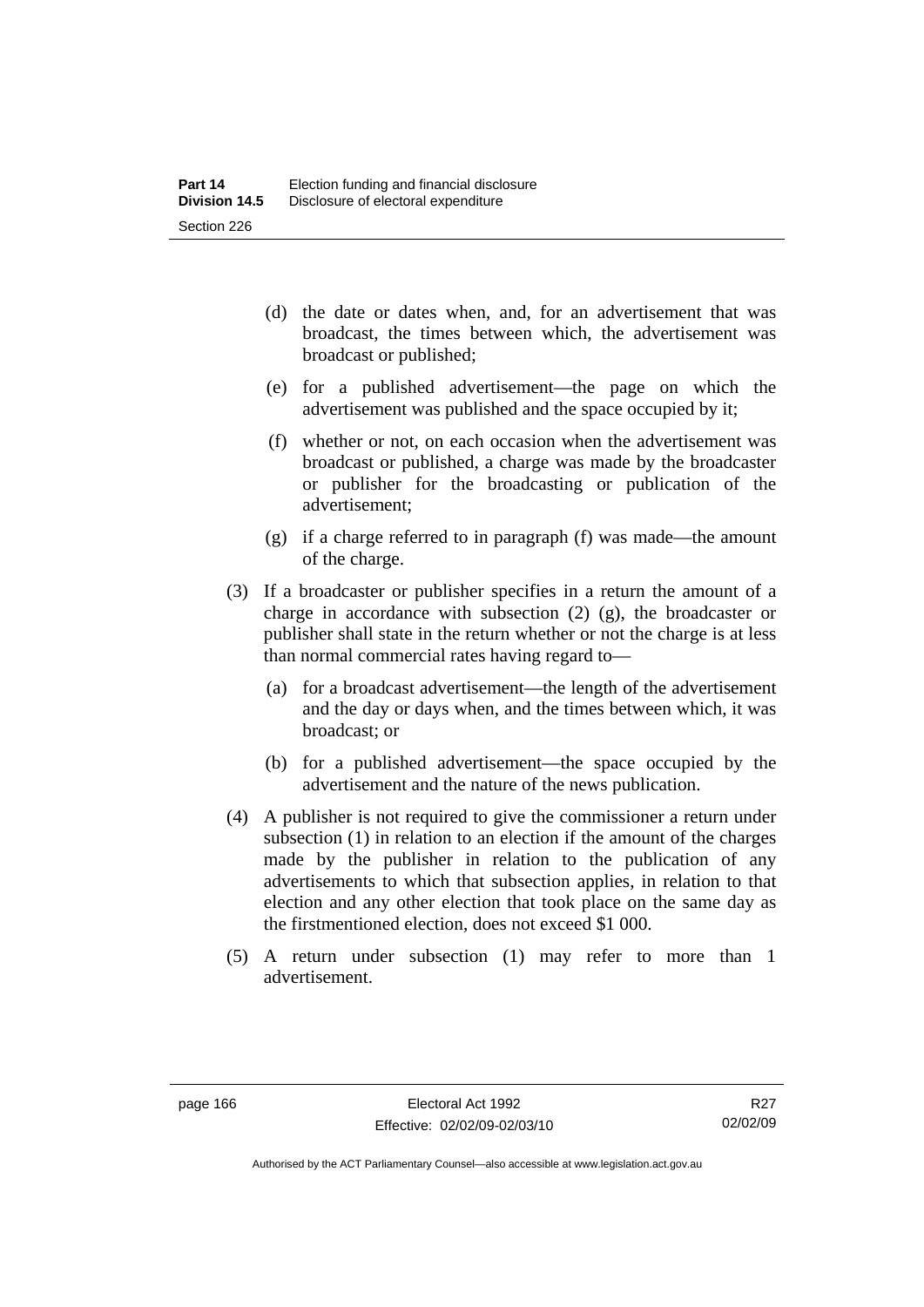## **227 Multiple elections on same day**

- $(1)$  If—
	- (a) the voting at 2 or more elections took place on the same day; and
	- (b) a person would, apart from this subsection, be required to give the commissioner 2 or more returns under this division relating to those elections;

the person may give the commissioner a single return, in a form approved under section 340A (Approved forms), setting out the particulars that the person would have been required to set out in those separate returns.

 (2) It is sufficient compliance with this division if the return sets out details of the expenditure without showing the extent to which it relates to any election.

# **Division 14.6 Annual returns**

## **228 Meaning of** *defined particulars* **for div 14.6**

In this division:

*defined particulars*, in relation to a sum or amount, means—

- (a) if the sum or amount was received from, paid to or owed to, an unincorporated association, other than a registered industrial organisation—
	- (i) the name of the association; and
	- (ii) the names and addresses of the members of the executive committee (however described) of the association; and
- (b) if the sum or amount was paid out of or into, or incurred as a debt to, a trust fund or the funds of a foundation—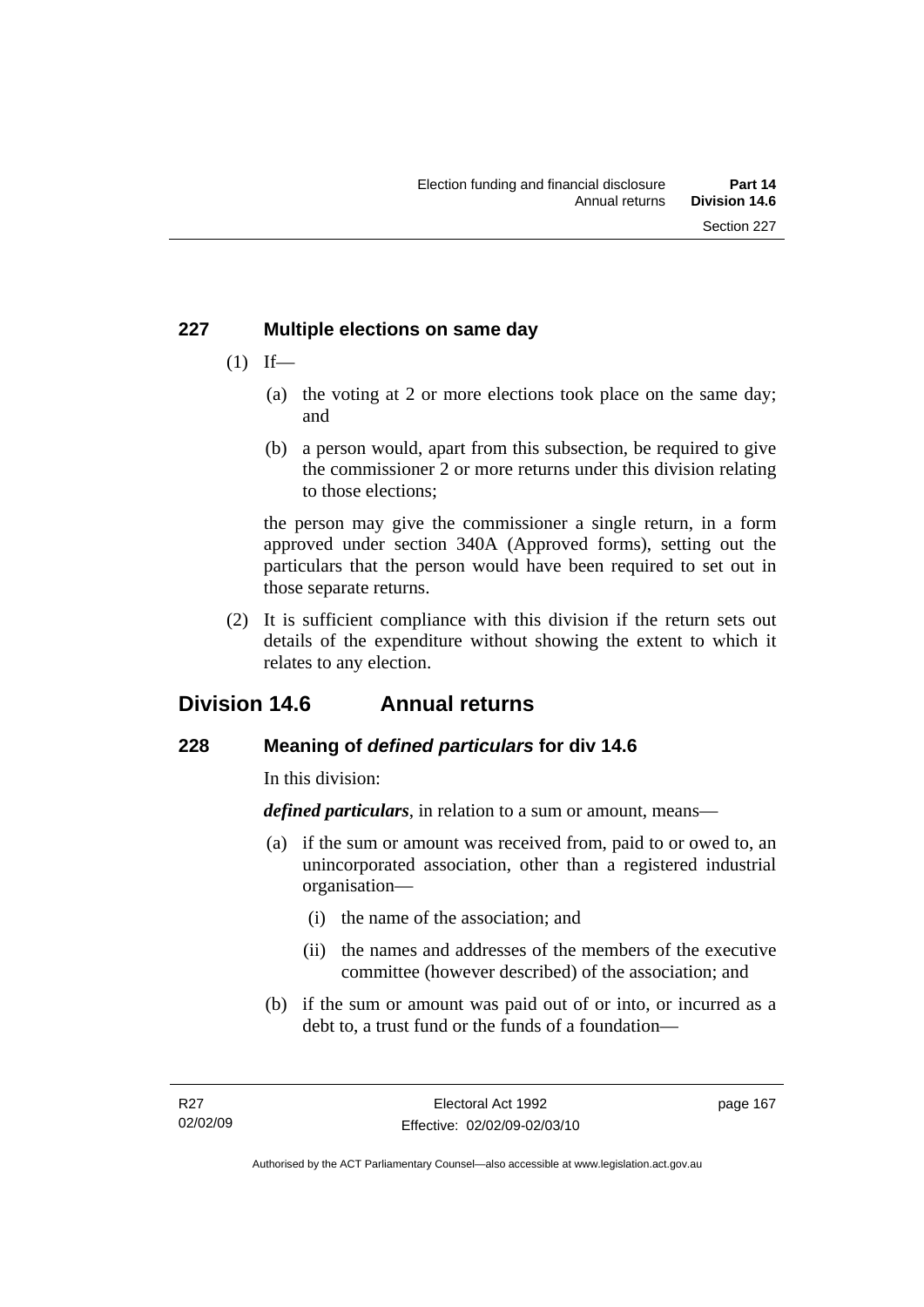- (i) the names and addresses of the trustees of the fund or foundation; and
- (ii) the name, title or description of the trust fund or foundation; and
- (c) the name and address of the person or organisation that paid, received or is owed the sum or amount; and
- (d) such other particulars as are prescribed.

#### **230 Annual returns by parties and MLAs**

- (1) The reporting agent of a party or MLA must, within 16 weeks after the end of each financial year, give the commissioner a return.
	- *Note 1* If a form is approved under s 340A (Approved forms) for a return, the form must be used.
	- *Note 2* For how a return may be given, see *Legislation Act 2001*, pt 19.5.
- (2) However, the return may be the audited annual accounts of the party or MLA in a form approved, in writing, by the commissioner.
- (3) The approval is a notifiable instrument.
	- *Note* A notifiable instrument must be notified under the *Legislation Act 2001*.
- (4) The return must state—
	- (a) the amount received by, or on behalf of, the party or MLA during the financial year, together with the particulars required by section 232 (1) (Amounts received); and
	- (b) the amount paid by, or on behalf of, the party or MLA during the financial year; and
	- (c) the outstanding amount, at the end of the financial year, of debts incurred by, or on behalf of, the party or MLA, together with the particulars required by section 234 (1) (Outstanding amounts).

Authorised by the ACT Parliamentary Counsel—also accessible at www.legislation.act.gov.au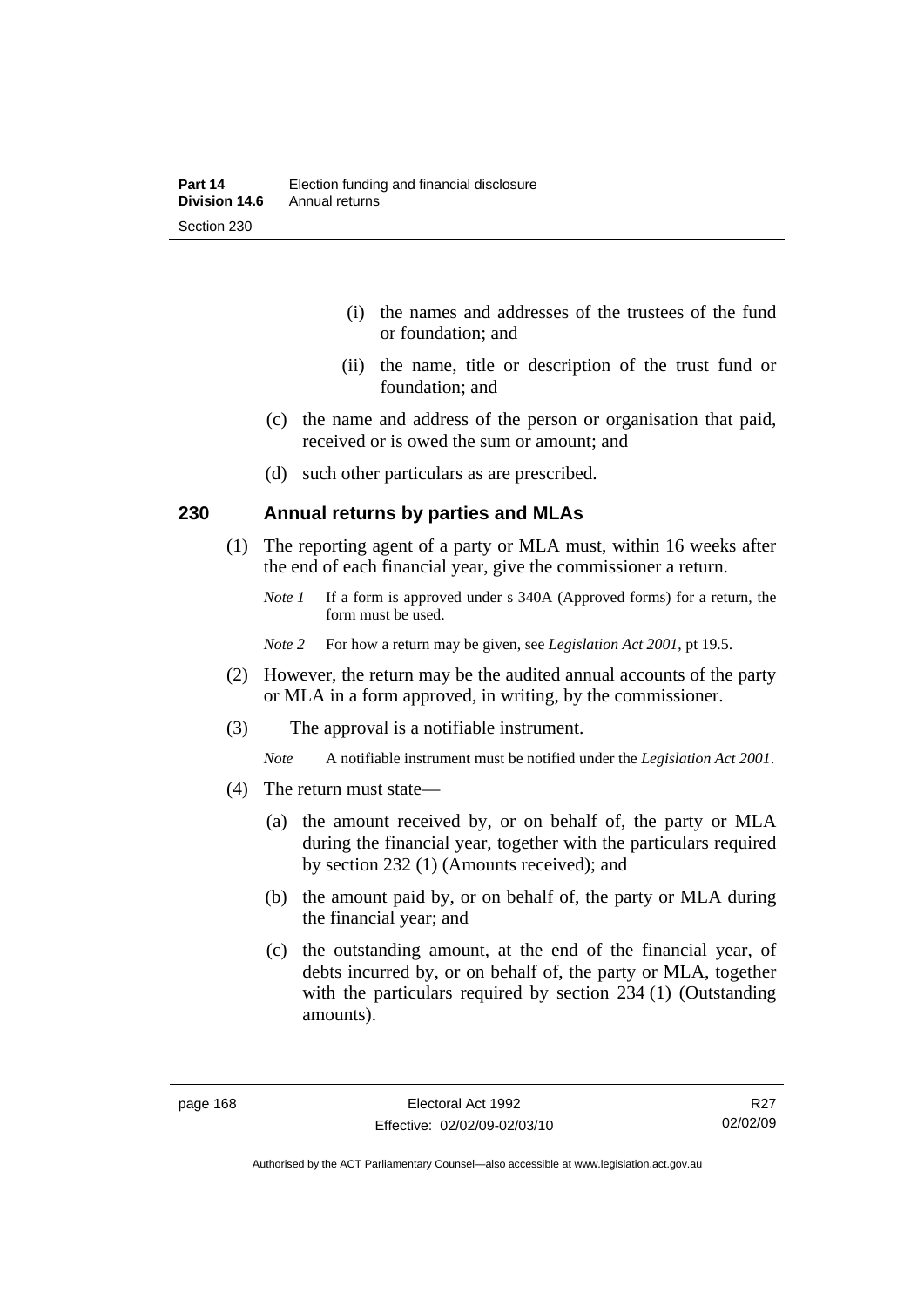(5) For subsection (4) (a), an amount is received by, or on behalf of, an MLA only if the amount is a gift received by the MLA in his or her capacity as an MLA.

#### **Examples of amounts not required to be stated in a return**

- 1 Income derived in a private capacity eg interest on bank accounts and dividends on shares.
- 2 Salary, allowances and other benefits (including superannuation benefits) as an MLA.
- 3 A gift given to the MLA in a private capacity for his or her personal use eg a birthday gift from a family member.
- *Note* An example is part of the Act, is not exhaustive and may extend, but does not limit, the meaning of the provision in which it appears (see *Legislation Act 2001*, s 126 and s 132).
- (6) For subsection (4) (b) or (c), an amount paid, or an outstanding amount of debts incurred, by or on behalf of an MLA includes an amount paid, or an outstanding amount of debts incurred, by or on behalf of the MLA for a purpose that relates solely or substantially to his or her position as MLA on any of the following:
	- (a) broadcasting an advertisement;
	- (b) publishing an advertisement in a news publication;
	- (c) displaying an advertisement at a theatre or another place of entertainment;
	- (d) producing an advertisement mentioned in paragraphs (a) to (c);
	- (e) producing any electoral matter to which section 292 (Dissemination of unauthorised electoral matter) applies;
	- (f) producing and distributing electoral matter that is addressed to particular people or organisations;
	- (g) consultant's or advertising agent's fees for services provided;
	- (h) carrying out an opinion poll or other research.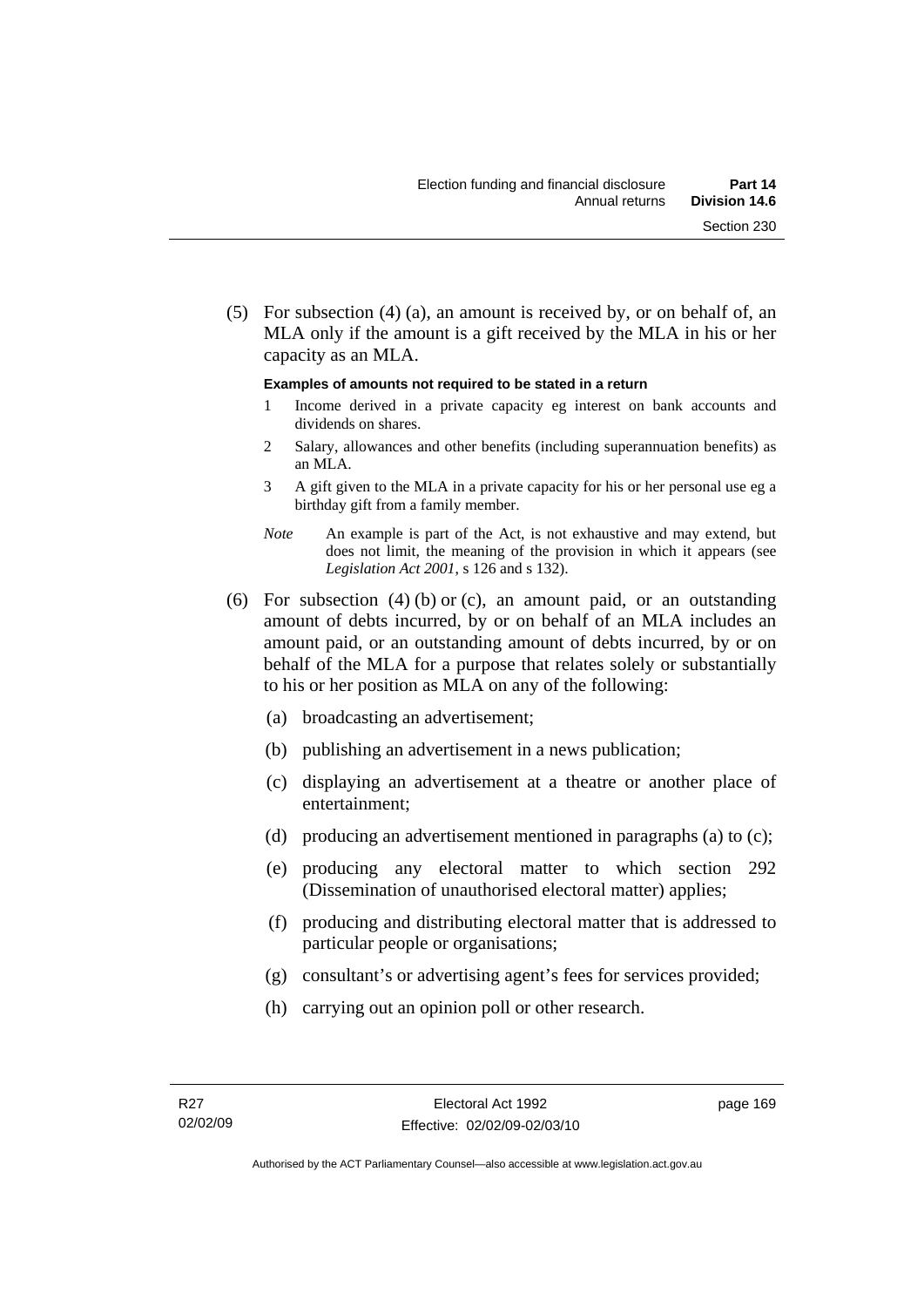- (7) However, subsection (4) (b) or (c) does not require disclosure of any amount paid, or to be paid, by or on behalf of an MLA using funds provided by the Legislative Assembly to assist the MLA in exercising his or her functions as an MLA.
- (8) A return under this section must not include a list of the members of a party.
- (9) If the registration of a party is cancelled during a financial year, this section applies to the party in relation to the year as if a reference to the reporting agent of the party were a reference to the person who was the reporting agent of the party immediately before the cancellation.
- (10) If a person ceases to be an MLA during a financial year, this section applies to the person in relation to the year as if the person were the reporting agent.

#### **231 Periods of less than financial year**

- (1) This section applies if, during a financial year—
	- (a) a political party becomes, or ceases to be, a registered party; or
	- (b) a person becomes, or ceases to be, an MLA.
- (2) A return under section 230 (Annual returns by parties and MLAs) for the political party or person for the financial year need only include particulars for the part of the year when the party was registered or the person was an MLA.

#### **231B Annual returns by associated entities**

- (1) If an entity is an associated entity at any time during a financial year, the entity's financial controller must give the commissioner a return within 16 weeks after the end of the financial year.
	- *Note 1* If a form is approved under s 340A (Approved forms) for a return, the form must be used.
	- *Note 2* For how a return may be given, see *Legislation Act 2001*, pt 19.5.

Authorised by the ACT Parliamentary Counsel—also accessible at www.legislation.act.gov.au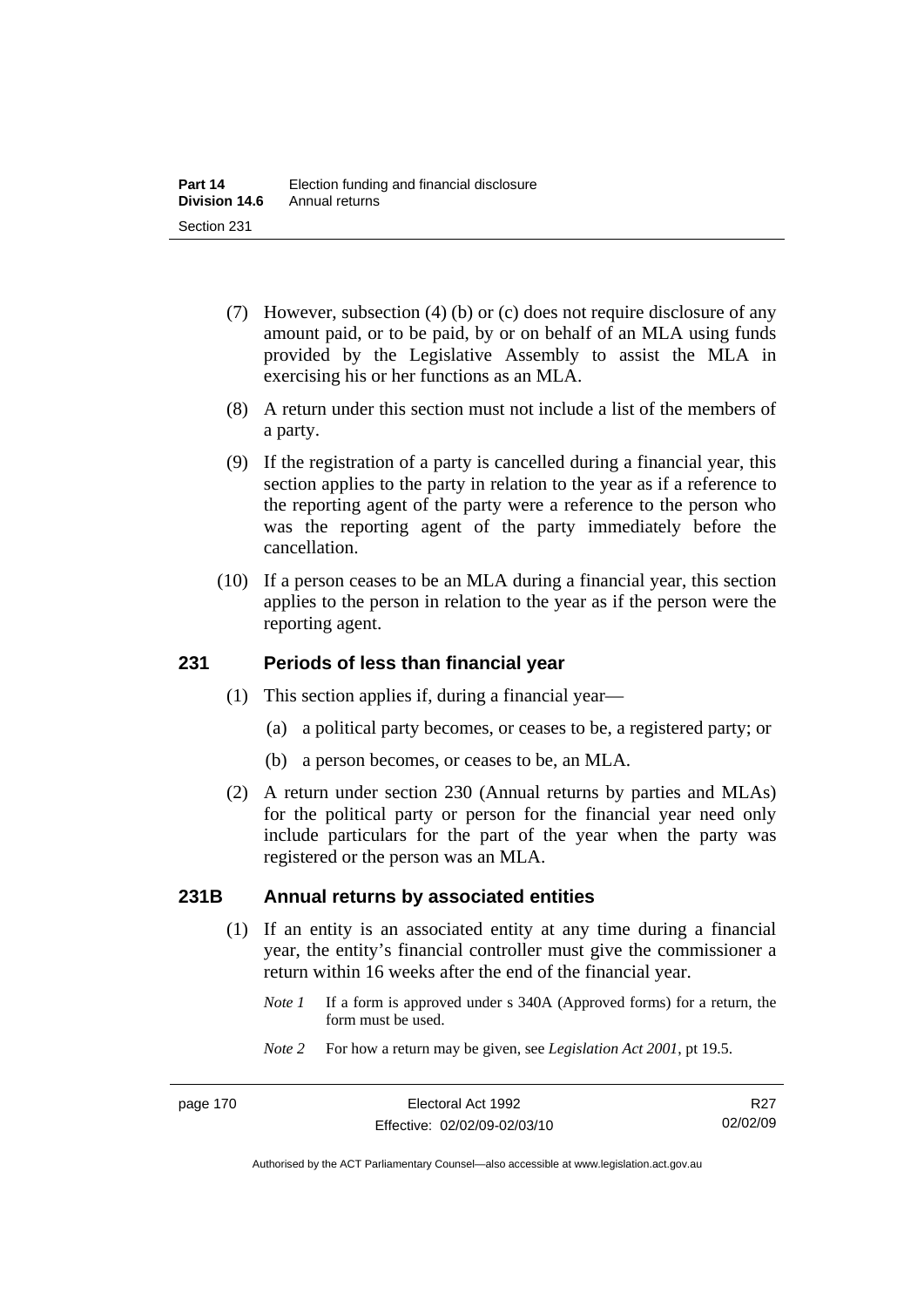- (2) The return must state—
	- (a) the amount received by, or on behalf of, the entity during the financial year, together with the particulars required by section 232 (3) (Amounts received); and
	- (b) the amount paid by, or on behalf of, the entity during the financial year; and
	- (c) if the entity is an associated entity at the end of the financial year—the outstanding amount, at the end of the year, of debts incurred by, or on behalf of, the entity, together with the particulars required by section 234 (2) (Outstanding amounts).
- (3) An amount received when the entity was not an associated entity is not to be counted for subsection (2) (a) and (b).
- (4) If an amount required to be stated under subsection (2) (b) was—
	- (a) paid to or for the benefit of 1 or more parties or MLAs; and
	- (b) paid out of funds generated from capital of the entity;

the return must set out the required details of each person who contributed to that capital on or after 29 November 1996.

- (5) For subsection (4), the required details of a person are—
	- (a) the person's name and address; and
	- (b) the total of the person's contributions to the capital of the associated entity mentioned in that subsection up to the end of the financial year.
- (6) Subsection (5) does not apply to contributions that have been included in a previous return under this section.

#### **232 Amounts received**

 (1) If the sum of all amounts received by, or on behalf of, a party or MLA from a particular person or organisation during a financial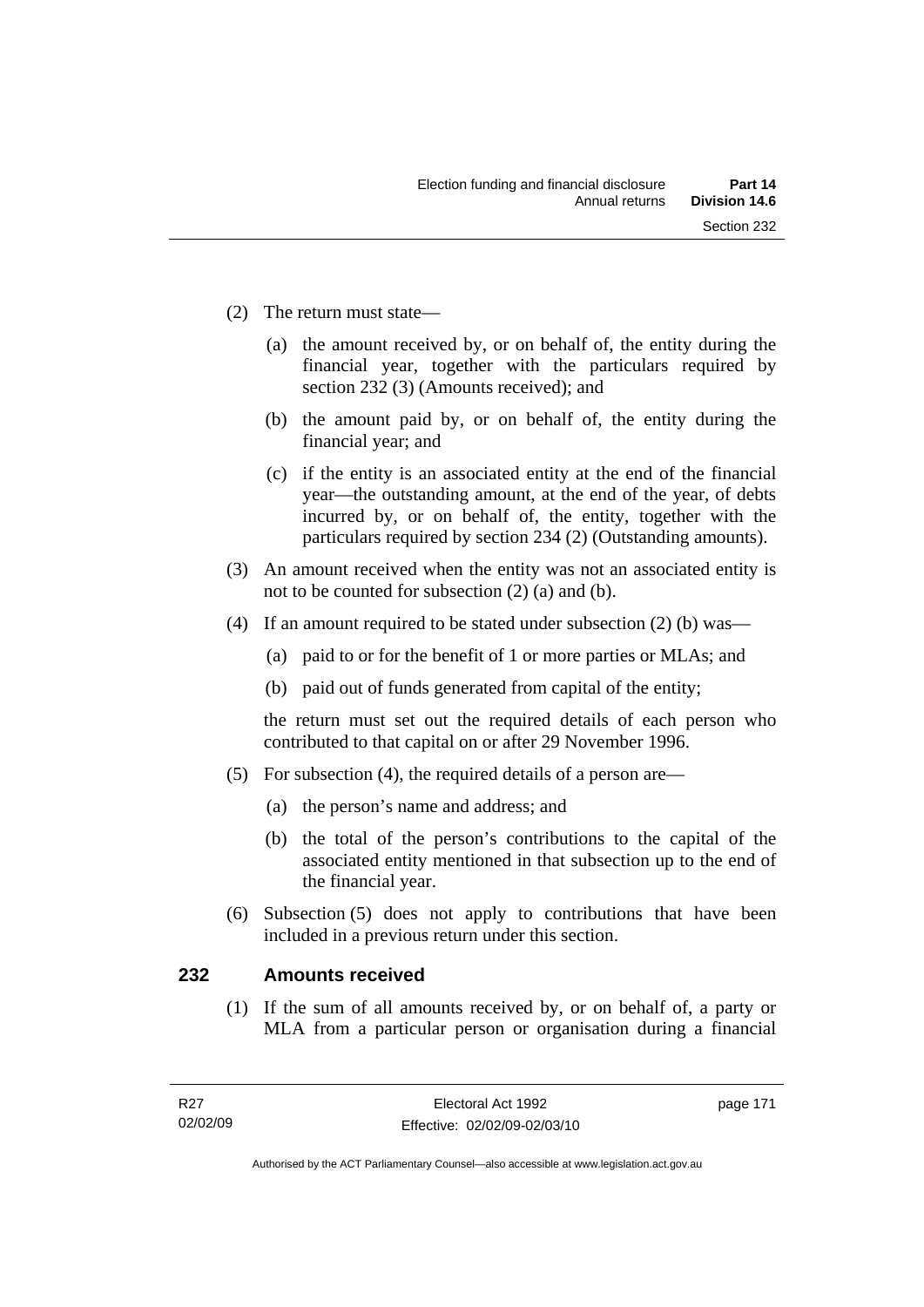year is \$1 000 or more, the return by the party or MLA under section 230 (Annual returns by parties and MLAs) must state—

- (a) the amount of the sum; and
- (b) the defined particulars.
- (2) In working out the sum for subsection (1), an amount received of less than \$1 000 need not be counted.
- (3) If an associated entity receives 1 or more amounts from a particular person or organisation during a financial year, the return by the entity under section 231B (Annual returns by associated entities) must state—
	- (a) the sum of the amounts; and
	- (b) the defined particulars.
- (4) Subsection (3) does not apply to any of the following amounts:
	- (a) for an associated entity licensed under the *Liquor Act 1975* an amount received that—
		- (i) is for the supply of liquor or food in accordance with the licence; and
		- (ii) is not more than reasonable consideration for the supply;
	- (b) for an associated entity licensed under the *Gaming Machine Act 2004*—an amount received for the playing of gaming machines in accordance with the licence;
	- (c) an amount prescribed by regulation.
- (5) For subsections (1) and (3), if the sum or amount was received as a loan, the return must state the information required by section 218A (2) (Certain loans not to be received).

R<sub>27</sub> 02/02/09

Authorised by the ACT Parliamentary Counsel—also accessible at www.legislation.act.gov.au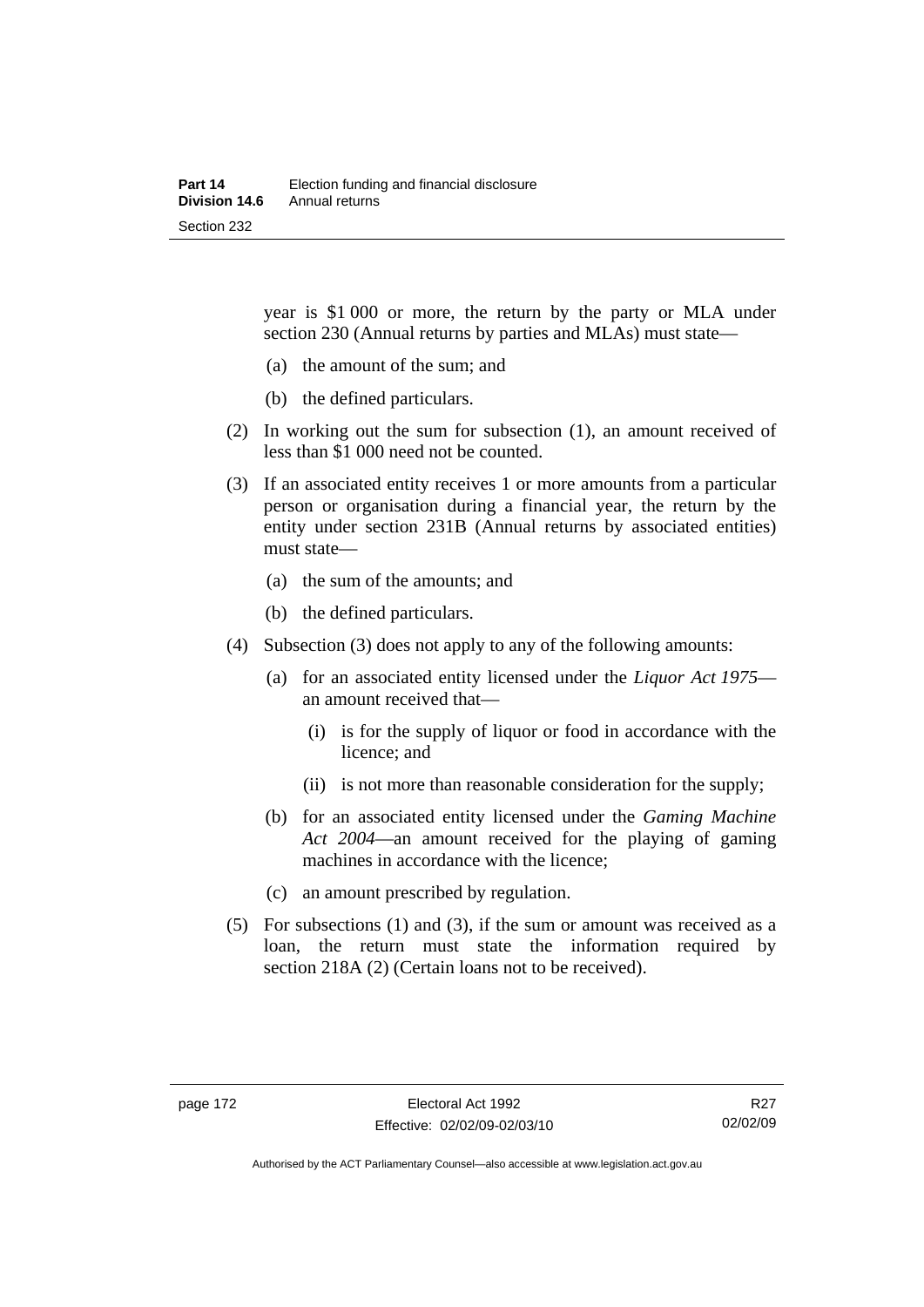#### **234 Outstanding amounts**

- (1) If, at the end of a financial year, the sum of all debts within the meaning of section 230 (4) (c) that are owed by a party or MLA to a particular person or organisation is \$1 000 or more, the return by the party or MLA under section 230 shall specify the sum and include the defined particulars.
- (2) If an entity is an associated entity at the end of a financial year and, at the end of that year, the sum of all debts within the meaning of section 231B (2) (c) that are owed by the entity to a particular person or organisation is \$1 000 or more, the return by the entity under section 231B in relation to the financial year shall set out the sum and include the defined particulars.

## **234A Regulations**

- (1) The regulations may require greater detail to be provided in returns under section 230 or 231B than is required by this division.
- (2) Without limiting subsection (1), the regulations may require that the total amounts referred to in section 230 (4) or 231B (2) be broken down in the way specified in the regulations.
- (3) The regulations may reduce the amount of information to be provided in returns under section 231B.

# **Division 14.7 Compliance**

#### **235 Definitions for div 14.7**

In this division:

*investigation notice* means a notice under section 237 (3) (Investigation notices generally) or section 237A (2) (Investigation notices about associated entities).

*return* includes a notice under section 240 (1) (c) or (4) (Inability to complete returns).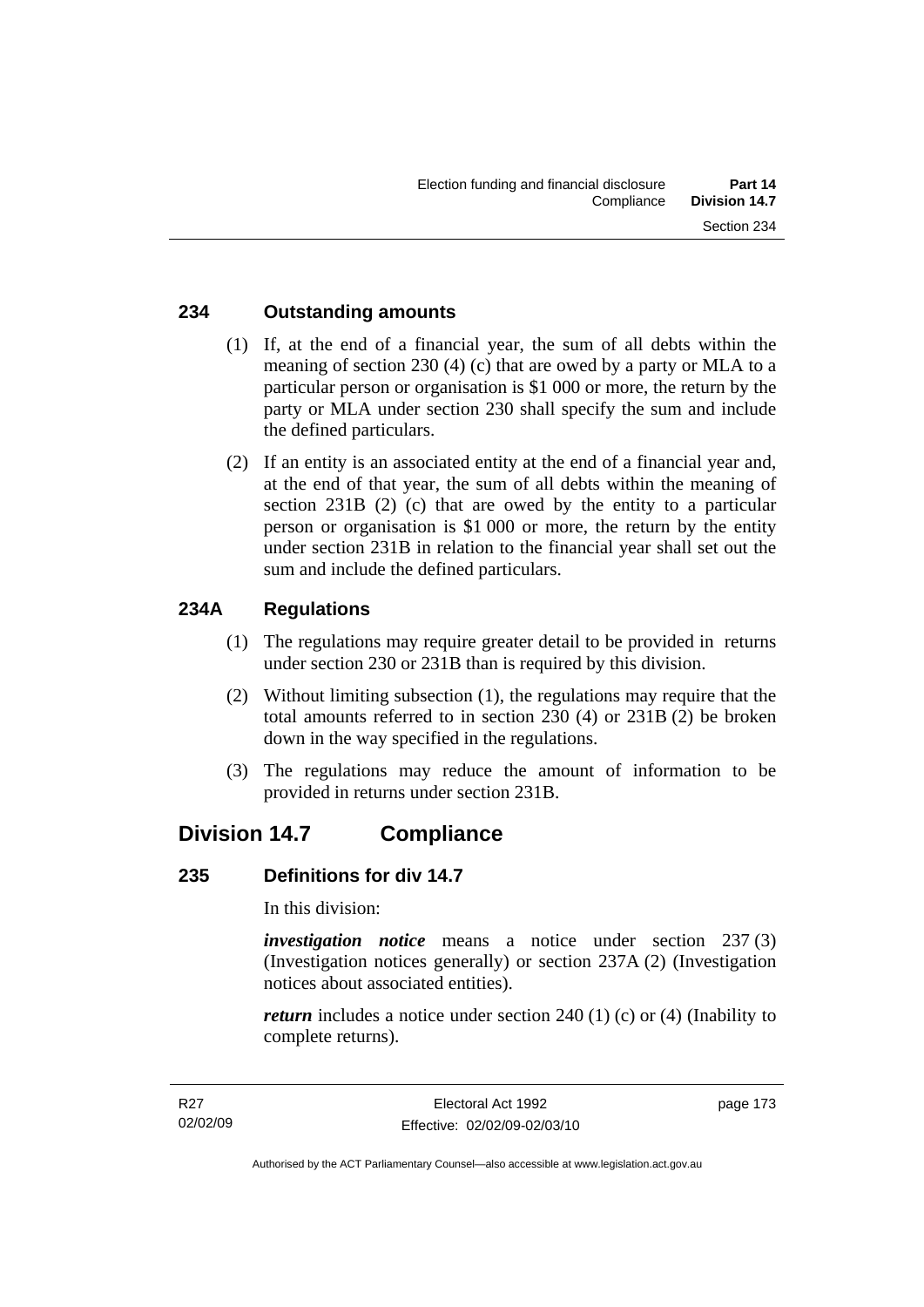#### **236 Offences**

 (1) A person shall not, without reasonable excuse, fail to give the commissioner a return under this part within the time required.

Maximum penalty:

- (a) for a return required to be given by the reporting agent of a party—50 penalty units; and
- (b) for any other return—20 penalty units.
- (2) A person shall not, without reasonable excuse—
	- (a) give the commissioner an incomplete return under division 14.4, 14.5 or 14.6; or
	- (b) fail to retain records in accordance with section 239.

Maximum penalty: 20 penalty units.

 (3) A person shall not give a return under division 14.4, 14.5 or 14.6, containing particulars that are, to the knowledge of the person, false or misleading in a material particular.

Maximum penalty: 50 penalty units, imprisonment for 6 months or both.

 (4) A person shall not give to another person who is required to give a return under division 14.4, 14.5 or 14.6 information relevant to the return that is, to the knowledge of the firstmentioned person, false or misleading in a material particular.

Maximum penalty: 50 penalty units, imprisonment for 6 months or both.

 (5) A prosecution in relation to an offence against this section may be begun at any time within 4 years after the offence was committed.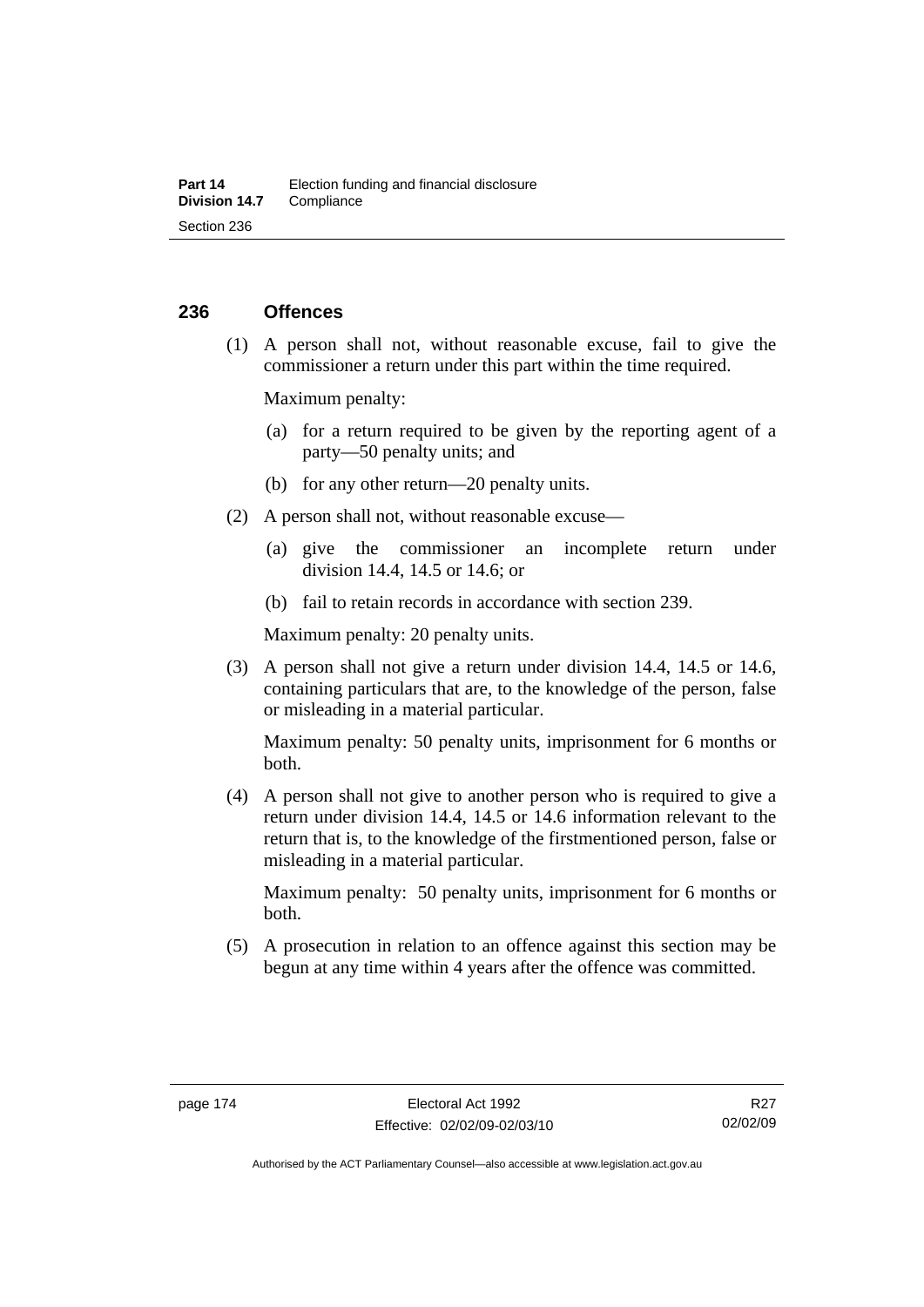#### **237 Investigation notices generally**

(1) In this section:

*prescribed person* means a person who, in the commissioner's opinion, is or may be required to give the commissioner a return under this part in relation to an election.

- (2) The commissioner may conduct an investigation into compliance with this part.
- (3) For an investigation, the commissioner may give a notice (an *investigation notice*) in relation to a reporting agent or prescribed person to—
	- (a) the agent or prescribed person; or
	- (b) for the reporting agent of a party—any officer, employee or representative of the party; or
	- (c) for a prescribed person that is a corporation—any of its officers or employees; or
	- (d) anyone else the commissioner has reasonable grounds for believing can produce a document or anything else, or give evidence, about anyone's compliance with this part.
	- *Note* For how documents may be given, see *Legislation Act 2001*, pt 19.5.
- (4) The investigation notice must require the person to whom it is given—
	- (a) to produce to the commissioner, within the time and in the way stated in the notice, a document, or something else, stated in the notice; or
	- (b) to appear, at a time and place stated in the notice, before the commissioner to give evidence, orally or in writing, and to produce a document, or something else, stated in the notice.
- (5) The time stated in the notice must be not earlier than 28 days after the notice is given to the person.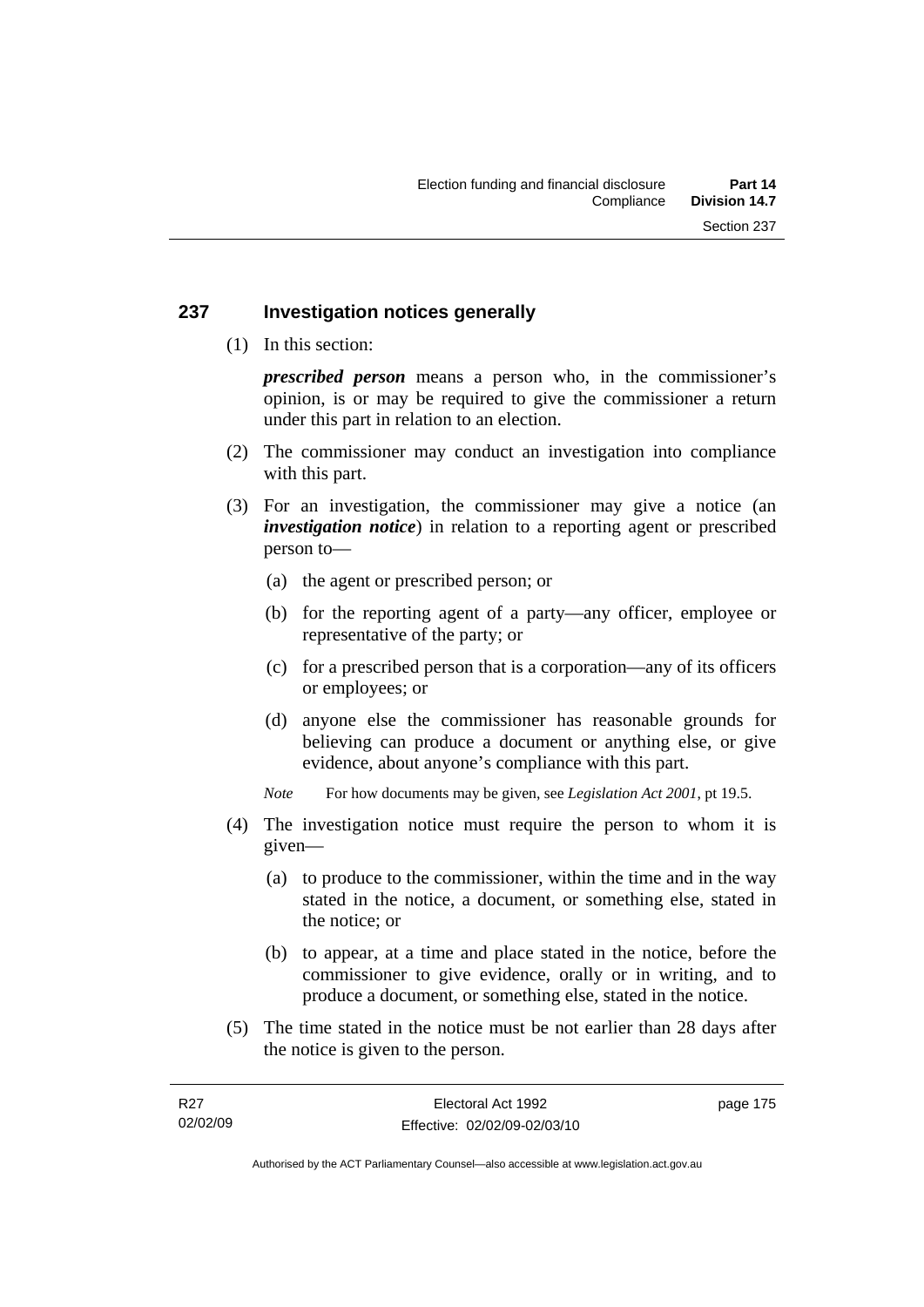- (6) If the investigation notice requires an officer, employee or representative of a party other than its reporting agent to appear before the commissioner, the reporting agent of the party is entitled—
	- (a) to attend the investigation; or
	- (b) to nominate someone else to attend on the reporting agent's behalf.
- (7) If the investigation notice requires someone other than the financial controller of an associated entity to appear before the commissioner in relation to an investigation into the entity, the financial controller is entitled—
	- (a) to attend the investigation; or
	- (b) to nominate someone else to attend on the financial controller's behalf.
- $(8)$  If—
	- (a) an investigation notice relates to an investigation into—
		- (i) a return given to the commissioner under this part by the reporting agent of an MLA; or
		- (ii) a failure of a reporting agent of an MLA to give the commissioner a return under this part within the time required; and
	- (b) the notice requires someone other than the reporting agent of the MLA to appear before the commissioner;

the reporting agent is entitled—

- (c) to attend the investigation; or
- (d) to nominate someone else to attend on the reporting agent's behalf.

Authorised by the ACT Parliamentary Counsel—also accessible at www.legislation.act.gov.au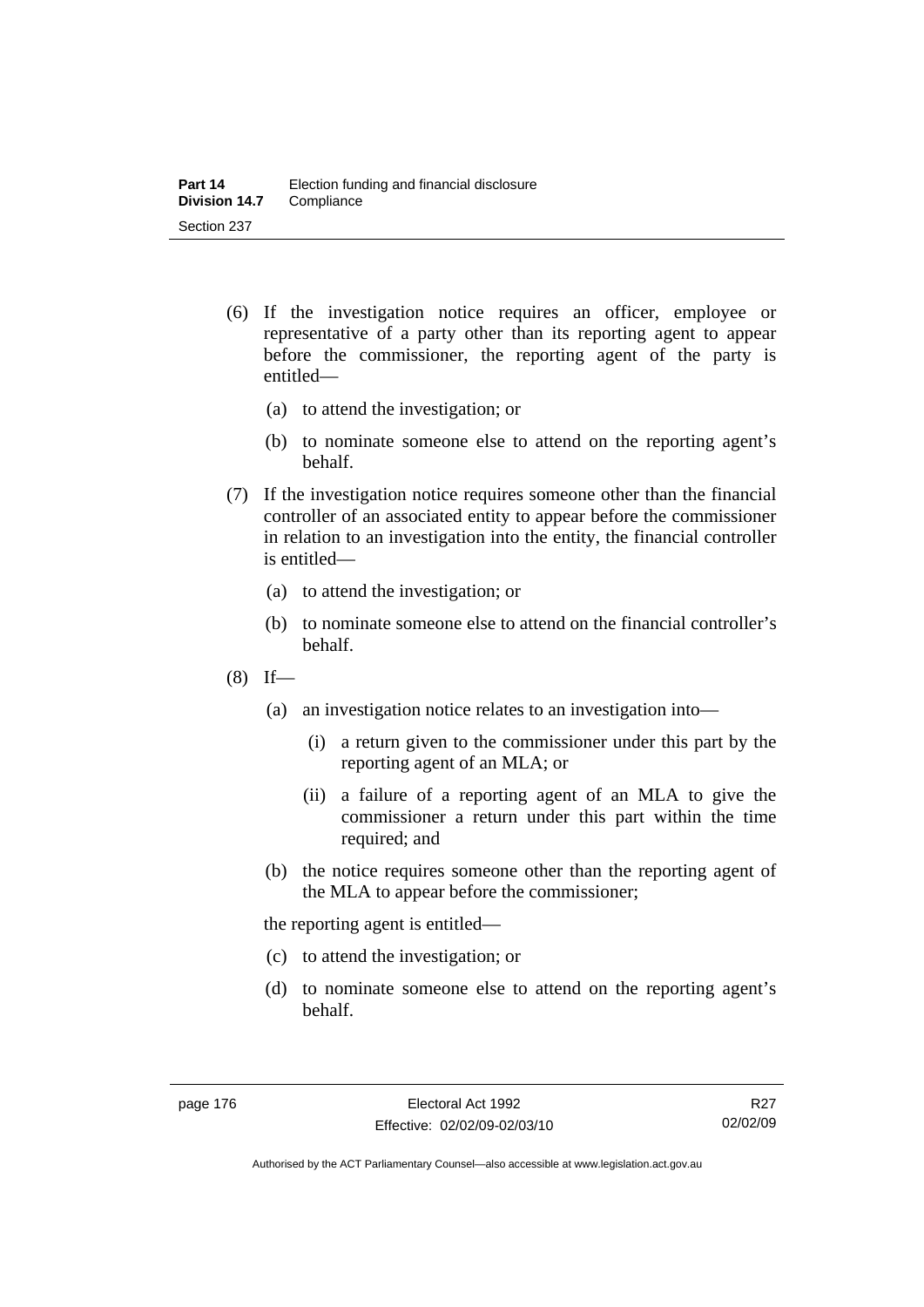- (9) The commissioner may conduct the investigation even though the person to whom the notice was given contravenes the notice.
- (10) The commissioner may require a person to whom an investigation notice has been given to give evidence on oath, and for that purpose may administer an oath.
	- *Note* For the taking of an oath or the making of an affirmation, see the *Oaths and Affirmations Act 1984.*

## **237A Investigation notices about associated entities**

- (1) This section applies if—
	- (a) the commissioner believes on reasonable grounds that a person can produce a document or anything else, or give evidence, about whether an entity is, or was at a particular time, an associated entity; and
	- (b) the person is, or has been, the financial controller or an officer or employee of the entity.
- (2) The commissioner may give to the person a notice (an *investigation notice*) requiring the person—
	- (a) to produce to the commissioner, within the time and in the way stated in the notice, a document, or something else, stated in the notice; or
	- (b) to appear, at a time and place stated in the notice, before the commissioner to give evidence, orally or in writing, and to produce a document, or something else, stated in the notice.
- (3) The time stated in the notice must not be earlier than 28 days after the day the notice is given to the person.
- (4) If the investigation notice requires someone other than the financial controller of the associated entity to appear before the commissioner, the financial controller is entitled—
	- (a) to attend the investigation; or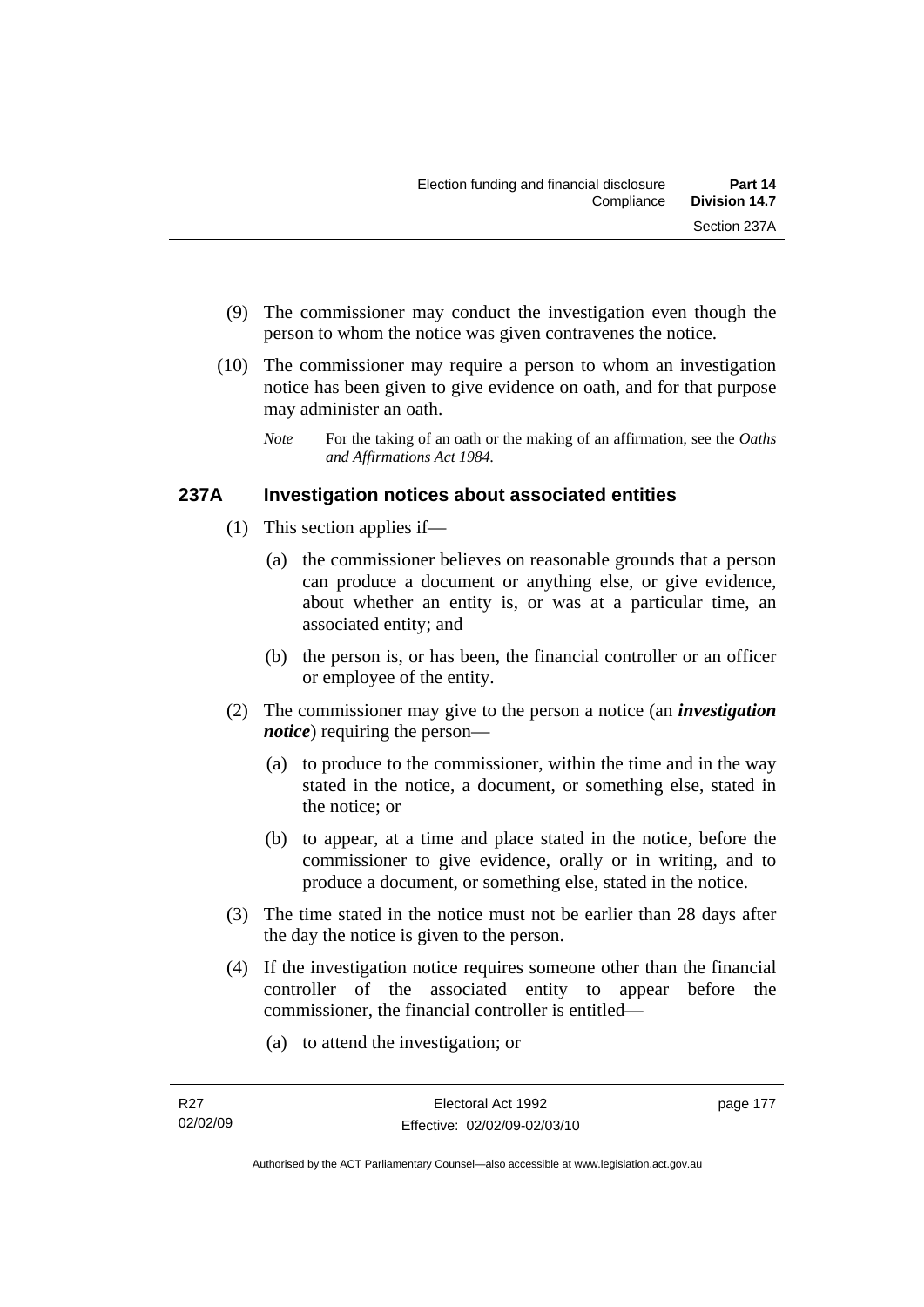- (b) to nominate someone else to attend on the financial controller's behalf.
- (5) The commissioner may conduct the investigation even though the person to whom the notice was given contravenes the notice to attend.
- (6) If the commissioner gives an investigation notice to a person, the commissioner must also give the person a internal review notice about the decision to give the person the notice.
- (7) The person is taken not to have failed to comply with the notice if the person makes application under section 247 (Applications for internal review) for review of the decision and the application has not been decided.
- (8) The commissioner may require a person to whom an investigation notice has been given to give evidence on oath, and for that purpose may administer an oath.
	- *Note* For the taking of an oath or the making of an affirmation, see the *Oaths and Affirmations Act 1984.*
- (9) This section is in addition to, and does not limit, section 237 (Investigation notices generally).

#### **237B Investigation notice offences**

 (1) A person must not, without reasonable excuse, contravene an investigation notice.

Maximum penalty: 50 penalty units, imprisonment for 6 months or both.

 (2) A person must not, in response to an investigation notice, give evidence that the person knows is false or misleading in a material particular.

Maximum penalty: 50 penalty units, imprisonment for 6 months or both.

R27 02/02/09

Authorised by the ACT Parliamentary Counsel—also accessible at www.legislation.act.gov.au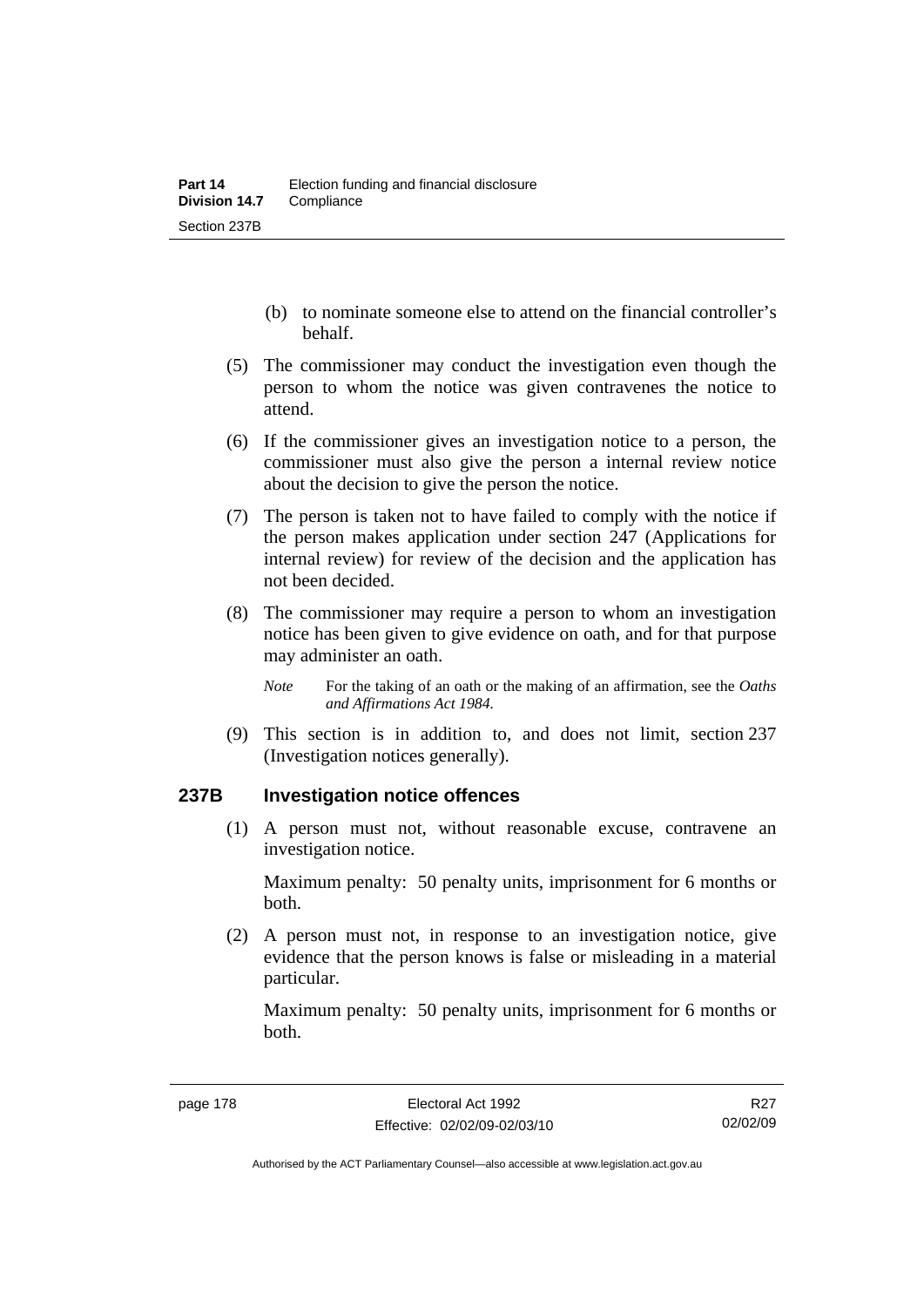#### **238 Investigation—search warrants**

- (1) The commissioner may make an application to a magistrate for the issue of a warrant if—
	- (a) the commissioner has reasonable grounds for suspecting that there may be, at that time or within the next 24 hours, in or on any premises, an article that may afford evidence relating to a contravention of section 236 (a *relevant article*); and
	- (b) the commissioner has reasonable grounds for believing that, if an investigation notice under section 237 were issued for the production of the relevant article, it might be concealed, lost, mutilated, destroyed or disposed of.
- (2) A magistrate may, on application in accordance with subsection (1), issue a warrant authorising the commissioner or any other person named in the warrant, with the assistance the commissioner or person considers necessary, and if necessary by force—
	- (a) to enter the premises; and
	- (b) to search the premises for relevant articles; and
	- (c) to seize any relevant article found in or on the premises.
- (3) A magistrate shall not issue a warrant unless—
	- (a) an affidavit has been lodged with the magistrate setting out the grounds on which the issue of the warrant is being sought; and
	- (b) the commissioner or another person has given the magistrate, either orally or by affidavit, any further information the magistrate requires about the grounds on which the issue of the warrant is being sought; and
	- (c) the magistrate is satisfied that there are reasonable grounds for issuing the warrant.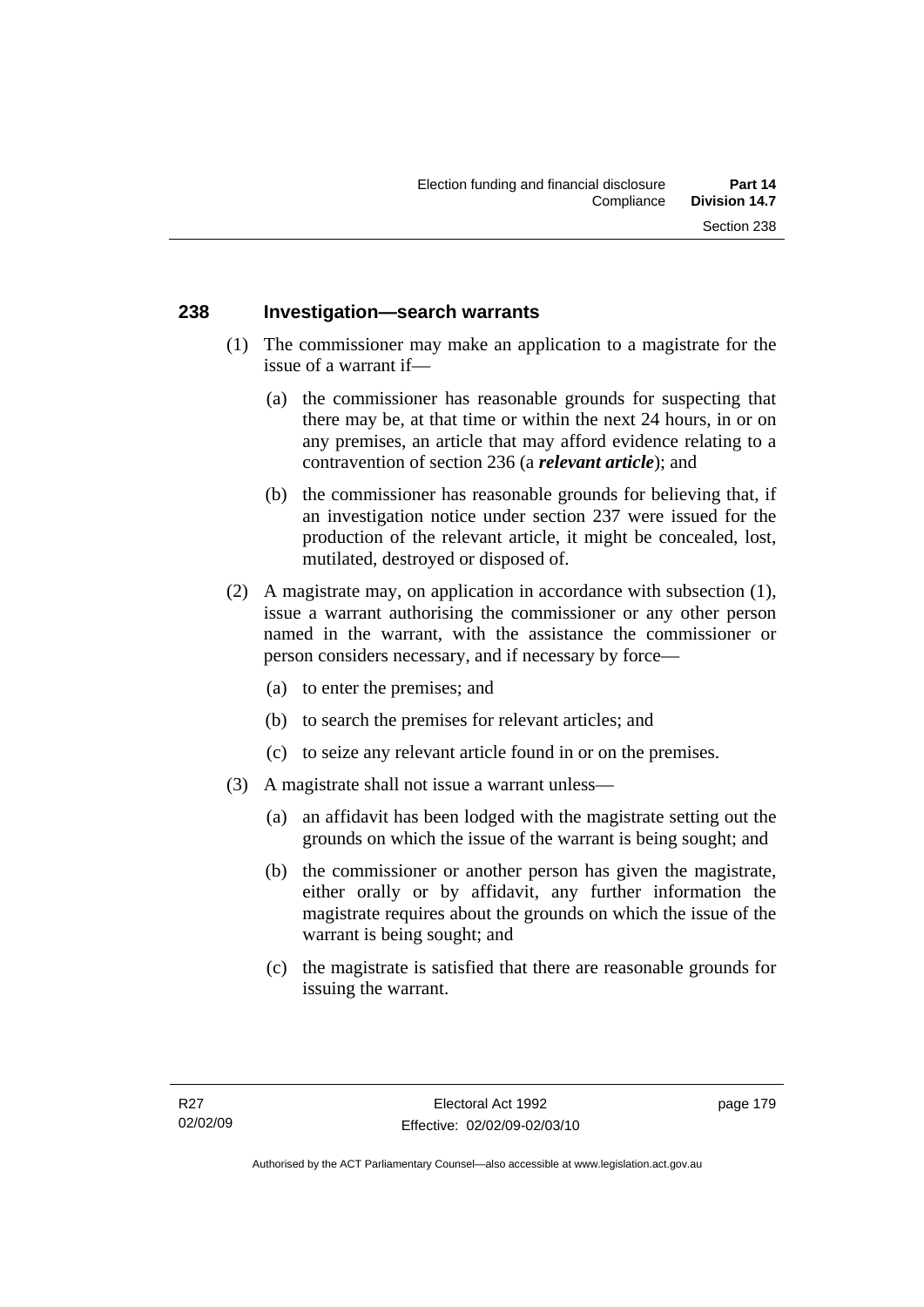- (4) If a magistrate issues a warrant, he or she shall endorse on the affidavit lodged in accordance with subsection (3) the grounds relied on to justify the issue of the warrant.
- (5) A warrant shall—
	- (a) state the purpose for which it is issued, including a reference to the alleged offence in relation to which it is issued; and
	- (b) specify the hours during which the entry is authorised or state that the entry is authorised at any time of the day or night; and
	- (c) include a description of the kind of articles to which it relates; and
	- (d) specify the date, not later than 1 month after the date of issue of the warrant, when the warrant ceases to have effect.
- (6) If an article is seized by a person under a warrant—
	- (a) the person may keep the article for as long as is necessary and reasonable for the purposes of the investigation to which it is relevant; and
	- (b) when retention of the article ceases to be necessary and reasonable for those purposes, he or she shall cause it to be delivered to the person who appears to be entitled to possession of the article.
- (7) If a document is retained under subsection  $(6)$  (a)—
	- (a) the person otherwise entitled to possession of the document is entitled to be supplied, as soon as practicable, with a copy certified by the commissioner to be a true copy and the certified copy shall be received in all courts as evidence as if it were the original; and
	- (b) until the certified copy is supplied, the commissioner shall, at the times and places the commissioner considers appropriate, permit the person otherwise entitled to possession of the

R<sub>27</sub> 02/02/09

Authorised by the ACT Parliamentary Counsel—also accessible at www.legislation.act.gov.au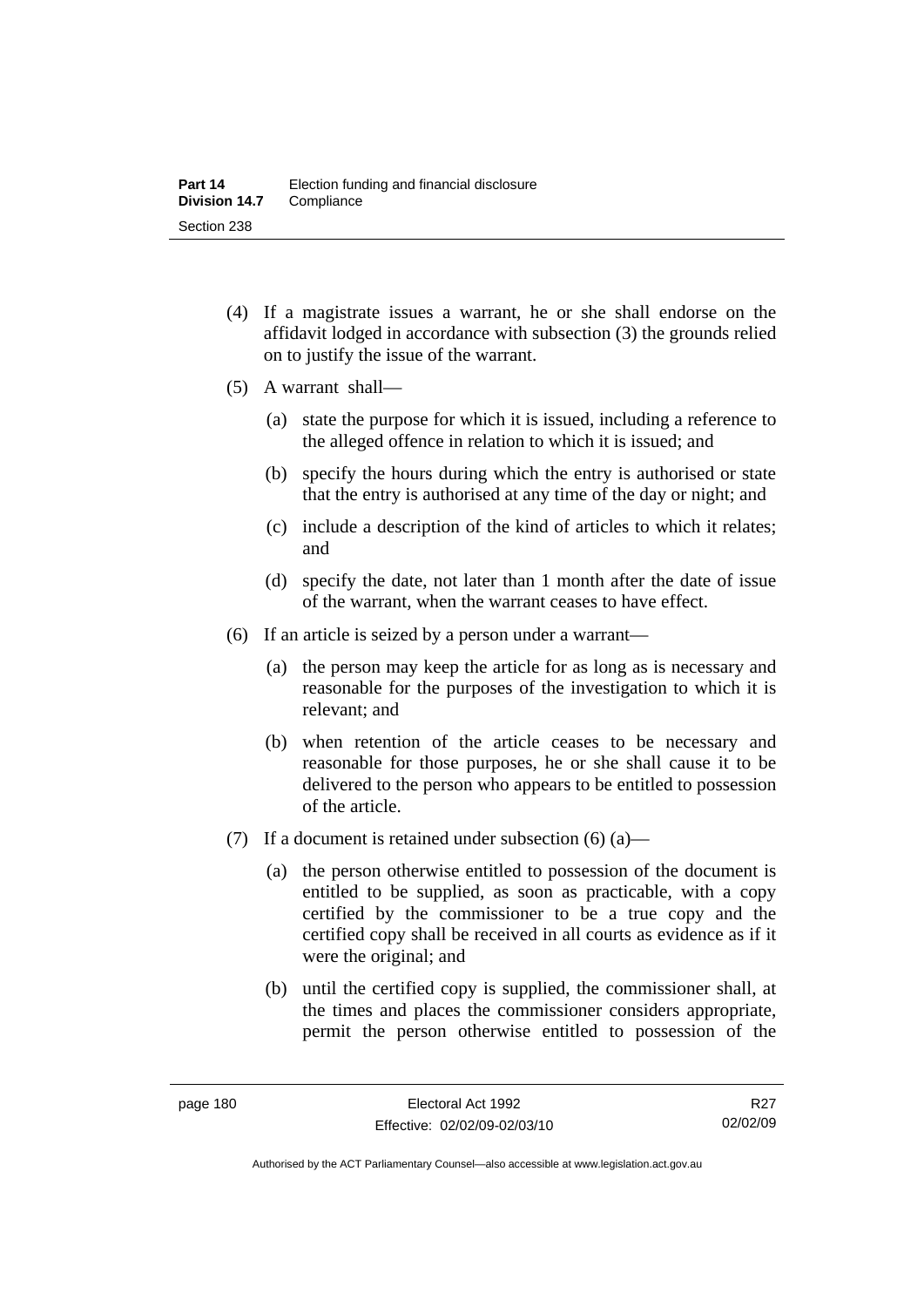document, or a person authorised by that person, to inspect and make copies of, or take extracts from, the document.

## **239 Records**

- (1) If a person makes or obtains an article that is or includes a record relating to a matter particulars of which are, or could be, required to be set out in a return under this part relating to an election, he or she shall keep the record for not less than 4 years beginning on polling day for that election.
- (2) If a party, MLA or associated entity makes or obtains an article that is or includes a record relating to a matter particulars of which are, or could be, required to be set out in a return under division 14.6 (Annual returns), the party, MLA or associated entity must keep the record for not less than 4 years beginning on the day after the last day when the return must be given to the commissioner.
- (3) If a person, party, MLA or associated entity (the *transferor*) would, in the normal course of business or administration, transfer to someone else a record mentioned in subsection (1) or (2)—
	- (a) the transferor is taken not to have contravened the subsection by transferring the record; and
	- (b) the person to whom the record is transferred must keep the record for the period for which the transferor would have been required to keep the record if the record had not been transferred.

# **Division 14.8 Miscellaneous**

## **240 Inability to complete returns**

 (1) If a person who is required to give the commissioner a return under division 14.4, 14.5 or 14.6 considers that it is impossible to complete the return because he or she is unable to obtain particulars that are required for the preparation of the return, the person may—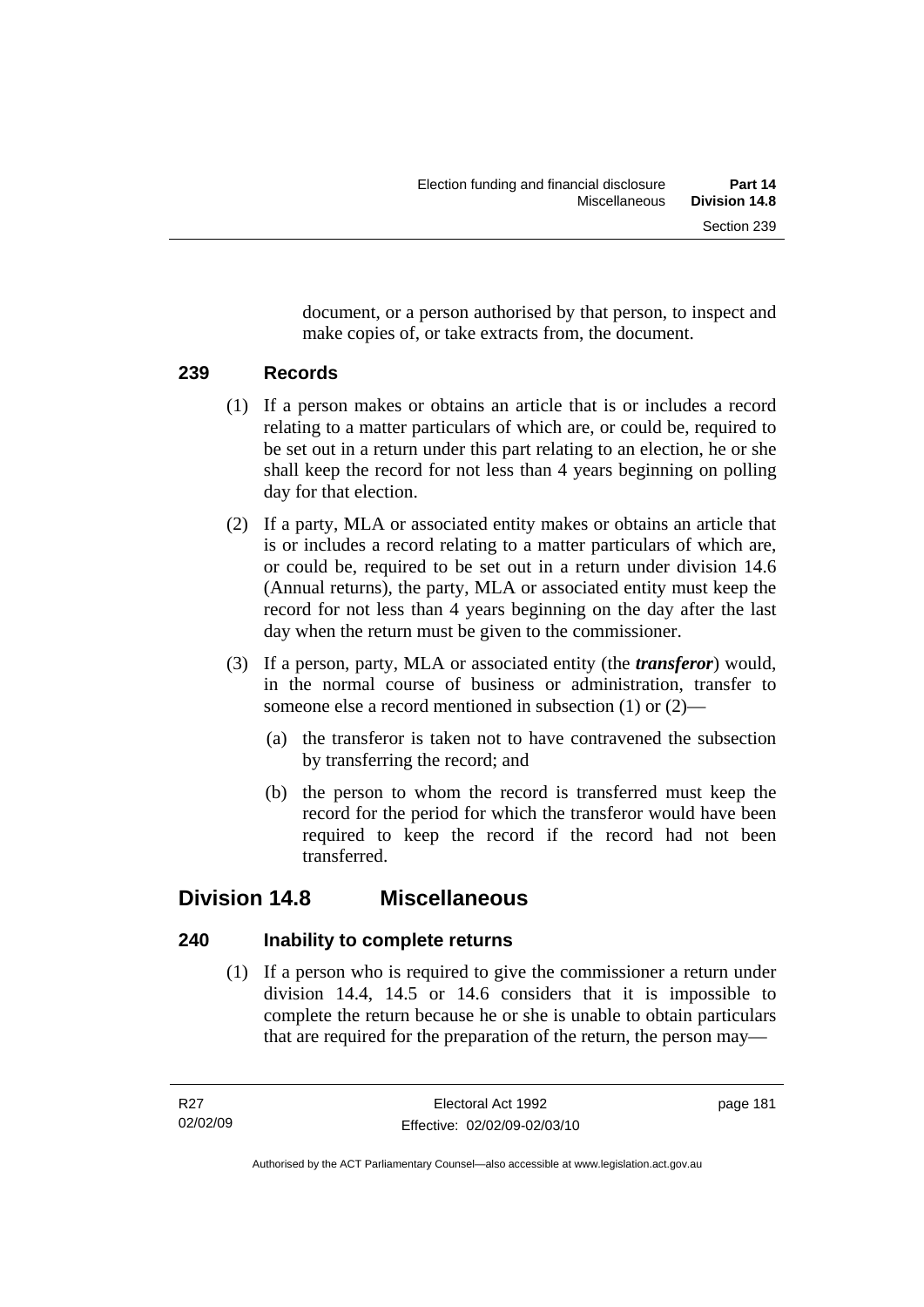- (a) prepare the return to the extent that it is possible to do so without those particulars; and
- (b) give the commissioner the return so prepared; and
- (c) give the commissioner written notice—
	- (i) identifying the return; and
	- (ii) stating that the return is incomplete because he or she is unable to obtain certain particulars; and
	- (iii) identifying those particulars; and
	- (iv) setting out the reasons why he or she is unable to obtain those particulars; and
	- (v) if the person believes, on reasonable grounds, that another person whose name and address he or she knows can give those particulars—stating that belief, the reasons for it and the name and address of the other person.
- (2) A person who complies with subsection (1) shall not, because of the omission of the particulars referred to in subsection (1) (c) (iii), be taken, for section 236 (2) (a), to have given a return that is incomplete.
- (3) If the commissioner has been informed under subsection (1) (c) or (4) (e) that a person can supply particulars that have not been included in a return, the commissioner may, by written notice served on that person, require the person to give the commissioner written notice of the particulars within the period specified in the notice.
- (4) If a person who is required to give the commissioner particulars under subsection (3) considers that he or she is unable to obtain some or all of the particulars, the person shall give to the commissioner a written notice—
	- (a) specifying the particulars (if any) that the person is able to give; and

R<sub>27</sub> 02/02/09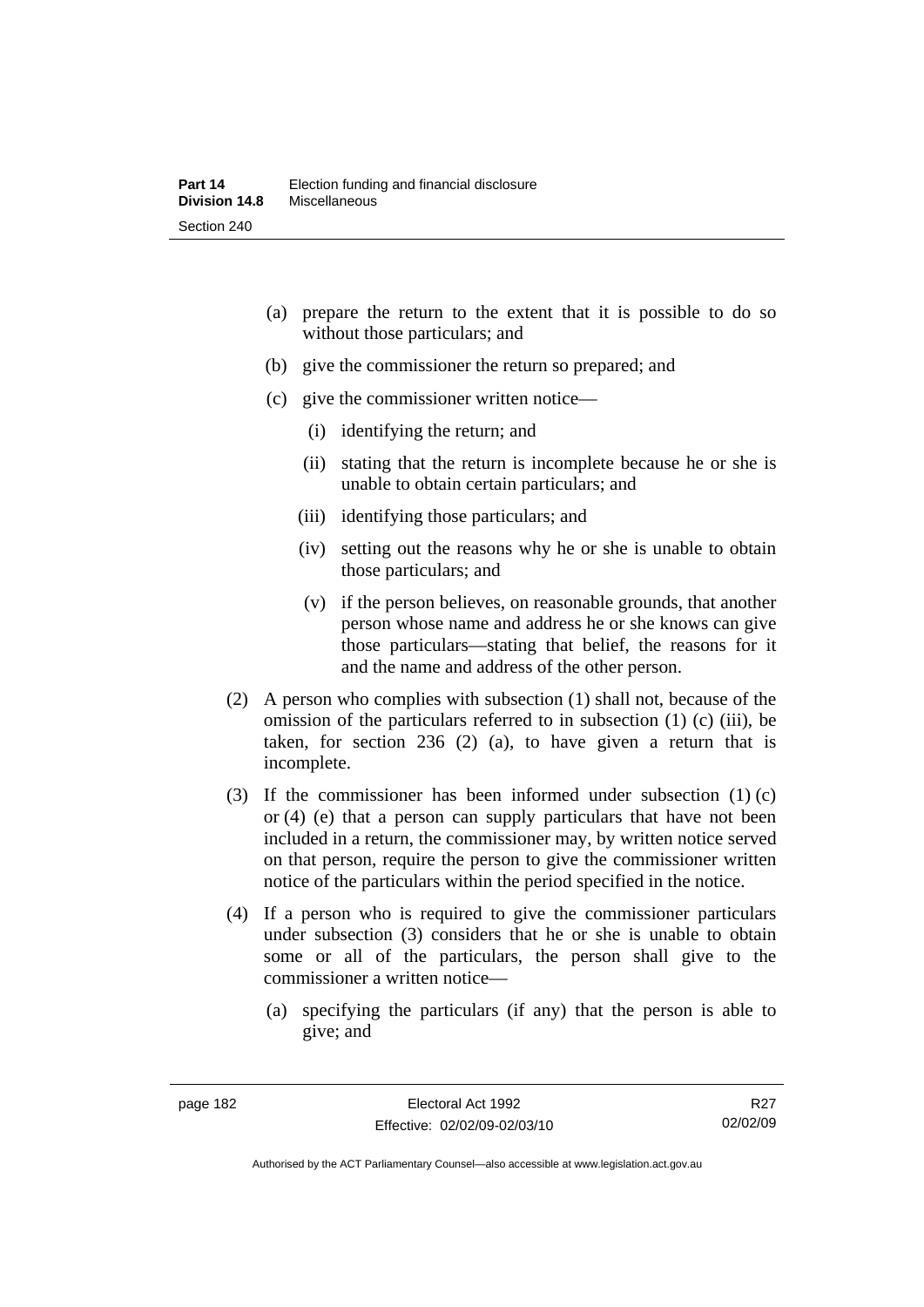- (b) stating that the person is unable to obtain certain particulars;
- (c) identifying those particulars; and
- (d) specifying the reasons why the person considers he or she is unable to obtain those particulars; and
- (e) if the person believes, on reasonable grounds, that another person whose name and address he or she knows can give those particulars—specifying the name and address of that other person and the reasons why he or she believes that the other person is able to give those particulars.
- $(5)$  If—
	- (a) a notice is given to a person under subsection (3); and
	- (b) the person complies with that notice or gives the commissioner a notice under subsection (4);

he or she shall not, only because of the omission of the required particulars, be taken to have given an incomplete return.

#### **241 Noncompliance with pt 14**

- (1) The failure of a person to comply with a provision of this part in relation to an election does not invalidate that election.
- (2) Without limiting subsection (1)—
	- $(a)$  if—
		- (i) a party endorsed a candidate in an election; and
		- (ii) the candidate was elected at the election;

a failure by the reporting agent of the party to comply with this part in relation to that election does not invalidate the candidate's election;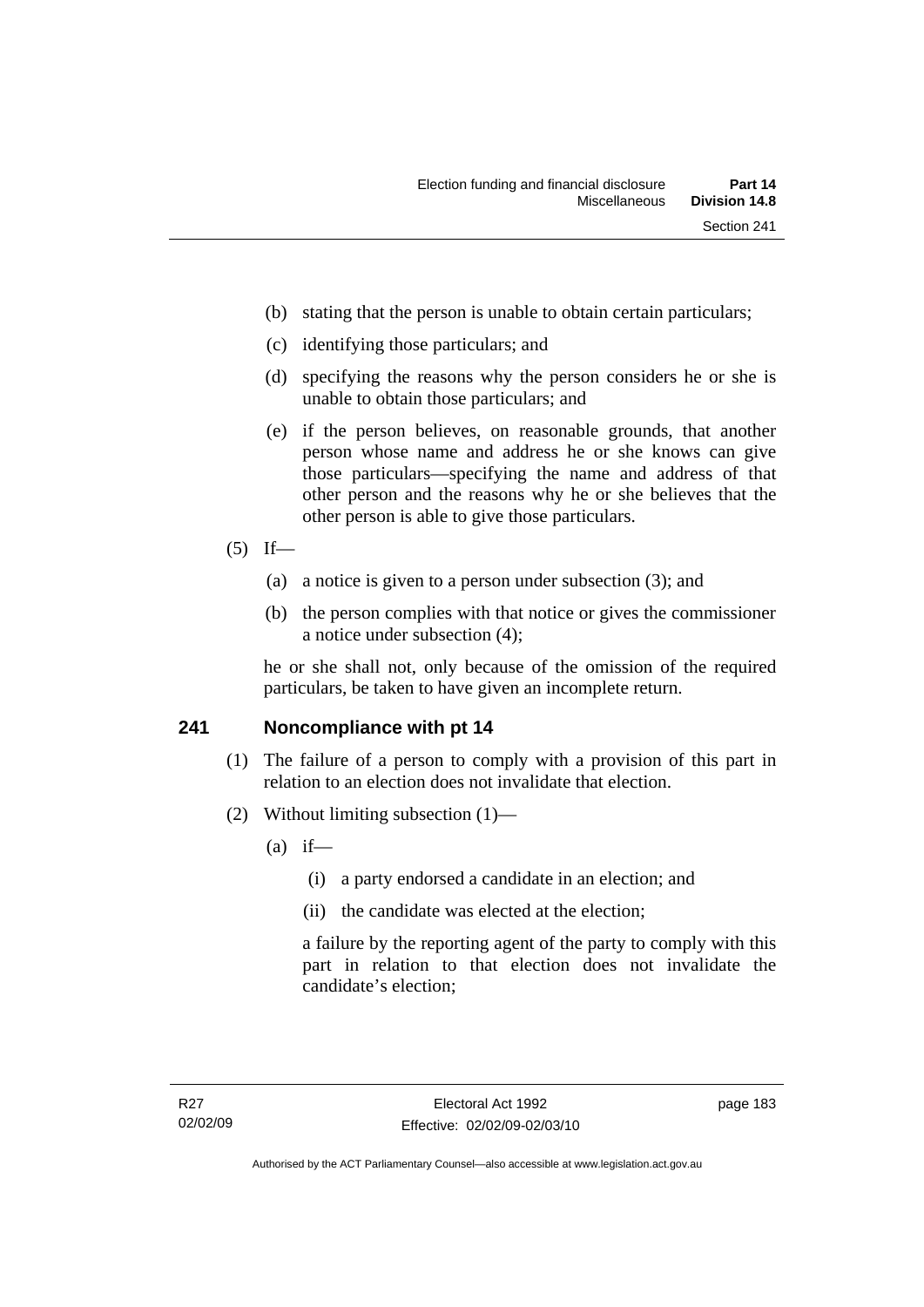(b) a failure by the reporting agent of a candidate who is elected at an election to comply with his or her part in relation to the election does not invalidate the candidate's election.

#### **242 Amendment of returns**

- (1) If the commissioner is satisfied that a return under this part contains a formal error or is subject to a formal defect, the commissioner may amend the return to the extent necessary to correct the error or remove the defect.
- (2) A person authorised by subsection (3) may, by written notice signed by the person and given to the commissioner, request the permission of the commissioner to make a specified amendment of a return for the purpose of correcting an error or omission.
- (3) A request may be made by—
	- (a) the person who gave the return; or
	- (b) if the return was given for a party, MLA or candidate—the reporting agent of the party, MLA or candidate; or
	- (c) if the return was given in relation to an associated entity—the financial controller of the entity.
- (4) On a request under subsection (2), the commissioner shall permit the person making the request to amend the return accordingly if the commissioner is satisfied that the request is justified.
- (5) If the commissioner decides to refuse a request under subsection (2), the commissioner shall give the person making the request a internal review notice about the decision.
- (6) The amendment of a return under this section does not affect the liability of a person to be convicted of an offence against section 236 (2) or (3) arising out of the giving of the return.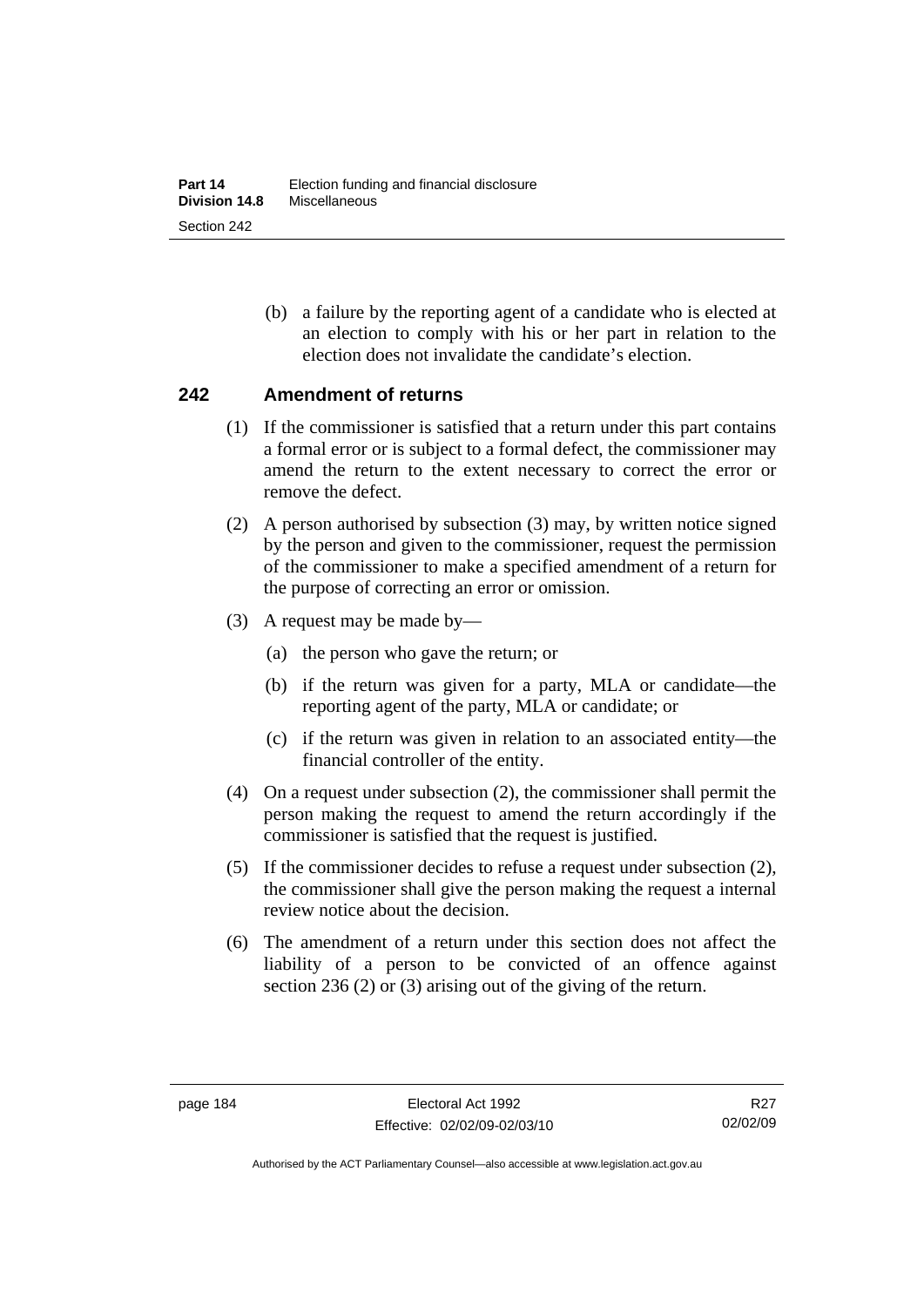#### **243 Copies of returns to be available for public inspection**

- (1) The commissioner must make available for public inspection, in accordance with subsections (2) and (3), a copy of each return given to the commissioner under division 14.4 (Disclosure of donations), 14.5 (Disclosure of electoral expenditure) and division 14.6 (Annual returns).
- (2) A copy of a return under division 14.4 or 14.5 (other than a return under section 221A (Annual returns of donations)) must be made available for public inspection from the beginning of the 25th week after polling day in the election to which the return relates.
- (3) A copy of a return under section 221A or division 14.6 must be made available for public inspection from the beginning of February in the next year.
- (4) A person may, on request, obtain a copy of a return if a copy of the return is available for public inspection under this section.
	- *Note* A fee may be determined under s 8 (Determination of fees) for this subsection.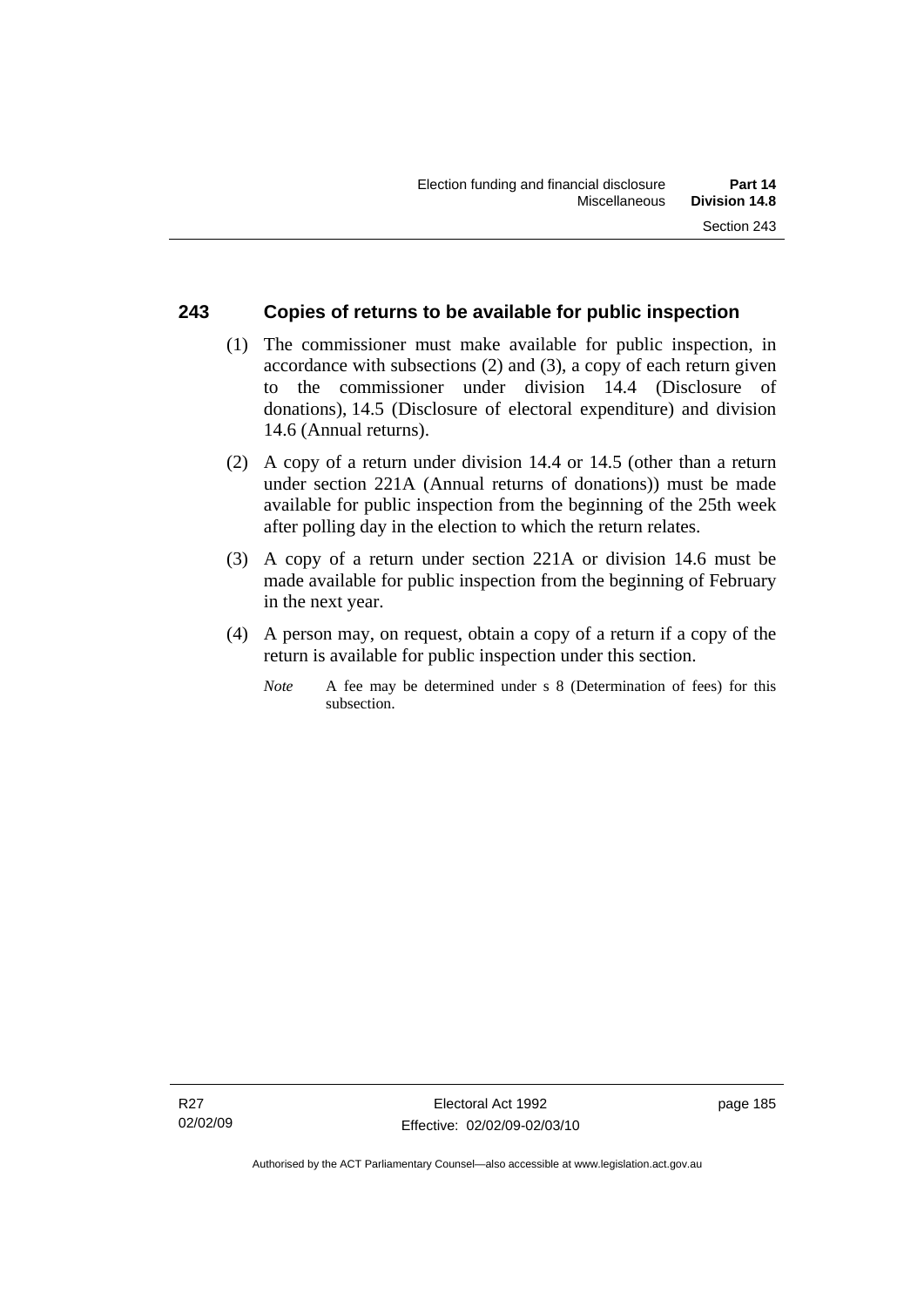Section 244

# **Part 15 Notification and review of decisions**

#### **244 Definition for Act—pt 15**

In this Act:

*internal review notice*—see the *ACT Civil and Administrative Tribunal Act 2008*, section 67B (1).

#### **245 Definitions—pt 15**

In this part:

*internally reviewable decision* means a decision mentioned in schedule 5, column 3 under a provision of this Act mentioned in column 2 in relation to the decision; or

*person* includes a political party.

*reviewable decision* means a decision of the electoral commission in relation to an internally reviewable decision.

#### **246 Internal review notices**

If the commissioner makes an internally reviewable decision, the commissioner must give an internal review notice to each entity mentioned in schedule 5, column 4 in relation to the decision.

- *Note 1* The commissioner must also take reasonable steps to give an internal review notice to any other person whose interests are affected by the decision (see *ACT Civil and Administrative Tribunal Act 2008*, s 67B).
- *Note* 2 The requirements for internal review notices are prescribed under the *ACT Civil and Administrative Tribunal Act 2008*.

Authorised by the ACT Parliamentary Counsel—also accessible at www.legislation.act.gov.au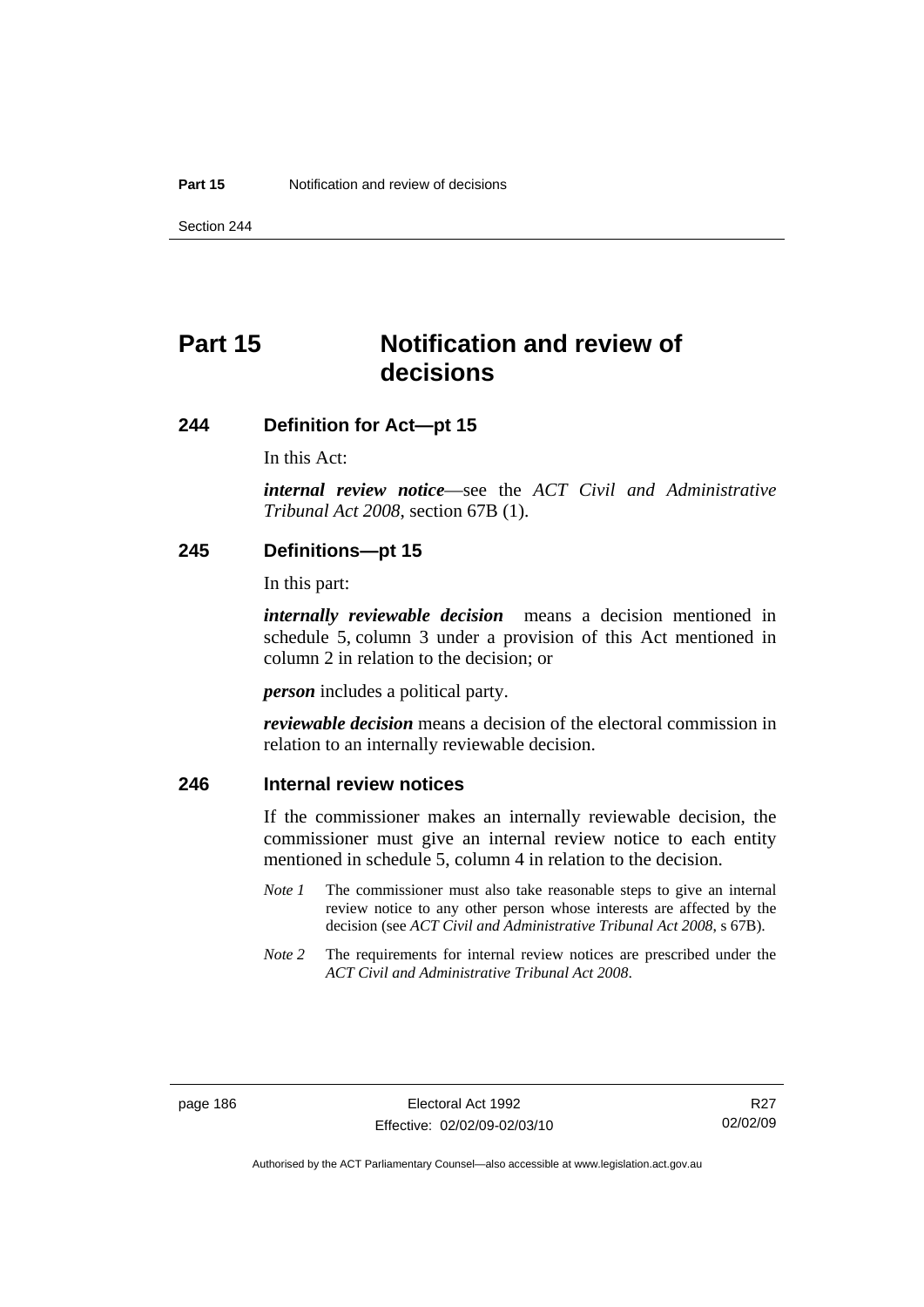#### **247 Applications for internal review**

- (1) The following may apply to the electoral commission for review of an internally reviewable decision:
	- (a) an entity mentioned in schedule 5, column 4 in relation to the decision;
	- (b) any other person whose interests are affected by the decision.
- (2) The application must—
	- (a) be in writing; and
	- (b) state the applicant's name and address; and
	- (c) set out the applicant's reasons for making the application.
	- *Note* If a form is approved under s 340A for the application, the form must be used.
- (3) The application must be given to the electoral commission at the commission's office—
	- (a) within 28 days after—
		- (i) for a decision to register a political party—the day of notification under the Legislation Act of the notice under section 92 (3) (Registration of political parties) of the decision; or
		- (ii) in any other case—the day the applicant is given the internal review notice; or
	- (b) within any longer period allowed by the commission before or after the end of the 28-day period.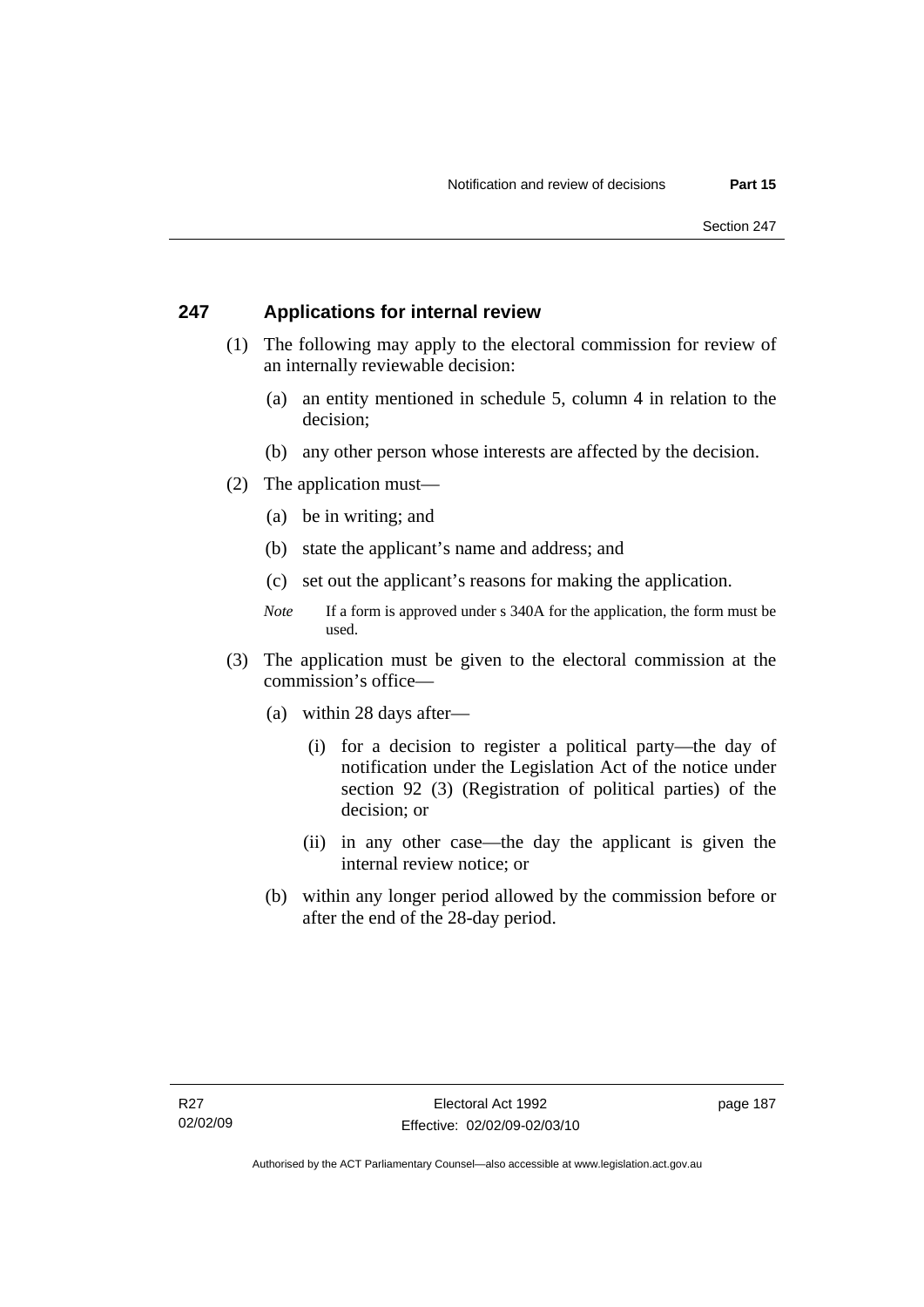Section 248

#### **248 Stay of reviewable decisions**

- (1) Before considering an application for review of an internally reviewable decision, the electoral commission may, on application by an entity affected by the decision or on its own initiative, make a written order (the *stay order*) staying or otherwise affecting the operation or implementation of the decision or a part of the decision
- (2) In considering an application for a stay order, the electoral commission must consider—
	- (a) the interests of any other person affected by the decision; and
	- (b) the need to ensure, as far as practicable, that the review process and the commission's decision on the review are effective.

#### **249 Review by electoral commission**

- (1) This section applies if the electoral commission is considering an application for review of an internally reviewable decision.
- (2) The electoral commission must—
	- (a) confirm the decision; or
	- (b) vary the decision; or
	- (c) set aside the decision and substitute its own decision.
- (3) The commissioner must not—
	- (a) be present during any deliberation of the electoral commission in relation to the review of the internally reviewable decision; or
	- (b) take part in any decision of the electoral commission in relation to the review of the internally reviewable decision.
- (4) Subsection (3) does not apply to an internally reviewable decision made by a delegate of the commissioner.

Authorised by the ACT Parliamentary Counsel—also accessible at www.legislation.act.gov.au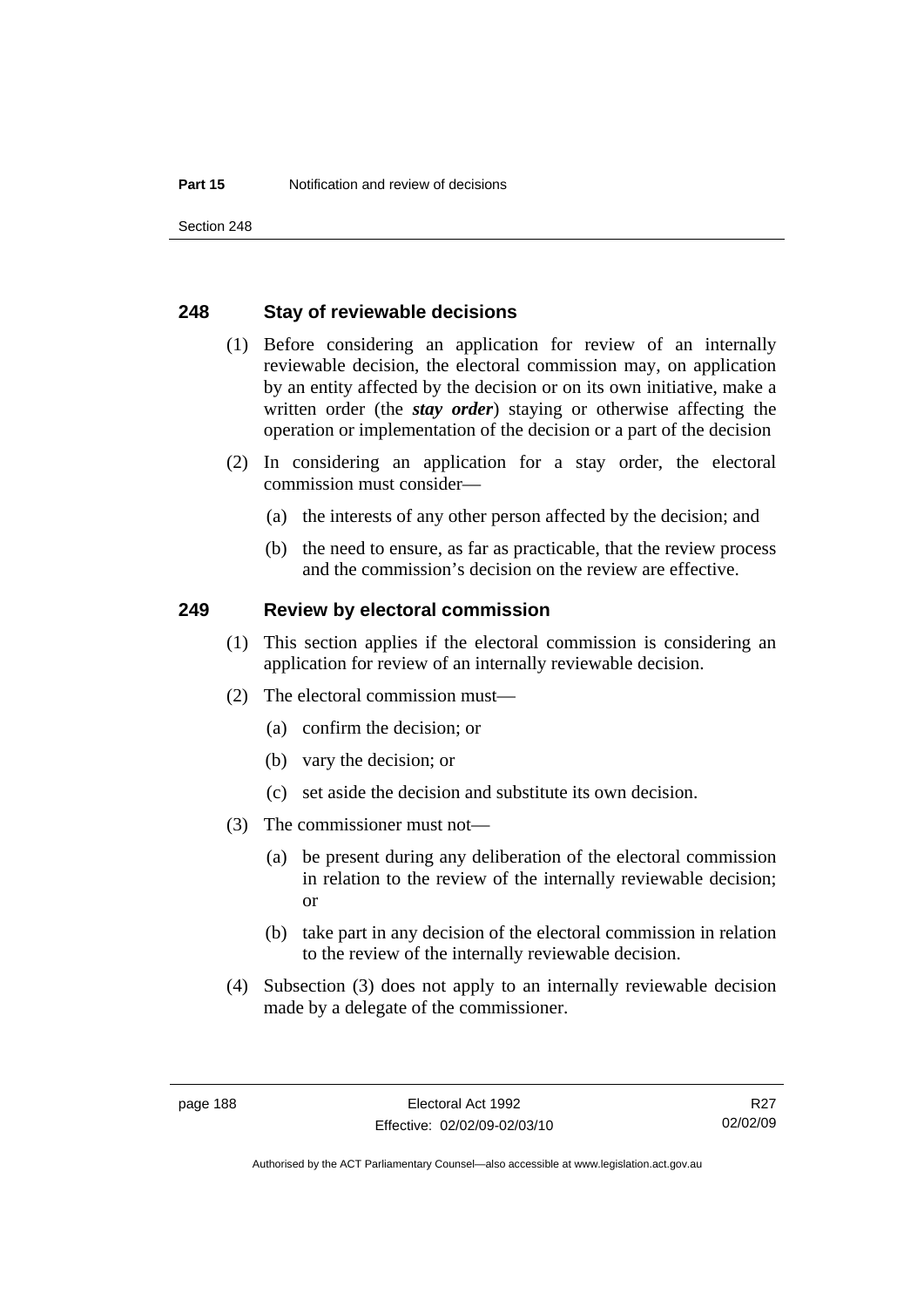#### **249A Reviewable decision notices**

If the electoral commission makes a reviewable decision, the commission must give a reviewable decision notice to each entity that is given an internal review notice.

- *Note 1* The electoral commission must also take reasonable steps to give a reviewable decision notice to anyone whose interests are affected by the decision (see *ACT Civil and Administrative Tribunal Act 2008*, s 67A).
- *Note 2* The requirements for reviewable decision notices are prescribed under the *ACT Civil and Administrative Tribunal Act 2008*.

#### **249B Applications for review**

The following may apply to the ACAT for review of a reviewable decision:

- (a) an entity that is given a reviewable decision notice;
- (b) any other person whose interests are affected by the decision.
- *Note* If a form is approved under the *ACT Civil and Administrative Tribunal Act 2008* for the application, the form must be used.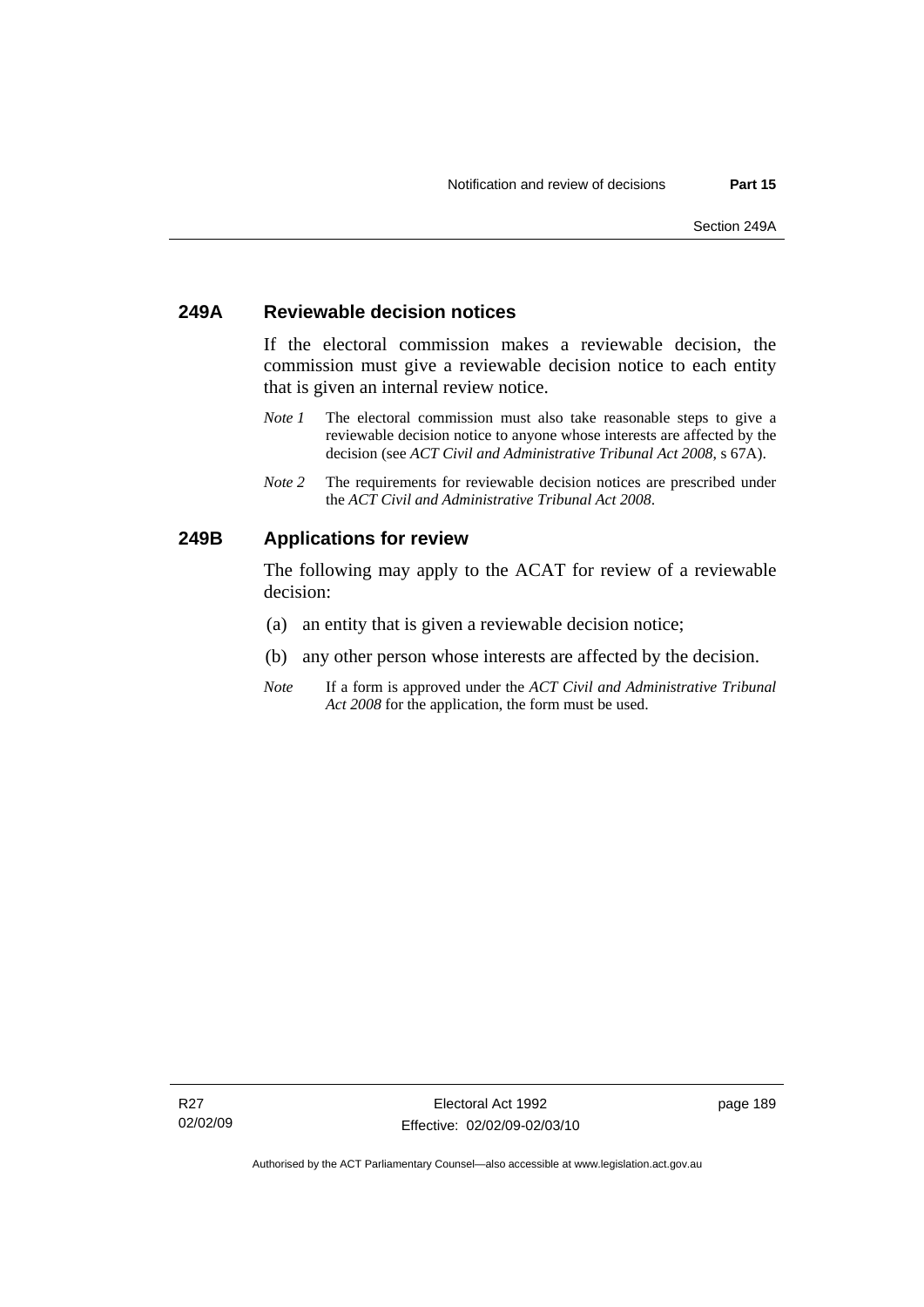# **Part 16 Disputed elections, eligibility and vacancies**

## **Division 16.1 Preliminary**

#### **250 Definitions for pt 16**

In this part:

*application* means an application disputing the validity of an election made in accordance with section 258.

*bribery* means a contravention of section 285.

*contravention*, of a section of this Act or the *Crimes Act 1914* (Cwlth), includes—

- (a) attempting or conspiring to contravene that section; or
- (b) aiding, abetting, counselling or procuring the contravention of that section.

*Court of Disputed Elections*—see section 252 (2).

*election* includes—

- (a) a recount of votes under section 194; and
- (b) the choice of a person to fill a casual vacancy under section 195.

*file* means to file in the registrar's office.

*proceeding* means a proceeding before the Court of Disputed Elections.

*registrar* means the registrar of the Supreme Court.

*Speaker*—see section 251.

R27 02/02/09

Authorised by the ACT Parliamentary Counsel—also accessible at www.legislation.act.gov.au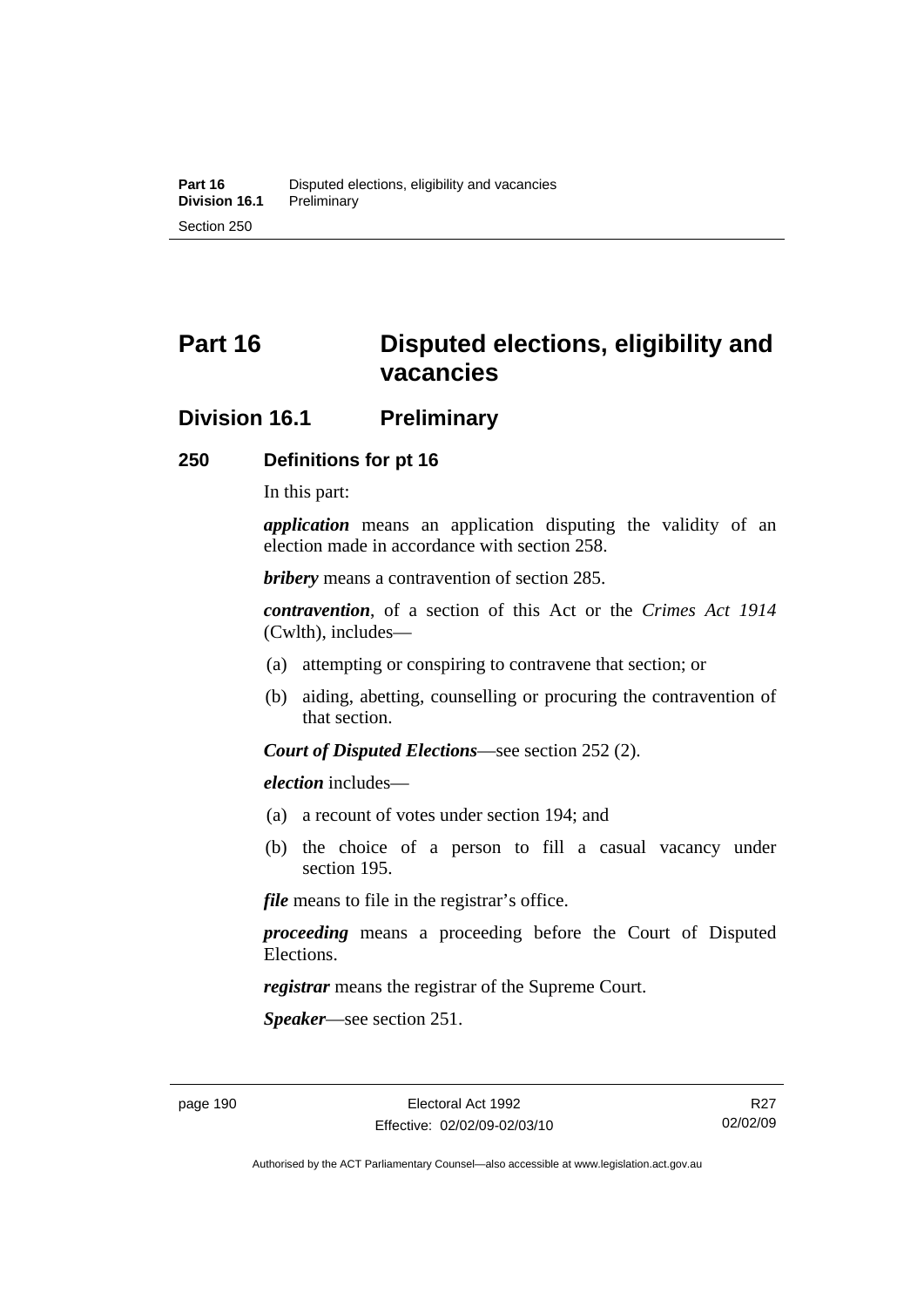*undue influence* means a contravention of section 288 (Violence and intimidation) or the *Crimes Act 1914* (Cwlth), section 28 (Interfering with political liberty).

# **251 Meaning of** *Speaker* **for pt 16**

(1) In this part:

*Speaker* includes—

- (a) if the Speaker is unavailable—the Deputy Speaker; or
- (b) if both the Speaker and Deputy Speaker are unavailable another MLA who is not the subject of a proceeding and is appointed by the Assembly to act as the Speaker for this part; or
- (c) if both the Speaker and Deputy Speaker are unavailable and no MLA is appointed for paragraph (b)—the clerk of the Assembly.
- (2) For subsection (1), the Speaker or Deputy Speaker is unavailable if—
	- (a) the office-holder is absent from duty; or
	- (b) there is a vacancy in the office; or
	- (c) the office-holder is the subject of a proceeding.

# **Division 16.2 Jurisdiction and powers of Supreme Court**

# **252 Court of Disputed Elections**

- (1) The Supreme Court has jurisdiction to hear and determine—
	- (a) applications disputing the validity of elections; and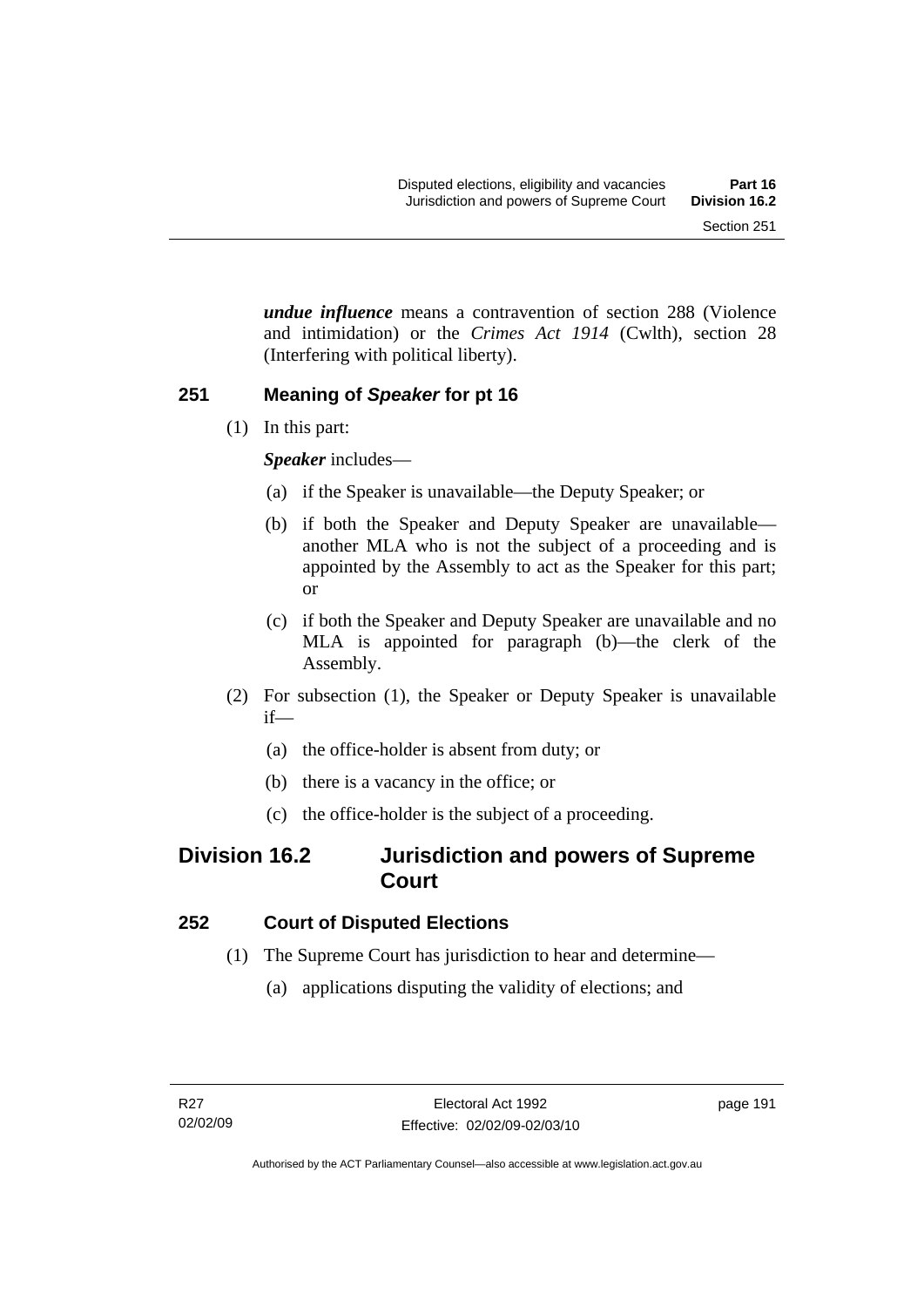- (b) questions referred to the court by resolution of the Legislative Assembly relating to—
	- (i) the eligibility of persons who have been declared elected to be members of the Assembly; or
	- (ii) vacancies in the membership of the Assembly.
- (2) When exercising jurisdiction under subsection (1), the Supreme Court shall be known as the Court of Disputed Elections.

#### **253 Powers of the court**

Subject to this part, the Supreme Court has the same powers (so far as they are applicable) when exercising jurisdiction under this part as it has when exercising its original jurisdiction.

#### **255 Decisions are final**

A decision of the Court of Disputed Elections is final and conclusive, is not subject to appeal and shall not be called into question.

# **Division 16.3 Disputed elections**

#### **256 Validity may be disputed after election**

- (1) The validity of an election shall not be disputed except by application to the Court of Disputed Elections after the result of the election is declared.
- (2) Without limiting subsection (1), if any of the following matters in relation to an election is called into question, the validity of the election is to be taken to be in dispute:
	- (a) the acceptance or rejection of a nomination of a candidate by the commissioner;
	- (b) the eligibility of a person to be nominated as a candidate, to be elected or to be an MLA;

R<sub>27</sub> 02/02/09

Authorised by the ACT Parliamentary Counsel—also accessible at www.legislation.act.gov.au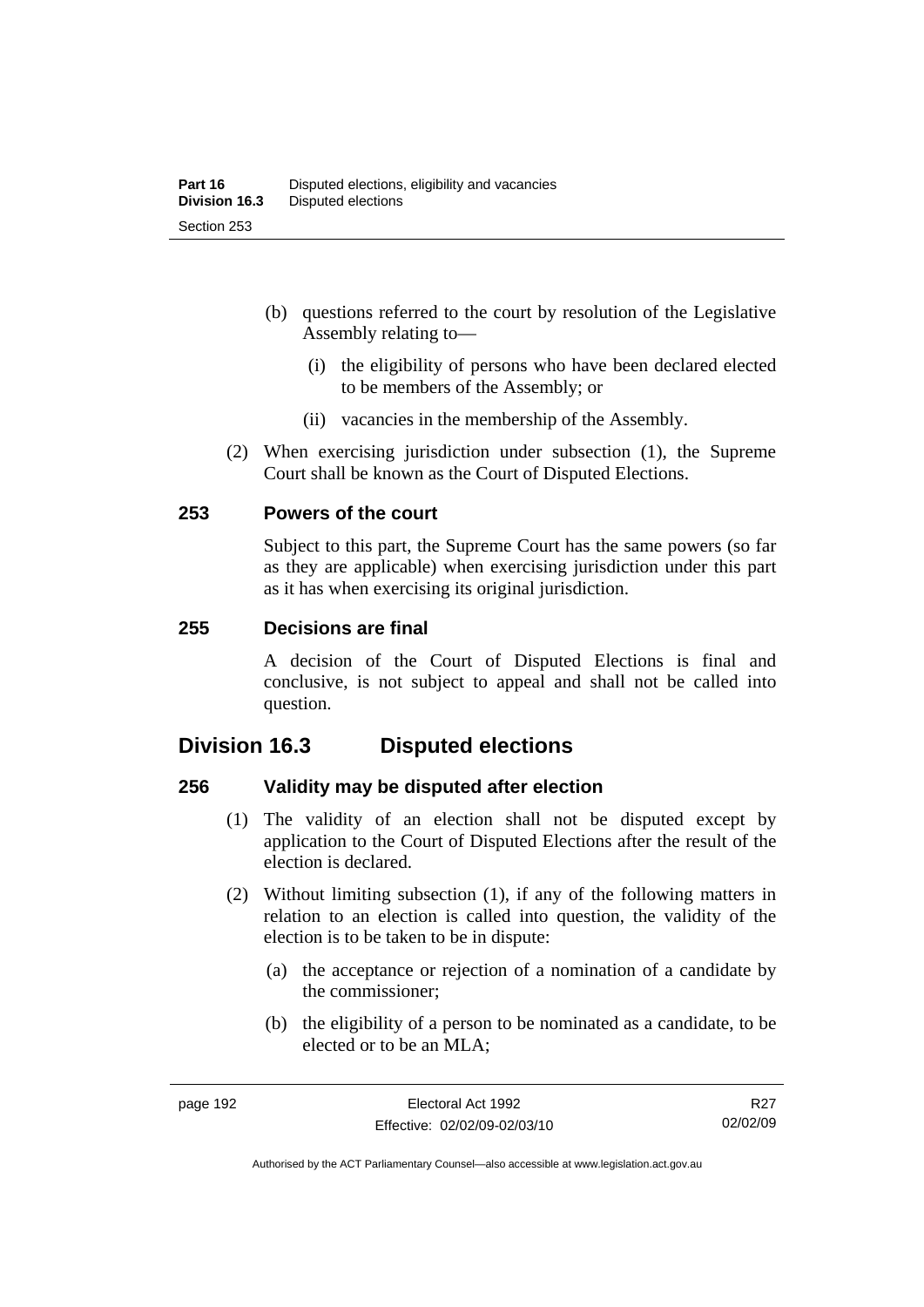- (c) any matter connected with the printing or endorsement of ballot papers;
- (d) any matter connected with the issue, or scrutiny, of ballot papers by an officer;
- (e) any matter connected with electronic voting;
- (f) any matter connected with the admission or rejection of declaration votes by an officer at the preliminary scrutiny.

## **257 Persons entitled to dispute elections**

The following persons are entitled to dispute the validity of an election:

- (a) a candidate in the election;
- (b) an elector entitled to vote at the election;
- (c) the commissioner.

## **258 Form of application**

- (1) An application disputing the validity of an election shall—
	- (a) specify the declarations sought; and
	- (b) set out the facts relied on to invalidate the election with sufficient particularity to identify the matters on which the applicant relies as justifying those declarations; and
	- (c) set out the applicant's full name and address and the capacity in which he or she is making the application; and
	- (d) be signed by the applicant.
- (2) The signature of an applicant other than the commissioner shall be witnessed by another person whose signature, full name, address and occupation shall be set out in the application.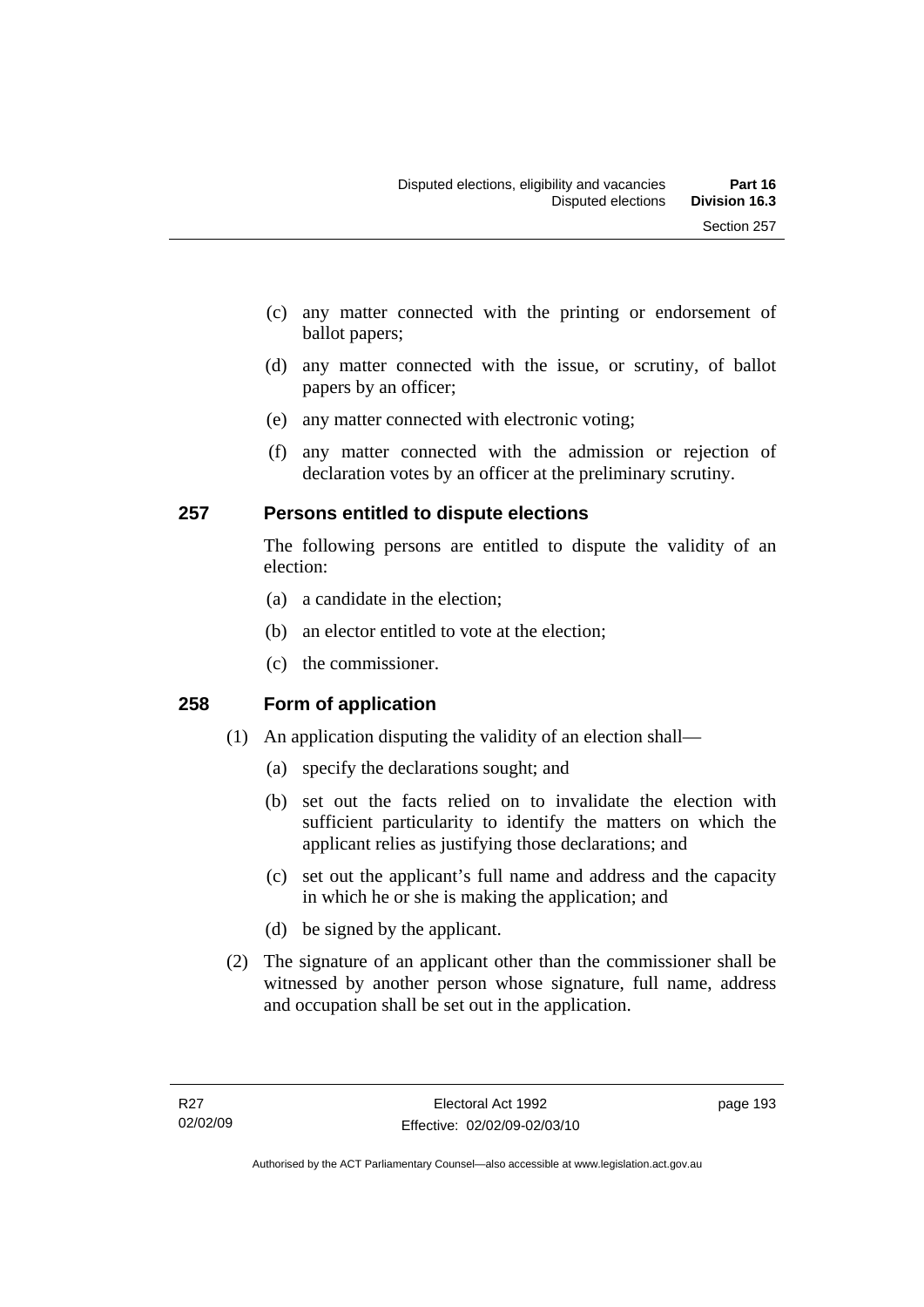#### **259 Time for filing application**

An application shall be filed within 40 days after the result of the election is declared.

#### **260 Deposit as security for costs**

- (1) At the time of filing an application, the applicant shall deposit with the registrar as security for costs the amount prescribed by the *Court Procedures Rules 2006*.
- (2) The amount deposited shall be set off against any costs ordered to be paid by the applicant.

#### **261 Registrar to serve copies of application on certain persons**

The registrar shall, after an application is filed under section 259, serve a sealed copy of the application on—

- (a) the Speaker; and
- (b) the person whose election is being disputed; and
- (c) if the commissioner is not the applicant—the commissioner.

#### **262 Parties to application under div 16.3**

- (1) The following people are entitled to appear in a proceeding under this division:
	- (a) the applicant;
	- (b) the commissioner;
	- (c) if a person whose election is being disputed files a notice of appearance within 7 days after the day when the person is served with a copy of the application under section 261—the person;
	- (d) anyone else with the leave of the Court of Disputed Elections.

Authorised by the ACT Parliamentary Counsel—also accessible at www.legislation.act.gov.au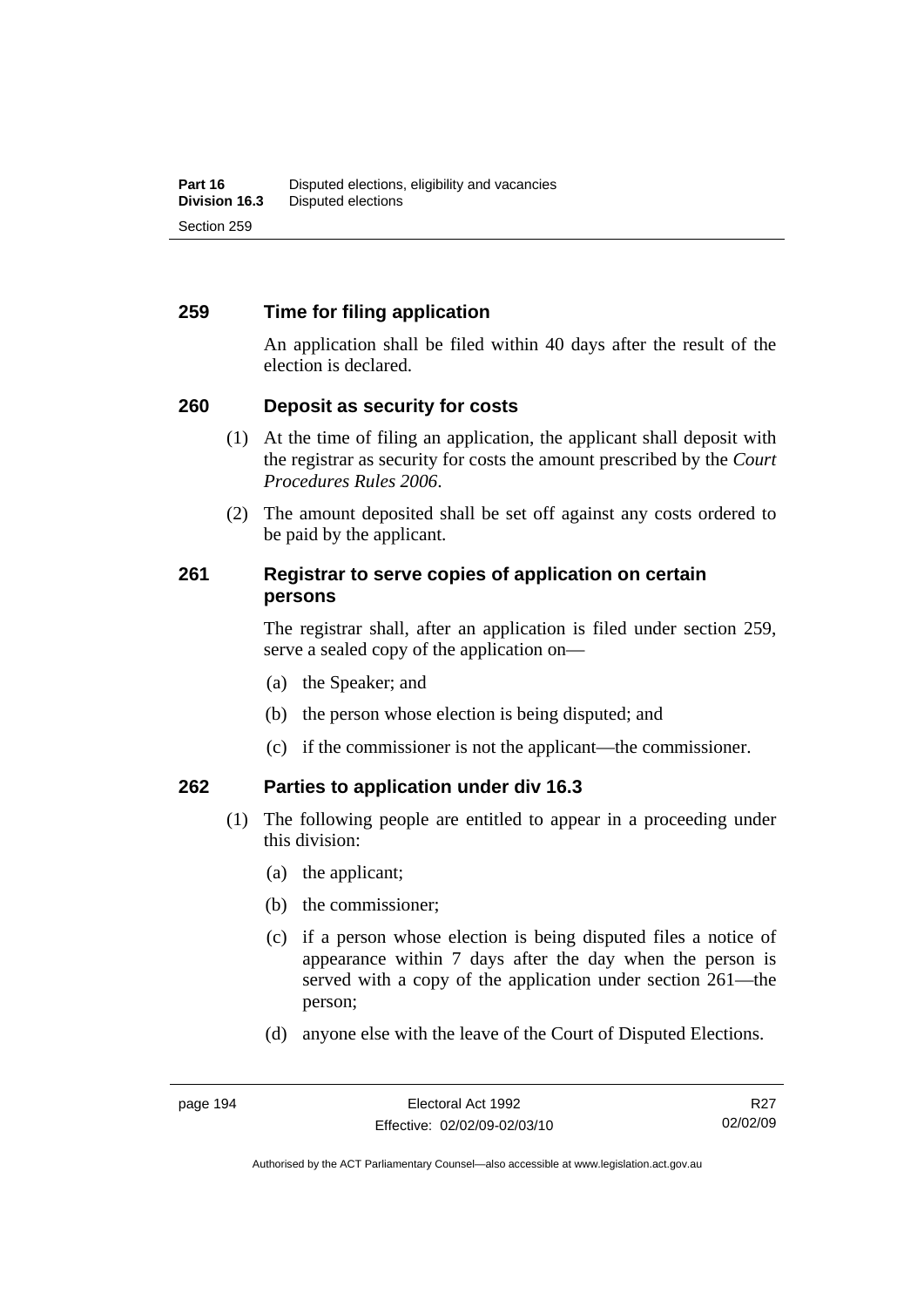- (2) A person other than the applicant who appears under subsection (1) is to be taken to be a respondent to the application.
- (3) This section does not apply to an application under section 263.

## **263 Withdrawal and abatement of application**

(1) In this section:

*election application* means an application disputing the validity of an election made in accordance with section 258.

*leave application* means an application for leave to withdraw an election application.

- (2) An applicant may withdraw an election application only with the leave of the Supreme Court.
- (3) An applicant is not entitled to make a leave application unless notice of the applicant's intention to do so has been—
	- (a) published in a newspaper; and
	- (b) given to the commissioner and to each of the respondents to the relevant election application.
- (4) A leave application shall not be made without the consent of all the applicants to the relevant election application.
- (5) The following persons are entitled to appear as respondents to a leave application:
	- (a) the commissioner;
	- (b) a respondent to the relevant election application;
	- (c) any other person with the leave of the Supreme Court.
- (6) Unless the Supreme Court orders otherwise, if an election application is withdrawn, the applicant is liable to pay the costs of the respondent in relation to that application and the leave application.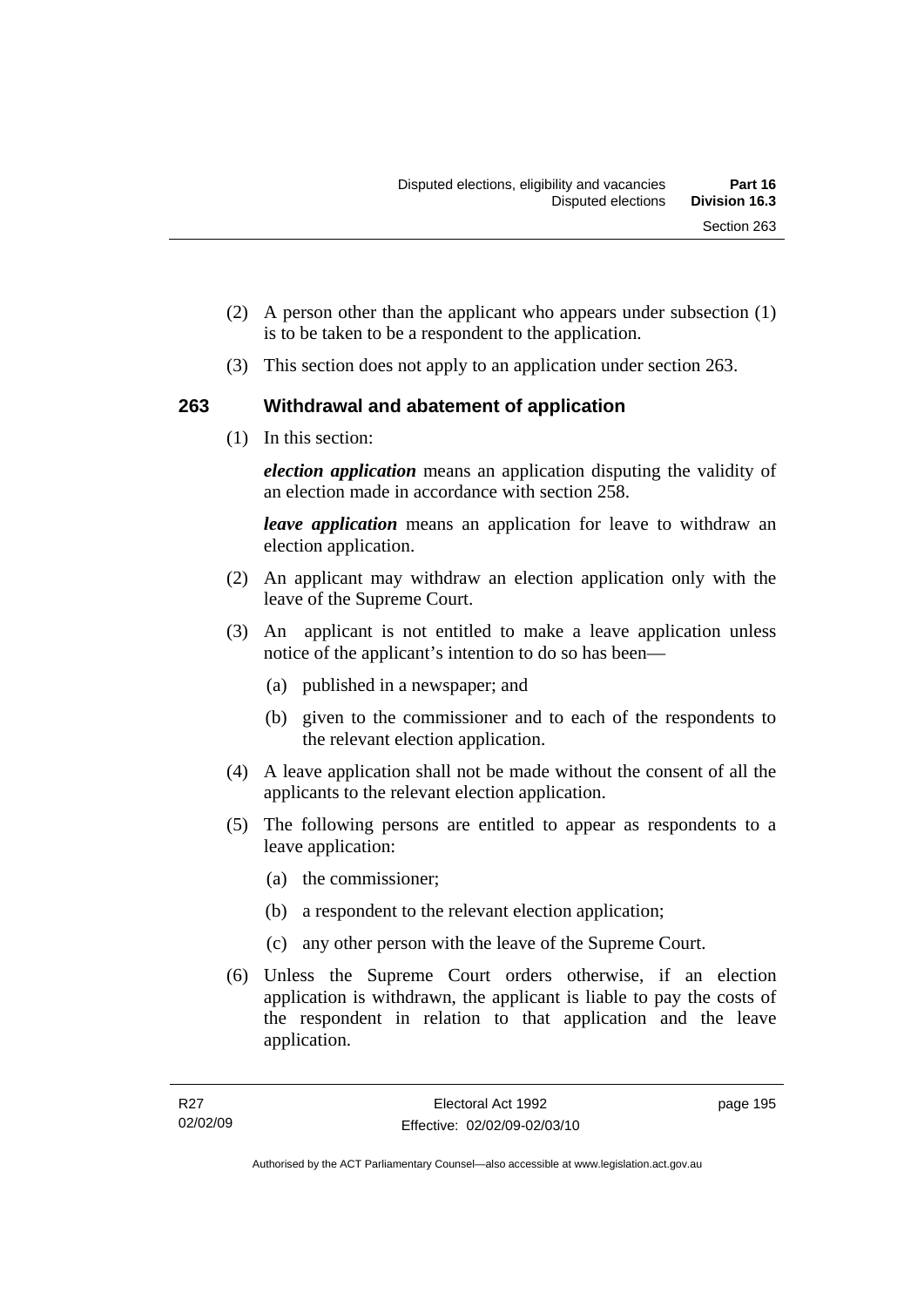- (7) In determining a leave application, the Supreme Court shall inquire into the reasons for it and determine whether it was—
	- (a) the result of an agreement, arrangement or understanding; or
	- (b) in consideration of—
		- (i) the seat in the Assembly that is in issue being vacated at any time in the future; or
		- (ii) the withdrawal of any other election application; or
		- (iii) any other matter.
- (8) The Supreme Court shall publish its reasons for a determination as if it were a judgment and give a copy of them to the commissioner.
- (9) If, before the hearing of an election application, a respondent other than the commissioner—
	- (a) dies or gives the prescribed notice that he or she does not intend to oppose the application; or
	- (b) resigns from, or otherwise ceases to hold, the seat in the Assembly that is in issue;

then—

- (c) the person ceases to be a respondent; and
- (d) the person, or his or her personal representative, shall—
	- (i) publish notice of that fact in a newspaper; and
	- (ii) give a copy of the notice to the registrar; and
- (e) if a person who might have been an applicant in relation to the election files a notice of appearance within the prescribed period—that person is entitled to appear as a respondent to the application.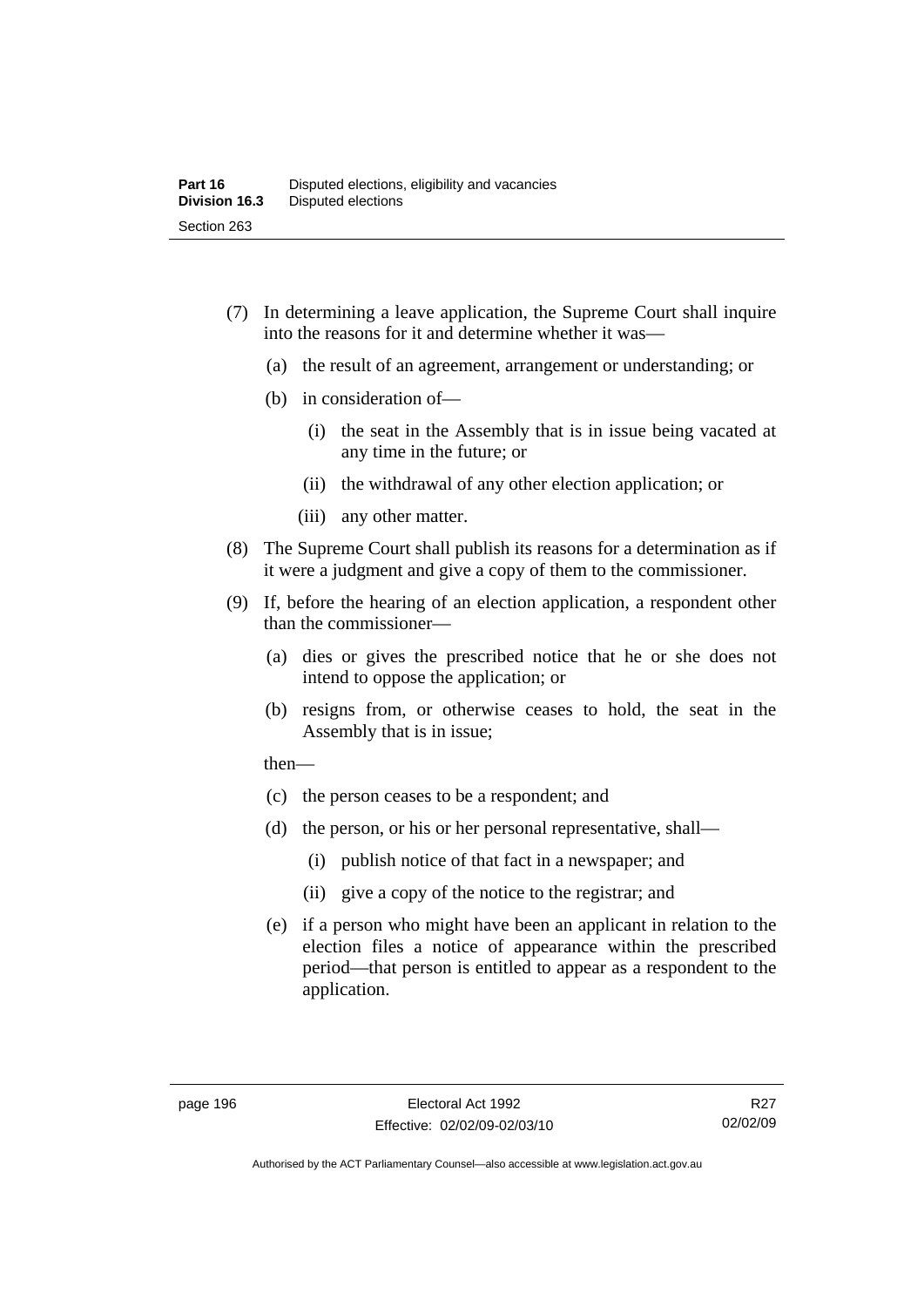- (10) A person who has ceased to be a respondent to an election application is not entitled to appear as a party in proceedings in relation to that application.
- (11) The registrar shall notify the commissioner of the receipt of a notice mentioned in subsection (9) (d) (ii).
- (12) An election application shall be abated by the death of a sole applicant or the last survivor of several applicants.
- (13) The abatement of an election application does not affect the liability of the applicant or any other person for costs awarded against the applicant or other person.

## **264 Hearing of applications**

- (1) The registrar shall, as soon as practicable after the time for filing applications in relation to an election under section 259 has passed, prepare a list of the applications pending in the order of filing and shall make a copy of the list available for inspection at the registrar's office.
- (2) Subject to subsection (3), an application shall, as far as practicable, be heard in the order in which it appears in the list.
- (3) All applications in relation to an election for an electorate shall be heard together.

## **265 Declarations and orders**

The Court of Disputed Elections shall hear and determine an application and may—

- (a) declare the election void; or
- (b) declare that a person who has been declared elected was not duly elected; or
- (c) declare that a person who has not been declared elected was duly elected; or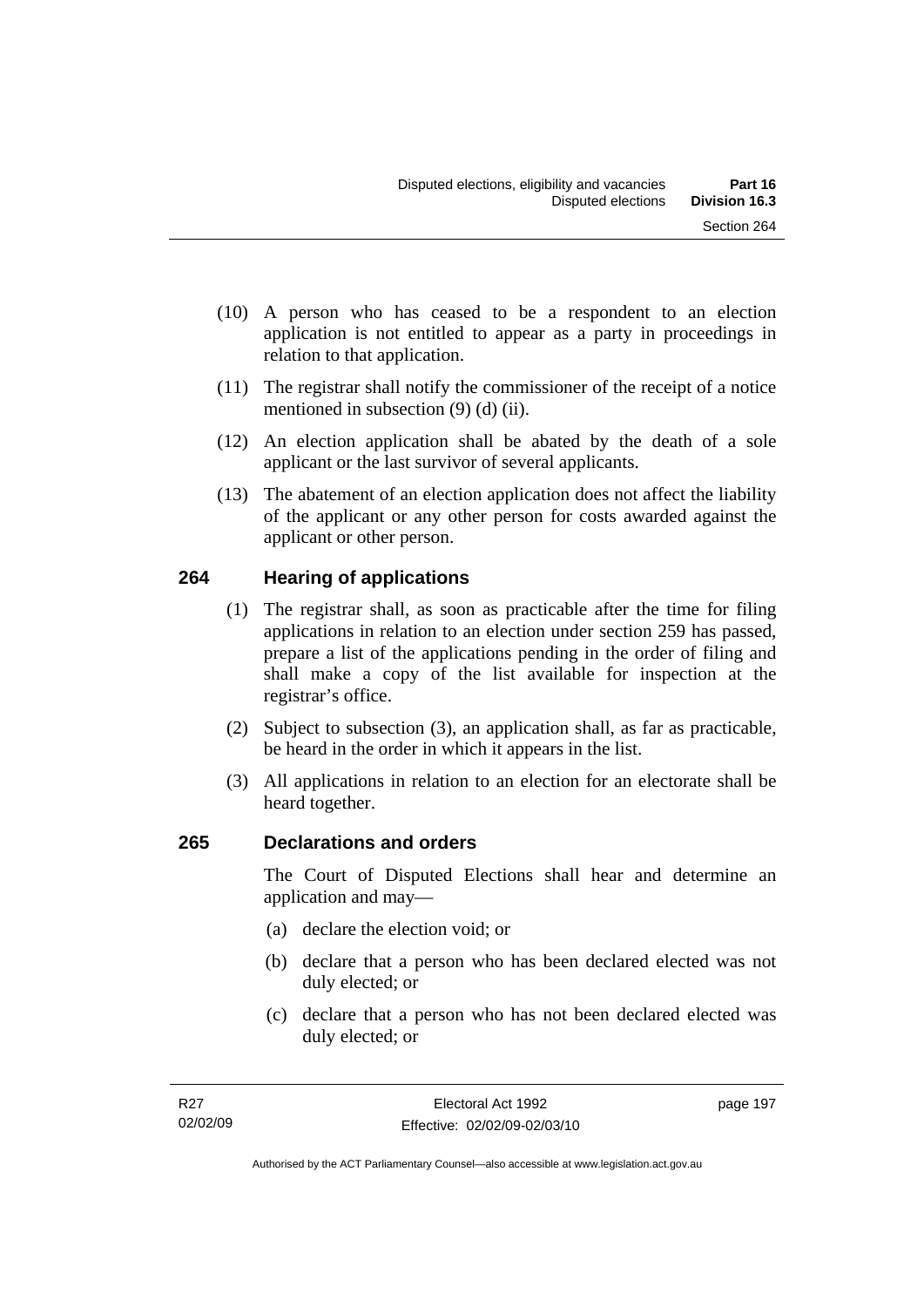(d) dismiss the application in whole or in part;

and may make any orders in relation to the application that the court considers appropriate.

#### **266 Illegal practices**

- (1) Without limiting the grounds on which the Court of Disputed Elections may make a declaration under section 265 (a) or (b), the court may make such a declaration on the ground of any illegal practice in connection with the election.
- (2) The Court of Disputed Elections shall not make a declaration under section 265 (a) or  $(b)$ —
	- (a) on the ground of any illegal practice (other than bribery or undue influence); or
	- (b) on the ground of bribery or undue influence by a person who was not a candidate for the election without the knowledge or consent of a candidate in the election;

unless satisfied that—

- (c) the result of the election was, or was likely to have been, affected by the illegal practice; and
- (d) it is just to make the declaration.
- (3) If the Court of Disputed Elections finds any illegal practice in connection with an election (whether the court makes a declaration under section 265 (a) or (b) on that ground or not), the registrar shall report the finding to—
	- (a) the Speaker; and
	- (b) the Minister; and
	- (c) the commissioner; and
	- (d) the director of public prosecutions.

R<sub>27</sub> 02/02/09

Authorised by the ACT Parliamentary Counsel—also accessible at www.legislation.act.gov.au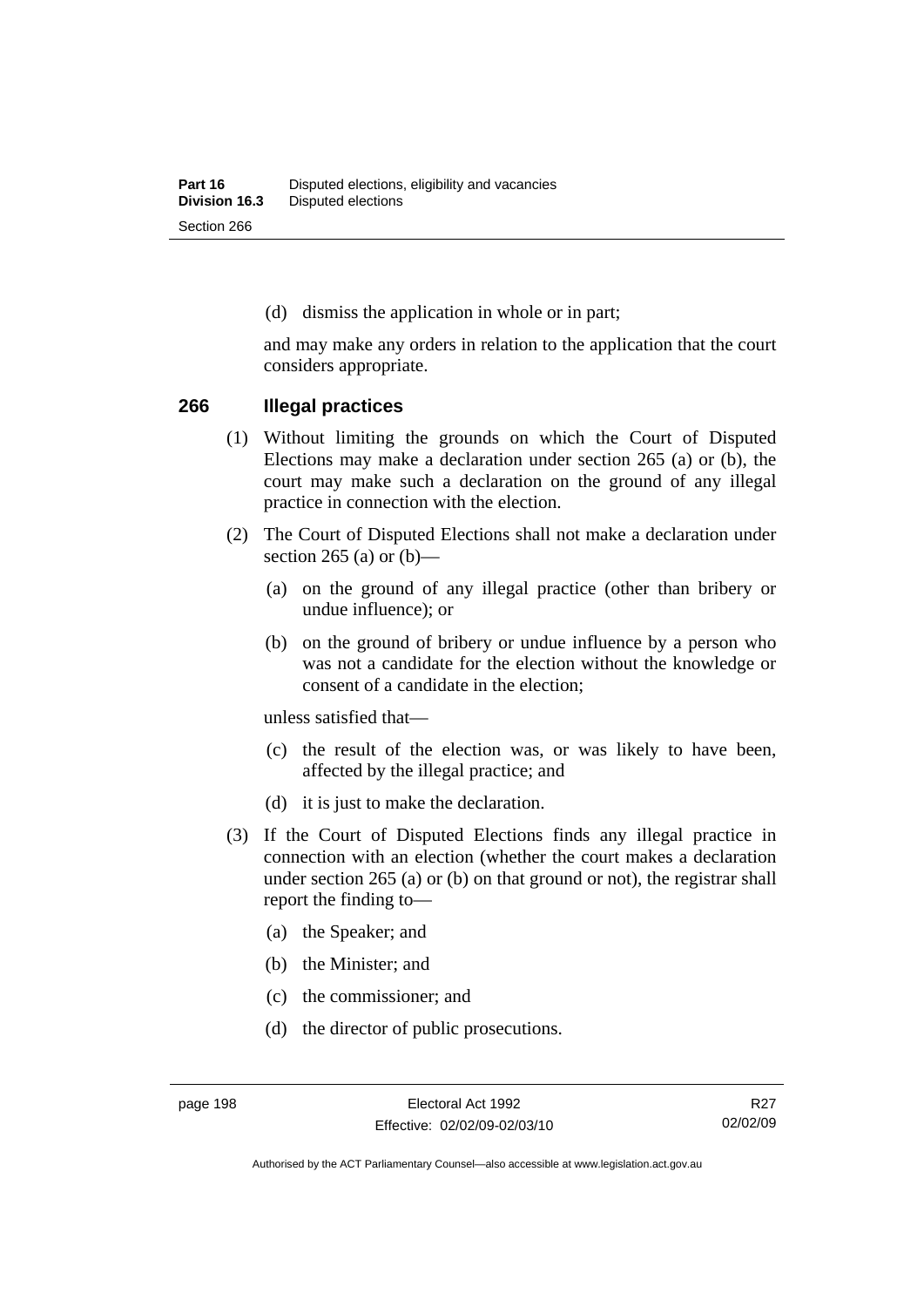- (4) Any finding by the Court of Disputed Elections in relation to any illegal practice in connection with an election is not to be taken to be a bar to, or to prejudice in any way, any prosecution in relation to the act alleged before the court to have constituted the illegal practice.
- (5) In this section:

*illegal practice* means a contravention of this Act, and includes undue influence.

*Note Contravention* and *undue influence* are defined in s 250.

### **267 Bribery or undue influence by person elected**

If the Court of Disputed Elections finds that a person who was declared elected committed, or attempted to commit, bribery or undue influence in connection with any election, the court shall declare the election of that person void.

### **268 Immaterial delays and errors**

- (1) The Court of Disputed Elections shall not make a declaration under section 265 (a), (b) or (c) on the ground that there was a delay in—
	- (a) declaring the nominations for the election; or
	- (b) providing certified lists of electors to candidates for the election; or
	- (c) polling for the election; or
	- (d) declaring the result of the election.
- (2) The Court of Disputed Elections shall not make a declaration under section 265 (a), (b) or (c) on the ground of any absence of, or any error or omission by, an officer unless the absence, error or omission affected, or was likely to have affected, the result of the election.
- (3) In determining whether an absence, error or omission that prevented an elector from voting affected the result of an election or not, the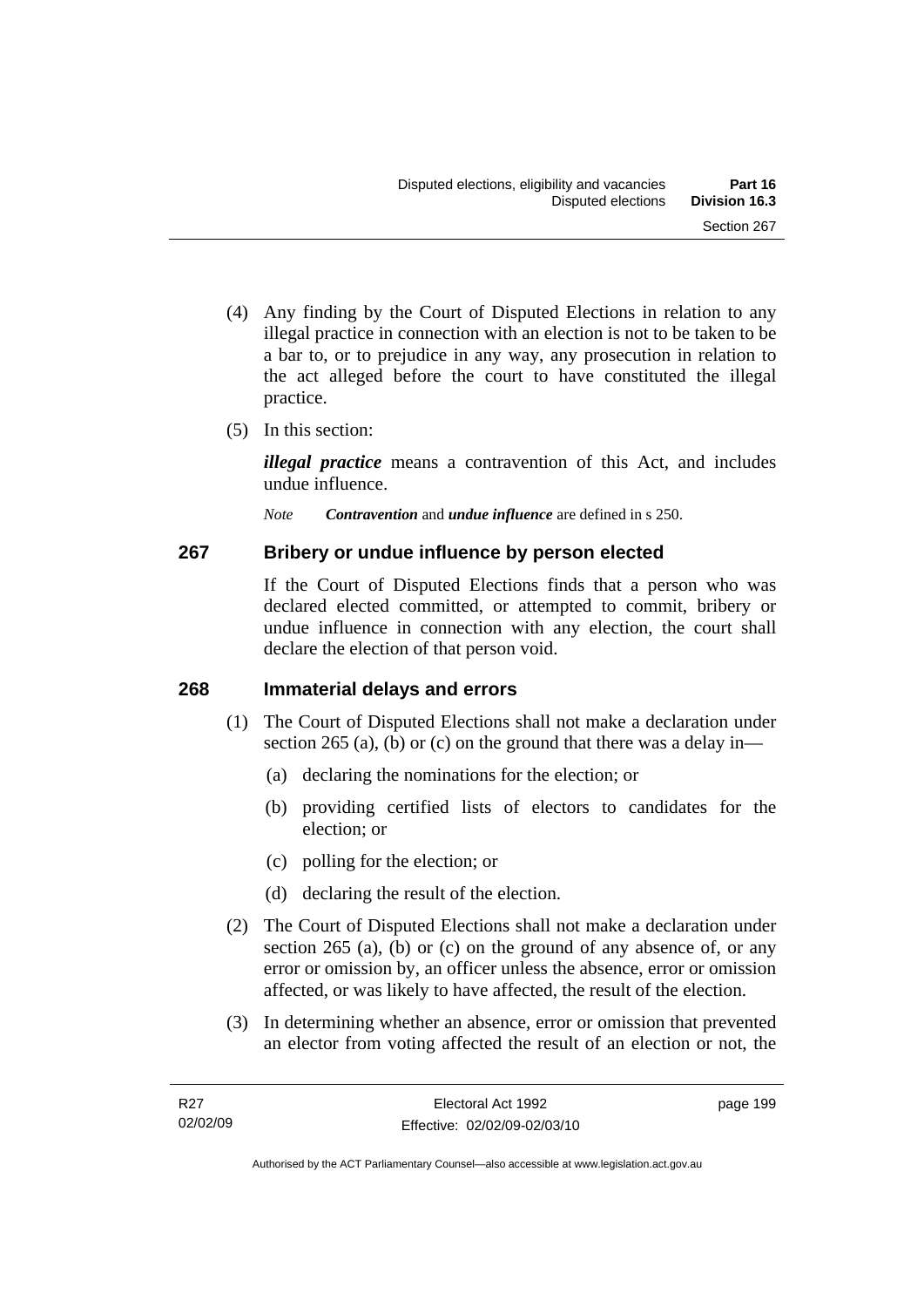Court of Disputed Elections shall not have regard to any evidence of the way in which the elector intended to vote.

#### **269 Inquiries by court**

- (1) In determining an application, the Court of Disputed Elections may make the inquiries it considers appropriate, including but not limited to—
	- (a) an inquiry about the identity of persons who voted; and
	- (b) an inquiry into the accuracy of approved computer programs used in electronic voting and the electronic scrutiny of votes; and
	- (c) an inquiry about whether ballot papers were improperly admitted or rejected, or not.
- (2) The Court of Disputed Elections shall not inquire into the correctness of any roll.
- (3) If the Court of Disputed Elections makes an inquiry in relation to ballot papers marked under part 11, a statement of particulars of the marking of ballot papers prepared by an officer under section 175 (c) is conclusive evidence of the particulars contained in the statement unless the court orders otherwise.

#### **270 Rejected ballot papers**

In determining an application, the Court of Disputed Elections may have regard to any declaration vote ballot papers rejected at the preliminary scrutiny if the court is of the opinion that the ballot papers should not have been rejected.

#### **271 Evidence that persons were not permitted to vote**

In determining an application, the Court of Disputed Elections shall not have regard to any evidence that a person was not permitted to cast a vote in an election unless the court is satisfied that the person—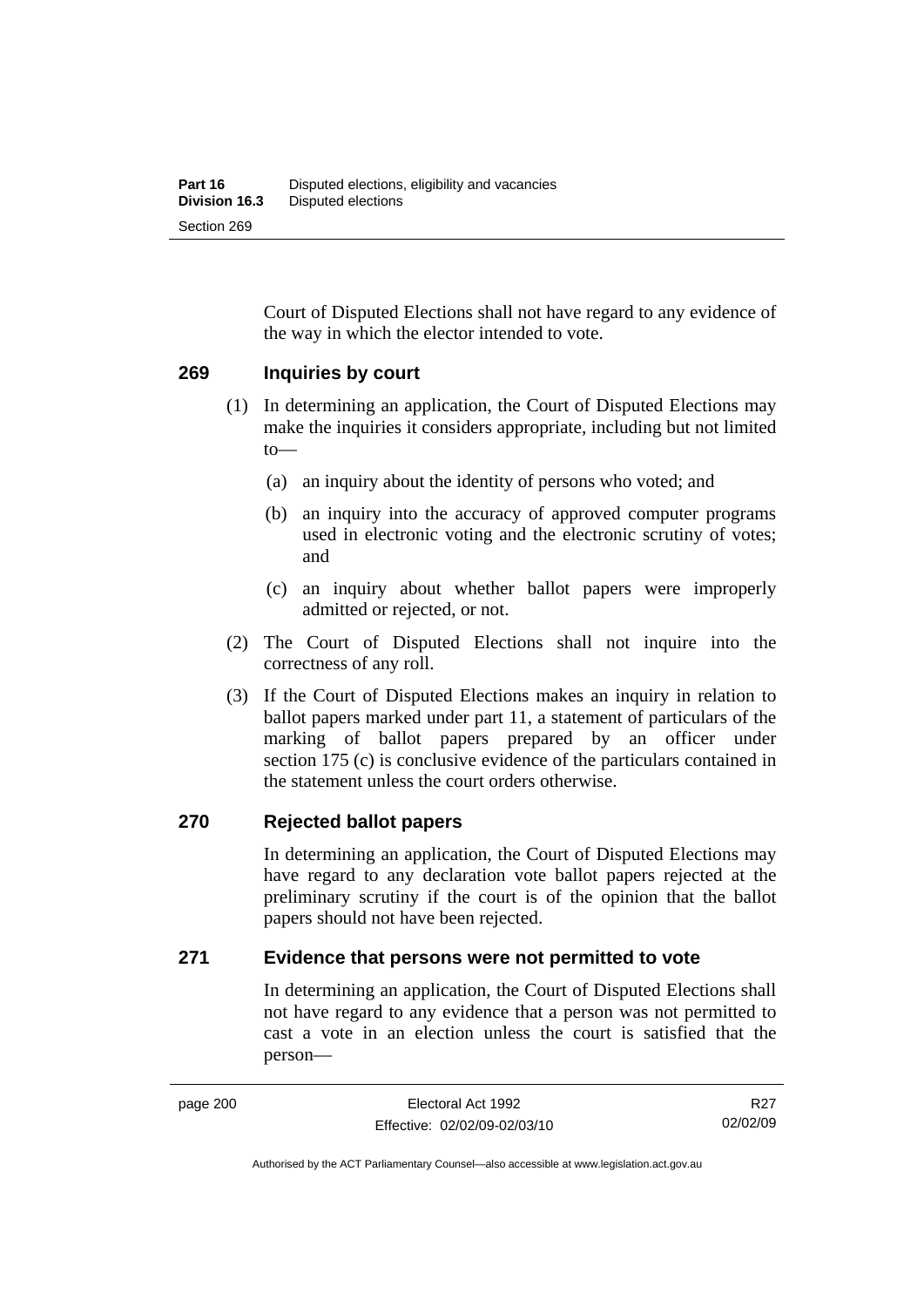- (a) claimed to vote in accordance with this Act; and
- (b) complied with the requirements of this Act in relation to voting to the extent that he or she was permitted to do so.

### **272 Inspection of electoral papers**

A party to an application may—

- (a) with the leave of the Court of Disputed Elections; and
- (b) in the presence of the commissioner or a member of staff of the electoral commission;

inspect, and make copies of or take extracts from, the electoral papers (except ballot papers) in the possession of the commissioner that were used in connection with the election being disputed.

### **273 Commissioner not prevented from accessing documents**

Unless the Court of Disputed Elections otherwise orders, the filing of an application is not to be taken to prevent the commissioner, another member of the electoral commission or a member of the staff of the commission from having access to any document to which that person would otherwise be entitled to have access for the purpose of exercising a function under this Act.

### **274 Registrar to serve copies of declarations on certain persons**

The registrar shall, after an application is determined, serve a sealed copy of the declarations and orders (if any) made by the Court of Disputed Elections on—

- (a) the Speaker; and
- (b) each party to the application.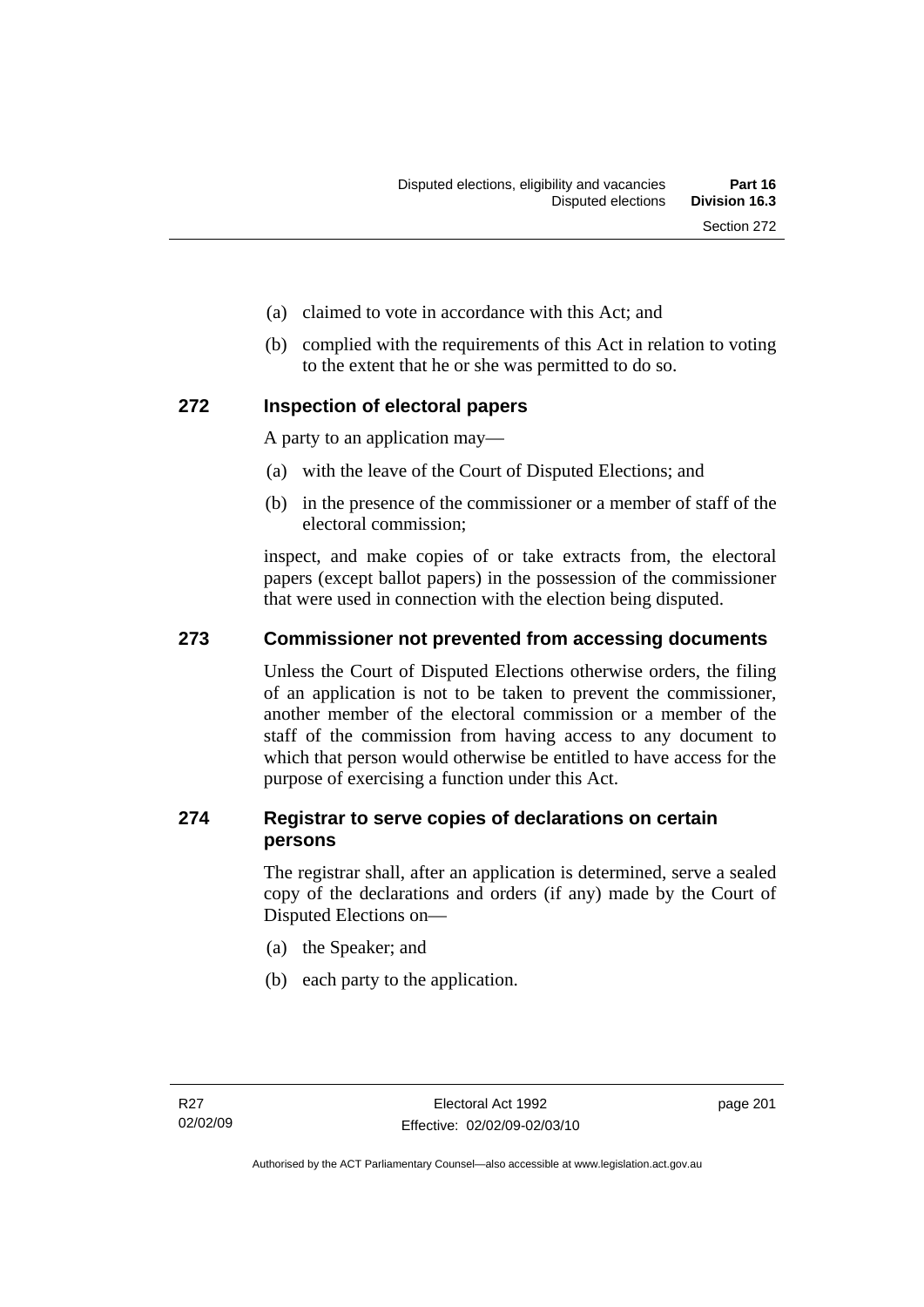### **275 Effect of declarations**

- (1) If the Court of Disputed Elections declares an election void, another election shall be held in accordance with section 101.
- (2) If the Court of Disputed Elections declares that a person who has been declared elected was not duly elected, that person is to be taken not to have been duly elected.
- (3) If the Court of Disputed Elections declares that a person who has not been declared elected was duly elected, that person is to be taken to have been duly elected.
- (4) A declaration by the Court of Disputed Elections referred to in subsection  $(1)$ ,  $(2)$  or  $(3)$  takes effect on the end of the day when the declaration by the court is made.

### **Division 16.4 Eligibility and vacancies**

#### **276 Speaker to state case**

If the Assembly passes a resolution referring to the Court of Disputed Elections a question relating to—

- (a) the eligibility of a person who has been declared elected to be an MLA; or
- (b) a vacancy in the membership of the Assembly;

the Speaker shall give to the registrar a statement setting out the question referred, together with any documents in the possession of the Assembly that relate to that question.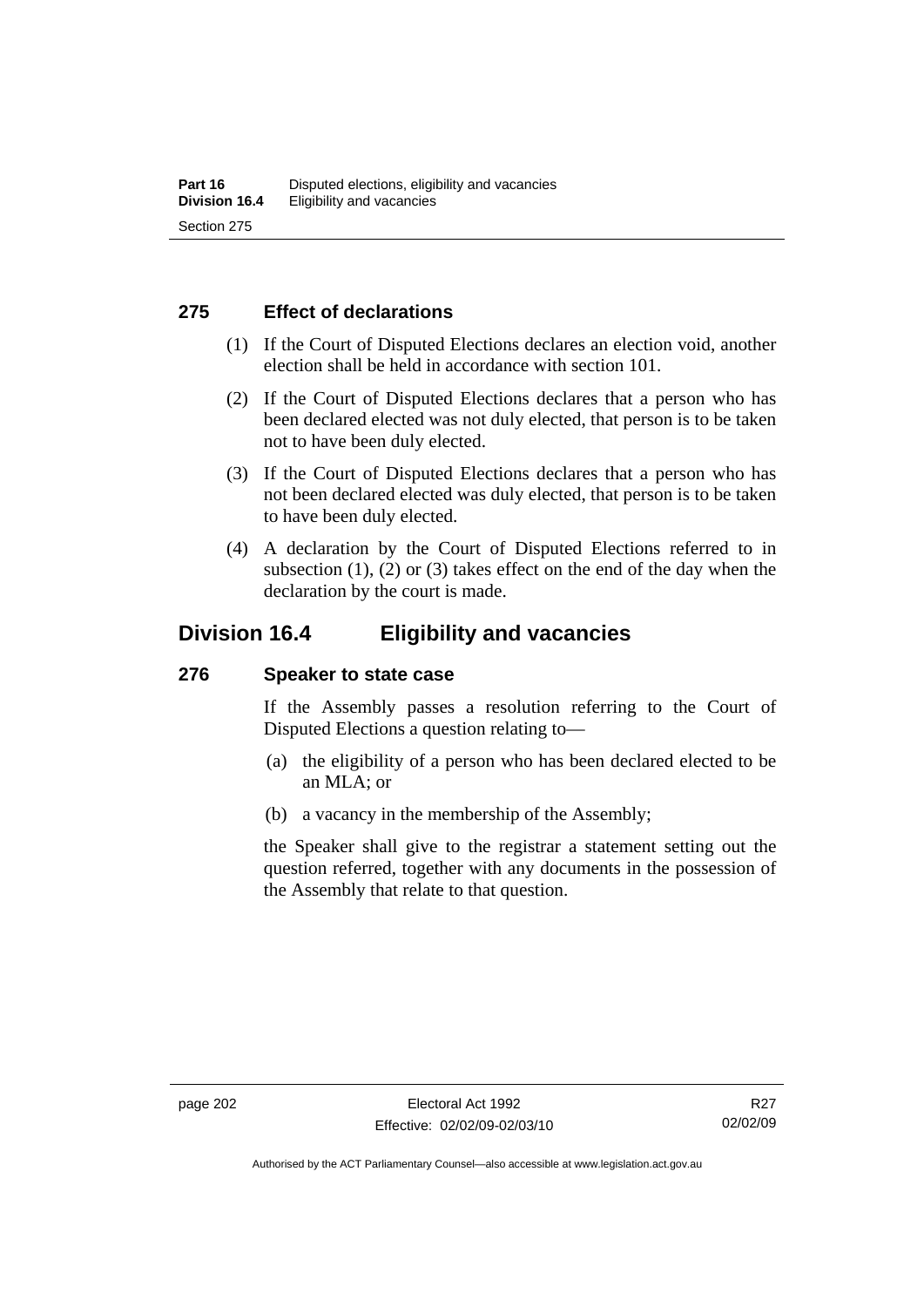### **277 Parties to a referral**

The following persons are entitled to appear in a proceeding under this division:

- (a) any person who, in the opinion of the Court of Disputed Elections, has a sufficient interest in the determination of the question referred;
- (b) any person on whom notice of that question is ordered to be served by the court.

### **278 Declarations and orders**

The Court of Disputed Elections shall hear and determine a question referred to it and may—

- (a) declare that a person who has been declared elected is not eligible to be an MLA; or
- (b) declare a vacancy in the membership of the Assembly; or
- (c) refuse to make a declaration;

and may make the orders in relation to the referral that the court considers appropriate.

### **279 Registrar to serve copy of declarations on Speaker**

The registrar shall, after a question referred to the Court of Disputed Elections is determined, serve a sealed copy of the declarations and orders (if any) made by the court on—

- (a) the Speaker; and
- (b) each party to the referral.

#### **280 Effect of declarations**

(1) If the Court of Disputed Elections —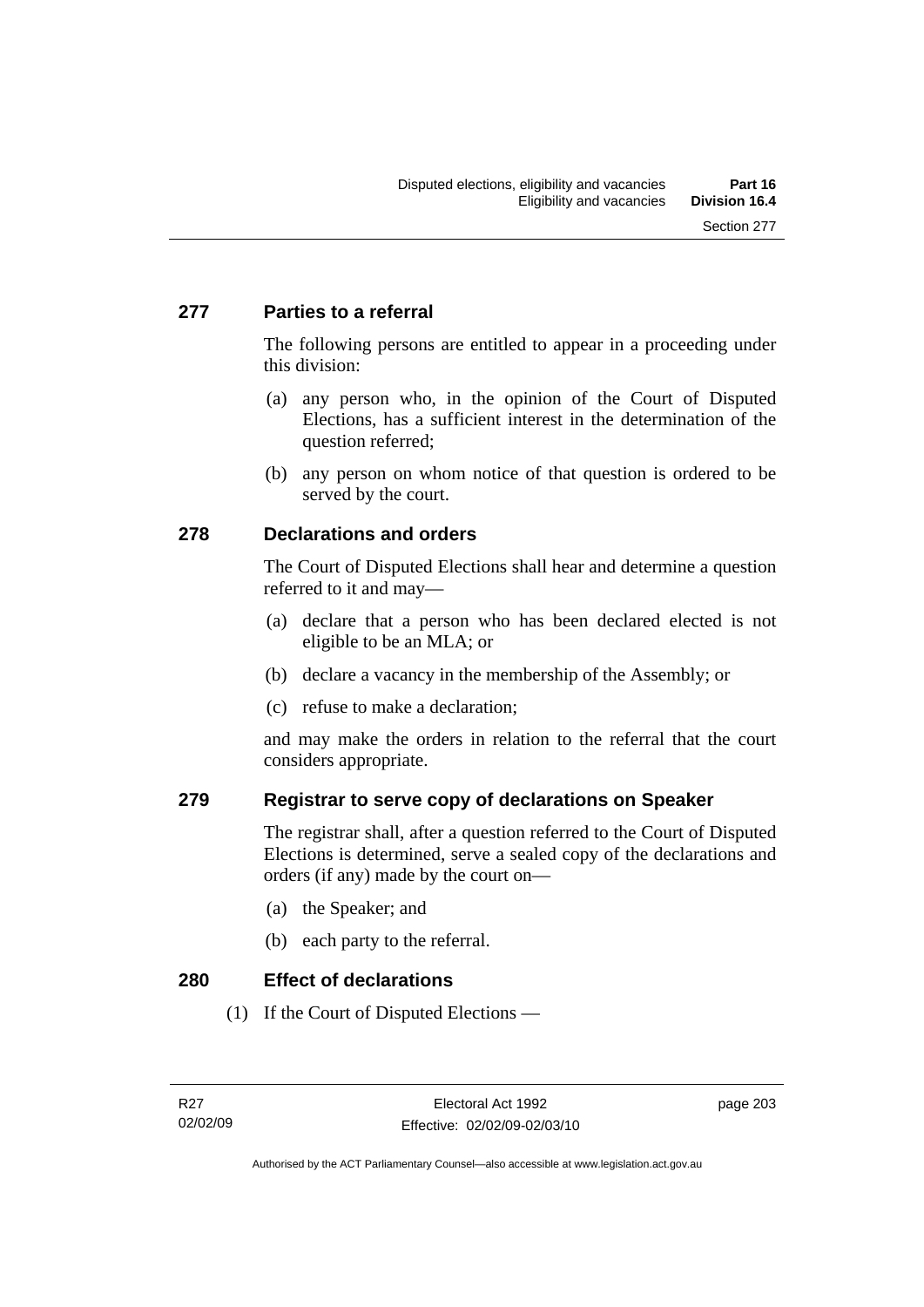- (a) declares that a person who has been declared elected is not eligible to be an MLA; or
- (b) declares a vacancy in the membership of the Assembly;

on the end of the day when the declaration is made a vacancy in the membership of the Assembly arises.

 (2) A vacancy under subsection (1) shall be filled in accordance with part 13.

## **Division 16.5 Proceedings**

### **281 Procedure**

In a proceeding, the Court of Disputed Elections —

- (a) shall be guided by the substantial merits and good conscience of the case; and
- (b) is not bound by technicalities, legal forms or the rules of evidence, but may inform itself in the way it considers appropriate.

### **282 Legal representation limited**

In a proceeding, a party is entitled to be represented by only 1 lawyer appearing as counsel.

### **283 Admissibility of evidence**

- (1) A person who appears as a witness in a proceeding is not excused from answering a question or producing a document or other thing that the person is required by the Court of Disputed Elections to answer or produce on the ground that the answering of the question or the producing of the document or thing may tend to incriminate the person or on the ground of privilege.
- (2) A statement or disclosure made, or a document or other thing produced, by a person in the course of a proceeding, or any

Authorised by the ACT Parliamentary Counsel—also accessible at www.legislation.act.gov.au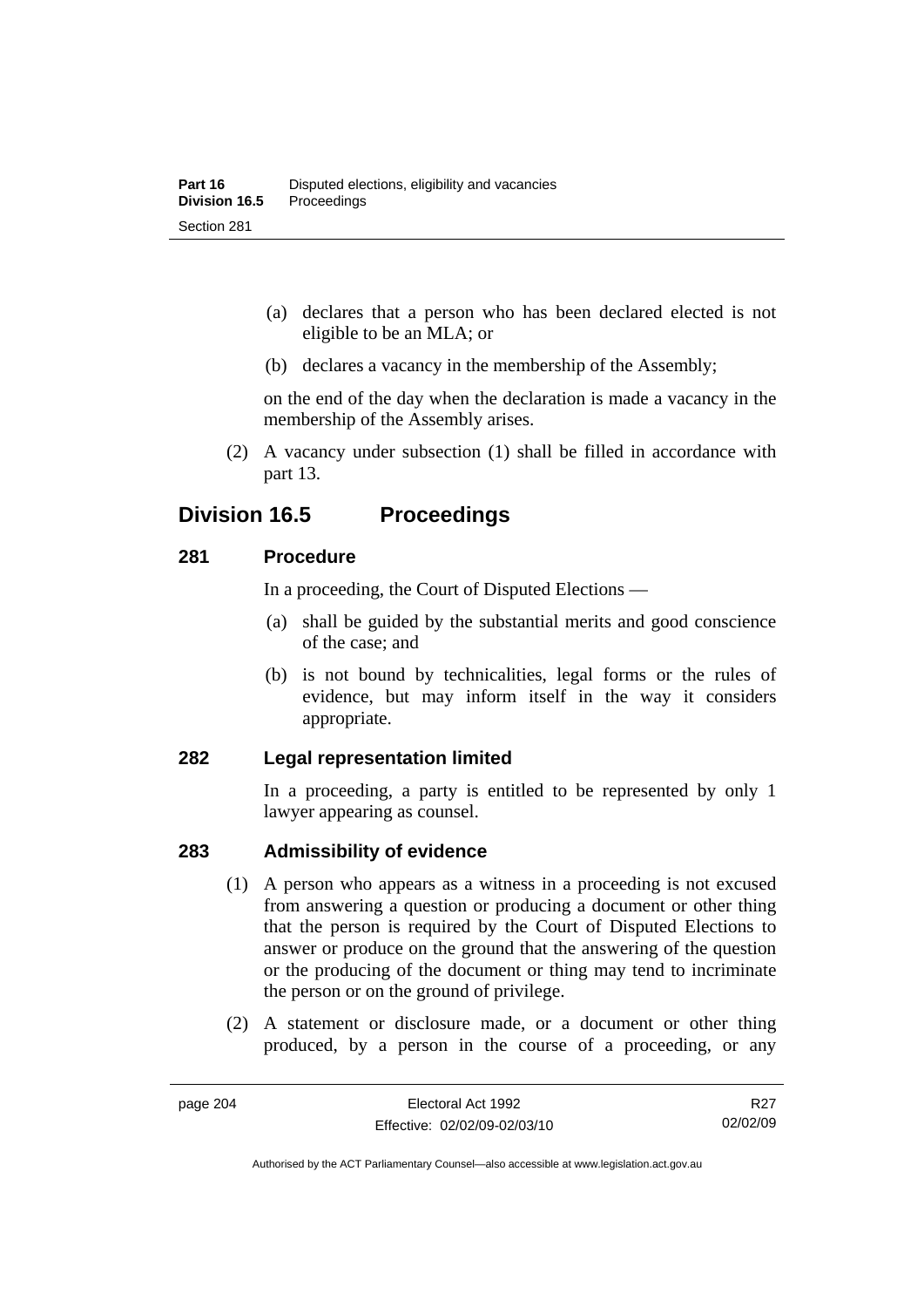information, document or other thing obtained as a direct or indirect consequence of the making of the statement or disclosure, or of the production of the firstmentioned document or thing, is not admissible in evidence in any civil or criminal proceeding except—

- (a) a proceeding before the Court of Disputed Elections; or
- (b) a proceeding for an offence relating to the giving of false evidence.

### **284 Costs may be ordered against Territory**

Even if the Territory is not a party to a proceeding, the Court of Disputed Elections may order the Territory to pay all or any of the costs of the proceeding.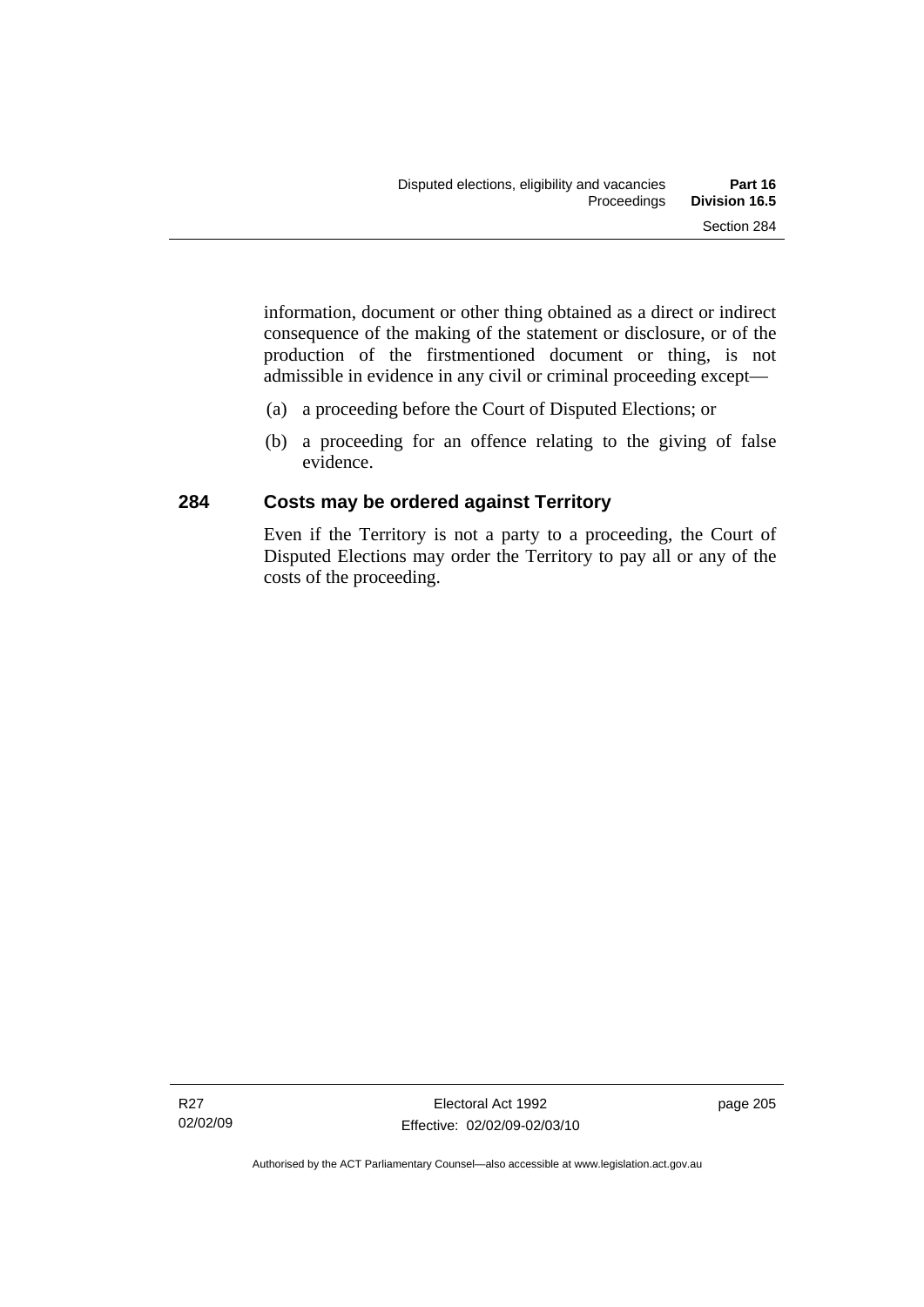# **Part 17 Electoral offences**

## **Division 17.1 Bribery and improper influence**

### **285 Bribery**

(1) A person shall not offer, solicit or accept an electoral bribe.

Maximum penalty: 50 penalty units, imprisonment for 6 months or both.

(2) In this section:

*bribe* does not include a declaration of public policy or a promise of public action.

*electoral bribe* means a bribe for the purpose of—

- (a) influencing the vote of an elector; or
- (b) influencing the candidature of a person in an election; or
- (c) otherwise influencing the course or result of an election; or
- (d) inducing a person not to apply, or to withdraw an application, under section 192 to be a candidate for a seat in relation to which a casual vacancy has occurred, if that person is an eligible person within the meaning of that section; or
- (e) inducing a person not to apply, or to withdraw an application, to the Court of Disputed Elections under division 16.3 to dispute the validity of an election, if that person is entitled to dispute the validity of the election under section 257.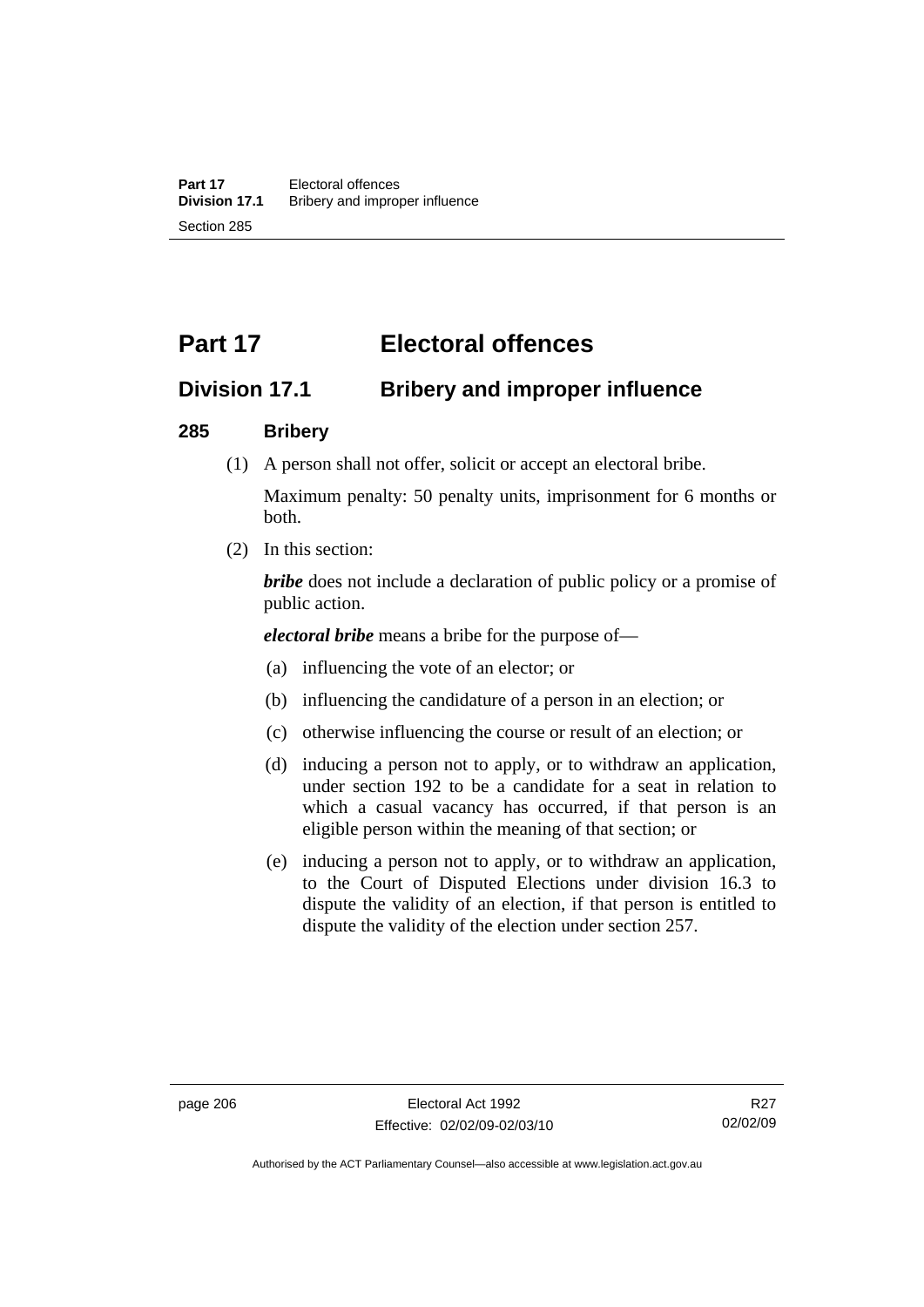### **286 Influencing of votes by officers**

In the exercise of a function under this Act, an officer shall not, without reasonable excuse, do anything for the purpose of influencing the vote of another person.

Maximum penalty: 50 penalty units, imprisonment for 6 months or both.

### **287 Influencing votes of hospital and nursing home patients**

The proprietor of a hospital or nursing home, or an employee or agent of such a proprietor, shall not, without reasonable excuse, do anything for the purpose of influencing the vote of a patient or resident of the hospital or nursing home.

Maximum penalty: 50 penalty units, imprisonment for 6 months or both.

## **Division 17.2 Protection of rights**

### **288 Violence and intimidation**

A person shall not, by violence or intimidation, hinder or interfere with—

- (a) the free exercise of a right under this Act; or
- (b) the free performance of a duty under this Act.

Maximum penalty: 50 penalty units, imprisonment for 6 months or both.

### **289 Discrimination on grounds of political donations**

- (1) A person shall not discriminate against another person on the ground of the making by the other person of a donation to—
	- (a) a political party; or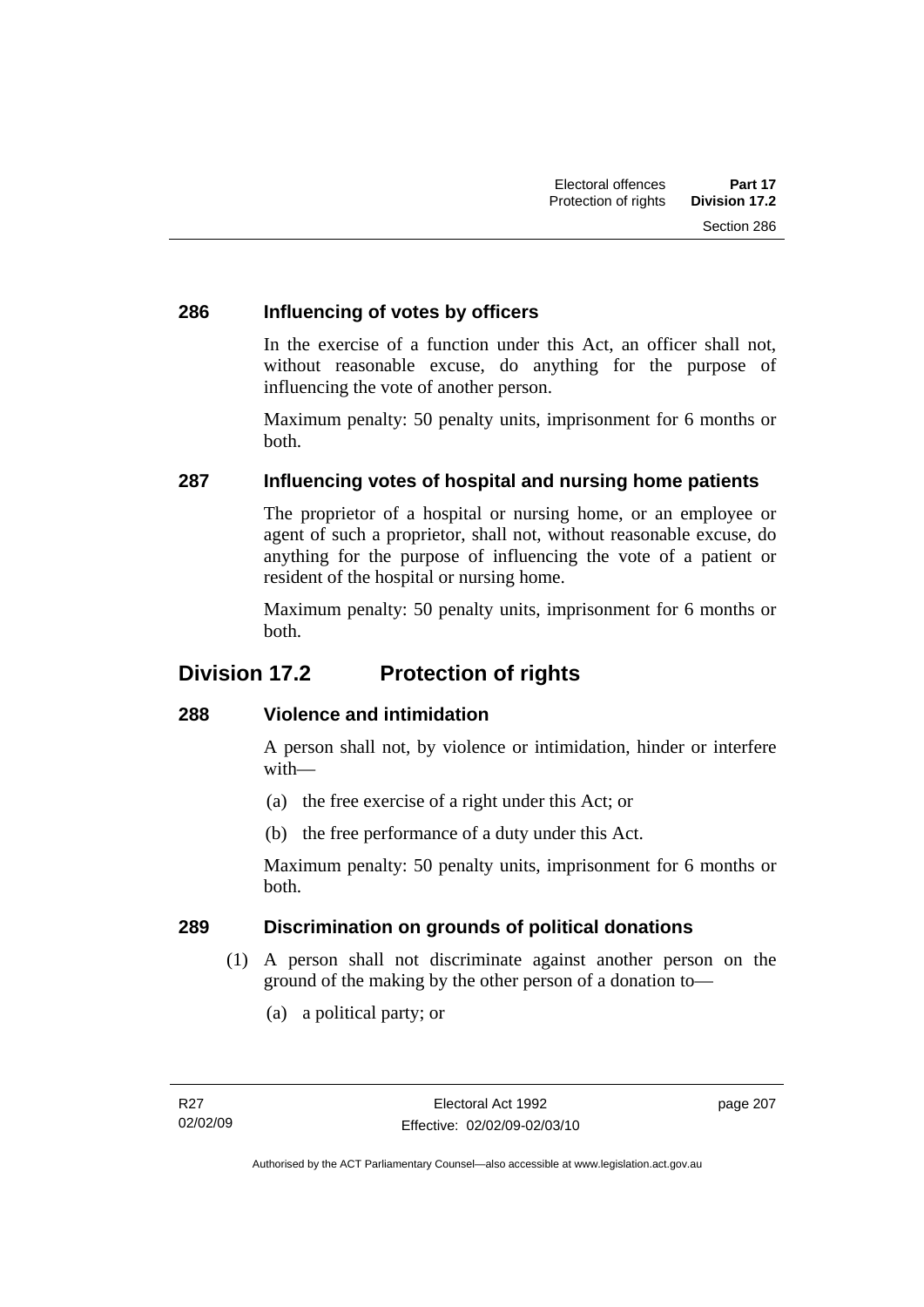(b) a candidate in an election.

Maximum penalty: 50 penalty units, imprisonment for 6 months or both.

(2) In this section:

*discriminate against*, in relation to a person, means—

- (a) deny the person access to membership of any trade union, club or other body, whether incorporated or not; or
- (b) not allow the person to work or to continue to work; or
- (c) subject the person to any form of intimidation or coercion; or
- (d) subject the person to any other detriment.

### **290 Employees' right to leave of absence for voting**

 (1) On notification from an employee before a polling day, the employer shall allow the employee, without penalty or any disproportionate deduction of pay, to take any necessary leave (not exceeding 2 hours) for the purpose of voting.

Maximum penalty: 10 penalty units.

- (2) Subsection (1) does not apply if the absence of the employee from employment could—
	- (a) endanger any person, animal or thing; or
	- (b) cause substantial loss to any person.
- (3) An employee shall not notify an employer under subsection (1) if he or she does not have a genuine intention of voting during the period of the leave to be granted for the purpose of voting.

Maximum penalty: 5 penalty units.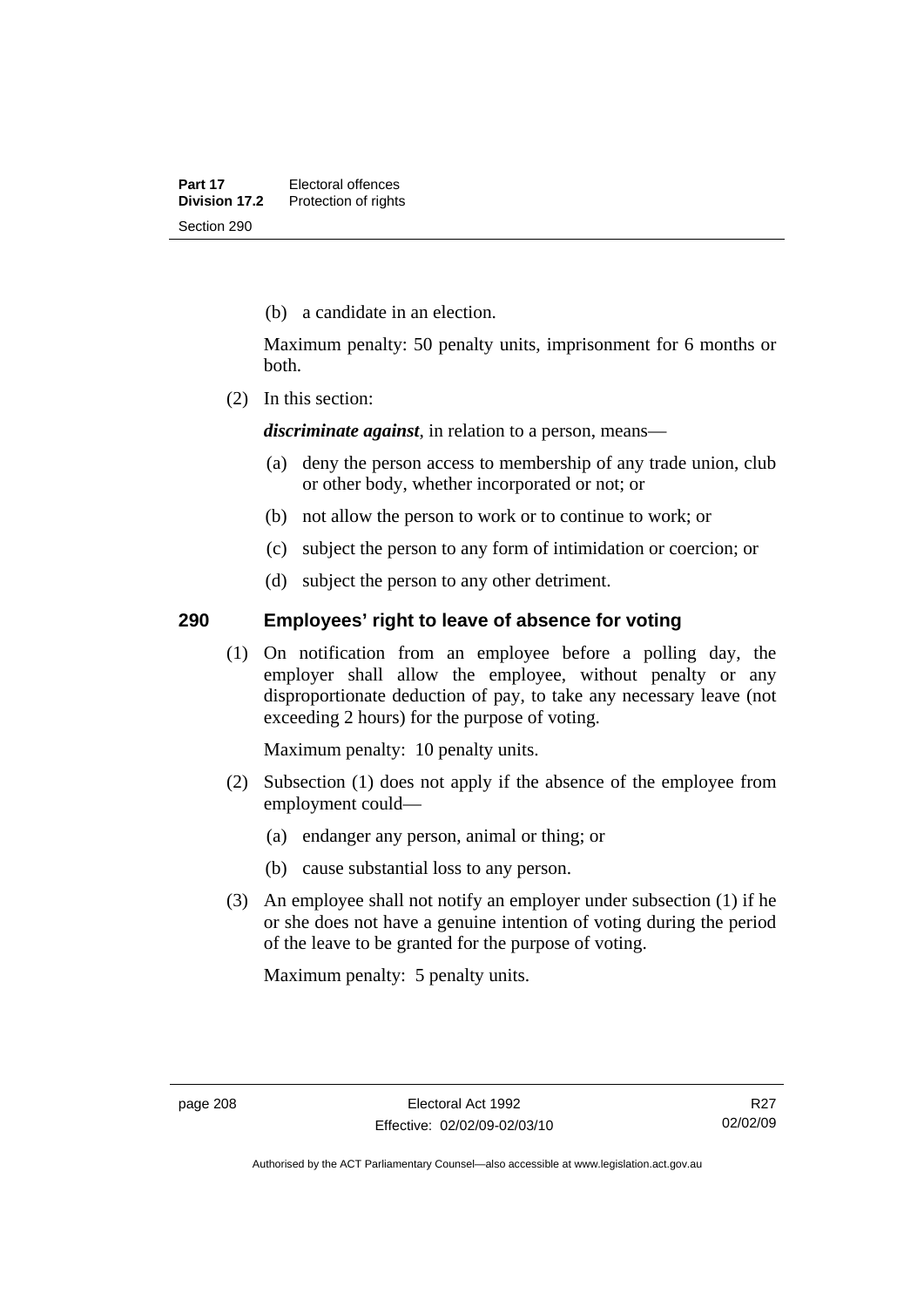# **Division 17.3 Campaigning offences**

### **291 Definitions for div 17.3**

In this division:

*disseminate* electoral matter (whether in printed or electronic form) means print, publish, distribute, produce or broadcast the electoral matter.

*publish* electoral matter, includes publish electronically.

*reportage or commentary*, in relation to a news publication, means everything in the newspaper or periodical except—

- (a) advertisements; and
- (b) letters to the editor.

### **292 Dissemination of unauthorised electoral matter**

- (1) A person commits an offence if—
	- (a) the person disseminates electoral matter; and
	- (b) the matter does not include—
		- (i) the name of the person who authorised the matter or its author; and
		- (ii) a statement to the effect that the named person authorised, or is the author of, the matter; and
		- (iii) if the matter is published for a registered party, a candidate for election or a person who has publicly indicated that he or she intends to be a candidate for election—a statement to the effect that the matter is published for the party, candidate or person.

Maximum penalty: 10 penalty units.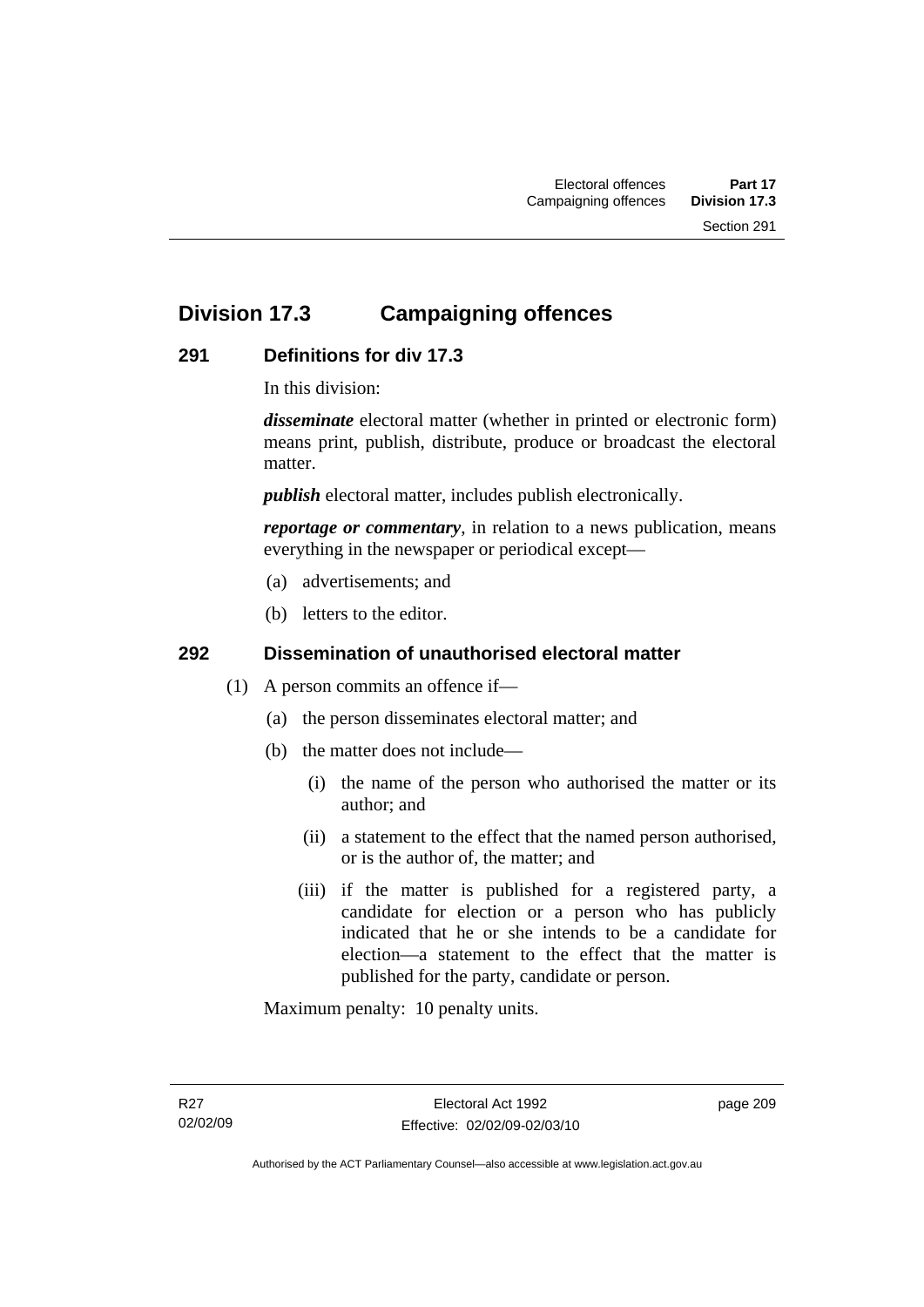(2) In this section:

*statement* means a statement in a form in which the matter is disseminated.

#### **Example**

Electoral matter disseminated in sound and video form could state the authoriser's name in sound or on-screen printed form.

*Note* An example is part of the Act, is not exhaustive and may extend, but does not limit, the meaning of the provision in which it appears (see Legislation Act, s 126 and s 132).

#### **293 Exceptions for news publications**

- (1) Section 292 does not apply to the dissemination of electoral matter contained in reportage or commentary in a particular news publication if the publication includes a statement to the effect that a person named in the statement has authorised publication of all electoral matter contained in reportage or commentary in the publication.
- (2) Section 292 does not apply to the dissemination of electoral matter contained in a letter to the editor in a particular news publication if—
	- (a) the author's name and the place where the author lives are stated at the end of the letter; and
	- (b) the publication includes a statement to the effect that a person named in the statement has authorised publication of all electoral matter contained in letters to the editor in the publication.
- (3) For subsection (2) (a), it is sufficient to identify where the author lives by reference to—
	- (a) the suburb or town of, or nearest to, the author's residence; and
	- (b) if the residence is outside the ACT—the State, other Territory or other country of the residence.

R27 02/02/09

Authorised by the ACT Parliamentary Counsel—also accessible at www.legislation.act.gov.au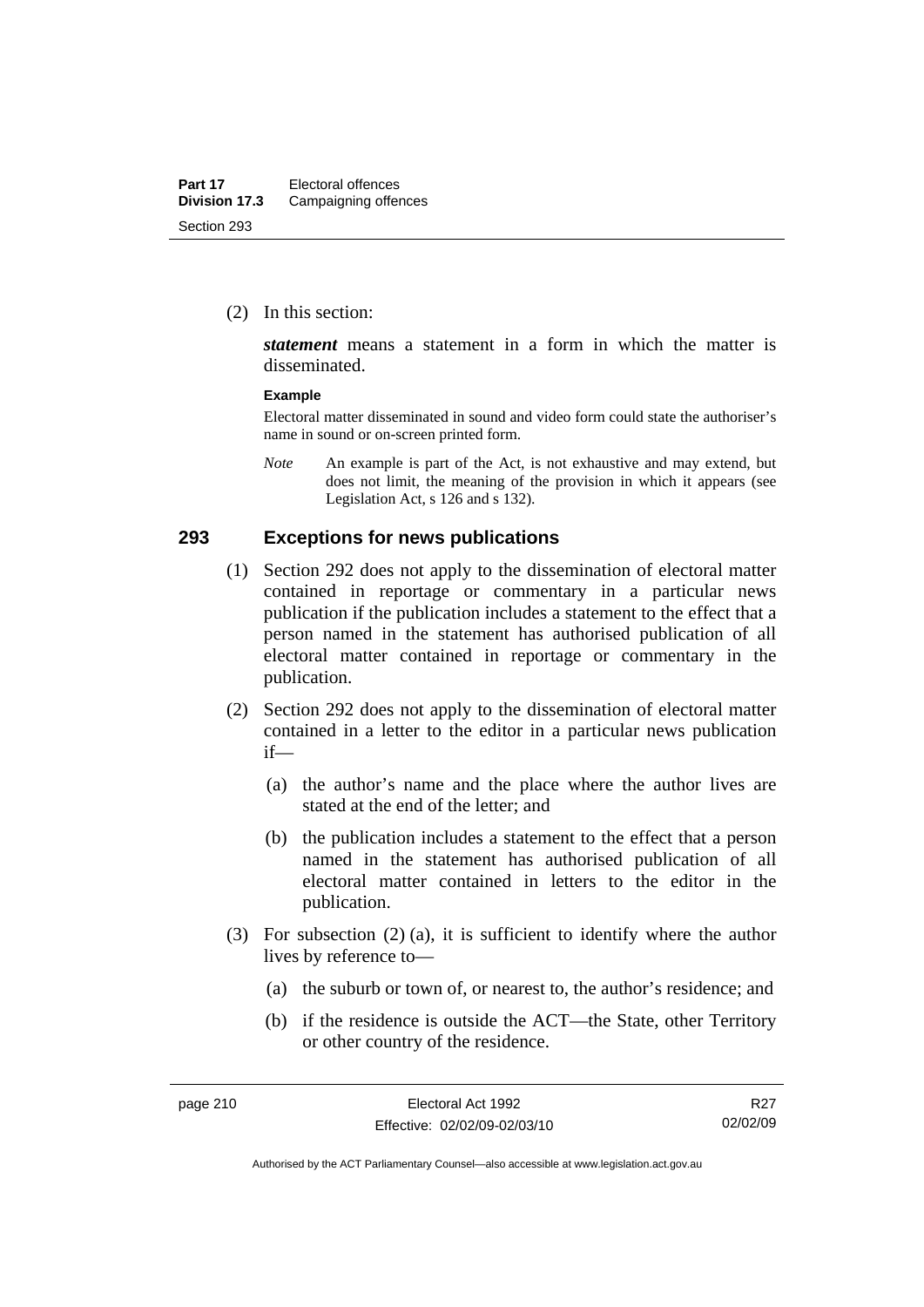(4) In this section:

*letter to the editor* includes electronic commentary of a similar kind.

#### **294 Exceptions for dissemination of electoral matter on certain items**

- (1) Section 292 does not apply to the dissemination of electoral matter on any of the following items unless the item includes a representation of a ballot paper:
	- (a) a letter from an MLA that includes the name of the MLA and an indication that he or she is an MLA;
	- (b) a press release published by or for an MLA that includes the name of the MLA and an indication that he or she is an MLA;
	- (c) a report under the *Annual Reports (Government Agencies) Act 2004*;
	- (d) a publication of a government agency that includes—
		- (i) the name of the agency; and
		- (ii) the City of Canberra Arms; and
		- (iii) the words 'Australian Capital Territory', 'Australian Capital Territory Legislative Assembly', 'ACT Legislative Assembly', 'Australian Capital Territory Government' or 'ACT Government';
	- (e) a business or visiting card that promotes the candidacy of a person in an election;
	- (f) a letter or card on which the name of the sender appears;
	- (g) a T-shirt;
	- (h) a badge or button;
	- (i) a pen or pencil;
	- (j) a balloon;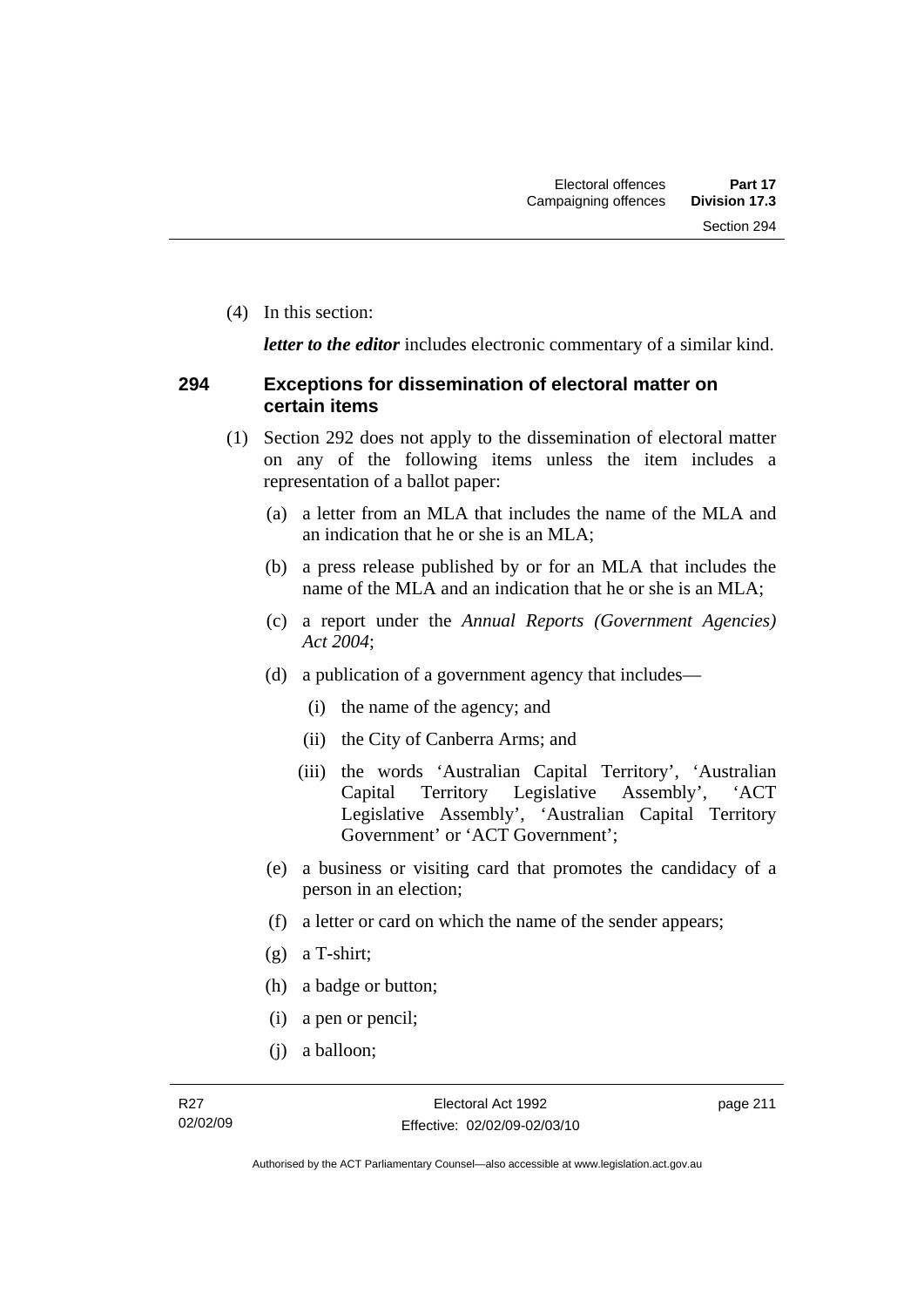- (k) an item prescribed by regulation.
- (2) In this section:

*City of Canberra Arms*—see the *City of Canberra Arms Act 1932*, section 4.

*government agency* means—

- (a) an administrative unit; or
- (b) a Territory instrumentality; or
- (c) a statutory office-holder and the staff assisting the statutory office-holder.

#### **295 Exception for certain Commonwealth licence holders**

Section 292 does not apply to the dissemination of electoral matter on radio or television by the holder of a licence under the *Broadcasting Services Act 1992* (Cwlth) that is subject to a condition relating to election advertisements.

### **296 Advertorials**

- (1) This section applies to an advertisement in a news publication that—
	- (a) appears to be reportage or commentary; and
	- (b) includes electoral matter.
- (2) The proprietor of the news publication must ensure that the word 'advertisement' is included, in legible form, as a headline to the advertisement on each page on which the advertisement appears.

Maximum penalty: 10 penalty units.

R<sub>27</sub> 02/02/09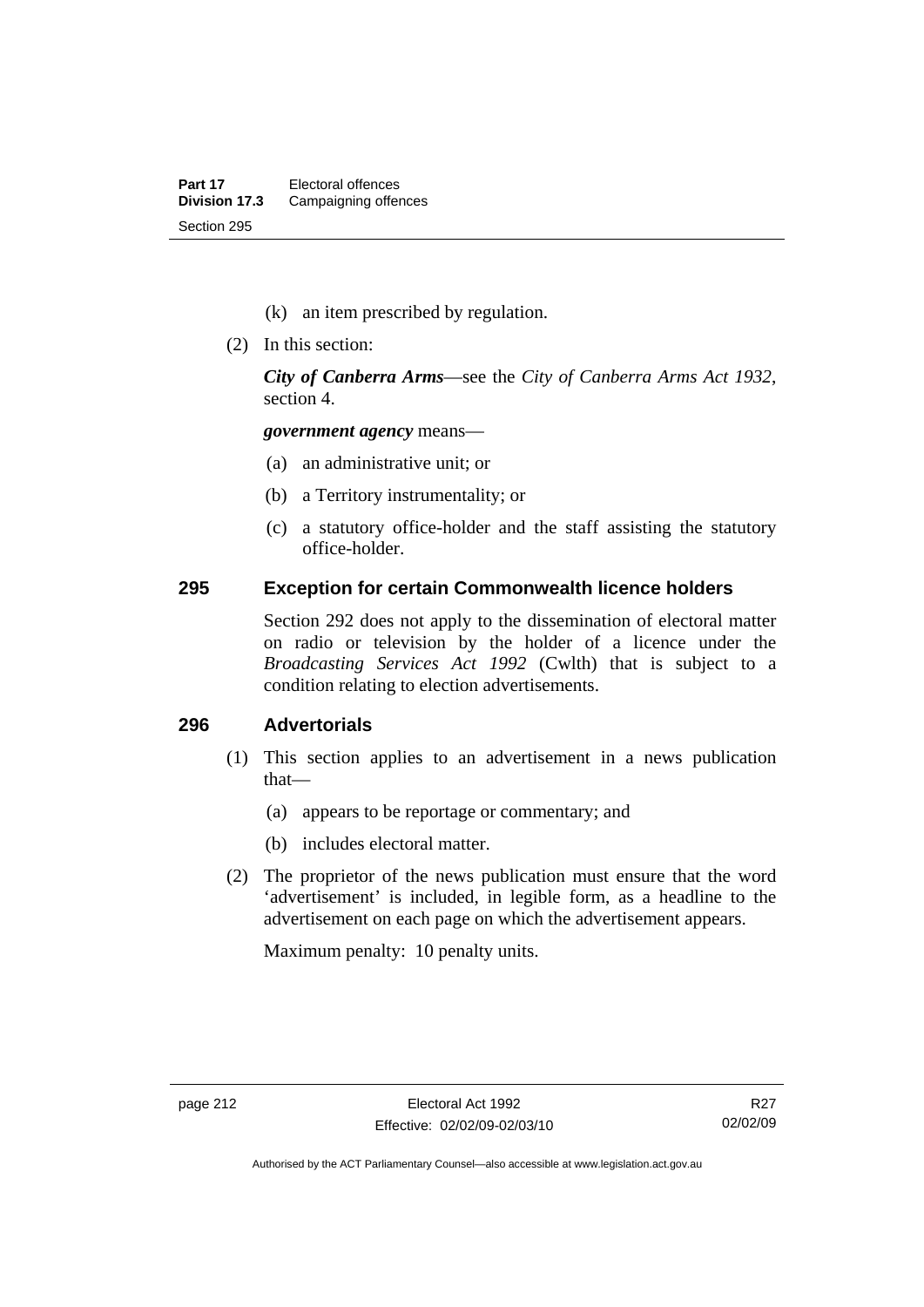### **297 Misleading or deceptive electoral matter**

 (1) A person shall not disseminate, or authorise to be disseminated, electoral matter that is likely to mislead or deceive an elector about the casting of a vote.

Maximum penalty: 50 penalty units, imprisonment for 6 months or both.

 (2) It is a defence to a prosecution for an offence against subsection (1) if it is established that the defendant did not know, and could not reasonably be expected to have known, that the electoral matter was likely to mislead or deceive an elector about the casting of a vote.

### **298 Inducement to illegal voting—representations of ballot papers**

A person shall not disseminate, or authorise to be disseminated, electoral matter including a representation of a ballot paper, or part of a ballot paper, likely to induce an elector to mark his or her vote otherwise than in accordance with the directions on the ballot paper.

Maximum penalty: 50 penalty units, imprisonment for 6 months or both.

### **299 Graffiti**

- (1) A person shall not, without reasonable excuse, mark any electoral matter directly on any defined place or object without the consent of—
	- (a) for a place—the lessee or lawful occupier of the place; or
	- (b) for an object—the owner or lawful possessor of the object.

Maximum penalty: 10 penalty units.

 (2) The Territory or a Territory authority shall not give consent for subsection  $(1)$ .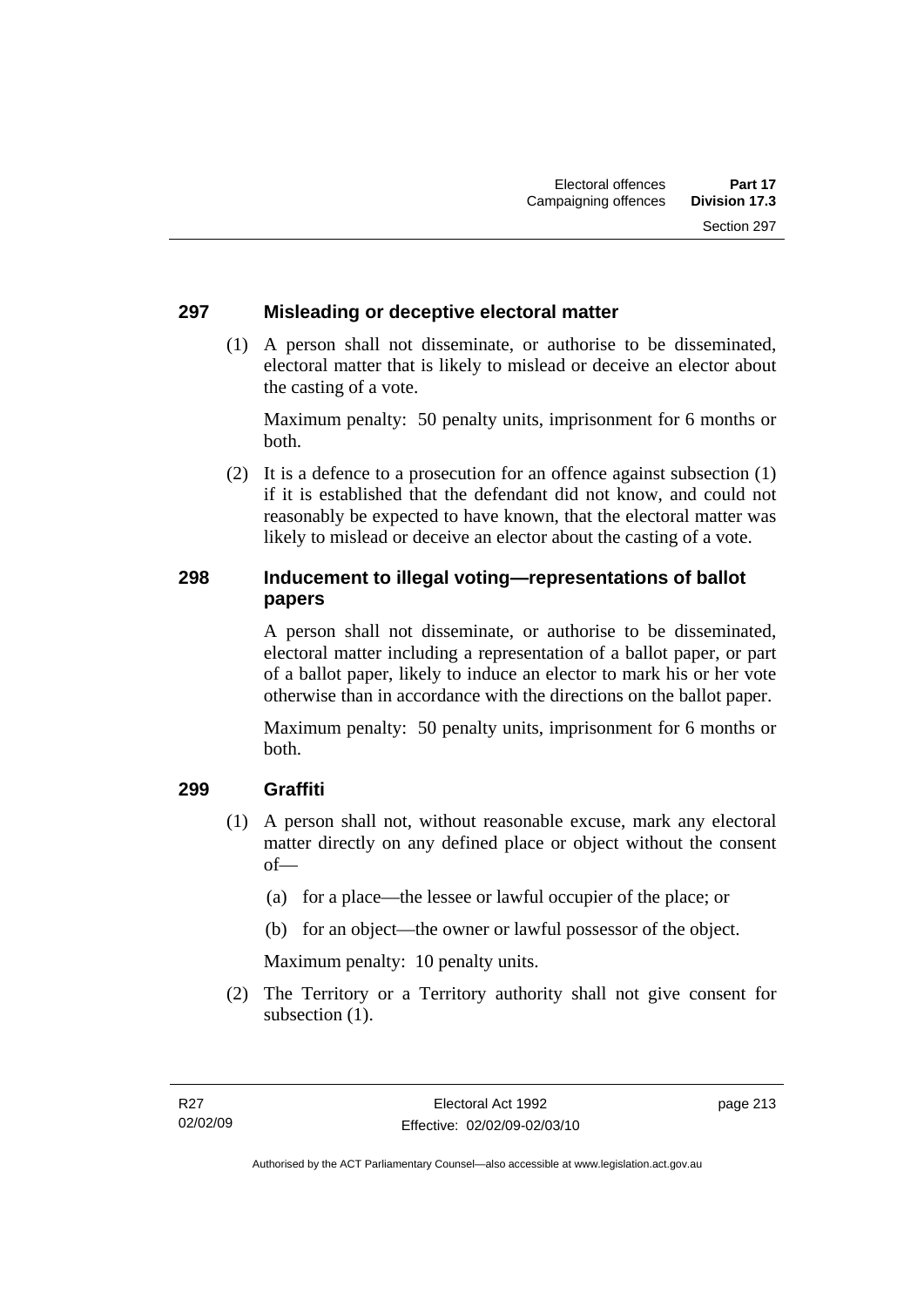- (3) In a prosecution for an offence against subsection (1) in relation to a defined place or object leased, occupied, owned or possessed by the Territory or a Territory authority, it is to be conclusively presumed that the Territory or the Territory authority, as the case requires, did not consent to any marking of electoral matter on the place or object.
- (4) In this section:

*defined place or object* means a building, footpath, hoarding, roadway, vehicle, vessel or any public or private place (whether on land or water or in the air).

*lessee*—see the *Planning and Development Act 2007*, section 234.

*mark* means write, draw or depict.

### **300 Defamation of candidates**

 (1) A person shall not make or publish, or authorise to be made or published, a false and defamatory statement about the personal character or conduct of a candidate.

Maximum penalty: 50 penalty units, imprisonment for 6 months or both.

- (2) It is a defence to a prosecution for an offence against subsection (1) if it is established that the defendant believed on reasonable grounds that the relevant statement was true.
- (3) A person who makes a false and defamatory statement in relation to the personal character or conduct of a candidate in contravention of this section may, at the suit of the candidate, be restrained by injunction from repeating the statement or any similar false and defamatory statement.

#### **301 Publication of statements about candidates**

 (1) A person shall not publish, or authorise to be published, on behalf of a body (whether incorporated or unincorporated) a statement—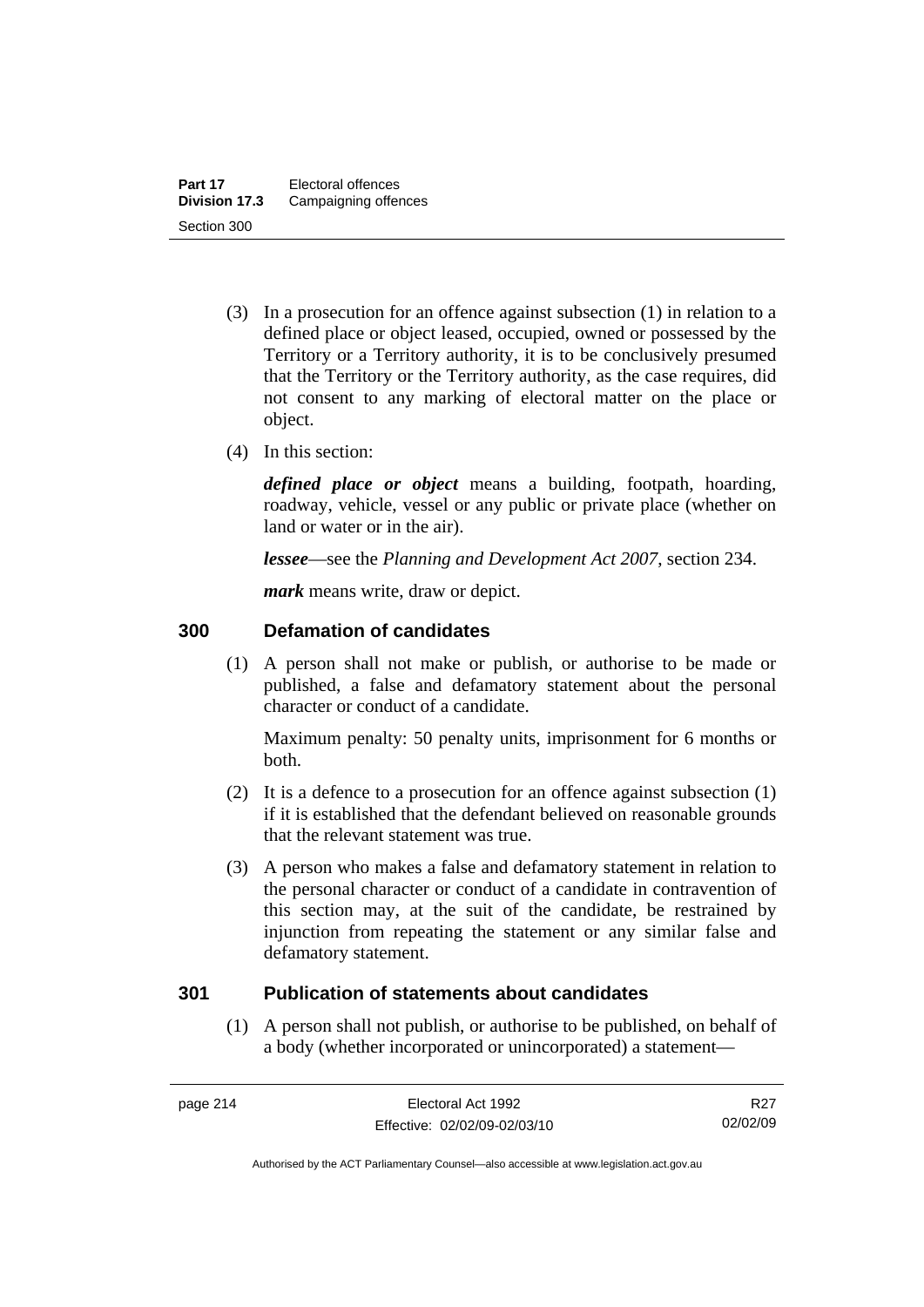- (a) expressly or impliedly claiming that a candidate in an election is associated with, or supports the policy or activities of, that body; or
- (b) expressly or impliedly advocating that a candidate should be given the first preference vote in an election;

without the written authority of the candidate.

Maximum penalty: 30 penalty units.

- (2) In proceedings for an offence against subsection (1), it shall be presumed, unless the contrary is proved, that a statement purported to be made on behalf of a body was made on behalf of the body.
- (3) This section does not apply to a statement—
	- (a) published on behalf of a political party; and
	- (b) that relates to a candidate nominated by the party who has publicly declared his or her candidature to be on behalf of, or in the interests of, the party.

### **302 Disruption of election meetings**

 (1) A person shall not, without reasonable excuse, disrupt an election meeting.

Maximum penalty: 5 penalty units.

- (2) The chairperson of an election meeting may request a police officer to remove from the meeting any person who, in the opinion of the chairperson, is disrupting the meeting.
- (3) On a request from the chairperson under subsection (2), a police officer may take reasonable action to remove from the meeting the person disrupting the meeting.
- (4) A person who is the subject of a request referred to in subsection (2) shall not, without reasonable excuse, return to the meeting without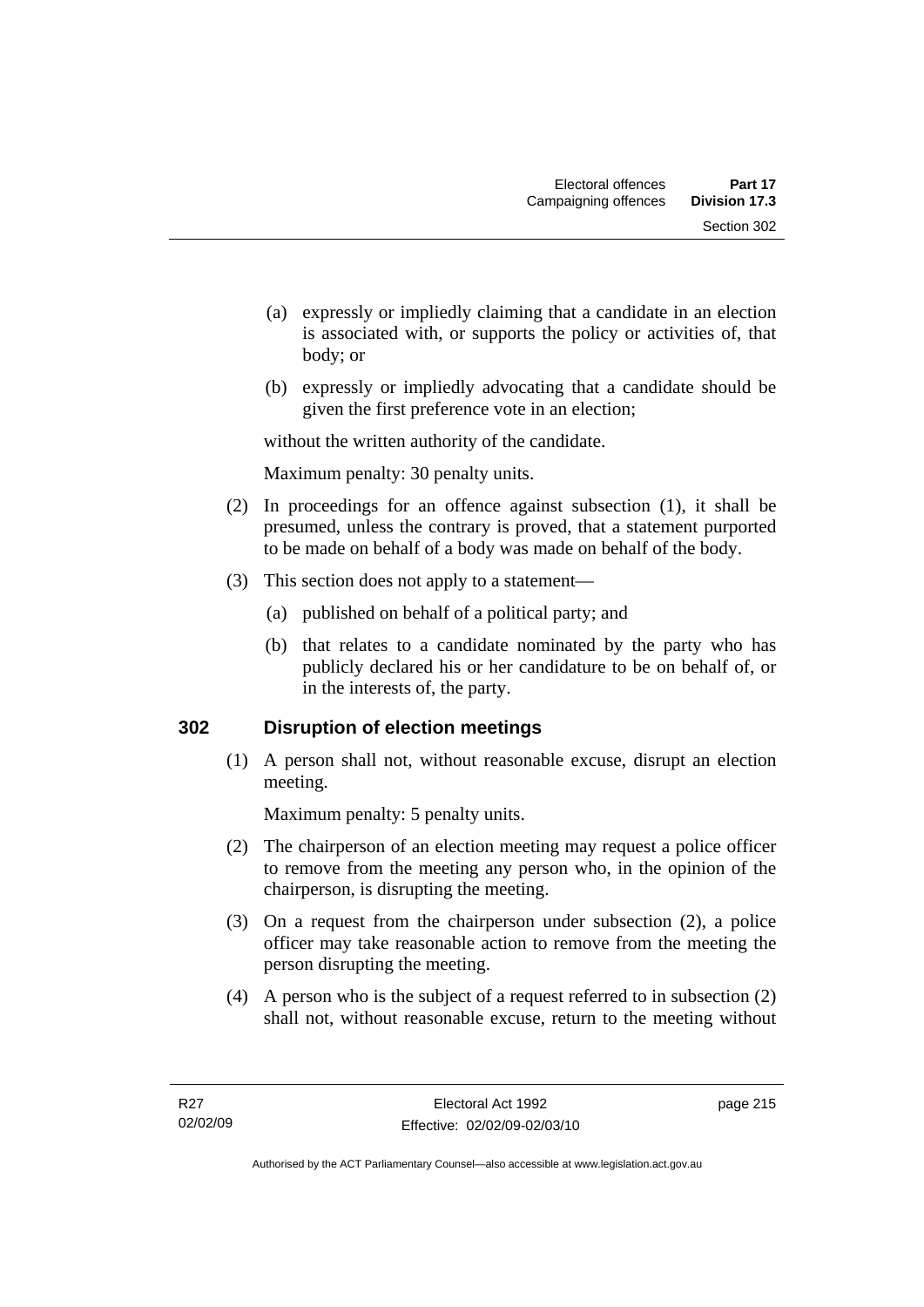the authority of the chairperson after leaving it or being removed from it.

Maximum penalty: 10 penalty units.

(5) In this section:

*election meeting* means a lawful public meeting held during a pre-election period in association with the relevant election.

#### **303 Canvassing within 100m of polling places**

- (1) A person shall not, during polling hours within the defined polling area in relation to a polling place—
	- (a) do anything for the purpose of influencing the vote of an elector as the elector is approaching, or while the elector is at, the polling place; or
	- (b) do anything for the purpose of inducing an elector not to vote as the elector is approaching, or while the elector is at, the polling place; or
	- (c) exhibit a notice containing electoral matter that is able to be clearly seen by electors approaching, or at, the polling place, other than a notice authorised by the commissioner for display there.

Maximum penalty: 5 penalty units.

- (2) If the building where a polling place is located is situated on grounds within an enclosure, the commissioner may, by written notice, specify the boundary of that enclosure for subsection (7), definition of *defined polling area*, paragraph (b).
- (3) A notice is a notifiable instrument.

*Note* A notifiable instrument must be notified under the *Legislation Act 2001*.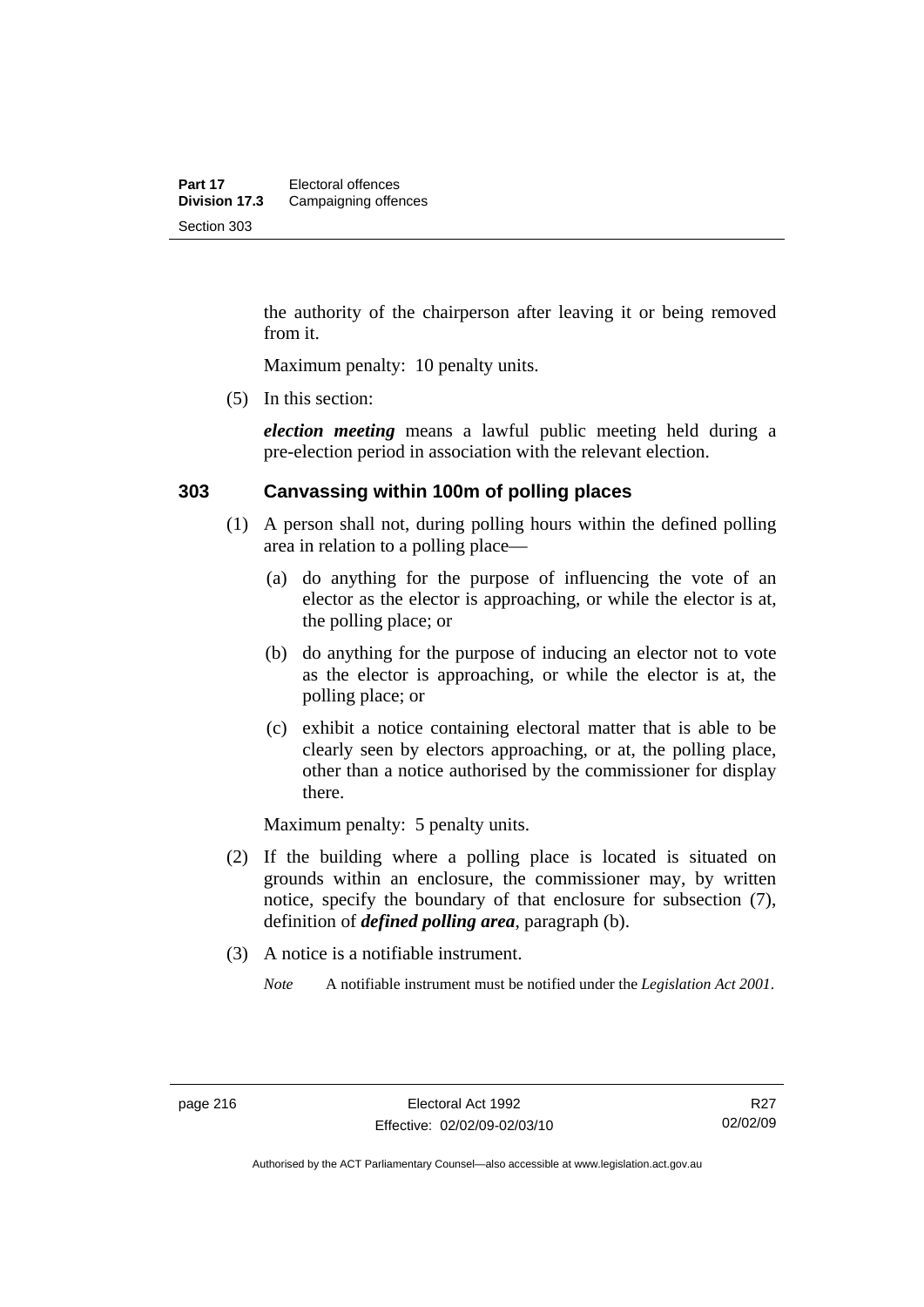- (4) An officer may, if directed by the commissioner, remove or obliterate a notice that the commissioner or the officer believes on reasonable grounds to be exhibited in contravention of this section.
- (5) Subsection (4) does not authorise an officer to enter land that is subject to a territory lease.
- (6) A person shall not obstruct an officer in the exercise or attempted exercise of the officer's functions under subsection (4).

Maximum penalty: 50 penalty units, imprisonment for 6 months or both.

(7) In this section:

*defined polling area*, in relation to a polling place, means the area—

- (a) within the building where the polling place is located, and within 100m of the building; or
- (b) if the commissioner issues a notice under subsection (2) in relation to the polling place—within the boundary of the enclosure specified in the notice, and within 100m outside that boundary.

*polling hours*, in relation to a polling place, means—

- (a) for a polling place appointed under section 119—between the hours of 8 am and 6 pm on polling day; or
- (b) for a polling place where a vote may be made before an officer—any time when the place is open for the acceptance of votes; or
- (c) for a polling place where polling is authorised under division 10.5—the period when a mobile polling visit is being made to the building where that place is located.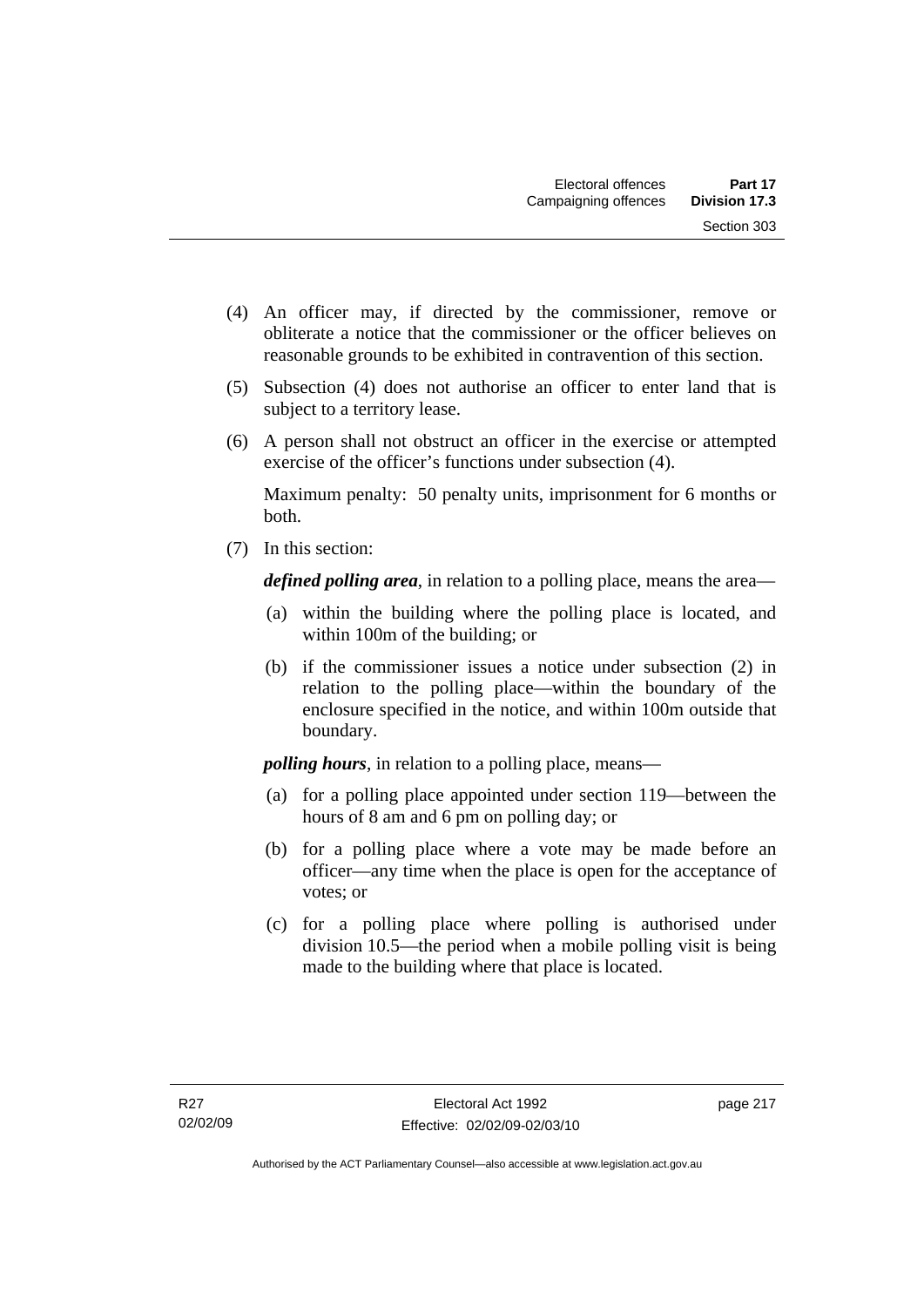### **304 Badges and emblems in polling places**

Subject to section 123 (5), an officer or scrutineer shall not wear or display in a polling place a badge or emblem associated with a political party or candidate.

Maximum penalty: 10 penalty units.

#### **305 How-to-vote material in polling places**

 (1) A person shall not, except for the purposes of assisting another person to vote under section 156, exhibit or leave in a polling place any printed electoral matter.

Maximum penalty: 5 penalty units.

 (2) This section does not apply in relation to a notice authorised by the commissioner for display in the polling place.

#### **306 Evidence of authorisation of electoral matter**

In proceedings for an offence against this division—

- (a) electoral matter including a statement to the effect that it was authorised by a specified person is admissible as evidence of that fact; and
- (b) an issue of a news publication including a statement to the effect that a specified person authorised the publication of all electoral matter contained in reportage or commentary in that issue is admissible as evidence of that fact; and
- (c) electoral matter including a statement to the effect that it was disseminated by a specified person is admissible as evidence of that fact; and
- (d) electoral matter that includes a name purporting to be the author's name is admissible as evidence of that fact.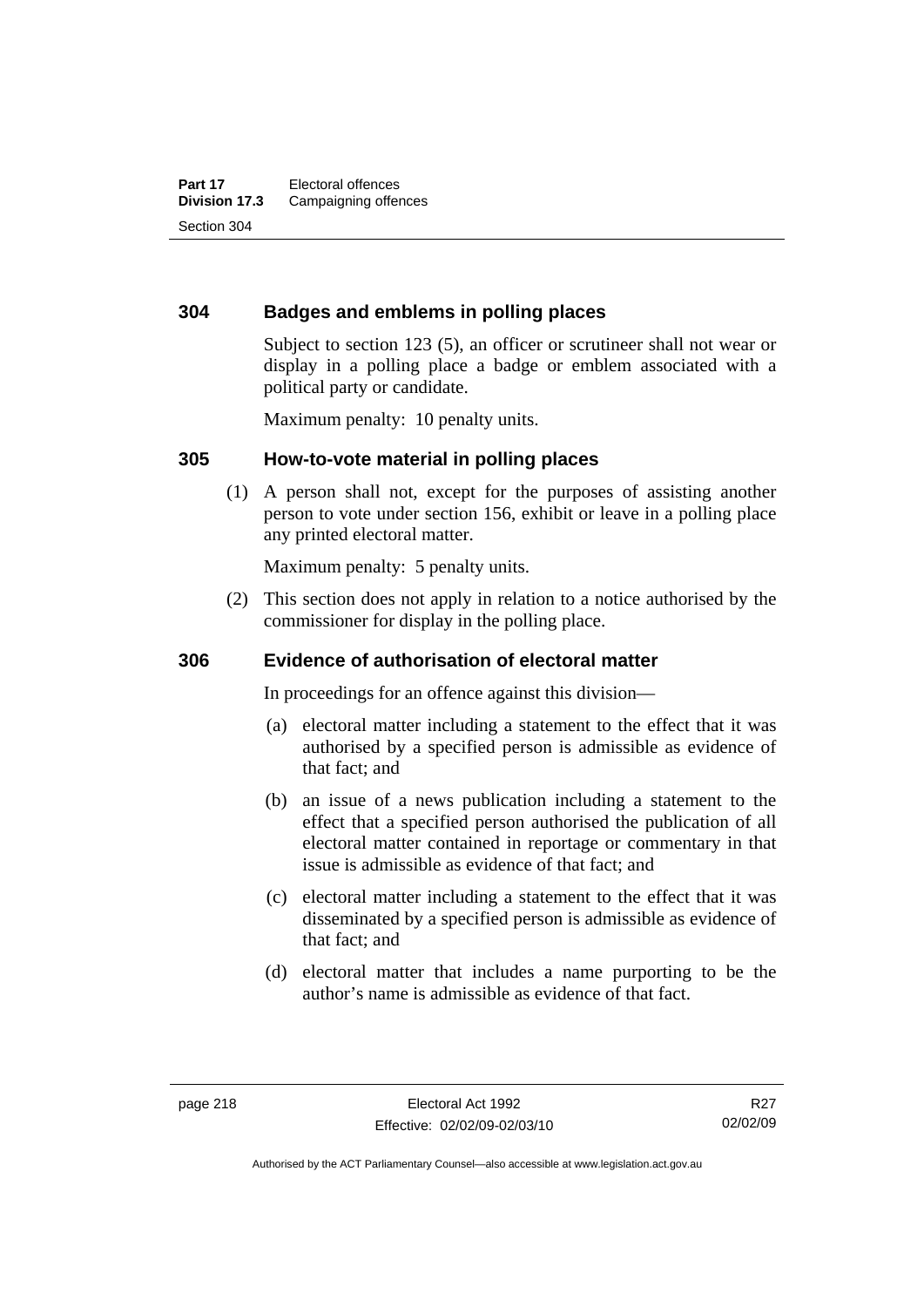# **Division 17.4 Electronic voting offences**

### **306A Interfering with electronic voting devices etc**

A person must not, without reasonable excuse, destroy or interfere with any device or computer program that is used, or intended to be used, for or in connection with electronic voting.

Maximum penalty: 50 penalty units, imprisonment for 6 months or both.

### **306B Interfering with electronic counting devices etc**

A person must not, without reasonable excuse, destroy or interfere with any device or computer program that is used, or intended to be used, for counting votes electronically.

Maximum penalty: 50 penalty units, imprisonment for 6 months or both.

# **Division 17.5 Voting fraud**

### **307 Voting fraud**

 (1) A person shall not supply a ballot paper unless authorised to do so for this Act.

Maximum penalty: 50 penalty units.

(2) A person shall not obtain a ballot paper by fraudulent means.

Maximum penalty: 50 penalty units, imprisonment for 6 months or both.

 (3) A person other than an elector shall not mark a ballot paper, unless expressly authorised by this Act.

Maximum penalty: 50 penalty units.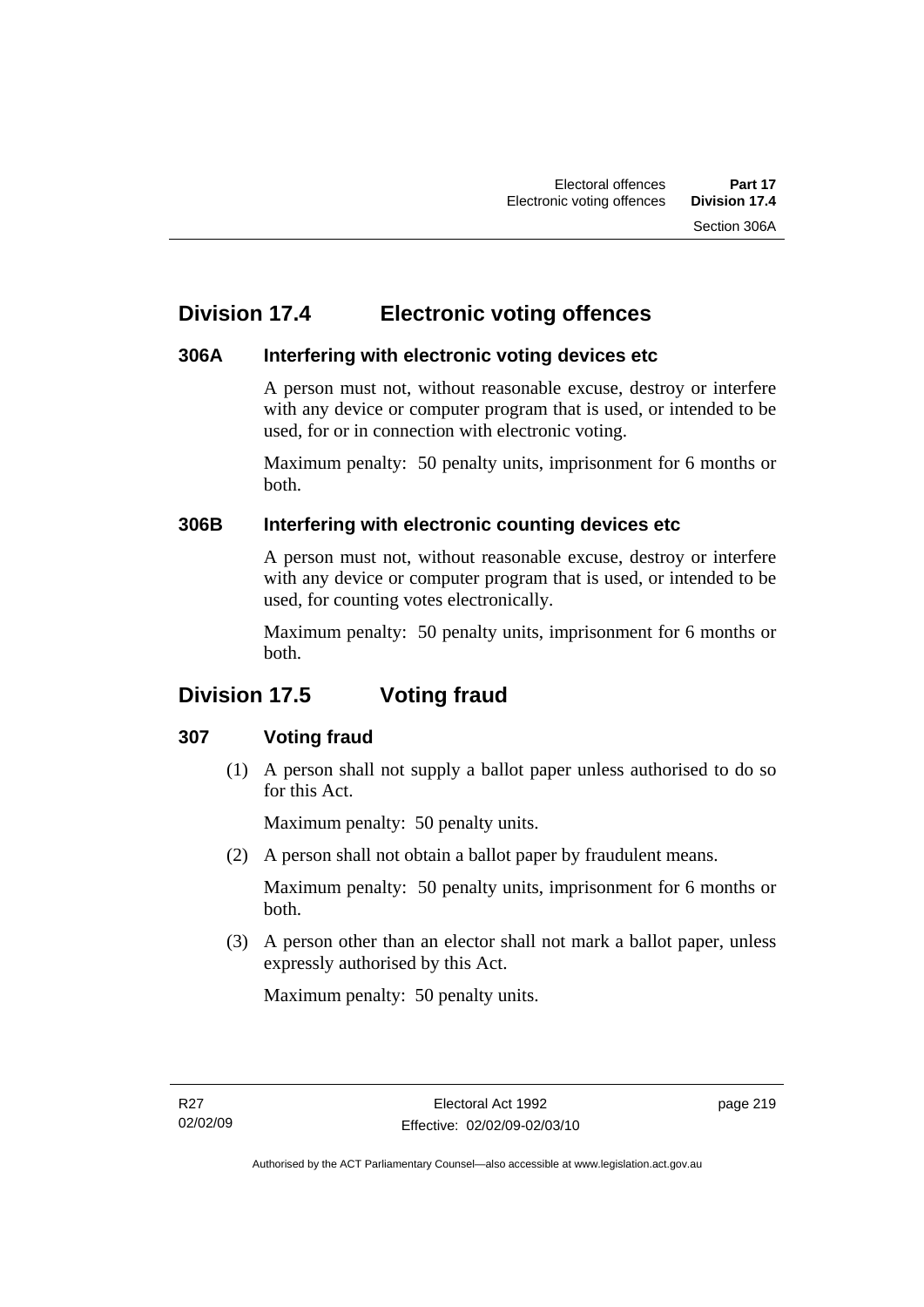(4) A person shall not fraudulently put a ballot paper, or any other paper, in a ballot box.

Maximum penalty: 50 penalty units, imprisonment for 6 months or both.

- (5) A person shall not fraudulently take a ballot paper out of—
	- (a) a place where a vote may be made before an officer under section 136B or 136C; or
	- (b) a polling place; or
	- (c) a scrutiny centre.

Maximum penalty: 50 penalty units, imprisonment for 6 months or both.

 (6) A person shall not, without reasonable excuse, interfere with a ballot box, or a ballot paper, unless authorised to do so for this Act.

Maximum penalty: 50 penalty units, imprisonment for 6 months or both.

## **Division 17.6 Electoral papers**

#### **310 Electoral papers—forfeiture**

- (1) On conviction of a person for an offence against the Criminal Code, part 3.6 (Forgery and related offences), any document or instrument in relation to which the offence was committed is forfeited to the Territory.
- (2) A forfeited document or instrument may be destroyed or dealt with as prescribed.

#### **311 Electoral papers—unauthorised possession**

A person shall not, without reasonable excuse, except for this Act—

(a) possess an electoral paper; or

R<sub>27</sub> 02/02/09

Authorised by the ACT Parliamentary Counsel—also accessible at www.legislation.act.gov.au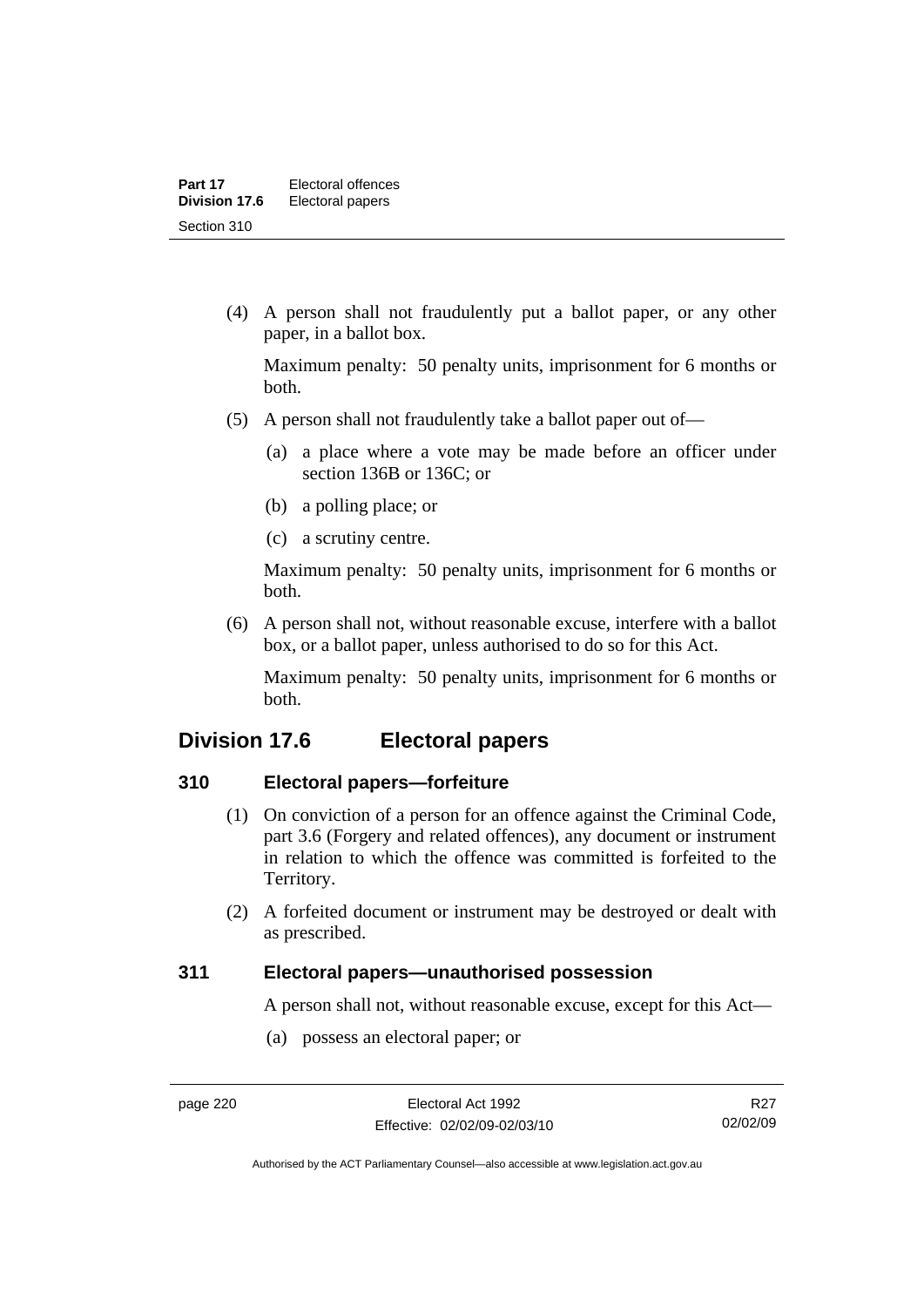(b) possess an instrument designed or adapted particularly for producing an electoral paper, or an official mark on an electoral paper.

Maximum penalty: 30 penalty units.

### **313 Electoral papers—defacement etc**

Unless authorised by or under this Act, a person shall not fraudulently deface, remove, mutilate or destroy an electoral paper.

Maximum penalty: 50 penalty units, imprisonment for 6 months or both.

### **314 Electoral papers—signatures**

 (1) Subject to subsection (2), if a person is required by this Act to sign an electoral paper, he or she shall sign it with his or her personal signature.

Maximum penalty: 10 penalty units.

- (2) If a person is unable to sign his or her name in writing, the person is to be taken to have signed an electoral paper if—
	- (a) the person makes a mark on the paper by way of signature; or
	- (b) another person signs the document in the presence of and at the direction of the person.

### **315 Electoral papers—witnesses**

- (1) A person shall not witness the signature of an electoral paper unless—
	- (a) the paper is signed by the signatory; and
	- (b) he or she has seen the signatory sign the paper; and
	- (c) he or she is satisfied as to—
		- (i) the identity of the signatory; and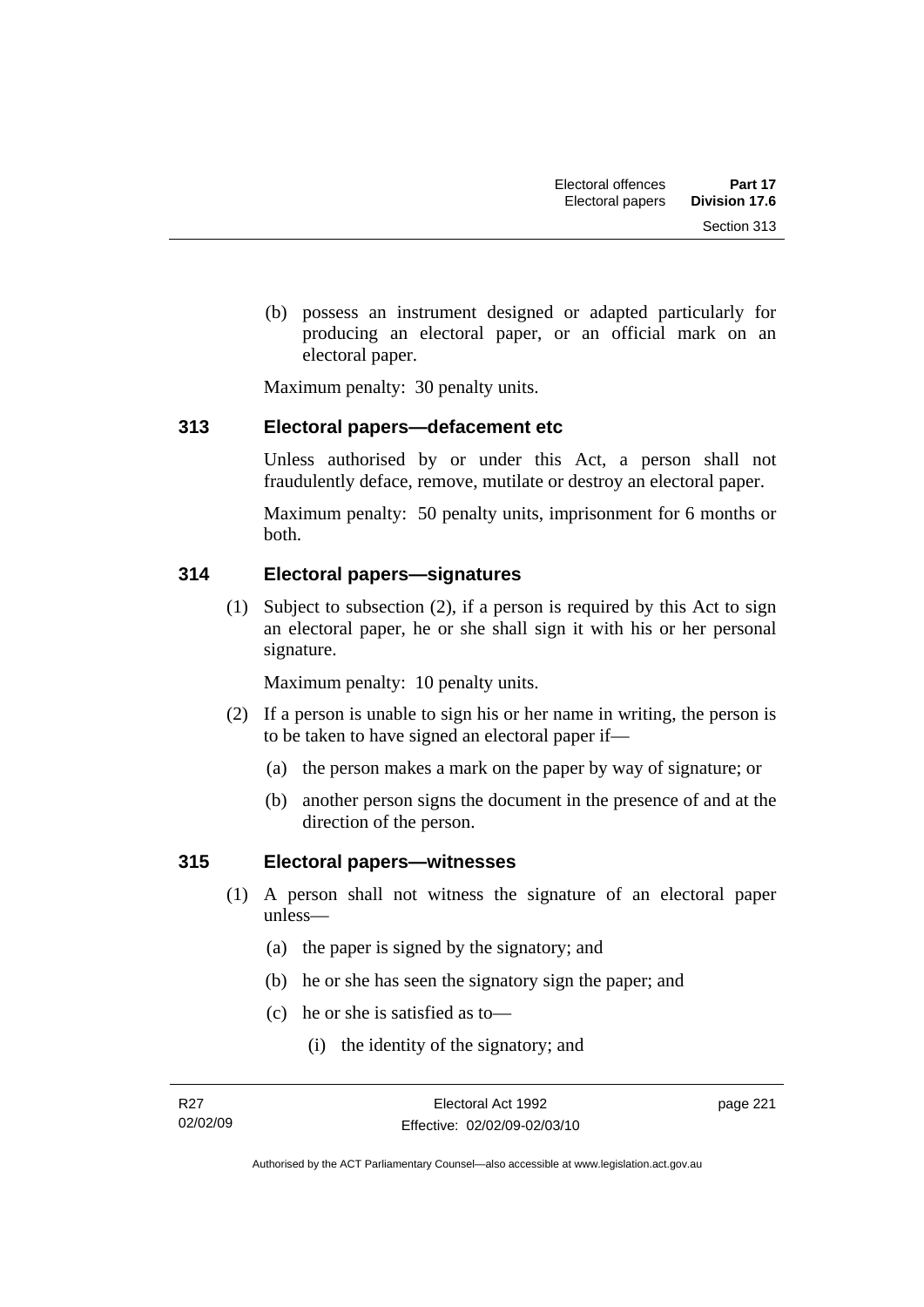- (ii) the truth of any statements made in the paper by the signatory; and
- (d) he or she is able to sign his or her own name.

Maximum penalty: 10 penalty units.

- (2) For subsection (1) (c), a witness may satisfy himself or herself on the basis of—
	- (a) personal knowledge of the signatory; or
	- (b) inquiries made of the signatory; or
	- (c) any other reasonable means.
- (3) In this section:

*signatory*, in relation to a person witnessing the signature of an electoral paper, means the person whose signature is purported to be witnessed.

### **315A Ballot papers—photographs**

- (1) A person commits an offence if—
	- (a) the person takes a photograph of a ballot paper used by the person for voting in an election; and
	- (b) the photograph shows, or would be likely to show, how the person voted in the election.

Maximum penalty: 10 penalty units.

- (2) A person commits an offence if—
	- (a) the person takes a photograph of a ballot paper used by another person (the *elector*) for voting in an election; and
	- (b) the photograph shows, or would be likely to show, how the elector voted in the election; and

R<sub>27</sub> 02/02/09

Authorised by the ACT Parliamentary Counsel—also accessible at www.legislation.act.gov.au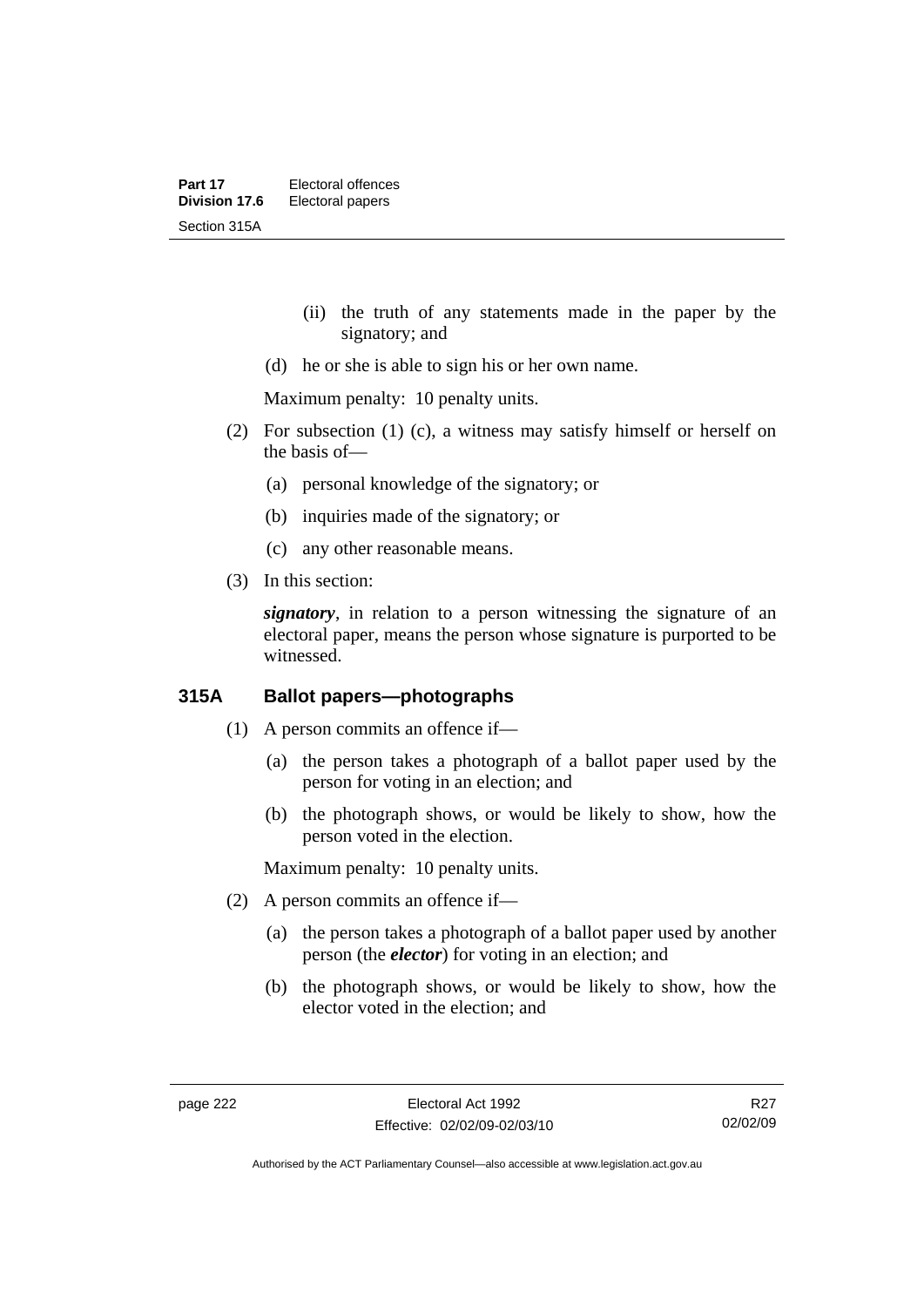- (c) either—
	- (i) the person knows the identity of the elector; or
	- (ii) it would be possible for the person or someone else to find out the identity of the elector.

Maximum penalty: 10 penalty units.

(3) In this section:

*photograph* includes a video recording.

## **Division 17.7 Official functions**

### **316 Improper influence—members of electoral commission etc**

A person shall not do anything improper for the purpose of influencing a member of—

- (a) the electoral commission; or
- (b) an augmented commission; or
- (c) a redistribution committee.

Maximum penalty: 50 penalty units, imprisonment for 6 months or both.

#### **317 Unauthorised actions by officers**

An officer shall not, without reasonable excuse, contravene—

 (a) a provision of this Act for which no other penalty is provided; or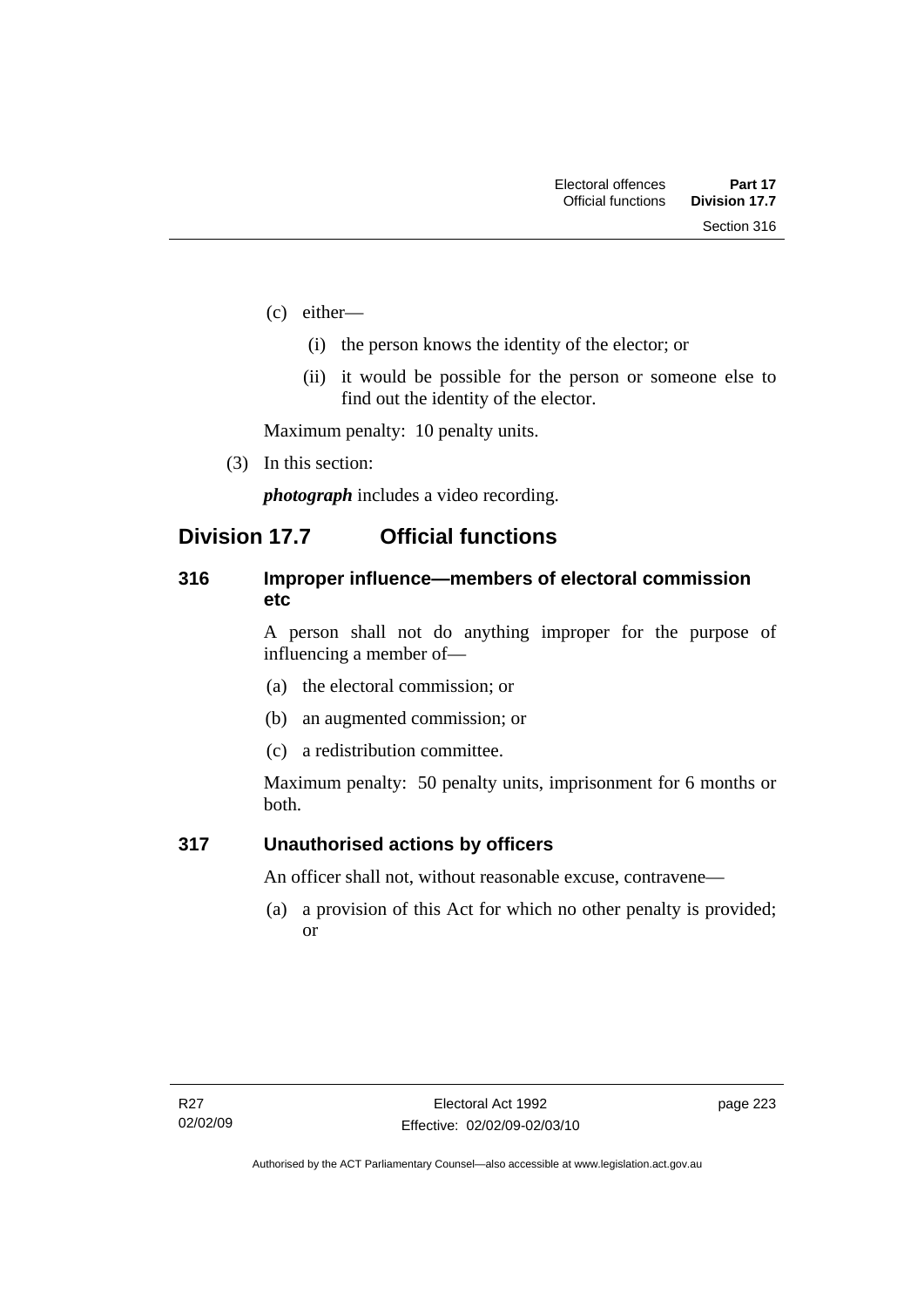(b) a direction given to him or her under this Act.

Maximum penalty: 10 penalty units.

#### **318 Identification of voters and votes**

 (1) Except as authorised under this Act, an officer shall not make any mark on a ballot paper that would be likely to enable the identification, directly or indirectly, of the person who votes on the ballot paper.

Maximum penalty: 50 penalty units, imprisonment for 6 months or both.

 (2) Except as authorised under this Act, an officer or a scrutineer shall not, directly or indirectly, disclose any information acquired in the exercise of his or her functions under this Act that would be likely to enable it to be known how an identified voter has voted.

Maximum penalty: 50 penalty units, imprisonment for 6 months or both.

(3) In subsection (2):

*officer* includes a person who has been, but is no longer, an officer.

*scrutineer* includes a person who has been, but is no longer, a scrutineer.

### **319 Responses to official questions**

 (1) A person shall not, in answer to an official question, make a statement that is false or misleading in a material particular.

Maximum penalty: 50 penalty units, imprisonment for 6 months or both.

 (2) It is a defence to a prosecution for an offence against subsection (1) if it is established that the defendant did not know, and could not reasonably be expected to have known, that the relevant statement was false or misleading in a material particular.

R<sub>27</sub> 02/02/09

Authorised by the ACT Parliamentary Counsel—also accessible at www.legislation.act.gov.au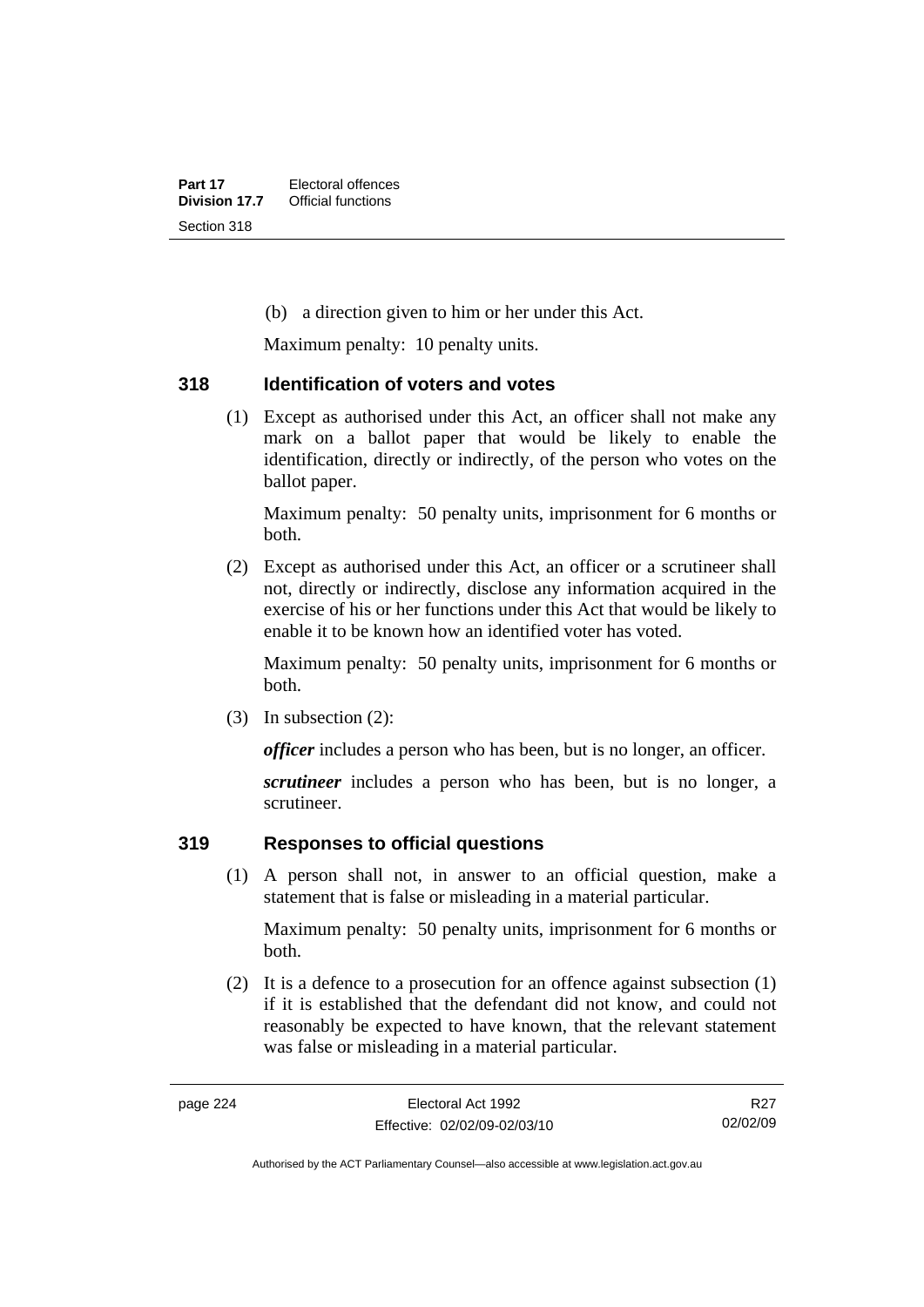Section 320

(3) In this section:

*official question* means a question asked by an officer in the exercise of his or her functions under this Act.

### **320 Control of behaviour at voting centres**

 (1) A person shall not, without reasonable excuse, disrupt an activity being carried out under this Act at a voting centre.

Maximum penalty: 10 penalty units.

 (2) A person at a voting centre shall not, without reasonable excuse, disobey a direction given by the OIC by or under this Act.

Maximum penalty: 10 penalty units.

 (3) A person shall not, without reasonable excuse, enter or remain at a voting centre without the permission, express or implied, of the OIC.

Maximum penalty: 10 penalty units.

- (4) Subsection (3) does not apply—
	- (a) to an officer; or
	- (b) to a scrutineer who is entitled to be on the premises under section 123; or
	- (c) if the voting centre is a polling place—to a voter who enters the place for the purpose of voting and remains no longer than is necessary and reasonable for that purpose.
- (5) A person who contravenes this section may be removed from the premises by a police officer or by an authorised officer.
- (6) In this section:

*OIC*, in relation to a voting centre, means the officer in charge of the centre.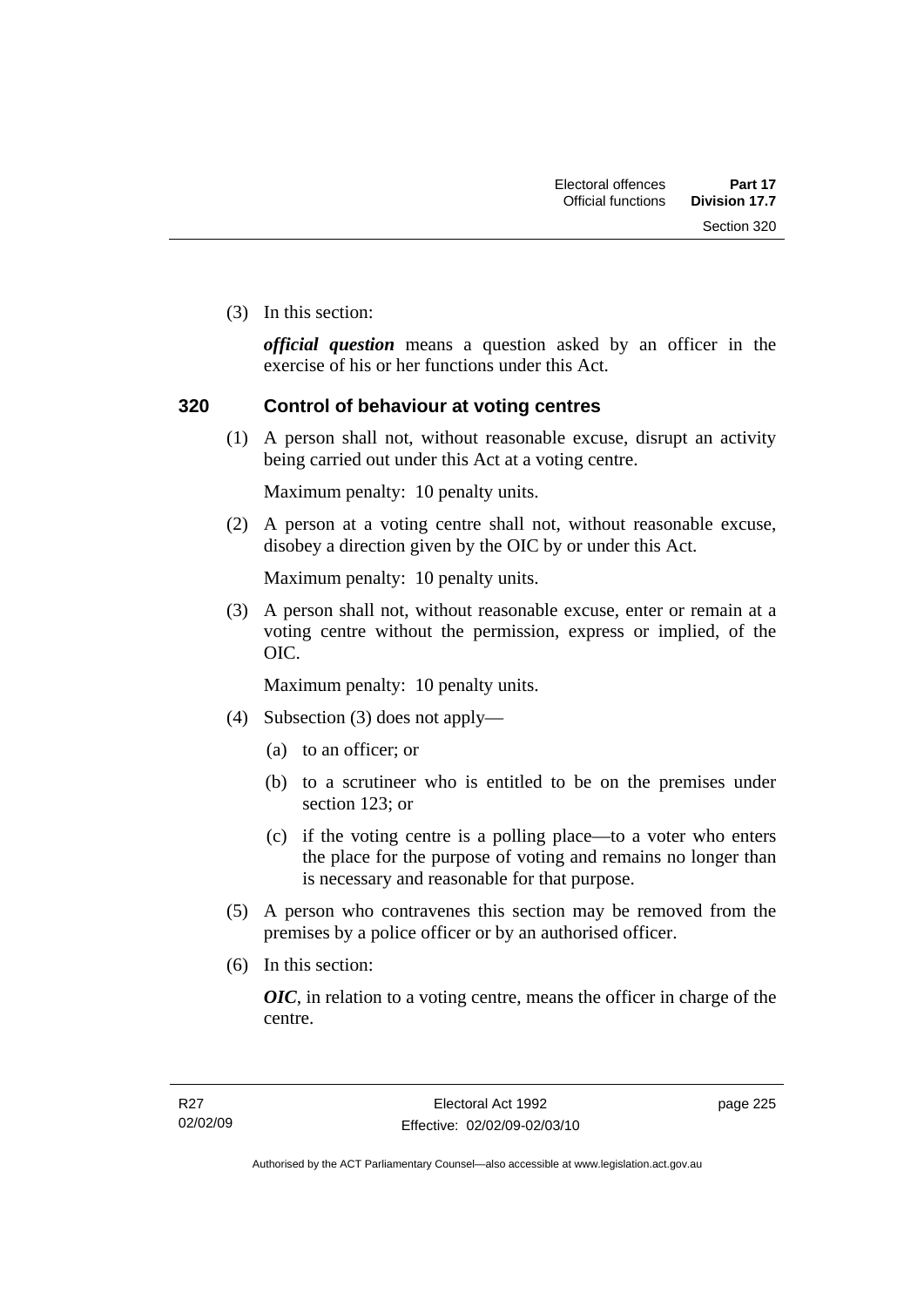*voting centre* means—

- (a) a place where a vote may be made before an officer under section 136B or 136C; or
- (b) a polling place; or
- (c) a scrutiny centre.

page 226 **Electoral Act 1992** Effective: 02/02/09-02/03/10

Authorised by the ACT Parliamentary Counsel—also accessible at www.legislation.act.gov.au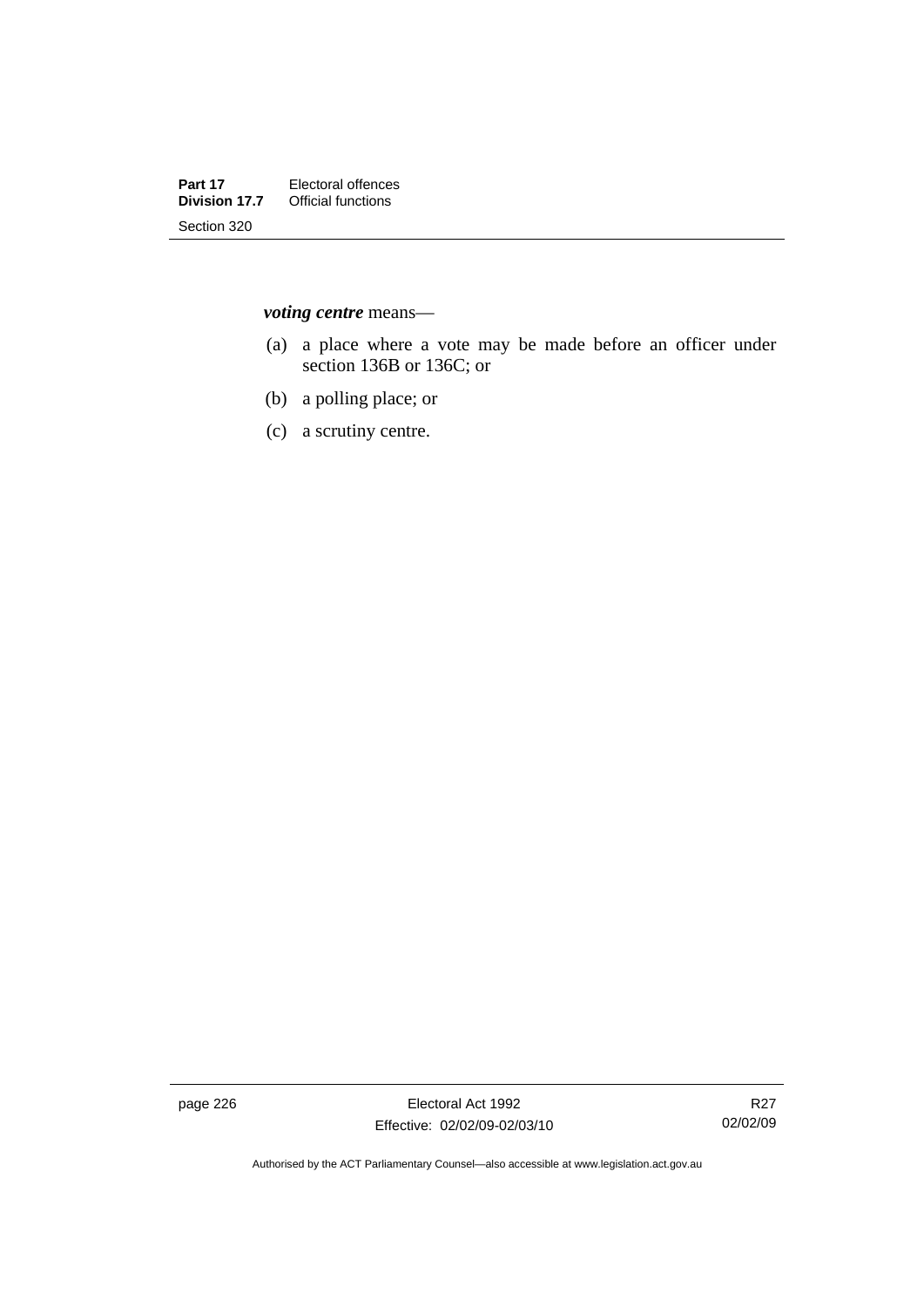# **Part 18 Enforcement proceedings**

## **Division 18.1 Injunctions**

### **321 Restraining conduct**

- (1) This section applies if a person (the *relevant person*) has engaged, is engaging, or proposes to engage, in conduct that was, is, or would be, a contravention of this Act or another Territory law in its application to elections.
- (2) The commissioner or, if the conduct relates to an election, a candidate in the election may apply to the Supreme Court for an injunction.
- (3) On application under subsection (2), the Supreme Court may grant an injunction—
	- (a) restraining the relevant person from engaging in the conduct; and
	- (b) if, in the court's opinion, it is desirable to do so, requiring the relevant person to do anything.
- (4) The Supreme Court may grant an injunction restraining a person from engaging in conduct of a particular kind—
	- (a) if satisfied that the person has engaged in conduct of that kind, whether or not it appears to the court that the person intends to engage again, or to continue to engage, in conduct of that kind; or
	- (b) if it appears to the court that, if an injunction is not granted, it is likely the person will engage in conduct of that kind, whether or not the person has previously engaged in conduct of that kind and whether or not there is an imminent danger of substantial damage to someone else if the person engages in conduct of that kind.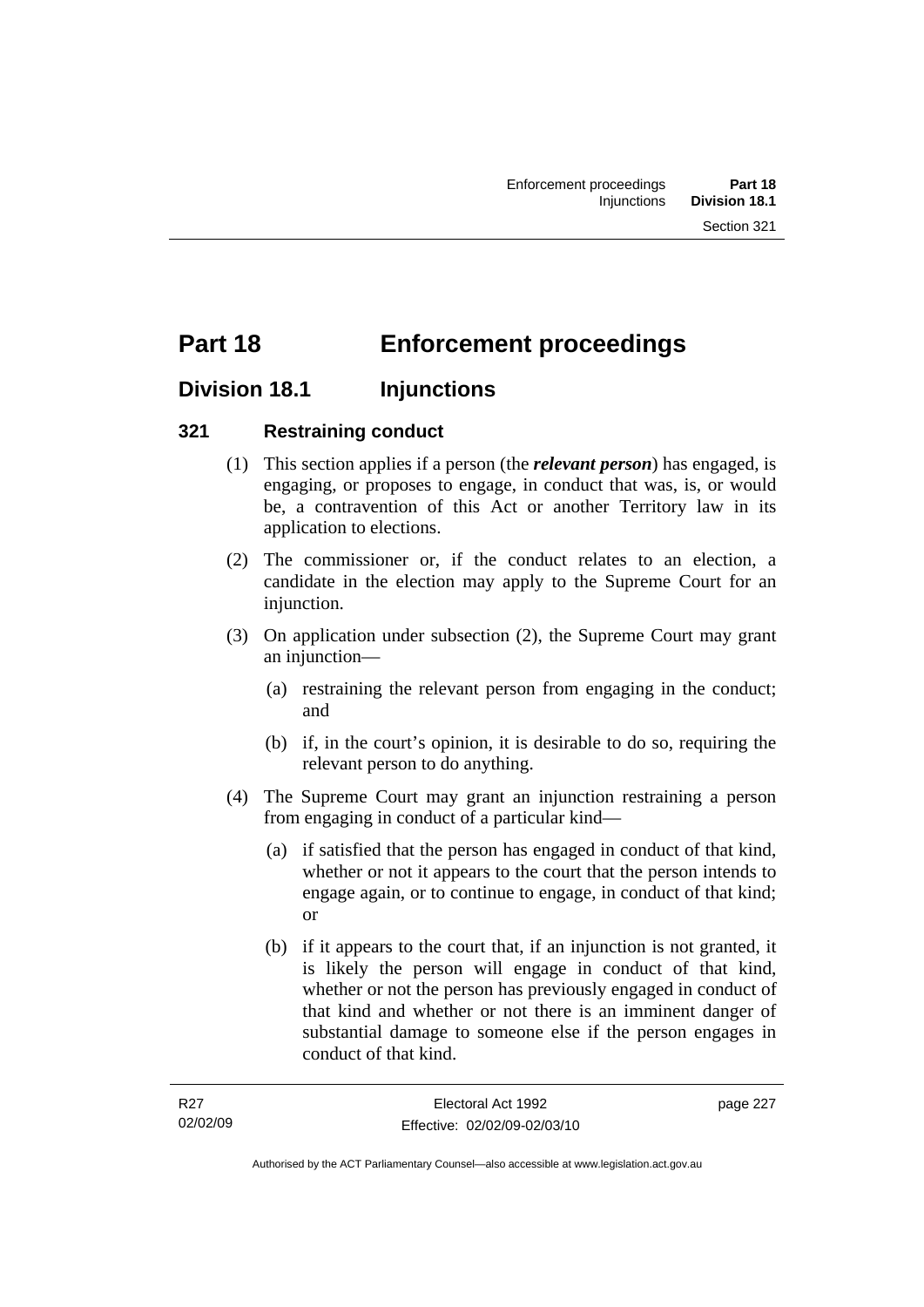### **322 Requiring things to be done**

- (1) This section applies if a person (the *relevant person*) has failed, is failing, or proposes to fail to do something in contravention of this Act or another Territory law in its application to elections.
- (2) The commissioner or, if the conduct relates to an election, a candidate in the election may apply to the Supreme Court for an injunction requiring the relevant person to do the thing.
- (3) On application under subsection (2), the Supreme Court may grant an injunction requiring the relevant person to do the thing.
- (4) The Supreme Court may grant an injunction requiring a person to do something—
	- (a) if satisfied that the person has failed to do the thing, whether or not it appears to the court that the person intends to fail again, or to continue to fail, to do the thing; or
	- (b) if it appears to the court that, if an injunction is not granted, it is likely the person will fail to do the thing, whether or not the person has previously failed to do the thing and whether or not there is an imminent danger of substantial damage to someone else if the person fails to do the thing.

### **323 Commissioner not required to give undertakings as to damages**

If the commissioner makes an application for an injunction to which this division applies, the Supreme Court must not require that, as a condition of granting the injunction, the commissioner give any undertakings about damages on his or her own behalf or on behalf of any other person.

#### **324 Powers of the court**

Subject to this division, the Supreme Court has the same powers (so far as they are applicable) in relation to injunctions under this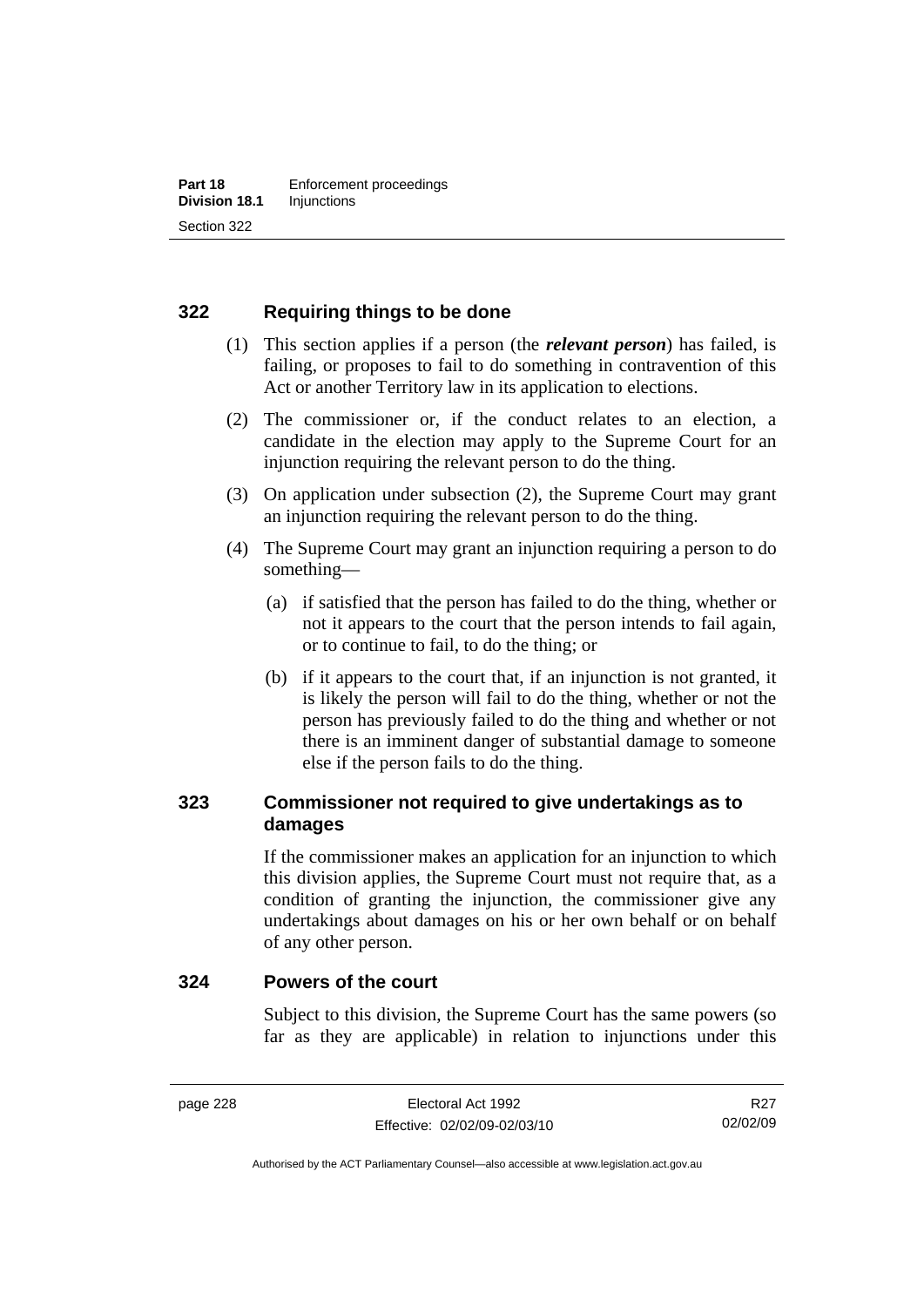division as it has in relation to injunctions under its original jurisdiction.

## **Division 18.2 Prosecutions**

## **325 Investigation of complaints**

The commissioner shall—

- (a) investigate; or
- (b) refer to the appropriate authority for investigation;

any complaint alleging a contravention of this Act, unless the commissioner believes on reasonable grounds that the complaint is frivolous or vexatious.

### **326 Commissioner may prosecute enrolment and voting offences**

The commissioner may institute and conduct any prosecution in relation to an offence against section 73 (6) or 129 (1).

### **327 Service of certain process by mail**

In addition to any other method by which a document may be served, process relating to a proceeding for an offence against section 129 (1) may be served on a person by sending it by prepaid post to the address of the person recorded on the roll.

*Note* For other ways of serving documents, see *Legislation Act 2001*, pt 19.5.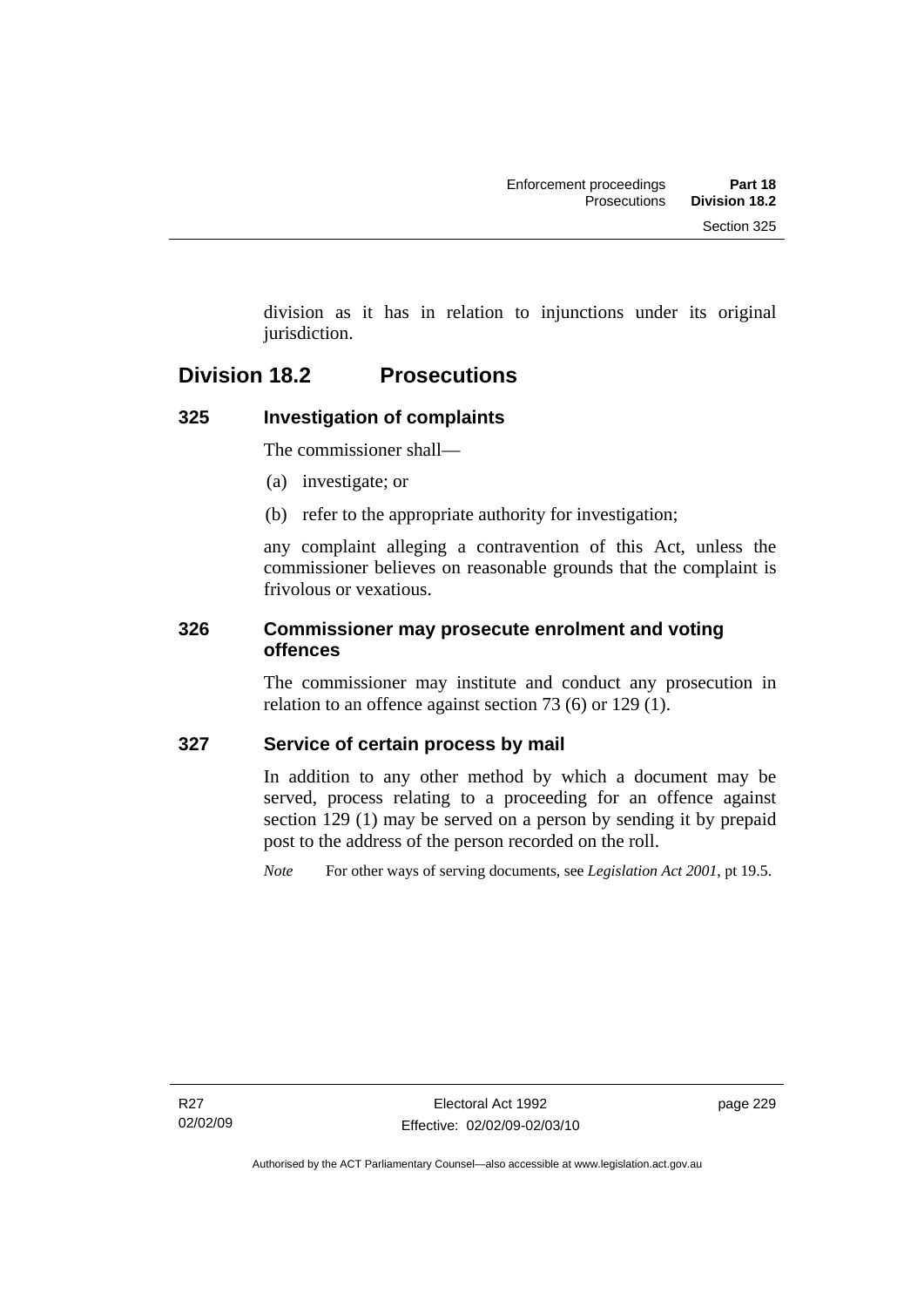#### **Part 19** Miscellaneous

Section 328

## **Part 19 Miscellaneous**

#### **328 Extension of time for acts by officers**

If—

- (a) an officer is required by this Act to do an act at a specified time or within a specified period; and
- (b) an officer other than the commissioner refuses or fails to do the act at that time or within that period;

the commissioner may grant an extension of time (not exceeding 48 hours) within which the act may be done.

#### **329 Restrictions on sending completed ballot and voting papers by fax**

- (1) This section applies to—
	- (a) a completed ballot paper (other than a ballot paper completed by an Antarctic elector); and
	- (b) a completed declaration voting paper.
- (2) Despite the *Legislation Act 2001*, part 19.5 (Service of a document), a document (including a copy of the document) to which this section applies cannot be served on a person by faxing it to the person.
	- *Note* For other ways of serving the documents and other documents under this Act, see *Legislation Act 2001*, pt 19.5.

### **330 Forms—provision and assistance**

 (1) The commissioner shall ensure that any forms provided for, or required by or under, this Act are kept at the office of the commissioner and are provided, on request, to members of the public.

Authorised by the ACT Parliamentary Counsel—also accessible at www.legislation.act.gov.au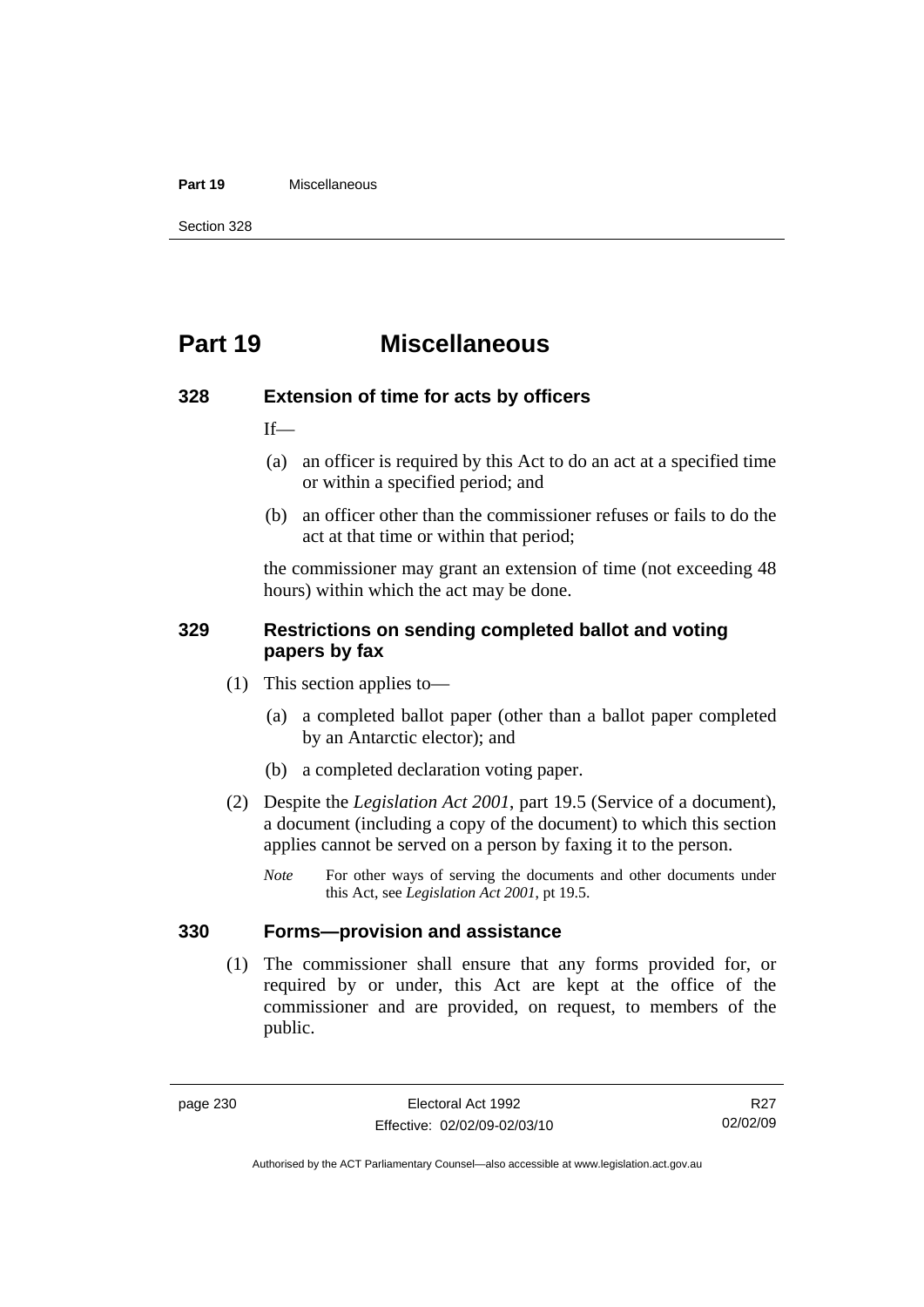(2) It is the duty of the staff of the electoral commission to assist, on request, members of the public in completing any of those forms.

#### **332 Correcting delays, errors and omissions**

- (1) The commissioner may remedy, remove or supply any delay, error or omission in the preparation, printing, issue or transmission of any roll, certified list of electors or ballot papers by written notice specifying the matter to be dealt with and the course of action to be followed, and that course (if followed) is to be taken to be valid and sufficient for the purpose of remedying, removing or supplying the defect, error or omission.
- (2) A notice is a notifiable instrument.

*Note* A notifiable instrument must be notified under the *Legislation Act 2001*.

### **333 Voting statistics to be published**

- (1) The electoral commission shall, as soon as practicable after an election is held, publish statistics in relation to voting at the election.
- (2) A person may obtain copies of the statistics in paper or electronic form.
	- *Note* A fee may be determined under s 8 (Determination of fees) for this subsection.

#### **334 Collecting further statistical information**

When—

- (a) the time for filing an application disputing the validity of an election has ended; and
- (b) the Court of Disputed Elections has determined any such applications in relation to the election;

the commissioner may use ballot papers, certified lists of electors, declaration voting papers and other electoral papers used in the election to collect statistical information.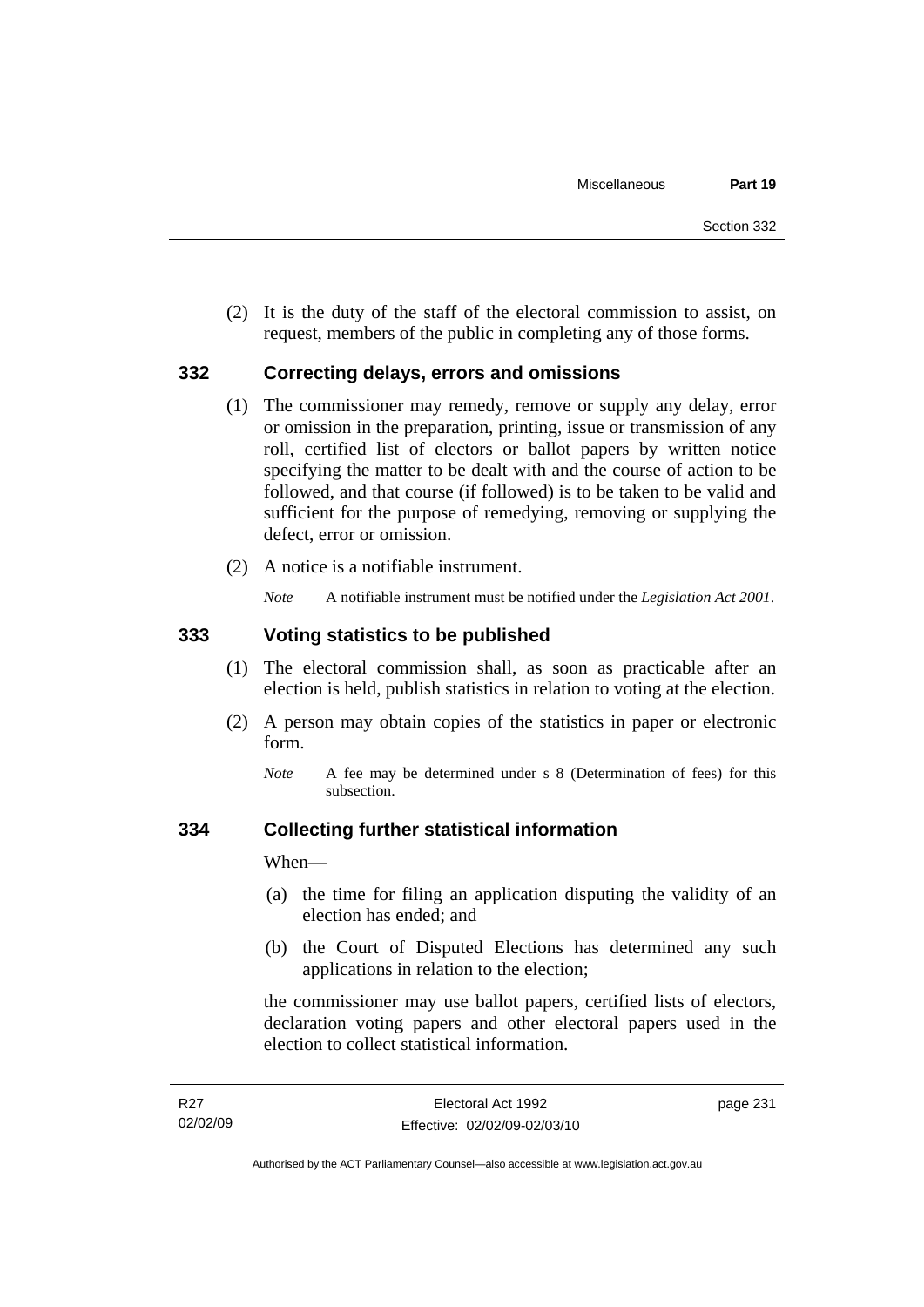#### **Part 19** Miscellaneous

Section 335

#### **335 Storage and destruction of electoral papers**

- (1) This section applies to electoral papers in the commissioner's possession that were used for an election.
- (2) The commissioner must securely store the electoral papers until whichever of the following happens last:
	- (a) the beginning of the pre-election period for the next general election;
	- (b) the electoral papers are no longer required by the commissioner, another member of the electoral commission or a member of the staff of the commission for exercising a function under this Act.
- (3) The commissioner may destroy the electoral papers only when the last of the matters mentioned in subsection (2) happens.

#### **336 Administrative arrangements with Commonwealth and States**

The Minister may arrange with the appropriate Minister of the Commonwealth or a State—

- (a) for officers or employees of the public service of the Commonwealth or State, or of an authority of the Commonwealth or State, to exercise the powers of an officer under this Act; or
- (b) to make a member of the electoral commission, the commissioner or a member of the staff of the commission available for the exercise of powers on behalf of the corresponding electoral authority of the Commonwealth or State.

R<sub>27</sub> 02/02/09

Authorised by the ACT Parliamentary Counsel—also accessible at www.legislation.act.gov.au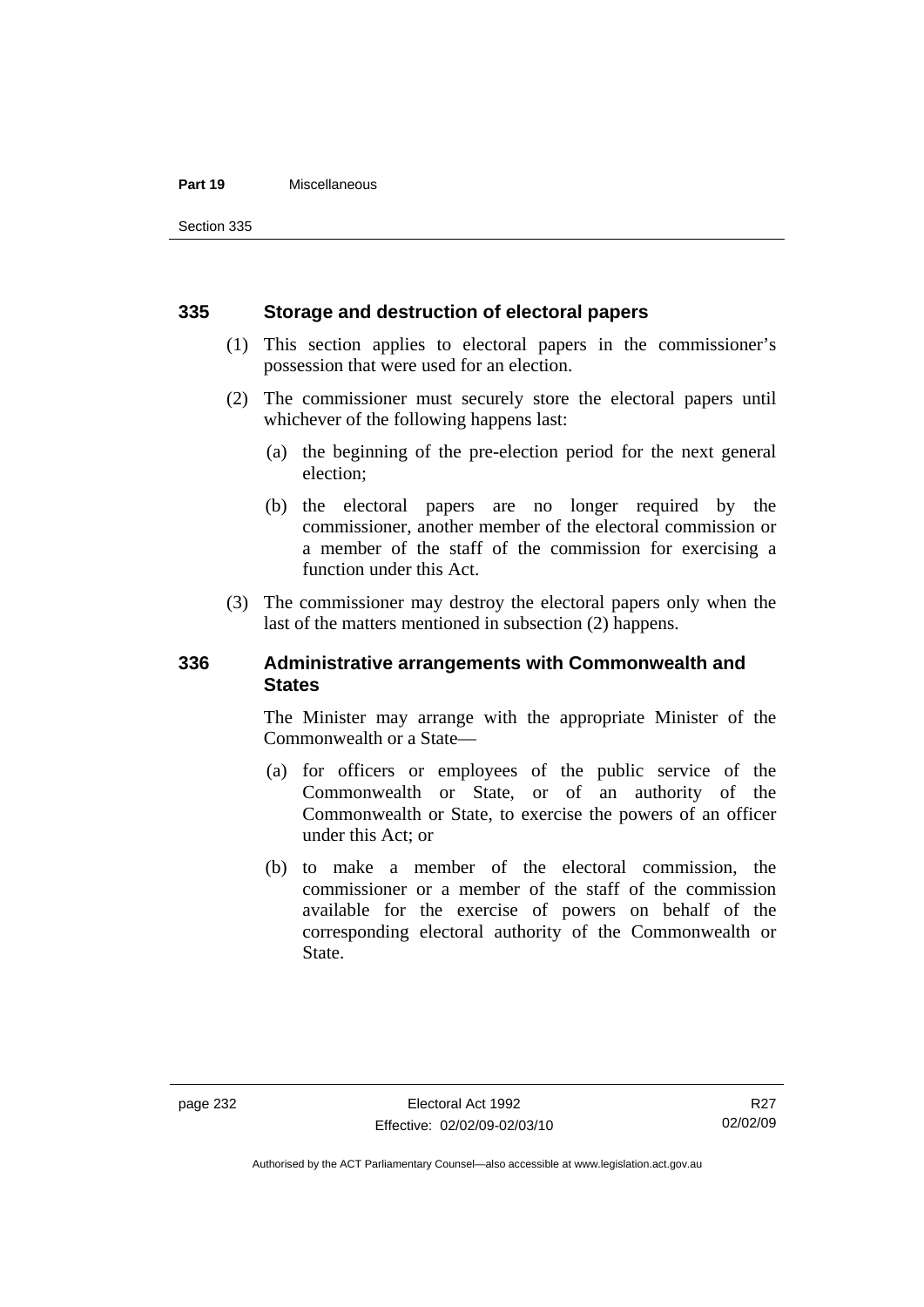#### **337 Evidentiary certificates**

- (1) In a proceeding under this Act, a certificate signed by the commissioner stating any of the following matters is evidence of the matters so stated:
	- (a) that on a specified day a person was, or was not, enrolled for an electorate;
	- (b) that, in relation to an election, a person was or was not—
		- (i) an eligible overseas elector; or
		- (ii) an Antarctic elector; or
		- (iii) an elector serving a sentence of imprisonment outside the ACT;
	- (c) that a person was, or was not, declared as a candidate for an election;
	- (d) that a nomination of a person to be a candidate in an election was rejected;
	- (e) that an election was duly held;
	- (f) that a person was, or was not, given a ballot paper for an election;
	- (g) that a person voted, or failed to vote, in an election;
	- (h) that on a stated day, or during a stated period, a stated person was, or was not, registered as the reporting agent of a stated registered party, MLA or candidate;
	- (i) that on a stated day, or during a stated period, no reporting agent was registered for a stated registered party, MLA or candidate;
	- (j) that on a specified day a person was, or was not, an officer;
	- (k) that on a specified day a person was, or was not, the delegate of the electoral commission or the commissioner.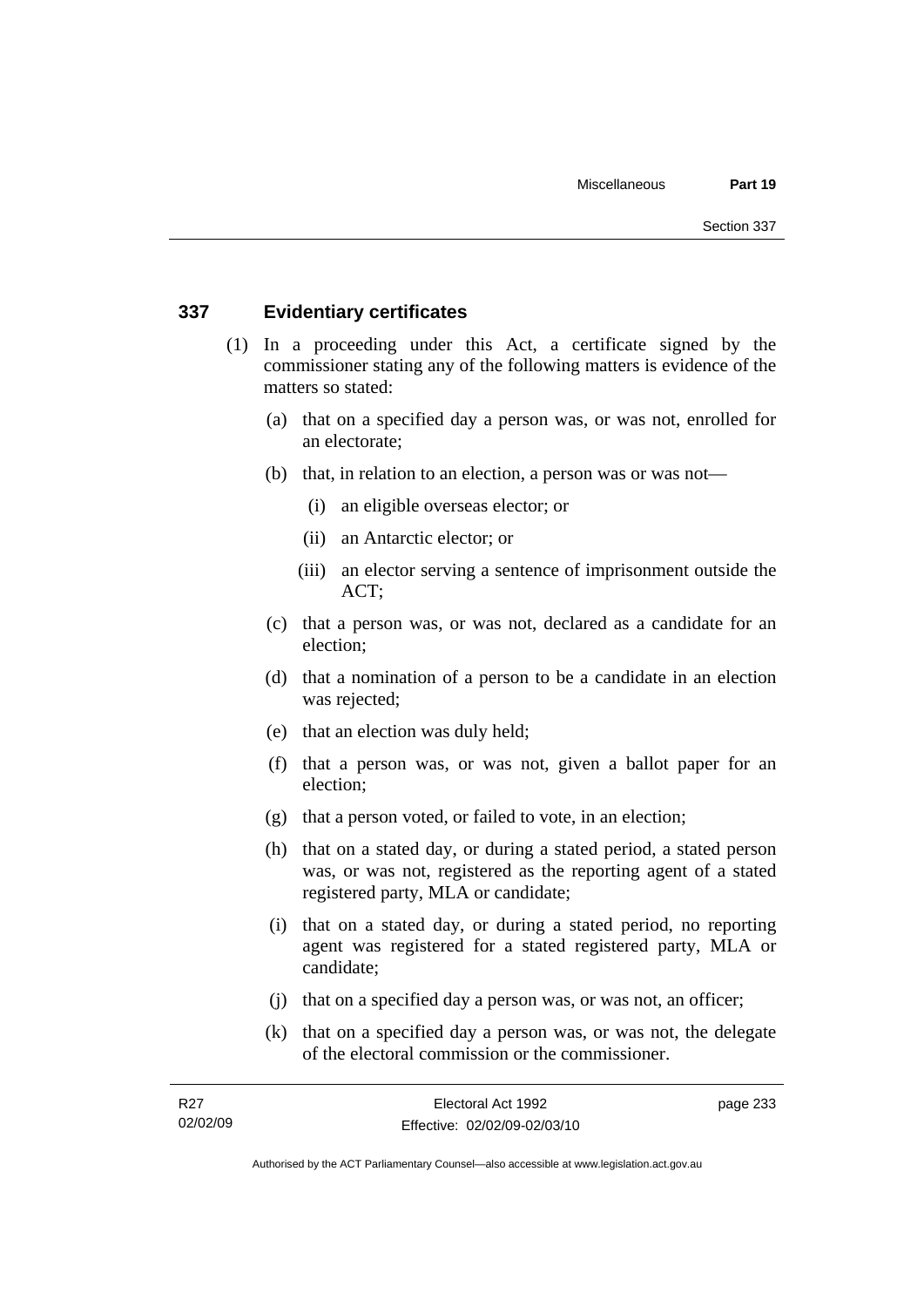#### **Part 19** Miscellaneous

Section 338

 (2) In subsection (1), a reference to a person or thing is a reference to a person or thing specified in the certificate.

### **338 Acts and omissions of representatives**

(1) In this section:

*person* means an individual.

*Note* See the Criminal Code, pt 2.5 for provisions about corporate criminal responsibility.

*representative*, of a person, means an employee or agent of the person.

*state of mind*, of a person, includes—

- (a) the person's knowledge, intention, opinion, belief or purpose; and
- (b) the person's reasons for the intention, opinion, belief or purpose.
- (2) This section applies to a prosecution for any offence against this Act.
- (3) If it is relevant to prove a person's state of mind about an act or omission, it is enough to show—
	- (a) the act was done or omission made by a representative of the person within the scope of the representative's actual or apparent authority; and
	- (b) the representative had the state of mind.
- (4) An act done or omitted to be done on behalf of a person by a representative of the person within the scope of the representative's actual or apparent authority is also taken to have been done or omitted to be done by the person.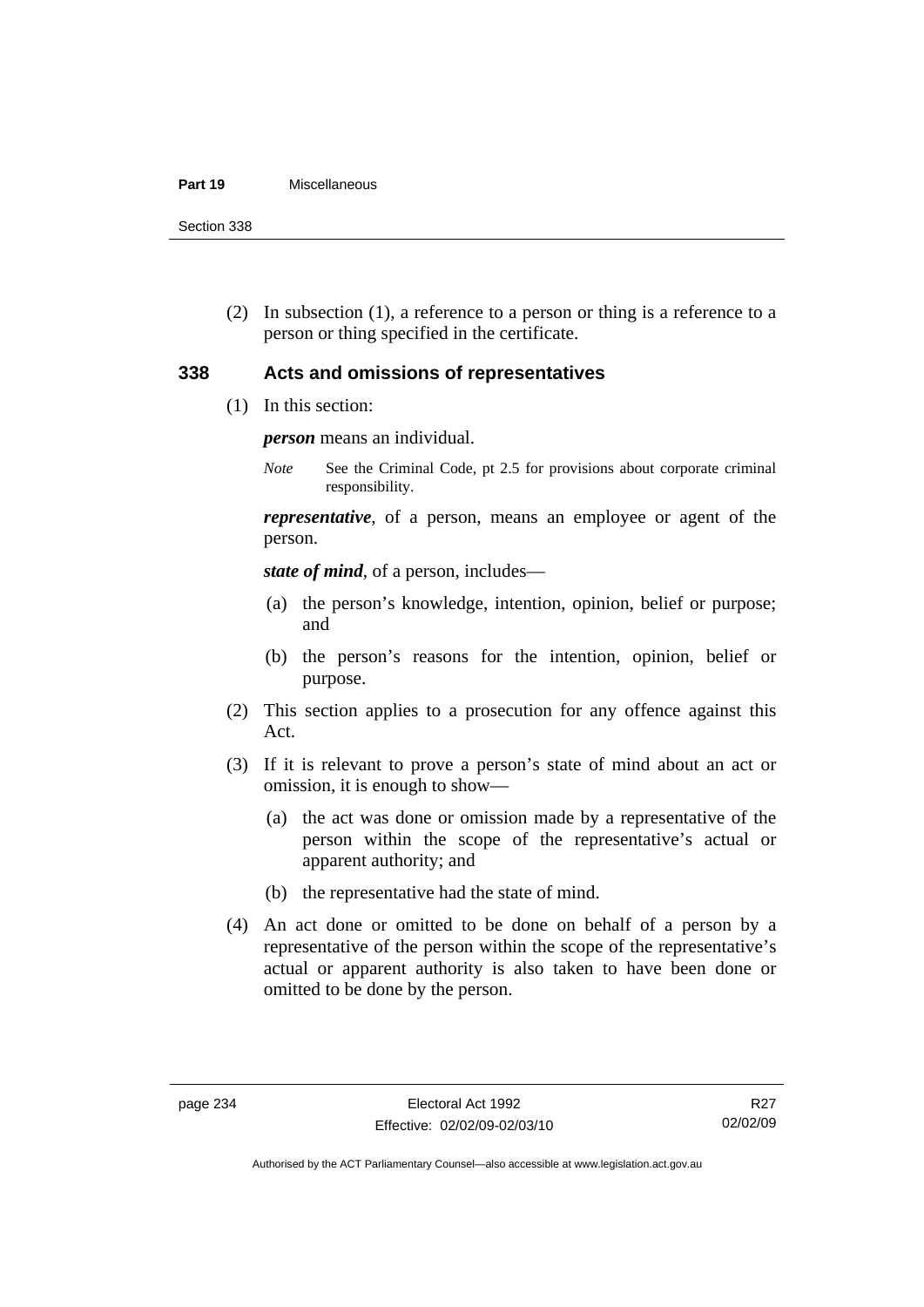- (5) However, subsection (4) does not apply if the person establishes that reasonable precautions were taken and appropriate diligence was exercised to avoid the act or omission.
- (6) A person who is convicted of an offence cannot be punished by imprisonment for the offence if the person would not have been convicted of the offence without subsection (3) or (4).

#### **340 Chief executive to provide assistance etc**

The chief executive of the administrative unit responsible for the *Public Sector Management Act 1994*, division 3.4 shall comply with any request by the electoral commission, the commissioner or an augmented commission for information or assistance reasonably required for this Act.

#### **340A Approved forms**

- (1) The commissioner may, in writing, approve forms for this Act.
- (2) If the commissioner approves a form for a particular purpose, the approved form must be used for that purpose.

*Note* For other provisions about forms, see *Legislation Act 2001*, s 255.

(3) An approved form is a notifiable instrument.

*Note* A notifiable instrument must be notified under the *Legislation Act 2001*.

#### **341 Regulation-making power**

- (1) The Executive may make regulations for this Act.
	- *Note* **Regulations** must be notified, and presented to the Legislative Assembly, under the *Legislation Act 2001*.
- (2) A regulation may create offences and fix maximum penalties of not more than 10 penalty units for the offences.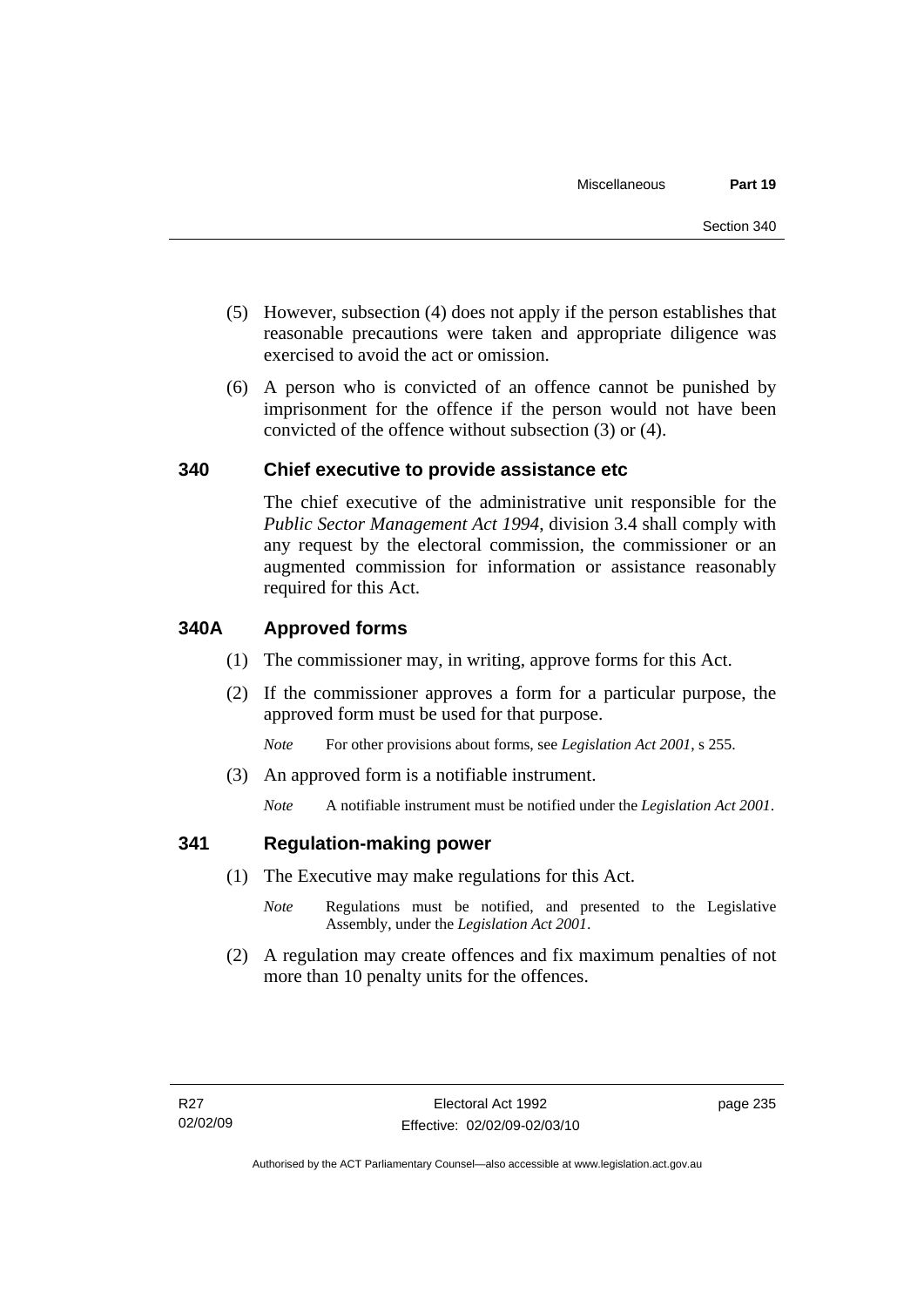Section 500

## **Part 30 Transitional—Electoral Legislation Amendment Act 2008**

#### **500 Transitional—disclosure by candidates**

- (1) This section applies to a return under section 217 (Disclosure of gifts) if the *Electoral Legislation Amendment Act 2008* commences in the disclosure period to which the return relates.
- (2) The candidate's reporting agent is required to state the matters mentioned in section 217 (2) (c) to (e) for a gift by a person received in the disclosure period if—
	- (a) the total of all gifts made to the candidate by the person before 1 July 2008 is \$1 500 or more; or
	- (b) the person made a gift to the candidate on or after 1 July 2008 and the total of all gifts made to the candidate by the person in the disclosure period is \$1 000 or more.

#### **500A Transitional—disclosure by donors**

- (1) This section applies to a return under section 221 (Disclosure of gifts made to candidates) if the *Electoral Legislation Amendment Act 2008* commences in the disclosure period to which the return relates.
- (2) A person is required to give a return under that section in relation to gifts to a candidate or body in the disclosure period if—
	- (a) the total of all gifts made to the candidate or body by the person before 1 July 2008 is \$1 500 or more; or
	- (b) the person made a gift to the candidate or body on or after 1 July 2008 and the total of all gifts made to the candidate or body by the person in the disclosure period is \$1 000 or more.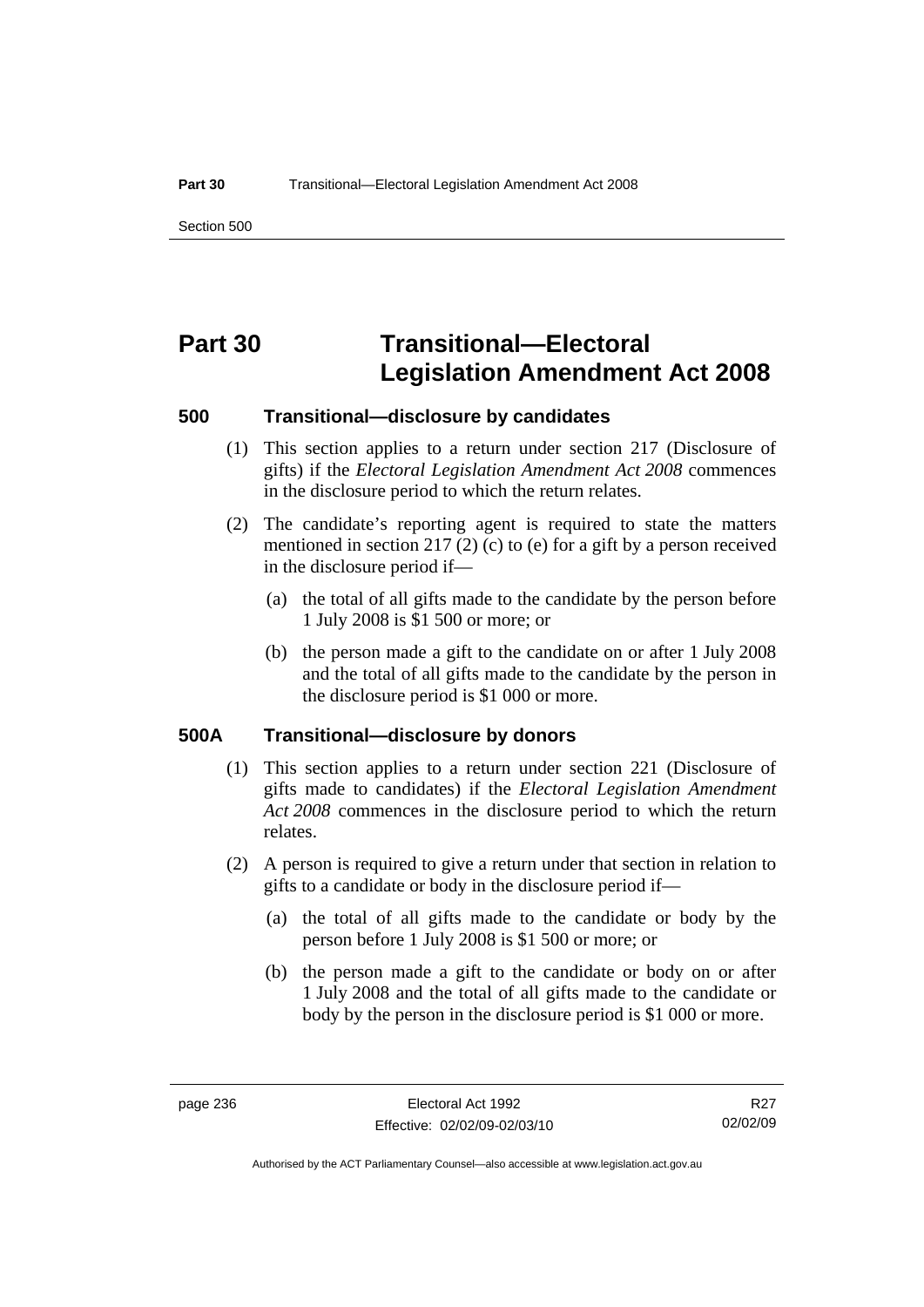#### **500B Transitional—certain other disclosure thresholds**

- (1) This section applies to amendments of provisions mentioned in subsections (2) to (5) made by the *Electoral Legislation Amendment Act 2008*, that change the amount of \$1 500 to the amount of \$1 000.
- (2) The amendment of section 218A (Certain loans not to be received) applies in relation to loans received on or after 1 July 2008.
- (3) The amendments of section 221A (1) and (2) (Annual returns of donations) applies in relation to gifts made on or after 1 July 2008.
- (4) The amendment of section 221B (1) (Advice about obligations to make returns) applies in relation to gifts received on or after 1 July 2008.
- (5) The amendment of section 222 (7) (Anonymous gifts) applies in relation to gifts accepted on or after 1 July 2008.

#### **500C Transitional—annual returns by parties, MLAs and associated entities**

- (1) This section applies to a return under—
	- (a) section 230 (Annual returns by parties and MLAs); or
	- (b) section 231B (Annual returns by associated entities).
- (2) The amendments made by the *Electoral Legislation Amendment Act 2008* in relation to the returns apply to a return for—
	- (a) the 2008-09 financial year; and
	- (b) later financial years.

#### **501 Transitional regulations**

 (1) A regulation may prescribe transitional matters necessary or convenient to be prescribed because of the enactment of the *Electoral Legislation Amendment Act 2008*.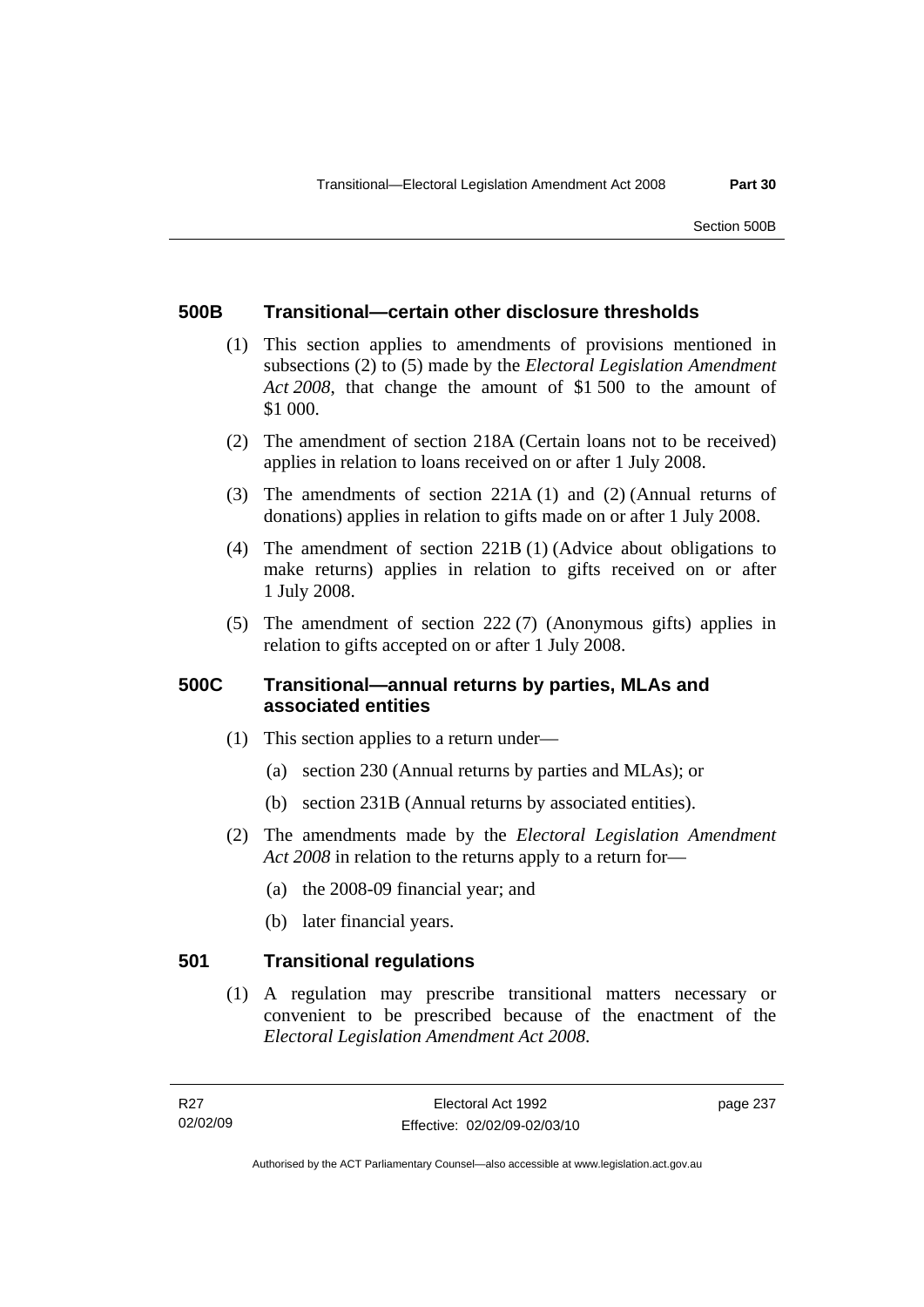- (2) A regulation may modify this part to make provision in relation to anything that, in the Executive's opinion, is not, or is not adequately or appropriately, dealt with in this part.
- (3) A regulation under subsection (2) has effect despite anything elsewhere in this Act.

#### **502 Expiry—pt 30**

This part expires 2 years after the day it commences.

page 238 Electoral Act 1992 Effective: 02/02/09-02/03/10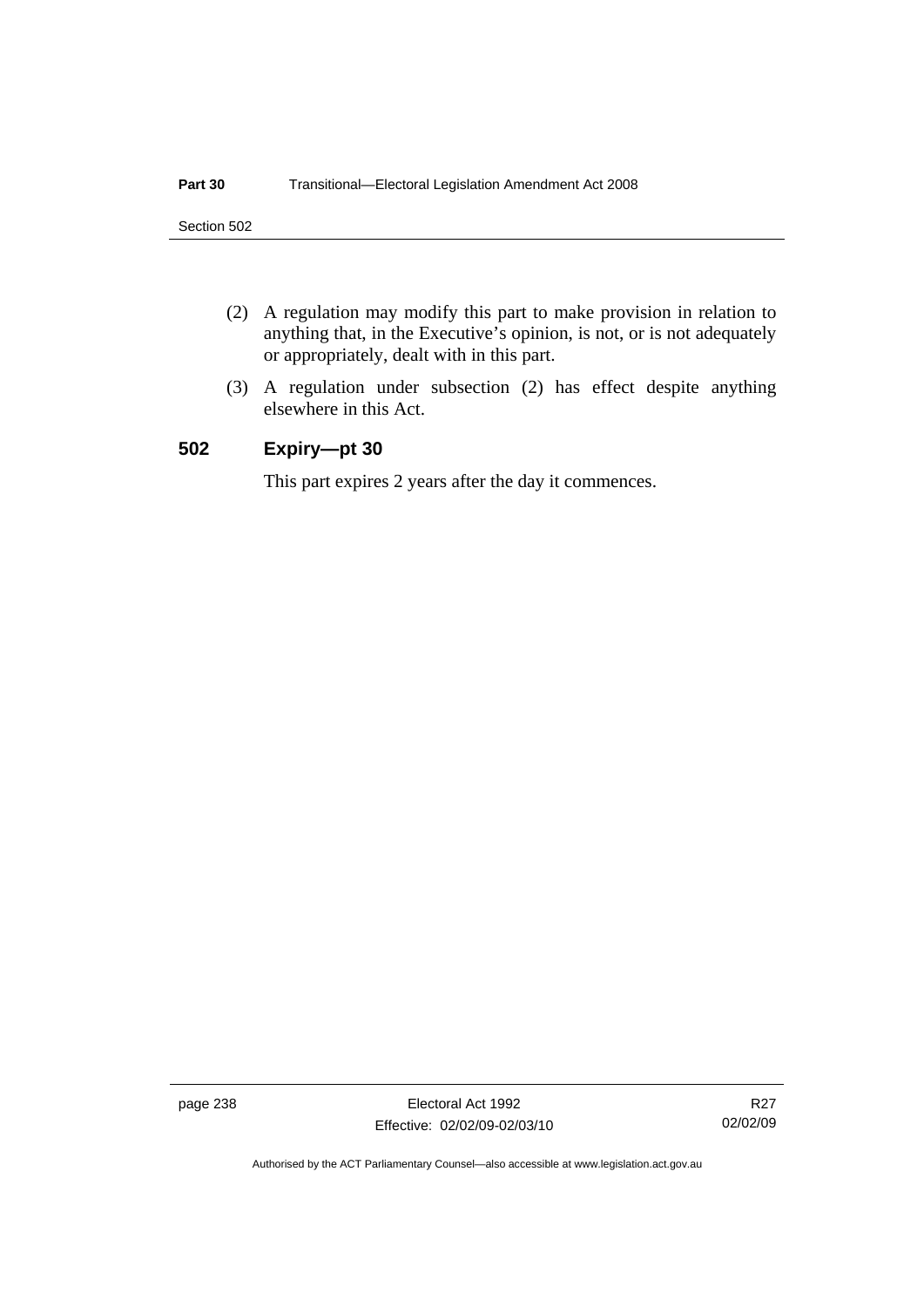# **Schedule 1 Form of ballot paper**

(see s 114)

**Legislative Assembly for the Australian Capital Territory Ballot paper** Election of  $\prod_{i=1}^{n} \text{Member}(s)$ 

#### **Electorate of [ 2 ]**

**Number [1] boxes from 1 to [1] in the order of your choice**  Then you may show as many further preferences as you wish by writing numbers from



**Remember, number at least**  $\begin{bmatrix} 1 \end{bmatrix}$  boxes from 1 to  $\begin{bmatrix} 1 \end{bmatrix}$  in the order of your choice.

- 
- 
- **2.** Insert name of electorate ungrouped candidates<br> **3.** Insert the number that is 1 more than the number **6.** Insert name of candidate **3.** Insert the number that is 1 more than the number
- **4.** Insert name, or abbreviation of name, of registered of registere party, as required as party, as required
- **1.** Insert number of vacancies **5.** Insert 'UNGROUPED' if there are **2.** Insert name of electorate **1.** Insert name of electorate
	-
	- of vacancies **7.** Insert name, or abbreviation of name, or abbreviation of name, or abbreviation of name, of registered **7.** Insert name, or 'INDEPENDENT',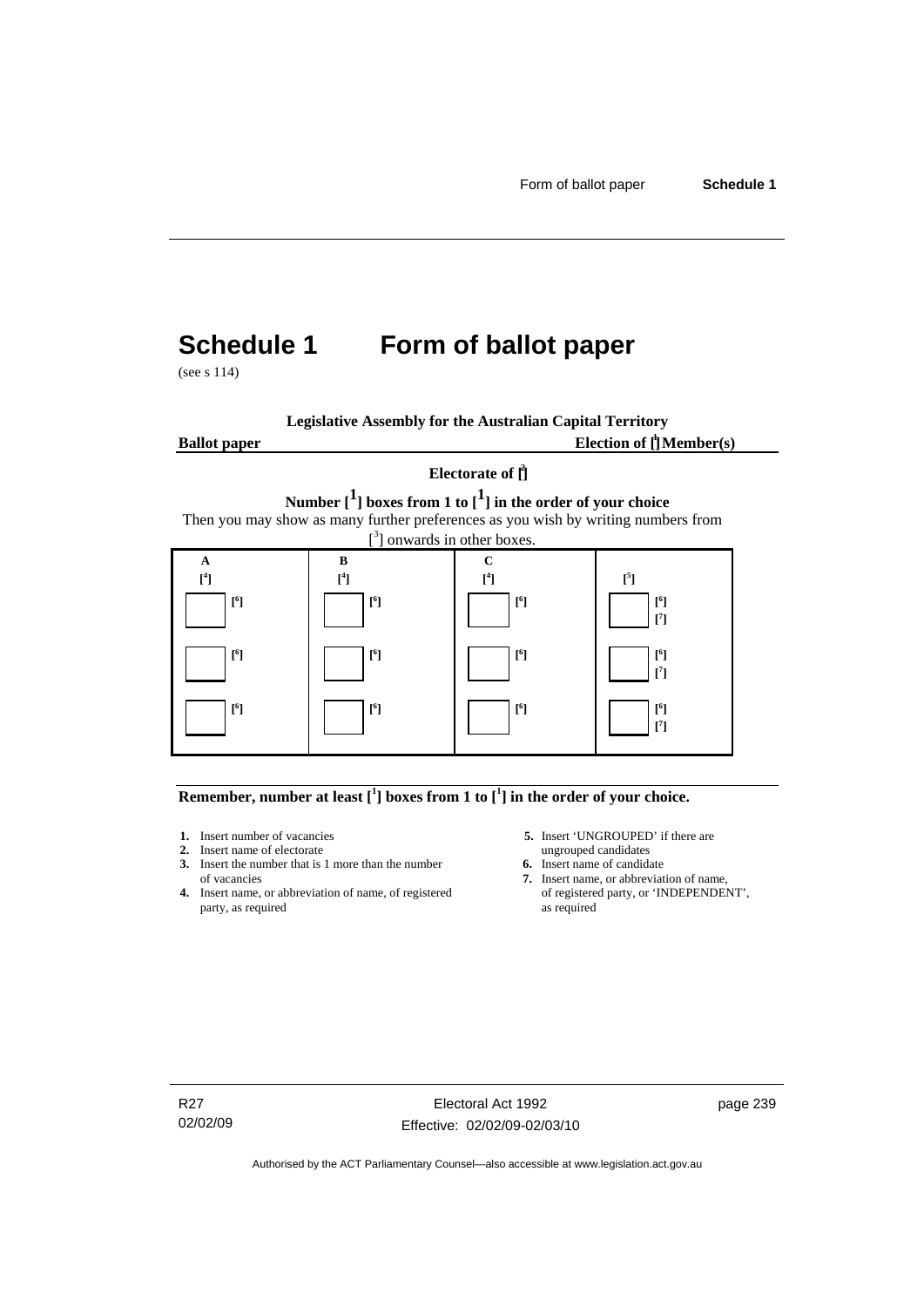# **Schedule 2 Ballot papers—printing of names and collation**

(see s 116)

**1** In this schedule:

*column*, in relation to a ballot paper, means a column of candidates' names printed on the ballot paper in accordance with section 116.

- **2** (1) The ballot papers for an election shall be printed so that, for each column—
	- (a) separate batches are printed equal in number to the number of names in the column; and
	- (b) in the first batch, the names in the column are printed in an order determined by the commissioner by lot; and
	- (c) in each batch after the first, the names in the column are printed in the order specified in the table at the end of this schedule; and
	- (d) so far as practicable, the number of ballot papers in each batch for the column is equal to the number of ballot papers in each other batch for the column.
	- (2) In the table at the end of this schedule—
		- (a) the number '1' appearing in a column shall be taken to represent the name determined in accordance with clause 1 (b) to be in the first position in the corresponding column on the ballot paper; and
		- (b) the number '2' appearing in a column shall be taken to represent the name determined in accordance with clause 1 (b) to be in the second position in the corresponding column on the ballot paper;

R<sub>27</sub> 02/02/09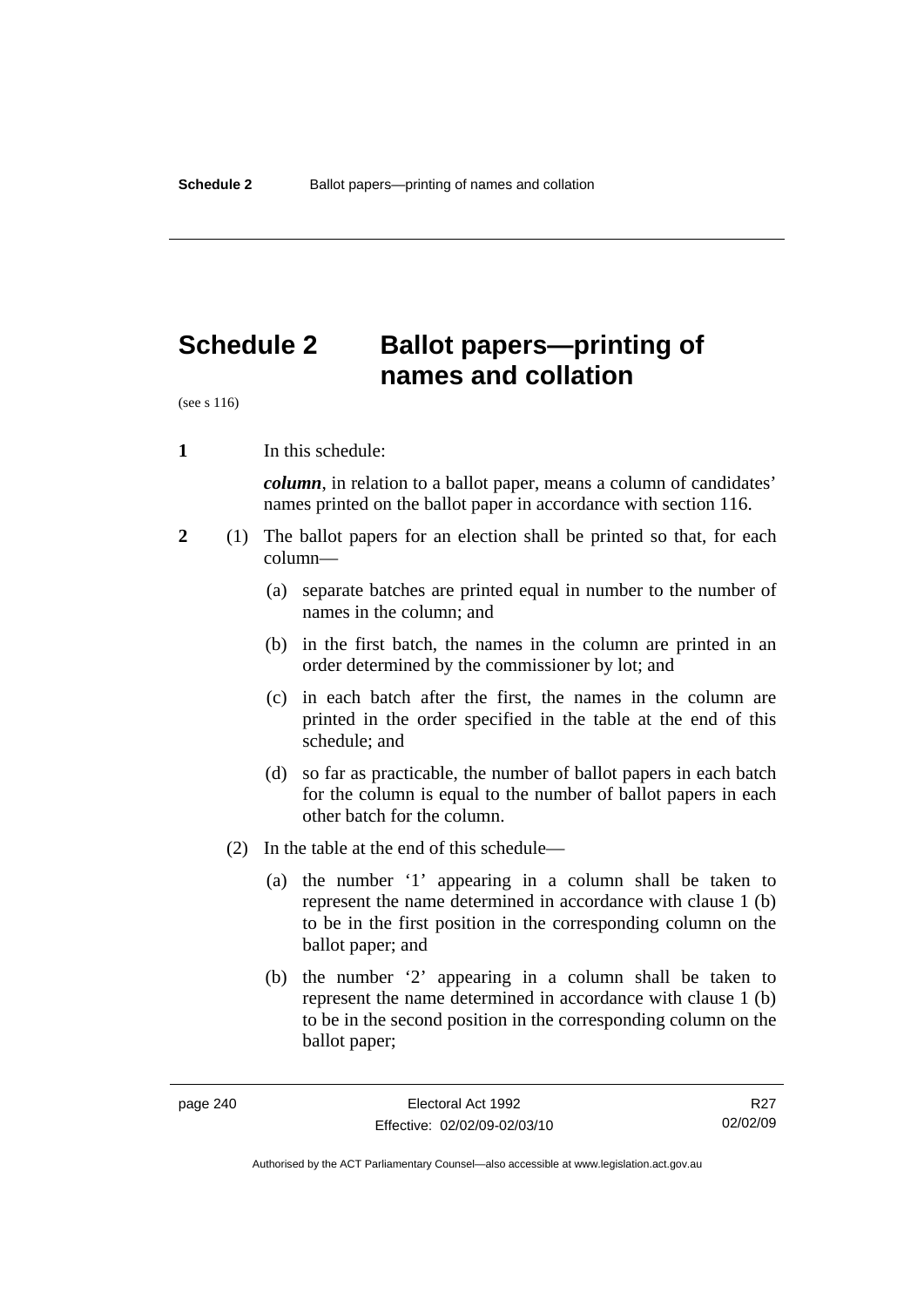and so on.

- **3** The commissioner shall ensure that ballot papers distributed to a polling place for the purposes of an election are so collated that the ballot paper immediately following another ballot paper in the issue is in a form different from that of the other ballot paper.
- **4** The OIC of a polling place shall ensure, so far as practicable, that the form of a ballot paper issued by an officer to a person claiming to vote at that place is different from that of the previous ballot paper so issued by the officer.

#### TABLE

*For 5-member electorates*

| 1st<br>batch     | 2nd<br>batch | 3rd<br>batch     | 4th<br>batch   | 5th<br>batch     | 6th<br>batch   | 7th<br>batch     | 8th<br>batch     | 9th<br>batch   | 10th<br><b>batch</b> | 11 <sup>th</sup><br>batch | 12 <sub>th</sub><br>batch |
|------------------|--------------|------------------|----------------|------------------|----------------|------------------|------------------|----------------|----------------------|---------------------------|---------------------------|
| 1                | 1            | 1                | 1              | 1                | 1              | 1                | 1                | 1              | 1                    | 1                         | 1                         |
| 2                | 2            | $\overline{2}$   | 3              | 3                | 3              | 4                | 4                | 4              | 5                    | 5                         | 5                         |
| 3                | 4            | 5                | $\overline{2}$ | 5                | 4              | 5                | 2                | 3              | 4                    | 3                         | 2                         |
| 4                | 5            | 3                | 5              | 4                | $\overline{2}$ | $\overline{2}$   | 3                | 5              | 3                    | 2                         | $\overline{4}$            |
| 5                | 3            | 4                | 4              | 2                | 5              | 3                | 5                | 2              | 2                    | $\overline{4}$            | 3                         |
| 13 <sub>th</sub> | 14th         | 15 <sub>th</sub> | 16th           | 17 <sub>th</sub> | 18th           | 19 <sub>th</sub> | 20 <sup>th</sup> | 21st           | 22nd                 | 23rd                      | 24th                      |
| batch            | batch        | batch            | batch          | batch            | batch          | batch            | batch            | batch          | batch                | batch                     | batch                     |
| $\overline{2}$   | 2            | 2                | $\overline{2}$ | 2                | 2              | 2                | 2                | $\overline{2}$ | 2                    | $\overline{2}$            | 2                         |
| 3                | 3            | 3                | 4              | 4                | 4              | 5                | 5                | 5              | 1                    | 1                         | 1                         |
| 4                | 5            | 1                | 3              | 1                | 5              | 1                | 3                | 4              | 5                    | $\overline{4}$            | 3                         |
| 5                | 1            | 4                | 1              | 5                | 3              | 3                | 4                | 1              | 4                    | 3                         | 5                         |
| 1                | 4            | 5                | 5              | 3                | 1              | 4                | 1                | 3              | 3                    | 5                         | 4                         |
| 25 <sup>th</sup> | 26th         | 27th             | 28th           | 29 <sub>th</sub> | 30th           | 31st             | 32nd             | 33rd           | 34th                 | 35th                      | 36th                      |
| batch            | batch        | batch            | batch          | batch            | batch          | batch            | batch            | batch          | batch                | batch                     | batch                     |
| 3                | 3            | 3                | 3              | 3                | 3              | 3                | 3                | 3              | 3                    | 3                         | 3                         |
| $\overline{4}$   | 4            | $\overline{4}$   | 5              | 5                | 5              | 1                | 1                | 1              | 2                    | 2                         | 2                         |
| 5                | 1            | 2                | 4              | 2                |                | 2                | 4                | 5              | 1                    | 5                         | 4                         |
|                  | 2            | 5                | 2              | 1                | 4              | 4                | 5                | 2              | 5                    | 4                         |                           |
| 2                | 5            |                  | 1              | 4                | $\overline{2}$ | 5                | $\overline{c}$   | $\overline{4}$ | $\overline{4}$       | 1                         | 5                         |

| R27      | Electoral Act 1992           | page 241 |
|----------|------------------------------|----------|
| 02/02/09 | Effective: 02/02/09-02/03/10 |          |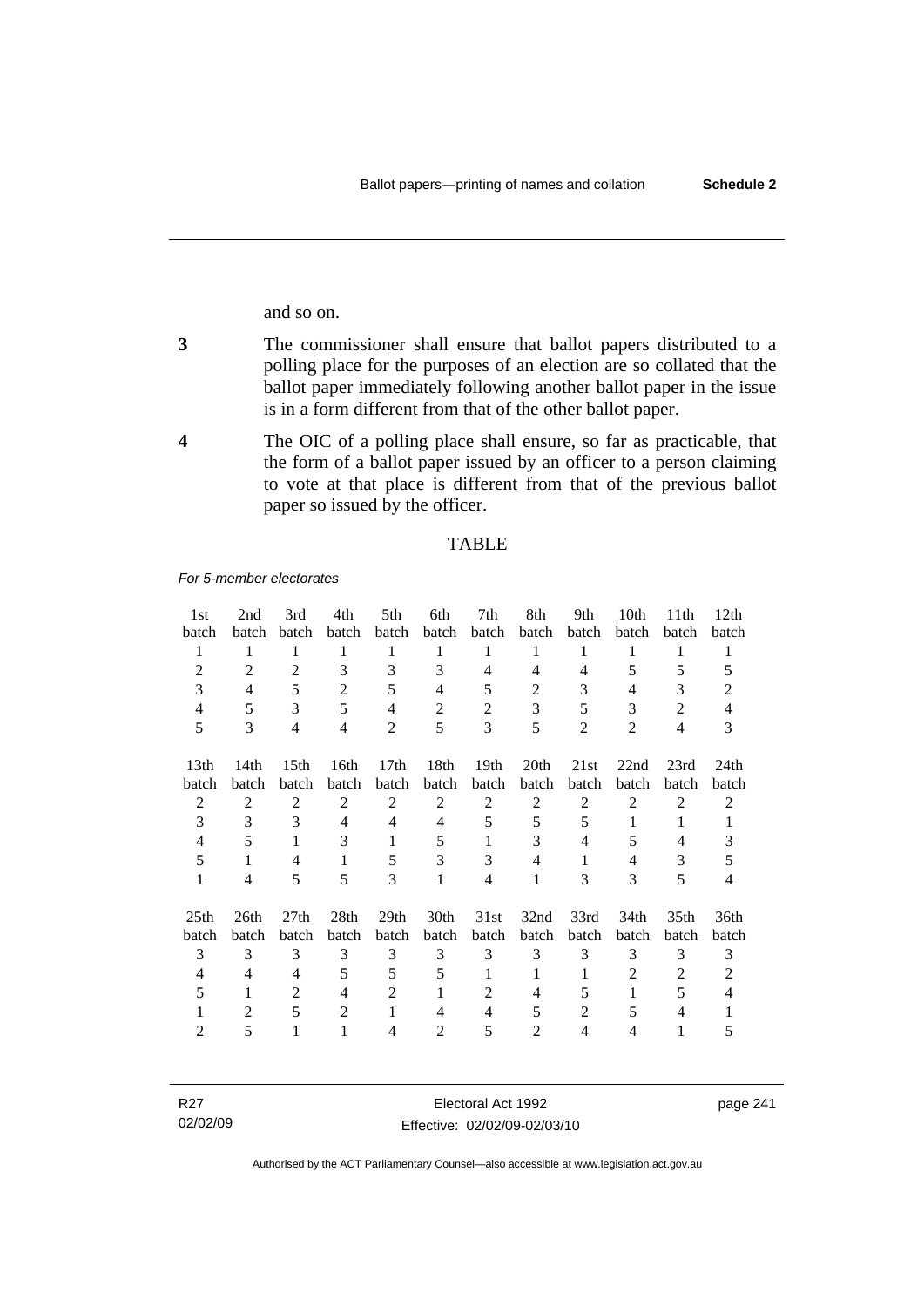| 37 <sub>th</sub> | 38th  | 39th  | 40th                        | 41st           | 42nd           | 43rd  | 44th  | 45th             | 46th  | 47th  | 48th             |
|------------------|-------|-------|-----------------------------|----------------|----------------|-------|-------|------------------|-------|-------|------------------|
| batch            | batch | batch | batch                       | batch          | batch          | batch | batch | batch            | batch | batch | batch            |
| 4                | 4     | 4     | 4                           | 4              | 4              | 4     | 4     | 4                | 4     | 4     | 4                |
|                  |       |       |                             |                |                | 2     |       |                  |       |       |                  |
|                  | 2     |       |                             | 3              | $\mathfrak{D}$ | 3     |       |                  | 2     |       |                  |
|                  |       |       |                             | 2              |                |       |       |                  |       |       |                  |
| 3                |       |       | $\mathcal{D}_{\mathcal{A}}$ | 5              | 3              |       |       |                  |       | 2     |                  |
|                  |       |       |                             |                |                |       |       |                  |       |       |                  |
| 49th             | 50th  | 51st  | 52nd                        | 53rd           | 54th           | 55th  | 56th  | 57 <sub>th</sub> | 58th  | 59th  | 60 <sub>th</sub> |
| batch            | batch | batch | batch                       | batch          | batch          | batch | batch | batch            | batch | batch | batch            |
|                  | 5     |       | 5                           | 5              | 5              | 5     | 5     |                  | 5     |       |                  |
|                  |       |       | $\mathfrak{D}$              | $\mathfrak{D}$ |                | 3     | 3     | 3                |       | 4     |                  |
|                  |       | 4     |                             | 4              | 3              |       |       | 2                |       |       |                  |
|                  |       | 2     | 4                           | 3              |                |       |       |                  | 2     |       |                  |
|                  |       |       |                             |                |                |       |       |                  |       |       |                  |

page 242 **Electoral Act 1992** Effective: 02/02/09-02/03/10

R27 02/02/09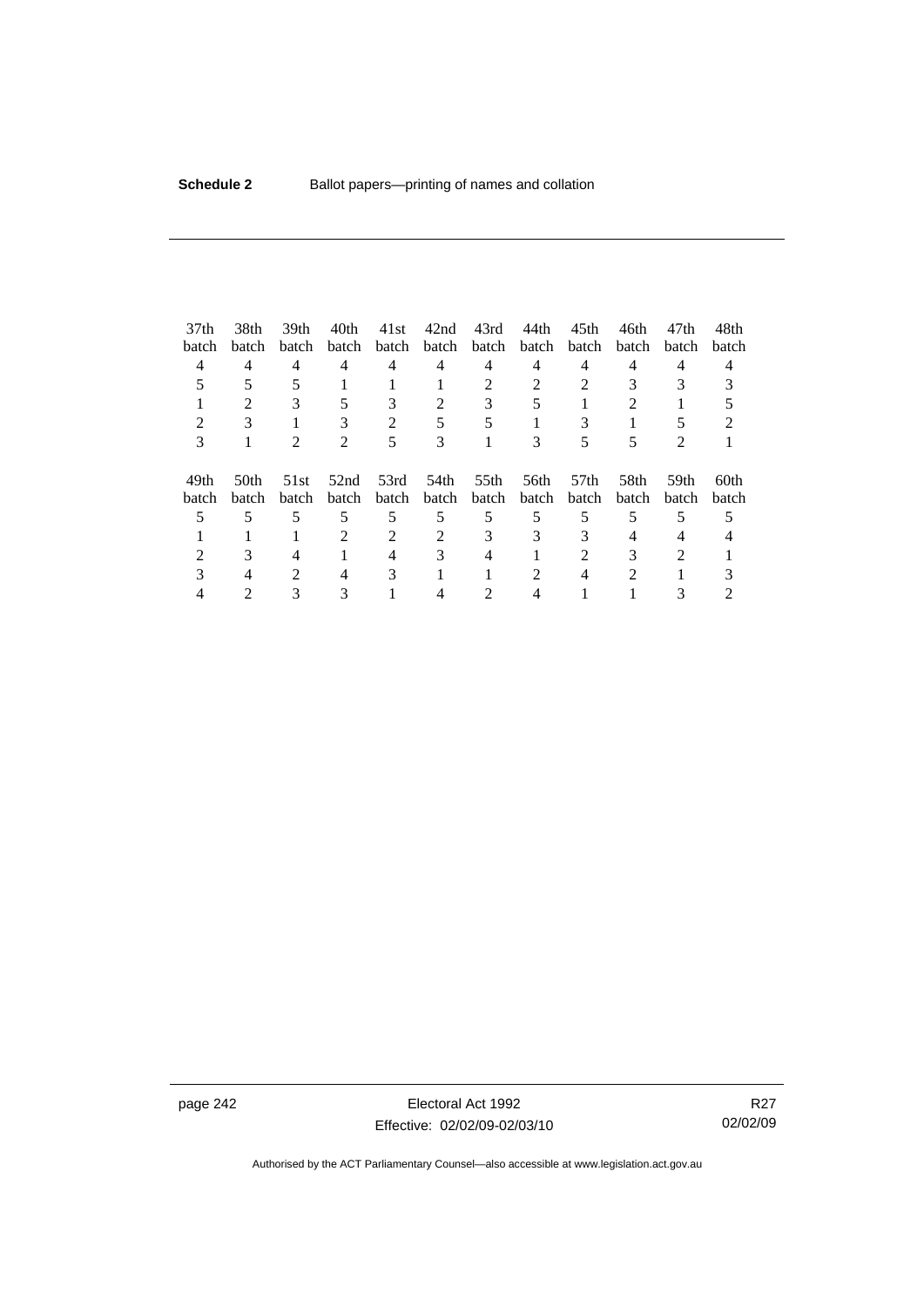#### *For 7-member electorates*

| 1st            | 2nd              | 3rd            | 4th            | 5th              | 6th            | 7th            | 8th            | 9th              | 10th           |
|----------------|------------------|----------------|----------------|------------------|----------------|----------------|----------------|------------------|----------------|
| batch          | batch            | batch          | batch          | batch            | batch          | batch          | batch          | batch            | batch          |
| $\mathbf{1}$   | 1                | $\mathbf{1}$   | $\mathbf{1}$   | $\mathbf{1}$     | $\mathbf{1}$   | $\mathbf{1}$   | $\mathbf{1}$   | $\mathbf{1}$     | 1              |
| $\overline{c}$ | $\overline{2}$   | $\overline{c}$ | $\overline{2}$ | $\overline{c}$   | $\overline{2}$ | $\overline{2}$ | $\overline{c}$ | $\overline{2}$   | $\overline{c}$ |
| 3              | 3                | $\overline{4}$ | $\overline{4}$ | 5                | 5              | 6              | 6              | 7                | 7              |
| $\overline{4}$ | 6                | 5              | 7              | 6                | 3              | 7              | 4              | 3                | 5              |
| 5              | $\overline{7}$   | 6              | 3              | 7                | $\overline{4}$ | 3              | 5              | $\overline{4}$   | 6              |
| 6              | $\overline{4}$   | 7              | 5              | 3                | 6              | $\overline{4}$ | 7              | 5                | 3              |
| 7              | 5                | 3              | 6              | $\overline{4}$   | 7              | 5              | 3              | 6                | $\overline{4}$ |
|                |                  |                |                |                  |                |                |                |                  |                |
| 11th           | 12th             | 13th           | 14th           | 15 <sup>th</sup> | 16th           | 17th           | 18th           | 19 <sub>th</sub> | 20th           |
| batch          | batch            | batch          | batch          | batch            | batch          | batch          | batch          | batch            | batch          |
| $\mathbf{1}$   | $\mathbf{1}$     | $\mathbf{1}$   | $\mathbf{1}$   | $\mathbf{1}$     | $\mathbf{1}$   | $\mathbf{1}$   | $\mathbf{1}$   | $\mathbf{1}$     | $\mathbf{1}$   |
| 3              | 3                | 3              | 3              | 3                | 3              | 3              | 3              | 3                | 3              |
| 4              | $\overline{4}$   | 5              | 5              | 6                | 6              | 7              | 7              | $\overline{2}$   | $\overline{2}$ |
| $\overline{2}$ | 7                | $\overline{4}$ | $\overline{7}$ | 4                | $\overline{c}$ | 5              | 4              | 5                | $\overline{7}$ |
| 6              | 5                | $\overline{2}$ | 6              | $\overline{c}$   | 5              | $\overline{4}$ | 6              | 6                | 6              |
| $\tau$         | $\boldsymbol{2}$ | $\tau$         | $\overline{4}$ | 5                | $\tau$         | 6              | $\overline{2}$ | $\overline{4}$   | 5              |
| 5              | 6                | 6              | $\overline{2}$ | $\overline{7}$   | $\overline{4}$ | $\overline{2}$ | 5              | 7                | $\overline{4}$ |
|                |                  |                |                |                  |                |                |                |                  |                |
| 21st           | 22nd             | 23rd           | 24th           | 25th             | 26th           | 27th           | 28th           | 29th             | 30th           |
| batch          | batch            | batch          | batch          | batch            | batch          | batch          | batch          | batch            | batch          |
| $\mathbf{1}$   | $\mathbf{1}$     | $\mathbf{1}$   | $\mathbf{1}$   | $\mathbf{1}$     | $\mathbf{1}$   | $\mathbf{1}$   | $\mathbf{1}$   | $\mathbf{1}$     | $\mathbf{1}$   |
| 4              | 4                | $\overline{4}$ | 4              | 4                | 4              | 4              | 4              | 4                | 4              |
| 5              | 5                | 6              | 6              | 7                | $\tau$         | 3              | 3              | $\overline{2}$   | $\overline{c}$ |
| $\overline{c}$ | 3                | 5              | 3              | 5                | $\overline{c}$ | 6              | 5              | 6                | 3              |
| $\overline{7}$ | 6                | $\overline{2}$ | 7              | $\overline{2}$   | 6              | 5              | 7              | 7                | $\overline{7}$ |
| 3              | $\overline{2}$   | 3              | 5              | 6                | 3              | 7              | $\overline{2}$ | 5                | 6              |
| 6              | 7                | 7              | $\overline{2}$ | 3                | 5              | $\overline{c}$ | 6              | 3                | 5              |

R27 02/02/09 page 243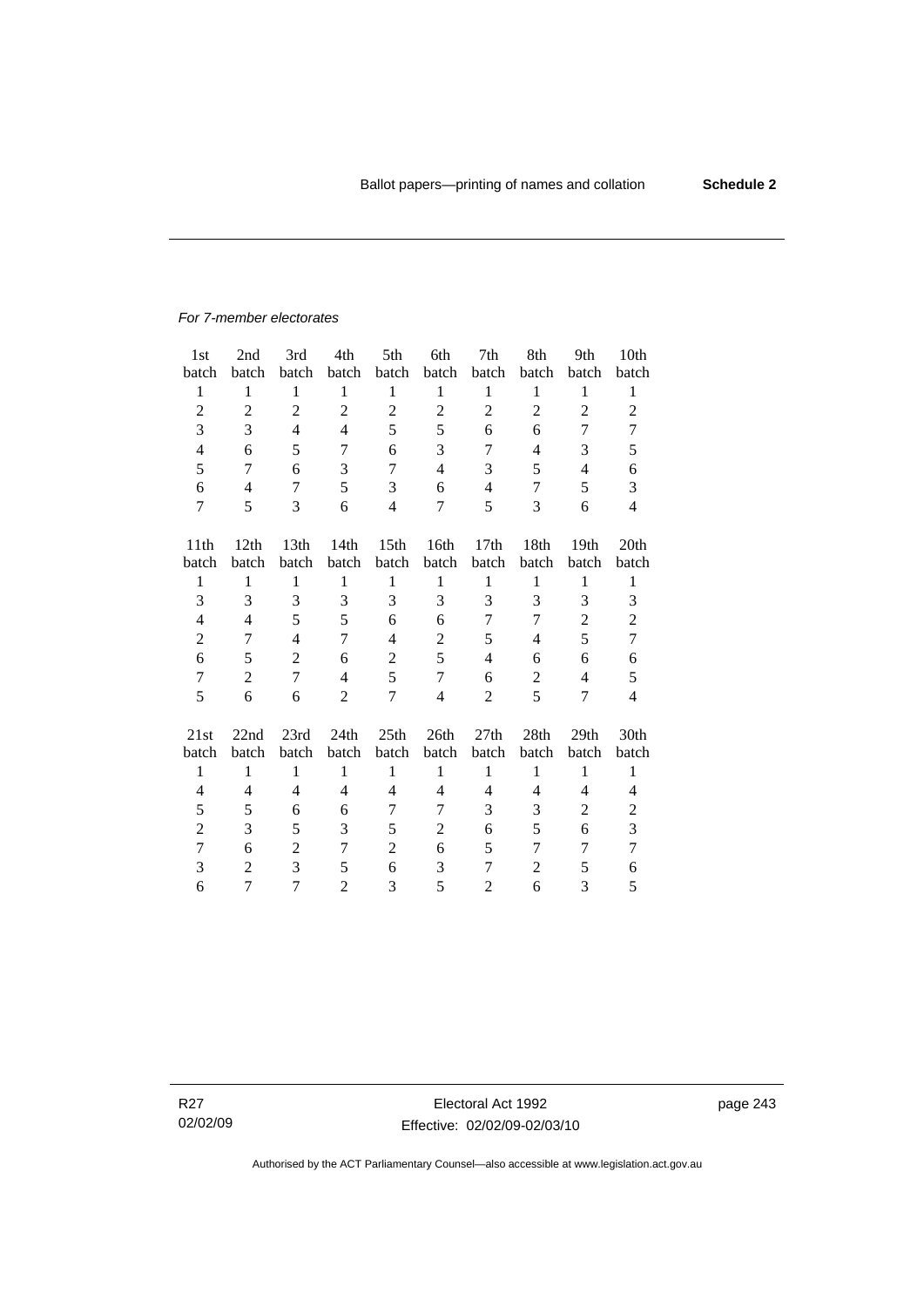| 31st<br>batch     | 32nd<br>batch    | 33rd<br>batch                  | 34th<br>batch       | 35th<br>batch       | 36th<br>batch     | 37th<br>batch    | 38th<br>batch                  | 39th<br>batch           | 40th<br>batch       |
|-------------------|------------------|--------------------------------|---------------------|---------------------|-------------------|------------------|--------------------------------|-------------------------|---------------------|
| $\,1$             | $\mathbf{1}$     | $\mathbf{1}$                   | $\mathbf{1}$        | $\mathbf{1}$        | $\mathbf{1}$      | $\mathbf{1}$     | $\mathbf{1}$                   | $\mathbf{1}$            | $\mathbf{1}$        |
| 5                 | 5                | 5                              | 5                   | 5                   | 5                 | 5                | 5                              | 5                       | 5                   |
| 6                 | 6                | $\overline{7}$                 | $\overline{7}$      | 3                   | 3                 | $\overline{4}$   | $\overline{4}$                 | $\overline{c}$          | $\overline{c}$      |
| $\overline{c}$    | $\overline{4}$   | 6                              | $\overline{4}$      | 6                   | $\overline{2}$    | $\overline{7}$   | 6                              | $\overline{7}$          | $\overline{4}$      |
| 3                 | $\overline{7}$   | $\overline{2}$                 | 3                   | $\overline{2}$      | $\overline{7}$    | 6                | 3                              | 3                       | 3                   |
| $\overline{4}$    | $\overline{2}$   | $\overline{4}$                 | 6                   | $\overline{7}$      | $\overline{4}$    | 3                | $\overline{2}$                 | 6                       | $\overline{7}$      |
| $\overline{7}$    | $\overline{3}$   | 3                              | $\overline{2}$      | $\overline{4}$      | 6                 | $\overline{2}$   | $\overline{7}$                 | $\overline{4}$          | 6                   |
| 41st              | 42nd             | 43rd                           | 44th                | 45th                | 46th              | 47th             | 48th                           | 49th                    | 50th                |
| batch             | batch            | batch                          | batch               | batch               | batch             | batch            | batch                          | batch                   | batch               |
| $\,1$             | $\mathbf{1}$     | $\mathbf{1}$                   | $\mathbf{1}$        | $\mathbf{1}$        | $\mathbf{1}$      | $\mathbf{1}$     | $\mathbf{1}$                   | $\mathbf{1}$            | $\mathbf{1}$        |
| 6                 | 6                | 6                              | 6                   | 6                   | 6                 | 6                | 6                              | 6                       | 6                   |
| $\overline{7}$    | $\overline{7}$   | 3                              | 3                   | $\overline{4}$      | $\overline{4}$    | 5                | 5                              | $\overline{c}$          | $\overline{c}$      |
| $\overline{c}$    | 5                | $\overline{7}$                 | 5                   | $\overline{7}$      | $\overline{c}$    | 3                | $\overline{7}$                 | $\overline{3}$          | 5                   |
| $\overline{4}$    | 3                | $\overline{2}$                 | $\overline{4}$      | $\sqrt{2}$          | 3                 | $\overline{7}$   | $\overline{4}$                 | $\overline{4}$          | $\overline{4}$      |
| 5                 | $\overline{2}$   | 5                              | $\overline{7}$      | 3                   | 5                 | $\overline{4}$   | $\mathfrak{2}$                 | $\tau$                  | 3                   |
| 3                 | $\overline{4}$   | $\overline{4}$                 | $\overline{2}$      | 5                   | $\overline{7}$    | $\overline{2}$   | 3                              | 5                       | $\overline{7}$      |
|                   |                  |                                |                     |                     |                   |                  |                                |                         |                     |
| 51st              | 52nd             | 53rd                           | 54th                | 55th                | 56th              | 57th             | 58th                           | 59th                    | 60th                |
| batch             | batch            | batch                          | batch               | batch               | batch             | batch            | batch                          | batch                   | batch               |
| $\mathbf{1}$      | $\mathbf{1}$     | $\mathbf{1}$                   | $\mathbf{1}$        | $\mathbf{1}$        | $\mathbf{1}$      | $\mathbf{1}$     | $\mathbf{1}$                   | $\mathbf{1}$            | $\mathbf{1}$        |
| $\overline{7}$    | $\overline{7}$   | $\overline{7}$                 | $\overline{7}$      | $\overline{7}$      | $\overline{7}$    | $\overline{7}$   | $\overline{7}$                 | $\overline{7}$          | $\overline{7}$      |
| 3                 | 3                | $\overline{4}$                 | $\overline{4}$      | 5                   | 5                 | 6                | 6                              | $\overline{c}$          | $\overline{c}$      |
| $\overline{c}$    | 6                | $\overline{3}$                 | 6                   | 3                   | $\overline{2}$    | $\overline{4}$   | 3                              | $\overline{\mathbf{4}}$ | 6                   |
| 5                 | $\overline{4}$   | $\overline{2}$                 | 5                   | $\overline{2}$      | $\overline{4}$    | 3                | 5                              | 5                       | 5                   |
| $\sqrt{6}$        | $\boldsymbol{2}$ | 6                              | 3                   | $\overline{4}$      | 6                 | 5                | $\overline{2}$                 | 3                       | $\overline{4}$      |
| $\overline{4}$    | 5                | 5                              | $\overline{2}$      | 6                   | $\overline{3}$    | $\overline{2}$   | $\overline{4}$                 | 6                       | 3                   |
| 61st              | 62nd             | 63rd                           | 64th                | 65th                | 66th              | 67th             | 68th                           | 69th                    | 70th                |
| batch             | batch            | batch                          | batch               | batch               | batch             | batch            | batch                          | batch                   | batch               |
| $\boldsymbol{2}$  | $\overline{c}$   | $\overline{c}$                 | $\overline{c}$      | $\boldsymbol{2}$    | $\sqrt{2}$        | $\boldsymbol{2}$ | $\sqrt{2}$                     | $\overline{2}$          | $\sqrt{2}$          |
| $\overline{3}$    | $\overline{3}$   | $\overline{3}$                 | $\overline{3}$      | 3                   | $\overline{3}$    | 3                | $\overline{3}$                 | $\overline{3}$          | 3                   |
| $\overline{4}$    | $\overline{4}$   | 5                              | 5                   | 6                   | 6                 | $\overline{7}$   | $\tau$                         | $\mathbf{1}$            | $\mathbf{1}$        |
| 5                 | $\boldsymbol{7}$ | 6                              | $\mathbf{1}$        | $\overline{7}$      | $\overline{4}$    | $\mathbf{1}$     | 5                              | $\overline{4}$          | 6                   |
| 6                 | $\mathbf{1}$     | $\overline{7}$                 | $\overline{4}$      | $\mathbf{1}$        | 5                 | $\overline{4}$   | 6                              | 5                       | $\tau$              |
| 7<br>$\mathbf{1}$ | 5<br>6           | $\mathbf{1}$<br>$\overline{4}$ | 6<br>$\overline{7}$ | $\overline{4}$<br>5 | 7<br>$\mathbf{1}$ | 5<br>6           | $\mathbf{1}$<br>$\overline{4}$ | 6<br>$\overline{7}$     | $\overline{4}$<br>5 |

page 244 Electoral Act 1992 Effective: 02/02/09-02/03/10

R27 02/02/09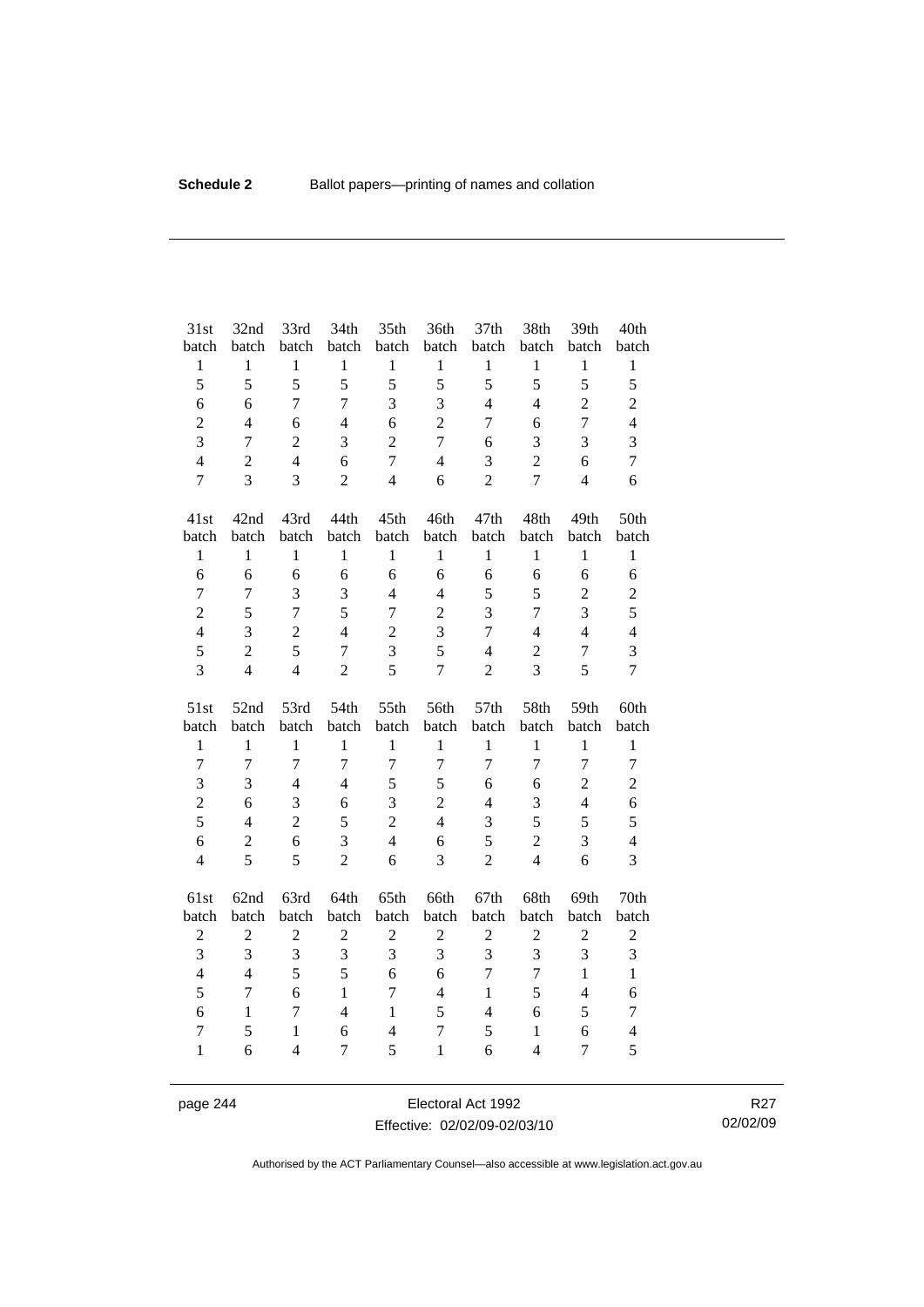| 71st                    | 72nd             | 73rd           | 74th           | 75 <sup>th</sup> | 76th             | 77th             | 78th           | 79th             | 80th             |
|-------------------------|------------------|----------------|----------------|------------------|------------------|------------------|----------------|------------------|------------------|
| batch                   | batch            | batch          | batch          | batch            | batch            | batch            | batch          | batch            | batch            |
| $\overline{c}$          | $\boldsymbol{2}$ | $\overline{2}$ | $\overline{2}$ | $\overline{2}$   | $\overline{c}$   | $\boldsymbol{2}$ | $\overline{c}$ | $\boldsymbol{2}$ | $\sqrt{2}$       |
| $\overline{4}$          | $\overline{4}$   | $\overline{4}$ | $\overline{4}$ | $\overline{4}$   | $\overline{4}$   | $\overline{4}$   | $\overline{4}$ | $\overline{4}$   | $\overline{4}$   |
| 5                       | 5                | 6              | 6              | $\overline{7}$   | $\overline{7}$   | $\mathbf{1}$     | $\mathbf{1}$   | 3                | 3                |
| 3                       | 1                | 5              | $\mathbf{1}$   | 5                | 3                | 6                | 5              | 6                | $\mathbf{1}$     |
| $\overline{7}$          | 6                | 3              | $\overline{7}$ | 3                | 6                | 5                | 7              | 7                | $\overline{7}$   |
| $\mathbf{1}$            | 3                | $\mathbf{1}$   | 5              | 6                | $\mathbf{1}$     | $\tau$           | 3              | 5                | 6                |
| 6                       | $\overline{7}$   | $\overline{7}$ | $\overline{3}$ | $\mathbf{1}$     | 5                | 3                | 6              | $\mathbf{1}$     | 5                |
| 81st                    | 82nd             | 83rd           | 84th           | 85th             | 86th             | 87th             | 88th           | 89th             | 90th             |
| batch                   | batch            | batch          | batch          | batch            | batch            | batch            | batch          | batch            | batch            |
| $\overline{2}$          | $\overline{2}$   | $\overline{2}$ | $\overline{c}$ | $\overline{c}$   | $\overline{2}$   | $\overline{2}$   | $\overline{c}$ | $\overline{2}$   | $\overline{2}$   |
| 5                       | 5                | 5              | 5              | 5                | 5                | 5                | 5              | 5                | 5                |
| 6                       | 6                | $\overline{7}$ | $\overline{7}$ | $\mathbf{1}$     | $\mathbf{1}$     | $\overline{4}$   | $\overline{4}$ | 3                | $\overline{3}$   |
| 3                       | $\overline{4}$   | 6              | $\overline{4}$ | 6                | $\overline{3}$   | 7                | 6              | $\overline{7}$   | $\overline{4}$   |
| $\mathbf{1}$            | $\overline{7}$   | 3              | $\mathbf{1}$   | $\overline{3}$   | $\overline{7}$   | 6                | $\mathbf{1}$   | $\mathbf{1}$     | $\mathbf{1}$     |
| $\overline{\mathbf{4}}$ | 3                | $\overline{4}$ | 6              | $\overline{7}$   | $\overline{4}$   | $\mathbf{1}$     | 3              | 6                | $\boldsymbol{7}$ |
| $\overline{7}$          | $\mathbf{1}$     | $\mathbf{1}$   | 3              | $\overline{4}$   | 6                | $\overline{3}$   | $\overline{7}$ | $\overline{4}$   | 6                |
|                         |                  |                |                |                  |                  |                  |                |                  |                  |
| 91st                    | 92nd             | 93rd           | 94th           | 95th             | 96th             | 97th             | 98th           | 99th             | 100th            |
| batch                   | batch            | batch          | batch          | batch            | batch            | batch            | batch          | batch            | batch            |
| $\boldsymbol{2}$        | $\overline{2}$   | $\overline{2}$ | $\overline{c}$ | $\overline{2}$   | $\overline{2}$   | $\mathfrak{2}$   | $\overline{c}$ | $\overline{2}$   | $\boldsymbol{2}$ |
| $\overline{6}$          | 6                | 6              | 6              | 6                | 6                | 6                | 6              | 6                | 6                |
| $\overline{7}$          | $\tau$           | $\mathbf{1}$   | $\mathbf{1}$   | $\overline{4}$   | $\overline{4}$   | 5                | 5              | 3                | 3                |
| $\overline{3}$          | 5                | $\overline{7}$ | 5              | $\overline{7}$   | 3                | $\mathbf{1}$     | $\overline{7}$ | $\mathbf{1}$     | 5                |
| $\overline{\mathbf{4}}$ | $\mathbf{1}$     | 3              | $\overline{4}$ | 3                | $\mathbf{1}$     | $\overline{7}$   | $\overline{4}$ | $\overline{4}$   | $\overline{4}$   |
| 5                       | 3                | 5              | $\overline{7}$ | $\mathbf{1}$     | 5                | $\overline{4}$   | 3              | $\tau$           | $\mathbf{1}$     |
| $\mathbf{1}$            | $\overline{4}$   | $\overline{4}$ | 3              | 5                | $\overline{7}$   | 3                | $\mathbf{1}$   | 5                | $\overline{7}$   |
| 101st                   | 102nd            | 103rd          | 104th          | 105th            | 106th            | 107th            | 108th          | 109th            | 110th            |
| batch                   | batch            | batch          | batch          | batch            | batch            | batch            | batch          | batch            | batch            |
| $\overline{c}$          | $\overline{2}$   | $\overline{2}$ | $\overline{2}$ | $\overline{2}$   | $\overline{2}$   | $\overline{c}$   | $\mathbf{2}$   | $\overline{2}$   | $\mathfrak{2}$   |
| $\overline{7}$          | $\overline{7}$   | $\overline{7}$ | $\overline{7}$ | $\overline{7}$   | $\boldsymbol{7}$ | $\overline{7}$   | $\overline{7}$ | $\overline{7}$   | $\boldsymbol{7}$ |
| $\mathbf{1}$            | $\mathbf{1}$     | $\overline{4}$ | $\overline{4}$ | 5                | 5                | 6                | 6              | 3                | 3                |
| 3                       | 6                | $\mathbf{1}$   | 6              | $\mathbf{1}$     | 3                | $\overline{4}$   | $\mathbf{1}$   | $\overline{4}$   | 6                |
| 5                       | $\overline{4}$   | 3              | 5              | 3                | $\overline{4}$   | $\mathbf{1}$     | 5              | 5                | 5                |
| 6                       | 3                | 6              | $\mathbf{1}$   | $\overline{4}$   | 6                | 5                | 3              | $\mathbf{1}$     | $\overline{4}$   |
| $\overline{4}$          | 5                | 5              | 3              | 6                | $\mathbf{1}$     | 3                | $\overline{4}$ | 6                | $\mathbf{1}$     |

R27 02/02/09

Electoral Act 1992 Effective: 02/02/09-02/03/10 page 245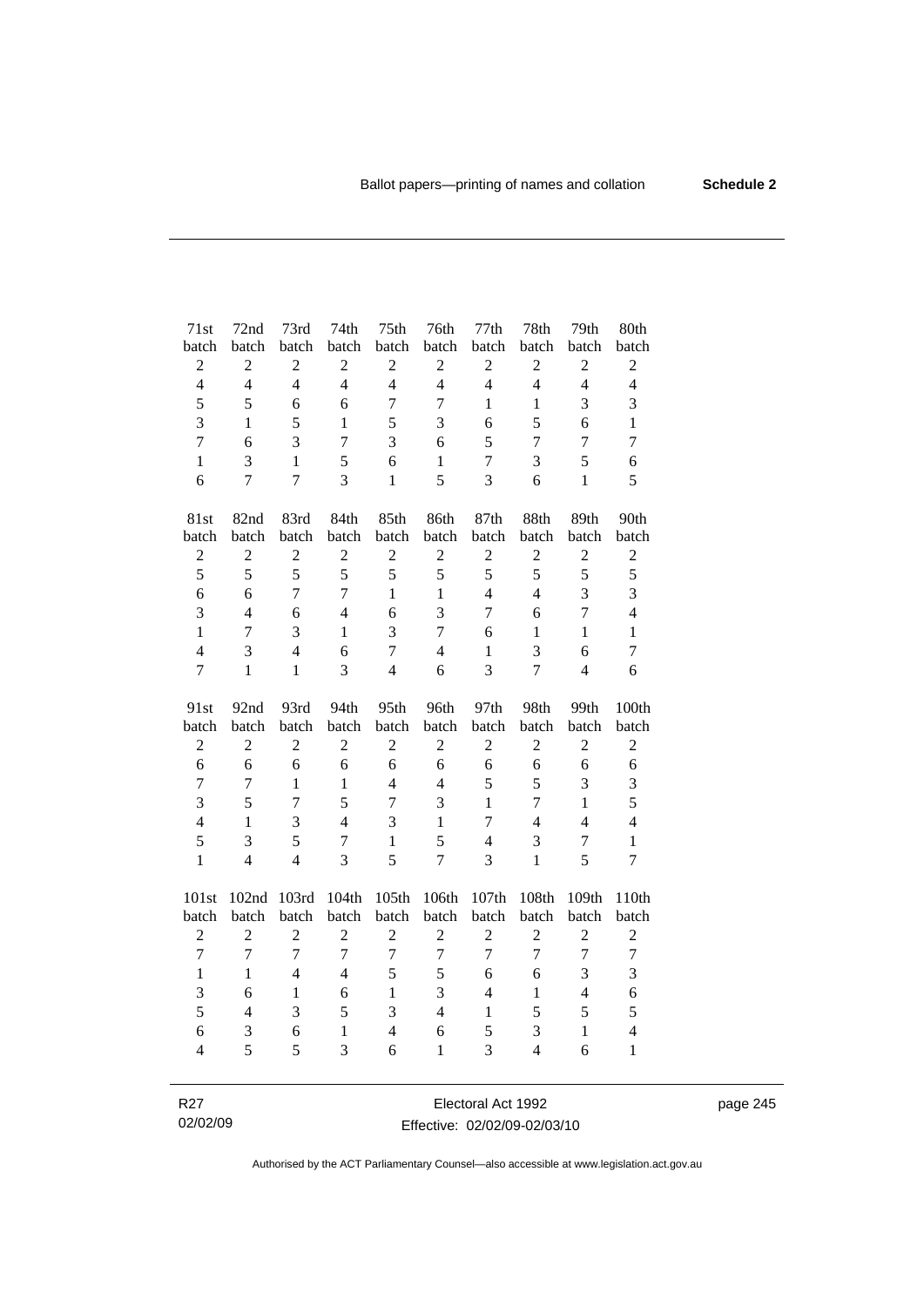| 111th             | 112th                            | 113th               | 114th                            | 115th             | 116th               | 117th                            | 118th                          | 119th               | 120th                          |
|-------------------|----------------------------------|---------------------|----------------------------------|-------------------|---------------------|----------------------------------|--------------------------------|---------------------|--------------------------------|
| batch             | batch                            | batch               | batch                            | batch             | batch               | batch                            | batch                          | batch               | batch                          |
| $\overline{c}$    | $\mathbf{2}$                     | $\sqrt{2}$          | $\boldsymbol{2}$                 | $\overline{2}$    | $\overline{c}$      | $\boldsymbol{2}$                 | $\sqrt{2}$                     | $\overline{c}$      | $\mathfrak{2}$                 |
| $\mathbf{1}$      | $\mathbf{1}$                     | $\mathbf{1}$        | $\mathbf{1}$                     | $\mathbf{1}$      | $\mathbf{1}$        | $\mathbf{1}$                     | $\mathbf{1}$                   | $\mathbf{1}$        | $\mathbf{1}$                   |
| $\overline{4}$    | $\overline{4}$                   | 5                   | 5                                | 6                 | 6                   | $\overline{7}$                   | $\overline{7}$                 | 3                   | $\overline{\mathbf{3}}$        |
| 3                 | $\tau$                           | $\overline{4}$      | 7                                | $\overline{4}$    | 3                   | 5                                | $\overline{4}$                 | 5                   | $\overline{7}$                 |
| 6                 | 5                                | 3                   | 6                                | 3                 | 5                   | $\overline{4}$                   | 6                              | 6                   | 6                              |
| $\sqrt{ }$        | 3                                | $\overline{7}$      | $\overline{\mathbf{4}}$          | 5                 | $\overline{7}$      | 6                                | 3                              | $\overline{4}$      | 5                              |
| 5                 | 6                                | 6                   | 3                                | $\overline{7}$    | $\overline{4}$      | 3                                | 5                              | $\overline{7}$      | $\overline{4}$                 |
| 121st             | 122nd                            | 123rd               | 124th                            | 125th             | 126th               | 127th                            | 128th                          | 129th               | 130th                          |
| batch             | batch                            | batch               | batch                            | batch             | batch               | batch                            | batch                          | batch               | batch                          |
| 3                 | 3                                | 3                   | 3                                | 3                 | 3                   | 3                                | 3                              | 3                   | 3                              |
| $\overline{4}$    | $\overline{4}$                   | $\overline{4}$      | $\overline{4}$                   | $\overline{4}$    | $\overline{4}$      | $\overline{4}$                   | $\overline{4}$                 | $\overline{4}$      | $\overline{4}$                 |
| 5                 | 5                                | 6                   | 6                                | $\overline{7}$    | $\overline{7}$      | $\mathbf{1}$                     | $\mathbf{1}$                   | $\sqrt{2}$          | $\overline{c}$                 |
| 6                 | $\mathbf{1}$                     | 7                   | $\overline{2}$                   | $\mathbf{1}$      | 5                   | $\overline{c}$                   | 6                              | 5                   | $\overline{7}$                 |
| $\overline{7}$    | $\overline{2}$                   | $\mathbf{1}$        | 5                                | $\overline{2}$    | 6                   | 5                                | $\boldsymbol{7}$               | 6                   | $\mathbf{1}$                   |
| $\mathbf{1}$      | 6                                | $\overline{c}$      | $\tau$                           | 5                 | $\mathbf{1}$        | 6                                | $\overline{c}$                 | $\overline{7}$      | 5                              |
| $\overline{2}$    | $\overline{7}$                   | 5                   | $\mathbf{1}$                     | 6                 | $\overline{2}$      | 7                                | 5                              | $\mathbf{1}$        | 6                              |
|                   |                                  |                     |                                  |                   |                     |                                  |                                |                     |                                |
| 131st             | 132nd                            | 133rd               | 134th                            | 135th             | 136th               | 137th                            | 138th                          | 139th               | 140th                          |
| batch             | batch                            | batch               | batch                            | batch             | batch               | batch                            | batch                          | batch               | batch                          |
| 3                 | 3                                | 3                   | 3                                | 3                 | 3                   | 3                                | 3                              | 3                   | 3                              |
| 5                 | 5                                | 5                   | 5                                | 5                 | 5                   | 5                                | 5                              | 5                   | 5                              |
| 6                 | 6                                | $\overline{7}$      | 7                                | $\mathbf{1}$      | $\mathbf{1}$        | $\overline{2}$                   | $\overline{2}$                 | $\overline{4}$      | $\overline{4}$                 |
| $\overline{4}$    | $\overline{2}$                   | 6                   | $\overline{2}$                   | 6                 | $\overline{4}$      | $\overline{7}$                   | 6                              | $\overline{7}$      | $\overline{c}$                 |
| $\mathbf{1}$      | $\overline{7}$                   | $\overline{4}$      | $\mathbf{1}$                     | $\overline{4}$    | $\overline{7}$      | 6                                | $\mathbf{1}$                   | $\mathbf{1}$        | $\mathbf{1}$                   |
| $\overline{2}$    | $\overline{4}$                   | $\overline{2}$      | 6                                | $\overline{7}$    | $\overline{2}$      | $\mathbf{1}$                     | $\overline{4}$                 | 6                   | $\overline{7}$                 |
| $\overline{7}$    | $\mathbf{1}$                     | $\mathbf{1}$        | $\overline{4}$                   | $\overline{2}$    | 6                   | $\overline{4}$                   | $\tau$                         | $\overline{2}$      | 6                              |
| 141st             | 142nd                            | 143rd               | 144th                            | 145th             | 146th               | 147th                            | 148th                          | 149th               | 150th                          |
| batch             | batch                            | batch               | batch                            | batch             | batch               | batch                            | batch                          | batch               | batch                          |
| $\mathfrak{Z}$    | 3                                | 3                   | 3                                | 3                 | 3                   | 3                                | 3                              | 3                   | 3                              |
| 6                 | 6                                | 6                   | 6                                | 6                 | 6                   | 6                                | 6                              | 6                   | 6                              |
| $\overline{7}$    | $\overline{7}$                   | $\mathbf{1}$        | $\mathbf{1}$                     | $\overline{2}$    | $\overline{c}$      | 5                                | 5                              | $\overline{4}$      | $\overline{4}$                 |
| $\overline{4}$    | 5                                | $\overline{7}$      | 5                                | $\overline{7}$    | $\overline{4}$      | $\mathbf{1}$                     | $\overline{7}$                 | $\mathbf{1}$        | 5                              |
| $\overline{c}$    | $\mathbf{1}$                     | $\overline{4}$      | $\overline{2}$                   | $\overline{4}$    | $\mathbf{1}$        | $\tau$                           | $\overline{c}$                 | $\overline{2}$      | $\overline{c}$                 |
| 5<br>$\mathbf{1}$ | $\overline{4}$<br>$\overline{2}$ | 5<br>$\overline{2}$ | $\overline{7}$<br>$\overline{4}$ | $\mathbf{1}$<br>5 | 5<br>$\overline{7}$ | $\overline{2}$<br>$\overline{4}$ | $\overline{4}$<br>$\mathbf{1}$ | $\overline{7}$<br>5 | $\mathbf{1}$<br>$\overline{7}$ |

page 246 Electoral Act 1992 Effective: 02/02/09-02/03/10

R27 02/02/09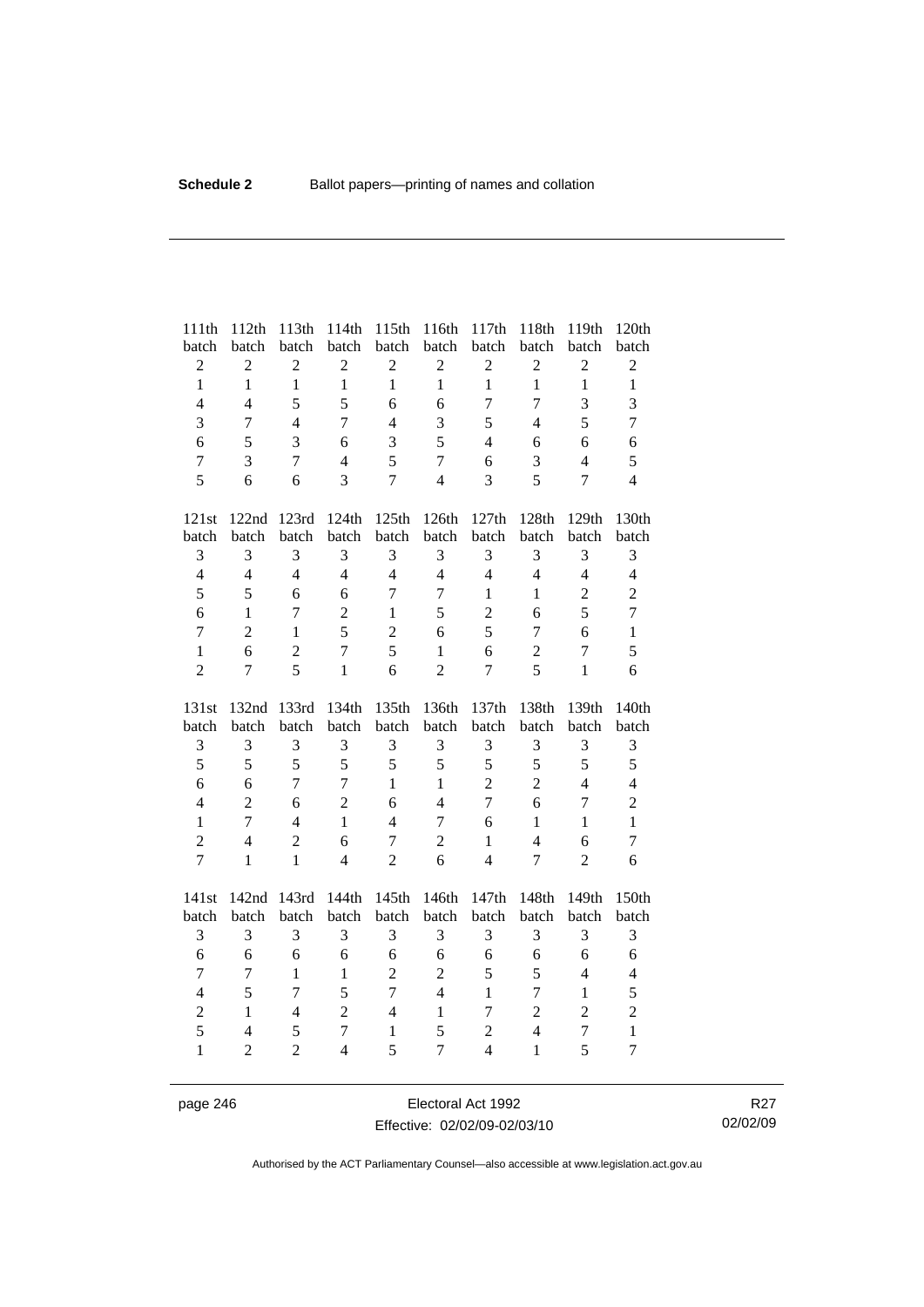| 151st          | 152nd          | 153rd          | 154th          | 155th          | 156th            | 157th                    | 158th          | 159th            | 160th          |
|----------------|----------------|----------------|----------------|----------------|------------------|--------------------------|----------------|------------------|----------------|
| batch          | batch          | batch          | batch          | batch          | batch            | batch                    | batch          | batch            | batch          |
| $\mathfrak{Z}$ | 3              | 3              | 3              | 3              | 3                | 3                        | 3              | 3                | 3              |
| $\overline{7}$ | $\overline{7}$ | $\overline{7}$ | $\overline{7}$ | $\overline{7}$ | $\overline{7}$   | $\overline{7}$           | $\overline{7}$ | $\overline{7}$   | $\overline{7}$ |
| $\mathbf{1}$   | 1              | $\overline{c}$ | $\overline{2}$ | 5              | 5                | 6                        | 6              | $\overline{4}$   | $\overline{4}$ |
| $\overline{4}$ | 6              | $\mathbf{1}$   | 6              | 1              | $\overline{4}$   | $\overline{2}$           | $\mathbf{1}$   | $\overline{2}$   | 6              |
| 5              | $\overline{2}$ | $\overline{4}$ | 5              | $\overline{4}$ | $\overline{2}$   | $\mathbf{1}$             | 5              | 5                | 5              |
| 6              | $\overline{4}$ | 6              | $\mathbf{1}$   | $\overline{2}$ | 6                | 5                        | $\overline{4}$ | $\mathbf{1}$     | $\overline{2}$ |
| $\overline{2}$ | 5              | 5              | $\overline{4}$ | 6              | $\mathbf{1}$     | $\overline{4}$           | $\overline{2}$ | 6                | $\mathbf{1}$   |
|                |                |                |                |                |                  |                          |                |                  |                |
| 161st          | 162nd          | 163rd          | 164th          | 165th          | 166th            | 167th                    | 168th          | 169th            | 170th          |
| batch          | batch          | batch          | batch          | batch          | batch            | batch                    | batch          | batch            | batch          |
| 3              | 3              | 3              | 3              | 3              | 3                | 3                        | 3              | 3                | 3              |
| $\mathbf{1}$   | $\mathbf{1}$   | $\mathbf{1}$   | $\mathbf{1}$   | $\mathbf{1}$   | $\mathbf{1}$     | $\mathbf{1}$             | $\mathbf{1}$   | $\mathbf{1}$     | $\mathbf{1}$   |
| $\overline{c}$ | $\overline{2}$ | 5              | 5              | 6              | 6                | $\tau$                   | $\tau$         | $\overline{4}$   | $\overline{4}$ |
| $\overline{4}$ | $\overline{7}$ | $\overline{2}$ | $\overline{7}$ | $\overline{2}$ | $\overline{4}$   | 5                        | $\overline{2}$ | 5                | $\overline{7}$ |
| $\sqrt{6}$     | 5              | $\overline{4}$ | 6              | $\overline{4}$ | 5                | $\overline{2}$           | 6              | 6                | 6              |
| $\overline{7}$ | $\overline{4}$ | $\overline{7}$ | $\overline{2}$ | 5              | $\overline{7}$   | 6                        | $\overline{4}$ | $\overline{c}$   | 5              |
| 5              | 6              | 6              | $\overline{4}$ | $\overline{7}$ | $\overline{c}$   | $\overline{\mathcal{L}}$ | 5              | $\overline{7}$   | $\overline{2}$ |
|                |                |                |                |                |                  |                          |                |                  |                |
|                |                |                |                |                |                  |                          |                |                  |                |
| 171st          | 172nd          | 173rd          | 174th          | 175th          | 176th            | 177th                    | 178th          | 179th            | 180th          |
| batch          | batch          | batch          | batch          | batch          | batch            | batch                    | batch          | batch            | batch          |
| $\mathfrak 3$  | 3              | 3              | 3              | 3              | 3                | 3                        | 3              | 3                | $\mathfrak{Z}$ |
| $\overline{2}$ | $\overline{2}$ | $\overline{2}$ | $\overline{2}$ | $\overline{2}$ | $\overline{c}$   | $\overline{2}$           | $\overline{2}$ | $\overline{2}$   | $\overline{c}$ |
| 5              | 5              | 6              | 6              | $\overline{7}$ | $\boldsymbol{7}$ | $\mathbf{1}$             | $\mathbf{1}$   | $\overline{4}$   | $\overline{4}$ |
| $\overline{4}$ | $\mathbf{1}$   | 5              | $\mathbf{1}$   | 5              | $\overline{4}$   | 6                        | 5              | 6                | $\mathbf{1}$   |
| $\overline{7}$ | 6              | $\overline{4}$ | $\overline{7}$ | $\overline{4}$ | 6                | 5                        | $\overline{7}$ | $\overline{7}$   | $\overline{7}$ |
| $\mathbf{1}$   | $\overline{4}$ | 1              | 5              | 6              | $\mathbf{1}$     | 7                        | $\overline{4}$ | 5                | 6              |
| 6              | 7              | $\overline{7}$ | $\overline{4}$ | $\mathbf{1}$   | 5                | $\overline{4}$           | 6              | $\mathbf{1}$     | 5              |
|                |                |                |                |                |                  |                          |                |                  |                |
| 181st          | 182nd          | 183rd          | 184th          | 185th          | 186th            | 187th                    | 188th          | 189th            | 190th          |
| batch          | batch          | batch          | batch          | batch          | batch            | batch                    | batch          | batch            | batch          |
| $\overline{4}$ | $\overline{4}$ | $\overline{4}$ | $\overline{4}$ | $\overline{4}$ | $\overline{4}$   | $\overline{4}$           | $\overline{4}$ | $\overline{4}$   | $\overline{4}$ |
| 5              | 5              | 5              | 5              | 5              | 5                | 5                        | 5              | 5                | 5              |
| 6              | 6              | 7              | 7              | $\mathbf{1}$   | $\mathbf{1}$     | $\overline{c}$           | $\overline{2}$ | 3                | 3              |
| $\tau$         | $\overline{2}$ | 1              | 3              | $\overline{c}$ | 6                | 3                        | $\overline{7}$ | 6                | $\mathbf{1}$   |
| $\mathbf{1}$   | 3              | $\overline{2}$ | 6              | 3              | $\tau$           | 6                        | $\mathbf{1}$   | $\boldsymbol{7}$ | $\overline{c}$ |
| $\overline{c}$ | $\overline{7}$ | 3              | $\mathbf{1}$   | 6              | $\overline{2}$   | $\tau$                   | 3              | $\mathbf{1}$     | 6              |
| $\overline{3}$ | $\mathbf{1}$   | 6              | $\overline{2}$ | 7              | 3                | $\mathbf{1}$             | 6              | $\overline{2}$   | $\overline{7}$ |

R27 02/02/09

Electoral Act 1992 Effective: 02/02/09-02/03/10 page 247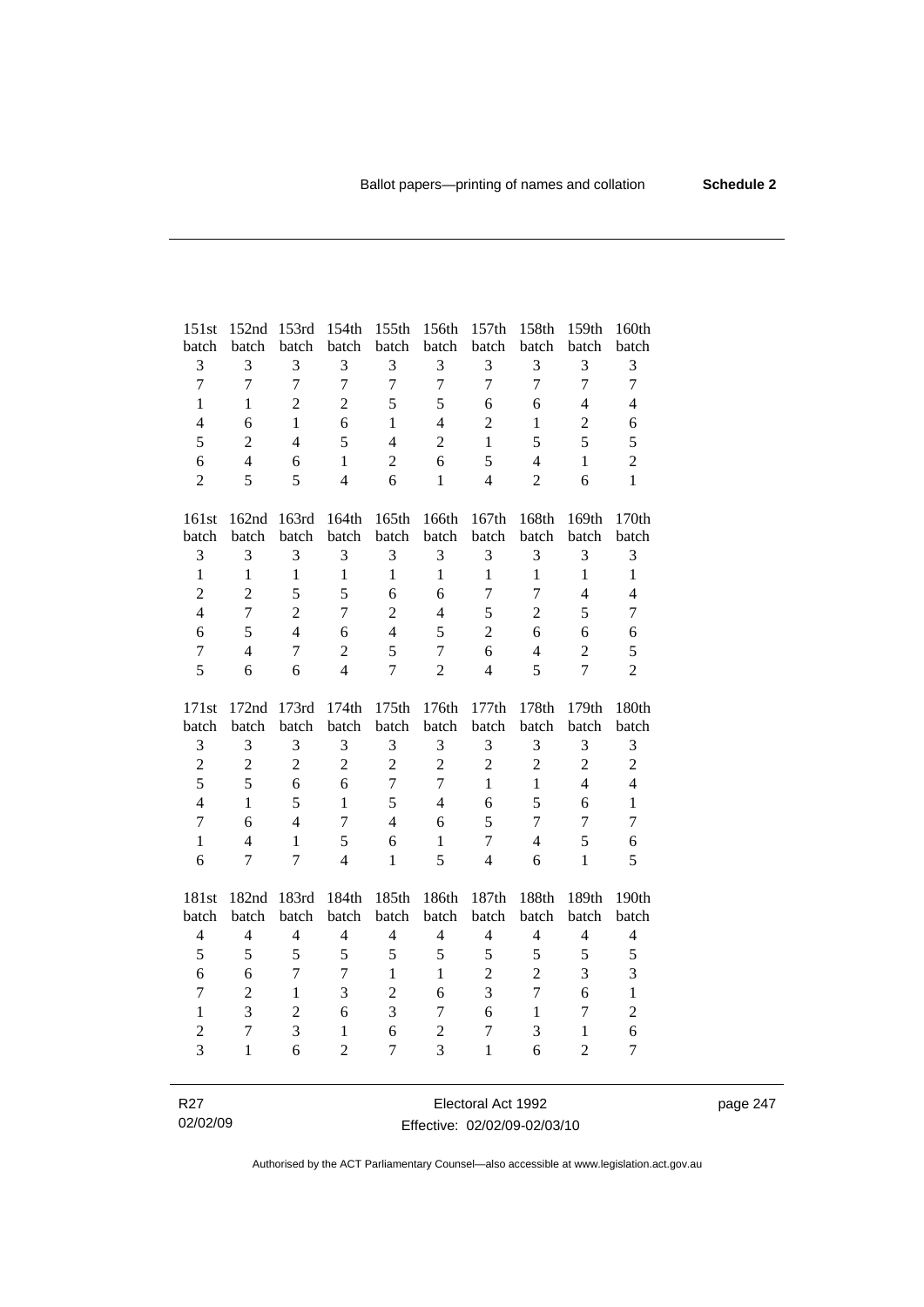| 191st          | 192nd          | 193rd          | 194th          | 195th          | 196th          | 197th          | 198th          | 199th          | 200th          |
|----------------|----------------|----------------|----------------|----------------|----------------|----------------|----------------|----------------|----------------|
| batch          | batch          | batch          | batch          | batch          | batch          | batch          | batch          | batch          | batch          |
| $\overline{4}$ | $\overline{4}$ | $\overline{4}$ | $\overline{4}$ | $\overline{4}$ | $\overline{4}$ | $\overline{4}$ | $\overline{4}$ | $\overline{4}$ | $\overline{4}$ |
| 6              | 6              | 6              | 6              | 6              | 6              | 6              | 6              | 6              | 6              |
| $\overline{7}$ | $\overline{7}$ | $\mathbf{1}$   | $\mathbf{1}$   | $\overline{2}$ | $\overline{2}$ | 3              | 3              | 5              | 5              |
| 5              | 3              | $\overline{7}$ | 3              | $\overline{7}$ | 5              | $\mathbf{1}$   | $\overline{7}$ | $\mathbf{1}$   | 3              |
| $\overline{2}$ | $\mathbf{1}$   | 5              | $\overline{2}$ | 5              | $\mathbf{1}$   | $\tau$         | $\overline{2}$ | $\overline{2}$ | $\overline{c}$ |
| 3              | 5              | 3              | $\overline{7}$ | $\mathbf{1}$   | 3              | $\overline{c}$ | 5              | $\overline{7}$ | $\mathbf{1}$   |
| $\mathbf{1}$   | $\overline{2}$ | $\overline{2}$ | 5              | 3              | $\overline{7}$ | 5              | $\mathbf{1}$   | 3              | $\overline{7}$ |
| 201st          | 202nd 203rd    |                | 204th          | 205th          | 206th          | 207th          | 208th          | 209th          | 210th          |
| batch          | batch          | batch          | batch          | batch          | batch          | batch          | batch          | batch          | batch          |
| $\overline{4}$ | $\overline{4}$ | $\overline{4}$ | $\overline{4}$ | $\overline{4}$ | $\overline{4}$ | $\overline{4}$ | $\overline{4}$ | $\overline{4}$ | $\overline{4}$ |
| $\overline{7}$ | $\overline{7}$ | $\overline{7}$ | $\overline{7}$ | $\overline{7}$ | $\overline{7}$ | $\overline{7}$ | $\overline{7}$ | $\overline{7}$ | $\tau$         |
| $\mathbf{1}$   | $\mathbf{1}$   | $\overline{2}$ | $\overline{2}$ | 3              | 3              | 6              | 6              | 5              | 5              |
| 5              | 6              | $\mathbf{1}$   | 6              | $\mathbf{1}$   | 5              | $\overline{2}$ | $\mathbf{1}$   | $\overline{2}$ | 6              |
| 3              | $\overline{2}$ | 5              | 3              | 5              | $\overline{c}$ | $\mathbf{1}$   | 3              | 3              | 3              |
| 6              | 5              | 6              | $\mathbf{1}$   | $\overline{2}$ | 6              | 3              | 5              | $\mathbf{1}$   | $\overline{2}$ |
| $\overline{2}$ | 3              | 3              | 5              | 6              | $\mathbf{1}$   | 5              | $\overline{2}$ | 6              | $\mathbf{1}$   |
|                |                |                |                |                |                |                |                |                |                |
| 211th          | 212th          | 213th          | 214th          | 215th          | 216th          | 217th          | 218th          | 219th          | 220th          |
| batch          | batch          | batch          | batch          | batch          | batch          | batch          | batch          | batch          | batch          |
| $\overline{4}$ | $\overline{4}$ | $\overline{4}$ | $\overline{4}$ | $\overline{4}$ | $\overline{4}$ | $\overline{4}$ | $\overline{4}$ | $\overline{4}$ | $\overline{4}$ |
| $\mathbf{1}$   | $\mathbf{1}$   | $\mathbf{1}$   | $\mathbf{1}$   | $\mathbf{1}$   | $\mathbf{1}$   | $\mathbf{1}$   | $\mathbf{1}$   | $\mathbf{1}$   | $\mathbf{1}$   |
| $\overline{c}$ | $\overline{c}$ | 3              | 3              | 6              | 6              | $\overline{7}$ | $\overline{7}$ | 5              | 5              |
| 5              | $\overline{7}$ | $\overline{2}$ | $\overline{7}$ | $\overline{2}$ | 5              | 3              | $\overline{2}$ | 3              | $\tau$         |
| 6              | 3              | 5              | 6              | 5              | 3              | $\overline{2}$ | 6              | 6              | 6              |
| $\overline{7}$ | 5              | $\overline{7}$ | $\overline{2}$ | 3              | $\overline{7}$ | 6              | 5              | $\overline{2}$ | 3              |
| $\overline{3}$ | 6              | 6              | 5              | $\overline{7}$ | $\overline{2}$ | 5              | $\overline{3}$ | $\overline{7}$ | $\overline{2}$ |
| 221st          | 222nd 223rd    |                | 224th          | 225th          | 226th          | 227th          | 228th          | 229th          | 230th          |
| batch          | batch          | batch          | batch          | batch          | batch          | batch          | batch          | batch          | batch          |
| $\overline{4}$ | $\overline{4}$ | $\overline{4}$ | $\overline{4}$ | $\overline{4}$ | $\overline{4}$ | $\overline{4}$ | $\overline{4}$ | $\overline{4}$ | $\overline{4}$ |
| $\overline{c}$ | $\overline{2}$ | $\overline{2}$ | $\overline{2}$ | $\overline{2}$ | $\overline{c}$ | $\overline{2}$ | $\overline{2}$ | $\overline{2}$ | $\overline{c}$ |
| 3              | 3              | 6              | 6              | $\tau$         | $\tau$         | $\mathbf{1}$   | $\mathbf{1}$   | 5              | 5              |
| 5              | $\mathbf{1}$   | 3              | $\mathbf{1}$   | 3              | 5              | 6              | $\overline{3}$ | 6              | $\mathbf{1}$   |
| $\overline{7}$ | 6              | 5              | $\tau$         | 5              | 6              | 3              | $\tau$         | $\overline{7}$ | $\tau$         |
| $\mathbf{1}$   | 5              | $\mathbf{1}$   | 3              | 6              | $\mathbf{1}$   | $\tau$         | 5              | 3              | 6              |

page 248 Electoral Act 1992 Effective: 02/02/09-02/03/10

R27 02/02/09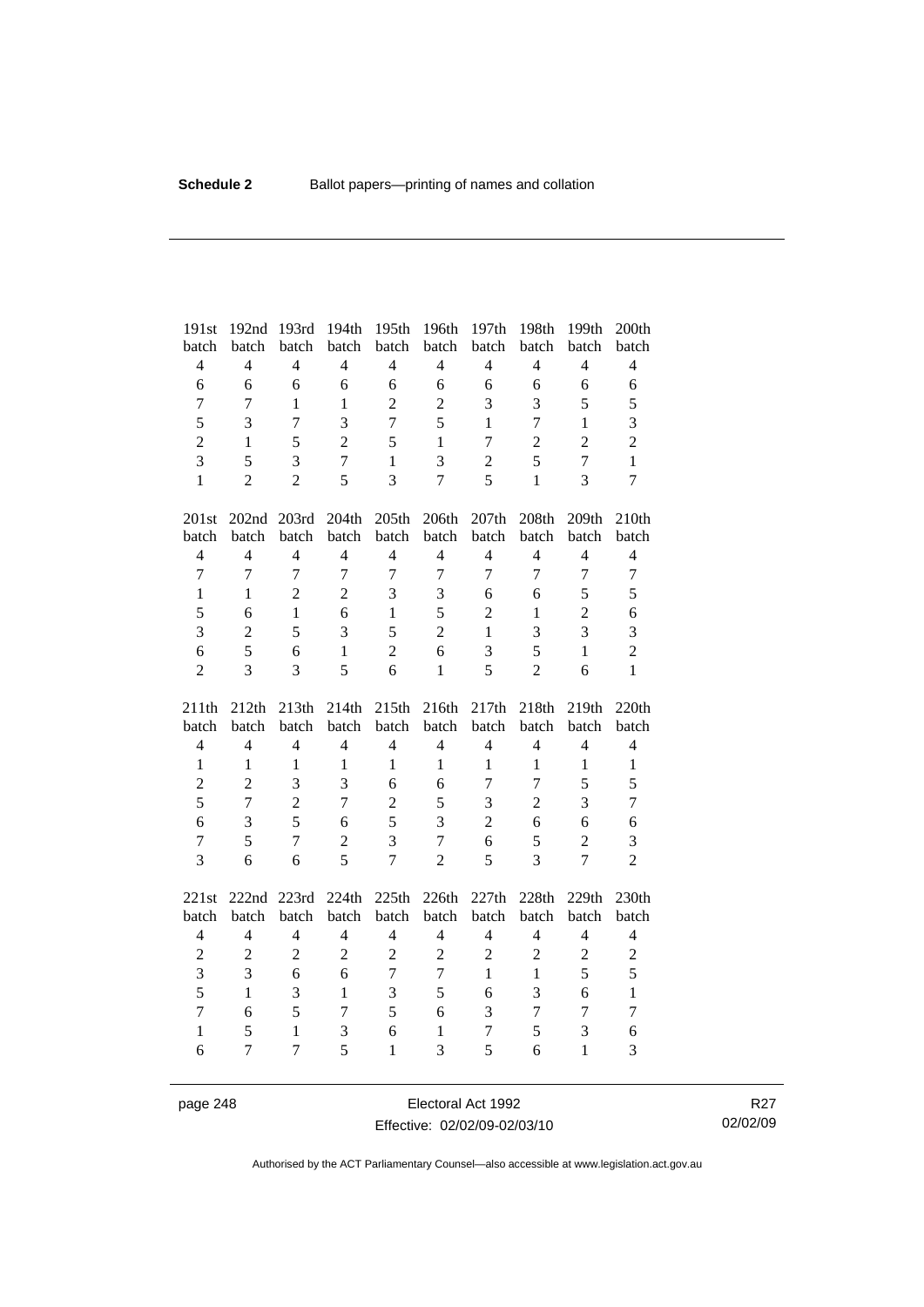| 231st                            | 232nd 233rd                   |                          | 234th               | 235th               | 236th               | 237th                    | 238th                          | 239th                            | 240th               |
|----------------------------------|-------------------------------|--------------------------|---------------------|---------------------|---------------------|--------------------------|--------------------------------|----------------------------------|---------------------|
| batch                            | batch                         | batch                    | batch               | batch               | batch               | batch                    | batch                          | batch                            | batch               |
| $\overline{4}$                   | $\overline{4}$                | $\overline{4}$           | $\overline{4}$      | $\overline{4}$      | $\overline{4}$      | $\overline{\mathcal{L}}$ | $\overline{4}$                 | $\overline{4}$                   | $\overline{4}$      |
| 3                                | 3                             | 3                        | 3                   | 3                   | $\overline{3}$      | 3                        | $\overline{3}$                 | 3                                | 3                   |
| $\epsilon$                       | 6                             | $\tau$                   | $\tau$              | $\mathbf{1}$        | $\mathbf{1}$        | $\overline{2}$           | $\overline{c}$                 | 5                                | 5                   |
| 5                                | $\overline{c}$                | 6                        | $\overline{2}$      | 6                   | 5                   | $\tau$                   | 6                              | $\overline{7}$                   | $\overline{c}$      |
| $\mathbf{1}$                     | $\overline{7}$                | 5                        | $\mathbf{1}$        | 5                   | $\overline{7}$      | 6                        | $\mathbf{1}$                   | $\mathbf{1}$                     | $\mathbf{1}$        |
| $\overline{2}$                   | 5                             | $\overline{2}$           | 6                   | $\overline{7}$      | $\overline{2}$      | $\mathbf{1}$             | 5                              | 6                                | $\overline{7}$      |
| $\overline{7}$                   | $\mathbf{1}$                  | $\mathbf{1}$             | 5                   | $\overline{2}$      | 6                   | 5                        | $\overline{7}$                 | $\overline{2}$                   | 6                   |
| 241st                            |                               | 242nd 243rd              | 244th               | 245th               | 246th               | 247th                    | 248th                          | 249th                            | 250th               |
| batch                            | batch                         | batch                    | batch               | batch               | batch               | batch                    | batch                          | batch                            | batch               |
| 5                                | 5                             | 5                        | 5                   | 5                   | 5                   | 5                        | 5                              | 5                                | 5                   |
| $\sqrt{6}$                       | 6                             | 6                        | 6                   | 6                   | $\sqrt{6}$          | 6                        | 6                              | 6                                | $\sqrt{6}$          |
| $\overline{7}$                   | $\tau$                        | $\mathbf{1}$             | $\mathbf{1}$        | $\overline{2}$      | $\overline{2}$      | 3                        | 3                              | $\overline{4}$                   | $\overline{4}$      |
| $\mathbf{1}$                     | 3                             | $\overline{c}$           | $\overline{4}$      | 3                   | $\overline{7}$      | $\overline{4}$           |                                | $\overline{7}$                   |                     |
| $\overline{c}$                   | $\overline{4}$                | 3                        | $\tau$              | $\overline{4}$      | $\mathbf{1}$        | $\overline{7}$           | $\mathbf{1}$<br>$\overline{2}$ | $\mathbf{1}$                     | $\overline{c}$<br>3 |
|                                  |                               |                          |                     |                     |                     |                          |                                |                                  |                     |
| $\overline{3}$<br>$\overline{4}$ | $\mathbf{1}$                  | $\overline{4}$           | $\overline{c}$      | $\overline{7}$      | 3                   | $\mathbf{1}$             | $\overline{4}$                 | $\overline{c}$<br>$\overline{3}$ | $\tau$              |
|                                  | $\overline{2}$                | $\overline{7}$           | 3                   | $\mathbf{1}$        | $\overline{4}$      | $\overline{2}$           | $\overline{7}$                 |                                  | $\mathbf{1}$        |
|                                  |                               |                          |                     |                     |                     |                          |                                |                                  |                     |
| 251st                            | 252nd 253rd                   |                          | 254th               | 255th               | 256th               | 257th                    | 258th                          | 259th                            | 260th               |
| batch                            | batch                         | batch                    | batch               | batch               | batch               | batch                    | batch                          | batch                            | batch               |
| 5                                | 5                             | 5                        | 5                   | 5                   | 5                   | 5                        | 5                              | 5                                | 5                   |
| $\overline{7}$                   | $\tau$                        | $\overline{7}$           | $\overline{7}$      | $\overline{7}$      | $\tau$              | $\tau$                   | $\tau$                         | $\overline{7}$                   | $\overline{7}$      |
| $\mathbf{1}$                     | $\mathbf{1}$                  | $\overline{2}$           | $\overline{2}$      | 3                   | 3                   | $\overline{4}$           | $\overline{4}$                 | 6                                | 6                   |
| 6                                | $\overline{4}$                | $\mathbf{1}$             | $\overline{4}$      | $\mathbf{1}$        | 6                   | $\overline{2}$           | $\mathbf{1}$                   | $\overline{c}$                   | $\overline{4}$      |
| $\overline{3}$                   | $\overline{2}$                | 6                        | $\overline{3}$      | 6                   | $\overline{2}$      | $\mathbf{1}$             | 3                              | 3                                | 3                   |
| $\overline{4}$                   | 6                             | $\overline{4}$           | $\mathbf{1}$        | $\overline{2}$      | $\overline{4}$      | 3                        | 6                              | $\mathbf{1}$                     | $\overline{2}$      |
| $\overline{2}$                   | 3                             | 3                        | 6                   | $\overline{4}$      | $\mathbf{1}$        | 6                        | $\overline{2}$                 | $\overline{4}$                   | $\mathbf{1}$        |
|                                  |                               |                          |                     |                     |                     |                          |                                |                                  |                     |
| 261st                            | 262nd                         | 263rd                    | 264th               | 265th               | 266th               | 267th                    | 268th                          | 269th                            | 270th               |
| batch                            | batch                         | batch                    | batch               | batch               | batch               | batch                    | batch                          | batch                            | batch               |
| 5                                | 5                             | 5                        | 5                   | 5                   | 5                   | 5                        | 5                              | 5                                | 5                   |
| $\mathbf{1}$                     | $\mathbf{1}$                  | $\mathbf{1}$             | $\mathbf{1}$        | $\mathbf{1}$        | $\mathbf{1}$        | $\mathbf{1}$             | $\mathbf{1}$                   | $\mathbf{1}$                     | $\mathbf{1}$        |
| $\overline{c}$                   | $\overline{2}$                | 3                        | 3                   | $\overline{4}$      | $\overline{4}$      | $\overline{7}$           | $\overline{7}$                 | 6                                | 6                   |
| 6                                | $\overline{7}$                | $\overline{2}$           | $\tau$              | $\overline{2}$      | 6                   | 3                        | $\overline{2}$                 | 3                                | $\tau$              |
| $\overline{4}$                   | 3                             | 6                        | $\overline{4}$      | 6                   | 3                   | $\overline{c}$           | $\overline{4}$                 | $\overline{4}$                   | $\overline{4}$      |
| $\tau$<br>$\overline{3}$         | 6<br>$\overline{\mathcal{L}}$ | $\tau$<br>$\overline{4}$ | $\overline{2}$<br>6 | 3<br>$\overline{7}$ | 7<br>$\overline{2}$ | $\overline{4}$<br>6      | 6<br>3                         | $\overline{c}$<br>$\overline{7}$ | 3<br>$\overline{2}$ |

R27 02/02/09 Electoral Act 1992 Effective: 02/02/09-02/03/10

page 249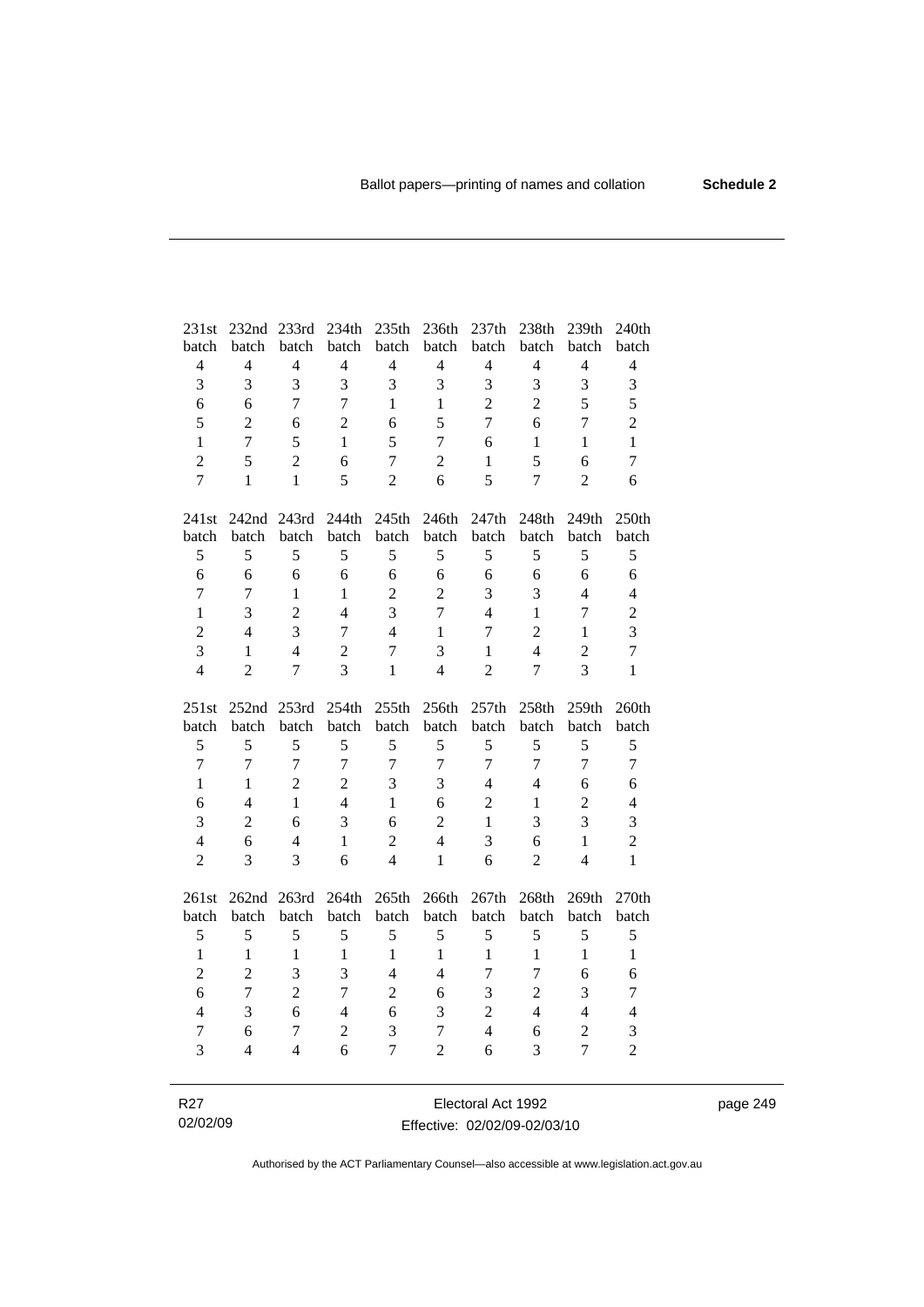| 271st               | 272nd                            | 273rd          | 274th          | 275th                          | 276th               | 277th               | 278th            | 279th          | 280th                          |
|---------------------|----------------------------------|----------------|----------------|--------------------------------|---------------------|---------------------|------------------|----------------|--------------------------------|
| batch               | batch                            | batch          | batch          | batch                          | batch               | batch               | batch            | batch          | batch                          |
| 5                   | 5                                | 5              | 5              | 5                              | 5                   | 5                   | 5                | 5              | 5                              |
| $\overline{c}$      | $\overline{c}$                   | $\overline{2}$ | $\overline{2}$ | $\overline{2}$                 | $\overline{2}$      | $\overline{2}$      | $\overline{2}$   | $\overline{2}$ | $\overline{2}$                 |
| $\overline{3}$      | $\overline{3}$                   | $\overline{4}$ | $\overline{4}$ | $\overline{7}$                 | $\overline{7}$      | $\mathbf{1}$        | $\mathbf{1}$     | 6              | 6                              |
| 6                   | $\mathbf{1}$                     | 3              | $\mathbf{1}$   | 3                              | 6                   | $\overline{4}$      | $\overline{3}$   | $\overline{4}$ | $\mathbf{1}$                   |
| $\overline{7}$      | $\overline{4}$                   | 6              | $\overline{7}$ | 6                              | $\overline{4}$      | 3                   | $\overline{7}$   | $\overline{7}$ | $\overline{7}$                 |
| $\mathbf{1}$        | 6                                | $\mathbf{1}$   | 3              | $\overline{4}$                 | $\mathbf{1}$        | $\tau$              | 6                | 3              | $\overline{4}$                 |
| $\overline{4}$      | 7                                | $\overline{7}$ | 6              | $\mathbf{1}$                   | 3                   | 6                   | $\overline{4}$   | $\mathbf{1}$   | $\overline{3}$                 |
| 281st               | 282nd                            | 283rd          | 284th          | 285th                          | 286th               | 287th               | 288th            | 289th          | 290th                          |
| batch               | batch                            | batch          | batch          | batch                          | batch               | batch               | batch            | batch          | batch                          |
| 5                   | 5                                | 5              | 5              | 5                              | 5                   | 5                   | 5                | 5              | 5                              |
| $\overline{3}$      | 3                                | $\overline{3}$ | $\overline{3}$ | 3                              | 3                   | 3                   | 3                | 3              | 3                              |
| $\overline{4}$      | $\overline{4}$                   | $\overline{7}$ | $\overline{7}$ | $\mathbf{1}$                   | $\mathbf{1}$        | $\overline{2}$      | $\overline{2}$   | 6              | 6                              |
| 6                   | $\overline{2}$                   | $\overline{4}$ | $\overline{2}$ | $\overline{4}$                 | 6                   | $\overline{7}$      | $\overline{4}$   | $\overline{7}$ | $\overline{2}$                 |
| $\mathbf{1}$        | $\overline{7}$                   | 6              | $\mathbf{1}$   | 6                              | $\overline{7}$      | $\overline{4}$      | $\mathbf{1}$     | $\mathbf{1}$   | $\mathbf{1}$                   |
| $\overline{2}$      | 6                                | $\overline{2}$ | $\overline{4}$ | $\overline{7}$                 | $\overline{2}$      | 1                   | 6                | $\overline{4}$ | $\tau$                         |
| $\overline{7}$      | $\mathbf{1}$                     | $\mathbf{1}$   | 6              | $\overline{2}$                 | $\overline{4}$      | 6                   | $\overline{7}$   | $\overline{2}$ | $\overline{4}$                 |
|                     |                                  |                |                |                                |                     |                     |                  |                |                                |
| 291st               | 292 <sub>nd</sub>                | 293rd          | 294th          | 295th                          | 296th               | 297th               | 298th            | 299th          | 300th                          |
| batch               | batch                            | batch          | batch          | batch                          | batch               | batch               | batch            | batch          | batch                          |
| 5                   | 5                                | 5              | 5              | 5                              | 5                   | 5                   | 5                | 5              | 5                              |
| $\overline{4}$      | $\overline{4}$                   | $\overline{4}$ | $\overline{4}$ | $\overline{4}$                 | $\overline{4}$      | $\overline{4}$      | $\overline{4}$   | $\overline{4}$ | $\overline{4}$                 |
| $\overline{7}$      | $\overline{7}$                   | $\mathbf{1}$   | $\mathbf{1}$   | $\overline{2}$                 | $\overline{2}$      | 3                   | $\overline{3}$   | 6              | 6                              |
| 6                   | 3                                | 7              | 3              | $\overline{7}$                 | 6                   | $\mathbf{1}$        | $\tau$           | $\mathbf{1}$   | 3                              |
| $\overline{2}$      | $\mathbf{1}$                     | 6              | $\overline{2}$ | 6                              | $\mathbf{1}$        | 7                   | $\overline{2}$   | $\overline{c}$ | $\overline{2}$                 |
| 3                   | 6                                | 3              | $\overline{7}$ | $\mathbf{1}$                   | 3                   | $\overline{2}$      | 6                | $\overline{7}$ | $\mathbf{1}$                   |
| $\mathbf{1}$        | $\overline{2}$                   | $\overline{2}$ | 6              | $\overline{3}$                 | $\overline{7}$      | 6                   | $\mathbf{1}$     | 3              | $\overline{7}$                 |
| 301st               | 302nd 303rd                      |                | 304th          | 305th                          | 306th               | 307th               | 308th            | 309th          | 310th                          |
| batch               | batch                            | batch          | batch          | batch                          | batch               | batch               | batch            | batch          | batch                          |
| 6                   | 6                                | 6              | 6              | 6                              | 6                   | 6                   | 6                | 6              | 6                              |
| $\overline{7}$      | $\boldsymbol{7}$                 | $\overline{7}$ | $\overline{7}$ | $\overline{7}$                 | $\boldsymbol{7}$    | 7                   | $\boldsymbol{7}$ | $\overline{7}$ | $\boldsymbol{7}$               |
| $\mathbf{1}$        | $\mathbf{1}$                     | $\overline{2}$ | $\overline{2}$ | 3                              | 3                   | $\overline{4}$      | $\overline{4}$   | 5              | 5                              |
| $\overline{c}$      | $\overline{4}$                   | $\overline{3}$ | 5              | $\overline{4}$                 | $\mathbf{1}$        | 5                   | $\overline{2}$   | $\mathbf{1}$   | 3                              |
| 3                   | 5                                | $\overline{4}$ | $\mathbf{1}$   | 5                              | $\overline{2}$      | $\mathbf{1}$        | 3                | $\overline{2}$ | $\overline{4}$                 |
| $\overline{4}$<br>5 | $\overline{2}$<br>$\overline{3}$ | 5              | 3              | $\mathbf{1}$<br>$\overline{2}$ | $\overline{4}$<br>5 | $\overline{2}$<br>3 | 5                | 3              | $\mathbf{1}$<br>$\overline{2}$ |

page 250 **Electoral Act 1992** Effective: 02/02/09-02/03/10

R27 02/02/09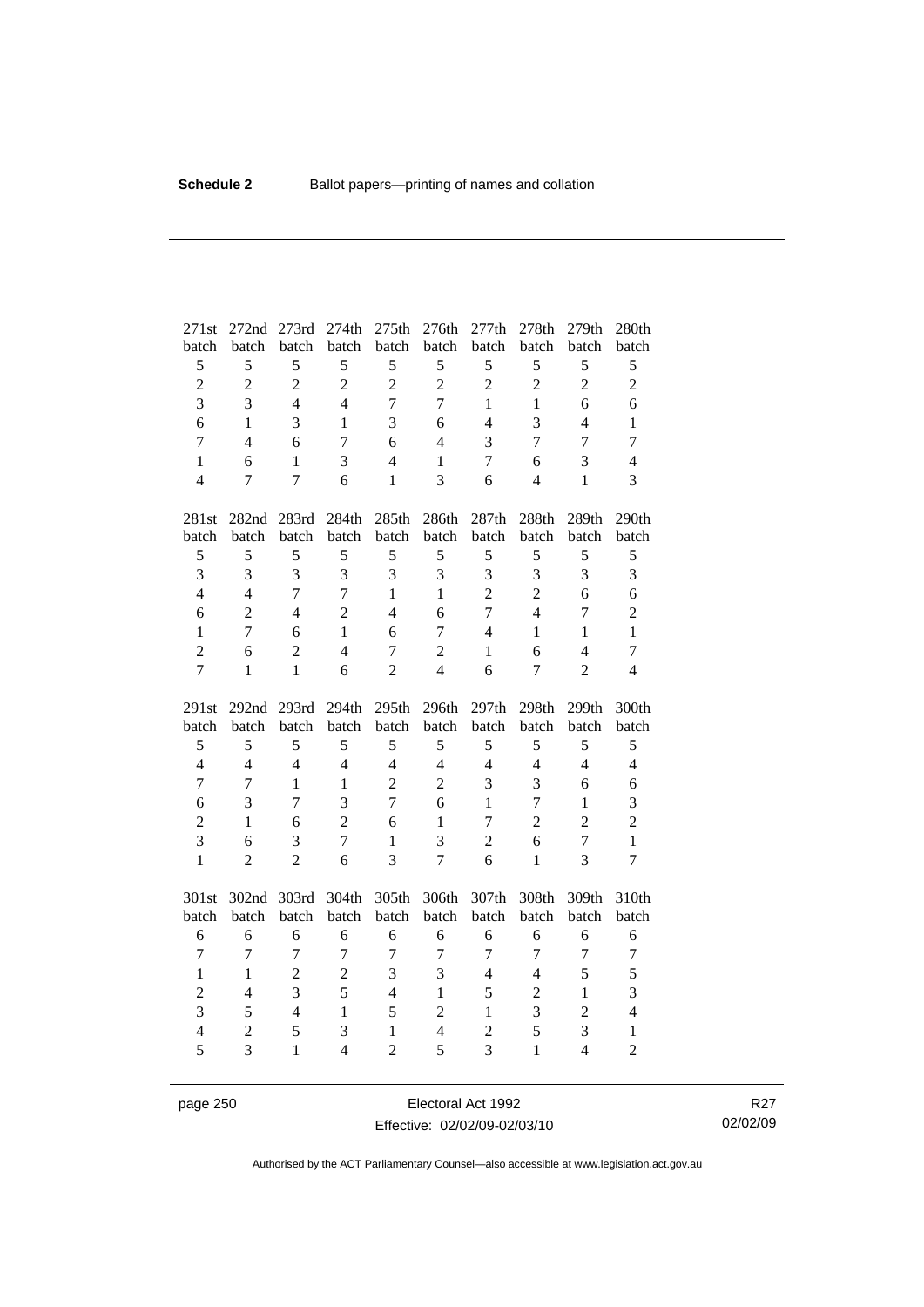| 311th            | 312th            | 313th          | 314th          | 315th          | 316th          | 317th          | 318th            | 319th          | 320th            |
|------------------|------------------|----------------|----------------|----------------|----------------|----------------|------------------|----------------|------------------|
| batch            | batch            | batch          | batch          | batch          | batch          | batch          | batch            | batch          | batch            |
| 6                | 6                | 6              | 6              | 6              | 6              | 6              | 6                | 6              | $\sqrt{6}$       |
| $\mathbf{1}$     | $\mathbf{1}$     | $\mathbf{1}$   | $\mathbf{1}$   | $\mathbf{1}$   | $\mathbf{1}$   | $\mathbf{1}$   | $\mathbf{1}$     | $\mathbf{1}$   | $\mathbf{1}$     |
| $\overline{c}$   | $\overline{c}$   | 3              | 3              | $\overline{4}$ | $\overline{4}$ | 5              | 5                | $\overline{7}$ | $\overline{7}$   |
| $\overline{7}$   | 5                | $\overline{2}$ | 5              | $\overline{2}$ | $\overline{7}$ | 3              | $\overline{2}$   | 3              | 5                |
| $\overline{4}$   | 3                | $\overline{7}$ | $\overline{4}$ | $\overline{7}$ | 3              | $\overline{2}$ | $\overline{4}$   | $\overline{4}$ | $\overline{4}$   |
| 5                | $\overline{7}$   | 5              | $\overline{2}$ | 3              | 5              | $\overline{4}$ | $\boldsymbol{7}$ | $\overline{2}$ | 3                |
| 3                | $\overline{4}$   | $\overline{4}$ | $\overline{7}$ | 5              | $\overline{2}$ | $\overline{7}$ | $\overline{3}$   | 5              | $\overline{2}$   |
| 321st            |                  | 322nd 323rd    | 324th          | 325th          | 326th          | 327th          | 328th            | 329th          | 330th            |
| batch            | batch            | batch          | batch          | batch          | batch          | batch          | batch            | batch          | batch            |
| 6                | 6                | 6              | 6              | 6              | 6              | 6              | 6                | 6              | 6                |
| $\overline{c}$   | $\overline{2}$   | $\overline{2}$ | $\overline{2}$ | $\overline{c}$ | $\mathbf{2}$   | $\overline{2}$ | $\overline{2}$   | $\overline{2}$ | $\overline{c}$   |
| $\overline{3}$   | 3                | $\overline{4}$ | $\overline{4}$ | 5              | 5              | $\mathbf{1}$   | $\mathbf{1}$     | $\overline{7}$ | $\overline{7}$   |
| $\overline{7}$   | $\mathbf{1}$     | $\overline{3}$ | $\mathbf{1}$   | 3              | $\overline{7}$ | $\overline{4}$ | 3                | $\overline{4}$ | $\mathbf{1}$     |
| 5                | $\overline{4}$   | $\overline{7}$ | 5              | $\overline{7}$ | $\overline{4}$ | 3              | 5                | 5              | 5                |
| $\mathbf{1}$     | $\boldsymbol{7}$ | $\mathbf{1}$   | $\overline{3}$ | $\overline{4}$ | $\mathbf{1}$   | 5              | $\overline{7}$   | 3              | $\overline{4}$   |
| $\overline{4}$   | 5                | 5              | $\overline{7}$ | $\mathbf{1}$   | 3              | $\overline{7}$ | $\overline{4}$   | $\mathbf{1}$   | $\overline{3}$   |
|                  |                  |                |                |                |                |                |                  |                |                  |
| 331st            | 332nd 333rd      |                | 334th          | 335th          | 336th          | 337th          | 338th            | 339th          | 340th            |
| batch            | batch            | batch          | batch          | batch          | batch          | batch          | batch            | batch          | batch            |
| 6                | 6                | 6              | 6              | 6              | 6              | 6              | 6                | 6              | 6                |
| 3                | 3                | 3              | 3              | 3              | 3              | $\mathfrak{Z}$ | 3                | 3              | 3                |
| $\overline{4}$   | $\overline{4}$   | 5              | 5              | $\mathbf{1}$   | $\mathbf{1}$   | $\overline{2}$ | $\overline{2}$   | $\overline{7}$ | $\overline{7}$   |
| $\boldsymbol{7}$ | $\overline{2}$   | $\overline{4}$ | $\overline{2}$ | $\overline{4}$ | $\tau$         | 5              | $\overline{4}$   | 5              | $\overline{2}$   |
| $\mathbf{1}$     | 5                | $\overline{7}$ | $\mathbf{1}$   | $\overline{7}$ | 5              | $\overline{4}$ | $\mathbf{1}$     | $\mathbf{1}$   | $\mathbf{1}$     |
| $\overline{c}$   | $\overline{7}$   | $\overline{2}$ | $\overline{4}$ | 5              | $\overline{2}$ | $\mathbf{1}$   | $\tau$           | $\overline{4}$ | 5                |
| 5                | $\mathbf{1}$     | $\mathbf{1}$   | $\overline{7}$ | $\overline{2}$ | $\overline{4}$ | $\overline{7}$ | 5                | $\overline{2}$ | $\overline{4}$   |
| 341st            | 342nd            | 343rd          | 344th          | 345th          | 346th          | 347th          | 348th            | 349th          | 350th            |
| batch            | batch            | batch          | batch          | batch          | batch          | batch          | batch            | batch          | batch            |
| 6                | 6                | 6              | 6              | 6              | 6              | 6              | 6                | 6              | 6                |
| $\overline{4}$   | $\overline{4}$   | $\overline{4}$ | $\overline{4}$ | $\overline{4}$ | $\overline{4}$ | $\overline{4}$ | $\overline{4}$   | $\overline{4}$ | $\overline{4}$   |
| 5                | 5                | $\mathbf{1}$   | $\mathbf{1}$   | $\overline{2}$ | $\overline{2}$ | 3              | 3                | $\overline{7}$ | $\boldsymbol{7}$ |
| $\overline{7}$   | 3                | 5              | 3              | 5              | $\overline{7}$ | $\mathbf{1}$   | 5                | $\mathbf{1}$   | 3                |
| $\overline{c}$   | $\mathbf{1}$     | $\tau$         | $\overline{c}$ | $\overline{7}$ | $\mathbf{1}$   | 5              | $\overline{c}$   | $\overline{c}$ | $\overline{c}$   |
| 3                | 7                | 3              | 5              | $\mathbf{1}$   | 3              | $\overline{2}$ | $\overline{7}$   | 5              | $\mathbf{1}$     |
| $\mathbf{1}$     | 2                | $\overline{2}$ | $\overline{7}$ | 3              | 5              | $\overline{7}$ | $\mathbf{1}$     | $\overline{3}$ | 5                |

R27 02/02/09 Electoral Act 1992 Effective: 02/02/09-02/03/10 page 251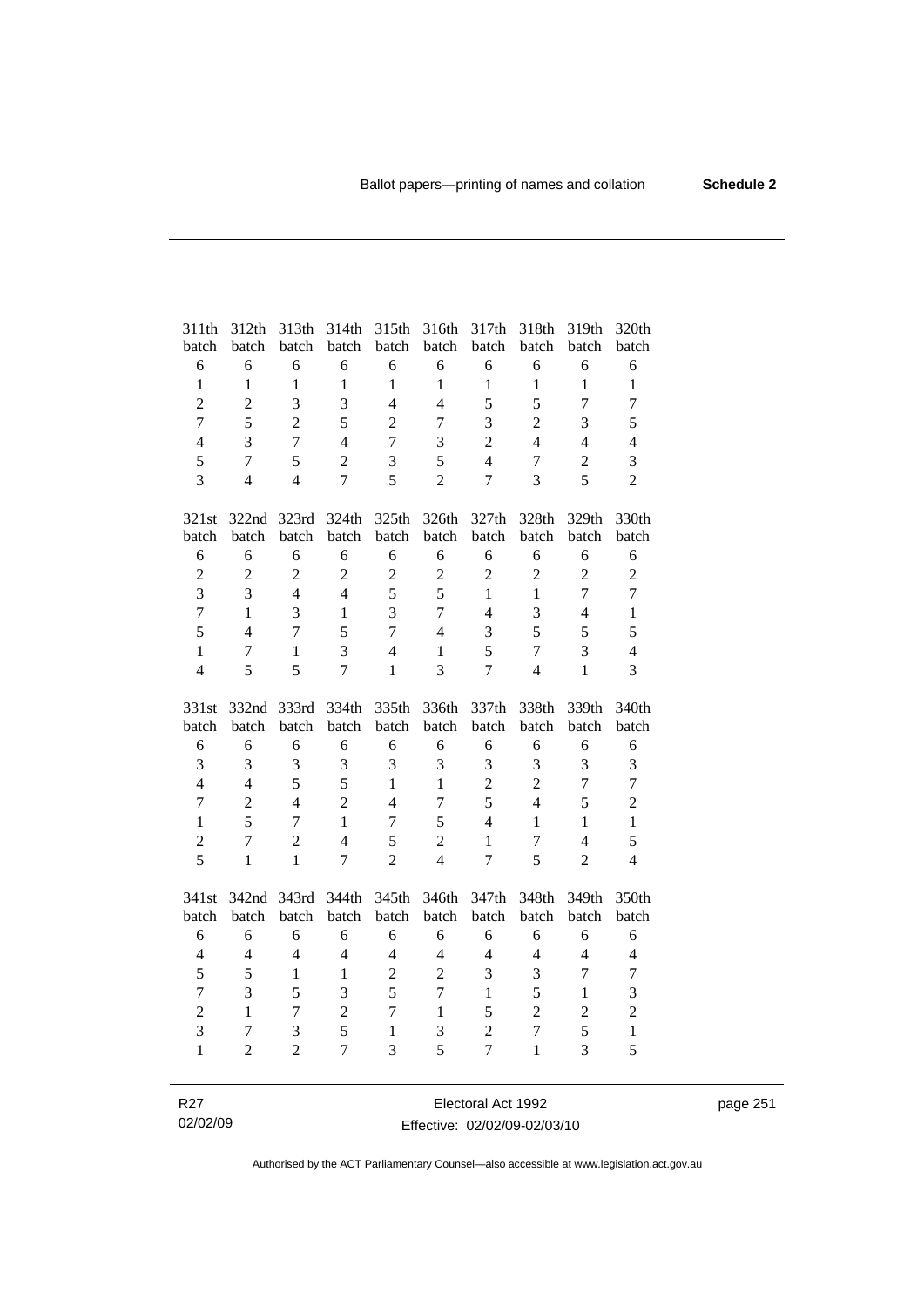| 351st          | 352nd          | 353rd          | 354th          | 355th          | 356th          | 357th          | 358th            | 359th          | 360th            |
|----------------|----------------|----------------|----------------|----------------|----------------|----------------|------------------|----------------|------------------|
| batch          | batch          | batch          | batch          | batch          | batch          | batch          | batch            | batch          | batch            |
| 6              | 6              | 6              | 6              | 6              | 6              | 6              | 6                | 6              | 6                |
| 5              | 5              | 5              | 5              | 5              | 5              | 5              | 5                | 5              | 5                |
| $\mathbf{1}$   | $\mathbf{1}$   | $\overline{2}$ | $\overline{2}$ | $\overline{3}$ | 3              | $\overline{4}$ | $\overline{4}$   | $\overline{7}$ | $\overline{7}$   |
| $\overline{7}$ | $\overline{4}$ | $\mathbf{1}$   | $\overline{4}$ | $\mathbf{1}$   | $\overline{7}$ | $\overline{2}$ | $\mathbf{1}$     | $\overline{2}$ | $\overline{4}$   |
| 3              | $\overline{2}$ | $\overline{7}$ | 3              | $\overline{7}$ | $\overline{c}$ | $\mathbf{1}$   | 3                | 3              | 3                |
| $\overline{4}$ | $\overline{7}$ | $\overline{4}$ | 1              | $\overline{2}$ | $\overline{4}$ | 3              | 7                | $\mathbf{1}$   | $\overline{2}$   |
| $\overline{2}$ | 3              | 3              | $\overline{7}$ | $\overline{4}$ | $\mathbf{1}$   | $\overline{7}$ | $\overline{2}$   | $\overline{4}$ | $\mathbf{1}$     |
| 361st          | 362nd          | 363rd          | 364th          | 365th          | 366th          | 367th          | 368th            | 369th          | 370th            |
| batch          | batch          | batch          | batch          | batch          | batch          | batch          | batch            | batch          | batch            |
| $\tau$         | $\overline{7}$ | $\tau$         | $\tau$         | $\overline{7}$ | $\tau$         | $\tau$         | $\tau$           | $\tau$         | $\boldsymbol{7}$ |
| $\mathbf{1}$   | $\mathbf{1}$   | $\mathbf{1}$   | $\mathbf{1}$   | $\mathbf{1}$   | $\mathbf{1}$   | $\mathbf{1}$   | $\mathbf{1}$     | $\mathbf{1}$   | $\mathbf{1}$     |
| $\overline{c}$ | $\overline{c}$ | 3              | 3              | $\overline{4}$ | $\overline{4}$ | 5              | 5                | 6              | 6                |
| $\overline{3}$ | 5              | $\overline{4}$ | 6              | 5              | $\overline{2}$ | 6              | 3                | $\overline{c}$ | $\overline{4}$   |
| $\overline{4}$ | 6              | 5              | $\overline{2}$ | 6              | 3              | $\overline{2}$ | $\overline{4}$   | 3              | 5                |
| 5              | 3              | 6              | $\overline{4}$ | $\overline{2}$ | 5              | 3              | 6                | $\overline{4}$ | $\overline{2}$   |
| 6              | $\overline{4}$ | $\overline{2}$ | 5              | 3              | 6              | $\overline{4}$ | $\overline{2}$   | 5              | $\overline{3}$   |
|                |                |                |                |                |                |                |                  |                |                  |
| 371st          | 372nd          | 373rd          | 374th          | 375th          | 376th          | 377th          | 378th            | 379th          | 380th            |
| batch          | batch          | batch          | batch          | batch          | batch          | batch          | batch            | batch          | batch            |
| $\tau$         | $\overline{7}$ | $\tau$         | $\tau$         | $\tau$         | $\tau$         | $\tau$         | $\boldsymbol{7}$ | $\overline{7}$ | $\boldsymbol{7}$ |
| $\overline{2}$ | $\overline{2}$ | $\overline{2}$ | $\overline{2}$ | $\overline{2}$ | $\overline{2}$ | $\overline{2}$ | $\overline{2}$   | $\overline{2}$ | $\overline{c}$   |
| 3              | 3              | $\overline{4}$ | $\overline{4}$ | 5              | 5              | 6              | 6                | $\mathbf{1}$   | $\mathbf{1}$     |
| $\mathbf{1}$   | 6              | 3              | 6              | 3              | $\mathbf{1}$   | $\overline{4}$ | 3                | $\overline{4}$ | 6                |
| 5              | $\overline{4}$ | $\mathbf{1}$   | 5              | $\mathbf{1}$   | $\overline{4}$ | 3              | 5                | 5              | 5                |
| 6              | $\mathbf{1}$   | 6              | 3              | $\overline{4}$ | 6              | 5              | $\mathbf{1}$     | 3              | $\overline{4}$   |
| $\overline{4}$ | 5              | 5              | $\mathbf{1}$   | 6              | 3              | $\mathbf{1}$   | $\overline{4}$   | 6              | 3                |
| 381st          | 382nd          | 383rd          | 384th          | 385th          | 386th          | 387th          | 388th            | 389th          | 390th            |
| batch          | batch          | batch          | batch          | batch          | batch          | batch          | batch            | batch          | batch            |
| $\tau$         | $\overline{7}$ | $\tau$         | $\tau$         | $\overline{7}$ | $\tau$         | $\tau$         | $\tau$           | $\overline{7}$ | $\boldsymbol{7}$ |
| $\overline{3}$ | 3              | 3              | 3              | 3              | 3              | 3              | 3                | 3              | 3                |
| $\overline{4}$ | $\overline{4}$ | 5              | 5              | 6              | 6              | $\overline{2}$ | $\overline{2}$   | $\mathbf{1}$   | $\,1\,$          |
| $\mathbf{1}$   | $\overline{2}$ | $\overline{4}$ | $\overline{2}$ | $\overline{4}$ | $\mathbf{1}$   | 5              | $\overline{4}$   | 5              | $\overline{c}$   |
| 6              | 5              | $\mathbf{1}$   | 6              | $\mathbf{1}$   | 5              | $\overline{4}$ | 6                | 6              | 6                |
| $\overline{2}$ | $\mathbf{1}$   | $\overline{2}$ | $\overline{4}$ | 5              | $\overline{c}$ | 6              | $\mathbf{1}$     | $\overline{4}$ | 5                |

page 252 **Electoral Act 1992** Effective: 02/02/09-02/03/10

R27 02/02/09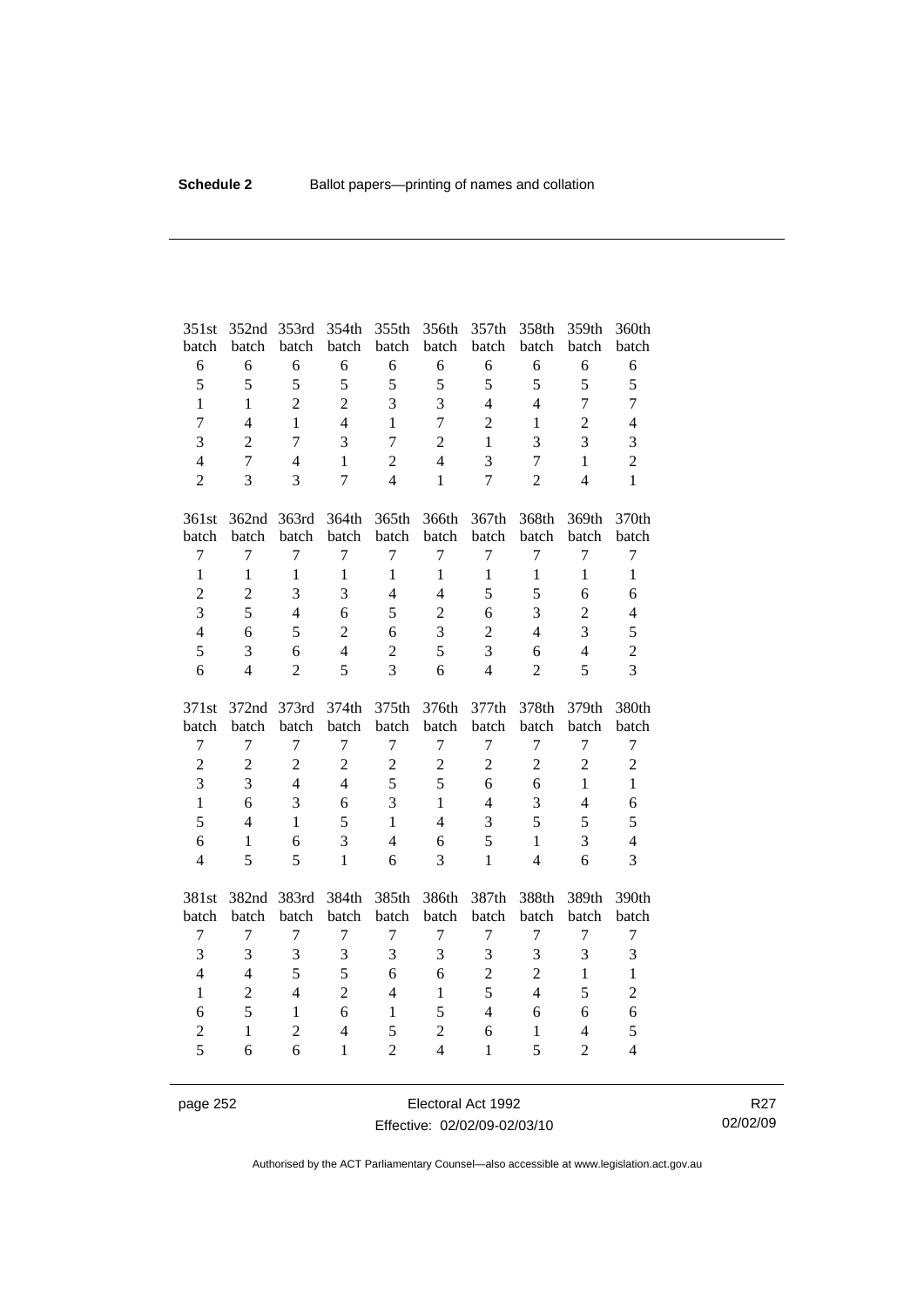| 391st                    | 392nd                    | 393rd          | 394th          | 395th          | 396th          | 397th                    | 398th          | 399th          | 400 <sub>th</sub> |
|--------------------------|--------------------------|----------------|----------------|----------------|----------------|--------------------------|----------------|----------------|-------------------|
| batch                    | batch                    | batch          | batch          | batch          | batch          | batch                    | batch          | batch          | batch             |
| 7                        | 7                        | 7              | 7              | 7              | 7              | 7                        | 7              | 7              | 7                 |
| $\overline{\mathcal{L}}$ | $\overline{\mathcal{L}}$ | 4              | 4              | $\overline{4}$ | 4              | $\overline{\mathcal{L}}$ | 4              | 4              | 4                 |
| 5                        | 5                        | 6              | 6              | $\mathbf{2}$   | $\mathbf{2}$   | 3                        | 3              | 1              | $\mathbf{1}$      |
| $\mathbf{1}$             | 3                        | 5              | 3              | 5              | $\mathbf{1}$   | 6                        | 5              | 6              | 3                 |
| $\overline{2}$           | 6                        | $\mathbf{1}$   | $\overline{2}$ | $\mathbf{1}$   | 6              | 5                        | $\overline{c}$ | 2              | $\overline{c}$    |
| 3                        | $\mathbf{1}$             | 3              | 5              | 6              | 3              | $\overline{c}$           | $\mathbf{1}$   | 5              | $\sqrt{6}$        |
| 6                        | $\overline{2}$           | $\overline{2}$ | $\mathbf{1}$   | 3              | 5              | $\mathbf{1}$             | 6              | 3              | 5                 |
| 401st                    | 402 <sub>nd</sub>        | 403rd          | 404th          | 405th          | 406th          | 407th                    | 408th          | 409th          | 410th             |
| batch                    | batch                    | batch          | batch          | batch          | batch          | batch                    | batch          | batch          | batch             |
| 7                        | 7                        | 7              | 7              | 7              | 7              | 7                        | 7              | 7              | 7                 |
| 5                        | 5                        | 5              | 5              | 5              | 5              | 5                        | 5              | 5              | 5                 |
| 6                        | 6                        | $\overline{2}$ | $\overline{2}$ | 3              | 3              | 4                        | $\overline{4}$ | 1              | $\mathbf{1}$      |
| $\mathbf{1}$             | $\overline{4}$           | 6              | $\overline{4}$ | 6              | $\mathbf{1}$   | $\overline{2}$           | 6              | 2              | $\overline{4}$    |
| 3                        | $\overline{2}$           | $\mathbf{1}$   | 3              | $\mathbf{1}$   | $\overline{2}$ | 6                        | 3              | 3              | 3                 |
| $\overline{4}$           | $\mathbf{1}$             | 4              | 6              | $\overline{2}$ | $\overline{4}$ | 3                        | 1              | 6              | $\overline{c}$    |
| $\overline{2}$           | 3                        | 3              | $\mathbf{1}$   | $\overline{4}$ | 6              | $\mathbf{1}$             | $\overline{2}$ | 4              | 6                 |
| 411th                    | 412th                    | 413th          | 414th          | 415th          | 416th          | 417th                    | 418th          | 419th          | 420th             |
| batch                    | batch                    | batch          | batch          | batch          | batch          | batch                    | batch          | batch          | batch             |
| 7                        | 7                        | 7              | 7              | 7              | 7              | 7                        | 7              | 7              | 7                 |
| 6                        | 6                        | 6              | 6              | 6              | 6              | 6                        | 6              | 6              | 6                 |
| $\overline{2}$           | $\overline{c}$           | 3              | 3              | $\overline{4}$ | 4              | 5                        | 5              | 1              | 1                 |
| $\mathbf{1}$             | 5                        | $\mathbf{2}$   | 5              | $\overline{2}$ | $\mathbf{1}$   | 3                        | $\overline{c}$ | 3              | 5                 |
| $\overline{\mathcal{L}}$ | 3                        | $\mathbf{1}$   | $\overline{4}$ | $\mathbf{1}$   | 3              | $\overline{c}$           | $\overline{4}$ | 4              | $\overline{4}$    |
| 5                        | $\mathbf{1}$             | 5              | $\overline{c}$ | 3              | 5              | $\overline{4}$           | 1              | $\overline{c}$ | 3                 |
| 3                        | 4                        | 4              | $\mathbf{1}$   | 5              | $\overline{c}$ | 1                        | 3              | 5              | $\overline{2}$    |
|                          |                          |                |                |                |                |                          |                |                |                   |

R27 02/02/09

Electoral Act 1992 Effective: 02/02/09-02/03/10 page 253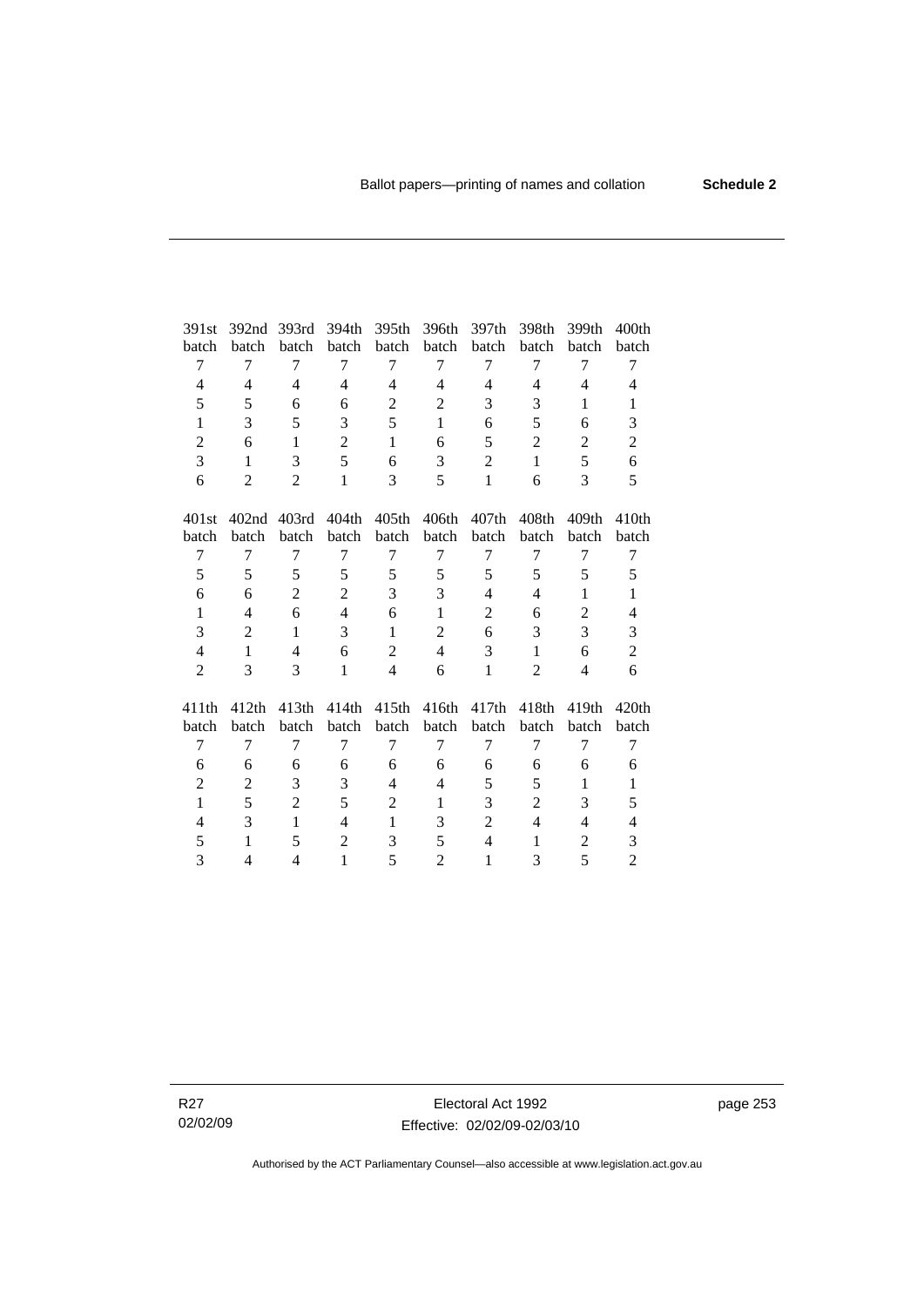# **Schedule 3 Preliminary scrutiny of declaration voting papers**

(see s 179)

1 In this schedule:

*envelope* means an envelope on which appears a declaration , in the form approved under section 340A (Approved forms) for the declaration, made by an elector for the purpose of casting a declaration vote.

- 2 The OIC of a scrutiny centre shall arrange for a preliminary scrutiny at the centre to be conducted in accordance with this schedule.
- 4 An officer must produce at the centre each set of declaration voting papers that has not been dealt with at an earlier preliminary scrutiny.
- 5 An officer shall sort the declaration voting papers to which the preliminary scrutiny relates into the following groups:
	- (a) 1 group containing papers to which clause 6 applies;
	- (b) 1 group containing the remainder.
- 6 (1) In this clause:

*relevant provision* means—

- (a) for a vote under section 135—section 135 (4); or
- (b) for a vote under section 136B—section 135 (4) as applied by section 136B (18); or
- (c) for a vote under section 136C—section 135 (4) as applied by section 136C (8); or
- (d) for a vote under section 144A—section 144A (2).

R<sub>27</sub> 02/02/09

Authorised by the ACT Parliamentary Counsel—also accessible at www.legislation.act.gov.au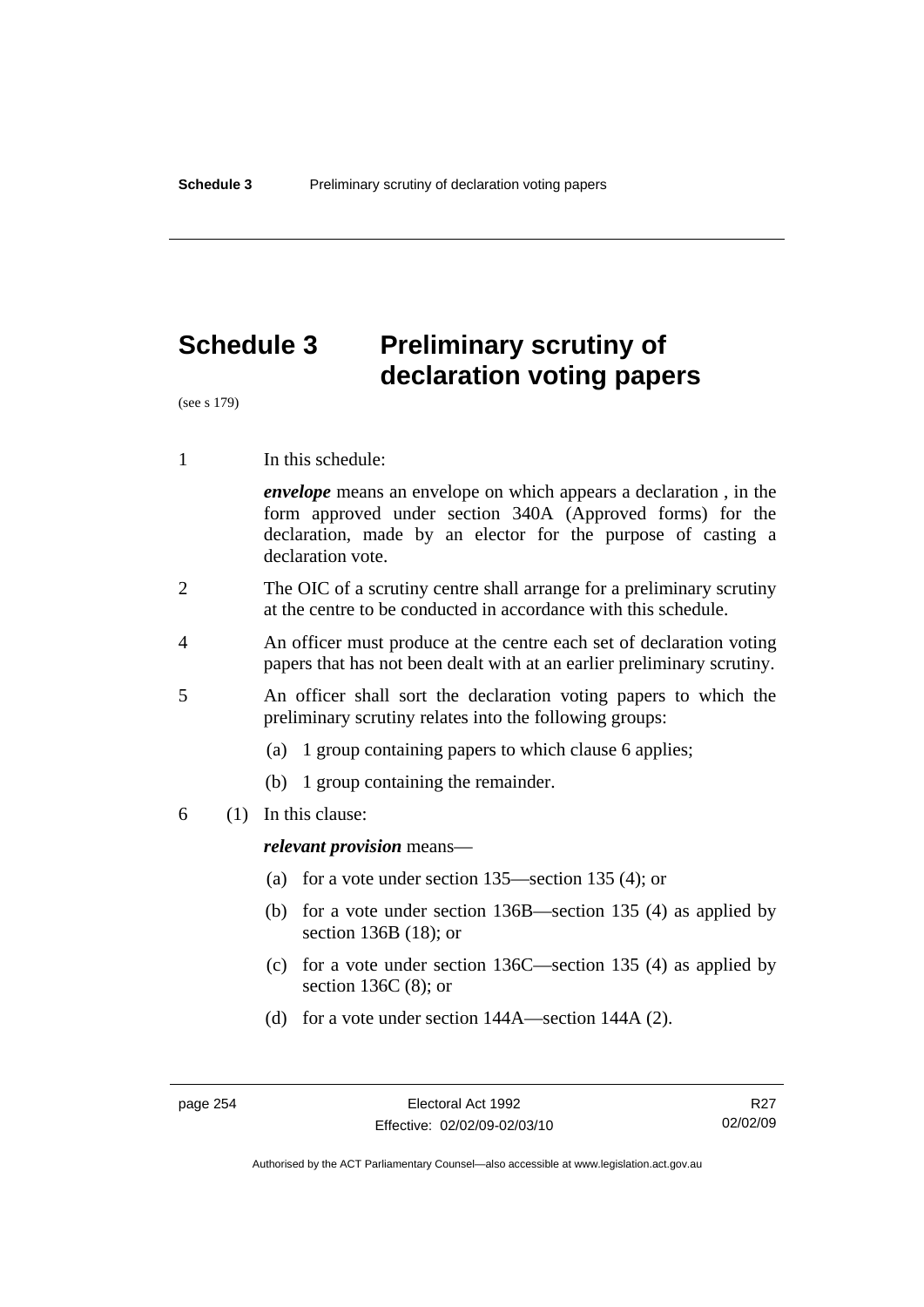- (2) This clause applies to a set of declaration voting papers if the officer is satisfied that—
	- (a) the signature on the declaration is that of the elector; and
	- (b) the certificate by the witness is in accordance with the relevant provision; and
	- (c) for a postal vote if the papers were posted to the commissioner—the papers were so posted before the close of the poll; and
	- (d) for the vote of an Antarctic elector—the envelope referred to in section 176 (1) (c) is endorsed and signed by an authorised officer in accordance with that paragraph.
- (3) For subclause (2) (b), if an officer referred to in section 135 (4) omits to sign the certificate, the certificate shall nevertheless be taken to be in accordance with the relevant provision, if—
	- (a) the issue of the relevant declaration voting papers was recorded under division 10.3 or 10.4; and
	- (b) the OIC is satisfied the papers were properly issued to the elector.
- 7 An officer shall sort the declaration voting papers to which clause 6 applies into the following groups:
	- (a) 1 group containing envelopes on which appear declarations by electors enrolled for the electorate indicated in the declaration;
	- (b) 1 group containing the remainder.
- 8 An officer shall sort the remaining declaration voting papers referred to in clause 7 (b) into the following groups:
	- (a) 1 group containing papers to which clause 9 applies;
	- (b) 1 group containing the remainder.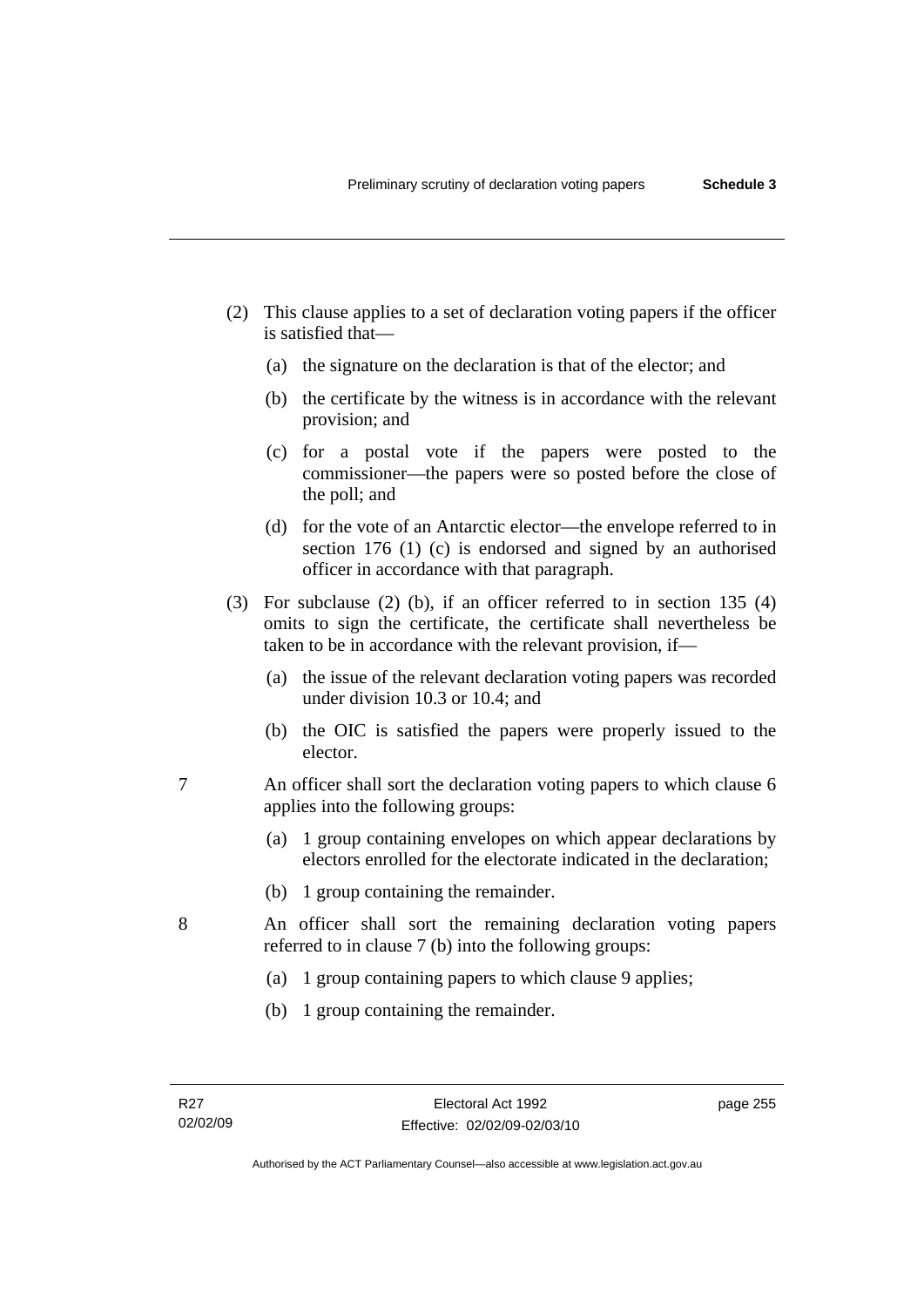- 9 This clause applies to a set of declaration voting papers if the OIC is satisfied that—
	- (a) the elector who signed the declaration was, when the roll closed for the election, entitled to be enrolled; and
	- (b) the omission of the elector's name from the roll resulted from an official error.
- 10 (1) An officer shall withdraw the ballot papers from the envelopes in the groups of declaration voting papers to which clause 7 (a) or 9 applies and, without unfolding or inspecting the ballot papers or allowing any other person to do so, admit them to scrutiny under section 183.
	- (2) If 2 or more sets of papers to which clause 7 (a) or 9 applies are in the name of a particular elector—
		- (a) the OIC shall determine which set shall be dealt with in accordance with subclause (1); and
		- (b) the remaining set shall be set aside.
	- (3) The OIC shall ensure that ballot papers referred to in subclause (1) are kept in a separate sealed ballot box until they are dealt with under section 183.
- 11 The OIC shall, in accordance with clauses 4 to 10, conduct a further scrutiny of the groups of remaining declaration voting papers to which clause 5 (b) or 8 (b) apply and, if there are any papers to which either paragraph applies after the further scrutiny, the OIC shall—
	- (a) reject them from further scrutiny; and
	- (b) seal them, together with any papers to which clause 10 (2) (b) applies, in a parcel endorsed with a description of the contents, the name of the electorate and the date.

Authorised by the ACT Parliamentary Counsel—also accessible at www.legislation.act.gov.au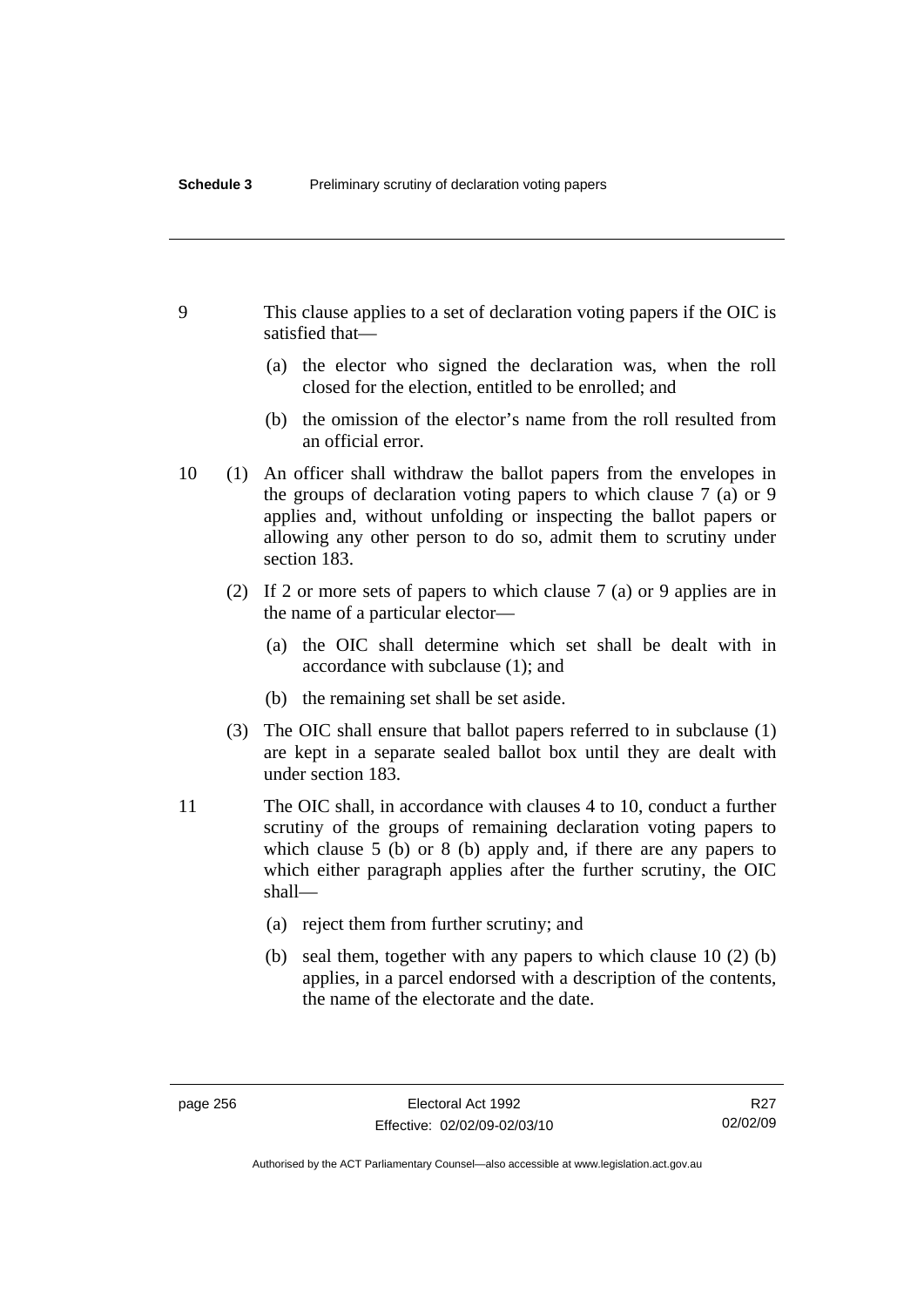# **Schedule 4 Ascertaining result of poll**

(see s 185)

# **Part 4.1** Preliminary

**1 Interpretation for sch 4** 

In this schedule:

*ballot paper* means a ballot paper that is formal under part 12.

*continuing candidate* means a candidate, other than a successful candidate, an excluded candidate or a candidate who died before polling day.

*count* means an allotment of votes under clause 3 (1), 6 (3), 9 (2) (c) or 14 (2).

*count votes*—see clause 1A.

*excluded candidate* means a candidate excluded under clause 8.

*next available preference* means the next highest preference recorded for a continuing candidate on a ballot paper.

*quota*—

- (a) for this schedule generally—see clause 1B; and
- (b) for part 4.3 (Casual vacancies)—see clause 12.

*successful candidate* means a candidate who is successful under clause 3, 4, 6, 9 or 14.

*surplus*, in relation to a successful candidate, means the candidate's total votes less the quota, if the resulting number of votes is 1 or greater.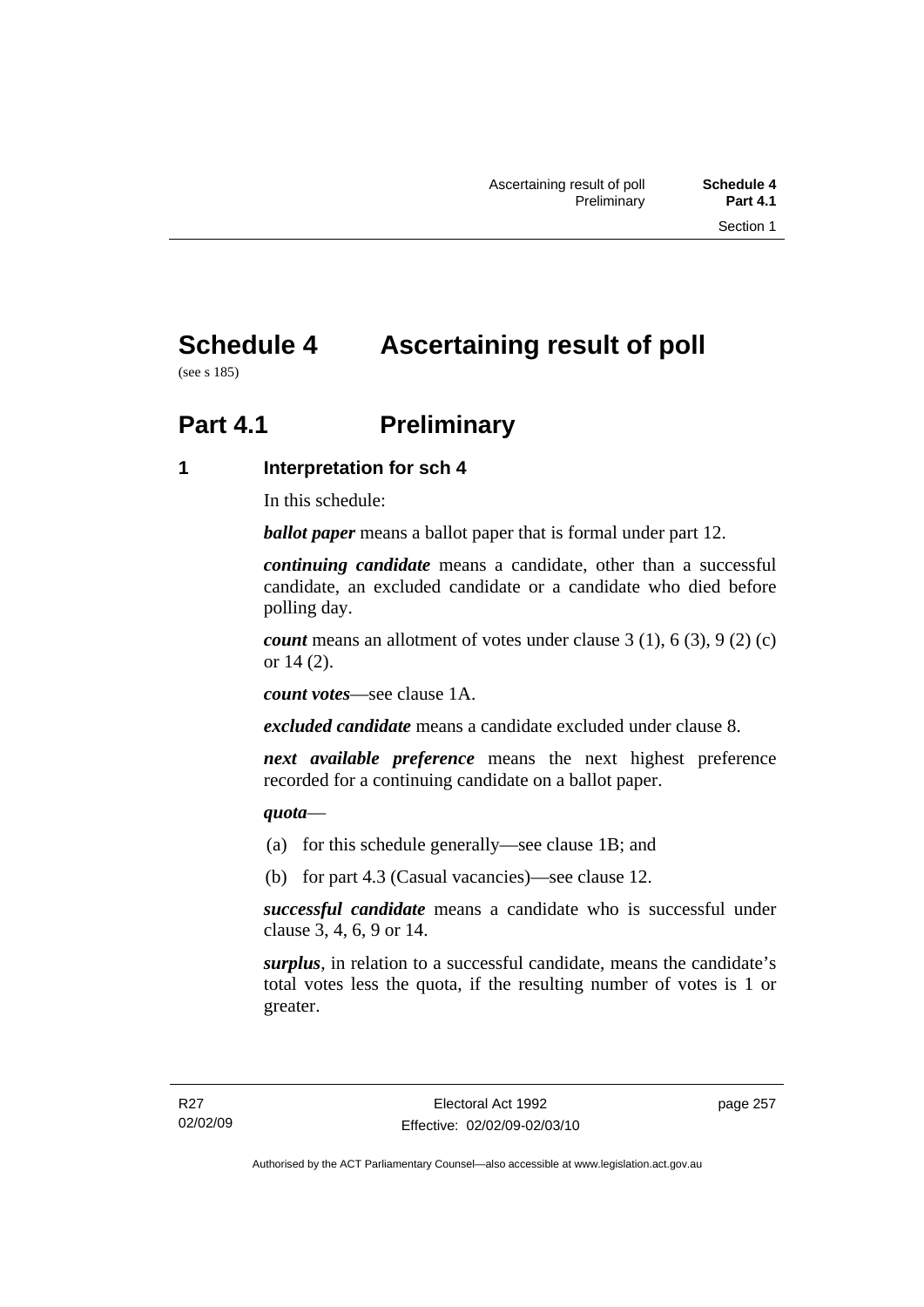| Schedule 4      | Ascertaining result of poll |
|-----------------|-----------------------------|
| <b>Part 4.1</b> | Preliminary                 |
| Section 1A      |                             |

*total votes*, in relation to a candidate, means the sum of all votes allotted to the candidate.

#### *transfer value*—

- (a) for this schedule generally—see clause 1C; and
- (b) for part 4.3 (Casual vacancies)—see clause 13.

#### **1A Meaning of** *count votes***—sch 4**

 (1) For this schedule, *count votes*, in relation to a candidate, means the number of votes worked out as follows:

#### BP×TV

- (2) However, any fraction is to be disregarded.
- (3) In this clause:

*BP* means the number of ballot papers to be dealt with at a count that record the next available preference for the candidate.

*TV* means the transfer value of those ballot papers.

#### **1B Meaning of** *quota***—sch 4**

 (1) For this schedule, *quota* means the quota of an electorate for an election worked out as follows:

$$
\frac{BP}{N+1}\!+\!1
$$

*Note Quota*, for pt 4.3 (Casual vacancies)—see cl 12.

- (2) However, any fraction is to be disregarded.
- (3) In this clause:

*BP* means the number of ballot papers for the election.

*N* means the number of positions to be filled at the election.

R<sub>27</sub> 02/02/09

Authorised by the ACT Parliamentary Counsel—also accessible at www.legislation.act.gov.au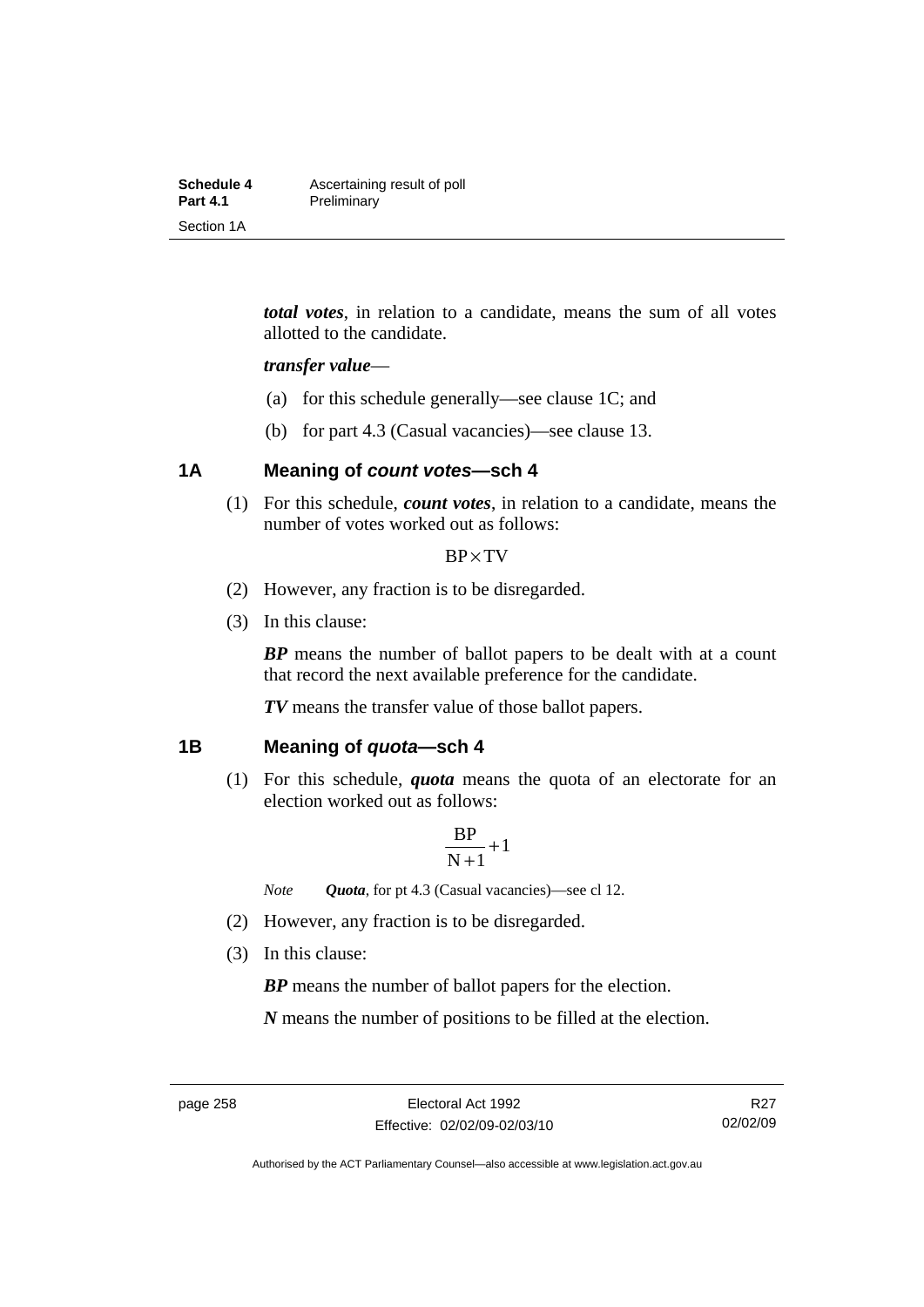#### **1C Meaning of** *transfer value***—sch 4**

 (1) For this schedule, the *transfer value* of a ballot paper is the transfer value worked out under this clause.

*Note Transfer value*, for pt 4.3 (Casual vacancies)—see cl 13.

 (2) For the allotment of votes from the surplus of a successful candidate, the *transfer value* of a ballot paper that specifies a next available preference is worked out as follows:



- (3) For the allotment of votes under clause 9 (2) (c) (Votes of excluded candidates), the *transfer value* is—
	- (a) for a ballot paper in relation to which votes were allotted to the excluded candidate under clause 3 (First preferences)—1; or
	- (b) for a ballot paper in relation to which count votes were allotted to the excluded candidate under clause 6 (3) (Surplus votes) or clause 9 (2) (c) (Votes of excluded candidates)—the transfer value of the ballot paper when counted for that allotment.
- (4) However, if the transfer value of a ballot paper worked out in accordance with subclause (2) would be greater than the transfer value of the ballot paper when counted for the successful candidate, the *transfer value* of that ballot paper is the transfer value of the ballot paper when counted for the successful candidate.
- (5) In this clause:

*CP* means the number of ballot papers counted for the candidate at the count at which the candidate became successful and that specify a next available preference.

*S* means the surplus.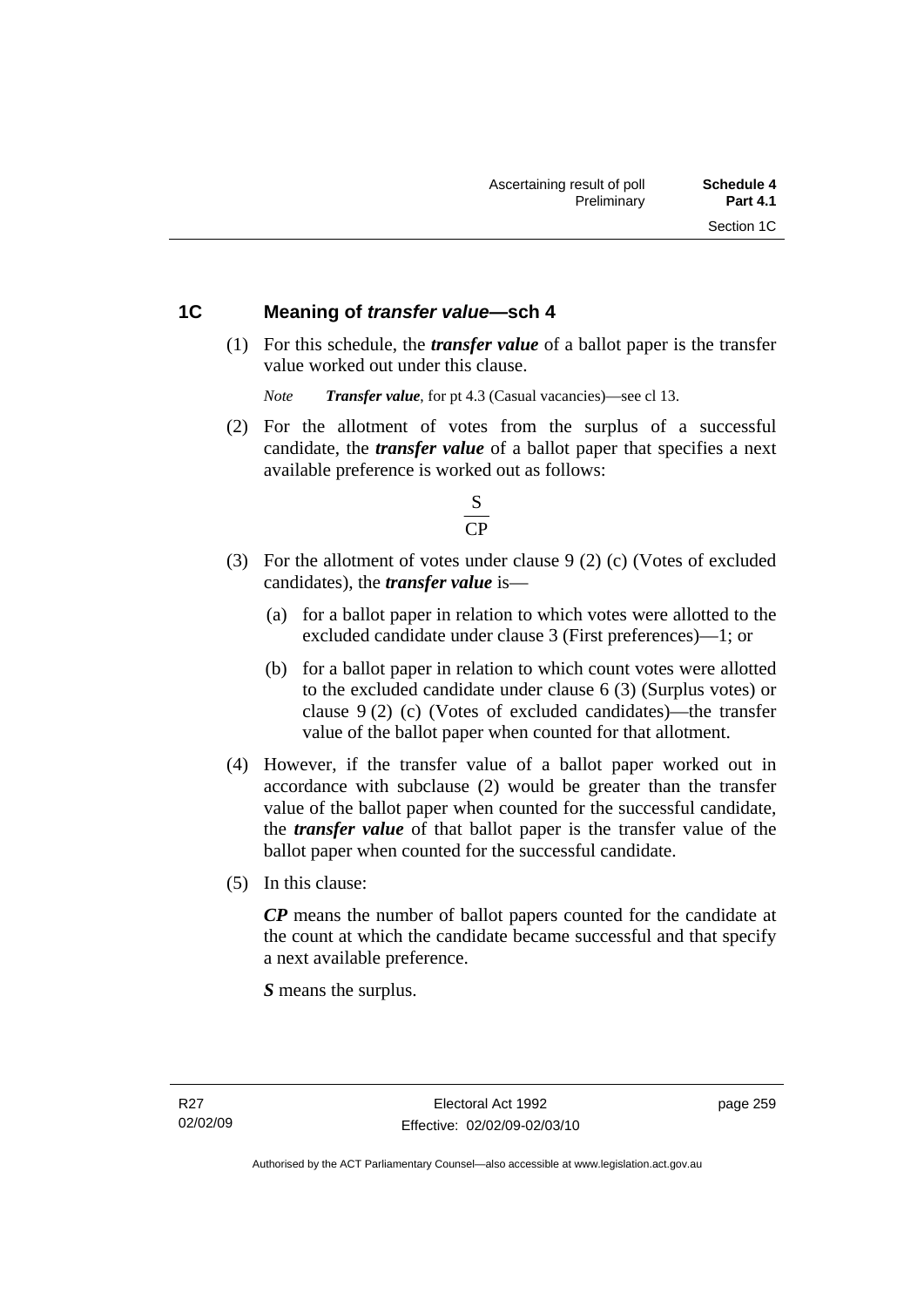#### **2 Disregarding preferences**

- (1) This clause applies if effect is to be given to preferences indicated in candidate squares on a ballot paper under section 180.
- (2) If the same number is marked in 2 or more candidate squares on a ballot paper, those numbers and any greater number shall be disregarded in determining the elector's preferences.
- (3) If a number is missing from the series of consecutive whole numbers marked in the candidate squares on a ballot paper, the missing number and any greater number shall be disregarded in determining the elector's preferences.

page 260 Electoral Act 1992 Effective: 02/02/09-02/03/10

R27 02/02/09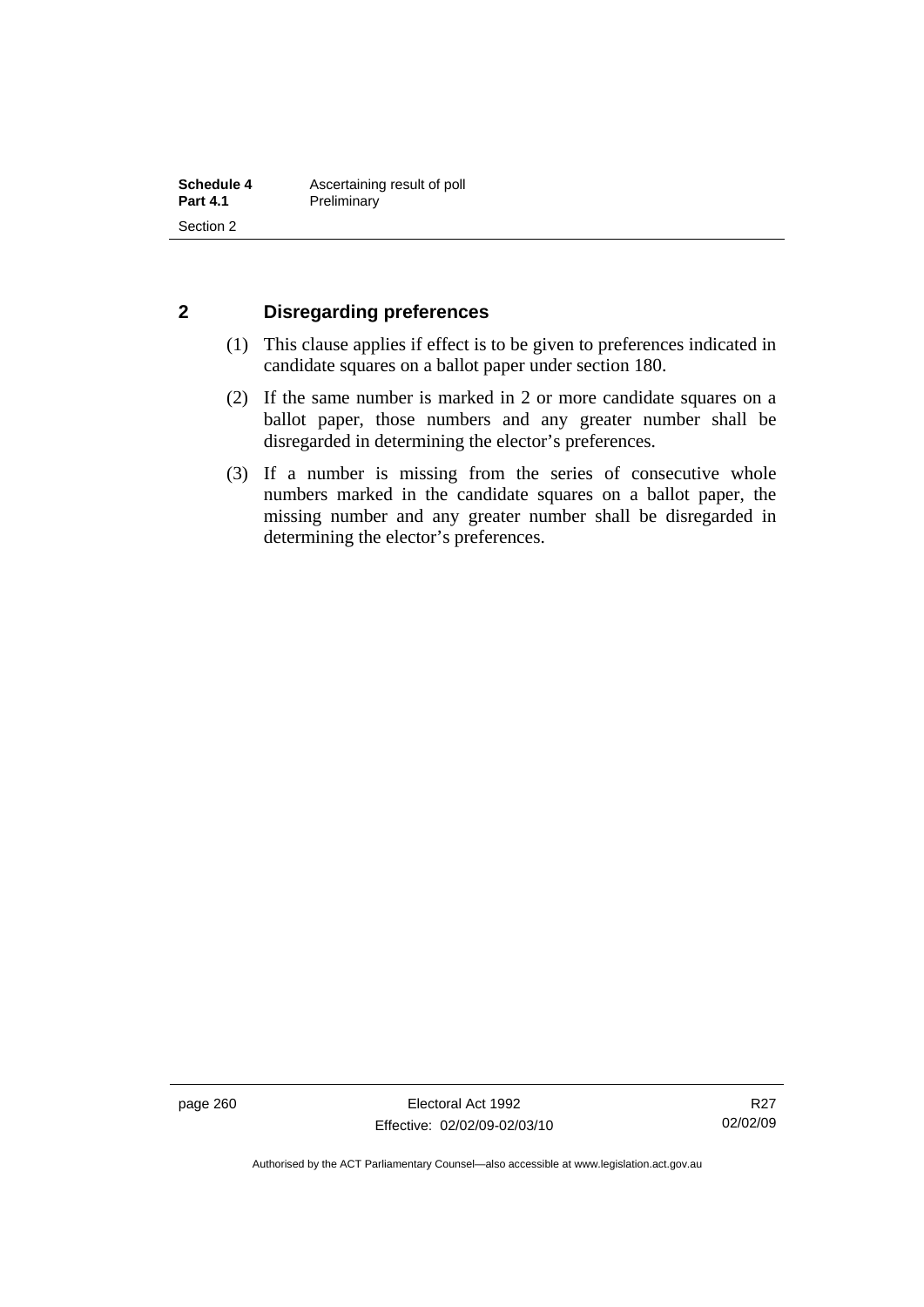## **Part 4.2 General**

**3 First preferences** 

- (1) For each ballot paper recording a first preference for a continuing candidate, 1 vote shall be allotted to the candidate.
- (2) For subclause (1), a ballot paper on which a first preference for a candidate who died before polling day is recorded shall be taken to record a first preference for the candidate for whom the next available preference is recorded.
- (3) After the allotment of votes under subclause (1), each continuing candidate's total votes shall be calculated and, if the votes equal or exceed the quota, the candidate is successful.

## **4 Scrutiny to cease**

- (1) If, after a calculation under clause  $3$  (3),  $6$  (4) or  $9$  (2) (d), the number of successful candidates is equal to the number of positions to be filled, the scrutiny shall cease.
- (2) If, after a calculation under clause 3 (3) or 6 (4) or after all the ballot papers counted for an excluded candidate have been dealt with under clause 9—
	- (a) the number of continuing candidates is equal to the number of positions remaining to be filled; and
	- (b) no successful candidate has a surplus not already dealt with under clause 6;

each of those continuing candidates is successful and the scrutiny shall cease.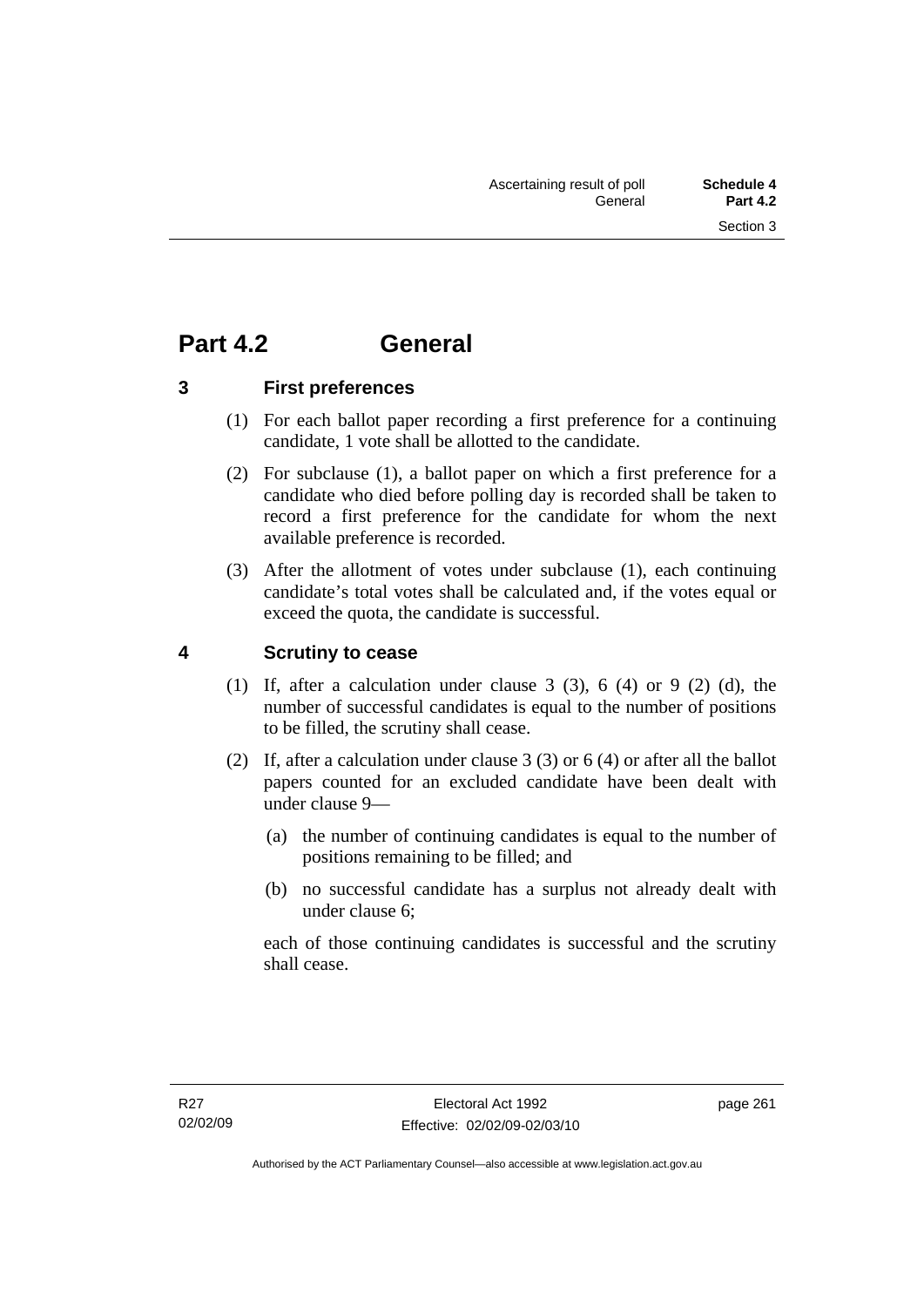### **5 Scrutiny to continue**

If the scrutiny has not ceased in accordance with clause 4 and—

- (a) 1 or more successful candidates have a surplus not already dealt with under clause 6—subject to clause 4, each surplus shall be dealt with in accordance with clause 6; or
- (b) there are no successful candidates with such a surplus—1 continuing candidate shall be excluded in accordance with clause 8 and the ballot papers counted for him or her shall be dealt with in accordance with clause 9.

#### **6 Surplus votes**

- (1) Subject to clause 7, this clause applies in relation to the surplus of a successful candidate.
- (2) Each ballot paper counted for the purpose of allotting votes to the successful candidate at the count at which the candidate became successful shall be dealt with as follows:
	- (a) if it does not specify a next available preference—it shall be set aside as finally dealt with for this part;
	- (b) if it specifies a next available preference—it shall be grouped according to the candidate for whom that preference is recorded.
- (3) The count votes for each continuing candidate shall be determined and allotted to him or her.
- (4) After the allotment under subclause (3), the continuing candidates' total votes shall be calculated and, if the total votes of a candidate equal or exceed the quota, the candidate is successful.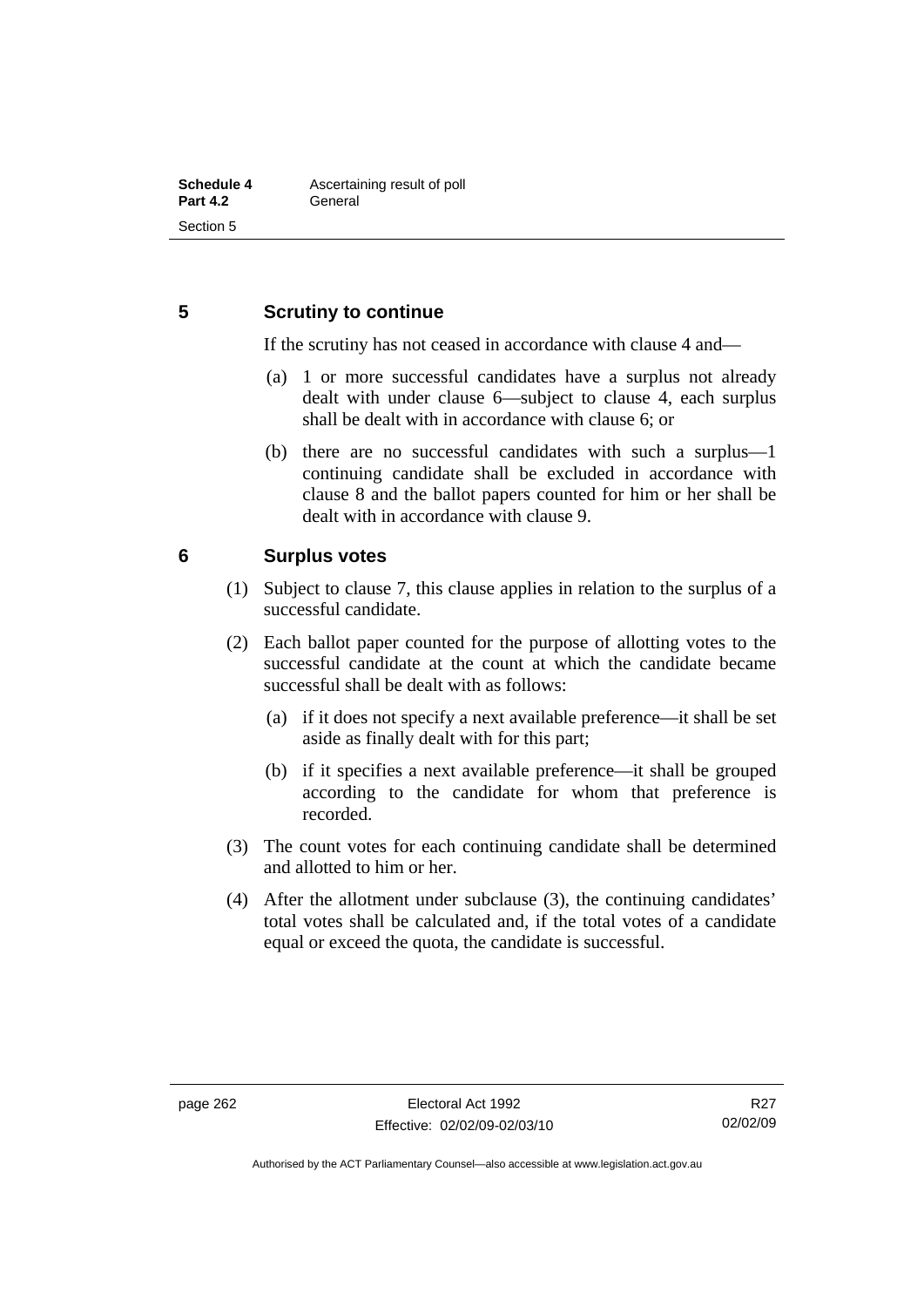### **7 More than 1 surplus**

(1) In this clause—

- (a) a reference to a *successful candidate* is a reference to a successful candidate with a surplus not already dealt with under clause 6; and
- (b) a reference to the *earliest count* is a reference to the earliest count at which a successful candidate obtained a quota.
- (2) If there are 2 or more successful candidates, the surplus of the relevant candidate shall be dealt with in accordance with clause 6.
- (3) For subclause (2)—
	- (a) if only 1 successful candidate obtained a quota at the earliest count—that candidate is the relevant candidate;
	- (b) if 2 or more successful candidates obtained a quota at the earliest count—the candidate who, of those candidates, has the largest surplus is the relevant candidate; or
	- (c) if 2 or more successful candidates (*contemporary candidates*) who obtained a quota at the earliest count have the same surplus, being a surplus larger than that of any other candidate who obtained a quota at that count and—
		- (i) 1 of the contemporary candidates had more total votes than any other contemporary candidate at the last count at which all the contemporary candidates had unequal total votes—that candidate; or
		- (ii) there is no count at which all the contemporary candidates had unequal total votes—the contemporary candidate who is determined by the commissioner by lot to be the relevant candidate;

is the relevant candidate.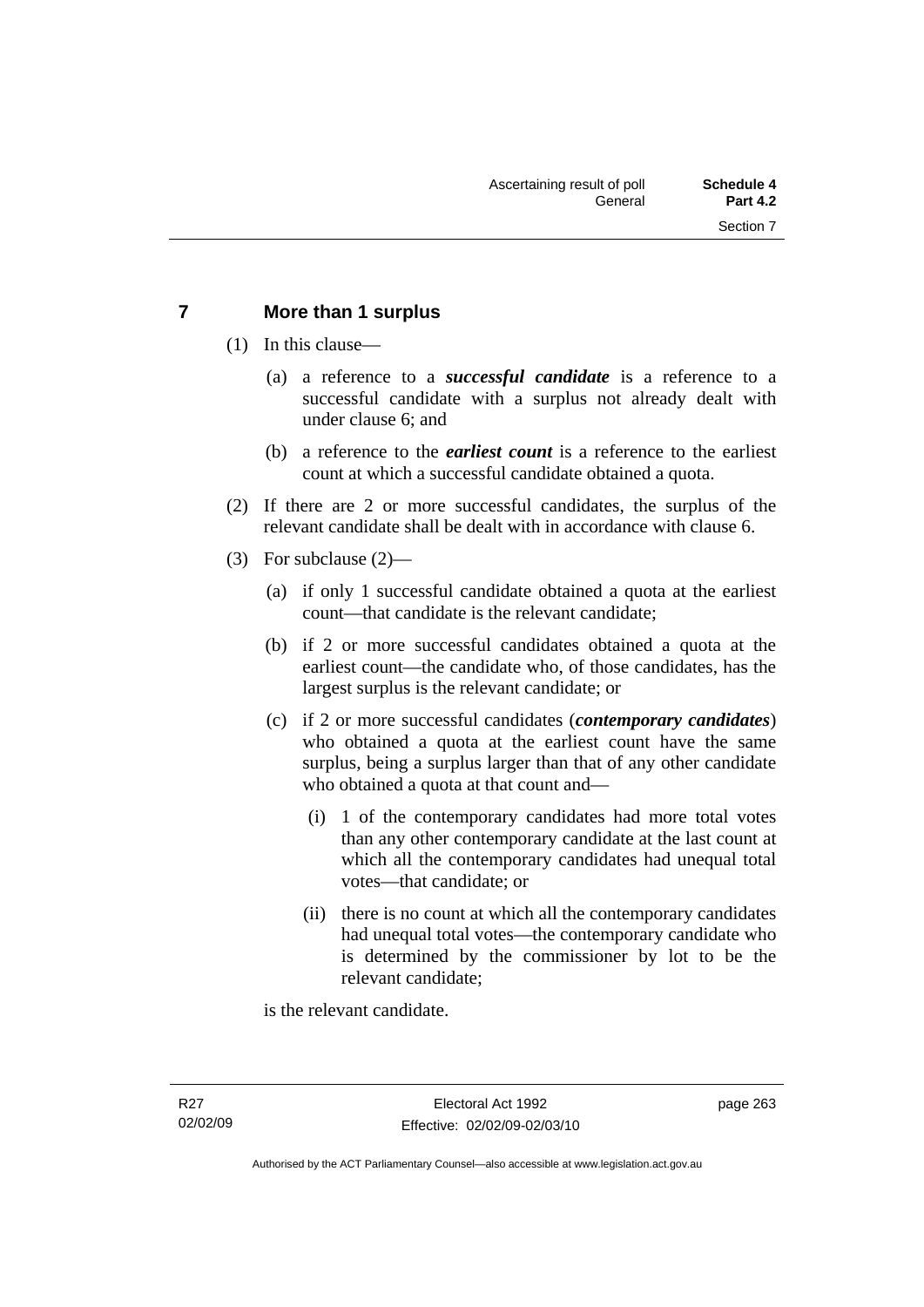| Schedule 4      | Ascertaining result of poll |
|-----------------|-----------------------------|
| <b>Part 4.2</b> | General                     |
| Section 8       |                             |

- $(4)$  If—
	- (a) a person becomes the relevant candidate under subclause  $(3)$  (c) (ii); and
	- (b) the ballot papers are recounted in accordance with section 187; and
	- (c) the same candidates would, apart from this subclause, become the contemporary candidates once again under that subparagraph;

the person shall be taken to be the relevant candidate for subclause (2) in the recounting of those ballot papers.

#### **8 Exclusion of candidates**

- (1) If clause 5 or 15 requires a candidate to be excluded, the candidate with the least total votes shall be excluded.
- (2) If 2 or more candidates each have the same total votes, being fewer total votes than any other candidate and—
	- (a) 1 of those candidates had fewer total votes than any other of those candidates at the last count at which those candidates had unequal votes—that candidate; or
	- (b) there is no count at which those candidates had unequal total votes—the candidate who, of those candidates, is determined by the commissioner by lot to be the candidate to be excluded;

shall be excluded.

- $(3)$  If—
	- (a) a person is excluded under subclause (2) (b); and
	- (b) the ballot papers are recounted in accordance with section 187; and
	- (c) that paragraph would, apart from this subclause, be applicable once again to the same candidates;

R<sub>27</sub> 02/02/09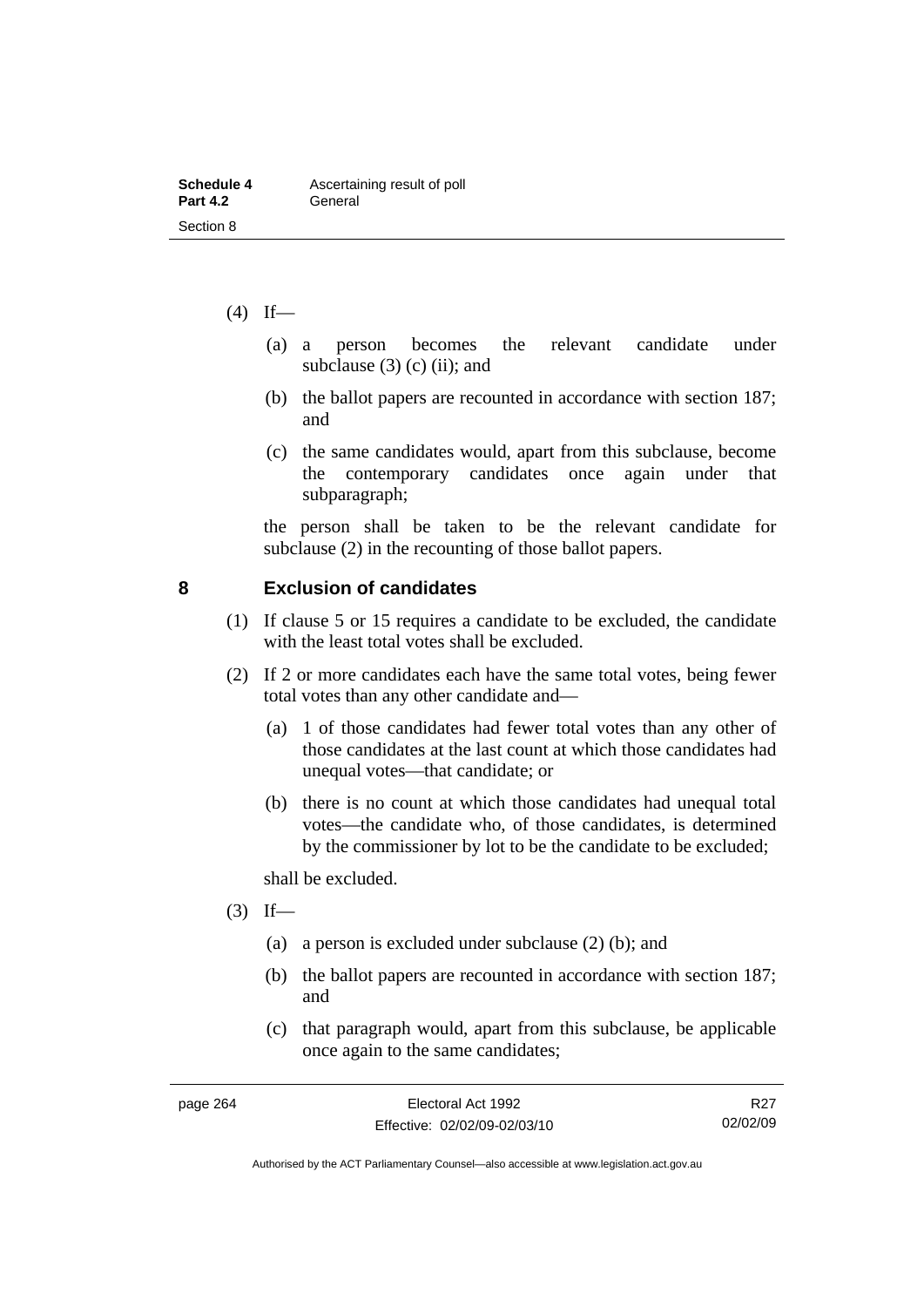the person shall be taken to be excluded in the recounting of those ballot papers.

### **9 Votes of excluded candidates**

- (1) If a candidate is excluded in accordance with clause 8, the ballot papers counted for the candidate shall be sorted into groups according to their transfer values when counted for him or her.
- (2) Subject to subclause (3), each group under subclause (1) shall be dealt with as follows:
	- (a) if a ballot paper in the group does not specify a next available preference—it shall be set aside as finally dealt with for this part;
	- (b) if a ballot paper in the group specifies a next available preference—it shall be grouped according to the candidate for whom that preference is recorded;
	- (c) each continuing candidate's count votes shall be determined and allotted to him or her;
	- (d) continuing candidates' total votes shall be calculated and, if the votes of any of those candidates equal or exceed the quota, the candidate is successful.
- (3) The groups referred to in subclause (1) shall be dealt with under subclause (2) starting with the group with the highest transfer value and, subject to subclause 4 (1) or 15 (2), continuing in descending order until all the groups have been dealt with.

#### **10 Setting aside ballot papers**

If, after a calculation under clause 3  $(3)$ , 6  $(4)$  or 9  $(2)$   $(d)$ , the total votes of a candidate who became successful on that calculation equal the quota, the ballot papers counted for that candidate shall be set aside for this part.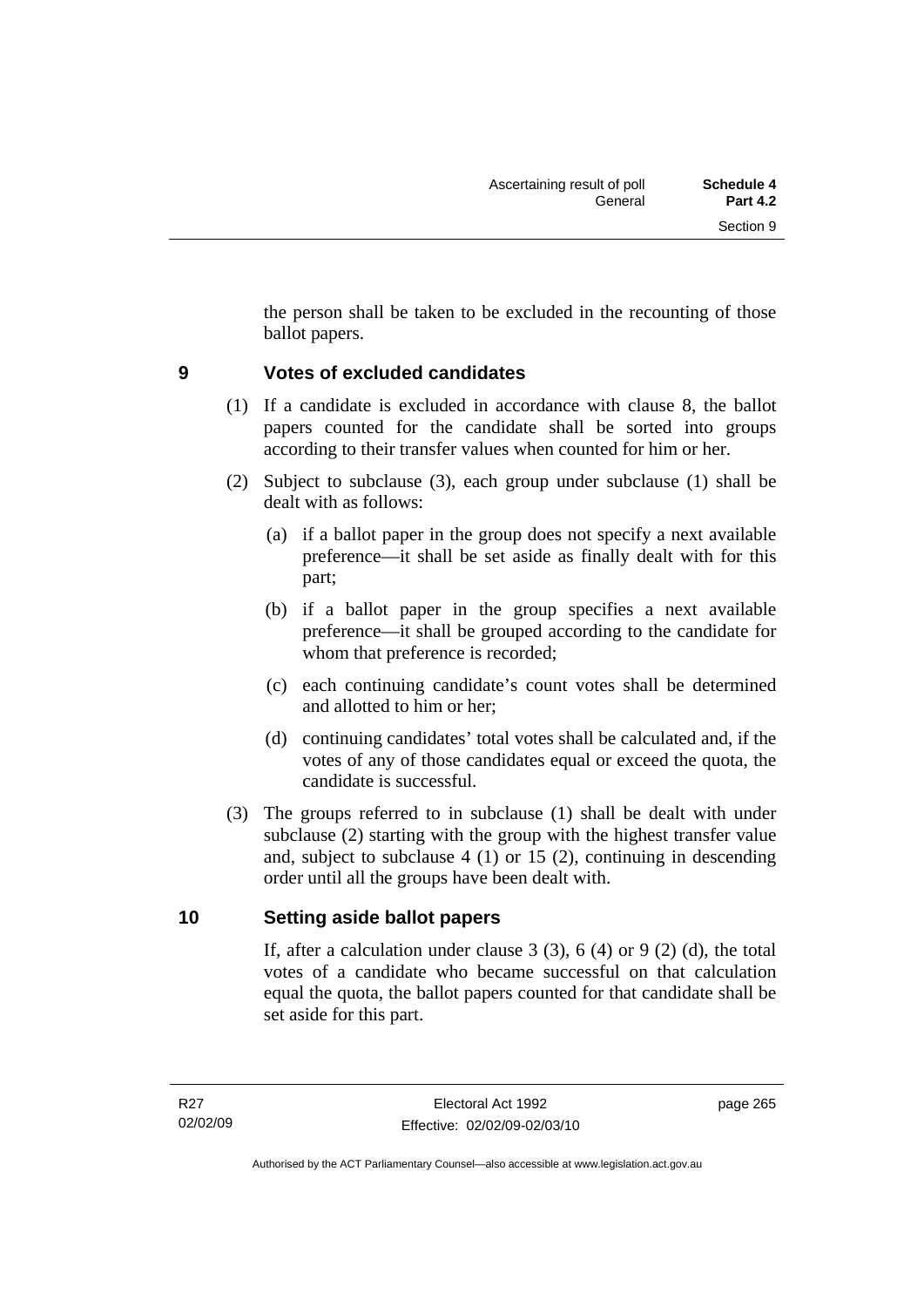## **Part 4.3 Casual vacancies**

### **11 Application**

- (1) This part applies in relation to the vacancy in the seat of a former MLA that is to be filled by recount under section 194.
- (2) For this part—
	- (a) *continuing candidate* means a candidate within the meaning of part 13, but does not include a candidate who died before the recount for the purposes of this part began; and
	- (b) the quota is calculated under clause 12; and
	- (c) the transfer value is determined under clause 13.

#### **12 Quota**

 (1) For this part, the *quota*, in relation to a count, is calculated as follows:

$$
\frac{\text{TVA}}{2} + 1
$$

(2) In this clause:

*TVA* means the sum of the total votes allotted to the continuing candidates at the count, any fraction being disregarded.

#### **13 Transfer value**

- (1) For this part, the *transfer value* of ballot papers counted for the former MLA—
	- (a) for a ballot paper dealt with at the count at which the former MLA became successful—is the value ascertained in accordance with subclause (2) or (3), as the case requires;

R<sub>27</sub> 02/02/09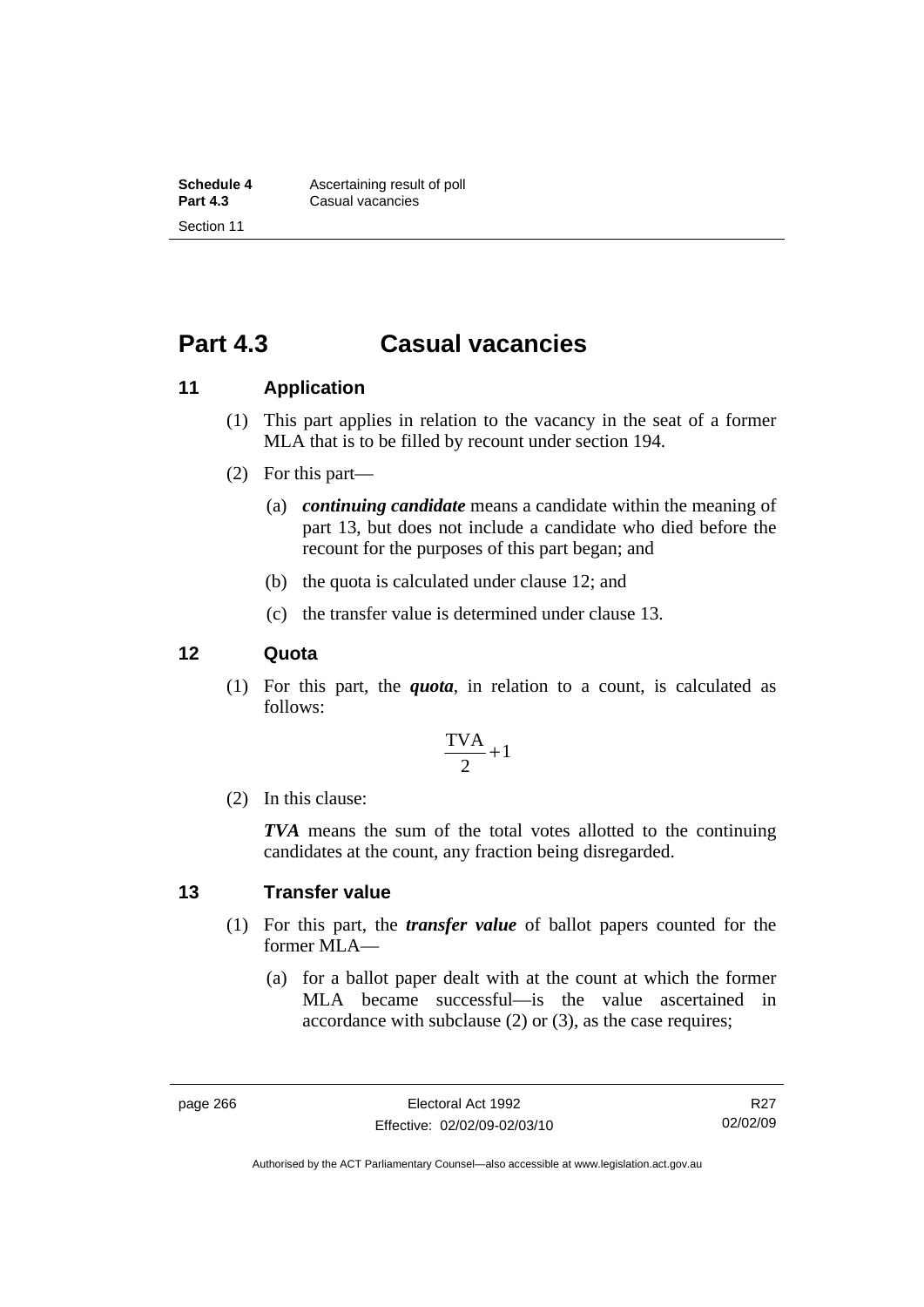- (b) for a ballot paper dealt with at the count under clause 3—is 1; and
- (c) for a ballot paper dealt with at any other count—is the transfer value of the ballot paper when counted for the purpose of allotting count votes to the former MLA.
- (2) If, at the count at which the former MLA became successful, NCP  $\times$  TV was greater than or equal to Q – N—
	- (a) for a ballot paper that did not specify a next available preference—the value is calculated as follows:

$$
\frac{Q-N}{NCP}
$$
; and

- (b) for a ballot paper that specified a next available preference the value is zero.
- (3) If, at the count at which the former MLA became successful,  $NCP \times TV$  was less than  $Q - N$ —
	- (a) for a ballot paper that did not specify a next available preference—the value is the transfer value of the ballot paper when counted for the purpose of allotting count votes to the former MLA; and
	- (b) for a ballot paper that specified a next available preference the value is calculated as follows:

$$
\frac{Q-N-(NCP \times TV)}{CP}
$$

(4) In subclauses (2) and (3):

*NCP* means the number of ballot papers counted for the former MLA at the count at which he or she became successful that did not specify a next available preference.

*TV* means the transfer value of a ballot paper when counted at that count for the purpose of allotting count votes to the former MLA.

Authorised by the ACT Parliamentary Counsel—also accessible at www.legislation.act.gov.au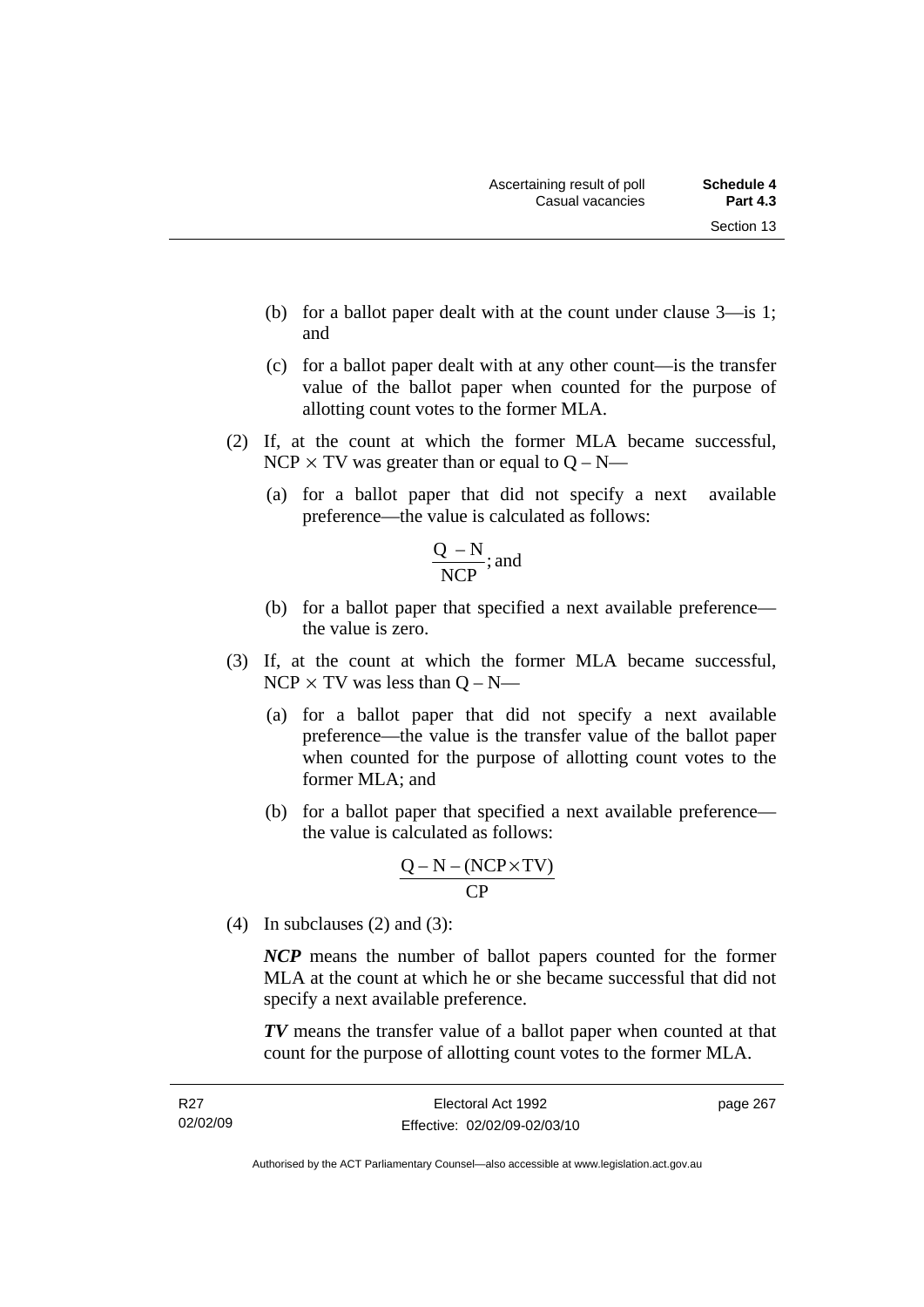| Schedule 4      | Ascertaining result of poll |
|-----------------|-----------------------------|
| <b>Part 4.3</b> | Casual vacancies            |
| Section 14      |                             |

*Q* means the quota for the election at which the former MLA was last elected.

*N* means the former MLA's total votes after the last calculation before that count.

*CP* means the number of ballot papers counted for the former MLA at that count that specified a next available preference.

#### **14 Recount—first count**

- (1) If a ballot paper counted for the former MLA—
	- (a) does not specify a next available preference—it shall be set aside as finally dealt with for this part; or
	- (b) specifies a next available preference—it shall be grouped according to the candidate for whom that preference is recorded.
- (2) The count votes for each continuing candidate shall be determined and allotted to him or her, and each continuing candidate's total votes shall be calculated.
- (3) If, after the calculation under subclause (2), the total votes of a continuing candidate equal or exceed the quota, the candidate is successful and the scrutiny shall cease.

#### **15 Recount—continuation**

- (1) If the scrutiny has not ceased in accordance with clause 14 (3) or subclause (2) of this clause—
	- (a) 1 continuing candidate shall be excluded in accordance with clause 8; and
	- (b) the ballot papers counted for that candidate shall be dealt with in accordance with clause 9.
- (2) If, after a calculation under clause 9 (2) (d), a candidate is successful, the scrutiny shall cease.

R<sub>27</sub> 02/02/09

Authorised by the ACT Parliamentary Counsel—also accessible at www.legislation.act.gov.au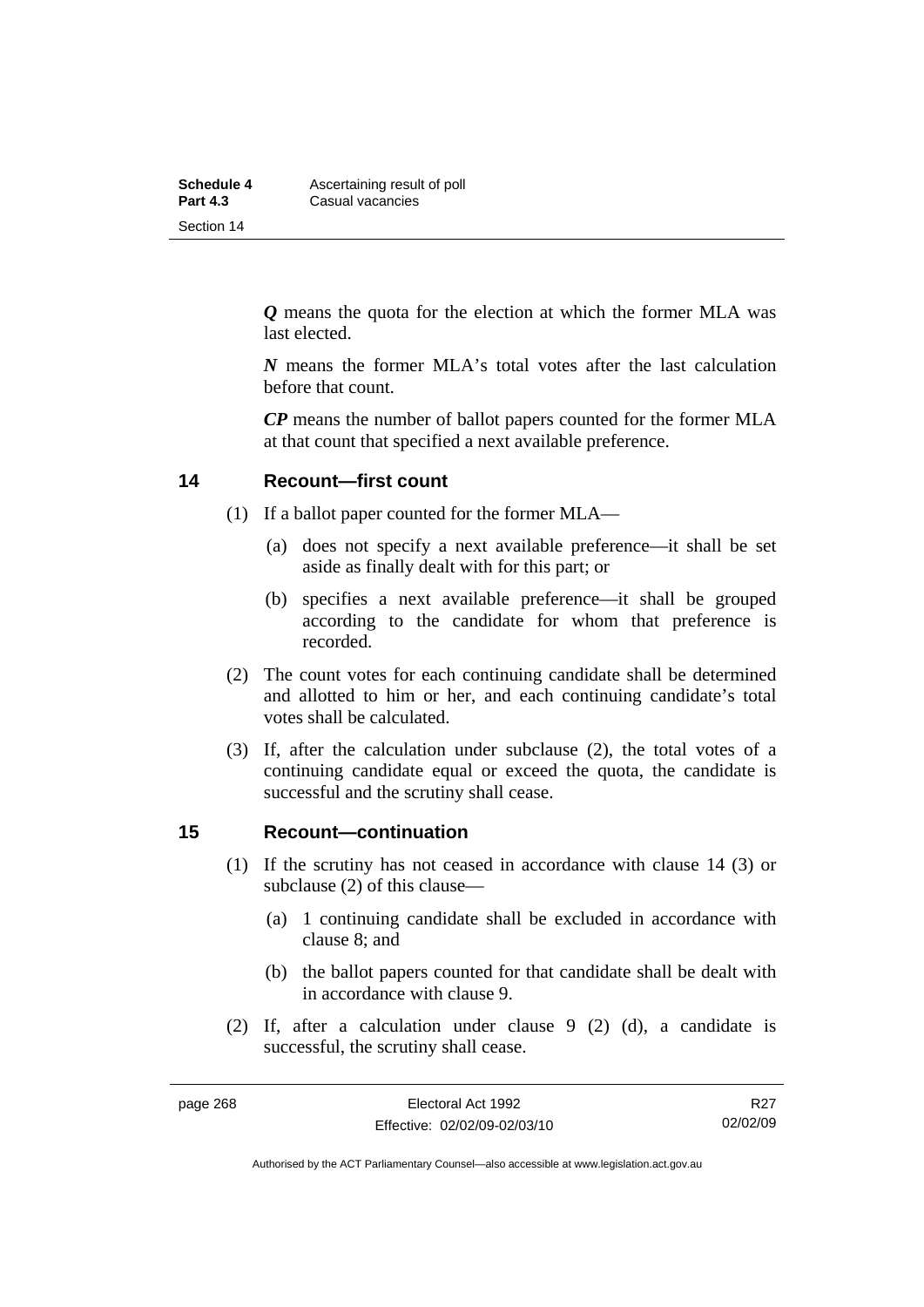### **16 Successful candidate is dead**

- (1) If the candidate who is successful on a recount is dead, the recount shall be conducted again.
- (2) For subclause (1), a ballot paper on which a preference for that candidate is recorded shall be taken to record a preference for the candidate for whom the next available preference is recorded.

### **17 Multiple vacancies**

- (1) If there are 2 or more vacancies in the seats of former MLAs that are required to be filled by recount under section 194, the recounts shall be conducted in the order in which the vacancies occurred.
- (2) If 2 or more of those vacancies occurred at the same time, the commissioner shall determine by lot the order in which the recounts are to be conducted.
- $(3)$  If—
	- (a) a person is a candidate in relation to more than 1 casual vacancy; and
	- (b) the person becomes a candidate in relation to those casual vacancies before the commissioner declares elected the successful candidate in relation to any of those casual vacancies; and
	- (c) the person is successful in relation to 1 of those casual vacancies;

for the purpose of conducting the recount in relation to the casual vacancies other than the one in relation to which the person was successful, the person shall be taken not to be a continuing candidate.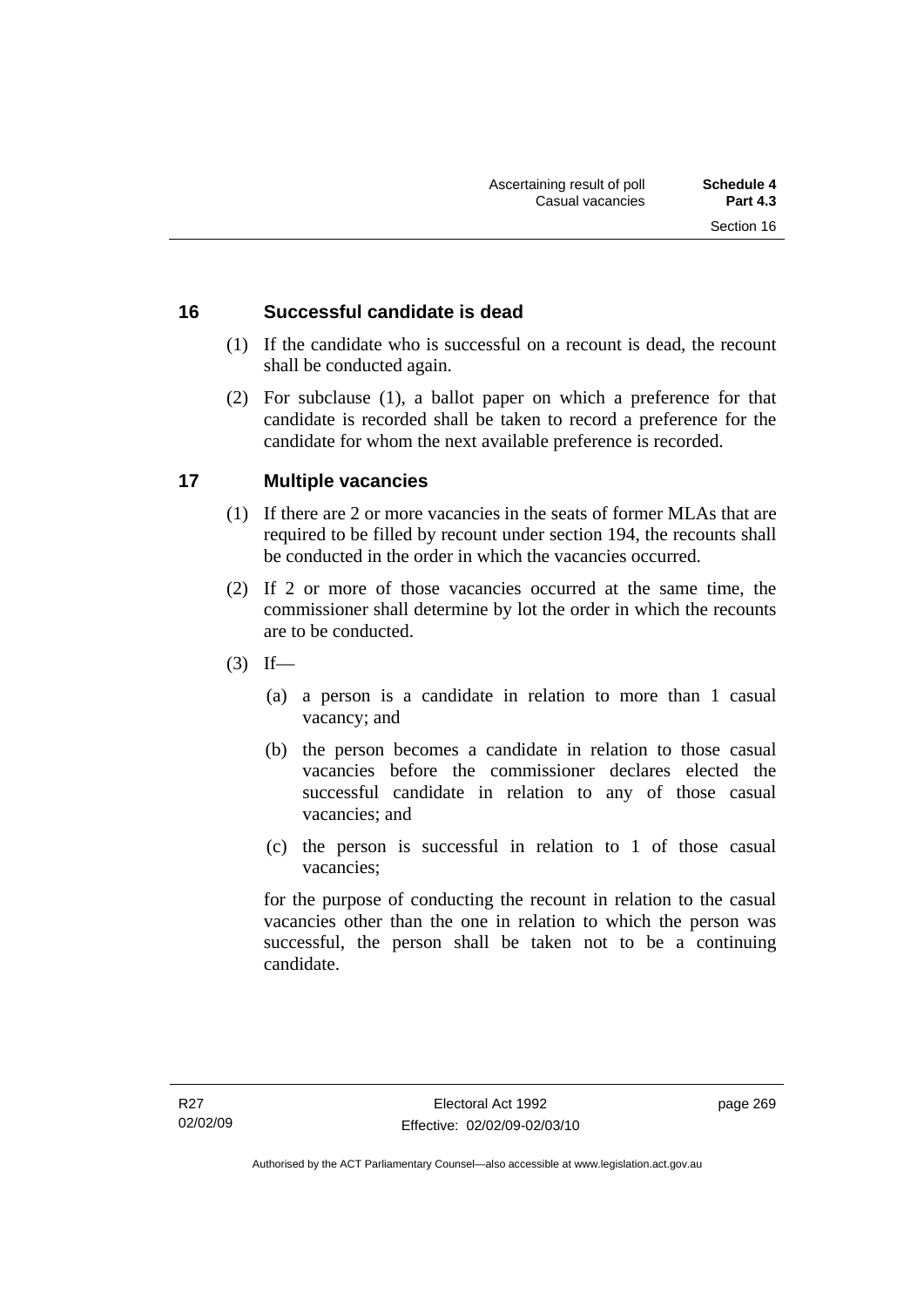## **Part 4.4 Deceased successful candidates**

#### **18 Application—pt 4.4**

This part applies if a successful candidate dies on or after polling day but before the declaration of the result of the election.

#### **19 Ballot papers for deceased successful candidate**

- (1) The ballot papers counted for a deceased candidate must be dealt with in accordance with schedule 4, part 4.3 (Casual vacancies) as if they had been counted for a former MLA.
- (2) If 2 or more of the successful candidates die on or after polling day but before the declaration of the result of the election, the ballot papers counted for each deceased candidate must be dealt with in the order in which the candidates died.
- (3) If 2 or more of the successful candidates died at the same time, the commissioner must determine by lot the order in which the ballot papers for the deceased candidates are to be dealt with.
- (4) In applying schedule 4, part 4.3 for the purposes of this part:

*continuing candidate* means a candidate other than—

- (a) a successful candidate; or
- (b) a candidate who died before the recount for this part began; or
- (c) a candidate who is excluded for clause 15 (Recount continuation).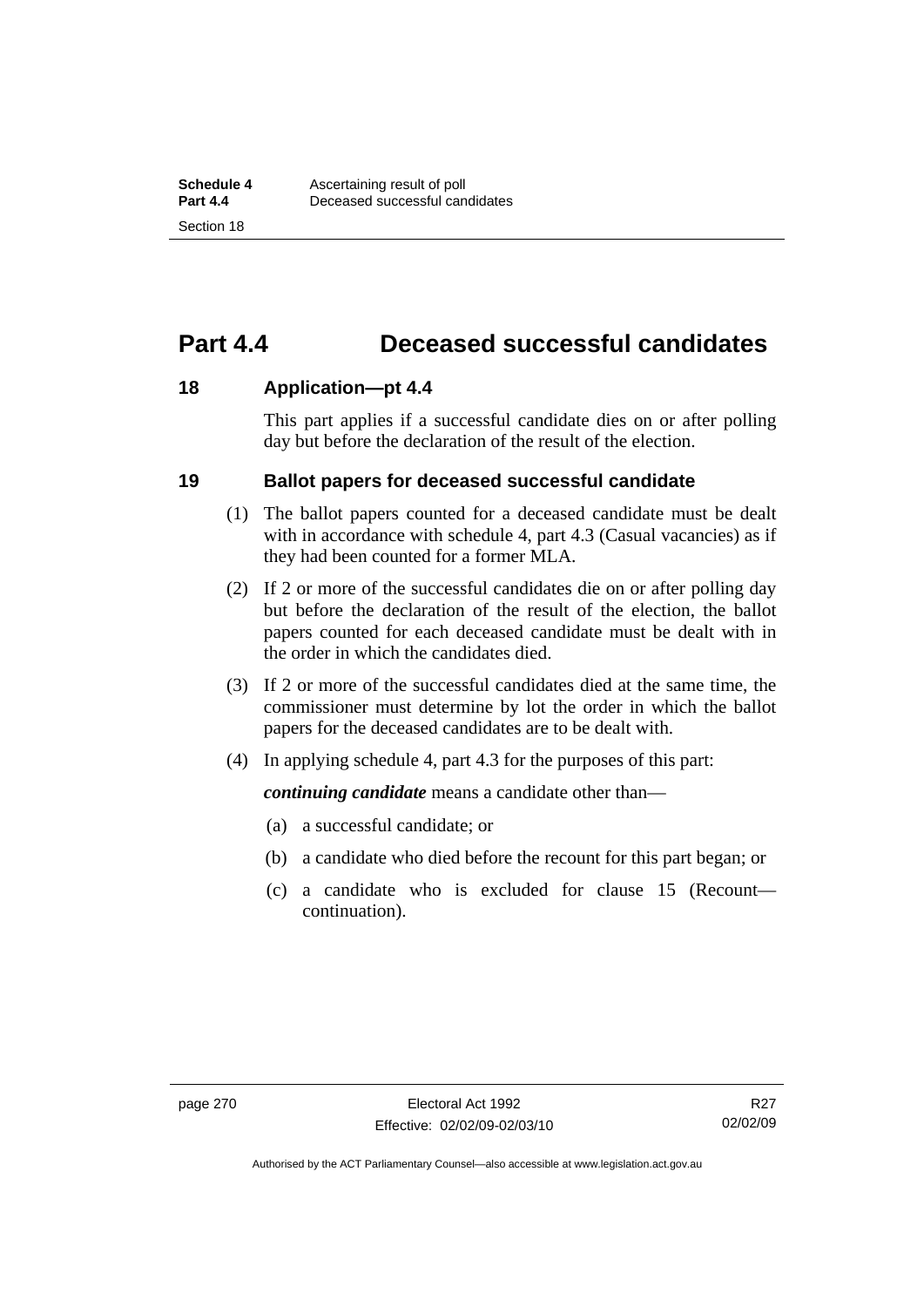# **Schedule 5** Internally reviewable decisions

(see pt  $15$ )

| column 1<br>item | column <sub>2</sub><br>section | column 3<br>decision                                                                           | column 4<br>entity                    |
|------------------|--------------------------------|------------------------------------------------------------------------------------------------|---------------------------------------|
| 1                | 76(5)(a)                       | enrol person                                                                                   | claimant                              |
| $\overline{2}$   | 76(5)(b)                       | reject claim for<br>enrolment                                                                  | claimant                              |
| 3                | $77(2)$ (b)                    | refuse request to<br>suppress particulars<br>of elector's address<br>from extract from<br>roll | elector                               |
| $\overline{4}$   | 78(2)                          | include particulars of<br>elector's address<br>suppressed on<br>extract from roll              | elector                               |
| 5                | 81(5)(b)                       | reject objection to<br>enrolment of person                                                     | person who objects to<br>enrolment    |
| 6                | 81(8)(b)                       | remove person's<br>name from roll                                                              | person whose name<br>removed          |
| 7                | 90(2)                          | refuse to register<br>political party                                                          | applicant for registration            |
| 8                | 92(1)                          | register political<br>party                                                                    | person who objects to<br>registration |

R27 02/02/09 page 271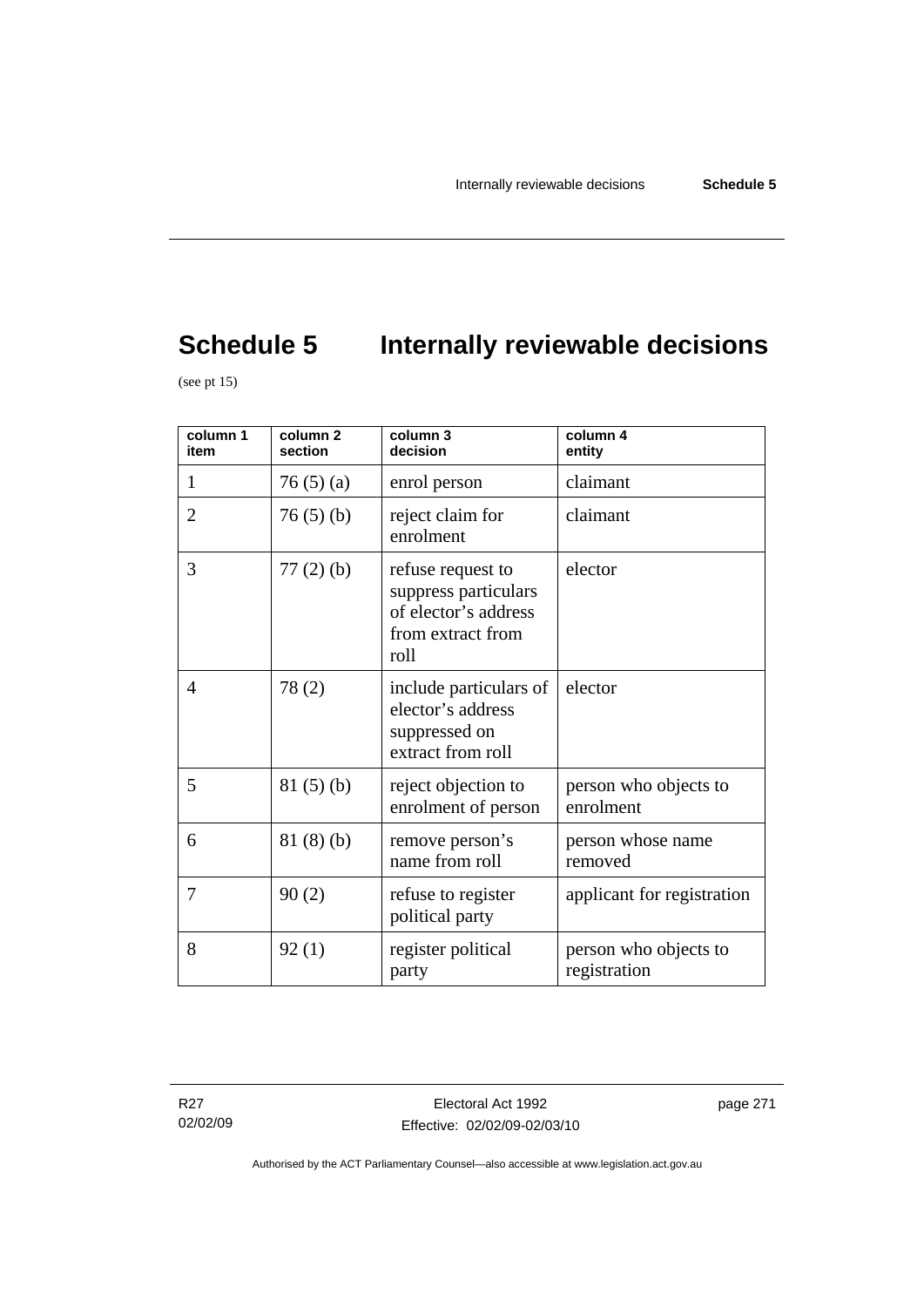# **Schedule 5 Internally reviewable decisions**

| column 1<br>item | column 2<br>section | column 3<br>decision                                                                | column 4<br>entity                                |
|------------------|---------------------|-------------------------------------------------------------------------------------|---------------------------------------------------|
| 9                | 93 $(1)$ or $(2)$   | refuse to change<br>registered particulars<br>applied for under<br>section 95 $(2)$ | applicant for change of<br>registered particulars |
| 10               | 98(5)               | refuse to cancel<br>registration of<br>political party                              | registered party                                  |
| 11               | 237A                | give investigations<br>notice                                                       | person to whom notice<br>given                    |
| 12               | 242(4)              | refuse request to<br>make stated<br>amendment of return                             | person who gave return                            |

page 272 **Electoral Act 1992** Effective: 02/02/09-02/03/10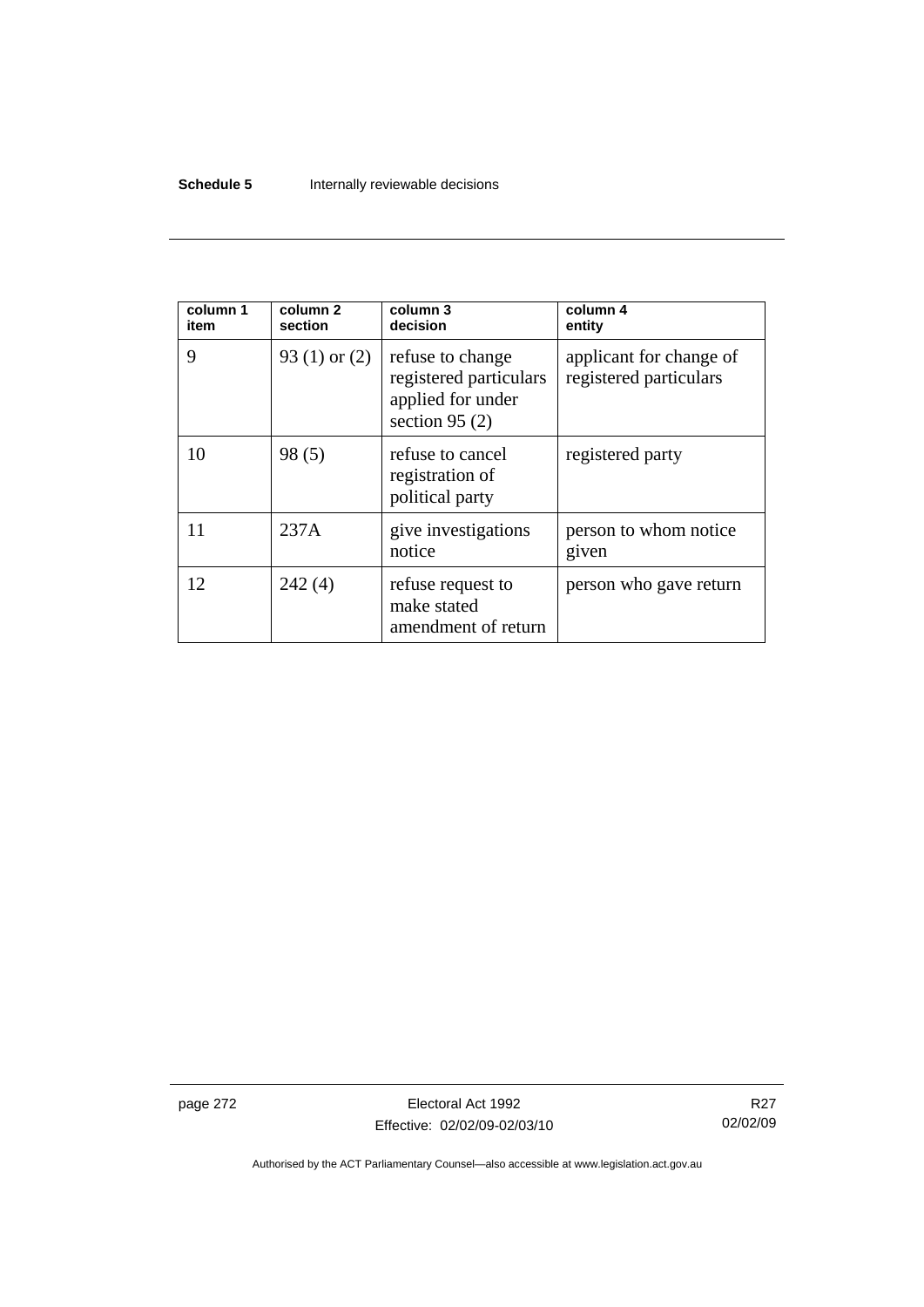# **Dictionary**

(see s 3)

*Note 1* The Legislation Act contains definitions and other provisions relevant to this Act.

*Note 2* For example, the Legislation Act, dict, pt 1 defines the following terms:

- ACAT
	- administrative unit
	- adult
	- chief executive (see s 163)
	- Commonwealth
	- doctor
	- **Executive**
	- exercise
	- fail
	- function
	- judge
	- lawyer
	- reviewable decision notice
	- Self-Government Act
	- **Speaker**
	- **State**
	- statutory office-holder
	- territory instrumentality
	- territory lease.

*abbreviation*, of the name of a political party, includes an alternative name of the party.

# *address*—

 (a) of a person, for this Act generally—means the person's principal place of residence (including a place of residence

page 273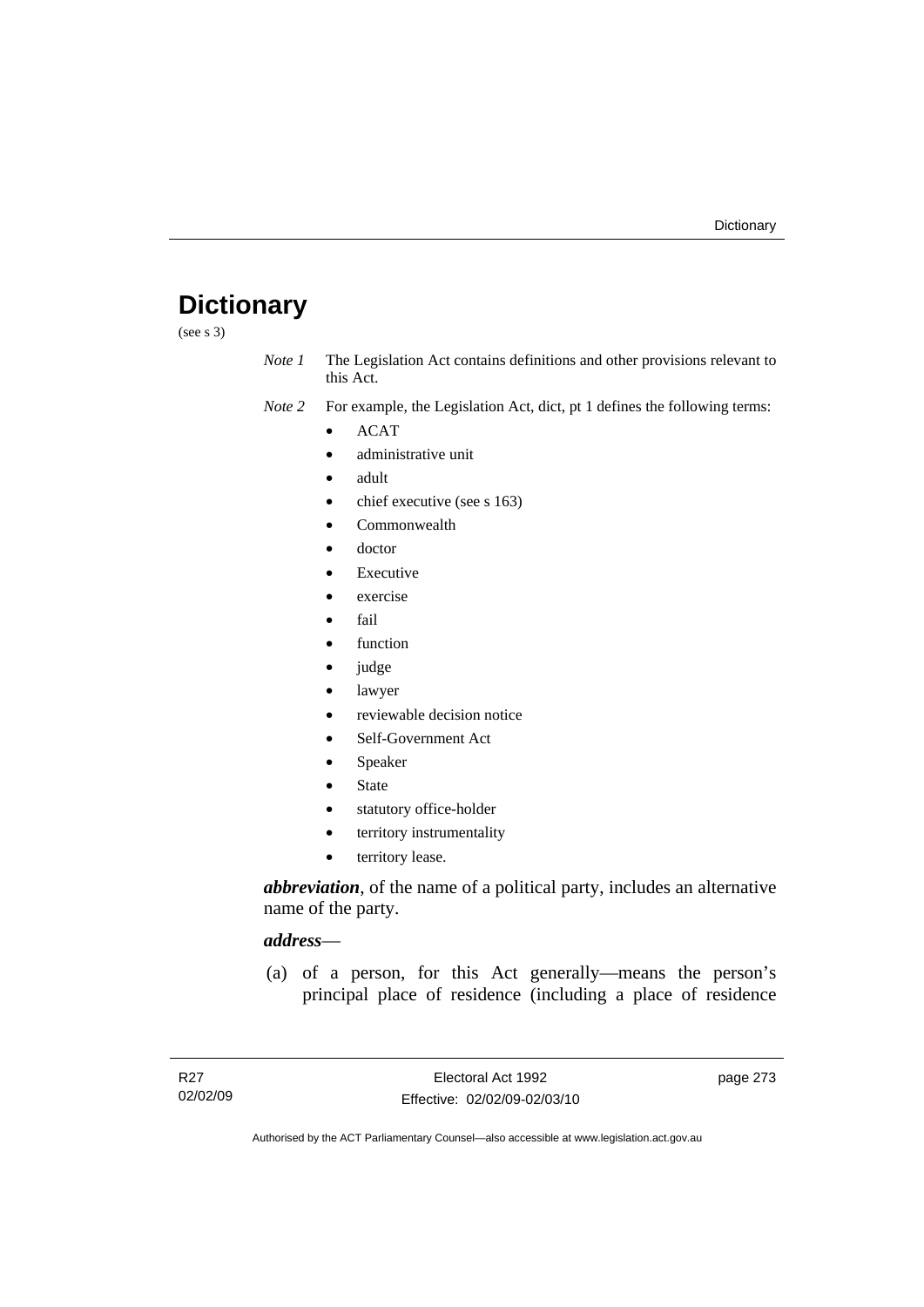from which a person who is an elector is temporarily absent and to which the person intends to return to live in); and

 (b) of a person who is, or is nominated to be, the registered officer of a political party, for part 7 (Registration of political parties)—see section 87.

*amount*, for part 14 (Election funding and financial disclosure)—see section 198.

*Antarctica*, for part 11 (Polling in Antarctica)—see section 167.

*Antarctic elector* means an elector who is an Antarctic elector under section 171.

*application*, for part 16 (Disputed elections, eligibility and vacancies)—see section 250.

*approved computer program* means the computer program approved under section 118A.

*Assembly* means the Legislative Assembly.

*assistant returning officer*, for part 11 (Polling in Antarctica)—see section 167.

*associated entity*, for part 14 (Election funding and financial disclosure)—see section 198.

*augmented commission* in relation to a redistribution, means the augmented electoral commission established by section 47 for the purposes of the redistribution.

*authorised delivery service*, for division 10.4 (Voting otherwise than at a polling place)—see section 136.

*authorised officer* means an officer authorised by the commissioner for the purpose of the provision in which the expression occurs.

*authorised witness*, for part 10 (Voting)—see section 127.

*available for public inspection*—see section 4A.

page 274 Electoral Act 1992 Effective: 02/02/09-02/03/10

R27 02/02/09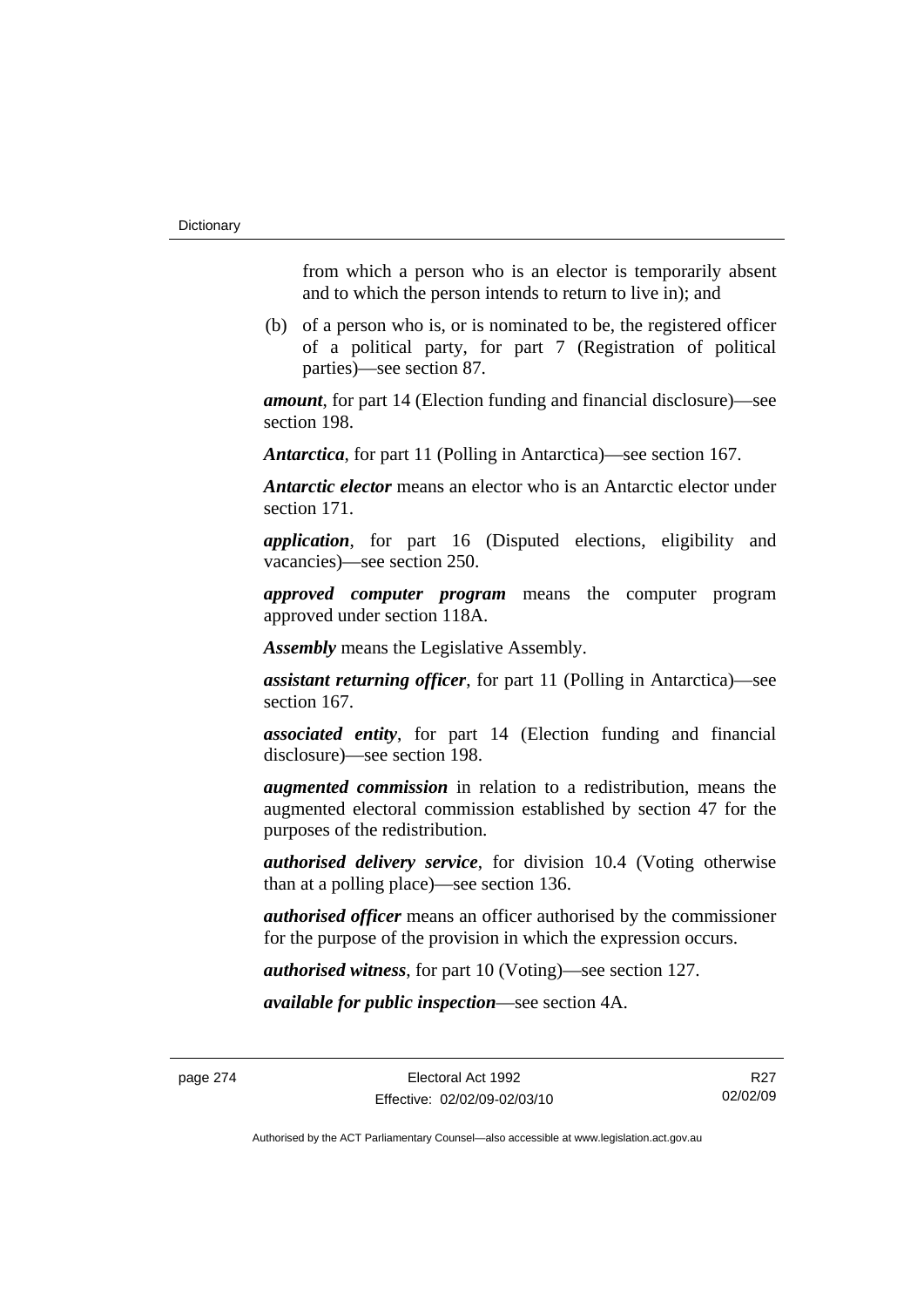# *ballot paper*—

- (a) includes an electronic ballot paper; and
- (b) if a regulation is in force under section 114 (7) (Ballot papers)—means a ballot paper in the form prescribed by regulation; and
- (c) for schedule 4 (Ascertaining result of poll)—see schedule 4, clause 1.
- *Note* A ballot paper is required to be in the form set out in sch 1 (see s 114 (1)).

*bribery*, for part 16 (Disputed elections, eligibility and vacancies) see section 250.

*broadcast* includes televise.

*broadcaster*, for division 14.5 (Disclosure of electoral expenditure)—see section 223.

*candidate* means—

- (a) except in part 13 (Casual vacancies)—a person declared to be a candidate under section 109 (Declaration of candidates); and
- (b) in part 13—a person declared to be a candidate under section 193 (Publication of candidates' details).

*candidate square*—see section 116 (1) (h) (Printing of ballot papers).

*certified list of electors* means a certified list of electors prepared under section 121.

*closed*, in relation to a roll, means closed in accordance with section 80.

*column*, for schedule 2 (Ballot papers—printing of names and collation)—see schedule 2, clause 1.

*commissioner* means the Electoral Commissioner appointed under section 22.

| - R27    | Electoral Act 1992           | page 275 |
|----------|------------------------------|----------|
| 02/02/09 | Effective: 02/02/09-02/03/10 |          |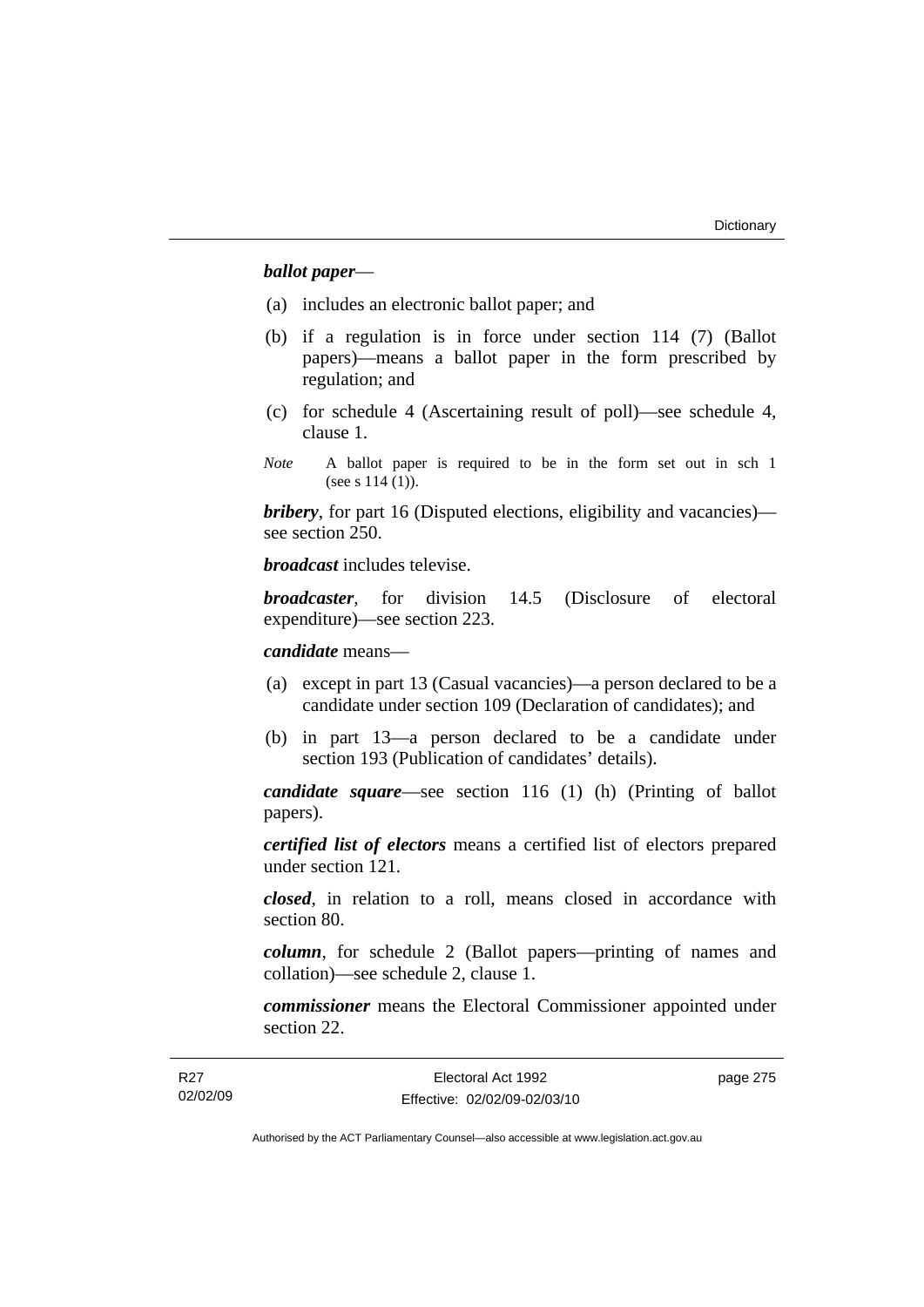*Commonwealth Electoral Act* means the *Commonwealth Electoral Act 1918* (Cwlth).

*Commonwealth roll* means the roll of electors for the ACT required by the Commonwealth Electoral Act, section 81.

#### *continuing candidate*—

- (a) for schedule 4 (Ascertaining result of poll) generally—see schedule 4, clause 1; and
- (b) for schedule 4, part 4.3 (Casual vacancies)—see schedule 4, clause 11 (2).

*contravention*, for part 16 (Disputed elections, eligibility and vacancies)—see section 250.

*count*, for schedule 4 (Ascertaining result of poll)—see schedule 4, clause 1.

*count votes*, for schedule 4 (Ascertaining result of poll)—see schedule 4, clause 1A.

*Court of Disputed Elections*—see section 252 (2).

*declaration vote* means a vote cast in accordance with any of the following provisions:

- (a) section 135 (Declaration voting at polling places);
- (b) section 136B (15) (Ordinary or declaration voting in ACT before polling day);
- (c) section 136C (Declaration voting outside ACT on or before polling day);
- (d) section 144A (Requirements for casting postal votes).

*declaration voting papers*, in relation to an election, means—

 (a) a declaration, in the form approved under section 340A (Approved forms) for this paragraph, to be completed by an elector; and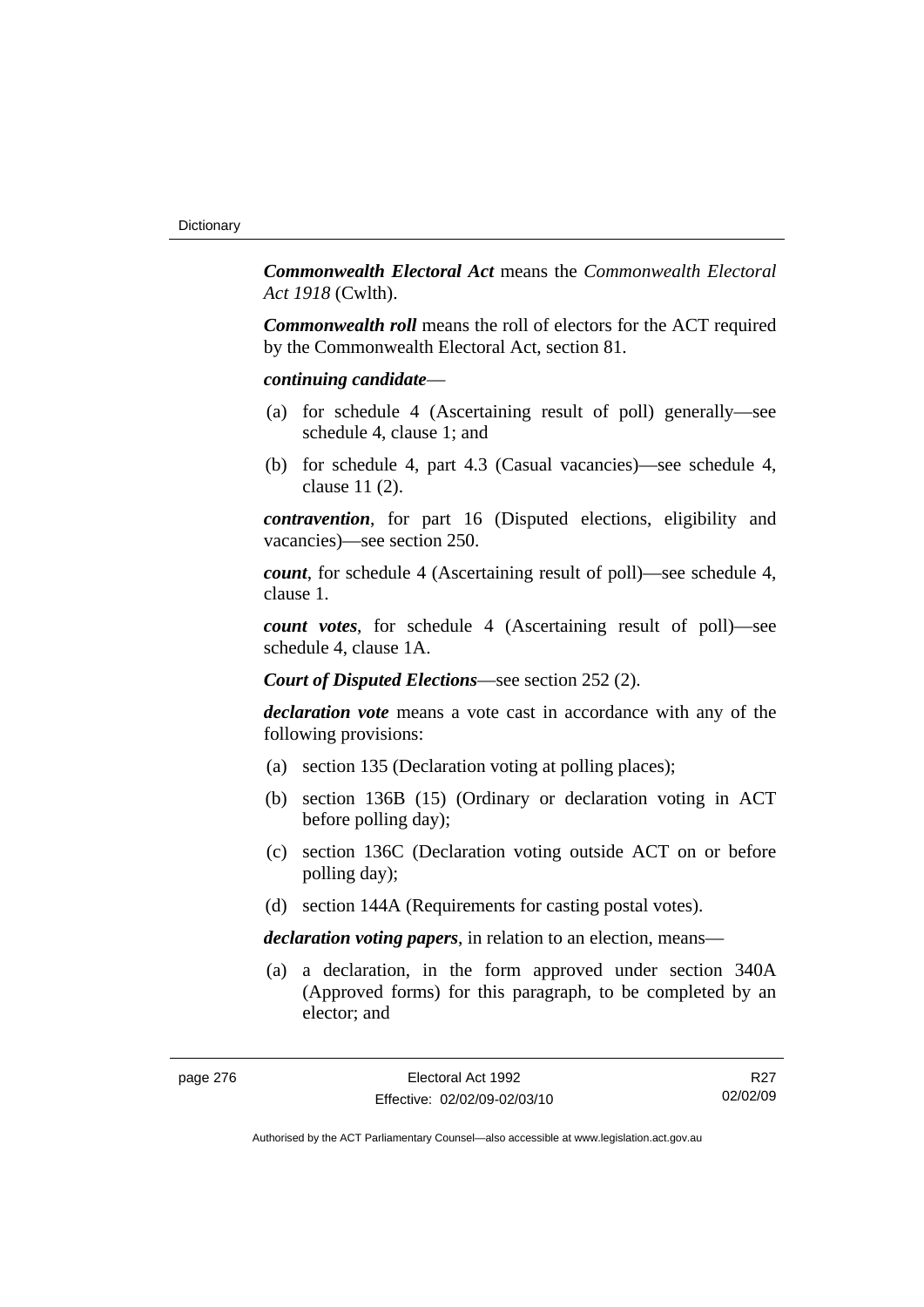- (b) a ballot paper suitable for declaration voting at the election; and
- (c) a certificate, in the form approved under section 340A for this paragraph, to be completed by a witness to the declaration; and
- (d) an envelope, in the form approved under section 340A for this paragraph, addressed to the commissioner, on which appears a declaration referred to in paragraph (a).

*defined details*, for division 14.4 (Disclosure of donations)—see section 216.

*defined particulars*, for division 14.6 (Annual returns)—see section 228.

*disclosure period*, for part 14 (Election funding and financial disclosure)—see section 201.

*disposition of property*, for part 14 (Election funding and financial disclosure)—see section 198.

*disseminate*, for division 17.3 (Campaigning offences)—see section 291.

*election* means—

- (a) an election of an MLA or MLAs; and
- (b) in relation to an electorate—such an election for the electorate; and
- (c) for part 16 (Disputed elections, eligibility and vacancies)—see section 250.

*election period*, in relation to an election, means the period—

- (a) beginning on the first day of the pre-election period; and
- (b) ending when the result of the election is declared under section 189.

page 277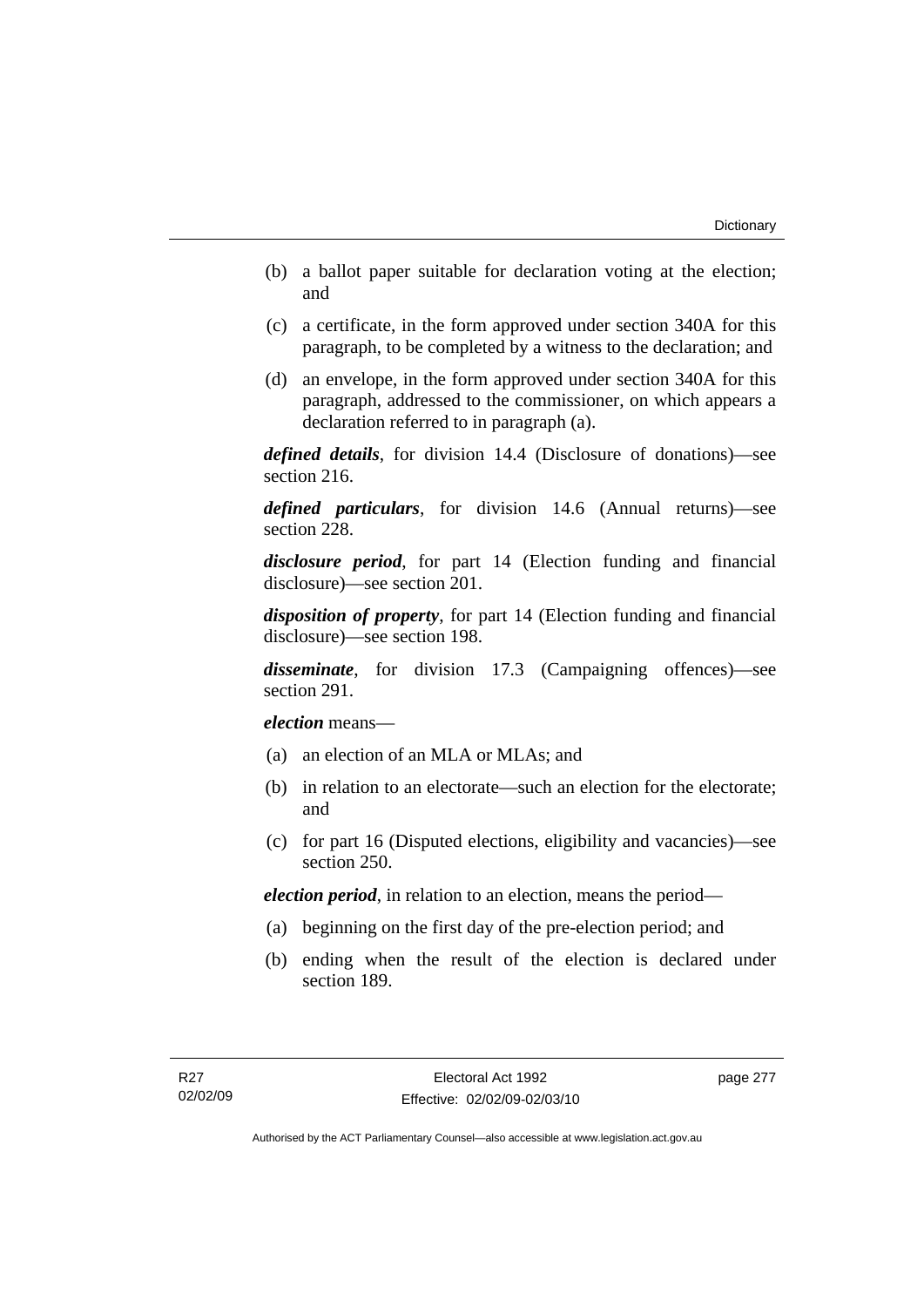*elector* means a person who is enrolled, or is to be taken under this Act to be enrolled, for an electorate.

*electoral advertisement*, for division 14.5 (Disclosure of electoral expenditure)—see section 223.

*electoral commission* means the Australian Capital Territory Electoral Commission established by section 5.

*electoral expenditure*, for division 14.5 (Disclosure of electoral expenditure)—see section 223.

*electoral matter*—see section 4.

*electoral paper* means a document, form or notice provided for or required under this Act.

*electorate* means an electorate, the name and boundaries of which are specified in a determination in force under section 35.

*electronic form*, of a roll or an extract from a roll, means a disk, tape or other device from which the information in the extract or roll may be reproduced by mechanical, electronic or other means.

*electronic voting*—see section 120 (2).

*eligible overseas elector* means a person who is an eligible overseas elector under section 74.

*eligible vote*, for part 14 (Election funding and financial disclosure)—see section 198.

*entity*, for part 14 (Election funding and financial disclosure)—see section 198.

*envelope*, for schedule 3 (Preliminary scrutiny of declaration voting papers)—see schedule 3, clause 1.

*excluded candidate*, for schedule 4 (Ascertaining result of poll) see schedule 4, clause 1.

*extract*, from a roll—see section 59.

page 278 Electoral Act 1992 Effective: 02/02/09-02/03/10

R27 02/02/09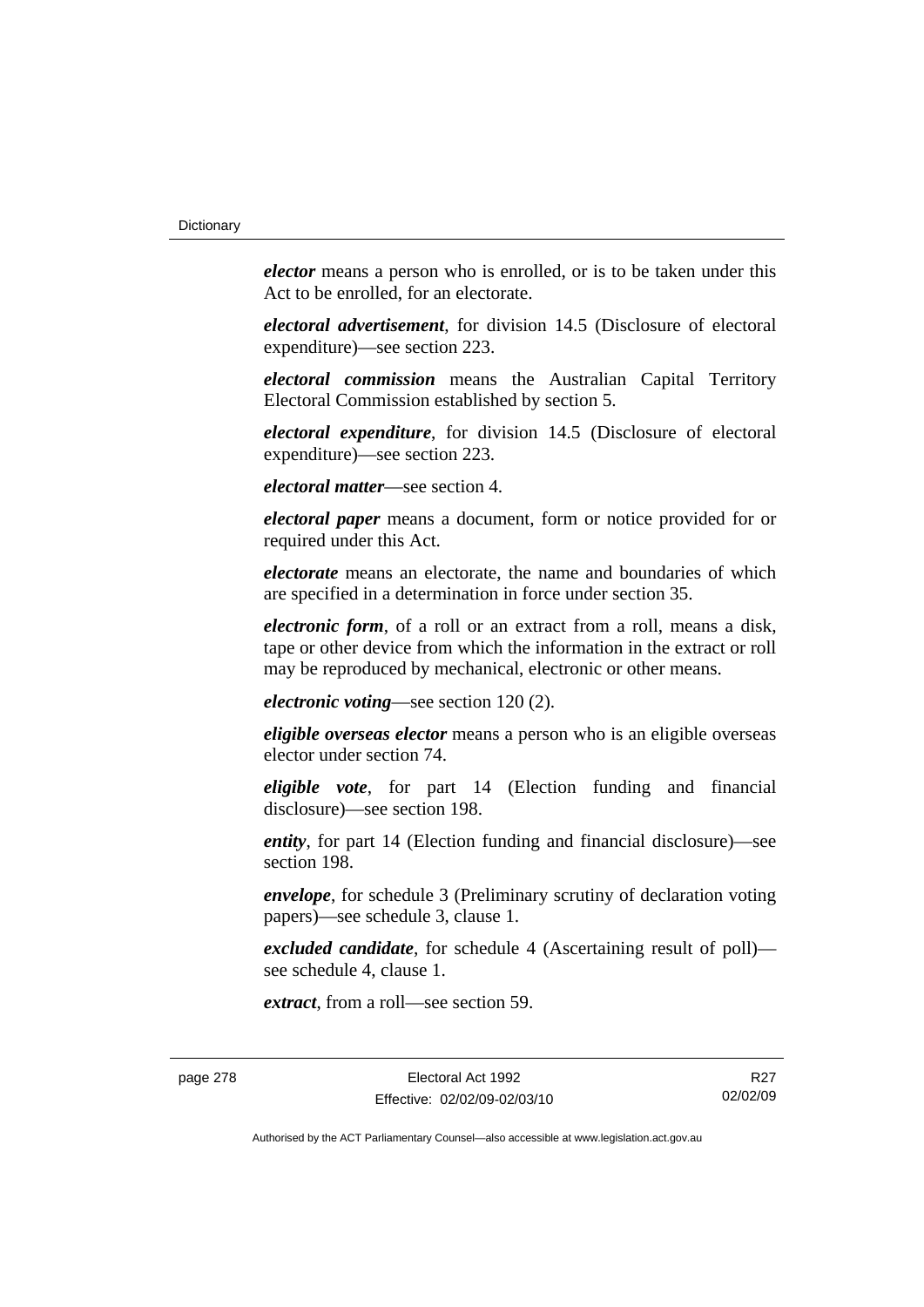*extraordinary election*—see section 101.

*file*, for part 16 (Disputed elections, eligibility and vacancies)—see section 250.

*financial controller*, for part 14 (Election funding and financial disclosure)—see section 198.

*former MLA*, for part 13 (Casual vacancies)—see section 190.

*general election* means a general election of MLAs.

*gift*, for part 14 (Election funding and financial disclosure)—see section 198.

*group*, in relation to candidates in an election, means candidates whose names are grouped on the ballot papers in accordance with section 115 (Grouping of candidates' names).

*hospital* includes a convalescent home and an institution similar to a hospital or convalescent home.

*hour of nomination*—see section 108.

*internally reviewable decision*, for part 15 (Notification and review of decisions)—see section 245.

*internal review notice*—see section 244.

*investigation notice*, for division 14.7 (Compliance)—see section 235.

*judge* means—

- (a) a judge of the Supreme Court; or
- (b) a judge of the Supreme Court of a State or another Territory; or
- (c) a judge of the Federal Court or Family Court.

*member*, for division 2.2 (Members of electoral commission)—see section 11.

*MLA* means a member of the Assembly.

page 279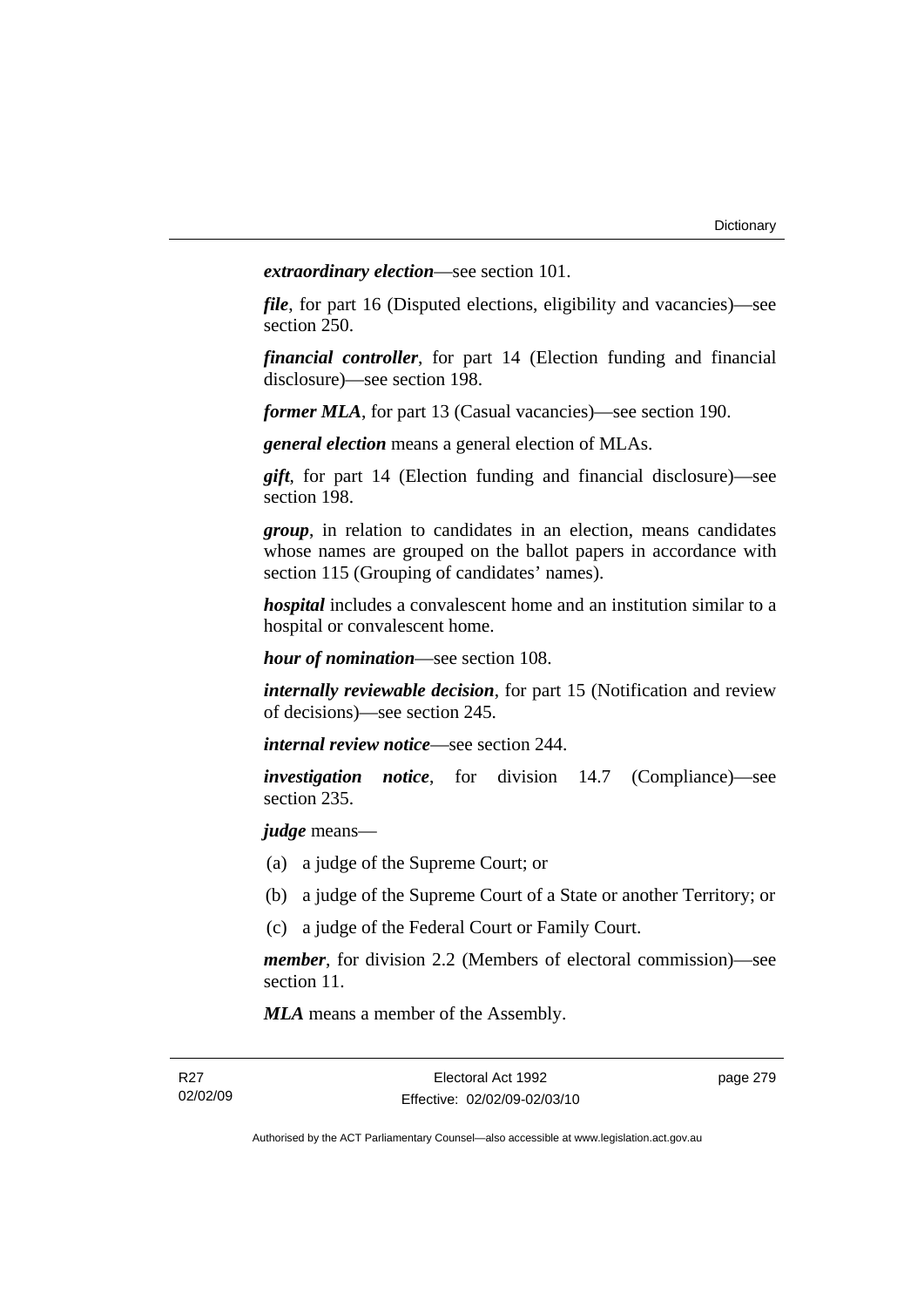*newspaper* means a newspaper circulating in the ACT.

*news publication* means a newspaper or periodical and includes an electronic publication of a similar kind.

*next available preference*, for schedule 4 (Ascertaining result of poll)—see schedule 4, clause 1.

*officer* means—

- (a) a person appointed under section 33 (Officers) to be an officer; or
- (b) a person exercising a power under this Act under an arrangement under section 70 (Joint roll arrangements with the Commonwealth) or section 336 (Administrative arrangements with Commonwealth and States); or
- (c) in relation to a particular matter—a person mentioned in paragraph (a) or (b) exercising a power in relation to the matter.

*official error*, in relation to a person voting or seeking to vote at an election, means the removal of the person's name under this Act from the roll for an electorate in which the person is otherwise entitled to vote unless the name was so removed before the roll closed for the purpose of the previous election.

*OIC* means—

- (a) in relation to a scrutiny centre—the officer in charge of the centre; and
- (b) in relation to a polling place—the officer in charge of the place.

*ordinary election* means a general election required by section 100.

*ordinary vote* means a vote other than a declaration vote.

*participant*, for division 14.5 (Disclosure of electoral expenditure)—see section 223.

R27 02/02/09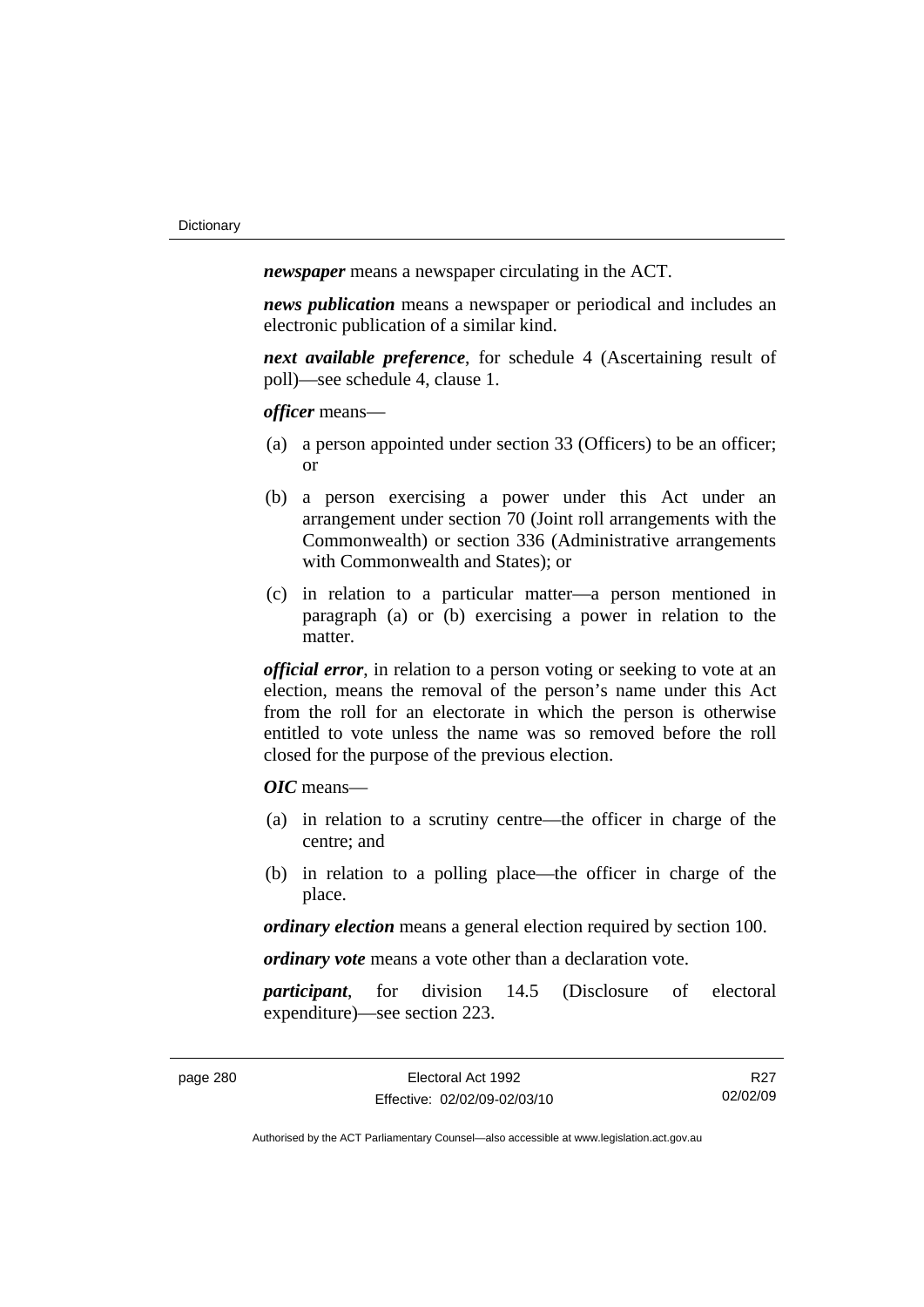*party*, for part 14 (Electoral funding and financial disclosure)—see section 198.

## *party candidate* means—

- (a) a candidate at an election nominated by the registered officer of a registered party; and
- (b) in relation to a registered party—a candidate nominated by the registered officer of the party.

*person*, for part 15 (Notification and review of decisions)—see section 245.

## *place of nomination*—see section 108.

*political party* means an organisation, incorporated or unincorporated, an object or activity of which is the promotion of the election to the Assembly of a candidate or candidates endorsed by it.

# *polling day*—

- (a) means the day when, apart from section 111 (Need for an election), a poll for an election would be required; and
- (b) except in part 8 (Timing of elections) and part 9 (Arrangements for elections), includes—
	- (i) if the time for holding an election is extended under section 159 for more than 1 day—each of those days; and
	- (ii) if polling is suspended under section 160—a day when polling is resumed.

*polling place* means a place appointed as a polling place under section 119 (Polling places and scrutiny centres), and, for division 17.3 (Campaigning offences), includes—

 (a) a place where a vote may be made before an officer under section 136B (Ordinary or declaration voting in ACT before

page 281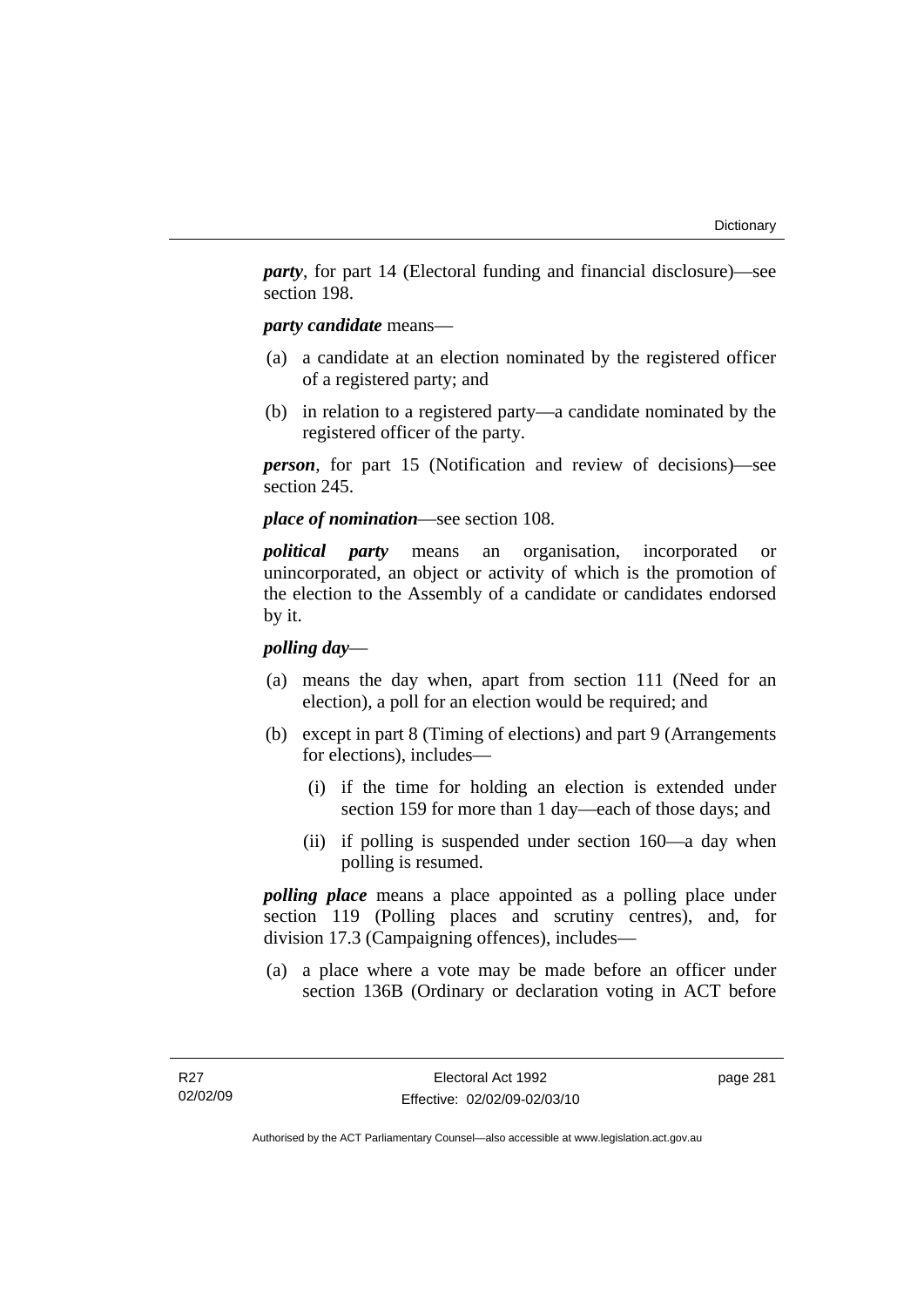polling day) or section 136C (Declaration voting outside ACT on or before polling day); and

 (b) a place where mobile polling is taking place under division 10.5 (Mobile polling).

*post*, for division 10.4 (Voting otherwise than at a polling place) see section 136.

*postal vote* means a declaration vote to which section 144A (Requirements for casting postal votes) applies.

*pre-election period* means the period of 37 days ending on the end of polling day for an election.

*proceeding*, for part 16 (Disputed elections, eligibility and vacancies)—see section 250.

*property*, for part 14 (Election funding and financial disclosure) see section 198 (Definitions for pt 14).

*publish*, for division 17.3 (Campaigning offences)—see section 291.

*quota*—

- (a) for schedule 4 (Ascertaining result of poll) generally—see schedule 4, clause 1B; and
- (b) for schedule 4, part 4.3 (Casual vacancies)—see schedule 4, clause 12.

*redistribution* includes distribution.

*register*, for part 14 (Election funding and financial disclosure)—see section 198.

*registered*, for an abbreviation of the name of a registered party, means an abbreviation included in the particulars for the party in the register of political parties.

*registered industrial organisation*, for part 14 (Election funding and financial disclosure)—see section 198.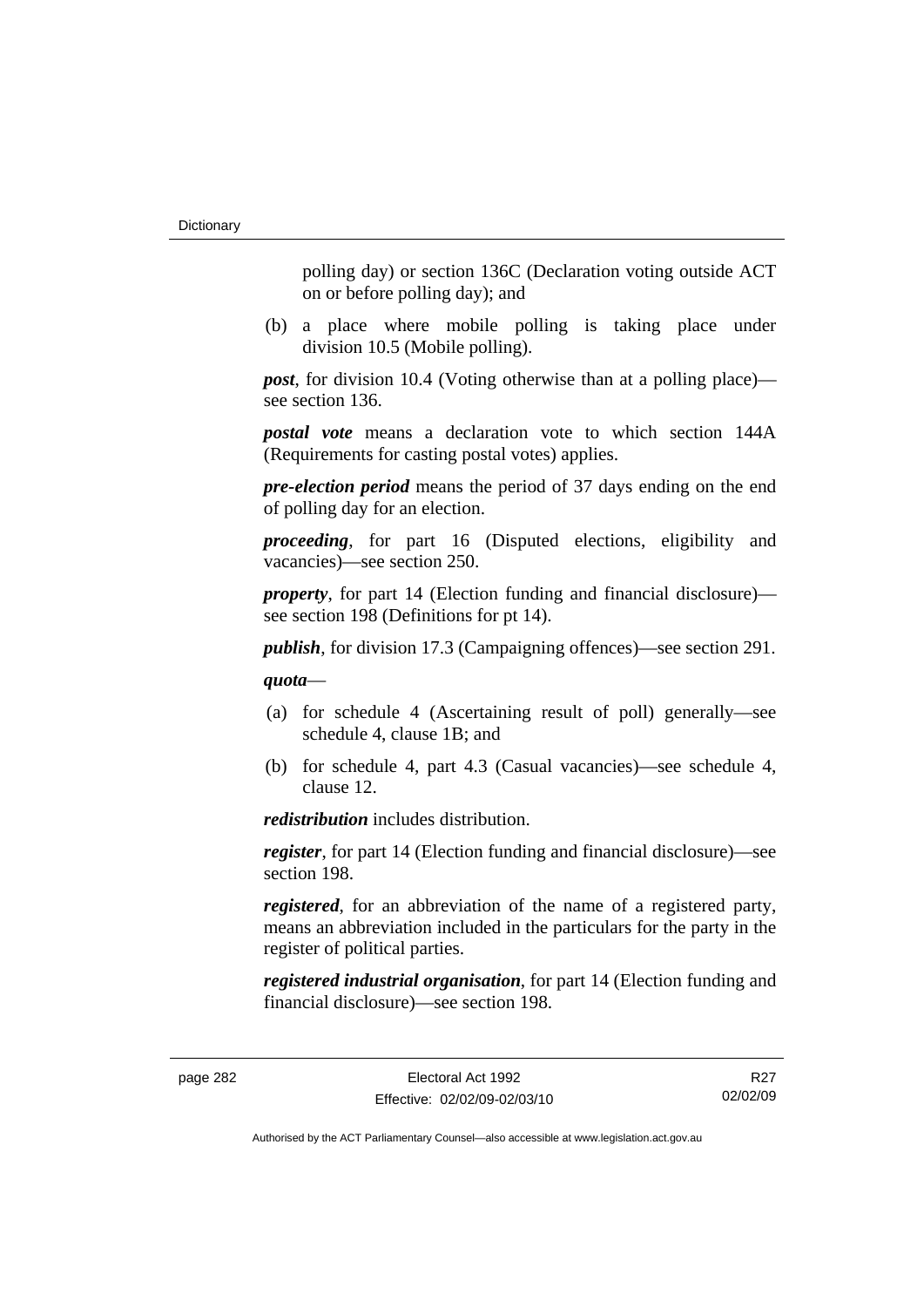*registered officer*, for a registered party, means the person whose name is entered in the register of political parties as the registered officer of the party.

*registered party* means a political party registered under part 7 (Registration of political parties).

*register of political parties* means the register of political parties kept under section 88 (Register).

*registrar*, for part 16 (Disputed elections, eligibility and vacancies)—see section 250.

*related* political parties, for part 7 (Registration of political parties)—see section 87 (Definitions—pt 7).

*relates*, for division 14.5 (Disclosure of electoral expenditure)—see section 223.

*reportage or commentary*, for division 17.3 (Campaigning offences)—see section 291.

*reporting agent*, for part 14 (Election funding and financial disclosure)—see section 198.

*research personnel*, for part 11 (Polling in Antarctica)—see section 167.

*return*, for division 14.7 (Compliance)—see section 235.

*returning officer*, for part 11 (Polling in Antarctica)—see section 167.

*reviewable decision*, for part 15 (Notification and review of decisions)—see section 245.

*roll* means a roll of electors kept under this Act.

*scrutineer* means a person appointed under section 122 to be a scrutineer.

*scrutiny centre* means a place appointed as a scrutiny centre under section 119.

page 283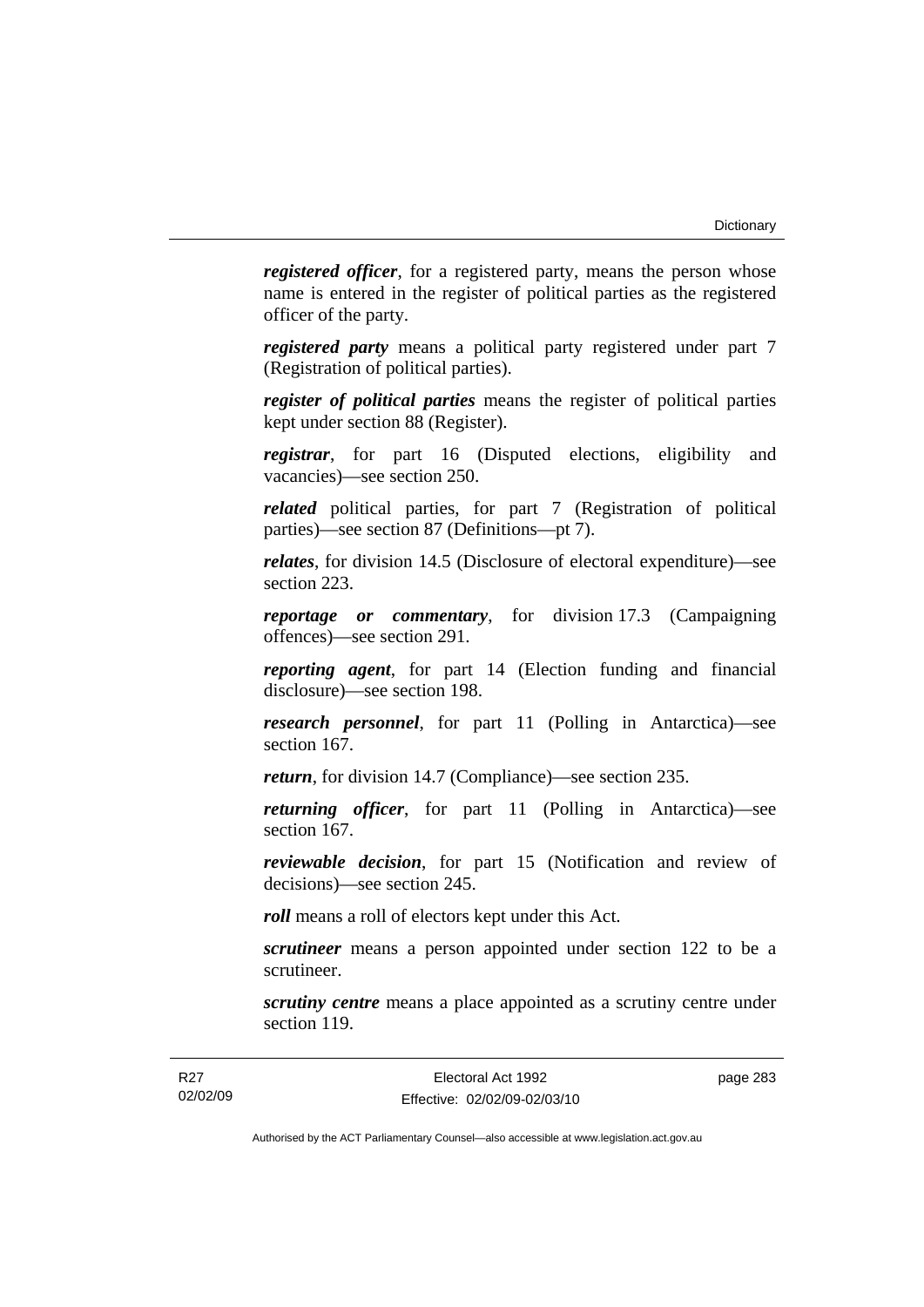*secretary*, in relation to a political party, means the secretary or chief administrative officer (however described) of the party.

#### *Speaker*—

- (a) for part 13 (Casual vacancies)—see section 190; and
- (b) for part 16 (Disputed elections, eligibility and vacancies)—see section 251.

*Note Speaker* is defined in the *Legislation Act 2001*, dict. pt 1.

*special hospital*, for division 10.5 (Mobile polling)—see section 149.

*staff*, in relation to the electoral commission, means—

- (a) the staff assisting the commissioner referred to in section 31; and
- (b) persons employed or engaged under section 32.

*station*, for part 11 (Polling in Antarctica)—see section 167.

*successful candidate*, for schedule 4 (Ascertaining result of poll) see schedule 4, clause 1.

*suppressed address* means an address particulars of which are required to be suppressed from a roll extract under section 77.

*surplus*, for schedule 4 (Ascertaining result of poll)—see schedule 4, clause 1.

*total votes*, for schedule 4 (Ascertaining result of poll)—see schedule 4, clause 1.

# *transfer value*—

- (a) for schedule 4 (Ascertaining result of poll) generally—see schedule 4, clause 1C; and
- (b) for schedule 4, part 4.3 (Casual vacancies)—see schedule 4, clause 13.

R27 02/02/09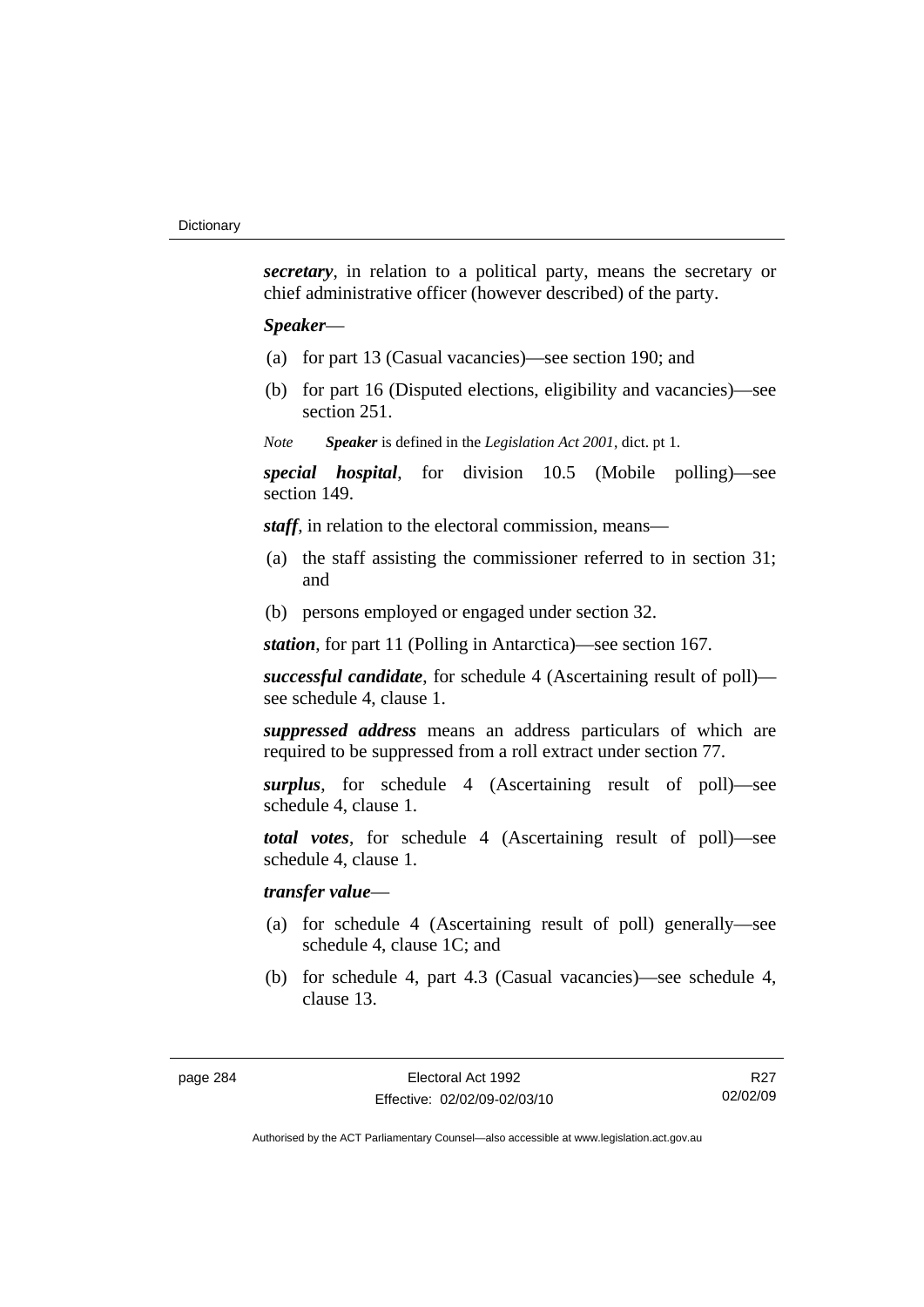*transmit*, for part 11 (Polling in Antarctica)—see section 167.

*undue influence*, for part 16 (Disputed elections, eligibility and vacancies)—see section 250.

*visiting officer*, for division 10.5 (Mobile polling)—see section 149.

Electoral Act 1992 Effective: 02/02/09-02/03/10 page 285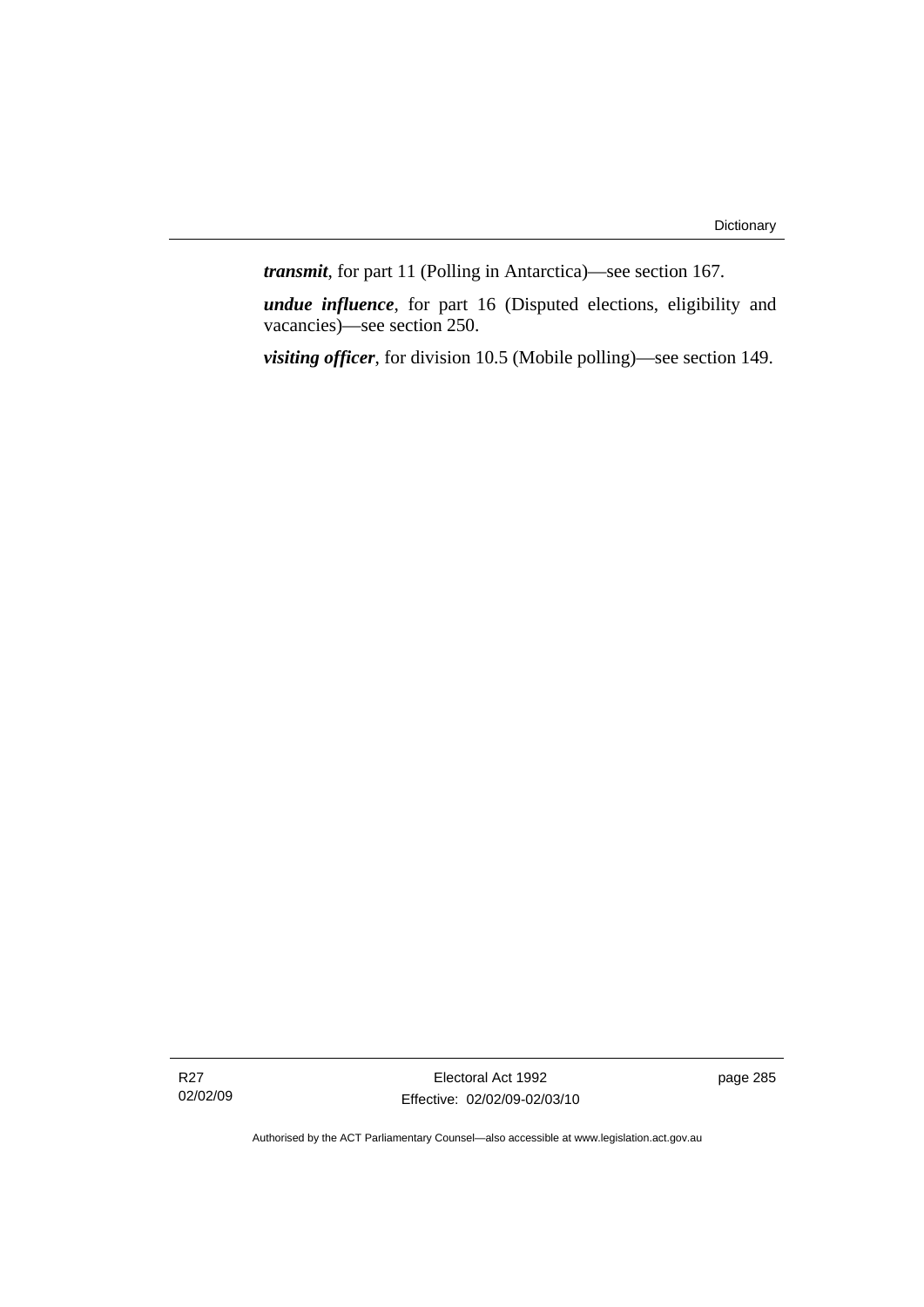1 About the endnotes

# **Endnotes**

# **1 About the endnotes**

Amending and modifying laws are annotated in the legislation history and the amendment history. Current modifications are not included in the republished law but are set out in the endnotes.

Not all editorial amendments made under the *Legislation Act 2001*, part 11.3 are annotated in the amendment history. Full details of any amendments can be obtained from the Parliamentary Counsel's Office.

Uncommenced amending laws and expiries are listed in the legislation history and the amendment history. These details are underlined. Uncommenced provisions and amendments are not included in the republished law but are set out in the last endnote.

If all the provisions of the law have been renumbered, a table of renumbered provisions gives details of previous and current numbering.

The endnotes also include a table of earlier republications.

| $am = amended$                               | $ord = ordinance$                         |
|----------------------------------------------|-------------------------------------------|
| $amdt = amendment$                           | $orig = original$                         |
| $ch = chapter$                               | $par = paragraph/subparagraph$            |
| $def = definition$                           | $pres = present$                          |
| $dict = dictionary$                          | $prev = previous$                         |
| disallowed = disallowed by the Legislative   | $(\text{prev}) = \text{previously}$       |
| Assembly                                     | $pt = part$                               |
| $div = division$                             | $r = rule/subrule$                        |
| $exp = expires/expired$                      | $renum = renumbered$                      |
| $Gaz = gazette$                              | $reloc = relocated$                       |
| $hdg =$ heading                              | $R[X]$ = Republication No                 |
| $IA = Interpretation Act 1967$               | $RI = reissue$                            |
| $ins = inserted/added$                       | $s = section/subsection$                  |
| $LA =$ Legislation Act 2001                  | $sch = schedule$                          |
| $LR =$ legislation register                  | $sdiv = subdivision$                      |
| $LRA =$ Legislation (Republication) Act 1996 | $sub = substituted$                       |
| $mod = modified/modification$                | SL = Subordinate Law                      |
| $o = order$                                  | underlining = whole or part not commenced |
| om = omitted/repealed                        | or to be expired                          |
|                                              |                                           |

# **2 Abbreviation key**

page 286 **Electoral Act 1992** Effective: 02/02/09-02/03/10

R27 02/02/09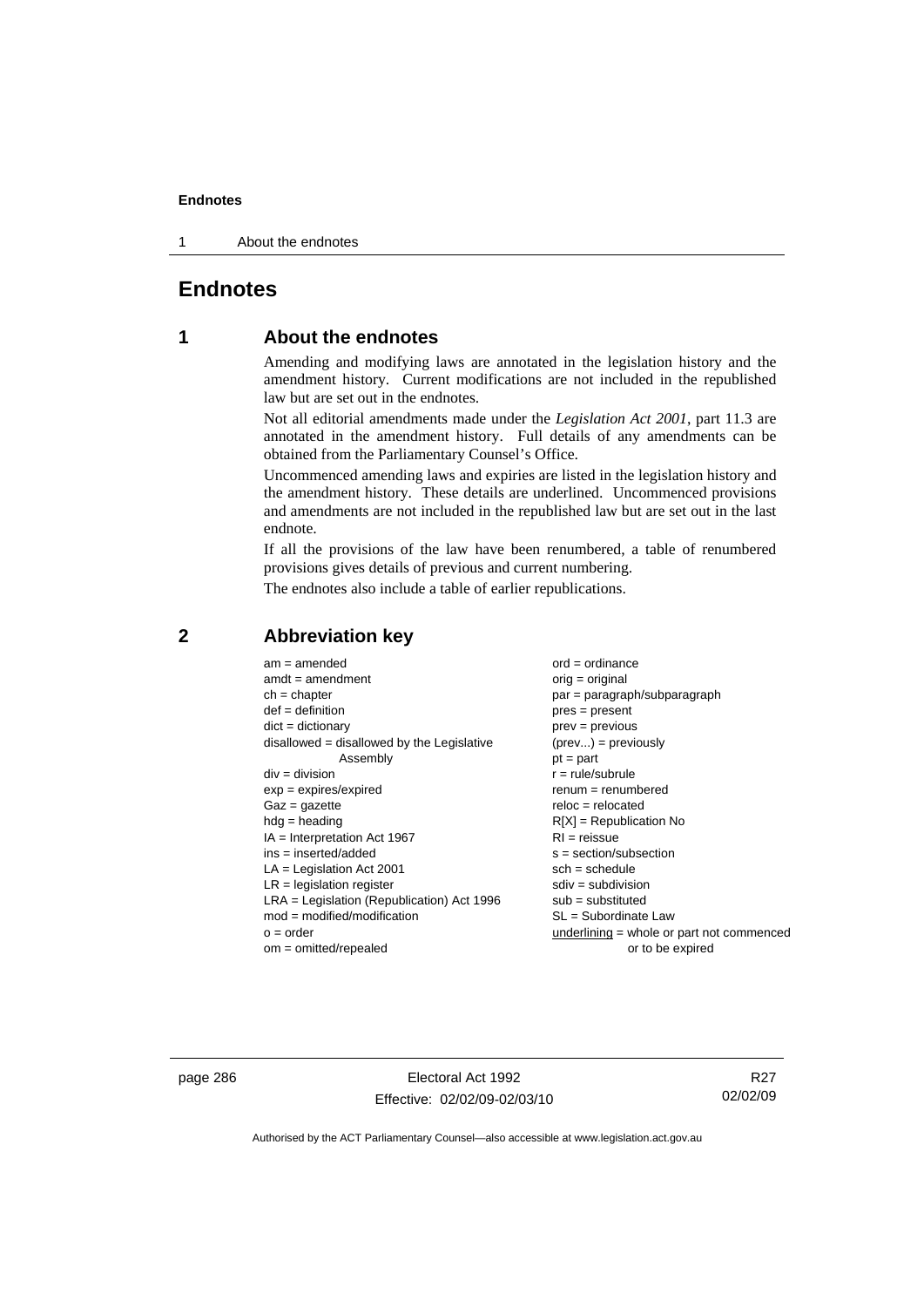# **3 Legislation history**

#### **Electoral Act 1992 No 71**

notified 8 December 1992 (Gaz 1992 No S218) s 1, s 2 commenced 8 December 1992 (s 2 (1)) remainder commenced 21 December 1992 (Gaz 1992 No S243 p 19)

as amended by

## **Acts Revision (Position of Crown) Act 1993 No 44 sch 2**

notified 27 August 1993 (Gaz 1993 No S165) commenced 27 August 1993 (s 2)

## **Electoral (Amendment) Act 1994 No 14**

notified 17 May 1994 (Gaz 1994 No S85) s 1, s 2, s 22 (in pt), s 23 (in pt) commenced 17 May 1994 (s 2 (1), (2)) ss 3-21 commenced 6 June 1994 (Gaz 1994 No S105) s 22 (new pt 13) commenced 3 March 1995 (s 2 (5)) s 22 (new pt 16 (ss 244-278)) commenced 25 August 1994 (s 2 (6) and Gaz 1994 No S172) s 24 commenced 1 September 1994 (Gaz 1994 No S172) remainder commenced 25 August 1994 (Gaz 1994 No S172)

## **Public Sector Management (Consequential and Transitional Provisions) Act 1994 No 38 sch 1 pt 32**

notified 30 June 1994 (Gaz 1994 No S121) s 1, s 2 commenced 30 June 1994 (s 2 (1)) sch1 pt 32 commenced 1 July 1994 (Gaz 1994 No S142 p 2)

# **Electoral (Amendment) Act 1994 (No 2) No 78**

notified 17 November 1994 (Gaz 1994 No S252) commenced 17 November 1994 (s 2)

## **Annual Reports (Government Agencies) (Consequential Provisions) Act 1995 No 25 sch**

notified 5 September 1995 (Gaz 1995 No S212) commenced 5 September 1995 (s 2)

#### **Electoral (Amendment) Act 1995 No 33**

notified 31 October 1995 (Gaz 1995 No S266) commenced 31 October 1995 (s 2)

R27 02/02/09 page 287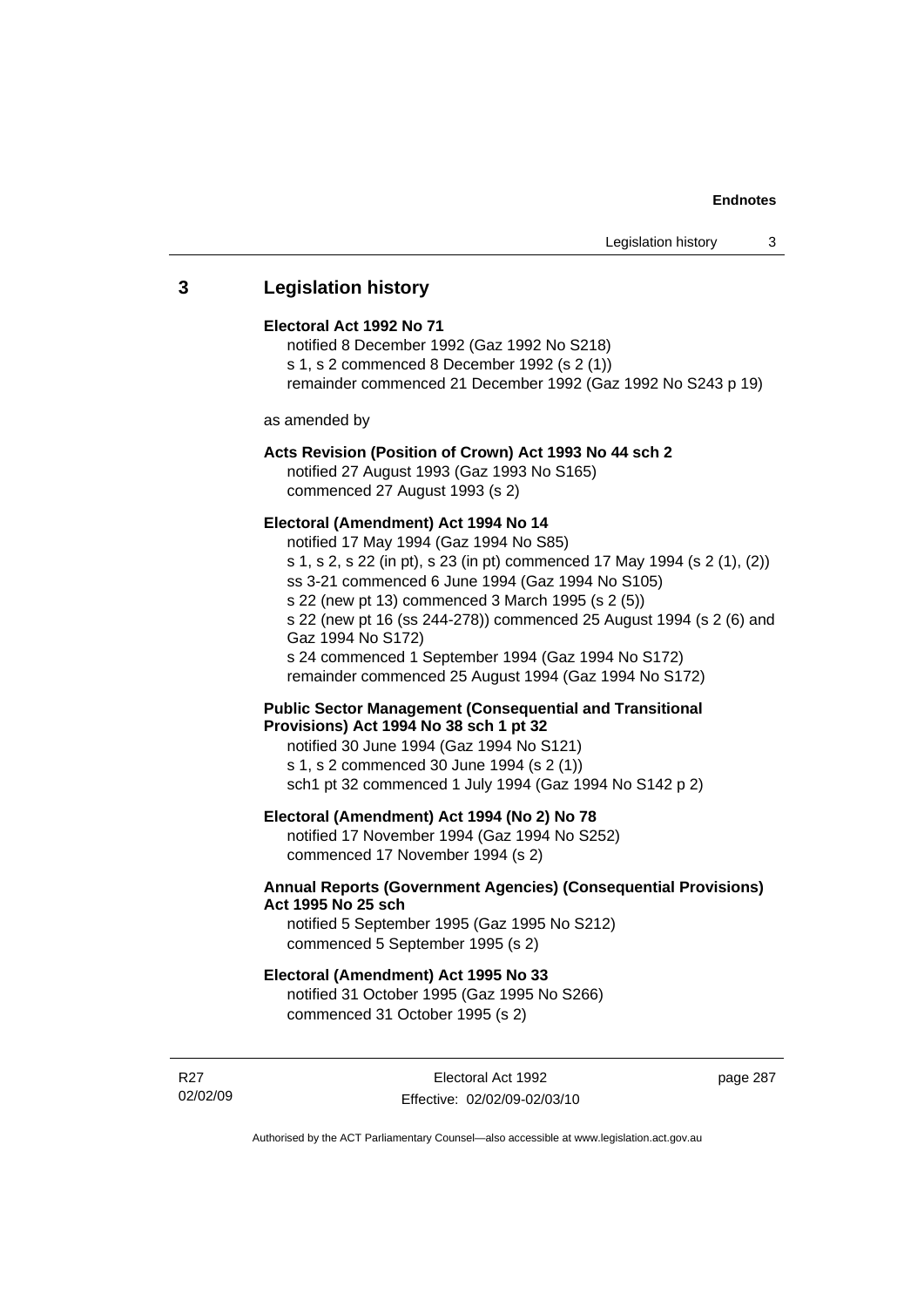3 Legislation history

#### **Statute Law Revision Act 1995 No 46 sch**

notified 18 December 1995 (Gaz 1995 No S306) commenced 18 December 1995 (s 2)

### **Remuneration Tribunal (Consequential and Transitional Provisions) Act 1995 No 56 sch**

notified 20 December 1995 (Gaz 1995 No S313) sch commenced 21 December 1995 (s 2 and see Gaz 1995 No S315 p 2)

#### **Electoral (Amendment) Act 1996 No 56**

notified 29 November 1996 (Gaz 1996 No S320) commenced 29 November 1996 (s 2)

### **Land (Planning and Environment) (Amendment) Act 1996 (No 3) No 85**

notified 24 December 1996 (Gaz 1996 No S345) s 1, s 2 commenced 24 December 1996 (s 2 (1)) remainder commenced 24 June 1997 (s 2 (3))

#### **Electoral (Amendment) Act 1997 No 38**

notified 1 September 1997 (Gaz 1997 No S257) ss 1-3 commenced 1 September 1997 (s 2 (1)) remainder commenced 1 May 1998 (s 2 (2))

#### **Remuneration Tribunal (Consequential Amendments) Act 1997 No 41 sch 1 (as am by 2002 (No 2) No 49 pt 3.19)**

notified 19 September 1997 (Gaz 1997 No S264) s 1, s 2 commenced 19 September 1997 (s 2 (1)) sch 1 commenced 24 September 1997 (s 2)

#### **Electoral Amendment Act 1997 (No 2) No 91**

notified 1 December 1997 (Gaz 1997 No S380) commenced 1 December 1997 (s 2)

### **Legal Practitioners (Consequential Amendments) Act 1997 No 96 sch 1**

notified 1 December 1997 (Gaz 1997 No S380) s 1, s 2 commenced 1 December 1997 (s 2 (1)) sch 1 commenced 1 June 1998 (s 2 (2))

page 288 Electoral Act 1992 Effective: 02/02/09-02/03/10

R27 02/02/09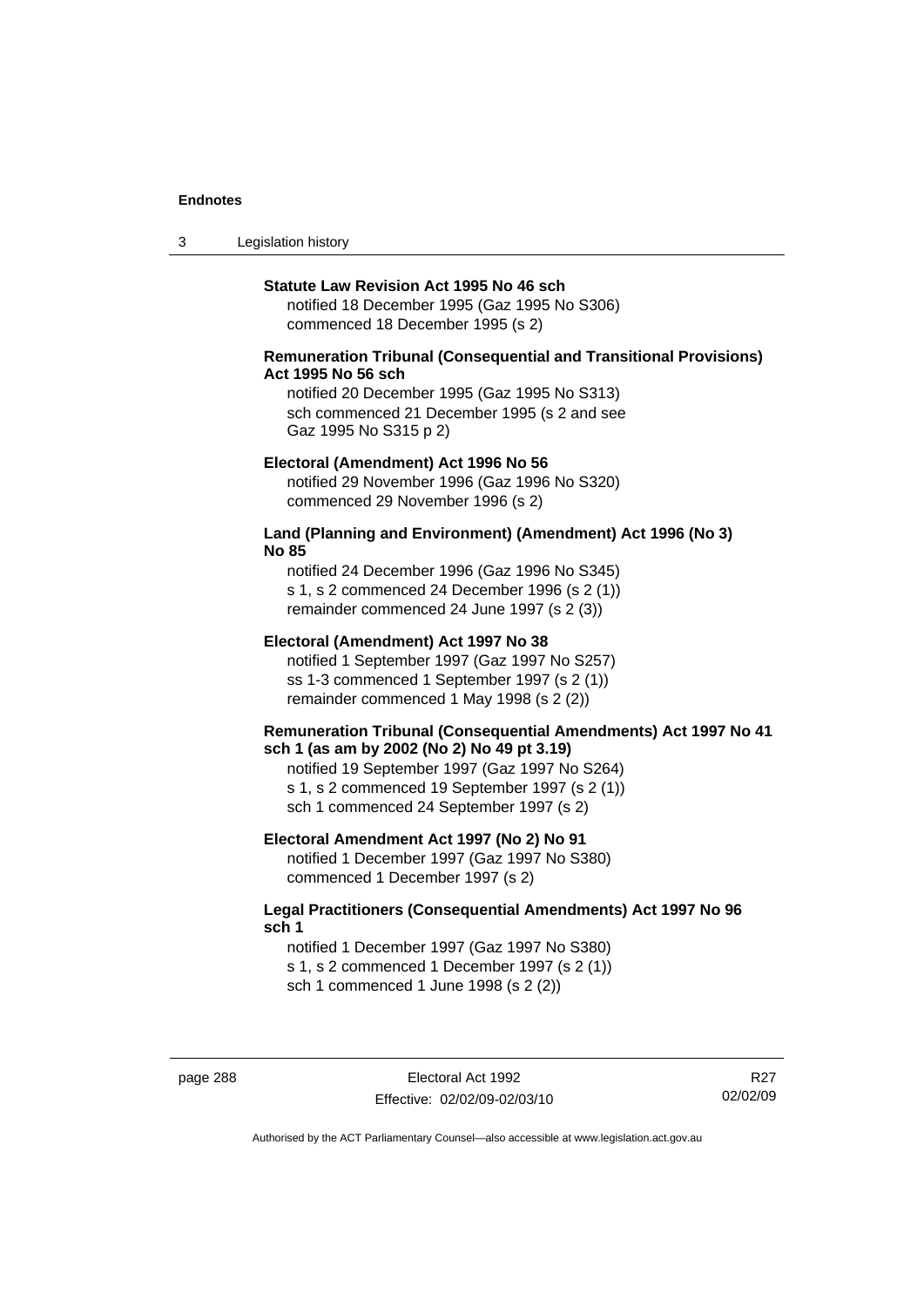| Legislation history |  |
|---------------------|--|
|---------------------|--|

#### **Statute Law Revision (Penalties) Act 1998 No 54 sch**

notified 27 November 1998 (Gaz 1998 No S207) s 1, s 2 commenced 27 November 1998 (s 2 (1)) sch commenced 9 December 1998 (Gaz 1998 No 49 p 1078)

## **Electoral (Amendment) Act 1998 No 61**  notified 11 December 1998 (Gaz 1998 No S209) commenced 11 December 1998 (s 2)

## **Electoral Amendment Act 2000 No 50**  notified 28 September 2000 (Gaz 2000 No 39) commenced 28 September 2000 (s 2)

#### **Electoral Amendment Act 2000 (No 2) No 76**

notified 21 December 2000 (Gaz 2000 No S69) s 1, s 2 commenced 21 December 2000 (IA s 10B) remainder commenced 11 April 2001 (Gaz 2001 No 14)

## **Surveyors (Consequential Amendments) Act 2001 No 3 sch 1**

notified 8 March 2001 (Gaz 2001 No 10) s 1, s 2 commenced 8 March 2001 (IA s 10B) sch 1 commenced 26 July 2001 (s 2 and Gaz 2001 No 30)

# **Electoral Amendment Act 2001 No 36**

notified 29 June 2001 (Gaz 2001 No S36) commenced 29 June 2001 (s 2)

## **Electoral (Entrenched Provisions) Amendment Act 2001 No 37**

notified 29 June 2001 (Gaz 2001 No S36) commenced 29 June 2001 (s 2)

## **Electoral Amendment Act 2001 (No 2) No 38**

notified 29 June 2001 (Gaz 2001 No S36) s 1, s 2 commenced 29 June 2001 (IA s 10B) remainder commenced 29 June 2001 (s 2)

page 289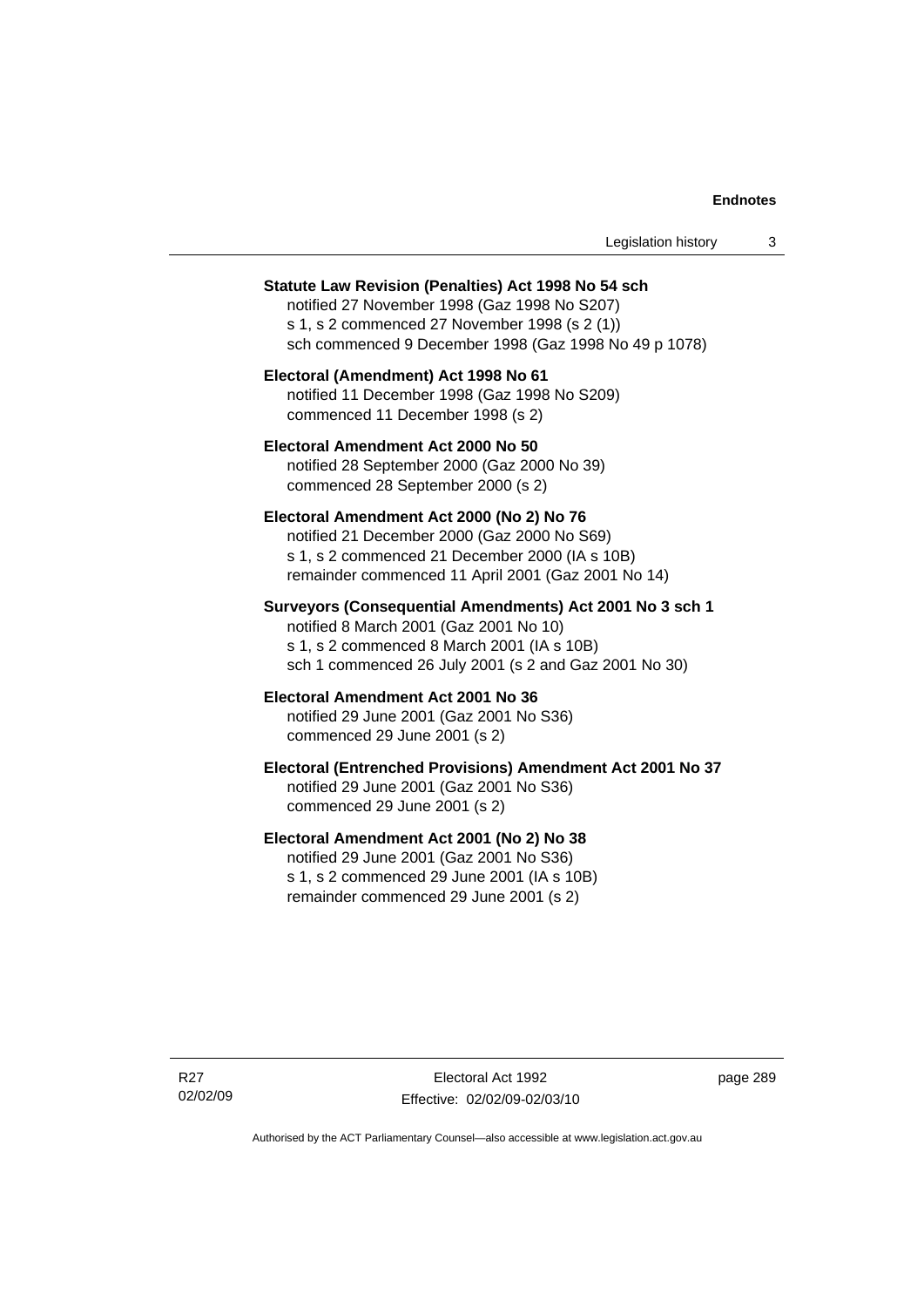3 Legislation history

## **Legislation (Consequential Amendments) Act 2001 No 44 sch 1 pt 120**

notified 26 July 2001 (Gaz 2001 No 30) s 1, s 2 commenced 26 July 2001 (IA s 10B) amdts 1.1294, 1.1312-1.1321, 1.1338, 1.1339, 1.1342, 1.1343, 1.1350, 1.1356, 1.1357, 1.1364, 1.1365, 1.1370-1.1372, 1.1378-1.1384, 1.1398-1.1400 commenced 12 September 2001 (s 2 and see Gaz 2001 No S65) pt 120 remainder commenced 12 September 2001 (s 2 and see Gaz 2001 No S65)

#### **Legislation Amendment Act 2002 No 11 pt 2.17**

notified LR 27 May 2002 s 1, s 2 commenced 27 May 2002 (LA s 75) pt 2.17 commenced 28 May 2002 (s 2 (1))

#### **Statute Law Amendment Act 2002 No 30 pt 3.21**

notified LR 16 September 2002 s 1, s 2 taken to have commenced 19 May 1997 (LA s 75 (2)) pt 3.21 commenced 17 September 2002 (s 2 (1))

#### **Electoral Amendment Act 2002 No 32**

notified LR 8 October 2002 s 1, s 2 commenced 8 October 2002 (LA s 75 (1)) remainder commenced 9 October 2002 (s 2)

#### **Districts Act 2002 No 39 pt 1.3**

notified LR 10 October 2002 s 1, s 2 commenced 10 October 2002 (LA s 75 (1)) pt 1.3 commenced 11 October 2002 (s 2)

#### **Statute Law Amendment Act 2002 (No 2) No 49 pt 3.19**

notified LR 20 December 2002

s 1, s 2 taken to have commenced 7 October 1994 (LA s 75 (2)) pt 3.19 commenced 24 September 1997 (s 2 (4))

*Note* This Act only amends the Remuneration Tribunal (Consequential Amendments) Act 1997 No 41.

page 290 **Electoral Act 1992** Effective: 02/02/09-02/03/10

R27 02/02/09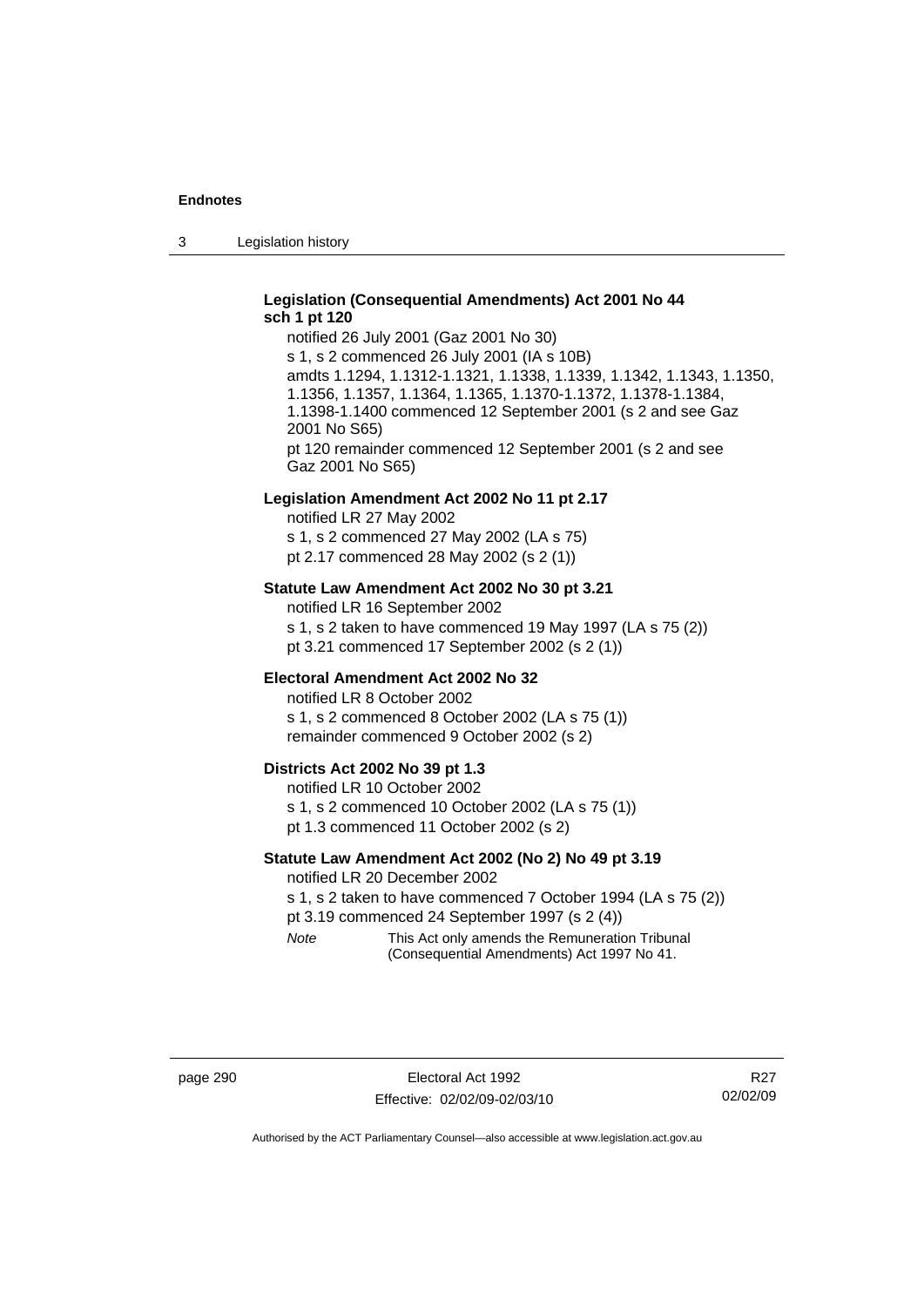# **Planning and Land (Consequential Amendments) Act 2002 A2002-56 sch 3 pt 3.4**

notified LR 20 December 2002

s 1, s 2 commenced 20 December 2002 (LA s 75 (1))

sch 3 pt 3.4 commenced 1 July 2003 (s 2 and see Planning and Land Act 2002 A2002-55 s 5)

### **Electoral Amendment Act 2003 A2003-54**

notified LR 3 December 2003

s 1, s 2 commenced 3 December 2003 (LA s 75 (1)) remainder commenced 4 December 2003 (s 2)

#### **Annual Reports Legislation Amendment Act 2004 A2004-9 sch 1 pt 1.12**

notified LR 19 March 2004 s 1, s 2 commenced 19 March 2004 (LA s 75 (1)) sch 1 pt 1.12 commenced 13 April 2004 (s 2 and see Annual Reports (Government Agencies) Act 2004 A2004-8, s 2 and CN2004-5)

#### **Criminal Code (Theft, Fraud, Bribery and Related Offences) Amendment Act 2004 A2004-15 sch 1 pt 1.11, sch 2 pt 2.31**

notified LR 26 March 2004 s 1, s 2 commenced 26 March 2004 (LA s 75 (1)) sch 1 pt 1.11, sch 2 pt 2.31 commenced 9 April 2004 (s 2 (1))

### **Electoral Amendment Act 2004 A2004-26**

notified LR 21 May 2004 s 1, s 2 commenced 21 May 2004 (LA s 75 (1)) remainder commenced 22 May 2004 (s 2)

# **Health Professionals Legislation Amendment Act 2004 A2004-39 sch 1 pt 1.2**

notified LR 8 July 2004 s 1, s 2 commenced 8 July 2004 (LA s 75 (1)) sch 1 pt 1.2 commenced 7 July 2005 (s 2 and see Health Professionals Act 2004 A2004-38, s 2 and CN2005-11)

page 291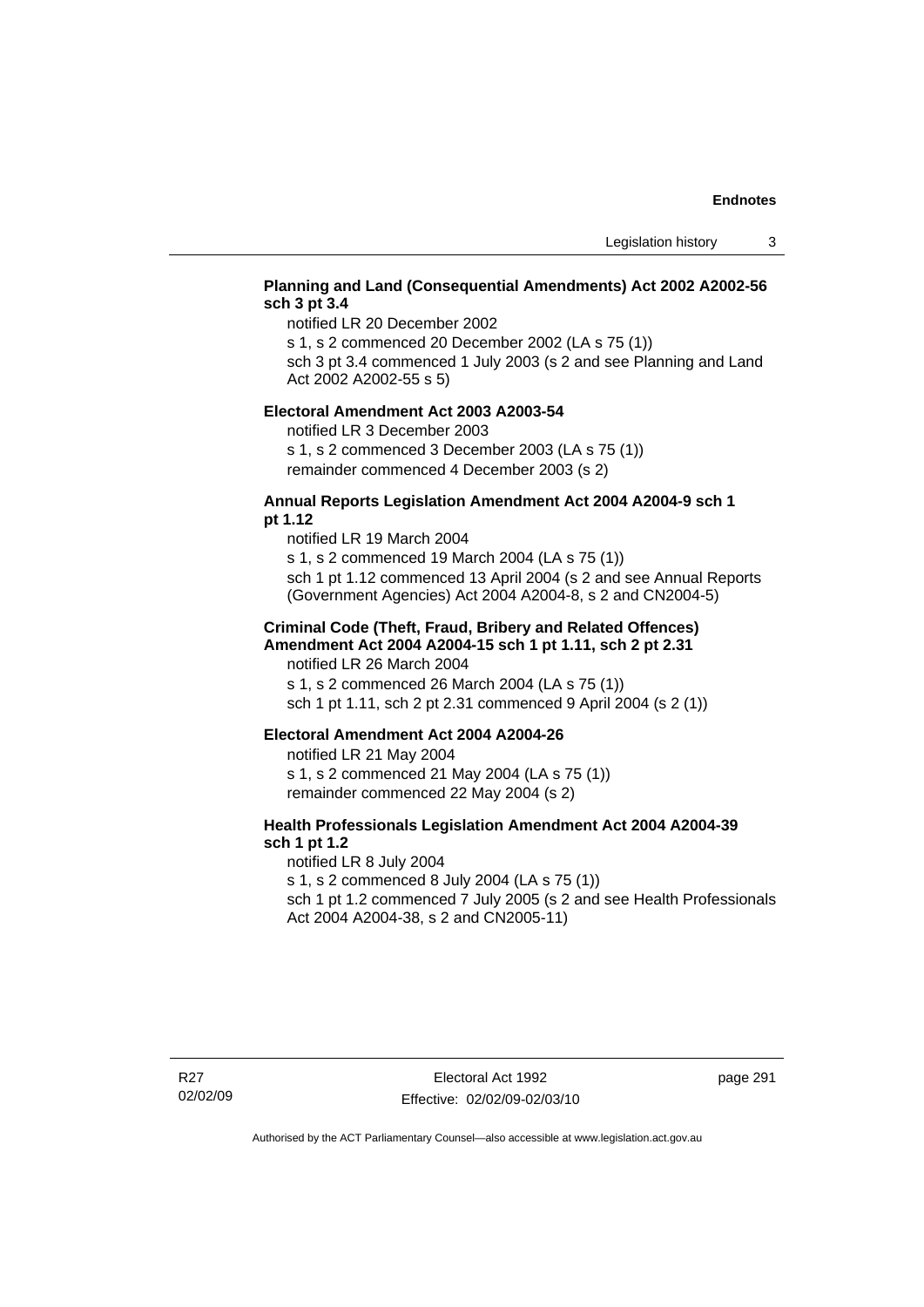3 Legislation history

# **Court Procedures (Consequential Amendments) Act 2004 A2004-60 sch 1 pt 1.25**

notified LR 2 September 2004 s 1, s 2 commenced 2 September 2004 (LA s 75 (1)) sch 1 pt 1.25 commenced 10 January 2005 (s 2 and see Court

Procedures Act 2004 A2004-59, s 2 and CN2004-29)

# **Sentencing Legislation Amendment Act 2006 A2006-23 sch 1 pt 1.16**

notified LR 18 May 2006

s 1, s 2 commenced 18 May 2006 (LA s 75 (1)) sch 1 pt 1.16 commenced 2 June 2006 (s 2 (1) and see Crimes (Sentence Administration) Act 2005 A2005-59 s 2, Crimes (Sentencing) Act 2005 A2005-58, s 2 and LA s 79)

## **Electoral Amendment Act 2006 A2006-36**

notified LR 27 September 2006 s 1, s 2 commenced 27 September 2006 (LA s 75 (1)) remainder commenced 28 September 2006 (s 2)

## **Justice and Community Safety Legislation Amendment Act 2006 A2006-40 sch 2 pt 2.15**

notified LR 28 September 2006 s 1, s 2 commenced 28 September 2006 (LA s 75 (1)) sch 2 pt 2.15 commenced 29 September 2006 (s 2 (1))

## **Planning and Development (Consequential Amendments) Act 2007 A2007-25 sch 1 pt 1.10**

notified LR 13 September 2007 s 1, s 2 commenced 13 September 2007 (LA s 75 (1)) sch 1 pt 1.10 commenced 31 March 2008 (s 2 and see Planning and Development Act 2007 A2007-24, s 2 and CN2008-1)

## **Surveyors Act 2007 A2007-33 sch 1 pt 1.2**

notified LR 25 October 2007 s 1, s 2 commenced 25 October 2007 (LA s 75 (1)) sch 1 pt 1.2 commenced 14 November 2007 (s 2 and CN2007-15)

### **Electoral Legislation Amendment Act 2008 A2008-13**

notified LR 20 May 2008 s 1, s 2 commenced 20 May 2008 (LA s 75 (1)) remainder commenced 21 May 2008 (s 2)

page 292 **Electoral Act 1992** Effective: 02/02/09-02/03/10

R27 02/02/09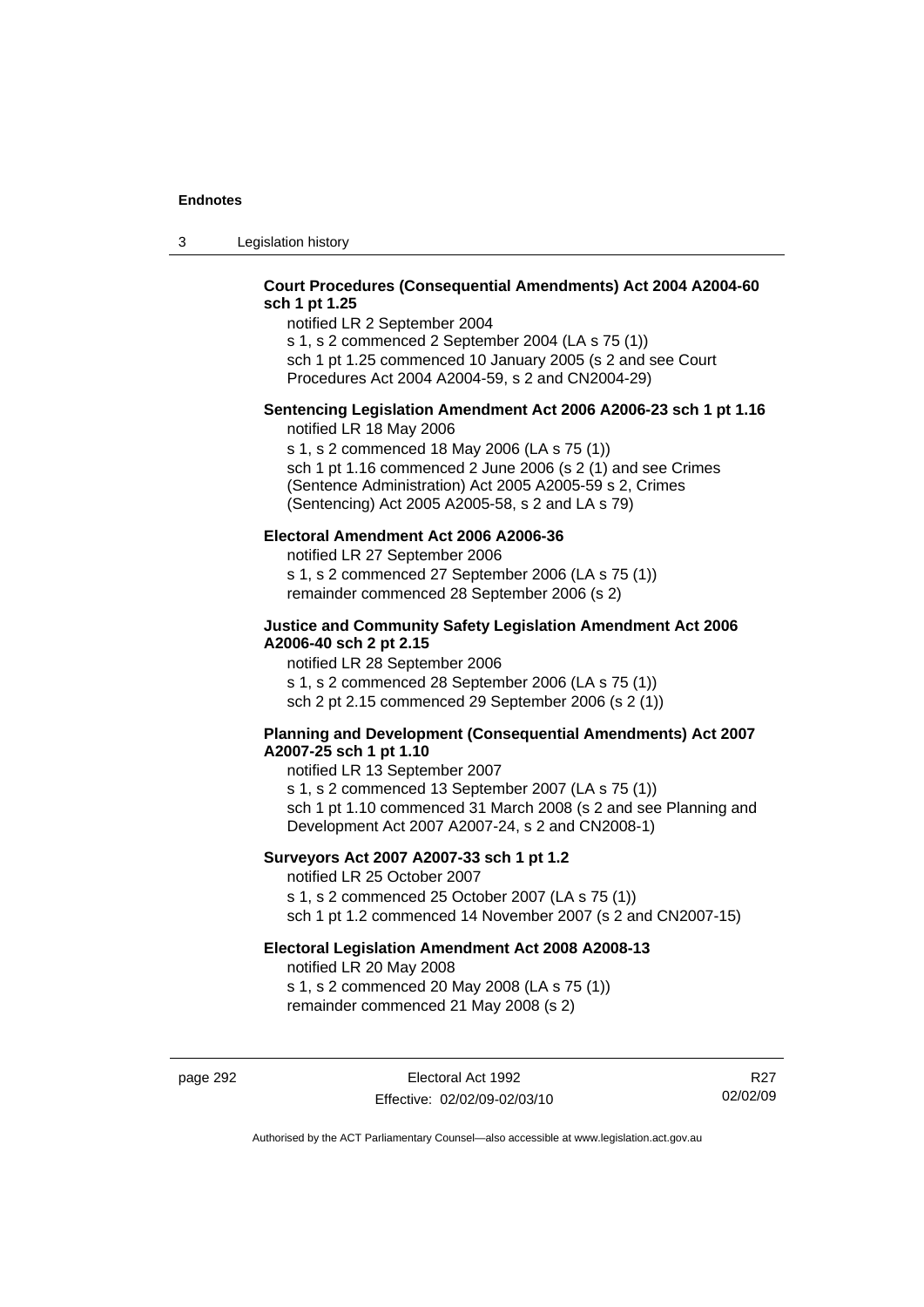# **ACT Civil and Administrative Tribunal Legislation Amendment Act 2008 (No 2) A2008-37 sch 1 pt 1.34**

notified LR 4 September 2008

s 1, s 2 commenced 4 September 2008 (LA s 75 (1)) sch 1 pt 1.34 commenced 2 February 2009 (s 2 (1) and see ACT Civil and Administrative Tribunal Act 2008 A2008-35, s 2 (1) and CN2009-2)

# **4 Amendment history**

| <b>Preamble</b><br>preamble           | am 1994 No 14                                                                                                                                                                                                                                                                                                                                                                                                                                                                                                                                                                                                                                                                                                                                                                                                                                          |
|---------------------------------------|--------------------------------------------------------------------------------------------------------------------------------------------------------------------------------------------------------------------------------------------------------------------------------------------------------------------------------------------------------------------------------------------------------------------------------------------------------------------------------------------------------------------------------------------------------------------------------------------------------------------------------------------------------------------------------------------------------------------------------------------------------------------------------------------------------------------------------------------------------|
| Long title<br>long title              | sub 1994 No 14                                                                                                                                                                                                                                                                                                                                                                                                                                                                                                                                                                                                                                                                                                                                                                                                                                         |
| Name of Act<br>s 1                    | sub 2001 No 36 amdt 1.1                                                                                                                                                                                                                                                                                                                                                                                                                                                                                                                                                                                                                                                                                                                                                                                                                                |
| <b>Commencement</b><br>s <sub>2</sub> | am 1994 No 14<br>om 2001 No 44 amdt 1.1285                                                                                                                                                                                                                                                                                                                                                                                                                                                                                                                                                                                                                                                                                                                                                                                                             |
| <b>Dictionary</b><br>s 3              | def <i>abbreviation</i> ins A1994-14 s 6<br>om A2001-36 amdt 1.2<br>def candidate ins A1994-14 s 6<br>om A2001-36 amdt 1.2<br>def <i>declaration vote</i> om A2001-36 amdt 1.2<br>def Electoral Commissioner om A1994-14 s 6<br>def electoral paper ins A1994-14 s 6<br>om A2001-36 amdt 1.2<br>def <i>officer</i> ins A1994-14 s 6<br>om A2001-36 amdt 1.2<br>def <i>polling place</i> ins A1994-14 s 6<br>om A2001-36 amdt 1.2<br>def registered officer ins A1994-14 s 6<br>om A2001-36 amdt 1.2<br>def register of political parties ins A1994-14 s 6<br>om A2001-36 amdt 1.2<br>def registered party ins A1994-14 s 6<br>om A2001-36 amdt 1.2<br>def Self-Government Act ins A1994-14 s 6<br>om A2001-36 amdt 1.2<br>def <b>Speaker</b> ins A1994-14 s 6<br>om A2001-36 amdt 1.2<br>defs reloc to dict A2001-36 amdt 1.3<br>sub A2001-36 amdt 1.4 |

R27 02/02/09

Electoral Act 1992 Effective: 02/02/09-02/03/10 page 293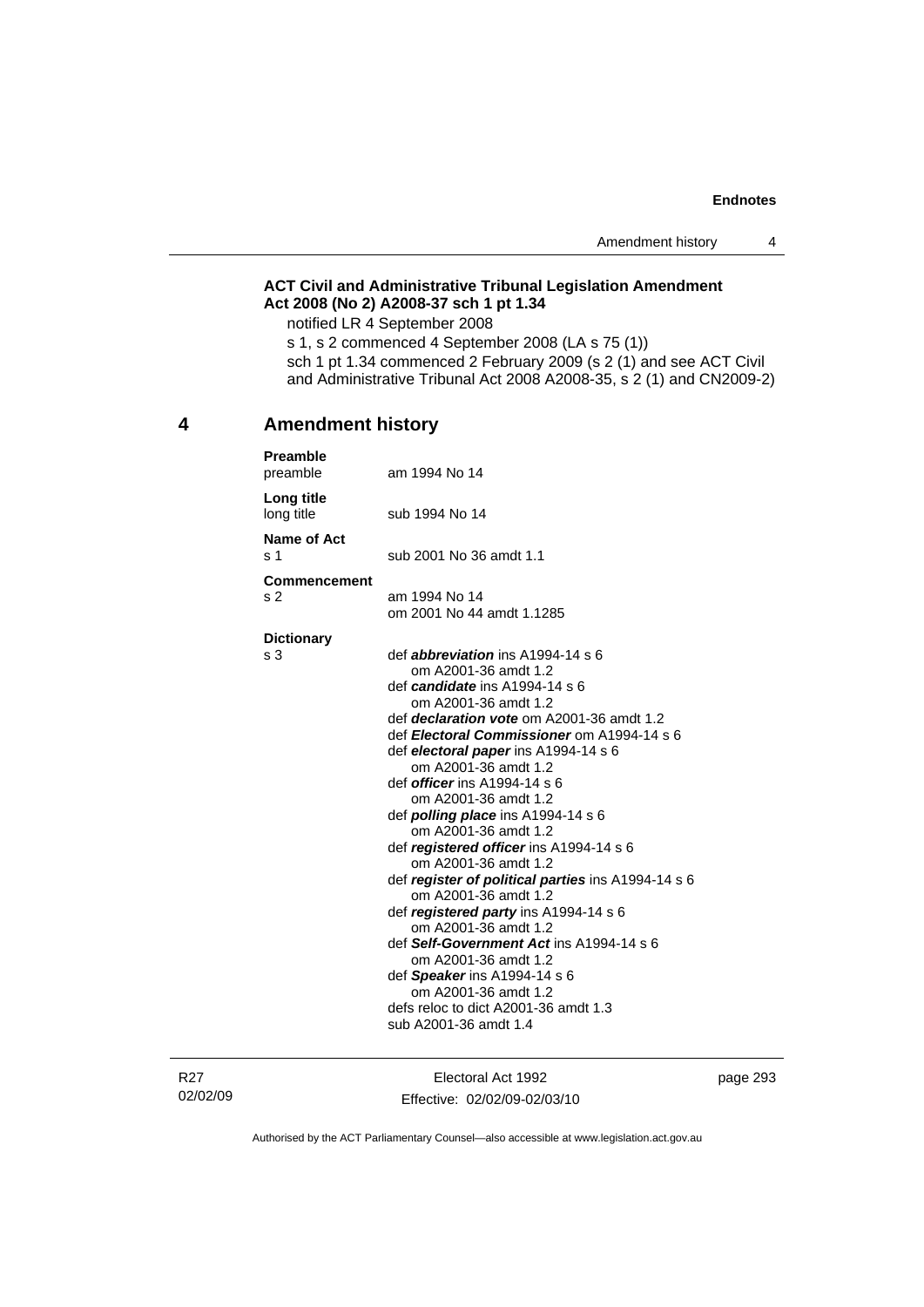4 Amendment history

| Offences against Act-application of Criminal Code etc<br>s 3A<br>ins A2004-26 s 4<br>am A2008-13 s 4 |                                                                                                                                                   |  |
|------------------------------------------------------------------------------------------------------|---------------------------------------------------------------------------------------------------------------------------------------------------|--|
| <b>Meaning of electoral matter</b><br>s 4                                                            | om 1993 No 44 sch 2<br>ins 1994 No 14<br>sub 2001 No 36 s 5<br>am A2004-26 amdt 1.60; A2008-13 s 5                                                |  |
| s 4A                                                                                                 | Meaning of available for public inspection<br>ins 2001 No 36 s 5                                                                                  |  |
| div 2.1 hdg                                                                                          | Establishment, functions and powers of electoral commission<br>sub 2001 No 36 amdt 1.5                                                            |  |
| <b>Constitution of commission</b><br>s 6                                                             | am 1994 No 14<br>sub 2002 No 30 amdt 3.243                                                                                                        |  |
| s <sub>7</sub>                                                                                       | <b>Functions of electoral commission</b><br>sub 1994 No 14<br>am 1997 No 91<br>am LA (see 2001 No 36 amdt 1.99); 2002 No 30 amdts 3.244-<br>3.246 |  |
| <b>Determination of fees</b><br>s 8                                                                  | (prev s 7A) ins 1994 No 14<br>renum 1994 No 14<br>sub 2001 No 44 amdt 1.1286                                                                      |  |
| <b>Powers</b><br>s 9                                                                                 | (prev s 8) renum 1994 No 14<br>om 2002 No 30 amdt 3.247                                                                                           |  |
| s 10                                                                                                 | Electoral commission's annual report<br>(prev s 9) am 1994 No 14<br>renum 1994 No 14<br>om 1995 No 25<br>ins 1997 No 91<br>sub A2004-9 amdt 1.15  |  |
| s 10A                                                                                                | Special reports by electoral commission<br>ins 1997 No 91<br>sub 2002 No 30 amdt 3.248                                                            |  |
| div 2.2 hdg                                                                                          | <b>Members of electoral commission</b><br>sub 2001 No 36 amdt 1.6                                                                                 |  |

page 294 Electoral Act 1992 Effective: 02/02/09-02/03/10

R27 02/02/09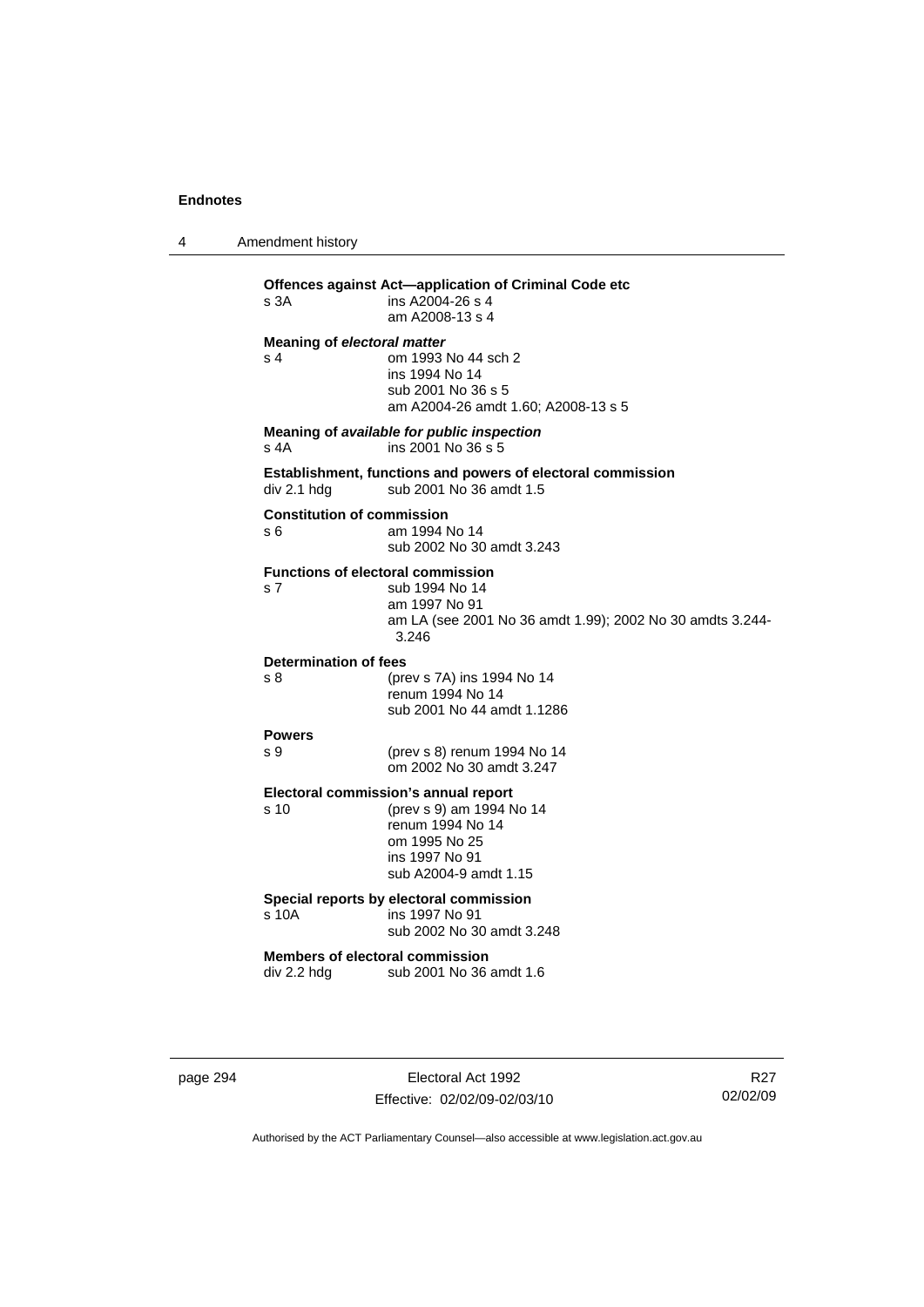# **Meaning of** *member* **for div 2.2**  s 11 hdg sub 2001 No 36 amdt 1.7 s 11 (prev s 10) renum 1994 No 14 om 1995 No 25 sch ins 1997 No 91 def *member* sub 2002 No 30 amdt 3.249 **Appointment of members**  s 12 (prev s 11) am 1994 No 14 renum 1994 No 14 am 1994 No 38 sch 1 pt 32; 2001 No 44 amdt 1.1287; 2002 No 30 amdts 3.250-3.252 sub A2006-36 s 4 **Eligibility for appointment as member**  s 12A ins A2006-36 s 4 **Eligibility for appointment as chairperson**   $ins$  A2006-36 s 4 **Term of appointment of members**  s 13 (prev s 12) am 1994 No 14 renum 1994 No 14 sub 2002 No 30 amdt 3.253 **Conditions of appointment of members generally**  s 14 (prev s 13) renum 1994 No 14 om 1997 No 41 ins 2002 No 30 amdt 3.253 **Leave of absence**  (prev s 14) renum 1994 No 14 **Resignation**  s 16 (prev s 15) renum 1994 No 14 om 2002 No 30 amdt 3.254 **Suspension or ending of appointment of members**  sub 2002 No 30 amdt 3.255 s 17 (prev s 16) renum 1994 No 14 am 2002 No 30 amdt 3.256, amdt 3.257 **Acting members**  s 18 (prev s 17) renum 1994 No 14 om 2002 No 30 amdt 3.258 **Meetings**  div 2.3 hdg (prev pt 2 div 3 hdg) renum LA (see 2000 No 76 s 24) **Procedure**  s 19 (prev s 18) renum 1994 No 14

R27 02/02/09

Electoral Act 1992 Effective: 02/02/09-02/03/10 page 295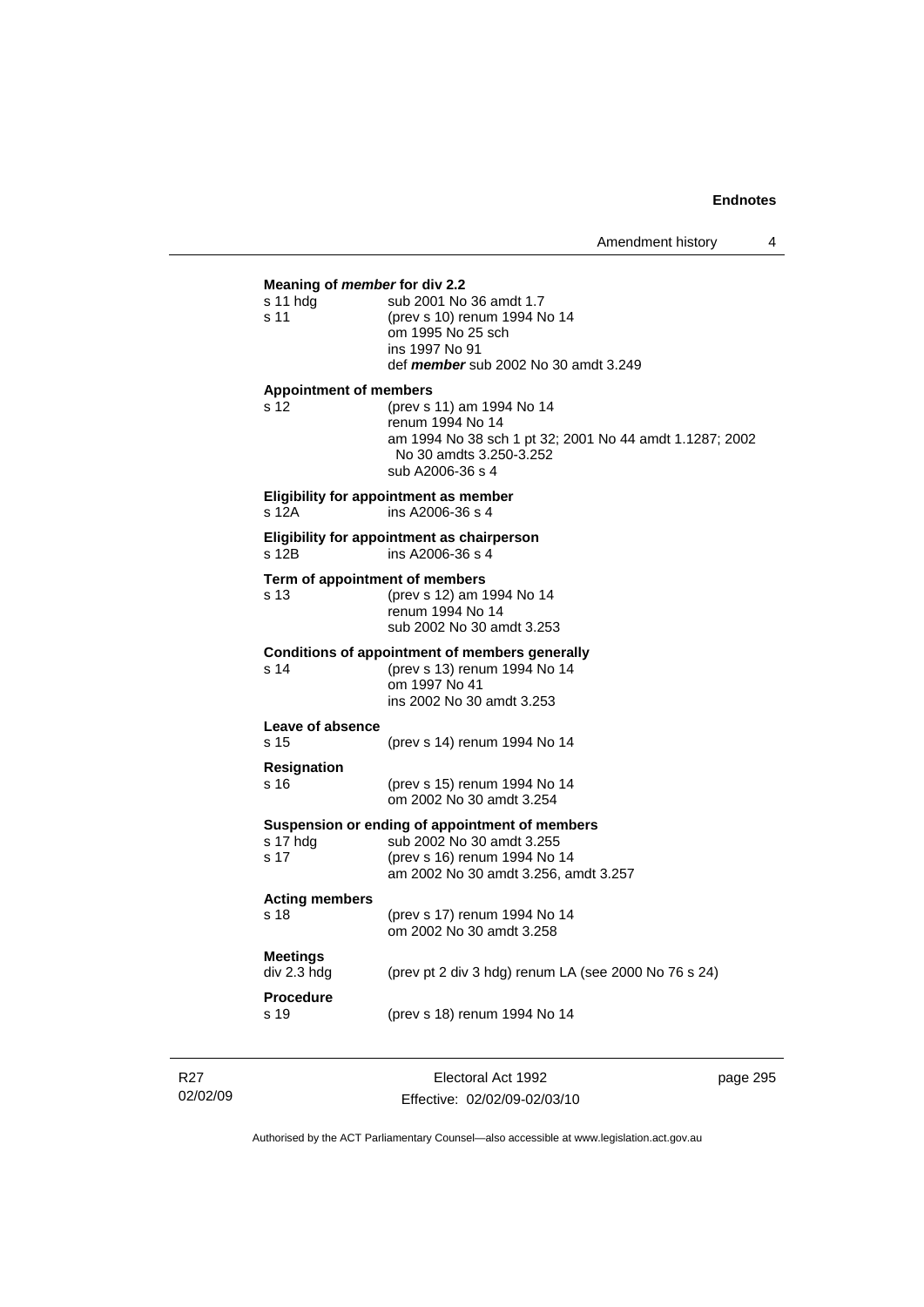4 Amendment history **Delegation by electoral commission**  s 20 (prev s 18A) ins 1994 No 14 renum 1994 No 14 sub 2002 No 30 amdt 3.259 **Disclosure of interests**  s 21 (prev s 19) renum 1994 No 14 **Electoral commissioner and staff of electoral commission**  pt 3 hdg sub 1994 No 14 **Electoral commissioner**  div 3.1 hdg (prev pt 3 div 1 hdg) ins 1994 No 14 renum LA (see 2000 No 76 s 24) **Appointment**  s 22 (prev s 20) am 1994 No 14 renum 1994 No 14 am 2001 No 44 amdt 1.1288, amdt 1.1289; 2002 No 30 amdt 3.260 **Functions of commissioner etc**  s 23 (prev s 21) sub 1994 No 14 renum 1994 No 14 sub 2002 No 30 amdt 3.261 **Delegation by commissioner**  s 24 (prev s 21A) ins 1994 No 14 renum 1994 No 14 sub 2001 No 30 amdt 3.262 **Term of appointment of commissioner**  s 25 (prev s 22) am 1994 No 14 renum 1994 No 14 sub 2002 No 30 amdt 3.263 **Conditions of appointment of commissioner generally**<br>
s 26 (prev s 23) am 1994 No 14 s 26 (prev s 23) am 1994 No 14 renum 1994 No 14 om 1995 No 56 ins 2002 No 30 amdt 3.263 **Leave of absence**  s 27 (prev s 24) am 1994 No 14 renum 1994 No 14 **Resignation**  s 28 (prev s 25) am 1994 No 14 renum 1994 No 14 om 2002 No 30 amdt 3.264

page 296 **Electoral Act 1992** Effective: 02/02/09-02/03/10

R27 02/02/09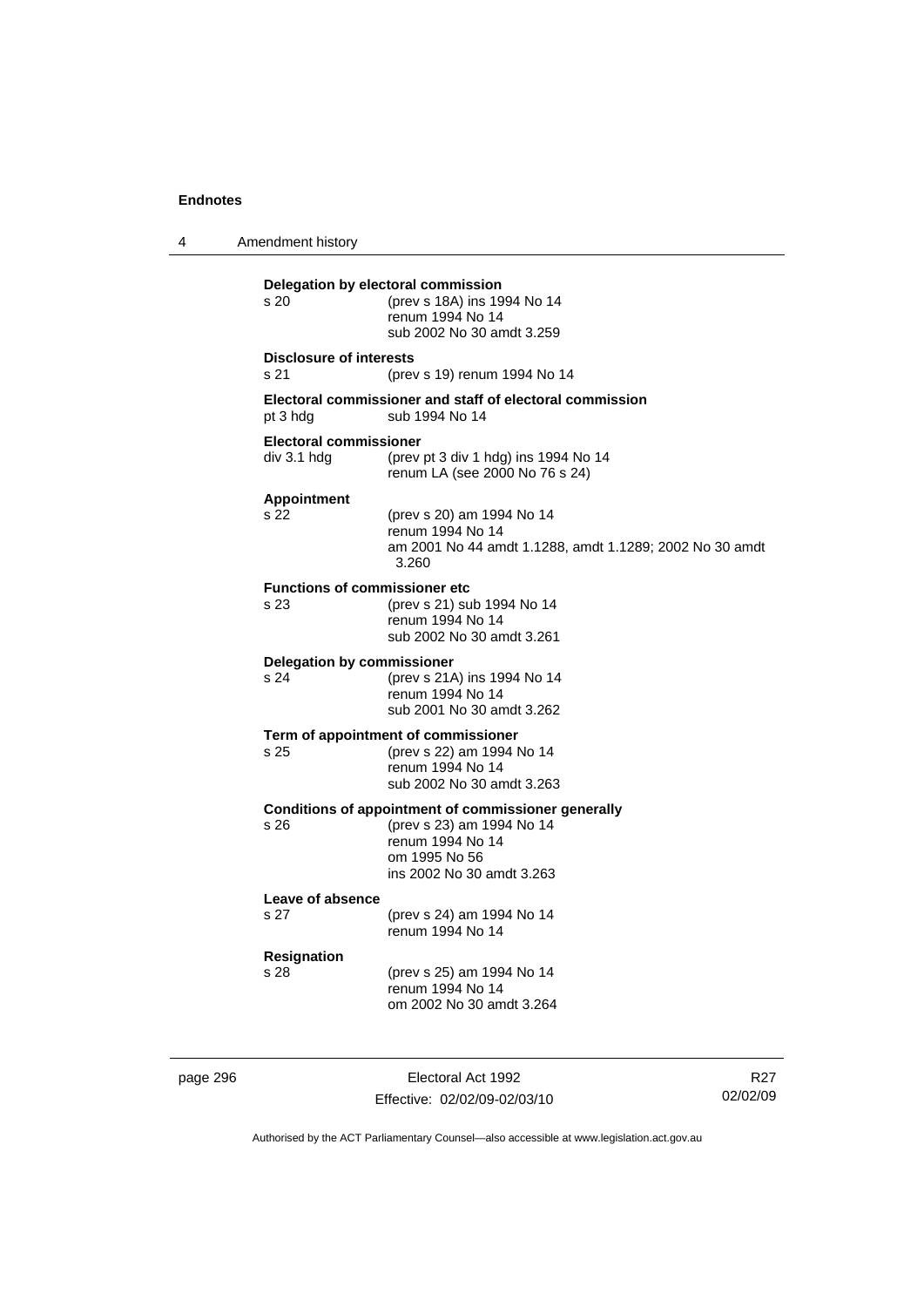Amendment history 4

# **Suspension or ending of appointment of commissioner**  sub 2002 No 30 amdt 3.265 s 29 (prev s 26) am 1994 No 14 renum 1994 No 14 am 2002 No 30 amdt 3.266, amdt 3.267 **Acting commissioner**  s 30 (prev s 27) am 1994 No 14 renum 1994 No 14 om 2002 No 30 amdt 3.268 **Staff of the electoral commission**  div 3.2 hdg (prev pt 3 div 2 hdg) ins 1994 No 14 renum LA (see 2000 No 76 s 24) **Staff**  s 31 (prev s 27A) ins 1994 No 14 renum 1994 No 14 sub 1994 No 38 sch 1 pt 32 **Temporary staff and consultants**  s 32 (prev s 27B) ins 1994 No 14 renum 1994 No 14 am 1994 No 38 sch 1 pt 32 **Officers**  s 33 (prev s 27C) ins 1994 No 14 renum 1994 No 14 am 2001 No 36 amdt 1.8; 2002 No 30 amdt 3.269; A2004-39 amdt 1.14 **Multimember electorates**<br>s 34 (prev s (prev s 28) renum 1994 No 14 **Redistribution of electorates**  s 35 (prev s 29) renum 1994 No 14 am 2001 No 44 amdt 1.1290 **Factors relevant to redistribution**  s 36 (prev s 30) renum 1994 No 14 am 2002 No 39 amdt 1.3 **Timing of redistributions**  s 37 (prev s 31) am 1994 No 14 renum 1994 No 14 am 1998 No 61; 2002 No 30 amdts 3.270-3.272 **Timing of redistribution after 2001 ordinary election**  s 37A ins 2002 No 32 s 4 exp 16 October 2004 (s 37A (3))

R27 02/02/09

Electoral Act 1992 Effective: 02/02/09-02/03/10 page 297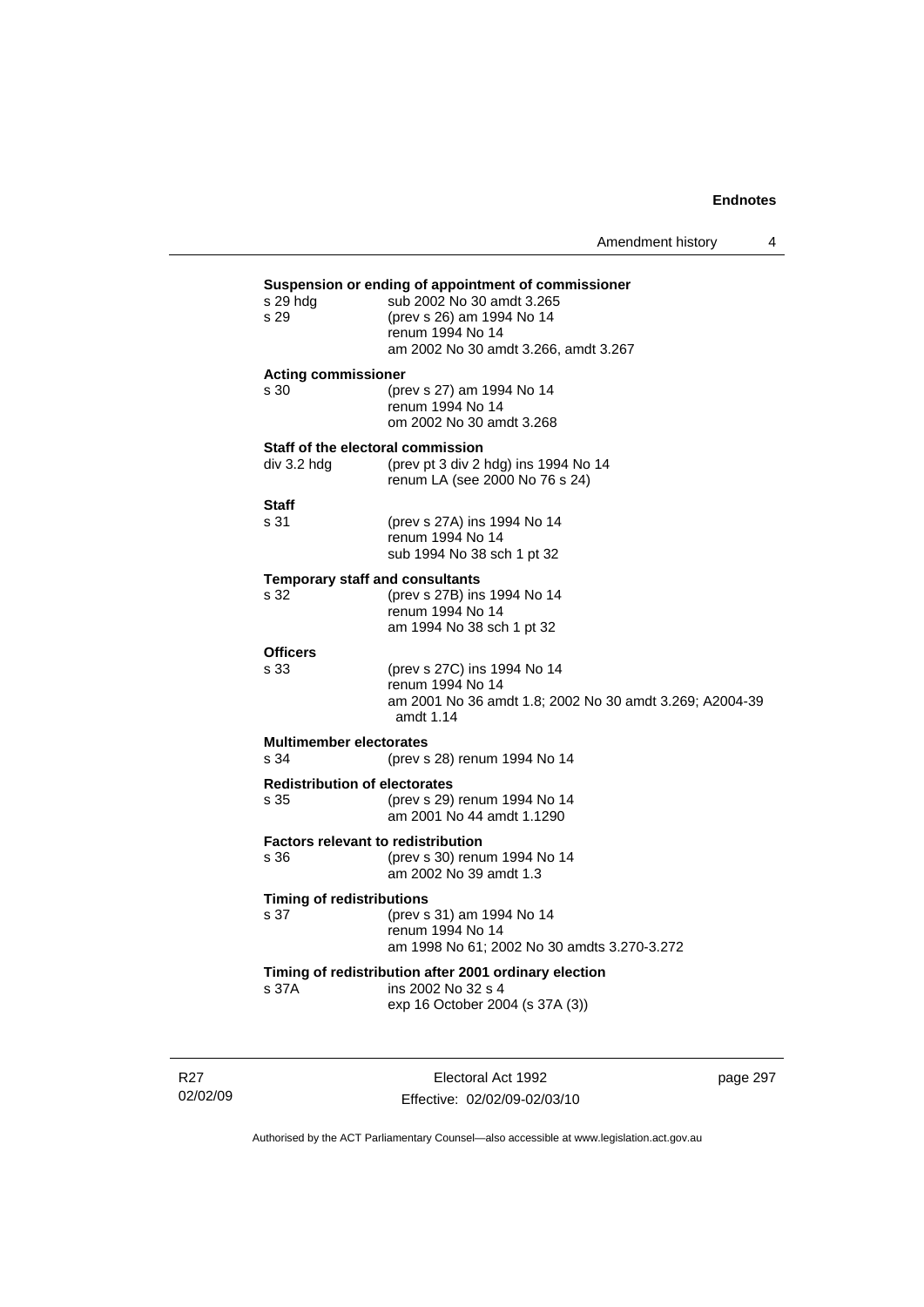4 Amendment history **Suspension of redistribution process—extraordinary elections**  s 38 (prev s 31A) ins 1994 No 14 renum 1994 No 14 am 2002 No 30 amdt 3.273 **Redistribution committees**  s 39 (prev s 32) am 1994 No 14 renum 1994 No 14 am 1996 No 85; 2000 No 3 sch 1; 2001 No 44 amdt 1.1291; 2002 No 30 amdt 3.274; A2002-56 amdt 3.29; A2007-33 amdt 1.5, amdt 1.6 **Meetings of redistribution committee**  s 40 (prev s 33) am 1994 No 14 renum 1994 No 14 **Suggestions and comments about redistribution**<br>s 41 (orev s 34) renum 1994 No 14 (prev s 34) renum 1994 No 14 am 2001 No 36 amdt 1.9 sub 2001 No 44 amdt 1.1292 **Outline of proposal**  s 42 (prev s 35) renum 1994 No 14 **Proposed redistribution**  s 43 (prev s 36) renum 1994 No 14 am 2001 No 44 amdt 1.1293 **Notification and publication of proposal**  s 44 (prev s 37) renum 1994 No 14 am 2001 No 36 amdt 1.10 sub 2001 No 44 amdt 1.1294 **Dissolution of redistribution committee**  s 45 (prev s 38) renum 1994 No 14 sub 2001 No 44 amdt 1.1295 **Objections**  (prev s 39) renum 1994 No 14 am 2001 No 36 s 6 and amdt 1.11; 2001 No 44 amdt 1.1296 **Augmented electoral commission**  s 47 (prev s 40) am 1994 No 14 renum 1994 No 14 am 2002 No 30 amdt 3.275; A2007-33 amdt 1.7 **Meetings of augmented electoral commission**  s 48 orig s 48 om 1994 No 14 (prev s 41) am 1994 No 14 renum 1994 No 14

page 298 Electoral Act 1992 Effective: 02/02/09-02/03/10

R27 02/02/09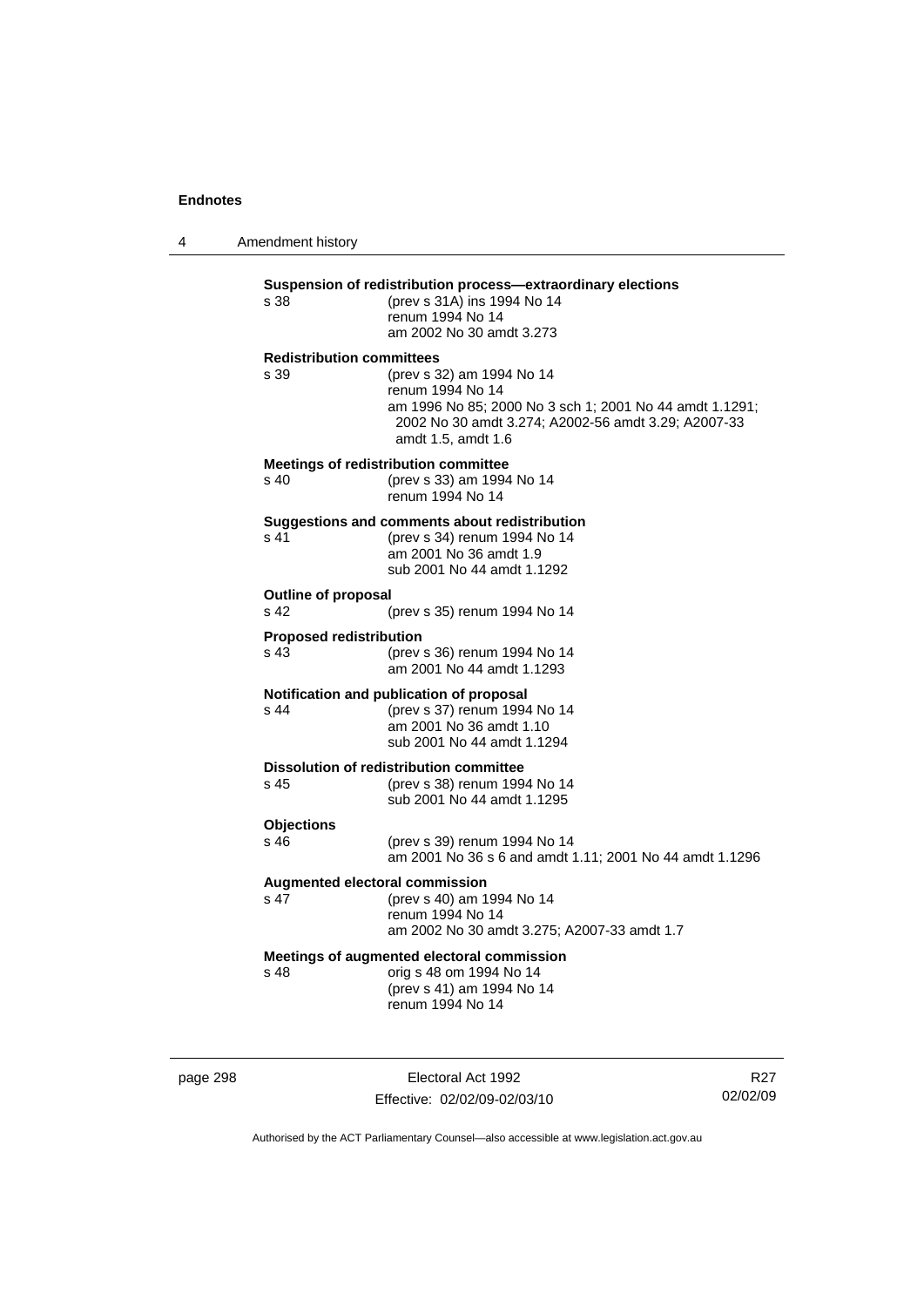| Amendment history |  |
|-------------------|--|
|-------------------|--|

| <b>Investigation of objections</b>            |                                                                                                                                                                                 |
|-----------------------------------------------|---------------------------------------------------------------------------------------------------------------------------------------------------------------------------------|
| s 49                                          | (prev s 42) renum 1994 No 14<br>am 1997 No 91; 2001 No 44 amdt 1.1297, amdt 1.1298;<br>A2008-13 s 6                                                                             |
| s 50                                          | Redistribution-proposal by augmented electoral commission<br>(prev s 43) renum 1994 No 14                                                                                       |
| s 51                                          | Publication of augmented electoral commission's proposal<br>(prev s 44) renum 1994 No 14<br>am 2001 No 44 amdt 1.1299, amdt 1.1300                                              |
| s <sub>52</sub>                               | Objections to augmented electoral commission's proposal<br>(prev s 45) am 1994 No 14<br>renum 1994 No 14<br>am 2001 No 36 s 7; 2001 No 44 amdt 1.1301; 2002 No 30<br>amdt 3.352 |
| s <sub>53</sub>                               | Report by augmented electoral commission and public announcement<br>(prev s 46) am 1994 No 14<br>renum 1994 No 14                                                               |
|                                               | <b>Report to Legislative Assembly</b>                                                                                                                                           |
| s 54                                          | (prev s 47) am 1994 No 14<br>renum 1994 No 14                                                                                                                                   |
| Decisions are final                           |                                                                                                                                                                                 |
| s <sub>55</sub>                               | (prev s 49) am 1994 No 14<br>renum 1994 No 14<br>am 2002 No 30 amdt 3.276; A2006-40 amdt 2.105                                                                                  |
| <b>Validity not affected</b>                  |                                                                                                                                                                                 |
| s 56                                          | (prev s 50) am 1994 No 14<br>renum 1994 No 14                                                                                                                                   |
| <b>Electoral rolls</b><br>pt 5 hdg            | sub 1994 No 14                                                                                                                                                                  |
| <b>Electorate and Territory rolls</b><br>s 57 | (prev s 51) sub 1994 No 14<br>renum 1994 No 14                                                                                                                                  |
| <b>Contents of roll</b><br>s 58               | (prev s 52) sub 1994 No 14<br>renum 1994 No 14<br>am 2002 No 30 amdt 3.277                                                                                                      |
| Meaning of extract from roll<br>s 59          | (prev s 53) sub 1994 No 14                                                                                                                                                      |
|                                               | renum 1994 No 14<br>sub 2002 No 30 amdt 3.278                                                                                                                                   |
|                                               |                                                                                                                                                                                 |

R27 02/02/09

Electoral Act 1992 Effective: 02/02/09-02/03/10 page 299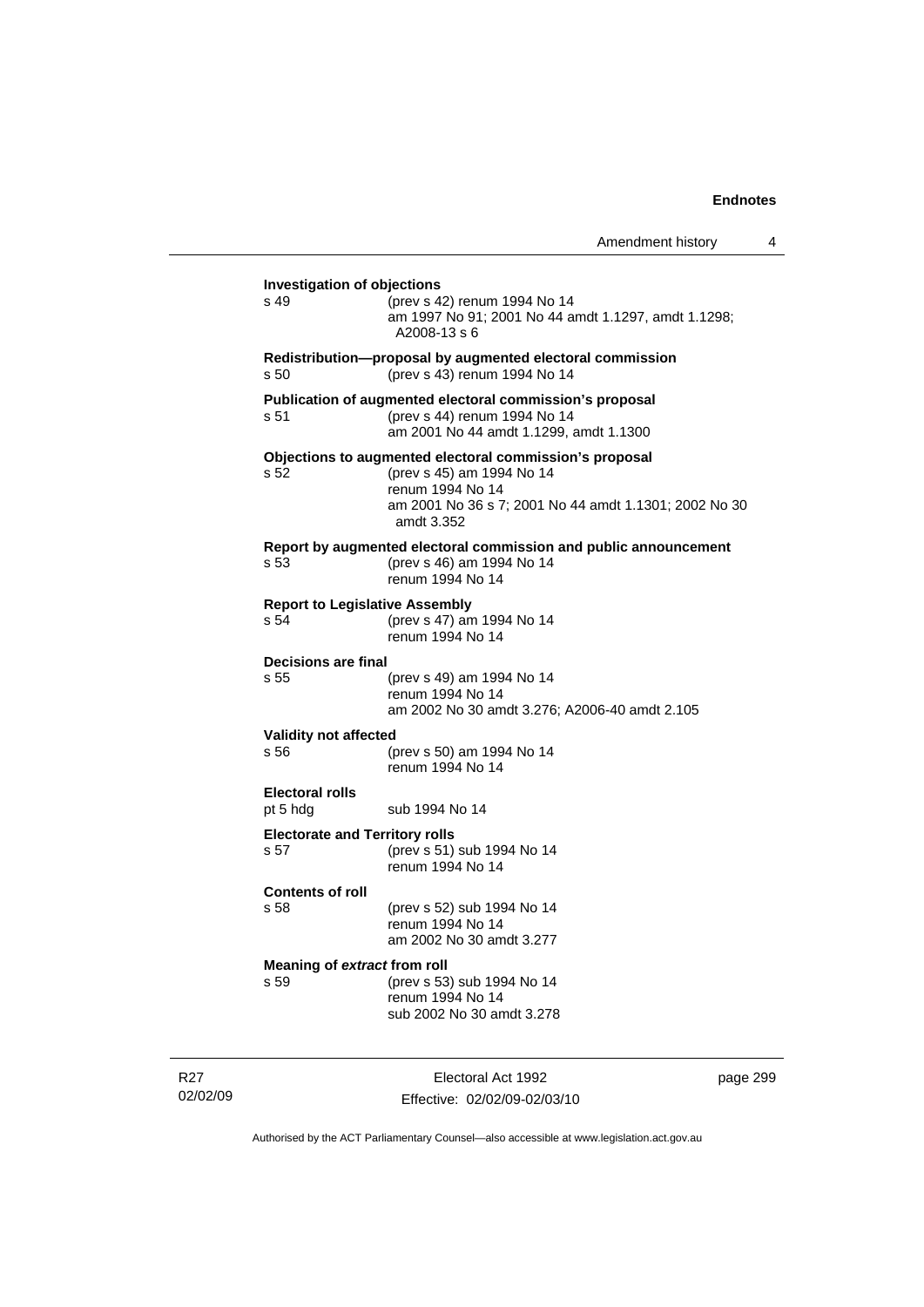| 4 | Amendment history |
|---|-------------------|
|---|-------------------|

| Inspection of printed roll extracts<br>(prev s 54) ins 1994 No 14<br>s60<br>renum 1994 No 14 |                                                                                                                                                                |  |
|----------------------------------------------------------------------------------------------|----------------------------------------------------------------------------------------------------------------------------------------------------------------|--|
| s 61                                                                                         | Supply of printed roll extract to MLAs etc<br>(prev s 55) ins 1994 No 14<br>renum 1994 No 14<br>am 2001 No 44 amdt 1.1302, amdt 1.1303                         |  |
| s 62                                                                                         | Supply of roll extracts in electronic form to MLAs etc<br>(prev s 56) ins 1994 No 14<br>renum 1994 No 14<br>am 1997 No 91; 2001 No 44 amdt 1.1304, amdt 1.1305 |  |
| Use of roll extracts                                                                         |                                                                                                                                                                |  |
| s 63                                                                                         | (prev s 57) ins 1994 No 14<br>renum 1994 No 14<br>am 1998 No 54<br>sub 2001 No 36 s 8                                                                          |  |
| <b>Prohibited use of roll extracts</b>                                                       |                                                                                                                                                                |  |
| s 64                                                                                         | (prev s 58) ins 1994 No 14<br>renum 1994 No 14<br>am 1998 No 54<br>om 2001 No 36 s 8                                                                           |  |
| s 65                                                                                         | Provision of roll information to prescribed authorities<br>(prev s 59) ins 1994 No 14<br>renum 1994 No 14<br>am 1997 No 91; 1998 No 54; 2002 No 30 amdt 3.279  |  |
| <b>Maintenance of rolls</b>                                                                  |                                                                                                                                                                |  |
| s 66                                                                                         | (prev s 60) ins 1994 No 14<br>renum 1994 No 14                                                                                                                 |  |
| Power to require information                                                                 |                                                                                                                                                                |  |
| s 67                                                                                         | (prev s 61) ins 1994 No 14<br>renum 1994 No 14<br>am 1998 No 54; 2001 No 36 amdt 1.12; 2002 No 30 amdt<br>3.352                                                |  |
| Notice of registered deaths                                                                  |                                                                                                                                                                |  |
| s 68                                                                                         | (prev s 62) ins 1994 No 14<br>renum 1994 No 14                                                                                                                 |  |
| Disclosure of roll information<br>s 69                                                       | (prev s 63) ins 1994 No 14<br>renum 1994 No 14<br>am 1998 No 54                                                                                                |  |
|                                                                                              |                                                                                                                                                                |  |

page 300 Electoral Act 1992 Effective: 02/02/09-02/03/10

R27 02/02/09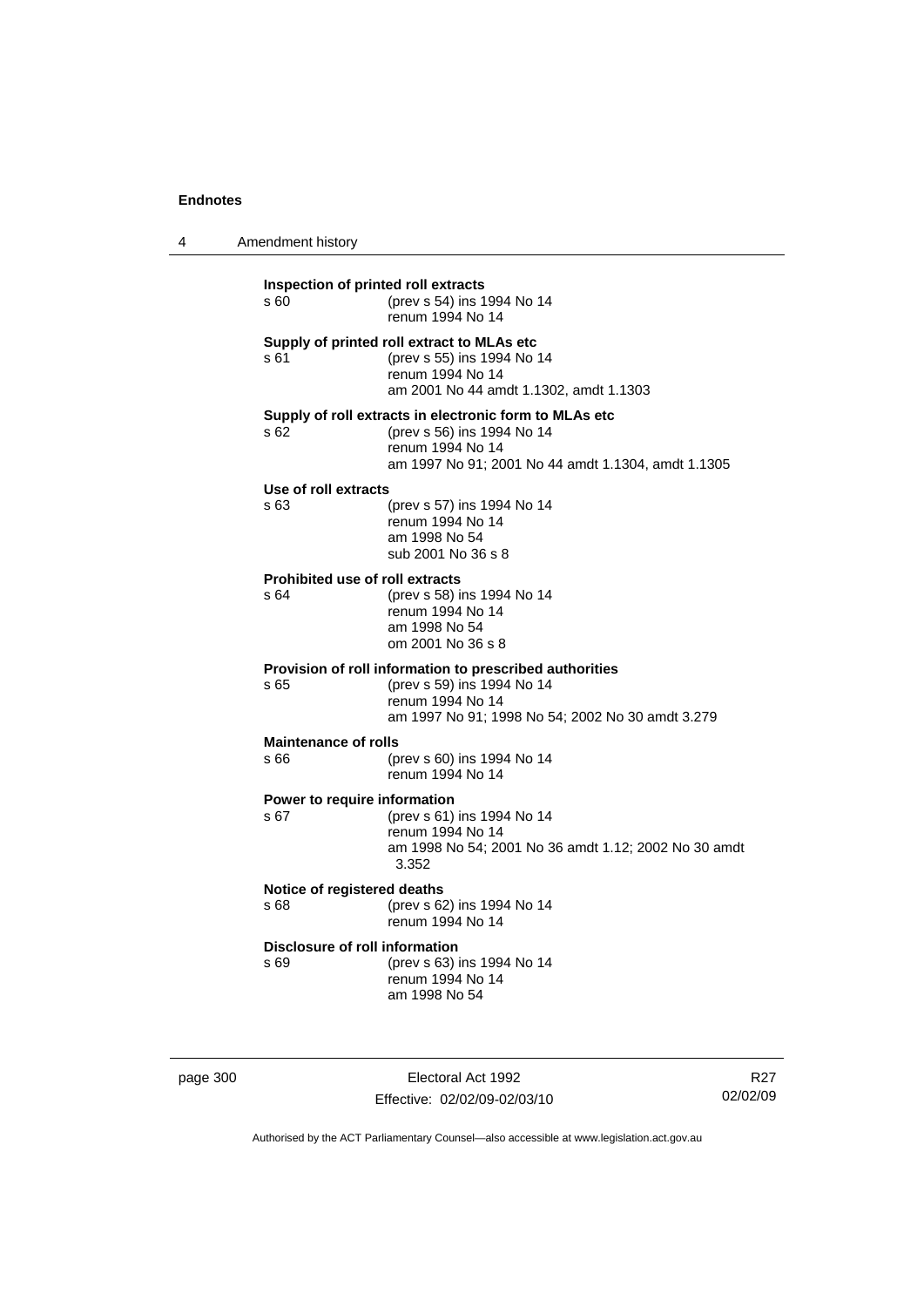Amendment history 4

| s 70                              | Joint roll arrangements with Commonwealth<br>(prev s 64) ins 1994 No 14                                                                                              |
|-----------------------------------|----------------------------------------------------------------------------------------------------------------------------------------------------------------------|
|                                   | renum 1994 No 14<br>am 1997 No 91                                                                                                                                    |
| <b>Enrolment</b><br>pt 6 hdg      | ins 1994 No 14                                                                                                                                                       |
| s 71 hdg<br>s 71                  | Persons taken not to be enrolled on Commonwealth roll<br>sub 2001 No 36 amdt 1.13<br>(prev s 65) ins 1994 No 14<br>renum 1994 No 14<br>am 2001 No 36 amdts 1.14-1.16 |
|                                   | Address of person serving sentence of imprisonment                                                                                                                   |
| s 71A hdg<br>s 71A                | ins 2001 No 36 amdt 1.15<br>(prev s 71 (2)) renum 2001 No 36 amdt 1.15<br>am A2006-23 amdt 1.182, amdt 1.183                                                         |
| <b>Entitlement</b>                |                                                                                                                                                                      |
| s 72                              | (prev s 66) ins 1994 No 14<br>renum 1994 No 14<br>am A2008-13 s 7; ss renum R26 LA                                                                                   |
|                                   | <b>Compulsory enrolment etc-residents</b>                                                                                                                            |
| s 73                              | (prev s 67) ins 1994 No 14<br>renum 1994 No 14<br>am 1998 No 54; 2002 No 30 amdt 3.352                                                                               |
| <b>Eligible overseas electors</b> |                                                                                                                                                                      |
| s 74                              | (prev s 68) ins 1994 No 14<br>renum 1994 No 14                                                                                                                       |
| Age 17 enrolment                  |                                                                                                                                                                      |
| s 75                              | (prev s 69) ins 1994 No 14<br>renum 1994 No 14                                                                                                                       |
| <b>Enrolment etc</b>              |                                                                                                                                                                      |
| s 76                              | (prev s 70) ins 1994 No 14<br>renum 1994 No 14<br>am 2001 No 36 s 9, s 10; 2001 No 44 amdt 1.1306,<br>amdt 1.1307                                                    |
|                                   | am LA (see 2001 No 36 amdt 1.99); 2002 No 30 amdt 3.352;<br>A2008-13 s 8, A2008-37 amdt 1.147                                                                        |
|                                   | Suppression of elector's address                                                                                                                                     |
| s 77                              | (prev s 71) ins 1994 No 14<br>renum 1994 No 14                                                                                                                       |
|                                   | am LA (see 2001 No 36 amdt 1.99); 2001 No 44 amdt 1.1308,<br>amdt 1.1309, A2008-37 amdt 1.147                                                                        |
|                                   |                                                                                                                                                                      |

R27 02/02/09

Electoral Act 1992 Effective: 02/02/09-02/03/10 page 301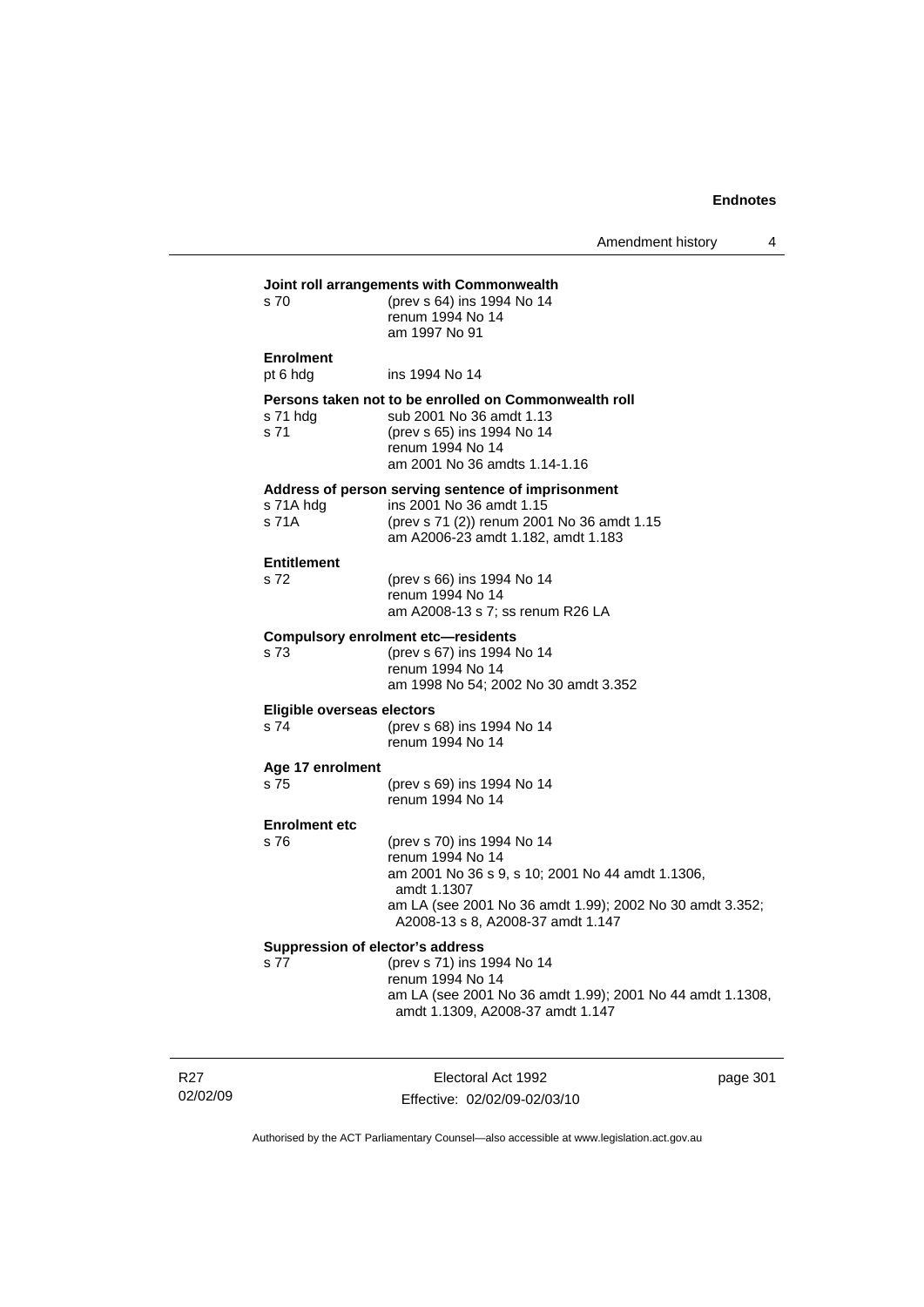| 4 | Amendment history                                    |                                                                                                                                                                                                          |
|---|------------------------------------------------------|----------------------------------------------------------------------------------------------------------------------------------------------------------------------------------------------------------|
|   | s 78                                                 | Inclusion of particulars on roll following suppression<br>(prev s 72) ins 1994 No 14<br>renum 1994 No 14, A2008-37 amdt 1.147                                                                            |
|   | s 79                                                 | Suppression of elector's address pending review<br>(prev s 73) ins 1994 No 14<br>renum 1994 No 14<br>am A2008-37 amdt 1.139                                                                              |
|   | <b>Closed rolls</b><br>s 80                          | (prev s 74) ins 1994 No 14<br>renum 1994 No 14<br>am 1994 No 78; 1997 No 91; 2001 No 36 s 11; LA (see 2001<br>No 36 amdt 1.99); 2002 No 30 amdt 3.280                                                    |
|   | <b>Objections to enrolment</b><br>s 81               | (prev s 75) ins 1994 No 14<br>renum 1994 No 14<br>am 1997 No 91; LA (see 2001 No 36 amdt 1.99); 2001 No 44<br>amdt 1.1310, amdt 1.1311; 2002 No 30 amdts 3.281-3.284,<br>amdt 3.352, A2008-37 amdt 1.147 |
|   | Record of claims for enrolment<br>s 82               | (prev s 76) ins 1994 No 14<br>renum 1994 No 14                                                                                                                                                           |
|   | <b>Processing enrolment claims</b><br>s 83           | (prev s 77) ins 1994 No 14<br>renum 1994 No 14                                                                                                                                                           |
|   | <b>Transmission of enrolment claims</b><br>s 84      | (prev s 78) ins 1994 No 14<br>renum 1994 No 14<br>am 1998 No 54                                                                                                                                          |
|   | s 85                                                 | Production of claims for enrolment before a court<br>(prev s 79) ins 1994 No 14<br>renum 1994 No 14<br>am 2002 No 30 amdt 3.285                                                                          |
|   | s 86                                                 | Claims for enrolment not subject to warrants<br>(prev s 80) ins 1994 No 14<br>renum 1994 No 14                                                                                                           |
|   | <b>Registration of political parties</b><br>pt 7 hdg | ins 1994 No 14<br>sub 2001 No 36 s 12<br>am A2004-26 amdt 1.1                                                                                                                                            |

page 302 Electoral Act 1992 Effective: 02/02/09-02/03/10

R27 02/02/09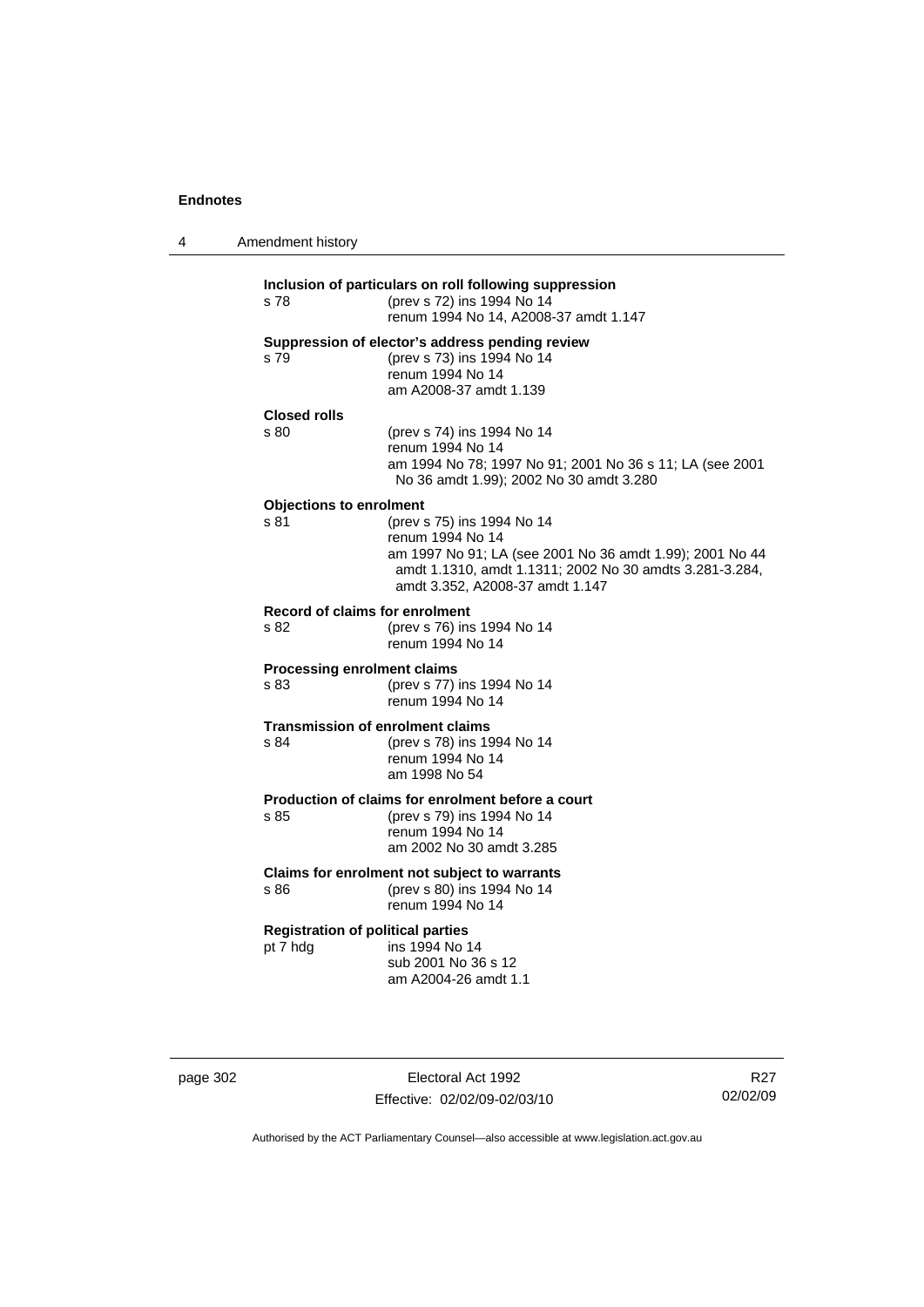# **Definitions—pt 7**

(prev s 81) ins 1994 No 14 renum 1994 No 14 sub 2001 No 36 s 12; A2008-13 s 9 def *address* ins A2008-13 s 9 def *related* ins A2008-13 s 9

#### **Register of political parties**

| s 88 hda | sub A2004-26 amdt 1.2                           |
|----------|-------------------------------------------------|
| s 88     | (prev s 82) ins 1994 No 14                      |
|          | renum 1994 No 14                                |
|          | sub 2001 No 36 s 12                             |
|          | am A2004-26 amdts 1.3-1.7, amdt 1.62, amdt 1.63 |
|          |                                                 |

#### **Application for registration of political party**

s 89 (prev s 83) ins 1994 No 14 renum 1994 No 14 sub 2001 No 36 s 12 am 2001 No 44 amdt 1.1312, amdt 1.1313; A2004-26 ss 5-7; A2008-13 s 10; ss renum R26 LA

## **Application for registration of ballot group**

s 89A ins 2001 No 36 s 12 am 2001 No 44 amdt 1.1314, amdt 1.1315

om A2004-26 amdt 1.8

### **Further information about application for political party registration**

s 90 (prev s 84) ins 1994 No 14 renum 1994 No 14 sub 2001 No 36 s 12

 am 2002 No 30 amdt 3.352; A2004-26 s 8; ss renum R16 LA (see A2004-26 s 9), A2008-37 amdt 1.147

# **Notification and publication of applications**

s 91 (prev s 85) ins 1994 No 14 renum 1994 No 14 sub 2001 No 36 s 12 am 2001 No 44 amdt 1.1316; A2004-26 amdts 1.9-1.11, amdt 1.62, amdt 1.63; A2008-13 s 11, s 12

# **Objections to applications and responses**

ins 2001 No 36 s 12 am A2004-26 amdt 1.63

R27 02/02/09

Electoral Act 1992 Effective: 02/02/09-02/03/10 page 303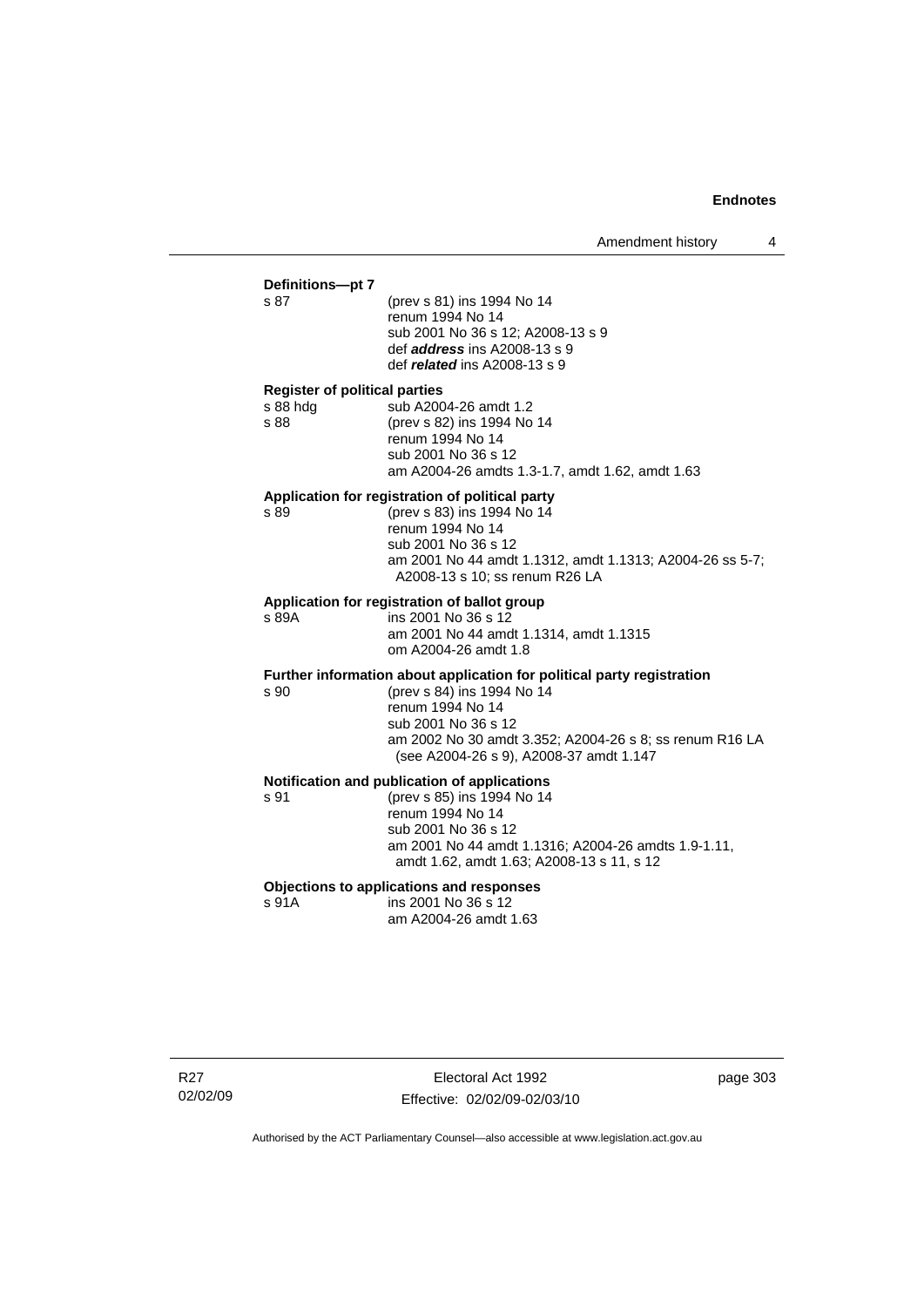4 Amendment history

| <b>Registration of political parties</b><br>s 92 hdg<br>s 92 | sub A2004-26 amdt 1.12<br>(prev s 86) ins 1994 No 14<br>renum 1994 No 14<br>sub 2001 No 36 s 12<br>am 2001 No 44 amdt 1.1317; A2004-26 amdt 1.13, amdt 1.62,<br>amdt 1.63, A2008-37 amdt 1.147                                                           |
|--------------------------------------------------------------|----------------------------------------------------------------------------------------------------------------------------------------------------------------------------------------------------------------------------------------------------------|
|                                                              | Refusal of applications for registration                                                                                                                                                                                                                 |
| s 93                                                         | (prev s 87) ins 1994 No 14<br>renum 1994 No 14<br>am 1997 No 91<br>sub 2001 No 36 s 12<br>am A2004-26 s 10, amdts 1.14-1.16, amdt 1.62, amdt 1.63,<br>amdt 1.65; pars renum R16 LA (see A2004-26 amdt 1.66);<br>A2008-13 s 13, s 14, A2008-37 amdt 1.147 |
|                                                              | Amendment of applications for registration                                                                                                                                                                                                               |
| s 94                                                         | (prev s 88) ins 1994 No 14<br>renum 1994 No 14<br>sub 2001 No 36 s 12<br>am A2004-26 amdt 1.63                                                                                                                                                           |
| Changes to particulars in register                           |                                                                                                                                                                                                                                                          |
| s 95                                                         | (prev s 89) ins 1994 No 14<br>renum 1994 No 14<br>am 1997 No 91<br>sub 2001 No 36 s 12<br>am A2004-26 amdt 1.17, amdt 1.18, amdt 1.65; ss renum R16<br>LA (see A2004-26 amdt 1.66)                                                                       |
| s 95A                                                        | Objection to continued use of name<br>ins 2001 No 36 s 12<br>am A2004-26 amdt 1.61                                                                                                                                                                       |
| s 95B                                                        | When certain action cannot be taken<br>ins A2004-26 s 11                                                                                                                                                                                                 |
| s 96                                                         | No action under pt 7 during pre-election period<br>(prev s 90) ins 1994 No 14<br>renum 1994 No 14<br>sub 2001 No 36 s 12<br>am A2004-26 amdt 1.63                                                                                                        |
|                                                              |                                                                                                                                                                                                                                                          |

**Who can be a registered officer** 

s 96A ins 1997 No 91 sub 2001 No 36 s 12 am A2004-26 amdt 1.65

page 304 Electoral Act 1992 Effective: 02/02/09-02/03/10

R27 02/02/09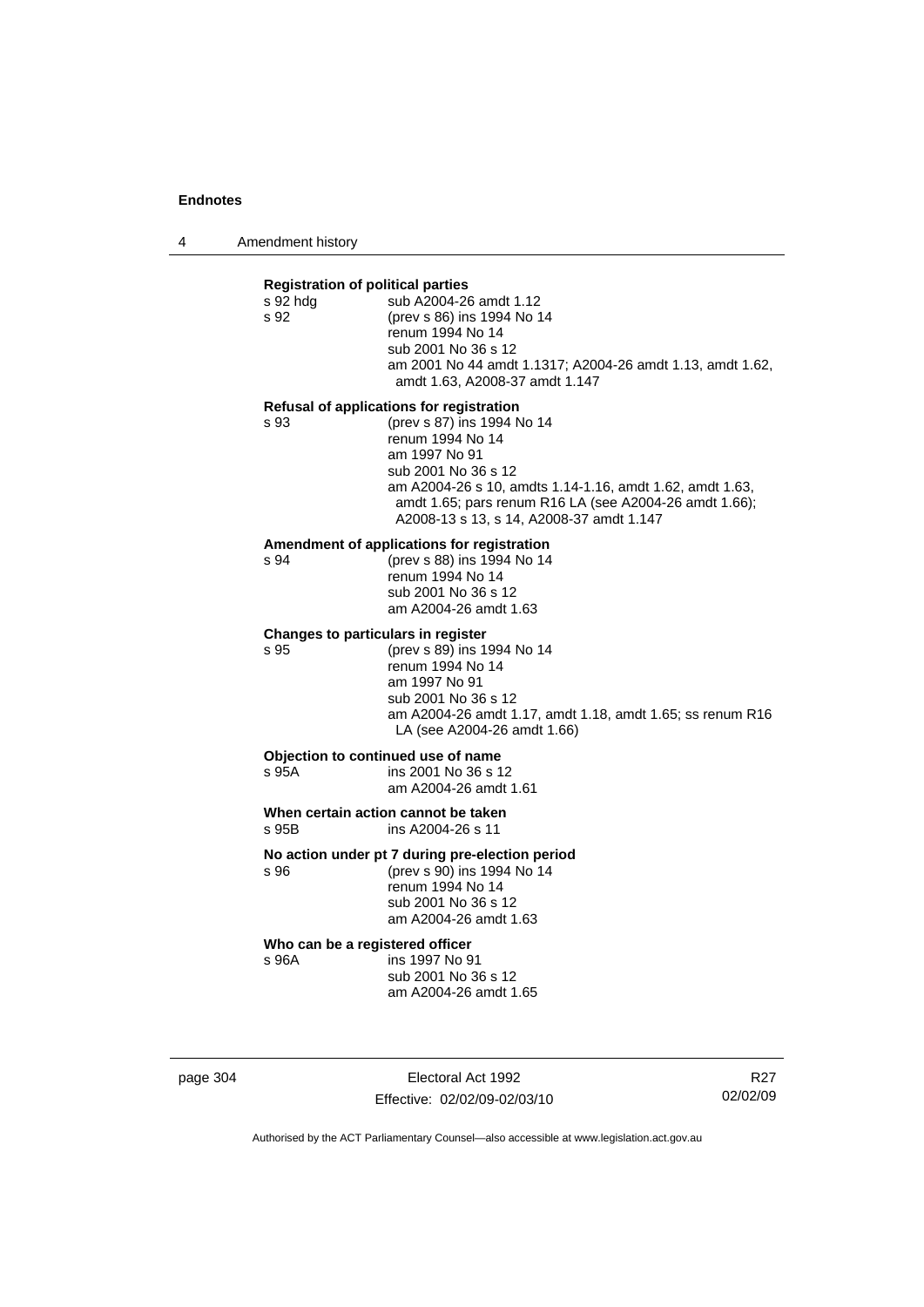# **Deputy registered officer**<br>s 97 (prev s

(prev s 91) ins 1994 No 14 renum 1994 No 14 am 1997 No 91 sub 2001 No 36 s 12 am A2004-26 amdt 1.19, amdt 1.62, amdt 1.65

#### **Information about political parties**

s 97A ins 2001 No 36 s 12 sub A2004-26 s 12

#### **Cancellation of registration of political parties**

| s 98 hdg | sub A2004-26 amdt 1.20                                 |
|----------|--------------------------------------------------------|
| s 98     | (prev s 92) ins 1994 No 14                             |
|          | renum 1994 No 14                                       |
|          | am 1997 No 91                                          |
|          | sub 2001 No 36 s 12                                    |
|          | am 2001 No 44 amdts 1.1318-1.1321; A2004-26            |
|          | amdts 1.21-1.25, amdt 1.62, amdt 1.65; ss renum R16 LA |
|          | (see A2004-26 amdt 1.66); A2008-37 amdt 1.147          |
|          |                                                        |

# **Use of party name after cancellation**

| Use of party name after cancellation                   |
|--------------------------------------------------------|
| sub A2004-26 amdt 1.26                                 |
| (prev s 93) ins 1994 No 14                             |
| renum 1994 No 14                                       |
| sub 2001 No 36 s 12                                    |
| am A2004-26 amdt 1.27, amdt 1.28; ss renum R16 LA (see |
| A2004-26 amdt 1.66)                                    |
|                                                        |

# **General requirements about constitutions of registered parties**

ins 2001 No 36 s 12

#### **Timing of elections**<br>
pt 8 hdg<br>
i ins 1994 No 14

#### **Ordinary elections**

s 99<br>s 99

| s 100 | (prev s 94) ins 1994 No 14                         |
|-------|----------------------------------------------------|
|       | renum 1994 No 14                                   |
|       | am 1997 No 38: 2002 No 30 amdt 3.286: A2003-54 s 4 |

#### **Extraordinary elections**

| s 101 | (prev s 95) ins 1994 No 14 |
|-------|----------------------------|
|       | renum 1994 No 14           |
|       | am 2001 No 44 amdt 1.1322  |

# **Polling day**

s 102 (prev s 96) ins 1994 No 14 renum 1994 No 14 sub 2002 No 30 amdt 3.287

R27 02/02/09

Electoral Act 1992 Effective: 02/02/09-02/03/10 page 305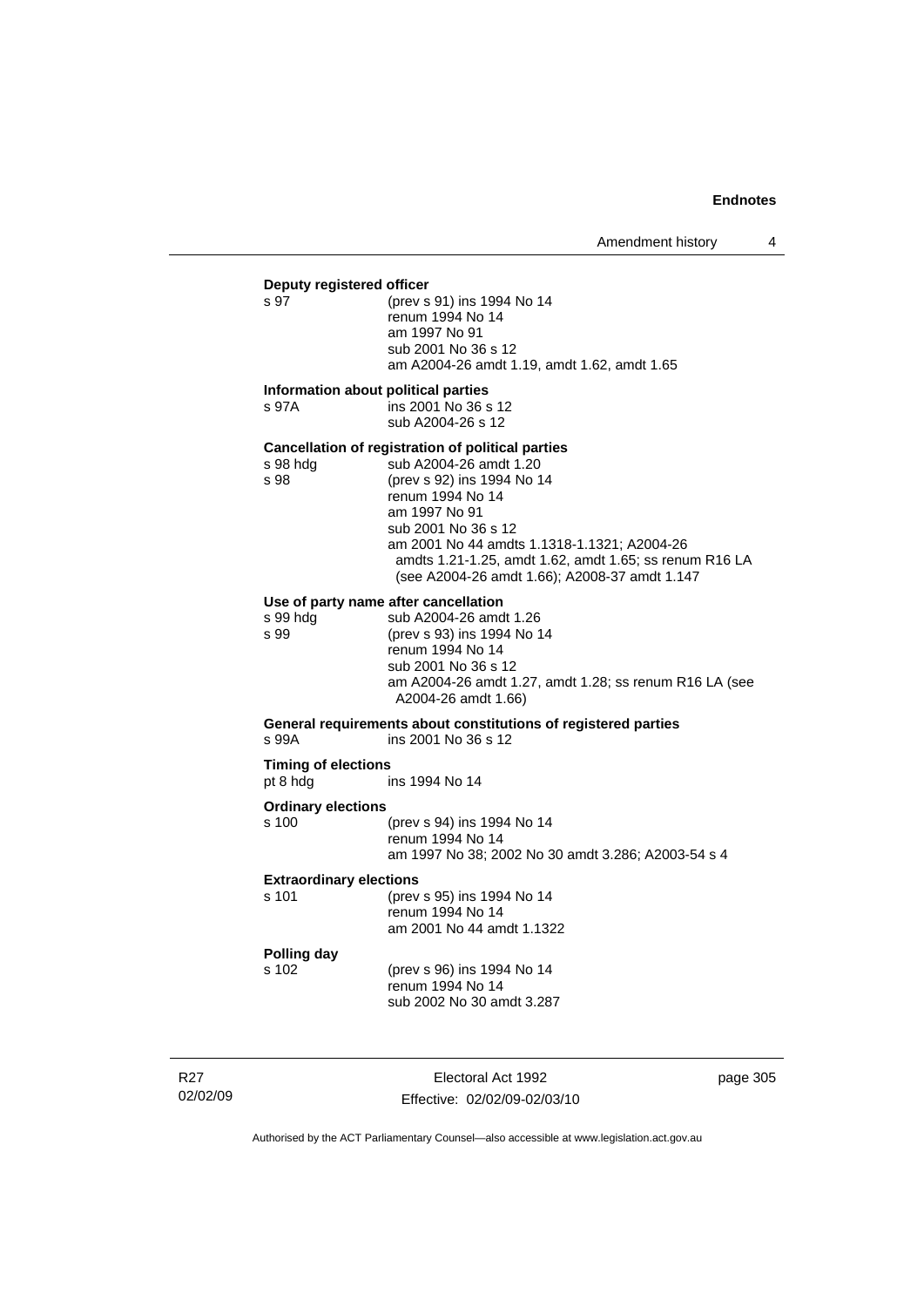4 Amendment history

| <b>Arrangements for elections</b><br>pt 9 hdg | ins 1994 No 14                                                                                                                                                                                                                                                                                                         |
|-----------------------------------------------|------------------------------------------------------------------------------------------------------------------------------------------------------------------------------------------------------------------------------------------------------------------------------------------------------------------------|
| <b>Nominations</b><br>div 9.1 hdg             | (prev pt 9 div 1 hdg) renum LA (see 2000 No 76 s 24)                                                                                                                                                                                                                                                                   |
| <b>Eligibility-MLAs</b><br>s 103              | (prev s 97) ins 1994 No 14<br>renum 1994 No 14<br>am 2002 No 30 amdt 3.288; A2006-23 amdts 1.184-1.186;<br>ss renum R21 LA (see A2006-23 amdt 1.187)                                                                                                                                                                   |
| <b>Qualifications for nomination</b><br>s 104 | (prev s 98) ins 1994 No 14<br>renum 1994 No 14                                                                                                                                                                                                                                                                         |
| <b>Candidates to be nominated</b><br>s 105    | (prev s 99) ins 1994 No 14<br>renum 1994 No 14<br>am 1994 No 78; 2001 No 36 s 13, s 14, amdt 1.17; LA (see<br>2001 No 36 amdt 1.99); 2001 No 44 amdt 1.1323; ss renum<br>(see 2002 No 11 amdt 2.34); 2002 No 11 amdt 2.35; A2004-<br>26 amdt 1.29, amdt 1.62, amdt 1.65; pars renum R16 LA<br>(see A2004-26 amdt 1.66) |
| <b>Multiple nominations invalid</b><br>s 106  | (prev s 100) ins 1994 No 14<br>renum 1994 No 14                                                                                                                                                                                                                                                                        |
| s 107                                         | Withdrawal etc of consent to nomination<br>(prev s 101) ins 1994 No 14<br>renum 1994 No 14                                                                                                                                                                                                                             |
| <b>Place and hour of nomination</b><br>s 108  | (prev s 102) ins 1994 No 14<br>renum 1994 No 14<br>am 1994 No 78; LA (see 2001 No 36 amdt 1.99); 2001 No 38<br>s 4; 2001 No 44 amdt 1.1324; 2002 No 11 amdt 2.36                                                                                                                                                       |
| <b>Declaration of candidates</b><br>s 109     | (prev s 103) ins 1994 No 14<br>renum 1994 No 14<br>am 2001 No 36 amdt 1.18; A2004-26 amdt 1.65                                                                                                                                                                                                                         |
| <b>Rejection of nominations</b><br>s 110      | (prev s 104) ins 1994 No 14<br>renum 1994 No 14<br>sub 2001 No 36 s 15<br>am 2002 No 30 amdt 3.352                                                                                                                                                                                                                     |

page 306 Electoral Act 1992 Effective: 02/02/09-02/03/10

R27 02/02/09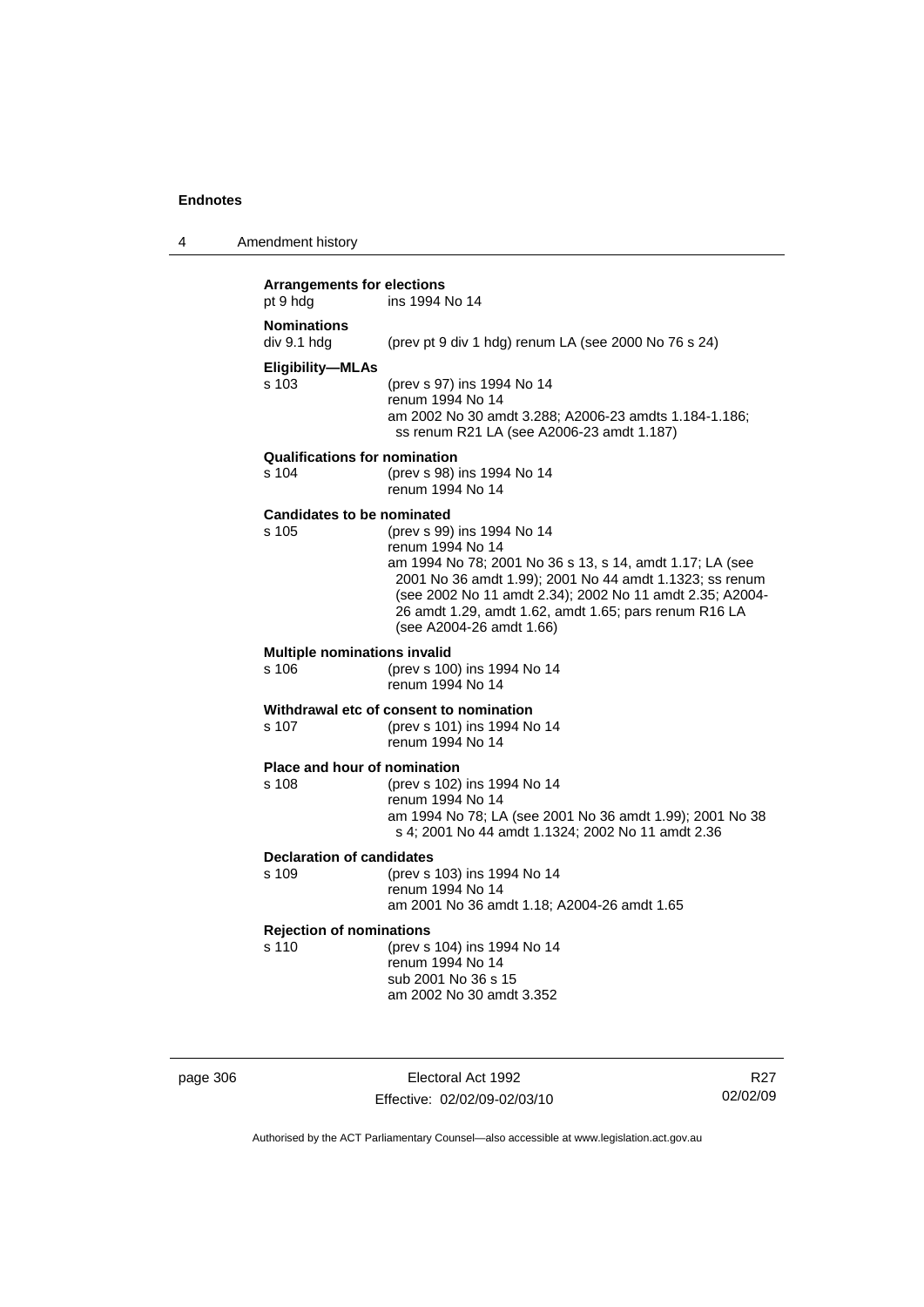| Need for a poll<br>s 111                      | (prev s 105) ins 1994 No 14<br>renum 1994 No 14                                                                                                                       |
|-----------------------------------------------|-----------------------------------------------------------------------------------------------------------------------------------------------------------------------|
| s 112                                         | Death of candidate before polling day<br>(prev s 106) ins 1994 No 14<br>renum 1994 No 14                                                                              |
| Deposit-return or forfeiture<br>s 113         | (prev s 107) ins 1994 No 14<br>renum 1994 No 14                                                                                                                       |
| <b>Ballot papers</b><br>div 9.2 hdg           | (prev pt 9 div 2 hdg) renum LA (see 2000 No 76 s 24)                                                                                                                  |
| <b>Ballot papers</b><br>s 114                 | (prev s 108) ins 1994 No 14<br>renum 1994 No 14<br>am 2000 No 76 s 5; LA (see 2001 No 36 amdt 1.99); 2001<br>No 44 amdt 1.1325, amdt 1.1326; 2002 No 30 amdt 3.289    |
| <b>Grouping of candidates' names</b><br>s 115 | (prev s 109) ins 1994 No 14<br>renum 1994 No 14<br>am 2001 No 36 amdt 1.19; 2002 No 30 amdt 3.290; A2004-26<br>amdt 1.65; A2008-13 s 15                               |
| <b>Printing of ballot papers</b><br>s 116     | (prev s 110) ins 1994 No 14<br>renum 1994 No 14<br>am 2001 No 38 ss 5-8; 2002 No 30 amdt 3.291, amdt 3.292                                                            |
| Names on ballot papers<br>s 117               | (prev s 111) ins 1994 No 14<br>renum 1994 No 14<br>am 1994 No 78<br>sub 2001 No 36 s 16<br>am A2004-26 amdts 1.30-1.32; pars renum R16 LA (see<br>A2004-26 amdt 1.66) |
| s 118                                         | Draw for positions on ballot papers<br>(prev s 112) ins 1994 No 14<br>renum 1994 No 14                                                                                |
| div 9.3 hdg                                   | Electronic voting devices and vote counting programs<br>(prev div 9.2A) ins 2000 No 76 s 6<br>renum LA (see 2000 No 76 s 24)                                          |
|                                               |                                                                                                                                                                       |

R27 02/02/09

Electoral Act 1992 Effective: 02/02/09-02/03/10 page 307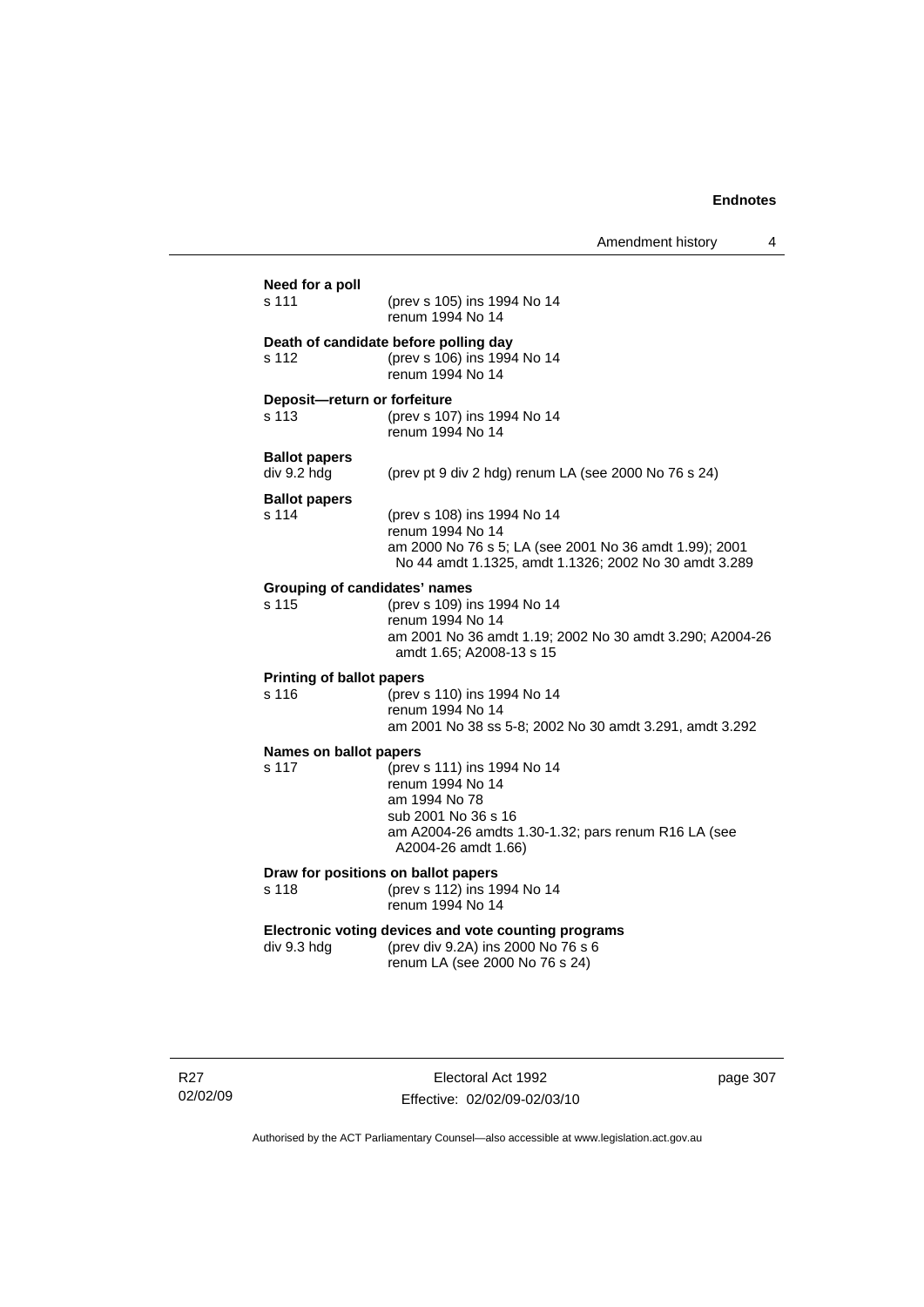4 Amendment history page 308 Electoral Act 1992 R27 **Approval of computer program for electronic voting and vote counting** s 118A ins 2000 No 76 s 6 am 2001 No 44 amdt 1.1327 am LA (see 2001 No 36 amdt 1.99); A2008-13 s 18; ss renum R26 LA **Security of electronic voting devices and related material**  s 118B ins 2000 No 76 s 6 **Miscellaneous**  (prev pt 9 div 3 hdg) renum LA (see 2000 No 76 s  $24$ ) **Polling places and scrutiny centres**  s 119 (prev s 113) ins 1994 No 14 renum 1994 No 14 am 2001 No 36 amdt 1.20; LA (see 2001 No 36 amdt 1.99); 2001 No 44 amdt 1.1328, amdt 1.1329 **Administrative arrangements** s 120 (prev s 114) ins 1994 No 14 renum 1994 No 14 am 2000 No 76 s 7; 2001 No 44 amdt 1.1330 **Certified lists of electors**<br>s 121 (prev s (prev s 115) ins 1994 No 14 renum 1994 No 14 **Use of information from certified lists** s 121A ins 2001 No 36 s 17 **Scrutineers—appointment** s 122 (prev s 116) ins 1994 No 14 renum 1994 No 14 am 2001 No 44 amdt 1.1331, amdt 1.1332 **Scrutineers—conduct** s 123 (prev s 117) ins 1994 No 14 renum 1994 No 14 am 1998 No 54; 2002 No 30 amdt 3.293 **Participation by candidates in conduct of election** s 124 (prev s 118) ins 1994 No 14 renum 1994 No 14 **Determining matters by lot** s 125 (prev s 119) ins 1994 No 14 renum 1994 No 14 am 2001 No 44 amdt 1.1333 **Supplementary elections** s 126 (prev s 120) ins 1994 No 14 renum 1994 No 14

Effective: 02/02/09-02/03/10

02/02/09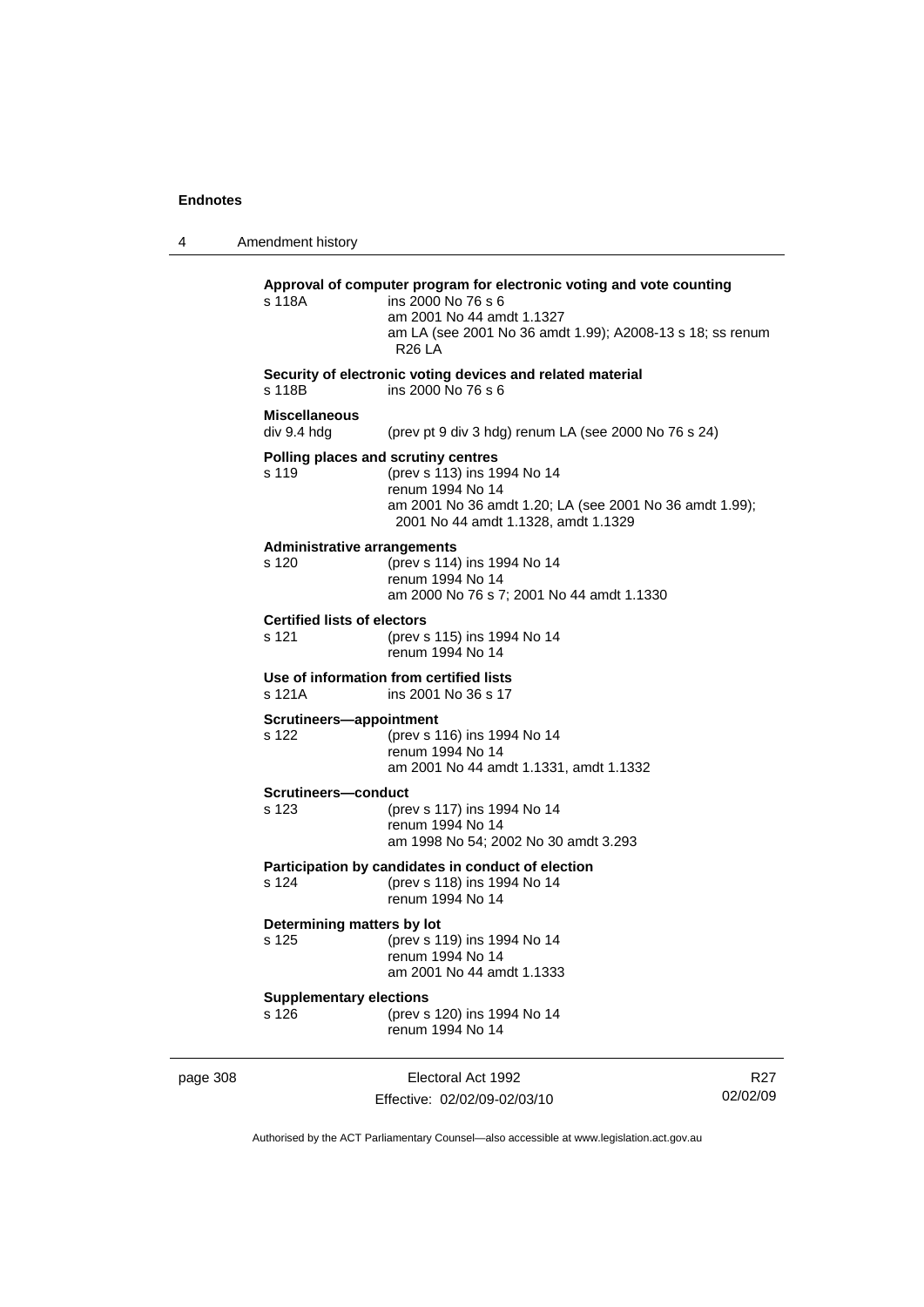| Voting<br>pt 10 hdg                  | ins 1994 No 14                                        |
|--------------------------------------|-------------------------------------------------------|
|                                      |                                                       |
| General<br>div 10.1 hdg              | (prev pt 10 div 1 hdg) renum LA (see 2000 No 76 s 24) |
| <b>Meaning of authorised witness</b> |                                                       |
| s 127 hdg                            | sub 2001 No 36 amdt 1.21                              |
| s 127                                | (prev s 121) ins 1994 No 14<br>renum 1994 No 14       |
| <b>Entitlement to vote</b>           |                                                       |
| s 128                                | (prev s 122) ins 1994 No 14                           |
|                                      | renum 1994 No 14; 2001 No 36 amdt 1.99                |
|                                      | am 1997 No 91; LA (see 2001 No 36 amdt 1.99)          |
| <b>Compulsory voting</b>             |                                                       |
| s 129                                | (prev s 123) ins 1994 No 14                           |
|                                      | renum 1994 No 14                                      |
|                                      | am 1998 No 54                                         |
| Multiple votes prohibited            |                                                       |
| s 130                                | (prev s 124) ins 1994 No 14                           |
|                                      | renum 1994 No 14                                      |
|                                      | am 1998 No 54                                         |
| <b>Procedures for voting</b>         |                                                       |
| s 131                                | (prev s 125) ins 1994 No 14                           |
|                                      | renum 1994 No 14                                      |
|                                      | am 1997 No 91; 2000 No 76 s 8; LA (see 2001 No 36     |
|                                      | amdt 1.99); A2006-23 amdt 1.188, amdt 1.189           |
| Manner of recording vote             |                                                       |
| s 132                                | (prev s 126) ins 1994 No 14                           |
|                                      | renum 1994 No 14                                      |
| Ordinary voting at a polling place   |                                                       |
| div 10.2 hdg                         | (prev pt 10 div 2 hdg) am 1997 No 91                  |
|                                      | renum LA (see 2000 No 76 s 24)                        |
| <b>Claims to vote</b>                |                                                       |
| s 133                                | (prev s 127) ins 1994 No 14                           |
|                                      | renum 1994 No 14                                      |
|                                      | am 1997 No 91; LA (see 2001 No 36 amdt 1.99)          |
| Voting in private                    |                                                       |
| s 134                                | (prev s 128) ins 1994 No 14                           |
|                                      | renum 1994 No 14                                      |
|                                      | am 2000 No 76 s 9                                     |
|                                      |                                                       |
|                                      |                                                       |

R27 02/02/09

Electoral Act 1992 Effective: 02/02/09-02/03/10 page 309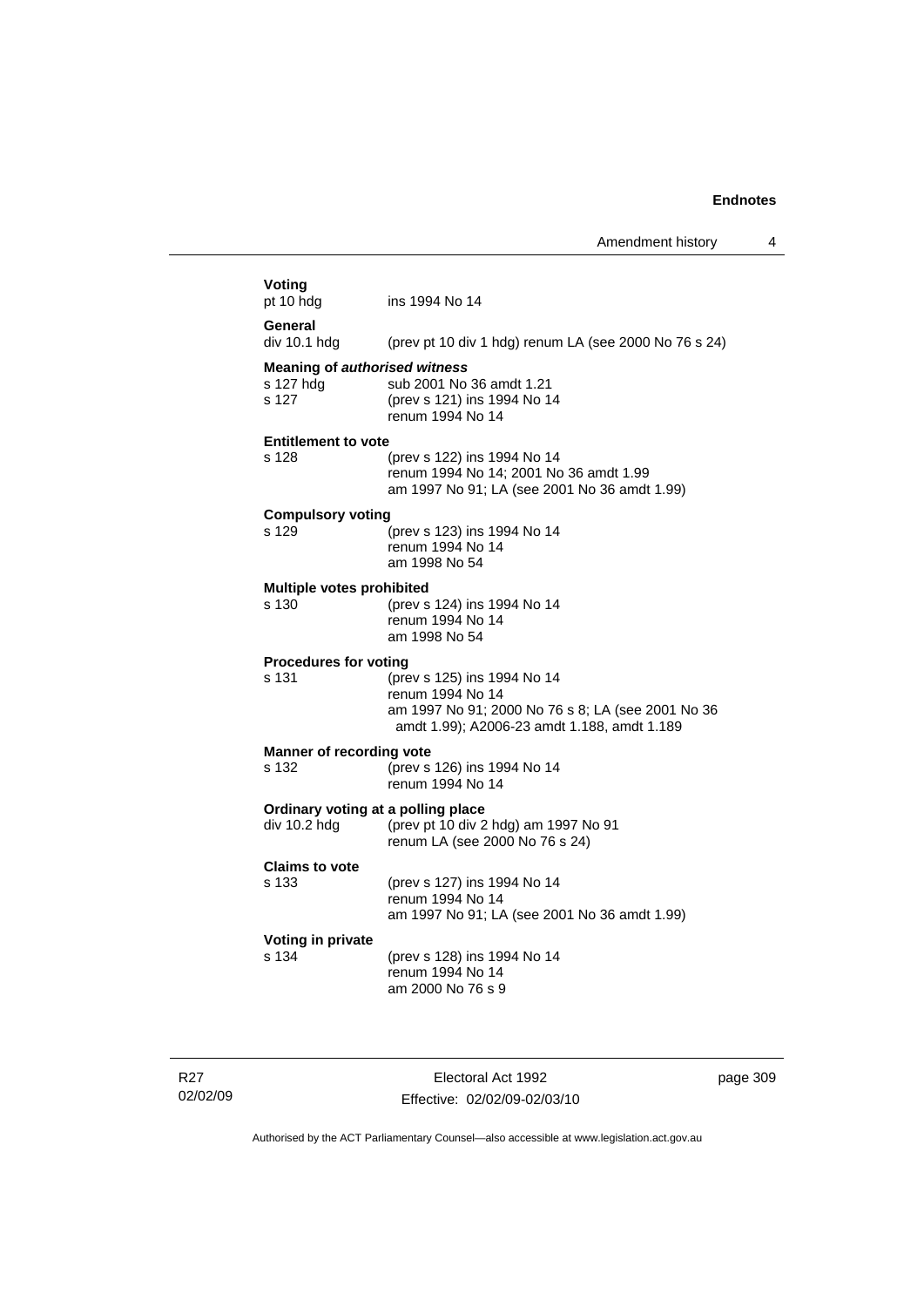| 4 | Amendment history |  |
|---|-------------------|--|
|---|-------------------|--|

| div 10.3 hdg                                   | Declaration voting at a polling place<br>(prev pt 10 div 3 hdg) am 1997 No 91<br>renum LA (see 2000 No 76 s 24)                                                                                                                                         |
|------------------------------------------------|---------------------------------------------------------------------------------------------------------------------------------------------------------------------------------------------------------------------------------------------------------|
| Declaration voting at polling places<br>s 135  | (prev s 129) ins 1994 No 14<br>renum 1994 No 14<br>am 1997 No 91; 2001 No 44 amdt 1.1334, amdt 1.1335                                                                                                                                                   |
| div 10.4 hdg                                   | Voting otherwise than at a polling place<br>(prev pt 10 div 3A hdg) ins 1997 No 91<br>renum LA (see 2000 No 76 s 24)                                                                                                                                    |
| Definitions for div 10.4<br>s 136 hdg<br>s 136 | sub 2001 No 36 amdt 1.22<br>(prev s 130) ins 1994 No 14<br>renum 1994 No 14<br>sub 1997 No 91: A2004-26 s 13<br>def <i>eligible elector</i> om A2008-13 s 17                                                                                            |
| s 136A                                         | Applications for postal voting papers<br>ins 1997 No 91<br>am LA (see 2001 No 36 amdt 1.99); 2001 No 44 amdt 1.1336,<br>amdt 1.1337; 2002 No 30 amdt 3.294<br>sub A2004-26 s 14<br>am A2008-13 s 18, s 19; ss renum R26 LA                              |
| s 136B hdg<br>s 136B                           | Ordinary or declaration voting in ACT before polling day<br>sub 2001 No 36 amdt 1.23<br>ins 1997 No 91<br>am 2001 No 36 s 18; LA (see 2001 No 36 amdt 1.99); 2001<br>No 44 amdts 1.1338-1.1341; 2002 No 30 amdt 3.295,<br>amdt 3.296; A2008-13 ss 20-26 |
| s 136C hdg<br>s 136C                           | Declaration voting outside ACT on or before polling day<br>sub 2001 No 36 amdt 1.24<br>ins 1997 No 91<br>am 2001 No 36 s 19; LA (see 2001 No 36 amdt 1.99); 2001<br>No 44 amdts 1.1342-1.1345; 2002 No 30 amdt 3.296;<br>A2008-13 ss 27-30              |
| s 137                                          | Record of issue of declaration voting papers<br>(prev s 131) ins 1994 No 14<br>renum 1994 No 14<br>am 1997 No 91; 2001 No 36 amdt 1.25                                                                                                                  |
| <b>Inspection of records</b><br>s 138          | (prev s 132) ins 1994 No 14<br>renum 1994 No 14                                                                                                                                                                                                         |

page 310 **Electoral Act 1992** Effective: 02/02/09-02/03/10

R27 02/02/09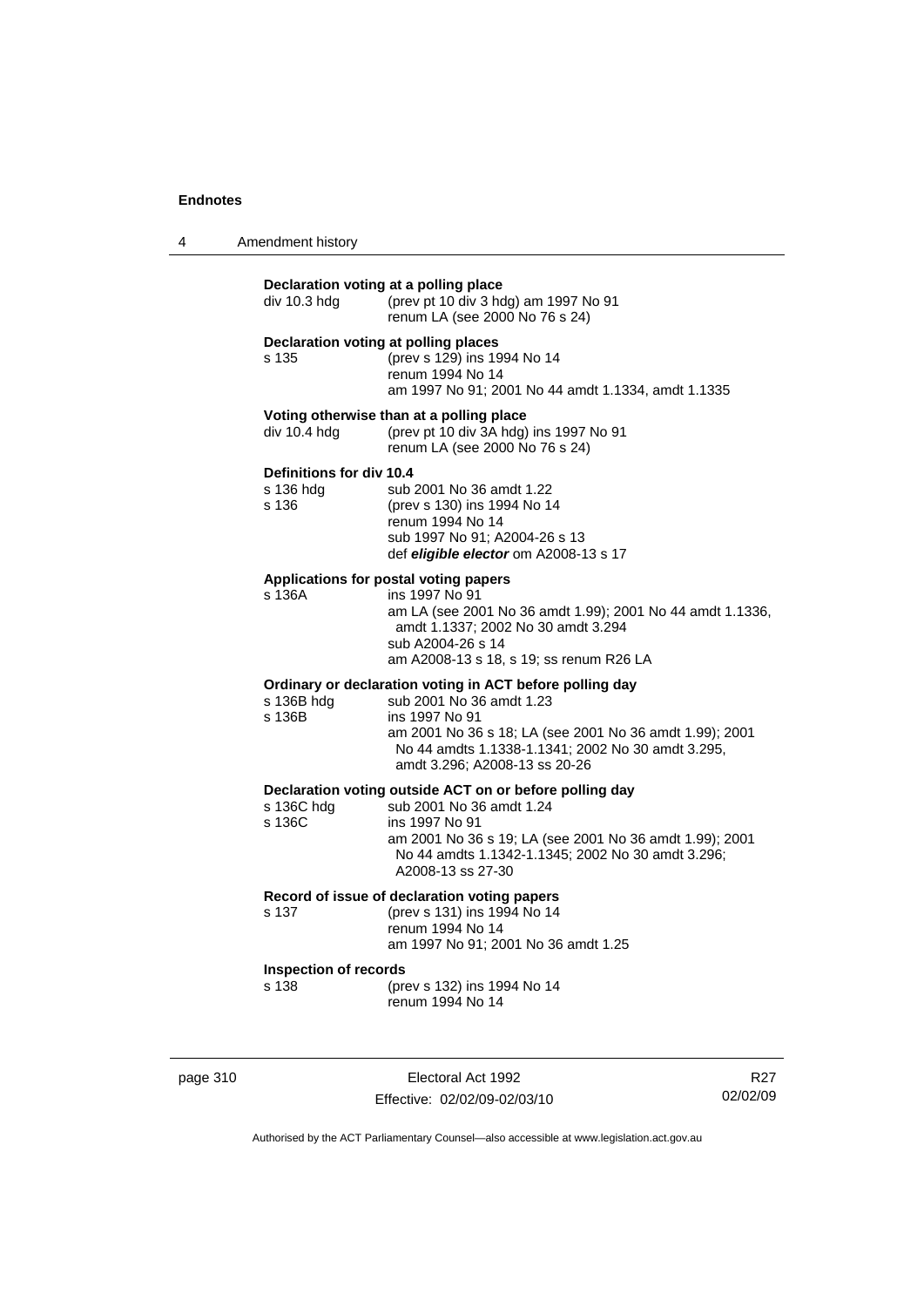# **Receipt of declaration voting papers** s 139 (prev s 133) ins 1994 No 14 renum 1994 No 14 am 1997 No 91; 2002 No 30 amdt 3.297 **Registered declaration voters** s 140 (prev s 134) ins 1994 No 14 renum 1994 No 14 am 2002 No 30 amdt 3.298 **Issue of voting papers to registered declaration voters** s 141 (prev s 135) ins 1994 No 14 renum 1994 No 14 am 1997 No 91; 2002 No 30 amdt 3.299; A2004-26 s 15 **Correcting formal errors** s 142 (prev s 136) ins 1994 No 14 renum 1994 No 14 **Soliciting applications for postal declaration votes** s 143 (prev s 137) ins 1994 No 14 renum 1994 No 14 am 1997 No 91; 1998 No 54 sub 2001 No 36 s 20; A2004-26 s 16 am A2008-13 s 31, s 32; ss renum R26 LA **Transmission of applications for postal declaration votes** s 144 (prev s 138) ins 1994 No 14 renum 1994 No 14 am 1998 No 54 **Requirements for casting postal votes**   $ins A2004-26 s 17$ **Interference with declaration voting** s 145 (prev s 139) ins 1994 No 14 renum 1994 No 14 am 1998 No 54 **Soliciting completed declaration votes**<br>s 146 (prev s 140) ins 1994 (prev s 140) ins 1994 No 14 renum 1994 No 14 am 1998 No 54 **Transmission of completed declaration votes** s 147 (prev s 141) ins 1994 No 14 renum 1994 No 14 am 1998 No 54

Electoral Act 1992 Effective: 02/02/09-02/03/10 page 311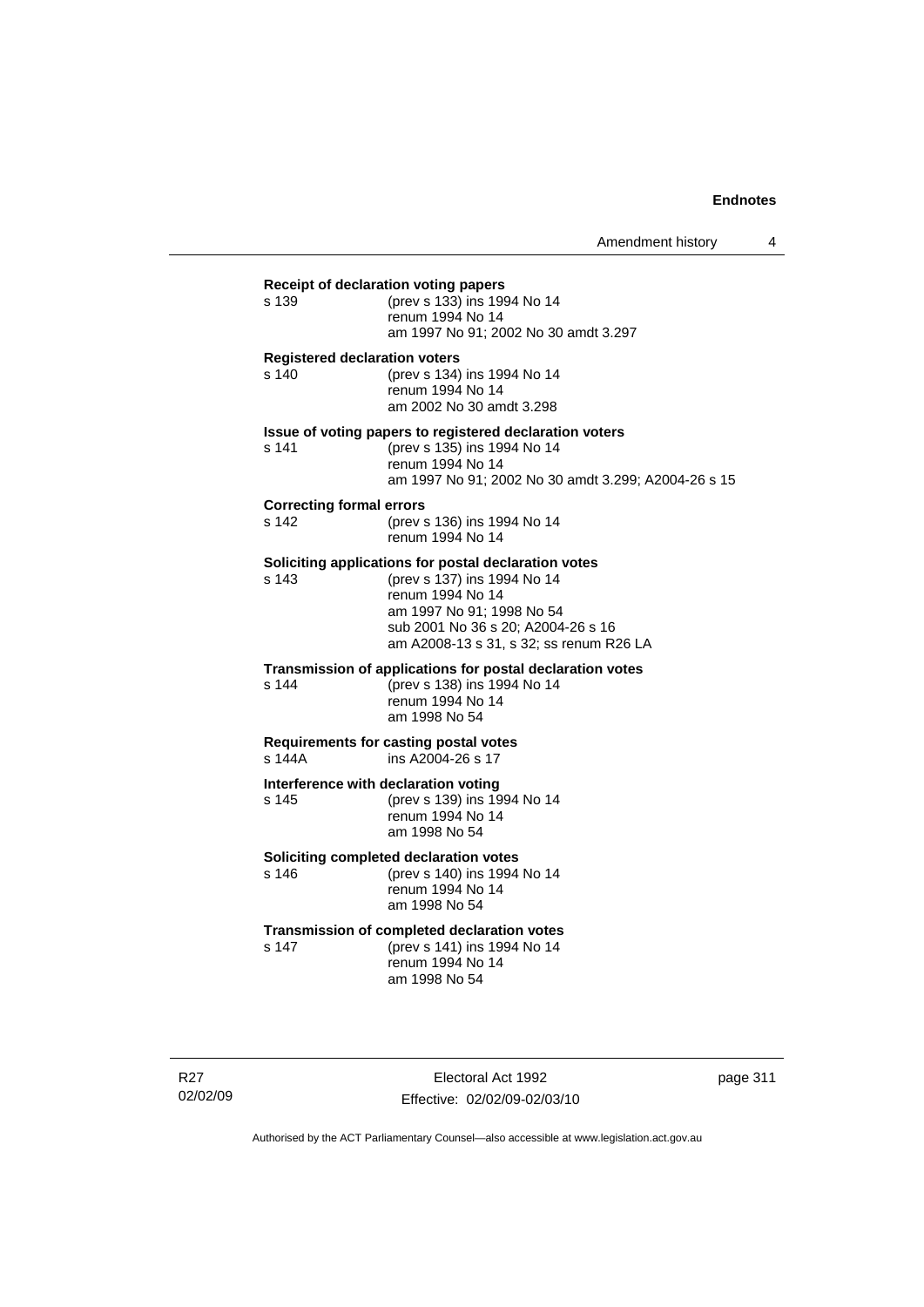4 Amendment history

| s 148                                      | Opening envelopes containing declaration votes<br>(prev s 142) ins 1994 No 14      |
|--------------------------------------------|------------------------------------------------------------------------------------|
|                                            | renum 1994 No 14                                                                   |
|                                            | am 1998 No 54                                                                      |
| <b>Mobile polling</b>                      |                                                                                    |
| div 10.5 hdg                               | (prev pt 10 div 4 hdg) renum LA (see 2000 No 76 S24)                               |
| Definitions for div 4                      |                                                                                    |
| s 149 hdg                                  | sub 2001 No 36 amdt 1.26                                                           |
| s 149                                      | (prev s 143) ins 1994 No 14                                                        |
|                                            | renum 1994 No 14<br>def registered medical practitioner om 2001 No 36<br>amdt 1.27 |
|                                            | def remand centre om A2006-23 amdt 1.190                                           |
|                                            | def special hospital sub 2001 No 44 amdt 1.1347                                    |
| Declaration of special hospitals<br>s 149A | ins 2001 No 44 amdt 1.1348                                                         |
| <b>Mobile polling-institutions</b>         |                                                                                    |
| s 150                                      | (prev s 144) ins 1994 No 14                                                        |
|                                            | renum 1994 No 14                                                                   |
|                                            | am A2006-23 amdt 1.191                                                             |
| <b>Functions of visiting officers</b>      |                                                                                    |
| $s$ 151                                    | (prev s 145) ins 1994 No 14<br>renum 1994 No 14; 2001 No 36 amdt 1.99              |
|                                            | am 1995 No 33; 2001 No 36 s 21, amdt 1.28; LA (see 2001                            |
|                                            | No 36 amdt 1.99); A2006-23 amdt 1.192, amdt 1.193                                  |
| <b>Failure to visit institution</b>        |                                                                                    |
| s 152                                      | (prev s 146) ins 1994 No 14                                                        |
|                                            | renum 1994 No 14                                                                   |
|                                            | Custody of ballot boxes and electoral papers                                       |
| $s$ 153                                    | (prev s 147) ins 1994 No 14<br>renum 1994 No 14                                    |
|                                            |                                                                                    |
| <b>Miscellaneous</b><br>div 10.6 hdg       | (prev pt 10 div 5 hdg) renum LA (see 2000 No 76 s 24)                              |
| Arrangements at polling places             |                                                                                    |
| s 154                                      | (prev s 148) ins 1994 No 14                                                        |
|                                            | renum 1994 No 14                                                                   |
|                                            | Particulars on ballot papers before issue                                          |
| s 155                                      | (prev s 149) ins 1994 No 14                                                        |
|                                            | renum 1994 No 14                                                                   |
|                                            |                                                                                    |

page 312 **Electoral Act 1992** Effective: 02/02/09-02/03/10

R27 02/02/09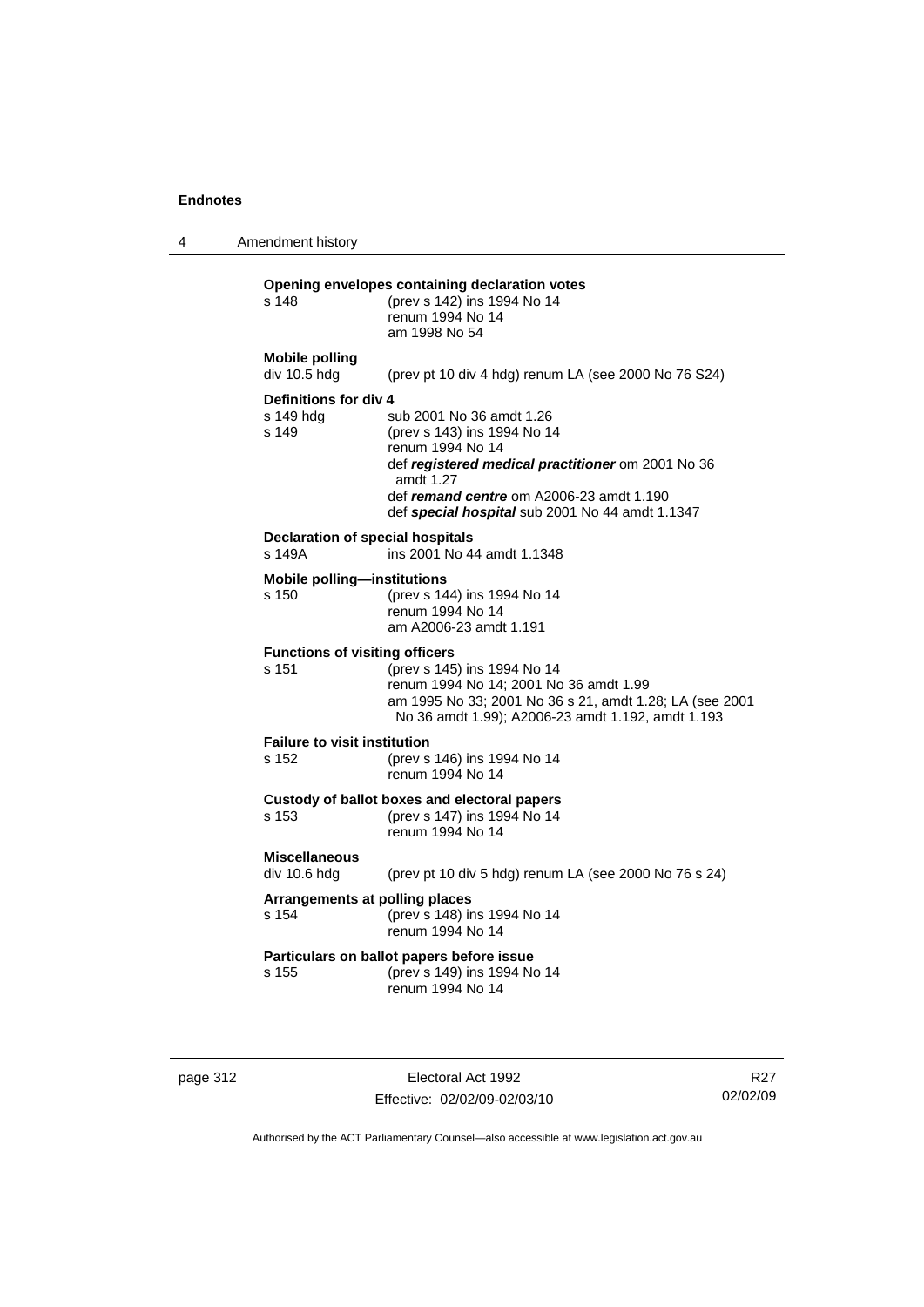| <b>Assistance to voters</b><br>s 156   | (prev s 150) ins 1994 No 14<br>renum 1994 No 14                                                                                                                                                                                 |      |
|----------------------------------------|---------------------------------------------------------------------------------------------------------------------------------------------------------------------------------------------------------------------------------|------|
| s 156A                                 | Assistance to voters unable to enter polling place<br>ins 2001 No 36 s 22                                                                                                                                                       |      |
| <b>Spoilt ballot papers</b><br>s 157   | (prev s 151) ins 1994 No 14<br>renum 1994 No 14<br>am 2000 No 76 s 10                                                                                                                                                           |      |
| s 158                                  | Custody of ballot boxes and electoral papers<br>(prev s 152) ins 1994 No 14<br>renum 1994 No 14                                                                                                                                 |      |
| s 159                                  | <b>Extension of time for conducting elections</b><br>(prev s 153) ins 1994 No 14<br>renum 1994 No 14<br>am 2001 No 36 amdt 1.29; LA (see 2001 No 36 amdt<br>1.99) 2001 No 44 amdt 1.1349, amdt 1.1350; 2002 No 30<br>amdt 3.300 |      |
| s 160                                  | Suspension and adjournment of polling<br>(prev s 154) ins 1994 No 14<br>renum 1994 No 14<br>am LA (see 2001 No 36 amdt 1.99); 2001 No 44 amdts<br>1.1351-1.1353; 2002 No 30 amdt 3.300                                          |      |
| <b>Failure to vote</b><br>div 10.7 hdg | (prev pt 10 div 6 hdg) renum LA (see 2000 No 76 s 24)                                                                                                                                                                           |      |
| <b>Default notice</b><br>s 161         | (prev s 155) ins 1994 No 14<br>renum 1994 No 14<br>am 2001 No 44 amdt 1.1354, amdt 1.1355                                                                                                                                       |      |
| <b>First notice</b><br>s 162           | (prev s 156) ins 1994 No 14<br>renum 1994 No 14                                                                                                                                                                                 |      |
| <b>Second notice</b><br>s 163          | (prev s 157) ins 1994 No 14<br>renum 1994 No 14                                                                                                                                                                                 |      |
| <b>Final notice</b><br>s 164           | (prev s 158) ins 1994 No 14                                                                                                                                                                                                     |      |
| <b>Discharge of liability</b>          | renum 1994 No 14                                                                                                                                                                                                                |      |
| s 165                                  | (prev s 159) ins 1994 No 14<br>renum 1994 No 14                                                                                                                                                                                 |      |
|                                        | Flectoral Act 1992                                                                                                                                                                                                              | nane |

R27 02/02/09

Electoral Act 1992 Effective: 02/02/09-02/03/10 page 313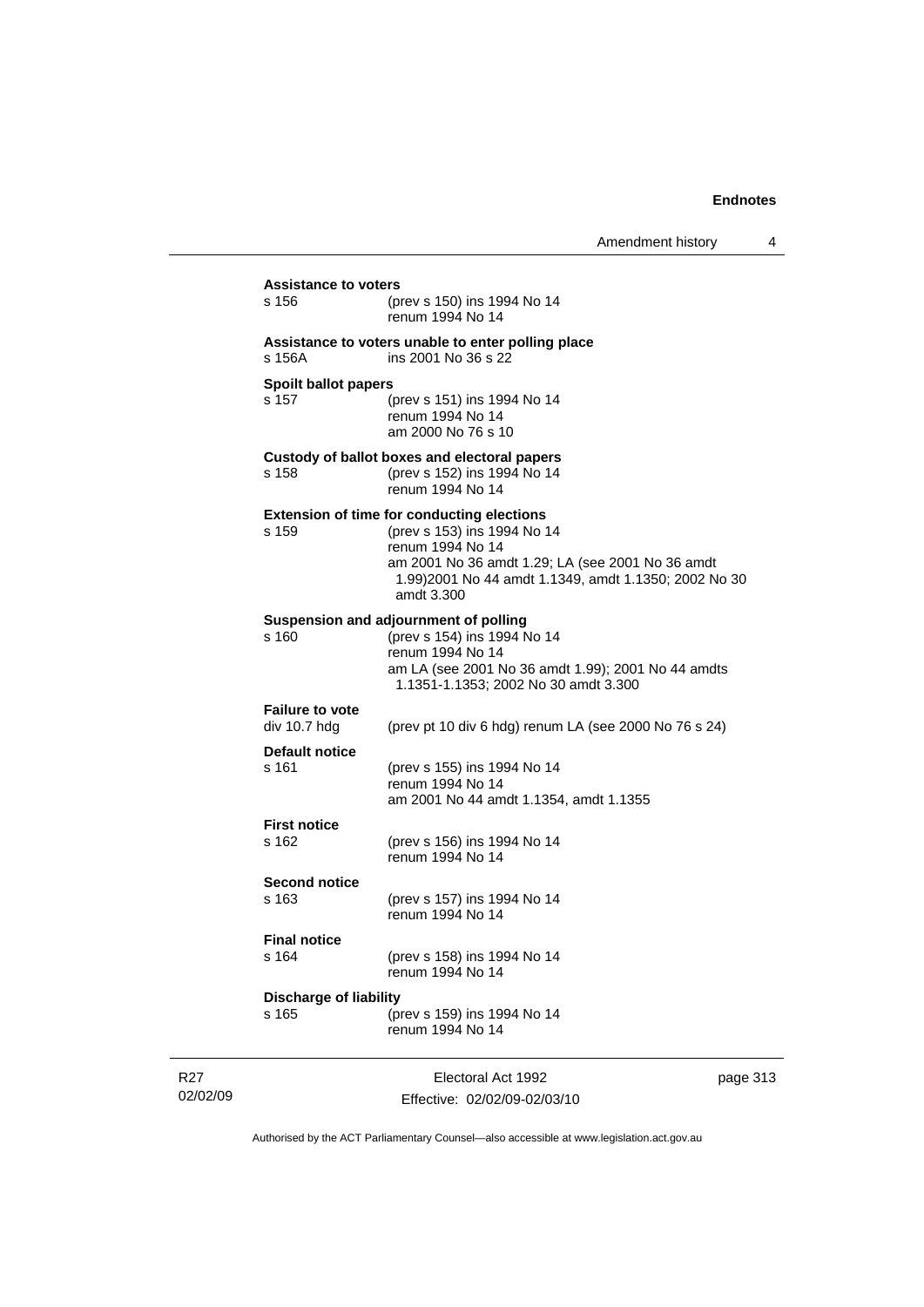4 Amendment history

| Response on behalf of elector<br>s 166         | (prev s 160) ins 1994 No 14<br>renum 1994 No 14                                                                                                                     |
|------------------------------------------------|---------------------------------------------------------------------------------------------------------------------------------------------------------------------|
| <b>Polling in Antarctica</b><br>pt 11 hdg      | ins 1994 No 14                                                                                                                                                      |
| Definitions for pt 11<br>s 167 hdg<br>s 167    | sub 2001 No 36 amdt 1.30<br>(prev s 161) ins 1994 No 14<br>renum 1994 No 14<br>am 2001 No 36 amdt 1.31, amdt 1.32<br>def <i>transmit</i> sub 2001 No 44 amdt 1.1356 |
| Declaration of ship as a station<br>s 167A     | ins 2001 No 36 amdt 1.32                                                                                                                                            |
| Approval of ways of transmission<br>s 167B     | ins 2001 No 44 amdt 1.1357                                                                                                                                          |
| s 168                                          | Returning officers and assistants for Antarctic stations<br>(prev s 162) ins 1994 No 14<br>renum 1994 No 14<br>sub 2002 No 30 amdt 3.301                            |
| Acting returning officer or assistant<br>s 169 | (prev s 163) ins 1994 No 14<br>renum 1994 No 14<br>om 2002 No 30 amdt 3.301                                                                                         |
| s 170                                          | Application of Act to polling in Antarctica<br>(prev s 164) ins 1994 No 14<br>renum 1994 No 14                                                                      |
| <b>Antarctic electors</b><br>s 171             | (prev s 165) ins 1994 No 14<br>renum 1994 No 14<br>am 1997 No 91                                                                                                    |
| s 172                                          | Arrangements for the polling in Antarctica<br>(prev s 166) ins 1994 No 14<br>renum 1994 No 14                                                                       |
| <b>Conduct of the polling</b><br>s 173         | (prev s 167) ins 1994 No 14<br>renum 1994 No 14                                                                                                                     |
| <b>Claims to vote</b><br>s 174                 | (prev s 168) ins 1994 No 14<br>renum 1994 No 14                                                                                                                     |
|                                                |                                                                                                                                                                     |

page 314 Electoral Act 1992 Effective: 02/02/09-02/03/10

R27 02/02/09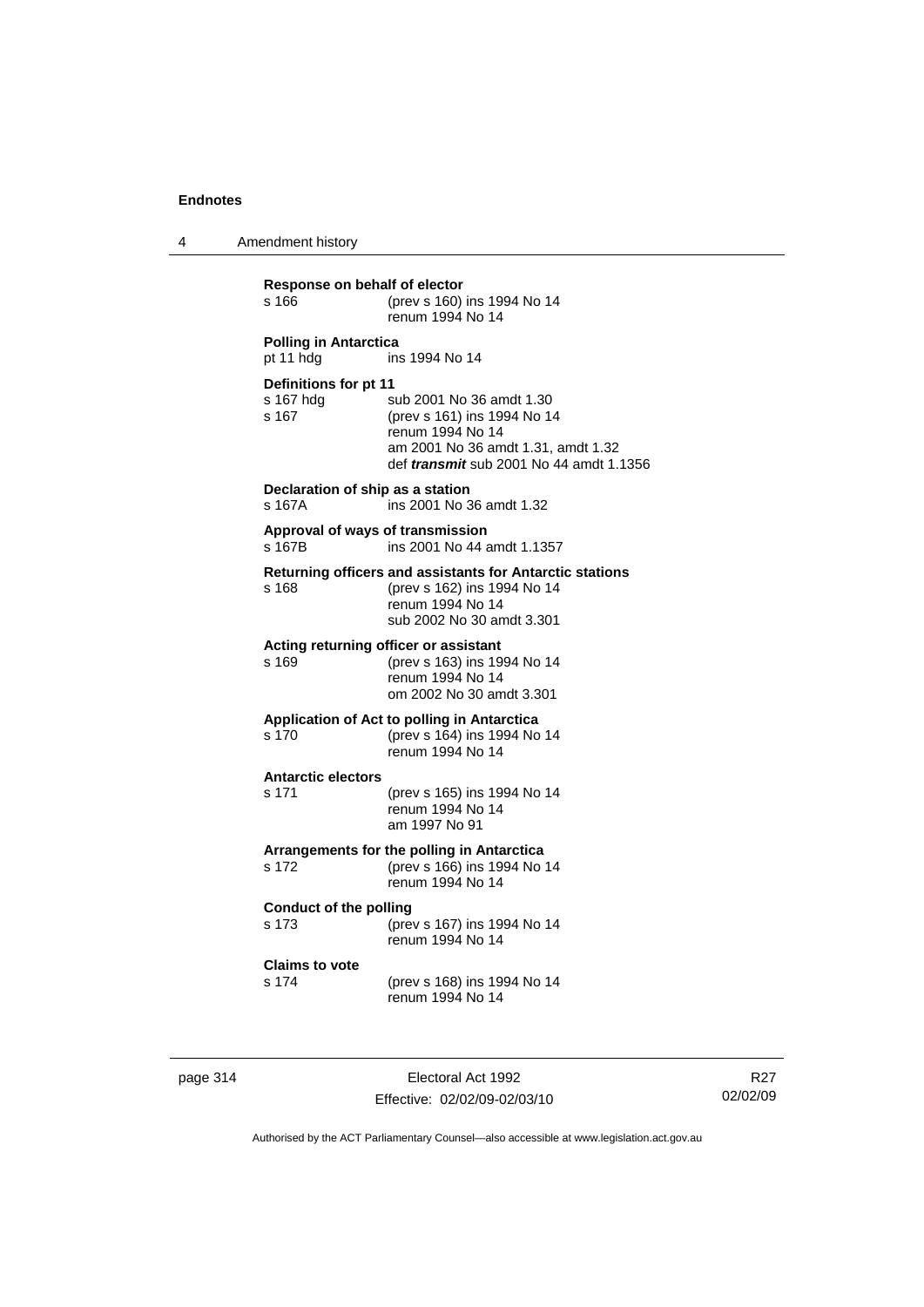| Proceedings at close of poll                    |                                                                      |  |
|-------------------------------------------------|----------------------------------------------------------------------|--|
| s 175                                           | (prev s 169) ins 1994 No 14                                          |  |
|                                                 | renum 1994 No 14<br>am 1995 No 46; 2002 No 30 amdt 3.302             |  |
|                                                 |                                                                      |  |
| <b>Result of polling in Antarctica</b><br>s 176 | (prev s 170) ins 1994 No 14                                          |  |
|                                                 | renum 1994 No 14                                                     |  |
|                                                 |                                                                      |  |
| <b>Preservation of documents</b><br>s 177       | (prev s 171) ins 1994 No 14                                          |  |
|                                                 | renum 1994 No 14                                                     |  |
| The scrutiny                                    |                                                                      |  |
| pt 12 hdg                                       | ins 1994 No 14                                                       |  |
| <b>Scrutiny</b>                                 |                                                                      |  |
| s 178                                           | (prev s 172) ins 1994 No 14                                          |  |
|                                                 | renum 1994 No 14                                                     |  |
|                                                 | am 1997 No 91; 2000 No 76 s 11                                       |  |
|                                                 | Preliminary scrutiny of declaration voting papers etc                |  |
| s 179                                           | (prev s 173) ins 1994 No 14<br>renum 1994 No 14                      |  |
|                                                 | am 2002 No 30 amdt 3.303, amdt 3.304                                 |  |
| <b>Formality of ballot papers</b>               |                                                                      |  |
| s 180                                           | (prev s 174) ins 1994 No 14                                          |  |
|                                                 | renum 1994 No 14                                                     |  |
| Death of candidate                              |                                                                      |  |
| s 181                                           | (prev s 175) ins 1994 No 14                                          |  |
|                                                 | renum 1994 No 14                                                     |  |
|                                                 | First count-ordinary ballot papers                                   |  |
| s 182                                           | (prev s 176) ins 1994 No 14                                          |  |
|                                                 | renum 1994 No 14<br>am 2000 No 76 s 12                               |  |
|                                                 |                                                                      |  |
| s 183                                           | First count-declaration ballot papers<br>(prev s 177) ins 1994 No 14 |  |
|                                                 | renum 1994 No 14                                                     |  |
|                                                 | First count-electronic ballot papers                                 |  |
| s 183A                                          | ins 2000 No 76 s 13                                                  |  |
| Second count-first preferences                  |                                                                      |  |
| s 184                                           | (prev s 178) ins 1994 No 14                                          |  |
|                                                 | renum 1994 No 14                                                     |  |
|                                                 | am 2000 No 76 s 14                                                   |  |
|                                                 |                                                                      |  |

R27 02/02/09

Electoral Act 1992 Effective: 02/02/09-02/03/10 page 315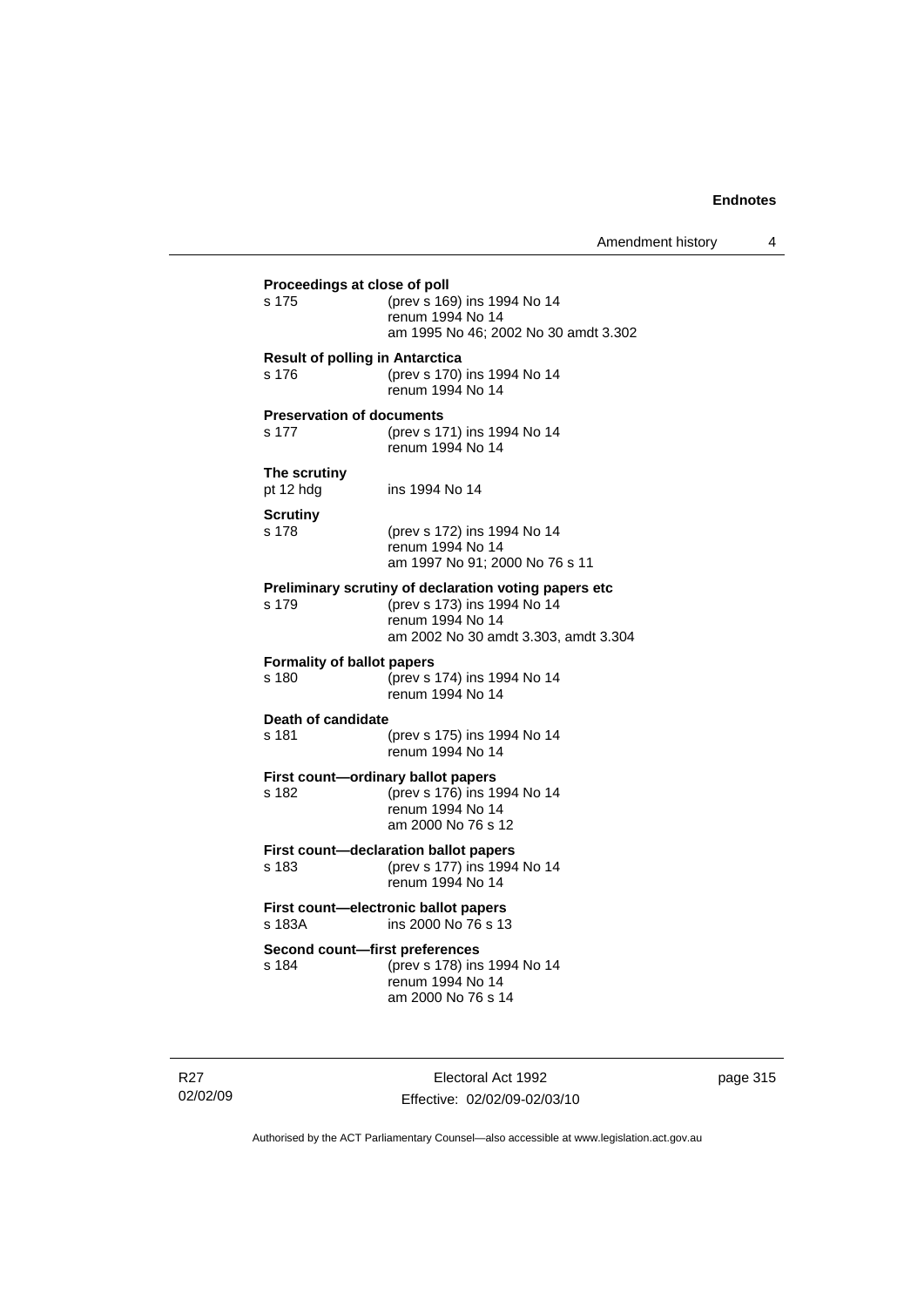4 Amendment history

| Ascertaining result of poll<br>s 185        | (prev s 179) ins 1994 No 14<br>renum 1994 No 14<br>am 2000 No 76 s 15                                                                                                                                                                       |
|---------------------------------------------|---------------------------------------------------------------------------------------------------------------------------------------------------------------------------------------------------------------------------------------------|
| <b>Objections by scrutineers</b><br>s 186   | (prev s 180) ins 1994 No 14<br>renum 1994 No 14                                                                                                                                                                                             |
| <b>Recount of ballot papers</b><br>s 187    | (prev s 181) ins 1994 No 14<br>renum 1994 No 14<br>sub A2004-26 s 18                                                                                                                                                                        |
| s 187A                                      | Application for recount of ballot papers etc<br>orig s 187A renum as s 187C<br>ins A2004-26 s 18                                                                                                                                            |
| s 187B                                      | Review of decision of commissioner to refuse to arrange for recount<br>ins A2004-26 s 18                                                                                                                                                    |
| s 187C                                      | Recount of electronic scrutiny of ballot papers<br>(prev s 187A) ins 2000 No 76 s 16<br>renum A2004-26 s 19                                                                                                                                 |
| s 188                                       | <b>Reservation of disputed ballot papers</b><br>(prev s 182) ins 1994 No 14<br>renum 1994 No 14                                                                                                                                             |
| Declaration of result of election<br>s 189  | (prev s 183) ins 1994 No 14<br>renum 1994 No 14                                                                                                                                                                                             |
| <b>Casual vacancies</b><br>pt 13 hdg        | ins 1994 No 14                                                                                                                                                                                                                              |
| Definitions for pt 13<br>s 190 hdg<br>s.190 | sub 2001 No 36 amdt 1.33<br>(prev s 184) ins 1994 No 14<br>renum 1994 No 14<br>am 2001 No 36 amdt 1.36, amdt 1.37<br>def candidate om 2001 No 36 amdt 1.34<br>def newspaper om 2001 No 36 amdt 1.34<br>def speaker ins 2001 No 36 amdt 1.35 |
| Notice of casual vacancy<br>s 191           | (prev s 185) ins 1994 No 14<br>renum 1994 No 14<br>am A2008-13 s 33                                                                                                                                                                         |

page 316 Electoral Act 1992 Effective: 02/02/09-02/03/10

R27 02/02/09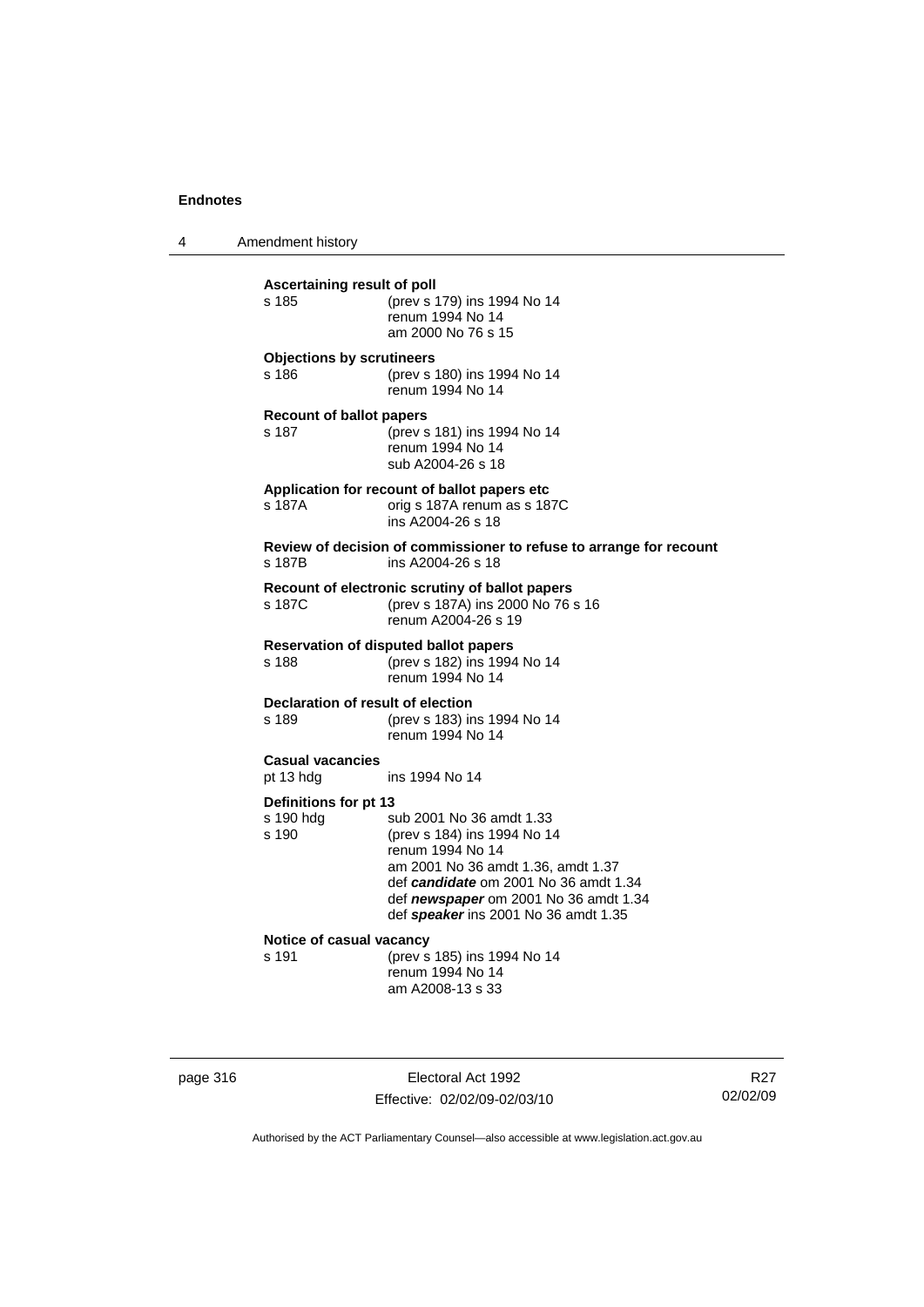# **Candidates for casual vacancy**<br>s 192 (prev s 186) i (prev s 186) ins 1994 No 14 renum 1994 No 14 am LA (see 2001 No 36 amdt 1.99); 2001 No 44 amdt 1.1358, amdt 1.1359 **Publication of candidates' details** s 193 (prev s 187) ins 1994 No 14 renum 1994 No 14 **Determination of candidate to fill vacancy** s 194 (prev s 188) ins 1994 No 14 renum 1994 No 14 am 2002 No 30 amdt 3.352; A2008-13 s 34; ss renum R26 LA **Assembly nominees** s 195 (prev s 189) ins 1994 No 14 renum 1994 No 14 am 2001 No 36 s 23 **Term of office of MLA declared elected under pt 13** s 196 (prev s 190) ins 1994 No 14 renum 1994 No 14 **Dissolution or pre-election period** s 197 (prev s 191) ins 1994 No 14 renum 1994 No 14 am 2002 No 30 amdt 3.305 **Election funding and financial disclosure** pt 14 hdg ins 1994 No 14 **Preliminary**  (prev pt 14 div 1 hdg) renum 2001 No 36 amdt 1.99 **Definitions for pt 14**<br>s 198 hda s s 198 hdg sub 2001 No 36 amdt 1.38<br>s 198 (prev s 192) ins 1994 No 14 (prev s 192) ins 1994 No 14 renum 1994 No 14 am 2001 No 36 amdt 1.42, amdt 1.43 def *associated entity* ins 1996 No 56 s 4 sub 2001 No 36 s 24 am A2004-26 amdt 1.64 def *ballot group* ins 2001 No 36 s 25 om A2004-26 amdt 1.33

R27 02/02/09

Electoral Act 1992 Effective: 02/02/09-02/03/10 page 317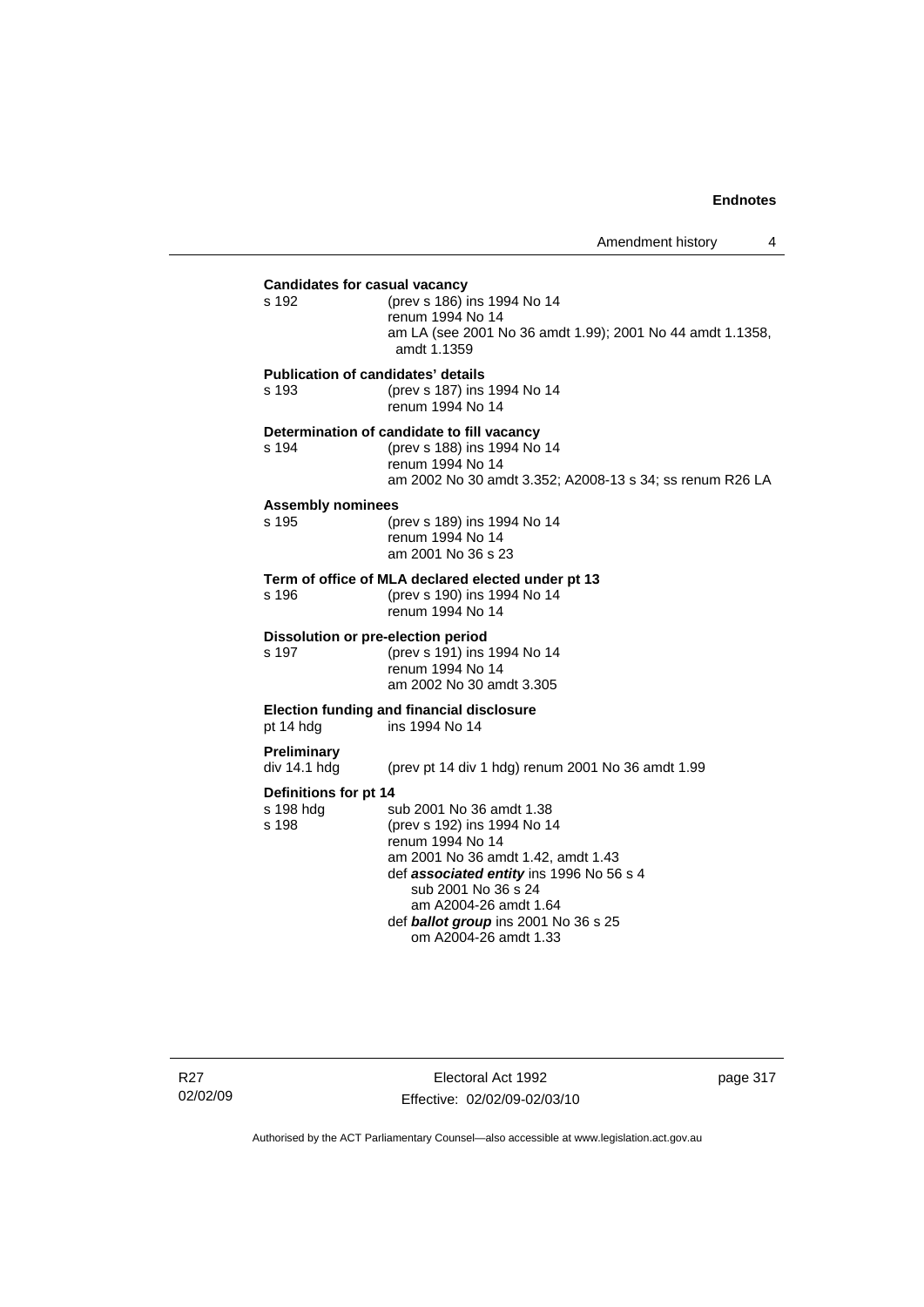4 Amendment history def *entity* ins 1996 No 56 s 4 def *financial controller* ins 1996 No 56 s 4 def *gift* am 2001 No 36 amdt 1.39; A2004-26 s 20; A2008-13 s 35 def *independent MLA* om 2001 No 36 amdt 1.40 def *non-party group* om A2008-13 s 36 def *register* am 2001 No 36 amdt 1.41; A2004-26 amdt 1.60 def *reporting agent* sub 2001 No 36 s 26 am A2004-26 amdt 1.34, amdt 1.60 **Reference to things done by party etc**<br>s 198A hdq sub A2004-26 amdt s 198A hdg sub A2004-26 amdt 1.35<br>s 198A ins 2001 No 36 amdt 1.43 ins 2001 No 36 amdt 1.43 am A2004-26 amdt 1.36 **Candidate remains candidate after election** s 198B ins 2001 No 36 amdt 1.43 **Related bodies corporate** s 199 (prev s 193) ins 1994 No 14 renum 1994 No 14 **Activities of campaign committees** s 200 (prev s 194) ins 1994 No 14 renum 1994 No 14 am 2001 No 36 amdt 1.44; A2004-26 amdt 1.37, amdt 1.62 **Disclosure periods** s 201 (prev s 195) ins 1994 No 14 renum 1994 No 14 def *disclosure day* am 1997 No 91 s 24; 2001 No 36 amdt 1.45; 2002 No 30 amdt 3.306; A2003-54 s 5; A2004-26 amdt 1.63; A2008-13 s 37 **Gifts—determination of amounts**<br>s 202 (prev s 196) ins (prev s 196) ins 1994 No 14 renum 1994 No 14 **Reporting agents**  (prev pt 14 div 2 hdg) renum LA (see 2000 No 76 s 24) **Appointed agents** s 203 (prev s 197) ins 1994 No 14 renum 1994 No 14 am 1997 No 91; 2001 No 36 amdts 1.46-1.48; LA (see 2001 No 36 amdt 1.99); 2002 No 30 amdt 3.307, amdt 3.308, amdt 3.352; A2004-26 amdt 1.38, amdt 1.39, amdt 1.61, amdt 1.63; ss renum R16 LA (see A2004-26 amdt 1.66); A2008-13 s 38, s 39; pars renum R26 LA

page 318 **Electoral Act 1992** Effective: 02/02/09-02/03/10

R27 02/02/09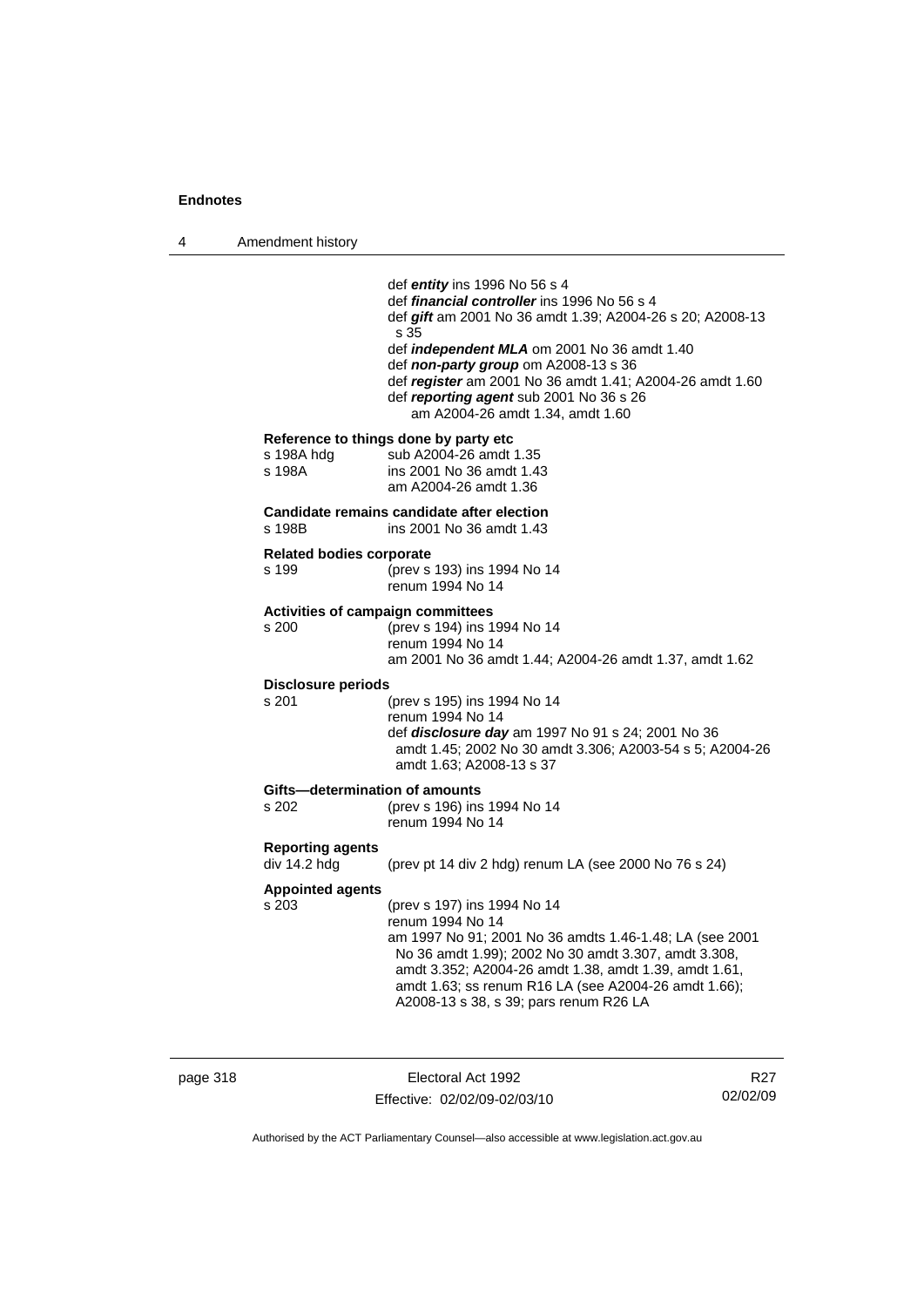| <b>Non-appointed agents</b><br>s 204 |                                                        |  |  |  |
|--------------------------------------|--------------------------------------------------------|--|--|--|
|                                      | (prev s 198) ins 1994 No 14<br>renum 1994 No 14        |  |  |  |
|                                      | am 1997 No 91; 2001 No 36 amdt 1.49, amdt 1.50; LA     |  |  |  |
|                                      | (see 2001 No 36 amdt 1.99); A2004-26 amdt 1.61,        |  |  |  |
|                                      | amdt 1.63; A2008-13 s 40; ss renum R26 LA              |  |  |  |
|                                      |                                                        |  |  |  |
| <b>Registers of reporting agents</b> |                                                        |  |  |  |
| s 205                                | (prev s 199) ins 1994 No 14                            |  |  |  |
|                                      | renum 1994 No 14                                       |  |  |  |
|                                      | am 2001 No 36 amdts 1.51-1.53; LA (see 2001 No 36      |  |  |  |
|                                      | amdt 1.99); 2002 No 30 amdt 3.309; A2004-26 amdt 1.40, |  |  |  |
|                                      | amdt 1.41, amdt 1.60; pars renum R16 LA (see A2004-26  |  |  |  |
|                                      | amdt 1.66); A2008-13 s 41, s 42                        |  |  |  |
| <b>Election funding</b>              |                                                        |  |  |  |
| div 14.3 hdg                         | (prev pt 14 div 3 hdg) renum LA (see 2000 No 76 s 24)  |  |  |  |
| Who eligible votes are cast for      |                                                        |  |  |  |
| s 206                                | (prev s 200) ins 1994 No 14                            |  |  |  |
|                                      | renum 1994 No 14                                       |  |  |  |
|                                      | am 1996 No 56                                          |  |  |  |
|                                      | sub 2001 No 36 amdt 1.54                               |  |  |  |
|                                      | am A2004-26 s 21                                       |  |  |  |
|                                      | sub A2008-13 s 43                                      |  |  |  |
| <b>Entitlement to funds</b>          |                                                        |  |  |  |
| s 207                                | (prev s 201) ins 1994 No 14                            |  |  |  |
|                                      | renum 1994 No 14                                       |  |  |  |
|                                      | am 1996 No 56; 2001 No 36 amdt 1.55; A2004-26 s 22;    |  |  |  |
|                                      | A2008-13 s 44                                          |  |  |  |
| <b>Threshold</b>                     |                                                        |  |  |  |
| s 208                                | (prev s 202) ins 1994 No 14                            |  |  |  |
|                                      | renum 1994 No 14                                       |  |  |  |
|                                      | sub 1996 No 56; 2001 No 36 s 27                        |  |  |  |
|                                      | am A2004-26 s 23, amdt 1.42, amdt 1.63                 |  |  |  |
| <b>Claims for payment</b>            |                                                        |  |  |  |
| s 209                                | (prev s 203) ins 1994 No 14                            |  |  |  |
|                                      | renum 1994 No 14                                       |  |  |  |
|                                      | om 1996 No 56                                          |  |  |  |
| Claims by party reporting agents     |                                                        |  |  |  |
| s 210                                | (prev s 204) ins 1994 No 14                            |  |  |  |
|                                      | renum 1994 No 14                                       |  |  |  |
|                                      | om 1996 No 56                                          |  |  |  |
|                                      |                                                        |  |  |  |

R27 02/02/09

Electoral Act 1992 Effective: 02/02/09-02/03/10 page 319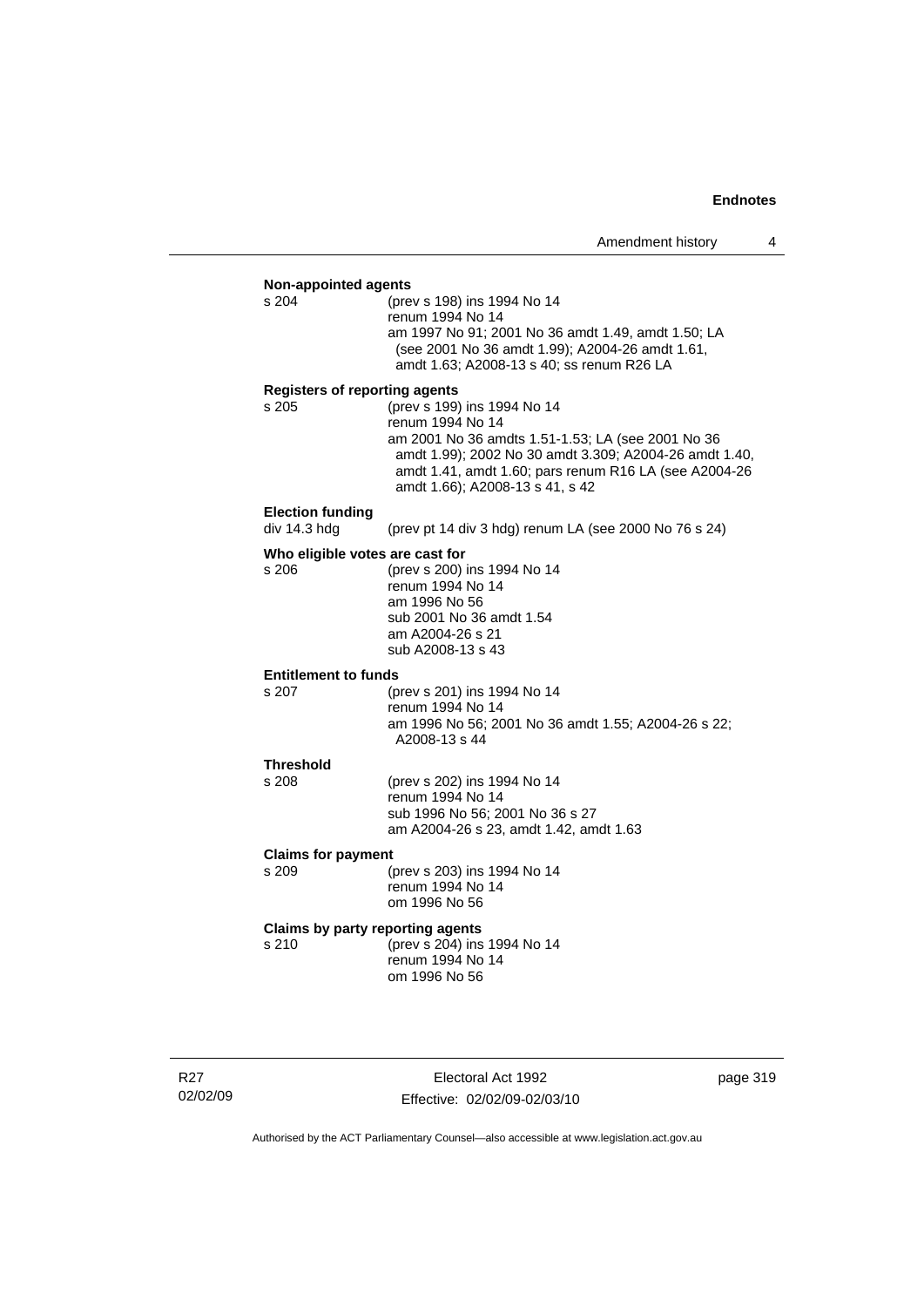4 Amendment history

#### **Determination of claims**

| s 211 | (prev s 205) ins 1994 No 14 |
|-------|-----------------------------|
|       | renum 1994 No 14            |
|       | om 1996 No 56               |
|       |                             |

### **Making of payments**

s 212 (prev s 206) ins 1994 No 14 renum 1994 No 14 am 1996 No 56; 2001 No 36 amdt 1.56, amdt 1.57; LA (see 2001 No 36 amdt 1.99); A2004-26 s 24, amdt 1.63; A2008-13 s 45, s 46; ss renum R26 LA

#### **Revocation of determinations**

| s 213 | (prev s 207) ins 1994 No 14 |
|-------|-----------------------------|
|       | renum 1994 No 14            |
|       | om 1996 No 56               |

# **Death of candidate**

(prev s 208) ins 1994 No 14 renum 1994 No 14 am 1996 No 56; 2001 No 36 amdt 1.58; A2004-26 s 26; A2008-13 s 47

#### **Application voluntary**

s 215 (prev s 209) ins 1994 No 14 renum 1994 No 14 am 1996 No 56

# **Disclosure of donations**<br>div 14.4 hdg (prev)

(prev pt 14 div 4 hdg) renum LA (see 2000 No 76 s 24)

### **Meaning of** *defined details* **for div 4**

| s 216 hda | sub 2001 No 36 amdt 1.59            |
|-----------|-------------------------------------|
| s 216     | (prev s 210) ins 1994 No 14         |
|           | renum 1994 No 14                    |
|           | def $g$ ift om 2001 No 36 amdt 1.60 |

#### **Disclosure of gifts**

s 217 (prev s 211) ins 1994 No 14 renum 1994 No 14 am 2001 No 36 s 28; 2001 No 44 amdt 1.1360, amdt 1.1361; 2002 No 30 amdt 3.353; A2004-26 s 27; A2008-13 s 48

## **Disclosure of gifts—non-party groups**

s 218 (prev s 212) ins 1994 No 14 renum 1994 No 14 am 2001 No 36 s 29; 2001 No 44 amdt 1.1362, amdt 1.1363; 2002 No 30 amdt 3.353 om A2008-13 s 49

page 320 **Electoral Act 1992** Effective: 02/02/09-02/03/10

R27 02/02/09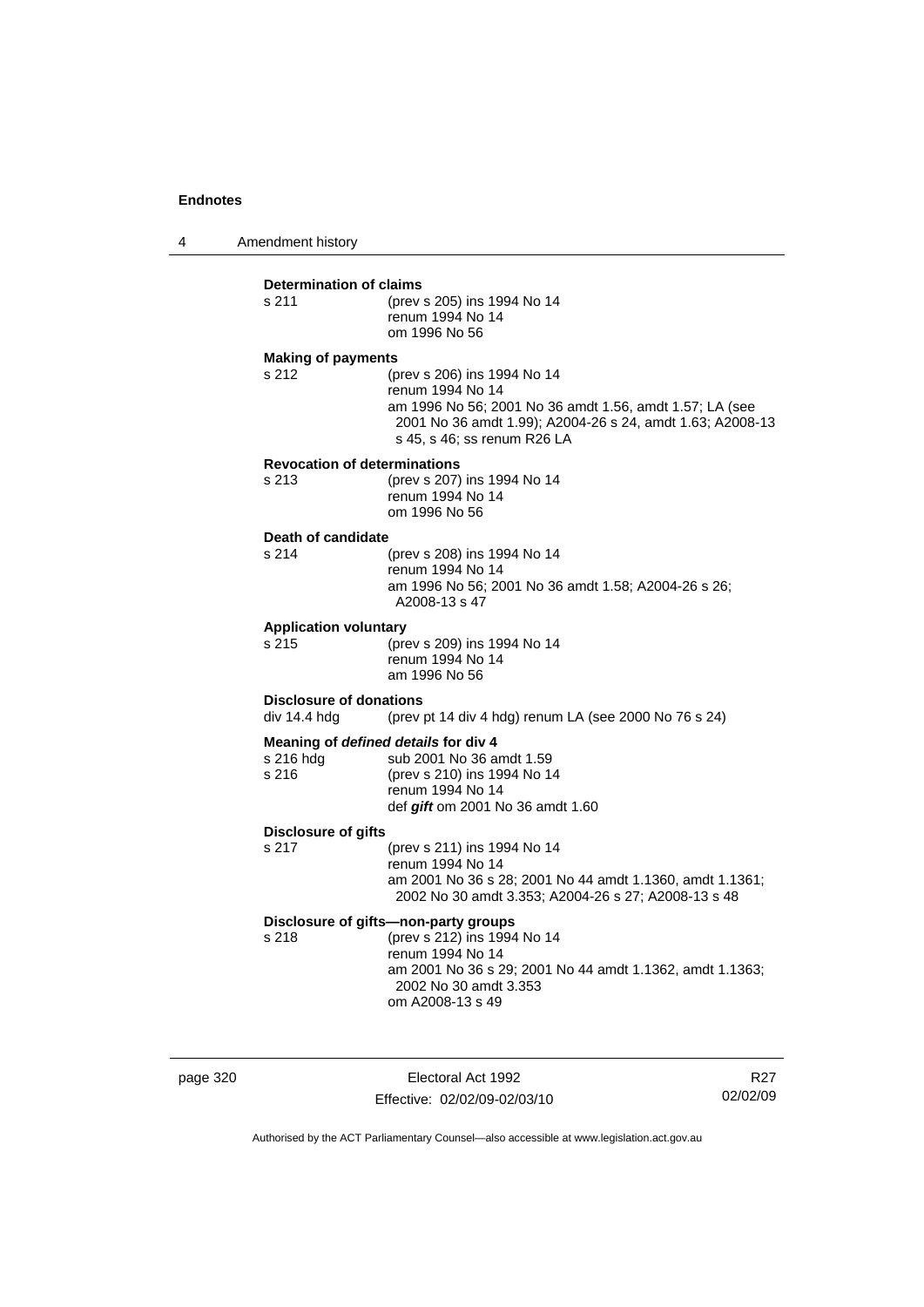#### **Certain loans not to be received**

| s 218A | ins 2001 No 36 s 30                                   |
|--------|-------------------------------------------------------|
|        | am A2004-26 amdt 1.43, amdt 1.44, amdt 1.60; ss, pars |
|        | renum R16 LA (see A2004-26 amdt 1.66); A2008-13       |
|        | ss 50-54; ss and pars renum R26 LA                    |
|        |                                                       |

#### **Nil returns**

s 219 (prev s 213) ins 1994 No 14 renum 1994 No 14 am A2008-13 s 55

#### **Disclosure of gifts by persons incurring political expenditure**

s 220 (prev s 214) ins 1994 No 14 renum 1994 No 14 am 1996 No 56; 2001 No 36 s 31 and amdt 1.61; LA (see 2001 No 36 amdt 1.99); 2001 No 44 amdt 1.1364, amdt 1.1365; 2002 No 30 amdt 3.353; A2004-26 amdt 1.60, amdt 1.63

### **Disclosure of gifts made to candidates**

| s 221 hda | sub A2008-13 s 56                                        |
|-----------|----------------------------------------------------------|
| s 221     | (prev s 215) ins 1994 No 14                              |
|           | renum 1994 No 14                                         |
|           | am 1996 No 56; LA (see 2001 No 36 amdt 1.99); 2001 No 44 |
|           | amdts 1.1366-1.1369; 2002 No 30 amdt 3.353; A2004-26     |
|           | s 28, s 29: A2008-13 s 57, s 58                          |
|           |                                                          |

# **Annual returns of donations**

ins 1996 No 56 sub 2001 No 36 s 32 am 2001 No 44 amdts 1.1370-1.1372; 2002 No 30 amdt 3.353; A2004-26 s 30; A2004-26 amdt 1.60; A2008-13 ss 59-61

### **Advice about obligations to make returns**

| s 221B | ins 1996 No 56                             |
|--------|--------------------------------------------|
|        | sub 2001 No 36 s 32                        |
|        | am A2004-26 amdt 1.60: A2008-13 s 62, s 63 |
|        |                                            |

#### **Anonymous gifts**

s 222 (prev s 216) ins 1994 No 14 renum 1994 No 14 sub 2001 No 36 s 32 am A2004-26 s 31, amdt 1.45, amdt 1.60; pars renum R16 LA (see A2004-26 amdt 1.66); A2008-13 ss 64-70; ss and pars renum R26 LA

#### **Disclosure of electoral expenditure**

div 14.5 hdg (prev pt 14 div 5 hdg) renum LA (see 2000 No 76 s 24)

R27 02/02/09

Electoral Act 1992 Effective: 02/02/09-02/03/10 page 321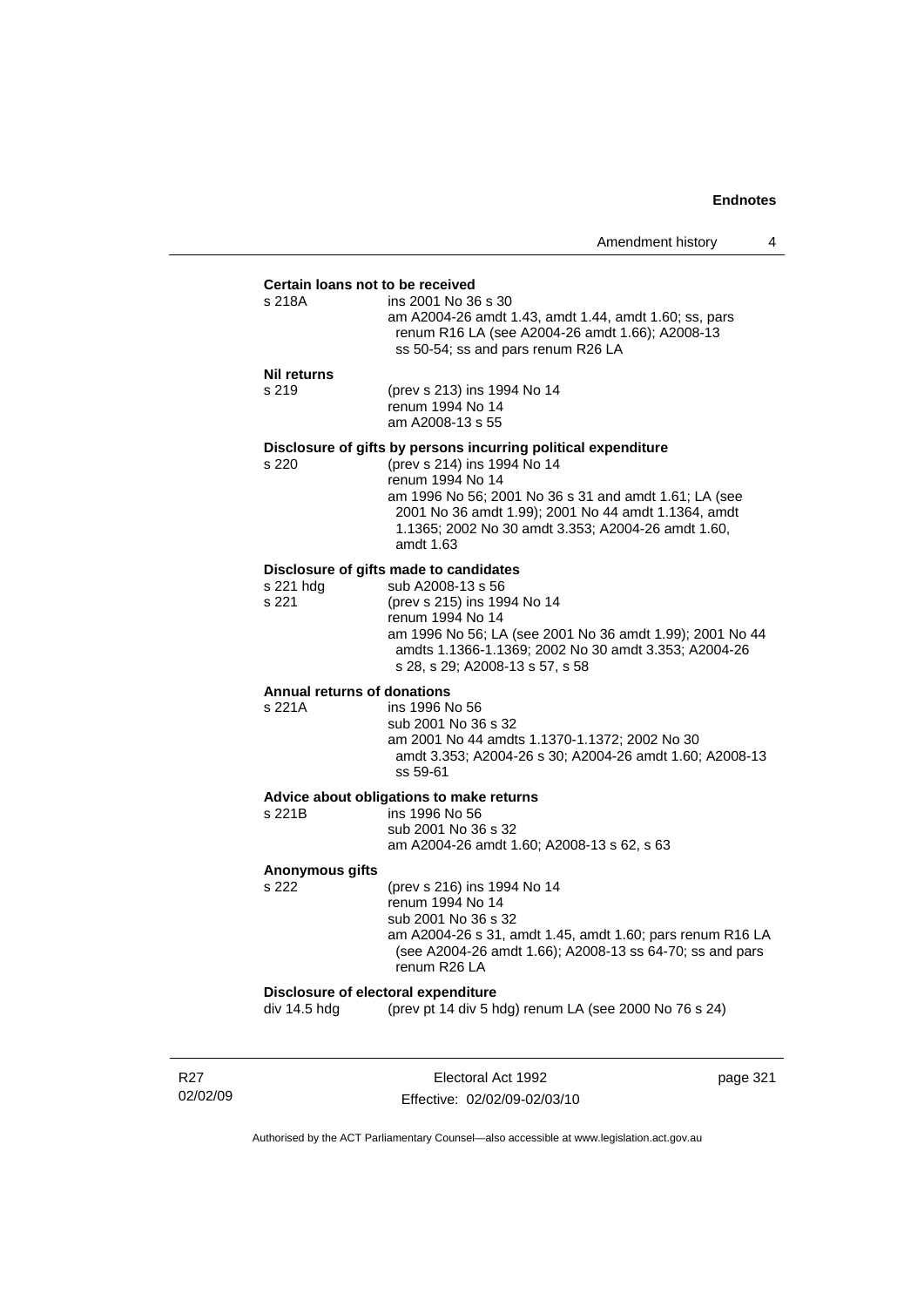4 Amendment history

# **Definitions for div 14.5**

| s 223 hdg<br>s 223               | sub 2001 No 36 amdt 1.62<br>(prev s 217) ins 1994 No 14<br>renum 1994 No 14; 2001 No 36 amdt 1.99<br>am 2001 No 36 amdt 1.64, amdt 1.65<br>def electoral expenditure am 1996 No 56 s 16; LA (see 2001<br>No 36 amdt 1.99); A2008-13 s 71, s 72<br>def participant ins 2001 No 36 amdt 1.63<br>am A2004-26 s 32; A2008-13 s 73<br>def relates ins 2001 No 36 amdt 1.63 |
|----------------------------------|-----------------------------------------------------------------------------------------------------------------------------------------------------------------------------------------------------------------------------------------------------------------------------------------------------------------------------------------------------------------------|
| Returns of electoral expenditure |                                                                                                                                                                                                                                                                                                                                                                       |
| s 224                            | (prev s 218) ins 1994 No 14<br>renum 1994 No 14; 2001 No 36 amdt 1.99<br>am 1996 No 56; 2001 No 36 amdt 1.66, amdt 1.67; LA (see<br>2001 No 36 amdt 1.99); 2001 No 44 amdt 1.1373, amdt<br>1.1374; 2002 No 30 amdt 3.353; A2004-26 s 33, amdt 1.60,<br>amdt 1.63; A2008-13 ss 74-76; ss renum R26 LA                                                                  |
| <b>Nil returns</b>               |                                                                                                                                                                                                                                                                                                                                                                       |
| s 225                            | (prev s 219) ins 1994 No 14<br>renum 1994 No 14                                                                                                                                                                                                                                                                                                                       |
|                                  | am 1996 No 56; 2001 No 36 amdt 1.68; A2004-26 amdt 1.63;<br>A2008-13 s 77; ss renum R26 LA                                                                                                                                                                                                                                                                            |
|                                  | Returns by broadcasters and publishers                                                                                                                                                                                                                                                                                                                                |
| s 226                            | (prev s 220) ins 1994 No 14<br>renum 1994 No 14                                                                                                                                                                                                                                                                                                                       |
|                                  | am 2001 No 44 amdt 1.1375, amdt 1.1376; 2002 No 30<br>amdt 3.353; A2004-26 s 34; A2008-13 s 78                                                                                                                                                                                                                                                                        |
| Multiple elections on same day   |                                                                                                                                                                                                                                                                                                                                                                       |
| s 227                            | (prev s 221) ins 1994 No 14<br>renum 1994 No 14                                                                                                                                                                                                                                                                                                                       |
|                                  | am 2001 No 44 amdt 1.1377                                                                                                                                                                                                                                                                                                                                             |
| <b>Annual returns</b>            |                                                                                                                                                                                                                                                                                                                                                                       |
| div 14.6 hdg                     | (prev pt 14 div 6 hdg) renum LA (see 2000 No 76 s 24)                                                                                                                                                                                                                                                                                                                 |
|                                  | Meaning of defined particulars for div 14.6                                                                                                                                                                                                                                                                                                                           |
| s 228 hdg<br>s 228               | sub 2001 No 36 amdt 1.69<br>(prev s 222) ins 1994 No 14                                                                                                                                                                                                                                                                                                               |
|                                  | renum 1994 No 14                                                                                                                                                                                                                                                                                                                                                      |
|                                  | am A2008-13 s 79                                                                                                                                                                                                                                                                                                                                                      |
| <b>Fund-raising events</b>       |                                                                                                                                                                                                                                                                                                                                                                       |
| s 229                            | (prev s 223) ins 1994 No 14<br>renum 1994 No 14                                                                                                                                                                                                                                                                                                                       |
|                                  | om 1996 No 56                                                                                                                                                                                                                                                                                                                                                         |
|                                  |                                                                                                                                                                                                                                                                                                                                                                       |
|                                  |                                                                                                                                                                                                                                                                                                                                                                       |

page 322 Electoral Act 1992 Effective: 02/02/09-02/03/10

R27 02/02/09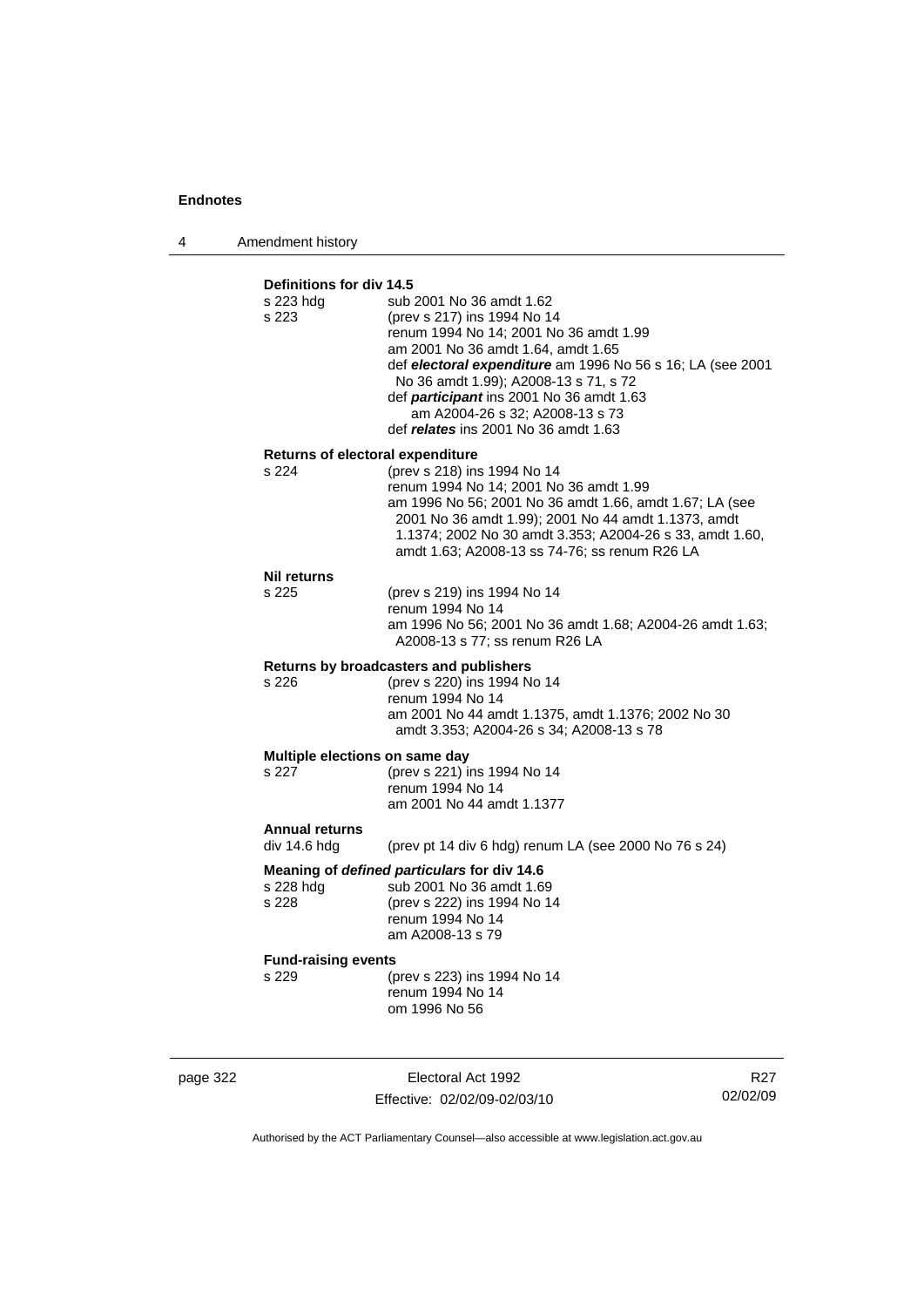# **Annual returns by parties and MLAs**

| Annual returns by parties and MLAS                                                                                                                                                         |                                                                                                                                                                                                                                                                                                                                            |  |  |
|--------------------------------------------------------------------------------------------------------------------------------------------------------------------------------------------|--------------------------------------------------------------------------------------------------------------------------------------------------------------------------------------------------------------------------------------------------------------------------------------------------------------------------------------------|--|--|
| s 230 hdg<br>s 230                                                                                                                                                                         | sub A2004-26 amdt 1.46<br>(prev s 224) ins 1994 No 14<br>renum 1994 No 14<br>am 1996 No 56; 2000 No 50 s 4<br>sub 2001 No 36 s 33<br>am LA (see 2001 No 36 amdt 1.99); 2001 No 44 amdt 1.1378<br>(as sub 2001 No 36 amdt 2.2), amdt 1.1379; 2002 No 30<br>amdt 3.353; A2004-26 amdt 1.60, amdt 1.63; A2008-13<br>ss 80-82; ss renum R26 LA |  |  |
| Periods of less than financial year                                                                                                                                                        |                                                                                                                                                                                                                                                                                                                                            |  |  |
| s 231<br>(prev s 225) ins 1994 No 14<br>renum 1994 No 14<br>sub 2001 No 36 s 33<br>am A2004-26 amdt 1.47, amdt 1.60, amdt 1.63, amdt 1.64;<br>pars renum R16 LA (see A2004-26 amdt 1.66)   |                                                                                                                                                                                                                                                                                                                                            |  |  |
|                                                                                                                                                                                            | <b>Returns by parties under Commonwealth Electoral Act</b>                                                                                                                                                                                                                                                                                 |  |  |
| s 231A                                                                                                                                                                                     | ins 1996 No 56<br>om A2008-13 s 83                                                                                                                                                                                                                                                                                                         |  |  |
| Annual returns by associated entities<br>s 231B<br>ins 1996 No 56<br>sub 2001 No 36 s 34<br>am 2001 No 44 amdt 1.1380, 1.1381; 2002 No 30 amdt 3.353;<br>A2004-26 amdt 1.64; A2008-13 s 84 |                                                                                                                                                                                                                                                                                                                                            |  |  |
|                                                                                                                                                                                            |                                                                                                                                                                                                                                                                                                                                            |  |  |
| Returns by associated entities under Commonwealth Electoral Act<br>s 231C<br>ins 1996 No 56<br>om A2008-13 s 85                                                                            |                                                                                                                                                                                                                                                                                                                                            |  |  |
| <b>Amounts received</b>                                                                                                                                                                    |                                                                                                                                                                                                                                                                                                                                            |  |  |
| s 232                                                                                                                                                                                      | (prev s 226) ins 1994 No 14<br>renum 1994 No 14<br>sub 1996 No 56; 2001 No 36 s 35<br>am A2004-26 amdt 1.60, amdt 1.64<br>sub A2008-13 s 86                                                                                                                                                                                                |  |  |
| <b>Amounts paid</b>                                                                                                                                                                        |                                                                                                                                                                                                                                                                                                                                            |  |  |
| s 233                                                                                                                                                                                      | (prev s 227) ins 1994 No 14<br>renum 1994 No 14<br>am 1996 No 56<br>om 2001 No 36 s 35                                                                                                                                                                                                                                                     |  |  |
| <b>Outstanding amounts</b>                                                                                                                                                                 |                                                                                                                                                                                                                                                                                                                                            |  |  |
| s 234                                                                                                                                                                                      | (prev s 228) ins 1994 No 14<br>renum 1994 No 14<br>am 1994 No 78; 1996 No 56; 2001 No 36 amdt 1.70;<br>A2004-26 amdt 1.60; A2008-13 s 87                                                                                                                                                                                                   |  |  |

R27 02/02/09

Electoral Act 1992 Effective: 02/02/09-02/03/10 page 323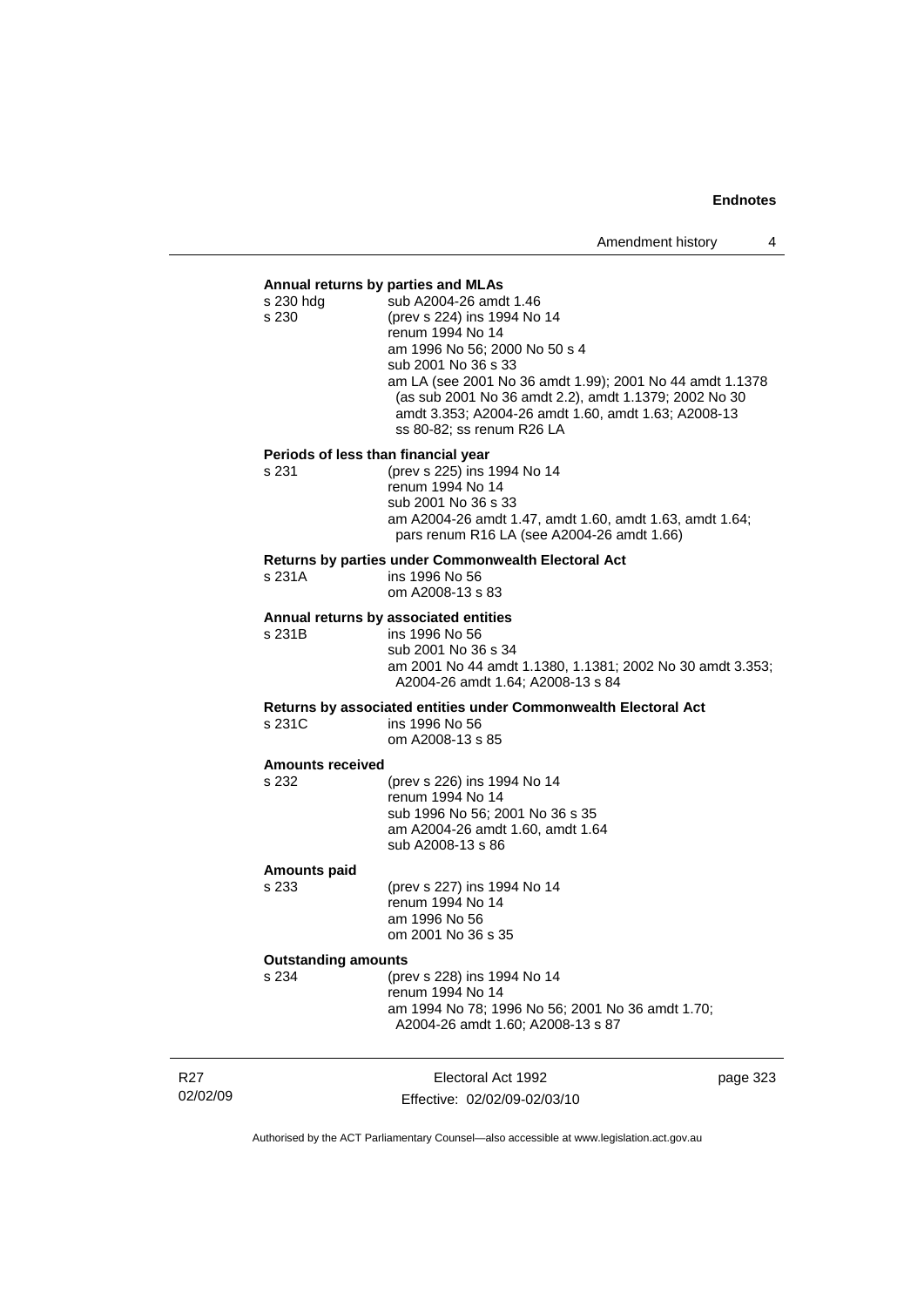| 4 | Amendment history                                                                                                                                                                                                                                            |  |
|---|--------------------------------------------------------------------------------------------------------------------------------------------------------------------------------------------------------------------------------------------------------------|--|
|   | <b>Regulations</b><br>s 234A<br>ins 1996 No 56                                                                                                                                                                                                               |  |
|   | <b>Compliance</b><br>div 14.7 hdg<br>(prev pt 14 div 7 hdg) renum LA (see 2000 No 76 s 24)                                                                                                                                                                   |  |
|   | Definitions for div 14.7<br>s 235<br>(prev s 229) ins 1994 No 14<br>renum 1994 No 14<br>sub 2001 No 36 amdt 1.71                                                                                                                                             |  |
|   | <b>Offences</b><br>(prev s 230) ins 1994 No 14<br>s 236<br>renum 1994 No 14<br>am 1996 No 56; 1998 No 54; 2001 No 36 amdt 1.72; LA (see<br>2001 No 36 amdt 1.99); 2002 No 30 amdt 3.310; A2003-54<br>s 6; A2004-26 amdt 1.63; A2008-13 s 88; ss renum R26 LA |  |
|   | Investigation notices generally<br>s 237<br>(prev s 231) ins 1994 No 14<br>renum 1994 No 14<br>am 1996 No 56; 1998 No 54<br>sub 2001 No 36 s 36<br>am 2002 No 30 amdt 3.311, amdt 3.352; A2004-26 amdt 1.48,<br>amdt 1.49, amdt 1.63                         |  |
|   | Investigation notices about associated entities<br>s 237A<br>ins 2001 No 36 s 36<br>am 2002 No 30 amdt 3.311; A2008-37 amdt 1.140, A2008-37<br>amdt 1.147                                                                                                    |  |
|   | <b>Investigation notice offences</b><br>s 237B<br>ins 2001 No 36 s 36                                                                                                                                                                                        |  |
|   | Investigation-search warrants<br>(prev s 232) ins 1994 No 14<br>s 238<br>renum 1994 No 14                                                                                                                                                                    |  |
|   | <b>Records</b><br>s 239<br>(prev s 233) ins 1994 No 14<br>renum 1994 No 14<br>am 1996 No 56; 2001 No 36 amdt 1.73; A2003-54 s 7;<br>A2004-26 amdt 1.60                                                                                                       |  |
|   | <b>Miscellaneous</b><br>(prev pt 14 div 8 hdg) renum LA (see 2000 No 76 s 24)<br>div 14.8 hdg                                                                                                                                                                |  |
|   | Inability to complete returns<br>(prev s 234) ins 1994 No 14<br>s 240<br>renum 1994 No 14                                                                                                                                                                    |  |
|   |                                                                                                                                                                                                                                                              |  |

page 324 Electoral Act 1992 Effective: 02/02/09-02/03/10

R27 02/02/09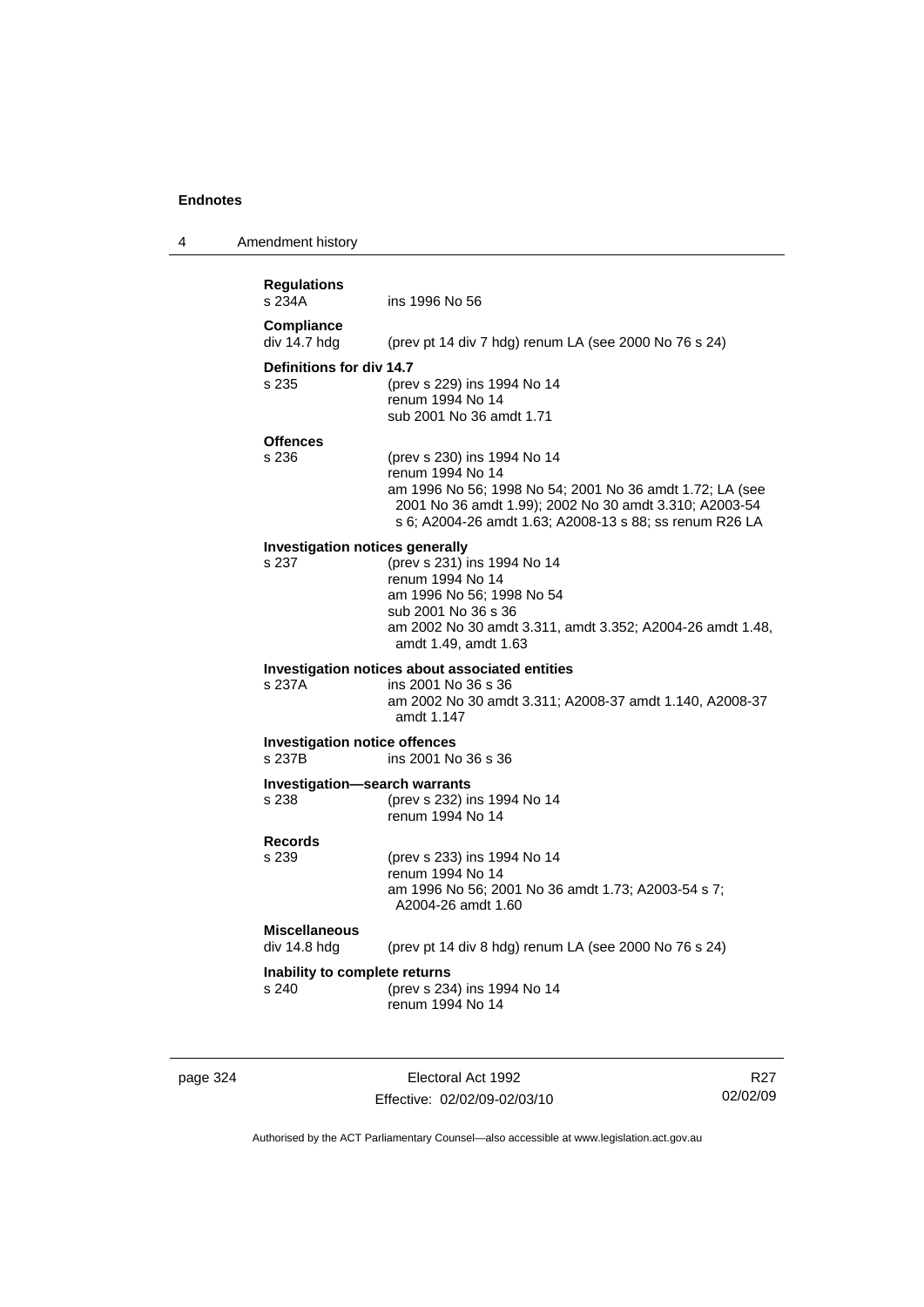# **Noncompliance with pt 14**<br>s 241 (prev s 2

(prev s 235) ins 1994 No 14 renum 1994 No 14 am 2001 No 36 amdt 1.74; A2004-26 s 35; A2008-13 s 89; pars renum R26 LA

#### **Amendment of returns**

s 242 (prev s 236) ins 1994 No 14 renum 1994 No 14 am 1996 No 56; 2001 No 36 amdt 1.75; A2004-26 amdt 1.60, A2008-37 amdt 1.147

## **Copies of returns to be available for public inspection**

s 243 (prev s 237) ins 1994 No 14 renum 1994 No 14 am 1996 No 56 sub 2001 No 36 s 37 am 2001 No 44 amdt 1.1382, amdt 1.1383

#### **Notification and review of decisions**

pt 15 hdg ins 1994 No 14

sub A2008-37 amdt 1.141

#### **Definition for Act—pt 15**

s 244 hdg sub 2001 No 36 amdt 1.76<br>s 244 (prev s 238) ins 1994 No 1 (prev s 238) ins 1994 No 14 renum 1994 No 14 sub A2008-37 amdt 1.141

## **Definitions—pt 15**

s 245 (prev s 239) ins 1994 No 14 renum 1994 No 14 am 1996 No 56; 2001 No 36 amdts 1.77-1.79; LA (see 2001 No 36 amdt 1.99); A2004-26 amdt 1.61, amdt 1.63 sub A2008-37 amdt 1.141 def *internally reviewable decision* ins A2008-37 amdt 1.141 def *person* ins A2008-37 amdt 1.141 def *reviewable decision* ins A2008-37 amdt 1.141

#### **Internal review notices**

s 246 (prev s 240) ins 1994 No 14 renum 1994 No 14 sub A2008-37 amdt 1.141

#### **Applications for internal review**

s 247 (prev s 241) ins 1994 No 14 renum 1994 No 14 am 2001 No 36 s 38; LA (see 2001 No 36 amdt 1.99); 2001 No 44 amdt 1.1384; A2004-26 amdt 1.61, amdt 1.63 sub A2008-37 amdt 1.141

R27 02/02/09

Electoral Act 1992 Effective: 02/02/09-02/03/10 page 325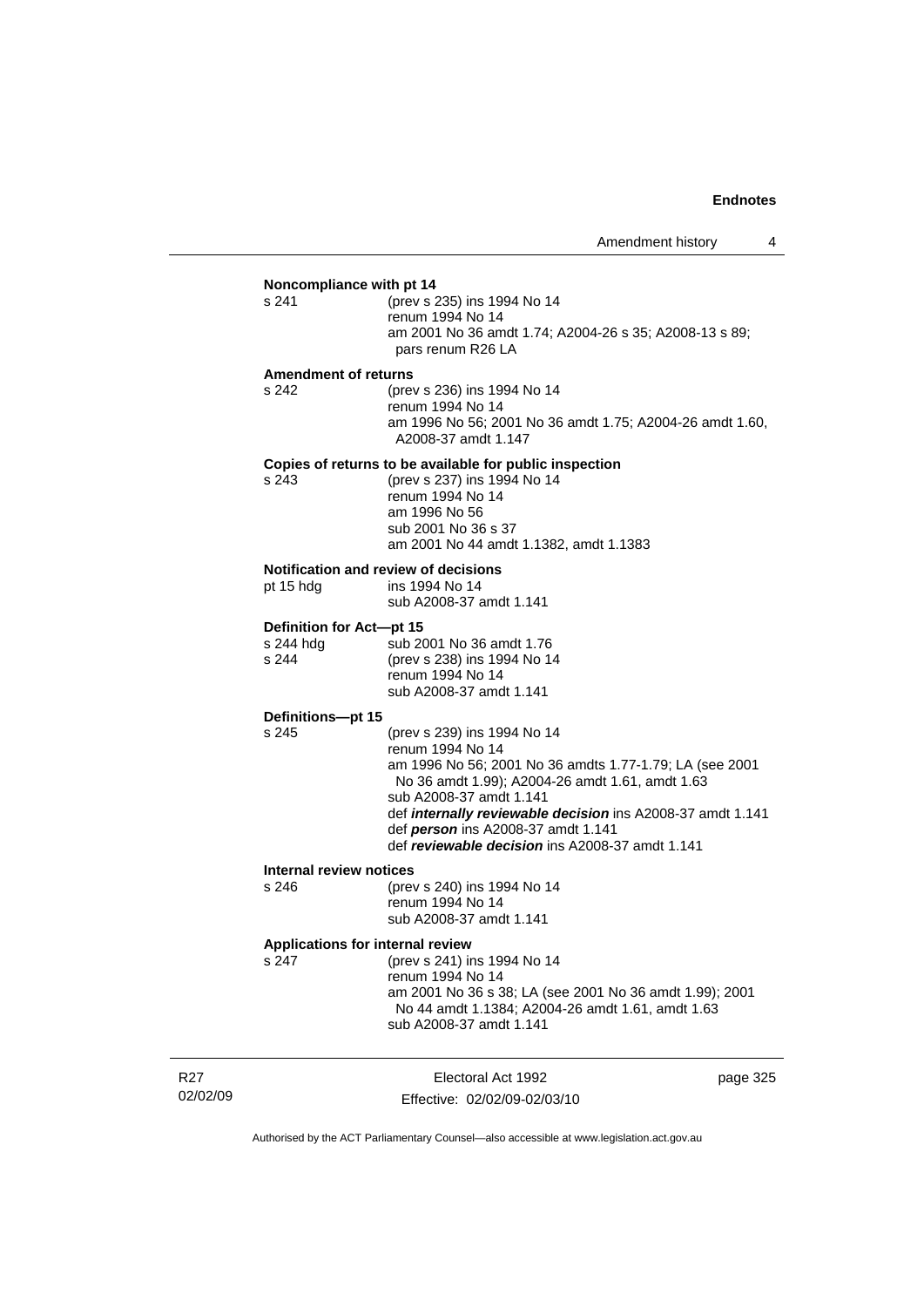4 Amendment history

**Stay of reviewable decisions**<br>s 248 (prev s 242) (prev s 242) ins 1994 No 14 renum 1994 No 14 sub A2008-37 amdt 1.141 **Review by electoral commission** s 249 (prev s 243) ins 1994 No 14 renum 1994 No 14 sub A2008-37 amdt 1.141 **Reviewable decision notices**  s 249A ins A2008-37 amdt 1.141 **Applications for review**  s 249B ins A2008-37 amdt 1.141 **Disputed elections, eligibility and vacancies** pt 16 hdg ins 1994 No 14 **Preliminary**  (prev pt 16 div 1 hdg) renum LA (see 2000 No 76 s 24) **Definitions for pt 16** s 250 hdg sub 2001 No 36 amdt 1.80 s 250 (prev s 244) ins 1994 No 14 renum 1994 No 14 am 2001 No 36 amdts 1.81-1.83 def *contravention* ins 2002 No 30 amdt 3.312 def *court* om 2002 No 30 amdt 3.313 def *Court of Disputed Elections* ins 2002 No 30 amdt 3.313 def *illegal practice* om 2002 No 30 amdt 3.314 def *proceeding* sub 2002 No 30 amdt 3.315 def *Speaker* ins 2002 No 30 amdt 3.316 def *undue influence* sub 2002 No 30 amdt 3.317 **References in pt 16 to** *contravention* **of sections** s 250A (prev s 250 (2)) renum 2001 No 36 amdt 1.82 om 2002 No 30 amdt 3.318 **Meaning of Speaker for pt 16**<br>s 251 hdg sub 2001 N sub 2001 No 36 amdt 1.84 s 251 (prev s 245) ins 1994 No 14 renum 1994 No 14 sub 2002 No 30 amdt 3.319 **Jurisdiction and powers of Supreme Court**  div 16.2 hdg (prev pt 16 div 2 hdg) renum LA (see 2000 No 76 s 24) **Court of Disputed Elections** s 252 (prev s 246) ins 1994 No 14 renum 1994 No 14

page 326 **Electoral Act 1992** Effective: 02/02/09-02/03/10

R27 02/02/09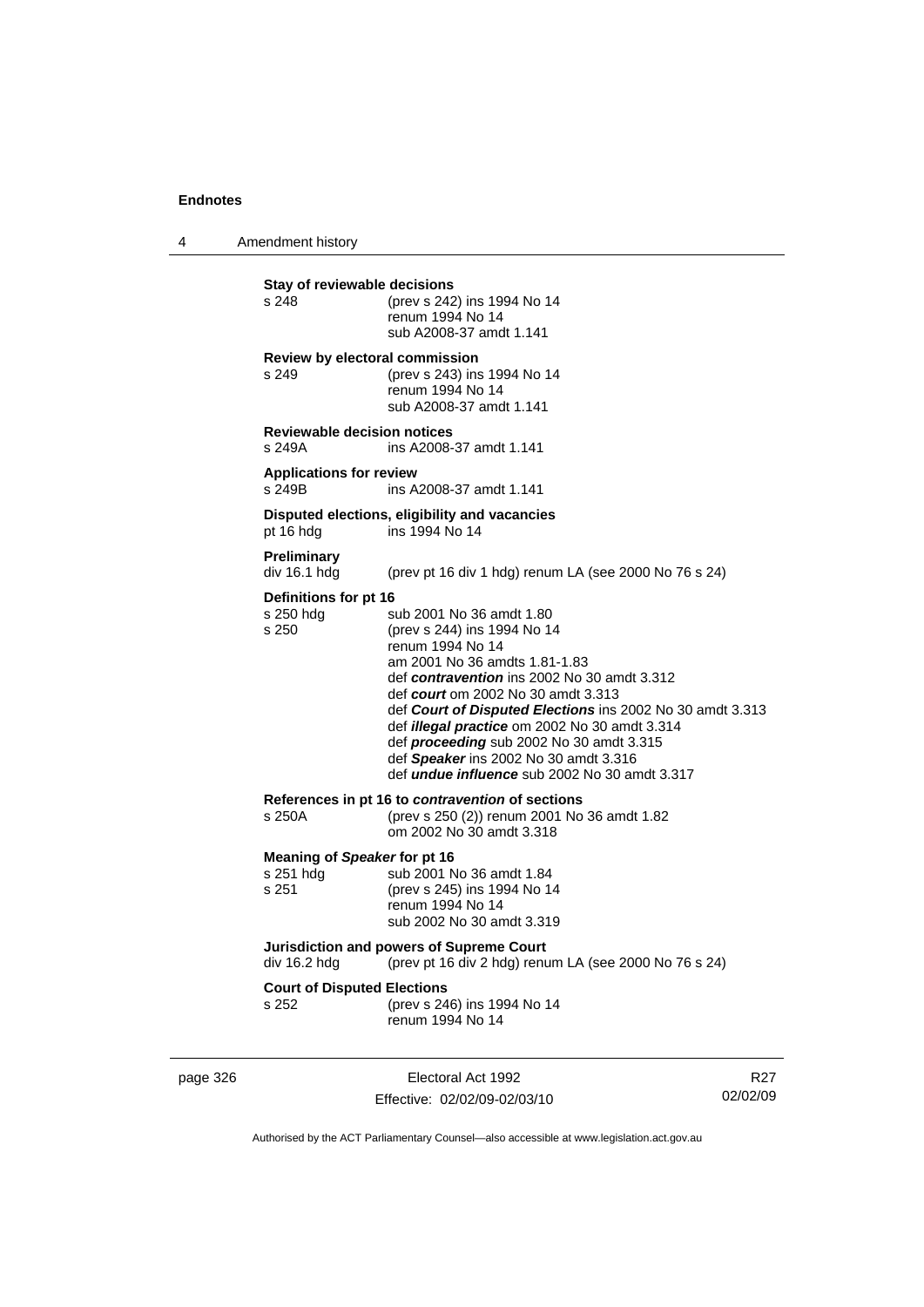# **Powers of the court**<br>s 253 (**r** (prev s 247) ins 1994 No 14 renum 1994 No 14 **Rules of court** (prev s 248) ins 1994 No 14 renum 1994 No 14 sub 2001 No 44 amdt 1.1385 om 2002 No 30 amdt 3.320 **Decisions are final** s 255 (prev s 249) ins 1994 No 14 renum 1994 No 14 am 2002 No 30 amdt 3.321 **Disputes elections**  div 16.3 hdg (prev pt 16 div 3 hdg) renum LA (see 2000 No 76 s 24) **Validity may be disputed after election** s 256 (prev s 250) ins 1994 No 14 renum 1994 No 14 am 2000 No 76 s 17 **Persons entitled to dispute elections**<br>s 257 (prev s 251) ins 199 s 257 (prev s 251) ins 1994 No 14 renum 1994 No 14 **Form of application** s 258 (prev s 252) ins 1994 No 14 renum 1994 No 14 **Time for filing application** s 259 (prev s 253) ins 1994 No 14 renum 1994 No 14 **Deposit as security for costs** s 260 (prev s 254) ins 1994 No 14 renum 1994 No 14 **Registrar to serve copies of application on certain persons** s 261 (prev s 255) ins 1994 No 14 renum 1994 No 14 **Parties to application under div 16.3**<br>s 262 (prev s 256) ins 19 (prev s 256) ins 1994 No 14 renum 1994 No 14 sub 2002 No 30 amdt 3.322 **Withdrawal and abatement of application** s 263 (prev s 257) ins 1994 No 14 renum 1994 No 14 am 2001 No 36 amdt 1.85, amdt 1.86; 2002 No 30 amdt 3.323

R27 02/02/09

Electoral Act 1992 Effective: 02/02/09-02/03/10 page 327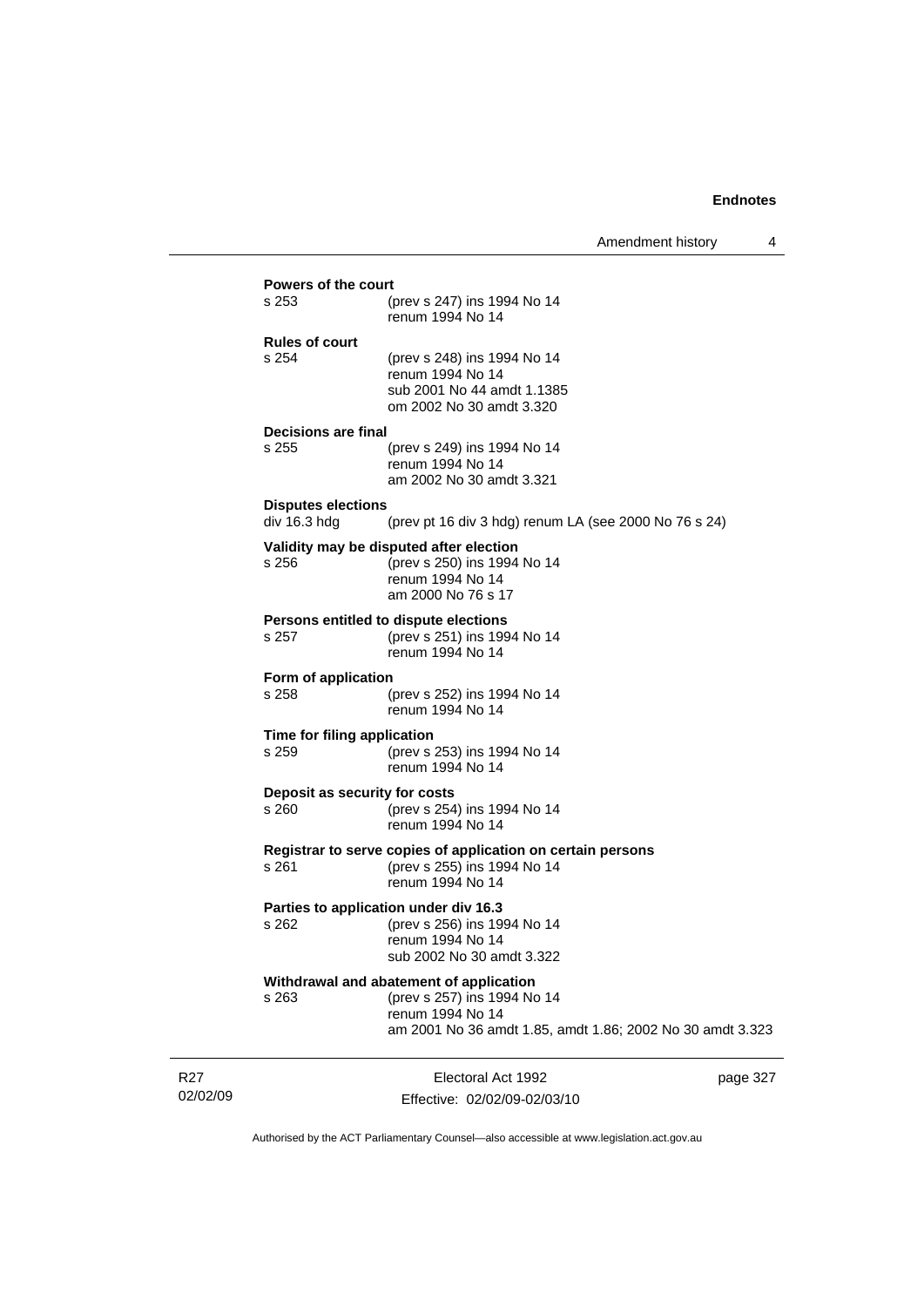4 Amendment history

| <b>Hearing of applications</b>          |                                                                                 |  |
|-----------------------------------------|---------------------------------------------------------------------------------|--|
| s 264                                   | (prev s 258) ins 1994 No 14                                                     |  |
|                                         | renum 1994 No 14                                                                |  |
|                                         | am 2002 No 30 amdt 3.324; A2004-60 amdt 1.149                                   |  |
| Declarations and orders                 |                                                                                 |  |
| $s$ 265                                 | (prev s 259) ins 1994 No 14<br>renum 1994 No 14                                 |  |
|                                         | am 2002 No 30 amdt 3.325                                                        |  |
| <b>Illegal practices</b>                |                                                                                 |  |
| s 266                                   | (prev s 260) ins 1994 No 14                                                     |  |
|                                         | renum 1994 No 14                                                                |  |
|                                         | am 2002 No 30 amdt 3.326, amdt 3.351                                            |  |
|                                         | Bribery or undue influence by person elected                                    |  |
| s 267                                   | (prev s 261) ins 1994 No 14                                                     |  |
|                                         | renum 1994 No 14<br>am 2002 No 30 amdt 3.351                                    |  |
|                                         |                                                                                 |  |
| Immaterial delays and errors<br>$s$ 268 | (prev s 262) ins 1994 No 14                                                     |  |
|                                         | renum 1994 No 14                                                                |  |
|                                         | am 2002 No 30 amdt 3.351                                                        |  |
| Inquiries by court                      |                                                                                 |  |
| s 269                                   | (prev s 263) ins 1994 No 14                                                     |  |
|                                         | renum 1994 No 14                                                                |  |
|                                         | am 2000 No 76 s 18; 2002 No 30 amdt 3.351                                       |  |
| <b>Rejected ballot papers</b>           |                                                                                 |  |
| s.270                                   | (prev s 264) ins 1994 No 14<br>renum 1994 No 14                                 |  |
|                                         | am 2002 No 30 amdt 3.351                                                        |  |
|                                         |                                                                                 |  |
| s 271                                   | Evidence that persons were not permitted to vote<br>(prev s 265) ins 1994 No 14 |  |
|                                         | renum 1994 No 14                                                                |  |
|                                         | am 2002 No 30 amdt 3.351                                                        |  |
| Inspection of electoral papers          |                                                                                 |  |
| s 272                                   | (prev s 266) ins 1994 No 14                                                     |  |
|                                         | renum 1994 No 14<br>am 2002 No 30 amdt 3.351                                    |  |
|                                         |                                                                                 |  |
|                                         | Commissioner not prevented from accessing documents                             |  |
| s 273                                   | (prev s 267) ins 1994 No 14<br>renum 1994 No 14                                 |  |
|                                         | am 2002 No 30 amdt 3.351                                                        |  |
|                                         |                                                                                 |  |
|                                         |                                                                                 |  |

page 328 Electoral Act 1992 Effective: 02/02/09-02/03/10

R27 02/02/09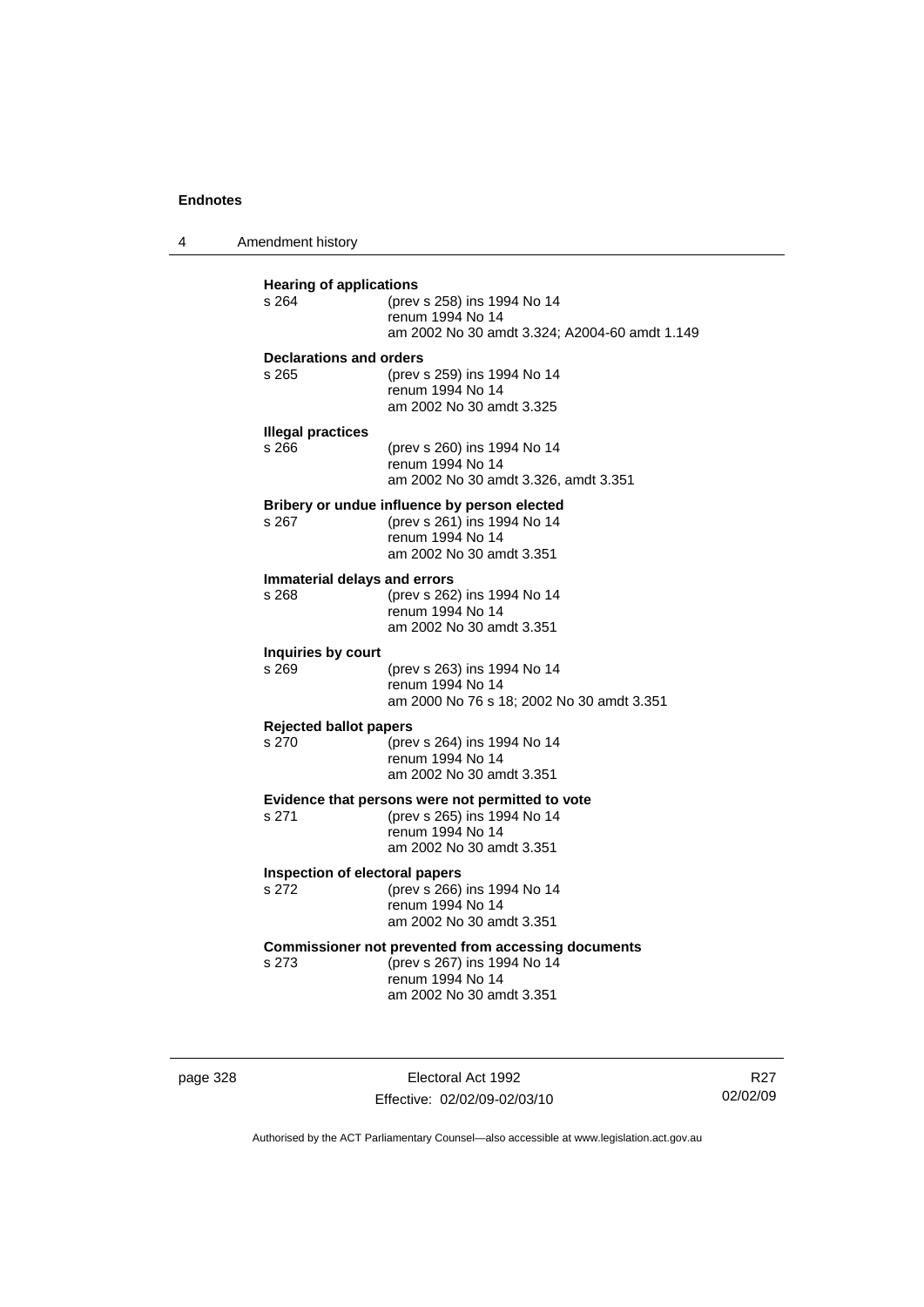| Registrar to serve copies of declarations on certain persons |                                                                                   |  |
|--------------------------------------------------------------|-----------------------------------------------------------------------------------|--|
| s 274                                                        | (prev s 268) ins 1994 No 14<br>renum 1994 No 14                                   |  |
|                                                              | am 2002 No 30 amdt 3.351                                                          |  |
| <b>Effect of declarations</b>                                |                                                                                   |  |
| s 275                                                        | (prev s 269) ins 1994 No 14                                                       |  |
|                                                              | renum 1994 No 14                                                                  |  |
|                                                              | am 2002 No 30 amdt 3.351                                                          |  |
| <b>Eligibility and vacancies</b>                             |                                                                                   |  |
| div 16.4 hdg                                                 | (prev pt 16 div 4 hdg) renum LA (see 2000 No 76 s 24)                             |  |
| Speaker to state case                                        |                                                                                   |  |
| s 276                                                        | (prev s 270) ins 1994 No 14                                                       |  |
|                                                              | renum 1994 No 14<br>am 2002 No 30 amdt 3.351                                      |  |
|                                                              |                                                                                   |  |
| <b>Parties to a referral</b><br>s 277                        | (prev s 271) ins 1994 No 14                                                       |  |
|                                                              | renum 1994 No 14                                                                  |  |
|                                                              | am 2002 No 30 amdt 3.351                                                          |  |
| <b>Declarations and orders</b>                               |                                                                                   |  |
| s 278                                                        | (prev s 272) ins 1994 No 14                                                       |  |
|                                                              | renum 1994 No 14<br>am 2002 No 30 amdt 3.351                                      |  |
|                                                              |                                                                                   |  |
| s 279                                                        | Registrar to serve copy of declarations on Speaker<br>(prev s 273) ins 1994 No 14 |  |
|                                                              | renum 1994 No 14                                                                  |  |
|                                                              | am 2002 No 30 amdt 3.351                                                          |  |
| <b>Effect of declarations</b>                                |                                                                                   |  |
| s 280                                                        | (prev s 274) ins 1994 No 14                                                       |  |
|                                                              | renum 1994 No 14                                                                  |  |
|                                                              | am 2002 No 30 amdt 3.351                                                          |  |
| Proceedings                                                  |                                                                                   |  |
| div 16.5 hdg                                                 | (prev pt 16 div 5 hdg) renum LA (see 2000 No 76 s 24)                             |  |
| Procedure                                                    |                                                                                   |  |
| s 281                                                        | (prev s 275) ins 1994 No 14<br>renum 1994 No 14                                   |  |
|                                                              | am 2002 No 30 amdt 3.351                                                          |  |
| Legal representation limited                                 |                                                                                   |  |
| s 282                                                        | (prev s 276) ins 1994 No 14                                                       |  |
|                                                              | renum 1994 No 14                                                                  |  |
|                                                              | am 1997 No 96; 2002 No 30 amdt 3.327                                              |  |
|                                                              |                                                                                   |  |

R27 02/02/09

Electoral Act 1992 Effective: 02/02/09-02/03/10 page 329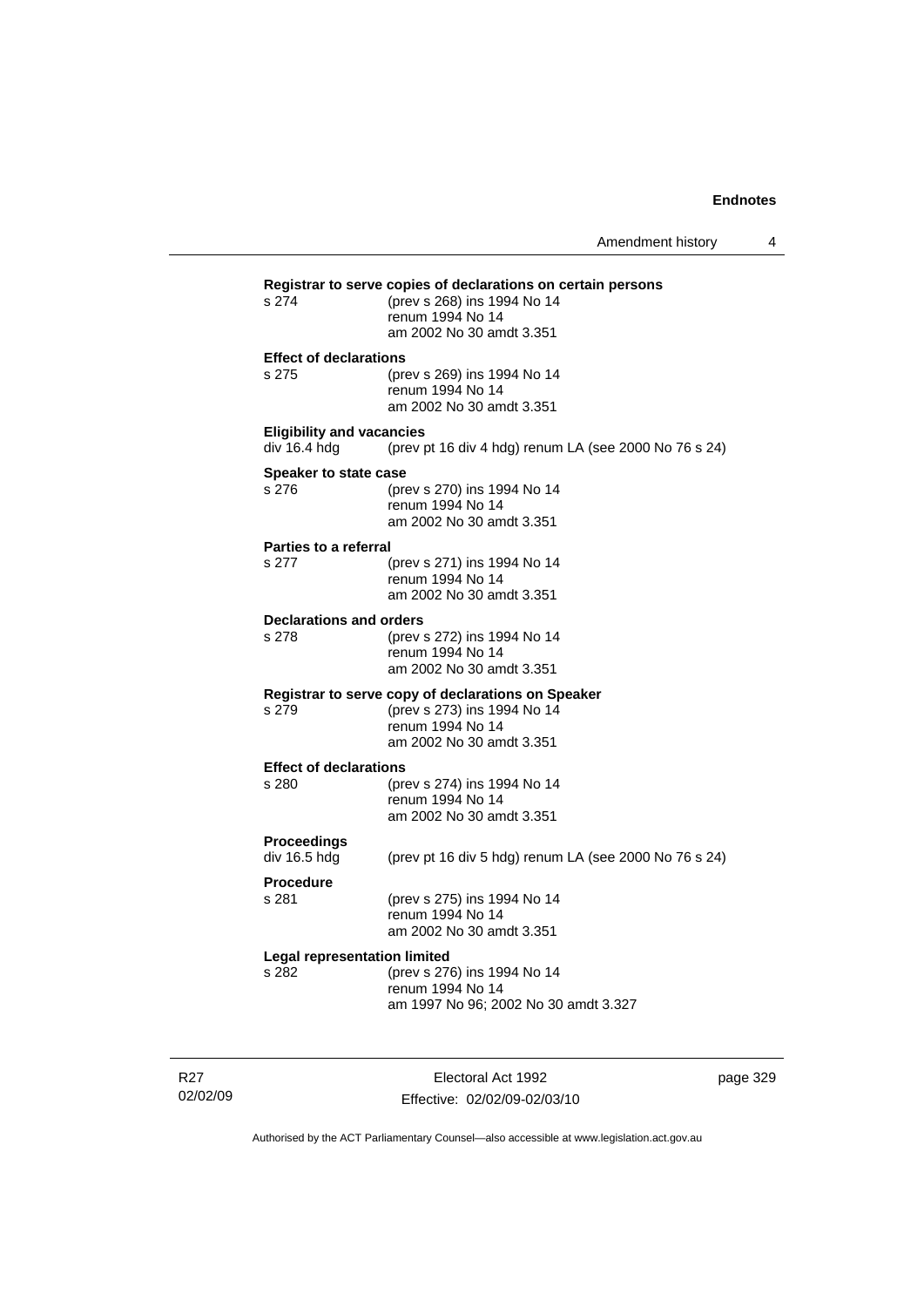4 Amendment history

| page 330 |                                                       | Electoral Act 1992                                                                                                                                             | R2 |
|----------|-------------------------------------------------------|----------------------------------------------------------------------------------------------------------------------------------------------------------------|----|
|          | <b>Campaigning offences</b><br>div 17.3 hdg           | (prev pt 17 div 3 hdg) renum LA (see 2000 No 76 s 24)                                                                                                          |    |
|          | s 290                                                 | Employees' right to leave of absence for voting<br>(prev s 284) ins 1994 No 14<br>renum 1994 No 14<br>am 1998 No 54                                            |    |
|          | s 289                                                 | Discrimination on grounds of political donations<br>(prev s 283) ins 1994 No 14<br>renum 1994 No 14<br>am 1998 No 54; 2001 No 36 amdt 1.87; A2004-26 amdt 1.65 |    |
|          | <b>Violence and intimidation</b><br>s 288             | (prev s 282) ins 1994 No 14<br>renum 1994 No 14<br>am 1998 No 54                                                                                               |    |
|          | <b>Protection of rights</b><br>div 17.2 hdg           | (prev pt 17 div 2 hdg) renum LA (see 2000 No 76 s 24)                                                                                                          |    |
|          | s 287                                                 | Influencing votes of hospital and nursing home patients<br>(prev s 281) ins 1994 No 14<br>renum 1994 No 14<br>am 1998 No 54                                    |    |
|          | Influencing of votes by officers<br>s 286             | (prev s 280) ins 1994 No 14<br>renum 1994 No 14<br>am 1998 No 54; 2002 No 30 amdt 3.329                                                                        |    |
|          | <b>Bribery</b><br>s 285                               | (prev s 279) ins 1994 No 14<br>renum 1994 No 14<br>am 1998 No 54                                                                                               |    |
|          | <b>Bribery and improper influence</b><br>div 17.1 hdg | (prev pt 17 div 1 hdg) renum LA (see 2000 No 76 s 24)                                                                                                          |    |
|          | <b>Electoral offences</b><br>pt 17 hdg                | ins 1994 No 14                                                                                                                                                 |    |
|          | s 284                                                 | Costs may be ordered against Territory<br>(prev s 278) ins 1994 No 14<br>renum 1994 No 14<br>sub 2002 No 30 amdt 3.328                                         |    |
|          | s 283                                                 | (prev s 277) ins 1994 No 14<br>renum 1994 No 14<br>am 2002 No 30 amdt 3.351                                                                                    |    |
|          | <b>Admissibility of evidence</b>                      |                                                                                                                                                                |    |

Effective: 02/02/09-02/03/10

R27 02/02/09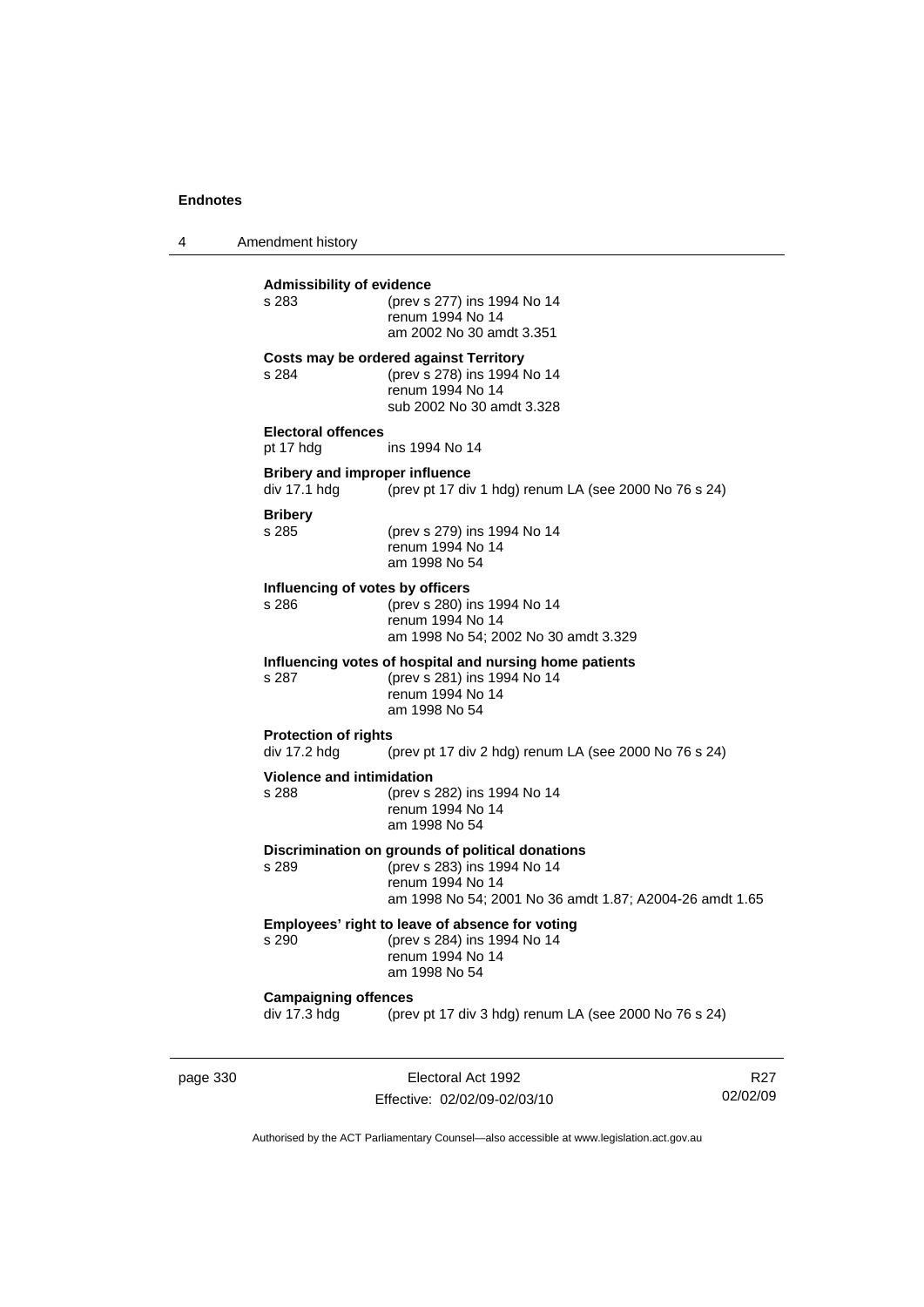# **Definitions for div 17.3**

| <b>Definitions for GIV 17.3</b>         |                                                                   |
|-----------------------------------------|-------------------------------------------------------------------|
| s 291 hda                               | sub 2001 No 36 amdt 1.88                                          |
| s 291                                   | (prev s 285) ins 1994 No 14                                       |
|                                         | renum 1994 No 14                                                  |
|                                         | def address am 2001 No 36 amdt 1.89; A2004-26 amdt 1.63,          |
|                                         | amdt 1.65                                                         |
|                                         | om A2008-13 s 90                                                  |
|                                         | def <i>disseminate</i> sub 2001 No 36 s 39                        |
|                                         | def <i>polling place</i> ins 1995 No 33 s 5                       |
|                                         | am 1997 No 91 sch                                                 |
|                                         | om 2001 No 36 amdt 1.90                                           |
|                                         | def <i>publish</i> ins 2001 No 36 s 40                            |
|                                         | def reportage or commentary am A2008-13 s 91                      |
|                                         |                                                                   |
|                                         | Dissemination of unauthorised electoral matter                    |
| s 292                                   | (prev s 286) ins 1994 No 14                                       |
|                                         | renum 1994 No 14                                                  |
|                                         | am 1998 No 54                                                     |
|                                         | sub 2001 No 36 s 41                                               |
|                                         | am A2004-26 amdt 1.50                                             |
|                                         | ss (3), (4) exp 1 January 2002 (s 292 (4))                        |
|                                         | sub A2008-13 s 92                                                 |
| <b>Exceptions for news publications</b> |                                                                   |
| s 293                                   | (prev s 287) ins 1994 No 14                                       |
|                                         | renum 1994 No 14                                                  |
|                                         | sub A2008-13 s 92                                                 |
|                                         |                                                                   |
|                                         | Exceptions for dissemination of electoral matter on certain items |
| s 294                                   | (prev s 288) ins 1994 No 14                                       |
|                                         | renum 1994 No 14                                                  |
|                                         | sub A2008-13 s 92                                                 |
|                                         | <b>Exception for certain Commonwealth licence holders</b>         |
| s 295                                   | (prev s 289) ins 1994 No 14                                       |
|                                         | renum 1994 No 14                                                  |
|                                         | am 1997 No 91                                                     |
|                                         | sub 2001 No 36 s 42                                               |
|                                         | am 2002 No 30 amdt 3.330; A2004-9 amdt 1.16                       |
|                                         | sub A2008-13 s 92                                                 |
|                                         |                                                                   |
| <b>Advertorials</b>                     |                                                                   |
| s 296                                   | (prev s 290) ins 1994 No 14                                       |
|                                         | renum 1994 No 14                                                  |
|                                         | am 1998 No 54                                                     |
|                                         | sub A2008-13 s 92                                                 |
|                                         |                                                                   |
|                                         |                                                                   |

R27 02/02/09

Electoral Act 1992 Effective: 02/02/09-02/03/10 page 331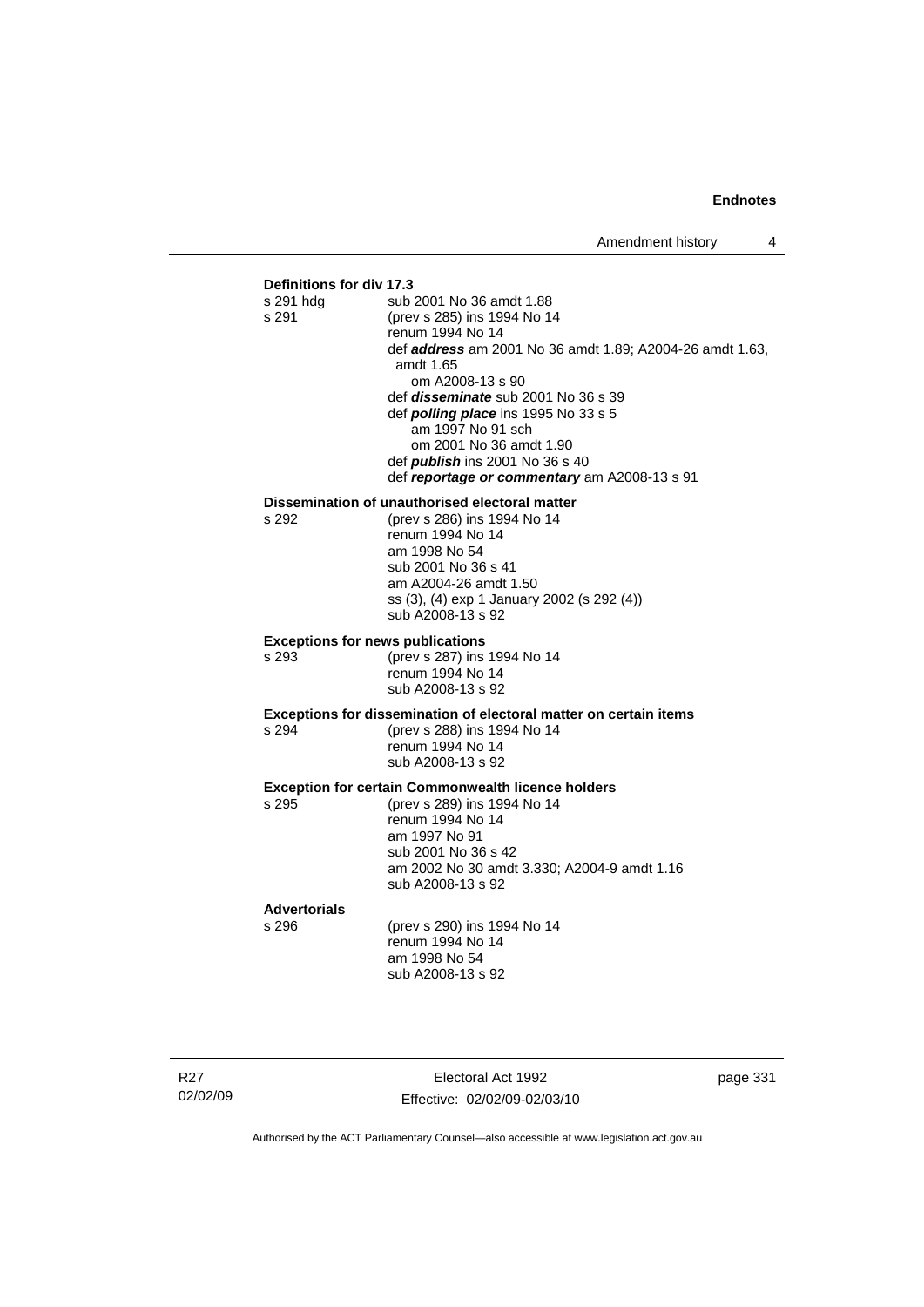| 4     | Amendment history                                                                                            |                                                                                                                                                                                                                           |
|-------|--------------------------------------------------------------------------------------------------------------|---------------------------------------------------------------------------------------------------------------------------------------------------------------------------------------------------------------------------|
|       | s 297                                                                                                        | Misleading or deceptive electoral matter<br>(prev s 291) ins 1994 No 14<br>renum 1994 No 14<br>am 1998 No 54                                                                                                              |
|       | s 298                                                                                                        | Inducement to illegal voting-representations of ballot papers<br>(prev s 292) ins 1994 No 14<br>renum 1994 No 14<br>am 1998 No 54                                                                                         |
|       | <b>Graffiti</b><br>s 299                                                                                     | (prev s 293) ins 1994 No 14<br>renum 1994 No 14<br>am 1998 No 54; 2002 No 30 amdt 3.331; A2007-25 amdt 1.37                                                                                                               |
|       | <b>Defamation of candidates</b><br>s 300                                                                     | (prev s 294) ins 1994 No 14<br>renum 1994 No 14<br>am 1998 No 54                                                                                                                                                          |
| s 301 |                                                                                                              | <b>Publication of statements about candidates</b><br>(prev s 295) ins 1994 No 14<br>renum 1994 No 14<br>am 1998 No 54; 2001 No 36 amdt 1.91; A2004-26 amdt 1.62,<br>amdt 1.65                                             |
|       | Disruption of election meetings<br>(prev s 296) ins 1994 No 14<br>s 302<br>renum 1994 No 14<br>am 1998 No 54 |                                                                                                                                                                                                                           |
|       | s 303                                                                                                        | Canvassing within 100m of polling places<br>(prev s 297) ins 1994 No 14<br>renum 1994 No 14<br>sub 1995 No 33<br>am 1997 No 91; LA (see 2001 No 36 amdt 1.99); 2001 No 44<br>amdt 1.1386, amdt 1.1387; A2007-25 amdt 1.38 |
|       | s 304                                                                                                        | Badges and emblems in polling places<br>(prev s 298) ins 1994 No 14<br>renum 1994 No 14<br>am 1995 No 33; 1998 No 54; 2001 No 36 amdt 1.92;<br>A2004-26 amdt 1.51                                                         |
|       | s 305                                                                                                        | How-to-vote material in polling places<br>(prev s 299) ins 1994 No 14<br>renum 1994 No 14<br>am 1995 No 33; 1998 No 54                                                                                                    |

page 332 Electoral Act 1992 Effective: 02/02/09-02/03/10

R27 02/02/09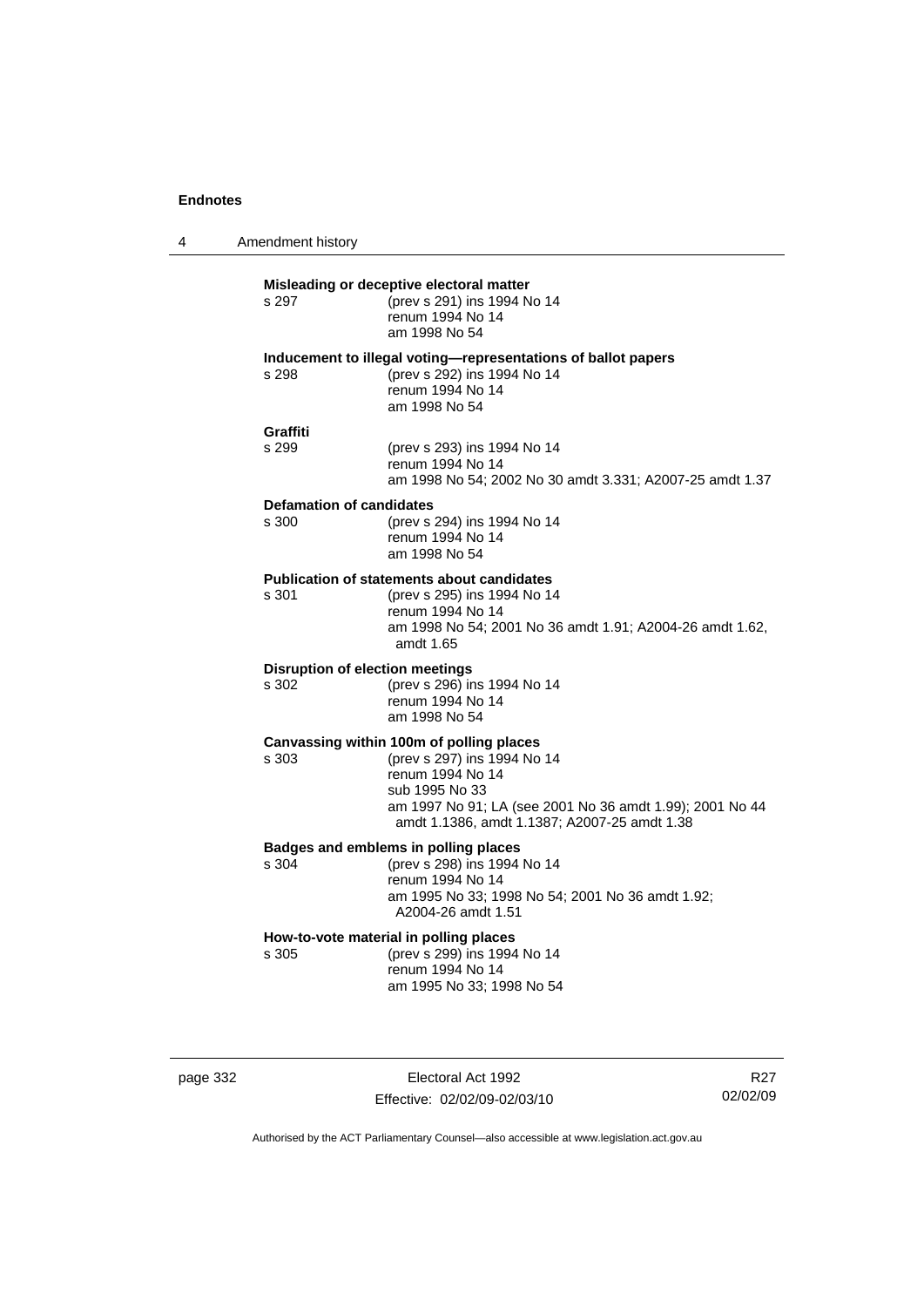|                 | s 306                                             | Evidence of authorisation of electoral matter<br>(prev s 300) ins 1994 No 14<br>renum 1994 No 14<br>am A2008-13 s 93                         |          |  |
|-----------------|---------------------------------------------------|----------------------------------------------------------------------------------------------------------------------------------------------|----------|--|
|                 | <b>Electronic voting offences</b><br>div 17.4 hdg | (prev div 17.3A hdg) ins 2000 No 76 s 19<br>renum LA (see 2000 No 76 s 24)                                                                   |          |  |
|                 | s.306A                                            | Interfering with electronic voting devices etc<br>ins 2000 No 76 s 19                                                                        |          |  |
|                 | s 306B                                            | Interfering with electronic counting devices etc.<br>ins 2000 No 76 s 19                                                                     |          |  |
|                 | <b>Voting fraud</b><br>div 17.5 hdg               | (prev pt 17 div 4 hdg) renum LA (see 2000 No $76$ s $24$ )                                                                                   |          |  |
|                 | <b>Voting fraud</b><br>s 307                      | (prev s 301) ins 1994 No 14<br>renum 1994 No 14<br>am 1997 No 91; 1998 No 54                                                                 |          |  |
|                 | Interpretation—electoral papers<br>s 308          | (prev s 302) ins 1994 No 14<br>renum 1994 No 14<br>om 2001 No 36 amdt 1.93                                                                   |          |  |
|                 | <b>Electoral papers</b><br>div 17.6 hdg           | (prev pt 17 div 5 hdg) renum LA (see 2000 No 76 s 24)                                                                                        |          |  |
|                 | Electoral papers-forgery<br>s 309                 | (prev s 303) ins 1994 No 14<br>renum 1994 No 14<br>am 1998 No 54<br>om A2004-15 amdt 2.64                                                    |          |  |
|                 | Electoral papers-forfeiture<br>s 310              | (prev s 304) ins 1994 No 14<br>renum 1994 No 14<br>am A2004-15 amdt 2.65                                                                     |          |  |
|                 | s 311                                             | Electoral papers-unauthorised possession<br>(prev s 305) ins 1994 No 14<br>renum 1994 No 14<br>am 1998 No 54                                 |          |  |
|                 | s 312                                             | Electoral papers-false or misleading statements<br>(prev s 306) ins 1994 No 14<br>renum 1994 No 14<br>am 1998 No 54<br>om A2004-15 amdt 2.66 |          |  |
| R27<br>02/02/09 |                                                   | Electoral Act 1992<br>Effective: 02/02/09-02/03/10                                                                                           | page 333 |  |

Authorised by the ACT Parliamentary Counsel—also accessible at www.legislation.act.gov.au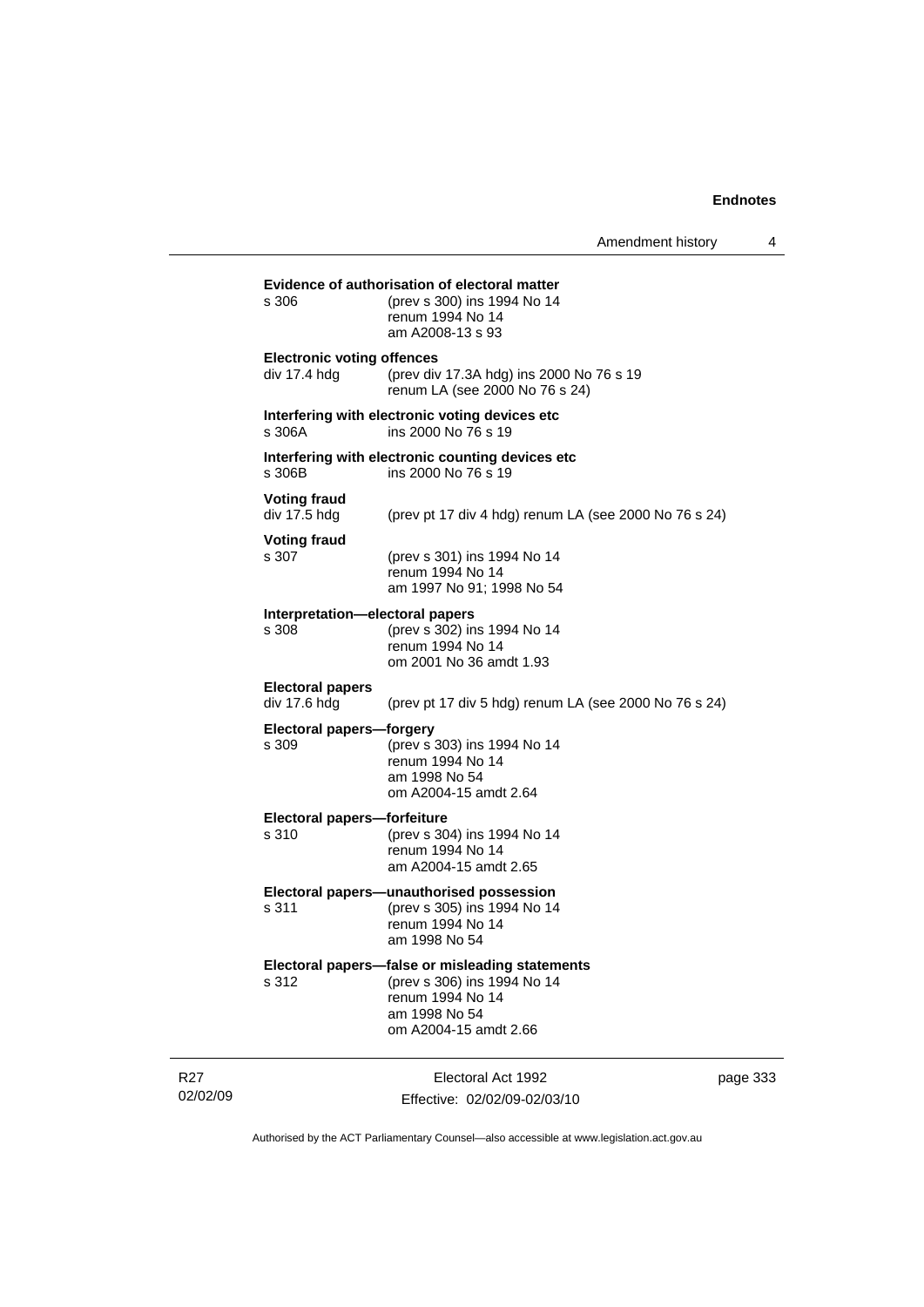4 Amendment history **Electoral papers—defacement etc** s 313 (prev s 307) ins 1994 No 14 renum 1994 No 14 am 1998 No 54 **Electoral papers—signatures** s 314 (prev s 308) ins 1994 No 14 renum 1994 No 14 am 1998 No 54 **Electoral papers—witnesses** s 315 (prev s 309) ins 1994 No 14 renum 1994 No 14 am 1998 No 54 **Ballot papers—photographs**  s 315A ins A2008-13 s 94 **Official functions**  div 17.7 hdg (prev pt 17 div 6 hdg) renum LA (see 2000 No 76 s 24) **Improper influence—members of electoral commission etc** s 316 (prev s 310) ins 1994 No 14 renum 1994 No 14 am 1998 No 54 **Unauthorised actions by officers** s 317 (prev s 311) ins 1994 No 14 renum 1994 No 14 am 1998 No 54 **Identification of voters and votes** s 318 (prev s 312) ins 1994 No 14 renum 1994 No 14 am 1998 No 54 **Responses to official questions**<br>s 319 (prev s 313) in s 319 (prev s 313) ins 1994 No 14 renum 1994 No 14 am 1998 No 54 **Control of behaviour at voting centres** s 320 (prev s 314) ins 1994 No 14 renum 1994 No 14 am 1997 No 91; 1998 No 54 **Enforcement proceedings** pt 18 hdg ins 1994 No 14 **Injunctions**  div 18.1 hdg (prev pt 18 div 1 hdg) renum LA (see 2000 No 76 s 24)

page 334 Electoral Act 1992 Effective: 02/02/09-02/03/10

R27 02/02/09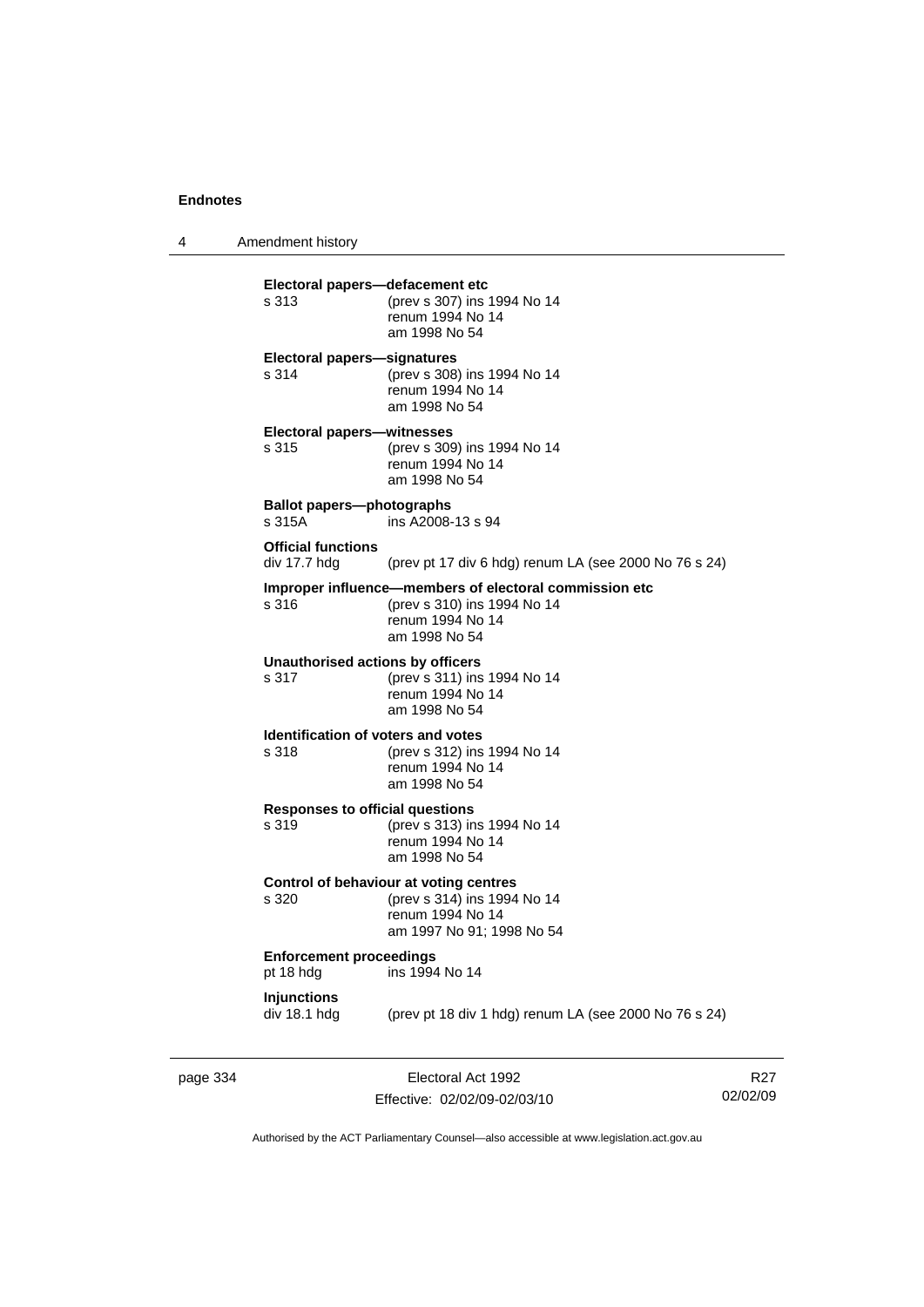| <b>Restraining conduct</b>         |                                                                                                                                             |
|------------------------------------|---------------------------------------------------------------------------------------------------------------------------------------------|
| s 321                              | (prev s 315) ins 1994 No 14<br>renum 1994 No 14<br>sub 2002 No 30 amdt 3.332                                                                |
| Requiring things to be done        |                                                                                                                                             |
| s 322                              | (prev s 316) ins 1994 No 14<br>renum 1994 No 14<br>sub 2002 No 30 amdt 3.332                                                                |
| s 323                              | Commissioner not required to give undertakings as to damages<br>(prev s 317) ins 1994 No 14<br>renum 1994 No 14<br>am 2002 No 30 amdt 3.333 |
| <b>Powers of the court</b>         |                                                                                                                                             |
| s 324                              | (prev s 318) ins 1994 No 14<br>renum 1994 No 14                                                                                             |
| <b>Prosecutions</b>                |                                                                                                                                             |
| div 18.2 hdg                       | (prev pt 18 div 2 hdg) renum LA (see 2000 No 76 s 24)                                                                                       |
| <b>Investigation of complaints</b> |                                                                                                                                             |
| s 325                              | (prev s 319) ins 1994 No 14<br>renum 1994 No 14                                                                                             |
|                                    | Commissioner may prosecute enrolment and voting offences                                                                                    |
| s 326                              | (prev s 320) ins 1994 No 14<br>renum 1994 No 14                                                                                             |
| Service of certain process by mail |                                                                                                                                             |
| s 327                              | (prev s 321) ins 1994 No 14                                                                                                                 |
|                                    | renum 1994 No 14<br>am 2002 No 30 amdt 3.334                                                                                                |
| <b>Miscellaneous</b>               |                                                                                                                                             |
| pt 19 hdg                          | ins 1994 No 14                                                                                                                              |
| s 328                              | Extension of time for acts by officers<br>(prev s 322) ins 1994 No 14<br>renum 1994 No 14                                                   |
|                                    | Restrictions on sending completed ballot and voting papers by fax                                                                           |
| s 329                              | (prev s 323) ins 1994 No 14<br>renum 1994 No 14<br>sub 2002 No 30 amdt 3.335                                                                |
| Forms-provision and assistance     |                                                                                                                                             |
| s 330                              | (prev s 324) ins 1994 No 14<br>renum 1994 No 14                                                                                             |
|                                    |                                                                                                                                             |

R27 02/02/09

Electoral Act 1992 Effective: 02/02/09-02/03/10 page 335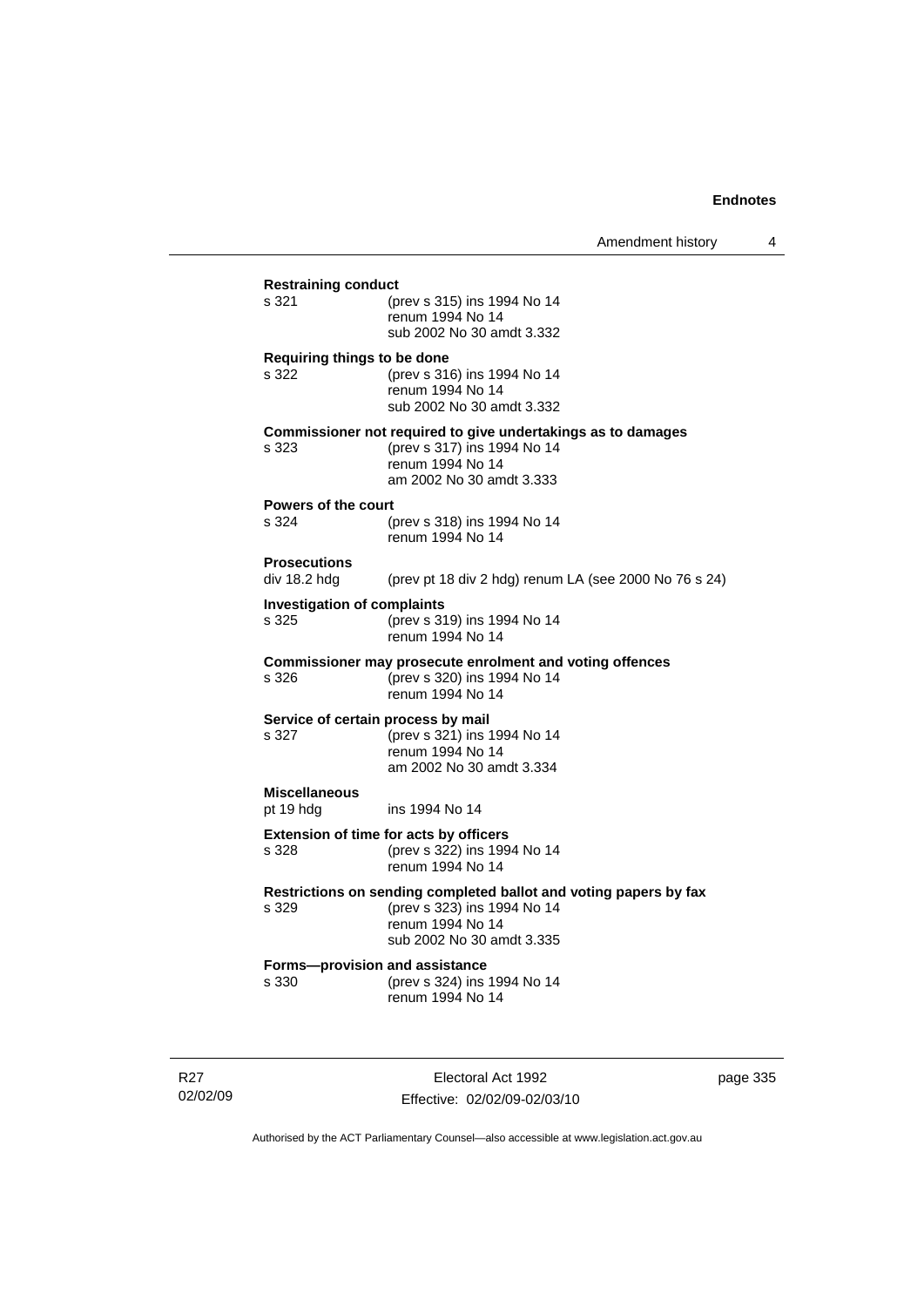4 Amendment history

|                               | <b>Compliance with approved forms</b><br>s 331 | (prev s 325) ins 1994 No 14<br>renum 1994 No 14<br>om 2001 No 44 amdt 1.1388                                                              |  |
|-------------------------------|------------------------------------------------|-------------------------------------------------------------------------------------------------------------------------------------------|--|
|                               | s 332                                          | Correcting delays, errors and omissions<br>(prev s 326) ins 1994 No 14<br>renum 1994 No 14<br>am 2001 No 44 amdts 1.1389-1.1391           |  |
|                               | Voting statistics to be published<br>s 333     | (prev s 327) ins 1994 No 14<br>renum 1994 No 14<br>am 2000 No 76 s 20; 2001 No 44 amdt 1.1392, amdt 1.1393                                |  |
|                               | s 334                                          | <b>Collecting further statistical information</b><br>(prev s 328) ins 1994 No 14<br>renum 1994 No 14                                      |  |
|                               | s 335                                          | Storage and destruction of electoral papers<br>(prev s 329) ins 1994 No 14<br>renum 1994 No 14<br>sub 2002 No 30 amdt 3.336               |  |
|                               | s 336                                          | Administrative arrangements with Commonwealth and States<br>(prev s 330) ins 1994 No 14<br>renum 1994 No 14<br>sub 2001 No 36 amdt 1.94   |  |
|                               | <b>Evidentiary certificates</b>                |                                                                                                                                           |  |
|                               | s 337                                          | (prev s 331) ins 1994 No 14<br>renum 1994 No 1499<br>am 2001 No 36 amdt 1.95; LA (see 2001 No 36 amdt 1.99);<br>A2004-26 amdt 1.51        |  |
|                               | s 338                                          | Acts and omissions of representatives<br>(prev s 332) ins 1994 No 14<br>renum 1994 No 14<br>sub 2002 No 30 amdt 3.337; A2004-15 amdt 1.12 |  |
| <b>Corporations-penalties</b> |                                                |                                                                                                                                           |  |
|                               | s 339                                          | (prev s 333) ins 1994 No 14<br>renum 1994 No 14<br>om 2000 No 76 s 21                                                                     |  |
|                               | hdg to s 340<br>s 340                          | Chief executive to provide assistance etc<br>sub 2000 No 76 s 22<br>(prev s 334) ins 1994 No 14<br>renum 1994 No 14<br>am 2000 No 76 s 22 |  |
|                               |                                                |                                                                                                                                           |  |

page 336 Electoral Act 1992 Effective: 02/02/09-02/03/10

R27 02/02/09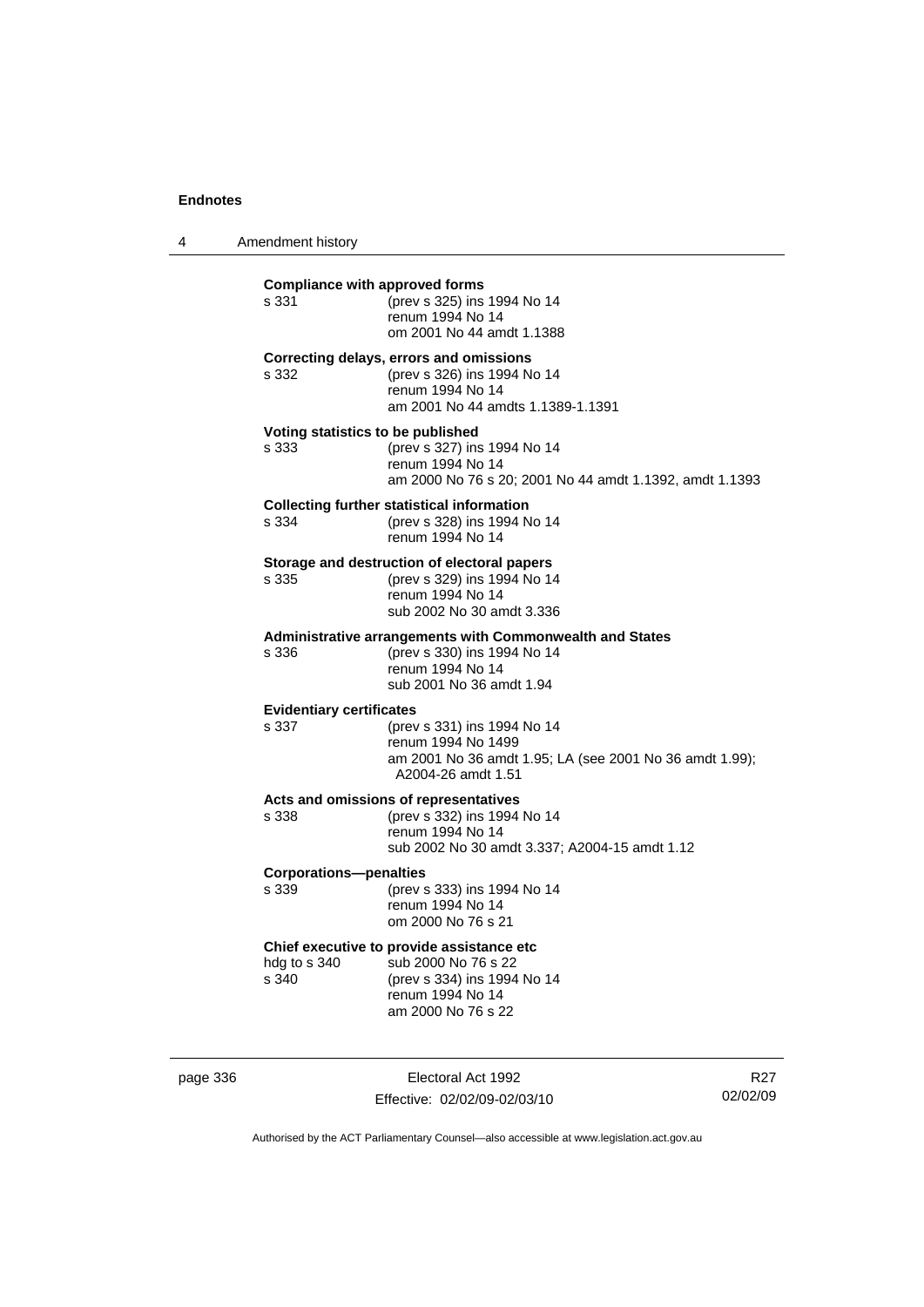| <b>Approved forms</b><br>s 340A | ins 2001 No 44 amdt 1.1394                                                                    |
|---------------------------------|-----------------------------------------------------------------------------------------------|
|                                 | am 2002 No 30 amdt 3.338                                                                      |
| <b>Regulation-making power</b>  |                                                                                               |
| s 341                           | (prev s 335) ins 1994 No 14<br>renum 1994 No 14                                               |
|                                 | am 1998 No 54                                                                                 |
|                                 | sub 2000 No 76 s 23<br>am 2001 No 44 amdt 1.1395, amdt 1.1396; A2008-13                       |
|                                 | amdt $1.1$                                                                                    |
| Transitional                    |                                                                                               |
| pt 20 hdg                       | ins 2001 No 36 s 43<br>exp 2 March 2002 (s 345 (2))                                           |
|                                 | ins A2003-54 s 8                                                                              |
|                                 | exp 31 December 2004 (s 342 (2))                                                              |
| s 342                           | Application of amendments by Electoral Amendment Act 2003<br>ins 2001 No 36 s 43              |
|                                 | exp 29 August 2001 (s 345 (1))                                                                |
|                                 | ins A2003-54 s 8                                                                              |
|                                 | exp 31 December 2004 (s 342 (2))                                                              |
| s 343                           | Registered parties to provide up-to-date copies of their constitutions<br>ins 2001 No 36 s 43 |
|                                 | exp 29 August 2001 (s 345 (1))                                                                |
|                                 | Application of certain amendments made by Electoral Amendment Act 2001                        |
| s 344                           | ins 2001 No 36 s 43<br>exp 2 March 2002 (s 345 (2))                                           |
| Expiry of pt 20                 |                                                                                               |
| s 345                           | ins 2001 No 36 s 43                                                                           |
|                                 | exp 2 March 2002 (s 345 (2))                                                                  |
|                                 | <b>Transitional-Electoral Legislation Amendment Act 2008</b>                                  |
| pt 30 hdg                       | ins A2008-13 s 95<br>exp 21 May 2010 (s 502)                                                  |
|                                 | Transitional-disclosure by candidates                                                         |
| s 500                           | ins A2008-13 s 95                                                                             |
|                                 | exp 21 May 2010 (s 502)                                                                       |
| s 500A                          | Transitional-disclosure by donors<br>ins A2008-13 s 95                                        |
|                                 | exp 21 May 2010 (s 502)                                                                       |
|                                 | Transitional-certain other disclosure thresholds                                              |
|                                 | ins A2008-13 s 95                                                                             |
| s 500B                          | <u>exp 21 May 2010 (s 502)</u>                                                                |

R27 02/02/09

Electoral Act 1992 Effective: 02/02/09-02/03/10 page 337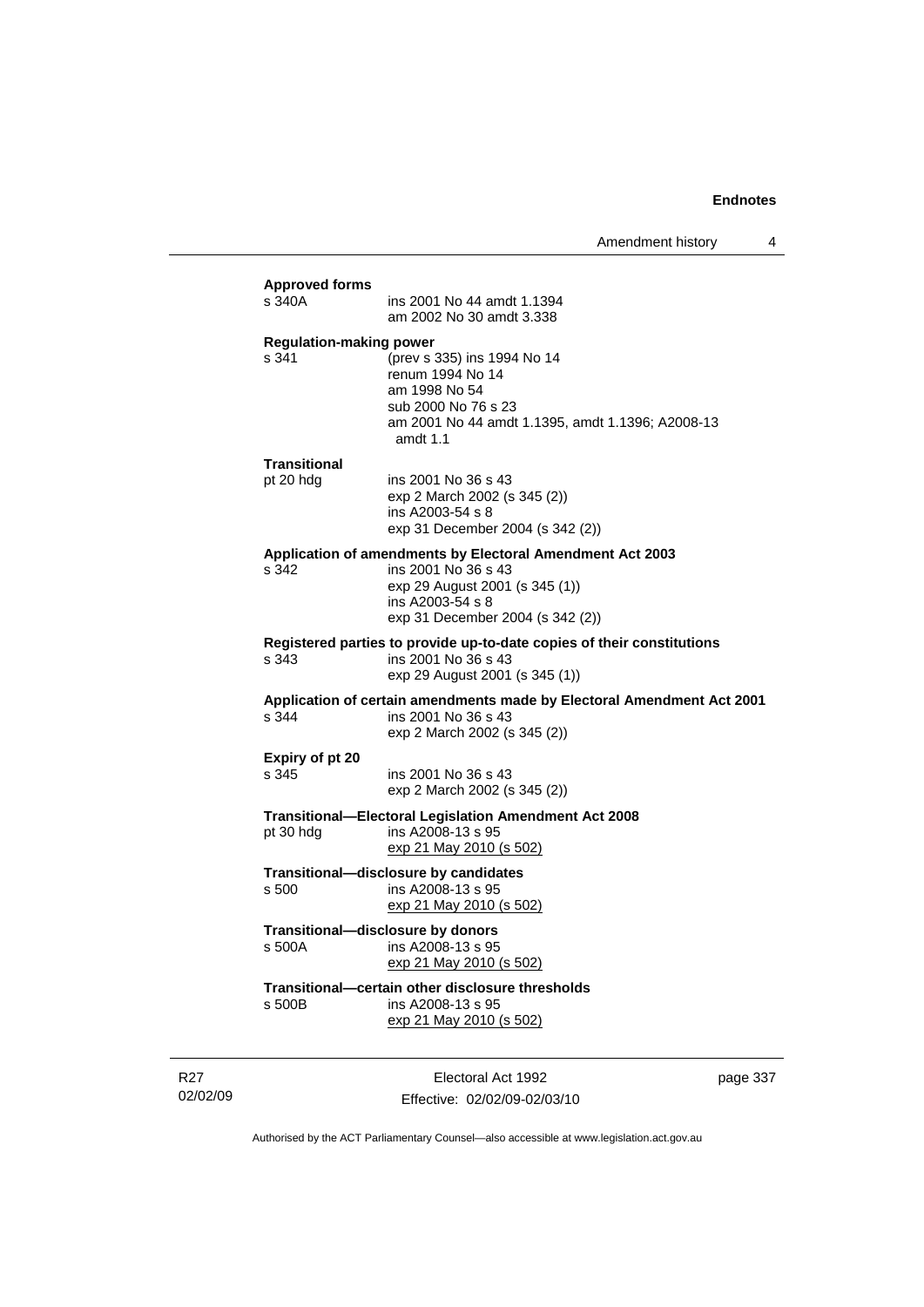4 Amendment history

| s 500C                                              | Transitional-annual returns by parties, MLAs and associated entities<br>ins A2008-13 s 95<br>exp 21 May 2010 (s 502)                                                                                                                                                                                                                                                                                                                                                                                                                                                                                              |
|-----------------------------------------------------|-------------------------------------------------------------------------------------------------------------------------------------------------------------------------------------------------------------------------------------------------------------------------------------------------------------------------------------------------------------------------------------------------------------------------------------------------------------------------------------------------------------------------------------------------------------------------------------------------------------------|
| <b>Transitional regulations</b><br>s 501            | ins A2008-13 s 95<br>exp 21 May 2010 (s 502)                                                                                                                                                                                                                                                                                                                                                                                                                                                                                                                                                                      |
| Expiry-pt 30<br>s 502                               | ins A2008-13 s 95<br>exp 21 May 2010 (s 502)                                                                                                                                                                                                                                                                                                                                                                                                                                                                                                                                                                      |
| Form of ballot paper<br>sch 1                       | ins 1994 No 14<br>am 2001 No 36 amdt 1.97; A2004-26 amdt 1.52                                                                                                                                                                                                                                                                                                                                                                                                                                                                                                                                                     |
| sch <sub>2</sub>                                    | Ballot papers—printing of names and collation<br>ins 1994 No 14<br>am 2001 No 37 s 4                                                                                                                                                                                                                                                                                                                                                                                                                                                                                                                              |
| sch <sub>3</sub>                                    | Preliminary scrutiny of declaration voting papers<br>ins 1994 No 14<br>am 1997 No 91; 2001 No 36 s 44, s 45; 2001 No 44<br>amdt 1.1397; A2004-26 s 36; A2008-13 s 96                                                                                                                                                                                                                                                                                                                                                                                                                                              |
| Ascertaining result of poll<br>sch 4                | ins 1994 No 14<br>am 1994 No 78; 1997 No 91; A2008-13 s 97, amdts 1.2-1.7                                                                                                                                                                                                                                                                                                                                                                                                                                                                                                                                         |
| Internally reviewable decisions<br>sch <sub>5</sub> | ins A2008-37 amdt 1.142                                                                                                                                                                                                                                                                                                                                                                                                                                                                                                                                                                                           |
| <b>Dictionary</b><br>dict                           | ins A2001-36 amdt 1.98<br>defs reloc from s 3 A2001-36 amdt 1.3<br>am A2002-30 amdt 3.339; A2006-23 amdt 1.194; A2006-36<br>s 5; A2007-25 amdt 1.39; A2008-13 amdt 1.8; A2008-37<br>amdt 1.143<br>def $AAT$ ins A1994-14 s 6<br>reloc from s 3 A2001-36 amdt 1.3<br>om A2008-13 amdt 1.9<br>def <i>abbreviation</i> ins A2001-36 amdt 1.98<br>sub A2004-26 amdt 1.53<br>def <i>address</i> ins A1994-14 s 6<br>reloc from s 3 A2001-36 amdt 1.3<br>sub A2008-13 s 98<br>def <i>amount</i> ins A2001-36 amdt 1.98<br>def <b>Antarctica</b> ins A2001-36 amdt 1.98<br>def <b>Antarctic elector</b> ins A1994-14 s 6 |

page 338 Electoral Act 1992 Effective: 02/02/09-02/03/10

R27 02/02/09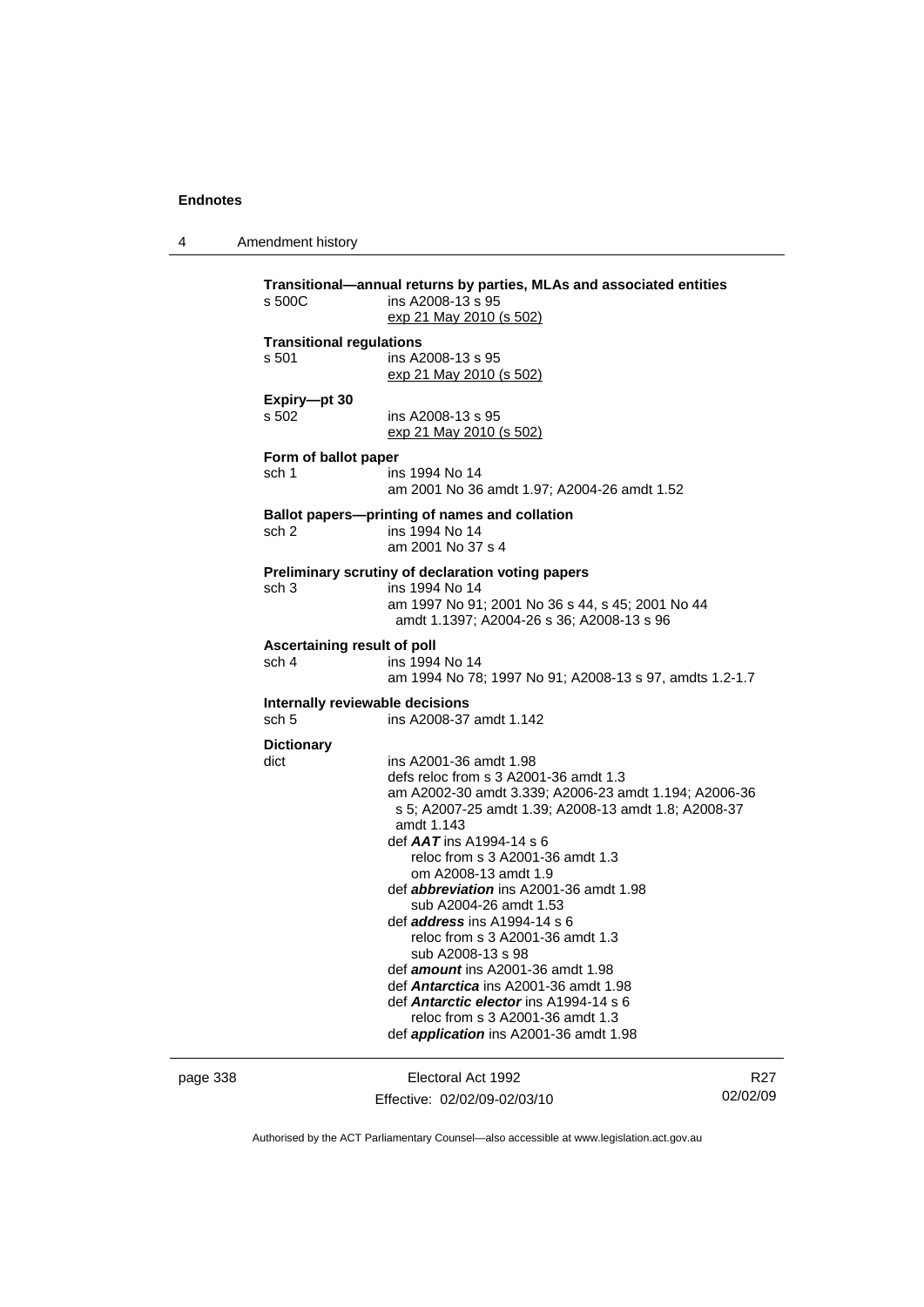def *approved* ins A1994-14 s 6 reloc from s 3 A2001-36 amdt 1.3 om A2001-44 amdt 1.1398 def *approved computer program* ins A2000-76 s 4 reloc from s 3 A2001-36 amdt 1.3 def *Assembly* ins A1994-14 s 6 reloc from s 3 A2001-36 amdt 1.3 def *assistant returning officer* ins A2001-36 amdt 1.98 def *associated entity* ins A2001-36 amdt 1.98 def *augmented commission* am A1994-14 s 6 reloc from s 3 A2001-36 amdt 1.3 def *authorised delivery service* ins A2004-26 s 37 def *authorised officer* ins A1994-14 s 6 reloc from s 3 A2001-36 amdt 1.3 def *authorised witness* ins A2001-36 amdt 1.98 def *available for public inspection* ins A2001-36 amdt 1.98 def *ballot group* ins A2001-36 amdt 1.98 om A2004-26 amdt 1.54 def *ballot group candidate* ins A2001-36 amdt 1.98 om A2004-26 amdt 1.55 def *ballot paper* ins A2000-76 s 4 reloc from s 3 A2001-36 amdt 1.3 sub 2002 No 30 amdt 3.340; A2008-13 amdt 1.10 def *bribery* ins A2001-36 amdt 1.98 def *broadcast* ins A1994-14 s 6 reloc from s 3 A2001-36 amdt 1.3 def *broadcaster* ins A2001-36 amdt 1.98 def *candidate* ins A2001-36 amdt 1.98 def *candidate square* ins A1994-14 s 6 reloc from s 3 A2001-36 amdt 1.3 sub 2002 No 30 amdt 3.341 def *certified list of electors* ins A1994-14 s 6 reloc from s 3 A2001-36 amdt 1.3 def *closed* ins A1994-14 s 6 reloc from s 3 A2001-36 amdt 1.3 def *column* ins A2009-13 amdt 1.11 def *commissioner* ins A1994-14 s 6 reloc from s 3 A2001-36 amdt 1.3 def *Commonwealth Electoral Act* ins A1994-14 s 6 reloc from s 3 A2001-36 amdt 1.3 def *Commonwealth roll* ins A1994-14 s 6 reloc from s 3 A2001-36 amdt 1.3 def *continuing candidate* ins A2009-13 amdt 1.11 def *contravention* ins A2001-36 amdt 1.98 sub A2002-30 amdt 3.342

Electoral Act 1992 Effective: 02/02/09-02/03/10 page 339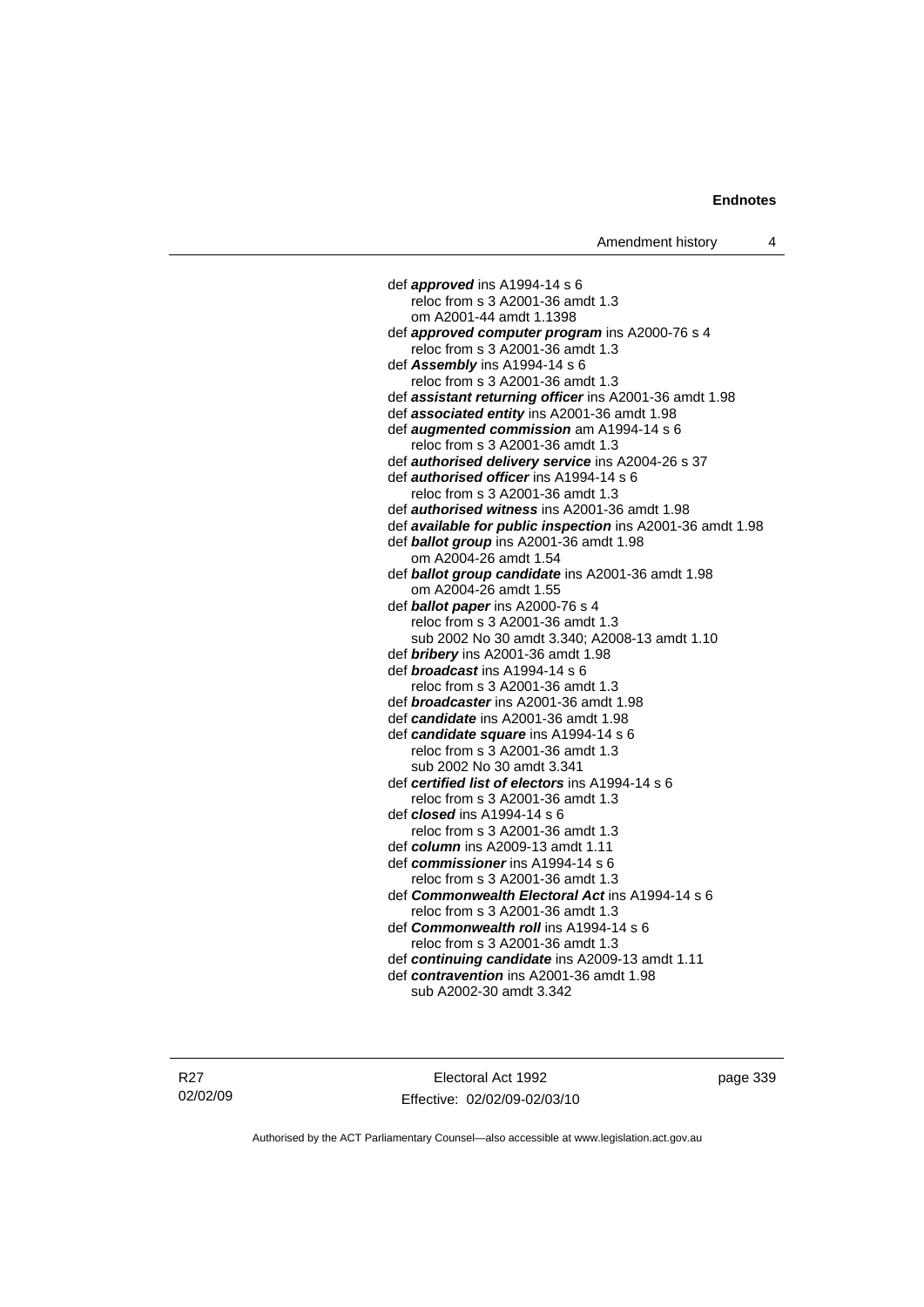| Amendment history<br>4 |  |
|------------------------|--|
|------------------------|--|

def *count* ins A2009-13 amdt 1.11 def *count votes* ins A2009-13 amdt 1.11 def *court* ins A2001-36 amdt 1.98 om A2002-30 amdt 3.343 def *Court of Disputed Elections* ins A1994-14 s 6 reloc from s 3 A2001-36 amdt 1.3 sub A2002-30 amdt 3.344 def *declaration vote* ins A1994-14 s 6 reloc from s 3 A2001-36 amdt 1.3 am A2004-26 s 38 def *declaration voting papers* ins A1994-14 s 6 reloc from s 3 A2001-36 amdt 1.3 am A2001-44 amdt 1.1399 def *defined details* ins A2001-36 amdt 1.98 def *defined particulars* ins A2001-36 amdt 1.98 def *determined fee* ins A1994-14 s 6 reloc from s 3 A2001-36 amdt 1.3 om A2001-44 amdt 1.1400 def *disclosure period* ins A2001-36 amdt 1.98 def *disposition of property* ins A2001-36 amdt 1.98 def *disseminate* ins A2001-36 amdt 1.98 def *election* ins A1994-14 s 6 reloc from s 3 A2001-36 amdt 1.3 def *election period* ins A1994-14 s 6 reloc from s 3 A2001-36 amdt 1.3 def *elector* ins A1994-14 s 6 reloc from s 3 A2001-36 amdt 1.3 def *electoral advertisement* ins A2001-36 amdt 1.98 def *electoral commission* reloc from s 3 A2001-36 amdt 1.3 def *electoral expenditure* ins A2001-36 amdt 1.98 def *electoral matter* ins A1994-14 s 6 reloc from s 3 A2001-36 amdt 1.3 def *electoral paper* ins A2001-36 amdt 1.98 def *electorate* reloc from s 3 A2001-36 amdt 1.3 def *electronic form* ins 2002 No 30 amdt 3.345 def *electronic voting* ins A2000-76 s 4 reloc from s 3 A2001-36 amdt 1.3 def *eligible elector* ins A2001-36 amdt 1.98 sub A2004-26 s 39 om A2008-13 s 99 def *eligible overseas elector* ins A1994-14 s 6 reloc from s 3 A2001-36 amdt 1.3

page 340 Electoral Act 1992 Effective: 02/02/09-02/03/10

R27 02/02/09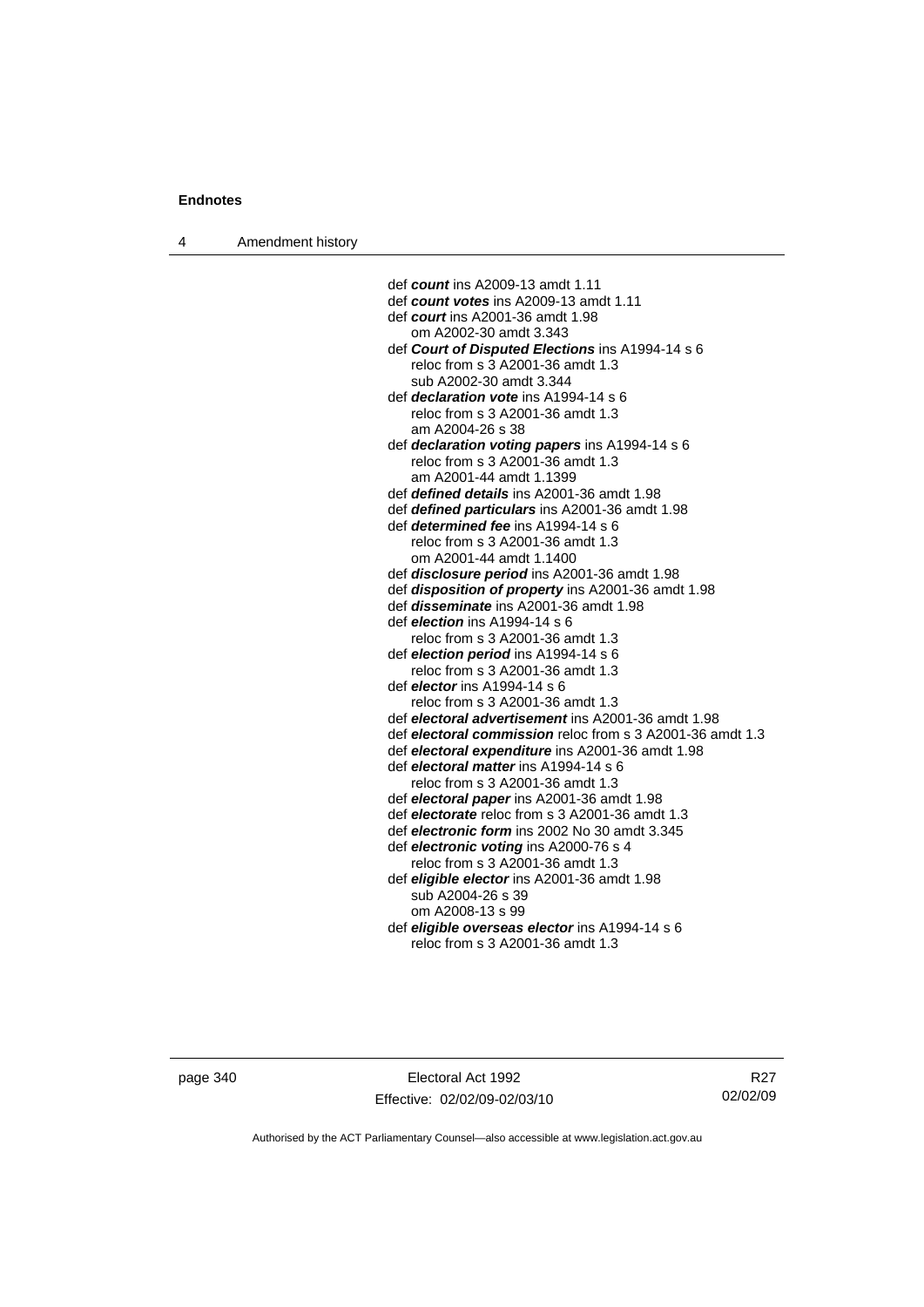def *eligible vote* ins A2001-36 amdt 1.98 def *entity* ins A2001-36 amdt 1.98 def *envelope* ins A2009-13 amdt 1.11 def *excluded candidate* ins A2009-13 amdt 1.11 def *extract* ins A1994-14 s 6 reloc from s 3 A2001-36 amdt 1.3 sub A2002-30 amdt 3.346 def *extraordinary election* ins A1994-14 s 6 reloc from s 3 A2001-36 amdt 1.3 def *file* ins A2001-36 amdt 1.98 def *financial controller* ins A2001-36 amdt 1.98 def *former MLA* ins A2001-36 amdt 1.98 def *general election* ins A1994-14 s 6 reloc from s 3 A2001-36 amdt 1.3 def *gift* ins A2001-36 amdt 1.98 def *group* ins A1994-14 s 6 reloc from s 3 A2001-36 amdt 1.3 sub A2002-30 amdt 3.347 am A2008-13 s 100 def *hospital* ins A1994-14 s 6 reloc from s 3 A2001-36 amdt 1.3 def *hour of nomination* ins A1994-14 s 6 reloc from s 3 A2001-36 amdt 1.3 def *illegal practice* ins A2001-36 amdt 1.98 om A2002-30 amdt 3.348 def *internally reviewable decision* ins A2008-37 amdt 1.144 def *internal review notice* ins A2008-37 amdt 1.144 def *investigation notice* ins A2001-36 amdt 1.98 def *judge* reloc from s 3 A2001-36 amdt 1.3 def *member* ins A2001-36 amdt 1.98 def *MLA* ins A1994-14 s 6 reloc from s 3 A2001-36 amdt 1.3 def *newspaper* ins A2001-36 amdt 1.98 def *news publication* ins A2008-13 s 101 def *next available preference* ins A2009-13 amdt 1.11 def *non-party group* ins A2001-36 amdt 1.98 om A2008-13 s 102 def *officer* ins A2001-36 amdt 1.98 def *official error* ins A1997-91 s 4 reloc from s 3 A2001-36 amdt 1.3 def *OIC* ins A1994-14 s 6 reloc from s 3 A2001-36 amdt 1.3 def *ordinary election* ins A1994-14 s 6 reloc from s 3 A2001-36 amdt 1.3 def *ordinary vote* ins A1994-14 s 6 reloc from s 3 A2001-36 amdt 1.3

R27 02/02/09

Electoral Act 1992 Effective: 02/02/09-02/03/10 page 341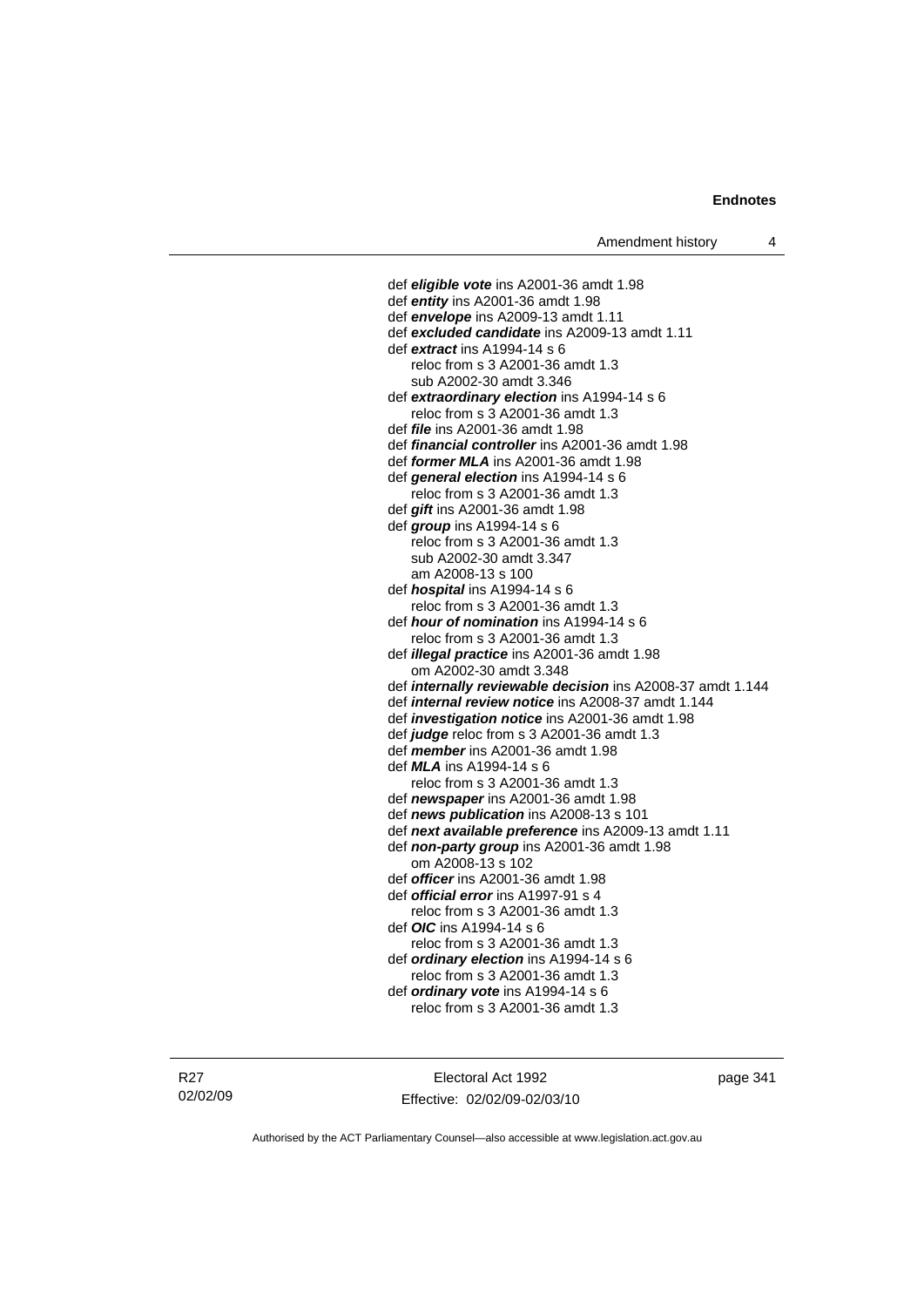4 Amendment history

 def *participant* ins A2001-36 amdt 1.98 def *party* ins A2001-36 amdt 1.98 def *party candidate* ins A1994-14 s 6 reloc from s 3 A2001-36 amdt 1.3 def *person* ins A2001-36 amdt 1.98 sub A2008-37 amdt 1.145 def *place of nomination* ins A1994-14 s 6 reloc from s 3 A2001-36 amdt 1.3 def *political party* ins A1994-14 s 6 reloc from s 3 A2001-36 amdt 1.3 def *polling day* ins A1994-14 s 6 reloc from s 3 A2001-36 amdt 1.3 sub A2002-30 amdt 3.349 def *polling place* ins A2001-36 amdt 1.98 def *post* ins A2004-26 s 40 def *postal vote* ins A1994-14 s 6 reloc from s 3 A2001-36 amdt 1.3 sub A2004-26 s 41 def *pre-election period* ins A1994-14 s 6 reloc from s 3 A2001-36 amdt 1.3 def *proceeding* ins A2001-36 amdt 1.98 def *property* ins A2001-36 amdt 1.98 def *publish* ins A2001-36 amdt 1.98 def *quota* ins A2009-13 amdt 1.11 def *redistribution* reloc from s 3 A2001-36 amdt 1.3 def *register* ins A2001-36 amdt 1.98 def *registered* ins A2001-36 amdt 1.98 sub A2004-26 amdt 1.56 def *registered ballot group* ins A2001-36 amdt 1.98 om A2004-26 amdt 1.56 def *registered industrial organisation* ins A2001-36 amdt 1.98 def *registered officer* ins A2001-36 amdt 1.98 sub A2004-26 amdt 1.57 def *registered party* ins A2001-36 amdt 1.98 am A2004-26 amdt 1.61 def *register of ballot groups* ins A2001-36 amdt 1.98 om A2004-26 amdt 1.58 def *register of political parties* ins A2001-36 amdt 1.98 def *registrar* ins A2001-36 amdt 1.98 def *related* ins A2001-36 amdt 1.98 am A2004-26 amdt 1.61; A2008-13 s 103 def *relates* ins A2001-36 amdt 1.98 def *remand centre* ins A2001-36 amdt 1.98 om A2006-23 amdt 1.195

def *reportage or commentary* ins A2001-36 amdt 1.98

page 342 Electoral Act 1992 Effective: 02/02/09-02/03/10

R27 02/02/09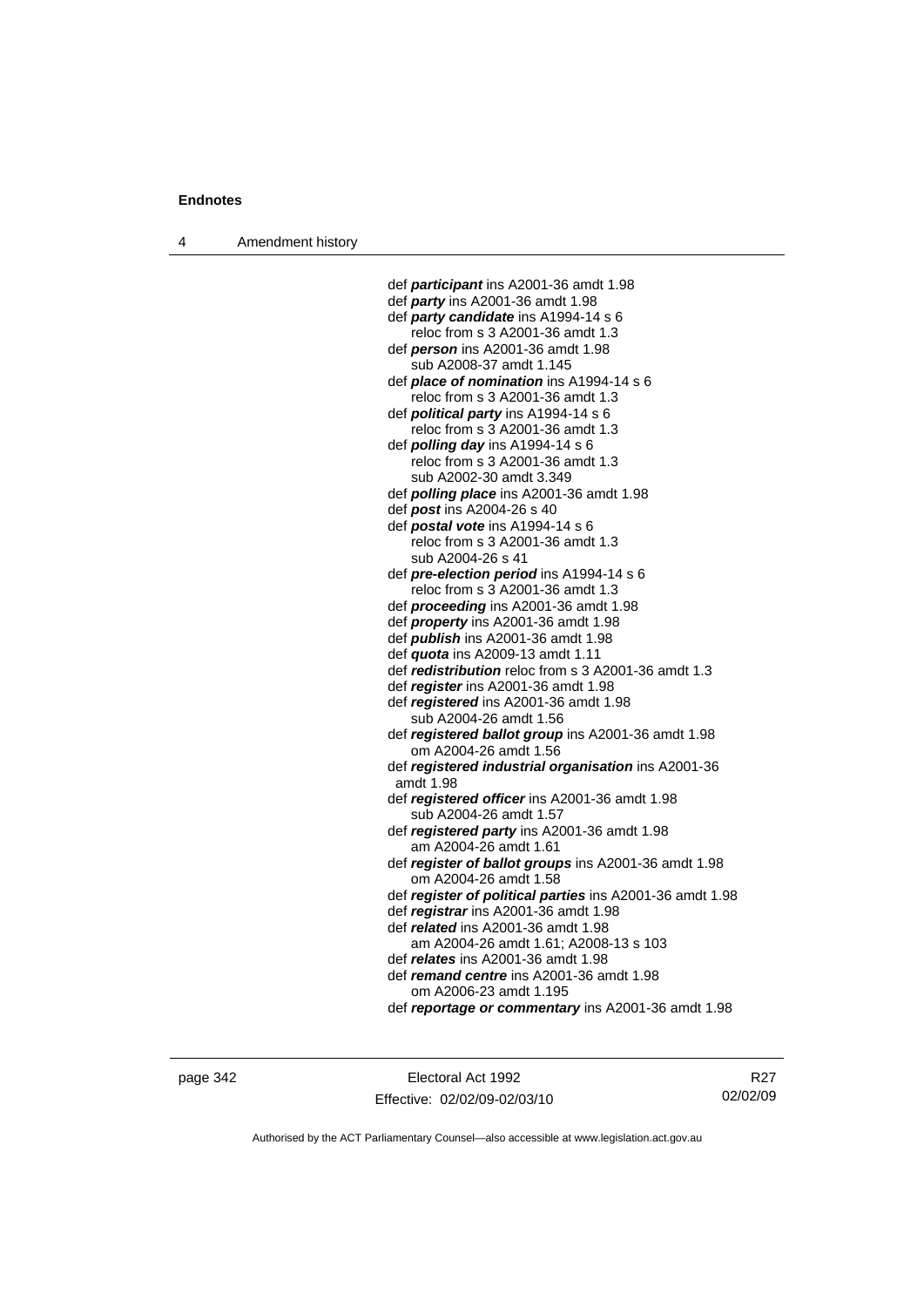#### **Endnotes**

def *reporting agent* ins A2009-13 amdt 1.11 def *research personnel* ins A2001-36 amdt 1.98 def *return* ins A2001-36 amdt 1.98 def *returning officer* ins A2001-36 amdt 1.98 def *reviewable decision* ins A2001-36 amdt 1.98 sub A2008-37 amdt 1.145 def *review statement* ins A1994-14 s 6 reloc from s 3 A2001-36 amdt 1.3 om A2008-37 amdt 1.146 def *roll* ins A1994-14 s 6 reloc from s 3 A2001-36 amdt 1.3 def *scrutineer* ins A1994-14 s 6 reloc from s 3 A2001-36 amdt 1.3 def *scrutiny centre* ins A1994-14 s 6 reloc from s 3 A2001-36 amdt 1.3 def *secretary* ins A1994-14 s 6 reloc from s 3 A2001-36 amdt 1.3 def *Speaker* ins A2001-36 amdt 1.98 sub A2002-30 amdt 3.350 def *special hospital* ins A2001-36 amdt 1.98 def *sponsoring MLA* ins A2001-36 amdt 1.98 om A2004-26 amdt 1.59 def *staff* ins A1994-14 s 6 sub A1994-38 sch 1 pt 32 reloc from s 3 A2001-36 amdt 1.3 def *station* ins A2001-36 amdt 1.98 def *successful candidate* ins A2009-13 amdt 1.11 def *suppressed address* ins A1994-14 s 6 reloc from s 3 A2001-36 amdt 1.3 def *surplus* ins A2009-13 amdt 1.11 def *this Act* ins A1994-14 s 6 reloc from s 3 A2001-36 amdt 1.3 om A2001-44 amdt 1.1400 def *total votes* ins A2009-13 amdt 1.11 def *transfer value* ins A2009-13 amdt 1.11 def *transmit* ins A2001-36 amdt 1.98 def *undue influence* ins A2001-36 amdt 1.98 def *visiting officer* ins A2001-36 amdt 1.98

R27 02/02/09

Electoral Act 1992 Effective: 02/02/09-02/03/10 page 343

Authorised by the ACT Parliamentary Counsel—also accessible at www.legislation.act.gov.au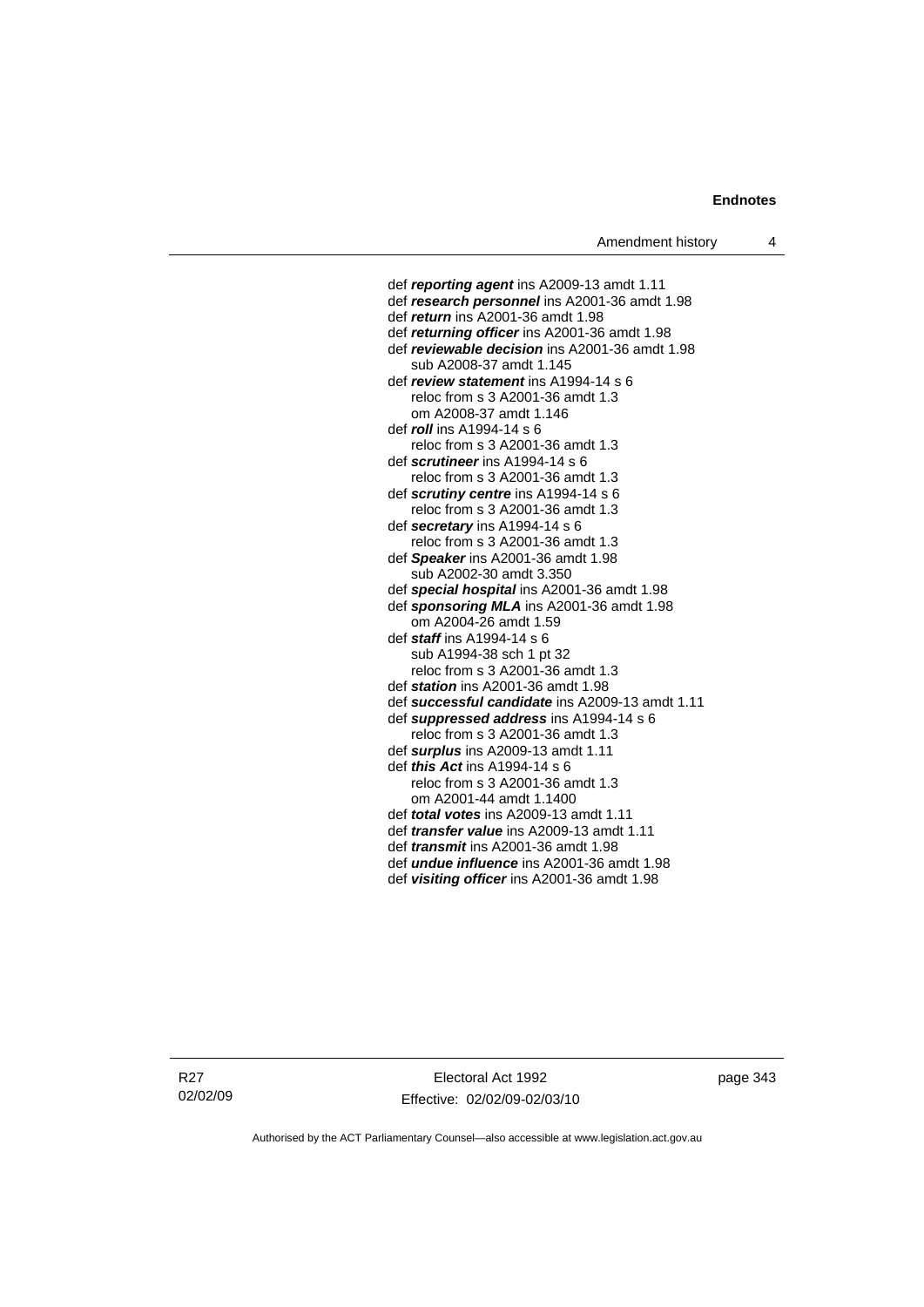## **Endnotes**

5 Earlier republications

## **5 Earlier republications**

Some earlier republications were not numbered. The number in column 1 refers to the publication order.

Since 12 September 2001 every authorised republication has been published in electronic pdf format on the ACT legislation register. A selection of authorised republications have also been published in printed format. These republications are marked with an asterisk (\*) in column 1. Electronic and printed versions of an authorised republication are identical.

| <b>Republication No</b> | <b>Amendments to</b> | <b>Republication date</b> |
|-------------------------|----------------------|---------------------------|
| 1                       | Act 1994 No 78       | 17 November 1994          |
| $\overline{2}$          | Act 1995 No 56       | 31 January 1996           |
| 3                       | Act 1997 No 96       | 1 December 1997           |
| 4                       | Act 1998 No 61       | 31 March 1999             |
| 5                       | Act 2001 No 44       | 12 September 2001         |
| 6                       | Act 2001 No 38       | 9 January 2002            |
| $\overline{7}$          | Act 2001 No 44       | 2 March 2002              |
| $8*$                    | Act 2002 No 11       | 30 May 2002               |
| 9                       | Act 2002 No 30       | 17 September 2002         |
| 10                      | Act 2002 No 32       | 9 October 2002            |
| 11                      | Act 2002 No 39       | 11 October 2002           |
| 11(RI)                  | A2002-39 ‡           | 10 February 2003          |
| 12                      | A2002-56             | 1 July 2003               |
| 13                      | A2003-54             | 4 December 2003           |
| 14                      | A2004-15             | 9 April 2004              |
| 15                      | A2004-15             | 13 April 2004             |
| 16                      | A2004-26             | 22 May 2004               |
| 17                      | A2004-60             | 17 October 2004           |
| 18                      | A2004-60             | 1 January 2005            |
| $19*$                   | A2004-60             | 10 January 2005           |
| 20                      | A2004-60             | 7 July 2005               |
|                         |                      |                           |

page 344 Electoral Act 1992 Effective: 02/02/09-02/03/10

R27 02/02/09

Authorised by the ACT Parliamentary Counsel—also accessible at www.legislation.act.gov.au